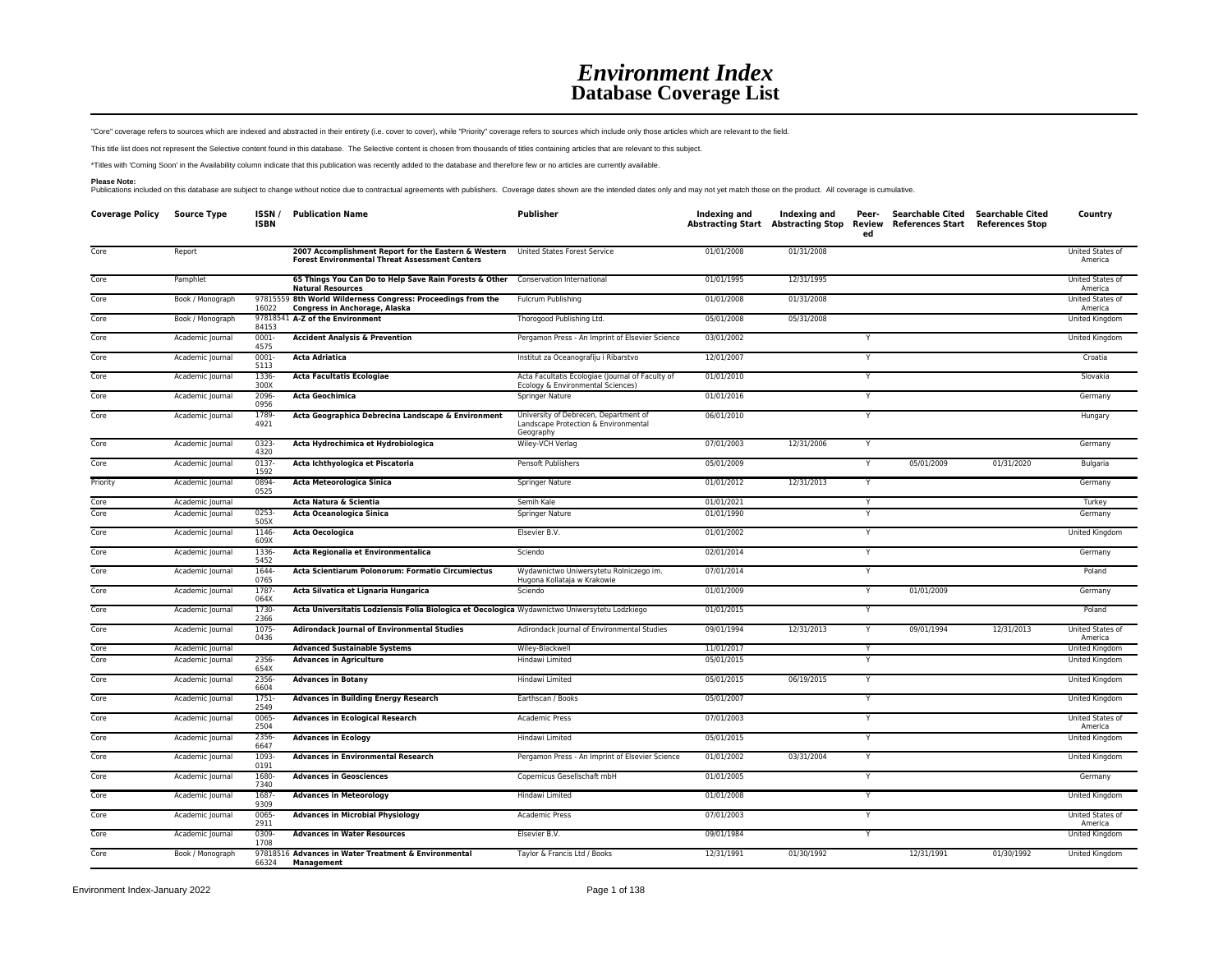| <b>Coverage Policy</b> | <b>Source Type</b>       | ISSN/<br><b>ISBN</b> | <b>Publication Name</b>                                                                                                                     | Publisher                                                                 | Indexing and | Indexing and<br><b>Abstracting Start Abstracting Stop</b> | Peer-<br><b>Review</b><br>ed | Searchable Cited Searchable Cited<br>References Start References Stop |            | Country                            |
|------------------------|--------------------------|----------------------|---------------------------------------------------------------------------------------------------------------------------------------------|---------------------------------------------------------------------------|--------------|-----------------------------------------------------------|------------------------------|-----------------------------------------------------------------------|------------|------------------------------------|
| Core                   | Magazine                 | 0393-<br>5965        | Aerobiologia                                                                                                                                | <b>Springer Nature</b>                                                    | 01/01/2007   |                                                           |                              |                                                                       |            | Germany                            |
| Core                   | Academic Journal         | $0278 -$<br>6826     | <b>Aerosol Science &amp; Technology</b>                                                                                                     | Taylor & Francis Ltd                                                      | 01/01/1999   |                                                           |                              | 01/01/1999                                                            |            | <b>United Kingdom</b>              |
| Core                   | Magazine                 |                      | <b>African Environment</b>                                                                                                                  | <b>ENDA TM</b>                                                            | 01/01/1990   | 06/30/1994                                                |                              |                                                                       |            | Senegal                            |
| Core                   | Academic Journal         | 0141<br>6707         | <b>African Journal of Ecology</b>                                                                                                           | Wiley-Blackwell                                                           | 03/01/1990   |                                                           | $\mathsf{v}$                 | 03/01/1990                                                            |            | United Kingdom                     |
| Core                   | Academic Journal         | 1436-<br>7890        | African Journal of Environmental Assessment &<br>Management                                                                                 | African Journal of Environmental Assessment &<br>Management (AJEAM-RAGEE) | 04/01/2006   | 12/31/2007                                                | Y                            |                                                                       |            | Ghana                              |
| Core                   | Academic Journal         | $1022 -$<br>0119     | African Journal of Range & Forage Science                                                                                                   | Taylor & Francis Ltd                                                      | 03/01/2008   |                                                           | $\overline{\mathsf{Y}}$      |                                                                       |            | <b>United Kingdom</b>              |
| Core                   | Academic Journal         | $2410 -$<br>7220     | <b>African Journal of Wildlife Research</b>                                                                                                 | South African Wildlife Management Association                             | 04/01/2015   |                                                           | Y                            |                                                                       |            | South Africa                       |
| Core                   | Academic Journal         | $0256 -$<br>6273     | <b>African Wildlife</b>                                                                                                                     | Wildlife & Environment Society of South Africa                            | 03/01/1973   | 04/30/2009                                                | Y                            |                                                                       |            | South Africa                       |
| Core                   | Academic Journal         | 1562-<br>7020        | <b>African Zoology</b>                                                                                                                      | Taylor & Francis Ltd                                                      | 01/01/2000   |                                                           | Y                            |                                                                       |            | United Kingdom                     |
| Core                   | Book / Monograph         | 52711                | 97809221 Aggregate & the Environment                                                                                                        | American Geosciences Institute                                            | 09/01/2004   | 09/30/2004                                                |                              |                                                                       |            | United States of<br>America        |
| Core                   | Book / Monograph         | 97818427<br>74137    | Agribusiness & Society: Corporate Responses to<br>Environmentalism, Market Opportunities & Public<br>Regulation                             | Zed Books                                                                 | 01/01/2004   | 01/31/2004                                                |                              |                                                                       |            | <b>United Kingdom</b>              |
| Core                   | Academic Journal         | 1461-<br>9555        | <b>Agricultural &amp; Forest Entomology</b>                                                                                                 | Wiley-Blackwell                                                           | 01/01/1999   |                                                           |                              | 01/01/2008                                                            |            | United Kingdom                     |
| Core                   | Academic Journal         | 0168-<br>1923        | <b>Agricultural &amp; Forest Meteorology</b>                                                                                                | <b>Elsevier Science</b>                                                   | 12/01/1989   |                                                           | Y                            |                                                                       |            | Netherlands                        |
| Priority               | Magazine                 | 0044-<br>6807        | Agricultural Engineering (0044-6807)                                                                                                        | Society for Engineering in Agriculture                                    | 07/01/1973   | 03/01/1994                                                |                              |                                                                       |            | Australia                          |
| Core                   | Magazine                 |                      | Agricultural Management Committee Newsletter                                                                                                | American Bar Association                                                  | 10/01/2012   |                                                           |                              |                                                                       |            | United States of<br>America        |
| Core                   | Book / Monograph         | 13901                | 97804192 Agricultural Pollution                                                                                                             | Taylor & Francis Ltd / Books                                              | 08/22/2002   | 09/21/2002                                                |                              | 08/22/2002                                                            | 09/21/2002 | United Kingdom                     |
| Core                   | Academic Journal         | $0002 -$<br>161X     | <b>Agricultural Research</b>                                                                                                                | United States Department of Agriculture                                   | 07/01/1993   | 03/31/2018                                                |                              |                                                                       |            | United States of<br>America        |
| Core                   | Report                   |                      | Agricultural Resources & Environmental Indicators                                                                                           | United States Department of Agriculture                                   | 07/01/2006   | 07/31/2006                                                |                              |                                                                       |            | United States of<br>America        |
| Core                   | Academic Journal         | 0308-<br>521X        | <b>Agricultural Systems</b>                                                                                                                 | Elsevier B.V.                                                             | 03/01/2002   |                                                           |                              |                                                                       |            | United Kingdom                     |
| Core                   | Academic Journal         | 0378-<br>3774        | <b>Agricultural Water Management</b>                                                                                                        | <b>Elsevier Science</b>                                                   | 01/01/1990   |                                                           | Y                            |                                                                       |            | Netherlands                        |
| Priority               | Magazine                 | 0304<br>1131         | <b>Agriculture &amp; Environment</b>                                                                                                        | Elsevier B.V.                                                             | 04/01/1981   | 11/01/1982                                                |                              |                                                                       |            | United Kingdom                     |
| Core                   | Academic Journal         | 0889-<br>048X        | <b>Agriculture &amp; Human Values</b>                                                                                                       | Springer Nature                                                           | 03/01/2003   |                                                           |                              | 03/01/2004                                                            |            | Germany                            |
| Core                   | Report                   |                      | Agriculture & the Environment in the Nordic Countries                                                                                       | Nordic Council of Ministers                                               | 08/01/2013   | 08/31/2013                                                |                              |                                                                       |            | <b>Denmark</b>                     |
| Core                   | Academic Journal         | 0551<br>3677         | Agriculture / Pol'nohospodárstvo                                                                                                            | Sciendo                                                                   | 03/01/2009   |                                                           | Y                            |                                                                       |            | Germany                            |
| Core                   | Academic Journal         | $0167 -$<br>8809     | Agriculture, Ecosystems & Environment                                                                                                       | <b>Elsevier Science</b>                                                   | 02/01/1983   |                                                           | Y                            | 01/01/2006                                                            |            | Netherlands                        |
| Priority               | Magazine                 | 0304-<br>3746        | <b>Agro-Ecosystems</b>                                                                                                                      | Elsevier B.V.                                                             | 05/01/1978   | 02/01/1983                                                |                              |                                                                       |            | <b>United Kingdom</b>              |
| Core                   | Academic Journal         | 2168-<br>3565        | Agroecology & Sustainable Food Systems                                                                                                      | Taylor & Francis Ltd                                                      | 01/01/2013   |                                                           | Y                            | 01/01/2013                                                            |            | United Kingdom                     |
| Core                   | Book / Monograph         | 70166                | 97818706 Agroforestry in Africa: A Survey of Project Experience                                                                             | Panos London                                                              | 01/01/1990   | 01/31/1990                                                |                              |                                                                       |            | United Kingdom                     |
| Core                   | Academic Journal         | $0167 -$<br>4366     | <b>Agroforestry Systems</b>                                                                                                                 | Springer Nature                                                           | 04/01/1992   |                                                           | $\checkmark$                 | 01/01/2006                                                            |            | Germany                            |
| Core                   | Report                   |                      | Agroforestry: Working Trees for Sequestering Carbon on<br>Agricultural Lands                                                                | United States Forest Service                                              | 01/01/2008   | 01/31/2008                                                |                              |                                                                       |            | United States of<br>America        |
| Core                   | Academic Journal         | $0002 -$<br>1962     | <b>Agronomy Journal</b>                                                                                                                     | John Wiley & Sons, Inc.                                                   | 01/01/2011   |                                                           | Y                            |                                                                       |            | United States of<br>America        |
| Priority               | Academic Journal         | 0896-<br>6664        | Al Applications in Natural Resource Management                                                                                              | Al Applications                                                           | 01/01/1989   | 01/01/1994                                                | Y                            |                                                                       |            | United States o<br>America         |
| Priority               | Academic Journal         | 1051<br>8266         | Al Applications: Natural Resources, Agriculture &<br><b>Environmental Science</b>                                                           | Al Applications                                                           | 02/01/1994   | 01/01/1998                                                |                              |                                                                       |            | United States of<br>America        |
| Core                   | Academic Journal         | 0899-<br>9546        | <b>AIDS Education &amp; Prevention</b>                                                                                                      | Guilford Publications Inc.                                                | 03/01/1989   |                                                           | Y                            | 01/01/2000                                                            |            | <b>United States of</b><br>America |
| Core                   | Academic Journal         | 1087-<br>2914        | <b>AIDS Patient Care &amp; STDs</b>                                                                                                         | Mary Ann Liebert, Inc.                                                    | 02/01/1996   |                                                           |                              | 01/01/2003                                                            |            | United States of<br>America        |
| Core                   | Academic Journal         | 2372-<br>0352        | <b>AIMS Environmental Science</b>                                                                                                           | American Institute of Mathematical Sciences                               | 02/01/2015   |                                                           | Y                            |                                                                       |            | United States of<br>America        |
| Core                   | Academic Journal         | 1073-<br>161X        | Air & Waste                                                                                                                                 | Air & Waste Management Association                                        | 01/01/1993   | 12/31/1994                                                | Y                            |                                                                       |            | United States of<br>America        |
| Core                   | Academic Journal         | 2067<br>743          | Air & Water Components of the Environment / Aerul si Apa Babes-Bolyai University, Cluj-Napoca, Faculty of<br><b>Componente ale Mediului</b> | Geography                                                                 | 03/01/2012   |                                                           | $\mathsf{v}$                 |                                                                       |            | Romania                            |
| Core                   | Book / Monograph         | 55653                | 97804152 Air Pollution                                                                                                                      | Taylor & Francis Ltd / Books                                              | 07/18/2002   | 08/17/2002                                                |                              | 07/18/2002                                                            | 08/17/2002 | United Kingdom                     |
| Core                   | <b>Trade Publication</b> | 1058-<br>6628        | <b>Air Pollution Consultant</b>                                                                                                             | Wolters Kluwer Legal & Regulatory                                         | 01/01/1999   | 05/31/2015                                                |                              | 01/01/1999                                                            | 05/31/2015 | United States of<br>America        |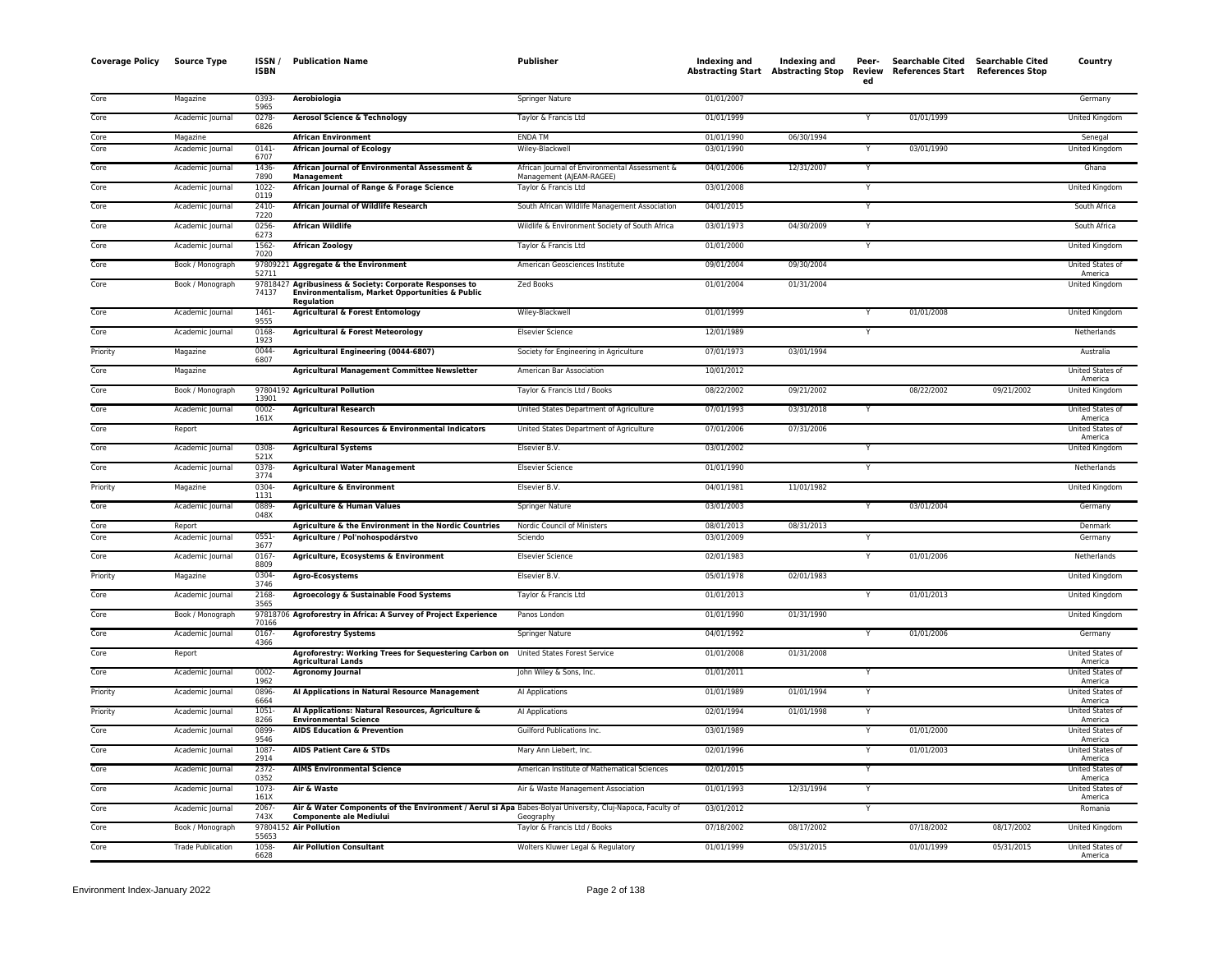| <b>Coverage Policy</b> | <b>Source Type</b>       | ISSN /<br><b>ISBN</b> | <b>Publication Name</b>                                                                                                                     | Publisher                                                 | Indexing and | Indexing and<br><b>Abstracting Start</b> Abstracting Stop | Peer-<br>Review<br>ed | Searchable Cited Searchable Cited<br>References Start References Stop |            | Country                            |
|------------------------|--------------------------|-----------------------|---------------------------------------------------------------------------------------------------------------------------------------------|-----------------------------------------------------------|--------------|-----------------------------------------------------------|-----------------------|-----------------------------------------------------------------------|------------|------------------------------------|
| Core                   | Report                   | 79645                 | 97892916 Air Pollution in Europe 1990-2004                                                                                                  | European Environment Agency                               | 11/01/2007   | 11/30/2007                                                |                       |                                                                       |            | Denmark                            |
| Core                   | Academic Journal         | 1836<br>5876          | Air Quality & Climate Change                                                                                                                | Clean Air Society of Australia & New Zealand              | 01/01/2009   |                                                           | Y                     | 01/01/2009                                                            | 12/31/2019 | Australia                          |
| Core                   | Magazine                 |                       | <b>Air Quality Committee Newsletter</b>                                                                                                     | American Bar Association                                  | 10/01/2012   |                                                           |                       |                                                                       |            | United States of<br>America        |
| Core                   | Academic Journal         | 1178<br>6221          | Air, Soil & Water Research                                                                                                                  | Sage Publications                                         | 01/01/2009   |                                                           | Y                     |                                                                       |            | United States o<br>America         |
| Core                   | Academic Journal         | 2437-<br>1114         | Algerian Journal of Environmental Science & Technology                                                                                      | Algerian Journal of Environmental Science &<br>Technology | 12/01/2016   |                                                           | Y                     |                                                                       |            | Algeria                            |
| Core                   | Report                   |                       | Alternative Oil Spill Occurrence Estimators for the<br>Beaufort & Chukchi Seas: Fault Tree Method (Vol. 1)                                  | US Bureau of Ocean Energy Management                      | 01/01/2006   | 01/31/2006                                                |                       |                                                                       |            | United States of<br>America        |
| Core                   | Report                   |                       | Alternative Oil Spill Occurrence Estimators for the<br>Beaufort & Chukchi Seas: Fault Tree Method: Appendix C:<br><b>Oil-Spill Analysis</b> | US Bureau of Ocean Energy Management                      | 01/01/2006   | 01/31/2006                                                |                       |                                                                       |            | <b>United States of</b><br>America |
| Priority               | Magazine                 | 0146<br>1001          | <b>Alternative Sources of Energy</b>                                                                                                        | Clarion Events, Inc.                                      | 04/01/1978   | 10/01/1988                                                |                       |                                                                       |            | United States of<br>America        |
| Core                   | Academic Journal         | 1205-<br>7398         | Alternatives Journal (AJ) - Canada's Environmental Voice                                                                                    | Alternatives, Inc.                                        | 01/01/1996   |                                                           | Ÿ                     | 07/01/2005                                                            |            | Canada                             |
| Priority               | Academic Journal         | $0002 -$<br>6638      | Alternatives: Perspectives on Society & Environment                                                                                         | Alternatives, Inc.                                        | 09/01/1973   | 10/01/1995                                                | Υ                     |                                                                       |            | Canada                             |
| Core                   | Magazine                 | 1545<br>8741          | Amber Waves: The Economics of Food, Farming, Natural<br>Resources, & Rural America                                                          | U.S. Dept. of Agriculture Economic Research<br>Service    | 01/01/2003   |                                                           |                       |                                                                       |            | United States o<br>America         |
| Core                   | Academic Journal         | 1808<br>0251          | Ambiência                                                                                                                                   | Revista Ambiencia                                         | 01/01/2014   |                                                           | Y                     |                                                                       |            | Brazil                             |
| Core                   | Academic Journal         | 0044<br>7447          | AMBIO - A Journal of the Human Environment                                                                                                  | Springer Nature                                           | 01/01/1973   |                                                           |                       | 01/01/1973                                                            |            | Germany                            |
| Core                   | Magazine                 |                       | <b>America's Wilderness</b>                                                                                                                 | <b>Wilderness Society</b>                                 | 07/01/2003   |                                                           |                       |                                                                       |            | <b>United States of</b><br>America |
| Core                   | Magazine                 | 0002-<br>8541         | <b>American Forests</b>                                                                                                                     | American Forests                                          | 08/01/1973   |                                                           |                       |                                                                       |            | United States of<br>America        |
| Core                   | <b>Trade Publication</b> | 1043-<br>0652         | <b>American Gas</b>                                                                                                                         | American Gas Association                                  | 01/01/1992   | 12/31/2008                                                |                       |                                                                       |            | United States of<br>America        |
| Priority               | Magazine                 | 0002<br>8584          | <b>American Gas Association Monthly</b>                                                                                                     | American Gas Association                                  | 04/01/1973   | 07/01/1982                                                |                       |                                                                       |            | United States of<br>America        |
| Core                   | Academic Journal         | $0002 -$<br>8894      | American Industrial Hygiene Association Journal                                                                                             | Taylor & Francis Ltd                                      | 07/01/1997   | 05/31/2000                                                | Y                     |                                                                       |            | United Kingdom                     |
| Core                   | Academic Journal         | 0889<br>1893          | American Journal of Alternative Agriculture                                                                                                 | Cambridge University Press                                | 06/01/1996   | 12/31/2003                                                | Y                     |                                                                       |            | United Kingdom                     |
| Core                   | Academic Journal         | 0002<br>9122          | <b>American Journal of Botany</b>                                                                                                           | Wiley-Blackwell                                           | 07/01/1994   |                                                           | Y                     |                                                                       |            | United Kingdom                     |
| Core                   | Academic Journal         | 0002-<br>9165         | <b>American Journal of Clinical Nutrition</b>                                                                                               | <b>Oxford University Press</b>                            | 01/01/1974   |                                                           |                       |                                                                       |            | United Kingdom                     |
| Core                   | Academic Journal         | $0271 -$<br>3586      | American Journal of Industrial Medicine                                                                                                     | John Wiley & Sons, Inc.                                   | 01/01/2007   |                                                           | Ÿ                     |                                                                       |            | United States of<br>America        |
| Core                   | Academic Journal         | 0090-<br>0036         | American Journal of Public Health                                                                                                           | American Public Health Association                        | 03/01/1971   |                                                           | Y                     | 08/01/1971                                                            |            | United States of<br>America        |
| Core                   | Academic Journal         | 0002-<br>9599         | <b>American Journal of Science</b>                                                                                                          | Kline Geology Laboratory                                  | 01/01/1994   | 11/01/2018                                                | Y                     |                                                                       |            | United States of<br>America        |
| Priority               | Magazine                 | 0894-<br>4350         | <b>American Land Forum</b>                                                                                                                  | American Land Forum Incorporated                          | 01/01/1985   | 03/01/1987                                                |                       |                                                                       |            | United States of<br>America        |
| Core                   | Academic Journal         | $0003 -$<br>0031      | <b>American Midland Naturalist</b>                                                                                                          | University of Notre Dame / American Midland<br>Naturalist | 07/01/1973   |                                                           |                       | 07/01/1973                                                            | 07/31/2020 | United States of<br>America        |
| Core                   | Academic Journal         | $0003 -$<br>0147      | <b>American Naturalist</b>                                                                                                                  | University of Chicago Press                               | 07/01/1973   |                                                           | Y                     | 01/01/2003                                                            |            | United States of<br>America        |
| Core                   | Report                   |                       | American Prairie: Going, Going, Gone?: A Status Report on National Wildlife Federation<br>the American Prairie                              |                                                           | 01/01/2001   | 01/31/2001                                                |                       |                                                                       |            | United States of<br>America        |
| Core                   | Academic Journal         | 0003-<br>0996         | <b>American Scientist</b>                                                                                                                   | Sigma Xi, The Scientific Research Honor<br>Society, Inc.  | 01/01/1974   |                                                           |                       | 01/01/1974                                                            |            | United States of<br>America        |
| Core                   | Academic Journal         | $0003 -$<br>1569      | <b>American Zoologist</b>                                                                                                                   | Oxford University Press                                   | 07/01/1996   | 12/31/2001                                                | Y                     |                                                                       |            | <b>United Kingdom</b>              |
| Core                   | Magazine                 | 0276<br>7201          | Amicus Journal (02767201)                                                                                                                   | Natural Resources Defense Council                         | 03/01/1982   | 06/30/2001                                                |                       |                                                                       |            | United States of<br>America        |
| Core                   | Academic Journal         | 0173-<br>5373         | Amphibia-Reptilia                                                                                                                           | <b>Brill Academic Publishers</b>                          | 02/01/1999   |                                                           | Y                     |                                                                       |            | Netherlands                        |
| Core                   | <b>Trade Publication</b> |                       | <b>Analyst (Association of Water Technologies)</b>                                                                                          | Association of Water Technologies                         | 09/01/2013   |                                                           |                       |                                                                       |            | United States of<br>America        |
| Core                   | Academic Journal         | 0003<br>3472          | <b>Animal Behaviour</b>                                                                                                                     | Academic Press                                            | 07/01/1990   |                                                           | Y                     |                                                                       |            | United States of<br>America        |
| Core                   | Academic Journal         | 1578<br>665X          | Animal Biodiversity & Conservation                                                                                                          | Museu de Ciencies Naturals de Barcelona                   | 09/01/2008   | 01/01/2019                                                | Y                     |                                                                       |            | Spain                              |
| Core                   | Academic Journal         | 1570-<br>7555         | <b>Animal Biology</b>                                                                                                                       | <b>Brill Academic Publishers</b>                          | 07/01/2003   |                                                           | Y                     |                                                                       |            | Netherlands                        |
| Core                   | Academic Journal         | 1049<br>5398          | <b>Animal Biotechnology</b>                                                                                                                 | Taylor & Francis Ltd                                      | 05/01/2001   |                                                           |                       | 05/01/2001                                                            |            | United Kingdom                     |
| Core                   | Academic Journal         | 1367<br>9430          | <b>Animal Conservation</b>                                                                                                                  | Wiley-Blackwell                                           | 01/01/2003   |                                                           | Ÿ                     | 01/01/2008                                                            |            | <b>United Kingdom</b>              |
| Priority               | Magazine                 | 0003<br>3618          | Animals: The International Wildlife Magazine                                                                                                | <b>BBC Magazines</b>                                      | 11/01/1972   | 04/01/1974                                                |                       |                                                                       |            | United Kingdom                     |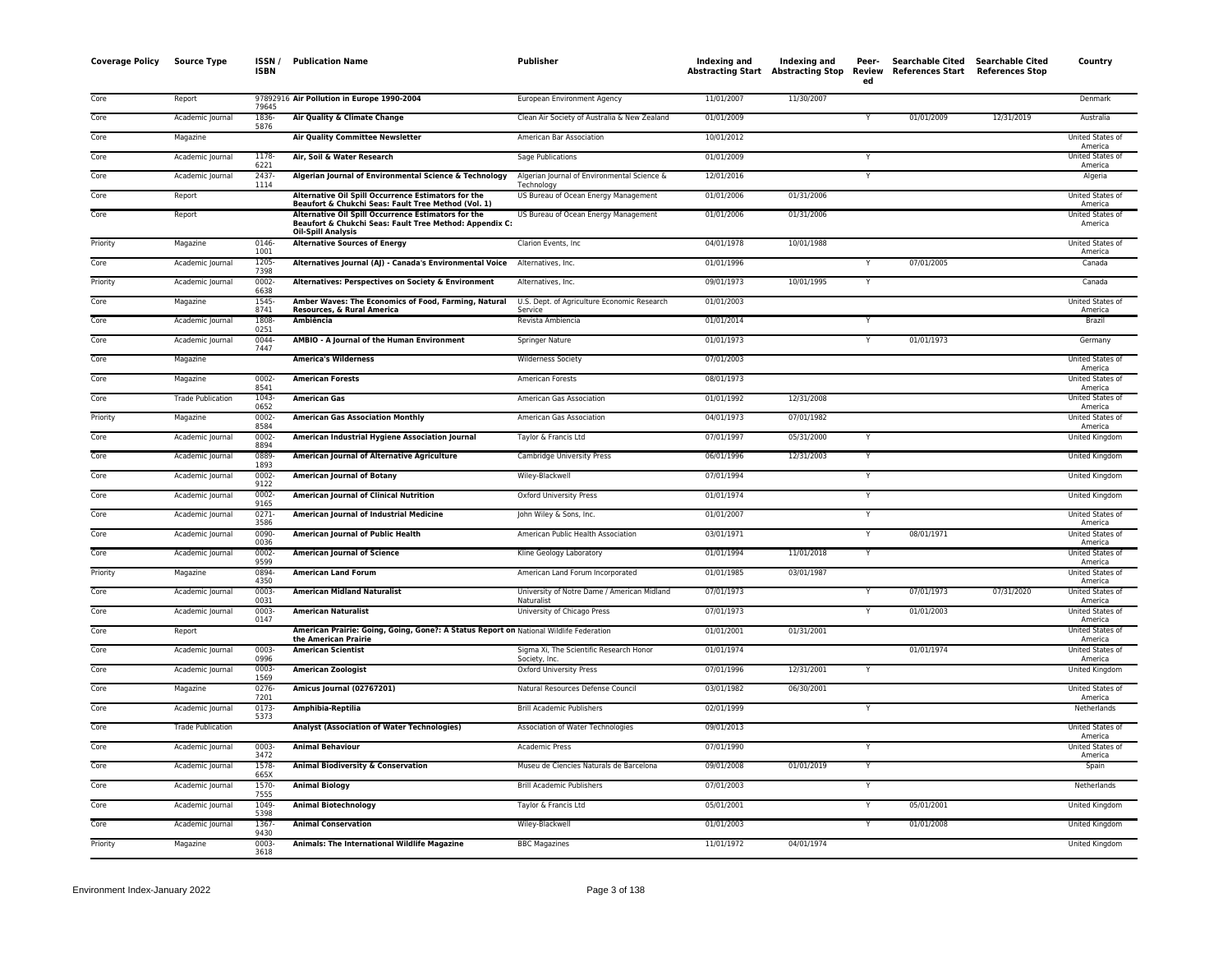| <b>Coverage Policy</b> | Source Type      | ISSN,<br><b>ISBN</b> | <b>Publication Name</b>                                                                                                    | Publisher                                                                         | Indexing and | Indexing and<br><b>Abstracting Start Abstracting Stop</b> | Peer-<br>Review<br>ed | <b>Searchable Cited</b><br>References Start References Stop | Searchable Cited | Country                            |
|------------------------|------------------|----------------------|----------------------------------------------------------------------------------------------------------------------------|-----------------------------------------------------------------------------------|--------------|-----------------------------------------------------------|-----------------------|-------------------------------------------------------------|------------------|------------------------------------|
| Priority               | Magazine         | 0003<br>4312         | <b>Annales des Sciences Forestieres</b>                                                                                    | Masson SPA                                                                        | 01/01/1990   | 06/01/1992                                                |                       |                                                             |                  | Italy                              |
| Core                   | Academic Journal | $0003 -$<br>4592     | Annali di Chimica                                                                                                          | Wiley-VCH Verlag                                                                  | 09/01/2005   | 11/30/2007                                                |                       | 01/01/2006                                                  |                  | Germany                            |
| Core                   | Academic Journal | 1232-<br>1966        | Annals of Agricultural & Environmental Medicine                                                                            | Witold Chodzki Institute of Rural Medicine                                        | 09/01/2005   |                                                           |                       | 09/01/2005                                                  |                  | Poland                             |
| Core                   | Academic Journal | 1050-<br>5164        | <b>Annals of Applied Probability</b>                                                                                       | Institute of Mathematical Statistics                                              | 02/01/1991   | 12/01/2018                                                |                       | 02/01/1991                                                  | 12/01/2018       | United States of<br>America        |
| Core                   | Academic Journal | 0305-<br>7364        | <b>Annals of Botany</b>                                                                                                    | Oxford University Press                                                           | 01/01/1996   |                                                           | Y                     |                                                             |                  | United Kingdom                     |
| Core                   | Magazine         | 1070<br>9983         | <b>Annals of Earth</b>                                                                                                     | Ocean Arks International                                                          | 08/01/2007   |                                                           |                       |                                                             |                  | United States of<br>America        |
| Core                   | Academic Journal | 1939-<br>2621        | <b>Annals of Environmental Science</b>                                                                                     | Northeastern University                                                           | 02/01/2007   | 01/01/2014                                                | Υ                     |                                                             |                  | <b>United States of</b><br>America |
| Core                   | Academic Journal | 1844-<br>8135        | Annals of Forest Research (1844-8135)                                                                                      | Forest Research & Management Institute ICAS                                       | 01/01/2013   |                                                           |                       |                                                             |                  | Romania                            |
| Core                   | Academic Journal | 1286<br>4560         | <b>Annals of Forest Science (EDP Sciences)</b>                                                                             | <b>EDP Sciences</b>                                                               | 01/01/2007   | 12/31/2010                                                | Υ                     |                                                             |                  | France                             |
| Core                   | Academic Journal | 1286<br>4560         | Annals of Forest Science (Springer Science & Business<br>Media B.V.)                                                       | Springer Nature                                                                   | 03/01/2011   |                                                           | Y                     |                                                             |                  | Germany                            |
| Core                   | Academic Journal | 0306<br>4549         | <b>Annals of Nuclear Energy</b>                                                                                            | Pergamon Press - An Imprint of Elsevier Science                                   | 03/01/2002   |                                                           | Y                     |                                                             |                  | United Kingdom                     |
| Core                   | Academic Journal | $0003 -$<br>4878     | <b>Annals of Occupational Hygiene</b>                                                                                      | <b>Oxford University Press</b>                                                    | 01/01/1996   | 12/31/2016                                                | Y                     | 10/01/2009                                                  | 12/31/2016       | <b>United Kingdom</b>              |
| Core                   | Academic Journal | 2469<br>4452         | Annals of the American Association of Geographers                                                                          | Taylor & Francis Ltd                                                              | 01/01/2016   |                                                           | Y                     | 01/01/2016                                                  |                  | United Kingdom                     |
| Core                   | Academic Journal | 0004-<br>5608        | Annals of the Association of American Geographers                                                                          | Taylor & Francis Ltd                                                              | 01/01/1911   | 12/31/2015                                                |                       | 01/01/2003                                                  | 12/31/2015       | United Kingdom                     |
| Core                   | Academic Journal | 0026<br>6493         | Annals of the Missouri Botanical Garden                                                                                    | Missouri Botanical Garden Press                                                   | 11/01/2015   |                                                           | Ÿ                     |                                                             |                  | United States of<br>America        |
| Core                   | Academic Journal | $0003 -$<br>4983     | Annals of Tropical Medicine & Parasitology                                                                                 | Taylor & Francis Ltd                                                              | 01/01/1997   | 12/31/2008                                                | Y                     |                                                             |                  | United Kingdom                     |
| Core                   | Academic Journal | 2398-<br>7308        | Annals of Work Exposures & Health                                                                                          | <b>Oxford University Press</b>                                                    | 01/01/2017   |                                                           | Y                     | 01/01/2017                                                  |                  | United Kingdom                     |
| Core                   | Magazine         | 2251-<br>189X        | Annual International Conference on Sustainable Energy & Global Science & Technology Forum<br><b>Environmental Sciences</b> |                                                                                   | 01/01/2013   |                                                           |                       |                                                             |                  | Singapore                          |
| Core                   | Academic Journal | 0066<br>4162         | Annual Review of Ecology & Systematics                                                                                     | Annual Reviews Inc.                                                               | 12/01/1970   | 12/31/2002                                                | Y                     |                                                             |                  | United States of<br>America        |
| Core                   | Academic Journal | 1543<br>592X         | Annual Review of Ecology, Evolution & Systematics                                                                          | Annual Reviews Inc.                                                               | 01/01/2003   |                                                           | Ÿ                     |                                                             |                  | United States of<br>America        |
| Core                   | Academic Journal | 1056-<br>3466        | Annual Review of Energy & the Environment                                                                                  | Annual Reviews Inc.                                                               | 01/01/1996   | 12/31/2002                                                | Y                     |                                                             |                  | United States of<br>America        |
| Core                   | Academic Journal | 1543-<br>5938        | <b>Annual Review of Environment &amp; Resources</b>                                                                        | Annual Reviews Inc.                                                               | 01/01/2003   |                                                           | Y                     | 01/01/2004                                                  | 10/31/2019       | United States of<br>America        |
| Priority               | Academic Journal | 0959<br>8030         | <b>Annual Review of Fish Diseases</b>                                                                                      | Elsevier B.V.                                                                     | 01/01/1991   | 01/01/1992                                                | Y                     |                                                             |                  | United Kingdom                     |
| Core                   | Academic Journal | 0066<br>4227         | <b>Annual Review of Microbiology</b>                                                                                       | Annual Reviews Inc.                                                               | 01/01/1992   |                                                           | Y                     |                                                             |                  | United States of<br>America        |
| Core                   | Academic Journal | 0362-<br>1642        | Annual Review of Pharmacology & Toxicology                                                                                 | Annual Reviews Inc.                                                               | 01/01/1997   |                                                           | Y                     |                                                             |                  | United States of<br>America        |
| Core                   | Academic Journal | 0066-<br>4286        | <b>Annual Review of Phytopathology</b>                                                                                     | Annual Reviews Inc.                                                               | 01/01/1996   |                                                           | Y                     |                                                             |                  | United States of<br>America        |
| Core                   | Book / Monograph | 20916                | 97835402 Antarctic Ecosystems: Environmental Contamination,<br>Climate Change, & Human Impact                              | Springer Nature / Books                                                           | 01/01/2005   | 01/31/2005                                                |                       |                                                             |                  | Germany                            |
| Core                   | Academic Journal | 0954-<br>1020        | <b>Antarctic Science</b>                                                                                                   | Cambridge University Press                                                        | 01/01/1990   |                                                           |                       | 01/01/1990                                                  |                  | United Kingdom                     |
| Core                   | Academic Journal | 0892<br>7936         | <b>Anthrozoos</b>                                                                                                          | Routledge                                                                         | 03/01/2000   |                                                           | Y                     | 03/01/2005                                                  |                  | <b>United Kingdom</b>              |
| Core                   | Academic Journal | 0166<br>3542         | <b>Antiviral Research</b>                                                                                                  | <b>Elsevier Science</b>                                                           | 03/01/2002   |                                                           | Y                     |                                                             |                  | Netherlands                        |
| Core                   | Academic Journal | 0003-<br>6072        | Antonie van Leeuwenhoek                                                                                                    | Springer Nature                                                                   | 01/01/2007   |                                                           | Y                     |                                                             |                  | Germany                            |
| Core                   | Academic Journal | 0120-<br>7555        | Anuario Turismo y Sociedad                                                                                                 | Universidad Externado de Colombia, Facultad<br>de Empresas Turísticas y Hoteleras | 11/01/2012   |                                                           | Y                     |                                                             |                  | Colombia                           |
| Core                   | Academic Journal | $2041 -$<br>2851     | <b>AoB Plants</b>                                                                                                          | <b>Oxford University Press</b>                                                    | 10/01/2018   |                                                           | Y                     |                                                             |                  | United Kingdom                     |
| Core                   | Magazine         | 0003<br>6595         | Appalachia                                                                                                                 | Appalachian Regional Commission                                                   | 06/01/1975   | 12/31/1980                                                |                       |                                                             |                  | United States of<br>America        |
| Priority               | Magazine         | 1052-<br>5319        | Appalachia Bulletin Issue                                                                                                  | Appalachian Mountain Club                                                         | 01/01/1975   | 11/01/1977                                                |                       |                                                             |                  | United States of<br>America        |
| Core                   | Academic Journal | 0099<br>2240         | Applied & Environmental Microbiology                                                                                       | American Society for Microbiology                                                 | 01/01/1976   |                                                           | Υ                     | 01/01/1976                                                  | 07/31/2020       | United States of<br>America        |
| Core                   | Academic Journal | 1687<br>7667         | <b>Applied &amp; Environmental Soil Science</b>                                                                            | Hindawi Limited                                                                   | 01/01/2008   |                                                           | Y                     |                                                             |                  | United Kingdom                     |
| Priority               | Magazine         | 0166<br>9834         | <b>Applied Catalysis</b>                                                                                                   | <b>Elsevier Science</b>                                                           | 03/15/1993   | 09/15/1993                                                |                       |                                                             |                  | Netherlands                        |
| Core                   | Academic Journal | 0926<br>3373         | <b>Applied Catalysis B: Environmental</b>                                                                                  | Elsevier Science                                                                  | 12/15/1993   |                                                           | Y                     |                                                             |                  | Netherlands                        |
| Core                   | Academic Journal | 1589<br>1623         | Applied Ecology & Environmental Research                                                                                   | ALOKI Applied Ecological Research & Forensic<br>Institute Ltd.                    | 03/01/2017   |                                                           |                       |                                                             |                  | Hungary                            |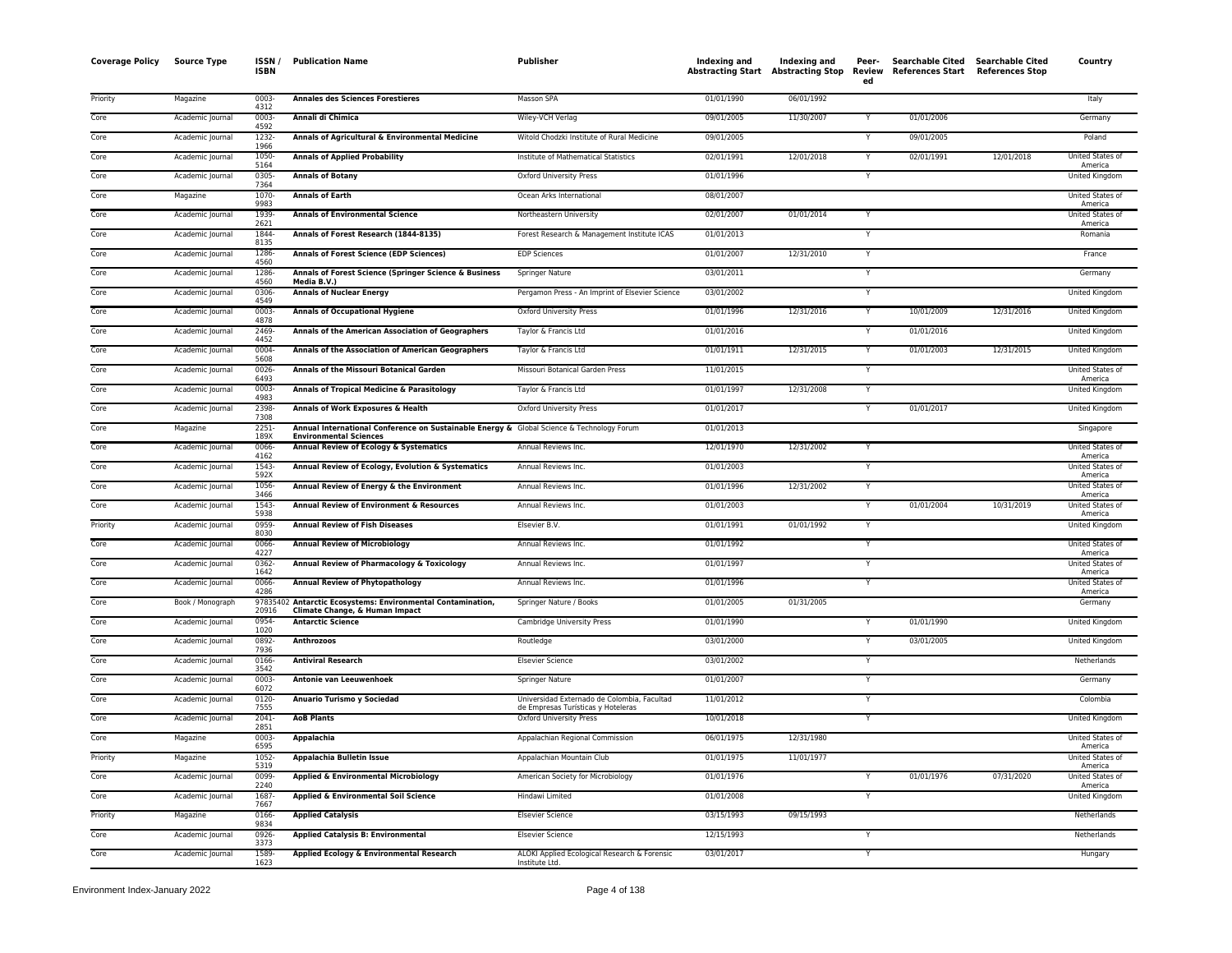| <b>Coverage Policy</b> | <b>Source Type</b>       | ISSN/<br><b>ISBN</b> | <b>Publication Name</b>                                           | <b>Publisher</b>                                            | Indexing and Indexing and<br>Abstracting Start Abstracting Stop |            | Peer-<br>Review<br>ed | <b>Searchable Cited</b><br>References Start | <b>Searchable Cited</b><br><b>References Stop</b> | Country                     |
|------------------------|--------------------------|----------------------|-------------------------------------------------------------------|-------------------------------------------------------------|-----------------------------------------------------------------|------------|-----------------------|---------------------------------------------|---------------------------------------------------|-----------------------------|
| Core                   | Academic Journal         | 2040-<br>5790        | Applied Economic Perspectives & Policy                            | John Wiley & Sons, Inc.                                     | 03/01/2010                                                      |            | Y                     |                                             |                                                   | United States of<br>America |
| Core                   | Academic Journal         | 0306-<br>2619        | <b>Applied Energy</b>                                             | Elsevier B.V.                                               | 01/01/1990                                                      |            | $\checkmark$          |                                             |                                                   | <b>United Kingdom</b>       |
| Core                   | Academic Journal         | 0883<br>2927         | <b>Applied Geochemistry</b>                                       | Pergamon Press - An Imprint of Elsevier Science             | 03/01/2002                                                      |            |                       |                                             |                                                   | United Kingdom              |
| Core                   | Academic Journal         | 0143<br>6228         | <b>Applied Geography</b>                                          | Pergamon Press - An Imprint of Elsevier Science             | 07/01/1985                                                      |            |                       |                                             |                                                   | United Kingdom              |
| Priority               | Academic Journal         | $0003 -$<br>6919     | <b>Applied Microbiology</b>                                       | Lippincott Williams & Wilkins                               | 01/01/1975                                                      | 12/01/1975 | Y                     |                                             |                                                   | United States of<br>America |
| Core                   | Academic Journal         | $0175 -$<br>7598     | Applied Microbiology & Biotechnology                              | Springer Nature                                             | 12/01/1999                                                      |            | Y                     | 01/01/2008                                  |                                                   | Germany                     |
| Core                   | Academic Journal         | 1047<br>322X         | Applied Occupational & Environmental Hygiene                      | Taylor & Francis Ltd                                        | 01/01/1993                                                      | 12/31/2003 | Y                     | 01/01/1999                                  |                                                   | United Kingdom              |
| Core                   | Academic Journal         | $0141 -$<br>1187     | <b>Applied Ocean Research</b>                                     | Elsevier B.V.                                               | 02/01/2002                                                      |            |                       |                                             |                                                   | United Kingdom              |
| Core                   | Academic Journal         | 0929<br>1393         | <b>Applied Soil Ecology</b>                                       | <b>Elsevier Science</b>                                     | 02/01/2002                                                      |            |                       |                                             |                                                   | Netherlands                 |
| Core                   | Academic Journal         | $0003 -$<br>701X     | Applied Solar Energy (19349424)                                   | <b>Springer Nature</b>                                      | 01/01/1975                                                      |            |                       |                                             |                                                   | Germany                     |
| Core                   | Academic Journal         | 1402<br>2001         | <b>Applied Vegetation Science</b>                                 | Wiley-Blackwell                                             | 12/01/1999                                                      |            |                       | 12/01/1999                                  |                                                   | <b>United Kingdom</b>       |
| Core                   | Academic Journal         | 2190-<br>5487        | <b>Applied Water Science</b>                                      | Springer Nature                                             | 06/01/2016                                                      |            | Y                     |                                             |                                                   | Germany                     |
| Core                   | Magazine                 | 1751-<br>6900        | <b>Appropriate Technology</b>                                     | Research Information Ltd.                                   | 06/01/1990                                                      | 12/01/1997 |                       |                                             |                                                   | United Kingdom              |
| Core                   | Academic Journal         | 0266-<br>996X        | <b>Aquaculture &amp; Fisheries Management</b>                     | Wiley-Blackwell                                             | 01/01/1985                                                      | 12/31/1994 |                       |                                             |                                                   | United Kingdom              |
| Core                   | Academic Journal         | 1365-<br>7305        | <b>Aquaculture Economics &amp; Management</b>                     | Taylor & Francis Ltd                                        | 12/01/1998                                                      | 12/31/1999 |                       |                                             |                                                   | United Kingdom              |
| Core                   | Magazine                 | 0199<br>1388         | <b>Aquaculture Magazine</b>                                       | <b>Achill River Corporation</b>                             | 07/01/1990                                                      | 05/31/2008 |                       | 07/01/1990                                  |                                                   | United States of<br>America |
| Core                   | Academic Journal         | 1355<br>557X         | <b>Aquaculture Research</b>                                       | Wiley-Blackwell                                             | 01/01/1995                                                      |            |                       | 01/01/2005                                  |                                                   | <b>United Kingdom</b>       |
| Core                   | Academic Journal         | 0304-<br>3770        | <b>Aquatic Botany</b>                                             | <b>Elsevier Science</b>                                     | 01/01/2002                                                      |            |                       |                                             |                                                   | Netherlands                 |
| Core                   | Academic Journal         | 1052-<br>7613        | <b>Aquatic Conservation</b>                                       | John Wiley & Sons, Inc.                                     | 03/01/1993                                                      |            | Y                     | 01/01/2006                                  |                                                   | United States of<br>America |
| Core                   | Academic Journal         | 1386<br>2588         | <b>Aquatic Ecology</b>                                            | Springer Nature                                             | 01/01/2007                                                      |            |                       |                                             |                                                   | Germany                     |
| Core                   | Academic Journal         | 1463<br>4988         | Aquatic Ecosystem Health & Management                             | Michigan State University Press                             | 04/01/2001                                                      |            |                       | 11/01/2002                                  |                                                   | United States of<br>America |
| Core                   | Academic Journal         | 1380-<br>6165        | <b>Aquatic Geochemistry</b>                                       | Springer Nature                                             | 01/01/2007                                                      |            | Y                     |                                             |                                                   | Germany                     |
| Core                   | Academic Journal         | 0165<br>0424         | <b>Aquatic Insects</b>                                            | Taylor & Francis Ltd                                        | 01/01/1997                                                      |            |                       | 01/01/2008                                  |                                                   | <b>United Kingdom</b>       |
| Core                   | Academic Journal         | 1798<br>6540         | <b>Aquatic Invasions</b>                                          | Regional Euro-Asian Biological Invasions Centre<br>(REABIC) | 12/01/2011                                                      |            |                       |                                             |                                                   | Finland                     |
| Core                   | Academic Journal         | 0990-<br>7440        | <b>Aquatic Living Resources</b>                                   | <b>EDP Sciences</b>                                         | 01/01/2007                                                      |            | Υ                     | 10/01/2008                                  |                                                   | France                      |
| Core                   | Academic Journal         | 1015<br>1621         | <b>Aquatic Sciences</b>                                           | Springer Nature                                             | 01/01/2007                                                      |            | $\mathsf{v}$          |                                             |                                                   | Germany                     |
| Core                   | Academic Journal         | 0166-<br>445X        | <b>Aquatic Toxicology</b>                                         | <b>Elsevier Science</b>                                     | 02/01/2002                                                      |            |                       |                                             |                                                   | Netherlands                 |
| Core                   | Academic Journal         | 1015<br>4442         | Arab Gulf Journal of Scientific Research                          | Arabian Gulf University                                     | 03/01/2012                                                      |            |                       |                                             |                                                   | <b>Bahrain</b>              |
| Core                   | <b>Trade Publication</b> | $0279 -$<br>0106     | <b>Arbor Age</b>                                                  | EPG Media & Specialty Information                           | 05/01/1981                                                      |            |                       | 05/01/1981                                  |                                                   | United States of<br>America |
| Core                   | Academic Journal         | 1935<br>5297         | Arboriculture & Urban Forestry                                    | International Society of Arboriculture                      | 01/01/2006                                                      |            |                       |                                             |                                                   | United States of<br>America |
| Core                   | Academic Journal         | 1745<br>2007         | Architectural Engineering & Design Management                     | Taylor & Francis Ltd                                        | 03/01/2008                                                      |            | Y                     | 03/01/2008                                  |                                                   | United Kingdom              |
| Core                   | Academic Journal         | 0365<br>0340         | Archives of Agronomy & Soil Science                               | Taylor & Francis Ltd                                        | 01/01/1998                                                      |            |                       | 01/01/1998                                  |                                                   | <b>United Kingdom</b>       |
| Core                   | Academic Journal         | 1933<br>8244         | Archives of Environmental & Occupational Health                   | Taylor & Francis Ltd                                        | 01/01/2005                                                      |            |                       | 01/01/2005                                  |                                                   | United Kingdom              |
| Core                   | Academic Journal         | 0090-<br>4341        | Archives of Environmental Contamination & Toxicology              | <b>Springer Nature</b>                                      | 01/01/1991                                                      |            |                       | 01/01/2004                                  |                                                   | Germany                     |
| Core                   | Academic Journal         | 0003<br>9896         | <b>Archives of Environmental Health</b>                           | Taylor & Francis Ltd                                        | 07/01/1973                                                      | 12/31/2004 |                       | 10/01/1973                                  |                                                   | <b>United Kingdom</b>       |
| Core                   | Academic Journal         | 2083<br>4772         | <b>Archives of Environmental Protection</b>                       | Polish Academy of Sciences                                  | 08/01/2013                                                      |            | Y                     |                                             |                                                   | Poland                      |
| Core                   | Academic Journal         | 1231<br>3726         | Archives of Hydro-Engineering & Environmental<br><b>Mechanics</b> | Sciendo                                                     | 08/01/2013                                                      |            |                       |                                             |                                                   | Germany                     |
| Core                   | Academic Journal         | 0302<br>8933         | <b>Archives of Microbiology</b>                                   | Springer Nature                                             | 01/01/2000                                                      |            |                       | 01/01/2008                                  |                                                   | Germany                     |
| Core                   | Academic Journal         | 0260-<br>9541        | <b>Archives of Natural History</b>                                | Edinburgh University Press                                  | 01/01/2008                                                      |            |                       |                                             |                                                   | United Kingdom              |
| Core                   | Academic Journal         | 0323<br>5408         | Archives of Phytopathology & Plant Protection                     | Taylor & Francis Ltd                                        | 01/01/1998                                                      |            |                       | 01/01/1998                                  | 07/31/2020                                        | <b>United Kingdom</b>       |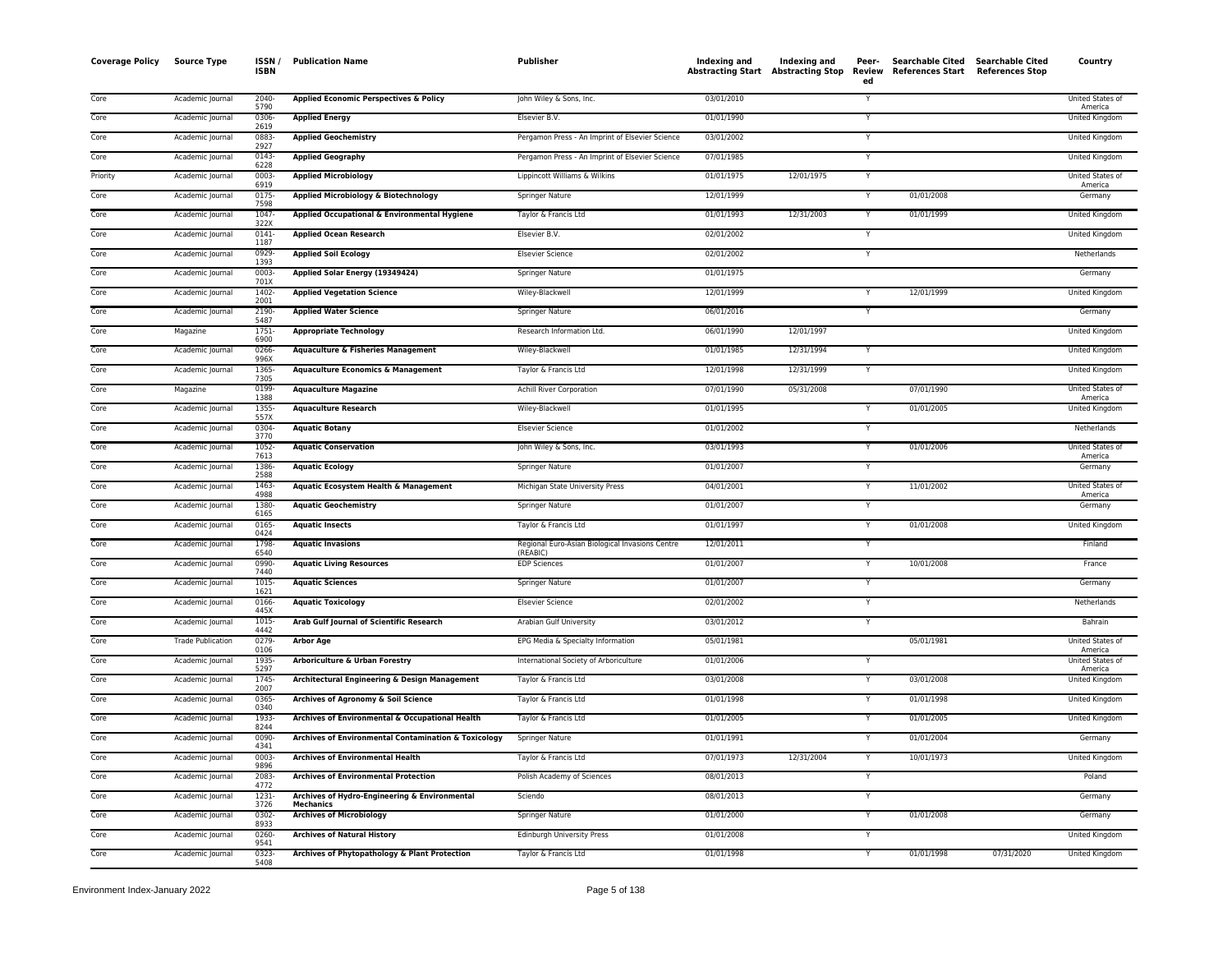| <b>Coverage Policy</b> | <b>Source Type</b>                         | ISSN/<br><b>ISBN</b> | <b>Publication Name</b>                                                                 | Publisher                                                                    | Indexing and | Indexing and<br>Abstracting Start Abstracting Stop Review | Peer-<br>ed             | Searchable Cited Searchable Cited<br>References Start References Stop |            | Country                       |
|------------------------|--------------------------------------------|----------------------|-----------------------------------------------------------------------------------------|------------------------------------------------------------------------------|--------------|-----------------------------------------------------------|-------------------------|-----------------------------------------------------------------------|------------|-------------------------------|
| Core                   | Academic Journal                           | 0340-<br>5761        | <b>Archives of Toxicology</b>                                                           | <b>Springer Nature</b>                                                       | 01/01/2000   |                                                           | Y                       | 01/01/2008                                                            |            | Germany                       |
| Core                   | Academic Journal                           | 0004-<br>0843        | Arctic                                                                                  | Arctic Institute of North America                                            | 01/01/1975   |                                                           | Y                       | 07/01/2005                                                            | 06/30/2020 | Canada                        |
| Priority               | Magazine                                   | 0004-<br>0851        | Arctic & Alpine Research                                                                | Regents of the University of Colorado /<br>University of Colorado at Boulder | 02/01/1989   | 08/01/2001                                                |                         |                                                                       |            | United States of<br>America   |
| Core                   | Book / Monograph                           | 34580                | 97835404 Arctic Environment Variability in the Context of Global<br>Change              | Springer Nature / Books                                                      | 01/01/2003   | 01/31/2003                                                |                         |                                                                       |            | Germany                       |
| Core                   | Report                                     |                      | Arctic National Wildlife Refuge Issues Briefing: Too Wild<br><b>To Waste</b>            | National Wildlife Federation                                                 | 01/01/2002   | 01/31/2002                                                |                         |                                                                       |            | United States of<br>America   |
| Core                   | Report                                     |                      | Arctic National Wildlife Refuge Wildlife Values: Too Wild<br><b>To Waste</b>            | National Wildlife Federation                                                 | 01/01/2002   | 01/31/2002                                                |                         |                                                                       |            | United States o<br>America    |
| Core                   | Academic Journal                           | 1523-<br>0430        | Arctic, Antarctic & Alpine Research                                                     | Taylor & Francis Ltd                                                         | 01/01/2003   |                                                           |                         | 01/01/2003                                                            |            | United Kingdom                |
| Core                   | Academic Journal                           | 1532-<br>4982        | Arid Land Research & Management                                                         | Taylor & Francis Ltd                                                         | 01/01/2001   |                                                           | Y                       | 01/01/2001                                                            |            | United Kingdom                |
| Core                   | Magazine                                   | $0277 -$<br>9455     | <b>Arid Lands Newsletter</b>                                                            | University of Arizona                                                        | 03/01/1989   | 09/01/1995                                                |                         |                                                                       |            | United States of<br>America   |
| Core                   | Academic Journal                           | 0890-<br>3069        | Arid Soil Research & Rehabilitation                                                     | Taylor & Francis Ltd                                                         | 01/01/1990   | 12/31/2000                                                | <b>Y</b>                |                                                                       |            | United Kingdom                |
| Core                   | Academic Journal                           | 1385-<br>2140        | Asia Pacific Journal of Environmental Law                                               | <b>Edward Elgar Publishing</b>                                               | 01/01/2005   |                                                           | Y                       | 01/01/2005                                                            | 01/31/2020 | United Kingdom                |
| Core                   | Conference<br>Proceedings Collection 66489 | 97898143             | Asian & Pacific Coasts 2011 - Proceedings of the 6th<br><b>International Conference</b> | World Scientific Publishing Company                                          | 01/01/2011   | 01/31/2011                                                |                         |                                                                       |            | Singapore                     |
| Core                   | Magazine                                   | 1363<br>7134         | <b>Asian Environmental Technology</b>                                                   | ILM Holdings Ltd.                                                            | 02/01/2011   | 10/31/2015                                                |                         |                                                                       |            | United Kingdom                |
| Core                   | Academic Journal                           | 1976-<br>6912        | Asian Journal of Atmospheric Environment (AJAE)                                         | Asian Journal for Atmospheric Environment                                    | 07/01/2011   |                                                           |                         |                                                                       |            | Korea, Republic of<br>(South) |
| Core                   | Academic Journal                           | $1673-$<br>5897      | <b>Asian Journals of Ecotoxicology</b>                                                  | Gai Kan Bian Wei Hui                                                         | 07/01/2019   |                                                           | $\overline{Y}$          |                                                                       |            | China                         |
| Core                   | Magazine                                   | 0004-<br>6809        | <b>Atlantic Naturalist</b>                                                              | Audubon Naturalist Society                                                   | 09/01/1973   | 12/01/1976                                                |                         |                                                                       |            | United States of<br>America   |
| Core                   | Academic Journal                           | 0705-<br>5900        | Atmosphere -- Ocean (Canadian Meteorological &<br><b>Oceanographic Society)</b>         | Canadian Meteorological & Oceanographic<br>Society                           | 01/01/1978   | 12/31/2010                                                | Y                       |                                                                       |            | Canada                        |
| Core                   | Academic Journal                           | 0705-<br>5900        | Atmosphere -- Ocean (Taylor & Francis Ltd)                                              | Taylor & Francis Ltd                                                         | 01/01/2011   |                                                           | $\mathsf{Y}$            |                                                                       |            | United Kingdom                |
| Core                   | Academic Journal                           | 1680-<br>7316        | <b>Atmospheric Chemistry &amp; Physics</b>                                              | Copernicus Gesellschaft mbH                                                  | 01/01/2005   |                                                           |                         |                                                                       |            | Germany                       |
| Core                   | Academic Journal                           | 1680-<br>7367        | <b>Atmospheric Chemistry &amp; Physics Discussions</b>                                  | Copernicus Gesellschaft mbH                                                  | 01/01/2005   |                                                           | Y                       |                                                                       |            | Germany                       |
| Core                   | Academic Journal                           | 1352-<br>2310        | <b>Atmospheric Environment</b>                                                          | Pergamon Press - An Imprint of Elsevier Science                              | 01/01/1994   |                                                           | Y                       | 01/01/2006                                                            |            | United Kingdom                |
| Priority               | Academic Journal                           | 0004-<br>6981        | Atmospheric Environment (00046981)                                                      | Pergamon Press - An Imprint of Elsevier Science                              | 11/01/1972   | 12/01/1989                                                | Y                       |                                                                       |            | United Kingdom                |
| Priority               | Academic Journal                           | 0960-<br>1686        | Atmospheric Environment. Part A, General Topics                                         | Pergamon Press - An Imprint of Elsevier Science                              | 01/01/1990   | 08/15/1992                                                | Ÿ                       |                                                                       |            | United Kingdom                |
| Priority               | Academic Journal                           | 0957-<br>1272        | Atmospheric Environment. Part B, Urban Atmosphere                                       | Pergamon Press - An Imprint of Elsevier Science                              | 02/01/1990   | 12/01/1993                                                | $\overline{\mathsf{Y}}$ |                                                                       |            | <b>United Kingdom</b>         |
| Core                   | Academic Journal                           | 0169<br>8095         | <b>Atmospheric Research</b>                                                             | <b>Elsevier Science</b>                                                      | 07/01/1986   |                                                           | Y                       |                                                                       |            | Netherlands                   |
| Core                   | Academic Journal                           | 1530-<br>261X        | Atmospheric Science Letters (John Wiley & Sons, Inc.)                                   | Wiley-Blackwell                                                              | 07/01/2012   |                                                           | Y                       |                                                                       |            | United Kingdom                |
| Priority               | Magazine                                   | 0091-<br>2026        | <b>Atmospheric Technology</b>                                                           | National Center for Atmospheric Research                                     | 03/01/1978   | 01/01/1981                                                |                         |                                                                       |            | United States of<br>America   |
| Core                   | Magazine                                   | 1056-<br>5663        | <b>Atoms &amp; Waste</b>                                                                | Don't Waste US Incorporated                                                  | 01/13/1992   | 11/16/1992                                                |                         |                                                                       |            | United States of<br>America   |
| Core                   | Magazine                                   | 0097-<br>7136        | Audubon                                                                                 | National Audubon Society                                                     | 07/01/1973   |                                                           |                         |                                                                       |            | United States of<br>America   |
| Core                   | Academic Journal                           | 0004-<br>8038        | Auk (American Ornithologists Union)                                                     | American Ornithologists' Union                                               | 01/01/1974   | 12/31/2007                                                |                         | 01/01/1974                                                            |            | United States of<br>America   |
| Core                   | Academic Journal                           | 0004-<br>8038        | <b>Auk (University of California Press)</b>                                             | University of California Press                                               | 01/01/2008   | 10/31/2013                                                | Y                       | 01/01/2008                                                            |            | United States of<br>America   |
| Core                   | Academic Journal                           | $0004 -$<br>8038     | <b>Auk: Ornithological Advances</b>                                                     | <b>Oxford University Press</b>                                               | 01/01/2014   |                                                           |                         | 01/01/2014                                                            |            | United Kingdom                |
| Core                   | Academic Journal                           | 1442<br>9985         | <b>Austral Ecology</b>                                                                  | Wiley-Blackwell                                                              | 01/01/2000   |                                                           | Y                       | 01/01/2000                                                            |            | <b>United Kingdom</b>         |
| Core                   | Academic Journal                           | 2052-<br>174X        | <b>Austral Entomology</b>                                                               | Wiley-Blackwell                                                              | 02/01/2014   |                                                           | Y                       | 02/01/2014                                                            |            | United Kingdom                |
| Core                   | Academic Journal                           | 1448-<br>6563        | Australasian Journal of Environmental Management                                        | Taylor & Francis Ltd                                                         | 06/01/2007   |                                                           |                         |                                                                       |            | United Kingdom                |
| Core                   | Academic Journal                           | $0004 -$<br>9158     | <b>Australian Forestry</b>                                                              | Taylor & Francis Ltd                                                         | 01/01/2019   |                                                           |                         |                                                                       |            | <b>United Kingdom</b>         |
| Core                   | Academic Journal                           | $0004 -$<br>9182     | <b>Australian Geographer</b>                                                            | Routledge                                                                    | 05/01/1997   |                                                           | Y                       | 01/01/1998                                                            |            | United Kingdom                |
| Core                   | Magazine                                   | 0816<br>1658         | <b>Australian Geographic</b>                                                            | Australian Geographic Pty Ltd                                                | 09/01/1994   |                                                           |                         |                                                                       |            | Australia                     |
| Priority               | Academic Journal                           | 0004<br>9409         | Australian Journal of Agricultural Research                                             | <b>CSIRO Publishing</b>                                                      | 01/01/1976   | 08/01/1992                                                | Y                       |                                                                       |            | Australia                     |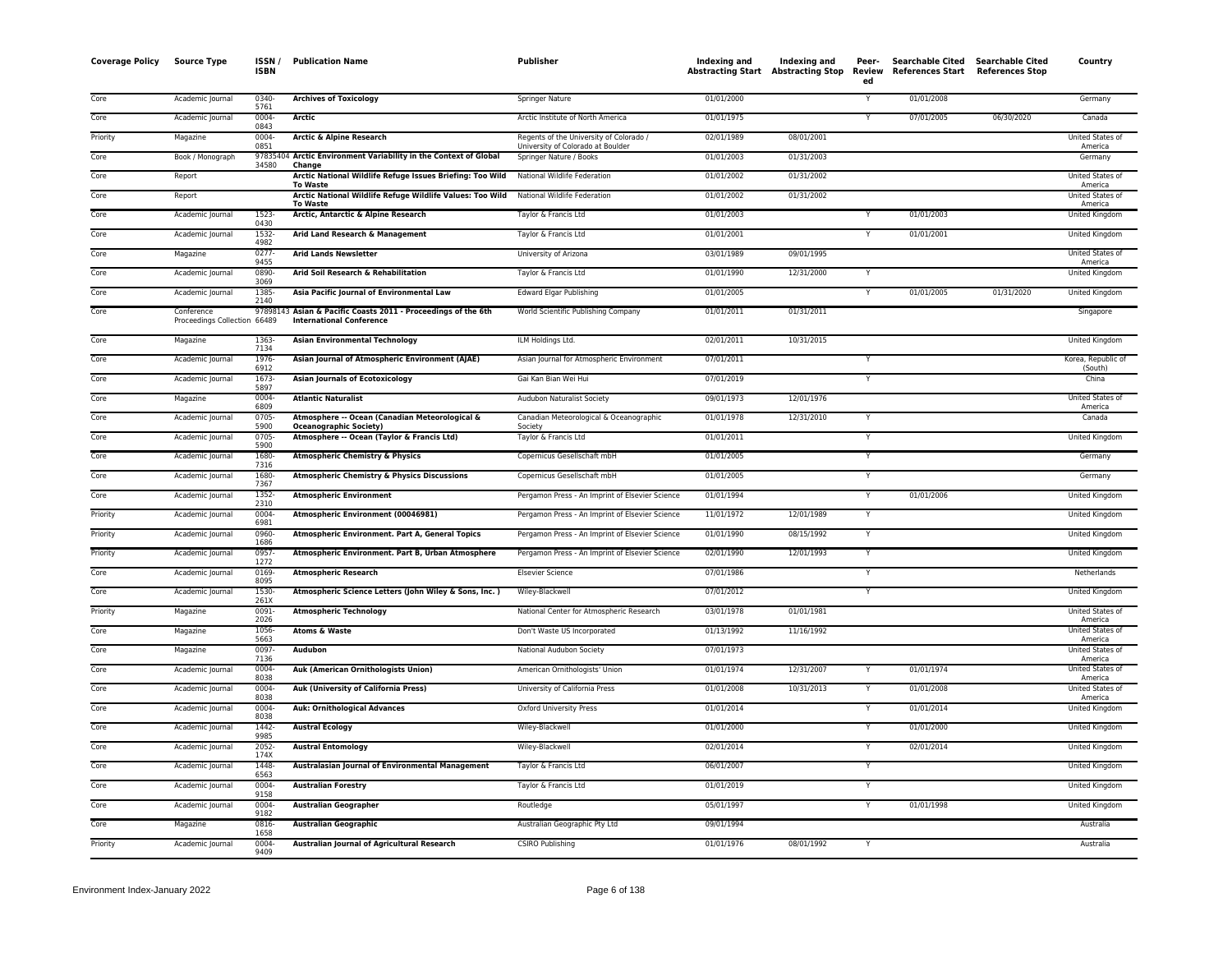| 03/01/1976<br>04/01/1988<br>0004<br><b>Australian Journal of Biological Sciences</b><br><b>CSIRO Publishing</b><br>Australia<br>Priority<br>Academic Journal<br>Y<br>9417<br>Academic Journal<br>0067<br><b>Australian Journal of Botany</b><br><b>CSIRO Publishing</b><br>02/01/1976<br>Australia<br>Core<br>Y<br>1924<br>0812<br><b>Australian Journal of Earth Sciences</b><br>Taylor & Francis Ltd<br>01/01/1998<br>Y<br>01/01/1998<br>United Kingdom<br>Core<br>Academic Journal<br>0099<br>0307<br>12/31/1999<br>Core<br><b>Australian Journal of Ecology</b><br>Wiley-Blackwell<br>01/01/1976<br>Academic Journal<br>Y<br>United Kingdom<br>692X<br>1326-<br><b>Australian Journal of Entomology</b><br>Wiley-Blackwell<br>01/01/1998<br>11/30/2013<br>01/01/2008<br>11/30/2013<br>United Kingdom<br>Core<br>Academic Journal<br>Y<br>6756<br>0814-<br>03/01/2018<br>Core<br><b>Australian Journal of Environmental Education</b><br>Cambridge University Press<br>07/01/2005<br>United Kingdom<br>Academic Journal<br>0626<br>0067<br>Australian Journal of Marine & Freshwater Research<br><b>CSIRO Publishing</b><br>03/01/1975<br>06/01/1993<br>Y<br>Priority<br>Academic Journal<br>Australia<br>1940<br>Core<br>Academic Journal<br>0004<br><b>Australian Journal of Soil Research</b><br><b>CSIRO Publishing</b><br>03/01/1974<br>06/30/1993<br>Y<br>Australia<br>9573<br>0004<br><b>Australian Journal of Zoology</b><br>CSIRO Publishing<br>01/01/2007<br>Core<br>Academic Journal<br>Y<br>Australia<br>959X<br>0004<br>10/01/1977<br>09/30/1995<br>Core<br>Magazine<br><b>Australian Natural History</b><br>Australian Museum<br>Australia<br>9840<br>0067<br>12/01/2007<br>Royal Zoological Society of New South Wales<br>Australia<br>Core<br>Academic Journal<br><b>Australian Zoologist</b><br>Y<br>2238<br>Core<br>1712-<br><b>Avian Conservation &amp; Ecology</b><br>12/01/2005<br>Canada<br>Academic Journal<br>Resilience Alliance<br>Y<br>6568<br>Core<br>0307<br><b>Avian Pathology</b><br>Taylor & Francis Ltd<br>06/01/1996<br>Y<br>09/01/1998<br>United Kingdom<br>Academic Journal<br>9457<br>01/01/1977<br>12/01/1980<br>Core<br>0162<br>Woman's Missionary Union<br>United States of<br>Magazine<br>Aware<br>6833<br>America<br>Academic Journal<br><b>AWWA Water Science</b><br>01/01/2020<br>United Kingdom<br>Core<br>Wiley-Blackwell<br>Y<br>0067<br>Core<br>Academic Journal<br><b>Baltica</b><br>Institute of Geology & Geography<br>12/01/2005<br>Lithuania<br>3064<br>Core<br>1439-<br>01/01/2002<br>Academic Journal<br><b>Basic &amp; Applied Ecology</b><br>Elsevier GmbH, Urban & Fischer Verlag<br>United Kingdom<br>1791<br>Core<br>1742-<br><b>Basic &amp; Clinical Pharmacology &amp; Toxicology</b><br>01/01/2004<br>01/01/2008<br>Wiley-Blackwell<br>Y<br>United Kingdom<br>Academic Journal<br>7835<br>97804152 Basics of Environmental Science<br>10/21/2000<br>10/21/2000<br>Core<br>Taylor & Francis Ltd / Books<br>09/21/2000<br>09/21/2000<br>Book / Monograph<br>United Kingdom<br>11765<br>0950-<br><b>Basin Research</b><br>Wiley-Blackwell<br>01/01/1998<br>01/01/2008<br>United Kingdom<br>Core<br>Academic Journal<br>Y<br>091X<br>Core<br>1531<br><b>Bay Nature</b><br><b>Bay Nature</b><br>01/01/2002<br>United States of<br>Magazine<br>5193<br>America<br>10/01/2004<br>10/31/2004<br>Core<br>Book / Monograph<br>Bays In Peril: A Forecast for the Freshwater Flows to<br>National Wildlife Federation<br>United States of<br><b>Texas Estuaries</b><br>America<br>$0265 -$<br><b>BBC Wildlife</b><br>11/01/1983<br>Core<br>Magazine<br>Immediate Media London Company Limited<br>United Kingdom<br>3656<br>Core<br>Academic Journal<br>1045-<br><b>Behavioral Ecology</b><br>Oxford University Press<br>03/01/1993<br>10/01/2009<br>United Kingdom<br>2249<br>01/01/1976<br>01/01/1985<br>Core<br>0340<br><b>Behavioral Ecology &amp; Sociobiology</b><br>Academic Journal<br>Springer Nature<br>Y<br>Germany<br>5443<br>0005<br><b>Behaviour</b><br>01/01/1999<br>01/01/2003<br>Netherlands<br>Core<br>Academic Journal<br><b>Brill Academic Publishers</b><br>Y<br>7959<br>Report<br>Beneath the Hot Air: New Government Data Expose the<br>National Wildlife Federation<br>07/01/2002<br>07/31/2002<br>United States of<br>Core<br>Truth Behind President Bush's Global Warming Plan<br>America<br>Benefits of Watershed Management: Water Quality &<br>01/01/1999<br>01/31/1999<br>United States of<br>Report<br>Planning & Conservation League<br>Core<br>Supply, 1999<br>America<br>0170<br>Core<br><b>Berichte zur Wissenschafts-Geschichte</b><br>06/01/2009<br>United States of<br>Academic Journal<br>John Wiley & Sons, Inc.<br>Y<br>6233<br>America<br>1047-<br><b>Berkeley Planning Journal</b><br>01/01/1989<br>01/01/1989<br>Core<br>Academic Journal<br>Berkeley Planning Journal<br>Y<br>United States of<br>5192<br>America<br>Core<br>Best & Worst: Special Report The Best & Worst for<br>02/01/2003<br>02/28/2003<br>Report<br>National Wildlife Federation<br>United States of<br>Wildlife<br>America<br>97809760 Beyond IFQs in Marine Fisheries: A Guide for Federal<br>05/01/2008<br>05/31/2008<br>United States of<br>Core<br>Book / Monograph<br>PERC: Property & Environment Research Center<br>24446<br><b>Policy Makers</b><br>America<br>97808135<br>Beyond the Sun & Sand: Caribbean Environmentalisms<br>01/31/2006<br>Core<br>Book / Monograph<br><b>Rutgers University Press</b><br>01/01/2006<br>United States of<br>37528<br>America<br>1024-<br><b>Biocatalysis &amp; Biotransformation</b><br>Taylor & Francis Ltd<br>02/01/2002<br>11/01/2002<br>United Kingdom<br>Core<br>Academic Journal<br>2422<br>Core<br>Academic Journal<br>0305-<br><b>Biochemical Systematics &amp; Ecology</b><br>02/01/2002<br>United Kingdom<br>Pergamon Press - An Imprint of Elsevier Science<br>1978<br>Core<br>Academic Journal<br>0958-<br>Taylor & Francis Ltd<br>09/01/1998<br>09/01/1998<br>United Kingdom<br><b>Biocontrol Science &amp; Technology</b><br>Y<br>3157<br>Core<br>$0276 -$<br><b>BioCycle</b><br>BioCycle Connect, LLC<br>01/01/1981<br>11/30/2019<br>01/01/2003<br>05/31/2011<br>United States of<br><b>Trade Publication</b><br>5055<br>America<br>Core<br><b>Trade Publication</b><br><b>BioCycle CONNECT</b><br><b>BioCycle Connect, LLC</b><br>01/01/2020<br>United States of<br>America<br>01/01/2006<br>Core<br>0923-<br><b>Biodegradation</b><br><b>Springer Nature</b><br>01/01/1992<br>Academic Journal<br>Y<br>Germany<br>9820<br>01/01/2019<br>Academic Journal<br>1401-<br><b>Biodiverse</b><br>Centrum for biologisk mangfald (CBM)<br>Sweden<br>Core<br>Υ | <b>Coverage Policy</b> | <b>Source Type</b> | ISSN /<br><b>ISBN</b> | <b>Publication Name</b> | <b>Publisher</b> | Indexing and<br><b>Abstracting Start Abstracting Stop</b> | Indexing and | Peer-<br>Review<br>ed | Searchable Cited Searchable Cited<br>References Start | <b>References Stop</b> | Country |
|-------------------------------------------------------------------------------------------------------------------------------------------------------------------------------------------------------------------------------------------------------------------------------------------------------------------------------------------------------------------------------------------------------------------------------------------------------------------------------------------------------------------------------------------------------------------------------------------------------------------------------------------------------------------------------------------------------------------------------------------------------------------------------------------------------------------------------------------------------------------------------------------------------------------------------------------------------------------------------------------------------------------------------------------------------------------------------------------------------------------------------------------------------------------------------------------------------------------------------------------------------------------------------------------------------------------------------------------------------------------------------------------------------------------------------------------------------------------------------------------------------------------------------------------------------------------------------------------------------------------------------------------------------------------------------------------------------------------------------------------------------------------------------------------------------------------------------------------------------------------------------------------------------------------------------------------------------------------------------------------------------------------------------------------------------------------------------------------------------------------------------------------------------------------------------------------------------------------------------------------------------------------------------------------------------------------------------------------------------------------------------------------------------------------------------------------------------------------------------------------------------------------------------------------------------------------------------------------------------------------------------------------------------------------------------------------------------------------------------------------------------------------------------------------------------------------------------------------------------------------------------------------------------------------------------------------------------------------------------------------------------------------------------------------------------------------------------------------------------------------------------------------------------------------------------------------------------------------------------------------------------------------------------------------------------------------------------------------------------------------------------------------------------------------------------------------------------------------------------------------------------------------------------------------------------------------------------------------------------------------------------------------------------------------------------------------------------------------------------------------------------------------------------------------------------------------------------------------------------------------------------------------------------------------------------------------------------------------------------------------------------------------------------------------------------------------------------------------------------------------------------------------------------------------------------------------------------------------------------------------------------------------------------------------------------------------------------------------------------------------------------------------------------------------------------------------------------------------------------------------------------------------------------------------------------------------------------------------------------------------------------------------------------------------------------------------------------------------------------------------------------------------------------------------------------------------------------------------------------------------------------------------------------------------------------------------------------------------------------------------------------------------------------------------------------------------------------------------------------------------------------------------------------------------------------------------------------------------------------------------------------------------------------------------------------------------------------------------------------------------------------------------------------------------------------------------------------------------------------------------------------------------------------------------------------------------------------------------------------------------------------------------------------------------------------------------------------------------------------------------------------------------------------------------------------------------------------------------------------------------------------------------------------------------------------------------------------------------------------------------------------------------------------------------------------------------------------------------------------------------------------------------------------------------------------------------------------------------------------------------------------------------------------------------------------------------------------------------------------------------------------------------------------------------------------------------------------------------------------------------------------------------------------------------------------------------------------------------------------------------------------------------------------------------------------------------|------------------------|--------------------|-----------------------|-------------------------|------------------|-----------------------------------------------------------|--------------|-----------------------|-------------------------------------------------------|------------------------|---------|
|                                                                                                                                                                                                                                                                                                                                                                                                                                                                                                                                                                                                                                                                                                                                                                                                                                                                                                                                                                                                                                                                                                                                                                                                                                                                                                                                                                                                                                                                                                                                                                                                                                                                                                                                                                                                                                                                                                                                                                                                                                                                                                                                                                                                                                                                                                                                                                                                                                                                                                                                                                                                                                                                                                                                                                                                                                                                                                                                                                                                                                                                                                                                                                                                                                                                                                                                                                                                                                                                                                                                                                                                                                                                                                                                                                                                                                                                                                                                                                                                                                                                                                                                                                                                                                                                                                                                                                                                                                                                                                                                                                                                                                                                                                                                                                                                                                                                                                                                                                                                                                                                                                                                                                                                                                                                                                                                                                                                                                                                                                                                                                                                                                                                                                                                                                                                                                                                                                                                                                                                                                                                                                                                                                                                                                                                                                                                                                                                                                                                                                                                                                                                                                                                                           |                        |                    |                       |                         |                  |                                                           |              |                       |                                                       |                        |         |
|                                                                                                                                                                                                                                                                                                                                                                                                                                                                                                                                                                                                                                                                                                                                                                                                                                                                                                                                                                                                                                                                                                                                                                                                                                                                                                                                                                                                                                                                                                                                                                                                                                                                                                                                                                                                                                                                                                                                                                                                                                                                                                                                                                                                                                                                                                                                                                                                                                                                                                                                                                                                                                                                                                                                                                                                                                                                                                                                                                                                                                                                                                                                                                                                                                                                                                                                                                                                                                                                                                                                                                                                                                                                                                                                                                                                                                                                                                                                                                                                                                                                                                                                                                                                                                                                                                                                                                                                                                                                                                                                                                                                                                                                                                                                                                                                                                                                                                                                                                                                                                                                                                                                                                                                                                                                                                                                                                                                                                                                                                                                                                                                                                                                                                                                                                                                                                                                                                                                                                                                                                                                                                                                                                                                                                                                                                                                                                                                                                                                                                                                                                                                                                                                                           |                        |                    |                       |                         |                  |                                                           |              |                       |                                                       |                        |         |
|                                                                                                                                                                                                                                                                                                                                                                                                                                                                                                                                                                                                                                                                                                                                                                                                                                                                                                                                                                                                                                                                                                                                                                                                                                                                                                                                                                                                                                                                                                                                                                                                                                                                                                                                                                                                                                                                                                                                                                                                                                                                                                                                                                                                                                                                                                                                                                                                                                                                                                                                                                                                                                                                                                                                                                                                                                                                                                                                                                                                                                                                                                                                                                                                                                                                                                                                                                                                                                                                                                                                                                                                                                                                                                                                                                                                                                                                                                                                                                                                                                                                                                                                                                                                                                                                                                                                                                                                                                                                                                                                                                                                                                                                                                                                                                                                                                                                                                                                                                                                                                                                                                                                                                                                                                                                                                                                                                                                                                                                                                                                                                                                                                                                                                                                                                                                                                                                                                                                                                                                                                                                                                                                                                                                                                                                                                                                                                                                                                                                                                                                                                                                                                                                                           |                        |                    |                       |                         |                  |                                                           |              |                       |                                                       |                        |         |
|                                                                                                                                                                                                                                                                                                                                                                                                                                                                                                                                                                                                                                                                                                                                                                                                                                                                                                                                                                                                                                                                                                                                                                                                                                                                                                                                                                                                                                                                                                                                                                                                                                                                                                                                                                                                                                                                                                                                                                                                                                                                                                                                                                                                                                                                                                                                                                                                                                                                                                                                                                                                                                                                                                                                                                                                                                                                                                                                                                                                                                                                                                                                                                                                                                                                                                                                                                                                                                                                                                                                                                                                                                                                                                                                                                                                                                                                                                                                                                                                                                                                                                                                                                                                                                                                                                                                                                                                                                                                                                                                                                                                                                                                                                                                                                                                                                                                                                                                                                                                                                                                                                                                                                                                                                                                                                                                                                                                                                                                                                                                                                                                                                                                                                                                                                                                                                                                                                                                                                                                                                                                                                                                                                                                                                                                                                                                                                                                                                                                                                                                                                                                                                                                                           |                        |                    |                       |                         |                  |                                                           |              |                       |                                                       |                        |         |
|                                                                                                                                                                                                                                                                                                                                                                                                                                                                                                                                                                                                                                                                                                                                                                                                                                                                                                                                                                                                                                                                                                                                                                                                                                                                                                                                                                                                                                                                                                                                                                                                                                                                                                                                                                                                                                                                                                                                                                                                                                                                                                                                                                                                                                                                                                                                                                                                                                                                                                                                                                                                                                                                                                                                                                                                                                                                                                                                                                                                                                                                                                                                                                                                                                                                                                                                                                                                                                                                                                                                                                                                                                                                                                                                                                                                                                                                                                                                                                                                                                                                                                                                                                                                                                                                                                                                                                                                                                                                                                                                                                                                                                                                                                                                                                                                                                                                                                                                                                                                                                                                                                                                                                                                                                                                                                                                                                                                                                                                                                                                                                                                                                                                                                                                                                                                                                                                                                                                                                                                                                                                                                                                                                                                                                                                                                                                                                                                                                                                                                                                                                                                                                                                                           |                        |                    |                       |                         |                  |                                                           |              |                       |                                                       |                        |         |
|                                                                                                                                                                                                                                                                                                                                                                                                                                                                                                                                                                                                                                                                                                                                                                                                                                                                                                                                                                                                                                                                                                                                                                                                                                                                                                                                                                                                                                                                                                                                                                                                                                                                                                                                                                                                                                                                                                                                                                                                                                                                                                                                                                                                                                                                                                                                                                                                                                                                                                                                                                                                                                                                                                                                                                                                                                                                                                                                                                                                                                                                                                                                                                                                                                                                                                                                                                                                                                                                                                                                                                                                                                                                                                                                                                                                                                                                                                                                                                                                                                                                                                                                                                                                                                                                                                                                                                                                                                                                                                                                                                                                                                                                                                                                                                                                                                                                                                                                                                                                                                                                                                                                                                                                                                                                                                                                                                                                                                                                                                                                                                                                                                                                                                                                                                                                                                                                                                                                                                                                                                                                                                                                                                                                                                                                                                                                                                                                                                                                                                                                                                                                                                                                                           |                        |                    |                       |                         |                  |                                                           |              |                       |                                                       |                        |         |
|                                                                                                                                                                                                                                                                                                                                                                                                                                                                                                                                                                                                                                                                                                                                                                                                                                                                                                                                                                                                                                                                                                                                                                                                                                                                                                                                                                                                                                                                                                                                                                                                                                                                                                                                                                                                                                                                                                                                                                                                                                                                                                                                                                                                                                                                                                                                                                                                                                                                                                                                                                                                                                                                                                                                                                                                                                                                                                                                                                                                                                                                                                                                                                                                                                                                                                                                                                                                                                                                                                                                                                                                                                                                                                                                                                                                                                                                                                                                                                                                                                                                                                                                                                                                                                                                                                                                                                                                                                                                                                                                                                                                                                                                                                                                                                                                                                                                                                                                                                                                                                                                                                                                                                                                                                                                                                                                                                                                                                                                                                                                                                                                                                                                                                                                                                                                                                                                                                                                                                                                                                                                                                                                                                                                                                                                                                                                                                                                                                                                                                                                                                                                                                                                                           |                        |                    |                       |                         |                  |                                                           |              |                       |                                                       |                        |         |
|                                                                                                                                                                                                                                                                                                                                                                                                                                                                                                                                                                                                                                                                                                                                                                                                                                                                                                                                                                                                                                                                                                                                                                                                                                                                                                                                                                                                                                                                                                                                                                                                                                                                                                                                                                                                                                                                                                                                                                                                                                                                                                                                                                                                                                                                                                                                                                                                                                                                                                                                                                                                                                                                                                                                                                                                                                                                                                                                                                                                                                                                                                                                                                                                                                                                                                                                                                                                                                                                                                                                                                                                                                                                                                                                                                                                                                                                                                                                                                                                                                                                                                                                                                                                                                                                                                                                                                                                                                                                                                                                                                                                                                                                                                                                                                                                                                                                                                                                                                                                                                                                                                                                                                                                                                                                                                                                                                                                                                                                                                                                                                                                                                                                                                                                                                                                                                                                                                                                                                                                                                                                                                                                                                                                                                                                                                                                                                                                                                                                                                                                                                                                                                                                                           |                        |                    |                       |                         |                  |                                                           |              |                       |                                                       |                        |         |
|                                                                                                                                                                                                                                                                                                                                                                                                                                                                                                                                                                                                                                                                                                                                                                                                                                                                                                                                                                                                                                                                                                                                                                                                                                                                                                                                                                                                                                                                                                                                                                                                                                                                                                                                                                                                                                                                                                                                                                                                                                                                                                                                                                                                                                                                                                                                                                                                                                                                                                                                                                                                                                                                                                                                                                                                                                                                                                                                                                                                                                                                                                                                                                                                                                                                                                                                                                                                                                                                                                                                                                                                                                                                                                                                                                                                                                                                                                                                                                                                                                                                                                                                                                                                                                                                                                                                                                                                                                                                                                                                                                                                                                                                                                                                                                                                                                                                                                                                                                                                                                                                                                                                                                                                                                                                                                                                                                                                                                                                                                                                                                                                                                                                                                                                                                                                                                                                                                                                                                                                                                                                                                                                                                                                                                                                                                                                                                                                                                                                                                                                                                                                                                                                                           |                        |                    |                       |                         |                  |                                                           |              |                       |                                                       |                        |         |
|                                                                                                                                                                                                                                                                                                                                                                                                                                                                                                                                                                                                                                                                                                                                                                                                                                                                                                                                                                                                                                                                                                                                                                                                                                                                                                                                                                                                                                                                                                                                                                                                                                                                                                                                                                                                                                                                                                                                                                                                                                                                                                                                                                                                                                                                                                                                                                                                                                                                                                                                                                                                                                                                                                                                                                                                                                                                                                                                                                                                                                                                                                                                                                                                                                                                                                                                                                                                                                                                                                                                                                                                                                                                                                                                                                                                                                                                                                                                                                                                                                                                                                                                                                                                                                                                                                                                                                                                                                                                                                                                                                                                                                                                                                                                                                                                                                                                                                                                                                                                                                                                                                                                                                                                                                                                                                                                                                                                                                                                                                                                                                                                                                                                                                                                                                                                                                                                                                                                                                                                                                                                                                                                                                                                                                                                                                                                                                                                                                                                                                                                                                                                                                                                                           |                        |                    |                       |                         |                  |                                                           |              |                       |                                                       |                        |         |
|                                                                                                                                                                                                                                                                                                                                                                                                                                                                                                                                                                                                                                                                                                                                                                                                                                                                                                                                                                                                                                                                                                                                                                                                                                                                                                                                                                                                                                                                                                                                                                                                                                                                                                                                                                                                                                                                                                                                                                                                                                                                                                                                                                                                                                                                                                                                                                                                                                                                                                                                                                                                                                                                                                                                                                                                                                                                                                                                                                                                                                                                                                                                                                                                                                                                                                                                                                                                                                                                                                                                                                                                                                                                                                                                                                                                                                                                                                                                                                                                                                                                                                                                                                                                                                                                                                                                                                                                                                                                                                                                                                                                                                                                                                                                                                                                                                                                                                                                                                                                                                                                                                                                                                                                                                                                                                                                                                                                                                                                                                                                                                                                                                                                                                                                                                                                                                                                                                                                                                                                                                                                                                                                                                                                                                                                                                                                                                                                                                                                                                                                                                                                                                                                                           |                        |                    |                       |                         |                  |                                                           |              |                       |                                                       |                        |         |
|                                                                                                                                                                                                                                                                                                                                                                                                                                                                                                                                                                                                                                                                                                                                                                                                                                                                                                                                                                                                                                                                                                                                                                                                                                                                                                                                                                                                                                                                                                                                                                                                                                                                                                                                                                                                                                                                                                                                                                                                                                                                                                                                                                                                                                                                                                                                                                                                                                                                                                                                                                                                                                                                                                                                                                                                                                                                                                                                                                                                                                                                                                                                                                                                                                                                                                                                                                                                                                                                                                                                                                                                                                                                                                                                                                                                                                                                                                                                                                                                                                                                                                                                                                                                                                                                                                                                                                                                                                                                                                                                                                                                                                                                                                                                                                                                                                                                                                                                                                                                                                                                                                                                                                                                                                                                                                                                                                                                                                                                                                                                                                                                                                                                                                                                                                                                                                                                                                                                                                                                                                                                                                                                                                                                                                                                                                                                                                                                                                                                                                                                                                                                                                                                                           |                        |                    |                       |                         |                  |                                                           |              |                       |                                                       |                        |         |
|                                                                                                                                                                                                                                                                                                                                                                                                                                                                                                                                                                                                                                                                                                                                                                                                                                                                                                                                                                                                                                                                                                                                                                                                                                                                                                                                                                                                                                                                                                                                                                                                                                                                                                                                                                                                                                                                                                                                                                                                                                                                                                                                                                                                                                                                                                                                                                                                                                                                                                                                                                                                                                                                                                                                                                                                                                                                                                                                                                                                                                                                                                                                                                                                                                                                                                                                                                                                                                                                                                                                                                                                                                                                                                                                                                                                                                                                                                                                                                                                                                                                                                                                                                                                                                                                                                                                                                                                                                                                                                                                                                                                                                                                                                                                                                                                                                                                                                                                                                                                                                                                                                                                                                                                                                                                                                                                                                                                                                                                                                                                                                                                                                                                                                                                                                                                                                                                                                                                                                                                                                                                                                                                                                                                                                                                                                                                                                                                                                                                                                                                                                                                                                                                                           |                        |                    |                       |                         |                  |                                                           |              |                       |                                                       |                        |         |
|                                                                                                                                                                                                                                                                                                                                                                                                                                                                                                                                                                                                                                                                                                                                                                                                                                                                                                                                                                                                                                                                                                                                                                                                                                                                                                                                                                                                                                                                                                                                                                                                                                                                                                                                                                                                                                                                                                                                                                                                                                                                                                                                                                                                                                                                                                                                                                                                                                                                                                                                                                                                                                                                                                                                                                                                                                                                                                                                                                                                                                                                                                                                                                                                                                                                                                                                                                                                                                                                                                                                                                                                                                                                                                                                                                                                                                                                                                                                                                                                                                                                                                                                                                                                                                                                                                                                                                                                                                                                                                                                                                                                                                                                                                                                                                                                                                                                                                                                                                                                                                                                                                                                                                                                                                                                                                                                                                                                                                                                                                                                                                                                                                                                                                                                                                                                                                                                                                                                                                                                                                                                                                                                                                                                                                                                                                                                                                                                                                                                                                                                                                                                                                                                                           |                        |                    |                       |                         |                  |                                                           |              |                       |                                                       |                        |         |
|                                                                                                                                                                                                                                                                                                                                                                                                                                                                                                                                                                                                                                                                                                                                                                                                                                                                                                                                                                                                                                                                                                                                                                                                                                                                                                                                                                                                                                                                                                                                                                                                                                                                                                                                                                                                                                                                                                                                                                                                                                                                                                                                                                                                                                                                                                                                                                                                                                                                                                                                                                                                                                                                                                                                                                                                                                                                                                                                                                                                                                                                                                                                                                                                                                                                                                                                                                                                                                                                                                                                                                                                                                                                                                                                                                                                                                                                                                                                                                                                                                                                                                                                                                                                                                                                                                                                                                                                                                                                                                                                                                                                                                                                                                                                                                                                                                                                                                                                                                                                                                                                                                                                                                                                                                                                                                                                                                                                                                                                                                                                                                                                                                                                                                                                                                                                                                                                                                                                                                                                                                                                                                                                                                                                                                                                                                                                                                                                                                                                                                                                                                                                                                                                                           |                        |                    |                       |                         |                  |                                                           |              |                       |                                                       |                        |         |
|                                                                                                                                                                                                                                                                                                                                                                                                                                                                                                                                                                                                                                                                                                                                                                                                                                                                                                                                                                                                                                                                                                                                                                                                                                                                                                                                                                                                                                                                                                                                                                                                                                                                                                                                                                                                                                                                                                                                                                                                                                                                                                                                                                                                                                                                                                                                                                                                                                                                                                                                                                                                                                                                                                                                                                                                                                                                                                                                                                                                                                                                                                                                                                                                                                                                                                                                                                                                                                                                                                                                                                                                                                                                                                                                                                                                                                                                                                                                                                                                                                                                                                                                                                                                                                                                                                                                                                                                                                                                                                                                                                                                                                                                                                                                                                                                                                                                                                                                                                                                                                                                                                                                                                                                                                                                                                                                                                                                                                                                                                                                                                                                                                                                                                                                                                                                                                                                                                                                                                                                                                                                                                                                                                                                                                                                                                                                                                                                                                                                                                                                                                                                                                                                                           |                        |                    |                       |                         |                  |                                                           |              |                       |                                                       |                        |         |
|                                                                                                                                                                                                                                                                                                                                                                                                                                                                                                                                                                                                                                                                                                                                                                                                                                                                                                                                                                                                                                                                                                                                                                                                                                                                                                                                                                                                                                                                                                                                                                                                                                                                                                                                                                                                                                                                                                                                                                                                                                                                                                                                                                                                                                                                                                                                                                                                                                                                                                                                                                                                                                                                                                                                                                                                                                                                                                                                                                                                                                                                                                                                                                                                                                                                                                                                                                                                                                                                                                                                                                                                                                                                                                                                                                                                                                                                                                                                                                                                                                                                                                                                                                                                                                                                                                                                                                                                                                                                                                                                                                                                                                                                                                                                                                                                                                                                                                                                                                                                                                                                                                                                                                                                                                                                                                                                                                                                                                                                                                                                                                                                                                                                                                                                                                                                                                                                                                                                                                                                                                                                                                                                                                                                                                                                                                                                                                                                                                                                                                                                                                                                                                                                                           |                        |                    |                       |                         |                  |                                                           |              |                       |                                                       |                        |         |
|                                                                                                                                                                                                                                                                                                                                                                                                                                                                                                                                                                                                                                                                                                                                                                                                                                                                                                                                                                                                                                                                                                                                                                                                                                                                                                                                                                                                                                                                                                                                                                                                                                                                                                                                                                                                                                                                                                                                                                                                                                                                                                                                                                                                                                                                                                                                                                                                                                                                                                                                                                                                                                                                                                                                                                                                                                                                                                                                                                                                                                                                                                                                                                                                                                                                                                                                                                                                                                                                                                                                                                                                                                                                                                                                                                                                                                                                                                                                                                                                                                                                                                                                                                                                                                                                                                                                                                                                                                                                                                                                                                                                                                                                                                                                                                                                                                                                                                                                                                                                                                                                                                                                                                                                                                                                                                                                                                                                                                                                                                                                                                                                                                                                                                                                                                                                                                                                                                                                                                                                                                                                                                                                                                                                                                                                                                                                                                                                                                                                                                                                                                                                                                                                                           |                        |                    |                       |                         |                  |                                                           |              |                       |                                                       |                        |         |
|                                                                                                                                                                                                                                                                                                                                                                                                                                                                                                                                                                                                                                                                                                                                                                                                                                                                                                                                                                                                                                                                                                                                                                                                                                                                                                                                                                                                                                                                                                                                                                                                                                                                                                                                                                                                                                                                                                                                                                                                                                                                                                                                                                                                                                                                                                                                                                                                                                                                                                                                                                                                                                                                                                                                                                                                                                                                                                                                                                                                                                                                                                                                                                                                                                                                                                                                                                                                                                                                                                                                                                                                                                                                                                                                                                                                                                                                                                                                                                                                                                                                                                                                                                                                                                                                                                                                                                                                                                                                                                                                                                                                                                                                                                                                                                                                                                                                                                                                                                                                                                                                                                                                                                                                                                                                                                                                                                                                                                                                                                                                                                                                                                                                                                                                                                                                                                                                                                                                                                                                                                                                                                                                                                                                                                                                                                                                                                                                                                                                                                                                                                                                                                                                                           |                        |                    |                       |                         |                  |                                                           |              |                       |                                                       |                        |         |
|                                                                                                                                                                                                                                                                                                                                                                                                                                                                                                                                                                                                                                                                                                                                                                                                                                                                                                                                                                                                                                                                                                                                                                                                                                                                                                                                                                                                                                                                                                                                                                                                                                                                                                                                                                                                                                                                                                                                                                                                                                                                                                                                                                                                                                                                                                                                                                                                                                                                                                                                                                                                                                                                                                                                                                                                                                                                                                                                                                                                                                                                                                                                                                                                                                                                                                                                                                                                                                                                                                                                                                                                                                                                                                                                                                                                                                                                                                                                                                                                                                                                                                                                                                                                                                                                                                                                                                                                                                                                                                                                                                                                                                                                                                                                                                                                                                                                                                                                                                                                                                                                                                                                                                                                                                                                                                                                                                                                                                                                                                                                                                                                                                                                                                                                                                                                                                                                                                                                                                                                                                                                                                                                                                                                                                                                                                                                                                                                                                                                                                                                                                                                                                                                                           |                        |                    |                       |                         |                  |                                                           |              |                       |                                                       |                        |         |
|                                                                                                                                                                                                                                                                                                                                                                                                                                                                                                                                                                                                                                                                                                                                                                                                                                                                                                                                                                                                                                                                                                                                                                                                                                                                                                                                                                                                                                                                                                                                                                                                                                                                                                                                                                                                                                                                                                                                                                                                                                                                                                                                                                                                                                                                                                                                                                                                                                                                                                                                                                                                                                                                                                                                                                                                                                                                                                                                                                                                                                                                                                                                                                                                                                                                                                                                                                                                                                                                                                                                                                                                                                                                                                                                                                                                                                                                                                                                                                                                                                                                                                                                                                                                                                                                                                                                                                                                                                                                                                                                                                                                                                                                                                                                                                                                                                                                                                                                                                                                                                                                                                                                                                                                                                                                                                                                                                                                                                                                                                                                                                                                                                                                                                                                                                                                                                                                                                                                                                                                                                                                                                                                                                                                                                                                                                                                                                                                                                                                                                                                                                                                                                                                                           |                        |                    |                       |                         |                  |                                                           |              |                       |                                                       |                        |         |
|                                                                                                                                                                                                                                                                                                                                                                                                                                                                                                                                                                                                                                                                                                                                                                                                                                                                                                                                                                                                                                                                                                                                                                                                                                                                                                                                                                                                                                                                                                                                                                                                                                                                                                                                                                                                                                                                                                                                                                                                                                                                                                                                                                                                                                                                                                                                                                                                                                                                                                                                                                                                                                                                                                                                                                                                                                                                                                                                                                                                                                                                                                                                                                                                                                                                                                                                                                                                                                                                                                                                                                                                                                                                                                                                                                                                                                                                                                                                                                                                                                                                                                                                                                                                                                                                                                                                                                                                                                                                                                                                                                                                                                                                                                                                                                                                                                                                                                                                                                                                                                                                                                                                                                                                                                                                                                                                                                                                                                                                                                                                                                                                                                                                                                                                                                                                                                                                                                                                                                                                                                                                                                                                                                                                                                                                                                                                                                                                                                                                                                                                                                                                                                                                                           |                        |                    |                       |                         |                  |                                                           |              |                       |                                                       |                        |         |
|                                                                                                                                                                                                                                                                                                                                                                                                                                                                                                                                                                                                                                                                                                                                                                                                                                                                                                                                                                                                                                                                                                                                                                                                                                                                                                                                                                                                                                                                                                                                                                                                                                                                                                                                                                                                                                                                                                                                                                                                                                                                                                                                                                                                                                                                                                                                                                                                                                                                                                                                                                                                                                                                                                                                                                                                                                                                                                                                                                                                                                                                                                                                                                                                                                                                                                                                                                                                                                                                                                                                                                                                                                                                                                                                                                                                                                                                                                                                                                                                                                                                                                                                                                                                                                                                                                                                                                                                                                                                                                                                                                                                                                                                                                                                                                                                                                                                                                                                                                                                                                                                                                                                                                                                                                                                                                                                                                                                                                                                                                                                                                                                                                                                                                                                                                                                                                                                                                                                                                                                                                                                                                                                                                                                                                                                                                                                                                                                                                                                                                                                                                                                                                                                                           |                        |                    |                       |                         |                  |                                                           |              |                       |                                                       |                        |         |
|                                                                                                                                                                                                                                                                                                                                                                                                                                                                                                                                                                                                                                                                                                                                                                                                                                                                                                                                                                                                                                                                                                                                                                                                                                                                                                                                                                                                                                                                                                                                                                                                                                                                                                                                                                                                                                                                                                                                                                                                                                                                                                                                                                                                                                                                                                                                                                                                                                                                                                                                                                                                                                                                                                                                                                                                                                                                                                                                                                                                                                                                                                                                                                                                                                                                                                                                                                                                                                                                                                                                                                                                                                                                                                                                                                                                                                                                                                                                                                                                                                                                                                                                                                                                                                                                                                                                                                                                                                                                                                                                                                                                                                                                                                                                                                                                                                                                                                                                                                                                                                                                                                                                                                                                                                                                                                                                                                                                                                                                                                                                                                                                                                                                                                                                                                                                                                                                                                                                                                                                                                                                                                                                                                                                                                                                                                                                                                                                                                                                                                                                                                                                                                                                                           |                        |                    |                       |                         |                  |                                                           |              |                       |                                                       |                        |         |
|                                                                                                                                                                                                                                                                                                                                                                                                                                                                                                                                                                                                                                                                                                                                                                                                                                                                                                                                                                                                                                                                                                                                                                                                                                                                                                                                                                                                                                                                                                                                                                                                                                                                                                                                                                                                                                                                                                                                                                                                                                                                                                                                                                                                                                                                                                                                                                                                                                                                                                                                                                                                                                                                                                                                                                                                                                                                                                                                                                                                                                                                                                                                                                                                                                                                                                                                                                                                                                                                                                                                                                                                                                                                                                                                                                                                                                                                                                                                                                                                                                                                                                                                                                                                                                                                                                                                                                                                                                                                                                                                                                                                                                                                                                                                                                                                                                                                                                                                                                                                                                                                                                                                                                                                                                                                                                                                                                                                                                                                                                                                                                                                                                                                                                                                                                                                                                                                                                                                                                                                                                                                                                                                                                                                                                                                                                                                                                                                                                                                                                                                                                                                                                                                                           |                        |                    |                       |                         |                  |                                                           |              |                       |                                                       |                        |         |
|                                                                                                                                                                                                                                                                                                                                                                                                                                                                                                                                                                                                                                                                                                                                                                                                                                                                                                                                                                                                                                                                                                                                                                                                                                                                                                                                                                                                                                                                                                                                                                                                                                                                                                                                                                                                                                                                                                                                                                                                                                                                                                                                                                                                                                                                                                                                                                                                                                                                                                                                                                                                                                                                                                                                                                                                                                                                                                                                                                                                                                                                                                                                                                                                                                                                                                                                                                                                                                                                                                                                                                                                                                                                                                                                                                                                                                                                                                                                                                                                                                                                                                                                                                                                                                                                                                                                                                                                                                                                                                                                                                                                                                                                                                                                                                                                                                                                                                                                                                                                                                                                                                                                                                                                                                                                                                                                                                                                                                                                                                                                                                                                                                                                                                                                                                                                                                                                                                                                                                                                                                                                                                                                                                                                                                                                                                                                                                                                                                                                                                                                                                                                                                                                                           |                        |                    |                       |                         |                  |                                                           |              |                       |                                                       |                        |         |
|                                                                                                                                                                                                                                                                                                                                                                                                                                                                                                                                                                                                                                                                                                                                                                                                                                                                                                                                                                                                                                                                                                                                                                                                                                                                                                                                                                                                                                                                                                                                                                                                                                                                                                                                                                                                                                                                                                                                                                                                                                                                                                                                                                                                                                                                                                                                                                                                                                                                                                                                                                                                                                                                                                                                                                                                                                                                                                                                                                                                                                                                                                                                                                                                                                                                                                                                                                                                                                                                                                                                                                                                                                                                                                                                                                                                                                                                                                                                                                                                                                                                                                                                                                                                                                                                                                                                                                                                                                                                                                                                                                                                                                                                                                                                                                                                                                                                                                                                                                                                                                                                                                                                                                                                                                                                                                                                                                                                                                                                                                                                                                                                                                                                                                                                                                                                                                                                                                                                                                                                                                                                                                                                                                                                                                                                                                                                                                                                                                                                                                                                                                                                                                                                                           |                        |                    |                       |                         |                  |                                                           |              |                       |                                                       |                        |         |
|                                                                                                                                                                                                                                                                                                                                                                                                                                                                                                                                                                                                                                                                                                                                                                                                                                                                                                                                                                                                                                                                                                                                                                                                                                                                                                                                                                                                                                                                                                                                                                                                                                                                                                                                                                                                                                                                                                                                                                                                                                                                                                                                                                                                                                                                                                                                                                                                                                                                                                                                                                                                                                                                                                                                                                                                                                                                                                                                                                                                                                                                                                                                                                                                                                                                                                                                                                                                                                                                                                                                                                                                                                                                                                                                                                                                                                                                                                                                                                                                                                                                                                                                                                                                                                                                                                                                                                                                                                                                                                                                                                                                                                                                                                                                                                                                                                                                                                                                                                                                                                                                                                                                                                                                                                                                                                                                                                                                                                                                                                                                                                                                                                                                                                                                                                                                                                                                                                                                                                                                                                                                                                                                                                                                                                                                                                                                                                                                                                                                                                                                                                                                                                                                                           |                        |                    |                       |                         |                  |                                                           |              |                       |                                                       |                        |         |
|                                                                                                                                                                                                                                                                                                                                                                                                                                                                                                                                                                                                                                                                                                                                                                                                                                                                                                                                                                                                                                                                                                                                                                                                                                                                                                                                                                                                                                                                                                                                                                                                                                                                                                                                                                                                                                                                                                                                                                                                                                                                                                                                                                                                                                                                                                                                                                                                                                                                                                                                                                                                                                                                                                                                                                                                                                                                                                                                                                                                                                                                                                                                                                                                                                                                                                                                                                                                                                                                                                                                                                                                                                                                                                                                                                                                                                                                                                                                                                                                                                                                                                                                                                                                                                                                                                                                                                                                                                                                                                                                                                                                                                                                                                                                                                                                                                                                                                                                                                                                                                                                                                                                                                                                                                                                                                                                                                                                                                                                                                                                                                                                                                                                                                                                                                                                                                                                                                                                                                                                                                                                                                                                                                                                                                                                                                                                                                                                                                                                                                                                                                                                                                                                                           |                        |                    |                       |                         |                  |                                                           |              |                       |                                                       |                        |         |
|                                                                                                                                                                                                                                                                                                                                                                                                                                                                                                                                                                                                                                                                                                                                                                                                                                                                                                                                                                                                                                                                                                                                                                                                                                                                                                                                                                                                                                                                                                                                                                                                                                                                                                                                                                                                                                                                                                                                                                                                                                                                                                                                                                                                                                                                                                                                                                                                                                                                                                                                                                                                                                                                                                                                                                                                                                                                                                                                                                                                                                                                                                                                                                                                                                                                                                                                                                                                                                                                                                                                                                                                                                                                                                                                                                                                                                                                                                                                                                                                                                                                                                                                                                                                                                                                                                                                                                                                                                                                                                                                                                                                                                                                                                                                                                                                                                                                                                                                                                                                                                                                                                                                                                                                                                                                                                                                                                                                                                                                                                                                                                                                                                                                                                                                                                                                                                                                                                                                                                                                                                                                                                                                                                                                                                                                                                                                                                                                                                                                                                                                                                                                                                                                                           |                        |                    |                       |                         |                  |                                                           |              |                       |                                                       |                        |         |
|                                                                                                                                                                                                                                                                                                                                                                                                                                                                                                                                                                                                                                                                                                                                                                                                                                                                                                                                                                                                                                                                                                                                                                                                                                                                                                                                                                                                                                                                                                                                                                                                                                                                                                                                                                                                                                                                                                                                                                                                                                                                                                                                                                                                                                                                                                                                                                                                                                                                                                                                                                                                                                                                                                                                                                                                                                                                                                                                                                                                                                                                                                                                                                                                                                                                                                                                                                                                                                                                                                                                                                                                                                                                                                                                                                                                                                                                                                                                                                                                                                                                                                                                                                                                                                                                                                                                                                                                                                                                                                                                                                                                                                                                                                                                                                                                                                                                                                                                                                                                                                                                                                                                                                                                                                                                                                                                                                                                                                                                                                                                                                                                                                                                                                                                                                                                                                                                                                                                                                                                                                                                                                                                                                                                                                                                                                                                                                                                                                                                                                                                                                                                                                                                                           |                        |                    |                       |                         |                  |                                                           |              |                       |                                                       |                        |         |
|                                                                                                                                                                                                                                                                                                                                                                                                                                                                                                                                                                                                                                                                                                                                                                                                                                                                                                                                                                                                                                                                                                                                                                                                                                                                                                                                                                                                                                                                                                                                                                                                                                                                                                                                                                                                                                                                                                                                                                                                                                                                                                                                                                                                                                                                                                                                                                                                                                                                                                                                                                                                                                                                                                                                                                                                                                                                                                                                                                                                                                                                                                                                                                                                                                                                                                                                                                                                                                                                                                                                                                                                                                                                                                                                                                                                                                                                                                                                                                                                                                                                                                                                                                                                                                                                                                                                                                                                                                                                                                                                                                                                                                                                                                                                                                                                                                                                                                                                                                                                                                                                                                                                                                                                                                                                                                                                                                                                                                                                                                                                                                                                                                                                                                                                                                                                                                                                                                                                                                                                                                                                                                                                                                                                                                                                                                                                                                                                                                                                                                                                                                                                                                                                                           |                        |                    |                       |                         |                  |                                                           |              |                       |                                                       |                        |         |
|                                                                                                                                                                                                                                                                                                                                                                                                                                                                                                                                                                                                                                                                                                                                                                                                                                                                                                                                                                                                                                                                                                                                                                                                                                                                                                                                                                                                                                                                                                                                                                                                                                                                                                                                                                                                                                                                                                                                                                                                                                                                                                                                                                                                                                                                                                                                                                                                                                                                                                                                                                                                                                                                                                                                                                                                                                                                                                                                                                                                                                                                                                                                                                                                                                                                                                                                                                                                                                                                                                                                                                                                                                                                                                                                                                                                                                                                                                                                                                                                                                                                                                                                                                                                                                                                                                                                                                                                                                                                                                                                                                                                                                                                                                                                                                                                                                                                                                                                                                                                                                                                                                                                                                                                                                                                                                                                                                                                                                                                                                                                                                                                                                                                                                                                                                                                                                                                                                                                                                                                                                                                                                                                                                                                                                                                                                                                                                                                                                                                                                                                                                                                                                                                                           |                        |                    |                       |                         |                  |                                                           |              |                       |                                                       |                        |         |
|                                                                                                                                                                                                                                                                                                                                                                                                                                                                                                                                                                                                                                                                                                                                                                                                                                                                                                                                                                                                                                                                                                                                                                                                                                                                                                                                                                                                                                                                                                                                                                                                                                                                                                                                                                                                                                                                                                                                                                                                                                                                                                                                                                                                                                                                                                                                                                                                                                                                                                                                                                                                                                                                                                                                                                                                                                                                                                                                                                                                                                                                                                                                                                                                                                                                                                                                                                                                                                                                                                                                                                                                                                                                                                                                                                                                                                                                                                                                                                                                                                                                                                                                                                                                                                                                                                                                                                                                                                                                                                                                                                                                                                                                                                                                                                                                                                                                                                                                                                                                                                                                                                                                                                                                                                                                                                                                                                                                                                                                                                                                                                                                                                                                                                                                                                                                                                                                                                                                                                                                                                                                                                                                                                                                                                                                                                                                                                                                                                                                                                                                                                                                                                                                                           |                        |                    |                       |                         |                  |                                                           |              |                       |                                                       |                        |         |
|                                                                                                                                                                                                                                                                                                                                                                                                                                                                                                                                                                                                                                                                                                                                                                                                                                                                                                                                                                                                                                                                                                                                                                                                                                                                                                                                                                                                                                                                                                                                                                                                                                                                                                                                                                                                                                                                                                                                                                                                                                                                                                                                                                                                                                                                                                                                                                                                                                                                                                                                                                                                                                                                                                                                                                                                                                                                                                                                                                                                                                                                                                                                                                                                                                                                                                                                                                                                                                                                                                                                                                                                                                                                                                                                                                                                                                                                                                                                                                                                                                                                                                                                                                                                                                                                                                                                                                                                                                                                                                                                                                                                                                                                                                                                                                                                                                                                                                                                                                                                                                                                                                                                                                                                                                                                                                                                                                                                                                                                                                                                                                                                                                                                                                                                                                                                                                                                                                                                                                                                                                                                                                                                                                                                                                                                                                                                                                                                                                                                                                                                                                                                                                                                                           |                        |                    |                       |                         |                  |                                                           |              |                       |                                                       |                        |         |
|                                                                                                                                                                                                                                                                                                                                                                                                                                                                                                                                                                                                                                                                                                                                                                                                                                                                                                                                                                                                                                                                                                                                                                                                                                                                                                                                                                                                                                                                                                                                                                                                                                                                                                                                                                                                                                                                                                                                                                                                                                                                                                                                                                                                                                                                                                                                                                                                                                                                                                                                                                                                                                                                                                                                                                                                                                                                                                                                                                                                                                                                                                                                                                                                                                                                                                                                                                                                                                                                                                                                                                                                                                                                                                                                                                                                                                                                                                                                                                                                                                                                                                                                                                                                                                                                                                                                                                                                                                                                                                                                                                                                                                                                                                                                                                                                                                                                                                                                                                                                                                                                                                                                                                                                                                                                                                                                                                                                                                                                                                                                                                                                                                                                                                                                                                                                                                                                                                                                                                                                                                                                                                                                                                                                                                                                                                                                                                                                                                                                                                                                                                                                                                                                                           |                        |                    |                       |                         |                  |                                                           |              |                       |                                                       |                        |         |
|                                                                                                                                                                                                                                                                                                                                                                                                                                                                                                                                                                                                                                                                                                                                                                                                                                                                                                                                                                                                                                                                                                                                                                                                                                                                                                                                                                                                                                                                                                                                                                                                                                                                                                                                                                                                                                                                                                                                                                                                                                                                                                                                                                                                                                                                                                                                                                                                                                                                                                                                                                                                                                                                                                                                                                                                                                                                                                                                                                                                                                                                                                                                                                                                                                                                                                                                                                                                                                                                                                                                                                                                                                                                                                                                                                                                                                                                                                                                                                                                                                                                                                                                                                                                                                                                                                                                                                                                                                                                                                                                                                                                                                                                                                                                                                                                                                                                                                                                                                                                                                                                                                                                                                                                                                                                                                                                                                                                                                                                                                                                                                                                                                                                                                                                                                                                                                                                                                                                                                                                                                                                                                                                                                                                                                                                                                                                                                                                                                                                                                                                                                                                                                                                                           |                        |                    |                       |                         |                  |                                                           |              |                       |                                                       |                        |         |
|                                                                                                                                                                                                                                                                                                                                                                                                                                                                                                                                                                                                                                                                                                                                                                                                                                                                                                                                                                                                                                                                                                                                                                                                                                                                                                                                                                                                                                                                                                                                                                                                                                                                                                                                                                                                                                                                                                                                                                                                                                                                                                                                                                                                                                                                                                                                                                                                                                                                                                                                                                                                                                                                                                                                                                                                                                                                                                                                                                                                                                                                                                                                                                                                                                                                                                                                                                                                                                                                                                                                                                                                                                                                                                                                                                                                                                                                                                                                                                                                                                                                                                                                                                                                                                                                                                                                                                                                                                                                                                                                                                                                                                                                                                                                                                                                                                                                                                                                                                                                                                                                                                                                                                                                                                                                                                                                                                                                                                                                                                                                                                                                                                                                                                                                                                                                                                                                                                                                                                                                                                                                                                                                                                                                                                                                                                                                                                                                                                                                                                                                                                                                                                                                                           |                        |                    |                       |                         |                  |                                                           |              |                       |                                                       |                        |         |
|                                                                                                                                                                                                                                                                                                                                                                                                                                                                                                                                                                                                                                                                                                                                                                                                                                                                                                                                                                                                                                                                                                                                                                                                                                                                                                                                                                                                                                                                                                                                                                                                                                                                                                                                                                                                                                                                                                                                                                                                                                                                                                                                                                                                                                                                                                                                                                                                                                                                                                                                                                                                                                                                                                                                                                                                                                                                                                                                                                                                                                                                                                                                                                                                                                                                                                                                                                                                                                                                                                                                                                                                                                                                                                                                                                                                                                                                                                                                                                                                                                                                                                                                                                                                                                                                                                                                                                                                                                                                                                                                                                                                                                                                                                                                                                                                                                                                                                                                                                                                                                                                                                                                                                                                                                                                                                                                                                                                                                                                                                                                                                                                                                                                                                                                                                                                                                                                                                                                                                                                                                                                                                                                                                                                                                                                                                                                                                                                                                                                                                                                                                                                                                                                                           |                        |                    |                       |                         |                  |                                                           |              |                       |                                                       |                        |         |
|                                                                                                                                                                                                                                                                                                                                                                                                                                                                                                                                                                                                                                                                                                                                                                                                                                                                                                                                                                                                                                                                                                                                                                                                                                                                                                                                                                                                                                                                                                                                                                                                                                                                                                                                                                                                                                                                                                                                                                                                                                                                                                                                                                                                                                                                                                                                                                                                                                                                                                                                                                                                                                                                                                                                                                                                                                                                                                                                                                                                                                                                                                                                                                                                                                                                                                                                                                                                                                                                                                                                                                                                                                                                                                                                                                                                                                                                                                                                                                                                                                                                                                                                                                                                                                                                                                                                                                                                                                                                                                                                                                                                                                                                                                                                                                                                                                                                                                                                                                                                                                                                                                                                                                                                                                                                                                                                                                                                                                                                                                                                                                                                                                                                                                                                                                                                                                                                                                                                                                                                                                                                                                                                                                                                                                                                                                                                                                                                                                                                                                                                                                                                                                                                                           |                        |                    | 5064                  |                         |                  |                                                           |              |                       |                                                       |                        |         |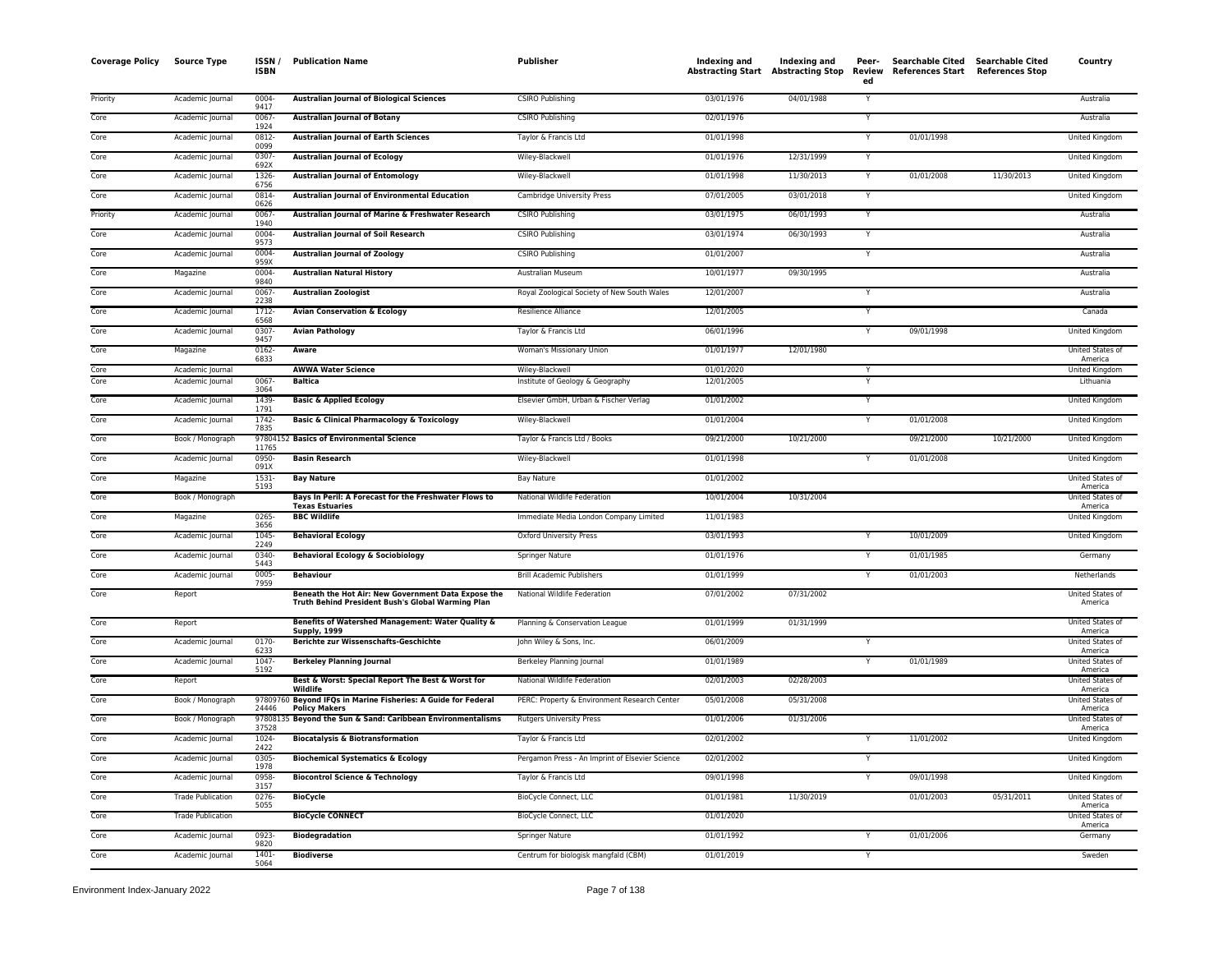| <b>Coverage Policy</b> | <b>Source Type</b>       | ISSN/<br><b>ISBN</b> | <b>Publication Name</b>                                                                               | Publisher                                                          | Indexing and | Indexing and<br>Abstracting Start Abstracting Stop | Peer-<br>Review<br>ed | Searchable Cited Searchable Cited<br>References Start References Stop |            | Country                            |
|------------------------|--------------------------|----------------------|-------------------------------------------------------------------------------------------------------|--------------------------------------------------------------------|--------------|----------------------------------------------------|-----------------------|-----------------------------------------------------------------------|------------|------------------------------------|
| Core                   | Academic Journal         | 1488-<br>8386        | <b>Biodiversity</b>                                                                                   | Taylor & Francis Ltd                                               | 12/01/2009   |                                                    |                       |                                                                       |            | <b>United Kingdom</b>              |
| Core                   | Academic Journal         | 0960-<br>3115        | <b>Biodiversity &amp; Conservation</b>                                                                | <b>Springer Nature</b>                                             | 02/01/1993   |                                                    | $\mathsf{Y}$          | 01/01/2006                                                            |            | Germany                            |
| Core                   | Book / Monograph         | 72774                | 97818440 Biodiversity & the Precautionary Principle                                                   | Earthscan / Books                                                  | 01/01/2005   | 01/31/2005                                         |                       |                                                                       |            | <b>United Kingdom</b>              |
| Priority               | Academic Journal         | 0967-<br>9952        | <b>Biodiversity Letters</b>                                                                           | Wiley-Blackwell                                                    | 01/01/1993   | 11/01/1996                                         | Y                     |                                                                       |            | United Kingdom                     |
| Core                   | Academic Journal         | 1005-<br>0094        | <b>Biodiversity Science</b>                                                                           | Operation Wallacea                                                 | 06/01/2012   | 09/30/2012                                         | Y                     |                                                                       |            | United Kingdom                     |
| Core                   | Report                   |                      | Biodiversity, Carbon Storage & Dynamics of Old Northern Nordic Council of Ministers<br><b>Forests</b> |                                                                    | 01/01/2013   | 01/31/2013                                         |                       |                                                                       |            | Denmark                            |
| Core                   | <b>Trade Publication</b> | 0006-<br>2863        | <b>Biodynamics</b>                                                                                    | Biodynamic Farming & Gardening                                     | 06/01/1973   |                                                    |                       | 06/01/1973                                                            |            | United States of<br>America        |
| Core                   | Academic Journal         | 0951-<br>6433        | <b>Biofactors</b>                                                                                     | Wiley-Blackwell                                                    | 06/01/1996   |                                                    |                       | 06/01/1996                                                            |            | United Kingdom                     |
| Core                   | Academic Journal         | 0892-<br>7014        | <b>Biofouling</b>                                                                                     | Taylor & Francis Ltd                                               | 01/01/1991   |                                                    | Y                     | 01/01/1991                                                            |            | <b>United Kingdom</b>              |
| Core                   | Academic Journal         | 0168-<br>2563        | <b>Biogeochemistry</b>                                                                                | Springer Nature                                                    | 01/01/1992   |                                                    | Y                     | 01/01/1992                                                            |            | Germany                            |
| Core                   | Academic Journal         | 1726-<br>4170        | <b>Biogeosciences</b>                                                                                 | Copernicus Gesellschaft mbH                                        | 01/01/2005   |                                                    | Y                     |                                                                       |            | Germany                            |
| Core                   | Academic Journal         | 1810-<br>6277        | <b>Biogeosciences Discussions</b>                                                                     | Copernicus Gesellschaft mbH                                        | 01/01/2005   |                                                    | Y                     |                                                                       |            | Germany                            |
| Core                   | Academic Journal         | 2248-<br>9061        | Bioherald: International Journal of Biodiversity &<br><b>Environment</b>                              | <b>Blue Planet Society</b>                                         | 06/01/2011   |                                                    | Y                     |                                                                       |            | India                              |
| Core                   | Academic Journal         | 2242-<br>1300        | <b>BioInvasions Record</b>                                                                            | Regional Euro-Asian Biological Invasions Centre<br>(REABIC)        | 03/01/2012   |                                                    | Y                     |                                                                       |            | Finland                            |
| Core                   | Academic Journal         | 0144<br>8765         | <b>Biological Agriculture &amp; Horticulture</b>                                                      | Taylor & Francis Ltd                                               | 11/01/2003   |                                                    | Ÿ                     | 11/01/2003                                                            | 12/18/2011 | United Kingdom                     |
| Core                   | Academic Journal         | 0006<br>3207         | <b>Biological Conservation</b>                                                                        | Elsevier B.V.                                                      | 07/01/1973   |                                                    | $\mathsf{Y}$          | 01/01/2006                                                            |            | United Kingdom                     |
| Core                   | Academic Journal         | 1049-<br>9644        | <b>Biological Control</b>                                                                             | <b>Academic Press</b>                                              | 01/01/2002   |                                                    | Y                     |                                                                       |            | <b>United States of</b><br>America |
| Core                   | Academic Journal         | 0340-<br>1200        | <b>Biological Cybernetics</b>                                                                         | Springer Nature                                                    | 08/01/1996   |                                                    | Y                     | 01/01/2008                                                            |            | Germany                            |
| Core                   | Academic Journal         | 1387-<br>3547        | <b>Biological Invasions</b>                                                                           | Springer Nature                                                    | 01/01/2007   |                                                    | Y                     |                                                                       |            | Germany                            |
| Priority               | Magazine                 | 1052-<br>9306        | <b>Biological Mass Spectrometry</b>                                                                   | John Wiley & Sons                                                  | 01/01/1993   | 11/01/1993                                         |                       |                                                                       |            | United Kingdom                     |
| Priority               | Magazine                 | 1096<br>5580         | <b>Biological Oceanography</b>                                                                        | Taylor & Francis Ltd                                               | 01/01/1988   | 04/01/1988                                         |                       |                                                                       |            | United Kingdom                     |
| Core                   | Academic Journal         | 2078-<br>9912        | <b>Biological Resources &amp; Nature Management</b>                                                   | National University of Life & Environmental<br>Sciences of Ukraine | 04/01/2013   |                                                    |                       |                                                                       |            | Ukraine                            |
| Priority               | Academic Journal         | 0269-<br>7483        | <b>Biological Wastes</b>                                                                              | Elsevier B.V.                                                      | 01/01/1989   | 08/01/1990                                         | Y                     |                                                                       |            | <b>United Kingdom</b>              |
| Priority               | Magazine                 | 1046-<br>0411        | <b>Biologue</b>                                                                                       | National Bioenergy Industries Association                          | 01/01/1989   | 03/01/1994                                         |                       |                                                                       |            | <b>United States of</b><br>America |
| Core                   | Academic Journal         | 0791<br>7945         | <b>Biology &amp; Environment</b>                                                                      | Royal Irish Academy                                                | 09/01/2008   | 05/01/2017                                         | Y                     |                                                                       |            | Ireland                            |
| Core                   | Academic Journal         | 1825-<br>6538        | Biology Forum / Rivista di Biologia                                                                   | Fabrizio Serra Editore                                             | 01/01/2005   | 12/31/2010                                         | Y                     |                                                                       |            | Italy                              |
| Priority               | Academic Journal         | 0144-<br>4565        | <b>Biomass</b>                                                                                        | Elsevier B.V.                                                      | 01/01/1984   | 09/01/1990                                         | Y                     |                                                                       |            | United Kingdom                     |
| Core                   | Academic Journal         | 0961-<br>9534        | <b>Biomass &amp; Bioenergy</b>                                                                        | Pergamon Press - An Imprint of Elsevier Science                    | 01/01/1991   |                                                    | Y                     |                                                                       |            | United Kingdom                     |
| Core                   | Magazine                 | $0262 -$<br>7183     | <b>Biomass Bulletin</b>                                                                               | Multi-Science Publishing Co Ltd                                    | 10/01/2006   | 07/31/2015                                         |                       |                                                                       |            | United Kingdom                     |
| Core                   | Academic Journal         | 0895<br>3988         | <b>Biomedical &amp; Environmental Sciences</b>                                                        | Elsevier B.V.                                                      | 01/01/2005   |                                                    | Y                     | 01/01/2005                                                            |            | United Kingdom                     |
| Core                   | Academic Journal         | 1088-<br>9868        | <b>Bioremediation Journal</b>                                                                         | Taylor & Francis Ltd                                               | 01/01/2001   |                                                    | Y                     | 01/01/2001                                                            |            | United Kingdom                     |
| Core                   | Academic Journal         | 0960-<br>8524        | <b>Bioresource Technology</b>                                                                         | Elsevier B.V.                                                      | 01/01/1991   |                                                    | Y                     |                                                                       |            | United Kingdom                     |
| Core                   | Academic Journal         | 0006-<br>3568        | <b>BioScience</b>                                                                                     | Oxford University Press                                            | 01/01/1984   |                                                    | Y                     | 01/01/2003                                                            |            | United Kingdom                     |
| Core                   | Academic Journal         | 2077-<br>1371        | <b>Biosphere</b>                                                                                      | XXI Century Research Foundation                                    | 10/01/2009   |                                                    |                       |                                                                       |            | Russian Federation                 |
| Core                   | Academic Journal         | 1370-<br>6233        | Biotechnologie, Agronomie, Societe et Environnement                                                   | Les Presses Agronomiques de Gembloux                               | 03/01/2007   |                                                    | Y                     |                                                                       |            | Belgium                            |
| Core                   | Academic Journal         | 0885<br>4513         | <b>Biotechnology &amp; Applied Biochemistry</b>                                                       | Wiley-Blackwell                                                    | 01/01/2007   |                                                    | Y                     |                                                                       |            | United Kingdom                     |
| Core                   | Academic Journal         | 0734-<br>9750        | <b>Biotechnology Advances</b>                                                                         | Elsevier B.V.                                                      | 01/01/2002   |                                                    | $\overline{Y}$        |                                                                       |            | <b>United Kingdom</b>              |
| Core                   | Academic Journal         | $0141 -$<br>5492     | <b>Biotechnology Letters</b>                                                                          | <b>Springer Nature</b>                                             | 01/01/2000   |                                                    | Y                     | 01/01/2008                                                            |            | Germany                            |
| Core                   | Academic Journal         | 8756<br>7938         | <b>Biotechnology Progress</b>                                                                         | Wiley-Blackwell                                                    | 04/01/2003   |                                                    | Y                     |                                                                       |            | <b>United Kingdom</b>              |
| Core                   | Academic Journal         | 0006-<br>3606        | <b>Biotropica</b>                                                                                     | Wiley-Blackwell                                                    | 03/01/2005   |                                                    | Y                     | 03/01/2005                                                            |            | United Kingdom                     |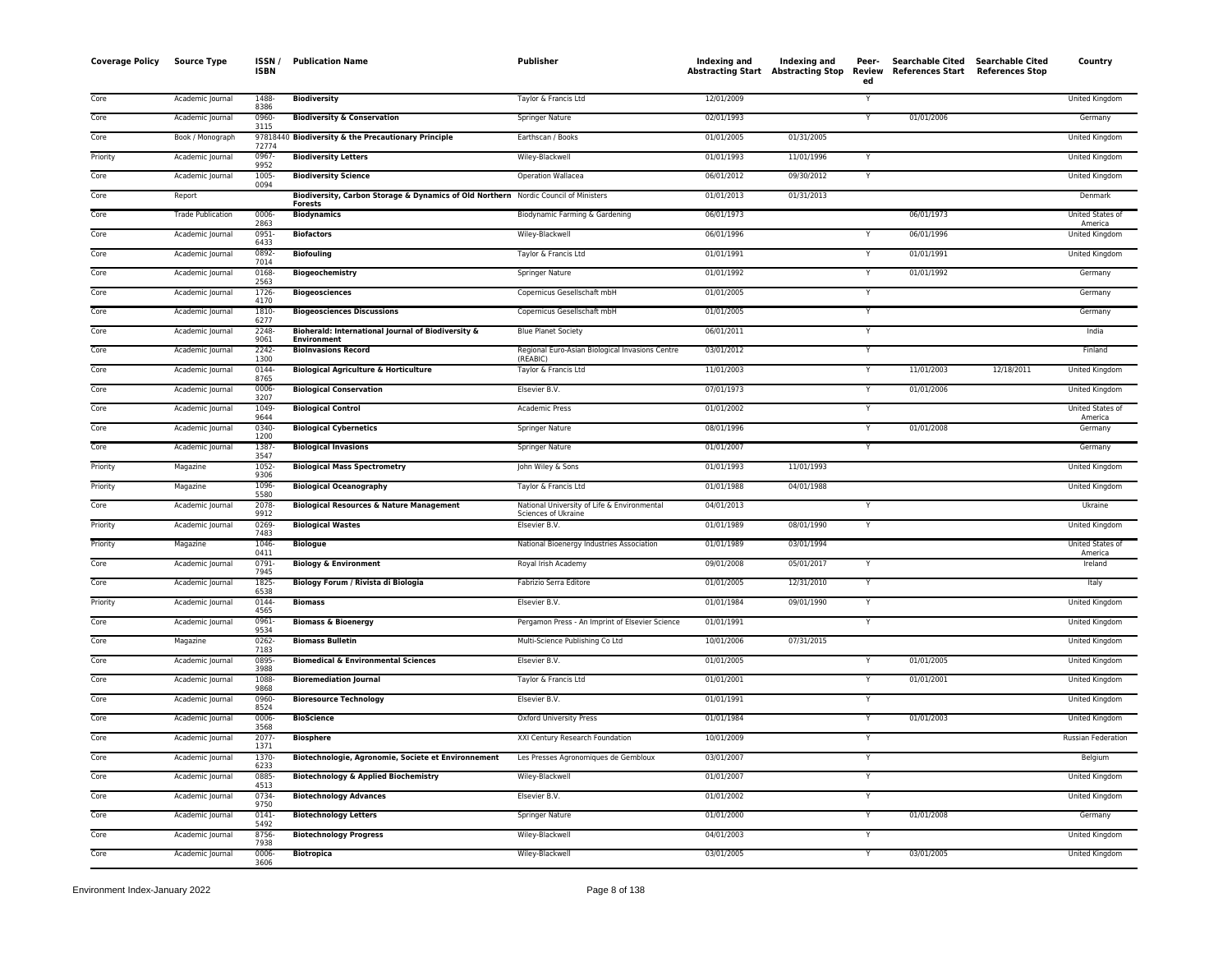| <b>Coverage Policy</b> | <b>Source Type</b>           | ISSN /<br><b>ISBN</b> | <b>Publication Name</b>                                                                                              | <b>Publisher</b>                                                | Indexing and<br><b>Abstracting Start Abstracting Stop</b> | Indexing and             | Peer-<br>ed             | Searchable Cited Searchable Cited<br>Review References Start References Stop |            | Country                                 |
|------------------------|------------------------------|-----------------------|----------------------------------------------------------------------------------------------------------------------|-----------------------------------------------------------------|-----------------------------------------------------------|--------------------------|-------------------------|------------------------------------------------------------------------------|------------|-----------------------------------------|
| Core                   | Academic Journal             | 0156-<br>1383         | <b>Bird Behavior</b>                                                                                                 | Cognizant, LLC                                                  | 03/01/1989                                                | 09/30/2008               | Y                       | 03/01/1989                                                                   |            | United States of<br>America             |
| Core                   | Academic Journal             | 0959<br>2709          | <b>Bird Conservation International</b>                                                                               | <b>Cambridge University Press</b>                               | 03/01/1991                                                |                          | Y                       |                                                                              |            | <b>United Kingdom</b>                   |
| Core                   | Academic Journal             | 0006                  | <b>Bird Study</b>                                                                                                    | Taylor & Francis Ltd                                            | 03/01/1990                                                |                          | Y                       | 03/01/1990                                                                   |            | <b>United Kingdom</b>                   |
| Core                   | Magazine                     | 3657<br>2158          | <b>Bird Watching</b>                                                                                                 | Madavor Media                                                   | 04/01/2011                                                |                          |                         |                                                                              |            | United States of                        |
| Core                   | Magazine                     | 3838<br>0895-         | <b>Birder's World</b>                                                                                                | Kalmbach Publishing Co.                                         | 06/01/2001                                                | 03/31/2011               |                         |                                                                              |            | America<br>United States of             |
| Core                   | Book / Monograph             | 495X                  | 97815525 Blue Genes: Sharing & Conserving the World's Aquatic                                                        | International Development Research Centre                       | 01/01/2004                                                | 01/31/2004               |                         |                                                                              |            | America<br>Canada                       |
| Core                   | Academic Journal             | 01573<br>1239         | <b>Biodiversity</b><br><b>Boreal Environment Research</b>                                                            | <b>Boreal Environment Research</b>                              | 09/01/2005                                                |                          | $\overline{Y}$          | 09/01/2005                                                                   | 01/31/2019 | Finland                                 |
| Core                   | Academic Journal             | 6095<br>0300-         | <b>Boreas</b>                                                                                                        | Wiley-Blackwell                                                 | 05/01/1999                                                |                          | Y                       | 05/01/1999                                                                   |            | <b>United Kingdom</b>                   |
| Core                   | Academic Journal             | 9483<br>0190-         | <b>Boston College Environmental Affairs Law Review</b>                                                               | Boston College Law School                                       | 01/01/1979                                                | 05/02/2017               | Y                       | 01/01/1979                                                                   | 05/02/2017 | United States of                        |
| Core                   | Academic Journal             | 7034<br>1359          | <b>Botanical Journal of Scotland</b>                                                                                 | <b>Edinburgh University Press</b>                               | 03/01/1998                                                | 12/31/2006               | Y                       |                                                                              |            | America<br>United Kingdom               |
| Core                   | Academic Journal             | 4869<br>0006          | <b>Botanical Review</b>                                                                                              | Springer Nature                                                 | 01/01/1989                                                |                          | Y                       | 01/01/1989                                                                   |            | Germany                                 |
| Core                   | Academic Journal             | 8101<br>1916-         | <b>Botany</b>                                                                                                        | Canadian Science Publishing                                     | 01/01/2008                                                |                          | Y                       | 01/01/2008                                                                   |            | Canada                                  |
| Core                   | Book / Monograph             | 2790                  | 97815525 Bottom Line: Industry & the Environment in South Africa International Development Research Centre           |                                                                 | 01/01/1997                                                | 01/31/1997               |                         |                                                                              |            | Canada                                  |
| Core                   | Academic Journal             | 04420<br>0006-        | <b>Boundary-Layer Meteorology</b>                                                                                    | Springer Nature                                                 | 08/01/1977                                                |                          |                         | 08/01/1977                                                                   |            | Germany                                 |
| Core                   | Academic Journal             | 8314<br>1809-         | Brazilian Journal of Forest Research / Pesquisa Florestal                                                            | Brazilian Journal of Forest Research / Pesquisa                 | 01/01/2011                                                |                          | Y                       |                                                                              |            | Brazil                                  |
| Core                   |                              | 3647                  | <b>Brasileira</b>                                                                                                    | <b>Florestal Brasileira</b>                                     | 01/01/2008                                                | 01/31/2008               |                         |                                                                              |            | United States of                        |
|                        | Report                       |                       | Bringing the Northern Forest to Your Classroom                                                                       | United States Forest Service                                    |                                                           |                          |                         |                                                                              |            | America                                 |
| Core<br>Priority       | Report<br>Academic Journal   | 0007-                 | <b>British Geological Survey. Annual Report</b><br><b>British Journal of Industrial Medicine</b>                     | <b>British Geological Survey</b><br><b>BMJ Publishing Group</b> | 12/01/2007<br>07/01/1973                                  | 12/01/1993               | Y                       |                                                                              |            | United Kingdom<br>United Kingdom        |
| Core                   | Academic Journal             | 1072<br>0007-         | <b>British Journal of Nutrition</b>                                                                                  | Cambridge University Press                                      | 07/01/1973                                                |                          |                         |                                                                              |            | United Kingdom                          |
| Core                   | Report                       | 1145                  | 97892893 Brominated Flame Retardants (BFR) in the Nordic                                                             | Nordic Council of Ministers                                     | 08/01/2011                                                | 08/31/2011               |                         |                                                                              |            | Denmark                                 |
| Core                   | Academic Journal             | 22218<br>$0360 -$     | <b>Environment</b><br><b>Building &amp; Environment</b>                                                              | Pergamon Press - An Imprint of Elsevier Science                 | 04/01/2002                                                |                          | $\overline{Y}$          |                                                                              |            | <b>United Kingdom</b>                   |
| Core                   | <b>Trade Publication</b>     | 1323<br>2690-         | <b>Building Performance Journal</b>                                                                                  | Home Performance Coalition, Inc.                                | 01/01/2020                                                |                          |                         |                                                                              |            | United States of                        |
| Core                   | Book / Monograph             | 585X                  | 97818557 Building the Ecological City                                                                                | <b>Elsevier B.V.</b>                                            | 01/01/2002                                                | 01/31/2002               |                         | 01/01/2002                                                                   | 01/31/2002 | America<br>United Kingdom               |
| Core                   | Academic Journal             | 35316<br>1435-        | <b>Bulletin of Engineering Geology &amp; the Environment</b>                                                         | Springer Nature                                                 | 01/01/2007                                                |                          | Y                       |                                                                              |            | Germany                                 |
| Core                   | Academic Journal             | 9529<br>0007-         | <b>Bulletin of Entomological Research</b>                                                                            | Cambridge University Press                                      | 01/01/2007                                                |                          | Y                       |                                                                              |            | United Kingdom                          |
| Core                   | Academic Journal             | 4853<br>0007          | <b>Bulletin of Environmental Contamination &amp; Toxicology</b>                                                      | Springer Nature                                                 | 05/01/1973                                                |                          | Y                       | 01/01/2004                                                                   |            | Germany                                 |
| Core                   | Academic Journal             | 4861<br>0526          | <b>Bulletin of Faculty of Agriculture</b>                                                                            | Egyptian National Agricultural Library (ENAL)                   | 03/01/2016                                                |                          | $\overline{\mathsf{Y}}$ |                                                                              |            |                                         |
| Core                   |                              | 8613<br>0007          |                                                                                                                      |                                                                 |                                                           |                          | Y                       |                                                                              |            | Egypt<br><b>United States of</b>        |
|                        | Academic Journal             | 4977                  | <b>Bulletin of Marine Science</b>                                                                                    | Rosenstiel School of Marine & Atmospheric<br>Science            | 01/01/2003                                                | 10/31/2018               |                         |                                                                              |            | America                                 |
| Core                   | Academic Journal             | 0003<br>0007          | <b>Bulletin of the American Meteorological Society</b>                                                               | American Meteorological Society                                 | 07/01/1996                                                |                          |                         | 07/01/1996                                                                   |            | United States of<br>America             |
| Core                   | Magazine                     | 0096<br>3402          | <b>Bulletin of the Atomic Scientists</b>                                                                             | Taylor & Francis Ltd                                            | 01/01/1984                                                |                          |                         | 01/01/1984                                                                   |            | United Kingdom                          |
| Core                   | Academic Journal             | 2327-<br>6096         | <b>Bulletin of the Ecological Society of America</b>                                                                 | Wiley-Blackwell                                                 | 06/01/2016                                                |                          |                         |                                                                              |            | <b>United Kingdom</b>                   |
| Core                   | Academic Journal             | 0353<br>4537          | Bulletin of the Faculty of Forestry / Glasnik Sumarskog<br>fakulteta                                                 | University of Belgrade, Faculty of Forestry                     | 06/01/2010                                                |                          | Y                       |                                                                              |            | Serbia                                  |
| Core                   | Academic Journal             | 0042<br>9686          | <b>Bulletin of the World Health Organization</b>                                                                     | World Health Organization                                       | 01/01/1993                                                |                          | Y                       | 01/01/1995                                                                   | 08/31/2020 | Switzerland                             |
| Priority<br>Priority   | Magazine<br>Academic Journal | 0964                  | <b>Bulletins of Marine Ecology</b><br>Business Strategy & the Environment (European Research European Research Press | Institute of Marine Environmental Research                      | 11/01/1973<br>03/01/1993                                  | 01/01/1975<br>12/01/1994 | Y                       |                                                                              |            | <b>United Kingdom</b><br>United Kingdom |
| Core                   | Academic Journal             | 4733<br>0964          | Press)<br>Business Strategy & the Environment (John Wiley & Sons, John Wiley & Sons, Inc.                            |                                                                 | 01/01/1995                                                |                          | Y                       | 01/01/1995                                                                   |            | United States of                        |
| Core                   | Magazine                     | 4733<br>0898          | Inc)<br><b>Buzzworm</b>                                                                                              | Buzzworm, Inc.                                                  | 01/01/1990                                                | 10/31/1993               |                         |                                                                              |            | America<br>United States of             |
| Core                   | Magazine                     | 2996                  | <b>C3 Views</b>                                                                                                      | Climate Change Central                                          | 03/01/2007                                                | 04/30/2009               |                         |                                                                              |            | America<br>Canada                       |
| Core                   | Academic Journal             | 1027-                 | Cahiers de l'Association Scientifique Européenne pour                                                                | <b>EDP Sciences</b>                                             | 01/01/2014                                                | 01/31/2017               | $\overline{Y}$          |                                                                              |            | France                                  |
| Core                   | Magazine                     | 4820<br>1052          | l'Eau et la Santé<br>California Coast & Ocean                                                                        | California State Coastal Conservancy                            | 03/01/1994                                                | 09/30/2009               |                         |                                                                              |            | <b>United States of</b>                 |
| Core                   | Academic Journal             | 5823<br>0008          | California Fish & Game                                                                                               | California Department of Fish & Game                            | 10/01/1973                                                |                          |                         |                                                                              |            | America<br>United States of             |
|                        |                              | 1078                  |                                                                                                                      |                                                                 |                                                           |                          |                         |                                                                              |            | America                                 |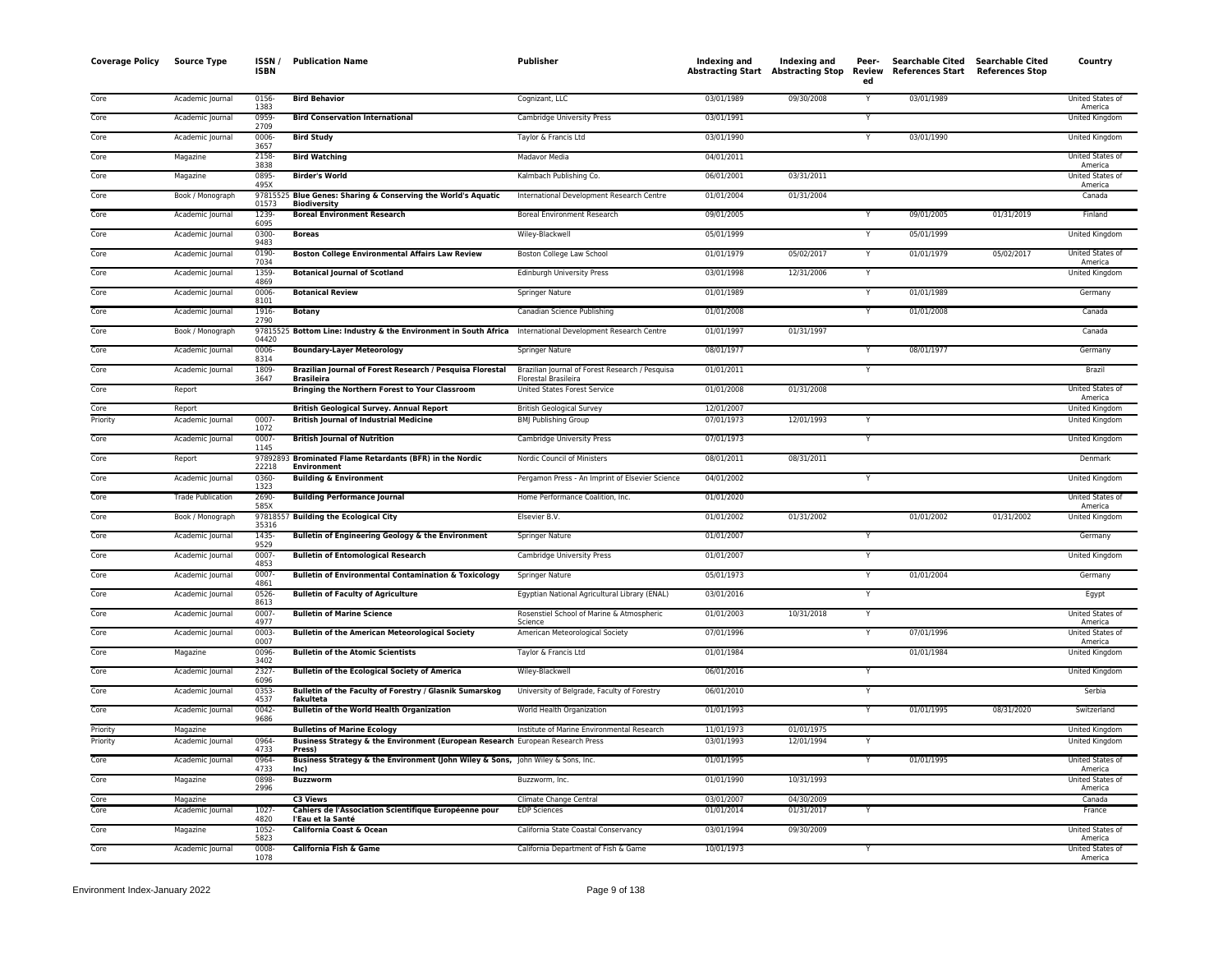| <b>Coverage Policy</b> | <b>Source Type</b>       | ISSN /<br><b>ISBN</b> | <b>Publication Name</b>                                                                                   | Publisher                                   | Indexing and | Indexing and<br>Abstracting Start Abstracting Stop | Peer-<br>ed  | Searchable Cited<br>Review References Start References Stop | <b>Searchable Cited</b> | Country                     |
|------------------------|--------------------------|-----------------------|-----------------------------------------------------------------------------------------------------------|---------------------------------------------|--------------|----------------------------------------------------|--------------|-------------------------------------------------------------|-------------------------|-----------------------------|
| Core                   | Report                   |                       | California Park Bonds Analysis, 2005                                                                      | Planning & Conservation League              | 01/01/2005   | 01/31/2005                                         |              |                                                             |                         | United States of<br>America |
| Core                   | Magazine                 | 0739<br>8042          | <b>California Today</b>                                                                                   | Planning & Conservation League              | 06/01/2007   | 07/31/2013                                         |              |                                                             |                         | United States of<br>America |
| Priority               | Magazine                 | 0744-<br>8686         | <b>California Tomorrow</b>                                                                                | California Tomorrow                         | 03/01/1982   | 12/01/1983                                         |              |                                                             |                         | United States of<br>America |
| Core                   | Academic Journal         | 1891<br>1803          | <b>Campbell Systematic Reviews</b>                                                                        | Wiley-Blackwell                             | 04/01/2019   |                                                    |              |                                                             |                         | United Kingdom              |
| Core                   | Academic Journal         | 0008-<br>3550         | <b>Canadian Field-Naturalist</b>                                                                          | Ottawa Field Naturalists' Club              | 07/01/1973   |                                                    | Y            | 07/01/1973                                                  | 01/31/2020              | Canada                      |
| Priority               | Magazine                 | 0317<br>6908          | <b>Canadian Forestry Service Bi-monthly Research Notes</b>                                                | Canadian Forestry Service                   | 01/01/1974   | 11/01/1980                                         |              |                                                             |                         | Canada                      |
| Core                   | Magazine                 | 0228<br>9989          | <b>Canadian Forestry Service Research Notes</b>                                                           | Canadian Forestry Service                   | 01/01/1981   | 10/01/1984                                         |              |                                                             |                         | Canada                      |
| Core                   | Academic Journal         | 0008<br>3674          | <b>Canadian Geotechnical Journal</b>                                                                      | Canadian Science Publishing                 | 02/01/2001   |                                                    |              | 01/01/2008                                                  |                         | Canada                      |
| Core                   | Academic Journal         | 0008-<br>3984         | <b>Canadian Journal of Animal Science</b>                                                                 | Canadian Science Publishing                 | 01/01/2011   |                                                    | $\mathsf{v}$ |                                                             |                         | Canada                      |
| Core                   | Academic Journal         | 0008<br>4026          | <b>Canadian Journal of Botany</b>                                                                         | Canadian Science Publishing                 | 01/01/2001   | 12/31/2007                                         |              | 01/01/2001                                                  |                         | Canada                      |
| Core                   | Academic Journal         | 0008<br>4042          | <b>Canadian Journal of Chemistry</b>                                                                      | Canadian Science Publishing                 | 01/01/2001   |                                                    |              | 01/01/2008                                                  |                         | Canada                      |
| Core                   | Academic Journal         | $0315 -$<br>1468      | <b>Canadian Journal of Civil Engineering</b>                                                              | Canadian Science Publishing                 | 02/01/2001   |                                                    | Y            | 01/01/2008                                                  |                         | Canada                      |
| Core                   | Academic Journal         | 0008<br>4077          | <b>Canadian Journal of Earth Sciences</b>                                                                 | Canadian Science Publishing                 | 01/01/2001   |                                                    |              | 01/01/2001                                                  |                         | Canada                      |
| Core                   | Academic Journal         | 1205<br>5352          | <b>Canadian Journal of Environmental Education</b>                                                        | Canadian Journal of Environmental Education | 01/01/2003   |                                                    |              |                                                             |                         | Canada                      |
| Core                   | Academic Journal         | 0706<br>652X          | Canadian Journal of Fisheries & Aquatic Sciences                                                          | Canadian Science Publishing                 | 01/01/2001   |                                                    |              | 01/01/2001                                                  |                         | Canada                      |
| Core                   | Academic Journal         | 0045<br>5067          | <b>Canadian Journal of Forest Research</b>                                                                | Canadian Science Publishing                 | 03/01/1975   |                                                    |              | 01/01/2001                                                  |                         | Canada                      |
| Core                   | Academic Journal         | 0008<br>4166          | <b>Canadian Journal of Microbiology</b>                                                                   | Canadian Science Publishing                 | 01/01/2001   |                                                    | Y            | 01/01/2008                                                  |                         | Canada                      |
| Core                   | Academic Journal         | 0008<br>4204          | <b>Canadian Journal of Physics</b>                                                                        | Canadian Science Publishing                 | 01/01/2001   |                                                    |              | 01/01/2008                                                  |                         | Canada                      |
| Core                   | Academic Journal         | 0008<br>4212          | Canadian Journal of Physiology & Pharmacology                                                             | Canadian Science Publishing                 | 01/01/2001   |                                                    |              | 01/01/2008                                                  |                         | Canada                      |
| Core                   | Academic Journal         | 0706<br>0661          | <b>Canadian Journal of Plant Pathology</b>                                                                | Taylor & Francis Ltd                        | 07/01/2003   |                                                    | Y            |                                                             |                         | United Kingdom              |
| Core                   | Academic Journal         | 0008<br>4220          | <b>Canadian Journal of Plant Science</b>                                                                  | Canadian Science Publishing                 | 01/01/2011   |                                                    | $\checkmark$ |                                                             |                         | Canada                      |
| Core                   | Academic Journal         | 0703<br>8992          | <b>Canadian Journal of Remote Sensing</b>                                                                 | Taylor & Francis Ltd                        | 01/01/2012   |                                                    |              |                                                             |                         | <b>United Kingdom</b>       |
| Core                   | Magazine                 | 0008<br>4271          | <b>Canadian Journal of Soil Science</b>                                                                   | Canadian Science Publishing                 | 01/01/2011   |                                                    |              |                                                             |                         | Canada                      |
| Core                   | Academic Journal         | 0008<br>4301          | <b>Canadian Journal of Zoology</b>                                                                        | Canadian Science Publishing                 | 01/01/2001   |                                                    | Y            | 01/01/2001                                                  |                         | Canada                      |
| Core                   | <b>Trade Publication</b> | 0008<br>4492          | <b>Canadian Mining Journal</b>                                                                            | <b>BIG Mining LP</b>                        | 07/01/1997   |                                                    |              |                                                             |                         | Canada                      |
| Priority               | Magazine                 | 0008<br>4867          | Canadian Pulp & Paper Industry                                                                            | Rogers Media Inc.                           | 06/01/1973   | 08/21/1977                                         |              |                                                             |                         | Canada                      |
| Core                   | Academic Journal         | 1045<br>5752          | Capitalism, Nature, Socialism                                                                             | Routledge                                   | 09/01/1988   |                                                    |              | 09/01/1988                                                  |                         | <b>United Kingdom</b>       |
| Core                   | Academic Journal         | 1758-<br>3004         | <b>Carbon Management</b>                                                                                  | Taylor & Francis Ltd                        | 03/10/2013   |                                                    |              |                                                             |                         | United Kingdom              |
| Core                   | Book / Monograph         | 23727                 | 97808139 Caribbean Literature & the Environment: Between Nature University of Virginia Press<br>& Culture |                                             | 11/01/2005   | 11/30/2005                                         |              |                                                             |                         | United States of<br>America |
| Core                   | Magazine                 | 0164<br>0070          | <b>Carolina Planning Journal</b>                                                                          | Carolina Planning Journal                   | 02/01/2006   |                                                    |              |                                                             |                         | United States of<br>America |
| Core                   | Academic Journal         | 1523-<br>0406         | Cartography & Geographic Information Science                                                              | Taylor & Francis Ltd                        | 12/09/2014   |                                                    | Y            |                                                             |                         | United Kingdom              |
| Core                   | Academic Journal         | 0008<br>7475          | Castanea                                                                                                  | Southern Appalachian Botanical Society      | 01/01/2006   |                                                    | Y            |                                                             |                         | United States of<br>America |
| Core                   | Magazine                 | 1539-<br>3410         | Catalyst (1539-3410)                                                                                      | Union of Concerned Scientists               | 07/01/2009   |                                                    |              |                                                             |                         | United States of<br>America |
| Priority               | Magazine                 | 0194-<br>1445         | <b>Catalyst for Environment: Energy</b>                                                                   | N. Buhler                                   | 01/01/1981   | 01/01/1982                                         |              |                                                             |                         | United States of<br>America |
| Priority               | Academic Journal         | 0008<br>7688          | <b>Catalyst for Environmental Quality</b>                                                                 | Catalyst for Environmental Quality          | 01/01/1973   | 01/01/1980                                         |              |                                                             |                         | United States of<br>America |
| Core                   | Academic Journal         | 0341-<br>8162         | <b>CATENA</b>                                                                                             | <b>Elsevier Science</b>                     | 03/01/2002   |                                                    | Y            |                                                             |                         | Netherlands                 |
| Core                   | Academic Journal         | 1462-<br>5814         | <b>Cellular Microbiology</b>                                                                              | Wiley-Blackwell                             | 07/01/1999   |                                                    |              | 01/01/2008                                                  |                         | <b>United Kingdom</b>       |
| Priority               | Academic Journal         | 0146<br>6283          | <b>Cereal Foods World</b>                                                                                 | Cereals & Grains Association                | 01/01/1975   | 12/01/1976                                         | Y            |                                                             |                         | United States of<br>America |
| Priority               | Magazine                 | 0009<br>0360          | <b>Cereal Science Today</b>                                                                               | Cereals & Grains Association                | 06/01/1973   | 12/01/1974                                         |              |                                                             |                         | United States of<br>America |
| Core                   | Magazine                 | 1940-<br>8870         | <b>Certified Organic</b>                                                                                  | California Certified Organic Farmers        | 01/01/2009   |                                                    |              |                                                             |                         | United States of<br>America |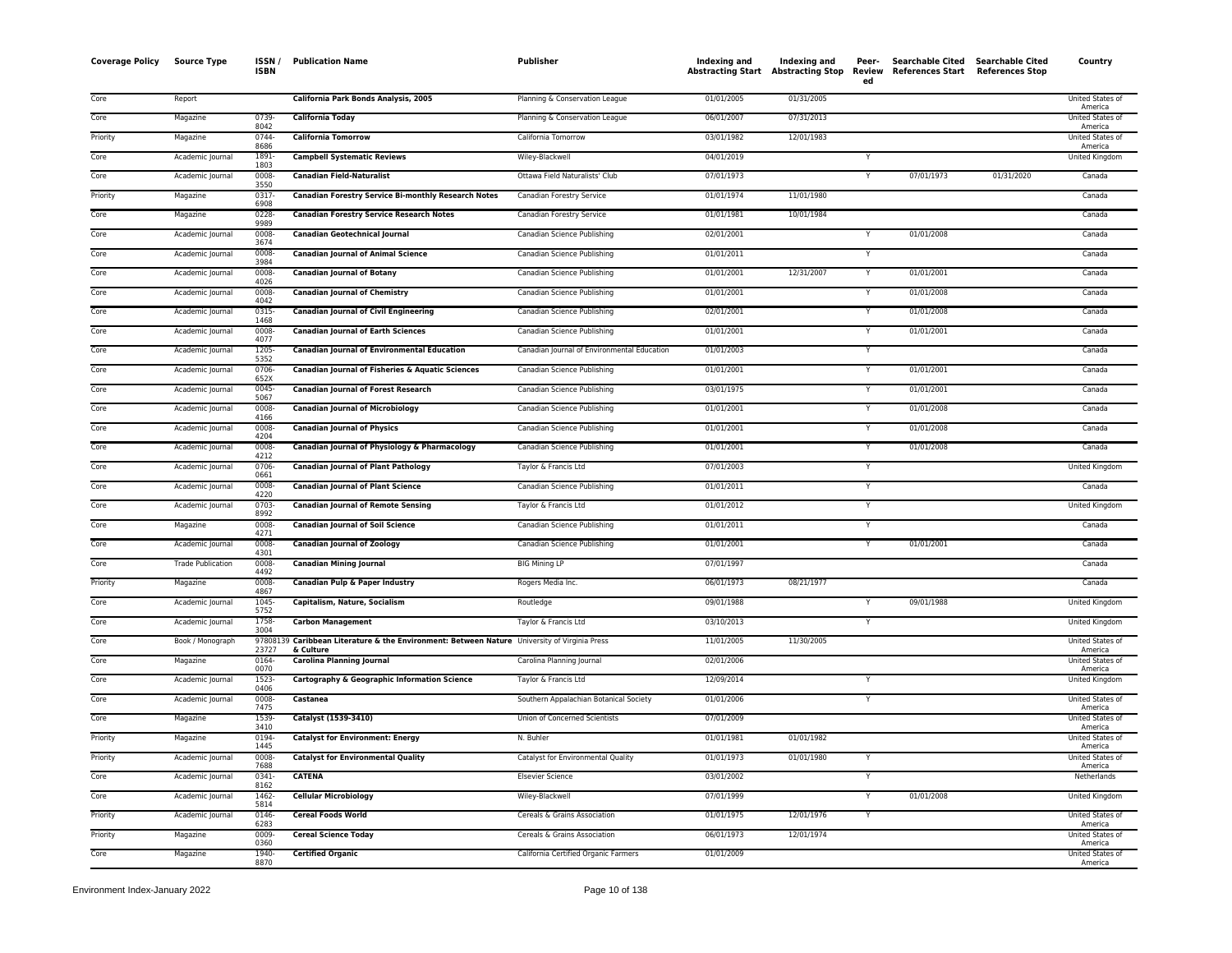| <b>Coverage Policy</b> | <b>Source Type</b>       | ISSN/<br><b>ISBN</b> | <b>Publication Name</b>                                                                                                                 | <b>Publisher</b>                                                                   | <b>Indexing and</b> | Indexing and<br>Abstracting Start Abstracting Stop Review | Peer-<br>ed | Searchable Cited Searchable Cited<br>References Start References Stop |            | Country                          |
|------------------------|--------------------------|----------------------|-----------------------------------------------------------------------------------------------------------------------------------------|------------------------------------------------------------------------------------|---------------------|-----------------------------------------------------------|-------------|-----------------------------------------------------------------------|------------|----------------------------------|
| Core                   | Magazine                 | 0312-<br>1372        | <b>Chain Reaction</b>                                                                                                                   | Friends of the Earth Australia                                                     | 09/01/1994          |                                                           |             |                                                                       |            | Australia                        |
| Core                   | Academic Journal         | 2300-<br>3669        | Change & Adaptation in Socio-Ecological Systems                                                                                         | De Gruyter                                                                         | 01/01/2021          |                                                           | Y           |                                                                       |            | Germany                          |
| Core                   | Report                   | 78426                | 97892916 Changing Faces of Europe's Coastal Areas                                                                                       | European Environment Agency                                                        | 07/01/2006          | 07/31/2006                                                |             |                                                                       |            | Denmark                          |
| Core                   | Report                   |                      | <b>Changing with the Climate</b>                                                                                                        | <b>United States Forest Service</b>                                                | 01/01/2008          | 01/31/2008                                                |             |                                                                       |            | United States of<br>America      |
| Core                   | Book / Monograph         | 23813                | 97806911 Chasing the Wind: Regulating Air Pollution in the Common Princeton University Press<br><b>Law State</b>                        |                                                                                    | 01/01/2008          | 01/31/2008                                                |             |                                                                       |            | United States of<br>America      |
| Core                   | Academic Journal         | $1071 -$<br>8443     | <b>Chelonian Conservation &amp; Biology</b>                                                                                             | Allen Press Publishing Services Inc.                                               | 09/01/2005          |                                                           |             |                                                                       |            | United States of<br>America      |
| Priority               | Magazine                 | 0738-<br>7776        | ChemEcology                                                                                                                             | American Chemistry Council                                                         | 01/01/1990          | 11/01/1994                                                |             |                                                                       |            | <b>United States of</b>          |
| Core                   | Academic Journal         | 0009<br>2355         | <b>Chemical &amp; Petroleum Engineering</b>                                                                                             | <b>Springer Nature</b>                                                             | 01/01/2003          |                                                           | Y           | 01/01/2008                                                            |            | America<br>Germany               |
| Priority               | Magazine                 | 0009-<br>2622        | Chemical Processing (0009-2622)                                                                                                         | Chemical Processing (England)                                                      | 01/01/1974          | 09/01/1974                                                |             |                                                                       |            | United Kingdom                   |
| Core                   | Magazine                 | 0009-<br>2630        | Chemical Processing (0009-2630)                                                                                                         | Putman Media Inc.                                                                  | 06/01/1973          | 03/31/2017                                                |             |                                                                       |            | United States of                 |
| Core                   | Academic Journal         | 0893-<br>228X        | <b>Chemical Research in Toxicology</b>                                                                                                  | American Chemical Society                                                          | 01/01/2007          | 06/18/2018                                                |             |                                                                       |            | America<br>United States of      |
| Core                   | Academic Journal         | 0954                 | <b>Chemical Speciation &amp; Bioavailability</b>                                                                                        | Taylor & Francis Ltd                                                               | 01/01/1997          | 12/31/2019                                                |             | 01/01/1997                                                            | 12/31/2019 | America<br><b>United Kingdom</b> |
| Core                   | Magazine                 | 2299<br>0954-        | <b>Chemical Speciation &amp; Bioavailability (Taylor &amp; Francis</b>                                                                  | Taylor & Francis Ltd                                                               | 01/01/2015          | 01/31/2016                                                |             | 01/01/2015                                                            | 01/31/2016 | <b>United Kingdom</b>            |
| Priority               | Magazine                 | 2299                 | Ltd)<br>Chemistry                                                                                                                       | Chemistry                                                                          | 01/01/1977          | 03/01/1979                                                |             |                                                                       |            | <b>United Arab Emirates</b>      |
| Core                   | Academic Journal         | 0275<br>7540         | <b>Chemistry &amp; Ecology</b>                                                                                                          | Taylor & Francis Ltd                                                               | 02/01/2002          |                                                           |             | 11/01/2002                                                            |            | United Kingdom                   |
| Core                   | Academic Journal         | $0045 -$<br>6535     | Chemosphere                                                                                                                             | Pergamon Press - An Imprint of Elsevier Science                                    | 02/01/1975          |                                                           | Y           | 01/01/2006                                                            |            | United Kingdom                   |
| Priority               | Academic Journal         | 0009-<br>3262        | <b>Chesapeake Science</b>                                                                                                               | <b>Springer Nature</b>                                                             | 03/01/1975          | 12/01/1977                                                | Y           |                                                                       |            | Germany                          |
| Priority               | Magazine                 | 0360-<br>8565        | Chilton's Oil & Gas Energy                                                                                                              | <b>Reed Elsevier</b>                                                               | 01/01/1975          | 02/01/1976                                                |             |                                                                       |            | <b>United Kingdom</b>            |
| Core                   | Academic Journal         | 1872-<br>583X        | China Population, Resources & Environment                                                                                               | Elsevier B.V.                                                                      | 01/01/2007          | 12/31/2008                                                |             |                                                                       |            | United Kingdom                   |
| Core                   | Report                   |                      | China's State-Owned Enterprises as Climate Policy Actors Nordic Council of Ministers                                                    |                                                                                    | 04/01/2013          | 04/30/2013                                                |             |                                                                       |            | Denmark                          |
| Core                   | Academic Journal         | 1000-<br>9426        | <b>Chinese Journal of Geochemistry</b>                                                                                                  | <b>Springer Nature</b>                                                             | 03/01/1999          | 12/31/2015                                                | Y           |                                                                       |            | Germany                          |
| Core                   | Academic Journal         | 1007-<br>9084        | <b>Chinese Journal of Oil Crop Sciences</b>                                                                                             | Oil Crops Research Institute of Chinese<br><b>Academy of Agricultural Sciences</b> | 04/01/2011          |                                                           |             |                                                                       |            | China                            |
| Core                   | Academic Journal         | 1004<br>2849         | Chinese Journal of Population Resources & Environment                                                                                   | Taylor & Francis Ltd                                                               | 02/01/2018          | 12/31/2019                                                | Y           |                                                                       |            | <b>United Kingdom</b>            |
| Core                   | <b>Trade Publication</b> | 0886-<br>5558        | Choices: The Magazine of Food, Farm & Resource Issues                                                                                   | Agricultural & Applied Economics Association                                       | 01/01/1990          |                                                           |             |                                                                       |            | United States of<br>America      |
| Core                   | Academic Journal         | 0742-<br>0528        | Chronobiology International: The Journal of Biological &<br><b>Medical Rhythm Research</b>                                              | Taylor & Francis Ltd                                                               | 01/01/2000          |                                                           |             | 01/01/2000                                                            |            | United Kingdom                   |
| Core                   | Academic Journal         | 0124<br>8170         | Ciencia e Ingenieria Neogranadina                                                                                                       | Universidad Militar Nueva Granada                                                  | 06/01/2008          |                                                           | Y           |                                                                       |            | Colombia                         |
| Core                   | Academic Journal         | $0185 -$<br>3880     | <b>Ciencias Marinas</b>                                                                                                                 | Universidad Autonoma de Baja California<br>(UABC)                                  | 03/01/1994          |                                                           |             | 03/01/1994                                                            | 01/31/2020 | Mexico                           |
| Core                   | Magazine                 | 0854<br>9818         | <b>CIFOR Occasional Paper</b>                                                                                                           | Center for International Forestry Research<br>(CIFOR)                              | 09/01/2003          |                                                           |             | 09/01/2003                                                            |            | Indonesia                        |
| Core                   | Academic Journal         | 0264<br>2751         | <b>Cities</b>                                                                                                                           | Elsevier B.V.                                                                      | 02/01/1997          |                                                           | Y           |                                                                       |            | United Kingdom                   |
| Core                   | Report                   |                      | Citizens Guide to the General Plan, 2000                                                                                                | Planning & Conservation League                                                     | 01/01/2000          | 01/31/2000                                                |             |                                                                       |            | United States of<br>America      |
| Core                   | Academic Journal         | 1360-<br>4813        | City                                                                                                                                    | Routledge                                                                          | 04/01/2000          |                                                           | Y           | 04/01/2000                                                            |            | <b>United Kingdom</b>            |
| Core                   | Academic Journal         | 1028-<br>6608        | Civil Engineering & Environmental Systems                                                                                               | Taylor & Francis Ltd                                                               | 11/01/2002          |                                                           |             | 11/01/2002                                                            |            | <b>United Kingdom</b>            |
| Core                   | Magazine                 | $0300 -$<br>5734     | <b>Clean Air &amp; Environmental Protection</b>                                                                                         | National Society for Clean Air                                                     | 01/01/1992          | 06/30/2001                                                |             |                                                                       |            | United Kingdom                   |
| Core                   | Academic Journal         | 1444<br>2841         | <b>Clean Air &amp; Environmental Quality</b>                                                                                            | Clean Air Society of Australia & New Zealand                                       | 01/01/2003          | 12/31/2008                                                |             | 01/01/2003                                                            |            | Australia                        |
| Priority               | Magazine                 | 0009-<br>8647        | Clean Air (0009-8647)                                                                                                                   | Clean Air Society of Australia & New Zealand                                       | 11/01/1973          | 02/01/1997                                                |             |                                                                       |            | Australia                        |
| Priority               | Magazine                 | 0300-<br>5143        | Clean Air (03005143)                                                                                                                    | National Society for Clean Air                                                     | 09/01/1973          | 12/01/1991                                                |             |                                                                       |            | United Kingdom                   |
| Core                   | Academic Journal         | 1618-<br>954X        | Clean Technologies & Environmental Policy                                                                                               | Springer Nature                                                                    | 12/01/2003          |                                                           |             | 12/01/2003                                                            |            | Germany                          |
| Core                   | Report                   |                      | Clean the Rain, Clean the Lakes II: Mercury in Rain is                                                                                  | National Wildlife Federation                                                       | 09/01/2000          | 09/30/2000                                                |             |                                                                       |            | United States of<br>America      |
| Core                   | Report                   |                      | <b>Contaminating New England's Waterways</b><br>Clean the Rain, Clean the Lakes: Mercury in Rain is<br><b>Polluting the Great Lakes</b> | National Wildlife Federation                                                       | 09/01/1999          | 09/30/1999                                                |             |                                                                       |            | United States o<br>America       |
| Core                   | Academic Journal         | 1863-                | <b>CLEAN: Soil, Air, Water</b>                                                                                                          | John Wiley & Sons, Inc.                                                            | 01/01/2007          |                                                           |             |                                                                       |            | United States of                 |
|                        |                          | 0650                 |                                                                                                                                         |                                                                                    |                     |                                                           |             |                                                                       |            | America                          |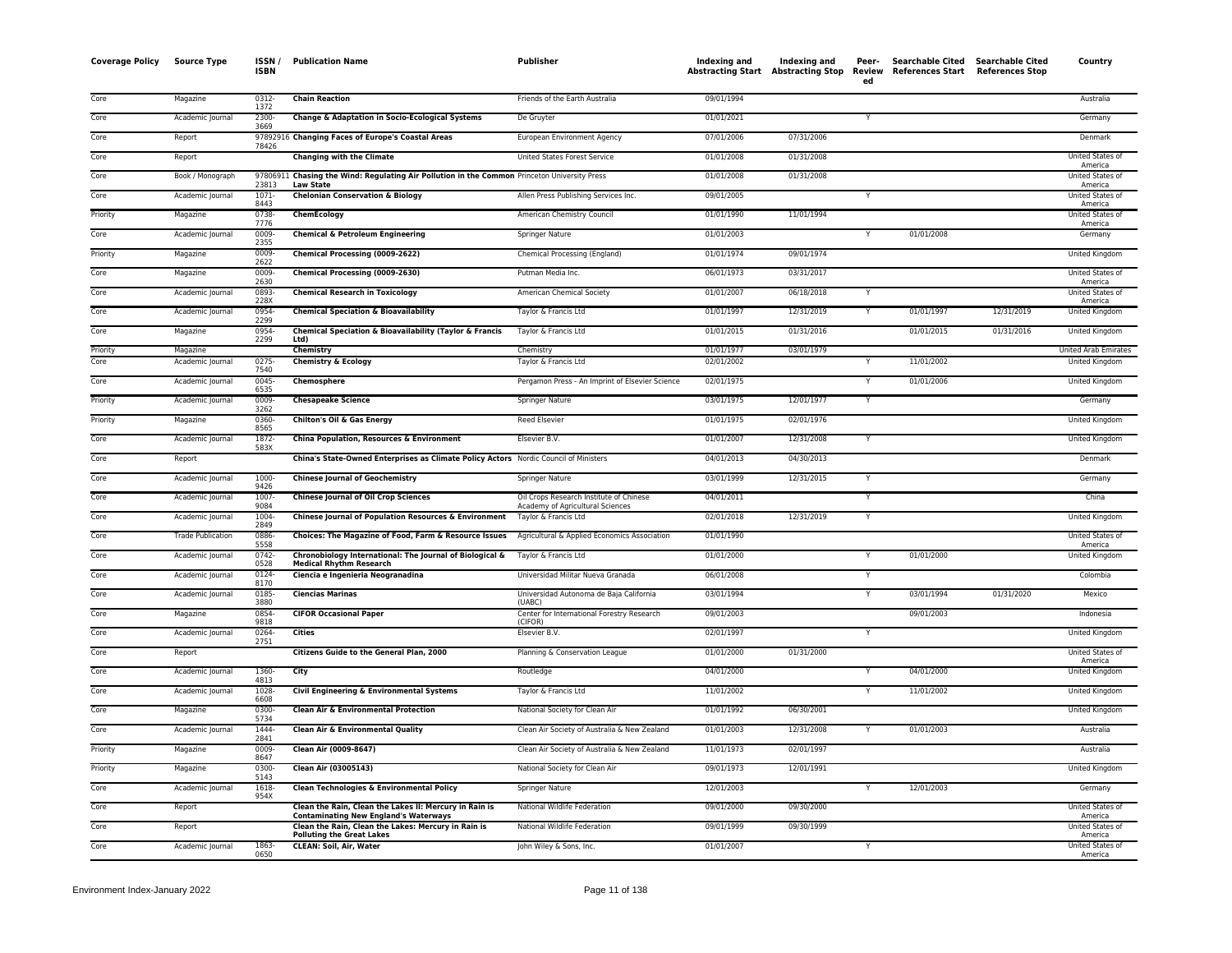| Core<br><b>Climate &amp; Development</b><br>01/01/2009<br>01/01/2009<br><b>United Kingdom</b><br>Academic Journal<br>1756<br>Taylor & Francis Ltd<br>Y<br>5529<br>Core<br>Academic Journal<br>2010-<br><b>Climate Change Economics</b><br>World Scientific Publishing Company<br>02/02/2016<br>Y<br>Singapore<br>0078<br>Core<br>97814020 Climate of the Arctic<br>Springer Nature / Books<br>01/01/2003<br>01/31/2003<br>Germany<br>Book / Monograph<br>11344<br>Core<br><b>Climate of the Past</b><br>Copernicus Gesellschaft mbH<br>01/01/2005<br>Academic Journal<br>1814-<br>Y<br>Germany<br>9324<br>Core<br>1814-<br><b>Climate of the Past Discussions</b><br>01/01/2005<br>Academic Journal<br>Copernicus Gesellschaft mbH<br>Y<br>Germany<br>9340<br>Core<br>1469<br>01/01/2006<br>01/01/2007<br>Academic Journal<br><b>Climate Policy (Earthscan)</b><br>Taylor & Francis Ltd<br>$\overline{\mathsf{Y}}$<br><b>United Kingdom</b><br>3062<br>Core<br>1469<br>Climate Policy (Taylor & Francis Ltd)<br>01/01/2002<br>12/31/2003<br>Academic Journal<br>Taylor & Francis Ltd<br>Y<br>United Kingdom<br>3062<br>0936<br>09/09/1990<br>06/30/2011<br>09/09/1990<br>Core<br><b>Climate Research</b><br>Inter-Research Science Publishing<br>Academic Journal<br>Germany<br>577X<br>Core<br>Academic Journal<br>0165<br><b>Climatic Change</b><br>Springer Nature<br>01/01/1977<br>01/01/2006<br>Germany<br>0009<br>Core<br>0954<br><b>Clinical &amp; Experimental Allergy</b><br>Wiley-Blackwell<br>01/01/1989<br>01/01/2008<br>Academic Journal<br>United Kingdom<br>7894<br>Core<br>1058<br>01/01/1999<br>01/01/2003<br>Academic Journal<br><b>Clinical Infectious Diseases</b><br>Oxford University Press<br>Y<br>United Kingdom<br>4838<br>Core<br>Academic Journal<br>1198<br><b>Clinical Microbiology &amp; Infection</b><br>Elsevier B.V.<br>01/01/2000<br>01/01/2008<br><b>United Kingdom</b><br>Y<br>743X<br>Core<br>Academic Journal<br>0196<br><b>Clinical Microbiology Newsletter</b><br>Elsevier B.V.<br>01/01/2002<br><b>United Kingdom</b><br>Y<br>4399<br>03/01/1982<br>Priority<br>1556<br><b>Clinical Toxicology</b><br>Taylor & Francis Ltd<br>01/01/1976<br>Academic Journal<br>Y<br>United Kingdom<br>3650<br>1556<br>Clinical Toxicology (15563650)<br>01/01/2005<br>01/01/2005<br>Core<br>Academic Journal<br>Taylor & Francis Ltd<br>Y<br>United Kingdom<br>3650<br>Center for the Study of Carbon Dioxide & Global<br>United States of<br>Core<br>Magazine<br>CO2 Science<br>09/01/2009<br>Change<br>America<br>Core<br>Book / Monograph<br>97809221 Coal & the Environment<br>American Geosciences Institute<br>06/01/2006<br>06/30/2006<br>United States of<br>52773<br>America<br>Core<br>Academic Journal<br>0734-<br><b>Coal Preparation</b><br>Taylor & Francis Ltd<br>01/01/2002<br>12/31/2007<br>11/01/2002<br><b>United Kingdom</b><br>Y<br>9343<br>Core<br>01/01/2002<br>Academic Journal<br>0378-<br><b>Coastal Engineering</b><br><b>Elsevier Science</b><br>Netherlands<br>3839<br>Core<br>2166<br><b>Coastal Engineering Journal</b><br>Taylor & Francis Ltd<br>03/01/1998<br>01/01/1999<br><b>United Kingdom</b><br>Academic Journal<br>Y<br>4250<br>0892<br>01/01/1987<br>01/01/1999<br>Core<br><b>Coastal Management</b><br>Taylor & Francis Ltd<br>United Kingdom<br>Academic Journal<br>Y<br>0753<br>97815525 Coastal Resource Management in the Wider Caribbean:<br>01/01/2006<br>01/31/2006<br>Core<br>Book / Monograph<br>International Development Research Centre<br>Canada<br>02235<br>Resilience, Adaptation & Community Diversity<br>Core<br>Conference<br>97898144 Coastal Structures 2011 - Proceedings of the 6th<br>World Scientific Publishing Company<br>01/01/2013<br>01/31/2013<br>Singapore<br>Proceedings Collection 12209<br>International Conference (In 2 Volumes)<br>01/01/1975<br>04/01/1986<br>Priority<br>Magazine<br>0090<br><b>Coastal Zone Management Journal</b><br>Taylor & Francis Ltd<br><b>United Kingdom</b><br>8339<br>1545<br>05/01/2003<br>12/31/2010<br>Core<br>Academic Journal<br><b>Cogeneration &amp; Distributed Generation Journal</b><br>Taylor & Francis Ltd<br>Y<br>United Kingdom<br>3669<br>$2331 -$<br>Core<br>Academic Journal<br><b>Cogent Environmental Science</b><br>Taylor & Francis Ltd<br>01/01/2014<br>12/31/2020<br>Y<br>United Kingdom<br>1843<br>Priority<br>Academic Journal<br>1069<br>Colloqui: Cornell Journal of Planning & Urban Issues<br>Cornell University Colloqui<br>03/01/1995<br>01/01/1999<br>United States of<br>Y<br>2606<br>America<br>Core<br>Academic Journal<br>2327-<br>Colorado Natural Resources, Energy & Environmental Law Colorado Journal of International Environmental<br>02/01/2013<br>United States of<br>Y<br>0683<br>Law & Policy<br><b>Review</b><br>America<br>Core<br><b>Colorado Statewide Forest Resource Strategy</b><br>06/01/2010<br>06/30/2010<br>Report<br>Colorado State Forest Service<br>United States of<br>America<br>Core<br>Book / Monograph<br>97802311 Columbia Guide to American Environmental History<br>Columbia University Press<br>01/01/2002<br>01/31/2002<br><b>United States of</b><br>12338<br>America<br>Core<br>0098-<br><b>Columbia Journal of Environmental Law</b><br>01/01/1992<br>01/01/1992<br>Columbia Law Review<br>05/31/2020<br>United States of<br>Academic Journal<br>4582<br>America<br>97815525 Comanagement of Natural Resources: Local Learning for<br>01/31/2006<br>Core<br>International Development Research Centre<br>01/01/2006<br>Canada<br>Book / Monograph<br>03461<br><b>Poverty Reduction</b><br><b>Combustion &amp; Flame</b><br>01/01/2002<br><b>United Kingdom</b><br>Core<br>Academic Journal<br>0010-<br>Elsevier B.V.<br>Y<br>2180<br><b>Combustion (0010-2172)</b><br>Combustion Publishing Co.<br>04/01/1981<br>Priority<br>Magazine<br>0010-<br>09/01/1973<br>United States of<br>2172<br>America<br>Core<br>Academic Journal<br>0010-<br><b>Combustion Science &amp; Technology</b><br>Taylor & Francis Ltd<br>05/01/1972<br>05/01/1972<br>United Kingdom<br>Y<br>2202<br>Core<br>0886<br>Academic Journal<br><b>Comments on Toxicology</b><br>Taylor & Francis Ltd<br>01/01/2003<br>09/30/2003<br>01/01/2003<br>09/30/2003<br><b>United Kingdom</b><br>5140<br>Core<br>Academic Journal<br>$0010 -$<br><b>Communications in Soil Science &amp; Plant Analysis</b><br>Taylor & Francis Ltd<br>01/01/1973<br>$\overline{\mathsf{Y}}$<br>01/01/1973<br><b>United Kingdom</b><br>3624<br>Core<br>Book / Monograph<br>97815525 Communities, Livelihoods & Natural Resources: Action<br>International Development Research Centre<br>01/01/2006<br>01/31/2006<br>Canada<br>02303<br>Research & Policy Change in Asia<br>Core<br>Community Guide to the California Environmental Quality Planning & Conservation League<br>01/01/2002<br>01/31/2002<br>Report<br><b>United States of</b><br>Act, 2002<br>America | <b>Coverage Policy</b> | <b>Source Type</b> | ISSN /<br><b>ISBN</b> | <b>Publication Name</b> | <b>Publisher</b> | <b>Indexing and</b><br><b>Abstracting Start Abstracting Stop</b> | Indexing and | Peer-<br>Review<br>ed | References Start References Stop | Searchable Cited Searchable Cited | Country |
|------------------------------------------------------------------------------------------------------------------------------------------------------------------------------------------------------------------------------------------------------------------------------------------------------------------------------------------------------------------------------------------------------------------------------------------------------------------------------------------------------------------------------------------------------------------------------------------------------------------------------------------------------------------------------------------------------------------------------------------------------------------------------------------------------------------------------------------------------------------------------------------------------------------------------------------------------------------------------------------------------------------------------------------------------------------------------------------------------------------------------------------------------------------------------------------------------------------------------------------------------------------------------------------------------------------------------------------------------------------------------------------------------------------------------------------------------------------------------------------------------------------------------------------------------------------------------------------------------------------------------------------------------------------------------------------------------------------------------------------------------------------------------------------------------------------------------------------------------------------------------------------------------------------------------------------------------------------------------------------------------------------------------------------------------------------------------------------------------------------------------------------------------------------------------------------------------------------------------------------------------------------------------------------------------------------------------------------------------------------------------------------------------------------------------------------------------------------------------------------------------------------------------------------------------------------------------------------------------------------------------------------------------------------------------------------------------------------------------------------------------------------------------------------------------------------------------------------------------------------------------------------------------------------------------------------------------------------------------------------------------------------------------------------------------------------------------------------------------------------------------------------------------------------------------------------------------------------------------------------------------------------------------------------------------------------------------------------------------------------------------------------------------------------------------------------------------------------------------------------------------------------------------------------------------------------------------------------------------------------------------------------------------------------------------------------------------------------------------------------------------------------------------------------------------------------------------------------------------------------------------------------------------------------------------------------------------------------------------------------------------------------------------------------------------------------------------------------------------------------------------------------------------------------------------------------------------------------------------------------------------------------------------------------------------------------------------------------------------------------------------------------------------------------------------------------------------------------------------------------------------------------------------------------------------------------------------------------------------------------------------------------------------------------------------------------------------------------------------------------------------------------------------------------------------------------------------------------------------------------------------------------------------------------------------------------------------------------------------------------------------------------------------------------------------------------------------------------------------------------------------------------------------------------------------------------------------------------------------------------------------------------------------------------------------------------------------------------------------------------------------------------------------------------------------------------------------------------------------------------------------------------------------------------------------------------------------------------------------------------------------------------------------------------------------------------------------------------------------------------------------------------------------------------------------------------------------------------------------------------------------------------------------------------------------------------------------------------------------------------------------------------------------------------------------------------------------------------------------------------------------------------------------------------------------------------------------------------------------------------------------------------------------------------------------------------------------------------------------------------------------------------------------------------------------------------------------------------------------------------------------------------------------------------------------------------------------------------------------------------------------------------------------------------------------------------------------------------------------------------------------------------------------------------------------------------------------------------------------------------------------------------------------------------------------|------------------------|--------------------|-----------------------|-------------------------|------------------|------------------------------------------------------------------|--------------|-----------------------|----------------------------------|-----------------------------------|---------|
|                                                                                                                                                                                                                                                                                                                                                                                                                                                                                                                                                                                                                                                                                                                                                                                                                                                                                                                                                                                                                                                                                                                                                                                                                                                                                                                                                                                                                                                                                                                                                                                                                                                                                                                                                                                                                                                                                                                                                                                                                                                                                                                                                                                                                                                                                                                                                                                                                                                                                                                                                                                                                                                                                                                                                                                                                                                                                                                                                                                                                                                                                                                                                                                                                                                                                                                                                                                                                                                                                                                                                                                                                                                                                                                                                                                                                                                                                                                                                                                                                                                                                                                                                                                                                                                                                                                                                                                                                                                                                                                                                                                                                                                                                                                                                                                                                                                                                                                                                                                                                                                                                                                                                                                                                                                                                                                                                                                                                                                                                                                                                                                                                                                                                                                                                                                                                                                                                                                                                                                                                                                                                                                                                                                                                                                                                                                                                                                                                                                                                                                                                                                                                                                                                                                                                                                                                                                                                                                              |                        |                    |                       |                         |                  |                                                                  |              |                       |                                  |                                   |         |
|                                                                                                                                                                                                                                                                                                                                                                                                                                                                                                                                                                                                                                                                                                                                                                                                                                                                                                                                                                                                                                                                                                                                                                                                                                                                                                                                                                                                                                                                                                                                                                                                                                                                                                                                                                                                                                                                                                                                                                                                                                                                                                                                                                                                                                                                                                                                                                                                                                                                                                                                                                                                                                                                                                                                                                                                                                                                                                                                                                                                                                                                                                                                                                                                                                                                                                                                                                                                                                                                                                                                                                                                                                                                                                                                                                                                                                                                                                                                                                                                                                                                                                                                                                                                                                                                                                                                                                                                                                                                                                                                                                                                                                                                                                                                                                                                                                                                                                                                                                                                                                                                                                                                                                                                                                                                                                                                                                                                                                                                                                                                                                                                                                                                                                                                                                                                                                                                                                                                                                                                                                                                                                                                                                                                                                                                                                                                                                                                                                                                                                                                                                                                                                                                                                                                                                                                                                                                                                                              |                        |                    |                       |                         |                  |                                                                  |              |                       |                                  |                                   |         |
|                                                                                                                                                                                                                                                                                                                                                                                                                                                                                                                                                                                                                                                                                                                                                                                                                                                                                                                                                                                                                                                                                                                                                                                                                                                                                                                                                                                                                                                                                                                                                                                                                                                                                                                                                                                                                                                                                                                                                                                                                                                                                                                                                                                                                                                                                                                                                                                                                                                                                                                                                                                                                                                                                                                                                                                                                                                                                                                                                                                                                                                                                                                                                                                                                                                                                                                                                                                                                                                                                                                                                                                                                                                                                                                                                                                                                                                                                                                                                                                                                                                                                                                                                                                                                                                                                                                                                                                                                                                                                                                                                                                                                                                                                                                                                                                                                                                                                                                                                                                                                                                                                                                                                                                                                                                                                                                                                                                                                                                                                                                                                                                                                                                                                                                                                                                                                                                                                                                                                                                                                                                                                                                                                                                                                                                                                                                                                                                                                                                                                                                                                                                                                                                                                                                                                                                                                                                                                                                              |                        |                    |                       |                         |                  |                                                                  |              |                       |                                  |                                   |         |
|                                                                                                                                                                                                                                                                                                                                                                                                                                                                                                                                                                                                                                                                                                                                                                                                                                                                                                                                                                                                                                                                                                                                                                                                                                                                                                                                                                                                                                                                                                                                                                                                                                                                                                                                                                                                                                                                                                                                                                                                                                                                                                                                                                                                                                                                                                                                                                                                                                                                                                                                                                                                                                                                                                                                                                                                                                                                                                                                                                                                                                                                                                                                                                                                                                                                                                                                                                                                                                                                                                                                                                                                                                                                                                                                                                                                                                                                                                                                                                                                                                                                                                                                                                                                                                                                                                                                                                                                                                                                                                                                                                                                                                                                                                                                                                                                                                                                                                                                                                                                                                                                                                                                                                                                                                                                                                                                                                                                                                                                                                                                                                                                                                                                                                                                                                                                                                                                                                                                                                                                                                                                                                                                                                                                                                                                                                                                                                                                                                                                                                                                                                                                                                                                                                                                                                                                                                                                                                                              |                        |                    |                       |                         |                  |                                                                  |              |                       |                                  |                                   |         |
|                                                                                                                                                                                                                                                                                                                                                                                                                                                                                                                                                                                                                                                                                                                                                                                                                                                                                                                                                                                                                                                                                                                                                                                                                                                                                                                                                                                                                                                                                                                                                                                                                                                                                                                                                                                                                                                                                                                                                                                                                                                                                                                                                                                                                                                                                                                                                                                                                                                                                                                                                                                                                                                                                                                                                                                                                                                                                                                                                                                                                                                                                                                                                                                                                                                                                                                                                                                                                                                                                                                                                                                                                                                                                                                                                                                                                                                                                                                                                                                                                                                                                                                                                                                                                                                                                                                                                                                                                                                                                                                                                                                                                                                                                                                                                                                                                                                                                                                                                                                                                                                                                                                                                                                                                                                                                                                                                                                                                                                                                                                                                                                                                                                                                                                                                                                                                                                                                                                                                                                                                                                                                                                                                                                                                                                                                                                                                                                                                                                                                                                                                                                                                                                                                                                                                                                                                                                                                                                              |                        |                    |                       |                         |                  |                                                                  |              |                       |                                  |                                   |         |
|                                                                                                                                                                                                                                                                                                                                                                                                                                                                                                                                                                                                                                                                                                                                                                                                                                                                                                                                                                                                                                                                                                                                                                                                                                                                                                                                                                                                                                                                                                                                                                                                                                                                                                                                                                                                                                                                                                                                                                                                                                                                                                                                                                                                                                                                                                                                                                                                                                                                                                                                                                                                                                                                                                                                                                                                                                                                                                                                                                                                                                                                                                                                                                                                                                                                                                                                                                                                                                                                                                                                                                                                                                                                                                                                                                                                                                                                                                                                                                                                                                                                                                                                                                                                                                                                                                                                                                                                                                                                                                                                                                                                                                                                                                                                                                                                                                                                                                                                                                                                                                                                                                                                                                                                                                                                                                                                                                                                                                                                                                                                                                                                                                                                                                                                                                                                                                                                                                                                                                                                                                                                                                                                                                                                                                                                                                                                                                                                                                                                                                                                                                                                                                                                                                                                                                                                                                                                                                                              |                        |                    |                       |                         |                  |                                                                  |              |                       |                                  |                                   |         |
|                                                                                                                                                                                                                                                                                                                                                                                                                                                                                                                                                                                                                                                                                                                                                                                                                                                                                                                                                                                                                                                                                                                                                                                                                                                                                                                                                                                                                                                                                                                                                                                                                                                                                                                                                                                                                                                                                                                                                                                                                                                                                                                                                                                                                                                                                                                                                                                                                                                                                                                                                                                                                                                                                                                                                                                                                                                                                                                                                                                                                                                                                                                                                                                                                                                                                                                                                                                                                                                                                                                                                                                                                                                                                                                                                                                                                                                                                                                                                                                                                                                                                                                                                                                                                                                                                                                                                                                                                                                                                                                                                                                                                                                                                                                                                                                                                                                                                                                                                                                                                                                                                                                                                                                                                                                                                                                                                                                                                                                                                                                                                                                                                                                                                                                                                                                                                                                                                                                                                                                                                                                                                                                                                                                                                                                                                                                                                                                                                                                                                                                                                                                                                                                                                                                                                                                                                                                                                                                              |                        |                    |                       |                         |                  |                                                                  |              |                       |                                  |                                   |         |
|                                                                                                                                                                                                                                                                                                                                                                                                                                                                                                                                                                                                                                                                                                                                                                                                                                                                                                                                                                                                                                                                                                                                                                                                                                                                                                                                                                                                                                                                                                                                                                                                                                                                                                                                                                                                                                                                                                                                                                                                                                                                                                                                                                                                                                                                                                                                                                                                                                                                                                                                                                                                                                                                                                                                                                                                                                                                                                                                                                                                                                                                                                                                                                                                                                                                                                                                                                                                                                                                                                                                                                                                                                                                                                                                                                                                                                                                                                                                                                                                                                                                                                                                                                                                                                                                                                                                                                                                                                                                                                                                                                                                                                                                                                                                                                                                                                                                                                                                                                                                                                                                                                                                                                                                                                                                                                                                                                                                                                                                                                                                                                                                                                                                                                                                                                                                                                                                                                                                                                                                                                                                                                                                                                                                                                                                                                                                                                                                                                                                                                                                                                                                                                                                                                                                                                                                                                                                                                                              |                        |                    |                       |                         |                  |                                                                  |              |                       |                                  |                                   |         |
|                                                                                                                                                                                                                                                                                                                                                                                                                                                                                                                                                                                                                                                                                                                                                                                                                                                                                                                                                                                                                                                                                                                                                                                                                                                                                                                                                                                                                                                                                                                                                                                                                                                                                                                                                                                                                                                                                                                                                                                                                                                                                                                                                                                                                                                                                                                                                                                                                                                                                                                                                                                                                                                                                                                                                                                                                                                                                                                                                                                                                                                                                                                                                                                                                                                                                                                                                                                                                                                                                                                                                                                                                                                                                                                                                                                                                                                                                                                                                                                                                                                                                                                                                                                                                                                                                                                                                                                                                                                                                                                                                                                                                                                                                                                                                                                                                                                                                                                                                                                                                                                                                                                                                                                                                                                                                                                                                                                                                                                                                                                                                                                                                                                                                                                                                                                                                                                                                                                                                                                                                                                                                                                                                                                                                                                                                                                                                                                                                                                                                                                                                                                                                                                                                                                                                                                                                                                                                                                              |                        |                    |                       |                         |                  |                                                                  |              |                       |                                  |                                   |         |
|                                                                                                                                                                                                                                                                                                                                                                                                                                                                                                                                                                                                                                                                                                                                                                                                                                                                                                                                                                                                                                                                                                                                                                                                                                                                                                                                                                                                                                                                                                                                                                                                                                                                                                                                                                                                                                                                                                                                                                                                                                                                                                                                                                                                                                                                                                                                                                                                                                                                                                                                                                                                                                                                                                                                                                                                                                                                                                                                                                                                                                                                                                                                                                                                                                                                                                                                                                                                                                                                                                                                                                                                                                                                                                                                                                                                                                                                                                                                                                                                                                                                                                                                                                                                                                                                                                                                                                                                                                                                                                                                                                                                                                                                                                                                                                                                                                                                                                                                                                                                                                                                                                                                                                                                                                                                                                                                                                                                                                                                                                                                                                                                                                                                                                                                                                                                                                                                                                                                                                                                                                                                                                                                                                                                                                                                                                                                                                                                                                                                                                                                                                                                                                                                                                                                                                                                                                                                                                                              |                        |                    |                       |                         |                  |                                                                  |              |                       |                                  |                                   |         |
|                                                                                                                                                                                                                                                                                                                                                                                                                                                                                                                                                                                                                                                                                                                                                                                                                                                                                                                                                                                                                                                                                                                                                                                                                                                                                                                                                                                                                                                                                                                                                                                                                                                                                                                                                                                                                                                                                                                                                                                                                                                                                                                                                                                                                                                                                                                                                                                                                                                                                                                                                                                                                                                                                                                                                                                                                                                                                                                                                                                                                                                                                                                                                                                                                                                                                                                                                                                                                                                                                                                                                                                                                                                                                                                                                                                                                                                                                                                                                                                                                                                                                                                                                                                                                                                                                                                                                                                                                                                                                                                                                                                                                                                                                                                                                                                                                                                                                                                                                                                                                                                                                                                                                                                                                                                                                                                                                                                                                                                                                                                                                                                                                                                                                                                                                                                                                                                                                                                                                                                                                                                                                                                                                                                                                                                                                                                                                                                                                                                                                                                                                                                                                                                                                                                                                                                                                                                                                                                              |                        |                    |                       |                         |                  |                                                                  |              |                       |                                  |                                   |         |
|                                                                                                                                                                                                                                                                                                                                                                                                                                                                                                                                                                                                                                                                                                                                                                                                                                                                                                                                                                                                                                                                                                                                                                                                                                                                                                                                                                                                                                                                                                                                                                                                                                                                                                                                                                                                                                                                                                                                                                                                                                                                                                                                                                                                                                                                                                                                                                                                                                                                                                                                                                                                                                                                                                                                                                                                                                                                                                                                                                                                                                                                                                                                                                                                                                                                                                                                                                                                                                                                                                                                                                                                                                                                                                                                                                                                                                                                                                                                                                                                                                                                                                                                                                                                                                                                                                                                                                                                                                                                                                                                                                                                                                                                                                                                                                                                                                                                                                                                                                                                                                                                                                                                                                                                                                                                                                                                                                                                                                                                                                                                                                                                                                                                                                                                                                                                                                                                                                                                                                                                                                                                                                                                                                                                                                                                                                                                                                                                                                                                                                                                                                                                                                                                                                                                                                                                                                                                                                                              |                        |                    |                       |                         |                  |                                                                  |              |                       |                                  |                                   |         |
|                                                                                                                                                                                                                                                                                                                                                                                                                                                                                                                                                                                                                                                                                                                                                                                                                                                                                                                                                                                                                                                                                                                                                                                                                                                                                                                                                                                                                                                                                                                                                                                                                                                                                                                                                                                                                                                                                                                                                                                                                                                                                                                                                                                                                                                                                                                                                                                                                                                                                                                                                                                                                                                                                                                                                                                                                                                                                                                                                                                                                                                                                                                                                                                                                                                                                                                                                                                                                                                                                                                                                                                                                                                                                                                                                                                                                                                                                                                                                                                                                                                                                                                                                                                                                                                                                                                                                                                                                                                                                                                                                                                                                                                                                                                                                                                                                                                                                                                                                                                                                                                                                                                                                                                                                                                                                                                                                                                                                                                                                                                                                                                                                                                                                                                                                                                                                                                                                                                                                                                                                                                                                                                                                                                                                                                                                                                                                                                                                                                                                                                                                                                                                                                                                                                                                                                                                                                                                                                              |                        |                    |                       |                         |                  |                                                                  |              |                       |                                  |                                   |         |
|                                                                                                                                                                                                                                                                                                                                                                                                                                                                                                                                                                                                                                                                                                                                                                                                                                                                                                                                                                                                                                                                                                                                                                                                                                                                                                                                                                                                                                                                                                                                                                                                                                                                                                                                                                                                                                                                                                                                                                                                                                                                                                                                                                                                                                                                                                                                                                                                                                                                                                                                                                                                                                                                                                                                                                                                                                                                                                                                                                                                                                                                                                                                                                                                                                                                                                                                                                                                                                                                                                                                                                                                                                                                                                                                                                                                                                                                                                                                                                                                                                                                                                                                                                                                                                                                                                                                                                                                                                                                                                                                                                                                                                                                                                                                                                                                                                                                                                                                                                                                                                                                                                                                                                                                                                                                                                                                                                                                                                                                                                                                                                                                                                                                                                                                                                                                                                                                                                                                                                                                                                                                                                                                                                                                                                                                                                                                                                                                                                                                                                                                                                                                                                                                                                                                                                                                                                                                                                                              |                        |                    |                       |                         |                  |                                                                  |              |                       |                                  |                                   |         |
|                                                                                                                                                                                                                                                                                                                                                                                                                                                                                                                                                                                                                                                                                                                                                                                                                                                                                                                                                                                                                                                                                                                                                                                                                                                                                                                                                                                                                                                                                                                                                                                                                                                                                                                                                                                                                                                                                                                                                                                                                                                                                                                                                                                                                                                                                                                                                                                                                                                                                                                                                                                                                                                                                                                                                                                                                                                                                                                                                                                                                                                                                                                                                                                                                                                                                                                                                                                                                                                                                                                                                                                                                                                                                                                                                                                                                                                                                                                                                                                                                                                                                                                                                                                                                                                                                                                                                                                                                                                                                                                                                                                                                                                                                                                                                                                                                                                                                                                                                                                                                                                                                                                                                                                                                                                                                                                                                                                                                                                                                                                                                                                                                                                                                                                                                                                                                                                                                                                                                                                                                                                                                                                                                                                                                                                                                                                                                                                                                                                                                                                                                                                                                                                                                                                                                                                                                                                                                                                              |                        |                    |                       |                         |                  |                                                                  |              |                       |                                  |                                   |         |
|                                                                                                                                                                                                                                                                                                                                                                                                                                                                                                                                                                                                                                                                                                                                                                                                                                                                                                                                                                                                                                                                                                                                                                                                                                                                                                                                                                                                                                                                                                                                                                                                                                                                                                                                                                                                                                                                                                                                                                                                                                                                                                                                                                                                                                                                                                                                                                                                                                                                                                                                                                                                                                                                                                                                                                                                                                                                                                                                                                                                                                                                                                                                                                                                                                                                                                                                                                                                                                                                                                                                                                                                                                                                                                                                                                                                                                                                                                                                                                                                                                                                                                                                                                                                                                                                                                                                                                                                                                                                                                                                                                                                                                                                                                                                                                                                                                                                                                                                                                                                                                                                                                                                                                                                                                                                                                                                                                                                                                                                                                                                                                                                                                                                                                                                                                                                                                                                                                                                                                                                                                                                                                                                                                                                                                                                                                                                                                                                                                                                                                                                                                                                                                                                                                                                                                                                                                                                                                                              |                        |                    |                       |                         |                  |                                                                  |              |                       |                                  |                                   |         |
|                                                                                                                                                                                                                                                                                                                                                                                                                                                                                                                                                                                                                                                                                                                                                                                                                                                                                                                                                                                                                                                                                                                                                                                                                                                                                                                                                                                                                                                                                                                                                                                                                                                                                                                                                                                                                                                                                                                                                                                                                                                                                                                                                                                                                                                                                                                                                                                                                                                                                                                                                                                                                                                                                                                                                                                                                                                                                                                                                                                                                                                                                                                                                                                                                                                                                                                                                                                                                                                                                                                                                                                                                                                                                                                                                                                                                                                                                                                                                                                                                                                                                                                                                                                                                                                                                                                                                                                                                                                                                                                                                                                                                                                                                                                                                                                                                                                                                                                                                                                                                                                                                                                                                                                                                                                                                                                                                                                                                                                                                                                                                                                                                                                                                                                                                                                                                                                                                                                                                                                                                                                                                                                                                                                                                                                                                                                                                                                                                                                                                                                                                                                                                                                                                                                                                                                                                                                                                                                              |                        |                    |                       |                         |                  |                                                                  |              |                       |                                  |                                   |         |
|                                                                                                                                                                                                                                                                                                                                                                                                                                                                                                                                                                                                                                                                                                                                                                                                                                                                                                                                                                                                                                                                                                                                                                                                                                                                                                                                                                                                                                                                                                                                                                                                                                                                                                                                                                                                                                                                                                                                                                                                                                                                                                                                                                                                                                                                                                                                                                                                                                                                                                                                                                                                                                                                                                                                                                                                                                                                                                                                                                                                                                                                                                                                                                                                                                                                                                                                                                                                                                                                                                                                                                                                                                                                                                                                                                                                                                                                                                                                                                                                                                                                                                                                                                                                                                                                                                                                                                                                                                                                                                                                                                                                                                                                                                                                                                                                                                                                                                                                                                                                                                                                                                                                                                                                                                                                                                                                                                                                                                                                                                                                                                                                                                                                                                                                                                                                                                                                                                                                                                                                                                                                                                                                                                                                                                                                                                                                                                                                                                                                                                                                                                                                                                                                                                                                                                                                                                                                                                                              |                        |                    |                       |                         |                  |                                                                  |              |                       |                                  |                                   |         |
|                                                                                                                                                                                                                                                                                                                                                                                                                                                                                                                                                                                                                                                                                                                                                                                                                                                                                                                                                                                                                                                                                                                                                                                                                                                                                                                                                                                                                                                                                                                                                                                                                                                                                                                                                                                                                                                                                                                                                                                                                                                                                                                                                                                                                                                                                                                                                                                                                                                                                                                                                                                                                                                                                                                                                                                                                                                                                                                                                                                                                                                                                                                                                                                                                                                                                                                                                                                                                                                                                                                                                                                                                                                                                                                                                                                                                                                                                                                                                                                                                                                                                                                                                                                                                                                                                                                                                                                                                                                                                                                                                                                                                                                                                                                                                                                                                                                                                                                                                                                                                                                                                                                                                                                                                                                                                                                                                                                                                                                                                                                                                                                                                                                                                                                                                                                                                                                                                                                                                                                                                                                                                                                                                                                                                                                                                                                                                                                                                                                                                                                                                                                                                                                                                                                                                                                                                                                                                                                              |                        |                    |                       |                         |                  |                                                                  |              |                       |                                  |                                   |         |
|                                                                                                                                                                                                                                                                                                                                                                                                                                                                                                                                                                                                                                                                                                                                                                                                                                                                                                                                                                                                                                                                                                                                                                                                                                                                                                                                                                                                                                                                                                                                                                                                                                                                                                                                                                                                                                                                                                                                                                                                                                                                                                                                                                                                                                                                                                                                                                                                                                                                                                                                                                                                                                                                                                                                                                                                                                                                                                                                                                                                                                                                                                                                                                                                                                                                                                                                                                                                                                                                                                                                                                                                                                                                                                                                                                                                                                                                                                                                                                                                                                                                                                                                                                                                                                                                                                                                                                                                                                                                                                                                                                                                                                                                                                                                                                                                                                                                                                                                                                                                                                                                                                                                                                                                                                                                                                                                                                                                                                                                                                                                                                                                                                                                                                                                                                                                                                                                                                                                                                                                                                                                                                                                                                                                                                                                                                                                                                                                                                                                                                                                                                                                                                                                                                                                                                                                                                                                                                                              |                        |                    |                       |                         |                  |                                                                  |              |                       |                                  |                                   |         |
|                                                                                                                                                                                                                                                                                                                                                                                                                                                                                                                                                                                                                                                                                                                                                                                                                                                                                                                                                                                                                                                                                                                                                                                                                                                                                                                                                                                                                                                                                                                                                                                                                                                                                                                                                                                                                                                                                                                                                                                                                                                                                                                                                                                                                                                                                                                                                                                                                                                                                                                                                                                                                                                                                                                                                                                                                                                                                                                                                                                                                                                                                                                                                                                                                                                                                                                                                                                                                                                                                                                                                                                                                                                                                                                                                                                                                                                                                                                                                                                                                                                                                                                                                                                                                                                                                                                                                                                                                                                                                                                                                                                                                                                                                                                                                                                                                                                                                                                                                                                                                                                                                                                                                                                                                                                                                                                                                                                                                                                                                                                                                                                                                                                                                                                                                                                                                                                                                                                                                                                                                                                                                                                                                                                                                                                                                                                                                                                                                                                                                                                                                                                                                                                                                                                                                                                                                                                                                                                              |                        |                    |                       |                         |                  |                                                                  |              |                       |                                  |                                   |         |
|                                                                                                                                                                                                                                                                                                                                                                                                                                                                                                                                                                                                                                                                                                                                                                                                                                                                                                                                                                                                                                                                                                                                                                                                                                                                                                                                                                                                                                                                                                                                                                                                                                                                                                                                                                                                                                                                                                                                                                                                                                                                                                                                                                                                                                                                                                                                                                                                                                                                                                                                                                                                                                                                                                                                                                                                                                                                                                                                                                                                                                                                                                                                                                                                                                                                                                                                                                                                                                                                                                                                                                                                                                                                                                                                                                                                                                                                                                                                                                                                                                                                                                                                                                                                                                                                                                                                                                                                                                                                                                                                                                                                                                                                                                                                                                                                                                                                                                                                                                                                                                                                                                                                                                                                                                                                                                                                                                                                                                                                                                                                                                                                                                                                                                                                                                                                                                                                                                                                                                                                                                                                                                                                                                                                                                                                                                                                                                                                                                                                                                                                                                                                                                                                                                                                                                                                                                                                                                                              |                        |                    |                       |                         |                  |                                                                  |              |                       |                                  |                                   |         |
|                                                                                                                                                                                                                                                                                                                                                                                                                                                                                                                                                                                                                                                                                                                                                                                                                                                                                                                                                                                                                                                                                                                                                                                                                                                                                                                                                                                                                                                                                                                                                                                                                                                                                                                                                                                                                                                                                                                                                                                                                                                                                                                                                                                                                                                                                                                                                                                                                                                                                                                                                                                                                                                                                                                                                                                                                                                                                                                                                                                                                                                                                                                                                                                                                                                                                                                                                                                                                                                                                                                                                                                                                                                                                                                                                                                                                                                                                                                                                                                                                                                                                                                                                                                                                                                                                                                                                                                                                                                                                                                                                                                                                                                                                                                                                                                                                                                                                                                                                                                                                                                                                                                                                                                                                                                                                                                                                                                                                                                                                                                                                                                                                                                                                                                                                                                                                                                                                                                                                                                                                                                                                                                                                                                                                                                                                                                                                                                                                                                                                                                                                                                                                                                                                                                                                                                                                                                                                                                              |                        |                    |                       |                         |                  |                                                                  |              |                       |                                  |                                   |         |
|                                                                                                                                                                                                                                                                                                                                                                                                                                                                                                                                                                                                                                                                                                                                                                                                                                                                                                                                                                                                                                                                                                                                                                                                                                                                                                                                                                                                                                                                                                                                                                                                                                                                                                                                                                                                                                                                                                                                                                                                                                                                                                                                                                                                                                                                                                                                                                                                                                                                                                                                                                                                                                                                                                                                                                                                                                                                                                                                                                                                                                                                                                                                                                                                                                                                                                                                                                                                                                                                                                                                                                                                                                                                                                                                                                                                                                                                                                                                                                                                                                                                                                                                                                                                                                                                                                                                                                                                                                                                                                                                                                                                                                                                                                                                                                                                                                                                                                                                                                                                                                                                                                                                                                                                                                                                                                                                                                                                                                                                                                                                                                                                                                                                                                                                                                                                                                                                                                                                                                                                                                                                                                                                                                                                                                                                                                                                                                                                                                                                                                                                                                                                                                                                                                                                                                                                                                                                                                                              |                        |                    |                       |                         |                  |                                                                  |              |                       |                                  |                                   |         |
|                                                                                                                                                                                                                                                                                                                                                                                                                                                                                                                                                                                                                                                                                                                                                                                                                                                                                                                                                                                                                                                                                                                                                                                                                                                                                                                                                                                                                                                                                                                                                                                                                                                                                                                                                                                                                                                                                                                                                                                                                                                                                                                                                                                                                                                                                                                                                                                                                                                                                                                                                                                                                                                                                                                                                                                                                                                                                                                                                                                                                                                                                                                                                                                                                                                                                                                                                                                                                                                                                                                                                                                                                                                                                                                                                                                                                                                                                                                                                                                                                                                                                                                                                                                                                                                                                                                                                                                                                                                                                                                                                                                                                                                                                                                                                                                                                                                                                                                                                                                                                                                                                                                                                                                                                                                                                                                                                                                                                                                                                                                                                                                                                                                                                                                                                                                                                                                                                                                                                                                                                                                                                                                                                                                                                                                                                                                                                                                                                                                                                                                                                                                                                                                                                                                                                                                                                                                                                                                              |                        |                    |                       |                         |                  |                                                                  |              |                       |                                  |                                   |         |
|                                                                                                                                                                                                                                                                                                                                                                                                                                                                                                                                                                                                                                                                                                                                                                                                                                                                                                                                                                                                                                                                                                                                                                                                                                                                                                                                                                                                                                                                                                                                                                                                                                                                                                                                                                                                                                                                                                                                                                                                                                                                                                                                                                                                                                                                                                                                                                                                                                                                                                                                                                                                                                                                                                                                                                                                                                                                                                                                                                                                                                                                                                                                                                                                                                                                                                                                                                                                                                                                                                                                                                                                                                                                                                                                                                                                                                                                                                                                                                                                                                                                                                                                                                                                                                                                                                                                                                                                                                                                                                                                                                                                                                                                                                                                                                                                                                                                                                                                                                                                                                                                                                                                                                                                                                                                                                                                                                                                                                                                                                                                                                                                                                                                                                                                                                                                                                                                                                                                                                                                                                                                                                                                                                                                                                                                                                                                                                                                                                                                                                                                                                                                                                                                                                                                                                                                                                                                                                                              |                        |                    |                       |                         |                  |                                                                  |              |                       |                                  |                                   |         |
|                                                                                                                                                                                                                                                                                                                                                                                                                                                                                                                                                                                                                                                                                                                                                                                                                                                                                                                                                                                                                                                                                                                                                                                                                                                                                                                                                                                                                                                                                                                                                                                                                                                                                                                                                                                                                                                                                                                                                                                                                                                                                                                                                                                                                                                                                                                                                                                                                                                                                                                                                                                                                                                                                                                                                                                                                                                                                                                                                                                                                                                                                                                                                                                                                                                                                                                                                                                                                                                                                                                                                                                                                                                                                                                                                                                                                                                                                                                                                                                                                                                                                                                                                                                                                                                                                                                                                                                                                                                                                                                                                                                                                                                                                                                                                                                                                                                                                                                                                                                                                                                                                                                                                                                                                                                                                                                                                                                                                                                                                                                                                                                                                                                                                                                                                                                                                                                                                                                                                                                                                                                                                                                                                                                                                                                                                                                                                                                                                                                                                                                                                                                                                                                                                                                                                                                                                                                                                                                              |                        |                    |                       |                         |                  |                                                                  |              |                       |                                  |                                   |         |
|                                                                                                                                                                                                                                                                                                                                                                                                                                                                                                                                                                                                                                                                                                                                                                                                                                                                                                                                                                                                                                                                                                                                                                                                                                                                                                                                                                                                                                                                                                                                                                                                                                                                                                                                                                                                                                                                                                                                                                                                                                                                                                                                                                                                                                                                                                                                                                                                                                                                                                                                                                                                                                                                                                                                                                                                                                                                                                                                                                                                                                                                                                                                                                                                                                                                                                                                                                                                                                                                                                                                                                                                                                                                                                                                                                                                                                                                                                                                                                                                                                                                                                                                                                                                                                                                                                                                                                                                                                                                                                                                                                                                                                                                                                                                                                                                                                                                                                                                                                                                                                                                                                                                                                                                                                                                                                                                                                                                                                                                                                                                                                                                                                                                                                                                                                                                                                                                                                                                                                                                                                                                                                                                                                                                                                                                                                                                                                                                                                                                                                                                                                                                                                                                                                                                                                                                                                                                                                                              |                        |                    |                       |                         |                  |                                                                  |              |                       |                                  |                                   |         |
|                                                                                                                                                                                                                                                                                                                                                                                                                                                                                                                                                                                                                                                                                                                                                                                                                                                                                                                                                                                                                                                                                                                                                                                                                                                                                                                                                                                                                                                                                                                                                                                                                                                                                                                                                                                                                                                                                                                                                                                                                                                                                                                                                                                                                                                                                                                                                                                                                                                                                                                                                                                                                                                                                                                                                                                                                                                                                                                                                                                                                                                                                                                                                                                                                                                                                                                                                                                                                                                                                                                                                                                                                                                                                                                                                                                                                                                                                                                                                                                                                                                                                                                                                                                                                                                                                                                                                                                                                                                                                                                                                                                                                                                                                                                                                                                                                                                                                                                                                                                                                                                                                                                                                                                                                                                                                                                                                                                                                                                                                                                                                                                                                                                                                                                                                                                                                                                                                                                                                                                                                                                                                                                                                                                                                                                                                                                                                                                                                                                                                                                                                                                                                                                                                                                                                                                                                                                                                                                              |                        |                    |                       |                         |                  |                                                                  |              |                       |                                  |                                   |         |
|                                                                                                                                                                                                                                                                                                                                                                                                                                                                                                                                                                                                                                                                                                                                                                                                                                                                                                                                                                                                                                                                                                                                                                                                                                                                                                                                                                                                                                                                                                                                                                                                                                                                                                                                                                                                                                                                                                                                                                                                                                                                                                                                                                                                                                                                                                                                                                                                                                                                                                                                                                                                                                                                                                                                                                                                                                                                                                                                                                                                                                                                                                                                                                                                                                                                                                                                                                                                                                                                                                                                                                                                                                                                                                                                                                                                                                                                                                                                                                                                                                                                                                                                                                                                                                                                                                                                                                                                                                                                                                                                                                                                                                                                                                                                                                                                                                                                                                                                                                                                                                                                                                                                                                                                                                                                                                                                                                                                                                                                                                                                                                                                                                                                                                                                                                                                                                                                                                                                                                                                                                                                                                                                                                                                                                                                                                                                                                                                                                                                                                                                                                                                                                                                                                                                                                                                                                                                                                                              |                        |                    |                       |                         |                  |                                                                  |              |                       |                                  |                                   |         |
|                                                                                                                                                                                                                                                                                                                                                                                                                                                                                                                                                                                                                                                                                                                                                                                                                                                                                                                                                                                                                                                                                                                                                                                                                                                                                                                                                                                                                                                                                                                                                                                                                                                                                                                                                                                                                                                                                                                                                                                                                                                                                                                                                                                                                                                                                                                                                                                                                                                                                                                                                                                                                                                                                                                                                                                                                                                                                                                                                                                                                                                                                                                                                                                                                                                                                                                                                                                                                                                                                                                                                                                                                                                                                                                                                                                                                                                                                                                                                                                                                                                                                                                                                                                                                                                                                                                                                                                                                                                                                                                                                                                                                                                                                                                                                                                                                                                                                                                                                                                                                                                                                                                                                                                                                                                                                                                                                                                                                                                                                                                                                                                                                                                                                                                                                                                                                                                                                                                                                                                                                                                                                                                                                                                                                                                                                                                                                                                                                                                                                                                                                                                                                                                                                                                                                                                                                                                                                                                              |                        |                    |                       |                         |                  |                                                                  |              |                       |                                  |                                   |         |
|                                                                                                                                                                                                                                                                                                                                                                                                                                                                                                                                                                                                                                                                                                                                                                                                                                                                                                                                                                                                                                                                                                                                                                                                                                                                                                                                                                                                                                                                                                                                                                                                                                                                                                                                                                                                                                                                                                                                                                                                                                                                                                                                                                                                                                                                                                                                                                                                                                                                                                                                                                                                                                                                                                                                                                                                                                                                                                                                                                                                                                                                                                                                                                                                                                                                                                                                                                                                                                                                                                                                                                                                                                                                                                                                                                                                                                                                                                                                                                                                                                                                                                                                                                                                                                                                                                                                                                                                                                                                                                                                                                                                                                                                                                                                                                                                                                                                                                                                                                                                                                                                                                                                                                                                                                                                                                                                                                                                                                                                                                                                                                                                                                                                                                                                                                                                                                                                                                                                                                                                                                                                                                                                                                                                                                                                                                                                                                                                                                                                                                                                                                                                                                                                                                                                                                                                                                                                                                                              |                        |                    |                       |                         |                  |                                                                  |              |                       |                                  |                                   |         |
|                                                                                                                                                                                                                                                                                                                                                                                                                                                                                                                                                                                                                                                                                                                                                                                                                                                                                                                                                                                                                                                                                                                                                                                                                                                                                                                                                                                                                                                                                                                                                                                                                                                                                                                                                                                                                                                                                                                                                                                                                                                                                                                                                                                                                                                                                                                                                                                                                                                                                                                                                                                                                                                                                                                                                                                                                                                                                                                                                                                                                                                                                                                                                                                                                                                                                                                                                                                                                                                                                                                                                                                                                                                                                                                                                                                                                                                                                                                                                                                                                                                                                                                                                                                                                                                                                                                                                                                                                                                                                                                                                                                                                                                                                                                                                                                                                                                                                                                                                                                                                                                                                                                                                                                                                                                                                                                                                                                                                                                                                                                                                                                                                                                                                                                                                                                                                                                                                                                                                                                                                                                                                                                                                                                                                                                                                                                                                                                                                                                                                                                                                                                                                                                                                                                                                                                                                                                                                                                              |                        |                    |                       |                         |                  |                                                                  |              |                       |                                  |                                   |         |
|                                                                                                                                                                                                                                                                                                                                                                                                                                                                                                                                                                                                                                                                                                                                                                                                                                                                                                                                                                                                                                                                                                                                                                                                                                                                                                                                                                                                                                                                                                                                                                                                                                                                                                                                                                                                                                                                                                                                                                                                                                                                                                                                                                                                                                                                                                                                                                                                                                                                                                                                                                                                                                                                                                                                                                                                                                                                                                                                                                                                                                                                                                                                                                                                                                                                                                                                                                                                                                                                                                                                                                                                                                                                                                                                                                                                                                                                                                                                                                                                                                                                                                                                                                                                                                                                                                                                                                                                                                                                                                                                                                                                                                                                                                                                                                                                                                                                                                                                                                                                                                                                                                                                                                                                                                                                                                                                                                                                                                                                                                                                                                                                                                                                                                                                                                                                                                                                                                                                                                                                                                                                                                                                                                                                                                                                                                                                                                                                                                                                                                                                                                                                                                                                                                                                                                                                                                                                                                                              |                        |                    |                       |                         |                  |                                                                  |              |                       |                                  |                                   |         |
|                                                                                                                                                                                                                                                                                                                                                                                                                                                                                                                                                                                                                                                                                                                                                                                                                                                                                                                                                                                                                                                                                                                                                                                                                                                                                                                                                                                                                                                                                                                                                                                                                                                                                                                                                                                                                                                                                                                                                                                                                                                                                                                                                                                                                                                                                                                                                                                                                                                                                                                                                                                                                                                                                                                                                                                                                                                                                                                                                                                                                                                                                                                                                                                                                                                                                                                                                                                                                                                                                                                                                                                                                                                                                                                                                                                                                                                                                                                                                                                                                                                                                                                                                                                                                                                                                                                                                                                                                                                                                                                                                                                                                                                                                                                                                                                                                                                                                                                                                                                                                                                                                                                                                                                                                                                                                                                                                                                                                                                                                                                                                                                                                                                                                                                                                                                                                                                                                                                                                                                                                                                                                                                                                                                                                                                                                                                                                                                                                                                                                                                                                                                                                                                                                                                                                                                                                                                                                                                              |                        |                    |                       |                         |                  |                                                                  |              |                       |                                  |                                   |         |
|                                                                                                                                                                                                                                                                                                                                                                                                                                                                                                                                                                                                                                                                                                                                                                                                                                                                                                                                                                                                                                                                                                                                                                                                                                                                                                                                                                                                                                                                                                                                                                                                                                                                                                                                                                                                                                                                                                                                                                                                                                                                                                                                                                                                                                                                                                                                                                                                                                                                                                                                                                                                                                                                                                                                                                                                                                                                                                                                                                                                                                                                                                                                                                                                                                                                                                                                                                                                                                                                                                                                                                                                                                                                                                                                                                                                                                                                                                                                                                                                                                                                                                                                                                                                                                                                                                                                                                                                                                                                                                                                                                                                                                                                                                                                                                                                                                                                                                                                                                                                                                                                                                                                                                                                                                                                                                                                                                                                                                                                                                                                                                                                                                                                                                                                                                                                                                                                                                                                                                                                                                                                                                                                                                                                                                                                                                                                                                                                                                                                                                                                                                                                                                                                                                                                                                                                                                                                                                                              |                        |                    |                       |                         |                  |                                                                  |              |                       |                                  |                                   |         |
|                                                                                                                                                                                                                                                                                                                                                                                                                                                                                                                                                                                                                                                                                                                                                                                                                                                                                                                                                                                                                                                                                                                                                                                                                                                                                                                                                                                                                                                                                                                                                                                                                                                                                                                                                                                                                                                                                                                                                                                                                                                                                                                                                                                                                                                                                                                                                                                                                                                                                                                                                                                                                                                                                                                                                                                                                                                                                                                                                                                                                                                                                                                                                                                                                                                                                                                                                                                                                                                                                                                                                                                                                                                                                                                                                                                                                                                                                                                                                                                                                                                                                                                                                                                                                                                                                                                                                                                                                                                                                                                                                                                                                                                                                                                                                                                                                                                                                                                                                                                                                                                                                                                                                                                                                                                                                                                                                                                                                                                                                                                                                                                                                                                                                                                                                                                                                                                                                                                                                                                                                                                                                                                                                                                                                                                                                                                                                                                                                                                                                                                                                                                                                                                                                                                                                                                                                                                                                                                              |                        |                    |                       |                         |                  |                                                                  |              |                       |                                  |                                   |         |
|                                                                                                                                                                                                                                                                                                                                                                                                                                                                                                                                                                                                                                                                                                                                                                                                                                                                                                                                                                                                                                                                                                                                                                                                                                                                                                                                                                                                                                                                                                                                                                                                                                                                                                                                                                                                                                                                                                                                                                                                                                                                                                                                                                                                                                                                                                                                                                                                                                                                                                                                                                                                                                                                                                                                                                                                                                                                                                                                                                                                                                                                                                                                                                                                                                                                                                                                                                                                                                                                                                                                                                                                                                                                                                                                                                                                                                                                                                                                                                                                                                                                                                                                                                                                                                                                                                                                                                                                                                                                                                                                                                                                                                                                                                                                                                                                                                                                                                                                                                                                                                                                                                                                                                                                                                                                                                                                                                                                                                                                                                                                                                                                                                                                                                                                                                                                                                                                                                                                                                                                                                                                                                                                                                                                                                                                                                                                                                                                                                                                                                                                                                                                                                                                                                                                                                                                                                                                                                                              |                        |                    |                       |                         |                  |                                                                  |              |                       |                                  |                                   |         |
|                                                                                                                                                                                                                                                                                                                                                                                                                                                                                                                                                                                                                                                                                                                                                                                                                                                                                                                                                                                                                                                                                                                                                                                                                                                                                                                                                                                                                                                                                                                                                                                                                                                                                                                                                                                                                                                                                                                                                                                                                                                                                                                                                                                                                                                                                                                                                                                                                                                                                                                                                                                                                                                                                                                                                                                                                                                                                                                                                                                                                                                                                                                                                                                                                                                                                                                                                                                                                                                                                                                                                                                                                                                                                                                                                                                                                                                                                                                                                                                                                                                                                                                                                                                                                                                                                                                                                                                                                                                                                                                                                                                                                                                                                                                                                                                                                                                                                                                                                                                                                                                                                                                                                                                                                                                                                                                                                                                                                                                                                                                                                                                                                                                                                                                                                                                                                                                                                                                                                                                                                                                                                                                                                                                                                                                                                                                                                                                                                                                                                                                                                                                                                                                                                                                                                                                                                                                                                                                              |                        |                    |                       |                         |                  |                                                                  |              |                       |                                  |                                   |         |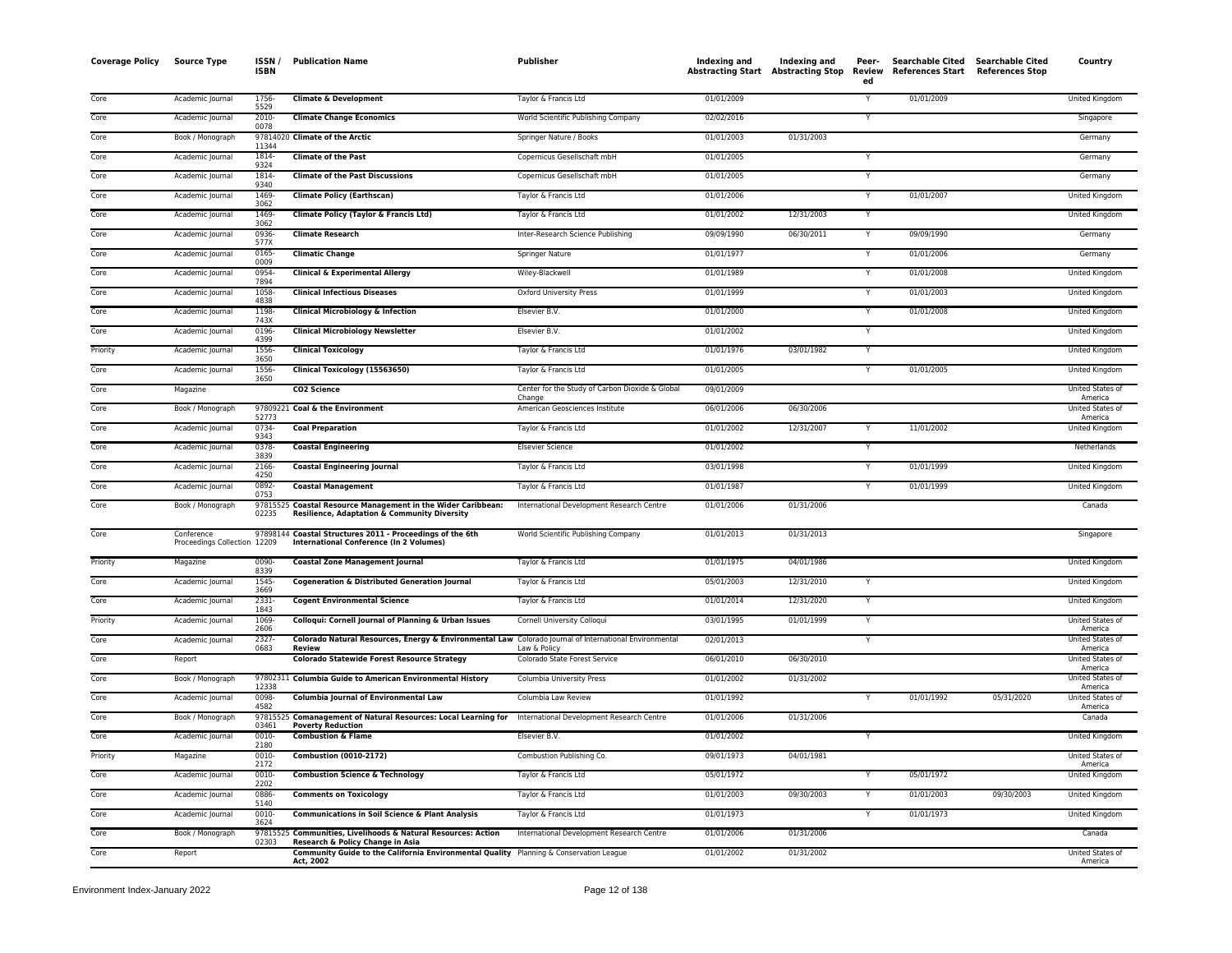| <b>Coverage Policy</b> | <b>Source Type</b>                   | ISSN /<br><b>ISBN</b> | <b>Publication Name</b>                                                                                      | Publisher                                                                     | Indexing and | Indexing and<br>Abstracting Start Abstracting Stop Review | Peer-<br>ed    | Searchable Cited Searchable Cited<br>References Start References Stop |            | Country                            |
|------------------------|--------------------------------------|-----------------------|--------------------------------------------------------------------------------------------------------------|-------------------------------------------------------------------------------|--------------|-----------------------------------------------------------|----------------|-----------------------------------------------------------------------|------------|------------------------------------|
| Core                   | Report                               | 22164                 | 97892893 Comparative Analysis of Taxes & CO2 Emissions from<br><b>Passenger Cars in the Nordic Countries</b> | Nordic Council of Ministers                                                   | 05/01/2011   | 05/31/2011                                                |                |                                                                       |            | Denmark                            |
| Core                   | Academic Journal                     | 0147<br>9571          | Comparative Immunology, Microbiology & Infectious<br><b>Diseases</b>                                         | Elsevier B.V.                                                                 | 05/01/2002   |                                                           | Y              |                                                                       |            | <b>United Kingdom</b>              |
| Core                   | Book / Monograph                     | 18961                 | 97814020 Comparative Risk Assessment & Environmental Decision<br>Making                                      | Springer Nature / Books                                                       | 01/01/2004   | 01/31/2004                                                |                |                                                                       |            | Germany                            |
| Core                   | Magazine                             |                       | <b>Complete Guide to Environmental Law</b>                                                                   | <b>Specialty Technical Publications</b>                                       | 10/01/2003   | 03/01/2015                                                |                | 10/01/2003                                                            | 03/01/2015 | Canada                             |
| Priority               | Magazine                             | 0010-<br>4388         | <b>Compost Science</b>                                                                                       | Rodale Inc.                                                                   | 01/01/1975   | 11/01/1977                                                |                |                                                                       |            | <b>United States of</b><br>America |
| Core                   | Academic Journal                     | 1065<br>657X          | <b>Compost Science &amp; Utilization</b>                                                                     | Taylor & Francis Ltd                                                          | 01/01/1993   |                                                           | <sup>V</sup>   | 01/01/1993                                                            |            | United Kingdom                     |
| Priority               | Magazine                             | 0160-<br>7413         | <b>Compost Science: Land Utilization</b>                                                                     | BioCycle Connect, LLC                                                         | 01/01/1979   | 11/01/1980                                                |                |                                                                       |            | United States of<br>America        |
| Priority               | Magazine                             | 0010-<br>4426         | <b>Compressed Air</b>                                                                                        | Compressed Air Magazine                                                       | 11/01/1981   | 12/01/1989                                                |                |                                                                       |            | United States of<br>America        |
| Core                   | Academic Journal                     | 0168<br>1699          | <b>Computers &amp; Electronics in Agriculture</b>                                                            | <b>Elsevier Science</b>                                                       | 01/01/2002   |                                                           |                |                                                                       |            | Netherlands                        |
| Core                   | Academic Journal                     | 0198<br>9715          | Computers, Environment & Urban Systems                                                                       | Pergamon Press - An Imprint of Elsevier Science                               | 01/01/1992   |                                                           | Y              |                                                                       |            | <b>United Kingdom</b>              |
| Core                   | Academic Journal                     | 0873-<br>948X         | <b>Comunicaçõe Geológicas</b>                                                                                | Laboratorio Nacional de Energia e Geologia, I.P.                              | 01/01/2010   |                                                           | Y              |                                                                       |            | Portugal                           |
| Core                   | Academic Journal                     | $0010 -$<br>5422      | Condor                                                                                                       | Oxford University Press                                                       | 09/01/1973   | 11/30/2013                                                | Y              | 09/01/1973                                                            | 05/31/2011 | United Kingdom                     |
| Core                   | Academic Journal                     | 0010-<br>5422         | <b>Condor: Ornithological Applications</b>                                                                   | Oxford University Press                                                       | 02/01/2014   |                                                           | Y              | 02/01/2014                                                            |            | United Kingdom                     |
| Core                   | Conference Papers<br>Collection      |                       | Conference Papers -- North American Association of<br><b>Environmental Education</b>                         | North American Association of Environmental<br>Education                      | 01/01/2005   |                                                           |                |                                                                       |            | United States of<br>America        |
| Core                   | Conference<br>Proceedings Collection |                       | Conference Proceedings: IX International Symposium on<br><b>Trace Elements in the Environment</b>            | Organizing Committee of IX Symposium Series:<br>Trace Elements in Environment | 01/01/2006   | 01/31/2006                                                |                |                                                                       |            | Poland                             |
| Core                   | Magazine                             | 0250-<br>4499         | Connect: UNESCO International Science, Technology &<br><b>Environmental Education Newsletter</b>             | <b>UNESCO</b>                                                                 | 03/01/1992   | 09/30/2006                                                |                |                                                                       |            | France                             |
| Priority               | Academic Journal                     | 0361<br>3658          | <b>Conservation &amp; Recycling</b>                                                                          | Elsevier B.V.                                                                 | 01/01/1983   | 03/01/1987                                                | Y              |                                                                       |            | United Kingdom                     |
| Core                   | Academic Journal                     | 0972-<br>4923         | <b>Conservation &amp; Society</b>                                                                            | Wolters Kluwer India Pvt Ltd                                                  | 06/01/2009   |                                                           | Y              | 06/01/2009                                                            | 07/31/2020 | India                              |
| Core                   | Report                               |                       | <b>Conservation Agenda from the National Wildlife</b><br>Federation                                          | National Wildlife Federation                                                  | 09/01/2000   | 09/30/2000                                                |                |                                                                       |            | <b>United States of</b><br>America |
| Core                   | Academic Journal                     | 0888<br>8892          | <b>Conservation Biology</b>                                                                                  | Wiley-Blackwell                                                               | 03/01/1987   |                                                           |                | 01/01/2003                                                            |            | United Kingdom                     |
| Core                   | Academic Journal                     | 1195<br>5449          | Conservation Ecology (11955449)                                                                              | Resilience Alliance                                                           | 06/01/1997   | 12/31/2003                                                | Y              |                                                                       |            | Canada                             |
| Priority               | Magazine                             | 0091<br>536X          | <b>Conservation Foundation Letter</b>                                                                        | World Wildlife Fund & Conservation Foundation<br>Letter                       | 01/01/1981   | 05/01/1989                                                |                |                                                                       |            | United States of<br>America        |
| Core                   | Academic Journal                     | 1566-<br>0621         | <b>Conservation Genetics</b>                                                                                 | Springer Nature                                                               | 01/01/2003   |                                                           |                | 01/01/2006                                                            |            | Germany                            |
| Core                   | Academic Journal                     | 1539<br>6827          | <b>Conservation in Practice</b>                                                                              | Wiley-Blackwell                                                               | 06/01/2002   | 12/31/2006                                                | $\overline{Y}$ |                                                                       |            | <b>United Kingdom</b>              |
| Core                   | Academic Journal                     | 1936-<br>2145         | <b>Conservation Magazine (19362145)</b>                                                                      | Wiley-Blackwell                                                               | 01/01/2007   | 12/31/2014                                                | Y              |                                                                       |            | United Kingdom                     |
| Priority               | Magazine                             | 0010-<br>647X         | Conservation News (0010647X)                                                                                 | National Wildlife Federation                                                  | 08/01/1973   | 12/15/1979                                                |                |                                                                       |            | United States of<br>America        |
| Core                   | Academic Journal                     | 2578<br>4854          | <b>Conservation Science &amp; Practice</b>                                                                   | Wiley-Blackwell                                                               | 01/01/2017   |                                                           | Y              |                                                                       |            | United Kingdom                     |
| Core                   | Academic Journal                     | 1447-<br>3682         | <b>Conservation Science Western Australia</b>                                                                | Western Australia Department of Parks &<br>Wildlife                           | 01/01/2002   |                                                           | Y              | 01/01/2002                                                            |            | Australia                          |
| Core                   | Magazine                             | $0010 -$<br>650X      | Conservationist                                                                                              | <b>NYS Conservationist</b>                                                    | 01/01/1973   | 07/31/1995                                                |                |                                                                       |            | United States of<br>America        |
| Core                   | Book / Monograph                     | 30368                 | 97803872 Contaminated Soils, Sediments & Water: Science in the<br><b>Real World</b>                          | Springer Nature / Books                                                       | 01/01/2005   | 01/31/2005                                                |                |                                                                       |            | Germany                            |
| Core                   | Academic Journal                     | 1995<br>4255          | <b>Contemporary Problems of Ecology</b>                                                                      | Springer Nature                                                               | 01/01/2011   |                                                           | Y              |                                                                       |            | Germany                            |
| Core                   | Academic Journal                     | 0278<br>4343          | <b>Continental Shelf Research</b>                                                                            | Pergamon Press - An Imprint of Elsevier Science                               | 01/15/2002   |                                                           | $\mathsf{Y}$   |                                                                       |            | United Kingdom                     |
| Core                   | Academic Journal                     | 0010-<br>7999         | <b>Contributions to Mineralogy &amp; Petrology</b>                                                           | Springer Nature                                                               | 07/01/1996   |                                                           | Y              | 07/01/1996                                                            |            | Germany                            |
| Core                   | Report                               |                       | <b>Control Mechanisms for Nordic Ship Emissions</b>                                                          | Nordic Council of Ministers                                                   | 04/01/2013   | 04/30/2013                                                |                |                                                                       |            | Denmark                            |
| Core                   | Academic Journal                     | 0722-<br>4028         | <b>Coral Reefs</b>                                                                                           | Springer Nature                                                               | 01/01/1990   |                                                           |                | 01/01/2006                                                            |            | Germany                            |
| Core                   | Report                               |                       | Coral Reefs & Climate Change: Last Straw for a<br><b>Threatened Ecosystem</b>                                | National Wildlife Federation                                                  | 10/01/1999   | 10/31/1999                                                |                |                                                                       |            | United States of<br>America        |
| Core                   | Book / Monograph                     | 48322                 | 97808047 Corporate America & Environmental Policy                                                            | <b>Stanford University Press</b>                                              | 01/01/2006   | 01/31/2006                                                |                |                                                                       |            | <b>United States of</b><br>America |
| Core                   | Academic Journal                     | 1066-<br>7938         | <b>Corporate Environmental Strategy</b>                                                                      | Elsevier B.V.                                                                 | 01/01/1996   | 12/31/2002                                                | Y              |                                                                       |            | United Kingdom                     |
| Core                   | Academic Journal                     | 1535<br>3958          | Corporate Social Responsibility & Environmental<br>Management                                                | John Wiley & Sons, Inc.                                                       | 03/01/2002   |                                                           |                | 03/01/2002                                                            |            | United States of<br>America        |
| Core                   | Academic Journal                     | 0010-<br>9312         | Corrosion                                                                                                    | Association for Materials Protection &<br>Performance (AMPP)                  | 08/01/2007   | 12/01/2016                                                | Y              |                                                                       |            | United States of<br>America        |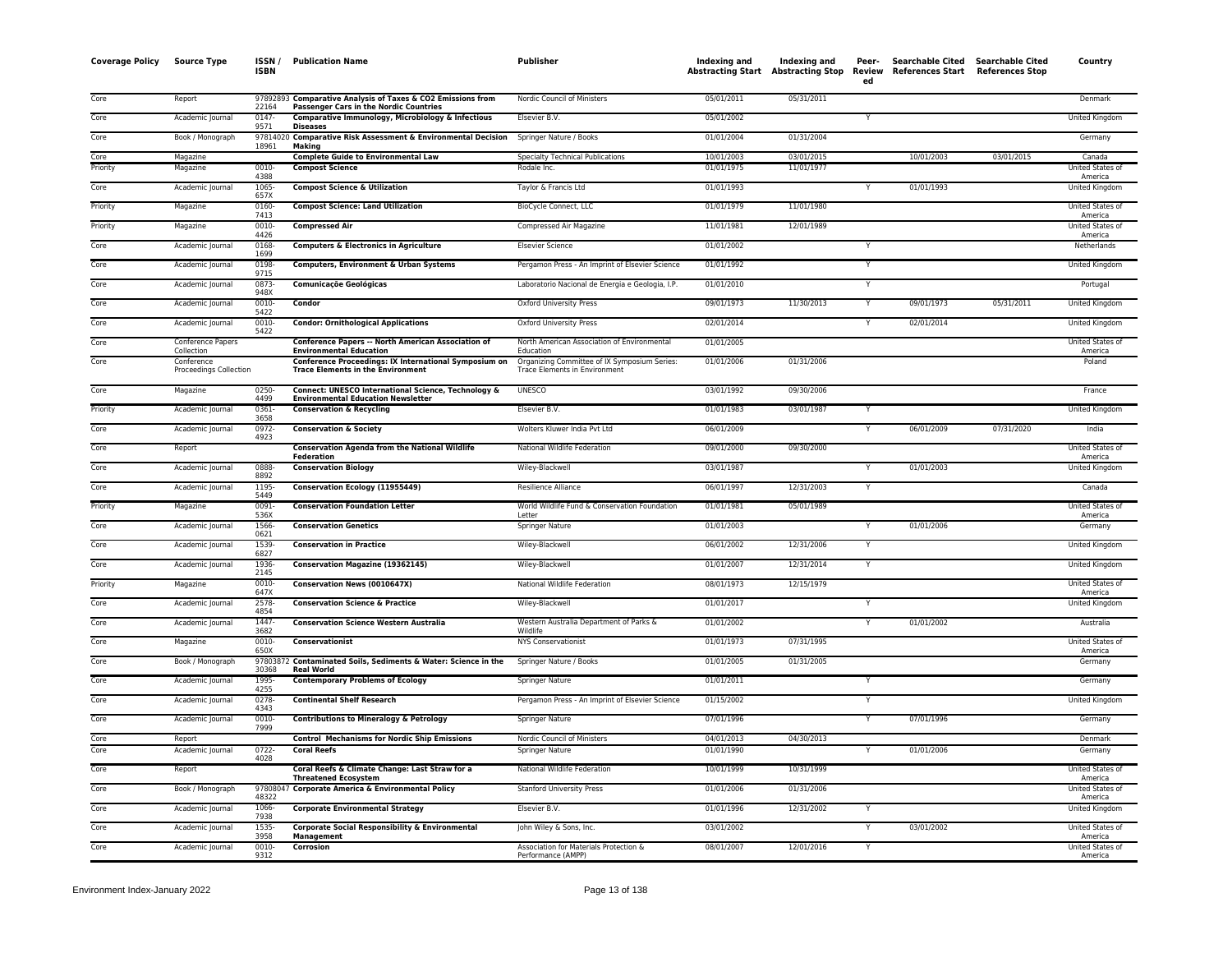| <b>Coverage Policy</b> | <b>Source Type</b> | ISSN /<br><b>ISBN</b> | <b>Publication Name</b>                                                                                      | <b>Publisher</b>                                                         | Indexing and | Indexing and<br><b>Abstracting Start Abstracting Stop</b> | Peer-<br>ed  | Searchable Cited Searchable Cited<br>Review References Start References Stop |            | Country                     |
|------------------------|--------------------|-----------------------|--------------------------------------------------------------------------------------------------------------|--------------------------------------------------------------------------|--------------|-----------------------------------------------------------|--------------|------------------------------------------------------------------------------|------------|-----------------------------|
| Core                   | Academic Journal   | $0010 -$<br>938X      | <b>Corrosion Science</b>                                                                                     | Elsevier B.V.                                                            | 01/01/2002   |                                                           | Y            |                                                                              |            | United Kingdom              |
| Core                   | Report             |                       | Cost-benefit Analys av ett Gemensamt Nordiskt Pant-<br>system                                                | Nordic Council of Ministers                                              | 06/01/2013   | 06/30/2013                                                |              |                                                                              |            | Denmark                     |
| Core                   | Report             |                       | <b>Cost-Effective Strategies for Conserving Private Land</b>                                                 | PERC: Property & Environment Research Center                             | 10/01/2002   | 10/31/2002                                                |              |                                                                              |            | United States of<br>America |
| Core                   | Academic Journal   | 1040<br>8347          | <b>Critical Reviews in Analytical Chemistry</b>                                                              | Taylor & Francis Ltd                                                     | 01/01/2001   |                                                           |              | 01/01/2001                                                                   |            | United Kingdom              |
| Core                   | Academic Journal   | $1040 -$<br>9238      | Critical Reviews in Biochemistry & Molecular Biology                                                         | Taylor & Francis Ltd                                                     | 01/01/2001   |                                                           |              | 01/01/2001                                                                   |            | United Kingdom              |
| Core                   | Academic Journal   | 0738<br>8551          | <b>Critical Reviews in Biotechnology</b>                                                                     | Taylor & Francis Ltd                                                     | 01/01/2001   |                                                           |              | 01/01/2001                                                                   |            | United Kingdom              |
| Priority               | Magazine           | 1040-<br>838X         | <b>Critical Reviews in Environmental Control</b>                                                             | Taylor & Francis Ltd                                                     | 03/01/1973   | 04/01/1985                                                |              |                                                                              |            | United Kingdom              |
| Core                   | Academic Journal   | 1064<br>3389          | Critical Reviews in Environmental Science & Technology                                                       | Taylor & Francis Ltd                                                     | 01/01/2002   |                                                           |              | 01/01/2002                                                                   |            | <b>United Kingdom</b>       |
| Core                   | Academic Journal   | 1040-<br>841X         | <b>Critical Reviews in Microbiology</b>                                                                      | Taylor & Francis Ltd                                                     | 01/01/2001   |                                                           |              | 01/01/2001                                                                   |            | United Kingdom              |
| Core                   | Academic Journal   | $0735 -$<br>2689      | <b>Critical Reviews in Plant Sciences</b>                                                                    | Taylor & Francis Ltd                                                     | 01/01/2001   |                                                           |              | 01/01/2001                                                                   |            | United Kingdom              |
| Core                   | Academic Journal   | $1040 -$<br>8444      | <b>Critical Reviews in Toxicology</b>                                                                        | Taylor & Francis Ltd                                                     | 01/01/1992   |                                                           |              | 01/01/1992                                                                   |            | United Kingdom              |
| Core                   | Academic Journal   | 0261<br>2194          | Crop Protection (02612194)                                                                                   | Elsevier B.V.                                                            | 01/01/2002   |                                                           | Y            |                                                                              |            | United Kingdom              |
| Core                   | Academic Journal   | $0011 -$<br>183X      | <b>Crop Science</b>                                                                                          | Wiley-Blackwell                                                          | 06/01/1996   |                                                           |              | 06/01/1996                                                                   |            | <b>United Kingdom</b>       |
| Core                   | Magazine           | 0162<br>5098          | Crops & Soils                                                                                                | Wiley-Blackwell                                                          | 06/01/1973   | 08/01/1977                                                |              |                                                                              |            | United Kingdom              |
| Core                   | Academic Journal   | $0011 -$<br>216X      | Crustaceana                                                                                                  | <b>Brill Academic Publishers</b>                                         | 01/01/1999   |                                                           | Y            |                                                                              |            | Netherlands                 |
| Priority               | Magazine           | 0011<br>2224          | <b>Cry California</b>                                                                                        | California Tomorrow                                                      | 09/01/1973   | 12/01/1981                                                |              |                                                                              |            | United States of<br>America |
| Core                   | Academic Journal   | 1994<br>0432          | <b>Cryosphere Discussions</b>                                                                                | Copernicus Gesellschaft mbH                                              | 01/01/2010   |                                                           | Y            |                                                                              |            | Germany                     |
| Core                   | Academic Journal   | 1514-<br>8467         | <b>Cuadernos del CEAgro</b>                                                                                  | Facultad de Ciencias Agrarias-Universidad<br>Nacional de Lomas de Zamora | 01/01/1999   |                                                           |              |                                                                              |            | Argentina                   |
| Core                   | Academic Journal   | 0214-<br>1744         | Cuaternario y Geomorfología                                                                                  | Cuaternario y Geomorfologia                                              | 03/01/2014   |                                                           | Y            |                                                                              |            | Spain                       |
| Core                   | Book / Monograph   | 02518                 | 97815525 Cultivating Peace: Conflict & Collaboration in Natural<br><b>Resource Management</b>                | International Development Research Centre                                | 01/01/1999   | 01/31/1999                                                |              |                                                                              |            | Canada                      |
| Core                   | Academic Journal   | 1474<br>4740          | <b>Cultural Geographies</b>                                                                                  | Sage Publications, Ltd.                                                  | 01/01/2002   |                                                           |              | 01/01/2002                                                                   |            | <b>United Kingdom</b>       |
| Core                   | Magazine           | $0740 -$<br>3291      | <b>Cultural Survival Quarterly</b>                                                                           | Cultural Survival Incorporated                                           | 01/01/1989   |                                                           |              | 01/01/1989                                                                   |            | United States of<br>America |
| Core                   | Academic Journal   | 0343-<br>8651         | <b>Current Microbiology</b>                                                                                  | <b>Springer Nature</b>                                                   | 01/01/2000   |                                                           |              | 01/01/2008                                                                   |            | Germany                     |
| Core                   | Academic Journal   | 0958-<br>1669         | <b>Current Opinion in Biotechnology</b>                                                                      | Elsevier B.V.                                                            | 01/01/2002   |                                                           |              |                                                                              |            | United Kingdom              |
| Core                   | Academic Journal   | 1369<br>5274          | <b>Current Opinion in Microbiology</b>                                                                       | Elsevier B.V.                                                            | 01/01/2002   |                                                           | Υ            |                                                                              |            | United Kingdom              |
| Core                   | Academic Journal   | 1369<br>5266          | <b>Current Opinion in Plant Biology</b>                                                                      | Elsevier B.V.                                                            | 01/01/2002   |                                                           | $\mathsf{v}$ |                                                                              |            | <b>United Kingdom</b>       |
| Priority               | Magazine           | 0192-<br>6802         | <b>Current World Leaders: International Issues</b>                                                           | International Academy at Santa Barbara                                   | 12/01/1996   | 12/01/1996                                                |              |                                                                              |            | United States of<br>America |
| Core                   | Magazine           | 0889-<br>5546         | <b>Current: The Journal of Marine Education</b>                                                              | National Marine Educators Association                                    | 02/01/2005   |                                                           |              |                                                                              |            | United States of<br>America |
| Core                   | Book / Monograph   | 00538                 | 97815525 Cut & Run: Illegal Logging & Timber Trade in the Tropics                                            | International Development Research Centre                                | 01/01/1999   | 01/31/1999                                                |              |                                                                              |            | Canada                      |
| Core                   | Academic Journal   | 1556<br>9527          | <b>Cutaneous &amp; Ocular Toxicology</b>                                                                     | Taylor & Francis Ltd                                                     | 02/01/2005   |                                                           |              | 02/01/2005                                                                   |            | United Kingdom              |
| Core                   | Report             |                       | Cycle of Harm: Mercury's Pathway from Rain to Fish in the National Wildlife Federation<br><b>Environment</b> |                                                                          | 05/01/2003   | 05/31/2003                                                |              |                                                                              |            | United States of<br>America |
| Core                   | Academic Journal   | 0011-<br>6793         | Darwiniana                                                                                                   | Instituto de Botanica Darwinion                                          | 01/01/1922   |                                                           |              |                                                                              |            | Argentina                   |
| Core                   | Book / Monograph   | 59503                 | 97804192 Decision-Making in Environmental Health                                                             | Taylor & Francis Ltd / Books                                             | 04/06/2000   | 05/06/2000                                                |              | 04/06/2000                                                                   | 05/06/2000 | <b>United Kingdom</b>       |
| Core                   | Academic Journal   | 0967<br>0637          | Deep-Sea Research Part I, Oceanographic Research<br>Papers                                                   | Pergamon Press - An Imprint of Elsevier Science                          | 07/01/1996   |                                                           |              |                                                                              |            | United Kingdom              |
| Core                   | Academic Journal   | 0967<br>0645          | Deep-Sea Research Part II, Topical Studies in<br>Oceanography                                                | Pergamon Press - An Imprint of Elsevier Science                          | 01/01/1993   |                                                           |              |                                                                              |            | <b>United Kingdom</b>       |
| Priority               | Academic Journal   | 0198<br>0149          | Deep-Sea Research: Part A (Oceanographic Research<br>Papers)                                                 | Elsevier B.V.                                                            | 01/01/1991   | 02/01/1993                                                | Y            |                                                                              |            | <b>United Kingdom</b>       |
| Core                   | Book / Monograph   | 97814020<br>20834     | Defence & the Environment: Effective Scientific<br>Communication                                             | Springer Nature / Books                                                  | 01/01/2004   | 01/31/2004                                                |              |                                                                              |            | Germany                     |
| Core                   | Magazine           | 0162-<br>6337         | <b>Defenders</b>                                                                                             | Defenders Magazine                                                       | 06/01/1977   |                                                           |              |                                                                              |            | United States of<br>America |
| Priority               | Magazine           | 0011<br>7528          | <b>Defenders of Wildlife News</b>                                                                            | Defenders Magazine                                                       | 05/01/1972   | 04/01/1977                                                |              |                                                                              |            | United States of<br>America |
| Core                   | Book / Monograph   | 02747                 | 97815525 Deforestation in Viet Nam                                                                           | International Development Research Centre                                | 01/01/1999   | 01/31/1999                                                |              |                                                                              |            | Canada                      |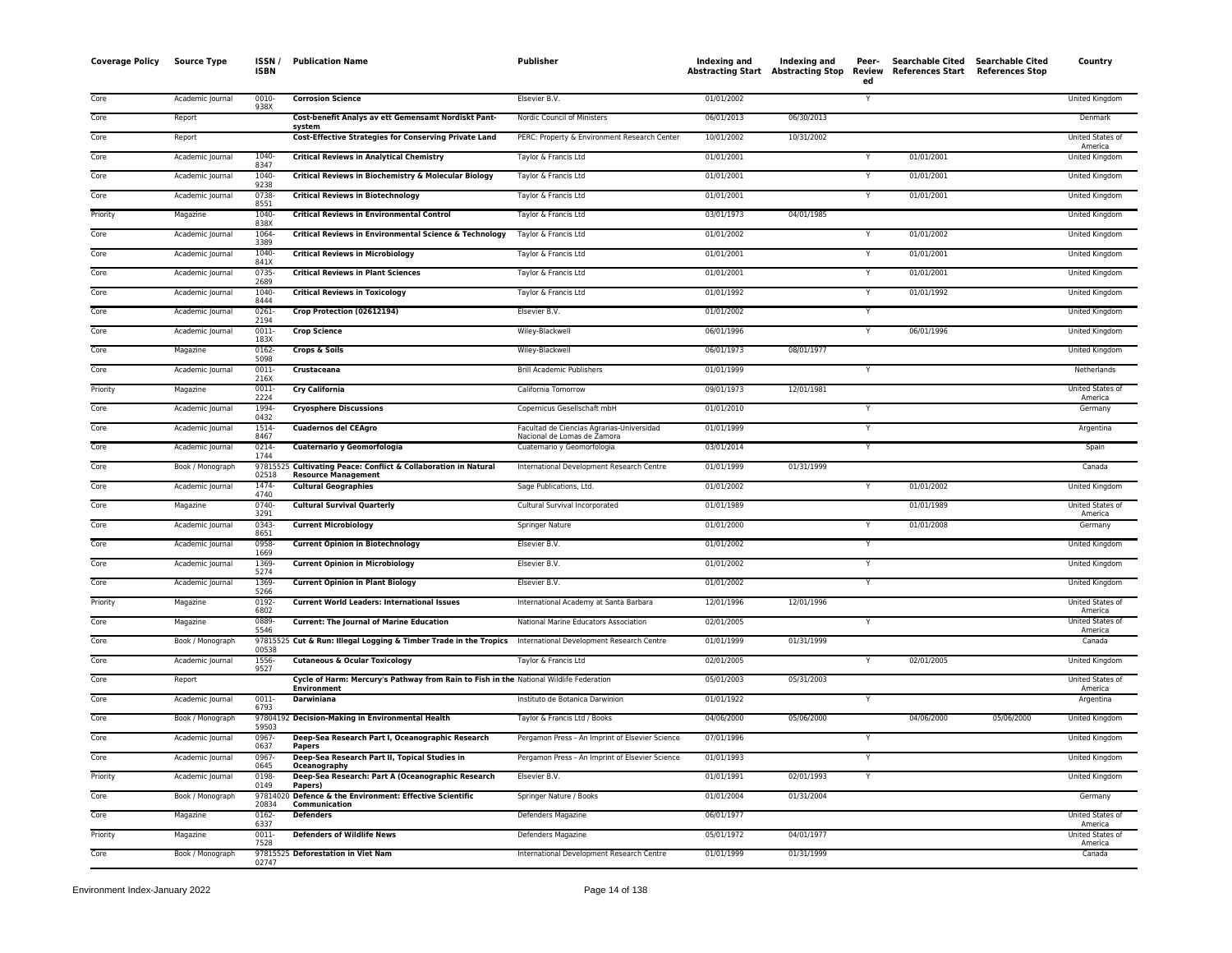| <b>Coverage Policy</b> | <b>Source Type</b> | ISSN /<br><b>ISBN</b> | <b>Publication Name</b>                                                             | Publisher                                              | Indexing and | Indexing and<br>Abstracting Start Abstracting Stop | Peer-<br>Review<br>ed | <b>Searchable Cited</b><br>References Start | <b>Searchable Cited</b><br><b>References Stop</b> | Country                            |
|------------------------|--------------------|-----------------------|-------------------------------------------------------------------------------------|--------------------------------------------------------|--------------|----------------------------------------------------|-----------------------|---------------------------------------------|---------------------------------------------------|------------------------------------|
| Core                   | Report             |                       | Demand in a Fragmented Global Carbon Market: Outlook Nordic Council of Ministers    |                                                        | 03/01/2013   | 03/31/2013                                         |                       |                                             |                                                   | Denmark                            |
| Core                   | Academic Journal   | 2055<br>4877          | & Policy Options<br><b>Depositional Record</b>                                      | Wiley-Blackwell                                        | 06/01/2015   |                                                    |                       |                                             |                                                   | United Kingdom                     |
| Core                   | Academic Journal   | $0011 -$<br>9164      | <b>Desalination</b>                                                                 | <b>Elsevier Science</b>                                | 04/01/1966   |                                                    | Y                     |                                             |                                                   | Netherlands                        |
| Core                   | Academic Journal   | 1944-<br>3994         | <b>Desalination &amp; Water Treatment</b>                                           | <b>Balaban Publishers</b>                              | 06/01/2009   |                                                    | Y                     |                                             |                                                   | United States of<br>America        |
| Core                   | Book / Monograph   | 04291                 | 97815525 Descentralizacion y Manejo Ambiental: Gobernanza<br>Costera en Mexico      | International Development Research Centre              | 01/01/2009   | 01/31/2009                                         |                       |                                             |                                                   | Canada                             |
| Core                   | Academic Journal   | $0012 -$<br>155X      | Development & Change                                                                | Wiley-Blackwell                                        | 10/01/1976   |                                                    | Y                     | 01/01/2008                                  |                                                   | United Kingdom                     |
| Core                   | Academic Journal   | $0732 -$<br>8893      | Diagnostic Microbiology & Infectious Disease                                        | Elsevier B.V.                                          | 01/01/2002   |                                                    | Y                     |                                             |                                                   | <b>United Kingdom</b>              |
| Core                   | Academic Journal   | 0269<br>249X          | <b>Diatom Research</b>                                                              | Taylor & Francis Ltd                                   | 01/08/2015   |                                                    | Y                     |                                             |                                                   | United Kingdom                     |
| Core                   | Academic Journal   | 0965-<br>3562         | <b>Disaster Prevention &amp; Management</b>                                         | <b>Emerald Publishing Limited</b>                      | 01/01/2007   |                                                    | Y                     |                                             |                                                   | United Kingdom                     |
| Core                   | Academic Journal   | 0361-<br>3666         | <b>Disasters</b>                                                                    | Wiley-Blackwell                                        | 03/01/1998   |                                                    | Y                     | 03/01/1998                                  |                                                   | United Kingdom                     |
| Core                   | Magazine           | 0319<br>8480          | <b>Discovery (03198480)</b>                                                         | Vancouver Natural History Society                      | 01/01/2012   |                                                    |                       |                                             |                                                   | Canada                             |
| Core                   | Report             |                       | Discrete-Space Urban Model with Environmental<br><b>Amenities</b>                   | United States Forest Service                           | 01/01/2008   | 01/31/2008                                         |                       |                                             |                                                   | United States of<br>America        |
| Priority               | Magazine           | 0744-<br>8163         | <b>Diversity</b>                                                                    | GRCS Incorporated                                      | 01/01/1990   | 04/01/2000                                         |                       |                                             |                                                   | United States of<br>America        |
| Core                   | Academic Journal   | 1366<br>9516          | <b>Diversity &amp; Distributions</b>                                                | Wiley-Blackwell                                        | 01/01/1999   |                                                    |                       | 01/01/1999                                  |                                                   | <b>United Kingdom</b>              |
| Core                   | Book / Monograph   | 01504                 | 97815525 Diversity, Globalization & the Ways of Nature                              | International Development Research Centre              | 01/01/1995   | 01/31/1995                                         |                       |                                             |                                                   | Canada                             |
| Core                   | Academic Journal   | 1559-<br>3258         | <b>Dose-Response</b>                                                                | Sage Publications Inc.                                 | 07/01/2005   |                                                    | Y                     |                                             |                                                   | United States of<br>America        |
| Core                   | Magazine           | $0971 -$<br>2879      | <b>Down to Earth</b>                                                                | Society for Environmental Communications               | 09/01/2012   |                                                    |                       |                                             |                                                   | India                              |
| Core                   | Academic Journal   | 0148<br>0545          | <b>Drug &amp; Chemical Toxicology</b>                                               | Taylor & Francis Ltd                                   | 01/01/1981   |                                                    |                       | 06/01/2004                                  |                                                   | United Kingdom                     |
| Core                   | Academic Journal   | $0114 -$<br>5916      | <b>Drug Safety</b>                                                                  | Springer Nature                                        | 01/01/1998   |                                                    | Y                     |                                             |                                                   | Germany                            |
| Core                   | Magazine           | 1064-<br>3958         | Duke Environmental Law & Policy Forum                                               | Duke University, School of Law                         | 09/01/2008   |                                                    |                       |                                             |                                                   | United States of<br>America        |
| Core                   | Academic Journal   | 2059<br>6987          | Dynamics & Statistics of the Climate System: An<br><b>Interdisciplinary Journal</b> | <b>Oxford University Press</b>                         | 01/01/2014   | 01/01/2019                                         | Y                     |                                             |                                                   | <b>United Kingdom</b>              |
| Core                   | Academic Journal   | 0377<br>0265          | <b>Dynamics of Atmospheres &amp; Oceans</b>                                         | <b>Elsevier Science</b>                                | 01/01/2002   |                                                    | Y                     |                                             |                                                   | Netherlands                        |
| Core                   | Magazine           | 1046<br>8021          | <b>E: The Environmental Magazine</b>                                                | E: The Environmental Magazine                          | 01/01/1990   | 06/30/2013                                         |                       |                                             |                                                   | United States of<br>America        |
| Core                   | Academic Journal   | 0012<br>821X          | Earth & Planetary Science Letters                                                   | <b>Elsevier Science</b>                                | 01/01/2002   |                                                    | Y                     |                                             |                                                   | Netherlands                        |
| Core                   | Magazine           | 1056-<br>148X         | Earth (1056148X)                                                                    | Kalmbach Publishing Co.                                | 01/01/1992   | 08/31/1998                                         |                       |                                             |                                                   | United States of<br>America        |
| Core                   | Magazine           | 1055<br>8411          | <b>Earth First! Journal</b>                                                         | Earth First! Journal                                   | 03/01/2010   |                                                    |                       |                                             |                                                   | <b>United States of</b><br>America |
| Core                   | Academic Journal   | 1087<br>3562          | <b>Earth Interactions</b>                                                           | American Meteorological Society                        | 01/01/1997   |                                                    | Y                     |                                             |                                                   | United States of<br>America        |
| Core                   | Magazine           | 1041<br>0406          | <b>Earth Island Journal</b>                                                         | Earth Island Institute                                 | 01/01/1990   |                                                    |                       |                                             |                                                   | United States of<br>America        |
| Core                   | Magazine           | 1073<br>5852          | <b>Earth Journal</b>                                                                | Buzzworm, Inc.                                         | 11/01/1993   | 02/28/1994                                         |                       |                                             |                                                   | United States of<br>America        |
| Core                   | Magazine           |                       | <b>Earth Negotiations Bulletin</b>                                                  | International Institute for Sustainable<br>Development | 01/01/2013   |                                                    |                       |                                             |                                                   | Canada                             |
| Core                   | Academic Journal   | 2194<br>6434          | <b>Earth Perspectives</b>                                                           | Springer Nature                                        | 04/18/2016   |                                                    | Y                     |                                             |                                                   | Germany                            |
| Core                   | Academic Journal   | 0974-<br>8350         | <b>Earth Science India</b>                                                          | Society of Earth Scientists                            | 04/01/2010   |                                                    | Y                     |                                             |                                                   | India                              |
| Core                   | Academic Journal   | 0197<br>9337          | Earth Surface Processes & Landforms                                                 | John Wiley & Sons, Inc.                                | 02/01/1990   |                                                    | Y                     | 01/01/2006                                  |                                                   | United States of<br>America        |
| Core                   | Magazine           |                       | Earth Talk: Questions & Answers About Our Environment E: The Environmental Magazine |                                                        | 04/01/2008   |                                                    |                       |                                             |                                                   | United States of<br>America        |
| Core                   | Academic Journal   | 2328-<br>4277         | <b>Earth's Future</b>                                                               | Wiley-Blackwell                                        | 04/01/2014   |                                                    | Y                     |                                             |                                                   | <b>United Kingdom</b>              |
| Core                   | Magazine           | $0277 -$<br>4488      | <b>Earth-Oriented Applications of Space Technology</b>                              | Pergamon Press - An Imprint of Elsevier Science        | 01/01/1983   | 04/30/1986                                         |                       |                                             |                                                   | United Kingdom                     |
| Core                   | Academic Journal   | 0012<br>8252          | <b>Earth-Science Reviews</b>                                                        | <b>Elsevier Science</b>                                | 07/01/1993   |                                                    | Y                     |                                             |                                                   | Netherlands                        |
| Priority               | Magazine           | 0046-<br>0931         | <b>Earthquake Information Bulletin</b>                                              | Superintendent of Documents                            | 01/01/1979   | 11/01/1985                                         |                       |                                             |                                                   | United States of<br>America        |
| Core                   | Magazine           | 0894<br>7163          | <b>Earthquakes &amp; Volcanoes</b>                                                  | Superintendent of Documents                            | 01/01/1986   | 03/31/1994                                         |                       |                                             |                                                   | United States of<br>America        |
| Core                   | Magazine           | 1526<br>4092          | <b>Earthwatch Institute Journal</b>                                                 | Earthwatch Institute                                   | 01/01/2000   | 11/30/2007                                         |                       |                                             |                                                   | United States of<br>America        |
|                        |                    |                       |                                                                                     |                                                        |              |                                                    |                       |                                             |                                                   |                                    |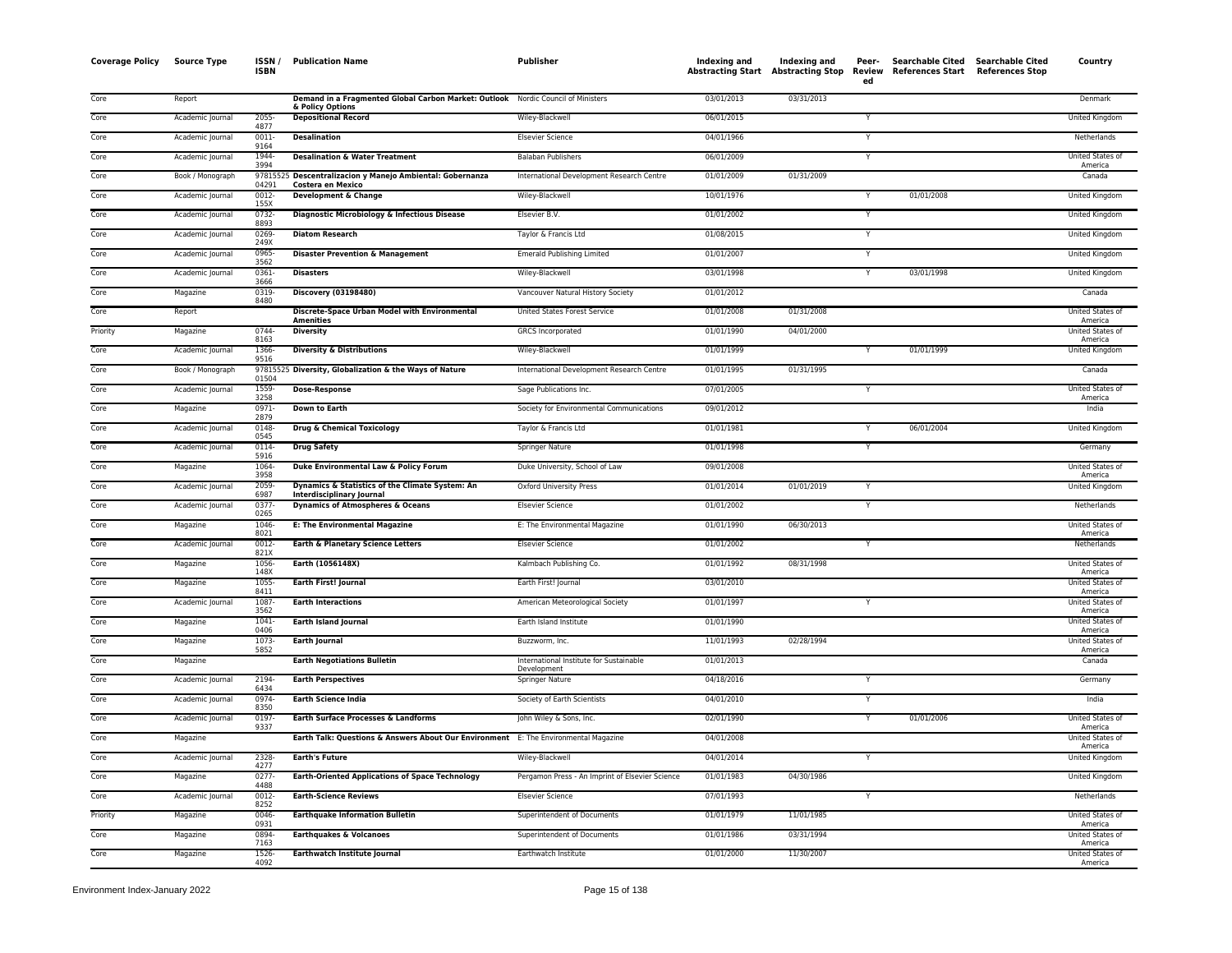| <b>Coverage Policy</b> | <b>Source Type</b>   | ISSN/<br><b>ISBN</b> | <b>Publication Name</b>                                                                                                                         | <b>Publisher</b>                                                                                           | Indexing and | Indexing and<br>Abstracting Start Abstracting Stop Review | Peer-<br>ed  | Searchable Cited Searchable Cited<br>References Start References Stop |            | Country                            |
|------------------------|----------------------|----------------------|-------------------------------------------------------------------------------------------------------------------------------------------------|------------------------------------------------------------------------------------------------------------|--------------|-----------------------------------------------------------|--------------|-----------------------------------------------------------------------|------------|------------------------------------|
| Core                   | Magazine             | 8750-<br>0183        | Earthwatch: The Journal of Earthwatch Institute                                                                                                 | Earthwatch Institute                                                                                       | 10/01/1985   | 12/31/1999                                                |              |                                                                       |            | United States of<br>America        |
| Core                   | Academic Journal     |                      | <b>Earthwise</b>                                                                                                                                | Union of Concerned Scientists                                                                              | 07/01/2009   |                                                           | Y            | 07/01/2009                                                            |            | United States of<br>America        |
| Core                   | Magazine             | 0967-<br>9669        | <b>Earthwise (09679669)</b>                                                                                                                     | <b>British Geological Survey</b>                                                                           | 11/01/2007   | 11/30/2010                                                |              |                                                                       |            | United Kingdom                     |
| Core                   | Academic Journal     | 0012-<br>8325        | East African Agricultural & Forestry Journal                                                                                                    | Taylor & Francis Ltd                                                                                       | 01/01/2019   | 11/15/2019                                                |              |                                                                       |            | United Kingdom                     |
| Core                   | <b>Working Paper</b> |                      | East-West Center Working Papers: Environmental Change, East-West Center<br><b>Vulnerability &amp; Governance Series</b>                         |                                                                                                            | 04/01/2014   | 04/01/2014                                                |              |                                                                       |            | United States of<br>America        |
| Priority               | Magazine             | 0315-<br>2081        | Eau du Quebec                                                                                                                                   | Reseau Environnement                                                                                       | 02/01/1976   | 05/01/1983                                                |              |                                                                       |            | Canada                             |
| Core                   | Academic Journal     |                      | <b>Eco-Economy Indicators</b>                                                                                                                   | Earth Policy Institute                                                                                     | 01/01/2011   |                                                           | Y            |                                                                       |            | <b>United States of</b><br>America |
| Core                   | Magazine             | 0968-<br>9427        | <b>Eco-Management &amp; Auditing (Wiley)</b>                                                                                                    | John Wiley & Sons, Inc.                                                                                    | 01/01/1995   | 12/31/2001                                                |              |                                                                       |            | United States of<br>America        |
| Core                   | Magazine             | 1835-<br>5145        | <b>Ecodate</b>                                                                                                                                  | <b>Warringal Publications</b>                                                                              | 01/01/1995   |                                                           |              |                                                                       |            | Australia                          |
| Priority               | Magazine             | 1183-<br>2355        | <b>Ecodecision</b>                                                                                                                              | Ecodecision                                                                                                | 01/01/1991   | 12/01/1997                                                |              |                                                                       |            | Canada                             |
| Core                   | Academic Journal     | 0906-<br>7590        | Ecography                                                                                                                                       | Wiley-Blackwell                                                                                            | 01/01/1992   |                                                           |              | 01/01/2005                                                            |            | United Kingdom                     |
| Core                   | Academic Journal     | $1612 -$<br>9202     | <b>EcoHealth</b>                                                                                                                                | Springer Nature                                                                                            | 03/01/2004   |                                                           | Y            | 03/01/2004                                                            |            | Germany                            |
| Core                   | Academic Journal     | 1936-<br>0584        | Ecohydrology                                                                                                                                    | Wiley-Blackwell                                                                                            | 04/01/2011   |                                                           | Y            |                                                                       |            | United Kingdom                     |
| Core                   | Academic Journal     | 1642-<br>3593        | Ecohydrology & Hydrobiology (Elsevier Science)                                                                                                  | Elsevier B.V.                                                                                              | 01/01/2013   |                                                           |              |                                                                       |            | United Kingdom                     |
| Core                   | Academic Journal     | 1642-<br>3593        | Ecohydrology & Hydrobiology (International Institute of<br>the Polish Academy of Sciences, European Regional<br><b>Centre for Ecohydrology)</b> | International Institute of the Polish Academy of<br>Sciences, European Regional Centre for<br>Ecohydrology | 05/01/2010   | 12/31/2012                                                | $\mathsf{Y}$ |                                                                       |            | Poland                             |
| Priority               | Magazine             | 1447-<br>042X        | <b>Ecolibrium</b>                                                                                                                               | Shell Oil Co.                                                                                              | 12/01/1973   | 12/01/1983                                                |              |                                                                       |            | United States of<br>America        |
| Core                   | Academic Journal     | 1726-<br>2216        | <b>Ecologia Aplicada</b>                                                                                                                        | Universidad Nacional Agraria La Molina                                                                     | 12/01/2002   |                                                           | $\mathsf{Y}$ |                                                                       |            | Peru                               |
| Core                   | Academic Journal     | $1051 -$<br>0761     | <b>Ecological Applications</b>                                                                                                                  | John Wiley & Sons, Inc.                                                                                    | 02/01/1991   |                                                           | $\mathsf{Y}$ | 02/01/1991                                                            |            | United States of<br>America        |
| Core                   | Magazine             | 0346-<br>6868        | <b>Ecological Bulletins</b>                                                                                                                     | Wiley-Blackwell                                                                                            | 01/01/1977   | 01/01/1985                                                |              |                                                                       |            | United Kingdom                     |
| Core                   | Academic Journal     | 1898-<br>6196        | Ecological Chemistry & Engineering S / Chemia i Inzynieria Sciendo<br>Ekologiczna S                                                             |                                                                                                            | 08/01/2013   |                                                           | Y            |                                                                       |            | Germany                            |
| Core                   | Academic Journal     | 1476-<br>945X        | <b>Ecological Complexity</b>                                                                                                                    | Elsevier B.V.                                                                                              | 01/01/2004   |                                                           |              |                                                                       |            | United Kingdom                     |
| Core                   | Academic Journal     | $0921 -$<br>8009     | <b>Ecological Economics</b>                                                                                                                     | <b>Elsevier Science</b>                                                                                    | 02/01/1989   |                                                           | Y            |                                                                       |            | Netherlands                        |
| Core                   | Book / Monograph     | 97804123<br>49409    | <b>Ecological Effects of Waste Water</b>                                                                                                        | Taylor & Francis Ltd / Books                                                                               | 09/24/1992   | 10/24/1992                                                |              | 09/24/1992                                                            | 10/24/1992 | United Kingdom                     |
| Core                   | Academic Journal     | 0925-<br>8574        | <b>Ecological Engineering</b>                                                                                                                   | <b>Elsevier Science</b>                                                                                    | 01/01/2002   |                                                           |              |                                                                       |            | Netherlands                        |
| Core                   | Academic Journal     | 0307-<br>6946        | <b>Ecological Entomology</b>                                                                                                                    | Wiley-Blackwell                                                                                            | 01/01/1998   |                                                           | $\mathsf{Y}$ | 01/01/2008                                                            |            | <b>United Kingdom</b>              |
| Core                   | Academic Journal     | $1470 -$<br>160X     | <b>Ecological Indicators</b>                                                                                                                    | Elsevier B.V.                                                                                              | 01/01/2002   |                                                           | Y            |                                                                       |            | United Kingdom                     |
| Core                   | Book / Monograph     | 32506                | 97804192 Ecological Landscape Design & Planning                                                                                                 | Taylor & Francis Ltd / Books                                                                               | 04/08/1999   | 05/08/1999                                                |              | 04/08/1999                                                            | 05/08/1999 | United Kingdom                     |
| Core                   | Academic Journal     | 1442-<br>7001        | <b>Ecological Management &amp; Restoration</b>                                                                                                  | Wiley-Blackwell                                                                                            | 01/01/2000   |                                                           | Y            | 01/01/2000                                                            |            | United Kingdom                     |
| Core                   | Academic Journal     | 0304-<br>3800        | <b>Ecological Modelling</b>                                                                                                                     | <b>Elsevier Science</b>                                                                                    | 01/01/1978   |                                                           | Y            | 01/01/2006                                                            |            | Netherlands                        |
| Core                   | Academic Journal     | 0012-<br>9615        | <b>Ecological Monographs</b>                                                                                                                    | John Wiley & Sons, Inc.                                                                                    | 03/01/1975   |                                                           | Y            | 03/01/1975                                                            |            | United States of<br>America        |
| Core                   | Academic Journal     | 2192-<br>1709        | <b>Ecological Processes</b>                                                                                                                     | <b>Springer Nature</b>                                                                                     | 01/19/2016   |                                                           | Y            |                                                                       |            | Germany                            |
| Core                   | Academic Journal     | 1040-<br>7413        | <b>Ecological Psychology</b>                                                                                                                    | Taylor & Francis Ltd                                                                                       | 01/01/1989   |                                                           | Y            |                                                                       |            | United Kingdom                     |
| Core                   | Academic Journal     | 0912-<br>3814        | <b>Ecological Research</b>                                                                                                                      | Wiley-Blackwell                                                                                            | 01/01/1998   |                                                           | Y            | 01/01/1998                                                            |            | <b>United Kingdom</b>              |
| Core                   | Academic Journal     | $1543 -$<br>4060     | <b>Ecological Restoration</b>                                                                                                                   | University of Wisconsin Press                                                                              | 01/01/1999   |                                                           |              | 01/01/1999                                                            |            | <b>United States of</b><br>America |
| Core                   | Book / Monograph     | 24408                | 97809760 Ecological Role of IFQs in U.S. Fisheries: A Guide for<br><b>Federal Policy Makers</b>                                                 | PERC: Property & Environment Research Center                                                               | 02/01/2005   | 02/28/2005                                                |              |                                                                       |            | <b>United States of</b><br>America |
| Core                   | Academic Journal     | 2688<br>8319         | <b>Ecological Solutions &amp; Evidence</b>                                                                                                      | Wiley-Blackwell                                                                                            | 03/01/2020   |                                                           |              |                                                                       |            | United Kingdom                     |
| Core                   | Academic Journal     | 2673-<br>4133        | <b>Ecologies</b>                                                                                                                                | <b>MDPI</b>                                                                                                | 09/01/2021   |                                                           | Y            |                                                                       |            | Switzerland                        |
| Core                   | Magazine             | 0261-<br>3131        | <b>Ecologist</b>                                                                                                                                | Resurgence Trust                                                                                           | 07/01/1973   | 08/31/2012                                                |              | 01/01/2003                                                            | 05/31/2009 | United Kingdom                     |
| Core                   | Magazine             | $0142 -$<br>0399     | <b>Ecologist Quarterly</b>                                                                                                                      | <b>Resurgence Trust</b>                                                                                    | 03/01/1978   | 12/01/1978                                                |              |                                                                       |            | <b>United Kingdom</b>              |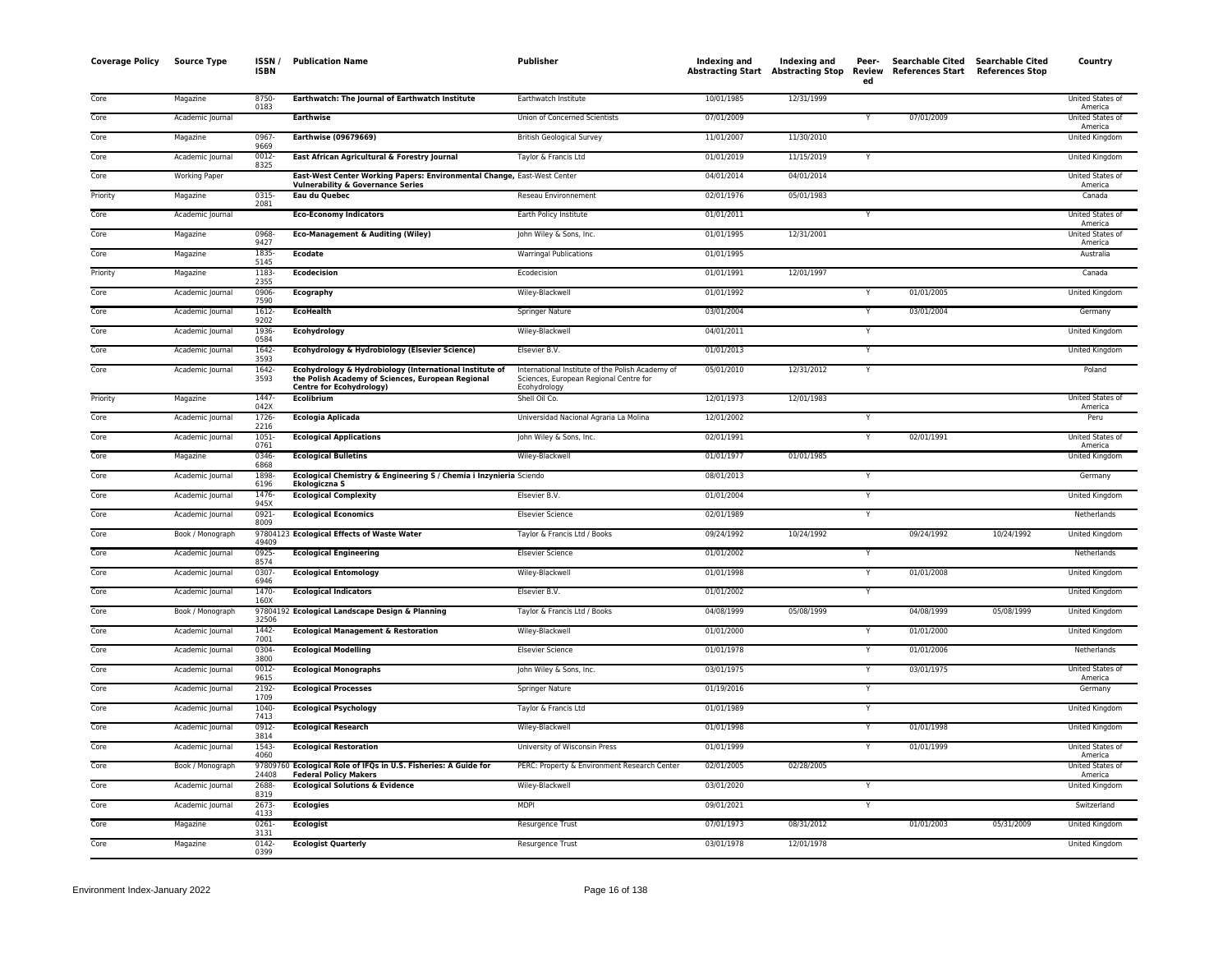| <b>Coverage Policy</b> | <b>Source Type</b> | ISSN /<br><b>ISBN</b> | <b>Publication Name</b>                                                                                                                      | <b>Publisher</b>                                         | Indexing and | Indexing and<br><b>Abstracting Start Abstracting Stop</b> | Peer-<br>Review<br>ed   | Searchable Cited Searchable Cited<br>References Start References Stop |            | Country                     |
|------------------------|--------------------|-----------------------|----------------------------------------------------------------------------------------------------------------------------------------------|----------------------------------------------------------|--------------|-----------------------------------------------------------|-------------------------|-----------------------------------------------------------------------|------------|-----------------------------|
| Core                   | Academic Journal   | $0012 -$<br>9658      | <b>Ecology</b>                                                                                                                               | John Wiley & Sons, Inc.                                  | 09/01/1972   |                                                           | Y                       | 01/01/2003                                                            |            | United States of<br>America |
| Core                   | Book / Monograph   | 61079                 | 97815526 Ecology & Social Work: Toward a New Paradigm                                                                                        | Fernwood Publishing                                      | 01/01/2003   | 01/31/2003                                                |                         |                                                                       |            | Canada                      |
| Core                   | Academic Journal   | 1708-<br>3087         | <b>Ecology &amp; Society</b>                                                                                                                 | Resilience Alliance                                      | 06/01/1999   |                                                           | Y                       |                                                                       |            | Canada                      |
| Core                   | Academic Journal   | 0046<br>1121          | <b>Ecology Law Quarterly</b>                                                                                                                 | University of California School of Law                   | 03/01/1973   |                                                           |                         | 03/01/1973                                                            | 10/31/2019 | United States of<br>America |
| Core                   | Academic Journal   | 1461<br>023X          | <b>Ecology Letters</b>                                                                                                                       | Wiley-Blackwell                                          | 01/01/1998   |                                                           | Y                       | 01/01/1998                                                            |            | United Kingdom              |
| Core                   | Academic Journal   | 0367-<br>0244         | <b>Ecology of Food &amp; Nutrition</b>                                                                                                       | Taylor & Francis Ltd                                     | 04/01/1976   |                                                           |                         | 04/01/1976                                                            |            | United Kingdom              |
| Core                   | Academic Journal   | 0906-                 | <b>Ecology of Freshwater Fish</b>                                                                                                            | Wiley-Blackwell                                          | 06/01/2001   |                                                           |                         | 01/01/2008                                                            |            | United Kingdom              |
| Core                   | Academic Journal   | 6691                  | <b>EcoMat</b>                                                                                                                                | Wiley-Blackwell                                          | 03/01/2020   |                                                           | Y                       |                                                                       |            | United Kingdom              |
| Core                   | Book / Monograph   | 82697                 | 97884790 Economía Ambiental                                                                                                                  | Digitalia, Inc.                                          | 01/01/1996   | 01/31/1996                                                |                         |                                                                       |            | United States of<br>America |
| Core                   | Academic Journal   | $0013 -$<br>0001      | <b>Economic Botany</b>                                                                                                                       | Springer Nature                                          | 01/01/1980   |                                                           | Y                       | 01/01/1980                                                            |            | Germany                     |
| Core                   | Academic Journal   | 0013-<br>0095         | <b>Economic Geography</b>                                                                                                                    | Taylor & Francis Ltd                                     | 10/01/1976   |                                                           | Υ                       | 01/01/2003                                                            |            | United Kingdom              |
| Core                   | Book / Monograph   | 73339                 | 97804151 Economic Growth & Environmental Sustainability                                                                                      | Taylor & Francis Ltd / Books                             | 11/25/1999   | 12/25/1999                                                |                         | 11/25/1999                                                            | 12/25/1999 | United Kingdom              |
| Core                   | Report             |                       | <b>Economic Values of the World's Wetlands</b>                                                                                               | World Wildlife Fund                                      | 01/01/2004   | 01/31/2004                                                |                         |                                                                       |            | Switzerland                 |
| Core                   | <b>Blog Entry</b>  | $0311 -$<br>4546      | Ecos                                                                                                                                         | <b>CSIRO Publishing</b>                                  | 03/01/1989   |                                                           |                         | 03/01/1989                                                            |            | Australia                   |
| Core                   | Magazine           | 0143<br>9073          | <b>Ecos - A Review of Conservation</b>                                                                                                       | British Association of Nature Conservationists           | 03/01/1981   |                                                           |                         | 03/01/1981                                                            | 11/30/2019 | <b>United Kingdom</b>       |
| Core                   | Academic Journal   | 1195<br>6860          | <b>Ecoscience (Ecoscience)</b>                                                                                                               | Taylor & Francis Ltd                                     | 01/01/2010   |                                                           | Y                       |                                                                       |            | United Kingdom              |
| Core                   | Academic Journal   | $2150 -$<br>8925      | <b>Ecosphere</b>                                                                                                                             | Wiley-Blackwell                                          | 01/01/2016   |                                                           | Y                       |                                                                       |            | <b>United Kingdom</b>       |
| Core                   | Magazine           | 2096-<br>4129         | <b>Ecosystem Health &amp; Sustainability</b>                                                                                                 | Taylor & Francis Ltd                                     | 03/01/2016   |                                                           |                         |                                                                       |            | United Kingdom              |
| Core                   | Academic Journal   | 1432-<br>9840         | <b>Ecosystems</b>                                                                                                                            | Springer Nature                                          | 01/01/2003   |                                                           | Y                       | 01/01/2003                                                            |            | Germany                     |
| Core                   | Academic Journal   | 2639-<br>5908         | <b>Ecosystems &amp; People</b>                                                                                                               | Taylor & Francis Ltd                                     | 01/01/2019   |                                                           | $\overline{Y}$          | 01/01/2019                                                            |            | United Kingdom              |
| Core                   | Academic Journal   | 1363<br>7320          | Ecotheology: Journal of Religion, Nature & the<br><b>Environment</b>                                                                         | Equinox Publishing Group                                 | 01/01/1997   | 12/31/2006                                                | $\overline{\mathsf{Y}}$ |                                                                       |            | <b>United Kingdom</b>       |
| Core                   | Academic Journal   | 0963<br>9292          | Ecotoxicology                                                                                                                                | Springer Nature                                          | 01/01/2003   |                                                           | Y                       | 01/01/2006                                                            |            | Germany                     |
| Core                   | Academic Journal   | 0147<br>6513          | <b>Ecotoxicology &amp; Environmental Safety</b>                                                                                              | <b>Academic Press</b>                                    | 01/01/2002   |                                                           |                         | 01/01/2006                                                            |            | United States of<br>America |
| Core                   | Academic Journal   | 0967-<br>4608         | <b>ECUMENE</b>                                                                                                                               | Sage Publications, Ltd.                                  | 10/01/1996   | 01/31/2002                                                | Y                       |                                                                       |            | <b>United Kingdom</b>       |
| Core                   | Report             | 1830<br>2246          | <b>EEA Briefings</b>                                                                                                                         | European Environment Agency                              | 11/01/2003   | 11/30/2003                                                |                         |                                                                       |            | Denmark                     |
| Core                   | Report             | 1725<br>2237          | <b>EEA Technical Reports</b>                                                                                                                 | European Environment Agency                              | 12/01/1997   | 12/31/1997                                                |                         |                                                                       |            | Denmark                     |
| Core                   | Report             |                       | Effect of a Recently Completed Habitat Rehabilitation &<br>Enhancement Project on Fish Abundances in La Grange<br>Pool of the Illinois River | <b>US Geological Survey</b>                              | 03/01/2008   | 03/31/2008                                                |                         |                                                                       |            | United States of<br>America |
| Core                   | Report             | 77627                 | 97892916 Effectiveness of Packaging Waste Management Systems European Environment Agency<br>in Selected Countries: An EEA Pilot Study        |                                                          | 10/01/2005   | 10/31/2005                                                |                         |                                                                       |            | Denmark                     |
| Core                   | Report             | 77634                 | 97892916 Effectiveness of Urban Wastewater Treatment Policies in European Environment Agency<br>Selected Countries: An EEA Pilot Study       |                                                          | 10/01/2005   | 10/31/2005                                                |                         |                                                                       |            | Denmark                     |
| Core                   | Book / Monograph   | 97904                 | 97804191 Effects of War on the Environment: Croatia                                                                                          | Taylor & Francis Ltd / Books                             | 01/26/1995   | 02/25/1995                                                |                         | 01/26/1995                                                            | 02/25/1995 | <b>United Kingdom</b>       |
| Core                   | Report             |                       | <b>Efficient Strategy to Support Renewable Energy</b>                                                                                        | Nordic Council of Ministers                              | 05/01/2013   | 05/31/2013                                                |                         |                                                                       |            | Denmark                     |
| Core                   | Academic Journal   | 1110<br>8703          | <b>Efflatoun's Journal of Entomology</b>                                                                                                     | Egyptian National Agricultural Library (ENAL)            | 01/01/2014   | 01/31/2015                                                | Y                       |                                                                       |            | Egypt                       |
| Priority               | Magazine           | $0013 -$<br>2217      | Effluent & Water Treatment Journal                                                                                                           | Thunderbird Enterprises Inc.                             | 06/01/1973   | 01/01/1986                                                |                         |                                                                       |            | <b>United Kingdom</b>       |
| Core                   | Academic Journal   | 2090-<br>228X         | <b>Egyptian Journal of Environmental Change</b>                                                                                              | SyndiGate Media Inc.                                     | 01/01/2021   |                                                           | Ÿ                       |                                                                       |            | United States of<br>America |
| Core                   | Magazine           | 1752-<br>3990         | <b>EHP: Environmental Health Practitioner</b>                                                                                                | Chadwick House Ltd.                                      | 09/01/2005   | 12/31/2009                                                |                         |                                                                       |            | <b>United Kingdom</b>       |
| Core                   | Magazine           | 1945-<br>9599         | <b>EHS Today</b>                                                                                                                             | <b>Endeavor Business Media</b>                           | 11/01/2008   |                                                           |                         |                                                                       |            | United States of<br>America |
| Core                   | Academic Journal   | 0258<br>6096          | <b>EIFAC Occasional Paper</b>                                                                                                                | Food & Agriculture Organization of the United<br>Nations | 01/01/2010   | 12/31/2010                                                |                         |                                                                       |            | Italy                       |
| Core                   | Academic Journal   | 0013<br>2942          | <b>Ekistics</b>                                                                                                                              | Athens Center of Ekistics                                | 01/01/1993   | 12/31/2006                                                | Y                       | 01/01/1993                                                            |            | Greece                      |
| Core                   | Magazine           | 1335<br>342X          | Ekologia (Bratislava) / Ecology (Bratislava)                                                                                                 | Sciendo                                                  | 05/01/2015   |                                                           | Υ                       |                                                                       |            | Germany                     |
| Core                   | Academic Journal   | 0235<br>7224          | <b>Ekologija</b>                                                                                                                             | Lithuanian Academy of Sciences Publishers                | 03/01/2007   | 12/31/2014                                                |                         |                                                                       |            | Lithuania                   |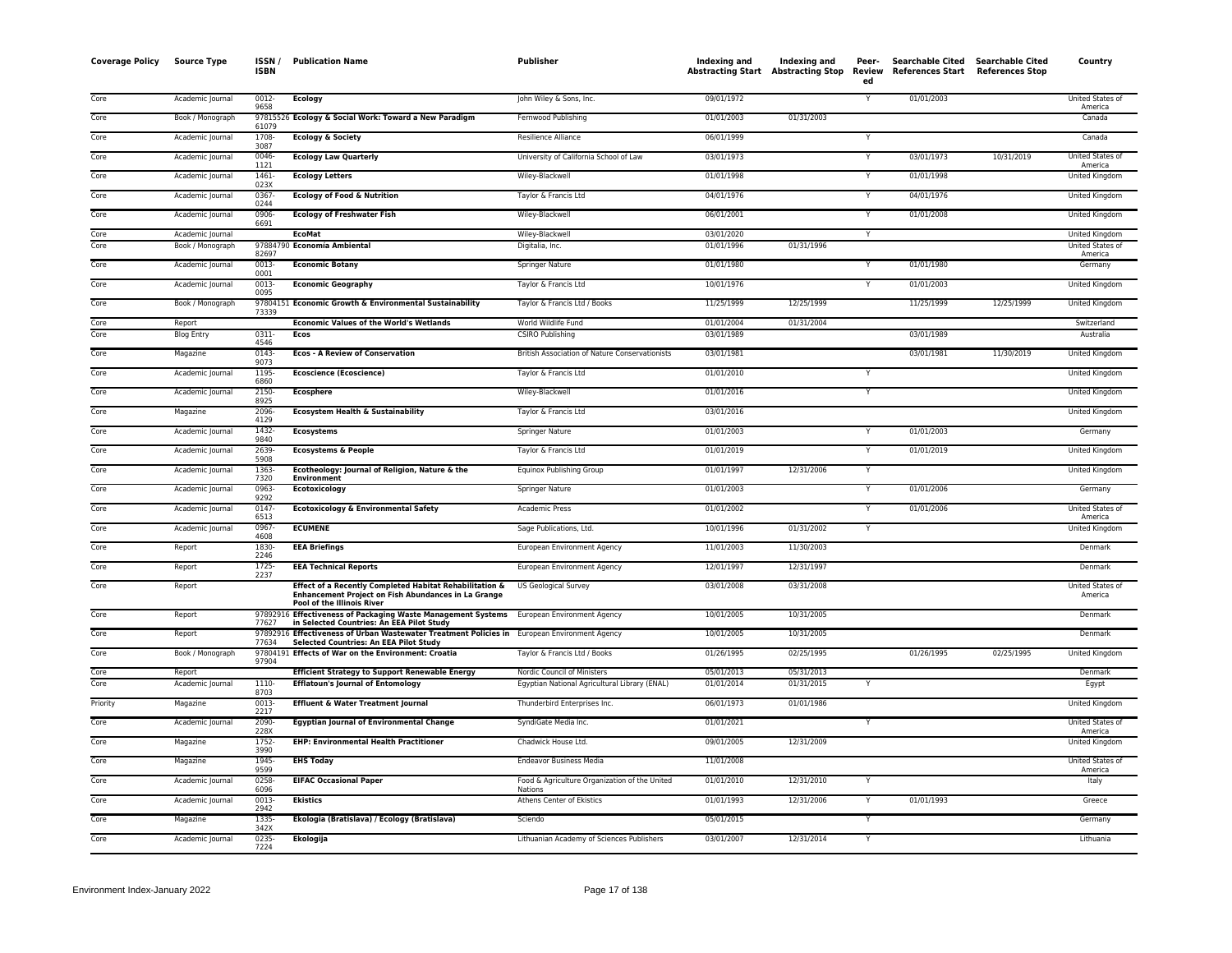| <b>Coverage Policy</b> | <b>Source Type</b>   | ISSN /<br><b>ISBN</b> | <b>Publication Name</b>                                                                                                  | <b>Publisher</b>                                                                    | Indexing and<br>Abstracting Start Abstracting Stop | Indexing and             | Peer-<br>Review<br>ed | Searchable Cited Searchable Cited<br>References Start References Stop |            | Country                            |
|------------------------|----------------------|-----------------------|--------------------------------------------------------------------------------------------------------------------------|-------------------------------------------------------------------------------------|----------------------------------------------------|--------------------------|-----------------------|-----------------------------------------------------------------------|------------|------------------------------------|
| Core                   | Academic Journal     | 1300-<br>1361         | <b>Ekoloji Dergisi</b>                                                                                                   | Ekoloji Dergisi                                                                     | 05/01/2007                                         |                          | Y                     |                                                                       |            | Turkey                             |
| Core                   | Book / Monograph     | 04208                 | 97815525 El Manejo de las Pesquerias en Rios Tropicales de<br>Sudamerica                                                 | International Development Research Centre                                           | 01/01/2008                                         | 01/31/2008               |                       |                                                                       |            | Canada                             |
| Core                   | Report               |                       | El Nino & Wildlife: You Can't Fool Mother Nature                                                                         | National Wildlife Federation                                                        | 10/01/1998                                         | 10/31/1998               |                       |                                                                       |            | United States of<br>America        |
| Core                   | Academic Journal     | 1532<br>5008          | <b>Electric Power Components &amp; Systems</b>                                                                           | Taylor & Francis Ltd                                                                | 01/01/2001                                         |                          |                       | 01/01/2001                                                            |            | <b>United Kingdom</b>              |
| Core                   | Academic Journal     | 0378<br>7796          | <b>Electric Power Systems Research</b>                                                                                   | <b>Elsevier Science</b>                                                             | 08/01/2000                                         |                          |                       |                                                                       |            | Netherlands                        |
| Core                   | Academic Journal     | 1076<br>7975          | <b>Electronic Green Journal</b>                                                                                          | Electronic Green Journal                                                            | 06/01/1994                                         |                          | Y                     | 07/01/2005                                                            |            | <b>United States of</b><br>America |
| Core                   | Academic Journal     | 2325<br>1026          | <b>Elementa: Science of the Anthropocene</b>                                                                             | <b>Ubiquity Press</b>                                                               | 01/02/2019                                         |                          | Y                     |                                                                       |            | <b>United Kingdom</b>              |
| Core                   | Academic Journal     | 1080-<br>6040         | <b>Emerging Infectious Diseases</b>                                                                                      | Centers for Disease Control & Prevention (CDC)                                      | 07/01/1996                                         |                          |                       |                                                                       |            | United States of<br>America        |
| Core                   | Book / Monograph     | 08408                 | 97835400 Emissions of Air Pollutants: Measurements, Calculations & Springer Nature / Books<br><b>Uncertainties</b>       |                                                                                     | 01/01/2004                                         | 01/31/2004               |                       |                                                                       |            | Germany                            |
| Core                   | Report               | 22461                 | 97892893 Emissions of Mercury, PAHs, Dioxins & PCBs Related to<br>NFR 3: Solvent & Other Product Use in Nordic Countries | Nordic Council of Ministers                                                         | 09/01/2011                                         | 09/30/2011               |                       |                                                                       |            | Denmark                            |
| Core                   | Book / Monograph     | 74037                 | 97818440 Emissions Trading & Competitiveness                                                                             | Earthscan / Books                                                                   | 01/01/2006                                         | 01/31/2006               |                       |                                                                       |            | <b>United Kingdom</b>              |
| Core                   | Academic Journal     | 0158-<br>4197         | Emu                                                                                                                      | Taylor & Francis Ltd                                                                | 01/01/2007                                         |                          |                       |                                                                       |            | United Kingdom                     |
| Core                   | Encyclopedia         | 19036                 | 97814020 Encyclopedia of Coastal Science                                                                                 | Springer Nature / Books                                                             | 01/01/2005                                         | 01/31/2005               |                       |                                                                       |            | Germany                            |
| Core                   | Magazine             | 1091-<br>7314         | <b>Endangered Species Bulletin</b>                                                                                       | <b>Endangered Species Update</b>                                                    | 01/01/1994                                         |                          |                       | 01/01/1994                                                            |            | United States of<br>America        |
| Core                   | Academic Journal     | 1081-<br>3705         | <b>Endangered Species Update</b>                                                                                         | University of Michigan, School of Natural<br>Resources & Environment                | 11/01/1988                                         | 01/31/2009               |                       | 11/01/1988                                                            |            | United States of<br>America        |
| Core                   | Academic Journal     | 0360-<br>5442         | <b>Energy</b>                                                                                                            | Pergamon Press - An Imprint of Elsevier Science                                     | 03/01/1977                                         |                          | Y                     |                                                                       |            | <b>United Kingdom</b>              |
| Core                   | Academic Journal     | 0378<br>7788          | <b>Energy &amp; Buildings</b>                                                                                            | <b>Elsevier Science</b>                                                             | 04/01/1978                                         |                          | Y                     |                                                                       |            | Netherlands                        |
| Core                   | Academic Journal     | 0958<br>305X          | <b>Energy &amp; Environment</b>                                                                                          | Sage Publications                                                                   | 01/01/1993                                         |                          | Y                     | 01/01/2006                                                            |            | United States of<br>America        |
| Core                   | Report               | 78778                 | 97892916 Energy & Environment in the European Union: Tracking<br><b>Progress Towards Integration</b>                     | European Environment Agency                                                         | 06/01/2006                                         | 06/30/2006               |                       |                                                                       |            | Denmark                            |
| Core                   | Academic Journal     | 2575<br>0356          | <b>Energy &amp; Environmental Materials</b>                                                                              | Wiley-Blackwell                                                                     | 01/01/2019                                         |                          |                       |                                                                       |            | United Kingdom                     |
| Priority               | Magazine             | 0887-<br>0624         | <b>Energy &amp; Fuels</b>                                                                                                | American Chemical Society                                                           | 01/01/1990                                         | 04/21/2016               |                       |                                                                       |            | United States of<br>America        |
| Core                   | Academic Journal     |                       | <b>Energy &amp; Mineral Law Institute</b>                                                                                | Energy & Mineral Law Foundation                                                     | 01/01/1998                                         | 01/31/2014               |                       | 01/01/2003                                                            | 01/31/2014 | <b>United States of</b><br>America |
| Core                   | Magazine             | 0097<br>8159          | <b>Energy Communications</b>                                                                                             | Marcel Dekker                                                                       | 01/01/1976                                         | 06/30/1981               |                       |                                                                       |            | United States of<br>America        |
| Priority<br>Core       | Magazine<br>Magazine | 0013                  | <b>Energy Conservation &amp; Management</b><br><b>Energy Conversion</b>                                                  | Energy Conservation & Management<br>Pergamon Press - An Imprint of Elsevier Science | 07/01/1993<br>01/01/1977                           | 08/01/1994<br>04/30/1979 |                       |                                                                       |            | Canada<br>United Kingdom           |
| Core                   | Academic Journal     | 7480<br>0196          | <b>Energy Conversion &amp; Management</b>                                                                                | Pergamon Press - An Imprint of Elsevier Science                                     | 01/01/1980                                         |                          | Y                     |                                                                       |            | United Kingdom                     |
| Priority               | Magazine             | 8904<br>0013-         | <b>Energy Developments</b>                                                                                               | <b>International Review Service</b>                                                 | 03/01/1980                                         | 01/01/1983               |                       |                                                                       |            | United States of                   |
| Core                   | Academic Journal     | 7502<br>0140-         | <b>Energy Economics</b>                                                                                                  | <b>Elsevier Science</b>                                                             | 04/01/1996                                         |                          | Y                     | 01/01/2003                                                            |            | America<br>Netherlands             |
| Cor <sub>e</sub>       | Report               | 9883                  | <b>Energy Efficiency in Small &amp; Medium Sized Enterprises</b>                                                         | Nordic Council of Ministers                                                         | 02/01/2014                                         | 02/28/2014               |                       |                                                                       |            | Denmark                            |
| Core                   | Academic Journal     | 0199<br>8595          | <b>Energy Engineering</b>                                                                                                | <b>Tech Science Press</b>                                                           | 07/01/2007                                         | 02/28/2019               |                       | 01/01/2009                                                            | 02/28/2019 | United States of<br>America        |
| Core                   | Academic Journal     | 0144<br>5987          | <b>Energy Exploration &amp; Exploitation</b>                                                                             | Sage Publications                                                                   | 01/01/2007                                         |                          | Y                     |                                                                       |            | United States of<br>America        |
| Priority               | Academic Journal     | 0167<br>5826          | <b>Energy in Agriculture</b>                                                                                             | Elsevier B.V.                                                                       | 11/01/1981                                         | 01/01/1988               | Y                     |                                                                       |            | United Kingdom                     |
| Core                   | Academic Journal     | 0195-<br>6574         | <b>Energy Journal</b>                                                                                                    | International Association for Energy Economics,<br><b>Inc</b>                       | 01/01/1980                                         |                          |                       | 01/01/2003                                                            | 05/31/2020 | United States of<br>America        |
| Core                   | Academic Journal     | 1748-<br>9237         | <b>Energy Materials</b>                                                                                                  | Taylor & Francis Ltd                                                                | 01/01/2006                                         | 01/31/2018               | Y                     |                                                                       |            | <b>United Kingdom</b>              |
| Priority               | Magazine             | 0093<br>0512          | <b>Energy Pipelines &amp; Systems</b>                                                                                    | <b>Reed Elsevier</b>                                                                | 01/01/1974                                         | 12/01/1974               |                       |                                                                       |            | <b>United Kingdom</b>              |
| Core                   | Academic Journal     | $0301 -$<br>4215      | <b>Energy Policy</b>                                                                                                     | <b>Elsevier Science</b>                                                             | 03/01/1976                                         |                          | Y                     | 01/01/2003                                                            | 08/31/2020 | Netherlands                        |
| Core                   | Book / Monograph     | 43530                 | 97808533 Energy Savings by Wastes Recycling                                                                              | Taylor & Francis Ltd / Books                                                        | 03/01/1985                                         | 03/31/1985               |                       | 03/01/1985                                                            | 03/31/1985 | United Kingdom                     |
| Core                   | Book / Monograph     | 75585                 | 97818427 Energy Services for the Urban Poor in Africa, Issues &<br><b>Policy Implications</b>                            | <b>Zed Books</b>                                                                    | 01/01/2004                                         | 01/31/2004               |                       |                                                                       |            | United Kingdom                     |
| Core                   | Academic Journal     | 0090-<br>8312         | <b>Energy Sources</b>                                                                                                    | Taylor & Francis Ltd                                                                | 01/01/1978                                         | 12/31/2005               |                       | 01/01/1998                                                            |            | <b>United Kingdom</b>              |
| Core                   | Academic Journal     | 1556<br>7036          | Energy Sources Part A: Recovery, Utilization &<br><b>Environmental Effects</b>                                           | Taylor & Francis Ltd                                                                | 01/01/2006                                         |                          |                       | 01/01/2006                                                            |            | United Kingdom                     |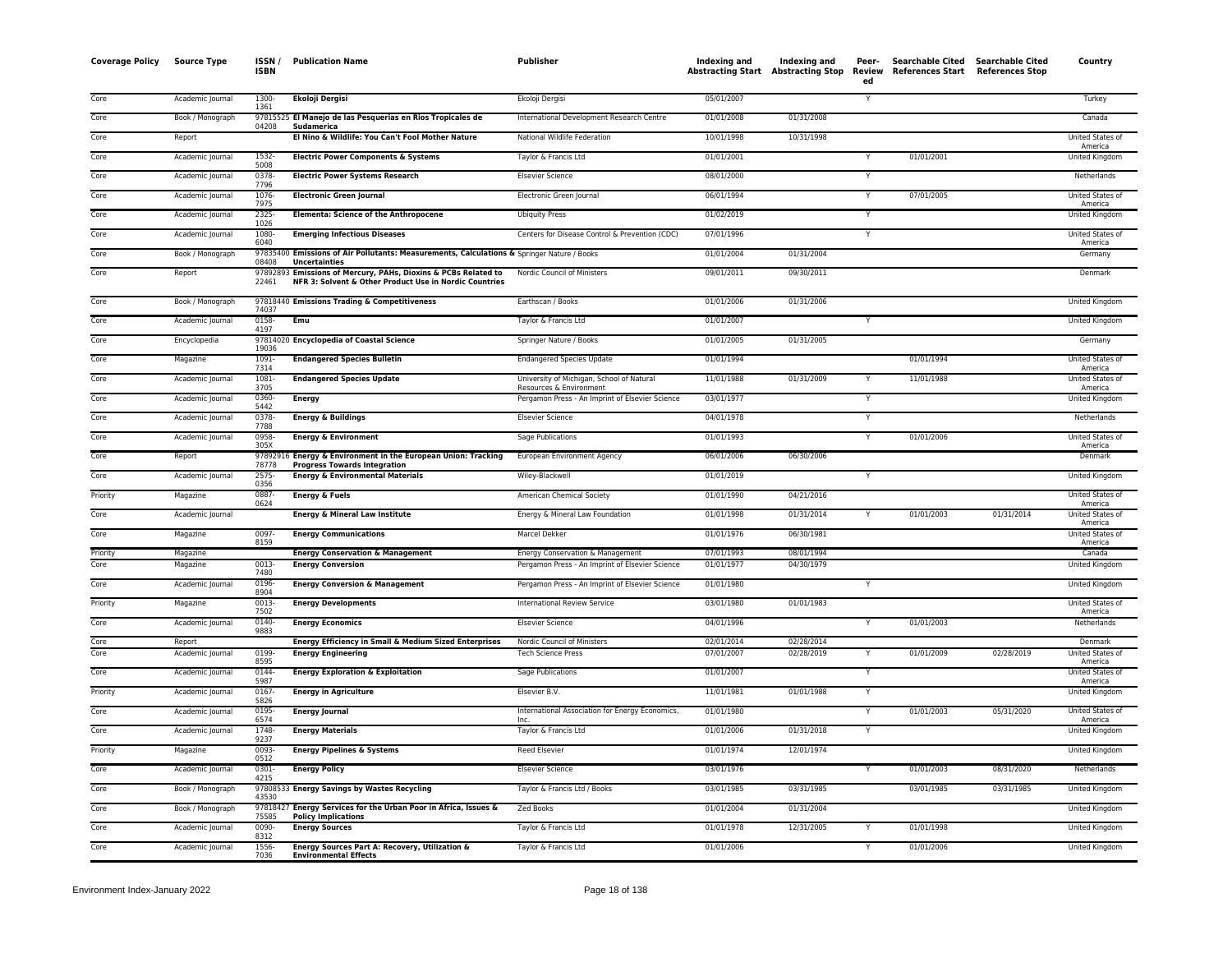| <b>Coverage Policy</b> | <b>Source Type</b>                         | ISSN/<br><b>ISBN</b> | <b>Publication Name</b>                                                                                                                                                 | Publisher                                               |            | Indexing and Indexing and<br>Abstracting Start Abstracting Stop | Peer-<br>ed | Searchable Cited Searchable Cited<br>Review References Start References Stop |            | Country                            |
|------------------------|--------------------------------------------|----------------------|-------------------------------------------------------------------------------------------------------------------------------------------------------------------------|---------------------------------------------------------|------------|-----------------------------------------------------------------|-------------|------------------------------------------------------------------------------|------------|------------------------------------|
| Core                   | Academic Journal                           | 1556-<br>7249        | Energy Sources Part B: Economics, Planning & Policy                                                                                                                     | Taylor & Francis Ltd                                    | 01/01/2006 |                                                                 | Y           | 01/01/2008                                                                   |            | United Kingdom                     |
| Core                   | Pamphlet                                   |                      | Energy Star @ Home Tips                                                                                                                                                 | Energy Star                                             | 01/01/2007 | 01/31/2007                                                      |             |                                                                              |            | United States of<br>America        |
| Core                   | Academic Journal                           | 0843-<br>4379        | <b>Energy Studies Review</b>                                                                                                                                            | McMaster University, Institute for Energy<br>Studies    | 01/01/1990 |                                                                 | Y           | 01/01/1990                                                                   |            | Canada                             |
| Priority               | Magazine                                   | 0090-<br>8347        | <b>Energy Systems &amp; Policy</b>                                                                                                                                      | Taylor & Francis Ltd                                    | 01/01/1981 | 10/01/1991                                                      |             |                                                                              |            | United Kingdom                     |
| Core                   | Academic Journal                           | 2194-<br>4288        | <b>Energy Technology</b>                                                                                                                                                | Wiley-Blackwell                                         | 04/01/2014 |                                                                 | Ÿ           |                                                                              |            | United Kingdom                     |
| Core                   | Academic Journal                           | 2520-<br>1166        | <b>Energy Transitions</b>                                                                                                                                               | <b>Springer Nature</b>                                  | 12/01/2018 |                                                                 | Y           |                                                                              |            | Germany                            |
| Priority               | Magazine                                   | 0307-<br>7942        | <b>Energy World</b>                                                                                                                                                     | Energy Institute                                        | 01/01/1994 | 05/01/1994                                                      |             |                                                                              |            | <b>United Kingdom</b>              |
| Core                   | Conference<br>Proceedings Collection 23008 | 9789814              | Energy, Environmental & Sustainable Ecosystem<br>Development - International Conference on Energy,<br>Environmental & Sustainable Ecosystem Development<br>(Eesed 2015) | World Scientific Publishing Company                     | 01/01/2015 | 01/31/2015                                                      |             |                                                                              |            | Singapore                          |
| Core                   | Book / Monograph                           | 45077                | 97804151 Energy, Society & Environment                                                                                                                                  | Taylor & Francis Ltd / Books                            | 05/01/1997 | 05/31/1997                                                      |             | 05/01/1997                                                                   | 05/31/1997 | United Kingdom                     |
| Core                   | <b>Trade Publication</b>                   | 0095-<br>8948        | Engineering & Mining Journal (00958948)                                                                                                                                 | Mining Media International                              | 01/01/1993 |                                                                 |             | 07/01/1993                                                                   |            | United States of<br>America        |
| Priority               | Magazine                                   | 0093-<br>8343        | <b>Engineering Issues</b>                                                                                                                                               | American Society of Civil Engineers                     | 01/01/1973 | 01/01/1979                                                      |             |                                                                              |            | United States of<br>America        |
| Core                   | Magazine                                   |                      | <b>ENHESA Flash</b>                                                                                                                                                     | <b>ENHESA Inc.</b>                                      | 02/01/2005 |                                                                 |             |                                                                              |            | United States of<br>America        |
| Core                   | Book / Monograph                           | 19614                | 97808139 Enjoying Virginia Outdoors: A Guide to Wildlife<br><b>Management Areas</b>                                                                                     | University of Virginia Press                            | 11/01/2000 | 11/30/2000                                                      |             |                                                                              |            | United States of<br>America        |
| Core                   | Academic Journal                           | 1738-<br>2297        | <b>Entomological Research</b>                                                                                                                                           | Wiley-Blackwell                                         | 01/01/2006 |                                                                 |             | 01/01/2008                                                                   |            | United Kingdom                     |
| Core                   | Academic Journal                           | 1343-<br>8786        | <b>Entomological Science</b>                                                                                                                                            | Wiley-Blackwell                                         | 01/01/2003 |                                                                 |             | 01/01/2008                                                                   |            | United Kingdom                     |
| Priority               | Magazine                                   | 1101-<br>7341        | <b>Enviro</b>                                                                                                                                                           | Swedish National Environmental Protection BD            | 05/01/1992 | 06/01/1995                                                      |             |                                                                              |            | Sweden                             |
| Core                   | Magazine                                   |                      | <b>EnviroAction Newsletter</b>                                                                                                                                          | National Wildlife Federation                            | 02/01/2005 | 11/30/2008                                                      |             |                                                                              |            | <b>United States of</b><br>America |
| Core                   | Magazine                                   | $1201 -$<br>3315     | <b>Enviromation</b>                                                                                                                                                     | Wolters Kluwer Legal & Regulatory                       | 06/01/2001 | 12/31/2011                                                      |             |                                                                              |            | United States of<br>America        |
| Core                   | Magazine                                   |                      | <b>EnviroMatters: MassDEP Environmental eNewsletter</b>                                                                                                                 | Massachusetts Department of Environmental<br>Protection | 01/01/2012 | 01/01/2014                                                      |             |                                                                              |            | United States of<br>America        |
| Core                   | Academic Journal                           | 0013-<br>9157        | Environment                                                                                                                                                             | Taylor & Francis Ltd                                    | 11/01/1972 |                                                                 |             | 11/01/2001                                                                   |            | United Kingdom                     |
| Core                   | Academic Journal                           | 0013-<br>9165        | <b>Environment &amp; Behavior</b>                                                                                                                                       | Sage Publications                                       | 09/01/1973 |                                                                 |             | 07/01/2005                                                                   |            | United States of<br>America        |
| Priority               | Magazine                                   | 0301-<br>3715        | <b>Environment &amp; Change</b>                                                                                                                                         | Maddox Editorial Ltd.                                   | 09/01/1973 | 02/01/1974                                                      |             |                                                                              |            | United States of<br>America        |
| Core                   | Academic Journal                           | 1355-<br>770X        | <b>Environment &amp; Development Economics</b>                                                                                                                          | Cambridge University Press                              | 05/01/2003 |                                                                 | Y           |                                                                              |            | United Kingdom                     |
| Core                   | Magazine                                   | 0970-<br>0420        | <b>Environment &amp; Ecology</b>                                                                                                                                        | <b>MKK Publications</b>                                 | 01/01/1990 | 12/01/1991                                                      |             |                                                                              |            | India                              |
| Core                   | Book / Monograph                           | 94728                | 97890519 Environment & Energy Policies on Automobiles in Japan                                                                                                          | IOS Press                                               | 01/01/1999 | 12/31/1999                                                      |             |                                                                              |            | Netherlands                        |
| Core                   | Report                                     | 77818                | 97892916 Environment & Health                                                                                                                                           | European Environment Agency                             | 01/01/2006 | 01/31/2006                                                      |             |                                                                              |            | Denmark                            |
| Core                   | Book / Monograph                           | 14684                | 97804151 Environment & History                                                                                                                                          | Taylor & Francis Ltd / Books                            | 07/13/1995 | 08/12/1995                                                      |             | 07/13/1995                                                                   | 08/12/1995 | United Kingdom                     |
| Core                   | Academic Journal                           | $0967 -$<br>3407     | Environment & History (09673407)                                                                                                                                        | White Horse Press                                       | 01/01/1995 |                                                                 |             | 01/01/1995                                                                   | 08/31/2020 | United Kingdom                     |
| Core                   | Academic Journal                           | 1686-<br>5456        | <b>Environment &amp; Natural Resources Journal</b>                                                                                                                      | Mahidol University                                      | 01/01/2017 |                                                                 | Y           |                                                                              |            | Thailand                           |
| Core                   | Magazine                                   | 0013-<br>9173        | <b>Environment &amp; Planning</b>                                                                                                                                       | Pion Ltd.                                               | 07/01/1973 | 02/28/1990                                                      |             |                                                                              |            | United Kingdom                     |
| Core                   | Academic Journal                           | 0308-<br>518X        | <b>Environment &amp; Planning A</b>                                                                                                                                     | Sage Publications                                       | 03/01/1990 |                                                                 | Ÿ           | 03/01/1990                                                                   |            | United States of<br>America        |
| Core                   | Academic Journal                           | $0265 -$<br>8135     | Environment & Planning B: Planning & Design                                                                                                                             | Pion Ltd.                                               | 01/01/1993 |                                                                 | Υ           | 01/01/1993                                                                   |            | <b>United Kingdom</b>              |
| Core                   | Academic Journal                           | $0263 -$<br>774X     | Environment & Planning C: Government & Policy                                                                                                                           | Pion Ltd.                                               | 03/01/1993 |                                                                 | Y           | 03/01/1993                                                                   |            | <b>United Kingdom</b>              |
| Core                   | Academic Journal                           | 0263-<br>7758        | Environment & Planning D: Society & Space                                                                                                                               | Sage Publications                                       | 01/01/1993 |                                                                 | Y           | 01/01/1993                                                                   |            | United States of<br>America        |
| Core                   | Academic Journal                           | 2514-<br>8486        | Environment & Planning E: Nature & Space                                                                                                                                | Sage Publications                                       | 03/01/2018 |                                                                 | Y           |                                                                              |            | United States of<br>America        |
| Core                   | Book / Monograph                           | 17729                | 97804152 Environment & Politics, 2nd edition                                                                                                                            | Taylor & Francis Ltd / Books                            | 07/26/2001 | 08/25/2001                                                      |             | 07/26/2001                                                                   | 08/25/2001 | United Kingdom                     |
| Core                   | Academic Journal                           | 2150-<br>6779        | Environment & Society (2150-6779)                                                                                                                                       | Berghahn Books                                          | 03/11/2015 |                                                                 |             |                                                                              |            | United States of<br>America        |
| Core                   | Academic Journal                           | 0956<br>2478         | <b>Environment &amp; Urbanization</b>                                                                                                                                   | <b>Sage Publications</b>                                | 10/01/2002 |                                                                 | Y           |                                                                              |            | <b>United Kingdom</b>              |
| Core                   | Magazine                                   | 1050-<br>3285        | <b>Environment Hawai'i</b>                                                                                                                                              | Environment Hawai'i                                     | 07/01/1990 |                                                                 |             |                                                                              |            | United States of<br>America        |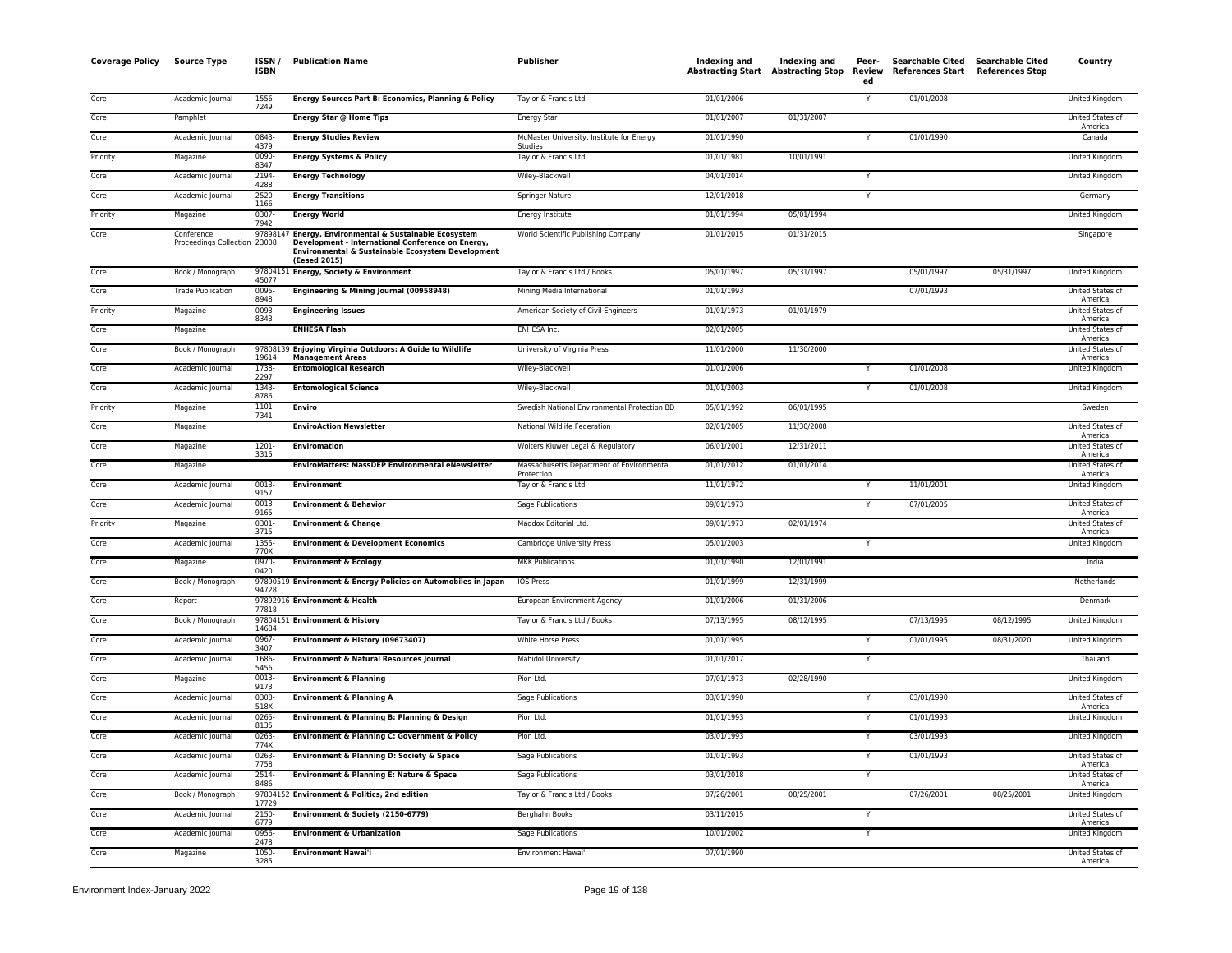| <b>Coverage Policy</b> | <b>Source Type</b>             | ISSN/<br><b>ISBN</b>      | <b>Publication Name</b>                                                                                                       | <b>Publisher</b>                                                 | Indexing and | Indexing and<br>Abstracting Start Abstracting Stop | Peer-<br>Review<br>ed   | <b>Searchable Cited</b><br>References Start References Stop | <b>Searchable Cited</b> | Country                            |
|------------------------|--------------------------------|---------------------------|-------------------------------------------------------------------------------------------------------------------------------|------------------------------------------------------------------|--------------|----------------------------------------------------|-------------------------|-------------------------------------------------------------|-------------------------|------------------------------------|
| Core                   | Academic Journal               | 0160-                     | <b>Environment International</b>                                                                                              | Pergamon Press - An Imprint of Elsevier Science                  | 01/01/1980   |                                                    | Y                       | 01/01/2006                                                  |                         | United Kingdom                     |
| Priority               | Magazine                       | 4120<br>$0071 -$          | <b>Environment Law Review</b>                                                                                                 | West Information Publishing Group                                | 01/01/1973   | 01/01/1977                                         |                         |                                                             |                         | United States of                   |
| Priority               | Magazine                       | 0830<br>0952-             | <b>Environment Now</b>                                                                                                        | Holmes McDonald Ltd.                                             | 01/01/1990   | 06/01/1990                                         |                         |                                                             |                         | America<br>United States of        |
| Core                   | Magazine                       | 2352<br>0324-             | <b>Environment Protection Engineering</b>                                                                                     | Oficyna Wydawnicza Politechniki Wroclawskiej                     | 01/01/2005   |                                                    |                         |                                                             |                         | America<br>Poland                  |
| Core                   | Academic Journal               | 8828<br>2194-             | <b>Environment Systems &amp; Decisions</b>                                                                                    | Springer Nature                                                  | 01/01/2013   |                                                    | Y                       |                                                             |                         | Germany                            |
| Core                   | Magazine                       | 5403<br>$0701 -$          | <b>Environment Views</b>                                                                                                      | Pembina Institute                                                | 06/01/1991   | 03/01/1995                                         |                         |                                                             |                         | Canada                             |
| Core                   | Magazine                       | 9637<br>1066-             | <b>Environment Watch: Europe</b>                                                                                              | Informa Business Intelligence                                    | 08/30/2005   | 12/31/2005                                         |                         |                                                             |                         | United Kingdom                     |
| Core                   | Book / Monograph               | 6001                      | 97804152 Environment, Education & Society in the Asia-Pacific                                                                 | Taylor & Francis Ltd / Books                                     | 02/17/2000   | 03/18/2000                                         |                         | 02/17/2000                                                  | 03/18/2000              | United Kingdom                     |
| Core                   | Book / Monograph               | 05818                     | 97806910 Environment, Scarcity & Violence                                                                                     | Princeton University Press                                       | 01/01/1999   | 01/31/2001                                         |                         |                                                             |                         | United States of                   |
| Core                   | Academic Journal               | 89799<br>$1691 -$<br>5208 | <b>Environmental &amp; Climate Technologies</b>                                                                               | Sciendo                                                          | 08/01/2012   |                                                    | Y                       |                                                             |                         | America<br>Germany                 |
| Core                   | Conference Papers              |                           | 97899341 Environmental & Climate Technologies Conference Papers Riga Technical University, Institute of Energy                |                                                                  | 01/01/2013   |                                                    |                         |                                                             |                         | Latvia                             |
| Core                   | Collection<br>Academic Journal | 05104<br>2369<br>5668     | Environmental & Earth Sciences Research Journal                                                                               | Systems & Environment<br>International Information & Engineering | 03/01/2019   |                                                    | Y                       |                                                             |                         | Canada                             |
| Core                   | Academic Journal               | 1352-<br>8505             | <b>Environmental &amp; Ecological Statistics</b>                                                                              | <b>Technology Association (IIETA)</b><br>Springer Nature         | 01/01/1997   |                                                    |                         | 01/01/2004                                                  |                         | Germany                            |
| Core                   | Academic Journal               | 1078-<br>7275             | <b>Environmental &amp; Engineering Geoscience Journal</b>                                                                     | Association of Environmental & Engineering<br>Geologists         | 02/01/2015   |                                                    |                         |                                                             |                         | United States of<br>America        |
| Core                   | Academic Journal               | 0098-<br>8472             | <b>Environmental &amp; Experimental Botany</b>                                                                                | Elsevier B.V.                                                    | 04/01/1976   |                                                    |                         | 01/01/2006                                                  |                         | United Kingdom                     |
| Core                   | Academic Journal               | 0893<br>6692              | <b>Environmental &amp; Molecular Mutagenesis</b>                                                                              | John Wiley & Sons, Inc.                                          | 01/01/2007   |                                                    | $\overline{\mathsf{Y}}$ |                                                             |                         | <b>United States of</b><br>America |
| Core                   | Magazine                       | 0813-                     | <b>Environmental &amp; Planning Law Journal</b>                                                                               | Thomson Legal & Regulatory Ltd.                                  | 01/01/2011   | 05/31/2020                                         |                         |                                                             |                         | Australia                          |
| Core                   | Academic Journal               | 300X<br>0924<br>6460      | <b>Environmental &amp; Resource Economics</b>                                                                                 | Springer Nature                                                  | 01/01/1992   |                                                    | Y                       | 01/01/2006                                                  |                         | Germany                            |
| Core                   | Academic Journal               | 1981-<br>982X             | Environmental & Social Management Journal / Revista de Environmental & Social Management Journal<br>Gestão Social e Ambiental |                                                                  | 12/01/2011   |                                                    | Y                       |                                                             |                         | Brazil                             |
| Core                   | Magazine                       | 0013-<br>922X             | <b>Environmental Action</b>                                                                                                   | <b>Environmental Action</b>                                      | 05/01/1974   | 03/31/1996                                         |                         |                                                             |                         | United States of<br>America        |
| Core                   | Book / Monograph               | 37706                     | 97804151 Environmental Aesthetics                                                                                             | Taylor & Francis Ltd / Books                                     | 08/01/1996   | 08/31/1996                                         |                         | 08/01/1996                                                  | 08/31/1996              | <b>United Kingdom</b>              |
| Priority               | Magazine                       | $0046 -$<br>2225          | <b>Environmental Affairs</b>                                                                                                  | Boston College Law School                                        | 03/01/1973   | 02/01/1978                                         |                         |                                                             |                         | United States of<br>America        |
| Core                   | Academic Journal               | 1461<br>4103              | <b>Environmental Archaeology</b>                                                                                              | Taylor & Francis Ltd                                             | 01/01/2006   |                                                    |                         | 04/01/2008                                                  |                         | <b>United Kingdom</b>              |
| Core                   | Academic Journal               | 1555-<br>5275             | <b>Environmental Bioindicators</b>                                                                                            | Taylor & Francis Ltd                                             | 01/01/2006   | 10/31/2009                                         |                         | 01/01/2008                                                  |                         | United Kingdom                     |
| Core                   | Academic Journal               | 0378-<br>1909             | <b>Environmental Biology of Fishes</b>                                                                                        | Springer Nature                                                  | 01/01/1992   |                                                    | Y                       | 01/01/2004                                                  |                         | Germany                            |
| Core                   | <b>Trade Publication</b>       | 1062-<br>3957             | <b>Environmental Building News</b>                                                                                            | BuildingGreen, Inc.                                              | 01/01/1993   | 11/30/2014                                         |                         |                                                             |                         | United States of<br>America        |
| Core                   | Book / Monograph               | 45213                     | 97804151 Environmental Change                                                                                                 | Taylor & Francis Ltd / Books                                     | 07/10/1997   | 08/09/1997                                         |                         | 07/10/1997                                                  | 08/09/1997              | United Kingdom                     |
| Core                   | Book / Monograph               | 28687                     | 97814020 Environmental Change & Its Implications for Population<br><b>Migration</b>                                           | Springer Nature / Books                                          | 01/01/2004   | 01/31/2004                                         |                         |                                                             |                         | Germany                            |
| Core                   | Academic Journal               | 1448-<br>2517             | <b>Environmental Chemistry (14482517)</b>                                                                                     | <b>CSIRO Publishing</b>                                          | 10/01/2015   |                                                    |                         |                                                             |                         | Australia                          |
| Core                   | Academic Journal               | 1610-<br>3653             | <b>Environmental Chemistry Letters</b>                                                                                        | Springer Nature                                                  | 03/01/2003   |                                                    | Y                       | 01/01/2004                                                  |                         | Germany                            |
| Core                   | Academic Journal               | 1040-<br>6026             | <b>Environmental Claims Journal</b>                                                                                           | Routledge                                                        | 01/01/2004   |                                                    | Y                       | 01/01/2004                                                  |                         | United Kingdom                     |
| Core                   | Academic Journal               | $1752 -$<br>4032          | <b>Environmental Communication</b>                                                                                            | Routledge                                                        | 01/01/2007   |                                                    | Y                       |                                                             |                         | United Kingdom                     |
| Core                   | Book / Monograph               | 97542                     | 97808133 Environmental Conflict: An Anthology                                                                                 | Taylor & Francis Ltd                                             | 11/01/2000   | 11/30/2000                                         |                         |                                                             |                         | United Kingdom                     |
| Core                   | Academic Journal               | $0376 -$<br>8929          | <b>Environmental Conservation</b>                                                                                             | Cambridge University Press                                       | 03/01/1974   |                                                    |                         |                                                             |                         | United Kingdom                     |
| Core                   | Academic Journal               | 2218-<br>4422             | Environmental Dynamics & Global Climate Change                                                                                | Yugra State University                                           | 07/01/2013   | 01/31/2014                                         |                         |                                                             |                         | Russian Federation                 |
| Core                   | Academic Journal               | 1866<br>6280              | <b>Environmental Earth Sciences</b>                                                                                           | Springer Nature                                                  | 01/01/2010   |                                                    | Y                       | 01/01/2010                                                  |                         | Germany                            |
| Core                   | Academic Journal               | 1432-<br>847X             | <b>Environmental Economics &amp; Policy Studies</b>                                                                           | Springer Nature                                                  | 01/01/1999   |                                                    | Y                       | 01/01/2003                                                  |                         | Germany                            |
| Priority               | Magazine                       | 0144-<br>9281             | <b>Environmental Education &amp; Information</b>                                                                              | Environmental Education & Information                            | 01/01/1982   | 07/01/2001                                         |                         |                                                             |                         | United Kingdom                     |
| Core                   | Report                         |                           | <b>Environmental Education as a Catalyst for Behavior</b><br>Change                                                           | United States Forest Service                                     | 01/01/2007   | 01/31/2007                                         |                         |                                                             |                         | United States of<br>America        |
| Core                   | Book / Monograph               | 31971                     | 97804151 Environmental Education in the 21st Century                                                                          | Taylor & Francis Ltd / Books                                     | 01/01/1998   | 01/31/1998                                         |                         | 01/01/1998                                                  | 01/31/1998              | United Kingdom                     |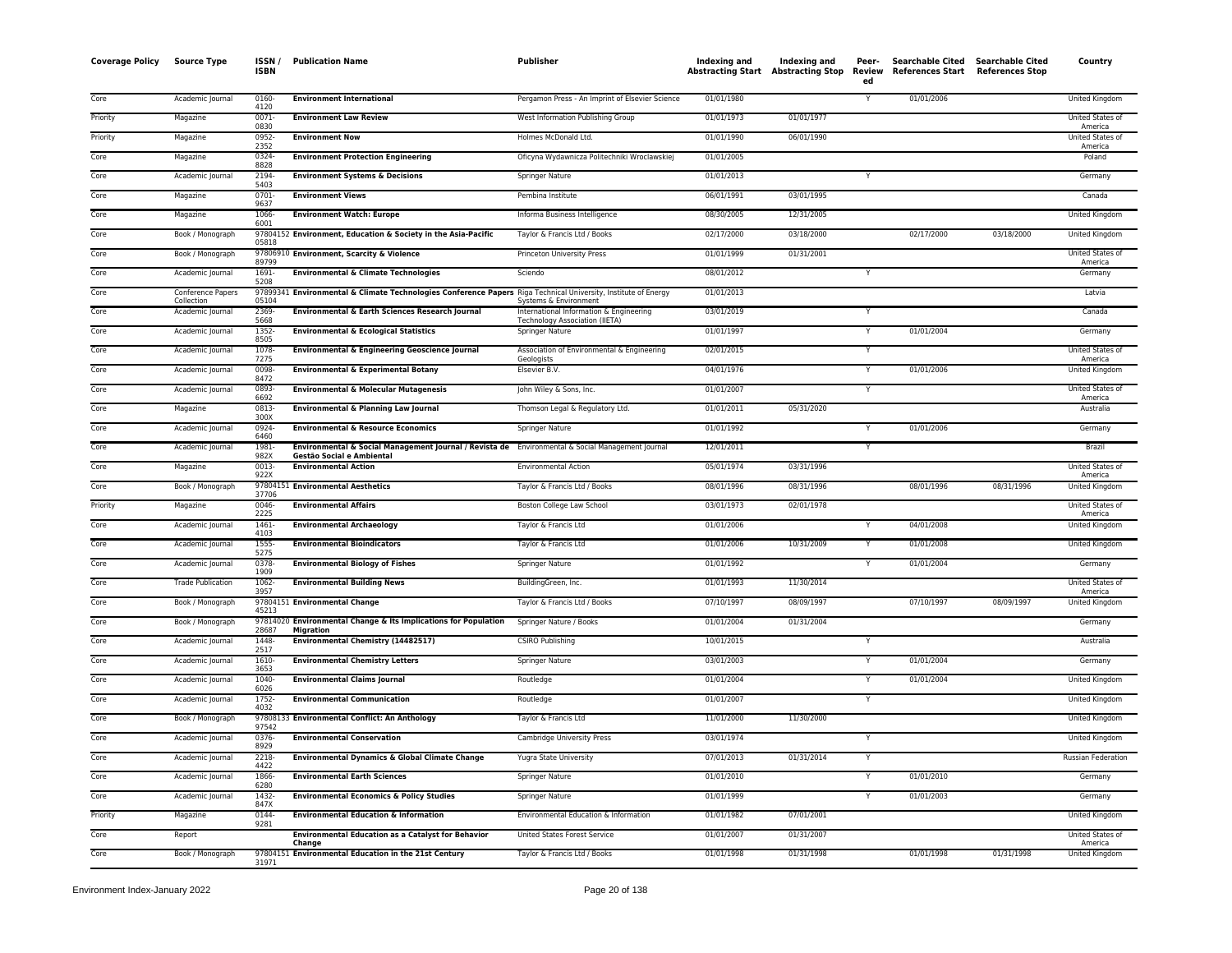| <b>Coverage Policy</b> | <b>Source Type</b>       | ISSN/<br><b>ISBN</b> | <b>Publication Name</b>                                                                                                        | <b>Publisher</b>                                     | Indexing and | Indexing and<br><b>Abstracting Start Abstracting Stop</b> | Peer-<br>Review<br>ed | <b>Searchable Cited</b><br><b>References Start</b> | <b>Searchable Cited</b><br><b>References Stop</b> | Country                            |
|------------------------|--------------------------|----------------------|--------------------------------------------------------------------------------------------------------------------------------|------------------------------------------------------|--------------|-----------------------------------------------------------|-----------------------|----------------------------------------------------|---------------------------------------------------|------------------------------------|
| Core                   | <b>Trade Publication</b> | 0954-<br>5824        | <b>Environmental Engineering</b>                                                                                               | Concorde Publishing Ltd.                             | 09/01/1988   | 12/31/2018                                                |                       | 09/01/1988                                         | 05/31/2011                                        | United Kingdom                     |
| Core                   | Academic Journal         | 1582-<br>9596        | Environmental Engineering & Management Journal (EEMJ) Environmental Engineering & Management                                   |                                                      | 01/01/2002   |                                                           | Y                     |                                                    |                                                   | Romania                            |
| Core                   | Academic Journal         | 1226-<br>1025        | <b>Environmental Engineering Research</b>                                                                                      | lournal<br>Korean Society of Environmental Engineers | 12/01/2012   |                                                           |                       |                                                    |                                                   | Korea, Republic of<br>(South)      |
| Core                   | Academic Journal         | 1092-<br>8758        | <b>Environmental Engineering Science</b>                                                                                       | Mary Ann Liebert, Inc.                               | 04/01/2003   |                                                           |                       |                                                    |                                                   | United States of<br>America        |
| Core                   | Academic Journal         | 0046-<br>225X        | <b>Environmental Entomology</b>                                                                                                | <b>Oxford University Press</b>                       | 02/15/1973   |                                                           | $\mathsf{Y}$          | 02/15/1973                                         |                                                   | United Kingdom                     |
| Core                   | Academic Journal         | 2058<br>5888         | <b>Environmental Epigenetics (2058-5888)</b>                                                                                   | <b>Oxford University Press</b>                       | 01/01/2019   |                                                           | Y                     |                                                    |                                                   | United Kingdom                     |
| Core                   | Magazine                 | 0163-<br>4275        | <b>Environmental Ethics</b>                                                                                                    | Environmental Philosophy, Inc.                       | 03/01/1979   |                                                           |                       | 03/01/1979                                         |                                                   | United States of<br>America        |
| Core                   | Academic Journal         | 2047-<br>2382        | <b>Environmental Evidence</b>                                                                                                  | <b>BioMed Central</b>                                | 03/01/2013   |                                                           |                       |                                                    |                                                   | United Kingdom                     |
| Core                   | Academic Journal         | 1567-<br>7419        | <b>Environmental Fluid Mechanics</b>                                                                                           | <b>Springer Nature</b>                               | 03/01/2001   |                                                           | Y                     | 01/01/2004                                         |                                                   | Germany                            |
| Core                   | Academic Journal         | 1527-<br>5922        | <b>Environmental Forensics</b>                                                                                                 | Taylor & Francis Ltd                                 | 03/01/2000   |                                                           | Y                     | 01/01/2008                                         |                                                   | <b>United Kingdom</b>              |
| Core                   | Magazine                 | $0731 -$<br>5732     | <b>Environmental Forum</b>                                                                                                     | Environmental Law Institute                          | 05/01/1982   |                                                           |                       |                                                    |                                                   | <b>United States of</b><br>America |
| Core                   | Academic Journal         | 0269<br>4042         | <b>Environmental Geochemistry &amp; Health</b>                                                                                 | <b>Springer Nature</b>                               | 03/01/1993   |                                                           | Υ                     | 01/01/2004                                         |                                                   | Germany                            |
| Core                   | Academic Journal         | $0943 -$<br>0105     | <b>Environmental Geology</b>                                                                                                   | Springer Nature                                      | 04/01/1993   | 10/31/2009                                                | Y                     | 01/01/2004                                         |                                                   | Germany                            |
| Priority               | Magazine                 | 0177<br>5146         | <b>Environmental Geology &amp; Water Sciences</b>                                                                              | Springer Nature                                      | 01/01/1986   | 11/01/1992                                                |                       |                                                    |                                                   | Germany                            |
| Core                   | Academic Journal         | 1075-<br>9565        | <b>Environmental Geosciences</b>                                                                                               | Wiley-Blackwell                                      | 01/01/1998   | 12/31/2002                                                |                       |                                                    |                                                   | United Kingdom                     |
| Core                   | Academic Journal         | 1747-<br>7891        | Environmental Hazards (17477891)                                                                                               | Taylor & Francis Ltd                                 | 01/01/2007   | 12/31/2007                                                | Y                     | 01/01/2007                                         |                                                   | United Kingdom                     |
| Core                   | Magazine                 | $0013 -$<br>9270     | <b>Environmental Health</b>                                                                                                    | Chadwick House Ltd.                                  | 06/01/1973   | 02/29/1984                                                |                       |                                                    |                                                   | <b>United Kingdom</b>              |
| Core                   | Academic Journal         | 0250-<br>863X        | <b>Environmental Health Criteria (EHC)</b>                                                                                     | World Health Organization                            | 01/01/2013   |                                                           | Y                     |                                                    |                                                   | Switzerland                        |
| Core                   | Academic Journal         | 1178-<br>6302        | <b>Environmental Health Insights</b>                                                                                           | Sage Publications                                    | 01/01/2009   |                                                           | Y                     |                                                    |                                                   | United States of<br>America        |
| Core                   | Academic Journal         | $0091 -$<br>6765     | <b>Environmental Health Perspectives</b>                                                                                       | Superintendent of Documents                          | 05/01/1974   |                                                           | $\mathsf{Y}$          | 05/01/1974                                         | 06/30/2020                                        | United States of<br>America        |
| Core                   | Magazine                 | 1078-<br>0475        | <b>Environmental Health Perspectives Supplements</b>                                                                           | Superintendent of Documents                          | 01/01/1993   | 12/31/2002                                                |                       |                                                    |                                                   | United States of<br>America        |
| Core                   | Academic Journal         | 1084-<br>5453        | <b>Environmental History</b>                                                                                                   | <b>Oxford University Press</b>                       | 01/01/1996   |                                                           |                       | 04/01/2001                                         |                                                   | <b>United Kingdom</b>              |
| Core                   | Book / Monograph         | 36198                | 97804151 Environmental History of the World                                                                                    | Taylor & Francis Ltd / Books                         | 05/16/2002   | 06/15/2002                                                |                       | 05/16/2002                                         | 06/15/2002                                        | United Kingdom                     |
| Core                   | Academic Journal         | 1053-<br>4180        | <b>Environmental History Review</b>                                                                                            | <b>Oxford University Press</b>                       | 04/01/1990   | 12/31/1995                                                |                       |                                                    |                                                   | <b>United Kingdom</b>              |
| Core                   | Academic Journal         | $2201 -$<br>1919     | <b>Environmental Humanities</b>                                                                                                | Duke University Press                                | 01/01/2021   |                                                           | Y                     |                                                    |                                                   | United States of<br>America        |
| Core                   | Book / Monograph         | 78849                | 97804150 Environmental Impact Assessment                                                                                       | Taylor & Francis Ltd / Books                         | 06/14/1990   | 07/14/1990                                                |                       | 06/14/1990                                         | 07/14/1990                                        | United Kingdom                     |
| Core                   | Academic Journal         | 0195-<br>9255        | <b>Environmental Impact Assessment Review</b>                                                                                  | Elsevier B.V.                                        | 03/01/1986   |                                                           | Y                     | 01/01/2006                                         |                                                   | United Kingdom                     |
| Core                   | Book / Monograph         | 08139                | 97814020 Environmental Impacts of Microbial Insecticides: Need & Springer Nature / Books<br><b>Methods for Risk Assessment</b> |                                                      | 01/01/2003   | 01/31/2003                                                |                       |                                                    |                                                   | Germany                            |
| Core                   | Magazine                 | 1939-<br>4071        | Environmental Justice (19394071)                                                                                               | Mary Ann Liebert, Inc.                               | 03/01/2008   |                                                           |                       | 03/01/2008                                         |                                                   | United States of<br>America        |
| Core                   | Book / Monograph         | 97808153<br>35009    | Environmental Justice Through Research-Based Decision- Taylor & Francis Ltd / Books<br>Making                                  |                                                      | 03/15/2001   | 04/14/2001                                                |                       | 03/15/2001                                         | 04/14/2001                                        | United Kingdom                     |
| Core                   | Academic Journal         | 0046-<br>2276        | Environmental Law (00462276)                                                                                                   | Environmental Law                                    | 03/01/1973   |                                                           | Y                     | 03/01/1973                                         | 04/30/2020                                        | United States of<br>America        |
| Core                   | Magazine                 | 0046-<br>2284        | Environmental Law Reporter: News & Analysis                                                                                    | Environmental Law Institute                          | 01/01/1983   |                                                           |                       | 01/01/1983                                         | 08/31/2020                                        | United States of<br>America        |
| Core                   | Magazine                 | 1461-<br>4529        | <b>Environmental Law Review</b>                                                                                                | Sage Publications                                    | 12/01/2000   |                                                           |                       |                                                    |                                                   | United Kingdom                     |
| Priority               | Academic Journal         | $0013 -$<br>9300     | <b>Environmental Letters</b>                                                                                                   | Taylor & Francis Ltd                                 | 03/01/1973   | 12/01/1975                                                |                       |                                                    |                                                   | United Kingdom                     |
| Core                   | Magazine                 | 1937-<br>2868        | <b>Environmental Litigation Committee Newsletter</b>                                                                           | American Bar Association                             | 01/01/2009   |                                                           |                       |                                                    |                                                   | United States of<br>America        |
| Core                   | Academic Journal         | 0364-<br>152X        | <b>Environmental Management</b>                                                                                                | Springer Nature                                      | 01/01/2000   |                                                           |                       | 01/01/2004                                         |                                                   | Germany                            |
| Core                   | Book / Monograph         | 44469                | 97804151 Environmental Management & Governance                                                                                 | Taylor & Francis Ltd / Books                         | 08/22/1996   | 09/21/1996                                                |                       | 08/22/1996                                         | 09/21/1996                                        | <b>United Kingdom</b>              |
| Core                   | Academic Journal         | 0956-<br>6163        | <b>Environmental Management &amp; Health</b>                                                                                   | <b>Emerald Publishing Limited</b>                    | 01/01/1990   | 01/31/2003                                                | Y                     |                                                    |                                                   | United Kingdom                     |
| Core                   | Book / Monograph         | 90855                | 97890569 Environmental Management in European Companies:<br><b>Success Stories &amp; Evaluation</b>                            | Taylor & Francis Ltd / Books                         | 07/28/1998   | 08/27/1998                                                |                       | 07/28/1998                                         | 08/27/1998                                        | <b>United Kingdom</b>              |
| Priority               | Magazine                 | 1041<br>8172         | <b>Environmental Management Review</b>                                                                                         | Rowman & Littlefield Publishers, Inc.                | 01/01/1994   | 04/01/1995                                                |                       |                                                    |                                                   | <b>United States of</b><br>America |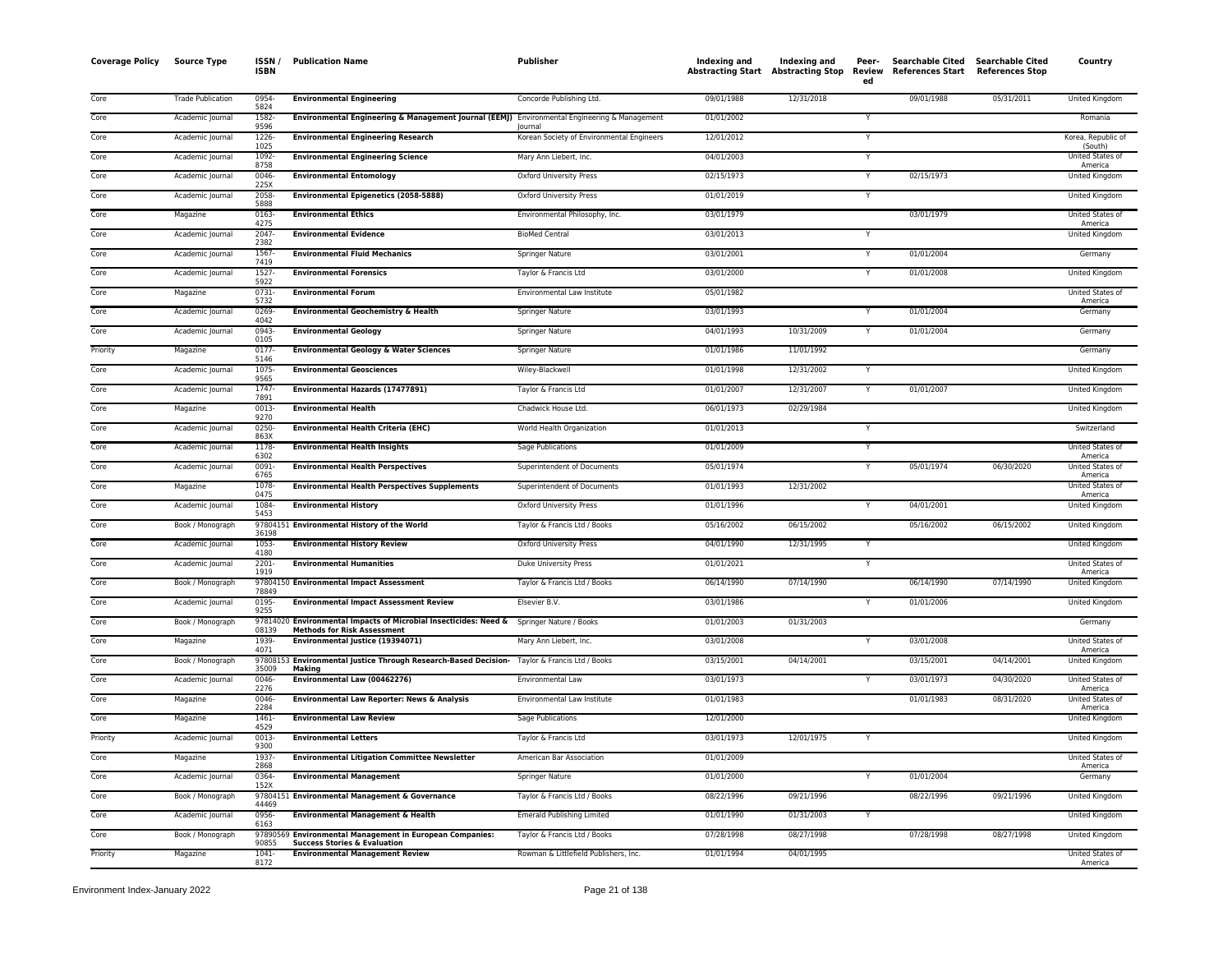| <b>Coverage Policy</b> | Source Type                                | ISSN/<br><b>ISBN</b> | <b>Publication Name</b>                                                                                                    | <b>Publisher</b>                                        | Indexing and | Indexing and<br><b>Abstracting Start Abstracting Stop</b> | Peer-<br>ed             | <b>Searchable Cited</b><br>Review References Start References Stop | Searchable Cited | Country                     |
|------------------------|--------------------------------------------|----------------------|----------------------------------------------------------------------------------------------------------------------------|---------------------------------------------------------|--------------|-----------------------------------------------------------|-------------------------|--------------------------------------------------------------------|------------------|-----------------------------|
| Core                   | Book / Monograph                           | 98898                | 97801373 Environmental Management Strategies: The 21st Century Prentice Hall, Inc.<br><b>Perspective</b>                   |                                                         | 01/01/1999   | 01/31/1999                                                |                         |                                                                    |                  | United States of<br>America |
| Core                   | Academic Journal                           | 1043-<br>786X        | <b>Environmental Manager</b>                                                                                               | John Wiley & Sons, Inc.                                 | 07/01/1997   | 04/30/1999                                                | Y                       |                                                                    |                  | United States of<br>America |
| Core                   | Academic Journal                           | 1462-<br>2912        | <b>Environmental Microbiology</b>                                                                                          | Wiley-Blackwell                                         | 01/01/1999   |                                                           |                         | 01/01/2008                                                         |                  | <b>United Kingdom</b>       |
| Core                   | Academic Journal                           | 1420-<br>2026        | <b>Environmental Modeling &amp; Assessment</b>                                                                             | <b>Springer Nature</b>                                  | 01/01/2007   |                                                           |                         | 01/01/2008                                                         |                  | Germany                     |
| Core                   | Academic Journal                           | 1364<br>8152         | <b>Environmental Modelling &amp; Software</b>                                                                              | Elsevier B.V.                                           | 01/01/1997   |                                                           | Y                       | 01/01/2006                                                         |                  | United Kingdom              |
| Core                   | Academic Journal                           | $0167 -$<br>6369     | <b>Environmental Monitoring &amp; Assessment</b>                                                                           | Springer Nature                                         | 01/01/1981   |                                                           | $\mathsf{v}$            | 01/01/2004                                                         |                  | Germany                     |
| Core                   | Book / Monograph                           | 15094                | 97804151 Environmental NGOs in World Politics                                                                              | Taylor & Francis Ltd / Books                            | 09/15/1994   | 10/15/1994                                                |                         | 09/15/1994                                                         | 10/15/1994       | United Kingdom              |
| Core                   | Academic Journal                           | 1718-<br>0198        | <b>Environmental Philosophy</b>                                                                                            | Philosophy Documentation Center                         | 09/01/2007   | 08/14/2016                                                |                         | 09/01/2007                                                         |                  | United States of<br>America |
| Priority               | Magazine                                   | 0300-<br>5429        | <b>Environmental Physiology &amp; Biochemistry</b>                                                                         | Wiley-Blackwell                                         | 01/01/1974   | 06/01/1975                                                |                         |                                                                    |                  | United Kingdom              |
| Core                   | Academic Journal                           | 1756-<br>932X        | <b>Environmental Policy &amp; Governance</b>                                                                               | John Wiley & Sons, Inc.                                 | 01/01/2009   |                                                           | Y                       | 01/01/2009                                                         |                  | United States of<br>America |
| Core                   | Academic Journal                           | 0378-<br>777X        | <b>Environmental Policy &amp; Law</b>                                                                                      | <b>IOS Press</b>                                        | 06/01/1975   |                                                           |                         | 01/01/2003                                                         |                  | Netherlands                 |
| Core                   | Academic Journal                           | 0964<br>4016         | <b>Environmental Politics</b>                                                                                              | Routledge                                               | 03/01/1992   |                                                           | Y                       | 01/01/2000                                                         |                  | <b>United Kingdom</b>       |
| Core                   | Academic Journal                           | 2639<br>5932         | <b>Environmental Pollutants &amp; Bioavailability</b>                                                                      | Taylor & Francis Ltd                                    | 01/01/2020   |                                                           | Y                       | 01/01/2020                                                         |                  | <b>United Kingdom</b>       |
| Core                   | Academic Journal                           | 0269-<br>7491        | <b>Environmental Pollution</b>                                                                                             | Elsevier B.V.                                           | 01/01/1987   |                                                           | Y                       | 01/01/2006                                                         |                  | United Kingdom              |
| Core                   | Academic Journal                           | 0013-<br>9327        | <b>Environmental Pollution (00139327)</b>                                                                                  | Elsevier B.V.                                           | 01/01/1973   | 12/31/1979                                                | Y                       |                                                                    |                  | United Kingdom              |
| Priority               | Academic Journal                           | $0143 -$<br>1471     | <b>Environmental Pollution Series A: Ecological &amp; Biological</b>                                                       | Elsevier B.V.                                           | 01/01/1981   | 12/01/1986                                                | Y                       |                                                                    |                  | United Kingdom              |
| Priority               | Academic Journal                           | $0143 -$<br>148X     | Environmental Pollution Series B: Chemical & Physical                                                                      | Elsevier B.V.                                           | 01/01/1981   | 08/01/1986                                                | $\overline{\mathsf{Y}}$ |                                                                    |                  | <b>United Kingdom</b>       |
| Core                   | Academic Journal                           | 1466-<br>0474        | <b>Environmental Practice</b>                                                                                              | Taylor & Francis Ltd                                    | 06/01/2002   | 12/31/2019                                                | Y                       | 06/01/2002                                                         | 05/31/2011       | United Kingdom              |
| Core                   | Pamphlet                                   |                      | <b>Environmental Pressures from European Consumption &amp;</b><br><b>Production - Insights from Environmental Accounts</b> | European Environment Agency                             | 07/01/2007   | 07/31/2007                                                |                         |                                                                    |                  | Denmark                     |
| Core                   | Book / Monograph                           | 9780415<br>74039     | <b>Environmental Problems in East-Central Europe</b>                                                                       | Taylor & Francis Ltd / Books                            | 12/13/2001   | 01/12/2002                                                |                         | 12/13/2001                                                         | 01/12/2002       | United Kingdom              |
| Priority               | Magazine                                   | $0191 -$<br>5398     | <b>Environmental Professional</b>                                                                                          | Cambridge University Press                              | 01/01/1981   | 12/01/1995                                                |                         |                                                                    |                  | <b>United Kingdom</b>       |
| Core                   | Academic Journal                           | $0278 -$<br>4491     | <b>Environmental Progress</b>                                                                                              | John Wiley & Sons, Inc.                                 | 10/01/2003   | 12/31/2008                                                |                         |                                                                    |                  | United States of<br>America |
| Core                   | Academic Journal                           | 1944-<br>7442        | <b>Environmental Progress &amp; Sustainable Energy</b>                                                                     | John Wiley & Sons, Inc.                                 | 01/01/2009   |                                                           | Y                       |                                                                    |                  | United States of<br>America |
| Core                   | Report                                     |                      | Environmental Progress Report 2009 - Wetlands                                                                              | Massachusetts Department of Environmental<br>Protection | 01/01/2009   | 01/31/2009                                                |                         |                                                                    |                  | United States of<br>America |
| Core                   | <b>Trade Publication</b>                   | 1057<br>4298         | <b>Environmental Protection</b>                                                                                            | 1105 Media, Inc.                                        | 10/01/1990   | 11/30/2007                                                |                         | 10/01/1990                                                         |                  | United States of<br>America |
| Priority               | Magazine                                   | $0361 -$<br>3496     | Environmental Psychology & Nonverbal Behavior                                                                              | Springer Nature                                         | 09/01/1977   | 06/01/1979                                                |                         |                                                                    |                  | Germany                     |
| Core                   | Academic Journal                           | 1088-<br>1913        | <b>Environmental Quality Management</b>                                                                                    | John Wiley & Sons, Inc.                                 | 03/01/1996   |                                                           |                         | 01/01/2003                                                         |                  | United States of<br>America |
| Core                   | Academic Journal                           | 0013-<br>9351        | <b>Environmental Research</b>                                                                                              | <b>Academic Press</b>                                   | 01/01/2002   |                                                           | Y                       | 01/01/2006                                                         |                  | United States of<br>America |
| Core                   | Academic Journal                           | 1935-<br>3049        | <b>Environmental Research Journal</b>                                                                                      | Nova Science Publishers, Inc.                           | 10/01/2009   |                                                           | Y                       | 10/01/2009                                                         |                  | United States of<br>America |
| Core                   | Academic Journal                           | 1392-<br>1649        | Environmental Research, Engineering & Management                                                                           | Institute of Environmental Engineering                  | 12/01/2005   |                                                           | Y                       |                                                                    |                  | Lithuania                   |
| Priority               | Academic Journal                           | 0147-<br>2496        | <b>Environmental Review</b>                                                                                                | Oxford University Press                                 | 01/01/1977   | 03/01/1989                                                | Y                       |                                                                    |                  | United Kingdom              |
| Core                   | Academic Journal                           | 1181-<br>8700        | <b>Environmental Reviews</b>                                                                                               | Canadian Science Publishing                             | 01/01/1993   |                                                           |                         | 03/01/2001                                                         |                  | Canada                      |
| Core                   | Book / Monograph                           | 70642                | 97804151 Environmental Rights                                                                                              | Taylor & Francis Ltd / Books                            | 07/02/1998   | 08/01/1998                                                |                         | 07/02/1998                                                         | 08/01/1998       | <b>United Kingdom</b>       |
| Core                   | Book / Monograph                           | 34364                | 97818557 Environmental Risk Management & Corporate Lending                                                                 | Elsevier B.V.                                           | 01/01/1999   | 01/31/1999                                                |                         | 01/01/1999                                                         | 01/31/1999       | United Kingdom              |
| Core                   | Book / Monograph                           | 14476                | 97804152 Environmental Risks & the Media                                                                                   | Taylor & Francis Ltd / Books                            | 11/11/1999   | 12/11/1999                                                |                         | 11/11/1999                                                         | 12/11/1999       | United Kingdom              |
| Core                   | Academic Journal                           | 1462-<br>9011        | <b>Environmental Science &amp; Policy</b>                                                                                  | Elsevier B.V.                                           | 01/01/2002   |                                                           | Y                       | 01/01/2006                                                         |                  | United Kingdom              |
| Core                   | Academic Journal                           | 0944<br>1344         | <b>Environmental Science &amp; Pollution Research</b>                                                                      | Springer Nature                                         | 09/01/2005   |                                                           | Y                       | 09/01/2005                                                         |                  | Germany                     |
| Core                   | Conference<br>Proceedings Collection 23022 | 97898147             | Environmental Science & Sustainable Development -<br>International Conference (Icessd 2015)                                | World Scientific Publishing Company                     | 01/01/2016   | 01/31/2016                                                |                         |                                                                    |                  | Singapore                   |
| Core                   | Academic Journal                           | $0013 -$<br>936X     | <b>Environmental Science &amp; Technology</b>                                                                              | American Chemical Society                               | 08/01/1973   | 03/06/2018                                                |                         | 01/01/2003                                                         | 03/06/2018       | United States of<br>America |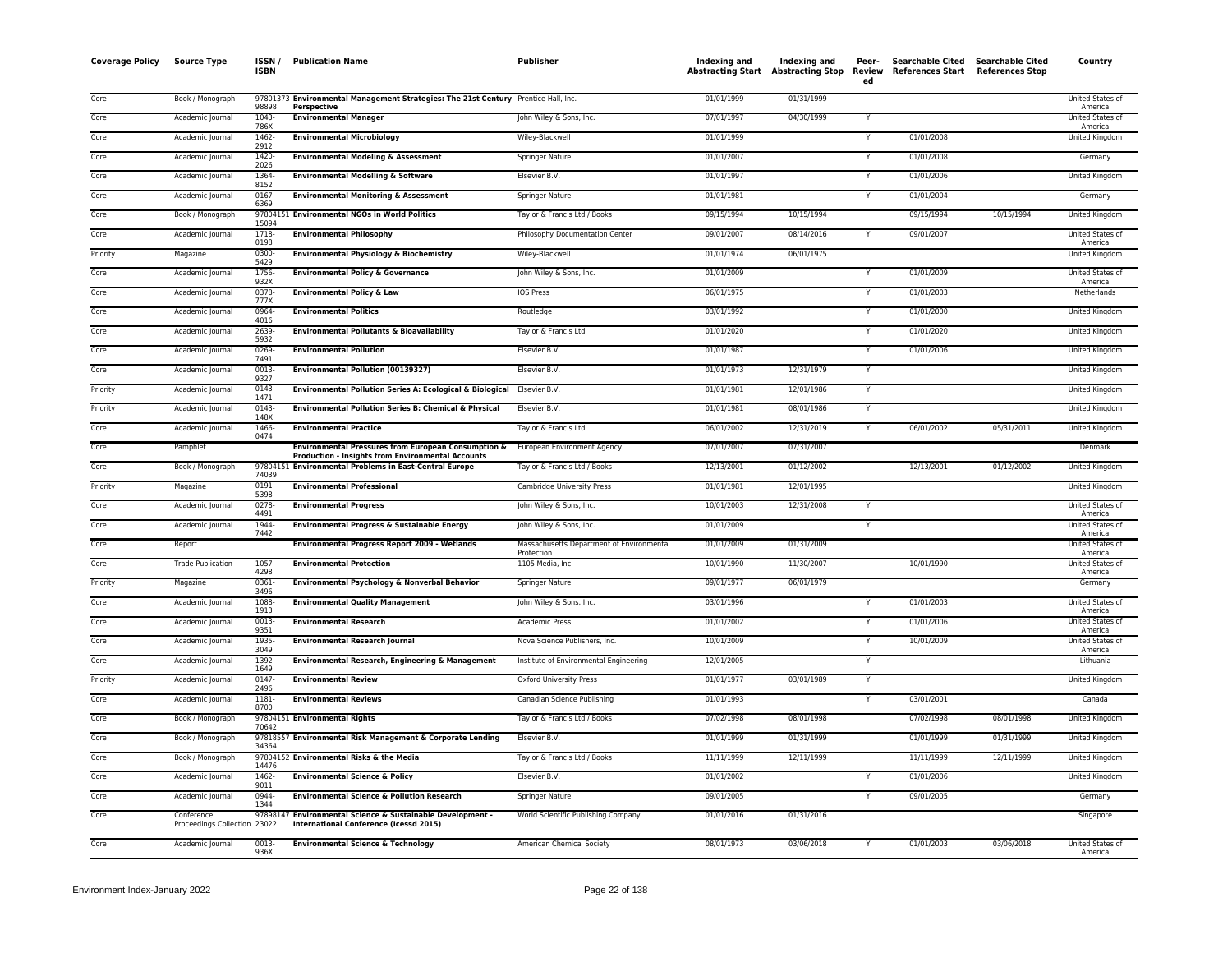| <b>Coverage Policy</b> | <b>Source Type</b>       | ISSN/<br><b>ISBN</b> | <b>Publication Name</b>                                                     | Publisher                                                     | Indexing and | Indexing and<br>Abstracting Start Abstracting Stop | Peer-<br>Review<br>ed | Searchable Cited Searchable Cited<br>References Start References Stop |            | Country                            |
|------------------------|--------------------------|----------------------|-----------------------------------------------------------------------------|---------------------------------------------------------------|--------------|----------------------------------------------------|-----------------------|-----------------------------------------------------------------------|------------|------------------------------------|
| Core                   | Academic Journal         | 2050-<br>7887        | <b>Environmental Science: Processes &amp; Impacts</b>                       | Royal Society of Chemistry                                    | 01/01/2013   |                                                    |                       |                                                                       |            | <b>United Kingdom</b>              |
| Core                   | Academic Journal         | 1569-<br>3430        | <b>Environmental Sciences (15693430)</b>                                    | Taylor & Francis Ltd                                          | 01/01/2004   | 12/31/2008                                         | Y                     | 01/01/2004                                                            |            | <b>United Kingdom</b>              |
| Core                   | Academic Journal         | 2190<br>4707         | <b>Environmental Sciences Europe</b>                                        | <b>Springer Nature</b>                                        | 03/29/2016   |                                                    | Y                     |                                                                       |            | Germany                            |
| Core                   | Magazine                 | 0266-<br>9838        | <b>Environmental Software</b>                                               | Elsevier B.V.                                                 | 06/01/1986   | 02/28/1996                                         |                       |                                                                       |            | United Kingdom                     |
| Core                   | Academic Journal         | 2193-<br>2697        | <b>Environmental Systems Research</b>                                       | Springer Nature                                               | 03/22/2016   |                                                    | Y                     |                                                                       |            | Germany                            |
| Core                   | Magazine                 | 0959-<br>3330        | <b>Environmental Technology</b>                                             | Taylor & Francis Ltd                                          | 01/01/1992   |                                                    | Y                     |                                                                       |            | United Kingdom                     |
| Core                   | Magazine                 | 0143-<br>2060        | <b>Environmental Technology Letters</b>                                     | Taylor & Francis Ltd                                          | 01/01/1980   | 12/01/1989                                         |                       |                                                                       |            | United Kingdom                     |
| Core                   | Academic Journal         | 2162-<br>2515        | <b>Environmental Technology Reviews</b>                                     | Taylor & Francis Ltd                                          | 01/01/2016   |                                                    |                       |                                                                       |            | United Kingdom                     |
| Core                   | Academic Journal         | 1520-<br>4081        | <b>Environmental Toxicology</b>                                             | John Wiley & Sons, Inc.                                       | 05/01/1999   |                                                    |                       | 01/01/2006                                                            |            | United States of<br>America        |
| Core                   | Academic Journal         | $0730 -$<br>7268     | <b>Environmental Toxicology &amp; Chemistry</b>                             | Wiley-Blackwell                                               | 01/01/1991   |                                                    |                       | 06/01/2005                                                            |            | United Kingdom                     |
| Core                   | Academic Journal         | 1382-<br>6689        | <b>Environmental Toxicology &amp; Pharmacology</b>                          | <b>Elsevier Science</b>                                       | 08/15/1996   |                                                    | Y                     | 01/01/2006                                                            |            | Netherlands                        |
| Priority               | Magazine                 | 1053-<br>4725        | <b>Environmental Toxicology &amp; Water Quality</b>                         | John Wiley & Sons, Inc.                                       | 02/01/1991   | 02/01/1998                                         |                       |                                                                       |            | United States of<br>America        |
| Core                   | Book / Monograph         | 03059                | 97807484 Environmental Toxicology Assessment                                | Taylor & Francis Ltd / Books                                  | 05/18/1995   | 06/17/1995                                         |                       | 05/18/1995                                                            | 06/17/1995 | United Kingdom                     |
| Core                   | Book / Monograph         | 91401                | 97890569 Environmental Toxicology: Current Developments                     | Taylor & Francis Ltd / Books                                  | 07/28/1998   | 08/27/1998                                         |                       | 07/28/1998                                                            | 08/27/1998 | United Kingdom                     |
| Core                   | Book / Monograph         | 62692                | 97804151 Environmental Transitions                                          | Taylor & Francis Ltd / Books                                  | 06/15/2000   | 07/15/2000                                         |                       | 06/15/2000                                                            | 07/15/2000 | United Kingdom                     |
| Core                   | Academic Journal         | 0963-<br>2719        | <b>Environmental Values</b>                                                 | White Horse Press                                             | 03/01/1992   |                                                    |                       | 01/01/2006                                                            |            | United Kingdom                     |
| Priority               | Magazine                 | 1049<br>4715         | <b>Environmental Waste Management</b>                                       | Hazardous Material Publishing Co.                             | 01/01/1992   | 11/01/1992                                         |                       |                                                                       |            | United States of<br>America        |
| Core                   | Book / Monograph         | 94757                | 97804150 Environmentalism                                                   | Taylor & Francis Ltd / Books                                  | 10/21/1993   | 11/20/1993                                         |                       | 10/21/1993                                                            | 11/20/1993 | United Kingdom                     |
| Core                   | Academic Journal         | 0251-<br>1088        | <b>Environmentalist</b>                                                     | Springer Nature                                               | 03/01/1981   | 12/31/2012                                         | Y                     |                                                                       |            | Germany                            |
| Core                   | Academic Journal         | 1906-<br>1714        | <b>EnvironmentAsia</b>                                                      | Thai Society of Higher Education Institutes on<br>Environment | 01/01/2012   |                                                    | $\checkmark$          |                                                                       |            | Thailand                           |
| Core                   | Academic Journal         | 2076-<br>3298        | <b>Environments (2076-3298)</b>                                             | <b>MDPI</b>                                                   | 09/01/2021   |                                                    | Y                     |                                                                       |            | Switzerland                        |
| Core                   | Academic Journal         | 0711-<br>6780        | <b>Environments: A Journal of Interdisciplinary Studies</b>                 | University of Waterloo                                        | 01/01/1985   | 01/31/2012                                         |                       | 01/01/1985                                                            | 01/31/2012 | Canada                             |
| Core                   | Academic Journal         | 1180-<br>4009        | <b>Environmetrics</b>                                                       | John Wiley & Sons, Inc.                                       | 01/01/1993   |                                                    |                       | 01/01/2006                                                            |            | <b>United States of</b><br>America |
| Core                   | Academic Journal         | 1635-<br>0421        | <b>Environnement, Risques &amp; Sante</b>                                   | John Libbey Eurotext Ltd.                                     | 07/01/2016   |                                                    | Y                     |                                                                       |            | France                             |
| Core                   | Academic Journal         | 0141<br>0229         | <b>Enzyme &amp; Microbial Technology</b>                                    | Elsevier B.V.                                                 | 02/14/2002   |                                                    | Y                     |                                                                       |            | United Kingdom                     |
| Core                   | Magazine                 | 0145-<br>1189        | <b>EPA Journal</b>                                                          | US Environmental Protection Agency                            | 01/01/1990   | 12/31/1995                                         |                       |                                                                       |            | United States of<br>America        |
| Core                   | Academic Journal         | 0950-<br>2688        | <b>Epidemiology &amp; Infection</b>                                         | Cambridge University Press                                    | 01/01/2007   |                                                    |                       |                                                                       |            | United Kingdom                     |
| Core                   | Academic Journal         | 0250-<br>8052        | <b>EPPO Bulletin</b>                                                        | Wiley-Blackwell                                               | 01/01/1998   |                                                    | $\mathbf{\hat{y}}$    | 01/01/2008                                                            |            | United Kingdom                     |
| Core                   | Magazine                 | 0362-<br>3416        | <b>EPRI Journal</b>                                                         | Electric Power Research Institute                             | 01/01/1980   | 07/31/2001                                         |                       |                                                                       |            | United States of<br>America        |
| Core                   | <b>Trade Publication</b> | 1073-<br>7227        | <b>Erosion Control</b>                                                      | <b>Endeavor Business Media</b>                                | 01/01/1995   |                                                    |                       |                                                                       |            | United States of<br>America        |
| Core                   | Academic Journal         | 0014<br>0309         | Erwerbs-Obstbau                                                             | <b>Springer Nature</b>                                        | 01/01/2011   |                                                    | $\overline{Y}$        |                                                                       |            | Germany                            |
| Core                   | Book / Monograph         | 24706                | 97815603 Essentials of Environmental Toxicology                             | Taylor & Francis Ltd / Books                                  | 10/31/1996   | 11/30/1996                                         |                       | 10/31/1996                                                            | 11/30/1996 | United Kingdom                     |
| Core                   | Academic Journal         | 1736-<br>602X        | <b>Estonian Journal of Ecology</b>                                          | Teaduste Akadeemia Kirjastus                                  | 01/01/2007   | 12/31/2014                                         |                       |                                                                       |            | Estonia                            |
| Core                   | Academic Journal         | 0160-<br>8347        | <b>Estuaries</b>                                                            | Springer Nature                                               | 03/01/1978   | 12/31/2005                                         |                       | 01/01/1978                                                            |            | Germany                            |
| Core                   | Academic Journal         | 1559-<br>2723        | <b>Estuaries &amp; Coasts</b>                                               | Springer Nature                                               | 01/01/2006   |                                                    | Y                     | 01/01/2006                                                            |            | Germany                            |
| Priority               | Magazine                 | 0302-<br>3524        | <b>Estuarine &amp; Coastal Marine Science</b>                               | <b>Academic Press</b>                                         | 01/01/1977   | 12/01/1980                                         |                       |                                                                       |            | United States of<br>America        |
| Core                   | Academic Journal         | $0272 -$<br>7714     | <b>Estuarine Coastal &amp; Shelf Science</b>                                | <b>Academic Press</b>                                         | 01/01/1981   |                                                    | Ÿ                     |                                                                       |            | <b>United States of</b><br>America |
| Core                   | Book / Monograph         | 84912                | 97884790 Estudio de Impacto Ambiental                                       | Digitalia, Inc.                                               | 01/01/1999   | 01/31/1999                                         |                       |                                                                       |            | <b>United States of</b><br>America |
| Core                   | Book / Monograph         | 33287                | 97806911 Ethics & the Beast: A Speciesist Argument for Animal<br>Liberation | Princeton University Press                                    | 01/01/2008   | 01/31/2008                                         |                       |                                                                       |            | <b>United States of</b><br>America |
| Core                   | Academic Journal         | 1085<br>6633         | <b>Ethics &amp; the Environment</b>                                         | Indiana University Press                                      | 01/01/1999   |                                                    | Y                     | 01/01/1999                                                            |            | <b>United States of</b><br>America |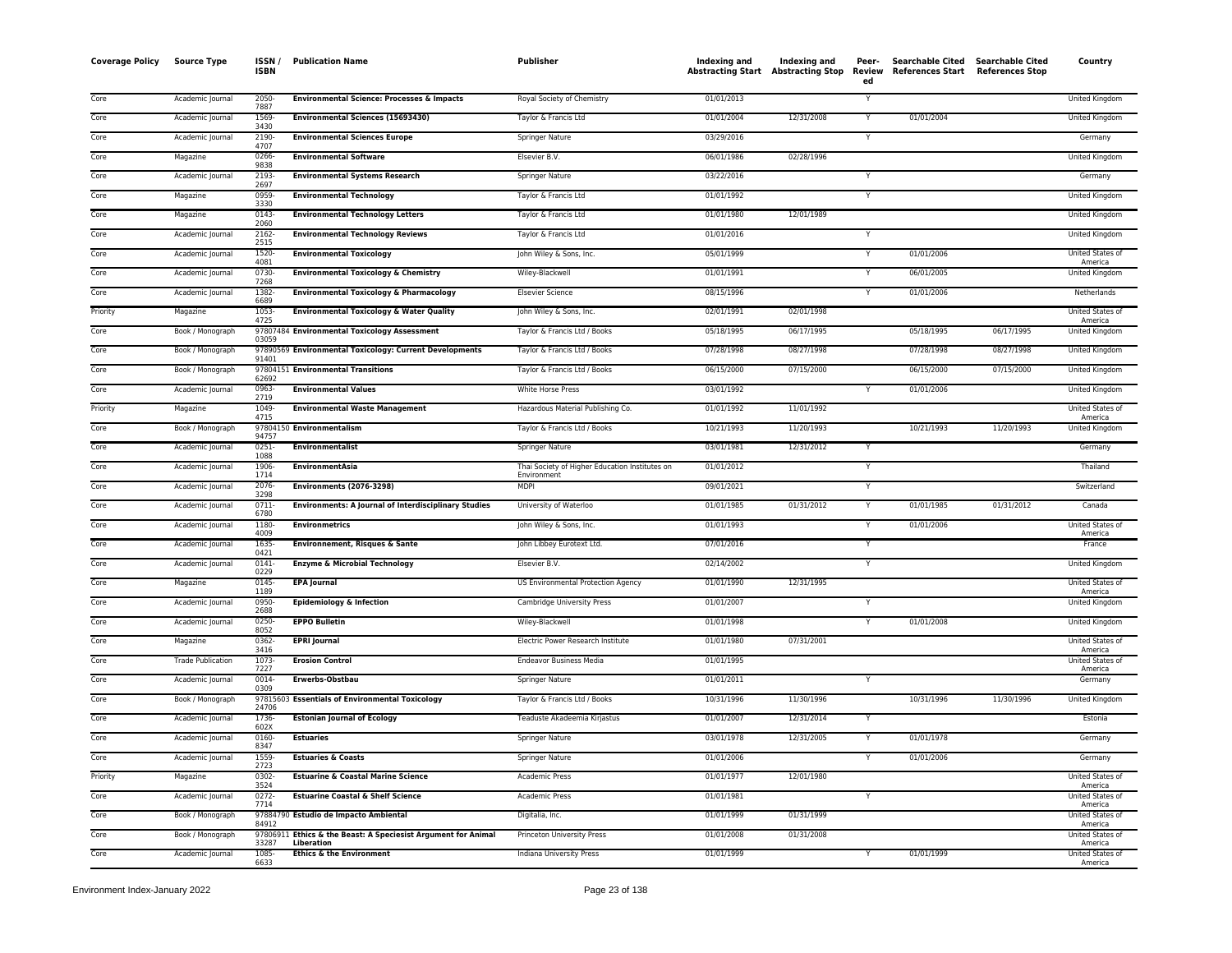| <b>Coverage Policy</b> | <b>Source Type</b> | ISSN /<br><b>ISBN</b> | <b>Publication Name</b>                                                                                         | <b>Publisher</b>                                                            | Indexing and | Indexing and<br>Abstracting Start Abstracting Stop Review | Peer-<br>ed | <b>Searchable Cited</b><br>References Start References Stop | <b>Searchable Cited</b> | Country                     |
|------------------------|--------------------|-----------------------|-----------------------------------------------------------------------------------------------------------------|-----------------------------------------------------------------------------|--------------|-----------------------------------------------------------|-------------|-------------------------------------------------------------|-------------------------|-----------------------------|
| Core                   | Academic Journal   | 1998-<br>0507         | Ethiopian Journal of Environmental Studies &<br>Management                                                      | Dr. O.A. Ajala                                                              | 11/01/2013   |                                                           |             |                                                             |                         | Nigeria                     |
| Core                   | Academic Journal   | 0394-<br>9370         | <b>Ethology Ecology &amp; Evolution</b>                                                                         | Routledge                                                                   | 01/01/2010   |                                                           | Y           |                                                             |                         | United Kingdom              |
| Core                   | Academic Journal   | $2147 -$<br>4249      | <b>Eurasian Journal of Soil Science</b>                                                                         | Eurasian Federation of Soil Science Societies                               | 01/01/2015   |                                                           |             |                                                             |                         | Turkey                      |
| Core                   | Report             | 79324                 | 97892916 Europe's Environment: The Fourth Assessment                                                            | European Environment Agency                                                 | 10/01/2007   | 10/31/2007                                                |             |                                                             |                         | Denmark                     |
| Core                   | Academic Journal   | 1879-<br>3886         | European Energy & Environmental Law Review                                                                      | Kluwer Law International                                                    | 01/01/2008   |                                                           | Y           | 01/01/2008                                                  |                         | Netherlands                 |
| Core                   | Report             | 77696                 | 97892916 European Environment Outlook                                                                           | European Environment Agency                                                 | 09/01/2005   | 09/30/2005                                                |             |                                                             |                         | Denmark                     |
| Core                   | Academic Journal   | 0961-<br>0405         | European Environment: The Journal of European<br><b>Environmental Policy (European Research Press)</b>          | European Research Press                                                     | 02/01/1993   | 12/31/1994                                                | Y           |                                                             |                         | United Kingdom              |
| Core                   | Academic Journal   | 0961-<br>0405         | European Environment: The Journal of European<br><b>Environmental Policy (Wiley)</b>                            | John Wiley & Sons, Inc.                                                     | 01/01/1995   | 12/31/2008                                                |             | 01/01/1995                                                  |                         | United States of<br>America |
| Core                   | Academic Journal   | 0966-<br>1646         | <b>European Environmental Law Review</b>                                                                        | Wolters Kluwer Legal & Regulatory                                           | 03/01/2003   | 12/31/2007                                                |             | 03/01/2003                                                  |                         | United States of<br>America |
| Core                   | Academic Journal   | 0934-<br>9723         | European Journal of Clinical Microbiology & Infectious<br><b>Diseases</b>                                       | Springer Nature                                                             | 01/01/2000   |                                                           |             | 01/01/2008                                                  |                         | Germany                     |
| Core                   | Academic Journal   | 1210-<br>5759         | <b>European Journal of Entomology</b>                                                                           | <b>Biology Centre CAS</b>                                                   | 07/01/2007   |                                                           | Y           |                                                             |                         | Czech Republic              |
| Core                   | Academic Journal   | 1805<br>0174          | <b>European Journal of Environmental Sciences</b>                                                               | Charles University Prague, Karolinum Press                                  | 12/01/2012   |                                                           | Y           |                                                             |                         | Czech Republic              |
| Core                   | Academic Journal   | $0300 -$<br>1237      | <b>European Journal of Forest Pathology</b>                                                                     | Wiley-Blackwell                                                             | 01/01/1971   | 12/31/1999                                                | Y           | 01/01/1971                                                  |                         | <b>United Kingdom</b>       |
| Core                   | Academic Journal   | 1303-<br>0868         | European Journal of Mineral Processing & Environmental<br>Protection                                            | European Journal of Mineral Processing &<br><b>Environmental Protection</b> | 01/01/2003   | 12/31/2005                                                | Y           | 01/01/2003                                                  | 12/31/2005              | Turkey                      |
| Core                   | Academic Journal   | 0967-<br>0262         | <b>European Journal of Phycology</b>                                                                            | Taylor & Francis Ltd                                                        | 01/01/2003   |                                                           | Y           |                                                             |                         | United Kingdom              |
| Core                   | Academic Journal   | 0929-<br>1873         | <b>European Journal of Plant Pathology</b>                                                                      | <b>Springer Nature</b>                                                      | 01/01/2007   |                                                           | Y           |                                                             |                         | Germany                     |
| Core                   | Academic Journal   | 2279-<br>7254         | <b>European Journal of Remote Sensing</b>                                                                       | Taylor & Francis Ltd                                                        | 03/01/2012   |                                                           |             |                                                             |                         | United Kingdom              |
| Core                   | Academic Journal   | $1351 -$<br>0754      | <b>European Journal of Soil Science</b>                                                                         | Wiley-Blackwell                                                             | 01/01/1998   |                                                           |             | 01/01/1998                                                  |                         | United Kingdom              |
| Core                   | Academic Journal   | 1818-<br>8710         | <b>European Journal of Water Quality</b>                                                                        | <b>EDP Sciences</b>                                                         | 01/01/2014   | 01/31/2017                                                | Y           |                                                             |                         | France                      |
| Priority               | Magazine           | 0925-<br>5060         | <b>European Water Pollution Control</b>                                                                         | Dalton Publishing                                                           | 01/01/1993   | 05/01/1997                                                |             |                                                             |                         | United Kingdom              |
| Core                   | Magazine           | 0749<br>3940          | <b>Everyone's Backyard</b>                                                                                      | Center for Health, Environment & Justice                                    | 01/01/1990   | 09/30/2009                                                |             | 01/01/1990                                                  |                         | United States of<br>America |
| Core                   | Academic Journal   | 0014<br>3820          | <b>Evolution</b>                                                                                                | Wiley-Blackwell                                                             | 02/01/1993   |                                                           |             |                                                             |                         | United Kingdom              |
| Core                   | Academic Journal   | 0269-<br>7653         | <b>Evolutionary Ecology</b>                                                                                     | Springer Nature                                                             | 01/01/1991   |                                                           | Y           | 01/01/2006                                                  |                         | Germany                     |
| Core                   | Report             | 22607                 | 97892893 Expanding the Scope of the EuP Directive                                                               | Nordic Council of Ministers                                                 | 10/01/2011   | 10/31/2011                                                |             |                                                             |                         | Denmark                     |
| Core                   | Academic Journal   | 0168-<br>8162         | <b>Experimental &amp; Applied Acarology</b>                                                                     | Springer Nature                                                             | 04/01/1991   |                                                           | Y           | 01/01/2006                                                  |                         | Germany                     |
| Core                   | Academic Journal   | 0940<br>2993          | <b>Experimental &amp; Toxicologic Pathology</b>                                                                 | Elsevier GmbH, Urban & Fischer Verlag                                       | 01/01/2002   | 10/31/2017                                                | Y           |                                                             |                         | <b>United Kingdom</b>       |
| Core                   | Book / Monograph   | 91937                 | 97890569 Exploring Environmental Change Using an Integrative<br>Method                                          | Taylor & Francis Ltd / Books                                                | 05/24/1999   | 06/23/1999                                                |             | 05/24/1999                                                  | 06/23/1999              | United Kingdom              |
| Core                   | Academic Journal   | $1431 -$<br>0651      | <b>Extremophiles</b>                                                                                            | <b>Springer Nature</b>                                                      | 02/01/2000   |                                                           | Y           | 01/01/2008                                                  |                         | Germany                     |
| Core                   | Magazine           | 0749<br>1115          | <b>EXXON USA</b>                                                                                                | Exxon Co.                                                                   | 01/01/1981   | 02/28/1986                                                |             |                                                             |                         | United States of<br>America |
| Core                   | Magazine           | 1020-<br>3443         | <b>FAO Aquaculture Newsletter</b>                                                                               | Food & Agriculture Organization of the United<br>Nations                    | 12/01/2012   |                                                           |             |                                                             |                         | Italy                       |
| Core                   | Magazine           | 2070-<br>6065         | FAO Fisheries & Aquaculture Circular                                                                            | Food & Agriculture Organization of the United<br>Nations                    | 01/01/2011   |                                                           |             |                                                             |                         | Italy                       |
| Core                   | Magazine           | 2070-<br>6987         | FAO Fisheries & Aquaculture Report                                                                              | Food & Agriculture Organization of the United<br>Nations                    | 01/01/2011   |                                                           |             |                                                             |                         | Italy                       |
| Core                   | Magazine           | 2070-<br>7010         | FAO Fisheries & Aquaculture Technical Paper                                                                     | Food & Agriculture Organization of the United<br>Nations                    | 01/01/2011   |                                                           |             |                                                             |                         | Italy                       |
| Core                   | Magazine           | 1020-<br>5292         | <b>FAO Technical Guidelines for Responsible Fisheries</b>                                                       | Food & Agriculture Organization of the United<br>Nations                    | 01/01/2011   |                                                           |             |                                                             |                         | Italy                       |
| Core                   | Magazine           | 1048-<br>4078         | <b>Federal Facilities Environmental Journal</b>                                                                 | John Wiley & Sons, Inc. / Education                                         | 04/01/2003   | 01/31/2004                                                |             |                                                             |                         | United States of<br>America |
| Core                   | Academic Journal   | 0928-<br>8244         | FEMS Immunology & Medical Microbiology                                                                          | Oxford University Press / USA                                               | 01/01/2002   | 12/31/2012                                                |             | 01/01/2008                                                  | 12/31/2012              | United States of<br>America |
| Core                   | Academic Journal   | 0168-<br>6496         | <b>FEMS Microbiology Ecology</b>                                                                                | Oxford University Press / USA                                               | 01/01/2002   |                                                           | Y           | 01/01/2008                                                  |                         | United States of<br>America |
| Core                   | Academic Journal   | 0378<br>1097          | <b>FEMS Microbiology Letters</b>                                                                                | Oxford University Press / USA                                               | 01/01/2002   |                                                           |             | 01/01/2008                                                  |                         | United States of<br>America |
| Core                   | Academic Journal   | 0168-<br>6445         | <b>FEMS Microbiology Reviews</b>                                                                                | Oxford University Press / USA                                               | 01/01/2002   |                                                           | Y           | 01/01/2008                                                  |                         | United States of<br>America |
| Core                   | Book / Monograph   | 24377                 | 97809668 Fencing the Fishery: A Primer on Ending the Race for Fish PERC: Property & Environment Research Center |                                                                             | 06/01/2002   | 06/30/2002                                                |             |                                                             |                         | United States of<br>America |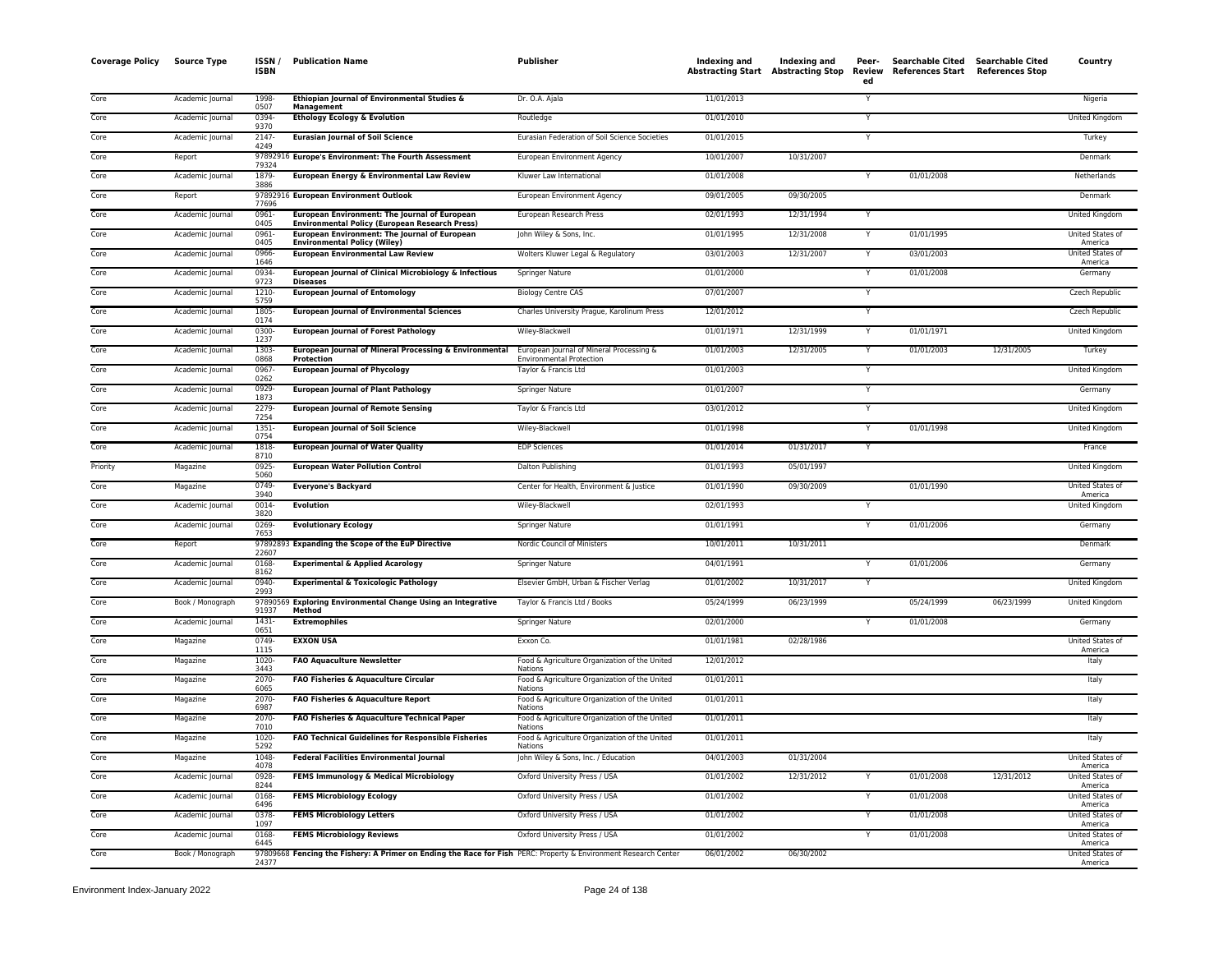| <b>Coverage Policy</b> | <b>Source Type</b> | ISSN /<br><b>ISBN</b> | <b>Publication Name</b>                                                                                                  | Publisher                                                              | <b>Indexing and</b> | Indexing and<br>Abstracting Start Abstracting Stop | Peer-<br>ed             | Searchable Cited Searchable Cited<br>Review References Start References Stop |            | Country                       |
|------------------------|--------------------|-----------------------|--------------------------------------------------------------------------------------------------------------------------|------------------------------------------------------------------------|---------------------|----------------------------------------------------|-------------------------|------------------------------------------------------------------------------|------------|-------------------------------|
| Core                   | Magazine           | $0378 -$<br>0430      | <b>Fertilizer Technology</b>                                                                                             | Planning & Development Division                                        | 01/01/1985          | 02/28/1985                                         |                         |                                                                              |            | India                         |
| Core                   | Academic Journal   | 0378-<br>4290         | <b>Field Crops Research</b>                                                                                              | <b>Elsevier Science</b>                                                | 01/01/2002          |                                                    |                         |                                                                              |            | Netherlands                   |
| Core                   | Book / Monograph   | 46999                 | 97804151 Fifty Key Thinkers on the Environment                                                                           | Taylor & Francis Ltd / Books                                           | 12/07/2000          | 01/06/2001                                         |                         | 12/07/2000                                                                   | 01/06/2001 | <b>United Kingdom</b>         |
| Priority               | Magazine           | $0015 -$<br>1890      | <b>Filtration Engineering</b>                                                                                            | <b>Filtration Publishing</b>                                           | 01/01/1975          | 09/01/1975                                         |                         |                                                                              |            | United States of<br>America   |
| Core                   | Report             |                       | Financial Crisis & Fiscal Consolidation in Green Budgets                                                                 | Nordic Council of Ministers                                            | 03/01/2013          | 03/31/2013                                         |                         |                                                                              |            | Denmark                       |
| Core                   | Academic Journal   | 0308-<br>0501         | <b>Fire &amp; Materials</b>                                                                                              | John Wiley & Sons, Inc.                                                | 04/01/2003          |                                                    |                         |                                                                              |            | United States of<br>America   |
| Core                   | Academic Journal   | 1933-<br>9747         | <b>Fire Ecology</b>                                                                                                      | Springer Nature                                                        | 12/01/2011          |                                                    | Y                       |                                                                              |            | Germany                       |
| Core                   | Academic Journal   | 0379<br>7112          | <b>Fire Safety Journal</b>                                                                                               | Elsevier B.V.                                                          | 03/01/2002          |                                                    |                         |                                                                              |            | United Kingdom                |
| Core                   | Academic Journal   | 0015<br>2684          | <b>Fire Technology</b>                                                                                                   | <b>Springer Nature</b>                                                 | 01/01/2007          |                                                    |                         | 01/01/2008                                                                   |            | Germany                       |
| Core                   | Academic Journal   | $0263 -$<br>5046      | <b>First Break</b>                                                                                                       | European Association of Geoscientists &<br>Engineers                   | 01/01/1998          | 12/31/2011                                         | $\overline{Y}$          |                                                                              |            | Netherlands                   |
| Core                   | Book / Monograph   | 02513                 | 97819788 First Year in the Life of Estuarine Fishes in the Middle<br><b>Atlantic Bight</b>                               | <b>Rutgers University Press</b>                                        | 01/01/1998          | 01/31/1998                                         |                         |                                                                              |            | United States of<br>America   |
| Core                   | Academic Journal   | 1467<br>2960          | Fish & Fisheries                                                                                                         | Wiley-Blackwell                                                        | 03/01/2000          |                                                    |                         | 03/01/2000                                                                   |            | United Kingdom                |
| Core                   | Book / Monograph   | 1546-<br>5098         | <b>Fish Physiology</b>                                                                                                   | <b>Elsevier Science</b>                                                | 01/01/2005          | 01/31/2013                                         |                         |                                                                              |            | United States of<br>America   |
| Core                   | Academic Journal   | 0363<br>2415          | <b>Fisheries</b>                                                                                                         | Wiley-Blackwell                                                        | 01/01/2007          |                                                    |                         |                                                                              |            | United Kingdom                |
| Core                   | Academic Journal   | $0141 -$<br>9862      | <b>Fisheries Management</b>                                                                                              | Wiley-Blackwell                                                        | 01/01/1970          | 10/31/1984                                         |                         |                                                                              |            | United Kingdom                |
| Core                   | Academic Journal   | 0969<br>997X          | <b>Fisheries Management &amp; Ecology</b>                                                                                | Wiley-Blackwell                                                        | 01/01/1998          |                                                    | $\overline{Y}$          | 01/01/1998                                                                   |            | <b>United Kingdom</b>         |
| Core                   | Academic Journal   | 1054-<br>6006         | <b>Fisheries Oceanography</b>                                                                                            | Wiley-Blackwell                                                        | 01/01/1998          |                                                    |                         | 01/01/1998                                                                   |            | United Kingdom                |
| Core                   | Academic Journal   | 0165<br>7836          | <b>Fisheries Research</b>                                                                                                | <b>Elsevier Science</b>                                                | 07/01/1990          |                                                    |                         |                                                                              |            | Netherlands                   |
| Core                   | Academic Journal   | 0919-<br>9268         | <b>Fisheries Science</b>                                                                                                 | Springer Nature                                                        | 01/01/2000          |                                                    | Y                       | 01/01/2000                                                                   |            | Germany                       |
| Core                   | Academic Journal   | 0090-<br>0656         | <b>Fishery Bulletin</b>                                                                                                  | National Oceanic & Atmospheric Administration                          | 07/01/2003          |                                                    | Y                       |                                                                              |            | United States of<br>America   |
| Core                   | Report             | 1014<br>9228          | Fishery Committee for the Eastern Central Atlantic. CECAF Food & Agriculture Organization of the United<br>/ ECAF Series | Nations                                                                | 12/01/2012          | 07/31/2013                                         |                         |                                                                              |            | Italy                         |
| Core                   | Academic Journal   | 2458-<br>942X         | <b>Fishtaxa-Journal of Fish Taxonomy</b>                                                                                 | Fishtaxa-Journal of Fish Taxonomy                                      | 11/01/2017          |                                                    | Y                       |                                                                              |            | Iran (Islamic Republic<br>of) |
| Core                   | Academic Journal   | 0367-<br>2530         | Flora                                                                                                                    | Elsevier GmbH, Urban & Fischer Verlag                                  | 01/01/2002          |                                                    |                         |                                                                              |            | <b>United Kingdom</b>         |
| Priority               | Academic Journal   | 1045-<br>9758         | <b>Florida Journal of Public Health</b>                                                                                  | Florida Public Health Association                                      | 10/01/1988          | 06/01/1991                                         |                         |                                                                              |            | United States of<br>America   |
| Core                   | Magazine           | $0015 -$<br>4172      | <b>Florida Naturalist</b>                                                                                                | Audubon of Florida                                                     | 08/01/1973          | 07/01/1982                                         |                         |                                                                              |            | United States of<br>America   |
| Core                   | Report             | 1504<br>9744          | <b>FNI Reports</b>                                                                                                       | Fridtjof Nansen Institute                                              | 10/01/2012          |                                                    |                         |                                                                              |            | Norway                        |
| Priority               | Academic Journal   | $0273-$<br>009X       | <b>Focus on Renewable Natural Resources</b>                                                                              | University of Idaho, College of Forestry, Wildlife<br>& Range Sciences | 05/01/1989          | 12/01/1995                                         | Y                       |                                                                              |            | United States of<br>America   |
| Core                   | Academic Journal   | 1434<br>7512          | FOG - Freiberg Online Geoscience                                                                                         | FOG - Freiberg Online Geoscience                                       | 01/01/2011          |                                                    | Y                       |                                                                              |            | Germany                       |
| Core                   | Academic Journal   | 0071<br>6677          | Folia Forestalia Polonica, Seria A (Forestry)                                                                            | Sciendo                                                                | 09/01/2013          |                                                    |                         |                                                                              |            | Germany                       |
| Core                   | Academic Journal   | 0954-<br>0105         | <b>Food &amp; Agricultural Immunology</b>                                                                                | Taylor & Francis Ltd                                                   | 03/01/1999          |                                                    |                         | 03/01/1999                                                                   |            | United Kingdom                |
| Core                   | Academic Journal   | $0278 -$<br>6915      | <b>Food &amp; Chemical Toxicology</b>                                                                                    | Pergamon Press - An Imprint of Elsevier Science                        | 01/01/2002          |                                                    | Y                       |                                                                              |            | <b>United Kingdom</b>         |
| Priority               | Magazine           | 0015-<br>6264         | <b>Food &amp; Cosmetics Toxicology</b>                                                                                   | Pergamon Press - An Imprint of Elsevier Science                        | 06/01/1973          | 12/01/1981                                         |                         |                                                                              |            | United Kingdom                |
| Core                   | Magazine           |                       | Food & Environment Electronic Digest                                                                                     | Union of Concerned Scientists                                          | 07/01/2009          | 11/30/2011                                         |                         | 07/01/2009                                                                   | 05/31/2011 | United States of<br>America   |
| Core                   | Academic Journal   | $0265 -$<br>203X      | <b>Food Additives &amp; Contaminants</b>                                                                                 | Taylor & Francis Ltd                                                   | 01/01/1991          | 12/31/2007                                         |                         | 01/01/1999                                                                   |            | <b>United Kingdom</b>         |
| Core                   | Academic Journal   | 1944<br>0049          | Food Additives & Contaminants. Part A: Chemistry,<br>Analysis, Control, Exposure & Risk Assessment                       | Taylor & Francis Ltd                                                   | 01/01/2008          |                                                    | Y                       | 01/01/2008                                                                   |            | United Kingdom                |
| Core                   | Academic Journal   | 1939<br>3210          | Food Additives & Contaminants: Part B: Surveillance<br><b>Communications</b>                                             | Taylor & Francis Ltd                                                   | 02/01/2008          |                                                    |                         |                                                                              |            | United Kingdom                |
| Core                   | Academic Journal   | 0890-<br>5436         | <b>Food Biotechnology</b>                                                                                                | Taylor & Francis Ltd                                                   | 03/01/2001          |                                                    | $\overline{\mathsf{Y}}$ | 01/01/2008                                                                   |            | <b>United Kingdom</b>         |
| Core                   | Academic Journal   | 0740-<br>0020         | <b>Food Microbiology</b>                                                                                                 | Academic Press                                                         | 01/01/2002          |                                                    | Y                       |                                                                              |            | United States of<br>America   |
| Core                   | Academic Journal   | 0306<br>9192          | <b>Food Policy</b>                                                                                                       | Pergamon Press - An Imprint of Elsevier Science                        | 05/01/1978          |                                                    |                         |                                                                              |            | United Kingdom                |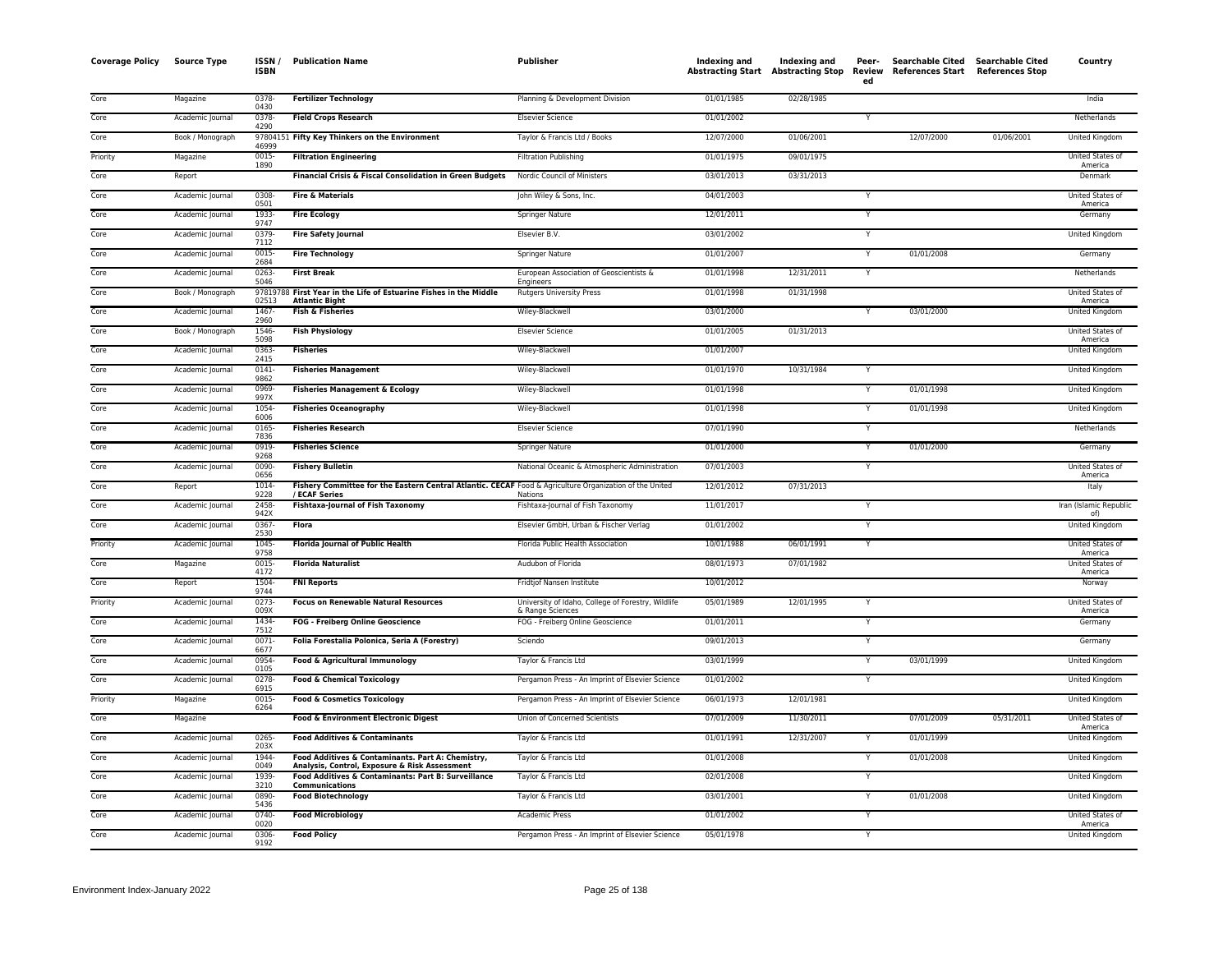| <b>Coverage Policy</b> | Source Type      | ISSN /<br>ISBN   | <b>Publication Name</b>                                                                                                                              | Publisher                                                   | Indexing and | Indexing and | Peer-<br>ed  | Searchable Cited<br>Abstracting Start Abstracting Stop Review References Start References Stop | Searchable Cited | Country                     |
|------------------------|------------------|------------------|------------------------------------------------------------------------------------------------------------------------------------------------------|-------------------------------------------------------------|--------------|--------------|--------------|------------------------------------------------------------------------------------------------|------------------|-----------------------------|
| Core                   | Book / Monograph | 03379            | 97815525 Food Sovereignty & Uncultivated Biodiversity in South<br>Asia: Essays on the Poverty of Food Policy & the Wealth of<br>the Social Landscape | International Development Research Centre                   | 01/01/2007   | 01/31/2007   |              |                                                                                                |                  | Canada                      |
| Core                   | Academic Journal | 1330-<br>9862    | Food Technology & Biotechnology                                                                                                                      | Prehrambeno Biotehnoloski Fakultet                          | 01/01/2006   |              |              |                                                                                                |                  | Croatia                     |
| Core                   | Academic Journal | 1559-<br>4785    | <b>Fordham Environmental Law Review</b>                                                                                                              | Fordham University School of Law                            | 12/01/2010   |              | $\mathsf{Y}$ |                                                                                                |                  | United States of<br>America |
| Core                   | Magazine         | 0015<br>7384     | Forest & Bird                                                                                                                                        | Royal Forest & Bird Protection Society                      | 01/01/1998   | 03/31/2021   |              |                                                                                                |                  | New Zealand                 |
| Priority               | Academic Journal | 1046-<br>7009    | <b>Forest &amp; Conservation History</b>                                                                                                             | <b>Oxford University Press</b>                              | 01/01/1990   | 10/01/1995   | Y            |                                                                                                |                  | <b>United Kingdom</b>       |
| Core                   | Academic Journal | 0378<br>1127     | <b>Forest Ecology &amp; Management</b>                                                                                                               | <b>Elsevier Science</b>                                     | 01/01/1982   |              | Y            |                                                                                                |                  | Netherlands                 |
| Priority               | Academic Journal | 0015<br>7422     | <b>Forest History Newsletter</b>                                                                                                                     | Oxford University Press                                     | 10/01/1973   | 07/01/1980   | Y            |                                                                                                |                  | United Kingdom              |
| Priority               | Magazine         | $0015 -$<br>7430 | <b>Forest Industries</b>                                                                                                                             | <b>Forest Products Society</b>                              | 08/01/1973   | 12/01/1975   |              |                                                                                                |                  | United States of<br>America |
| Core                   | Academic Journal | 1437<br>4781     | <b>Forest Pathology</b>                                                                                                                              | Wiley-Blackwell                                             | 02/01/2000   |              |              | 02/01/2000                                                                                     |                  | <b>United Kingdom</b>       |
| Core                   | Academic Journal | 1389<br>9341     | <b>Forest Policy &amp; Economics</b>                                                                                                                 | Elsevier B.V.                                               | 01/01/2002   |              | Y            |                                                                                                |                  | <b>United Kingdom</b>       |
| Core                   | Academic Journal | $0015 -$<br>7473 | <b>Forest Products Journal</b>                                                                                                                       | <b>Forest Products Society</b>                              | 01/01/1997   |              | Y            | 01/01/2003                                                                                     | 03/31/2020       | United States of<br>America |
| Core                   | Academic Journal | 1732-<br>9442    | <b>Forest Research Papers</b>                                                                                                                        | Sciendo                                                     | 08/01/2013   |              | Y            |                                                                                                |                  | Germany                     |
| Core                   | Academic Journal | 0015-<br>749X    | <b>Forest Science</b>                                                                                                                                | Oxford University Press                                     | 09/01/2009   |              | Y            | 09/01/2009                                                                                     |                  | United Kingdom              |
| Core                   | Academic Journal | 1824<br>0119     | Forest@ - Journal of Silviculture & Forest Ecology                                                                                                   | Italian Society of Silviculture & Forest Ecology<br>(SISFF) | 01/01/2010   |              |              |                                                                                                |                  | Italy                       |
| Core                   | Academic Journal | 0015<br>7546     | <b>Forestry Chronicle</b>                                                                                                                            | Canadian Institute of Forestry                              | 06/01/1973   |              | Y            | 06/01/1973                                                                                     |                  | United Kingdom              |
| Core                   | Academic Journal | $0323 -$<br>1046 | Forestry Journal (03231046)                                                                                                                          | Sciendo                                                     | 02/01/2014   |              | Y            |                                                                                                |                  | Germany                     |
| Core                   | Academic Journal | 0015<br>752X     | Forestry: An International Journal of Forest Research                                                                                                | <b>Oxford University Press</b>                              | 01/01/1973   |              | Y            | 01/01/2007                                                                                     |                  | United Kingdom              |
| Core                   | Academic Journal | 1999<br>4907     | Forests (19994907)                                                                                                                                   | <b>MDPI</b>                                                 | 09/01/2010   |              | Y            |                                                                                                |                  | Switzerland                 |
| Priority               | Magazine         | 0380-<br>321X    | <b>Foret Conservation</b>                                                                                                                            | Foret Conservation                                          | 01/01/1974   | 07/01/1982   |              |                                                                                                |                  | Canada                      |
| Core                   | Academic Journal | 0172<br>1518     | Forschung                                                                                                                                            | John Wiley & Sons, Inc.                                     | 06/01/2012   | 12/31/2019   | Y            |                                                                                                |                  | United States of<br>America |
| Core                   | Academic Journal | 0887-<br>8218    | Forum for Applied Research & Public Policy                                                                                                           | Energy, Environment & Resources Center                      | 03/01/1989   | 06/30/2002   | Y            |                                                                                                |                  | United States of<br>America |
| Core                   | Report           |                  | Framework for Multispecies Assessment & Management                                                                                                   | Nordic Council of Ministers                                 | 06/01/2013   | 06/30/2013   |              |                                                                                                |                  | Denmark                     |
| Core                   | Academic Journal | 1018-<br>4619    | <b>Fresenius Environmental Bulletin</b>                                                                                                              | Parlar Scientific Publications                              | 01/01/2005   |              | Y            | 01/01/2005                                                                                     | 07/31/2020       | Germany                     |
| Core                   | Academic Journal | 0046-<br>5070    | <b>Freshwater Biology</b>                                                                                                                            | Wiley-Blackwell                                             | 03/01/1971   |              | Y            | 01/01/2005                                                                                     |                  | United Kingdom              |
| Priority               | Academic Journal | 0016<br>2159     | <b>Frontiers (0016-2159)</b>                                                                                                                         | Academy of Natural Sciences of Philadelphia                 | 12/01/1973   | 01/01/1980   | $\mathsf{Y}$ |                                                                                                |                  | United States of<br>America |
| Core                   | Academic Journal | 1540-<br>9295    | Frontiers in Ecology & the Environment                                                                                                               | John Wiley & Sons, Inc.                                     | 02/01/2003   |              | Y            | 02/01/2003                                                                                     |                  | United States of<br>America |
| Core                   | Academic Journal | 0248<br>1294     | <b>Fruits</b>                                                                                                                                        | International Society for Horticultural Science             | 01/01/2007   | 12/31/2018   | $\mathsf{Y}$ |                                                                                                |                  | Belgium                     |
| Core                   | Academic Journal | 0378<br>3820     | <b>Fuel Processing Technology</b>                                                                                                                    | <b>Elsevier Science</b>                                     | 02/20/2002   |              | Y            |                                                                                                |                  | Netherlands                 |
| Priority               | Magazine         | 0884<br>3759     | Fuel Science & Technology International                                                                                                              | Taylor & Francis Ltd                                        | 01/01/1986   | 10/01/1993   |              |                                                                                                |                  | United Kingdom              |
| Core                   | Academic Journal | 0269<br>8463     | <b>Functional Ecology</b>                                                                                                                            | Wiley-Blackwell                                             | 01/01/1990   |              | Y            | 01/01/1990                                                                                     |                  | <b>United Kingdom</b>       |
| Core                   | Academic Journal | 0272<br>0590     | <b>Fundamental &amp; Applied Toxicology</b>                                                                                                          | <b>Oxford University Press</b>                              | 01/01/1996   | 12/31/1997   |              |                                                                                                |                  | United Kingdom              |
| Core                   | Academic Journal | 2363-<br>9075    | <b>Future Cities &amp; Environment</b>                                                                                                               | <b>Ubiquity Press</b>                                       | 03/30/2016   |              | Y            |                                                                                                |                  | <b>United Kingdom</b>       |
| Core                   | Book / Monograph | 03973            | 97815525 Future Control of Food: A Guide to International<br>Negotiations & Rules on Intellectual Property, Biodiversity<br>& Food Security          | International Development Research Centre                   | 01/01/2008   | 01/31/2008   |              |                                                                                                |                  | Canada                      |
| Core                   | Report           |                  | Future Investment in Drinking Water & Wastewater<br>Infrastructure                                                                                   | Congressional Budget Office                                 | 11/01/2002   | 11/30/2002   |              |                                                                                                |                  | United States of<br>America |
| Core                   | Pamphlet         |                  | <b>Future of Air Quality: Margo Oge</b>                                                                                                              | US Environmental Protection Agency                          | 08/01/2000   | 12/31/2000   |              |                                                                                                |                  | United States of<br>America |
| Core                   | Academic Journal | 1616<br>8658     | Fuzzy Information & Engineering (Taylor & Francis Ltd)                                                                                               | Taylor & Francis Ltd                                        | 06/01/2018   |              | Y            |                                                                                                |                  | <b>United Kingdom</b>       |
| Core                   | Academic Journal | 0940-<br>5550    | <b>GAIA: Ecological Perspectives for Science &amp; Society</b>                                                                                       | Oekom Verlag GmbH                                           | 12/01/2009   |              | Y            |                                                                                                |                  | Germany                     |
| Core                   | Academic Journal | 1390-<br>2830    | <b>Galapagos Research</b>                                                                                                                            | Charles Darwin Foundation for the Galapagos<br>Islands      | 10/01/2010   |              | Y            |                                                                                                |                  | Ecuador                     |
| Core                   | Magazine         | 1044-<br>3061    | Garbage                                                                                                                                              | Gloucester Publishers                                       | 03/01/1990   | 09/30/1994   |              |                                                                                                |                  | United States of<br>America |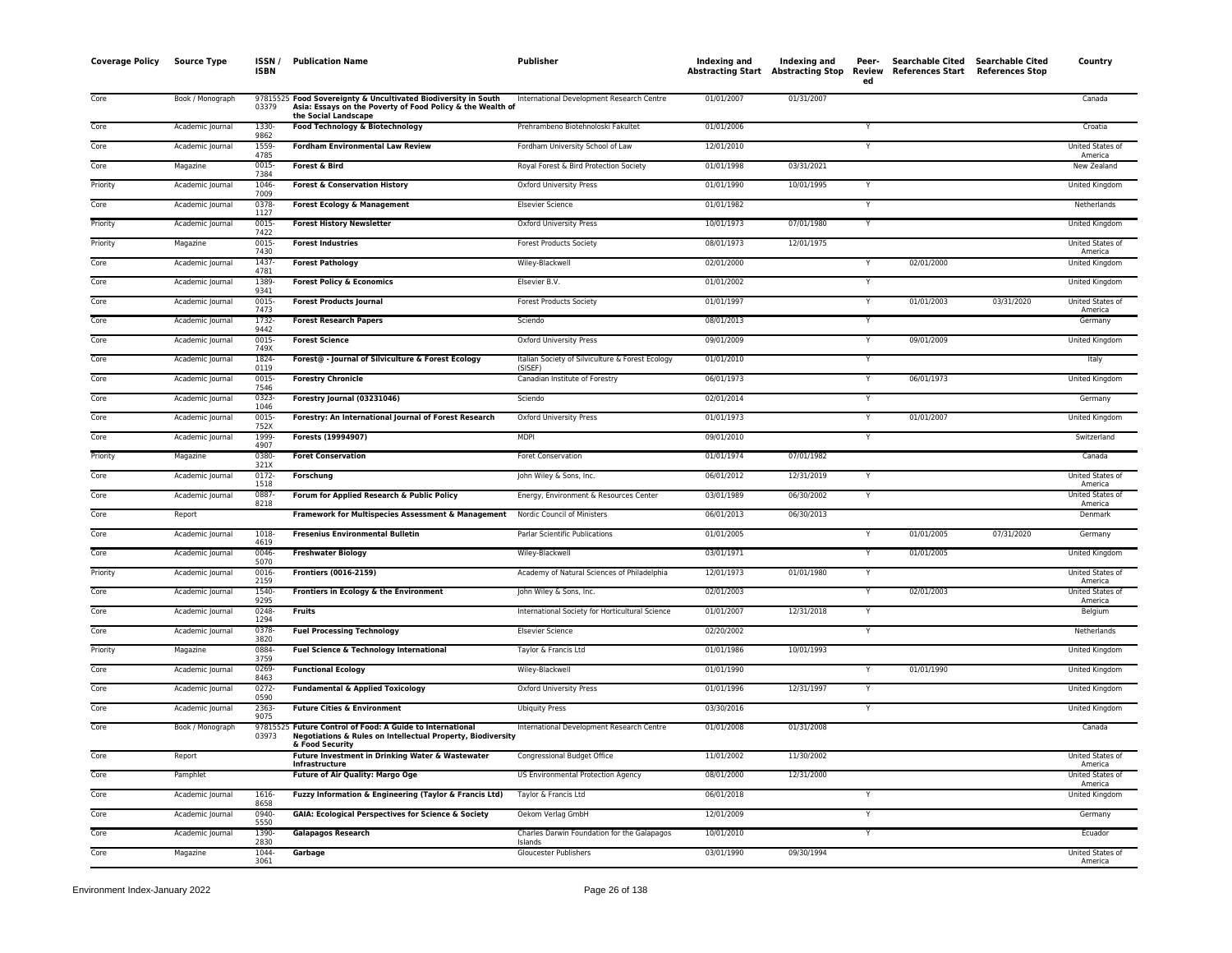| Coverage Policy | Source Type               | ISSN/<br><b>ISBN</b>         | <b>Publication Name</b>                                                                    | Publisher                                                | Indexing and | Indexing and<br><b>Abstracting Start Abstracting Stop</b> | Peer-<br>ed             | <b>Searchable Cited</b><br>Review References Start References Stop | Searchable Cited | Country                     |
|-----------------|---------------------------|------------------------------|--------------------------------------------------------------------------------------------|----------------------------------------------------------|--------------|-----------------------------------------------------------|-------------------------|--------------------------------------------------------------------|------------------|-----------------------------|
| Priority        | Magazine                  |                              | Gas                                                                                        | Stichting Tijdschrift Openbare Gasvoorziening            | 07/01/1973   | 12/01/1973                                                |                         |                                                                    |                  | Netherlands                 |
| Core            | Magazine                  |                              | <b>Gas Processing</b>                                                                      | Gulf Energy Information                                  | 03/04/2016   |                                                           |                         |                                                                    |                  | United States of<br>America |
| Core            | Book / Monograph          | 97815525<br>03980            | Gender & Natural Resource Management: Livelihoods,<br><b>Mobility &amp; Interventions</b>  | International Development Research Centre                | 01/01/2008   | 01/31/2008                                                |                         |                                                                    |                  | Canada                      |
| Core            | Report                    | 1020-<br>7236                | General Fisheries Commission for the Mediterranean<br><b>Session Reports</b>               | Food & Agriculture Organization of the United<br>Nations | 12/01/2012   |                                                           |                         |                                                                    |                  | Italy                       |
| Core            | Academic Journal          | 0926-<br>4957                | <b>GENEVA Papers on Risk &amp; Insurance - Theory</b>                                      | Springer Nature                                          | 03/01/1990   | 12/31/2004                                                |                         |                                                                    |                  | Germany                     |
| Core            | Academic Journal          | $0831 -$<br>2796             | Genome                                                                                     | Canadian Science Publishing                              | 02/01/2001   |                                                           | Y                       | 01/01/2008                                                         |                  | Canada                      |
| Core            | Magazine                  | $1321 -$<br>6554             | <b>Geo Australasia</b>                                                                     | Geo Productions Pty Ltd                                  | 09/01/1994   | 12/31/2001                                                |                         |                                                                    |                  | Australia                   |
| Core            | Academic Journal          | 2054-<br>4049                | Geo: Geography & Environment                                                               | Wiley-Blackwell                                          | 06/01/2015   |                                                           | Y                       |                                                                    |                  | United Kingdom              |
| Core            | Academic Journal          | 1010-<br>6049                | <b>Geocarto International</b>                                                              | Taylor & Francis Ltd                                     | 01/01/2007   |                                                           | Y                       |                                                                    |                  | United Kingdom              |
| Core            | Academic Journal          | 1525-<br>2027                | Geochemistry, Geophysics, Geosystems: G3                                                   | John Wiley & Sons, Inc.                                  | 07/01/2017   |                                                           | $\overline{Y}$          |                                                                    |                  | United States of<br>America |
| Core            | Academic Journal          | $0016 -$<br>7037             | Geochimica et Cosmochimica Acta                                                            | Pergamon Press - An Imprint of Elsevier Science          | 01/15/2002   |                                                           | $\overline{\mathsf{Y}}$ |                                                                    |                  | United Kingdom              |
| Core            | Academic Journal          | 0016<br>7061                 | Geoderma                                                                                   | <b>Elsevier Science</b>                                  | 02/01/1981   |                                                           | $\mathsf{v}$            |                                                                    |                  | Netherlands                 |
| Core            | Academic Journal          | 0016-<br>7185                | Geoforum                                                                                   | Pergamon Press - An Imprint of Elsevier Science          | 01/01/1989   |                                                           | Y                       |                                                                    |                  | United Kingdom              |
| Core            | Academic Journal          | 0435-<br>3676                | Geografiska Annaler Series A: Physical Geography                                           | Taylor & Francis Ltd                                     | 01/01/1998   |                                                           |                         | 01/01/2008                                                         |                  | United Kingdom              |
| Core            | Magazine                  | 0016-<br>741X                | <b>Geographical (Campion Interactive Publishing)</b>                                       | Campion Interactive Publishing                           | 06/01/1973   | 11/30/2005                                                |                         |                                                                    |                  | United Kingdom              |
| Core            | Magazine                  | $0016 -$<br>741 <sup>x</sup> | Geographical (Geographical Magazine Ltd.)                                                  | Geographical Magazine Ltd.                               | 12/01/2005   |                                                           |                         |                                                                    |                  | United Kingdom              |
| Core            | Academic Journal          | 0016-<br>7398                | <b>Geographical Journal</b>                                                                | Wiley-Blackwell                                          | 01/01/1974   |                                                           |                         | 01/01/2008                                                         |                  | United Kingdom              |
| Core            | Academic Journal          | 0016-<br>7428                | <b>Geographical Review</b>                                                                 | Taylor & Francis Ltd                                     | 04/01/1964   |                                                           | Y                       | 01/01/1990                                                         |                  | United Kingdom              |
| Core            | Academic Journal          | 1875-<br>3728                | <b>Geography &amp; Natural Resources</b>                                                   | Springer Nature                                          | 03/01/2008   |                                                           | $\mathsf{v}$            |                                                                    |                  | Germany                     |
| Core            | Academic Journal          | 0343-<br>2521                | GeoJournal                                                                                 | <b>Springer Nature</b>                                   | 01/01/1993   |                                                           | $\overline{Y}$          | 01/01/2006                                                         |                  | Germany                     |
| Core            | Academic Journal          | $0016 -$<br>7568             | <b>Geological Magazine</b>                                                                 | Cambridge University Press                               | 01/01/1994   |                                                           | Y                       |                                                                    |                  | United Kingdom              |
| Core            | Academic Journal          | 0016-<br>7606                | <b>Geological Society of America Bulletin</b>                                              | Geological Society of America                            | 07/01/1993   |                                                           | Y                       |                                                                    |                  | United States of<br>America |
| Core            | Academic Journal          | 0091<br>7613                 | Geology                                                                                    | Geological Society of America                            | 07/01/1993   |                                                           | Y                       | 07/01/1993                                                         | 07/31/2020       | United States of<br>America |
| Core            | Academic Journal          | 1947<br>5705                 | Geomatics, Natural Hazards & Risk                                                          | Taylor & Francis Ltd                                     | 04/28/2010   |                                                           |                         |                                                                    |                  | United Kingdom              |
| Core            | Academic Journal          | 0169-<br>555X                | Geomorphology                                                                              | <b>Elsevier Science</b>                                  | 03/01/2002   |                                                           | $\overline{Y}$          |                                                                    |                  | Netherlands                 |
| Core            | Academic Journal          | 0956-<br>540X                | <b>Geophysical Journal International</b>                                                   | Oxford University Press                                  | 01/01/1998   |                                                           | Y                       | 01/01/2008                                                         |                  | <b>United Kingdom</b>       |
| Core            | Academic Journal          | 0016-<br>8025                | <b>Geophysical Prospecting</b>                                                             | Wiley-Blackwell                                          | 01/01/1998   |                                                           | Y                       | 01/01/2008                                                         |                  | United Kingdom              |
| Core            | Book / Monograph          | 08276                        | 97898123 Geopolitics of Energy in South Asia                                               | ISEAS- Yusof Ishak Institute                             | 01/01/2008   | 01/31/2008                                                |                         |                                                                    |                  | Singapore                   |
| Core            | Academic Journal          | 1608-<br>5043                | <b>Georesources / Georesursy</b>                                                           | <b>LLC</b> Georesursy                                    | 03/01/2017   |                                                           | $\checkmark$            |                                                                    |                  | <b>Russian Federation</b>   |
| Core            | Magazine                  | 0732-<br>4715                | <b>George Wright Forum</b>                                                                 | George Wright Society                                    | 06/01/2011   |                                                           |                         |                                                                    |                  | United States of<br>America |
| Core            | Academic Journal          | $1042 -$<br>1858             | Georgetown International Environmental Law Review                                          | Georgetown University Law Center                         | 09/01/2000   | 09/30/2013                                                | Y                       |                                                                    |                  | United States of<br>America |
| Core            | Academic Journal          | 1749<br>9518                 | Georisk: Assessment & Management of Risk for<br><b>Engineered Systems &amp; Geohazards</b> | Taylor & Francis Ltd                                     | 01/01/2007   |                                                           | Y                       | 01/01/2008                                                         |                  | United Kingdom              |
| Core            | Academic Journal          | 0016-<br>8505                | Géotechnique                                                                               | Thomas Telford Ltd                                       | 02/01/2003   |                                                           | Y                       | 01/01/2008                                                         | 08/31/2020       | United Kingdom              |
| Core            | Academic Journal          | 2195<br>9706                 | <b>Geothermal Energy</b>                                                                   | Springer Nature                                          | 03/24/2016   |                                                           |                         |                                                                    |                  | Germany                     |
| Priority        | Magazine                  | 0146-<br>3675                | Geothermal Energy (0146-3675)                                                              | Geothermal World Corp.                                   | 01/01/1979   | 05/01/1986                                                |                         |                                                                    |                  | United States of<br>America |
| Core            | Market Research<br>Report |                              | <b>Geothermal Energy Report</b>                                                            | ABS Energy Research                                      | 01/01/2005   | 01/31/2009                                                |                         |                                                                    |                  | United Kingdom              |
| Core            | Market Research<br>Report |                              | <b>Geothermal Generation Report</b>                                                        | ABS Energy Research                                      | 01/01/2003   | 01/31/2009                                                |                         |                                                                    |                  | United Kingdom              |
| Priority        | Magazine                  | 0890-<br>5363                | <b>Geothermal Science &amp; Technology</b>                                                 | Gordon & Breach Science Publishers                       | 01/01/1991   | 01/01/1997                                                |                         |                                                                    |                  | United States of<br>America |
| Core            | Academic Journal          | 0375-<br>6505                | <b>Geothermics</b>                                                                         | Pergamon Press - An Imprint of Elsevier Science          | 01/01/1990   |                                                           | $\mathsf{v}$            |                                                                    |                  | <b>United Kingdom</b>       |
| Core            | Book / Monograph          | 87456                        | 97884790 Gestión Ecológica de Recursos Cinegéticos                                         | Digitalia, Inc.                                          | 01/01/2003   | 01/31/2003                                                |                         |                                                                    |                  | United States of<br>America |
|                 |                           |                              |                                                                                            |                                                          |              |                                                           |                         |                                                                    |                  |                             |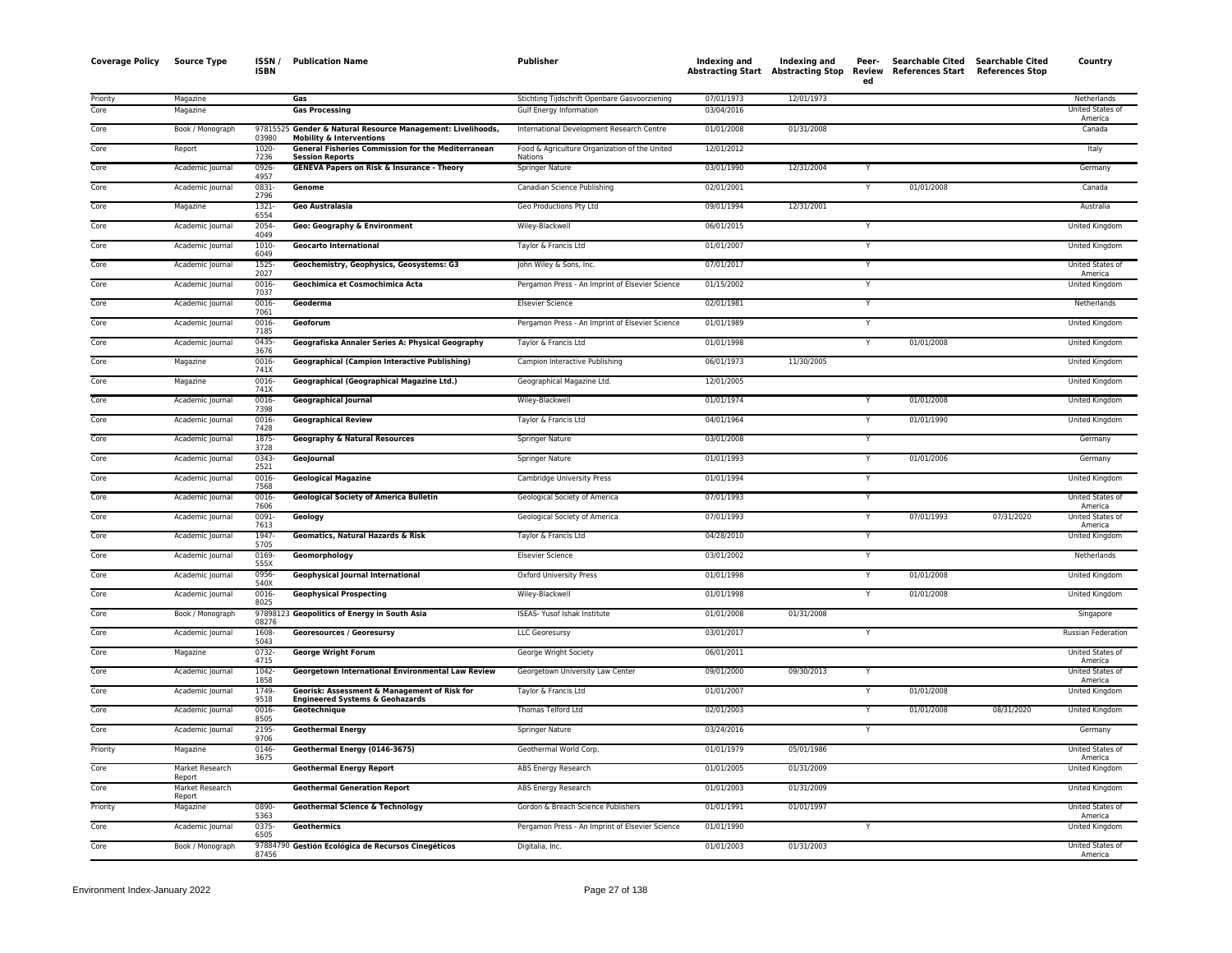| <b>Coverage Policy</b> | <b>Source Type</b>                         | ISSN/<br><b>ISBN</b> | <b>Publication Name</b>                                                                                          | <b>Publisher</b>                                | Indexing and | <b>Indexing and</b><br>Abstracting Start Abstracting Stop | Peer-<br>ed  | Searchable Cited Searchable Cited<br>Review References Start References Stop |            | Country                            |
|------------------------|--------------------------------------------|----------------------|------------------------------------------------------------------------------------------------------------------|-------------------------------------------------|--------------|-----------------------------------------------------------|--------------|------------------------------------------------------------------------------|------------|------------------------------------|
| Core                   | Academic Journal                           | 0124-<br>177X        | Gestión y Ambiente                                                                                               | Universidad Nacional de Colombia                | 01/01/2015   |                                                           | Y            |                                                                              |            | Colombia                           |
| Core                   | Academic Journal                           | 0367-<br>4223        | <b>Gesunde Pflanzen</b>                                                                                          | Springer Nature                                 | 01/01/2011   |                                                           | Y            |                                                                              |            | Germany                            |
| Core                   | Report                                     |                      | Getting Serious About Mercury: A Guide for Developing<br><b>Comprehensive Mercury Reduction Programs</b>         | National Wildlife Federation                    | 05/01/2002   | 05/31/2002                                                |              |                                                                              |            | United States of<br>America        |
| Core                   | Academic Journal                           | 0921-<br>8181        | <b>Global &amp; Planetary Change</b>                                                                             | <b>Elsevier Science</b>                         | 01/01/1992   |                                                           |              |                                                                              |            | Netherlands                        |
| Core                   | Academic Journal                           | $1023 -$<br>6732     | Global Atmosphere & Ocean System                                                                                 | Taylor & Francis Ltd                            | 03/01/2002   | 02/28/2005                                                | $\mathsf{Y}$ | 03/01/2002                                                                   | 02/28/2005 | United Kingdom                     |
| Core                   | Academic Journal                           | 0886-<br>6236        | <b>Global Biogeochemical Cycles</b>                                                                              | John Wiley & Sons, Inc.                         | 01/01/2005   |                                                           | Y            | 01/01/2005                                                                   |            | United States of<br>America        |
| Core                   | Academic Journal                           | 2056-<br>6646        | <b>Global Challenges</b>                                                                                         | Wiley-Blackwell                                 | 01/01/2017   |                                                           | Y            |                                                                              |            | United Kingdom                     |
| Core                   | Academic Journal                           | 1354-<br>1013        | <b>Global Change Biology</b>                                                                                     | Wiley-Blackwell                                 | 02/01/1995   |                                                           | Y            | 01/01/2005                                                                   |            | United Kingdom                     |
| Core                   | Book / Monograph                           | 98861                | 97804150 Global Ecology                                                                                          | Taylor & Francis Ltd / Books                    | 10/21/1993   | 11/20/1993                                                |              | 10/21/1993                                                                   | 11/20/1993 | United Kingdom                     |
| Core                   | Academic Journal                           | 1466-<br>822X        | Global Ecology & Biogeography                                                                                    | Wiley-Blackwell                                 | 01/01/1999   |                                                           | Y            | 01/01/1999                                                                   |            | United Kingdom                     |
| Core                   | Academic Journal                           | 0960-<br>7447        | Global Ecology & Biogeography Letters                                                                            | Wiley-Blackwell                                 | 01/01/1991   | 12/31/1998                                                | Y            |                                                                              |            | United Kingdom                     |
| Core                   | Academic Journal                           | 0959-<br>3780        | Global Environmental Change Part A: Human & Policy<br><b>Dimensions</b>                                          | Pergamon Press - An Imprint of Elsevier Science | 12/01/1990   |                                                           |              | 01/01/2006                                                                   |            | United Kingdom                     |
| Core                   | Academic Journal                           | 1464<br>2867         | Global Environmental Change Part B: Environmental<br>Hazards                                                     | Elsevier B.V.                                   | 01/01/2000   | 12/31/2005                                                | Y            |                                                                              |            | United Kingdom                     |
| Core                   | Book / Monograph                           | 97804151<br>03107    | <b>Global Environmental Issues</b>                                                                               | Taylor & Francis Ltd / Books                    | 10/06/1994   | 10/31/1994                                                |              | 10/06/1994                                                                   | 10/31/1994 | United Kingdom                     |
| Core                   | Academic Journal                           | 1526-<br>3800        | <b>Global Environmental Politics</b>                                                                             | <b>MIT Press</b>                                | 02/01/2001   |                                                           |              | 02/01/2001                                                                   |            | United States of<br>America        |
| Core                   | Book / Monograph                           | 97366                | 97804151 Global Ethics & Environment                                                                             | Taylor & Francis Ltd / Books                    | 09/23/1999   | 10/23/1999                                                |              | 09/23/1999                                                                   | 10/23/1999 | United Kingdom                     |
| Core                   | Academic Journal                           | 2059-<br>4798        | Global Sustainability (20594798)                                                                                 | Cambridge University Press                      | 01/01/2019   |                                                           |              |                                                                              |            | United Kingdom                     |
| Core                   | Conference<br>Proceedings Collection 51318 |                      | 97898146 Global Sustainability Inside & Outside the Territory -<br>Proceedings of the 1st International Workshop | World Scientific Publishing Company             | 01/01/2014   | 01/31/2014                                                |              |                                                                              |            | Singapore                          |
| Core                   | Book / Monograph                           | 70227                | 97818706 Global Warming: Who Is Taking the Heat?                                                                 | Panos London                                    | 01/01/1991   | 01/31/1991                                                |              |                                                                              |            | United Kingdom                     |
| Core                   | Magazine                                   | 1931-<br>8014        | <b>Global Watch</b>                                                                                              | Millennium Development Goals Global Watch       | 09/01/2006   | 03/31/2009                                                |              |                                                                              |            | United States of<br>America        |
| Core                   | Academic Journal                           | 1474-<br>7731        | <b>Globalizations</b>                                                                                            | Routledge                                       | 01/01/2004   |                                                           |              | 01/01/2008                                                                   |            | <b>United Kingdom</b>              |
| Core                   | Academic Journal                           | 1089<br>0017         | <b>Good Society Journal</b>                                                                                      | Pennsylvania State University Press             | 11/01/2003   |                                                           |              |                                                                              |            | United States of<br>America        |
| Core                   | Book / Monograph                           | 97809668<br>24384    | Governing U.S. Fisheries with IFQs: A Guide for Federal<br><b>Policy Makers</b>                                  | PERC: Property & Environment Research Center    | 05/01/2006   | 05/31/2006                                                |              |                                                                              |            | United States of<br>America        |
| Core                   | Academic Journal                           | $0142 -$<br>5242     | <b>Grass &amp; Forage Science</b>                                                                                | Wiley-Blackwell                                 | 03/01/1998   |                                                           |              | 01/01/2008                                                                   |            | <b>United Kingdom</b>              |
| Core                   | Book / Monograph                           | 70241                | 97818706 Grasshoppers & Locusts: The Plague of Sahel                                                             | Panos London                                    | 01/01/1993   | 01/31/1993                                                |              |                                                                              |            | United Kingdom                     |
| Core                   | Academic Journal                           | 1744-<br>6961        | <b>Grassland Science</b>                                                                                         | Wiley-Blackwell                                 | 03/01/2005   |                                                           | Y            | 01/01/2008                                                                   |            | United Kingdom                     |
| Core                   | Book / Monograph                           | 02860                | 97815525 Grassroots Indicators for Desertification: Experience &<br>Perspectives from Eastern & Southern Africa  | International Development Research Centre       | 01/01/1996   | 01/31/1996                                                |              |                                                                              |            | Canada                             |
| Core                   | Magazine                                   | 2296-<br>4924        | <b>Green Care</b>                                                                                                | Hochschule fuer Agrar- und Umweltpaedagogik     | 12/01/2015   | 06/17/2019                                                |              |                                                                              |            | Austria                            |
| Core                   | Academic Journal                           | $1751 -$<br>8253     | <b>Green Chemistry Letters &amp; Reviews</b>                                                                     | Taylor & Francis Ltd                            | 01/01/2007   |                                                           |              |                                                                              |            | United Kingdom                     |
| Core                   | Magazine                                   | 1366-<br>4417        | <b>Green Futures</b>                                                                                             | <b>Green Futures</b>                            | 09/01/2005   |                                                           |              |                                                                              |            | <b>United Kingdom</b>              |
| Priority               | Magazine                                   | 0957-<br>6029        | Green Magazine (0957-6029)                                                                                       | Green Magazine                                  | 10/01/1990   | 04/01/1993                                                |              |                                                                              |            | United States of<br>America        |
| Core                   | Academic Journal                           | 2191-<br>9542        | <b>Green Processing &amp; Synthesis</b>                                                                          | De Gruyter                                      | 01/01/2017   |                                                           |              |                                                                              |            | Germany                            |
| Core                   | Magazine                                   | 1866-<br>8151        | Greenbuilding                                                                                                    | Fachverlag Schiele und Schoen GmbH              | 02/01/2014   |                                                           |              |                                                                              |            | Germany                            |
| Core                   | Academic Journal                           | 0966-<br>9671        | <b>Greener Management International</b>                                                                          | Taylor & Francis Ltd                            | 07/01/1996   | 05/31/2012                                                |              | 01/01/2003                                                                   |            | United Kingdom                     |
| Core                   | Report                                     | 77801                | 97892916 Greenhouse Gas Emission Trends & Projections 2005                                                       | European Environment Agency                     | 12/01/2005   | 12/31/2005                                                |              |                                                                              |            | Denmark                            |
| Core                   | Report                                     | 77016                | 97892916 Greenhouse Gas Emission Trends & Projections in Europe European Environment Agency<br>2004              |                                                 | 12/01/2004   | 12/31/2004                                                |              |                                                                              |            | Denmark                            |
| Core                   | Report                                     | 78853                | 97892916 Greenhouse Gas Emission Trends & Projections in Europe European Environment Agency<br>2006              |                                                 | 10/01/2006   | 10/31/2006                                                |              |                                                                              |            | Denmark                            |
| Core                   | Report                                     | 79737                | 97892916 Greenhouse Gas Emission Trends & Projections in Europe European Environment Agency<br>2007              |                                                 | 11/01/2007   | 11/30/2007                                                |              |                                                                              |            | Denmark                            |
| Core                   | Book / Monograph                           | 46045                | 97808047 Greening NAFTA                                                                                          | <b>Stanford University Press</b>                | 01/01/2003   | 01/31/2003                                                |              |                                                                              |            | <b>United States of</b><br>America |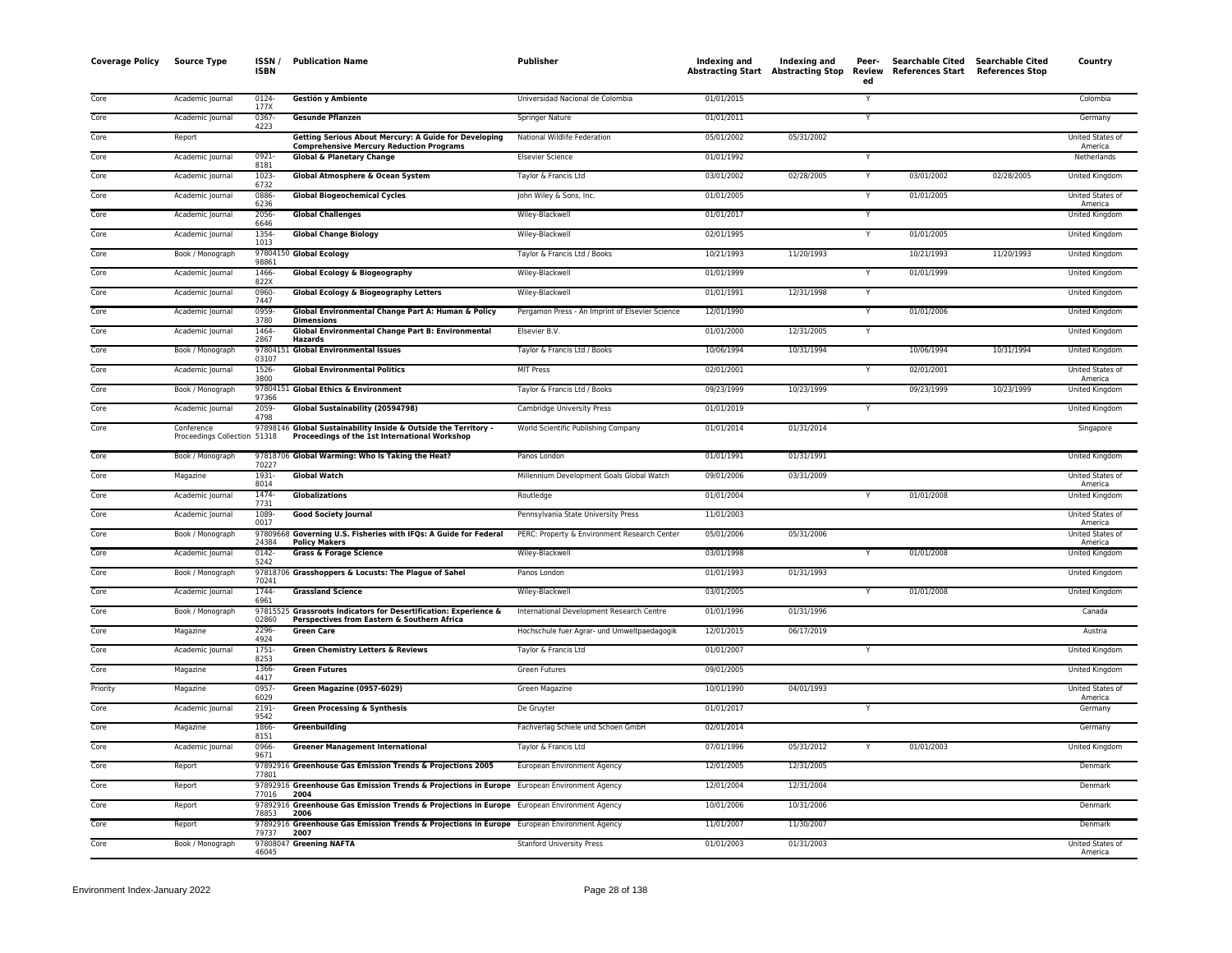| <b>Coverage Policy</b> | <b>Source Type</b> | ISSN /<br><b>ISBN</b> | <b>Publication Name</b>                                                                                                      | Publisher                                       | Indexing and | Indexing and<br><b>Abstracting Start Abstracting Stop</b> | Peer-<br>Review<br>ed | Searchable Cited Searchable Cited<br>References Start | <b>References Stop</b> | Country                                |
|------------------------|--------------------|-----------------------|------------------------------------------------------------------------------------------------------------------------------|-------------------------------------------------|--------------|-----------------------------------------------------------|-----------------------|-------------------------------------------------------|------------------------|----------------------------------------|
| Core                   | Report             | 22294                 | 97892893 Greening the Economy: Nordic Experiences & Challenges Nordic Council of Ministers                                   |                                                 | 06/01/2011   | 06/30/2011                                                |                       |                                                       |                        | Denmark                                |
| Priority               | Magazine           | 0899-<br>0190         | Greenpeace                                                                                                                   | Greenpeace Inc                                  | 01/01/1989   | 10/01/1991                                                |                       |                                                       |                        | United States of<br>America            |
| Core                   | Magazine           | 0899<br>0190          | <b>Greenpeace Magazine</b>                                                                                                   | Greenpeace Inc                                  | 09/01/1997   | 02/28/2001                                                |                       |                                                       |                        | United States of                       |
| Core                   | Magazine           | 0899<br>0190          | <b>Greenpeace Quarterly</b>                                                                                                  | Greenpeace Inc                                  | 07/01/1996   | 08/31/1997                                                |                       |                                                       |                        | America<br>United States of<br>America |
| Core                   | Magazine           | 8899-<br>0190         | <b>Greenpeace Update</b>                                                                                                     | Greenpeace Inc                                  | 03/01/2001   |                                                           |                       |                                                       |                        | United States of<br>America            |
| Core                   | Magazine           |                       | Greentips                                                                                                                    | Union of Concerned Scientists                   | 07/01/2009   |                                                           |                       | 07/01/2009                                            |                        | United States of<br>America            |
| Core                   | Book / Monograph   | 70234                 | 97818706 Greenwar: Environment & Conflict in the Sahel                                                                       | Panos London                                    | 01/01/1991   | 01/31/1991                                                |                       |                                                       |                        | United Kingdom                         |
| Core                   | Academic Journal   | $0017 -$<br>467X      | <b>Ground Water</b>                                                                                                          | Wiley-Blackwell                                 | 11/01/1980   |                                                           |                       | 11/01/1980                                            |                        | United Kingdom                         |
| Priority               | Magazine           | 0274-<br>8444         | <b>Ground Water Heat Pump Journal</b>                                                                                        | Water Well Journal Publishing Co.               | 12/01/1980   | 12/01/1981                                                |                       |                                                       |                        | United States of<br>America            |
| Core                   | Academic Journal   | 1069-<br>3629         | <b>Ground Water Monitoring &amp; Remediation</b>                                                                             | Wiley-Blackwell                                 | 09/01/1992   |                                                           |                       | 09/01/1992                                            |                        | United Kingdom                         |
| Priority               | Academic Journal   | $0277 -$<br>1926      | <b>Ground Water Monitoring Review</b>                                                                                        | Ground Water Publishing                         | 09/01/1981   | 12/01/1992                                                | Y                     |                                                       |                        | United States of<br>America            |
| Core                   | Magazine           |                       | <b>Grouse News</b>                                                                                                           | <b>Grouse Specialist Group</b>                  | 05/01/2008   | 05/31/2009                                                |                       |                                                       |                        | United Kingdom                         |
| Core                   | Magazine           |                       | <b>Guardians of the Wild: Wildlife Report</b>                                                                                | National Wildlife Federation                    | 04/01/2005   | 03/31/2011                                                |                       |                                                       |                        | United States of<br>America            |
| Core                   | Report             |                       | Guide to Bicycle Project & Program Funding in California, Planning & Conservation League<br>2002                             |                                                 | 01/01/2002   | 01/31/2002                                                |                       |                                                       |                        | United States of<br>America            |
| Core                   | Pamphlet           |                       | <b>Guide to Energy-Efficient Heating &amp; Cooling</b>                                                                       | Energy Star                                     | 05/01/2005   | 05/31/2005                                                |                       |                                                       |                        | <b>United States of</b><br>America     |
| Core                   | Report             |                       | Guide to Local Growth Control Initiatives, 2002                                                                              | Planning & Conservation League                  | 03/01/2002   | 03/31/2002                                                |                       |                                                       |                        | United States of<br>America            |
| Core                   | Report             |                       | Guide to the Federal & California Endangered Species<br><b>Laws, 1994</b>                                                    | Planning & Conservation League                  | 01/01/1994   | 01/31/1994                                                |                       |                                                       |                        | United States of<br>America            |
| Core                   | Report             |                       | Guide to the Federal & California Endangered Species<br>Laws, 1995 Supplement                                                | Planning & Conservation League                  | 01/01/1995   | 01/31/1995                                                |                       |                                                       |                        | United States of<br>America            |
| Core                   | Report             |                       | Guide to the Federal & California Endangered Species<br>Laws, 1996 Supplement                                                | Planning & Conservation League                  | 01/01/1996   | 01/31/1996                                                |                       |                                                       |                        | United States of<br>America            |
| Priority               | Academic Journal   | 0072-<br>9027         | <b>Gulf Research Reports</b>                                                                                                 | University of Southern Mississippi              | 03/01/1998   | 03/01/1998                                                | Y                     |                                                       |                        | <b>United States of</b><br>America     |
| Core                   | Magazine           | $0745 -$<br>0893      | Habitat (0745-0893)                                                                                                          | Carol Group Ltd.                                | 01/01/1977   | 01/31/1980                                                |                       |                                                       |                        | United States of<br>America            |
| Core                   | Academic Journal   | 0197-<br>3975         | <b>Habitat International</b>                                                                                                 | Pergamon Press - An Imprint of Elsevier Science | 02/01/1980   |                                                           | Y                     |                                                       |                        | United Kingdom                         |
| Core                   | Book / Monograph   | 22927                 | 97815602 Handbook of Industrial Crops                                                                                        | Taylor & Francis Ltd                            | 08/01/2005   | 08/31/2005                                                |                       |                                                       |                        | United Kingdom                         |
| Core                   | Book / Monograph   | 22647                 | 97814020 Handbook of Micrometeorology: A Guide for Surface Flux Springer Nature / Books<br><b>Measurement &amp; Analysis</b> |                                                 | 01/01/2004   | 01/31/2004                                                |                       |                                                       |                        | Germany                                |
| Core                   | Book / Monograph   | 29551                 | 97815602 Handbook of Precision Agriculture                                                                                   | Taylor & Francis Ltd                            | 12/01/2006   | 12/30/2006                                                |                       |                                                       |                        | United Kingdom                         |
| Core                   | Academic Journal   | $0147 -$<br>8257      | <b>Harvard Environmental Law Review</b>                                                                                      | Harvard Law School Journals                     | 01/01/1976   |                                                           | Y                     | 01/01/1976                                            | 01/31/2020             | <b>United States of</b><br>America     |
| Core                   | Book / Monograph   | 56802                 | 97808135 Hawks & Owls of Eastern North America                                                                               | <b>Rutgers University Press</b>                 | 01/01/2004   | 01/31/2004                                                |                       |                                                       |                        | United States of<br>America            |
| Core                   | Magazine           | 1193-<br>2074         | <b>Hazardous Materials Management</b>                                                                                        | <b>Business Information Group</b>               | 02/01/1992   | 02/28/2003                                                |                       |                                                       |                        | Canada                                 |
| Priority               | Academic Journal   | 0882-<br>5696         | Hazardous Waste & Hazardous Materials                                                                                        | Mary Ann Liebert, Inc.                          | 03/01/1993   | 09/01/1995                                                |                       |                                                       |                        | United States of<br>America            |
| Core                   | Academic Journal   | 0738<br>0232          | <b>Hazardous Waste Consultant</b>                                                                                            | Wolters Kluwer Legal & Regulatory               | 01/01/1999   | 07/31/2013                                                | Y                     | 01/01/1999                                            | 05/31/2011             | United States of<br>America            |
| Core                   | Magazine           |                       | <b>Hazardous Waste/Superfund Alert</b>                                                                                       | Jade Media Partners                             | 02/01/2009   |                                                           |                       |                                                       |                        | <b>United States of</b><br>America     |
| Core                   | Magazine           | 1713<br>9511          | <b>HazMat Management</b>                                                                                                     | <b>Business Information Group</b>               | 03/01/2003   |                                                           |                       |                                                       |                        | Canada                                 |
| Core                   | Academic Journal   | 0017-<br>9078         | <b>Health Physics</b>                                                                                                        | Lippincott Williams & Wilkins                   | 06/01/1973   |                                                           | Y                     | 06/01/1973                                            |                        | United States of<br>America            |
| Core                   | Academic Journal   | 1369<br>8575          | Health, Risk & Society                                                                                                       | Routledge                                       | 03/01/1999   |                                                           | Y                     | 03/01/1999                                            |                        | United Kingdom                         |
| Core                   | Academic Journal   | 1083<br>4389          | Helicobacter                                                                                                                 | Wiley-Blackwell                                 | 01/01/1998   |                                                           | $\overline{Y}$        | 01/01/2008                                            |                        | United Kingdom                         |
| Core                   | Academic Journal   | $0018 -$<br>0831      | Herpetologica                                                                                                                | Allen Press Publishing Services Inc.            | 01/01/2006   |                                                           | Y                     |                                                       |                        | United States of<br>America            |
| Core                   | Academic Journal   | 0733<br>1347          | <b>Herpetological Monographs</b>                                                                                             | Allen Press Publishing Services Inc.            | 01/01/2006   |                                                           | Y                     |                                                       |                        | United States of<br>America            |
| Core                   | Magazine           | 0191-<br>5657         | <b>High Country News</b>                                                                                                     | <b>High Country News</b>                        | 09/18/1981   |                                                           |                       |                                                       |                        | United States of<br>America            |
| Core                   | Academic Journal   | 0018<br>1439          | <b>High Energy Chemistry</b>                                                                                                 | Springer Nature                                 | 01/01/2003   |                                                           |                       | 01/01/2008                                            |                        | Germany                                |
| Core                   | Academic Journal   | 2470-<br>6981         | <b>High Frequency</b>                                                                                                        | Wiley-Blackwell                                 | 01/01/2019   | 04/01/2019                                                | Y                     |                                                       |                        | United Kingdom                         |
|                        |                    |                       |                                                                                                                              |                                                 |              |                                                           |                       |                                                       |                        |                                        |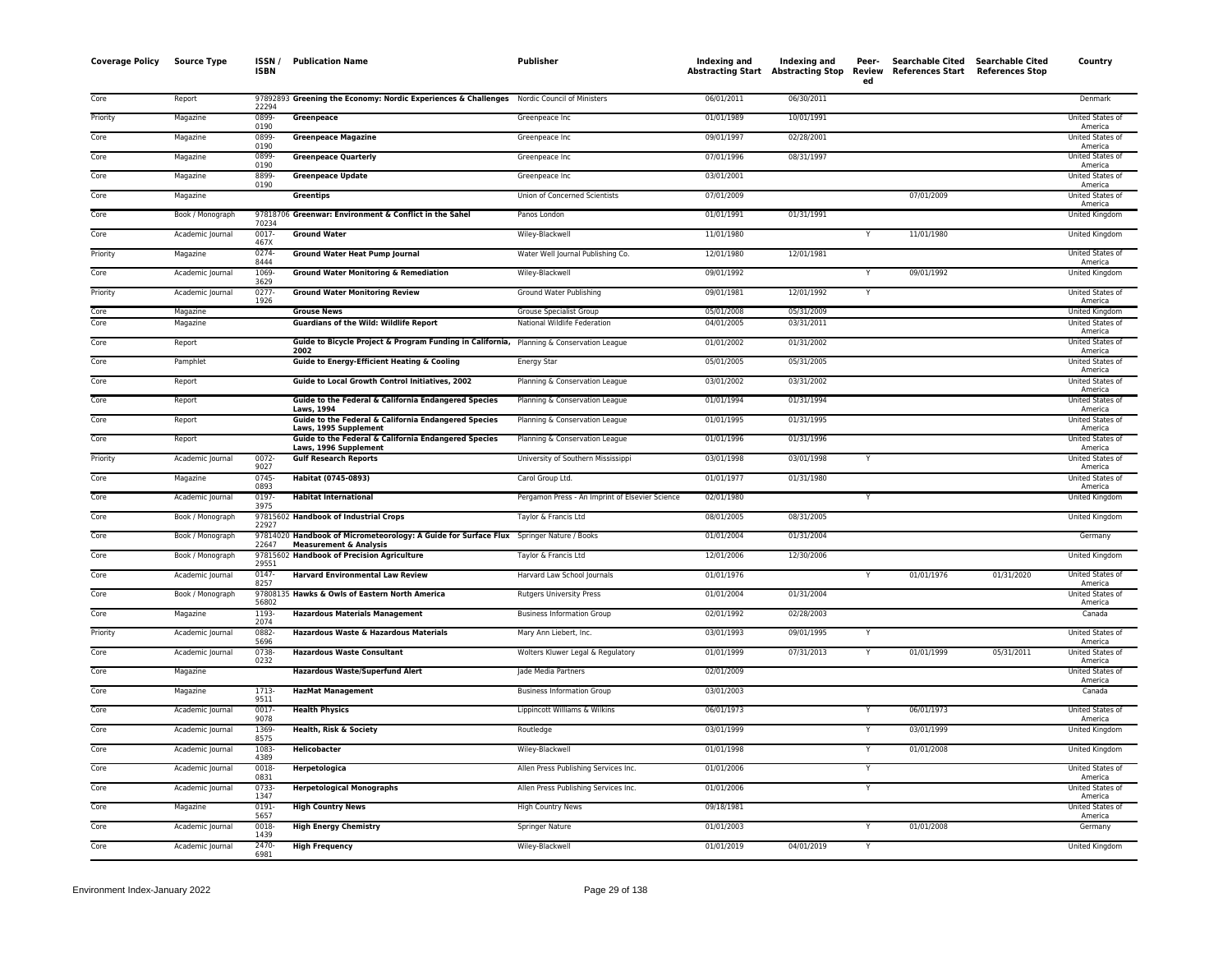| <b>Coverage Policy</b> | Source Type                          | ISSN<br><b>ISBN</b> | <b>Publication Name</b>                                                                            | Publisher                                               | Indexing and             | Indexing and<br>Abstracting Start Abstracting Stop Review | Peer-<br>ed             | <b>Searchable Cited</b><br>References Start References Stop | Searchable Cited | Country                     |
|------------------------|--------------------------------------|---------------------|----------------------------------------------------------------------------------------------------|---------------------------------------------------------|--------------------------|-----------------------------------------------------------|-------------------------|-------------------------------------------------------------|------------------|-----------------------------|
| Core                   | Report                               | 76644               | 97892916 High Nature Value Farmland: Characteristics, Trends &<br><b>Policy Challenges</b>         | European Environment Agency                             | 04/01/2004               | 04/30/2004                                                |                         |                                                             |                  | Denmark                     |
| Core                   | Book / Monograph                     | 30479               | 97899933 Himalayan Waters: Promise & Potential-Problems &<br><b>Politics</b>                       | Panos London                                            | 01/01/2001               | 01/31/2001                                                |                         |                                                             |                  | United Kingdom              |
| Core                   | Book / Monograph                     | 33890               | 97804151 History of Environmental Economic Thought                                                 | Taylor & Francis Ltd / Books                            | 12/11/1997               | 01/10/1998                                                |                         | 12/11/1997                                                  | 01/10/1998       | United Kingdom              |
| Core                   | Academic Journal                     | 0105-<br>9327       | <b>Holarctic Ecology</b>                                                                           | Wiley-Blackwell                                         | 01/01/1978               | 12/31/1991                                                |                         |                                                             |                  | United Kingdom              |
| Core                   | Academic Journal                     | 0959-<br>6836       | Holocene                                                                                           | Sage Publications, Ltd.                                 | 01/01/1998               |                                                           | $\mathsf{Y}$            | 01/01/1998                                                  |                  | United Kingdom              |
| Core                   | <b>Trade Publication</b>             | 0896<br>9442        | <b>Home Energy</b>                                                                                 | Home Performance Coalition, Inc.                        | 01/01/1989               | 12/31/2019                                                |                         |                                                             |                  | United States of<br>America |
| Core                   | Academic Journal                     | 2211-<br>3452       | Horticulture, Environment & Biotechnology                                                          | Springer Nature                                         | 01/01/2009               |                                                           | Y                       |                                                             |                  | Germany                     |
| Core                   | <b>Trade Publication</b>             | $0018 -$<br>6368    | <b>Houille Blanche</b>                                                                             | Taylor & Francis Ltd                                    | 11/01/2015               | 12/31/2020                                                |                         |                                                             |                  | United Kingdom              |
| Core                   | Report                               | 77689               | 97892916 Household Consumption & the Environment                                                   | European Environment Agency                             | 01/01/2006               | 01/31/2006                                                |                         |                                                             |                  | Denmark                     |
| Core                   | Book / Monograph                     | 41190               | 97806911 Hubbert's Peak: The Impending World Oil Shortage                                          | Princeton University Press                              | 01/01/2008               | 01/31/2008                                                |                         |                                                             |                  | United States of<br>America |
| Core                   | Academic Journal                     | 1080-<br>7039       | Human & Ecological Risk Assessment                                                                 | Taylor & Francis Ltd                                    | 01/01/2001               |                                                           |                         | 01/01/2001                                                  | 08/31/2020       | United Kingdom              |
| Core                   | Academic Journal                     | 0960-<br>3271       | Human & Experimental Toxicology                                                                    | <b>Sage Publications</b>                                | 01/01/1998               |                                                           | Y                       |                                                             |                  | United States of<br>America |
| Core                   | Academic Journal                     | 1087<br>1209        | <b>Human Dimensions of Wildlife</b>                                                                | Taylor & Francis Ltd                                    | 01/01/2001               |                                                           |                         | 11/01/2002                                                  |                  | United Kingdom              |
| Core                   | Academic Journal                     | 1530<br>7069        | <b>Human Ecology</b>                                                                               | Cornell University, College of Human Ecology            | 01/01/2000               | 09/30/2021                                                | Y                       | 01/01/2003                                                  | 09/30/2019       | United States of<br>America |
| Priority               | Magazine                             | 0018-<br>7178       | <b>Human Ecology Forum</b>                                                                         | Cornell University, College of Human Ecology            | 09/01/1973               | 12/31/1999                                                |                         |                                                             |                  | United States of<br>America |
| Core                   | Academic Journal                     | 1074<br>4827        | <b>Human Ecology Review</b>                                                                        | Society for Human Ecology                               | 01/01/1997               |                                                           |                         | 01/01/1997                                                  | 07/31/2019       | United States of<br>America |
| Core                   | Academic Journal                     | 0300<br>7839        | Human Ecology: An Interdisciplinary Journal                                                        | Springer Nature                                         | 03/01/1973               |                                                           | Y                       | 03/01/1973                                                  |                  | Germany                     |
| Core                   | Academic Journal                     | $0018 -$<br>7208    | <b>Human Factors</b>                                                                               | <b>Sage Publications</b>                                | 02/01/1968               |                                                           | Ÿ                       |                                                             |                  | United States of<br>America |
| Core                   | Academic Journal                     | 1090-<br>8471       | Human Factors & Ergonomics in Manufacturing                                                        | John Wiley & Sons, Inc.                                 | 01/01/1997               | 12/31/2009                                                | Y                       |                                                             |                  | United States of<br>America |
| Core                   | Academic Journal                     | $2157 -$<br>4650    | Human Factors & Ergonomics in Manufacturing & Service john Wiley & Sons, Inc.<br><b>Industries</b> |                                                         | 01/01/2010               |                                                           | Y                       |                                                             |                  | United States of<br>America |
| Core                   | Academic Journal                     | 2155<br>3858        | <b>Human-Wildlife Interactions</b>                                                                 | Jack H. Berryman Institute                              | 01/01/2011               |                                                           |                         |                                                             |                  | United States of<br>America |
| Core                   | Academic Journal                     | 1998<br>5452        | Hydro Nepal: Journal of Water, Energy & Environment                                                | Media for Energy Nepal Pvt. Ltd.                        | 10/01/2010               |                                                           | $\overline{Y}$          |                                                             |                  | Nepal                       |
| Core                   | Academic Journal                     | 0018-<br>8158       | Hydrobiologia                                                                                      | Springer Nature                                         | 01/01/1993               |                                                           | Y                       | 01/01/1993                                                  |                  | Germany                     |
| Core                   | <b>Trade Publication</b>             | 0018-<br>8190       | <b>Hydrocarbon Processing</b>                                                                      | Gulf Energy Information                                 | 01/01/1995               |                                                           |                         |                                                             |                  | United States of<br>America |
| Core                   | Academic Journal                     | 1431-<br>2174       | <b>Hydrogeology Journal</b>                                                                        | Springer Nature                                         | 01/01/2007               |                                                           | Y                       |                                                             |                  | Germany                     |
| Core                   | Academic Journal                     | 0885<br>6087        | <b>Hydrological Processes</b>                                                                      | John Wiley & Sons, Inc.                                 | 01/01/1990               |                                                           | Y                       | 01/01/2006                                                  |                  | United States of<br>America |
| Core                   | Academic Journal                     | 1027<br>5606        | Hydrology & Earth System Sciences                                                                  | Copernicus Gesellschaft mbH                             | 01/01/2005               |                                                           | $\overline{\mathsf{Y}}$ |                                                             |                  | Germany                     |
| Core                   | Academic Journal                     | 1812-<br>2108       | Hydrology & Earth System Sciences Discussions                                                      | Copernicus Gesellschaft mbH                             | 01/01/2005               |                                                           | Y                       |                                                             |                  | Germany                     |
| Core                   | Academic Journal                     | 2306-<br>5338       | Hydrology (2306-5338)                                                                              | <b>MDPI</b>                                             | 06/01/2021               |                                                           | Υ                       |                                                             |                  | Switzerland                 |
| Core                   | Academic Journal                     | 1998-<br>9563       | <b>Hydrology Research</b>                                                                          | <b>IWA Publishing</b>                                   | 02/01/2008               |                                                           | Y                       | 02/01/2008                                                  |                  | United Kingdom              |
| Core                   | Market Research<br>Report            |                     | Hydropower Report: Large & Small Hydropower                                                        | ABS Energy Research                                     | 01/01/2005               | 01/31/2009                                                |                         |                                                             |                  | United Kingdom              |
| Core                   | Conference<br>Proceedings Collection |                     | <b>IAEE Conference Proceedings</b>                                                                 | International Association for Energy Economics,<br>Inc. | 01/01/2019               |                                                           |                         |                                                             |                  | United States of<br>America |
| Core                   | Magazine                             | 1944-<br>3188       | <b>IAEE Energy Forum Newsletter</b>                                                                | International Association for Energy Economics,<br>Inc  | 05/01/2013               |                                                           |                         |                                                             |                  | United States of<br>America |
| Core                   | Academic Journal                     | $0019 -$<br>1019    | Ibis                                                                                               | Wiley-Blackwell                                         | 01/01/1989               |                                                           | Y                       | 01/01/1989                                                  |                  | United Kingdom              |
| Core                   | Academic Journal                     | 1054-<br>3139       | ICES Journal of Marine Science / Journal du Conseil                                                | <b>Oxford University Press</b>                          | 01/01/1996               |                                                           | $\overline{\mathsf{Y}}$ |                                                             |                  | United Kingdom              |
| Core                   | Academic Journal                     | 0972-<br>9313       | <b>ICFAI Journal of Environmental Economics</b>                                                    | <b>IUP Publications</b>                                 | 08/01/2007               | 07/31/2009                                                | Y                       |                                                             |                  | India                       |
| Core                   | Academic Journal                     |                     | <b>ICFAI Journal of Environmental Law</b>                                                          | <b>IUP Publications</b>                                 | 07/01/2007               | 07/31/2009                                                | $\mathsf{v}$            |                                                             |                  | India                       |
| Core<br>Core           | Academic Journal<br>Magazine         | 0936                | <b>ICFAI Journal of Environmental Sciences</b><br><b>Ichthyological Exploration of Freshwaters</b> | <b>IUP Publications</b><br>Verlag Dr. Friedrich Pfeil   | 10/01/2008<br>03/01/1991 | 07/31/2009<br>12/01/1992                                  | Y                       |                                                             |                  | India<br>Switzerland        |
| Priority               | Magazine                             | 9902<br>0315        | <b>IDRC Reports</b>                                                                                | International Development Research Centre               | 04/01/1991               | 10/03/1997                                                |                         |                                                             |                  | Canada                      |
|                        |                                      | 9981                |                                                                                                    |                                                         |                          |                                                           |                         |                                                             |                  |                             |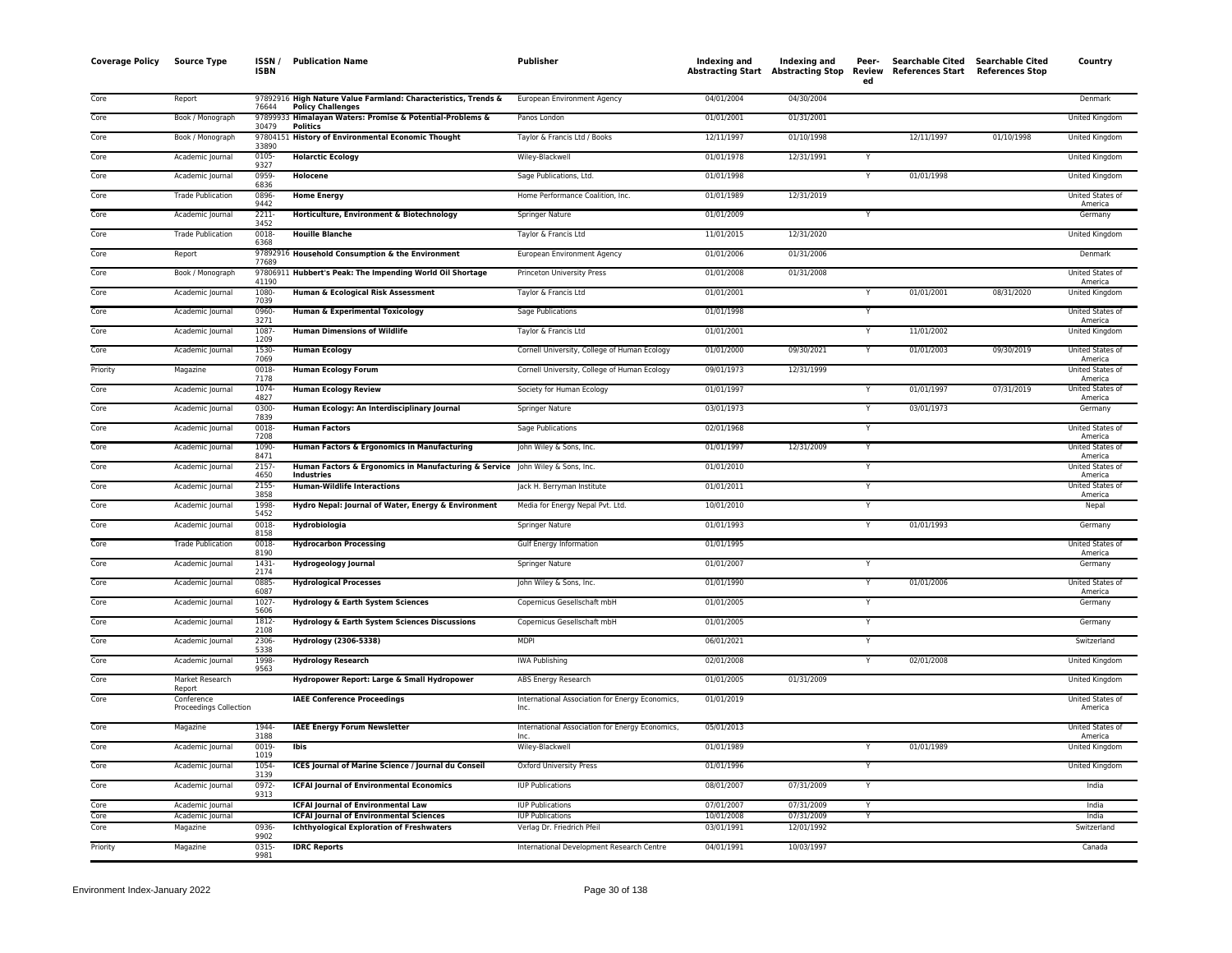| <b>Coverage Policy</b> | <b>Source Type</b>       | ISSN /<br><b>ISBN</b> | <b>Publication Name</b>                                                                                         | Publisher                                                | Indexing and | Indexing and<br><b>Abstracting Start Abstracting Stop</b> | Peer-<br>Review<br>ed | Searchable Cited Searchable Cited<br>References Start References Stop |            | Country                            |
|------------------------|--------------------------|-----------------------|-----------------------------------------------------------------------------------------------------------------|----------------------------------------------------------|--------------|-----------------------------------------------------------|-----------------------|-----------------------------------------------------------------------|------------|------------------------------------|
| Core                   | Academic Journal         | 1350-<br>2360         | IEE Proceedings -- Generation, Transmission &<br><b>Distribution</b>                                            | Institution of Engineering & Technology                  | 01/01/2003   | 12/31/2006                                                | Y                     |                                                                       |            | <b>United Kingdom</b>              |
| Core                   | Academic Journal         | 0018<br>9499          | <b>IEEE Transactions on Nuclear Science</b>                                                                     | <b>IEEE</b>                                              | 08/01/1996   |                                                           | Y                     | 01/01/2003                                                            | 07/31/2020 | United States of<br>America        |
| Core                   | Academic Journal         | $0018 -$<br>9545      | <b>IEEE Transactions on Vehicular Technology</b>                                                                | <b>IEEE</b>                                              | 06/01/1996   |                                                           | Y                     | 01/01/2003                                                            | 07/31/2020 | United States of                   |
| Core                   | Academic Journal         | $1751 -$              | IET Generation, Transmission & Distribution (Institution of Institution of Engineering & Technology             |                                                          | 01/01/2007   | 12/31/2012                                                | Y                     |                                                                       |            | America<br>United Kingdom          |
| Core                   | Academic Journal         | 8687<br>1751<br>8687  | <b>Engineering &amp; Technology)</b><br>IET Generation, Transmission & Distribution (Wiley-<br><b>Blackwell</b> | Wiley-Blackwell                                          | 01/01/2013   |                                                           | Y                     |                                                                       |            | United Kingdom                     |
| Priority               | Magazine                 | 1073-<br>0478         | Illahee: Journal for the Northwest Environment                                                                  | University of Washington                                 | 03/01/1994   | 09/01/1995                                                |                       |                                                                       |            | <b>United States of</b><br>America |
| Core                   | Magazine                 |                       | <b>Illinois Natural History Survey Bulletin</b>                                                                 | Illinois Natural History Survey Division                 | 01/01/2009   |                                                           |                       |                                                                       |            | <b>United States of</b>            |
| Core                   | Magazine                 |                       | <b>Illinois Natural History Survey Reports</b>                                                                  | Illinois Natural History Survey Division                 | 01/01/2009   | 05/01/2017                                                |                       |                                                                       |            | America<br>United States of        |
| Core                   | Magazine                 | 0888                  | Illinois Natural History Survey Special Publication                                                             | Illinois Natural History Survey Division                 | 01/01/2009   |                                                           |                       |                                                                       |            | America<br>United States of        |
| Core                   | Book / Monograph         | 9546                  | 97807484 Immunotoxicology of Environmental & Occupational                                                       | Taylor & Francis Ltd / Books                             | 02/20/1998   | 03/22/1998                                                |                       | 02/20/1998                                                            | 03/22/1998 | America<br>United Kingdom          |
| Core                   | Academic Journal         | 03905<br>1461-        | <b>Metals</b><br><b>Impact Assessment &amp; Project Appraisal</b>                                               | Taylor & Francis Ltd                                     | 04/01/2003   |                                                           |                       |                                                                       |            | United Kingdom                     |
| Core                   | Academic Journal         | 5517<br>0254          | <b>Impact of Science on Society</b>                                                                             | Taylor & Francis Ltd                                     | 10/01/1977   | 12/31/1992                                                | Y                     |                                                                       |            | <b>United Kingdom</b>              |
| Core                   | Report                   | 8763                  | 97892916 Impacts of Europe's Changing Climate                                                                   | European Environment Agency                              | 08/01/2004   | 08/31/2004                                                |                       |                                                                       |            | Denmark                            |
| Core                   | <b>Trade Publication</b> | 76927<br>0190-        | <b>In Business</b>                                                                                              | BioCycle Connect, LLC                                    | 01/01/1990   | 12/31/2007                                                |                       |                                                                       |            | United States of                   |
| Priority               | Magazine                 | 2458<br>0888-         | In Vitro Toxicology                                                                                             | Mary Ann Liebert, Inc.                                   | 03/01/1991   | 06/01/1995                                                |                       |                                                                       |            | America<br>United States of        |
| Core                   | <b>Trade Publication</b> | 319X<br>1043-         | <b>Independent Energy</b>                                                                                       | Clarion Events, Inc.                                     | 04/01/1989   | 03/31/2000                                                |                       |                                                                       |            | America<br>United States of        |
| Priority               | Magazine                 | 7320<br>1042          | <b>Independent Power</b>                                                                                        | Clarion Events, Inc.                                     | 11/01/1988   | 03/01/1989                                                |                       |                                                                       |            | America<br>United States of        |
| Core                   | Academic Journal         | 5829                  | Indian Journal of Ecology                                                                                       | Indian Ecological Society                                | 01/01/1978   | 07/01/1987                                                |                       |                                                                       |            | America<br>India                   |
| Core                   | Academic Journal         |                       | Indian Journal of Environmental Health                                                                          | National Environmental Engineering Research<br>Institute | 01/01/1973   | 10/01/1991                                                | Y                     |                                                                       |            | India                              |
| Core                   | Academic Journal         | 1420-<br>326X         | <b>Indoor &amp; Built Environment</b>                                                                           | Sage Publications                                        | 01/01/1996   |                                                           |                       | 01/01/2006                                                            |            | United Kingdom                     |
| Core                   | Academic Journal         | $0905 -$<br>6947      | <b>Indoor Air</b>                                                                                               | Wiley-Blackwell                                          | 03/01/1998   |                                                           | Y                     | 01/01/2008                                                            |            | United Kingdom                     |
| Priority               | Magazine                 | 1016-                 | <b>Indoor Environment</b>                                                                                       | Karger AG                                                | 01/01/1994   | 11/01/1995                                                |                       |                                                                       |            | Switzerland                        |
| Core                   | Magazine                 | 4901<br>1094<br>2769  | <b>Indoor Environment Quality Strategies</b>                                                                    | Wolters Kluwer Legal & Regulatory                        | 08/01/2003   | 12/31/2006                                                |                       |                                                                       |            | United States of<br>America        |
| Core                   | Magazine                 | 1542-<br>894X         | <b>Industrial Engineer: IE</b>                                                                                  | Institute of Industrial Engineers                        | 01/01/2003   | 04/30/2016                                                |                       |                                                                       |            | United States of<br>America        |
| Core                   | Academic Journal         | 0019-<br>8366         | <b>Industrial Health</b>                                                                                        | National Institute of Occupational Safety &<br>Health    | 04/01/2006   |                                                           |                       | 04/01/2006                                                            | 04/30/2020 | Japan                              |
| Core                   | Magazine                 | 0147                  | <b>Industrial Hygiene News</b>                                                                                  | Rimbach Publishing Company                               | 09/01/2005   |                                                           |                       |                                                                       |            | United States of                   |
| Priority               | Magazine                 | 5401<br>$0046 -$      | <b>Industrial Wastes</b>                                                                                        | Scranton Gillette Communications Inc.                    | 11/01/1972   | 11/01/1983                                                |                       |                                                                       |            | America<br>United States of        |
| Core                   | Magazine                 | 9262<br>0378-         | <b>Industry &amp; Environment</b>                                                                               | <b>United Nations Publications</b>                       | 01/01/1994   | 12/31/2004                                                |                       |                                                                       |            | America<br>United States of        |
| Core                   | Academic Journal         | 9993<br>0300-         | Infection                                                                                                       | Springer Nature                                          | 02/01/2000   |                                                           | Y                     |                                                                       |            | America<br>Germany                 |
| Core                   | Academic Journal         | 8126<br>1567-<br>1348 | <b>Infection, Genetics &amp; Evolution</b>                                                                      | Elsevier B.V.                                            | 01/01/2002   |                                                           | Ÿ                     |                                                                       |            | United Kingdom                     |
| Core                   | Academic Journal         | 1064<br>7449          | Infectious Diseases in Obstetrics & Gynecology                                                                  | Hindawi Limited                                          | 01/01/2003   |                                                           | Ÿ                     | 01/01/2008                                                            |            | <b>United Kingdom</b>              |
| Core                   | Academic Journal         | 1680                  | Ingenieria Hidraulica y Ambiental                                                                               | Facultad de Ingenieria Civil                             | 02/01/2001   |                                                           | Υ                     |                                                                       |            | Cuba                               |
| Core                   | Academic Journal         | 0338<br>0895          | <b>Inhalation Toxicology</b>                                                                                    | Taylor & Francis Ltd                                     | 01/01/1998   |                                                           | Y                     | 01/01/1998                                                            |            | United Kingdom                     |
| Core                   | Magazine                 | 8378<br>1566-         | <b>Injury Control &amp; Safety Promotion</b>                                                                    | Taylor & Francis Ltd                                     | 03/01/2000   | 12/31/2004                                                |                       |                                                                       |            | <b>United Kingdom</b>              |
| Core                   | Report                   | 0974                  | <b>INL Reports</b>                                                                                              | Idaho National Laboratory                                | 01/01/2009   | 07/01/2015                                                |                       |                                                                       |            | United States of                   |
| Core                   | Academic Journal         | 2044                  | <b>Inland Waters</b>                                                                                            | Taylor & Francis Ltd                                     | 01/01/2019   |                                                           | Y                     |                                                                       |            | America<br>United Kingdom          |
| Core                   | Academic Journal         | 2041<br>1753-         | <b>Innate Immunity</b>                                                                                          | Sage Publications                                        | 02/01/2008   |                                                           | Y                     |                                                                       |            | United States of                   |
| Core                   | Magazine                 | 4259<br>0001          | Inquinamento                                                                                                    | Edizioni Fiera                                           | 03/01/1977   | 06/01/1982                                                |                       |                                                                       |            | America<br>Italy                   |
| Core                   | Academic Journal         | 4982<br>2399          | <b>Insect Systematics &amp; Diversity</b>                                                                       | <b>Oxford University Press</b>                           | 01/01/2019   |                                                           | Y                     |                                                                       |            | United Kingdom                     |
| Core                   | Academic Journal         | 3421<br>0020-         | <b>Insectes Sociaux</b>                                                                                         | <b>Springer Nature</b>                                   | 01/01/2007   |                                                           | Y                     |                                                                       |            | Germany                            |
|                        |                          | 1812                  |                                                                                                                 |                                                          |              |                                                           |                       |                                                                       |            |                                    |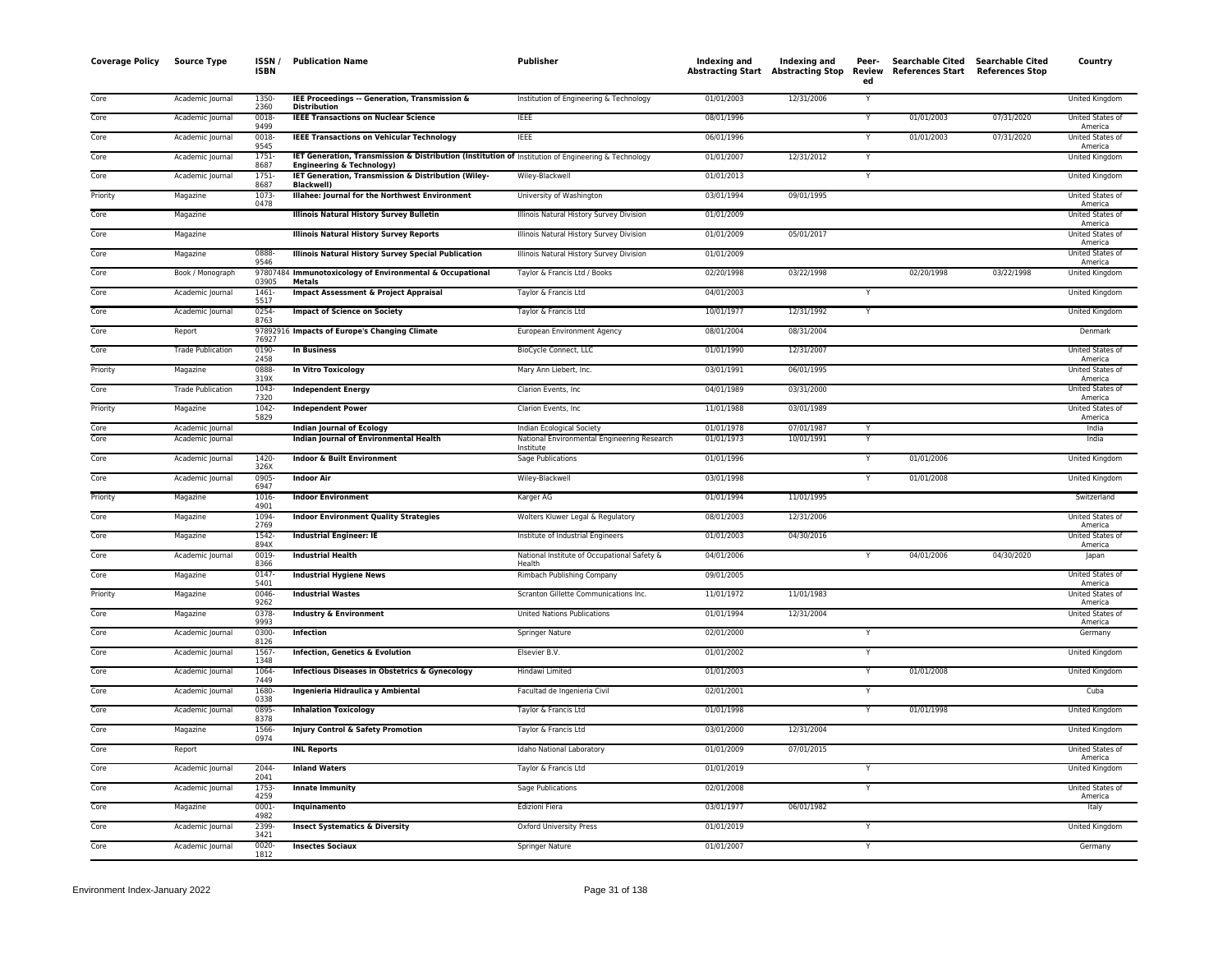| Coverage Policy | Source Type              | ISSN/<br><b>ISBN</b> | <b>Publication Name</b>                                                                             | Publisher                                                      | Indexing and | Indexing and<br>Abstracting Start Abstracting Stop Review | Peer-<br>ed | <b>Searchable Cited</b><br><b>References Start</b> | Searchable Cited<br><b>References Stop</b> | Country                            |
|-----------------|--------------------------|----------------------|-----------------------------------------------------------------------------------------------------|----------------------------------------------------------------|--------------|-----------------------------------------------------------|-------------|----------------------------------------------------|--------------------------------------------|------------------------------------|
| Core            | Book / Monograph         | 64139                | 97804151 Institutions in Environmental Management                                                   | Taylor & Francis Ltd / Books                                   | 11/05/1998   | 12/05/1998                                                |             | 11/05/1998                                         | 12/05/1998                                 | <b>United Kingdom</b>              |
| Core            | Magazine                 | 1020-<br>4555        | <b>Integrated Crop Management</b>                                                                   | Food & Agriculture Organization of the United<br>Nations       | 01/01/2013   |                                                           |             |                                                    |                                            | Italy                              |
| Core            | Academic Journal         | $1551 -$<br>3777     | <b>Integrated Environmental Assessment &amp; Management</b>                                         | Wiley-Blackwell                                                | 01/01/2006   |                                                           |             | 10/01/2006                                         |                                            | United Kingdom                     |
| Core            | Report                   | 77757                | 97892916 Integration of Environment into EU Agriculture Policy                                      | European Environment Agency                                    | 03/01/2006   | 03/31/2006                                                |             |                                                    |                                            | Denmark                            |
| Core            | Academic Journal         | 1750-<br>8975        | <b>Intelligent Buildings International</b>                                                          | Taylor & Francis Ltd                                           | 11/01/2008   |                                                           |             | 11/01/2008                                         |                                            | United Kingdom                     |
| Core            | Academic Journal         | 1980-<br>0908        | <b>InterfacEHS</b>                                                                                  | Revista InterfacEHS                                            | 01/01/2009   |                                                           | Y           | 01/01/2009                                         | 01/31/2020                                 | Brazil                             |
| Core            | Newswire                 |                      | Interfax: Kazakhstan Mining Weekly                                                                  | Interfax-America Inc.                                          | 10/01/2012   |                                                           |             |                                                    |                                            | United States of<br>America        |
| Priority        | Magazine                 | $0261 -$<br>4413     | <b>International Agricultural Development</b>                                                       | Research Information Ltd.                                      | 01/01/1989   | 11/01/1993                                                |             |                                                    |                                            | United Kingdom                     |
| Core            | Academic Journal         | 2008-<br>4935        | International Aquatic Research (Islamic Azad University,<br><b>Tonekabon Branch)</b>                | Islamic Azad University, Tonekabon Branch                      | 08/01/2011   | 12/31/2011                                                |             |                                                    |                                            | Iran (Islamic Republic<br>of)      |
| Core            | Academic Journal         | 0340-<br>0131        | International Archives of Occupational & Environmental<br>Health                                    | Springer Nature                                                | 01/01/2000   |                                                           |             | 01/01/2000                                         |                                            | Germany                            |
| Priority        | Magazine                 | 0265<br>3036         | <b>International Biodeterioration</b>                                                               | Elsevier B.V.                                                  | 01/01/1990   | 04/01/1991                                                |             |                                                    |                                            | <b>United Kingdom</b>              |
| Core            | Academic Journal         | 0964-<br>8305        | International Biodeterioration & Biodegradation                                                     | Elsevier B.V.                                                  | 01/01/1991   |                                                           | Y           | 01/01/2006                                         |                                            | United Kingdom                     |
| Core            | Academic Journal         | 2345<br>5012         | International Bulletin of Water Resources & Development International Bulletin of Water Resources & | Development                                                    | 06/01/2014   |                                                           | Y           |                                                    |                                            | Iran (Islamic Republic<br>of)      |
| Core            | Academic Journal         | 2146-<br>0329        | International Electronic Journal of Environmental<br>Education                                      | International Electronic Journal of Environmental<br>Education | 09/01/2010   |                                                           | Y           |                                                    |                                            | Turkey                             |
| Core            | Academic Journal         | 1513-<br>718X        | <b>International Energy Journal</b>                                                                 | Regional Energy Resources Information Center<br>(RERIC)        | 01/01/2012   |                                                           | Y           |                                                    |                                            | Thailand                           |
| Core            | Report                   | $1051 -$<br>6360     | <b>International Energy Outlook</b>                                                                 | US Department of Energy, Energy Information<br>Administration  | 01/01/2009   |                                                           |             |                                                    |                                            | United States of<br>America        |
| Priority        | Magazine                 | $1041 -$<br>4665     | <b>International Environmental Affairs</b>                                                          | University Press of New England                                | 03/01/1989   | 09/01/1998                                                |             |                                                    |                                            | <b>United States of</b><br>America |
| Core            | Academic Journal         | 1567-<br>9764        | International Environmental Agreements: Politics, Law & Springer Nature<br>Economics                |                                                                | 01/01/2007   |                                                           |             | 01/01/2008                                         |                                            | Germany                            |
| Core            | <b>Trade Publication</b> | 0963-<br>7362        | <b>International Environmental Technology</b>                                                       | ILM Holdings Ltd.                                              | 02/01/2011   | 11/30/2016                                                |             |                                                    |                                            | United Kingdom                     |
| Priority        | Magazine                 | 0195<br>7554         | International Journal for the Study of Animal Problems                                              | Institute for the Study of Animal Problems                     | 01/01/1981   | 10/05/1983                                                |             |                                                    |                                            | United States of<br>America        |
| Core            | Academic Journal         | 0164-<br>7954        | <b>International Journal of Acarology</b>                                                           | Taylor & Francis Ltd                                           | 07/30/2008   |                                                           | Y           |                                                    |                                            | <b>United Kingdom</b>              |
| Core            | Academic Journal         | 1462-<br>4605        | International Journal of Agricultural Resources,<br><b>Governance &amp; Ecology</b>                 | Inderscience Enterprises Ltd.                                  | 09/01/2001   | 04/01/2018                                                |             |                                                    |                                            | United Kingdom                     |
| Core            | Academic Journal         | $1473-$<br>5903      | International Journal of Agricultural Sustainability                                                | Taylor & Francis Ltd                                           | 01/01/2003   |                                                           | Y           |                                                    |                                            | <b>United Kingdom</b>              |
| Core            | Academic Journal         | 2337-<br>9782        | International Journal of Agriculture System                                                         | Hasanuddin University, Graduate School                         | 06/01/2014   |                                                           | Y           |                                                    |                                            | Indonesia                          |
| Core            | Academic Journal         | 1687<br>8159         | <b>International Journal of Agronomy</b>                                                            | Hindawi Limited                                                | 01/01/2008   |                                                           | Y           |                                                    |                                            | United Kingdom                     |
| Core            | Academic Journal         | 0924-<br>8579        | <b>International Journal of Antimicrobial Agents</b>                                                | <b>Elsevier Science</b>                                        | 01/01/2002   |                                                           | Y           |                                                    |                                            | Netherlands                        |
| Core            | Academic Journal         | 1569-<br>8432        | International Journal of Applied Earth Observation &<br>Geoinformation                              | Elsevier B.V.                                                  | 01/01/2002   |                                                           |             |                                                    |                                            | United Kingdom                     |
| Core            | Academic Journal         | 1745-<br>1590        | International Journal of Biodiversity Science &<br><b>Management</b>                                | Taylor & Francis Ltd                                           | 01/01/2009   | 12/31/2009                                                |             | 01/01/2009                                         | 12/31/2009                                 | United Kingdom                     |
| Core            | Academic Journal         | $2151 -$<br>3732     | International Journal of Biodiversity Science, Ecosystem<br><b>Services &amp; Management</b>        | Taylor & Francis Ltd                                           | 01/01/2010   | 12/31/2018                                                |             | 01/01/2010                                         | 12/31/2018                                 | United Kingdom                     |
| Core            | Academic Journal         | 1741<br>5020         | International Journal of BioTechnology                                                              | Inderscience Enterprises Ltd.                                  | 01/01/2002   | 07/01/2017                                                | Y           |                                                    |                                            | United Kingdom                     |
| Core            | Academic Journal         | 1835-<br>7156        | International Journal of Climate Change: Impacts &<br><b>Responses</b>                              | Common Ground Research Networks                                | 02/01/2011   |                                                           | Y           |                                                    |                                            | United States of<br>America        |
| Core            | Academic Journal         | 0899<br>8418         | <b>International Journal of Climatology</b>                                                         | John Wiley & Sons, Inc.                                        | 01/01/1989   |                                                           |             | 01/01/2006                                         |                                            | United States of<br>America        |
| Core            | Academic Journal         | 1939-<br>2699        | International Journal of Coal Preparation & Utilization                                             | Taylor & Francis Ltd                                           | 01/01/2008   |                                                           |             | 01/01/2008                                         |                                            | United Kingdom                     |
| Core            | Academic Journal         | 1061-<br>8562        | <b>International Journal of Computational Fluid Dynamics</b>                                        | Taylor & Francis Ltd                                           | 03/01/2002   |                                                           |             | 03/01/2002                                         | 06/30/2020                                 | United Kingdom                     |
| Core            | Academic Journal         | 1503-<br>1438        | <b>International Journal of Disaster Medicine</b>                                                   | Taylor & Francis Ltd                                           | 01/01/2003   | 11/30/2006                                                | Y           | 01/01/2003                                         |                                            | United Kingdom                     |
| Core            | Academic Journal         | 1687<br>9708         | <b>International Journal of Ecology</b>                                                             | Hindawi Limited                                                | 01/01/2008   |                                                           | Y           |                                                    |                                            | United Kingdom                     |
| Core            | Academic Journal         | 0377-<br>015X        | International Journal of Ecology & Environmental Sciences National Institute of Ecology             |                                                                | 08/01/1992   |                                                           | Y           | 08/01/1992                                         | 01/31/2020                                 | India                              |
| Core            | Academic Journal         | 2224-<br>4980        | International Journal of Ecosystems & Ecology Sciences                                              | Health & Environment Association                               | 01/01/2011   |                                                           | Y           |                                                    |                                            | Albania                            |
| Core            | Academic Journal         | 2076-<br>2895        | International Journal of Energy & Environment                                                       | International Energy & Environment Foundation                  | 01/01/2010   |                                                           |             |                                                    |                                            | Iraq                               |
| Core            | Academic Journal         | 0363<br>907X         | <b>International Journal of Energy Research</b>                                                     | John Wiley & Sons, Inc.                                        | 01/01/1979   |                                                           | Y           | 01/01/2006                                         |                                            | United States of<br>America        |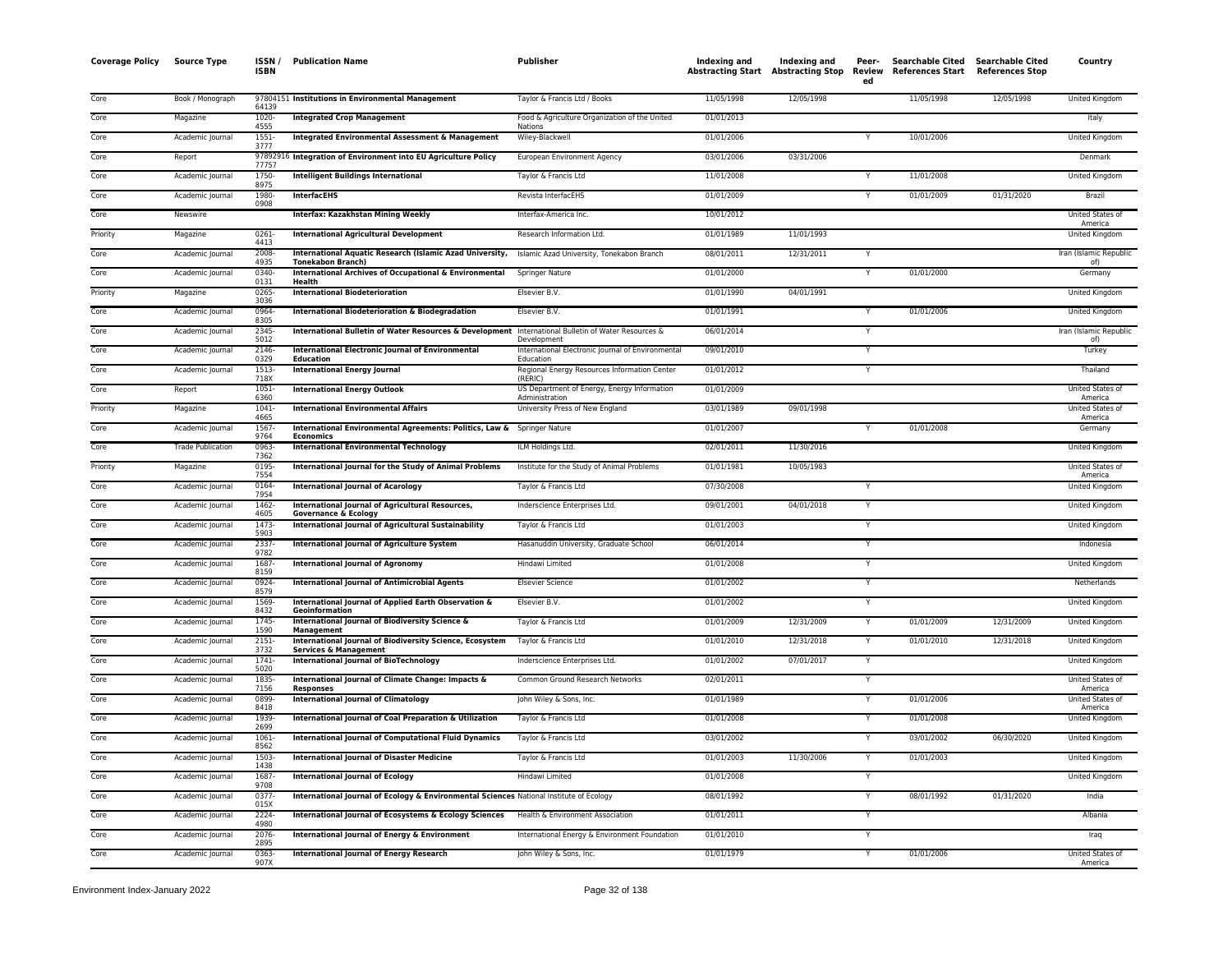| <b>Coverage Policy</b> | <b>Source Type</b> | ISSN/<br><b>ISBN</b>  | <b>Publication Name</b>                                                                                          | Publisher                                       | Indexing and | Indexing and<br>Abstracting Start Abstracting Stop | Peer-<br>Review<br>ed | <b>Searchable Cited</b><br><b>References Start</b> | <b>Searchable Cited</b><br><b>References Stop</b> | Country                            |
|------------------------|--------------------|-----------------------|------------------------------------------------------------------------------------------------------------------|-------------------------------------------------|--------------|----------------------------------------------------|-----------------------|----------------------------------------------------|---------------------------------------------------|------------------------------------|
| Core                   | Academic Journal   | $1472 -$              | International Journal of Energy Technology & Policy                                                              | Inderscience Enterprises Ltd.                   | 01/01/2004   | 10/01/2018                                         |                       |                                                    |                                                   | United Kingdom                     |
| Core                   | Academic Journal   | 8923<br>0957-<br>4352 | International Journal of Environment & Pollution                                                                 | Inderscience Enterprises Ltd.                   | 01/01/1990   | 01/31/2018                                         | Y                     | 01/01/1990                                         | 01/31/2018                                        | United Kingdom                     |
| Core                   | Academic Journal   | 1474-<br>6778         | International Journal of Environment & Sustainable<br><b>Development</b>                                         | Inderscience Enterprises Ltd.                   | 01/01/2004   |                                                    |                       |                                                    |                                                   | United Kingdom                     |
| Core                   | Academic Journal   | 0306<br>7319          | International Journal of Environmental Analytical<br>Chemistry                                                   | Taylor & Francis Ltd                            | 01/01/2002   |                                                    |                       | 01/01/2002                                         |                                                   | United Kingdom                     |
| Core                   | Academic Journal   | 0960-<br>3123         | International Journal of Environmental Health Research                                                           | Taylor & Francis Ltd                            | 03/01/1993   |                                                    |                       | 01/01/1998                                         |                                                   | United Kingdom                     |
| Core                   | Academic Journal   | 1735<br>6865          | International Journal of Environmental Research                                                                  | <b>Springer Nature</b>                          | 01/01/2008   |                                                    |                       | 01/01/2008                                         |                                                   | Germany                            |
| Core                   | Academic Journal   | 2357-<br>0849         | International Journal of Environmental Science &<br><b>Sustainable Development</b>                               | <b>IEREK Press</b>                              | 07/01/2018   |                                                    | Y                     |                                                    |                                                   | Egypt                              |
| Core                   | Academic Journal   | 1735<br>1472          | International Journal of Environmental Science &<br><b>Technology (IJEST)</b>                                    | Springer Nature                                 | 01/01/2009   |                                                    |                       | 01/01/2009                                         |                                                   | Germany                            |
| Core                   | Academic Journal   | 0020-<br>7233         | International Journal of Environmental Studies                                                                   | Routledge                                       | 01/01/1974   |                                                    | Y                     | 01/01/1998                                         |                                                   | United Kingdom                     |
| Core                   | Academic Journal   | 2325-<br>1077         | International Journal of Environmental Sustainability                                                            | Common Ground Research Networks                 | 05/01/2014   |                                                    |                       |                                                    |                                                   | United States of<br>America        |
| Core                   | Academic Journal   | 1466<br>2132          | International Journal of Environmental Technology &<br>Management                                                | Inderscience Enterprises Ltd.                   | 01/01/2001   | 05/31/2015                                         |                       | 01/01/2001                                         |                                                   | <b>United Kingdom</b>              |
| Core                   | Academic Journal   | 0168<br>1605          | <b>International Journal of Food Microbiology</b>                                                                | <b>Elsevier Science</b>                         | 01/01/2002   |                                                    | Υ                     |                                                    |                                                   | Netherlands                        |
| Core                   | Academic Journal   | 1494-<br>2119         | International Journal of Forest Engineering                                                                      | Taylor & Francis Ltd                            | 01/01/2019   |                                                    |                       |                                                    |                                                   | United Kingdom                     |
| Core                   | Academic Journal   | 2251-<br>6387         | International Journal of Forest, Soil & Erosion                                                                  | GHB's Journals                                  | 02/01/2012   |                                                    |                       |                                                    |                                                   | Iran (Islamic Republic<br>of)      |
| Core                   | Academic Journal   | 1687<br>9368          | <b>International Journal of Forestry Research</b>                                                                | Hindawi Limited                                 | 01/01/2008   |                                                    |                       |                                                    |                                                   | United Kingdom                     |
| Core                   | Academic Journal   | 1553<br>8362          | <b>International Journal of Fruit Science</b>                                                                    | Taylor & Francis Ltd                            | 01/01/2005   |                                                    |                       | 03/01/2009                                         |                                                   | United Kingdom                     |
| Core                   | Academic Journal   | 1687<br>885X          | <b>International Journal of Geophysics</b>                                                                       | Hindawi Limited                                 | 01/01/2008   |                                                    | Y                     |                                                    |                                                   | <b>United Kingdom</b>              |
| Core                   | Academic Journal   | 0954<br>7118          | <b>International Journal of Global Energy Issues</b>                                                             | Inderscience Enterprises Ltd.                   | 01/01/1991   | 01/31/2018                                         |                       | 01/01/1991                                         | 01/31/2018                                        | United Kingdom                     |
| Core                   | Academic Journal   | 1466-<br>6650         | International Journal of Global Environmental Issues                                                             | Inderscience Enterprises Ltd.                   | 01/01/2001   | 04/30/2018                                         |                       | 01/01/2001                                         | 04/30/2018                                        | United Kingdom                     |
| Core                   | Academic Journal   | $1543 -$<br>5075      | International Journal of Green Energy                                                                            | Taylor & Francis Ltd                            | 04/01/2004   |                                                    |                       | 01/01/2008                                         |                                                   | United Kingdom                     |
| Core                   | Academic Journal   | 0360-<br>3199         | International Journal of Hydrogen Energy                                                                         | Pergamon Press - An Imprint of Elsevier Science | 01/01/1981   |                                                    |                       | 01/01/2006                                         |                                                   | <b>United Kingdom</b>              |
| Core                   | Academic Journal   | 0169<br>8141          | International Journal of Industrial Ergonomics                                                                   | <b>Elsevier Science</b>                         | 03/01/2002   |                                                    |                       |                                                    |                                                   | Netherlands                        |
| Core                   | Academic Journal   | 1745<br>7300          | International Journal of Injury Control & Safety Promotion Taylor & Francis Ltd                                  |                                                 | 01/01/2005   |                                                    |                       | 01/01/2008                                         |                                                   | <b>United Kingdom</b>              |
| Core                   | Academic Journal   | 2329<br>1621          | International Journal of Interdisciplinary Environmental<br><b>Studies</b>                                       | Common Ground Research Networks                 | 12/01/2012   | 12/31/2019                                         |                       |                                                    |                                                   | <b>United States of</b><br>America |
| Core                   | Academic Journal   | 0948<br>3349          | <b>International Journal of Life Cycle Assessment</b>                                                            | Springer Nature                                 | 01/01/2005   |                                                    |                       | 01/01/2005                                         |                                                   | Germany                            |
| Core                   | Academic Journal   | 0927<br>3522          | International Journal of Marine & Coastal Law                                                                    | <b>Brill Academic Publishers</b>                | 03/01/1997   |                                                    |                       | 03/01/1997                                         |                                                   | Netherlands                        |
| Core                   | Academic Journal   | 1438-<br>4221         | <b>International Journal of Medical Microbiology</b>                                                             | Elsevier GmbH, Urban & Fischer Verlag           | 01/01/2002   |                                                    | Y                     |                                                    |                                                   | <b>United Kingdom</b>              |
| Core                   | Academic Journal   | 1748-<br>0930         | International Journal of Mining, Reclamation &<br><b>Environment</b>                                             | Taylor & Francis Ltd                            | 01/01/2006   |                                                    |                       | 01/01/2006                                         | 12/31/2020                                        | United Kingdom                     |
| Core                   | Academic Journal   | 0217<br>751X          | International Journal of Modern Physics A: Particles &<br><b>Fields; Gravitation; Cosmology; Nuclear Physics</b> | World Scientific Publishing Company             | 01/10/1999   |                                                    |                       |                                                    |                                                   | Singapore                          |
| Core                   | Academic Journal   | 1476<br>914X          | <b>International Journal of Nuclear Desalination</b>                                                             | Inderscience Enterprises Ltd.                   | 01/01/2004   | 01/01/2011                                         |                       |                                                    |                                                   | United Kingdom                     |
| Core                   | Academic Journal   | 1232-<br>1087         | International Journal of Occupational Medicine &<br><b>Environmental Health</b>                                  | Nofer Institute of Occupational Medicine        | 01/01/2002   |                                                    |                       |                                                    |                                                   | Poland                             |
| Core                   | Academic Journal   | 1687<br>9406          | International Journal of Oceanography                                                                            | Hindawi Limited                                 | 01/01/2008   | 01/31/2012                                         |                       |                                                    |                                                   | United Kingdom                     |
| Core                   | Academic Journal   | 1388-<br>7890         | International Journal of Odonatology                                                                             | Worldwide Dragonfly Association                 | 12/09/2014   |                                                    | Y                     |                                                    |                                                   | United Kingdom                     |
| Core                   | Academic Journal   | 0967-<br>0874         | <b>International Journal of Pest Management</b>                                                                  | Taylor & Francis Ltd                            | 01/01/1993   |                                                    |                       | 01/01/1998                                         |                                                   | United Kingdom                     |
| Core                   | Academic Journal   | 1058<br>5893          | <b>International Journal of Plant Sciences</b>                                                                   | University of Chicago Press                     | 07/01/1993   |                                                    |                       | 07/01/1993                                         |                                                   | United States of<br>America        |
| Core                   | Academic Journal   | 1077-<br>3495         | International Journal of Population Geography                                                                    | John Wiley & Sons                               | 03/01/1997   | 11/30/2003                                         | Y                     |                                                    |                                                   | <b>United Kingdom</b>              |
| Core                   | Academic Journal   | 0164<br>0291          | <b>International Journal of Primatology</b>                                                                      | Springer Nature                                 | 07/01/1993   |                                                    |                       | 08/01/2003                                         |                                                   | Germany                            |
| Core                   | Academic Journal   | 2195<br>3228          | International Journal of Recycling of Organic Waste in<br>Aariculture                                            | Springer Nature                                 | 06/01/2016   |                                                    |                       |                                                    |                                                   | Germany                            |
| Core                   | Academic Journal   | 0972<br>4907          | International Journal of Regulation & Governance                                                                 | <b>TERI Press</b>                               | 06/01/2007   | 12/31/2013                                         |                       |                                                    |                                                   | India                              |
| Core                   | Academic Journal   | 0143<br>1161          | <b>International Journal of Remote Sensing</b>                                                                   | Taylor & Francis Ltd                            | 01/01/1998   |                                                    |                       | 01/01/1998                                         |                                                   | <b>United Kingdom</b>              |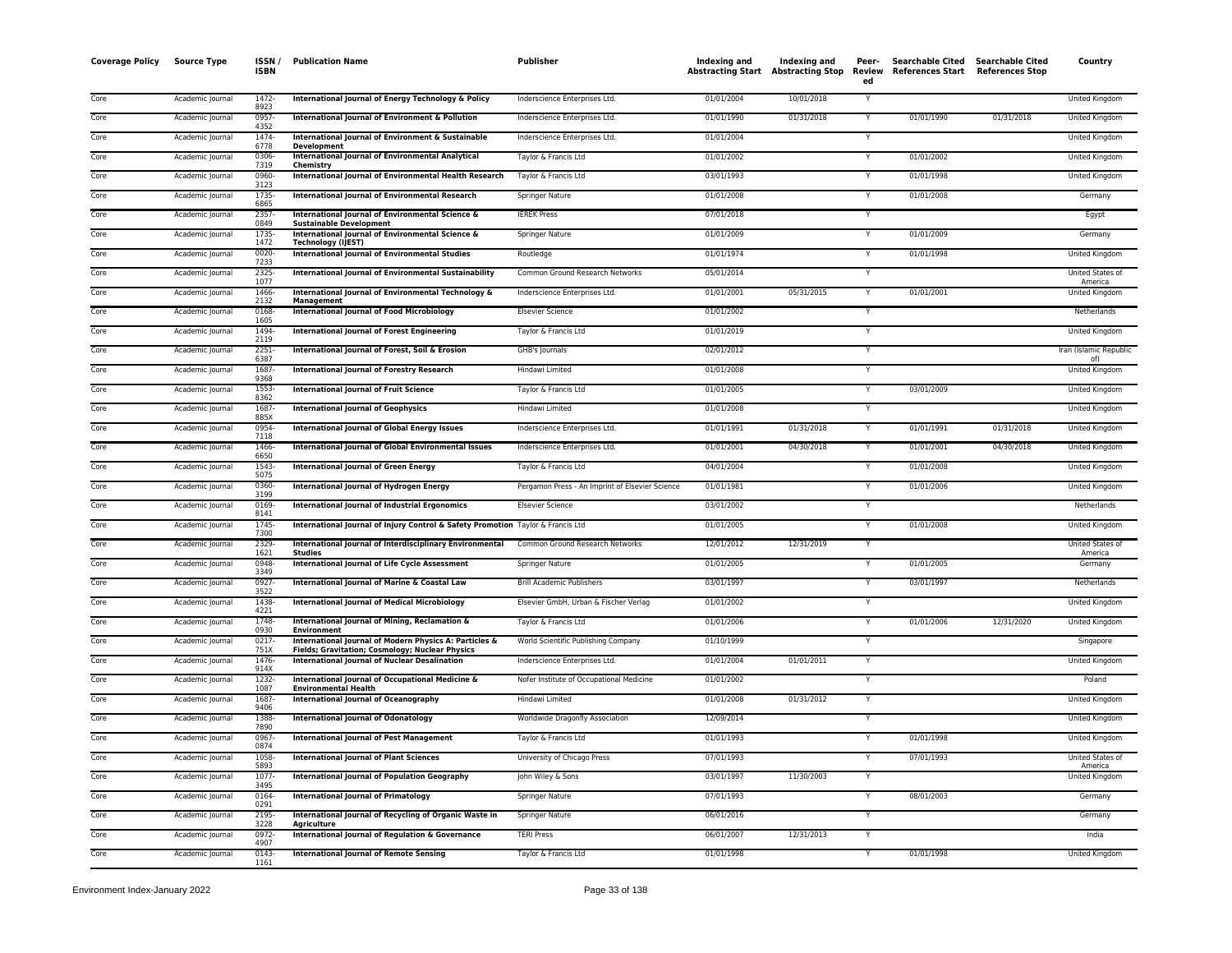| <b>Coverage Policy</b> | <b>Source Type</b> | ISSN /<br><b>ISBN</b> | <b>Publication Name</b>                                                                         | <b>Publisher</b>                                         | Indexing and | Indexing and<br>Abstracting Start Abstracting Stop | Peer-<br>Review<br>ed | <b>Searchable Cited</b><br><b>References Start</b> | <b>Searchable Cited</b><br><b>References Stop</b> | Country                            |
|------------------------|--------------------|-----------------------|-------------------------------------------------------------------------------------------------|----------------------------------------------------------|--------------|----------------------------------------------------|-----------------------|----------------------------------------------------|---------------------------------------------------|------------------------------------|
| Core                   | Academic Journal   | 2252<br>4940          | International Journal of Renewable Energy Development                                           | International Journal of Renewable Energy<br>Development | 02/01/2012   |                                                    | Y                     |                                                    |                                                   | Indonesia                          |
| Core                   | Academic Journal   | $0924 -$<br>6479      | International Journal of Risk & Safety in Medicine                                              | <b>IOS Press</b>                                         | 01/01/1998   |                                                    | Y                     |                                                    |                                                   | Netherlands                        |
| Core                   | Academic Journal   | 1466-<br>8297         | International Journal of Risk Assessment & Management                                           | Inderscience Enterprises Ltd.                            | 01/01/2002   | 07/31/2018                                         |                       | 01/01/2002                                         | 07/31/2018                                        | United Kingdom                     |
| Priority               | Academic Journal   | 0142-<br>5919         | <b>International Journal of Solar Energy</b>                                                    | Taylor & Francis Ltd                                     | 01/01/1984   | 01/01/1998                                         |                       |                                                    |                                                   | United Kingdom                     |
| Core                   | Academic Journal   | 0956-<br>4624         | International Journal of STD & AIDS                                                             | Sage Publications                                        | 01/01/1996   |                                                    | Y                     |                                                    |                                                   | United States of<br>America        |
| Core                   | Academic Journal   | 1389<br>5265          | International Journal of Surface Mining, Reclamation &<br><b>Environment</b>                    | Taylor & Francis Ltd                                     | 03/01/2005   | 12/31/2005                                         | Y                     | 03/01/2005                                         |                                                   | <b>United Kingdom</b>              |
| Core                   | Academic Journal   | 2325-<br>1166         | International Journal of Sustainability Policy & Practice                                       | Common Ground Research Networks                          | 04/01/2014   |                                                    | Y                     |                                                    |                                                   | United States of<br>America        |
| Core                   | Academic Journal   | 0960-<br>1406         | International Journal of Sustainable Development                                                | Inderscience Enterprises Ltd.                            | 01/01/2000   | 07/31/2017                                         |                       | 01/01/2000                                         | 07/31/2017                                        | United Kingdom                     |
| Core                   | Academic Journal   | 1350-<br>4509         | International Journal of Sustainable Development & World Taylor & Francis Ltd<br><b>Ecology</b> |                                                          | 03/01/1994   |                                                    | $\mathsf{v}$          | 03/01/1994                                         | 07/31/2020                                        | United Kingdom                     |
| Core                   | Academic Journal   | 1478-<br>6451         | International Journal of Sustainable Energy                                                     | Taylor & Francis Ltd                                     | 07/01/2003   |                                                    |                       | 01/01/2008                                         |                                                   | United Kingdom                     |
| Core                   | Academic Journal   | 2154<br>8587          | International Journal of the Constructed Environment                                            | Common Ground Research Networks                          | 02/01/2011   | 06/30/2020                                         | $\overline{Y}$        |                                                    |                                                   | United States of<br>America        |
| Core                   | Academic Journal   | $1091 -$<br>5818      | International Journal of Toxicology (Sage)                                                      | Sage Publications                                        | 01/01/2009   |                                                    |                       |                                                    |                                                   | <b>United States of</b><br>America |
| Core                   | Academic Journal   | $1091 -$<br>5818      | International Journal of Toxicology (Taylor & Francis)                                          | Taylor & Francis Ltd                                     | 01/01/1997   | 12/31/2008                                         | Y                     | 01/01/1998                                         |                                                   | United Kingdom                     |
| Core                   | Academic Journal   | $1027 -$<br>3719      | International Journal of Tuberculosis & Lung Disease                                            | Union                                                    | 04/01/2003   | 08/31/2004                                         |                       |                                                    |                                                   | France                             |
| Core                   | Academic Journal   | 1931<br>5260          | International Journal of Vegetable Science                                                      | Taylor & Francis Ltd                                     | 01/01/2007   |                                                    |                       | 09/01/2009                                         |                                                   | United Kingdom                     |
| Core                   | Academic Journal   | 1479<br>1471          | International Journal of Vehicle Noise & Vibration                                              | Inderscience Enterprises Ltd.                            | 09/01/2004   | 01/31/2018                                         | Y                     | 09/01/2004                                         | 01/31/2018                                        | <b>United Kingdom</b>              |
| Core                   | Academic Journal   | 1465<br>6620          | <b>International Journal of Water</b>                                                           | Inderscience Enterprises Ltd.                            | 06/01/2002   | 07/01/2018                                         |                       |                                                    |                                                   | United Kingdom                     |
| Core                   | Academic Journal   | 0790-<br>0627         | <b>International Journal of Water Resources Development</b>                                     | Routledge                                                | 01/01/1991   |                                                    | Y                     | 01/01/1998                                         |                                                   | United Kingdom                     |
| Core                   | Academic Journal   | 1049-<br>8001         | <b>International Journal of Wildland Fire</b>                                                   | <b>CSIRO Publishing</b>                                  | 03/01/1991   |                                                    |                       | 01/01/2007                                         | 07/31/2020                                        | Australia                          |
| Core                   | Book / Monograph   | 93134                 | 97890519 International Legal Protection of Wild Fauna & Flora                                   | <b>IOS Press</b>                                         | 01/01/1997   | 12/31/1997                                         |                       |                                                    |                                                   | Netherlands                        |
| Core                   | Academic Journal   | 1139-<br>6709         | <b>International Microbiology</b>                                                               | Springer Nature                                          | 04/01/2003   | 08/31/2020                                         | Y                     |                                                    |                                                   | Germany                            |
| Core                   | Academic Journal   | 1941-<br>2061         | <b>International Oaks</b>                                                                       | International Oak Society                                | 03/01/1992   |                                                    |                       |                                                    |                                                   | United States of<br>America        |
| Core                   | Magazine           | 0020-<br>8256         | <b>International Pest Control</b>                                                               | Research Information Ltd.                                | 05/01/1973   | 11/01/2019                                         |                       | 05/01/1973                                         | 05/31/2011                                        | United Kingdom                     |
| Core                   | Academic Journa    | 1038<br>2046          | International Research in Geographical & Environmental<br>Education                             | Taylor & Francis Ltd                                     | 07/01/2002   |                                                    |                       | 07/01/2002                                         |                                                   | United Kingdom                     |
| Core                   | Academic Journal   | 1345<br>7594          | <b>International Review for Environmental Strategies</b>                                        | Institute for Global Environmental Strategies            | 06/01/2000   | 06/30/2007                                         | Y                     | 06/01/2000                                         | 06/30/2007                                        | Japan                              |
| Core                   | Academic Journal   | 1932-<br>1465         | International Review of Environmental & Resource<br>Economics                                   | <b>Now Publishers</b>                                    | 01/01/2007   |                                                    | Y                     |                                                    |                                                   | United States of<br>America        |
| Core                   | Academic Journal   | 1434<br>2944          | <b>International Review of Hydrobiology</b>                                                     | John Wiley & Sons, Inc.                                  | 01/01/2007   |                                                    |                       |                                                    |                                                   | <b>United States of</b><br>America |
| Core                   | Academic Journal   | 2356-<br>7872         | <b>International Scholarly Research Notices</b>                                                 | Hindawi Limited                                          | 07/01/2014   | 12/31/2017                                         | Y                     |                                                    |                                                   | United Kingdom                     |
| Core                   | Book / Monograph   | 18906                 | 97804192 International Trade in Hazardous Wastes                                                | Taylor & Francis Ltd / Books                             | 03/12/1998   | 04/11/1998                                         |                       | 03/12/1998                                         | 04/11/1998                                        | United Kingdom                     |
| Core                   | Magazine           | $0020 -$<br>9112      | <b>International Wildlife</b>                                                                   | National Wildlife Federation                             | 01/01/1972   | 02/28/2002                                         |                       |                                                    |                                                   | <b>United States of</b><br>America |
| Core                   | Book / Monograph   | 03255                 | 97890420 Intrinsic Value of Nature                                                              | Brill / Rodopi                                           | 01/01/1997   | 01/31/1997                                         |                       |                                                    |                                                   | Netherlands                        |
| Core                   | Book / Monograph   | 75959                 | 97801987 Introduction to Environmental Economics                                                | Oxford University Press / Books                          | 01/01/2001   | 01/02/2001                                         |                       |                                                    |                                                   | United Kingdom                     |
| Core                   | Book / Monograph   | 20121                 | 97815602 Introduction to the General Principles of Aquaculture                                  | Taylor & Francis Ltd                                     | 09/01/1994   | 09/30/1994                                         |                       |                                                    |                                                   | United Kingdom                     |
| Core                   | Book / Monograph   | 47627                 | 97804152 Introduction to Toxicology, 3rd Edition                                                | Taylor & Francis Ltd / Books                             | 11/22/2001   | 12/22/2001                                         |                       | 11/22/2001                                         | 12/22/2001                                        | United Kingdom                     |
| Core                   | Report             |                       | Investment Strategy for California Water, 2004                                                  | Planning & Conservation League                           | 11/18/2004   | 11/30/2004                                         |                       |                                                    |                                                   | United States of<br>America        |
| Core                   | Magazine           | 1080-<br>2193         | <b>Iowa Ag Review</b>                                                                           | <b>CARD Publications</b>                                 | 01/01/2005   | 10/31/2009                                         |                       |                                                    |                                                   | United States of<br>America        |
| Core                   | Academic Journal   | 1735-<br>1979         | Iranian Journal of Environmental Health Science &<br><b>Engineering (IJEHSE)</b>                | <b>BioMed Central</b>                                    | 03/01/2008   | 11/30/2014                                         |                       | 03/01/2008                                         | 11/30/2014                                        | United Kingdom                     |
| Core                   | Academic Journal   | 0006<br>2774          | <b>Iranian Journal of Plant Pathology</b>                                                       | Iranian Phytopathological Society                        | 05/01/2011   |                                                    |                       |                                                    |                                                   | Iran (Islamic Republic<br>of)      |
| Core                   | Magazine           | 0790-<br>1763         | <b>Irish Journal of Earth Sciences</b>                                                          | Royal Irish Academy                                      | 01/01/2011   |                                                    | Y                     |                                                    |                                                   | Ireland                            |
| Core                   | Academic Journal   | 1531-<br>0353         | <b>Irrigation &amp; Drainage</b>                                                                | John Wiley & Sons, Inc.                                  | 04/01/2003   |                                                    | Y                     |                                                    |                                                   | United States of<br>America        |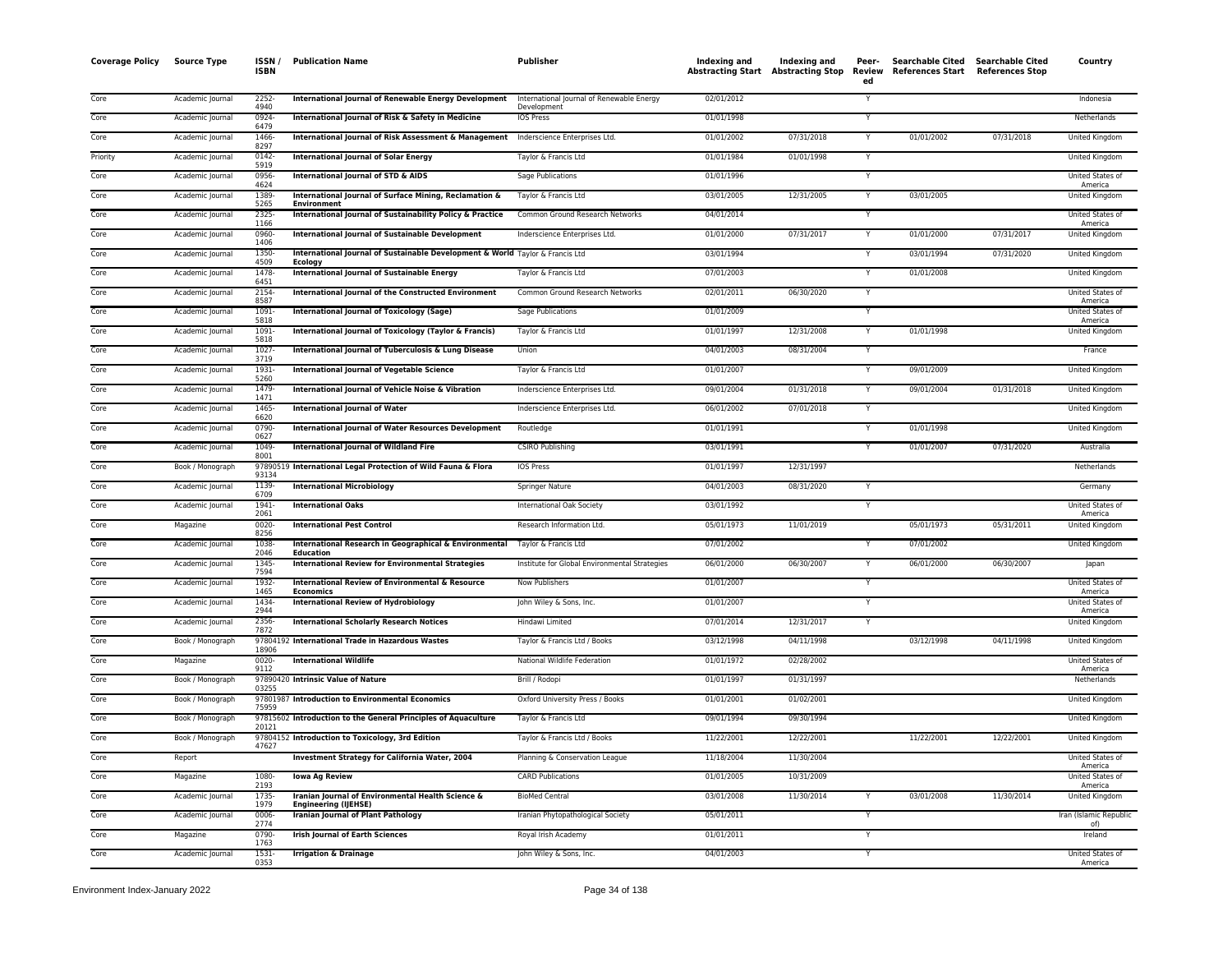| <b>Coverage Policy</b> | <b>Source Type</b>   | ISSN /<br><b>ISBN</b>    | <b>Publication Name</b>                                                            | <b>Publisher</b>                                                             | <b>Indexing and</b>      | Indexing and<br>Abstracting Start Abstracting Stop Review | Peer-<br>ed | Searchable Cited Searchable Cited<br>References Start References Stop |            | Country                     |
|------------------------|----------------------|--------------------------|------------------------------------------------------------------------------------|------------------------------------------------------------------------------|--------------------------|-----------------------------------------------------------|-------------|-----------------------------------------------------------------------|------------|-----------------------------|
| Core                   | Academic Journal     | 0168-<br>6291            | <b>Irrigation &amp; Drainage Systems</b>                                           | Springer Nature                                                              | 01/01/1992               | 09/30/2011                                                |             | 01/01/1992                                                            |            | Germany                     |
| Core                   | Academic Journal     | $0342 -$<br>7188         | <b>Irrigation Science</b>                                                          | <b>Springer Nature</b>                                                       | 01/01/2003               |                                                           | Y           | 01/01/2008                                                            |            | Germany                     |
| Core                   | Magazine             | 1542-<br>894X            | ISE: Industrial & Systems Engineering at Work                                      | Institute of Industrial Engineers                                            | 05/01/2016               |                                                           |             |                                                                       |            | United States of<br>America |
| Core                   | Academic Journal     | 1038-<br>4871            | <b>Island Arc</b>                                                                  | Wiley-Blackwell                                                              | 09/01/1998               |                                                           |             | 01/01/2008                                                            |            | United Kingdom              |
| Core                   | Academic Journal     | 1751-<br>7362            | ISME Journal: Multidisciplinary Journal of Microbial<br>Ecology                    | Springer Nature                                                              | 01/01/2007               | 12/31/2015                                                | Y           |                                                                       |            | United Kingdom              |
| Core                   | Academic Journal     | 1025-<br>6016            | Isotopes in Environmental & Health Studies                                         | Taylor & Francis Ltd                                                         | 03/01/2002               |                                                           | Ÿ           | 03/01/2002                                                            |            | <b>United Kingdom</b>       |
| Core                   | Academic Journal     | 0924<br>2716             | <b>ISPRS Journal of Photogrammetry &amp; Remote Sensing</b>                        | <b>Elsevier Science</b>                                                      | 01/01/2002               |                                                           | Y           |                                                                       |            | Netherlands                 |
| Core                   | Academic Journal     | 1565-<br>9801            | <b>Israel Journal of Ecology &amp; Evolution</b>                                   | <b>Brill Academic Publishers</b>                                             | 01/01/2006               |                                                           | Y           |                                                                       |            | Netherlands                 |
| Core                   | Academic Journal     | $0021 -$<br>2210         | <b>Israel Journal of Zoology</b>                                                   | Laser Pages Publishing Ltd.                                                  | 02/01/2000               | 12/31/2005                                                | Υ           |                                                                       |            | Israel                      |
| Core                   | Academic Journal     | 2090-<br>4614            | <b>ISRN Ecology</b>                                                                | Hindawi Limited                                                              | 01/01/2011               | 06/30/2014                                                | Y           |                                                                       |            | United Kingdom              |
| Core                   | Academic Journal     | 2090-<br>892X            | <b>ISRN Forestry</b>                                                               | Hindawi Limited                                                              | 02/01/2013               | 06/30/2014                                                | Y           |                                                                       |            | <b>United Kingdom</b>       |
| Core                   | Academic Journal     | 2090-<br>7451            | <b>ISRN Renewable Energy</b>                                                       | Hindawi Limited                                                              | 01/01/2012               | 06/30/2014                                                | Y           |                                                                       |            | United Kingdom              |
| Core                   | Magazine             | 0819-<br>8101            | Issues                                                                             | Control Publications Pty Ltd.                                                | 02/01/1993               |                                                           |             | 02/01/1993                                                            |            | Australia                   |
| Core                   | Academic Journal     | 1125-<br>4718            | <b>Italian Journal of Agronomy</b>                                                 | PAGEPress                                                                    | 07/01/2012               |                                                           |             |                                                                       |            | Italy                       |
| Core                   | Academic Journal     | 1825-<br>6635            | Italian Journal of Engineering Geology & Environment                               | Sapienza Universita di Roma                                                  | 01/01/2014               |                                                           | Y           |                                                                       |            | Italy                       |
| Core                   | Academic Journal     | 1307-<br>2021            | ITU Journal Series E: Water Pollution Control                                      | <b>Istanbul Technical University</b>                                         | 07/01/2008               |                                                           | Ÿ           | 07/01/2008                                                            |            | Turkey                      |
| Core                   | Academic Journal     | $0972 -$<br>6942         | IUP Journal of Environmental & Healthcare Law                                      | <b>IUP Publications</b>                                                      | 08/01/2009               | 06/30/2010                                                | Ÿ           |                                                                       |            | India                       |
| Core                   | Academic Journal     | 0973-<br>9912            | <b>IUP Journal of Environmental Sciences</b>                                       | <b>IUP Publications</b>                                                      | 08/01/2009               | 02/29/2012                                                | Y           |                                                                       |            | India                       |
| Core                   | Academic Journal     | 0974-<br>6560            | <b>IUP Journal of Soil &amp; Water Sciences</b>                                    | <b>IUP Publications</b>                                                      | 11/01/2009               | 02/29/2012                                                | Υ           |                                                                       |            | India                       |
| Core                   | Academic Journal     | 1026-<br>0862            | <b>IWMI Research Reports Series</b>                                                | International Water Management Institute                                     | 01/01/2009               |                                                           | Y           | 01/01/2009                                                            | 01/31/2020 | Sri Lanka                   |
| Core                   | <b>Working Paper</b> | $2012 -$<br>5763         | <b>IWMI Working Papers</b>                                                         | International Water Management Institute                                     | 01/01/2009               |                                                           |             |                                                                       |            | Sri Lanka                   |
| Core                   | Academic Journal     | 0389<br>1313             | Japanese Journal of Biometeorology                                                 | Japanese Society of Biometeorology                                           | 01/01/2021               |                                                           | Y           |                                                                       |            | Japan                       |
| Core                   | Magazine             | 0894-<br>0630            | <b>JAPCA</b>                                                                       | Air & Waste Management Association                                           | 01/01/1987               | 10/31/1988                                                |             |                                                                       |            | United States of<br>America |
| Core                   | Report               | 2432-<br>390X            | <b>JARE Data Reports: Glaciology</b>                                               | National Institute of Polar Research                                         | 01/01/2010               |                                                           |             |                                                                       |            | Japan                       |
| Core<br>Core           | Report               | 2188-                    | <b>JARE Data Reports: Marine Biology</b><br><b>JARE Data Reports: Oceanography</b> | National Institute of Polar Research<br>National Institute of Polar Research | 01/01/2013<br>01/01/2010 | 03/31/2010                                                |             |                                                                       |            | lapan                       |
| Core                   | Report<br>Report     | 1286<br>2188             | <b>JARE Data Reports: Seismology</b>                                               | National Institute of Polar Research                                         | 09/01/2007               | 12/31/2012                                                |             |                                                                       |            | Japan                       |
| Core                   |                      | 1294<br>2188-            |                                                                                    | National Institute of Polar Research                                         | 01/01/2010               |                                                           |             |                                                                       |            | Japan                       |
|                        | Report               | 126X                     | JARE Data Reports: Terrestrial Biology                                             |                                                                              |                          |                                                           |             |                                                                       |            | Japan                       |
| Priority               | Magazine             | 0021-<br>7972            | Journal de Recherches Atmospheriques                                               | <b>Elsevier Science</b>                                                      | 04/01/1977               | 04/01/1985                                                |             |                                                                       |            | Netherlands                 |
| Core                   | Academic Journal     | 1613-<br>7272            | Journal for European Environmental & Planning Law                                  | <b>Brill Academic Publishers</b>                                             | 09/01/2009               |                                                           | Y           | 09/01/2009                                                            |            | Netherlands                 |
| Core                   | Academic Journal     | $1617 -$<br>1381<br>1749 | <b>Journal for Nature Conservation</b>                                             | Elsevier GmbH, Urban & Fischer Verlag                                        | 01/01/2002               |                                                           |             |                                                                       |            | United Kingdom              |
| Core                   | Academic Journal     | 4907                     | Journal for the Study of Religion, Nature & Culture                                | <b>Equinox Publishing Group</b>                                              | 01/01/2007               |                                                           | Y           | 01/01/2007                                                            |            | United Kingdom              |
| Core                   | Academic Journal     | 1187-<br>7863            | Journal of Agricultural & Environmental Ethics                                     | Springer Nature                                                              | 01/01/1993               |                                                           | Y           | 01/01/2006                                                            |            | Germany                     |
| Priority               | Academic Journal     | 0021-<br>8561            | Journal of Agricultural & Food Chemistry                                           | American Chemical Society                                                    | 07/01/1973               | 05/16/2018                                                | Y           |                                                                       |            | United States of<br>America |
| Core                   | Academic Journal     | 1049-<br>6505            | Journal of Agricultural & Food Information                                         | Taylor & Francis Ltd                                                         | 01/01/2000               |                                                           |             | 01/01/2003                                                            |            | United Kingdom              |
| Core                   | Academic Journal     | 1074-<br>7583            | Journal of Agricultural Safety & Health                                            | American Society of Agricultural & Biological<br>Engineers                   | 02/01/2002               |                                                           | Y           | 02/01/2002                                                            |            | United States of<br>America |
| Core                   | Academic Journal     | $0021 -$<br>8596         | Journal of Agricultural Science                                                    | Cambridge University Press                                                   | 04/01/1973               |                                                           | Y           |                                                                       |            | United Kingdom              |
| Core                   | Academic Journal     | 0976<br>6898             | Journal of Agricultural Sciences (09766898)                                        | Kamla Raj Enterprises (KRE Publishers)                                       | 01/01/2019               |                                                           | Y           |                                                                       |            | India                       |
| Core                   | Academic Journal     | 2152-<br>0798            | Journal of Agriculture, Food Systems & Community<br><b>Development</b>             | Lyson Center for Civic Agriculture & Food<br>Svstems                         | 12/01/2012               | 01/31/2017                                                | Y           |                                                                       |            | United States of<br>America |
| Core                   | Academic Journal     | 1672-<br>2043            | Journal of Agro-Environment Science                                                | Journal of Agro-Environment Science Editorial<br>Board                       | 12/01/2014               |                                                           | Ÿ           |                                                                       |            | China                       |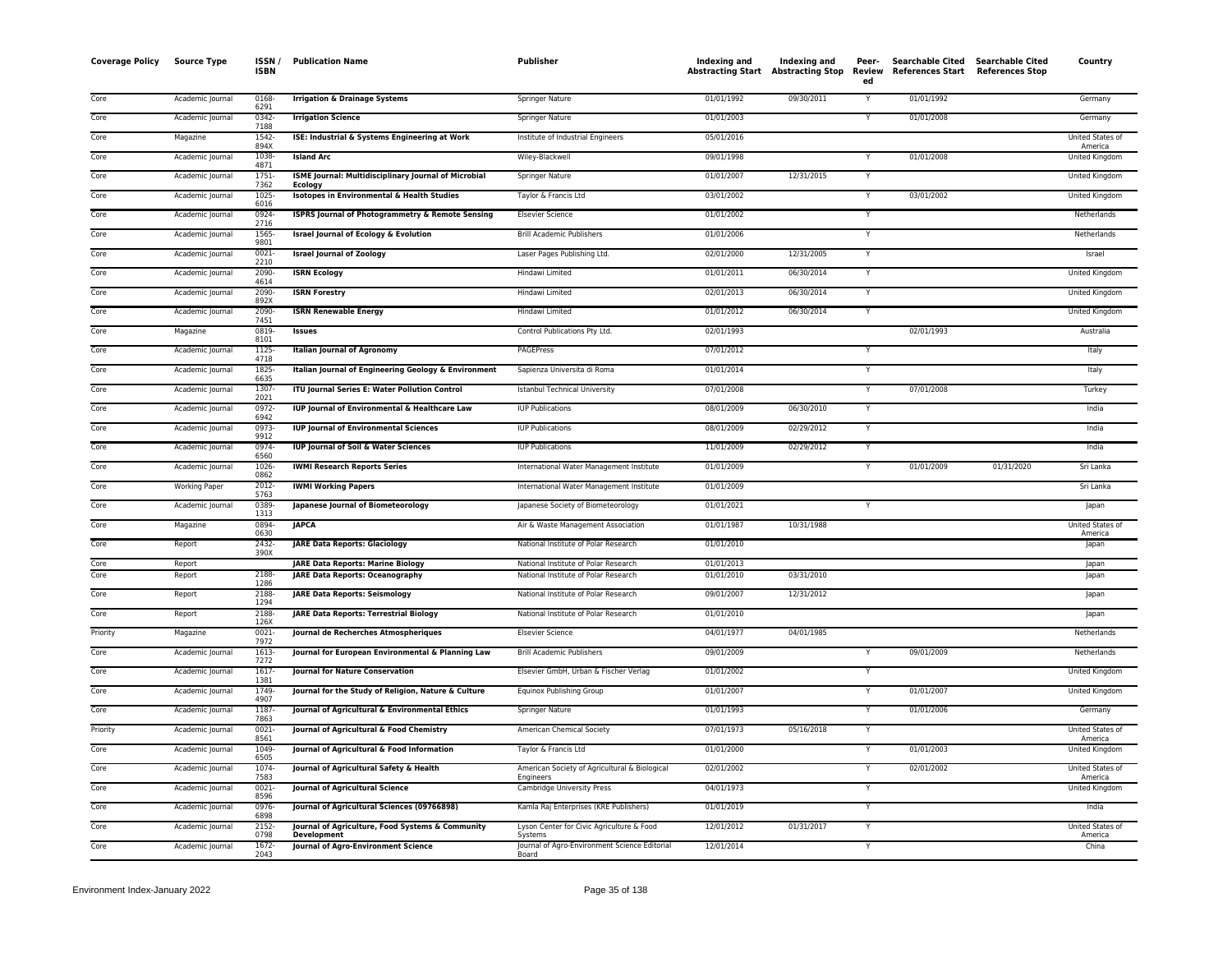| <b>Coverage Policy</b> | <b>Source Type</b> | ISSN/<br><b>ISBN</b> | <b>Publication Name</b>                                                                             | <b>Publisher</b>                                                                                           | Indexing and | Indexing and<br>Abstracting Start Abstracting Stop | Peer-<br>Review<br>ed | Searchable Cited Searchable Cited<br>References Start References Stop |            | Country                            |
|------------------------|--------------------|----------------------|-----------------------------------------------------------------------------------------------------|------------------------------------------------------------------------------------------------------------|--------------|----------------------------------------------------|-----------------------|-----------------------------------------------------------------------|------------|------------------------------------|
| Core                   | Academic Journal   | 1059<br>924X         | <b>Journal of Agromedicine</b>                                                                      | Taylor & Francis Ltd                                                                                       | 01/01/1994   |                                                    |                       | 01/01/1994                                                            |            | <b>United Kingdom</b>              |
| Core                   | Academic Journal   | 0931<br>2250         | Journal of Agronomy & Crop Science                                                                  | Wiley-Blackwell                                                                                            | 01/01/1986   |                                                    |                       | 01/01/2005                                                            |            | United Kingdom                     |
| Core                   | Academic Journal   | 0146-<br>4760        | <b>Journal of Analytical Toxicology</b>                                                             | Oxford University Press                                                                                    | 10/01/2002   |                                                    | Y                     |                                                                       |            | United Kingdom                     |
| Core                   | Academic Journal   | 0021-<br>8790        | <b>Journal of Animal Ecology</b>                                                                    | Wiley-Blackwell                                                                                            | 02/01/1974   |                                                    |                       | 02/01/1974                                                            |            | United Kingdom                     |
| Core                   | Academic Journal   | $0021 -$<br>8812     | Journal of Animal Science                                                                           | Oxford University Press                                                                                    | 01/01/1973   |                                                    |                       | 01/01/1973                                                            |            | United Kingdom                     |
| Core                   | Academic Journal   | 0305<br>7453         | Journal of Antimicrobial Chemotherapy (JAC)                                                         | Oxford University Press                                                                                    | 01/01/2007   |                                                    |                       | 10/01/2009                                                            |            | United Kingdom                     |
| Core                   | Academic Journal   | 1045<br>4438         | Journal of Applied Aquaculture                                                                      | Taylor & Francis Ltd                                                                                       | 07/01/1993   |                                                    |                       | 06/01/2009                                                            |            | United Kingdom                     |
| Core                   | Academic Journal   | 0021<br>8901         | Journal of Applied Ecology                                                                          | Wiley-Blackwell                                                                                            | 01/01/1964   |                                                    |                       | 01/01/1964                                                            |            | United Kingdom                     |
| Core                   | Academic Journal   | $0931 -$<br>2048     | Journal of Applied Entomology                                                                       | Wiley-Blackwell                                                                                            | 02/01/1982   |                                                    | Y                     | 02/01/1982                                                            |            | <b>United Kingdom</b>              |
| Core                   | Academic Journal   | 1044<br>4300         | Journal of Applied Fire Science                                                                     | Sage Publications                                                                                          | 04/01/2001   | 01/31/2014                                         | Y                     |                                                                       |            | United States of<br>America        |
| Core                   | Academic Journal   | 0972-<br>1045        | <b>Journal of Applied Horticulture</b>                                                              | Society for the Advancement of Horticulture                                                                | 01/01/2012   |                                                    | $\checkmark$          |                                                                       |            | India                              |
| Core                   | Academic Journal   | $0175 -$<br>8659     | Journal of Applied Ichthyology                                                                      | Wiley-Blackwell                                                                                            | 01/01/1998   |                                                    |                       | 01/01/2008                                                            |            | <b>United Kingdom</b>              |
| Core                   | Academic Journal   | 0894<br>8763         | <b>Journal of Applied Meteorology</b>                                                               | American Meteorological Society                                                                            | 07/01/1996   | 12/31/2005                                         |                       | 07/01/1996                                                            | 12/31/2005 | United States of<br>America        |
| Core                   | Academic Journal   | 1558<br>8424         | Journal of Applied Meteorology & Climatology                                                        | American Meteorological Society                                                                            | 01/01/2006   |                                                    |                       | 01/01/2006                                                            |            | United States of<br>America        |
| Core                   | Academic Journal   | 1364-<br>5072        | <b>Journal of Applied Microbiology</b>                                                              | Wiley-Blackwell                                                                                            | 01/01/1998   |                                                    |                       | 01/01/2008                                                            |            | United Kingdom                     |
| Core                   | Academic Journal   | 2088<br>6586         | Journal of Applied Phytotechnology in Environmental<br>Sanitation                                   | Sepuluh Nopember Institute of Technology,<br>Department of Environmental Engineering                       | 01/01/2012   |                                                    |                       |                                                                       |            | Indonesia                          |
| Core                   | Academic Journal   | 1119-<br>8362        | Journal of Applied Sciences & Environmental Management Journal of Applied Sciences & Environmental  | Management                                                                                                 | 03/01/2010   |                                                    |                       |                                                                       |            | Nigeria                            |
| Core                   | Academic Journal   | 0126-<br>2807        | Journal of Applied Sciences in Environmental Sanitation                                             | Journal of Applied Sciences in Environmental<br>Sanitation (J.ASES): Dept. of Environmental<br>Engineering | 02/01/2009   |                                                    |                       | 02/01/2009                                                            |            | Indonesia                          |
| Core                   | Academic Journal   | 2088-<br>3579        | Journal of Applied Technology in Environmental Sanitation Sepuluh Nopember Institute of Technology, | Department of Environmental Engineering                                                                    | 11/01/2011   | 08/01/2014                                         | Y                     |                                                                       |            | Indonesia                          |
| Core                   | Academic Journal   | 0260<br>437X         | Journal of Applied Toxicology                                                                       | John Wiley & Sons, Inc.                                                                                    | 02/01/1990   |                                                    |                       | 01/01/2006                                                            |            | United States of<br>America        |
| Core                   | Academic Journal   | 2324-<br>9676        | Journal of Applied Water Engineering & Research (JAWER) Taylor & Francis Ltd                        |                                                                                                            | 06/01/2018   |                                                    |                       |                                                                       |            | United Kingdom                     |
| Priority               | Academic Journal   | 0925<br>1014         | Journal of Aquatic Ecosystem Health                                                                 | <b>Springer Nature</b>                                                                                     | 01/01/1993   | 11/01/1996                                         |                       |                                                                       |            | Germany                            |
| Core                   | Academic Journal   | 1386<br>1980         | Journal of Aquatic Ecosystem Stress & Recovery                                                      | Springer Nature                                                                                            | 01/01/1997   | 12/31/2002                                         |                       |                                                                       |            | Germany                            |
| Core                   | Magazine           | 1049<br>8850         | Journal of Aquatic Food Product Technology                                                          | Taylor & Francis Ltd                                                                                       | 01/01/1992   |                                                    |                       | 01/01/1992                                                            |            | United Kingdom                     |
| Core                   | Academic Journal   | 0738-<br>0895        | Journal of Architectural & Planning Research                                                        | Locke Science Publishing Company Inc.                                                                      | 09/01/1985   |                                                    |                       | 09/01/1985                                                            | 03/31/2019 | United States of<br>America        |
| Core                   | Academic Journal   | 0140-<br>1963        | <b>Journal of Arid Environments</b>                                                                 | <b>Academic Press</b>                                                                                      | 01/01/2002   |                                                    |                       |                                                                       |            | United States of<br>America        |
| Core                   | Academic Journal   | $1741 -$<br>7538     | Journal of Atmospheric & Ocean Science                                                              | Taylor & Francis Ltd                                                                                       | 03/01/2005   | 12/31/2005                                         |                       | 03/01/2005                                                            |            | United Kingdom                     |
| Core                   | Academic Journal   | 0739<br>0572         | Journal of Atmospheric & Oceanic Technology                                                         | American Meteorological Society                                                                            | 01/01/1997   |                                                    |                       | 01/01/1997                                                            |            | United States of<br>America        |
| Core                   | Academic Journal   | 0167-<br>7764        | Journal of Atmospheric Chemistry                                                                    | Springer Nature                                                                                            | 01/01/1993   |                                                    | Y                     | 01/01/1993                                                            |            | Germany                            |
| Core                   | Academic Journal   | 0908<br>8857         | <b>Journal of Avian Biology</b>                                                                     | Wiley-Blackwell                                                                                            | 03/01/1998   |                                                    |                       |                                                                       |            | <b>United Kingdom</b>              |
| Core                   | Academic Journal   | $0021 -$<br>9193     | <b>Journal of Bacteriology</b>                                                                      | American Society for Microbiology                                                                          | 01/01/1994   |                                                    |                       |                                                                       |            | United States of<br>America        |
| Core                   | Academic Journal   | 0973-<br>4449        | Journal of Bamboo & Rattan (Kerala Forest Research<br>Institute)                                    | Kerala Forest Research Institute                                                                           | 01/01/2006   |                                                    |                       | 01/01/2006                                                            |            | India                              |
| Core                   | Academic Journal   | 1569<br>1586         | Journal of Bamboo & Rattan (VSP International Science<br><b>Publishers</b> )                        | VSP International Science Publishers                                                                       | 01/01/2003   | 12/31/2005                                         |                       | 01/01/2003                                                            | 12/31/2005 | Netherlands                        |
| Core                   | Academic Journal   | 0233<br>111X         | <b>Journal of Basic Microbiology</b>                                                                | John Wiley & Sons, Inc.                                                                                    | 01/01/2007   |                                                    |                       |                                                                       |            | United States of<br>America        |
| Core                   | Academic Journal   | 1095-<br>6670        | Journal of Biochemical & Molecular Toxicology                                                       | John Wiley & Sons, Inc.                                                                                    | 04/01/2003   |                                                    |                       |                                                                       |            | <b>United States of</b><br>America |
| Core                   | Academic Journal   | 0305<br>0270         | <b>Journal of Biogeography</b>                                                                      | Wiley-Blackwell                                                                                            | 01/01/1989   |                                                    |                       | 01/01/1989                                                            |            | United Kingdom                     |
| Core                   | Academic Journal   | 0218-<br>3390        | Journal of Biological Systems                                                                       | World Scientific Publishing Company                                                                        | 03/01/1999   |                                                    |                       | 03/01/1999                                                            |            | Singapore                          |
| Core                   | Academic Journal   | 1389<br>1723         | Journal of Bioscience & Bioengineering                                                              | Elsevier B.V.                                                                                              | 01/01/2002   |                                                    |                       |                                                                       |            | United Kingdom                     |
| Core                   | Academic Journal   | 0168<br>1656         | <b>Journal of Biotechnology</b>                                                                     | <b>Elsevier Science</b>                                                                                    | 03/14/2002   |                                                    |                       |                                                                       |            | Netherlands                        |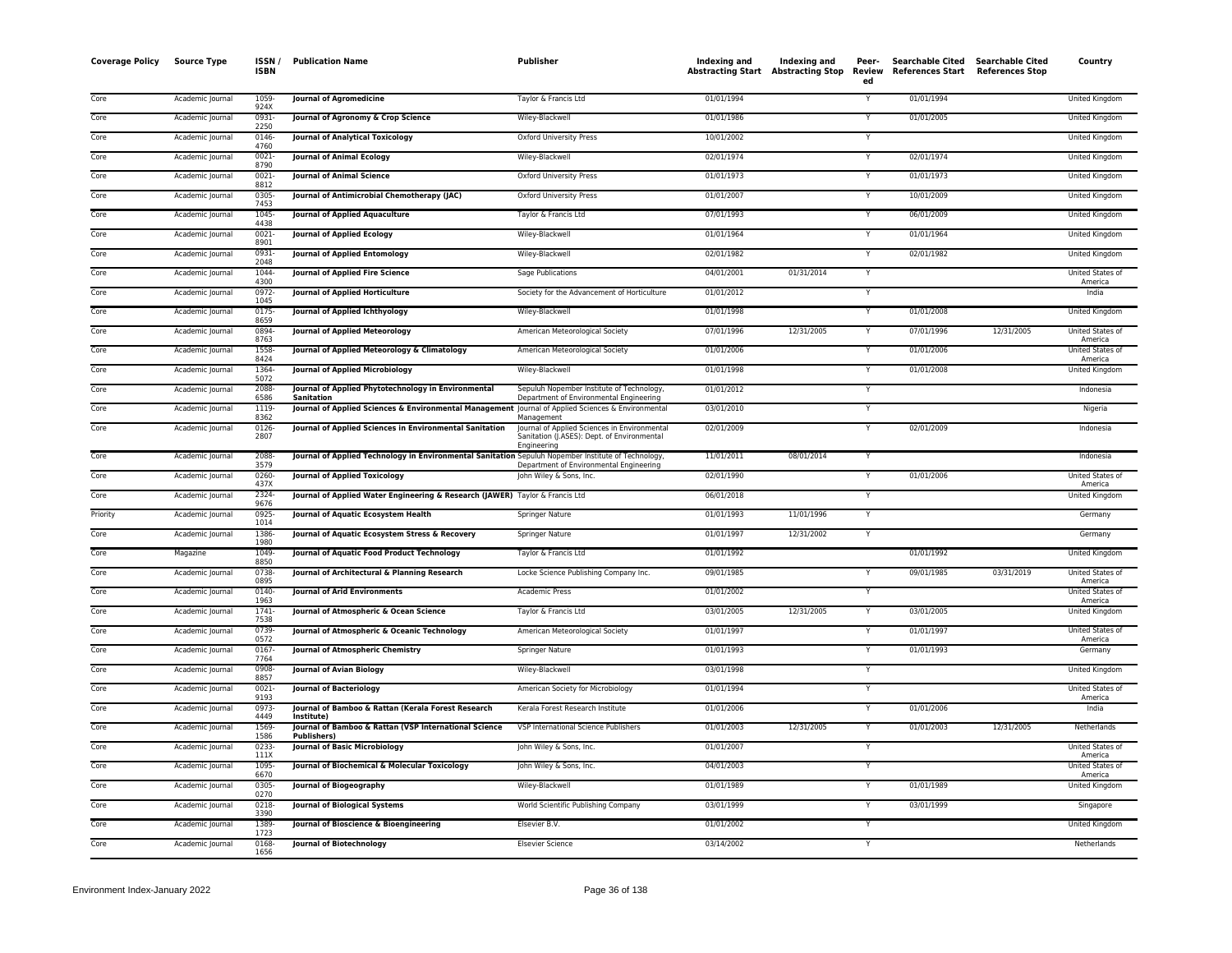| <b>Coverage Policy</b> | <b>Source Type</b>       | ISSN /<br><b>ISBN</b> | <b>Publication Name</b>                                                            | Publisher                                                                 | Indexing and | Indexing and | Peer-<br>ed             | Searchable Cited Searchable Cited<br>Abstracting Start Abstracting Stop Review References Start References Stop |            | Country                            |
|------------------------|--------------------------|-----------------------|------------------------------------------------------------------------------------|---------------------------------------------------------------------------|--------------|--------------|-------------------------|-----------------------------------------------------------------------------------------------------------------|------------|------------------------------------|
| Core                   | Academic Journal         | 1084-<br>0702         | Journal of Bridge Engineering                                                      | American Society of Civil Engineers                                       | 02/01/1996   |              |                         |                                                                                                                 |            | United States of<br>America        |
| Core                   | Academic Journal         | 0373                  | Journal of Bryology                                                                | Taylor & Francis Ltd                                                      | 03/01/2003   |              | Y                       | 03/01/2003                                                                                                      |            | United Kingdom                     |
| Priority               | <b>Trade Publication</b> | 6687<br>0021          | Journal of Canadian Petroleum Technology                                           | Petroleum Society                                                         | 07/01/1973   | 01/01/1986   |                         |                                                                                                                 |            | Canada                             |
| Core                   | Academic Journal         | 9487<br>0098          | <b>Journal of Chemical Ecology</b>                                                 | <b>Springer Nature</b>                                                    | 01/01/2007   |              | Y                       |                                                                                                                 |            | Germany                            |
| Core                   | Academic Journal         | 0331<br>0021-         | Journal of Chromatography A                                                        | Elsevier B.V.                                                             | 01/01/2002   |              | Y                       |                                                                                                                 |            | United Kingdom                     |
| Core                   | Academic Journal         | 9673<br>0894-         | <b>Journal of Climate</b>                                                          | American Meteorological Society                                           | 01/01/1998   |              |                         | 01/01/1998                                                                                                      |            | United States of                   |
| Priority               | Academic Journal         | 8755<br>0733-         | Journal of Climate & Applied Meteorology                                           | American Meteorological Society                                           | 01/01/1983   | 10/01/1985   | $\overline{Y}$          |                                                                                                                 |            | America<br><b>United States of</b> |
| Priority               | Academic Journal         | 3021<br>0196-         | <b>Journal of Climatology</b>                                                      | John Wiley & Sons                                                         | 05/01/1984   | 11/01/1988   | Y                       |                                                                                                                 |            | America<br>United Kingdom          |
| Core                   | Academic Journal         | 1748<br>2356          | Journal of Climatology (2356-6361)                                                 | Hindawi Limited                                                           | 05/01/2015   | 11/30/2018   | Y                       |                                                                                                                 |            | United Kingdom                     |
| Core                   | Academic Journal         | 6361<br>1400          | Journal of Coastal Conservation (Springer Science &                                | Springer Nature                                                           | 04/01/2009   |              | Y                       |                                                                                                                 |            | Germany                            |
| Core                   | Academic Journal         | 0350<br>0749-         | <b>Business Media B.V.)</b><br>Journal of Coastal Research                         | Allen Press Publishing Services Inc.                                      | 03/01/1994   |              | ٧                       | 03/01/1994                                                                                                      |            | United States of                   |
| Core                   | Academic Journal         | 0208<br>$0174 -$      | Journal of Comparative Physiology B: Biochemical,                                  | <b>Springer Nature</b>                                                    | 01/01/2000   |              | Y                       | 01/01/2008                                                                                                      |            | America<br>Germany                 |
| Core                   | Academic Journal         | 1578<br>0169          | <b>Systemic &amp; Environmental Physiology</b><br>Journal of Contaminant Hydrology | <b>Elsevier Science</b>                                                   | 01/01/1989   |              | Y                       | 01/01/2006                                                                                                      |            | Netherlands                        |
| Core                   | Academic Journal         | 7722<br>1936-         | Journal of Contemporary Water Research & Education                                 | Universities Council on Water Resources                                   | 03/01/2012   |              | Y                       |                                                                                                                 |            | United States of                   |
| Core                   | Academic Journal         | 7031<br>1542-         | Journal of Crop Improvement                                                        | Taylor & Francis Ltd                                                      | 01/01/2004   |              | Y                       | 04/01/2009                                                                                                      |            | America<br>United Kingdom          |
| Core                   | Academic Journal         | 7528<br>1092          | Journal of Crop Production                                                         | Taylor & Francis Ltd                                                      | 12/01/2000   | 12/31/2003   | Y                       |                                                                                                                 |            | United Kingdom                     |
| Core                   | Academic Journal         | 678X<br>0278-         | Journal of Crustacean Biology                                                      | Oxford University Press                                                   | 03/01/2012   |              | Y                       |                                                                                                                 |            | United Kingdom                     |
| Core                   | Academic Journal         | 0372<br>0022-         | <b>Journal of Dairy Science</b>                                                    | Elsevier B.V.                                                             | 01/01/2003   |              |                         |                                                                                                                 |            | United Kingdom                     |
| Core                   | Academic Journal         | 0302<br>1939          | <b>Journal of Dietary Supplements</b>                                              | Taylor & Francis Ltd                                                      | 01/01/2008   |              | Y                       |                                                                                                                 |            | United Kingdom                     |
|                        |                          | 0211                  |                                                                                    |                                                                           |              |              |                         |                                                                                                                 |            |                                    |
| Core                   | Academic Journal         | 0253<br>4126          | Journal of Earth System Science                                                    | Springer Nature                                                           | 08/01/2006   |              | Y                       |                                                                                                                 |            | Germany                            |
| Core                   | Academic Journal         | 2299<br>8993          | <b>Journal of Ecological Engineering</b>                                           | Polish Society of Ecological Engineering                                  | 01/01/2013   |              | Y                       |                                                                                                                 |            | Poland                             |
| Core                   | Academic Journal         | 0022<br>0477          | Journal of Ecology                                                                 | Wiley-Blackwell                                                           | 03/01/1977   |              | Y                       | 07/01/1973                                                                                                      |            | United Kingdom                     |
| Core                   | Academic Journal         | $0022 -$<br>0493      | Journal of Economic Entomology                                                     | <b>Oxford University Press</b>                                            | 06/15/1973   |              | Y                       | 06/15/1973                                                                                                      |            | United Kingdom                     |
| Core                   | Magazine                 | 0972-<br>4397         | Journal of Ecophysiology & Occupational Health                                     | Academy of Environmental Biology                                          | 11/01/2009   |              |                         |                                                                                                                 |            | India                              |
| Core                   | Academic Journal         | 2356-<br>7341         | <b>Journal of Ecosystems</b>                                                       | Hindawi Limited                                                           | 01/01/2015   |              | Y                       |                                                                                                                 |            | United Kingdom                     |
| Core                   | Academic Journal         | 1644-<br>2296         | Journal of Elementology                                                            | Journal of Elementology - issued by Polish<br>Magnesium Societv           | 06/01/2007   |              | $\overline{\mathsf{Y}}$ |                                                                                                                 |            | Poland                             |
| Core                   | Academic Journal         | 0968-<br>0519         | Journal of Endotoxin Research                                                      | Sage Publications, Ltd.                                                   | 02/01/2003   | 12/31/2007   | Y                       |                                                                                                                 |            | <b>United Kingdom</b>              |
| Core                   | Academic Journal         | 0361<br>4476          | Journal of Energy & Development                                                    | ICEED: International Research Center for Energy<br>& Economic Development | 09/01/1975   |              | Y                       | 09/01/1975                                                                                                      | 09/30/2018 | United States of<br>America        |
| Core                   | Academic Journal         | 0264<br>6811          | Journal of Energy & Natural Resources Law                                          | Taylor & Francis Ltd                                                      | 02/01/1995   |              |                         | 02/01/1995                                                                                                      |            | United Kingdom                     |
| Core                   | Academic Journal         | 0733<br>9402          | Journal of Energy Engineering                                                      | American Society of Civil Engineers                                       | 01/01/1995   |              | Y                       |                                                                                                                 |            | United States of<br>America        |
| Core                   | Academic Journal         | 0195<br>0738          | Journal of Energy Resources Technology                                             | American Society of Mechanical Engineers                                  | 06/01/1996   | 12/31/2018   | Y                       | 07/01/1996                                                                                                      | 12/31/2018 | United States of<br>America        |
| Core                   | Academic Journal         | 1070<br>4965          | Journal of Environment & Development                                               | <b>Sage Publications</b>                                                  | 03/01/1996   |              |                         | 01/01/2003                                                                                                      |            | United States of<br>America        |
| Core                   | Academic Journal         | 1687<br>9805          | Journal of Environmental & Public Health                                           | Hindawi Limited                                                           | 01/01/2008   |              | Υ                       |                                                                                                                 |            | United Kingdom                     |
| Core                   | Academic Journal         | 1464<br>3332          | Journal of Environmental Assessment Policy &<br>Management                         | World Scientific Publishing Company                                       | 03/01/1999   |              | Y                       | 01/01/2003                                                                                                      |            | Singapore                          |
| Core                   | Academic Journal         | 0095<br>0696          | Journal of Environmental Economics & Management                                    | <b>Academic Press</b>                                                     | 01/01/1994   |              | Y                       | 01/01/2003                                                                                                      |            | United States of<br>America        |
| Core                   | Academic Journal         | $0095 -$<br>8964      | <b>Journal of Environmental Education</b>                                          | Taylor & Francis Ltd                                                      | 09/01/1973   |              | Y                       | 01/01/2003                                                                                                      |            | <b>United Kingdom</b>              |
| Core                   | Academic Journal         | 0733-<br>9372         | Journal of Environmental Engineering                                               | American Society of Civil Engineers                                       | 01/01/1995   |              |                         | 01/01/2003                                                                                                      | 08/31/2020 | United States of<br>America        |
| Core                   | Academic Journal         | 1648-<br>6897         | Journal of Environmental Engineering & Landscape<br>Management                     | Vilnius Gediminas Technical University                                    | 03/01/2005   |              | Y                       | 03/01/2005                                                                                                      |            | Lithuania                          |
| Core                   | Academic Journal         | 1022<br>7636          | Journal of Environmental Engineering & Management                                  | Chinese Institute of Environment Engineering                              | 05/01/2009   | 05/31/2010   | Y                       |                                                                                                                 |            | Taiwan                             |
| Core                   | Academic Journal         | 1496<br>2551          | Journal of Environmental Engineering & Science                                     | Canadian Science Publishing                                               | 01/01/2002   | 12/31/2008   | Y                       | 01/01/2008                                                                                                      |            | Canada                             |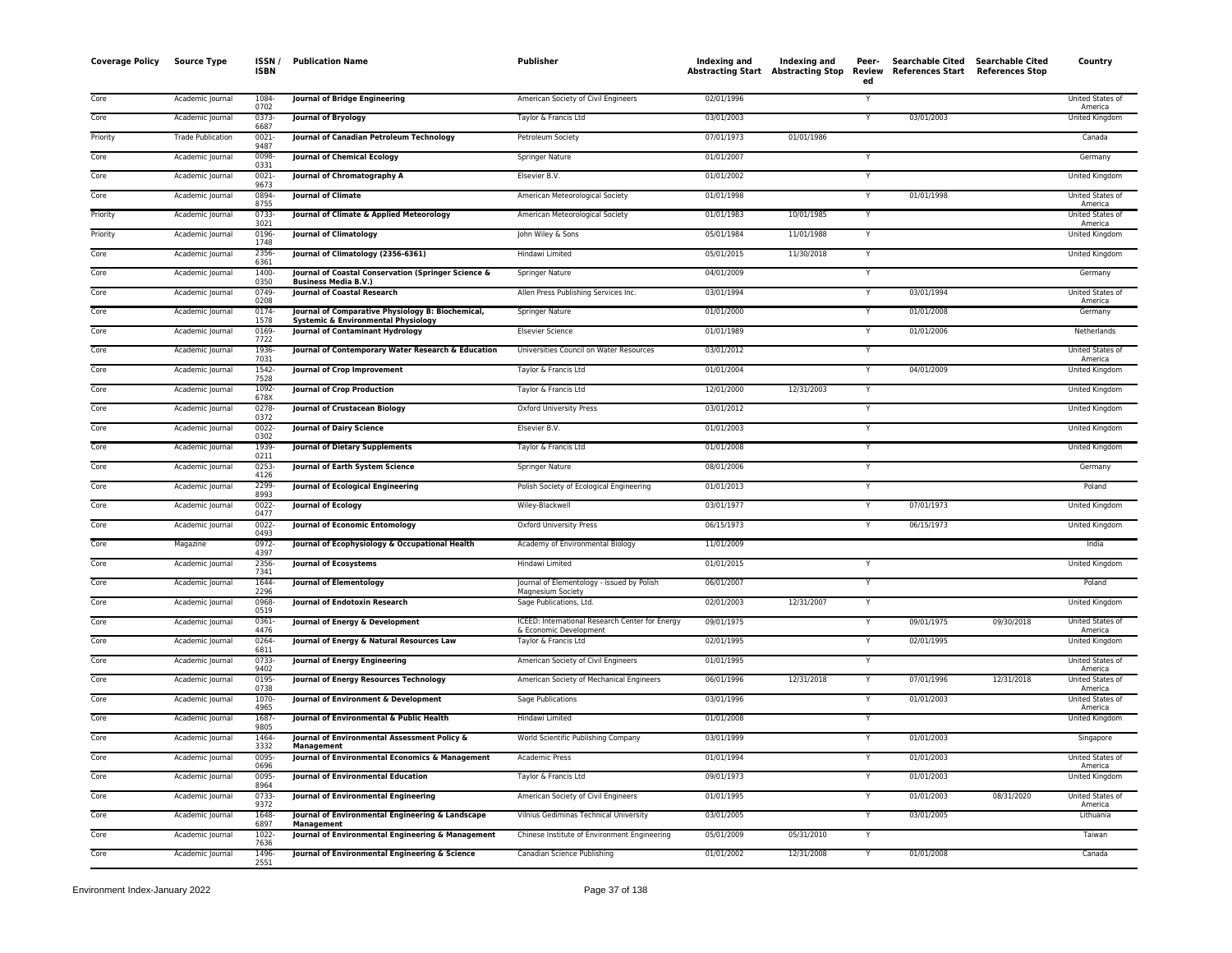| <b>Coverage Policy</b> | <b>Source Type</b>       | ISSN /<br><b>ISBN</b> | <b>Publication Name</b>                                                                                                                   | <b>Publisher</b>                                                              | <b>Indexing and</b> | Indexing and<br>Abstracting Start Abstracting Stop | Peer-<br>Review<br>ed | <b>Searchable Cited</b><br>References Start References Stop | <b>Searchable Cited</b> | Country                            |
|------------------------|--------------------------|-----------------------|-------------------------------------------------------------------------------------------------------------------------------------------|-------------------------------------------------------------------------------|---------------------|----------------------------------------------------|-----------------------|-------------------------------------------------------------|-------------------------|------------------------------------|
| Core                   | Academic Journal         | $0022 -$<br>0892      | Journal of Environmental Health                                                                                                           | National Environmental Health Association                                     | 07/01/1973          |                                                    |                       | 01/01/2003                                                  |                         | United States of<br>America        |
| Core                   | Academic Journal         | 0738-<br>2898         | <b>Journal of Environmental Horticulture</b>                                                                                              | Horticultural Research Institute                                              | 03/01/2004          | 12/31/2013                                         | Y                     |                                                             |                         | <b>United States of</b><br>America |
| Core                   | Academic Journal         | 1726<br>2135          | Journal of Environmental Informatics                                                                                                      | International Society for Environmental<br>Information Sciences (ISEIS), Inc. | 09/01/2006          |                                                    |                       |                                                             |                         | Canada                             |
| Core                   | Academic Journal         | 0952<br>8873          | Journal of Environmental Law                                                                                                              | <b>Oxford University Press</b>                                                | 01/01/1994          |                                                    |                       | 01/01/1994                                                  |                         | United Kingdom                     |
| Core                   | Academic Journal         | 1049<br>0280          | Journal of Environmental Law & Litigation                                                                                                 | University of Oregon School of Law                                            | 01/01/2011          |                                                    | Y                     |                                                             |                         | United States of<br>America        |
| Core                   | Academic Journal         | 1070-<br>0757         | Journal of Environmental Law & Practice                                                                                                   | <b>Environmental Law Centre</b>                                               | 09/01/1995          | 06/30/1998                                         | Y                     |                                                             |                         | Canada                             |
| Core                   | Academic Journal         | 1181<br>7534          | Journal of Environmental Law & Practice (11817534)                                                                                        | Carswell                                                                      | 01/01/2001          |                                                    | Y                     | 01/01/2001                                                  | 03/31/2020              | Canada                             |
| Core                   | Academic Journal         | 0301-<br>4797         | Journal of Environmental Management                                                                                                       | <b>Academic Press</b>                                                         | 07/01/1973          |                                                    | Y                     | 01/01/2006                                                  |                         | United States of<br>America        |
| Core                   | Academic Journal         | 2068-<br>7729         | Journal of Environmental Management & Tourism (De<br>Gruyter Open)                                                                        | Sciendo                                                                       | 07/01/2010          | 04/13/2015                                         |                       |                                                             |                         | Germany                            |
| Core                   | Academic Journal         | 1464<br>0325          | <b>Journal of Environmental Monitoring</b>                                                                                                | Royal Society of Chemistry                                                    | 01/01/2007          | 12/31/2012                                         | Y                     |                                                             |                         | United Kingdom                     |
| Core                   | Academic Journal         | 0731-<br>8898         | Journal of Environmental Pathology, Toxicology &<br>Oncology                                                                              | Begell House Incorporated                                                     | 01/01/1993          | 09/30/2005                                         | Y                     | 01/01/1993                                                  |                         | United States of<br>America        |
| Core                   | Academic Journal         | 0964-<br>0568         | Journal of Environmental Planning & Management                                                                                            | Routledge                                                                     | 01/01/1994          |                                                    |                       | 09/01/1998                                                  |                         | United Kingdom                     |
| Priority               | <b>Trade Publication</b> | 0309<br>7714          | Journal of Environmental Planning & Pollution Control                                                                                     | Mercury House Business Publications                                           | 03/01/1973          | 06/01/1973                                         |                       |                                                             |                         | <b>United Kingdom</b>              |
| Priority               | Academic Journal         | 1064<br>7546          | Journal of Environmental Polymer Degradation                                                                                              | Springer Nature                                                               | 01/01/1994          | 07/01/1998                                         | Y                     |                                                             |                         | Germany                            |
| Core                   | Academic Journal         | 0272<br>4944          | Journal of Environmental Psychology                                                                                                       | <b>Academic Press</b>                                                         | 03/01/2002          |                                                    |                       |                                                             |                         | United States of<br>America        |
| Core                   | Academic Journal         | 0047<br>2425          | Journal of Environmental Quality                                                                                                          | John Wiley & Sons, Inc.                                                       | 10/01/1973          | 07/31/2020                                         | Y                     | 10/01/1973                                                  | 07/31/2020              | United States o<br>America         |
| Core                   | Academic Journal         | $0265 -$<br>931X      | Journal of Environmental Radioactivity                                                                                                    | Elsevier B.V.                                                                 | 01/01/1985          |                                                    | Y                     | 01/01/2006                                                  |                         | <b>United Kingdom</b>              |
| Core                   | Academic Journal         | 0360-<br>1242         | Journal of Environmental Science & Health (Part C)                                                                                        | Marcel Dekker                                                                 | 01/01/1983          | 04/30/2001                                         | Y                     |                                                             |                         | United States of<br>America        |
| Priority               | Academic Journal         | 0360<br>1226          | Journal of Environmental Science & Health, Part A:<br><b>Environmental Science &amp; Engineering</b>                                      | Taylor & Francis Ltd                                                          | 05/01/1980          | 10/01/1994                                         | Y                     |                                                             |                         | United Kingdom                     |
| Core                   | Academic Journal         | 1077<br>1204          | Journal of Environmental Science & Health, Part A:<br>Environmental Science & Engineering & Toxic &<br><b>Hazardous Substance Control</b> | Taylor & Francis Ltd                                                          | 01/01/1995          | 12/31/1997                                         |                       |                                                             |                         | United Kingdom                     |
| Core                   | Academic Journal         | 1093<br>4529          | Journal of Environmental Science & Health, Part A:<br>Toxic/Hazardous Substances & Environmental Engineering                              | Taylor & Francis Ltd                                                          | 01/01/1998          |                                                    | Y                     | 01/01/2001                                                  |                         | United Kingdom                     |
| Core                   | Academic Journal         | 0360-<br>1234         | Journal of Environmental Science & Health, Part B --<br>Pesticides, Food Contaminants, & Agricultural Wastes                              | Taylor & Francis Ltd                                                          | 01/01/1980          |                                                    | Y                     | 01/01/1980                                                  |                         | United Kingdom                     |
| Core                   | Academic Journal         | 1059<br>0501          | Journal of Environmental Science & Health, Part C --<br><b>Environmental Carcinogenesis &amp; Ecotoxicology Reviews</b>                   | Taylor & Francis Ltd                                                          | 05/01/2001          |                                                    | Y                     | 05/01/2001                                                  |                         | United Kingdom                     |
| Priority               | Academic Journal         | $0022 -$<br>0906      | Journal of Environmental Sciences (00220906)                                                                                              | Institute of Environmental Sciences &<br>Technology                           | 07/01/1973          | 11/01/1989                                         | Y                     |                                                             |                         | United States of<br>America        |
| Core                   | Academic Journal         | 1001<br>0742          | Journal of Environmental Sciences (Elsevier)                                                                                              | Elsevier B.V.                                                                 | 09/01/2006          |                                                    | Y                     |                                                             |                         | United Kingdom                     |
| Core                   | Academic Journal         | 1001<br>0742          | Journal of Environmental Sciences (IOS Press)                                                                                             | IOS Press                                                                     | 03/01/1996          | 07/31/2006                                         |                       | 01/01/2003                                                  |                         | Netherlands                        |
| Core                   | Academic Journal         | 0047<br>2433          | <b>Journal of Environmental Systems</b>                                                                                                   | Sage Publications Inc.                                                        | 01/01/1996          | 03/31/2011                                         |                       | 09/01/2002                                                  | 03/31/2011              | United States of<br>America        |
| Core                   | Academic Journal         | 1010<br>061X          | Journal of Evolutionary Biology                                                                                                           | Wiley-Blackwell                                                               | 01/01/1999          |                                                    |                       | 01/01/2008                                                  |                         | United Kingdom                     |
| Core                   | Academic Journal         | 0022<br>0957          | Journal of Experimental Botany                                                                                                            | <b>Oxford University Press</b>                                                | 01/01/1996          |                                                    | Y                     |                                                             |                         | United Kingdom                     |
| Core                   | Academic Journal         | $0022 -$<br>0981      | Journal of Experimental Marine Biology & Ecology                                                                                          | <b>Elsevier Science</b>                                                       | 02/01/2002          |                                                    | Y                     |                                                             |                         | Netherlands                        |
| Core                   | Academic Journal         | 1053-<br>4245         | Journal of Exposure Analysis & Environmental<br>Epidemiology                                                                              | <b>Springer Nature</b>                                                        | 01/01/1999          | 11/30/2005                                         | Y                     |                                                             |                         | <b>United Kingdom</b>              |
| Core                   | Academic Journal         | $0273-$<br>8570       | Journal of Field Ornithology                                                                                                              | Wiley-Blackwell                                                               | 01/01/2006          |                                                    | $\mathsf{v}$          | 01/01/2008                                                  |                         | United Kingdom                     |
| Core                   | Academic Journal         | 1042<br>3915          | Journal of Fire Protection Engineering                                                                                                    | Sage Publications                                                             | 02/01/2001          | 11/30/2013                                         | Y                     |                                                             |                         | United Kingdom                     |
| Core                   | Academic Journal         | 0734<br>9041          | Journal of Fire Sciences                                                                                                                  | Sage Publications                                                             | 01/01/2001          |                                                    |                       |                                                             |                         | United Kingdom                     |
| Core                   | Academic Journal         | 1944<br>687X          | Journal of Fish & Wildlife Management                                                                                                     | US Fish & Wildlife Service                                                    | 05/01/2011          |                                                    | Y                     |                                                             |                         | United States of<br>America        |
| Core                   | Academic Journal         | 0140-<br>7775         | Journal of Fish Diseases                                                                                                                  | Wiley-Blackwell                                                               | 01/01/1978          |                                                    | Y                     | 01/01/2008                                                  |                         | United Kingdom                     |
| Core                   | Academic Journal         | 2322-<br>5513         | Journal of Fisheries Science & Technology                                                                                                 | <b>Tarbiat Modares University Press</b>                                       | 03/01/2014          |                                                    | Y                     |                                                             |                         | Iran (Islamic Republic<br>of)      |
| Core                   | Academic Journal         | 1753-<br>318X         | Journal of Flood Risk Management                                                                                                          | Wiley-Blackwell                                                               | 01/01/2008          |                                                    | $\overline{Y}$        |                                                             |                         | United Kingdom                     |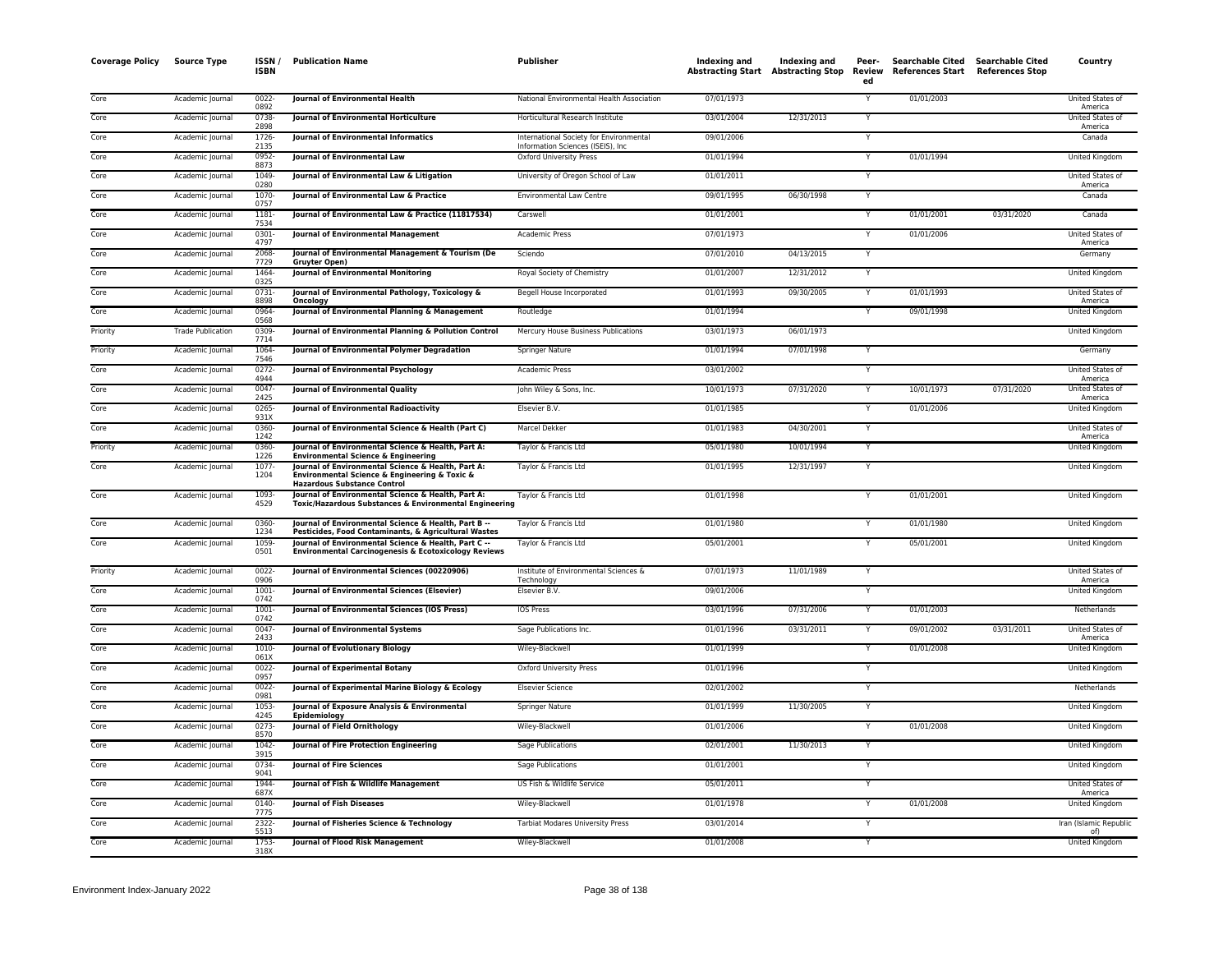| <b>Coverage Policy</b> | <b>Source Type</b> | ISSN /<br><b>ISBN</b> | <b>Publication Name</b>                                                                    | Publisher                                 | Indexing and | Indexing and<br><b>Abstracting Start Abstracting Stop</b> | Peer-<br><b>Review</b><br>ed | Searchable Cited Searchable Cited<br>References Start References Stop |            | Country                            |
|------------------------|--------------------|-----------------------|--------------------------------------------------------------------------------------------|-------------------------------------------|--------------|-----------------------------------------------------------|------------------------------|-----------------------------------------------------------------------|------------|------------------------------------|
| Core                   | Academic Journal   | 0362-<br>028X         | Journal of Food Protection                                                                 | Allen Press Publishing Services Inc.      | 01/01/2003   |                                                           |                              |                                                                       |            | United States of<br>America        |
| Core                   | Academic Journal   | $0022 -$<br>1147      | Journal of Food Science (John Wiley & Sons, Inc.)                                          | John Wiley & Sons, Inc.                   | 01/01/2010   |                                                           |                              | 01/01/2010                                                            |            | <b>United Kingdom</b>              |
| Core                   | Academic Journal   | $0022 -$<br>1147      | Journal of Food Science (Wiley-Blackwell)                                                  | Wiley-Blackwell                           | 09/01/1973   | 12/31/2009                                                | Υ                            | 01/01/2008                                                            | 12/31/2009 | United Kingdom                     |
| Core                   | Academic Journal   | 1537-                 | Journal of Foodservice Business Research                                                   | Taylor & Francis Ltd                      | 03/01/2002   |                                                           |                              | 12/01/2003                                                            |            | United Kingdom                     |
| Core                   | Academic Journal   | 8020<br>2096-         | Journal of Forest & Environment                                                            | Journal of Forest & Environment Editorial | 10/01/2018   |                                                           | Y                            |                                                                       |            | China                              |
| Priority               | Academic Journal   | 0018<br>0094          | Journal of Forest History                                                                  | Oxford University Press                   | 10/01/1980   | 10/01/1989                                                | Y                            |                                                                       |            | United Kingdom                     |
| Core                   | Academic Journal   | 5080<br>$0022 -$      | Journal of Forestry                                                                        | <b>Oxford University Press</b>            | 06/01/1973   |                                                           | Y                            | 06/01/1973                                                            | 03/31/2011 | <b>United Kingdom</b>              |
| Core                   | Academic Journal   | 1201<br>1303-<br>2399 | Journal of Forestry Faculty of Kastamonu University                                        | Kastamonu University                      | 05/01/2011   | 11/30/2014                                                |                              |                                                                       |            | Turkey                             |
| Core                   | Academic Journal   | $0270 -$<br>5060      | Journal of Freshwater Ecology                                                              | Taylor & Francis Ltd                      | 06/01/1989   |                                                           |                              | 06/01/1989                                                            |            | United Kingdom                     |
| Priority               | Academic Journal   | 0144                  | Journal of Garden History                                                                  | Taylor & Francis Ltd                      | 01/01/1981   | 01/01/1988                                                | Y                            |                                                                       |            | United Kingdom                     |
| Core                   | Academic Journal   | 5170<br>1435-         | Journal of Geographical Systems                                                            | Springer Nature                           | 02/01/1999   |                                                           | Y                            | 01/01/2003                                                            |            | Germany                            |
| Core                   | Academic Journal   | 5930<br>0022-         | <b>Journal of Geology</b>                                                                  | University of Chicago Press               | 01/01/1994   |                                                           | Y                            | 01/01/1994                                                            |            | United States of                   |
| Core                   | Academic Journal   | 1376<br>2169-         | Journal of Geophysical Research. Atmospheres                                               | John Wiley & Sons, Inc.                   | 08/27/2017   |                                                           |                              |                                                                       |            | America<br><b>United States of</b> |
| Core                   | Academic Journal   | 897X<br>2169-         | Journal of Geophysical Research. Biogeosciences                                            | John Wiley & Sons, Inc.                   | 08/01/2017   |                                                           | Y                            |                                                                       |            | America<br>United States of        |
| Core                   | Academic Journal   | 8953<br>2169-         | Journal of Geophysical Research. Earth Surface                                             | John Wiley & Sons, Inc.                   | 07/01/2017   |                                                           | Y                            |                                                                       |            | America<br>United States of        |
| Core                   | Academic Journal   | 9003<br>2169          | Journal of Geophysical Research. Oceans                                                    | John Wiley & Sons, Inc.                   | 07/01/2017   |                                                           | Ÿ                            |                                                                       |            | America<br>United States of        |
| Core                   | Academic Journal   | 9275<br>2169-         | Journal of Geophysical Research. Planets                                                   | John Wiley & Sons, Inc.                   | 08/01/2017   |                                                           | Y                            |                                                                       |            | America<br>United States of        |
| Core                   | Academic Journal   | 9097<br>2169-         | Journal of Geophysical Research. Solid Earth                                               | John Wiley & Sons, Inc.                   | 07/01/2017   |                                                           |                              |                                                                       |            | America<br>United States of        |
| Core                   | Academic Journal   | 9313<br>1090-         | Journal of Geotechnical & Geoenvironmental Engineering American Society of Civil Engineers |                                           | 01/01/1997   |                                                           | Y                            | 01/01/1997                                                            | 08/31/2020 | America<br>United States of        |
| Core                   | Academic Journal   | 0241<br>0733-         | Journal of Geotechnical Engineering                                                        | American Society of Civil Engineers       | 01/01/1995   | 12/31/1996                                                |                              |                                                                       |            | America<br><b>United States of</b> |
| Core                   | Academic Journal   | 9410<br>0380-         | Journal of Great Lakes Research                                                            | Elsevier B.V.                             | 01/01/1989   |                                                           | Y                            |                                                                       |            | America<br>United Kingdom          |
| Core                   | Academic Journal   | 1330<br>0304          | <b>Journal of Hazardous Materials</b>                                                      | <b>Elsevier Science</b>                   | 12/01/1977   |                                                           | Υ                            | 01/01/2006                                                            |            | Netherlands                        |
| Core                   | Academic Journal   | 3894<br>2153-         | Journal of Hazardous, Toxic & Radioactive Waste                                            | American Society of Civil Engineers       | 01/01/2011   |                                                           |                              | 01/01/2011                                                            | 10/31/2020 | United States of                   |
| Core                   | Academic Journal   | 5493<br>1522-         | Journal of Herbal Pharmacotherapy                                                          | Taylor & Francis Ltd                      | 03/01/2001   | 09/30/2007                                                |                              | 03/01/2002                                                            |            | America<br>United Kingdom          |
| Core                   | Academic Journal   | 8940<br>0970-         | Journal of Hill Research                                                                   | Sikkim Science Society                    | 12/01/1995   | 06/30/2010                                                | Y                            | 12/01/1995                                                            |            | India                              |
| Priority               | Academic Journal   | 7050<br>1054-         | Journal of Home & Consumer Horticulture                                                    | <b>Haworth Press</b>                      | 01/01/1994   | 01/01/1994                                                | Y                            |                                                                       |            | United States of                   |
| Core                   | Magazine           | 4682<br>1462-         | Journal of Horticultural Science & Biotechnology                                           | Taylor & Francis Ltd                      | 07/01/2003   |                                                           | Y                            |                                                                       |            | America<br><b>United Kingdom</b>   |
| Core                   | Academic Journal   | 0316<br>1566-         | Journal of Housing & the Built Environment                                                 | Springer Nature                           | 01/01/2007   |                                                           |                              | 01/01/2008                                                            |            | Germany                            |
| Core                   | Academic Journal   | 4910<br>1932          | Journal of Hunger & Environmental Nutrition                                                | Taylor & Francis Ltd                      | 01/01/2006   |                                                           | Y                            | 12/01/2008                                                            |            | United Kingdom                     |
| Core                   | Academic Journal   | 0248<br>$0733-$       | Journal of Hydraulic Engineering                                                           | American Society of Civil Engineers       | 01/01/1995   |                                                           | Y                            |                                                                       |            | United States of                   |
| Core                   | Academic Journal   | 9429<br>1570-         | Journal of Hydro-Environment Research                                                      | Elsevier B.V.                             | 01/01/2007   |                                                           | Y                            |                                                                       |            | America<br>United Kingdom          |
| Core                   | Magazine           | 6443<br>1464-         | Journal of Hydroinformatics                                                                | <b>IWA Publishing</b>                     | 01/01/2000   | 07/31/2010                                                |                              | 01/01/2006                                                            |            | <b>United Kingdom</b>              |
| Core                   | Academic Journal   | 7141<br>1084          | Journal of Hydrologic Engineering                                                          | American Society of Civil Engineers       | 01/01/1996   |                                                           |                              |                                                                       |            | United States of                   |
| Core                   | Academic Journal   | 0699<br>$0022 -$      | <b>Journal of Hydrology</b>                                                                | <b>Elsevier Science</b>                   | 02/28/2002   |                                                           | Y                            |                                                                       |            | America<br>Netherlands             |
| Core                   | Academic Journal   | 1694<br>$0042 -$      | Journal of Hydrology & Hydromechanics /                                                    | Sciendo                                   | 08/01/2013   |                                                           | Y                            |                                                                       |            | Germany                            |
| Core                   | Academic Journal   | 790X<br>$0022 -$      | <b>Vodohospodarsky Casopis</b><br>Journal of Hydrology (00221708)                          | New Zealand Hydrological Society          | 12/01/2010   |                                                           | Υ                            |                                                                       |            | New Zealand                        |
| Core                   | Academic Journal   | 1708<br>1525-         | Journal of Hydrometeorology                                                                | American Meteorological Society           | 02/01/2000   |                                                           |                              |                                                                       |            | United States of                   |
| Core                   | Academic Journal   | 755X<br>$1547 -$      | Journal of Immunotoxicology                                                                | Taylor & Francis Ltd                      | 01/01/2004   |                                                           |                              | 01/01/2008                                                            |            | America<br>United Kingdom          |
| Core                   | Academic Journal   | 691X<br>1088          | Journal of Industrial Ecology                                                              | Wiley-Blackwell                           | 01/01/1999   |                                                           |                              | 01/01/1999                                                            |            | United Kingdom                     |
| Core                   | Academic Journal   | 1980<br>1537          | Journal of Industrial Hemp                                                                 | Taylor & Francis Ltd                      | 01/01/2002   | 12/31/2009                                                | Y                            | 04/01/2009                                                            |            | United Kingdom                     |
|                        |                    | 7881                  |                                                                                            |                                           |              |                                                           |                              |                                                                       |            |                                    |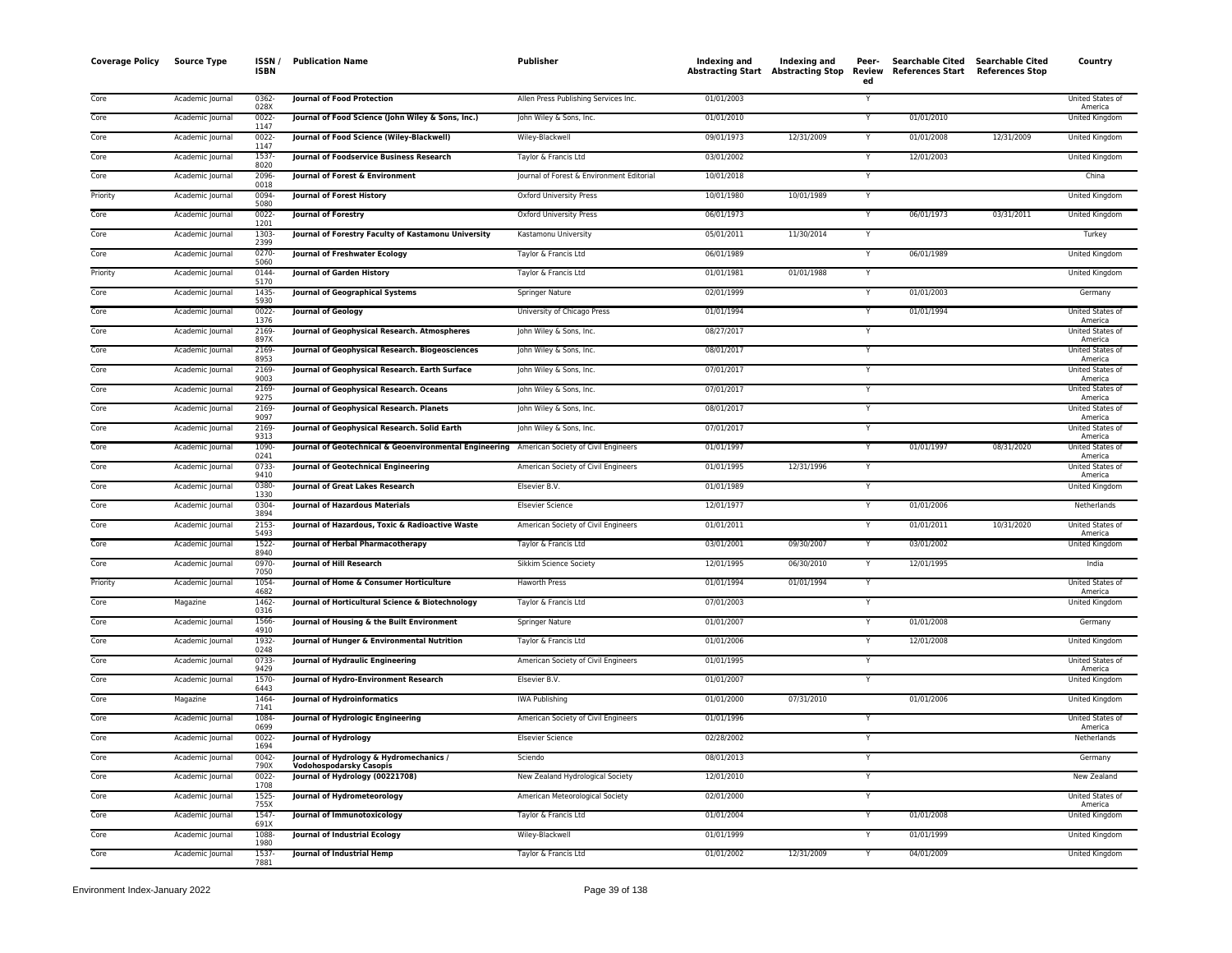| <b>Coverage Policy</b> | <b>Source Type</b> | ISSN /<br><b>ISBN</b> | <b>Publication Name</b>                                | Publisher                                 | Indexing and Indexing and<br>Abstracting Start Abstracting Stop |            | Peer-<br>Review<br>ed | <b>Searchable Cited</b><br>References Start | <b>Searchable Cited</b><br><b>References Stop</b> | Country                            |
|------------------------|--------------------|-----------------------|--------------------------------------------------------|-------------------------------------------|-----------------------------------------------------------------|------------|-----------------------|---------------------------------------------|---------------------------------------------------|------------------------------------|
| Core                   | Academic Journal   | 1367<br>5435          | Journal of Industrial Microbiology & Biotechnology     | Oxford University Press                   | 01/01/1997                                                      |            | Y                     | 01/01/2008                                  |                                                   | United Kingdom                     |
| Core                   | Academic Journal   | 0022<br>1899          | Journal of Infectious Diseases                         | Oxford University Press                   | 01/01/1999                                                      |            | Y                     | 01/01/2003                                  |                                                   | United Kingdom                     |
| Core                   | Academic Journal   | 0892-<br>7553         | <b>Iournal of Insect Behavior</b>                      | Springer Nature                           | 01/01/2007                                                      |            | Y                     |                                             |                                                   | Germany                            |
| Core                   | Academic Journal   | 1366<br>638X          | Journal of Insect Conservation                         | Springer Nature                           | 03/01/1980                                                      |            | Y                     | 01/01/2004                                  |                                                   | Germany                            |
| Core                   | Academic Journal   | 1943<br>815X          | Journal of Integrative Environmental Sciences          | Taylor & Francis Ltd                      | 01/01/2009                                                      |            | Y                     | 01/01/2009                                  |                                                   | United Kingdom                     |
| Core                   | Academic Journal   | 0954<br>1748          | Journal of International Development                   | John Wiley & Sons, Inc.                   | 01/01/1991                                                      |            | Y                     | 01/01/2008                                  |                                                   | United States of<br>America        |
| Core                   | Academic Journal   | 0897<br>4438          | Journal of International Food & Agribusiness Marketing | Taylor & Francis Ltd                      | 01/01/2000                                                      |            |                       | 04/01/2009                                  |                                                   | United Kingdom                     |
| Core                   | Academic Journal   | 1388<br>0292          | Journal of International Wildlife Law & Policy         | Routledge                                 | 01/01/2004                                                      |            | Y                     |                                             |                                                   | United Kingdom                     |
| Core                   | Academic Journal   | 0733<br>9437          | Journal of Irrigation & Drainage Engineering           | American Society of Civil Engineers       | 01/01/1995                                                      |            | Y                     |                                             |                                                   | United States of<br>America        |
| Priority               | Academic Journal   | 0386<br>7064          | Journal of Japan Society of Air Pollution              | Japan Society for Atmospheric Environment | 01/01/1977                                                      | 10/01/1977 | Y                     |                                             |                                                   | Japan                              |
| Core                   | Academic Journal   | 0892<br>4880          | Journal of Land Use & Environmental Law                | Florida State University College of Law   | 09/01/1991                                                      |            | Y                     | 09/01/1991                                  | 04/30/2019                                        | United States of<br>America        |
| Core                   | Academic Journal   | 1747-<br>423X         | Journal of Land Use Science                            | Taylor & Francis Ltd                      | 01/01/2006                                                      |            | Y                     | 01/01/2008                                  |                                                   | United Kingdom                     |
| Core                   | Academic Journal   | 1803<br>2427          | Journal of Landscape Ecology                           | Sciendo                                   | 08/01/2013                                                      |            | Y                     |                                             |                                                   | Germany                            |
| Core                   | Academic Journal   | 1129-<br>5767         | Journal of Limnology                                   | CNR Institute of Ecosystem Study          | 10/01/2011                                                      |            | Y                     |                                             |                                                   | Italy                              |
| Core                   | Academic Journal   | 0022<br>2372          | <b>Journal of Mammalogy</b>                            | Oxford University Press                   | 07/01/1993                                                      |            | Y                     |                                             |                                                   | United Kingdom                     |
| Core                   | Academic Journal   | 2244-<br>6885         | Journal of Management for Global Sustainability        | Ateneo de Manila University               | 07/01/2013                                                      |            | Y                     |                                             |                                                   | Philippines                        |
| Core                   | Academic Journal   | 1542<br>0353          | Journal of Map & Geography Libraries                   | Taylor & Francis Ltd                      | 12/01/2004                                                      |            | Y                     | 06/01/2009                                  |                                                   | United Kingdom                     |
| Core                   | Academic Journal   | 1687<br>9481          | <b>Journal of Marine Biology</b>                       | Hindawi Limited                           | 01/01/2008                                                      | 08/31/2019 | Y                     |                                             |                                                   | United Kingdom                     |
| Core                   | Academic Journal   | 1061-<br>026X         | Journal of Marine Environmental Engineering            | Old City Publishing, Inc.                 | 10/01/2004                                                      |            | Y                     | 10/01/2004                                  |                                                   | United States of<br>America        |
| Core                   | Magazine           | 0022-<br>2402         | Journal of Marine Research                             | Journal of Marine Research                | 08/01/1993                                                      | 11/01/2017 |                       | 08/01/1993                                  | 11/30/2017                                        | <b>United States of</b><br>America |
| Core                   | Academic Journal   | 2633<br>4666          | <b>Journal of Marine Sciences</b>                      | Hindawi Limited                           | 01/01/2020                                                      |            | Y                     |                                             |                                                   | United Kingdom                     |
| Core                   | Academic Journal   | 0924<br>7963          | <b>Journal of Marine Systems</b>                       | <b>Elsevier Science</b>                   | 06/01/1990                                                      |            | Y                     |                                             |                                                   | Netherlands                        |
| Core                   | Academic Journal   | 1844<br>6116          | Journal of Marine Technology & Environment             | Constanta Maritime University             | 04/01/2010                                                      |            | Y                     |                                             |                                                   | Romania                            |
| Core                   | Academic Journal   | 1438<br>4957          | Journal of Material Cycles & Waste Management          | Springer Nature                           | 01/01/2007                                                      |            | Y                     |                                             |                                                   | Germany                            |
| Core                   | Academic Journal   | 0022<br>2585          | <b>Journal of Medical Entomology</b>                   | Oxford University Press                   | 01/01/1993                                                      | 11/01/1993 | Y                     |                                             |                                                   | United Kingdom                     |
| Core                   | Academic Journal   | 0263<br>4929          | Journal of Metamorphic Geology                         | Wiley-Blackwell                           | 01/01/1998                                                      |            | Y                     | 01/01/2008                                  |                                                   | United Kingdom                     |
| Priority               | Academic Journal   | 2095<br>6037          | Journal of Meteorological Research                     | Springer Nature                           | 02/01/2014                                                      |            | Y                     |                                             |                                                   | Germany                            |
| Core                   | Academic Journal   | 0167<br>7012          | Journal of Microbiological Methods                     | <b>Elsevier Science</b>                   | 04/01/2002                                                      |            | Y                     |                                             |                                                   | Netherlands                        |
| Core                   | Academic Journal   | 1672-<br>6316         | Journal of Mountain Science                            | Springer Nature                           | 01/01/2011                                                      |            | Y                     |                                             |                                                   | Germany                            |
| Core                   | Academic Journal   | 1544<br>0478          | Journal of Natural Fibers                              | Taylor & Francis Ltd                      | 01/01/2004                                                      |            | Y                     | 04/01/2009                                  |                                                   | United Kingdom                     |
| Core                   | Academic Journal   | 0022<br>2933          | Journal of Natural History                             | Taylor & Francis Ltd                      | 01/01/1991                                                      |            | Y                     | 01/01/1998                                  |                                                   | United Kingdom                     |
| Core                   | Academic Journal   | 1939<br>0459          | Journal of Natural Resources Policy Research           | Pennsylvania State University Press       | 01/01/2009                                                      | 12/31/2015 | Y                     | 01/01/2009                                  | 12/31/2015                                        | United States of<br>America        |
| Core                   | Academic Journal   | 1933-<br>0324         | Journal of Nature Science & Sustainable Technology     | Nova Science Publishers, Inc.             | 01/01/2015                                                      |            | Y                     |                                             |                                                   | United States of<br>America        |
| Core                   | Academic Journal   | 0028<br>4939          | Journal of New England Water Works Association         | New England Water Works Association       | 01/01/2021                                                      |            | Y                     |                                             |                                                   | United States of<br>America        |
| Core                   | Academic Journal   | 1522-<br>886X         | <b>Journal of New Seeds</b>                            | Taylor & Francis Ltd                      | 01/01/2000                                                      | 12/31/2010 |                       | 03/01/2009                                  | 12/31/2010                                        | United Kingdom                     |
| Core                   | Academic Journal   | $0250 -$<br>6408      | Journal of Northwest Atlantic Fishery Science          | Northwest Atlantic Fisheries Organization | 07/01/2011                                                      |            | Y                     |                                             |                                                   | Canada                             |
| Core                   | Academic Journal   | $0022 -$<br>3131      | Journal of Nuclear Science & Technology                | Taylor & Francis Ltd                      | 01/01/1977                                                      | 12/01/1988 | Υ                     |                                             |                                                   | United Kingdom                     |
| Core                   | Academic Journal   | $0022 -$<br>3166      | <b>Journal of Nutrition</b>                            | Oxford University Press                   | 07/01/1993                                                      |            | Y                     | 07/01/1993                                  |                                                   | United Kingdom                     |
| Core                   | Academic Journal   | 1359-<br>0847         | Journal of Nutritional & Environmental Medicine        | Taylor & Francis Ltd                      | 01/01/1995                                                      | 12/31/2008 | Υ                     | 01/01/1998                                  |                                                   | United Kingdom                     |
| Core                   | Academic Journal   | 0955-<br>2863         | <b>Journal of Nutritional Biochemistry</b>             | Elsevier B.V.                             | 02/01/2002                                                      |            | Y                     |                                             |                                                   | United Kingdom                     |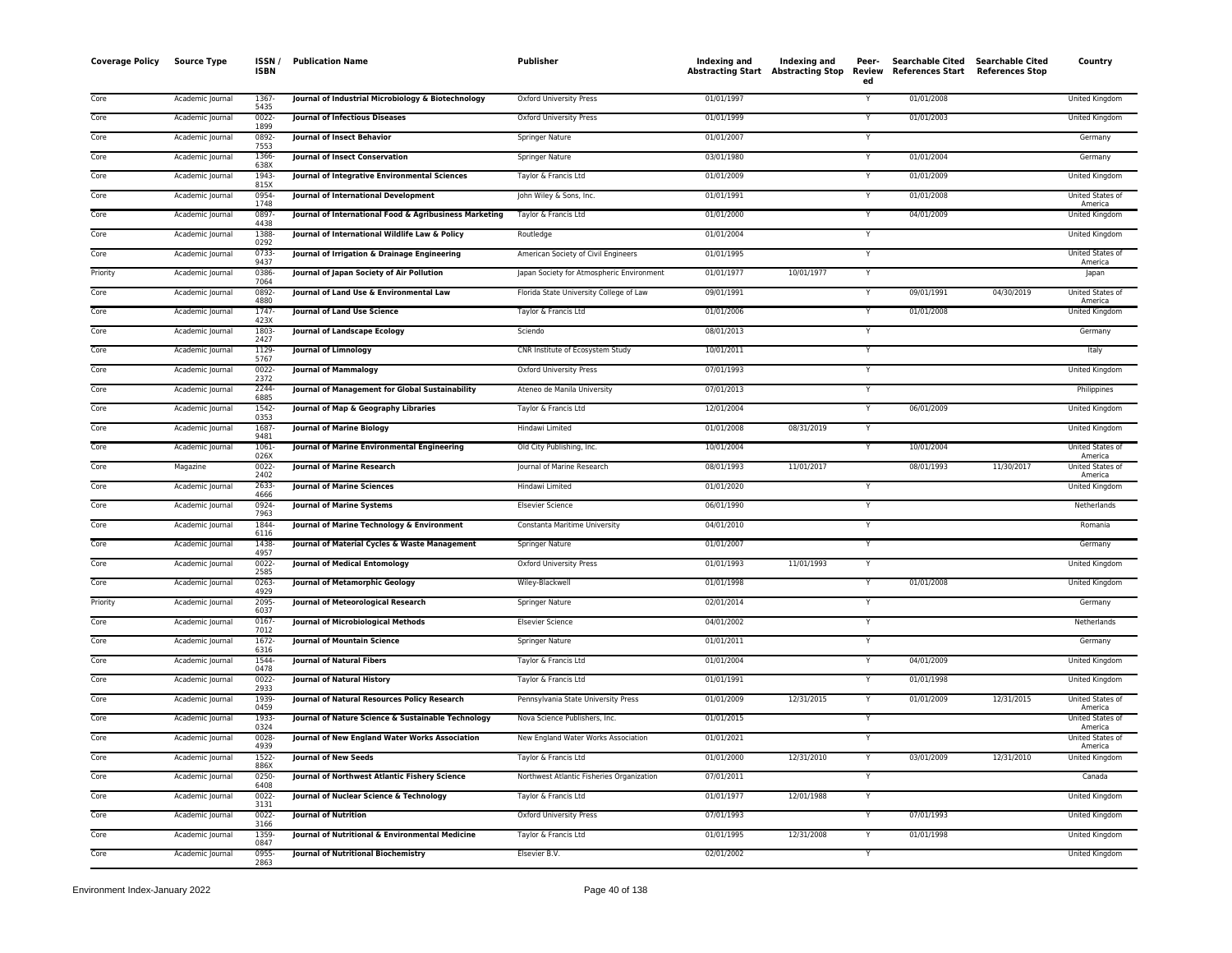| <b>Coverage Policy</b> | <b>Source Type</b>       | ISSN/<br><b>ISBN</b> | <b>Publication Name</b>                            | Publisher                                             | Indexing and | Indexing and<br><b>Abstracting Start</b> Abstracting Stop | Peer-<br>Review<br>ed | <b>Searchable Cited</b><br><b>References Start</b> | <b>Searchable Cited</b><br><b>References Stop</b> | Country                            |
|------------------------|--------------------------|----------------------|----------------------------------------------------|-------------------------------------------------------|--------------|-----------------------------------------------------------|-----------------------|----------------------------------------------------|---------------------------------------------------|------------------------------------|
| Core                   | Academic Journal         | 1545-<br>9624        | Journal of Occupational & Environmental Hygiene    | Taylor & Francis Ltd                                  | 01/01/2004   |                                                           | Y                     | 01/01/2004                                         | 07/31/2020                                        | United Kingdom                     |
| Core                   | Academic Journal         | 1076-<br>2752        | Journal of Occupational & Environmental Medicine   | Lippincott Williams & Wilkins                         | 01/01/1995   |                                                           | Y                     | 01/01/1995                                         | 07/31/2020                                        | United States of<br>America        |
| Priority               | Academic Journal         | 0096-<br>1736        | Journal of Occupational Medicine                   | Lippincott Williams & Wilkins                         | 01/01/1991   | 12/01/1994                                                |                       |                                                    |                                                   | United States of<br>America        |
| Core                   | Academic Journal         | 1718-<br>3200        | <b>Journal of Ocean Technology</b>                 | Memorial University of Newfoundland, Fisheries        | 01/01/2011   |                                                           | Y                     |                                                    |                                                   | Canada                             |
| Core                   | Academic Journal         | 0916<br>8370         | Journal of Oceanography                            | & Marine Institute<br>Springer Nature                 | 01/01/2007   |                                                           | Y                     | 01/01/2008                                         |                                                   | Germany                            |
| Core                   | Academic Journal         | 1755<br>876X         | Journal of Operational Oceanography                | Taylor & Francis Ltd                                  | 01/01/2019   |                                                           | Y                     |                                                    |                                                   | United Kingdom                     |
| Core                   | Academic Journal         | 1177-<br>4258        | Journal of Organic Systems                         | Journal of Organic Systems                            | 06/01/2010   | 09/30/2015                                                | Y                     |                                                    |                                                   | New Zealand                        |
| Core                   | Academic Journal         | 0921-<br>2728        | Journal of Paleolimnology                          | <b>Springer Nature</b>                                | 01/01/1993   |                                                           |                       |                                                    |                                                   | Germany                            |
| Core                   | Academic Journal         | 0893-<br>357X        | Journal of Pesticide Reform                        | Northwest Coalition for Alternatives to<br>Pesticides | 03/01/1989   | 12/31/2006                                                |                       | 03/01/1989                                         |                                                   | United States of<br>America        |
| Priority               | <b>Trade Publication</b> | 0149-<br>2136        | Journal of Petroleum Technology                    | Society of Petroleum Engineers, Inc.                  | 03/01/1979   | 06/01/1986                                                |                       |                                                    |                                                   | <b>United States of</b><br>America |
| Core                   | Academic Journal         | 1056-<br>8719        | Journal of Pharmacological & Toxicological Methods | Elsevier B.V.                                         | 01/01/2002   |                                                           |                       |                                                    |                                                   | United Kingdom                     |
| Core                   | Academic Journal         | 0022-<br>3646        | Journal of Phycology                               | Wiley-Blackwell                                       | 03/01/1965   |                                                           | Y                     | 03/01/1965                                         |                                                   | United Kingdom                     |
| Core                   | Academic Journal         | 0022-<br>3670        | Journal of Physical Oceanography                   | American Meteorological Society                       | 01/01/2001   |                                                           |                       | 01/01/2001                                         |                                                   | United States of<br>America        |
| Core                   | Academic Journal         | 0931-<br>1785        | Journal of Phytopathology                          | Wiley-Blackwell                                       | 01/01/1987   |                                                           |                       | 01/01/2003                                         |                                                   | United Kingdom                     |
| Core                   | Academic Journal         | 0142-<br>7873        | Journal of Plankton Research                       | Oxford University Press                               | 01/01/1996   |                                                           |                       | 10/01/2009                                         |                                                   | United Kingdom                     |
| Priority               | Academic Journal         | 0739-<br>456X        | Journal of Planning Education & Research           | Sage Publications                                     | 09/01/1991   | 12/01/1995                                                | Y                     |                                                    |                                                   | United States of<br>America        |
| Core                   | Academic Journal         | 1752-<br>9921        | <b>Journal of Plant Ecology</b>                    | Oxford University Press                               | 01/01/2008   |                                                           | Y                     | 10/01/2009                                         |                                                   | United Kingdom                     |
| Core                   | Academic Journal         | 1742-<br>9145        | Journal of Plant Interactions                      | Taylor & Francis Ltd                                  | 01/01/2005   |                                                           | Y                     |                                                    |                                                   | United Kingdom                     |
| Core                   | Academic Journal         | 0190-<br>4167        | <b>Journal of Plant Nutrition</b>                  | Taylor & Francis Ltd                                  | 01/01/2001   |                                                           | Y                     | 01/01/2001                                         |                                                   | United Kingdom                     |
| Core                   | Magazine                 | 1125-<br>4653        | <b>Journal of Plant Pathology</b>                  | Springer Nature                                       | 12/01/2011   |                                                           |                       |                                                    |                                                   | Germany                            |
| Core                   | Academic Journal         | $0176 -$<br>1617     | <b>Journal of Plant Physiology</b>                 | Elsevier B.V.                                         | 01/01/2002   |                                                           | Ÿ                     |                                                    |                                                   | United Kingdom                     |
| Core                   | Academic Journal         | $1427 -$<br>4345     | Journal of Plant Protection Research               | Institute of Plant Protection                         | 03/01/2007   |                                                           | Y                     |                                                    |                                                   | Poland                             |
| Core                   | Academic Journal         | 0970-<br>2539        | Journal of Plant Science Research                  | Prints Publications Pvt. Ltd.                         | 04/01/2012   |                                                           | Y                     |                                                    |                                                   | India                              |
| Core                   | Academic Journal         | 1920-<br>7603        | Journal of Pollination Ecology                     | Enviroquest Ltd                                       | 06/01/2011   | 09/30/2015                                                | Y                     |                                                    |                                                   | Canada                             |
| Core                   | Academic Journal         | 1566-<br>2543        | Journal of Polymers & the Environment              | Springer Nature                                       | 01/01/2000   |                                                           | Y                     | 01/01/2004                                         |                                                   | Germany                            |
| Priority               | Academic Journal         | $0022 -$<br>393X     | Journal of Psychedelic Drugs                       | <b>Haight Ashbury Publications</b>                    | 01/01/1976   | 01/01/1978                                                | $\mathsf{Y}$          |                                                    |                                                   | United States of<br>America        |
| Core                   | Academic Journal         | 0197-<br>5897        | Journal of Public Health Policy                    | Palgrave Macmillan Ltd.                               | 03/01/1991   |                                                           | Y                     | 03/01/1991                                         |                                                   | United Kingdom                     |
| Core                   | Academic Journal         | $0267 -$<br>8179     | Journal of Quaternary Science                      | John Wiley & Sons, Inc.                               | 03/01/1993   |                                                           | Y                     |                                                    |                                                   | United States of<br>America        |
| Core                   | Academic Journal         | 0952-<br>4746        | Journal of Radiological Protection                 | IOP Publishing                                        | 01/01/2007   |                                                           | Y                     |                                                    |                                                   | United Kingdom                     |
| Core                   | Academic Journal         | $0022 -$<br>409X     | Journal of Range Management                        | Society for Range Management                          | 09/01/1973   | 11/30/2004                                                | Y                     |                                                    |                                                   | United States of<br>America        |
| Core                   | Academic Journal         | 1941-<br>7012        | Journal of Renewable & Sustainable Energy          | American Institute of Physics                         | 01/01/2009   |                                                           | Y                     | 01/01/2009                                         |                                                   | United States of<br>America        |
| Core                   | Academic Journal         | 2314-<br>4386        | Journal of Renewable Energy                        | Hindawi Limited                                       | 05/01/2015   |                                                           |                       |                                                    |                                                   | <b>United Kingdom</b>              |
| Priority               | Academic Journal         | $0745 -$<br>6999     | Journal of Resource Management & Technology        | University of Pennsylvania                            | 10/01/1985   | 09/01/1994                                                | Y                     |                                                    |                                                   | United States of<br>America        |
| Core                   | Academic Journal         | 1674-<br>764X        | Journal of Resources & Ecology                     | Journal of Resources & Ecology                        | 01/01/2012   |                                                           |                       |                                                    |                                                   | China                              |
| Core                   | Academic Journal         | 0975-<br>7554        | Journal of Resources, Energy & Development         | <b>TERI Press</b>                                     | 01/01/2009   |                                                           | Y                     |                                                    |                                                   | India                              |
| Core                   | Academic Journal         | 0895-<br>5646        | Journal of Risk & Uncertainty                      | <b>Springer Nature</b>                                | 03/01/1988   |                                                           | Y                     | 01/01/2008                                         |                                                   | Germany                            |
| Core                   | Academic Journal         | 1366-<br>9877        | Journal of Risk Research                           | Routledge                                             | 01/01/1998   |                                                           | Y                     | 01/01/1998                                         |                                                   | United Kingdom                     |
| Core                   | Academic Journal         | 0743-<br>0167        | <b>Journal of Rural Studies</b>                    | Pergamon Press - An Imprint of Elsevier Science       | 01/01/1990   |                                                           | Y                     |                                                    |                                                   | United Kingdom                     |
| Core                   | Academic Journal         | 0022<br>4375         | Journal of Safety Research                         | Pergamon Press - An Imprint of Elsevier Science       | 06/01/1996   |                                                           |                       |                                                    |                                                   | United Kingdom                     |
| Core                   | Magazine                 | 0730-<br>8000        | Journal of Shellfish Research                      | National Shellfisheries Association                   | 06/01/1994   |                                                           | Y                     | 06/01/1994                                         | 04/30/2020                                        | United States of<br>America        |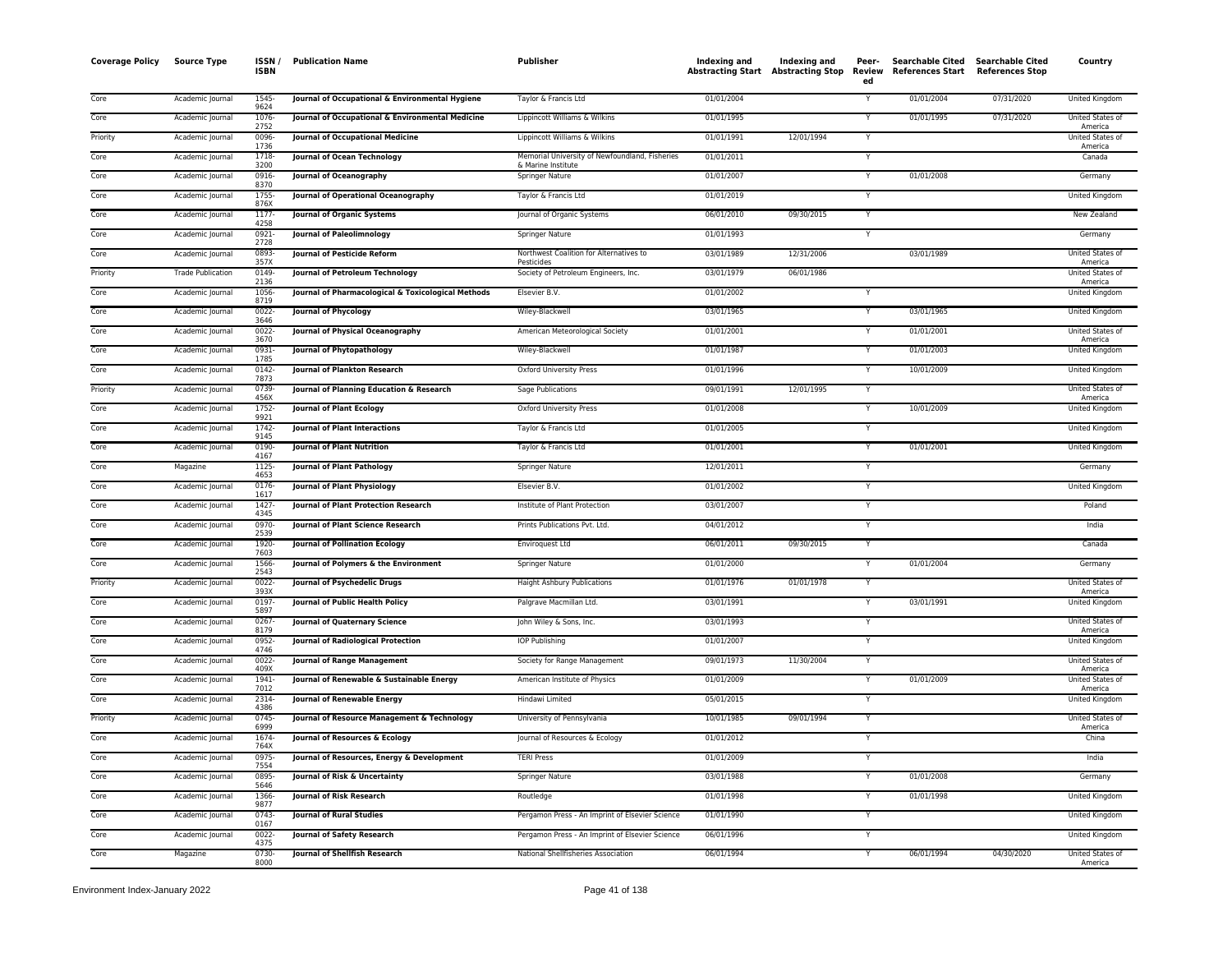| <b>Coverage Policy</b> | <b>Source Type</b>       | ISSN/<br><b>ISBN</b>     | <b>Publication Name</b>                                                                                                             | Publisher                                                               | Indexing and | Indexing and<br>Abstracting Start Abstracting Stop | Peer-<br>Review<br>ed | Searchable Cited Searchable Cited<br>References Start References Stop |            | Country                            |
|------------------------|--------------------------|--------------------------|-------------------------------------------------------------------------------------------------------------------------------------|-------------------------------------------------------------------------|--------------|----------------------------------------------------|-----------------------|-----------------------------------------------------------------------|------------|------------------------------------|
| Core                   | Academic Journal         | $0022 -$<br>4561         | Journal of Soil & Water Conservation                                                                                                | Soil & Water Conservation Society                                       | 09/01/1973   |                                                    | Y                     |                                                                       |            | United States of<br>America        |
| Priority               | Academic Journal         | $0028 -$                 | Journal of Soil Conservation New South Wales                                                                                        | Soil Conservation Service of N.S.W.                                     | 04/01/1972   | 01/01/1989                                         | Y                     |                                                                       |            | Australia                          |
| Core                   | Academic Journal         | 6818<br>1058             | Journal of Soil Contamination                                                                                                       | Taylor & Francis Ltd                                                    | 01/01/1992   | 04/30/2000                                         |                       |                                                                       |            | United Kingdom                     |
| Priority               | Academic Journal         | 8337<br>$0022 -$<br>4588 | Journal of Soil Science                                                                                                             | Wiley-Blackwell                                                         | 01/01/1973   | 12/01/1981                                         | Y                     |                                                                       |            | <b>United Kingdom</b>              |
| Core                   | Academic Journal         | 1439                     | <b>Iournal of Soils &amp; Sediments: Protection, Risk</b>                                                                           | Springer Nature                                                         | 09/01/2005   |                                                    | Y                     | 09/01/2005                                                            |            | Germany                            |
| Core                   | Academic Journal         | 0108<br>2356-            | <b>Assessment, &amp; Remediation</b><br>Journal of Solar Energy                                                                     | Hindawi Limited                                                         | 05/01/2015   | 06/03/2018                                         | Y                     |                                                                       |            | United Kingdom                     |
| Core                   | Academic Journal         | 7635<br>1088             | Journal of Solid Waste Technology & Management                                                                                      | Journal of Solid Waste Technology &                                     | 02/01/1996   |                                                    | Y                     | 02/01/1996                                                            | 05/31/2020 | United States of                   |
| Core                   | Academic Journal         | 1697<br>1044-<br>0046    | Journal of Sustainable Agriculture                                                                                                  | Management<br>Taylor & Francis Ltd                                      | 01/01/1990   | 12/31/2012                                         | Y                     | 01/01/1990                                                            | 12/31/2012 | America<br><b>United Kingdom</b>   |
| Core                   | Academic Journal         | 1054-<br>9811            | Journal of Sustainable Forestry                                                                                                     | Taylor & Francis Ltd                                                    | 01/01/1993   |                                                    | Y                     | 01/01/1993                                                            |            | United Kingdom                     |
| Core                   | Academic Journal         | 1018-<br>7324            | Journal of Taiwan Fisheries Research                                                                                                | Fisheries Research Institute, Council of<br>Agriculture, Executive Yuan | 01/01/2017   |                                                    | Y                     |                                                                       |            | Taiwan                             |
| Core                   | Academic Journal         | 2212-                    | Journal of the Academy of Nutrition & Dietetics                                                                                     | Elsevier B.V                                                            | 01/01/2012   |                                                    | Y                     |                                                                       |            | United Kingdom                     |
| Core                   | Academic Journal         | 2672<br>1047<br>3289     | Journal of the Air & Waste Management Association<br>(10473289)                                                                     | Air & Waste Management Association                                      | 01/01/1990   | 12/31/1992                                         | Υ                     |                                                                       |            | United States of<br>America        |
| Core                   | Academic Journal         | 1096<br>2247             | Journal of the Air & Waste Management Association (Air & Air & Waste Management Association<br><b>Waste Management Association)</b> |                                                                         | 01/01/1995   | 12/31/2011                                         | Y                     | 08/01/1999                                                            | 12/31/2011 | United States of<br>America        |
| Core                   | Academic Journal         | 1096<br>2247             | Journal of the Air & Waste Management Association<br>(Taylor & Francis Ltd)                                                         | Taylor & Francis Ltd                                                    | 01/01/2012   |                                                    | Y                     | 01/01/2012                                                            |            | United Kingdom                     |
| Core                   | Academic Journal         | 0002<br>2470             | Journal of the Air Pollution Control Association                                                                                    | Air & Waste Management Association                                      | 08/01/1973   | 12/31/1986                                         |                       |                                                                       |            | United States of<br>America        |
| Core                   | Academic Journal         | 0002-<br>8223            | Journal of the American Dietetic Association                                                                                        | Elsevier B.V.                                                           | 08/01/1973   | 12/31/2011                                         | Y                     |                                                                       |            | <b>United Kingdom</b>              |
| Priority               | Academic Journal         | $0002 -$<br>8991         | Journal of the American Institute of Planners                                                                                       | Routledge                                                               | 01/01/1977   | 01/01/1979                                         | Y                     |                                                                       |            | <b>United Kingdom</b>              |
| Core                   | Academic Journal         | 0194<br>4363             | Journal of the American Planning Association                                                                                        | Routledge                                                               | 01/01/1979   |                                                    | Y                     | 01/01/2003                                                            |            | United Kingdom                     |
| Core                   | Magazine                 | 0003-<br>1062            | Journal of the American Society for Horticultural Science American Society for Horticultural Science                                |                                                                         | 07/01/2003   | 09/30/2016                                         |                       |                                                                       |            | United States of<br>America        |
| Core                   | Academic Journal         | 1093-<br>474X            | Journal of the American Water Resources Association                                                                                 | Wiley-Blackwell                                                         | 12/01/2002   |                                                    |                       | 12/01/2002                                                            |            | United Kingdom                     |
| Core                   | Academic Journal         |                          | Journal of the American Water Works Association                                                                                     | American Water Works Association                                        | 01/01/1973   | 11/30/1979                                         | $\overline{Y}$        |                                                                       |            | United States of<br>America        |
| Core                   | Academic Journal         | $0022 -$<br>4928         | Journal of the Atmospheric Sciences                                                                                                 | American Meteorological Society                                         | 07/01/1993   |                                                    | Y                     | 07/01/1993                                                            |            | <b>United States of</b><br>America |
| Core                   | Academic Journal         | 1304<br>9550             | Journal of the Black Sea/Mediterranean Environment                                                                                  | Turkish Marine Research Foundation                                      | 01/01/2007   |                                                    | Y                     |                                                                       |            | Turkey                             |
| Core                   | Academic Journal         | $0007 -$<br>0750         | Journal of the British Grassland Society                                                                                            | Wiley-Blackwell                                                         | 03/01/1946   | 12/31/1978                                         | Y                     |                                                                       |            | United Kingdom                     |
| Core                   | Academic Journal         | 0951-<br>7359            | Journal of the Chartered Institution of Water &<br><b>Environmental Management</b>                                                  | Wiley-Blackwell                                                         | 01/01/1989   | 04/30/2004                                         | Y                     |                                                                       |            | United Kingdom                     |
| Core                   | Academic Journal         | 1743<br>9671             | Journal of the Energy Institute (Elsevier Science)                                                                                  | Elsevier B.V                                                            | 01/01/2014   |                                                    | Y                     |                                                                       |            | United Kingdom                     |
| Core                   | Academic Journal         | 1743-<br>9671            | Journal of the Energy Institute (Maney Publishing)                                                                                  | Taylor & Francis Ltd                                                    | 03/01/2006   | 12/31/2013                                         |                       |                                                                       |            | United Kingdom                     |
| Priority               | Academic Journal         | 0090-<br>3914            | Journal of the Environmental Engineering Division                                                                                   | American Society of Civil Engineers                                     | 10/01/1973   | 12/01/1982                                         | Y                     |                                                                       |            | United States of<br>America        |
| Priority               | Academic Journal         | $0015 -$<br>296X         | Journal of the Fisheries Research Board of Canada                                                                                   | Canadian Science Publishing                                             | 08/01/1973   | 12/01/1979                                         | Y                     |                                                                       |            | Canada                             |
| Core                   | Magazine                 | 0016<br>7649             | Journal of the Geological Society                                                                                                   | Geological Society Publishing House                                     | 07/01/1996   |                                                    |                       |                                                                       |            | United Kingdom                     |
| Priority               | Academic Journal         | 0093<br>6405             | Journal of the Geotechnical Engineering Division                                                                                    | American Society of Civil Engineers                                     | 01/01/1974   | 12/01/1982                                         | Y                     |                                                                       |            | United States of<br>America        |
| Core                   | Academic Journal         | 1098<br>4321             | Journal of the IEST                                                                                                                 | Institute of Environmental Sciences &<br>Technology                     | 09/01/2004   |                                                    |                       | 09/01/2004                                                            | 11/30/2019 | <b>United States of</b><br>America |
| Core                   | Academic Journal         | 0144<br>2600             | Journal of the Institute of Energy                                                                                                  | Taylor & Francis Ltd                                                    | 03/01/1991   | 03/31/1998                                         | Y                     |                                                                       |            | United Kingdom                     |
| Core                   | Magazine                 | 0893-<br>6188            | Journal of the Institute of Nuclear Materials Management Institute of Nuclear Materials Management                                  |                                                                         | 10/01/2009   |                                                    |                       |                                                                       |            | United States of<br>America        |
| Core                   | Academic Journal         | $0025 -$<br>3154         | Journal of the Marine Biological Association of the United Cambridge University Press<br>Kingdom                                    |                                                                         | 02/01/1990   |                                                    | Y                     |                                                                       |            | <b>United Kingdom</b>              |
| Priority               | <b>Trade Publication</b> | 0374<br>356X             | Journal of the Society of Environmental Engineers                                                                                   | Professional Engineering Publishing                                     | 09/01/1973   | 06/01/1988                                         |                       |                                                                       |            | <b>United Kingdom</b>              |
| Priority               | Academic Journal         | 0044-<br>7994            | Journal of the Soil Mechanics & Foundations Division                                                                                | American Society of Civil Engineers                                     | 01/01/1973   | 12/01/1973                                         | Y                     |                                                                       |            | United States of<br>America        |
| Priority               | Academic Journal         | 0569-<br>8081            | Journal of the Urban Planning & Development Division                                                                                | American Society of Civil Engineers                                     | 09/01/1973   | 11/01/1980                                         | Y                     |                                                                       |            | United States of<br>America        |
| Core                   | Academic Journal         | 0893<br>8849             | Journal of the World Aquaculture Society                                                                                            | Wiley-Blackwell                                                         | 01/01/2006   |                                                    | Y                     | 01/01/2008                                                            |            | United Kingdom                     |
| Core                   | Academic Journal         | 0974-<br>7893            | Journal of Threatened Taxa                                                                                                          | Wildlife Information Liaison Development                                | 01/01/2009   |                                                    | Y                     |                                                                       |            | India                              |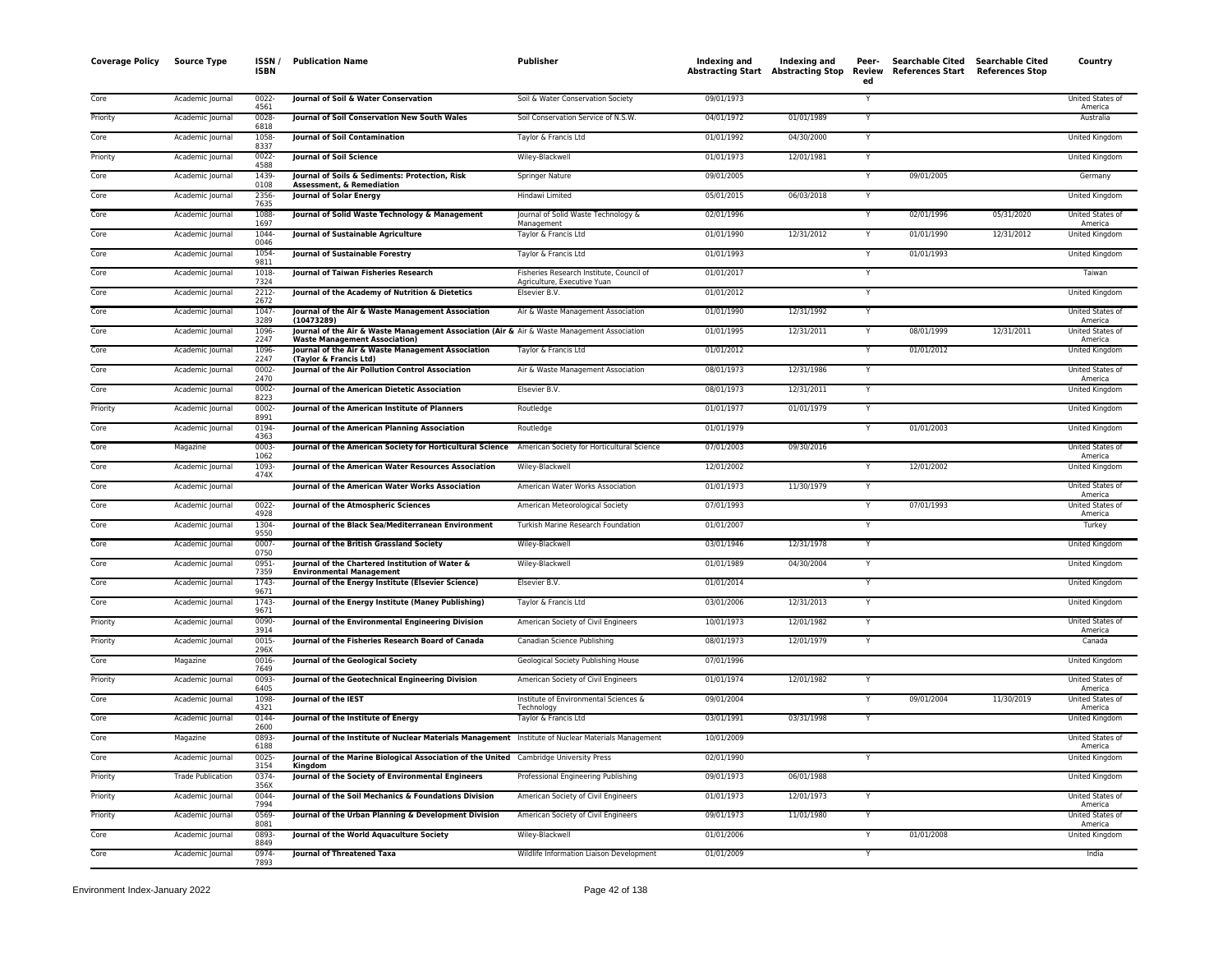| <b>Coverage Policy</b> | <b>Source Type</b>                   | ISSN/<br><b>ISBN</b>  | <b>Publication Name</b>                                                                       | Publisher                                                         | Indexing and             | Indexing and<br><b>Abstracting Start Abstracting Stop</b> | Peer-<br>Review<br>ed | Searchable Cited Searchable Cited<br>References Start References Stop |            | Country                            |
|------------------------|--------------------------------------|-----------------------|-----------------------------------------------------------------------------------------------|-------------------------------------------------------------------|--------------------------|-----------------------------------------------------------|-----------------------|-----------------------------------------------------------------------|------------|------------------------------------|
| Priority               | Academic Journal                     | 0098-<br>4108         | Journal of Toxicology & Environmental Health                                                  | Taylor & Francis Ltd                                              | 01/01/1977               | 12/31/1997                                                | Y                     |                                                                       |            | <b>United Kingdom</b>              |
| Core                   | Academic Journal                     | 1528-<br>7394         | Journal of Toxicology & Environmental Health: Part A                                          | Taylor & Francis Ltd                                              | 01/01/1998               |                                                           | Y                     | 01/01/1998                                                            |            | United Kingdom                     |
| Core                   | Academic Journal                     | 1093-<br>7404         | Journal of Toxicology & Environmental Health: Part B                                          | Taylor & Francis Ltd                                              | 01/01/1999               |                                                           | Y                     | 01/01/1999                                                            |            | United Kingdom                     |
| Core                   | Academic Journal                     | $0731 -$<br>3810      | Journal of Toxicology -- Clinical Toxicology                                                  | Taylor & Francis Ltd                                              | 01/01/1982               | 12/31/2004                                                |                       | 01/01/1995                                                            |            | <b>United Kingdom</b>              |
| Core                   | Academic Journal                     | 0731-<br>3829         | Journal of Toxicology -- Cutaneous & Ocular Toxicology                                        | Taylor & Francis Ltd                                              | 01/01/1982               | 12/31/2004                                                | Y                     | 01/01/1982                                                            |            | United Kingdom                     |
| Core                   | Academic Journal                     | $0731 -$<br>3837      | Journal of Toxicology -- Toxin Reviews                                                        | Taylor & Francis Ltd                                              | 02/01/2000               | 12/31/2004                                                | Y                     |                                                                       |            | United Kingdom                     |
| Core                   | Academic Journal                     | 0896-<br>548X         | Journal of Trace Elements in Experimental Medicine                                            | Wiley-Liss, Inc.                                                  | 04/01/2003               | 09/30/2004                                                | Y                     |                                                                       |            | United States of<br>America        |
| Core                   | Academic Journal                     | 1602-<br>2297         | Journal of Transdisciplinary Environmental Studies                                            | Roskilde Universitetscenter                                       | 06/01/2011               |                                                           | Y                     |                                                                       |            | Denmark                            |
| Core                   | Academic Journal                     | 0733-<br>947X         | Journal of Transportation Engineering                                                         | American Society of Civil Engineers                               | 01/01/1995               | 12/31/2016                                                |                       | 01/01/1995                                                            | 12/31/2016 | United States of<br>America        |
| Core                   | Academic Journal                     | $2473-$<br>2907       | Journal of Transportation. Part A: Systems                                                    | American Society of Civil Engineers                               | 01/01/2017               |                                                           | Y                     | 01/01/2017                                                            | 10/31/2020 | United States of<br>America        |
| Core                   | Academic Journal                     | 0266-<br>4674         | <b>Journal of Tropical Ecology</b>                                                            | Cambridge University Press                                        | 02/01/1993               |                                                           | Y                     |                                                                       |            | United Kingdom                     |
| Core                   | Academic Journal                     | 2087-<br>0469         | Journal of Tropical Forest Management / Jurnal<br>Manajemen Hutan Tropika                     | Bogor Agricultural University, Department of<br>Forest Management | 06/01/2013               |                                                           |                       |                                                                       |            | Indonesia                          |
| Core                   | Academic Journal                     | 0128<br>1283          | <b>Journal of Tropical Forest Science</b>                                                     | Forest Research Institute of Malaysia                             | 01/01/2004               |                                                           | Y                     | 01/01/2004                                                            | 07/31/2020 | Malaysia                           |
| Core                   | Academic Journal                     | 1982-<br>3932         | Journal of Urban & Environmental Engineering                                                  | Journal of Urban & Environmental Engineering<br>(IUEE)            | 01/01/2010               |                                                           | Y                     |                                                                       |            | Brazil                             |
| Core                   | Academic Journal                     | 1357-<br>4809         | Journal of Urban Design                                                                       | Routledge                                                         | 06/01/1996               |                                                           | Y                     | 01/01/1999                                                            |            | United Kingdom                     |
| Core                   | Academic Journal                     | 2058-<br>5543         | Journal of Urban Ecology                                                                      | Oxford University Press                                           | 01/01/2018               |                                                           | Y                     |                                                                       |            | United Kingdom                     |
| Core                   | Academic Journal                     | $0733-$<br>9488       | Journal of Urban Planning & Development                                                       | American Society of Civil Engineers                               | 07/01/1993               |                                                           | Y                     | 07/01/1993                                                            | 09/30/2020 | United States of<br>America        |
| Core                   | Academic Journal                     | 1081-<br>1710         | <b>Journal of Vector Ecology</b>                                                              | Society for Vector Ecology                                        | 12/01/2006               |                                                           | Y                     |                                                                       |            | United States of<br>America        |
| Core                   | Academic Journal                     | 1548-<br>1689         | Journal of Vegetable Science                                                                  | Taylor & Francis Ltd                                              | 01/01/2005               | 12/31/2006                                                | Y                     |                                                                       |            | United Kingdom                     |
| Core                   | Academic Journal                     | 2356-<br>7724         | Journal of Waste Management                                                                   | Hindawi Limited                                                   | 01/01/2015               | 11/30/2018                                                | Y                     |                                                                       |            | United Kingdom                     |
| Core                   | Academic Journal                     | 1477-<br>8920         | Journal of Water & Health                                                                     | <b>IWA Publishing</b>                                             | 01/01/2005               |                                                           | Y                     | 01/01/2005                                                            |            | United Kingdom                     |
| Core                   | Academic Journal                     | 1429-<br>7426         | Journal of Water & Land Development                                                           | Polish Academy of Sciences                                        | 08/01/2013               |                                                           |                       |                                                                       |            | Poland                             |
| Core                   | Academic Journal                     | 1063-<br>455X         | Journal of Water Chemistry & Technology                                                       | <b>Springer Nature</b>                                            | 01/01/2011               |                                                           | Y                     |                                                                       |            | Germany                            |
| Priority               | Academic Journal                     | $0043 -$<br>1303      | Journal of Water Pollution Control Federation                                                 | Water Environment Federation                                      | 06/01/1973               | 10/01/1985                                                | Y                     |                                                                       |            | United States of<br>America        |
| Core                   | Academic Journal                     | 0733-<br>9496         | Journal of Water Resources Planning & Management                                              | American Society of Civil Engineers                               | 01/01/1995               |                                                           |                       | 01/01/1995                                                            | 08/31/2020 | United States of<br>America        |
| Core                   | Academic Journal                     | 1606-<br>9935         | Journal of Water Supply: Research & Technology-AQUA                                           | <b>IWA Publishing</b>                                             | 02/01/2003               | 08/31/2010                                                | Y                     | 02/01/2003                                                            |            | <b>United Kingdom</b>              |
| Core                   | Academic Journal                     | $0733-$<br>950X       | Journal of Waterway, Port, Coastal & Ocean Engineering                                        | American Society of Civil Engineers                               | 01/01/1995               |                                                           |                       | 01/01/1995                                                            | 07/31/2020 | <b>United States of</b><br>America |
| Core<br>Priority       | Academic Journal<br>Academic Journal | 0953-                 | <b>Journal of Wetlands Ecology</b><br><b>Journal of Wilderness Medicine</b>                   | Wetland Friends of Nepal<br>Chapman & Hall                        | 06/01/2009<br>01/01/1990 | 01/31/2012<br>12/01/1994                                  | Y                     | 06/01/2009                                                            | 01/31/2012 | Nepal<br>United Kingdom            |
| Core                   |                                      | 9859<br>0090-         | <b>Journal of Wildlife Diseases</b>                                                           | Wildlife Disease Association, Inc.                                | 01/01/2011               |                                                           | Y                     |                                                                       |            | United States of                   |
|                        | Academic Journal                     | 3558                  |                                                                                               |                                                                   |                          |                                                           |                       |                                                                       |            | America                            |
| Core                   | Academic Journal                     | 0022-<br>541X         | Journal of Wildlife Management                                                                | Wiley-Blackwell                                                   | 04/01/1973               |                                                           | Y                     | 04/01/1973                                                            |            | United Kingdom                     |
| Core<br>Core           | Academic Journal                     | 2356-<br>7732<br>0952 | <b>Journal of Wind Energy</b><br>Journal of Zoology                                           | Hindawi Limited                                                   | 05/01/2015<br>04/01/2003 | 11/30/2018                                                | Y                     | 01/01/2008                                                            |            | <b>United Kingdom</b>              |
|                        | Academic Journal                     | 8369                  |                                                                                               | Wiley-Blackwell                                                   |                          |                                                           |                       |                                                                       |            | United Kingdom                     |
| Core                   | Academic Journal                     | 0003<br>150X          | Journal: American Water Works Association                                                     | Wiley-Blackwell                                                   | 12/01/1979               |                                                           | Y                     | 12/01/1979                                                            |            | United Kingdom                     |
| Core                   | Report                               |                       | Kestävää Elämäntapaa Edistävät Hankkeet Pohjoismaissa Nordic Council of Ministers             |                                                                   | 11/01/2011               | 11/30/2011                                                |                       |                                                                       |            | Denmark                            |
| Core                   | Academic Journal                     | 1961-<br>9502         | Knowledge & Management of Aquatic Ecosystems                                                  | <b>EDP Sciences</b>                                               | 01/01/2012               |                                                           |                       |                                                                       |            | France                             |
| Core                   | Book / Monograph                     | 03713                 | 97815525 Knowledge Systems & Natural Resources: Management,<br>Policy & Institutions in Nepal | International Development Research Centre                         | 01/01/2007               | 01/31/2007                                                |                       |                                                                       |            | Canada                             |
| Core                   | Academic Journal                     | 0075-<br>6458         | Koedoe: African Protected Area Conservation & Science                                         | African Online Scientific Information System PTY                  | 01/01/2009               |                                                           | Y                     |                                                                       |            | South Africa                       |
| Core                   | Report                               |                       | L'Eau et l'Agriculture au Canada: Vers une Gestion<br>Durable des Ressources en Eau           | Council of Canadian Academies                                     | 01/01/2013               | 01/31/2013                                                |                       |                                                                       |            | Canada                             |
| Core                   | Academic Journal                     | 1320-<br>5331         | Lakes & Reservoirs: Research & Management                                                     | Wiley-Blackwell                                                   | 03/01/1998               |                                                           | Y                     | 03/01/1998                                                            |            | <b>United Kingdom</b>              |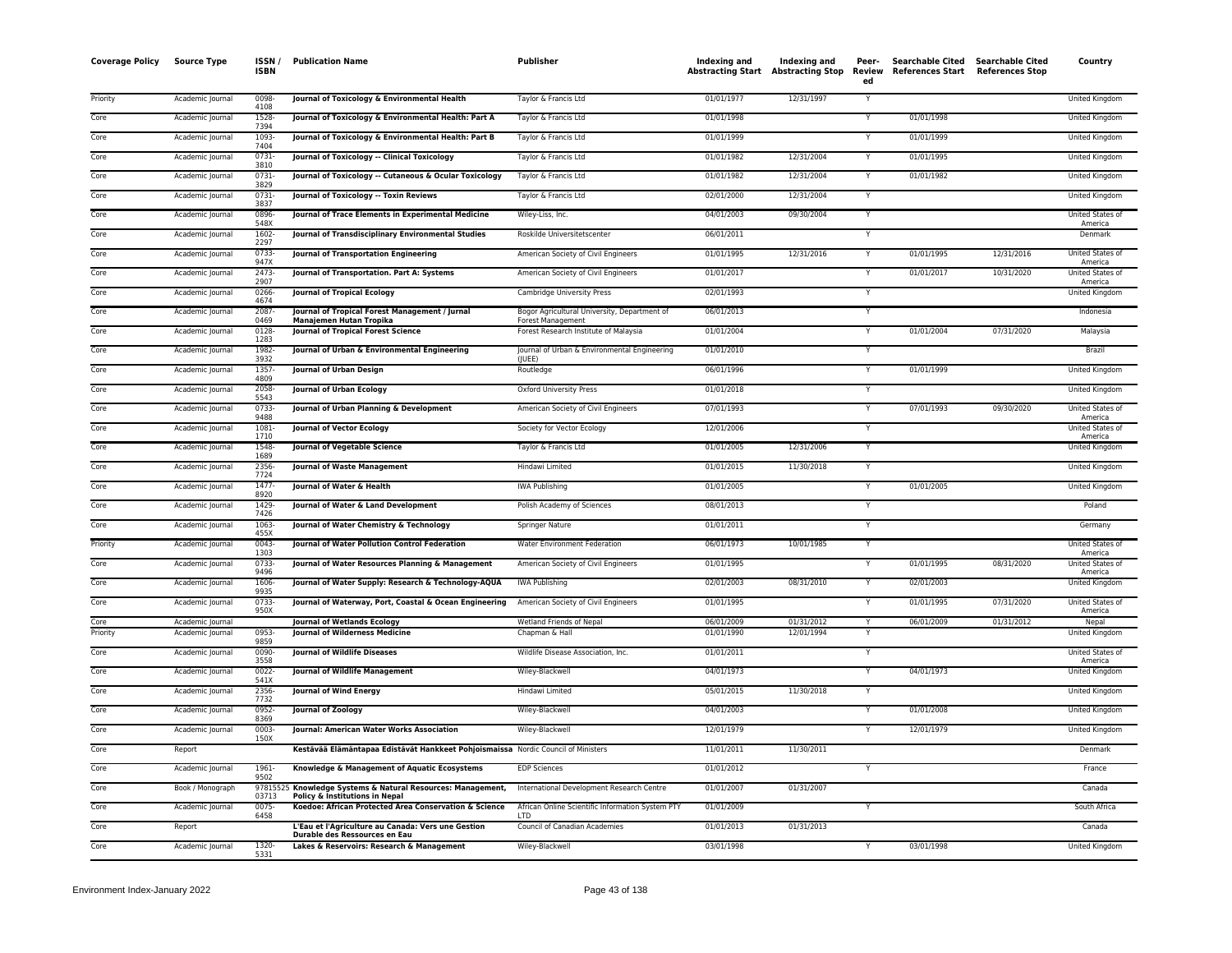| <b>Coverage Policy</b> | <b>Source Type</b>                   | ISSN/<br><b>ISBN</b> | <b>Publication Name</b>                                                                                | Publisher                                                           |                          |            | ed             | Indexing and Indexing and Peer- Searchable Cited Searchable Cited<br>Abstracting Start Abstracting Stop Review References Start References Stop<br>Searchable Cited Searchable Cited |            | Country                                 |
|------------------------|--------------------------------------|----------------------|--------------------------------------------------------------------------------------------------------|---------------------------------------------------------------------|--------------------------|------------|----------------|--------------------------------------------------------------------------------------------------------------------------------------------------------------------------------------|------------|-----------------------------------------|
| Priority               | Magazine                             | 0023-<br>7612        | Land & Water Law Review                                                                                | University of Wyoming, College of Law                               | 01/01/1974               | 01/01/1975 |                |                                                                                                                                                                                      |            | United States of<br>America             |
| Core                   | Report                               | 78884                | 97892916 Land Accounts for Europe 1990-2000                                                            | European Environment Agency                                         | 12/01/2006               | 12/31/2006 |                |                                                                                                                                                                                      |            | Denmark                                 |
| Core                   | Academic Journal                     | 1085<br>3278         | <b>Land Degradation &amp; Development</b>                                                              | John Wiley & Sons, Inc.                                             | 03/01/1996               |            |                | 01/01/2006                                                                                                                                                                           |            | United States of<br>America             |
| Priority               | Magazine                             | 0898<br>5812         | <b>Land Degradation &amp; Rehabilitation</b>                                                           | John Wiley & Sons                                                   | 01/01/1990               | 12/01/1995 |                |                                                                                                                                                                                      |            | United Kingdom                          |
| Core                   | Academic Journal                     | $0023 -$<br>7639     | <b>Land Economics</b>                                                                                  | University of Wisconsin Press                                       | 02/01/1965               |            | Y              | 02/01/1965                                                                                                                                                                           |            | United States of<br>America             |
| Priority               | Magazine                             | 0955<br>6354         | Land Management & Environmental Law Report                                                             | Lawtext Publishing Ltd.                                             | 05/01/1990               | 12/01/1992 |                |                                                                                                                                                                                      |            | United Kingdom                          |
| Core                   | Magazine                             | 1093<br>1171         | Land Report (1093-1171)                                                                                | Land Institute                                                      | 03/01/1990               | 12/01/1997 |                |                                                                                                                                                                                      |            | United States of<br>America             |
| Core                   | Academic Journal                     | 2079<br>715X         | <b>Land Tenure Journal</b>                                                                             | Food & Agriculture Organization of the United<br>Nations            | 01/01/2019               |            | Y              |                                                                                                                                                                                      |            | Italy                                   |
| Core                   | Magazine                             | $0192 -$<br>8309     | Land Use & Environment Law Review                                                                      | West Information Publishing Group                                   | 01/01/1978               | 01/01/1983 |                |                                                                                                                                                                                      |            | United States of<br>America             |
| Core                   | Academic Journal                     | 0264<br>8377         | <b>Land Use Policy</b>                                                                                 | Pergamon Press - An Imprint of Elsevier Science                     | 01/01/1994               |            | Y              |                                                                                                                                                                                      |            | United Kingdom                          |
| Core                   | Academic Journal                     | 1860-<br>1871        | Landscape & Ecological Engineering                                                                     | <b>Springer Nature</b>                                              | 01/01/2011               |            | Y              |                                                                                                                                                                                      |            | Germany                                 |
| Core                   | Academic Journal                     | 0169<br>2046         | Landscape & Urban Planning                                                                             | <b>Elsevier Science</b>                                             | 02/01/1986               |            | Y              | 01/01/2006                                                                                                                                                                           |            | Netherlands                             |
| Core                   | <b>Trade Publication</b>             | 0023-<br>8031        | <b>Landscape Architecture</b>                                                                          | American Society of Landscape Architects                            | 01/01/2004               |            |                | 01/01/2004                                                                                                                                                                           |            | United States of<br>America             |
| Core                   | Academic Journal                     | 0921<br>2973         | <b>Landscape Ecology</b>                                                                               | Springer Nature                                                     | 04/01/1996               |            |                | 01/01/2006                                                                                                                                                                           |            | Germany                                 |
| Core                   | Academic Journal                     | $0277 -$<br>2426     | Landscape Journal                                                                                      | University of Wisconsin Press                                       | 03/01/1986               |            | Y              | 01/01/2003                                                                                                                                                                           |            | United States of<br>America             |
| Core                   | Academic Journal                     | 1865<br>1542         | <b>Landscape Online</b>                                                                                | Hochschule fur Wirtschaft und Umwelt<br>Nuertingen-Geislingen       | 11/01/2013               |            | Y              |                                                                                                                                                                                      |            | Germany                                 |
| Priority               | Academic Journal                     | 0304<br>3924         | <b>Landscape Planning</b>                                                                              | <b>Elsevier Science</b>                                             | 03/01/1975               | 01/01/1986 | Y              |                                                                                                                                                                                      |            | Netherlands                             |
| Core                   | Book / Monograph                     | 83228                | 97818572 Landscape Planning & Environmental Impact Design                                              | Taylor & Francis Ltd / Books                                        | 04/30/1998               | 05/30/1998 |                | 04/30/1998                                                                                                                                                                           | 05/30/1998 | United Kingdom                          |
| Core                   | Academic Journal                     | $0142 -$<br>6397     | <b>Landscape Research</b>                                                                              | Routledge                                                           | 03/01/1981               |            |                | 11/01/1998                                                                                                                                                                           |            | United Kingdom                          |
| Priority               | Magazine                             | $0023 -$<br>8023     | Landscape: A Magazine of Human Geography                                                               | Landscape                                                           | 10/01/1975               | 01/01/1994 |                |                                                                                                                                                                                      |            | United States of<br>America             |
| Core                   | Book / Monograph                     | 97815525<br>02952    | Large Mines & the Community: Socioeconomic &<br>Environmental Effects in Latin America, Canada & Spain | International Development Research Centre                           | 01/01/2001               | 01/31/2001 |                |                                                                                                                                                                                      |            | Canada                                  |
| Priority               | Magazine                             | 0882-<br>1305        | <b>LBL Research Reviews</b>                                                                            | Lawrence Berkeley National Laboratory                               | 03/01/1989               | 06/01/1993 |                |                                                                                                                                                                                      |            | United States of<br>America             |
| Core                   | Academic Journal                     | 1746-<br>5893        | LEAD Journal (Law, Environment & Development Journal)                                                  | LEAD Journal (Law, Environment & Development<br>lournal)            | 04/01/2009               |            |                | 04/01/2009                                                                                                                                                                           | 01/31/2020 | Switzerland                             |
| Core                   | Academic Journal                     | 0362<br>9805         | <b>Legislative Studies Quarterly</b>                                                                   | Wiley-Blackwell                                                     | 02/01/1995               |            | Y              | 02/01/1995                                                                                                                                                                           |            | <b>United Kingdom</b>                   |
| Core                   | Academic Journal                     | 0149-<br>0400        | <b>Leisure Sciences</b>                                                                                | Routledge                                                           | 01/01/1992               |            |                | 01/01/1998                                                                                                                                                                           |            | United Kingdom                          |
| Core                   | Academic Journal                     | 0536-<br>1036        | Lesnoi Zhurnal                                                                                         | Northern (Arctic) Federal University named after<br>M.V. Lomonosov  | 02/01/2016               |            | Y              |                                                                                                                                                                                      |            | <b>Russian Federation</b>               |
| Core                   | Academic Journal                     | 1390<br>4280         | <b>Letras Verdes</b>                                                                                   | FLACSO - Ecuador (Facultad Latinoamericana de<br>Ciencias Sociales) | 03/01/2013               |            | Y              |                                                                                                                                                                                      |            | Ecuador                                 |
| Core                   | Academic Journal                     | 0266-<br>8254        | <b>Letters in Applied Microbiology</b>                                                                 | Wiley-Blackwell                                                     | 07/01/2001               |            | Y              | 01/01/2008                                                                                                                                                                           |            | United Kingdom                          |
| Core                   | <b>Trade Publication</b>             | 2767-<br>8490        | <b>LHB: Hydroscience Journal</b>                                                                       | Taylor & Francis Ltd                                                | 01/01/2021               |            |                |                                                                                                                                                                                      |            | United Kingdom                          |
| Core                   | Academic Journal                     | $0723 -$<br>6514     | Libellula                                                                                              | Gesellschaft Deutschsprachiger Odonatologen<br>e.V.                 | 12/01/2016               |            | Y              |                                                                                                                                                                                      |            | Germany                                 |
| Core                   | Book / Monograph                     | 04451                | 97807382 Life on the Edge: Amazing Creatures Thriving in Extreme<br><b>Environments</b>                | Perseus Books, LLC                                                  | 01/01/2001               | 01/31/2001 |                |                                                                                                                                                                                      |            | United States of<br>America             |
| Core                   | Academic Journal                     | $1477 -$<br>1535     | <b>Lighting Research &amp; Technology</b>                                                              | Sage Publications, Ltd.                                             | 03/01/2001               |            | Y              |                                                                                                                                                                                      |            | <b>United Kingdom</b>                   |
| Core                   | Academic Journal                     | $0075 -$<br>9511     | Limnologica                                                                                            | Elsevier GmbH, Urban & Fischer Verlag                               | 01/01/2002               |            | $\overline{Y}$ |                                                                                                                                                                                      |            | <b>United Kingdom</b>                   |
| Core                   | Academic Journal                     | 1439-<br>8621        | Limnology                                                                                              | Springer Nature                                                     | 01/01/2007               |            | Y              |                                                                                                                                                                                      |            | Germany                                 |
| Core                   | Academic Journal                     | 0024-<br>3590        | Limnology & Oceanography                                                                               | John Wiley & Sons, Inc.                                             | 01/01/2003               |            | Y              |                                                                                                                                                                                      |            | United States of<br>America             |
| Core                   | Academic Journal                     | 1539<br>607X         | Limnology & Oceanography Bulletin                                                                      | Wiley-Blackwell                                                     | 05/01/2014               |            | Y              |                                                                                                                                                                                      |            | United Kingdom                          |
| Core<br>Core           | Academic Journal<br>Academic Journal | $1541 -$             | Limnology & Oceanography Letters<br>Limnology & Oceanography, Methods                                  | Wiley-Blackwell<br>Wiley-Blackwell                                  | 12/01/2017<br>05/01/2014 |            | Y              |                                                                                                                                                                                      |            | United Kingdom<br><b>United Kingdom</b> |
| Priority               | Magazine                             | 5856<br>$0737 -$     | <b>Liquid Fuels Technology</b>                                                                         | Taylor & Francis Ltd                                                | 01/01/1983               | 04/01/1985 |                |                                                                                                                                                                                      |            | United Kingdom                          |
| Core                   | Report                               | 7266                 | <b>Living Planet Report</b>                                                                            | World Wildlife Fund                                                 | 01/01/2010               |            |                |                                                                                                                                                                                      |            | Switzerland                             |
|                        |                                      |                      |                                                                                                        |                                                                     |                          |            |                |                                                                                                                                                                                      |            |                                         |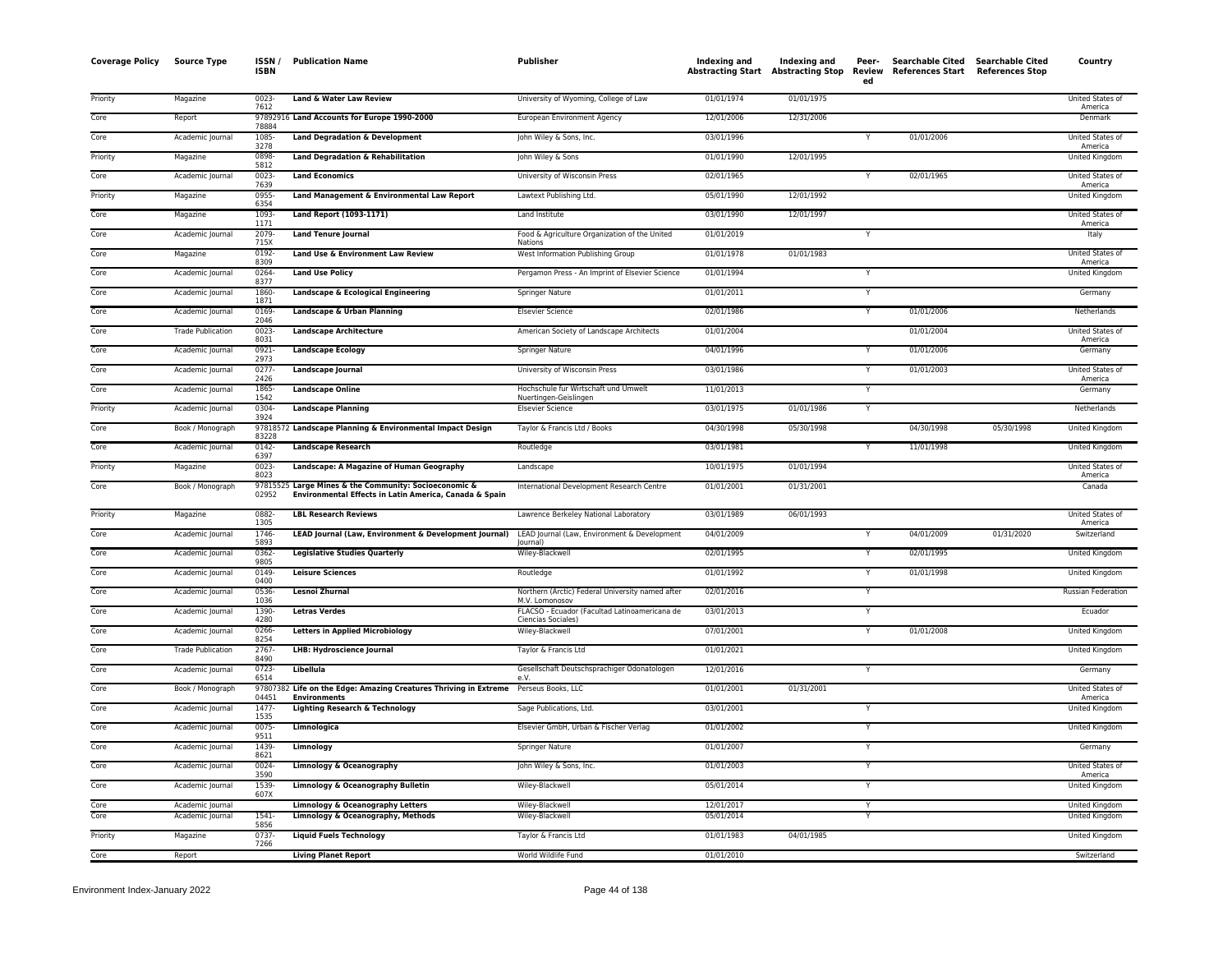| <b>Coverage Policy</b> | <b>Source Type</b> | ISSN/<br><b>ISBN</b>      | <b>Publication Name</b>                                                                                                                                  | Publisher                                                 | <b>Indexing and</b> | Indexing and | Peer-<br>ed | Searchable Cited Searchable Cited<br>Abstracting Start Abstracting Stop Review References Start References Stop |            | Country                          |
|------------------------|--------------------|---------------------------|----------------------------------------------------------------------------------------------------------------------------------------------------------|-----------------------------------------------------------|---------------------|--------------|-------------|-----------------------------------------------------------------------------------------------------------------|------------|----------------------------------|
| Priority               | Magazine           | $0024 -$<br>5305          | <b>Living Wilderness</b>                                                                                                                                 | <b>Wilderness Society</b>                                 | 06/01/1973          | 06/01/1982   |             |                                                                                                                 |            | United States of<br>America      |
| Core                   | Book / Monograph   | 52582                     | 97809221 Living with Karst: A Fragile Foundation                                                                                                         | American Geosciences Institute                            | 01/01/2001          | 01/31/2001   |             |                                                                                                                 |            | United States of<br>America      |
| Core                   | Academic Journal   | 1756-<br>8609             | <b>Living Woods</b>                                                                                                                                      | Living Woods Magazine                                     | 03/01/2009          |              | Y           |                                                                                                                 |            | United Kingdom                   |
| Core                   | Book / Monograph   | 04482                     | 97815525 Local Agenda 21 Planning Guide: An Introduction to<br><b>Sustainable Development Planning</b>                                                   | International Development Research Centre                 | 01/01/1996          | 01/31/1996   |             |                                                                                                                 |            | Canada                           |
| Core                   | Academic Journal   | 1354-<br>9839             | <b>Local Environment</b>                                                                                                                                 | Routledge                                                 | 10/01/1998          |              | Y           | 01/01/1999                                                                                                      |            | United Kingdom                   |
| Core                   | Book / Monograph   | 32227                     | 97815860 Local Environmental Management in a North-South<br><b>Perspective</b>                                                                           | <b>IOS Press</b>                                          | 01/01/2002          | 12/31/2002   |             |                                                                                                                 |            | Netherlands                      |
| Core                   | Academic Journal   | $0024 -$<br>6301          | <b>Long Range Planning</b>                                                                                                                               | Elsevier B.V.                                             | 09/01/1968          |              | Y           | 09/01/1968                                                                                                      |            | United Kingdom                   |
| Core                   | Book / Monograph   | 60940                     | 97818516 Long-term Environmental Effects of Offshore Oil & Gas<br><b>Development</b>                                                                     | Taylor & Francis Ltd / Books                              | 03/24/1987          | 04/23/1987   |             | 03/24/1987                                                                                                      | 04/23/1987 | United Kingdom                   |
| Core                   | Book / Monograph   | 01078                     | 97815525 Lore: Capturing Traditional Environmental Knowledge                                                                                             | International Development Research Centre                 | 01/01/1992          | 01/31/1992   |             |                                                                                                                 |            | Canada                           |
| Core                   | Academic Journal   | $1091 -$<br>0344          | <b>Machining Science &amp; Technology</b>                                                                                                                | Taylor & Francis Ltd                                      | 03/01/2001          |              | Y           | 01/01/2008                                                                                                      |            | United Kingdom                   |
| Core                   | Academic Journal   | 1662-<br>2510             | <b>Madagascar Conservation &amp; Development</b>                                                                                                         | Journal Madagascar Wildlife Conservation                  | 12/01/2009          |              | Y           |                                                                                                                 |            | Canada                           |
| Core                   | Academic Journal   | 0305<br>1838              | <b>Mammal Review</b>                                                                                                                                     | Wiley-Blackwell                                           | 01/01/1998          |              | Y           | 01/01/2008                                                                                                      |            | United Kingdom                   |
| Core                   | Academic Journal   | $0076 -$<br>3519          | <b>Mammalian Species</b>                                                                                                                                 | Oxford University Press / USA                             | 01/01/2004          |              | Y           |                                                                                                                 |            | United States of<br>America      |
| Core                   | Academic Journal   | 0076-<br>3519             | Mammalian Species (Oxford University Press / USA)                                                                                                        | <b>Oxford University Press</b>                            | 01/01/2015          |              |             |                                                                                                                 |            | United Kingdom                   |
| Priority               | Academic Journal   | $0025 -$<br>1550          | <b>Man-Environment Systems</b>                                                                                                                           | Association for the Study of Man-Environment<br>Relations | 09/01/1973          | 03/01/1982   | Y           |                                                                                                                 |            | United States of<br>America      |
| Core                   | Academic Journal   | $1477 -$<br>7835          | Management of Environmental Quality: An International<br>Journal                                                                                         | <b>Emerald Publishing Limited</b>                         | 02/01/2003          |              | Y           | 02/01/2003                                                                                                      | 07/31/2020 | United Kingdom                   |
| Core                   | Book / Monograph   | 64597                     | 97818516 Management of Hazardous Substances in the Environment Taylor & Francis Ltd / Books                                                              |                                                           | 06/05/1990          | 07/05/1990   |             | 06/05/1990                                                                                                      | 07/05/1990 | United Kingdom                   |
| Core                   | Magazine           | $0745 -$<br>6921          | <b>Management of World Wastes</b>                                                                                                                        | Primedia Special Interest Publications                    | 03/01/1983          | 01/01/1992   |             |                                                                                                                 |            | United States of                 |
| Core                   | Book / Monograph   | 45152                     | 97804151 Managing Environmental Pollution                                                                                                                | Taylor & Francis Ltd / Books                              | 11/27/1997          | 12/27/1997   |             | 11/27/1997                                                                                                      | 12/27/1997 | America<br><b>United Kingdom</b> |
| Core                   | Book / Monograph   | 00712                     | 97815525 Managing Natural Resources for Sustainable Livelihoods: International Development Research Centre<br><b>Uniting Science &amp; Participation</b> |                                                           | 01/01/2003          | 01/31/2003   |             |                                                                                                                 |            | Canada                           |
| Core                   | Book / Monograph   | 97815525<br>01870         | Managing Water Demand: Policies, Practices & Lessons<br>from the Middle East & North Africa Forums                                                       | International Development Research Centre                 | 01/01/2005          | 01/31/2005   |             |                                                                                                                 |            | Canada                           |
| Core                   | Academic Journal   | 1942<br>5120              | Marine & Coastal Fisheries: Dynamics, Management &<br><b>Ecosystem Science</b>                                                                           | Wiley-Blackwell                                           | 01/01/2016          |              |             |                                                                                                                 |            | United Kingdom                   |
| Core                   | Academic Journal   | 1323<br>1650              | Marine & Freshwater Research                                                                                                                             | <b>CSIRO Publishing</b>                                   | 01/01/2007          |              | Y           |                                                                                                                 |            | Australia                        |
| Core                   | Academic Journal   |                           | <b>Marine &amp; Life Sciences</b>                                                                                                                        | <b>Emrah Simsek</b>                                       | 06/01/2021          |              |             |                                                                                                                 |            | Turkey                           |
| Priority               | Academic Journal   | 0091<br>181X              | Marine Behaviour & Physiology                                                                                                                            | Taylor & Francis Ltd                                      | 01/01/1981          | 07/01/1992   | Y           |                                                                                                                 |            | United Kingdom                   |
| Core                   | Academic Journal   | 0025-<br>3162             | <b>Marine Biology</b>                                                                                                                                    | Springer Nature                                           | 01/01/1975          |              | Y           | 01/01/1975                                                                                                      |            | Germany                          |
| Core                   | Academic Journal   | 1745<br>1000              | <b>Marine Biology Research</b>                                                                                                                           | Taylor & Francis Ltd                                      | 01/01/2005          |              | Y           | 01/01/2005                                                                                                      |            | United Kingdom                   |
| Core                   | Academic Journal   | 0304-<br>4203             | <b>Marine Chemistry</b>                                                                                                                                  | <b>Elsevier Science</b>                                   | 01/01/1993          |              |             |                                                                                                                 |            | Netherlands                      |
| Core                   | Academic Journal   | 1660<br>3397              | <b>Marine Drugs</b>                                                                                                                                      | <b>MDPI</b>                                               | 12/01/2009          |              | Y           |                                                                                                                 |            | Switzerland                      |
| Core                   | Academic Journal   | 0173-<br>9565             | <b>Marine Ecology</b>                                                                                                                                    | Wiley-Blackwell                                           | 01/01/1981          |              | Y           | 01/01/1981                                                                                                      |            | United Kingdom                   |
| Core                   | Academic Journal   | 0171-<br>8630             | <b>Marine Ecology Progress Series</b>                                                                                                                    | Inter-Research Science Publishing                         | 01/01/2009          | 12/31/2011   | Y           |                                                                                                                 |            | Germany                          |
| Core                   | Academic Journal   | $0141 -$<br>1136          | <b>Marine Environmental Research</b>                                                                                                                     | Elsevier B.V.                                             | 01/01/1984          |              | Y           | 01/01/2006                                                                                                      |            | United Kingdom                   |
| Core                   | Academic Journal   | 0090-<br>1830             | <b>Marine Fisheries Review</b>                                                                                                                           | Superintendent of Documents                               | 01/01/1990          |              |             | 01/01/2003                                                                                                      | 04/30/2019 | United States of<br>America      |
| Core                   | Academic Journal   | 0149<br>0419              | <b>Marine Geodesy</b>                                                                                                                                    | Taylor & Francis Ltd                                      | 01/01/1999          |              | Y           | 01/01/1999                                                                                                      |            | United Kingdom                   |
| Core                   | Academic Journal   | 1064-<br>119X             | Marine Georesources & Geotechnology                                                                                                                      | Taylor & Francis Ltd                                      | 01/01/1999          |              | Y           | 01/01/1999                                                                                                      |            | United Kingdom                   |
| Core                   | Academic Journal   | 0824-<br>0469             | <b>Marine Mammal Science</b>                                                                                                                             | Wiley-Blackwell                                           | 01/01/1985          |              | Y           | 01/01/1985                                                                                                      |            | <b>United Kingdom</b>            |
| Core                   | Academic Journal   | 1018-<br>3337             | <b>Marine Ornithology</b>                                                                                                                                | Pacific Seabird Group - Marine Ornithology                | 01/01/2009          |              | Y           |                                                                                                                 |            | Canada                           |
| Core                   | Academic Journal   | 0308-<br>597 <sup>x</sup> | <b>Marine Policy</b>                                                                                                                                     | Pergamon Press - An Imprint of Elsevier Science           | 01/01/1979          |              | Y           |                                                                                                                 |            | United Kingdom                   |
| Priority               | Magazine           | 0735<br>5912              | <b>Marine Policy Reports</b>                                                                                                                             | Martinus Nijhoff                                          | 01/01/1989          | 04/01/1989   |             |                                                                                                                 |            | Netherlands                      |
| Core                   | Academic Journal   | 0025<br>326X              | <b>Marine Pollution Bulletin</b>                                                                                                                         | Pergamon Press - An Imprint of Elsevier Science           | 08/01/1973          |              | Y           | 01/01/2006                                                                                                      | 09/30/2020 | United Kingdom                   |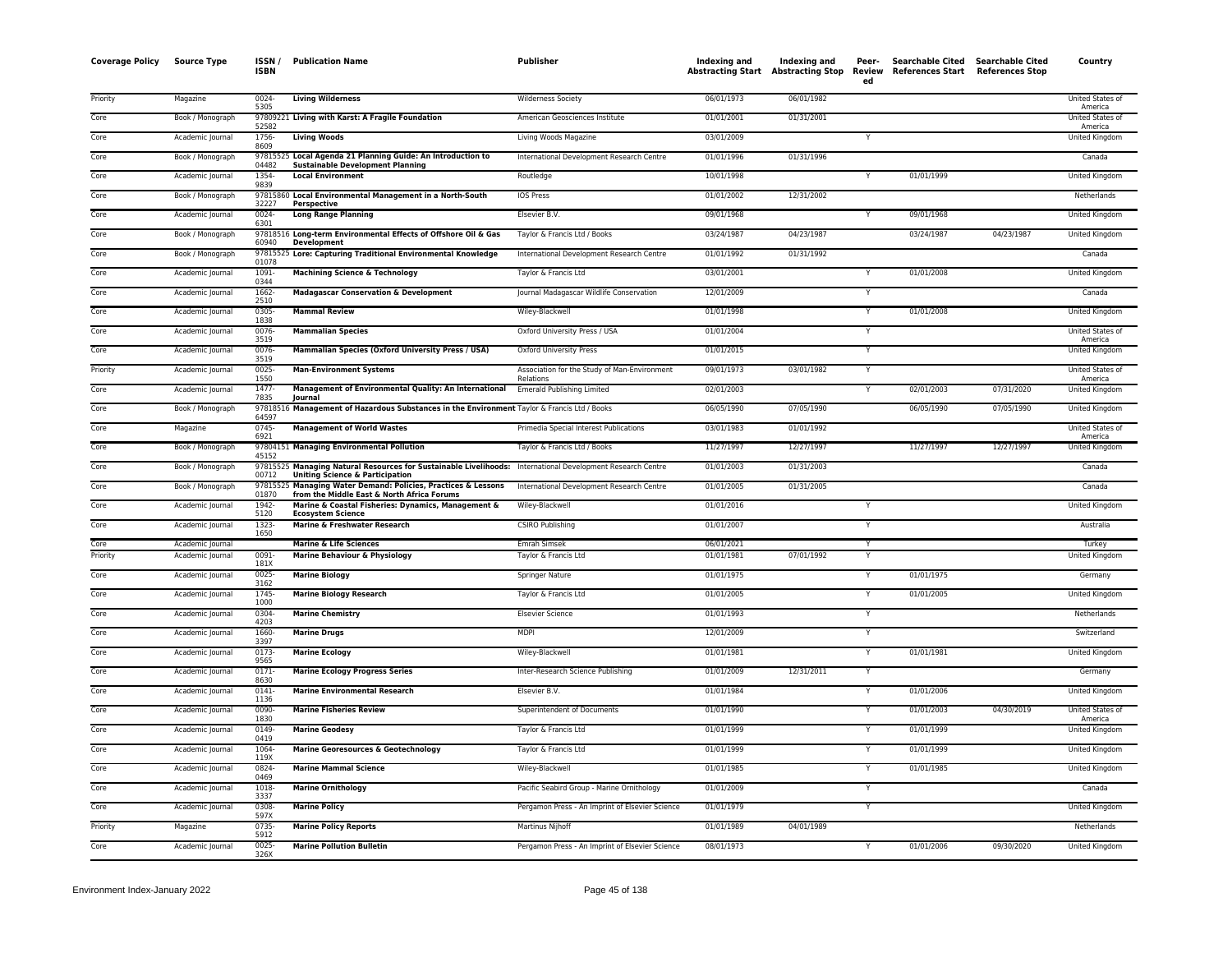| <b>Coverage Policy</b> | <b>Source Type</b> | ISSN /<br><b>ISBN</b> | <b>Publication Name</b>                                                                        | <b>Publisher</b>                                | Indexing and<br><b>Abstracting Start Abstracting Stop</b> | Indexing and | Peer-<br>ed    | Searchable Cited Searchable Cited<br>Review References Start References Stop |            | Country                     |
|------------------------|--------------------|-----------------------|------------------------------------------------------------------------------------------------|-------------------------------------------------|-----------------------------------------------------------|--------------|----------------|------------------------------------------------------------------------------|------------|-----------------------------|
| Core                   | Academic Journal   | $0738 -$<br>1360      | <b>Marine Resource Economics</b>                                                               | University of Chicago Press                     | 01/01/1984                                                |              | $\overline{Y}$ |                                                                              |            | United States of<br>America |
| Priority               | Magazine           |                       | <b>Marine Sanctuary</b>                                                                        | Santa Barbara Museum of Natural History         | 03/01/1993                                                | 09/01/1994   |                |                                                                              |            | United States of<br>America |
| Core                   | Magazine           | 0098<br>8383          | <b>Marine Science Communications</b>                                                           | Marcel Dekker                                   | 01/01/1976                                                | 05/31/1979   |                |                                                                              |            | United States of<br>America |
| Core                   | Magazine           | 0025<br>3324          | <b>Marine Technology Society Journal</b>                                                       | Marine Technology Society                       | 07/01/2007                                                |              |                |                                                                              |            | United States of<br>America |
| Core                   | Magazine           | 0839-<br>7708         | <b>Marine Turtle Newsletter</b>                                                                | Marine Turtle Research Group                    | 09/01/2008                                                |              |                |                                                                              |            | United States of<br>America |
| Core                   | Academic Journal   | 0308-<br>8839         | <b>Maritime Policy &amp; Management</b>                                                        | Routledge                                       | 01/01/1999                                                |              | Ÿ              | 01/01/1999                                                                   |            | <b>United Kingdom</b>       |
| Core                   | Book / Monograph   | 32043                 | 97815860 Marketing for Sustainability                                                          | <b>IOS Press</b>                                | 01/01/2002                                                | 12/31/2002   |                |                                                                              |            | Netherlands                 |
| Core                   | Book / Monograph   | 13820                 | 97804152 Marketing, Morality & the Natural Environment                                         | Taylor & Francis Ltd / Books                    | 10/26/2000                                                | 11/25/2000   |                | 10/26/2000                                                                   | 11/25/2000 | United Kingdom              |
| Core                   | Magazine           | 1354-<br>8522         | <b>Materials Recycling Week</b>                                                                | Emap Plc                                        | 09/01/2005                                                | 06/14/2012   |                |                                                                              |            | United Kingdom              |
| Core                   | Magazine           |                       | <b>Materials Recycling World</b>                                                               | Emap Plc                                        | 06/15/2012                                                | 11/30/2018   |                |                                                                              |            | United Kingdom              |
| Core                   | Academic Journal   | 0250<br>6858          | Mazingira                                                                                      | Pergamon Press - An Imprint of Elsevier Science | 01/01/1978                                                | 01/31/1985   |                |                                                                              |            | United Kingdom              |
| Core                   | Academic Journal   | 0269-<br>283X         | <b>Medical &amp; Veterinary Entomology</b>                                                     | Wiley-Blackwell                                 | 01/01/1998                                                |              |                | 01/01/2008                                                                   |            | <b>United Kingdom</b>       |
| Core                   | Academic Journal   | 0300-<br>8584         | Medical Microbiology & Immunology                                                              | <b>Springer Nature</b>                          | 02/01/2003                                                |              |                | 01/01/2008                                                                   |            | Germany                     |
| Core                   | Book / Monograph   | 52704                 | 97809221 Meeting Challenges with Geologic Maps                                                 | American Geosciences Institute                  | 03/01/2004                                                | 03/31/2004   |                |                                                                              |            | United States of<br>America |
| Core                   | Report             |                       | Merging Currents: Transportation & Water Quality, 2000 Planning & Conservation League          |                                                 | 01/01/2000                                                | 01/31/2000   |                |                                                                              |            | United States of<br>America |
| Core                   | Book / Monograph   | 52513                 | 97809221 Metal Mining & the Environment                                                        | American Geosciences Institute                  | 08/01/1999                                                | 08/31/1999   |                |                                                                              |            | United States of<br>America |
| Core                   | Academic Journal   | $0177 -$<br>7971      | Meteorology & Atmospheric Physics                                                              | Springer Nature                                 | 01/01/2003                                                |              |                | 01/01/2008                                                                   |            | Germany                     |
| Core                   | Academic Journal   | 2041<br>210X          | Methods in Ecology & Evolution                                                                 | Wiley-Blackwell                                 | 03/01/2012                                                |              | Y              |                                                                              |            | <b>United Kingdom</b>       |
| Core                   | Academic Journal   | 2375-<br>6276         | Michigan Journal of Environmental & Administrative Law University of Michigan, Law School      |                                                 | 01/01/2011                                                |              | Y              |                                                                              |            | United States of<br>America |
| Core                   | Academic Journal   | 1286<br>4579          | Microbes & Infection                                                                           | Elsevier B.V.                                   | 01/01/2002                                                |              | Y              |                                                                              |            | United Kingdom              |
| Core                   | Academic Journal   | 1076<br>6294          | Microbial Drug Resistance: Mechanism, Epidemiology, & Mary Ann Liebert, Inc.<br><b>Disease</b> |                                                 | 01/01/2007                                                |              | Y              |                                                                              |            | United States of<br>America |
| Core                   | Academic Journal   | 0095<br>3628          | <b>Microbial Ecology</b>                                                                       | <b>Springer Nature</b>                          | 01/01/2000                                                |              | $\checkmark$   | 01/01/2008                                                                   |            | Germany                     |
| Core                   | Academic Journal   | 0891<br>060X          | Microbial Ecology in Health & Disease                                                          | Taylor & Francis Ltd                            | 05/26/1998                                                |              | Y              | 05/26/1998                                                                   |            | United Kingdom              |
| Core                   | Academic Journal   | 0882<br>4010          | <b>Microbial Pathogenesis</b>                                                                  | <b>Academic Press</b>                           | 01/01/2002                                                |              | Ÿ              |                                                                              |            | United States of<br>America |
| Core                   | Academic Journal   | 0944<br>5013          | <b>Microbiological Research</b>                                                                | Elsevier B.V.                                   | 01/01/2002                                                |              | $\overline{Y}$ |                                                                              |            | United Kingdom              |
| Core                   | Academic Journal   | 1092<br>2172          | Microbiology & Molecular Biology Reviews                                                       | American Society for Microbiology               | 03/01/1997                                                | 12/01/2018   | Y              |                                                                              |            | United States of<br>America |
| Core                   | Academic Journal   | 0026<br>2617          | Microbiology (00262617)                                                                        | Springer Nature                                 | 11/01/2000                                                |              | Y              | 01/01/2008                                                                   |            | Germany                     |
| Core                   | Academic Journal   | 1350<br>0872          | Microbiology (13500872)                                                                        | Microbiology Society                            | 01/01/1994                                                | 06/30/2010   | Y              |                                                                              |            | <b>United Kingdom</b>       |
| Core                   | Book / Monograph   | 9781552<br>01146      | Migratory Fishes of South America: Biology, Fisheries &<br><b>Conservation Status</b>          | International Development Research Centre       | 01/01/2004                                                | 01/31/2004   |                |                                                                              |            | Canada                      |
| Core                   | Academic Journal   | $1025 -$<br>9112      | Mine Water & the Environment                                                                   | Springer Nature                                 | 01/01/2007                                                |              | Ÿ              |                                                                              |            | Germany                     |
| Core                   | Academic Journal   | 2191<br>2203          | <b>Mineral Economics: Raw Materials Report</b>                                                 | Springer Nature                                 | 01/01/2011                                                |              | Y              |                                                                              |            | Germany                     |
| Core                   | Academic Journal   | 0950<br>6098          | <b>Mineral Resources Engineering</b>                                                           | World Scientific Publishing Company             | 03/01/1999                                                | 12/31/2002   | Y              |                                                                              |            | Singapore                   |
| Core                   | Magazine           | 0026<br>4628          | <b>Mineralogical Record</b>                                                                    | Mineralogical Record Inc.                       | 01/01/1991                                                | 01/03/2020   |                |                                                                              |            | United States of<br>America |
| Core                   | Academic Journal   | 1404-<br>1049         | <b>Minerals &amp; Energy</b>                                                                   | Routledge                                       | 03/01/2000                                                | 12/31/2008   |                | 03/01/2000                                                                   | 12/31/2008 | <b>United Kingdom</b>       |
| Core                   | Book / Monograph   | 03034                 | 97815525 Mining & the Environment: Case Studies From the<br>Americas                           | International Development Research Centre       | 01/01/1998                                                | 01/31/1998   |                |                                                                              |            | Canada                      |
| Priority               | Magazine           | $0026 -$<br>5160      | <b>Mining Congress Journal</b>                                                                 | American Mining Congress                        | 11/01/1972                                                | 12/01/1982   |                |                                                                              |            | United States of<br>America |
| Core                   | Book / Monograph   | 04505                 | 97815525 Mining in Africa: Regulation & Development                                            | International Development Research Centre       | 01/01/2009                                                | 01/31/2009   |                |                                                                              |            | Canada                      |
| Core                   | Academic Journal   | 1819-<br>754X         | Mires & Peat                                                                                   | Mires & Peat                                    | 01/01/2008                                                |              | Y              | 01/01/2008                                                                   | 01/31/2020 | Finland                     |
| Core                   | Magazine           | 2749<br>649X          | <b>MIT Technology Review</b>                                                                   | MIT Technology Review                           | 11/01/2012                                                |              |                |                                                                              |            | United States of<br>America |
| Core                   | Magazine           | 1096<br>3715          | <b>MIT's Technology Review</b>                                                                 | MIT Technology Review                           | 02/01/1997                                                | 04/30/1998   |                |                                                                              |            | United States of<br>America |
|                        |                    |                       |                                                                                                |                                                 |                                                           |              |                |                                                                              |            |                             |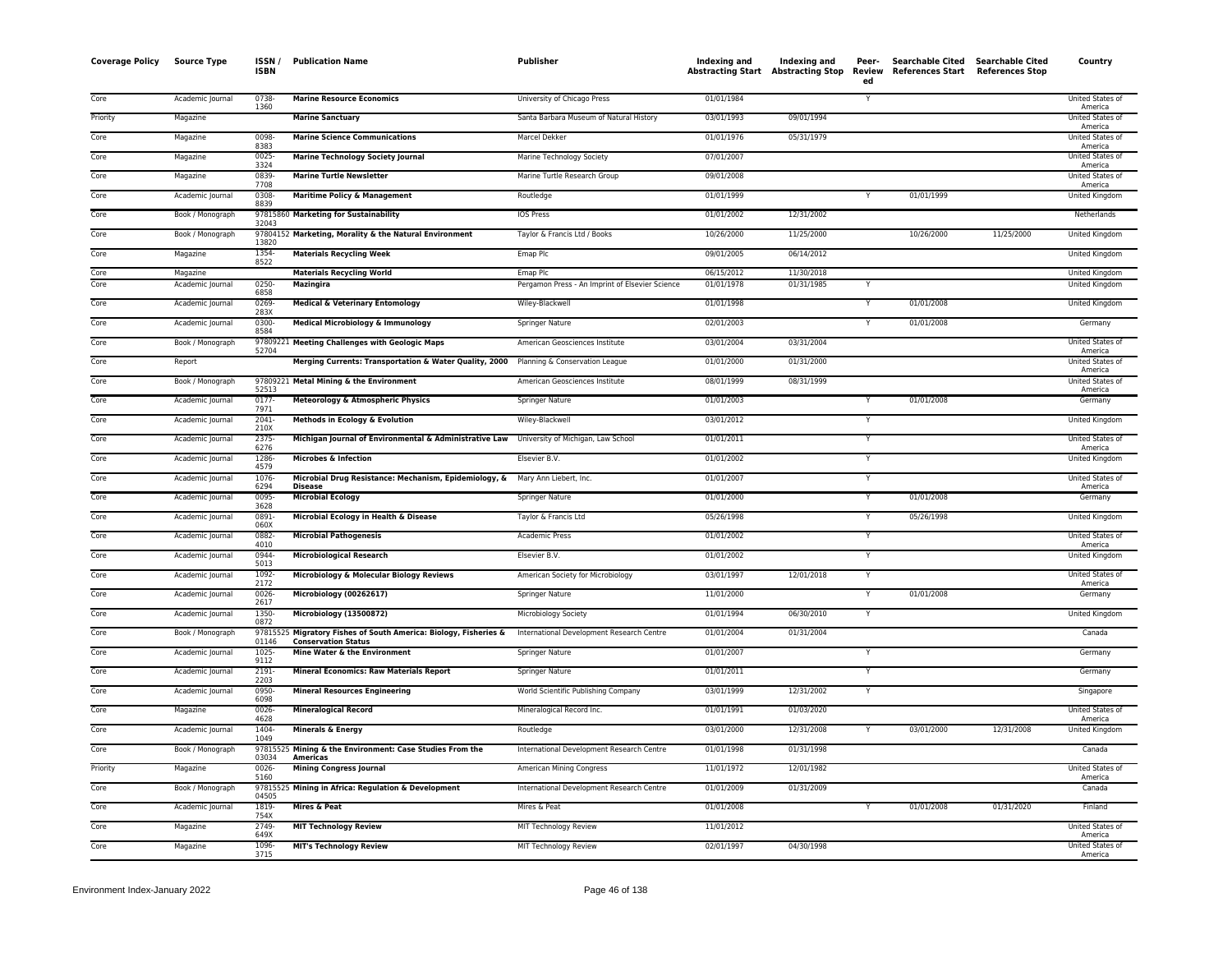| <b>Coverage Policy</b> | <b>Source Type</b>       | ISSN/<br><b>ISBN</b> | <b>Publication Name</b>                                                                              | Publisher                                     | <b>Indexing and</b> | Indexing and<br>Abstracting Start Abstracting Stop Review | Peer-<br>ed             | <b>Searchable Cited</b><br>References Start References Stop | <b>Searchable Cited</b> | Country                     |
|------------------------|--------------------------|----------------------|------------------------------------------------------------------------------------------------------|-----------------------------------------------|---------------------|-----------------------------------------------------------|-------------------------|-------------------------------------------------------------|-------------------------|-----------------------------|
| Core                   | Academic Journal         | 1381-<br>2386        | Mitigation & Adaptation Strategies for Global Change                                                 | <b>Springer Nature</b>                        | 01/01/1996          |                                                           | $\overline{Y}$          | 01/01/2006                                                  |                         | Germany                     |
| Core                   | Book / Monograph         | 86176                | 97884790 Modelos Matemáticos de Sistemas Acuáticos Dinámicos                                         | Digitalia, Inc.                               | 01/01/2002          | 01/31/2002                                                |                         |                                                             |                         | United States of<br>America |
| Core                   | Book / Monograph         | 57455                | 97804150 Modern Environmentalism                                                                     | Taylor & Francis Ltd / Books                  | 01/04/1996          | 02/03/1996                                                |                         | 01/04/1996                                                  | 02/03/1996              | United Kingdon              |
| Core                   | Academic Journal         | 0166-<br>6851        | <b>Molecular &amp; Biochemical Parasitology</b>                                                      | <b>Elsevier Science</b>                       | 02/01/2002          |                                                           |                         |                                                             |                         | Netherlands                 |
| Core                   | Academic Journal         | 0962-<br>1083        | <b>Molecular Ecology</b>                                                                             | Wiley-Blackwell                               | 05/01/1992          |                                                           | Y                       | 01/01/2003                                                  |                         | United Kingdom              |
| Core                   | Academic Journal         | $1471 -$<br>8278     | <b>Molecular Ecology Notes</b>                                                                       | Wiley-Blackwell                               | 03/01/2004          | 12/31/2007                                                | Y                       |                                                             |                         | United Kingdom              |
| Core                   | Academic Journal         | 1755<br>098X         | <b>Molecular Ecology Resources</b>                                                                   | Wiley-Blackwell                               | 01/01/2008          |                                                           | Y                       | 01/01/2008                                                  |                         | United Kingdom              |
| Core                   | Academic Journal         | 0950-<br>382X        | <b>Molecular Microbiology</b>                                                                        | Wiley-Blackwell                               | 07/01/1987          |                                                           | Y                       | 01/01/2008                                                  |                         | United Kingdom              |
| Core                   | Academic Journal         | 2041-<br>1006        | <b>Molecular Oral Microbiology</b>                                                                   | Wiley-Blackwell                               | 01/01/2010          |                                                           |                         |                                                             |                         | United Kingdom              |
| Core                   | Academic Journal         | 1674-<br>2052        | <b>Molecular Plant (Cell Press)</b>                                                                  | Cell Press                                    | 01/01/2015          |                                                           | $\overline{Y}$          |                                                             |                         | United States of<br>America |
| Core                   | Academic Journal         | 1674-<br>2052        | Molecular Plant (Oxford University Press / USA)                                                      | <b>Oxford University Press</b>                | 01/01/2008          | 12/31/2014                                                | Y                       |                                                             |                         | <b>United Kingdom</b>       |
| Core                   | Academic Journal         | 1464-<br>6722        | <b>Molecular Plant Pathology</b>                                                                     | Wiley-Blackwell                               | 01/01/2000          |                                                           | Y                       | 01/01/2008                                                  |                         | United Kingdom              |
| Core                   | Magazine                 | 0095-<br>7356        | <b>Monthly Energy Review</b>                                                                         | Superintendent of Documents                   | 07/01/1996          |                                                           |                         |                                                             |                         | United States of<br>America |
| Core                   | Academic Journal         | 0027<br>0644         | <b>Monthly Weather Review</b>                                                                        | American Meteorological Society               | 01/01/1997          |                                                           | Y                       |                                                             |                         | United States of<br>America |
| Core                   | Magazine                 | 0027<br>1284         | Mosaic                                                                                               | National Science Foundation                   | 03/01/1974          | 09/30/1992                                                |                         |                                                             |                         | United States of<br>America |
| Core                   | Academic Journal         | 0147<br>6874         | <b>Moscow University Soil Science Bulletin</b>                                                       | Springer Nature                               | 01/01/1974          |                                                           |                         |                                                             |                         | Germany                     |
| Core                   | Magazine                 | $0027 -$<br>1535     | <b>Mother Earth News</b>                                                                             | Ogden Publications, Inc.                      | 01/01/1984          |                                                           |                         |                                                             |                         | United States of<br>America |
| Core                   | Academic Journal         | 0276<br>4741         | Mountain Research & Development                                                                      | International Mountain Society                | 01/01/2005          |                                                           | Y                       | 01/01/2005                                                  | 11/30/2019              | Switzerland                 |
| Core                   | Academic Journal         | 2329-<br>2229        | <b>MRS: Energy &amp; Sustainability Reviews</b>                                                      | Cambridge University Press                    | 01/01/2019          |                                                           | Y                       |                                                             |                         | <b>United Kingdom</b>       |
| Core                   | <b>Trade Publication</b> | $1053 -$<br>7899     | <b>MSW Management</b>                                                                                | <b>Endeavor Business Media</b>                | 01/01/1993          |                                                           |                         |                                                             |                         | United States of<br>America |
| Core                   | Book / Monograph         | 01313                | 97815525 Municipal Forest Management in Latin America                                                | International Development Research Centre     | 01/01/2004          | 01/31/2004                                                |                         |                                                             |                         | Canada                      |
| Core                   | Academic Journal         | $0267 -$<br>8357     | <b>Mutagenesis</b>                                                                                   | <b>Oxford University Press</b>                | 01/01/1996          |                                                           |                         | 10/01/2009                                                  |                         | <b>United Kingdom</b>       |
| Core                   | Academic Journal         | 1383-<br>5718        | Mutation Research - Genetic Toxicology & Environmental<br><b>Mutagenesis</b>                         | <b>Elsevier Science</b>                       | 02/15/2002          |                                                           | Y                       |                                                             |                         | Netherlands                 |
| Core                   | Academic Journal         | 1383-<br>5742        | Mutation Research/Reviews in Mutation Research                                                       | <b>Elsevier Science</b>                       | 01/01/2002          |                                                           | Y                       |                                                             |                         | Netherlands                 |
| Core                   | Academic Journal         | $0301 -$<br>486X     | Mycopathologia                                                                                       | Springer Nature                               | 01/01/2007          |                                                           | Y                       |                                                             |                         | Germany                     |
| Core                   | Academic Journal         | 0940-<br>6360        | <b>Mycorrhiza</b>                                                                                    | <b>Springer Nature</b>                        | 01/01/2007          |                                                           | $\overline{Y}$          |                                                             |                         | Germany                     |
| Core                   | Academic Journal         | 0970-<br>695X        | <b>Mycorrhiza News</b>                                                                               | <b>TERI Press</b>                             | 10/01/2007          |                                                           | Y                       |                                                             |                         | India                       |
| Core                   | Magazine                 |                      | <b>National Environmental Enforcement Journal</b>                                                    | National Association of Attorneys General     | 01/01/1995          | 12/31/2005                                                |                         | 01/01/1995                                                  |                         | United States of<br>America |
| Core                   | Magazine                 | $0027 -$<br>9358     | <b>National Geographic</b>                                                                           | National Geographic Partners LLC              | 12/01/1959          |                                                           |                         |                                                             |                         | United States of<br>America |
| Core                   | Magazine                 | 1044-<br>6613        | <b>National Geographic Magazine</b>                                                                  | National Geographic Partners LLC              | 01/01/1888          | 11/30/1959                                                |                         |                                                             |                         | United States of<br>America |
| Core                   | Magazine                 | 0276-<br>8186        | <b>National Parks</b>                                                                                | National Parks Conservation Association       | 12/01/1980          |                                                           |                         |                                                             |                         | United States of<br>America |
| Priority               | Magazine                 | $0027 -$<br>9870     | <b>National Parks &amp; Conservation Magazine</b>                                                    | National Parks Conservation Association       | 08/01/1973          | 11/01/1980                                                |                         |                                                             |                         | United States of<br>America |
| Core                   | Magazine                 | $0047 -$<br>9012     | <b>National Parks Journal</b>                                                                        | National Parks Association of New South Wales | 01/01/1981          | 08/01/1994                                                |                         |                                                             |                         | Australia                   |
| Core                   | Magazine                 | 0164-<br>0712        | <b>National Wetlands Newsletter</b>                                                                  | Environmental Law Institute                   | 01/01/1984          |                                                           |                         | 01/01/1984                                                  |                         | United States of<br>America |
| Core                   | Magazine                 | 1545-<br>5157        | <b>National Wildlife (World Edition)</b>                                                             | National Wildlife Federation                  | 01/01/1973          |                                                           |                         |                                                             |                         | United States of<br>America |
| Core                   | Academic Journal         | 1330-<br>0520        | <b>Natura Croatica</b>                                                                               | Natura Croatica                               | 06/01/2012          |                                                           | $\overline{\mathsf{Y}}$ |                                                             |                         | Croatia                     |
| Core                   | Academic Journal         | 1580-<br>0814        | Natura Sloveniae: Revija za Terensko Biologijo / Journal of Natura Sloveniae<br><b>Field Biology</b> |                                               | 10/01/2011          |                                                           | Y                       |                                                             |                         | Slovenia                    |
| Core                   | Academic Journal         | 0885<br>8608         | <b>Natural Areas Journal</b>                                                                         | Natural Areas Association                     | 01/01/1985          |                                                           | Y                       | 01/01/1985                                                  |                         | United States of<br>America |
| Core                   | Report                   |                      | Natural Capital in a Nordic Contex                                                                   | Nordic Council of Ministers                   | 06/01/2013          | 06/30/2013                                                |                         |                                                             |                         | Denmark                     |
| Core                   | Book / Monograph         | 39335                | 97804151 Natural Environmental Change                                                                | Taylor & Francis Ltd / Books                  | 12/03/1998          | 01/02/1999                                                |                         | 12/03/1998                                                  | 01/02/1999              | United Kingdom              |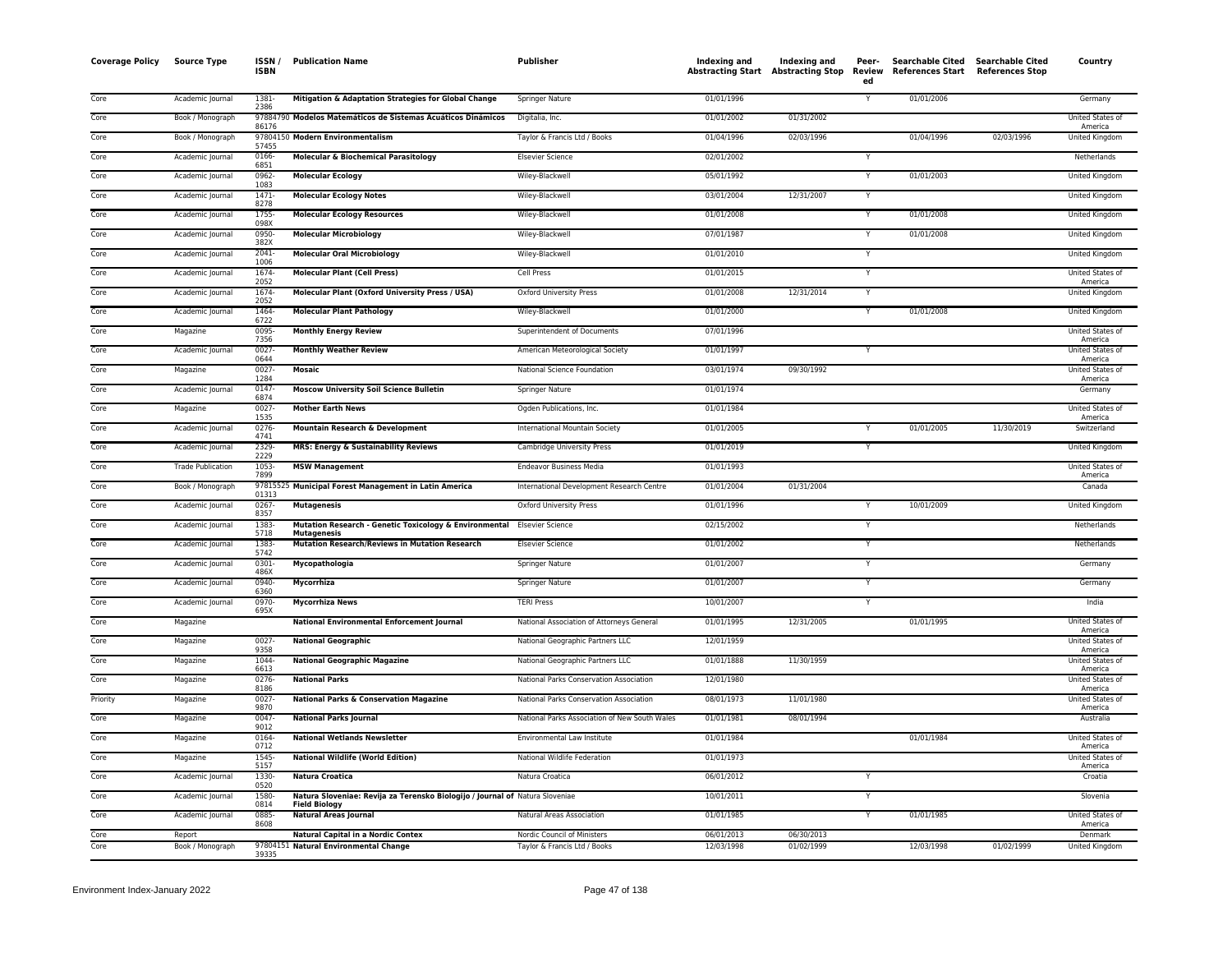| <b>Coverage Policy</b> | <b>Source Type</b> | ISSN /<br><b>ISBN</b> | <b>Publication Name</b>                                                             | <b>Publisher</b>                                     | Indexing and | Indexing and<br>Abstracting Start Abstracting Stop | Peer-<br>Review<br>ed | <b>Searchable Cited</b><br>References Start References Stop | <b>Searchable Cited</b> | Country                            |
|------------------------|--------------------|-----------------------|-------------------------------------------------------------------------------------|------------------------------------------------------|--------------|----------------------------------------------------|-----------------------|-------------------------------------------------------------|-------------------------|------------------------------------|
| Core                   | Academic Journal   | 0921-<br>030X         | <b>Natural Hazards</b>                                                              | Springer Nature                                      | 01/01/2011   |                                                    |                       |                                                             |                         | Germany                            |
| Core                   | Academic Journal   | $1561 -$<br>8633      | Natural Hazards & Earth System Sciences                                             | Copernicus Gesellschaft mbH                          | 01/01/2005   |                                                    |                       |                                                             |                         | Germany                            |
| Core                   | Academic Journal   | 2195<br>9269          | Natural Hazards & Earth System Sciences Discussions                                 | Copernicus Gesellschaft mbH                          | 02/01/2014   |                                                    | Y                     |                                                             |                         | Germany                            |
| Core                   | Academic Journal   | 1527-<br>6988         | <b>Natural Hazards Review</b>                                                       | American Society of Civil Engineers                  | 02/01/2000   |                                                    | $\mathsf{v}$          | 02/01/2000                                                  | 11/30/2020              | United States of<br>America        |
| Core                   | Magazine           | 0028<br>0712          | <b>Natural History</b>                                                              | Natural History Magazine, Inc.                       | 01/01/1974   |                                                    |                       |                                                             |                         | United States o<br>America         |
| Core                   | Academic Journal   | 2192-<br>2209         | <b>Natural Products &amp; Bioprospecting</b>                                        | Springer Nature                                      | 06/01/2016   |                                                    | Y                     |                                                             |                         | Germany                            |
| Core                   | Academic Journal   | 0890<br>8575          | <b>Natural Resource Modeling</b>                                                    | Wiley-Blackwell                                      | 03/01/1990   |                                                    |                       | 03/01/1990                                                  |                         | United Kingdom                     |
| Core                   | Academic Journal   | 1356<br>9228          | <b>Natural Resource Perspectives</b>                                                | Overseas Development Institute                       | 01/01/2004   | 12/31/2008                                         |                       | 01/01/2004                                                  |                         | <b>United Kingdom</b>              |
| Core                   | Magazine           | 0882<br>3812          | <b>Natural Resources &amp; Environment</b>                                          | American Bar Association                             | 01/01/2008   |                                                    |                       |                                                             |                         | United States of<br>America        |
| Core                   | Academic Journal   | 1069-<br>5370         | <b>Natural Resources &amp; Environmental Issues</b>                                 | Natural Resources & Environmental Issues<br>(NRFI)   | 01/01/2011   | 12/31/2013                                         |                       |                                                             |                         | United States of<br>America        |
| Core                   | Academic Journal   | 0165<br>0203          | <b>Natural Resources Forum</b>                                                      | Wiley-Blackwell                                      | 10/01/1976   |                                                    |                       | 02/01/2002                                                  |                         | United Kingdom                     |
| Core                   | Academic Journal   | $0028 -$<br>0739      | <b>Natural Resources Journal</b>                                                    | University of New Mexico School of Law               | 10/01/1972   |                                                    |                       | 10/01/1972                                                  | 07/31/2019              | United States of<br>America        |
| Core                   | Academic Journal   | 1520-<br>7439         | <b>Natural Resources Research</b>                                                   | <b>Springer Nature</b>                               | 03/01/1999   |                                                    |                       | 01/01/1999                                                  |                         | Germany                            |
| Priority               | Magazine           | 1056<br>9014          | <b>Natural Toxins</b>                                                               | Wiley-Liss, Inc.                                     | 02/01/1994   | 06/01/1999                                         |                       |                                                             |                         | <b>United States of</b><br>America |
| Core                   | Academic Journal   | 0028<br>0771          | Naturalist (00280771)                                                               | Yorkshire Naturalists Union                          | 07/01/2002   |                                                    | Y                     | 07/01/2002                                                  | 04/30/2020              | United Kingdom                     |
| Core                   | Magazine           | 1013-<br>6444         | Naturalist (10136444)                                                               | Wildlife & Environment Society of South Africa       | 03/01/1991   | 03/31/1997                                         |                       |                                                             |                         | South Africa                       |
| Core                   | Academic Journal   | 0028<br>0550          | Naturalist / Náttúrufræðingurinn                                                    | Icelandic Natural History Society                    | 01/01/2011   | 01/31/2011                                         |                       |                                                             |                         | Iceland                            |
| Core                   | Academic Journal   | 0028-<br>0798         | <b>Naturaliste Canadien</b>                                                         | La Societe Provancher                                | 07/01/2019   |                                                    | Y                     |                                                             |                         | Canada                             |
| Core                   | Academic Journal   | 0028<br>0836          | <b>Nature</b>                                                                       | <b>Springer Nature</b>                               | 02/01/1989   | 11/30/2015                                         |                       | 01/01/2003                                                  |                         | United Kingdom                     |
| Priority               | Magazine           | $0028 -$<br>0844      | <b>Nature &amp; Resources</b>                                                       | <b>UNESCO</b>                                        | 04/01/1973   | 04/01/1996                                         |                       |                                                             |                         | France                             |
| Core                   | Magazine           | 1324-<br>2598         | <b>Nature Australia</b>                                                             | Australian Museum                                    | 03/01/1995   | 12/31/2005                                         |                       |                                                             |                         | Australia                          |
| Core                   | Academic Journal   | 1087<br>0156          | <b>Nature Biotechnology</b>                                                         | Springer Nature                                      | 11/01/1998   | 11/30/2015                                         |                       |                                                             |                         | United Kingdom                     |
| Core                   | Magazine           | 0374-<br>9894         | <b>Nature Canada</b>                                                                | Canadian Nature Federation                           | 10/01/1973   | 06/30/2006                                         |                       |                                                             |                         | Canada                             |
| Core                   | Academic Journal   | 1758-<br>678X         | <b>Nature Climate Change</b>                                                        | Springer Nature                                      | 03/01/2013   | 11/30/2015                                         | Y                     |                                                             |                         | United Kingdom                     |
| Core                   | Magazine           | 1540-<br>2428         | <b>Nature Conservancy</b>                                                           | Nature Conservancy                                   | 06/01/2002   | 09/30/2019                                         |                       |                                                             |                         | United States of<br>America        |
| Core                   | Magazine           | 1540-<br>241X         | <b>Nature Conservancy Magazine</b>                                                  | Nature Conservancy                                   | 08/01/1987   | 09/01/1994                                         |                       |                                                             |                         | <b>United States of</b><br>America |
| Core                   | Magazine           | $0028 -$<br>0852      | <b>Nature Conservancy News</b>                                                      | Nature Conservancy                                   | 01/01/1975   | 06/01/1987                                         |                       |                                                             |                         | United States of<br>America        |
| Core                   | Academic Journal   | 1314<br>6947          | <b>Nature Conservation</b>                                                          | Pensoft Publishers                                   | 01/01/2013   |                                                    |                       |                                                             |                         | Bulgaria                           |
| Core                   | Academic Journal   | 2500-<br>008X         | <b>Nature Conservation Research</b>                                                 | Fund for Support & Development of Protected<br>Areas | 11/01/2016   |                                                    |                       |                                                             |                         | Russian Federation                 |
| Core                   | Academic Journal   | 0972-<br>6268         | <b>Nature Environment &amp; Pollution Technology</b>                                | <b>Technoscience Publications</b>                    | 03/01/2014   |                                                    | Y                     |                                                             |                         | India                              |
| Core                   | Report             |                       | Nature Interpretation for Children & Young People in the<br><b>Nordic Countries</b> | Nordic Council of Ministers                          | 05/01/2013   | 05/31/2013                                         |                       |                                                             |                         | Denmark                            |
| Core                   | Academic Journal   | 0028<br>0860          | <b>Nature Study</b>                                                                 | American Nature Study Society                        | 01/01/2002   | 01/31/2004                                         |                       |                                                             |                         | <b>United States of</b><br>America |
| Core                   | Book / Monograph   | 27934                 | 97806911 Nature: An Economic History                                                | Princeton University Press                           | 01/01/2008   | 01/31/2008                                         |                       |                                                             |                         | United States of<br>America        |
| Priority               | Magazine           | $0250 -$<br>7072      | Naturopa                                                                            | Council of Europe                                    | 01/01/1978   | 03/01/1996                                         |                       |                                                             |                         | France                             |
| Priority               | Magazine           | 0099<br>1821          | <b>NCRR Bulletin</b>                                                                | National Center for Resource Recovery                | 03/01/1981   | 12/01/1981                                         |                       |                                                             |                         | United States of<br>America        |
| Core                   | Academic Journal   | $0161 -$<br>813X      | NeuroToxicology                                                                     | Elsevier B.V.                                        | 01/01/2002   | 03/31/2021                                         | Y                     |                                                             |                         | United Kingdom                     |
| Core                   | Academic Journal   | $0892 -$<br>0362      | <b>Neurotoxicology &amp; Teratology</b>                                             | Elsevier B.V.                                        | 01/01/2002   |                                                    |                       |                                                             |                         | <b>United Kingdom</b>              |
| Priority               | Magazine           | 0895<br>1497          | <b>New Alchemy Quarterly</b>                                                        | New Alchemy Institute                                | 06/01/1981   | 09/01/1990                                         |                       |                                                             |                         | United States of<br>America        |
| Core                   | Magazine           | 0141<br>6952          | <b>New Ecologist</b>                                                                | Resurgence Trust                                     | 12/01/1977   | 06/01/1979                                         |                       |                                                             |                         | United Kingdom                     |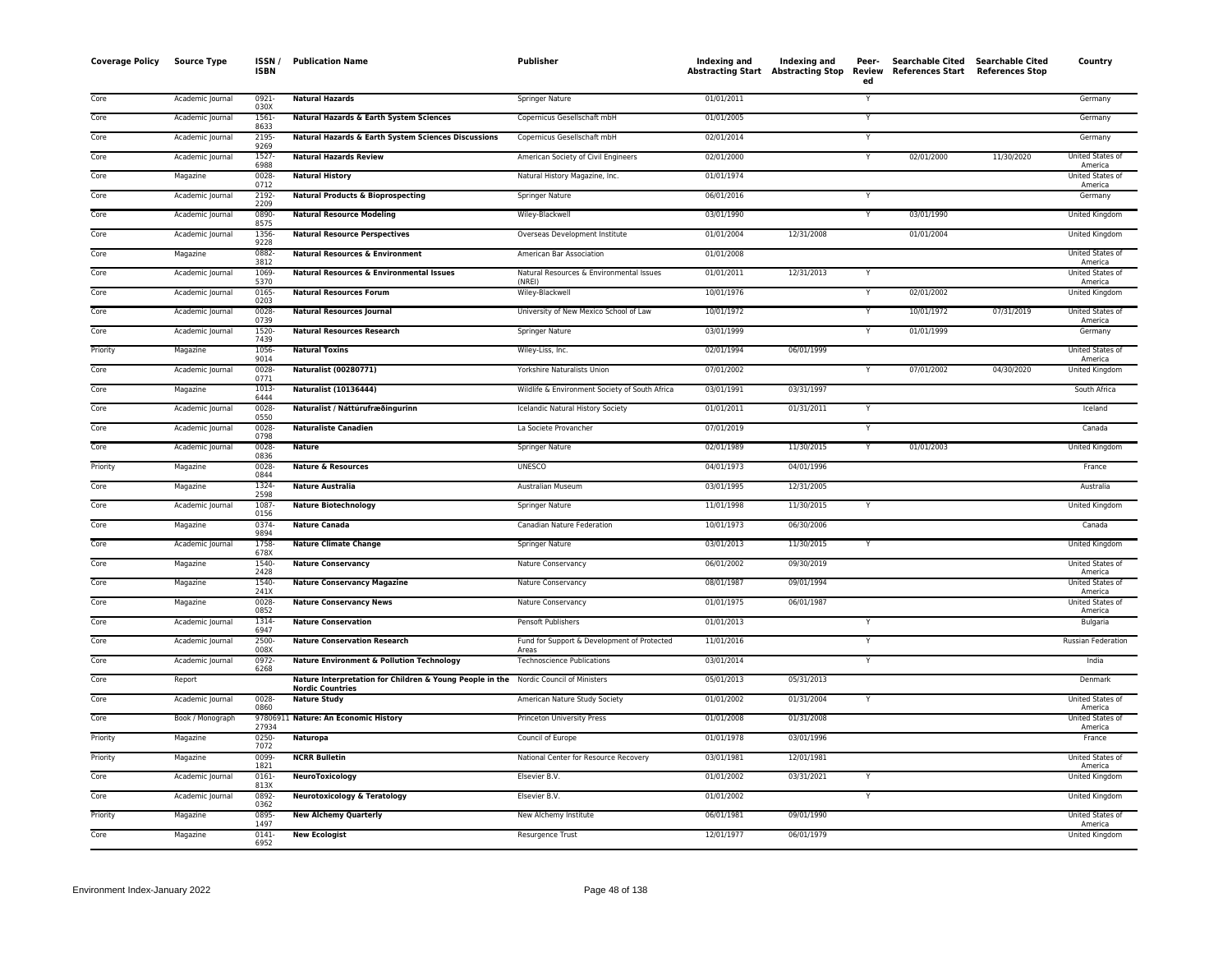| <b>Coverage Policy</b> | Source Type                                | ISSN /<br><b>ISBN</b> | <b>Publication Name</b>                                                                                                                                                                           | Publisher                                                       | Indexing and | Indexing and<br>Abstracting Start Abstracting Stop Review | Peer-<br>ed | <b>Searchable Cited</b><br>References Start References Stop | Searchable Cited | Country                            |
|------------------------|--------------------------------------------|-----------------------|---------------------------------------------------------------------------------------------------------------------------------------------------------------------------------------------------|-----------------------------------------------------------------|--------------|-----------------------------------------------------------|-------------|-------------------------------------------------------------|------------------|------------------------------------|
| Core                   | Conference<br>Proceedings Collection 42572 |                       | 97898131 New Energy & Sustainable Development - Proceedings of World Scientific Publishing Company<br>2016 International Conference on New Energy &<br><b>Sustainable Development (Nesd 2016)</b> |                                                                 | 01/01/2016   | 01/31/2016                                                |             |                                                             |                  | Singapore                          |
| Priority               | Magazine                                   | 0163<br>0369          | <b>New Farm</b>                                                                                                                                                                                   | New Farm                                                        | 07/01/1985   | 05/01/1995                                                |             |                                                             |                  | United States of<br>America        |
| Priority               | Magazine                                   | 0952-<br>1402         | <b>New Farmer &amp; Grower</b>                                                                                                                                                                    | Soil Association                                                | 03/01/1990   | 06/01/1998                                                |             |                                                             |                  | United Kingdom                     |
| Core                   | Academic Journal                           | 0169-<br>4286         | <b>New Forests</b>                                                                                                                                                                                | Springer Nature                                                 | 01/01/1993   |                                                           |             | 01/01/2006                                                  |                  | Germany                            |
| Core                   | Health Report                              |                       | New Guidelines for Organic Products: What Do They Mean Great Neck Health Publishing<br>for You?                                                                                                   |                                                                 | 05/01/2002   | 05/31/2002                                                |             |                                                             |                  | United States of<br>America        |
| Core                   | Book / Monograph                           | 39225                 | 97808135 New Jersey's Environments: Past, Present & Future                                                                                                                                        | <b>Rutgers University Press</b>                                 | 01/01/2006   | 01/31/2006                                                |             |                                                             |                  | United States of<br>America        |
| Core                   | Academic Journal                           | 0028-<br>646X         | <b>New Phytologist</b>                                                                                                                                                                            | Wiley-Blackwell                                                 | 01/01/1970   |                                                           | Y           | 01/01/1970                                                  |                  | United Kingdom                     |
| Core                   | Report                                     | 22829                 | 97892893 New POPs in Marine Mammals in Nordic Arctic & NE<br><b>Atlantic Areas during Three Decades</b>                                                                                           | Nordic Council of Ministers                                     | 11/01/2011   | 11/30/2011                                                |             |                                                             |                  | Denmark                            |
| Core                   | Academic Journal                           | 1048<br>2911          | New Solutions: A Journal of Environmental & Occupational Sage Publications<br><b>Health Policy</b>                                                                                                |                                                                 | 02/01/1992   |                                                           | Y           | 01/01/2002                                                  |                  | United States of<br>America        |
| Core                   | Academic Journal                           | 2380-<br>6540         | <b>New Water Policy &amp; Practice</b>                                                                                                                                                            | Wiley-Blackwell                                                 | 04/01/2014   | 03/31/2018                                                | Y           |                                                             |                  | <b>United Kingdom</b>              |
| Core                   | Magazine                                   | $2157 -$<br>1082      | <b>New York State Conservationist</b>                                                                                                                                                             | <b>NYS Conservationist</b>                                      | 08/01/1995   |                                                           |             |                                                             |                  | United States of<br>America        |
| Core                   | Academic Journal                           | $1061 -$<br>8651      | New York University Environmental Law Journal                                                                                                                                                     | New York University School of Law                               | 12/01/2010   |                                                           | Y           |                                                             |                  | United States of<br>America        |
| Core                   | Academic Journal                           | 1174-<br>1538         | New Zealand Journal of Environmental Law                                                                                                                                                          | New Zealand Journal of Environmental Law                        | 01/01/2008   |                                                           | Y           | 01/01/2008                                                  | 01/31/2019       | New Zealand                        |
| Core                   | Academic Journal                           | 0048-<br>0134         | New Zealand Journal of Forestry Science (New Zealand<br>Forest Research Institute Ltd (trading as Scion))                                                                                         | New Zealand Forest Research Institute Ltd<br>(trading as Scion) | 01/01/2010   | 12/31/2013                                                | Y           |                                                             |                  | New Zealand                        |
| Core                   | Academic Journal                           | 0048<br>0134          | New Zealand Journal of Forestry Science (Springer<br>Science & Business Media B.V.)                                                                                                               | New Zealand Forest Research Institute Ltd<br>(trading as Scion) | 01/01/2014   | 03/05/2019                                                |             |                                                             |                  | New Zealand                        |
| Core                   | Academic Journal                           | 0028<br>8306          | New Zealand Journal of Geology & Geophysics                                                                                                                                                       | Taylor & Francis Ltd                                            | 01/01/2006   |                                                           | Y           |                                                             |                  | <b>United Kingdom</b>              |
| Core                   | Academic Journal                           | 0028<br>8330          | New Zealand Journal of Marine & Freshwater Research                                                                                                                                               | Taylor & Francis Ltd                                            | 01/01/2006   |                                                           | Y           |                                                             |                  | United Kingdom                     |
| Priority               | Academic Journal                           | 0112<br>3890          | <b>New Zealand Journal of Technology</b>                                                                                                                                                          | Royal Society of New Zealand                                    | 01/01/1985   | 03/01/1987                                                | Y           |                                                             |                  | New Zealand                        |
| Core                   | Academic Journal                           | 0301<br>4223          | <b>New Zealand Journal of Zoology</b>                                                                                                                                                             | Taylor & Francis Ltd                                            | 01/01/2006   |                                                           | Y           |                                                             |                  | <b>United Kingdom</b>              |
| Core                   | Magazine                                   | $0111 -$<br>2694      | <b>New Zealand Tree Grower</b>                                                                                                                                                                    | New Zealand Farm Forestry Association                           | 05/01/2004   |                                                           |             |                                                             |                  | <b>New Zealand</b>                 |
| Priority               | Magazine                                   | 0093<br>9978          | <b>Noise Control Engineering</b>                                                                                                                                                                  | Institute of Noise Control Engineering of the USA               | 01/01/1979   | 03/01/1982                                                |             |                                                             |                  | <b>United States of</b><br>America |
| Core                   | Academic Journal                           | 0736<br>2501          | <b>Noise Control Engineering Journal</b>                                                                                                                                                          | Institute of Noise Control Engineering of the USA               | 05/01/1982   |                                                           | Y           |                                                             |                  | United States of<br>America        |
| Core                   | Academic Journal                           | 1475<br>4738          | <b>Noise Notes</b>                                                                                                                                                                                | Multi-Science Publishing Co Ltd                                 | 01/01/2002   | 06/30/2014                                                | Y           |                                                             |                  | United Kingdom                     |
| Core                   | Academic Journal                           | 1023<br>5809          | <b>Nonlinear Processes in Geophysics</b>                                                                                                                                                          | Copernicus Gesellschaft mbH                                     | 01/01/2005   |                                                           | Y           |                                                             |                  | Germany                            |
| Core                   | Academic Journal                           | 2198<br>5634          | <b>Nonlinear Processes in Geophysics Discussions</b>                                                                                                                                              | Copernicus Gesellschaft mbH                                     | 01/01/2015   |                                                           | Y           |                                                             |                  | Germany                            |
| Core                   | Academic Journal                           | 1540-<br>1421         | Nonlinearity in Biology, Toxicology & Medicine                                                                                                                                                    | Sage Publications                                               | 01/01/2004   | 06/30/2005                                                | Y           |                                                             |                  | United States o<br>America         |
| Priority               | Academic Journal                           | 0961-<br>1444         | <b>Nonrenewable Resources</b>                                                                                                                                                                     | Springer Nature                                                 | 03/01/1992   | 06/01/1997                                                | Y           |                                                             |                  | Germany                            |
| Core                   | Report                                     | 97892893<br>21662     | Nordic Blue Parks: Nordic Perspectives on Underwater<br>Natural & Cultural Heritage                                                                                                               | Nordic Council of Ministers                                     | 03/01/2011   | 03/31/2011                                                |             |                                                             |                  | Denmark                            |
| Core                   | Academic Journal                           | $0029 -$<br>1277      | <b>Nordic Hydrology</b>                                                                                                                                                                           | <b>IWA Publishing</b>                                           | 01/01/2005   | 01/31/2008                                                |             | 01/01/2005                                                  |                  | United Kingdom                     |
| Core                   | Report                                     | 22850                 | 97892893 Nordic Region: Leading in Green Growth                                                                                                                                                   | Nordic Council of Ministers                                     | 11/01/2011   | 11/30/2011                                                |             |                                                             |                  | Denmark                            |
| Core                   | Report                                     |                       | Nordic Workshop on Action Related to Short-lived Climate Nordic Council of Ministers<br><b>Forcers</b>                                                                                            |                                                                 | 02/01/2013   | 02/28/2013                                                |             |                                                             |                  | Denmark                            |
| Core                   | Academic Journal                           | 0078-<br>1304         | <b>North American Fauna</b>                                                                                                                                                                       | US Fish & Wildlife Service                                      | 10/01/2012   |                                                           | Y           |                                                             |                  | United States of<br>America        |
| Core                   | Academic Journal                           | 1522-<br>2055         | North American Journal of Aquaculture                                                                                                                                                             | Wiley-Blackwell                                                 | 10/01/2003   |                                                           |             |                                                             |                  | United Kingdom                     |
| Core                   | Academic Journal                           | $0275 -$<br>5947      | North American Journal of Fisheries Management                                                                                                                                                    | Wiley-Blackwell                                                 | 08/01/2003   |                                                           | Y           |                                                             |                  | <b>United Kingdom</b>              |
| Priority               | Academic Journal                           | 0168<br>1753          | <b>North Sea Monitor</b>                                                                                                                                                                          | John Wiley & Sons                                               | 03/01/1997   | 06/01/1998                                                | Y           |                                                             |                  | United Kingdom                     |
| Core                   | Academic Journal                           | 1092<br>6194          | <b>Northeastern Naturalist</b>                                                                                                                                                                    | Eagle Hill Institute                                            | 03/01/2000   |                                                           | Y           | 03/01/2000                                                  |                  | United States of<br>America        |
| Core                   | <b>Trade Publication</b>                   | 1525<br>7932          | <b>Northern Woodlands Magazine</b>                                                                                                                                                                | Vermont Woodlands                                               | 03/01/2000   | 12/01/2019                                                |             |                                                             |                  | United States of<br>America        |
| Priority               | Magazine                                   | 0749<br>7962          | <b>Northwest Environmental Journal</b>                                                                                                                                                            | Institute for Environmental Studies                             | 09/01/1984   | 09/01/1993                                                |             |                                                             |                  | United States of<br>America        |
| Core                   | Report                                     |                       | Not Just Prosperity: Achieving Sustainability with<br><b>Environmental Justice</b>                                                                                                                | National Wildlife Federation                                    | 12/01/1993   | 12/31/1993                                                |             |                                                             |                  | United States of<br>America        |
|                        |                                            |                       |                                                                                                                                                                                                   |                                                                 |              |                                                           |             |                                                             |                  |                                    |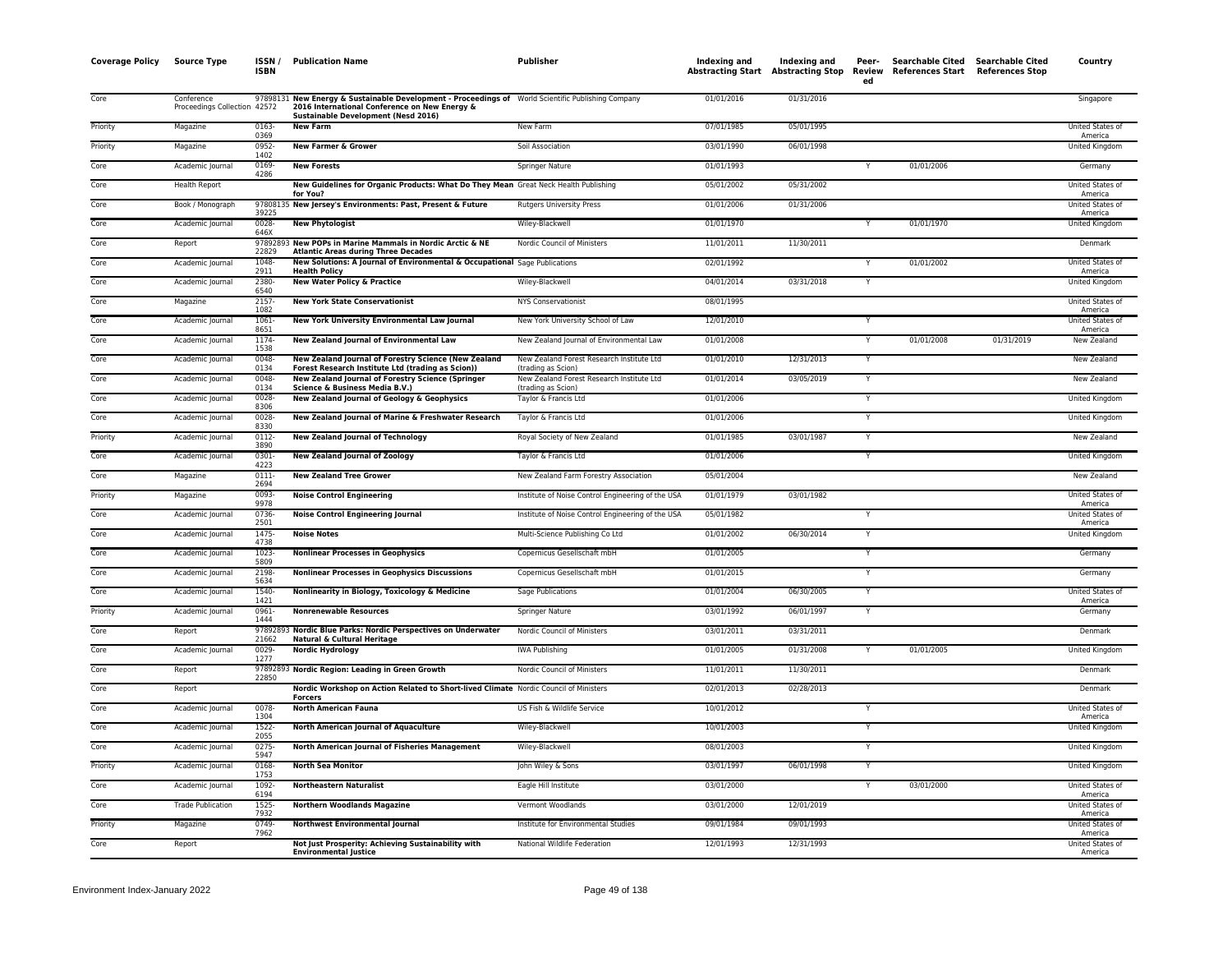| <b>Coverage Policy</b> | <b>Source Type</b>       | ISSN /<br><b>ISBN</b>   | <b>Publication Name</b>                                                               | Publisher                                       | Indexing and<br><b>Abstracting Start Abstracting Stop</b> | Indexing and | Peer-<br>Review<br>ed | Searchable Cited Searchable Cited<br>References Start | <b>References Stop</b> | Country                       |
|------------------------|--------------------------|-------------------------|---------------------------------------------------------------------------------------|-------------------------------------------------|-----------------------------------------------------------|--------------|-----------------------|-------------------------------------------------------|------------------------|-------------------------------|
| Priority               | Magazine                 | 0194<br>1062            | <b>Not Man Apart</b>                                                                  | Friends of the Earth                            | 12/01/1981                                                | 10/01/1989   |                       |                                                       |                        | United States of<br>America   |
| Core                   | Academic Journal         | 2059-<br>7037           | <b>NPJ Clean Water</b>                                                                | Springer Nature                                 | 11/15/2018                                                |              | Y                     |                                                       |                        | Germany                       |
| Core                   | Academic Journal         | 2397<br>3722            | NPJ Climate & Atmospheric Science                                                     | Springer Nature                                 | 12/01/2018                                                |              | Y                     |                                                       |                        | Germany                       |
| Core                   | Magazine                 | 0191<br>815X            | <b>Nuclear &amp; Chemical Waste Management</b>                                        | Pergamon Press - An Imprint of Elsevier Science | 01/01/1980                                                | 05/31/1988   |                       |                                                       |                        | United Kingdom                |
| Core                   | Academic Journal         | 0140                    | <b>Nuclear Energy</b>                                                                 | Thomas Telford Ltd                              | 02/01/1993                                                | 12/31/2004   | Y                     |                                                       |                        | United Kingdom                |
| Priority               | Magazine                 | 4067<br>$0029 -$        | <b>Nuclear Engineering International</b>                                              | Global Trade Media Ltd.                         | 06/01/1973                                                | 05/01/1985   |                       |                                                       |                        | United Kingdom                |
| Core                   | Academic Journal         | 5507<br>1745            | <b>Nuclear Future</b>                                                                 | <b>British Nuclear Energy Society</b>           | 01/01/2005                                                |              | Y                     | 01/01/2005                                            |                        | United Kingdom                |
| Core                   | <b>Trade Publication</b> | 2058<br>0892            | <b>Nuclear Plant Journal</b>                                                          | Presidents & Prime Ministers                    | 06/01/2001                                                |              |                       | 01/01/2003                                            |                        | United States of              |
| Priority               | Magazine                 | 2055<br>0029            | <b>Nuclear Safety</b>                                                                 | Superintendent of Documents                     | 11/01/1972                                                | 01/01/1986   |                       |                                                       |                        | America<br>United States of   |
| Priority               | Magazine                 | 5604<br>0029            | <b>Nuclear Science Journal</b>                                                        | Atomic Energy Council of the Republic of China  | 03/01/1978                                                | 08/01/1991   |                       |                                                       |                        | America<br>Taiwan             |
| Core                   | Academic Journal         | 5647<br>1385            | <b>Nutrient Cycling in Agroecosystems</b>                                             | Springer Nature                                 | 01/01/2007                                                |              | Y                     |                                                       |                        | Germany                       |
| Core                   | Magazine                 | 1314                    | <b>Nutrition Reports International</b>                                                | Elsevier B.V.                                   | 06/01/1973                                                | 12/01/1989   |                       |                                                       |                        | United Kingdom                |
| Core                   | Academic Journal         | 0954<br>4224            | <b>Nutrition Research Reviews</b>                                                     | Cambridge University Press                      | 01/01/1988                                                |              | Y                     |                                                       |                        | United Kingdom                |
| Core                   | Academic Journal         | 0029<br>6643            | <b>Nutrition Reviews</b>                                                              | Oxford University Press                         | 07/01/1993                                                |              | Y                     | 07/01/1993                                            |                        | United Kingdom                |
| Priority               | Academic Journal         | 0029<br>666X            | <b>Nutrition Today</b>                                                                | Lippincott Williams & Wilkins                   | 01/01/1991                                                | 11/01/1991   | Y                     |                                                       |                        | United States of<br>America   |
| Core                   | Academic Journal         | $1351 -$<br>0711        | <b>Occupational &amp; Environmental Medicine</b>                                      | <b>BMJ Publishing Group</b>                     | 01/01/1994                                                | 04/04/2016   | Y                     | 01/01/2001                                            | 02/28/2009             | United Kingdom                |
| Core                   | Magazine                 | 0029-<br>7909           | <b>Occupational Hazards</b>                                                           | Endeavor Business Media                         | 07/01/1993                                                | 10/31/2008   |                       |                                                       |                        | United States of<br>America   |
| Core                   | Magazine                 | 0362-<br>4064           | <b>Occupational Health &amp; Safety</b>                                               | 1105 Media, Inc.                                | 01/01/1993                                                |              |                       | 01/01/2003                                            | 07/31/2020             | United States of<br>America   |
| Core                   | Academic Journal         | 0962-<br>7480           | <b>Occupational Medicine</b>                                                          | Oxford University Press                         | 01/01/1996                                                |              | Y                     | 10/01/2009                                            |                        | United Kingdom                |
| Core                   | Book / Monograph         | 97808050 Ocean<br>40845 |                                                                                       | Lerner Publishing Group                         | 01/01/1996                                                | 01/31/1996   |                       |                                                       |                        | United States of<br>America   |
| Core                   | Academic Journal         | 1073<br>8843            | Ocean & Coastal Law Journal                                                           | Ocean & Coastal Law Journal                     | 01/01/2011                                                |              | Y                     |                                                       |                        | United States of<br>America   |
| Core                   | Academic Journal         | 0964<br>5691            | Ocean & Coastal Management                                                            | Elsevier B.V.                                   | 01/01/1992                                                |              | Y                     | 01/01/2006                                            |                        | United Kingdom                |
| Core                   | Academic Journal         | 1598-<br>141X           | Ocean & Polar Research                                                                | Korea Ocean Research & Development Institute    | 09/01/2008                                                |              | Y                     |                                                       |                        | Korea, Republic of<br>(South) |
| Core                   | Magazine                 | 0951<br>8312            | Ocean & Shoreline Management                                                          | Elsevier B.V.                                   | 01/01/1989                                                | 07/31/1991   |                       |                                                       |                        | United Kingdom                |
| Core                   | Academic Journal         | 0090<br>8320            | Ocean Development & International Law                                                 | Routledge                                       | 07/01/1996                                                |              | Y                     | 01/01/1998                                            |                        | United Kingdom                |
| Core                   | Academic Journal         | 0029<br>8018            | <b>Ocean Engineering</b>                                                              | Pergamon Press - An Imprint of Elsevier Science | 05/01/2002                                                |              | Y                     |                                                       |                        | United Kingdom                |
| Priority               | Magazine                 | 0029<br>8026            | <b>Ocean Industry</b>                                                                 | <b>Gulf Energy Information</b>                  | 06/01/1973                                                | 08/01/1981   |                       |                                                       |                        | United States of<br>America   |
| Core                   | Magazine                 | 0302-<br>184X           | <b>Ocean Management</b>                                                               | Elsevier B.V.                                   | 04/01/1976                                                | 12/01/1986   |                       |                                                       |                        | United Kingdom                |
| Priority               | Magazine                 |                         | <b>Ocean Physics &amp; Engineering</b>                                                | Marcel Dekker                                   | 01/01/1987                                                | 06/01/1987   |                       |                                                       |                        | United States of              |
| Core                   | Academic Journal         | 1812-<br>0784           | <b>Ocean Science</b>                                                                  | Copernicus Gesellschaft mbH                     | 01/01/2005                                                |              | Y                     |                                                       |                        | America<br>Germany            |
| Priority               | Magazine                 | 0275                    | Ocean Science & Engineering                                                           | Marcel Dekker                                   | 01/01/1981                                                | 04/01/1986   |                       |                                                       |                        | United States of              |
| Core                   | Academic Journal         | 2220<br>1812-           | <b>Ocean Science Discussions</b>                                                      | Copernicus Gesellschaft mbH                     | 01/01/2005                                                |              | Y                     |                                                       |                        | America<br>Germany            |
| Core                   | Report                   | 0806                    | Ocean Science in Canada: Meeting the Challenge, Seizing Council of Canadian Academies |                                                 | 11/01/2013                                                | 11/30/2013   |                       |                                                       |                        | Canada                        |
| Priority               | Magazine                 | 0164                    | the Opportunity<br><b>Ocean World</b>                                                 | Ocean World                                     | 01/01/1978                                                | 09/01/1978   |                       |                                                       |                        | United States of              |
| Core                   | Academic Journal         | 632X<br>$0191 -$        | <b>Ocean Yearbook</b>                                                                 | <b>Brill Academic Publishers</b>                | 01/01/2015                                                |              | Y                     |                                                       |                        | America<br>Netherlands        |
| Core                   | Magazine                 | 8575<br>0078-           | Oceanologia                                                                           | Elsevier B.V.                                   | 01/01/2012                                                |              | Y                     |                                                       |                        | United Kingdom                |
| Core                   | Magazine                 | 3234<br>0029-           | Oceans                                                                                | Oceans                                          | 01/01/1975                                                | 04/01/1989   |                       |                                                       |                        | United States of              |
| Core                   | Academic Journal         | 8174<br>0029            | <b>Oceanus</b>                                                                        | Woods Hole Oceanographic Institution            | 09/01/1975                                                |              | Y                     |                                                       |                        | America<br>United States of   |
| Core                   | Academic Journal         | 8182<br>1230            | Ochrona Srodowiska                                                                    | Polish Sanitary Engineers Association           | 01/01/2013                                                |              | Y                     |                                                       |                        | America<br>Poland             |
| Core                   | Academic Journal         | 6169<br>1230            | Ochrona Srodowiska i Zasobów Naturalnych                                              | Sciendo                                         | 02/01/2014                                                |              | Y                     |                                                       |                        | Germany                       |
| Core                   | Report                   | 7831                    | <b>ODS Waste Treatment in the Nordic Countries</b>                                    | Nordic Council of Ministers                     | 01/01/2013                                                | 01/31/2013   |                       |                                                       |                        | Denmark                       |
|                        |                          |                         |                                                                                       |                                                 |                                                           |              |                       |                                                       |                        |                               |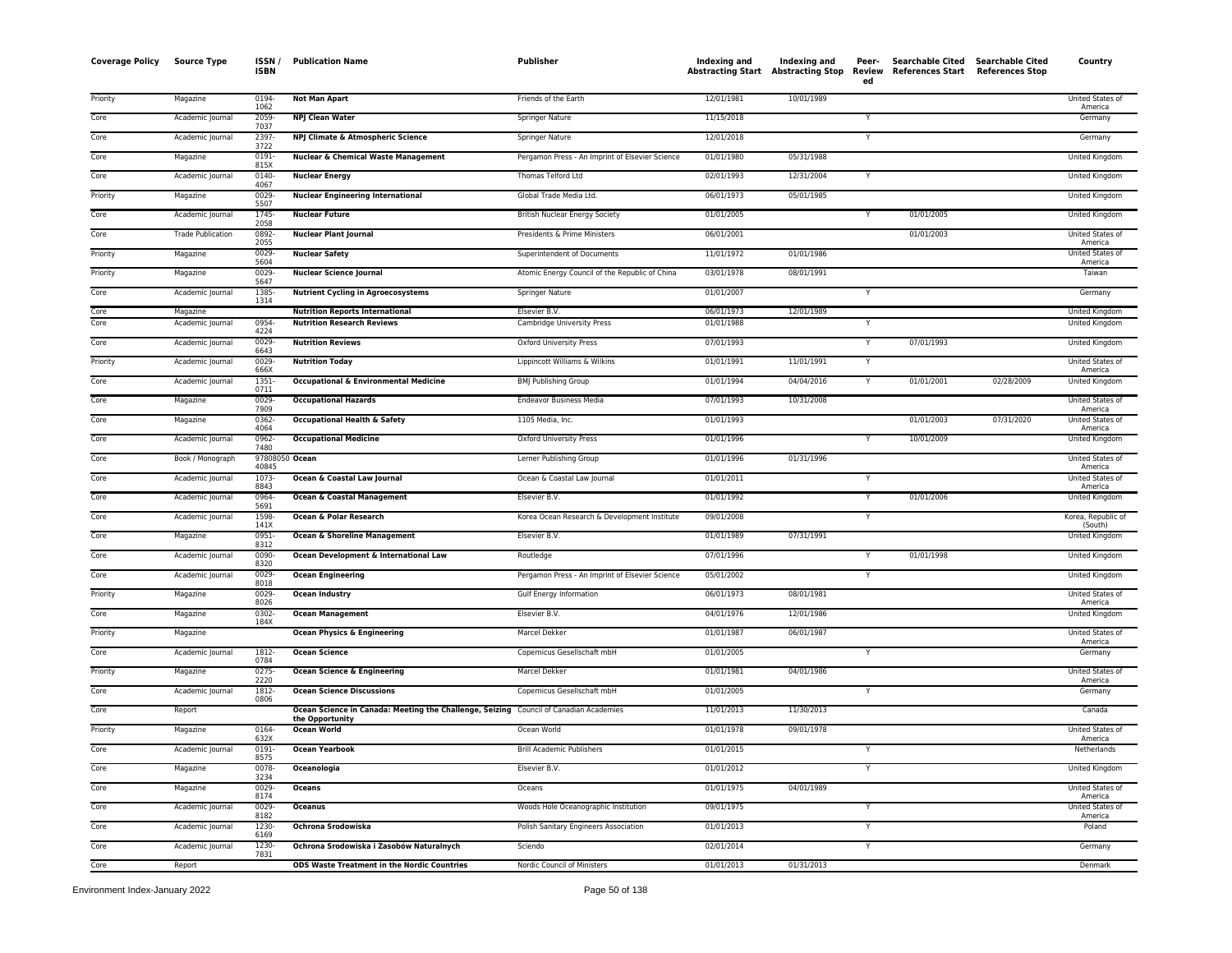| <b>Coverage Policy</b> | <b>Source Type</b>       | ISSN/<br><b>ISBN</b>     | <b>Publication Name</b>                                                                                                                         | Publisher                                              | <b>Indexing and</b> | Indexing and<br>Abstracting Start Abstracting Stop | Peer-<br>Review<br>ed | Searchable Cited Searchable Cited<br>References Start References Stop |            | Country                            |
|------------------------|--------------------------|--------------------------|-------------------------------------------------------------------------------------------------------------------------------------------------|--------------------------------------------------------|---------------------|----------------------------------------------------|-----------------------|-----------------------------------------------------------------------|------------|------------------------------------|
| Core                   | Working Paper            | 1997-                    | <b>OECD Environment Working Papers</b>                                                                                                          | Organisation for Economic Cooperation &                | 01/01/2010          |                                                    |                       |                                                                       |            | France                             |
| Core                   | Academic Journal         | 0900<br>$0029 -$<br>8549 | <b>Oecologia</b>                                                                                                                                | Development<br><b>Springer Nature</b>                  | 01/01/2000          |                                                    | Y                     | 01/01/2008                                                            |            | Germany                            |
| Core                   | Book / Monograph         | 97815525                 | Off Course: Restoring Balance Between Canadian Society                                                                                          | International Development Research Centre              | 01/01/1994          | 01/31/1994                                         |                       |                                                                       |            | Canada                             |
| Core                   | <b>Trade Publication</b> | 02549<br>0030-<br>0608   | & the Environment<br><b>Offshore</b>                                                                                                            | <b>Endeavor Business Media</b>                         | 11/01/1972          |                                                    |                       | 11/01/1972                                                            |            | United States of                   |
| Core                   | Academic Journal         | 0030-<br>1299            | <b>Oikos</b>                                                                                                                                    | Wiley-Blackwell                                        | 01/01/1949          |                                                    | Y                     | 01/01/2005                                                            |            | America<br>United Kingdom          |
| Core                   | Academic Journal         | $0269 -$<br>8579         | Oil & Chemical Pollution                                                                                                                        | Elsevier B.V.                                          | 01/01/1986          | 08/31/1990                                         | Y                     |                                                                       |            | United Kingdom                     |
| Priority               | Academic Journal         | 0143-                    | Oil & Petrochemical Pollution                                                                                                                   | Elsevier B.V.                                          | 01/01/1984          | 03/01/1985                                         | Y                     |                                                                       |            | United Kingdom                     |
| Core                   | Magazine                 | 7127<br>0195-<br>3524    | Oil Spill Intelligence Report                                                                                                                   | Wolters Kluwer Legal & Regulatory                      | 08/01/2003          |                                                    |                       |                                                                       |            | United States of<br>America        |
| Priority               | Magazine                 | 0264-<br>0759            | Oilman                                                                                                                                          | Rogers Media Inc.                                      | 01/01/1991          | 12/01/1991                                         |                       |                                                                       |            | Canada                             |
| Core                   | Magazine                 | 1015-<br>2423            | Ökologie & Landbau                                                                                                                              | Oekom Verlag GmbH                                      | 01/01/2014          |                                                    |                       |                                                                       |            | Germany                            |
| Core                   | Magazine                 | 0930-<br>9993            | Ökologisches Wirtschaften                                                                                                                       | Oekom Verlag GmbH                                      | 02/01/2014          |                                                    |                       |                                                                       |            | Germany                            |
| Core                   | Academic Journal         | 1753-<br>0229            | <b>OPEC Energy Review</b>                                                                                                                       | Wiley-Blackwell                                        | 03/01/2008          |                                                    | Y                     | 03/01/2008                                                            |            | <b>United Kingdom</b>              |
| Core                   | Academic Journal         | $0277 -$<br>0180         | OPEC Review: Energy Economics & Related Issues                                                                                                  | Wiley-Blackwell                                        | 03/01/1992          | 12/31/2007                                         | Y                     | 01/01/2003                                                            |            | United Kingdom                     |
| Core                   | Magazine                 | 2055-<br>298X            | <b>Open Quaternary</b>                                                                                                                          | <b>Ubiquity Press</b>                                  | 01/01/2017          |                                                    |                       |                                                                       |            | United Kingdom                     |
| Core                   | Magazine                 | 1096-<br>3901            | <b>Open Spaces</b>                                                                                                                              | Open Spaces Publications Inc.                          | 06/01/2002          | 08/31/2007                                         |                       |                                                                       |            | United States of<br>America        |
| Core                   | Academic Journal         | 0139-<br>925X            | <b>Opera Corcontica</b>                                                                                                                         | Sprava Krkonosskeho Narodniho Parku                    | 01/01/2009          |                                                    | Y                     |                                                                       |            | Czech Republic                     |
| Priority               | Magazine                 |                          | Operculum                                                                                                                                       | Operculum                                              | 01/01/1974          | 01/01/1977                                         |                       |                                                                       |            | United States of<br>America        |
| Core                   | Academic Journal         | 0149-<br>8029            | <b>Opflow Online</b>                                                                                                                            | Wiley-Blackwell                                        | 03/01/2012          |                                                    | Y                     |                                                                       |            | <b>United Kingdom</b>              |
| Core                   | Academic Journal         | 0902-<br>0055            | Oral Microbiology & Immunology                                                                                                                  | Wiley-Blackwell                                        | 11/01/1986          | 12/31/2009                                         | Y                     | 11/01/1986                                                            |            | <b>United Kingdom</b>              |
| Core                   | Magazine                 | 1464-<br>1224            | <b>Organic Farming</b>                                                                                                                          | Soil Association                                       | 06/01/2002          |                                                    |                       |                                                                       |            | United Kingdom                     |
| Core                   | <b>Health Report</b>     |                          | Organic Foods: to Buy or Not to Buy?                                                                                                            | Great Neck Health Publishing                           | 10/01/2004          | 10/31/2004                                         |                       |                                                                       |            | United States of<br>America        |
| Priority               | Magazine                 | $0030 -$<br>4913         | <b>Organic Gardening &amp; Farming</b>                                                                                                          | Rodale Inc.                                            | 06/01/1973          | 06/01/1978                                         |                       |                                                                       |            | United States of<br>America        |
| Core                   | Academic Journal         | 0146-<br>6380            | <b>Organic Geochemistry</b>                                                                                                                     | Pergamon Press - An Imprint of Elsevier Science        | 02/01/2002          |                                                    |                       |                                                                       |            | United Kingdom                     |
| Core                   | Book / Monograph         | 09624                    | 97807484 Organic Pollutants: An Ecotoxicological Perspective                                                                                    | Taylor & Francis Ltd / Books                           | 04/26/2001          | 05/26/2001                                         |                       | 04/26/2001                                                            | 05/26/2001 | United Kingdom                     |
| Core                   | Magazine                 | 1944-<br>5644            | <b>Organic Spa Magazine</b>                                                                                                                     | Organic Spa                                            | 09/01/2009          |                                                    |                       |                                                                       |            | United States of<br>America        |
| Core                   | <b>Health Report</b>     |                          | Organically Grown Food: Is it Really a Better Choice?                                                                                           | Great Neck Health Publishing                           | 05/01/2002          | 05/31/2002                                         |                       |                                                                       |            | United States of<br>America        |
| Core                   | Academic Journal         | 1086-<br>0266            | <b>Organization &amp; Environment</b>                                                                                                           | <b>Sage Publications</b>                               | 03/01/1998          |                                                    | Υ                     | 01/01/2003                                                            |            | United States of<br>America        |
| Priority               | Academic Journal         | 0302-<br>1688            | <b>Origins of Life</b>                                                                                                                          | Springer Nature                                        | 01/01/1975          | 06/01/1994                                         | Y                     |                                                                       |            | Germany                            |
| Core                   | Academic Journal         | 0169-<br>6149            | Origins of Life & Evolution of the Biosphere                                                                                                    | <b>Springer Nature</b>                                 | 09/01/1994          |                                                    | Y                     |                                                                       |            | Germany                            |
| Core                   | Academic Journal         | 0259-<br>191X            | Orion                                                                                                                                           | Operations Research Society of South Africa            | 01/01/1993          |                                                    | Ÿ                     | 01/01/1993                                                            | 07/31/2019 | South Africa                       |
| Core                   | Academic Journal         | $0030 -$<br>6053         | Oryx                                                                                                                                            | Cambridge University Press                             | 10/01/1973          |                                                    | Y                     | 10/01/1973                                                            |            | <b>United Kingdom</b>              |
| Core                   | Magazine                 | 2334<br>4075             | <b>Osprey Newsletter</b>                                                                                                                        | Federation of Fly Fishers a corporation of New<br>York | 01/01/2009          |                                                    |                       |                                                                       |            | United States of<br>America        |
| Core                   | Academic Journal         | 1991-<br>2951            | <b>Our Nature</b>                                                                                                                               | Nature Conservation & Health Care Council              | 01/01/2008          |                                                    | Y                     | 01/01/2008                                                            |            | Nepal                              |
| Core                   | Magazine                 | 1013-<br>7394            | <b>Our Planet</b>                                                                                                                               | United Nations Environment Programme                   | 12/01/2004          |                                                    |                       |                                                                       |            | Kenya                              |
| Core                   | Academic Journal         | 47503                    | 97806746 Our Sun                                                                                                                                | Harvard University Press                               | 06/01/1976          | 12/01/1978                                         | Y                     |                                                                       |            | United States of<br>America        |
| Core                   | Magazine                 | 0883-<br>6809            | <b>Out of Doors</b>                                                                                                                             | South Dakota Wildlife Federation                       | 12/01/2004          |                                                    |                       |                                                                       |            | United States of<br>America        |
| Core                   | Book / Monograph         | 24384                    | 97809668 Overcoming Hurdles to IFQs in U.S. Fisheries: A Guide for PERC: Property & Environment Research Center<br><b>Federal Policy Makers</b> |                                                        | 03/01/2004          | 03/31/2004                                         |                       |                                                                       |            | United States of<br>America        |
| Core                   | Academic Journal         | $0191 -$<br>9512         | <b>Ozone: Science &amp; Engineering</b>                                                                                                         | Taylor & Francis Ltd                                   | 01/01/2002          |                                                    | Y                     | 01/01/2002                                                            |            | United Kingdom                     |
| Core                   | Academic Journal         | 1079<br>0276             | <b>P2: Pollution Prevention Review</b>                                                                                                          | John Wiley & Sons, Inc.                                | 03/01/1999          | 03/31/2002                                         | Y                     |                                                                       |            | <b>United States of</b><br>America |
| Core                   | Academic Journal         | 0738<br>6206             | <b>Pace Environmental Law Review</b>                                                                                                            | Pace Environmental Law Review                          | 12/01/2009          |                                                    | Y                     |                                                                       |            | United States of<br>America        |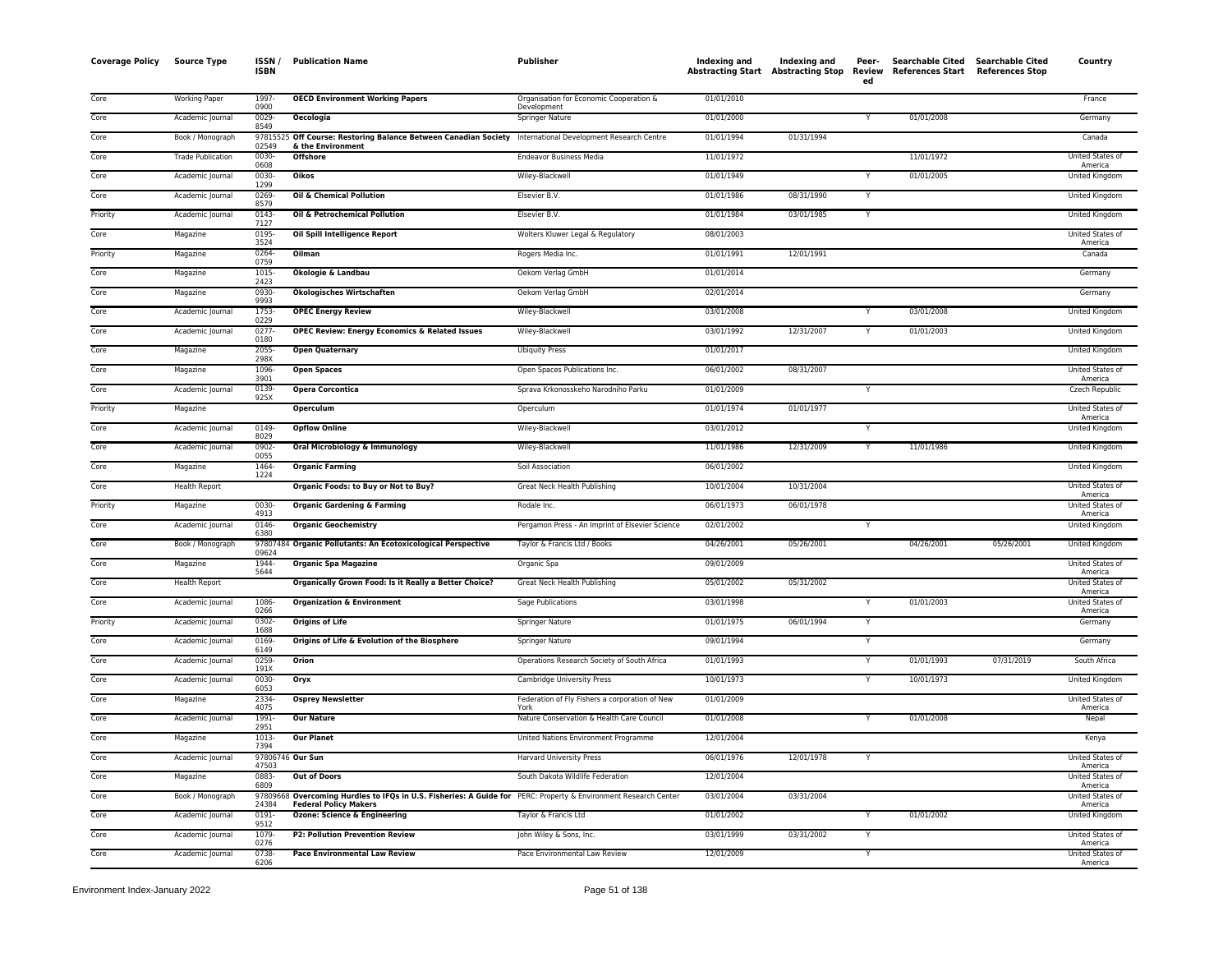| <b>Coverage Policy</b> | <b>Source Type</b>       | ISSN /<br><b>ISBN</b> | <b>Publication Name</b>                                                                                                                                                                                  | <b>Publisher</b>                             | Indexing and | Indexing and<br><b>Abstracting Start Abstracting Stop</b> | Peer-<br>ed             | Searchable Cited Searchable Cited<br>Review References Start References Stop | Country                            |
|------------------------|--------------------------|-----------------------|----------------------------------------------------------------------------------------------------------------------------------------------------------------------------------------------------------|----------------------------------------------|--------------|-----------------------------------------------------------|-------------------------|------------------------------------------------------------------------------|------------------------------------|
| Core                   | Academic Journal         | 1175<br>6543          | <b>Pacific Ecologist</b>                                                                                                                                                                                 | Pacific Institute of Resource Management     | 12/01/2011   |                                                           | Y                       |                                                                              | New Zealand                        |
| Core                   | Academic Journal         | 0030-<br>8870         | <b>Pacific Science</b>                                                                                                                                                                                   | University of Hawai'i                        | 01/01/2004   |                                                           | Y                       |                                                                              | United States of<br>America        |
| Core                   | Academic Journal         | 1089<br>6317          | <b>Pacific Seabirds</b>                                                                                                                                                                                  | Pacific Seabird Group                        | 07/01/2018   |                                                           | Y                       |                                                                              | United States of<br>America        |
| Core                   | Magazine                 | 0894<br>3214          | Packaging Technology & Science                                                                                                                                                                           | John Wiley & Sons, Inc.                      | 01/01/1993   |                                                           |                         |                                                                              | United States of<br>America        |
| Core                   | Academic Journal         | 1746<br>5095          | Packaging, Transport, Storage & Security of Radioactive Taylor & Francis Ltd<br><b>Materials</b>                                                                                                         |                                              | 01/01/2006   | 06/30/2014                                                | Y                       |                                                                              | United Kingdom                     |
| Core                   | Academic Journal         | $1611 -$<br>2490      | Paddy & Water Environment                                                                                                                                                                                | Springer Nature                              | 01/01/2007   |                                                           | Y                       |                                                                              | Germany                            |
| Core                   | Academic Journal         | 0255<br>7576          | <b>Pakistan Journal of Nematology</b>                                                                                                                                                                    | Knowledge Bylanes                            | 01/01/2011   |                                                           | $\overline{\mathsf{Y}}$ |                                                                              | Pakistan                           |
| Core                   | Academic Journal         | 1815<br>1094          | Pakistan Journal of Weed Science Research                                                                                                                                                                | Weed Science Society of Pakistan             | 05/01/2010   |                                                           | Υ                       |                                                                              | Pakistan                           |
| Core                   | Academic Journal         | 0030-<br>9923         | Pakistan Journal of Zoology                                                                                                                                                                              | Zoological Society of Pakistan               | 02/01/2009   |                                                           | Υ                       |                                                                              | Pakistan                           |
| Core                   | Academic Journal         | $0031 -$<br>0182      | Palaeogeography, Palaeoclimatology, Palaeoecology                                                                                                                                                        | <b>Elsevier Science</b>                      | 01/01/2002   |                                                           | Y                       |                                                                              | Netherlands                        |
| Core                   | Academic Journal         | $2572 -$<br>4525      | Paleoceanography & Paleoclimatology                                                                                                                                                                      | John Wiley & Sons, Inc.                      | 05/01/2017   |                                                           | Y                       |                                                                              | United States of<br>America        |
| Core                   | Report                   | 79676                 | 97892916 Pan-European Environment: Glimpses Into an Uncertain<br>Future                                                                                                                                  | European Environment Agency                  | 10/01/2007   | 10/31/2007                                                |                         |                                                                              | Denmark                            |
| Core                   | Magazine                 | $0951 -$<br>8819      | Panoscope                                                                                                                                                                                                | Panos London                                 | 01/01/1991   | 10/01/1994                                                |                         |                                                                              | <b>United Kingdom</b>              |
| Core                   | <b>Trade Publication</b> | 1933-<br>3684         | Paper 360                                                                                                                                                                                                | <b>TAPPI</b>                                 | 08/01/2006   |                                                           |                         |                                                                              | United States of<br>America        |
| Core                   | Magazine                 | 0735<br>9462          | <b>Park Science</b>                                                                                                                                                                                      | US Department of the Interior                | 07/01/2008   |                                                           |                         |                                                                              | <b>United States of</b><br>America |
| Core                   | Magazine                 | $0031 -$<br>2215      | <b>Parks &amp; Recreation</b>                                                                                                                                                                            | National Recreation & Park Association       | 07/01/1993   |                                                           |                         | 07/01/1993                                                                   | United States of<br>America        |
| Core                   | Book / Monograph         | 01818                 | 97815525 Participatory Research & Development for Sustainable<br>Agriculture & Natural Resource Management: A<br>Sourcebook - Volume 1: Understanding Participatory<br><b>Research &amp; Development</b> | International Development Research Centre    | 01/01/2005   | 01/31/2005                                                |                         |                                                                              | Canada                             |
| Core                   | Book / Monograph         | 01825                 | 97815525 Participatory Research & Development for Sustainable<br>Agriculture & Natural Resource Management: A<br>Sourcebook - Volume 2: Enabling Participatory Research<br>& Development                 | International Development Research Centre    | 01/01/2005   | 01/31/2005                                                |                         |                                                                              | Canada                             |
| Core                   | Book / Monograph         | 01832                 | 97815525 Participatory Research & Development for Sustainable<br>Agriculture & Natural Resource Management: A<br>Sourcebook - Volume 3: Doing Participatory Research &<br><b>Development</b>             | International Development Research Centre    | 01/01/2005   | 01/31/2005                                                |                         |                                                                              | Canada                             |
| Core                   | Academic Journal         | 1743-<br>8977         | Particle & Fibre Toxicology                                                                                                                                                                              | <b>BioMed Central</b>                        | 01/01/2004   |                                                           |                         |                                                                              | United Kingdom                     |
| Core                   | Academic Journal         | 2041-<br>7136         | Pastoralism                                                                                                                                                                                              | Springer Nature                              | 03/18/2016   |                                                           | $\mathsf{Y}$            |                                                                              | Germany                            |
| Core                   | Academic Journal         | $2049 -$<br>632X      | <b>Pathogens &amp; Disease</b>                                                                                                                                                                           | Oxford University Press / USA                | 01/01/2013   |                                                           | Y                       | 01/01/2013                                                                   | United States of<br>America        |
| Core                   | Report                   |                       | Paving Paradise: Sprawl's Impact on Wildlife & Wild<br><b>Places in California</b>                                                                                                                       | National Wildlife Federation                 | 02/01/2001   | 02/28/2001                                                |                         |                                                                              | United States of<br>America        |
| Core                   | Report                   | 22287                 | 97892893 Pelagic Complex in the North East Atlantic Ocean                                                                                                                                                | Nordic Council of Ministers                  | 06/01/2011   | 06/30/2011                                                |                         |                                                                              | Denmark                            |
| Core                   | Academic Journal         | $2575 -$<br>8314      | <b>People &amp; Nature</b>                                                                                                                                                                               | Wiley-Blackwell                              | 06/01/2019   |                                                           | Y                       |                                                                              | United Kingdom                     |
| Core                   | Report                   |                       | People & Wildlife: A World Connected                                                                                                                                                                     | National Wildlife Federation                 | 01/01/2002   | 01/31/2002                                                |                         |                                                                              | United States of<br>America        |
| Core                   | Book / Monograph         | 02242                 | 97815525 People, Land & Water: Participatory Development<br><b>Communication for Natural Resource Management</b>                                                                                         | International Development Research Centre    | 01/01/2006   | 01/31/2006                                                |                         |                                                                              | Canada                             |
| Core                   | Report                   |                       | Per & Polyfluorinated Substances in the Nordic Countries Nordic Council of Ministers                                                                                                                     |                                              | 06/01/2013   | 06/30/2013                                                |                         |                                                                              | Denmark                            |
| Core                   | Magazine                 | 1095-<br>3779         | <b>PERC Reports</b>                                                                                                                                                                                      | PERC: Property & Environment Research Center | 03/01/2009   |                                                           |                         |                                                                              | United States of<br>America        |
| Core                   | Magazine                 |                       | <b>Permaculture Activist</b>                                                                                                                                                                             | Permaculture Activist                        | 03/01/1991   | 04/30/2015                                                |                         | 03/01/1991                                                                   | United States of<br>America        |
| Core                   | Magazine                 | $2377 -$<br>7648      | <b>Permaculture Design</b>                                                                                                                                                                               | Permaculture Activist                        | 05/01/2015   | 08/31/2019                                                |                         |                                                                              | United States of<br>America        |
| Priority               | Academic Journal         | 1037<br>8480          | Permaculture International Journal                                                                                                                                                                       | Permaculture International Limited           | 03/01/1990   | 03/01/2000                                                |                         |                                                                              | Australia                          |
| Core                   | Academic Journal         | 1045-<br>6740         | <b>Permafrost &amp; Periglacial Processes</b>                                                                                                                                                            | John Wiley & Sons, Inc.                      | 04/01/2012   |                                                           | Y                       |                                                                              | United States of<br>America        |
| Core                   | Report                   |                       | Perspectives for Sustainable Development of Nordic<br>Aquaculture                                                                                                                                        | Nordic Council of Ministers                  | 05/01/2013   | 05/31/2013                                                |                         |                                                                              | Denmark                            |
| Core                   | Academic Journal         | 1433<br>8319          | Perspectives in Plant Ecology, Evolution & Systematics                                                                                                                                                   | Elsevier B.V.                                | 01/01/2002   |                                                           | Y                       |                                                                              | United Kingdom                     |
| Core                   | Academic Journal         | 1980-<br>1165         | Pesquisa em Educação Ambiental                                                                                                                                                                           | Pesquisa em Educacao Ambiental               | 03/01/2013   |                                                           | Y                       |                                                                              | Brazil                             |
| Core                   | Academic Journal         | 1526<br>498X          | <b>Pest Management Science</b>                                                                                                                                                                           | John Wiley & Sons, Inc.                      | 01/01/2000   |                                                           | $\overline{Y}$          | 01/01/2000                                                                   | <b>United States of</b><br>America |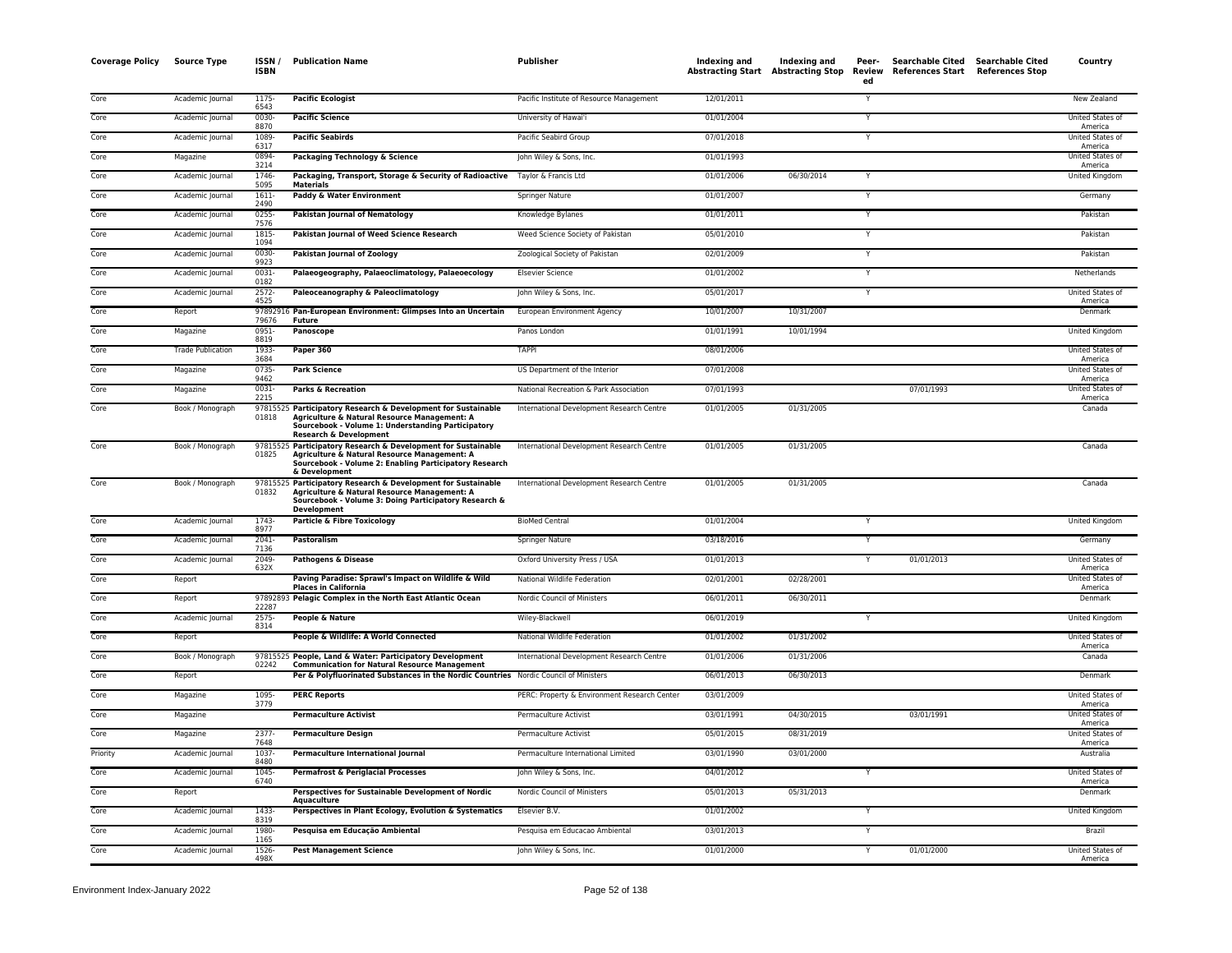| Coverage Policy | <b>Source Type</b>       | ISSN/<br><b>ISBN</b>  | <b>Publication Name</b>                                                                                                 | <b>Publisher</b>                                                                       | Indexing and | Indexing and<br>Abstracting Start Abstracting Stop | Peer-<br>Review<br>ed | <b>Searchable Cited</b><br>References Start References Stop | <b>Searchable Cited</b> | Country                                |
|-----------------|--------------------------|-----------------------|-------------------------------------------------------------------------------------------------------------------------|----------------------------------------------------------------------------------------|--------------|----------------------------------------------------|-----------------------|-------------------------------------------------------------|-------------------------|----------------------------------------|
| Core            | Academic Journal         | 0048-<br>3575         | Pesticide Biochemistry & Physiology                                                                                     | <b>Academic Press</b>                                                                  | 01/01/2002   |                                                    | Y                     |                                                             |                         | United States of                       |
| Core            | Book / Monograph         |                       | 97815882 Pesticide Protocols                                                                                            | Springer eBooks                                                                        | 01/01/2006   | 01/31/2006                                         |                       |                                                             |                         | America<br><b>United States of</b>     |
| Priority        | Academic Journal         | 94104<br>0031-        | <b>Pesticide Science</b>                                                                                                | John Wiley & Sons                                                                      | 02/01/1975   | 12/01/1999                                         |                       |                                                             |                         | America<br>United Kingdom              |
| Priority        | Magazine                 | 613X<br>$0031 -$      | <b>Pesticides</b>                                                                                                       | Colour Publications Pvt, Ltd.                                                          | 04/01/1973   | 08/01/1988                                         |                       |                                                             |                         | India                                  |
| Core            | Academic Journal         | 6148<br>1820-<br>3949 | Pesticides & Phytomedicine / Pesticidi i Fitomedicina                                                                   | Institute of Pesticides & Environmental<br>Protection                                  | 09/01/2012   |                                                    | Y                     |                                                             |                         | Serbia                                 |
| Core            | <b>Health Report</b>     |                       | Pesticides in Foods: What You Should Know                                                                               | Great Neck Health Publishing                                                           | 05/01/2002   | 05/31/2002                                         |                       |                                                             |                         | United States of                       |
| Priority        | Magazine                 |                       | <b>Petroculture Journal</b>                                                                                             | Petroculture Journal                                                                   | 01/01/1981   | 02/01/1981                                         |                       |                                                             |                         | America<br>United States of            |
| Core            | Book / Monograph         | 52681                 | 97809221 Petroleum & the Environment                                                                                    | American Geosciences Institute                                                         | 03/01/2003   | 03/31/2003                                         |                       |                                                             |                         | America<br>United States of<br>America |
| Core            | Academic Journal         | 1091-<br>6466         | Petroleum Science & Technology                                                                                          | Taylor & Francis Ltd                                                                   | 01/01/2001   |                                                    | $\mathsf{Y}$          | 01/01/2001                                                  |                         | United Kingdom                         |
| Core            | Magazine                 | $0031 -$<br>6555      | <b>Petroleum Today</b>                                                                                                  | American Petroleum Institute                                                           | 01/01/1973   | 06/01/1977                                         |                       |                                                             |                         | United States of<br>America            |
| Core            | Report                   |                       | Pharmaceuticals & Additives in Personal Care Products as Nordic Council of Ministers<br><b>Environmental Pollutants</b> |                                                                                        | 07/01/2013   | 07/31/2013                                         |                       |                                                             |                         | Denmark                                |
| Core            | Academic Journal         | 1053-<br>8569         | Pharmacoepidemiology & Drug Safety                                                                                      | John Wiley & Sons, Inc.                                                                | 04/01/2003   |                                                    |                       |                                                             |                         | United States of<br>America            |
| Priority        | Magazine                 |                       | <b>Phoenix (Washington DC)</b>                                                                                          | Institute of Scrap Recycling Industries, Inc.                                          | 03/01/1990   | 09/01/1994                                         |                       |                                                             |                         | United States of<br>America            |
| Priority        | Magazine                 | 0031-<br>837X         | <b>Phoenix Quarterly</b>                                                                                                | Institute of Scrap Recycling Industries, Inc.                                          | 01/01/1973   | 12/01/1987                                         |                       |                                                             |                         | United States of<br>America            |
| Core            | Academic Journal         | 0099-<br>1112         | Photogrammetric Engineering & Remote Sensing                                                                            | ASPRS: The Imaging & Geospatial Information<br>Society                                 | 06/01/1985   |                                                    |                       | 06/01/1985                                                  | 07/31/2020              | United States of<br>America            |
| Core            | Magazine                 | $0272 -$<br>3646      | <b>Physical Geography</b>                                                                                               | Taylor & Francis Ltd                                                                   | 01/01/2005   |                                                    |                       | 01/01/2005                                                  |                         | United Kingdom                         |
| Core            | Academic Journal         | $1573-$<br>160X       | Physical Oceanography (1573160X)                                                                                        | Federal State Budget Scientific Institution<br>'Marine Hydrophysical Institute of RAS' | 01/01/2021   |                                                    | Y                     |                                                             |                         | Russian Federation                     |
| Core            | Academic Journal         | 1063-<br>7788         | <b>Physics of Atomic Nuclei</b>                                                                                         | Springer Nature                                                                        | 01/01/1996   |                                                    | Y                     | 01/01/2008                                                  |                         | Germany                                |
| Core            | Academic Journal         | 0031-<br>9317         | Physiologia Plantarum                                                                                                   | Wiley-Blackwell                                                                        | 01/01/1948   |                                                    | Y                     | 01/01/1948                                                  |                         | United Kingdom                         |
| Core            | Academic Journal         | 1522-<br>2152         | Physiological & Biochemical Zoology                                                                                     | University of Chicago Press                                                            | 01/01/1999   |                                                    | Y                     |                                                             |                         | United States of<br>America            |
| Core            | Academic Journal         | 0031<br>9481          | <b>Phytopathologische Zeitschrift</b>                                                                                   | Wiley-Blackwell                                                                        | 01/01/1929   | 12/31/1986                                         | Y                     | 01/01/1929                                                  | 12/31/1986              | United Kingdom                         |
| Core            | Academic Journal         | $0031 -$<br>949X      | Phytopathology                                                                                                          | American Phytopathological Society                                                     | 07/01/2003   |                                                    |                       |                                                             |                         | <b>United States of</b><br>America     |
| Core            | Academic Journal         | $0031 -$<br>9511      | Phytoprotection                                                                                                         | Society for the Protection of Plants                                                   | 01/01/1994   | 01/31/2013                                         | Y                     | 01/01/1994                                                  | 01/31/2013              | Canada                                 |
| Core            | Academic Journal         | 1195-<br>2512         | <b>PICES Press</b>                                                                                                      | North Pacific Marine Science Organization                                              | 07/01/2012   |                                                    | Y                     |                                                             |                         | Canada                                 |
| Core            | Academic Journal         | 1198-<br>273X         | <b>PICES Scientific Report</b>                                                                                          | North Pacific Marine Science Organization                                              | 08/01/2012   |                                                    | Y                     |                                                             |                         | Canada                                 |
| Core            | Report                   | 1813-<br>8519         | <b>PICES Special Publications</b>                                                                                       | North Pacific Marine Science Organization                                              | 02/01/2013   |                                                    |                       |                                                             |                         | Canada                                 |
| Core            | <b>Trade Publication</b> | 0032-<br>0188         | Pipeline & Gas Journal                                                                                                  | Gulf Energy Information                                                                | 07/01/1993   |                                                    |                       |                                                             |                         | <b>United States of</b><br>America     |
| Core            | Magazine                 |                       | <b>Plan B Updates</b>                                                                                                   | Earth Policy Institute                                                                 | 01/01/2011   | 09/17/2014                                         |                       |                                                             |                         | United States of<br>America            |
| Core            | Academic Journal         | $0032 -$<br>0633      | <b>Planetary &amp; Space Science</b>                                                                                    | Pergamon Press - An Imprint of Elsevier Science                                        | 01/01/2002   |                                                    | Y                     |                                                             |                         | <b>United Kingdom</b>                  |
| Priority        | Magazine                 |                       | Planner (Minnesota Planning & Counseling Center for<br>Women)                                                           | Minnesota Planning & Counseling Center for<br>Women                                    | 01/01/1977   | 09/01/1981                                         |                       |                                                             |                         | <b>United States of</b><br>America     |
| Core            | <b>Trade Publication</b> | 0001-<br>2610         | Planning                                                                                                                | American Planning Association                                                          | 12/01/1977   |                                                    |                       | 01/01/1999                                                  |                         | United States of<br>America            |
| Core            | Academic Journal         | 1548-<br>0755         | <b>Planning &amp; Environmental Law</b>                                                                                 | Routledge                                                                              | 01/01/2008   | 11/30/2014                                         |                       |                                                             |                         | United Kingdom                         |
| Priority        | Academic Journal         | 0032-<br>0714         | <b>Planning Outlook</b>                                                                                                 | Routledge                                                                              | 01/01/1985   | 01/01/1990                                         | Y                     |                                                             |                         | United Kingdom                         |
| Core            | Academic Journal         | 0032-<br>0781         | <b>Plant &amp; Cell Physiology</b>                                                                                      | <b>Oxford University Press</b>                                                         | 01/01/1996   |                                                    | Y                     |                                                             |                         | United Kingdom                         |
| Core            | Academic Journal         | 0032-<br>079X         | Plant & Soil                                                                                                            | Springer Nature                                                                        | 08/01/1973   |                                                    | Y                     | 08/01/1973                                                  |                         | Germany                                |
| Core            | Academic Journal         | 1126-<br>3504         | <b>Plant Biosystems</b>                                                                                                 | Taylor & Francis Ltd                                                                   | 03/01/2004   |                                                    | Y                     |                                                             |                         | United Kingdom                         |
| Core            | Academic Journal         | 1467-<br>7644         | <b>Plant Biotechnology Journal</b>                                                                                      | Wiley-Blackwell                                                                        | 01/01/2003   |                                                    | Y                     | 01/01/2008                                                  |                         | United Kingdom                         |
| Core            | Academic Journal         | 0167-<br>6857         | Plant Cell, Tissue & Organ Culture                                                                                      | Springer Nature                                                                        | 01/01/2007   |                                                    | Y                     |                                                             |                         | Germany                                |
| Core            | Academic Journal         | 2475-<br>4455         | <b>Plant Direct</b>                                                                                                     | Wiley-Blackwell                                                                        | 09/01/2017   |                                                    | Y                     |                                                             |                         | United Kingdom                         |
| Core            | Academic Journal         | 0191<br>2917          | <b>Plant Disease</b>                                                                                                    | American Phytopathological Society                                                     | 07/01/2003   | 02/28/2019                                         | Y                     |                                                             |                         | United States of<br>America            |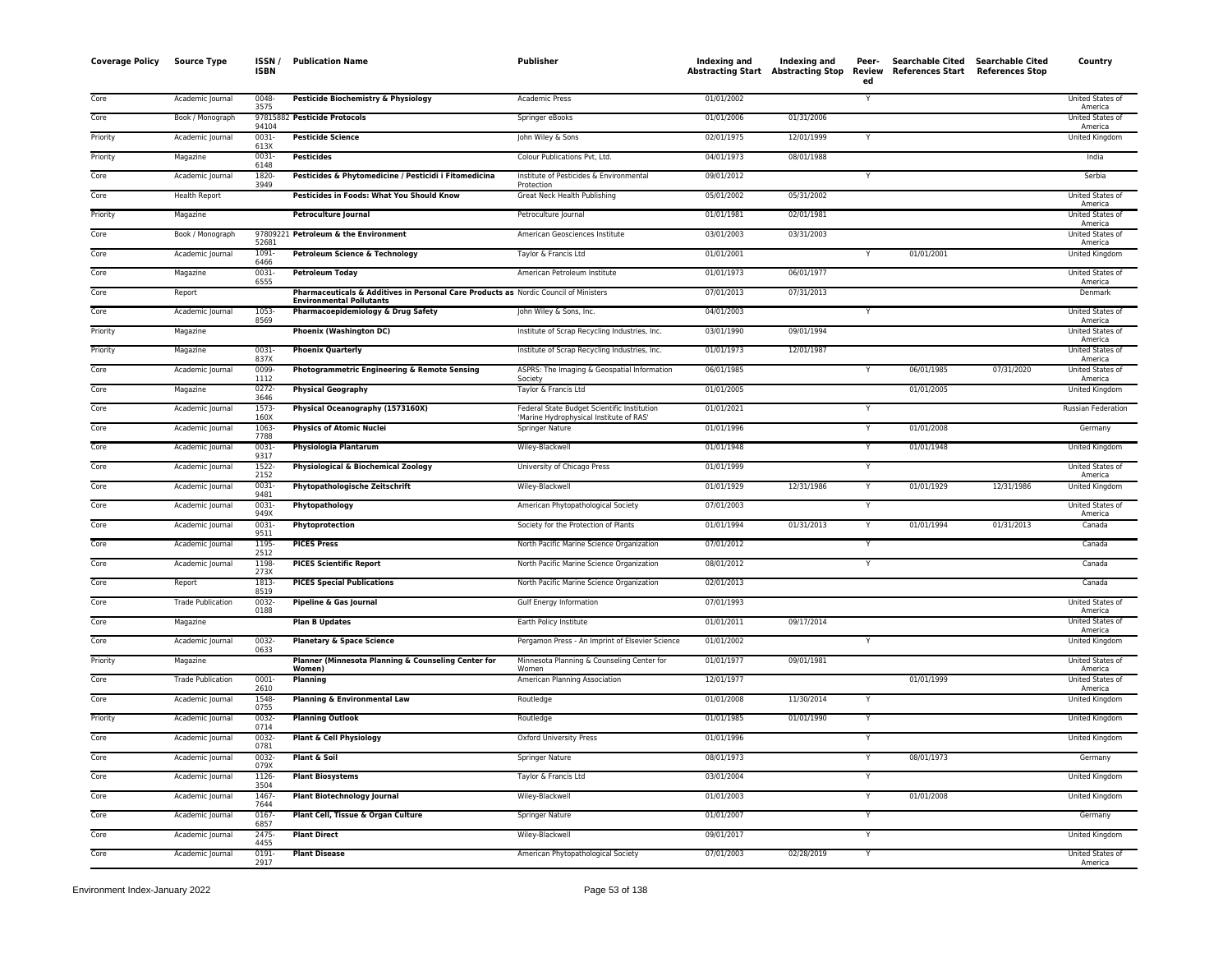| <b>Coverage Policy</b> | <b>Source Type</b>       | ISSN/<br><b>ISBN</b> | <b>Publication Name</b>                                                                                                                   | Publisher                                       | Indexing and             | Indexing and<br>Abstracting Start Abstracting Stop Review | Peer-<br>ed    | Searchable Cited Searchable Cited<br>References Start References Stop |            | Country                            |
|------------------------|--------------------------|----------------------|-------------------------------------------------------------------------------------------------------------------------------------------|-------------------------------------------------|--------------------------|-----------------------------------------------------------|----------------|-----------------------------------------------------------------------|------------|------------------------------------|
| Core                   | Academic Journal         | 1385-<br>0237        | <b>Plant Ecology</b>                                                                                                                      | <b>Springer Nature</b>                          | 01/01/2003               |                                                           | Y              | 01/01/2008                                                            |            | Germany                            |
| Core                   | Academic Journal         | 1755-<br>0874        | <b>Plant Ecology &amp; Diversity</b>                                                                                                      | Taylor & Francis Ltd                            | 07/01/2008               |                                                           | Y              |                                                                       |            | United Kingdom                     |
| Core                   | Academic Journal         | 0921<br>9668         | <b>Plant Foods for Human Nutrition</b>                                                                                                    | <b>Springer Nature</b>                          | 01/01/2003               |                                                           | Y              | 03/01/2004                                                            |            | Germany                            |
| Core                   | Academic Journal         | $0032 -$<br>0862     | <b>Plant Pathology</b>                                                                                                                    | Wiley-Blackwell                                 | 03/01/1952               |                                                           | Y              | 01/01/2005                                                            |            | United Kingdom                     |
| Core                   | Academic Journal         | 1343-<br>943X        | <b>Plant Production Science</b>                                                                                                           | Taylor & Francis Ltd                            | 02/01/2016               |                                                           | Y              |                                                                       |            | United Kingdom                     |
| Core                   | Academic Journal         | 0815-<br>2195        | <b>Plant Protection Quarterly</b>                                                                                                         | Copyright Agency Limited                        | 07/01/2008               | 04/30/2016                                                | Y              |                                                                       |            | Australia                          |
| Core                   | Magazine                 | 2632-<br>8135        | <b>Plant Review</b>                                                                                                                       | Royal Horticultural Society Enterprises Limited | 01/01/2020               |                                                           |                |                                                                       |            | United Kingdom                     |
| Core                   | Academic Journal         | $0140 -$<br>7791     | Plant, Cell & Environment                                                                                                                 | Wiley-Blackwell                                 | 03/01/1978               |                                                           | Y              | 03/01/1978                                                            |            | United Kingdom                     |
| Core                   | Academic Journal         | 2575-<br>6265        | <b>Plant-Environment Interactions</b>                                                                                                     | Wiley-Blackwell                                 | 01/01/2019               |                                                           | Y              |                                                                       |            | United Kingdom                     |
| Core                   | Academic Journal         | $0032 -$<br>0935     | Planta                                                                                                                                    | Springer Nature                                 | 11/01/1999               |                                                           |                | 11/01/1999                                                            |            | Germany                            |
| Core                   | Academic Journal         | 2572-<br>2611        | Plants, People, Planet                                                                                                                    | Wiley-Blackwell                                 | 01/01/2018               |                                                           | $\overline{Y}$ |                                                                       |            | <b>United Kingdom</b>              |
| Core                   | Academic Journal         | 2632-<br>8135        | <b>Plantsman: New Series</b>                                                                                                              | Royal Horticultural Society Enterprises Limited | 03/01/2004               | 03/31/2019                                                | Y              |                                                                       |            | United Kingdom                     |
| Core                   | Academic Journal         | 0147-<br>619X        | <b>Plasmid</b>                                                                                                                            | Academic Press                                  | 01/01/2002               |                                                           | Y              |                                                                       |            | United States of<br>America        |
| Core                   | Academic Journal         |                      | <b>PLoS Climate</b>                                                                                                                       | Public Library of Science                       | 08/01/2021               |                                                           | Y              |                                                                       |            | United States of<br>America        |
| Core                   | Academic Journal         |                      | <b>PLoS Sustainability &amp; Transformation</b>                                                                                           | Public Library of Science                       | 08/01/2021               |                                                           | $\mathsf{Y}$   |                                                                       |            | United States of<br>America        |
| Core                   | Academic Journal         |                      | <b>PLoS Water</b>                                                                                                                         | Public Library of Science                       | 08/01/2021               |                                                           | Y              |                                                                       |            | United States of<br>America        |
| Core                   | Academic Journal         | 0722-<br>4060        | <b>Polar Biology</b>                                                                                                                      | Springer Nature                                 | 01/01/2000               |                                                           | Y              | 01/01/2004                                                            |            | Germany                            |
| Core                   | Academic Journal         | 1088-<br>937X        | <b>Polar Geography</b>                                                                                                                    | Taylor & Francis Ltd                            | 03/01/2008               |                                                           |                |                                                                       |            | United Kingdom                     |
| Core                   | Academic Journal         | $0032 -$             | <b>Polar Record</b>                                                                                                                       | <b>Cambridge University Press</b>               | 05/01/1979               |                                                           | Y              |                                                                       |            | <b>United Kingdom</b>              |
| Core                   | Academic Journal         | 2474<br>0800-        | <b>Polar Research</b>                                                                                                                     | Open Academia                                   | 04/01/2004               |                                                           | Y              | 01/01/2008                                                            |            | Sweden                             |
| Core                   | Pamphlet                 | 0395                 | <b>Policy Effectiveness Evaluation</b>                                                                                                    | European Environment Agency                     | 10/01/2005               | 10/31/2005                                                |                |                                                                       |            | Denmark                            |
| Priority               | Magazine                 | 0324-<br>8763        | <b>Polish Ecological Studies</b>                                                                                                          | Polska Akademia Nauk / Zaklad                   | 01/01/1978               | 05/01/1982                                                |                |                                                                       |            | Poland                             |
| Core                   | Academic Journal         | 1230-<br>1485        | <b>Polish Journal of Environmental Studies</b>                                                                                            | <b>HARD Publishing Company</b>                  | 01/01/2001               |                                                           | Y              |                                                                       |            | Poland                             |
| Core                   | Academic Journal         | 1233-<br>2585        | <b>Polish Maritime Research</b>                                                                                                           | Sciendo                                         | 08/01/2013               |                                                           | Y              |                                                                       |            | Germany                            |
| Core                   | Academic Journal         | 0260-<br>9827        | <b>Political Geography Quarterly</b>                                                                                                      | Elsevier B.V.                                   | 01/01/1985               | 10/01/1988                                                |                |                                                                       |            | United States of<br>America        |
| Core                   | <b>Trade Publication</b> | 0032<br>3640         | <b>Pollution Engineering</b>                                                                                                              | <b>BNP Media</b>                                | 07/01/1997               | 12/31/2010                                                |                | 07/01/1997                                                            | 12/31/2010 | United States of<br>America        |
| Core                   | Magazine                 | 0032-<br>3659        | <b>Pollution Equipment News</b>                                                                                                           | Rimbach Publishing Company                      | 09/01/2005               |                                                           |                |                                                                       |            | United States of<br>America        |
| Core                   | Report                   |                      | Pollution Paralysis: State Inaction Puts Waters at Risk                                                                                   | National Wildlife Federation                    | 01/01/1997               | 01/31/1997                                                |                |                                                                       |            | United States of<br>America        |
| Priority               | Magazine                 | 1053-<br>4253        | <b>Pollution Prevention Review</b>                                                                                                        | John Wiley & Sons, Inc.                         | 12/01/1993               | 09/01/1994                                                |                |                                                                       |            | United States of<br>America        |
| Core                   | Academic Journal         | 0199-<br>0039        | <b>Population &amp; Environment</b>                                                                                                       | Springer Nature                                 | 09/01/1988               |                                                           | Y              | 09/01/1988                                                            |            | Germany                            |
| Priority               | Magazine                 |                      | Population & Environment: Behavioral & Social Issues                                                                                      | Springer Nature                                 | 03/01/1980               | 12/01/1987                                                | Y              |                                                                       |            | Germany                            |
| Core                   | Academic Journal         | 1438-<br>3896        | <b>Population Ecology</b>                                                                                                                 | Wiley-Blackwell                                 | 04/01/2000               |                                                           |                | 04/01/2000                                                            |            | United Kingdom                     |
| Core                   | Academic Journal         | 1544-<br>8444        | <b>Population Space &amp; Place</b>                                                                                                       | John Wiley & Sons, Inc.                         | 01/01/2004               |                                                           | Y              | 01/01/2006                                                            |            | United States of<br>America        |
| Core                   | Academic Journal         | $0032 -$<br>4728     | <b>Population Studies</b>                                                                                                                 | Routledge                                       | 06/01/1947               |                                                           | Y              | 06/01/1947                                                            |            | United Kingdom                     |
| Core                   | Report                   |                      | Population, Water & Wildlife: Finding a Balance                                                                                           | National Wildlife Federation                    | 01/01/2002               | 01/31/2002                                                |                |                                                                       |            | United States of<br>America        |
| Core                   | Academic Journal         | 0925-<br>5214        | Postharvest Biology & Technology                                                                                                          | <b>Elsevier Science</b>                         | 03/01/2002               |                                                           | $\mathsf{Y}$   |                                                                       |            | Netherlands                        |
| Core<br>Core           | Report<br>Report         |                      | <b>Potential for Green Textile Sourcing from Tirupur</b><br>Potential Global CO2 Reductions from ICT Use: Identifying World Wildlife Fund | Nordic Council of Ministers                     | 05/01/2013<br>05/01/2008 | 05/31/2013<br>05/31/2008                                  |                |                                                                       |            | Denmark<br>Switzerland             |
|                        |                          |                      | & Assessing the Opportunities to Reduce the First Billion<br>Tonnes of CO2                                                                |                                                 |                          |                                                           |                |                                                                       |            |                                    |
| Core                   | <b>Trade Publication</b> | $0032 -$<br>5929     | Power                                                                                                                                     | Access Intelligence LLC                         | 07/01/1993               |                                                           |                |                                                                       |            | <b>United States of</b><br>America |
| Core                   | Academic Journal         | 1479-<br>8344        | <b>Power Engineer</b>                                                                                                                     | Institution of Engineering & Technology         | 02/01/2003               | 12/31/2007                                                | Y              |                                                                       |            | United Kingdom                     |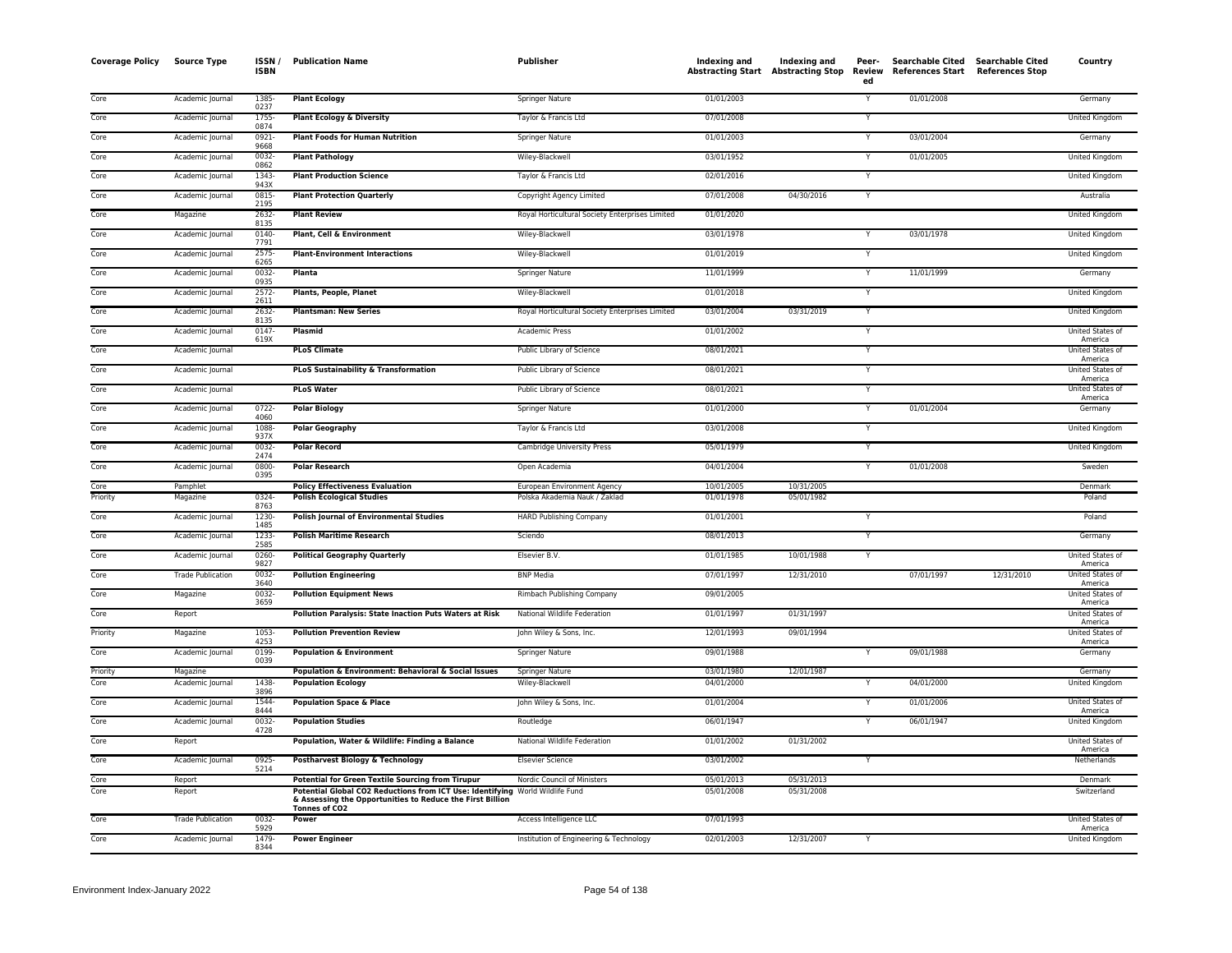| <b>Coverage Policy</b> | <b>Source Type</b>                         | ISSN /<br><b>ISBN</b> | <b>Publication Name</b>                                                                                                                                  | Publisher                                                                                                     | Indexing and | Indexing and | Peer-<br>ed  | Searchable Cited Searchable Cited<br>Abstracting Start Abstracting Stop Review References Start References Stop | Country                            |
|------------------------|--------------------------------------------|-----------------------|----------------------------------------------------------------------------------------------------------------------------------------------------------|---------------------------------------------------------------------------------------------------------------|--------------|--------------|--------------|-----------------------------------------------------------------------------------------------------------------|------------------------------------|
| Core                   | <b>Trade Publication</b>                   | $0032 -$<br>5961      | <b>Power Engineering</b>                                                                                                                                 | Clarion Events, Inc.                                                                                          | 01/01/1995   | 06/30/2018   |              |                                                                                                                 | United States of<br>America        |
| Core                   | Magazine                                   | $1042 -$              | <b>Practical Homeowner</b>                                                                                                                               | Practical Homeowner, L.P.                                                                                     | 09/01/1986   | 12/31/1992   |              |                                                                                                                 | United States of<br>America        |
| Core                   | Report                                     | 4601                  | <b>Practical Methods for Assessing Private Climate Finance</b><br><b>Flows</b>                                                                           | Nordic Council of Ministers                                                                                   | 02/01/2014   | 02/28/2014   |              |                                                                                                                 | Denmark                            |
| Core                   | Academic Journal                           | 1090<br>025X          | Practice Periodical of Hazardous, Toxic & Radioactive<br><b>Waste Management</b>                                                                         | American Society of Civil Engineers                                                                           | 01/01/1997   | 12/31/2010   |              | 01/01/1997                                                                                                      | United States of<br>America        |
| Core                   | Magazine                                   | 0317-<br>6282         | <b>Prairie Forum</b>                                                                                                                                     | University of Regina, as represented by the<br>Canadian Plains Research Center                                | 04/01/1977   | 09/30/2011   |              |                                                                                                                 | Canada                             |
| Core                   | Academic Journa                            | 1843-<br>5971         | Present Environment & Sustainable Development                                                                                                            | Universitatea Al. I. Cuza din lasi                                                                            | 01/01/2010   |              |              |                                                                                                                 | Romania                            |
| Core                   | Book / Monograph                           | 01382                 | 97815525 Preserving the Dnipro River: Harmony, History &<br>Rehabilitation                                                                               | International Development Research Centre                                                                     | 01/01/2005   | 01/31/2005   |              |                                                                                                                 | Canada                             |
| Core                   | Magazine                                   | $0032 -$<br>8006      | <b>Prevention</b>                                                                                                                                        | Hearst Magazines, a division of Hearst<br>Communications, Inc.                                                | 01/01/1980   |              |              |                                                                                                                 | <b>United States of</b><br>America |
| Core                   | Book / Monograph                           | 28399                 | 97806911 Princeton Guide to Ecology                                                                                                                      | Princeton University Press                                                                                    | 08/01/2009   | 08/31/2009   |              |                                                                                                                 | United States of<br>America        |
| Core                   | Report                                     | 78129                 | 97892916 Priority Issues in the Mediterranean Environment                                                                                                | European Environment Agency                                                                                   | 03/01/2006   | 03/31/2006   |              |                                                                                                                 | Denmark                            |
| Priority               | Magazine                                   | 0707-<br>1922         | Probe Post: Canada's Environmental Magazine                                                                                                              | Probe Post                                                                                                    | 10/01/1982   | 12/01/1991   |              |                                                                                                                 | Canada                             |
| Core                   | Academic Journal                           |                       | <b>Problems of Environmental Biotechnology</b>                                                                                                           | National Aviation University                                                                                  | 11/01/2013   |              | $\mathsf{v}$ |                                                                                                                 | Ukraine                            |
| Core                   | Conference<br>Proceedings Collection       |                       | Proceedings of ECOWOOD - the International Conference<br>on Environmentally-Compatible Forest Products                                                   | ECOWOOD - International Conference on<br>Environmentally-Compatible Forest Products                           | 07/01/2012   |              |              |                                                                                                                 | Portugal                           |
| Core                   | Academic Journal                           | $1741 -$              | Proceedings of ICE: Maritime Engineering                                                                                                                 | Thomas Telford Ltd                                                                                            | 03/01/2004   |              | Y            |                                                                                                                 | United Kingdom                     |
| Core                   | Academic Journal                           | 7597<br>1472-         | Proceedings of ICE: Water & Maritime Engineering                                                                                                         | Thomas Telford Ltd                                                                                            | 03/01/2003   | 12/31/2003   | Y            |                                                                                                                 | United Kingdom                     |
| Core                   | Academic Journal                           | 4561<br>$1741 -$      | <b>Proceedings of ICE: Water Management</b>                                                                                                              | Thomas Telford Ltd                                                                                            | 03/01/2004   |              |              |                                                                                                                 | United Kingdom                     |
| Priority               | Academic Journal                           | 7589<br>0965-         | Proceedings of ICE: Water, Maritime & Energy                                                                                                             | Thomas Telford Ltd                                                                                            | 03/01/1994   | 09/01/1998   | Y            |                                                                                                                 | United Kingdom                     |
| Core                   | Conference                                 | 0946                  | 97898143 Proceedings of the Coastal Sediments 2011, the (In 3                                                                                            | World Scientific Publishing Company                                                                           | 01/01/2011   | 01/31/2011   |              |                                                                                                                 | Singapore                          |
|                        | Proceedings Collection 55520               |                       | <b>Volumes</b> )                                                                                                                                         |                                                                                                               |              |              |              |                                                                                                                 |                                    |
| Core                   | Conference<br>Proceedings Collection 89960 |                       | 97898146 Proceedings of the Coastal Sediments 2015, The                                                                                                  | World Scientific Publishing Company                                                                           | 01/01/2015   | 01/31/2015   |              |                                                                                                                 | Singapore                          |
| Core                   | Academic Journal                           | 1406-<br>0914         | Proceedings of the Estonian Academy of Sciences,<br><b>Biology, Ecology</b>                                                                              | Teaduste Akadeemia Kirjastus                                                                                  | 09/01/2001   | 12/31/2006   | Y            |                                                                                                                 | Estonia                            |
| Core                   | Conference<br>Proceedings Collection       |                       | Proceedings of the IASTED International Conference on<br><b>Environmental Management &amp; Engineering</b>                                               | Acta Press                                                                                                    | 01/01/2014   |              |              |                                                                                                                 | Canada                             |
| Core                   | Conference<br>Proceedings Collection 0168  | $1051 -$              | Proceedings of the Institute of Nuclear Materials<br><b>Management Annual Meeting</b>                                                                    | Institute of Nuclear Materials Management                                                                     | 01/01/2009   |              |              |                                                                                                                 | <b>United States of</b><br>America |
| Core                   | Academic Journal                           | 1930-<br>1022         | Proceedings of the Integrated Ocean Drilling Program                                                                                                     | Integrated Ocean Drilling Program                                                                             | 03/01/2011   | 12/01/2014   | Y            |                                                                                                                 | Japan                              |
| Core                   | Conference<br>Proceedings Collection 8981  | 2199-                 | Proceedings of the International Association of<br>Hydrological Sciences (PIAHS)                                                                         | Copernicus Gesellschaft mbH                                                                                   | 01/01/2014   |              | Y            |                                                                                                                 | Germany                            |
| Core                   | Conference<br>Proceedings Collection 8043  | 1091-                 | Proceedings of the International Conference on Waste<br><b>Technology &amp; Management</b>                                                               | Journal of Solid Waste Technology &<br>Management                                                             | 01/01/2007   |              |              |                                                                                                                 | United States o<br>America         |
| Core                   | Conference<br>Proceedings Collection       |                       | Proceedings of the International Conference Timber<br><b>Bridges</b>                                                                                     | Vigmostad & Bjoerke A/S                                                                                       | 01/01/2010   | 12/31/2010   |              |                                                                                                                 | Norway                             |
| Core                   | Academic Journal                           | 0029<br>6651          | <b>Proceedings of the Nutrition Society</b>                                                                                                              | Cambridge University Press                                                                                    | 09/01/1972   |              |              |                                                                                                                 | United Kingdom                     |
| Core                   | Conference<br>Proceedings Collection       |                       | Proceedings of the Renewable Energy Conference                                                                                                           | Vigmostad & Bjoerke A/S                                                                                       | 01/01/2010   |              |              |                                                                                                                 | Norway                             |
| Core                   | Conference<br>Proceedings Collection 01777 | 97899585              | Proceedings of the Scientific-Professional Conference<br>with International Participation on the Management of<br>Animal Waste & Sustainable Development | Academy of Sciences & Arts of Bosnia &<br>Herzegovina, Department of Natural Sciences &<br><b>Mathematics</b> | 11/01/2012   | 11/30/2012   | Y            |                                                                                                                 | Bosnia & Herzegovina               |
| Core                   | Academic Journal                           | $0957 -$<br>5820      | Process Safety & Environmental Protection: Transactions Elsevier B.V.<br>of the Institution of Chemical Engineers Part B                                 |                                                                                                               | 01/01/2007   |              |              | 01/01/2008                                                                                                      | <b>United Kingdom</b>              |
| Priority               | Magazine                                   | 0254-<br>1823         | Processing                                                                                                                                               | <b>Pithead Press</b>                                                                                          | 10/01/1974   | 08/01/1982   |              |                                                                                                                 | South Africa                       |
| Core                   | Report                                     |                       | Product Policies on the Environmental Performance of<br><b>Washing Machines</b>                                                                          | Nordic Council of Ministers                                                                                   | 10/01/2013   | 10/31/2013   |              |                                                                                                                 | Denmark                            |
| Core                   | Magazine                                   |                       | <b>Productores de Hortalizas</b>                                                                                                                         | Meister Media Worldwide                                                                                       | 01/01/2015   | 04/30/2019   |              |                                                                                                                 | United States of<br>America        |
| Core                   | Academic Journal                           | 1844<br>6698          | <b>ProEnvironment Promediu</b>                                                                                                                           | <b>Bioflux SRL</b>                                                                                            | 05/01/2010   |              | Y            |                                                                                                                 | Romania                            |
| Core                   | Academic Journal                           | $0099 -$<br>0027      | <b>Professional Safety</b>                                                                                                                               | American Society of Safety Engineers                                                                          | 01/01/1995   |              | Y            | 01/01/2003                                                                                                      | <b>United States of</b><br>America |
|                        |                                            |                       |                                                                                                                                                          |                                                                                                               |              |              |              |                                                                                                                 |                                    |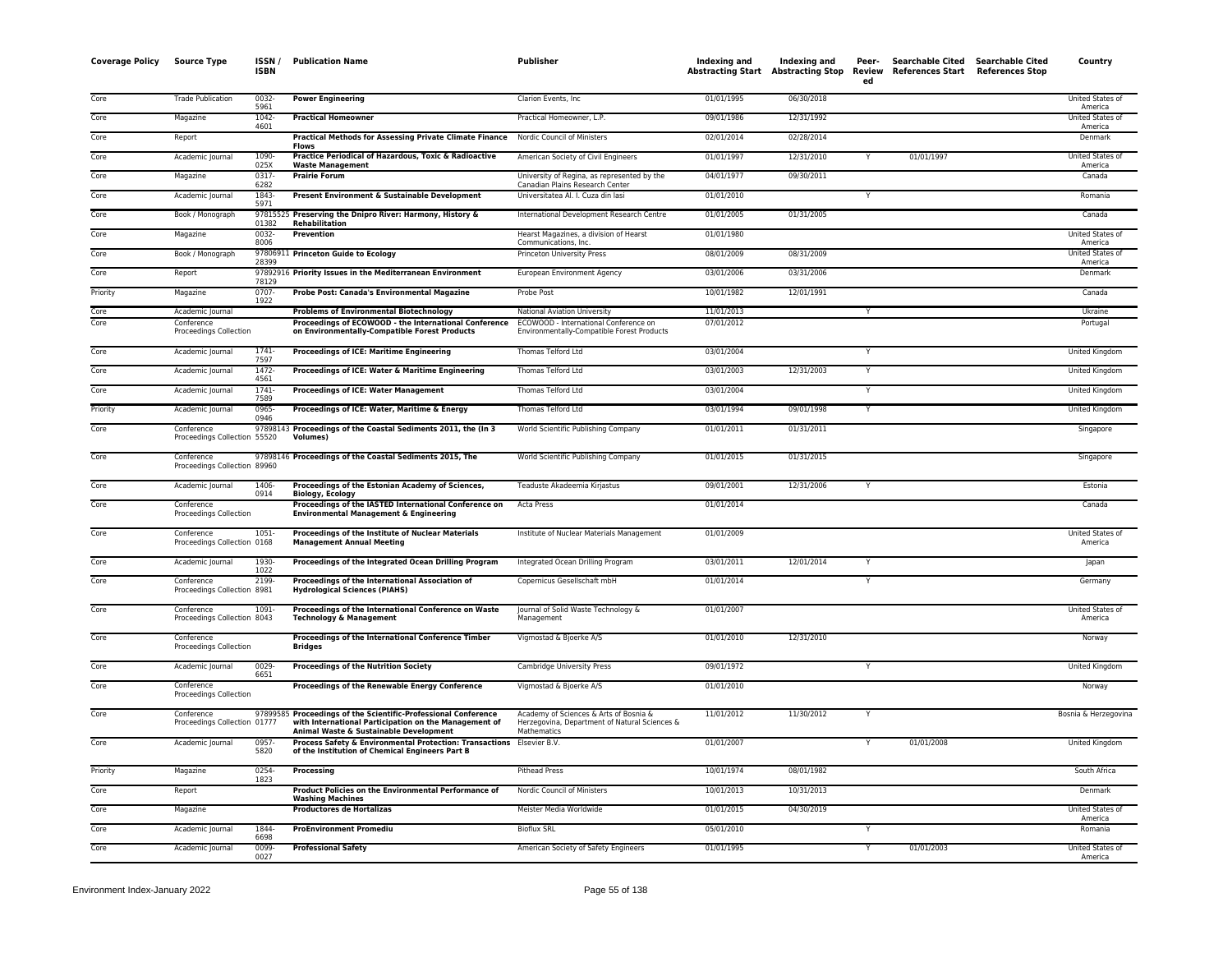| <b>Coverage Policy</b> | <b>Source Type</b>       | ISSN/<br><b>ISBN</b> | <b>Publication Name</b>                                                                                                                    | <b>Publisher</b>                                                 | Indexing and | Indexing and<br>Abstracting Start Abstracting Stop Review | Peer-<br>ed    | Searchable Cited Searchable Cited<br>References Start References Stop |            | Country                     |
|------------------------|--------------------------|----------------------|--------------------------------------------------------------------------------------------------------------------------------------------|------------------------------------------------------------------|--------------|-----------------------------------------------------------|----------------|-----------------------------------------------------------------------|------------|-----------------------------|
| Priority               | Magazine                 | 0033-<br>0191        | <b>Professional Sanitation Management</b>                                                                                                  | Environmental Management Association                             | 03/01/1974   | 02/01/1977                                                |                |                                                                       |            | United States of<br>America |
| Core                   | Academic Journal         | 1464<br>9934         | <b>Progress in Development Studies</b>                                                                                                     | Sage Publications, Ltd.                                          | 01/01/2001   |                                                           |                | 01/01/2003                                                            |            | <b>United Kingdom</b>       |
| Core                   | Academic Journal         | 0360-                | Progress in Energy & Combustion Science                                                                                                    | Pergamon Press - An Imprint of Elsevier Science                  | 01/01/2002   |                                                           | Y              |                                                                       |            | United Kingdom              |
| Core                   | Academic Journal         | 1285<br>0309-        | <b>Progress in Human Geography</b>                                                                                                         | Sage Publications                                                | 03/01/1991   |                                                           | Y              | 01/01/2003                                                            |            | United States of            |
| Core                   | Academic Journal         | 1325<br>1476-        | Progress in Industrial Ecology, An International Journal                                                                                   | Inderscience Enterprises Ltd.                                    | 01/01/2004   | 01/01/2018                                                | Y              |                                                                       |            | America<br>United Kingdom   |
| Core                   | Academic Journal         | 8917<br>0149-        | <b>Progress in Nuclear Energy</b>                                                                                                          | Elsevier B.V.                                                    | 01/01/2002   |                                                           | Y              |                                                                       |            | <b>United Kingdom</b>       |
| Core                   | Academic Journal         | 1970<br>0079-        | <b>Progress in Oceanography</b>                                                                                                            | Pergamon Press - An Imprint of Elsevier Science                  | 01/01/1981   |                                                           | Y              |                                                                       |            | United Kingdom              |
| Core                   | Academic Journal         | 6611<br>1062-        | <b>Progress in Photovoltaics</b>                                                                                                           | John Wiley & Sons, Inc.                                          | 01/01/1993   |                                                           | Y              |                                                                       |            | United States of            |
| Core                   | Academic Journal         | 7995<br>0309-        | <b>Progress in Physical Geography</b>                                                                                                      | Sage Publications, Ltd.                                          | 03/01/1991   |                                                           |                | 03/01/1991                                                            |            | America<br>United Kingdom   |
| Core                   | Academic Journal         | 1333<br>0305-        | <b>Progress in Planning</b>                                                                                                                | Pergamon Press - An Imprint of Elsevier Science                  | 04/01/2002   |                                                           | $\overline{Y}$ |                                                                       |            | United Kingdom              |
| Core                   | Academic Journal         | 9006<br>$1427 -$     | <b>Progress in Plant Protection</b>                                                                                                        | Institute of Plant Protection                                    | 12/01/2013   |                                                           | $\overline{Y}$ |                                                                       |            | Poland                      |
| Core                   | Magazine                 | 4337<br>0306-        | <b>Progress in Water Technology</b>                                                                                                        | Pergamon Press - An Imprint of Elsevier Science                  | 01/01/1979   | 06/30/1980                                                |                |                                                                       |            | United Kingdom              |
| Core                   | Report                   | 6746                 | 97892916 Progress Towards Halting the Loss of Biodiversity By 2010 European Environment Agency                                             |                                                                  | 05/01/2006   | 05/31/2006                                                |                |                                                                       |            | Denmark                     |
|                        |                          | 78464                |                                                                                                                                            |                                                                  |              |                                                           |                |                                                                       |            |                             |
| Priority               | Magazine                 | 0033-<br>0736        | Progressive                                                                                                                                | Progressive, Inc.                                                | 01/01/1981   | 12/01/1983                                                |                |                                                                       |            | United States of<br>America |
| Priority               | <b>Trade Publication</b> | 0888-<br>9171        | <b>Progressive Builder</b>                                                                                                                 | Gruner & Jahr AG & Co.                                           | 08/01/1986   | 01/01/1987                                                |                |                                                                       |            | Germany                     |
| Priority               | Academic Journal         | $0033 -$<br>0779     | <b>Progressive Fish-Culturist</b>                                                                                                          | Taylor & Francis Ltd                                             | 10/01/1972   | 04/01/1986                                                |                |                                                                       |            | United Kingdom              |
| Core                   | Report                   |                      | Proposals for Targets & Indicators for Waste Prevention<br>in Four Waste Streams                                                           | Nordic Council of Ministers                                      | 06/01/2013   | 06/30/2013                                                |                |                                                                       |            | Denmark                     |
| Core                   | Book / Monograph         | 9781552<br>00576     | Protecting Biodiversity: National Laws Regulating Access International Development Research Centre<br>to Genetic Resources in the Americas |                                                                  | 01/01/1999   | 01/31/1999                                                |                |                                                                       |            | Canada                      |
| Priority               | Academic Journal         | 1051-<br>2438        | PSR Quarterly: A Journal of Medicine & Global Survival                                                                                     | Lippincott Williams & Wilkins                                    | 03/01/1992   | 06/01/1992                                                |                |                                                                       |            | United States of<br>America |
| Core                   | Magazine                 | 0300-<br>4880        | <b>Public Health in Europe</b>                                                                                                             | World Health Organization                                        | 01/01/1977   | 01/01/1977                                                |                |                                                                       |            | Switzerland                 |
| Core                   | Academic Journal         | 1093-<br>6858        | Public Land & Resources Law Review                                                                                                         | Public Land & Resources Law Review                               | 01/01/1999   |                                                           | Y              | 01/01/2004                                                            | 07/31/2019 | United States of<br>America |
| Core                   | Academic Journal         |                      | Q Open                                                                                                                                     | Oxford University Press                                          | 01/01/2020   |                                                           | Y              |                                                                       |            | United Kingdom              |
| Core                   | Academic Journal         | 0079-<br>8843        | <b>Queensland Naturalist</b>                                                                                                               | Queensland Naturalists' Club Inc.                                | 06/01/2011   |                                                           |                |                                                                       |            | Australia                   |
| Core                   | Magazine                 |                      | Rachel's Democracy & Health News                                                                                                           | Environmental Research Foundation                                | 11/01/2006   | 02/28/2009                                                |                |                                                                       |            | United States of<br>America |
| Core                   | Academic Journal         | 1618-<br>1786        | <b>Radiata-English Edition</b>                                                                                                             | Deutsche Gesellschaft fuer Herpetologie und<br>Terrarienkunde eV | 02/01/2018   |                                                           | Y              |                                                                       |            | Germany                     |
| Core                   | Academic Journal         | 0301-<br>634X        | <b>Radiation &amp; Environmental Biophysics</b>                                                                                            | Springer Nature                                                  | 01/01/2007   |                                                           | Y              |                                                                       |            | Germany                     |
| Core                   | Magazine                 | 0033-<br>7560        | <b>Radiation Botany</b>                                                                                                                    | Pergamon Press - An Imprint of Elsevier Science                  | 04/01/1974   | 12/01/1975                                                |                |                                                                       |            | United Kingdom              |
| Priority               | Magazine                 | 0033-<br>7579        | <b>Radiation Effects</b>                                                                                                                   | Taylor & Francis Ltd                                             | 03/01/1972   | 08/01/1984                                                |                |                                                                       |            | United Kingdom              |
| Core                   | Magazine                 | 0884<br>8343         | <b>Radiation Effects Letters</b>                                                                                                           | Gordon & Breach Science Publishers                               | 01/01/1981   | 01/01/1985                                                |                |                                                                       |            | United States of<br>America |
| Core                   | Academic Journal         | 0144<br>8420         | <b>Radiation Protection Dosimetry</b>                                                                                                      | Oxford University Press                                          | 01/01/2005   |                                                           | Y              | 01/01/2005                                                            |            | United Kingdom              |
| Core                   | Magazine                 | $0033 -$<br>7587     | <b>Radiation Research</b>                                                                                                                  | Allen Press Publishing Services Inc.                             | 08/01/2011   |                                                           |                |                                                                       |            | United States of<br>America |
| Core                   | Magazine                 | 0033-<br>7595        | <b>Radiation Research Reviews</b>                                                                                                          | Elsevier B.V.                                                    | 10/01/1972   | 12/01/1973                                                |                |                                                                       |            | United Kingdom              |
| Core                   | Book / Monograph         | $0275 -$<br>7273     | <b>Radioactive Waste Management</b>                                                                                                        | Wiley-Liss, Inc.                                                 | 01/01/1980   | 12/31/1984                                                |                |                                                                       |            | United States of<br>America |
| Priority               | Magazine                 | 1065-<br>609X        | Radioactive Waste Management & Environmental<br><b>Restoration</b>                                                                         | Taylor & Francis Ltd                                             | 01/01/1993   | 02/01/2000                                                |                |                                                                       |            | United Kingdom              |
| Priority               | Magazine                 | 0739-                | Radioactive Waste Management & the Nuclear Fuel Cycle Taylor & Francis Ltd                                                                 |                                                                  | 01/01/1991   | 01/01/1993                                                |                |                                                                       |            | United Kingdom              |
| Core                   | Magazine                 | 5876<br>0739-        | Rain                                                                                                                                       | Rain Magazine                                                    | 03/01/1991   | 06/01/1994                                                |                |                                                                       |            | United States of            |
| Core                   | Magazine                 | 621X<br>1550-        | Rangeland Ecology & Management                                                                                                             | Elsevier B.V.                                                    | 01/01/2005   |                                                           |                | 01/01/2005                                                            |            | America<br>United Kingdom   |
| Core                   | Book / Monograph         | 7424                 | 97808133 Rangeland Ecology & Management (978-0813337999)                                                                                   | Taylor & Francis Ltd                                             | 10/01/1999   | 10/31/1999                                                |                |                                                                       |            | United Kingdom              |
| Core                   | Academic Journal         | 37999<br>1550-       | Rangeland Ecology & Management (Elsevier Science)                                                                                          | Elsevier B.V.                                                    | 01/01/2015   | 09/30/2015                                                |                | 01/01/2015                                                            |            | United Kingdom              |
| Core                   | Academic Journal         | 7424<br>0190-        | Rangelands                                                                                                                                 | Elsevier B.V.                                                    | 08/01/2005   |                                                           | Y              |                                                                       |            | United Kingdom              |
|                        |                          | 0528                 |                                                                                                                                            |                                                                  |              |                                                           |                |                                                                       |            |                             |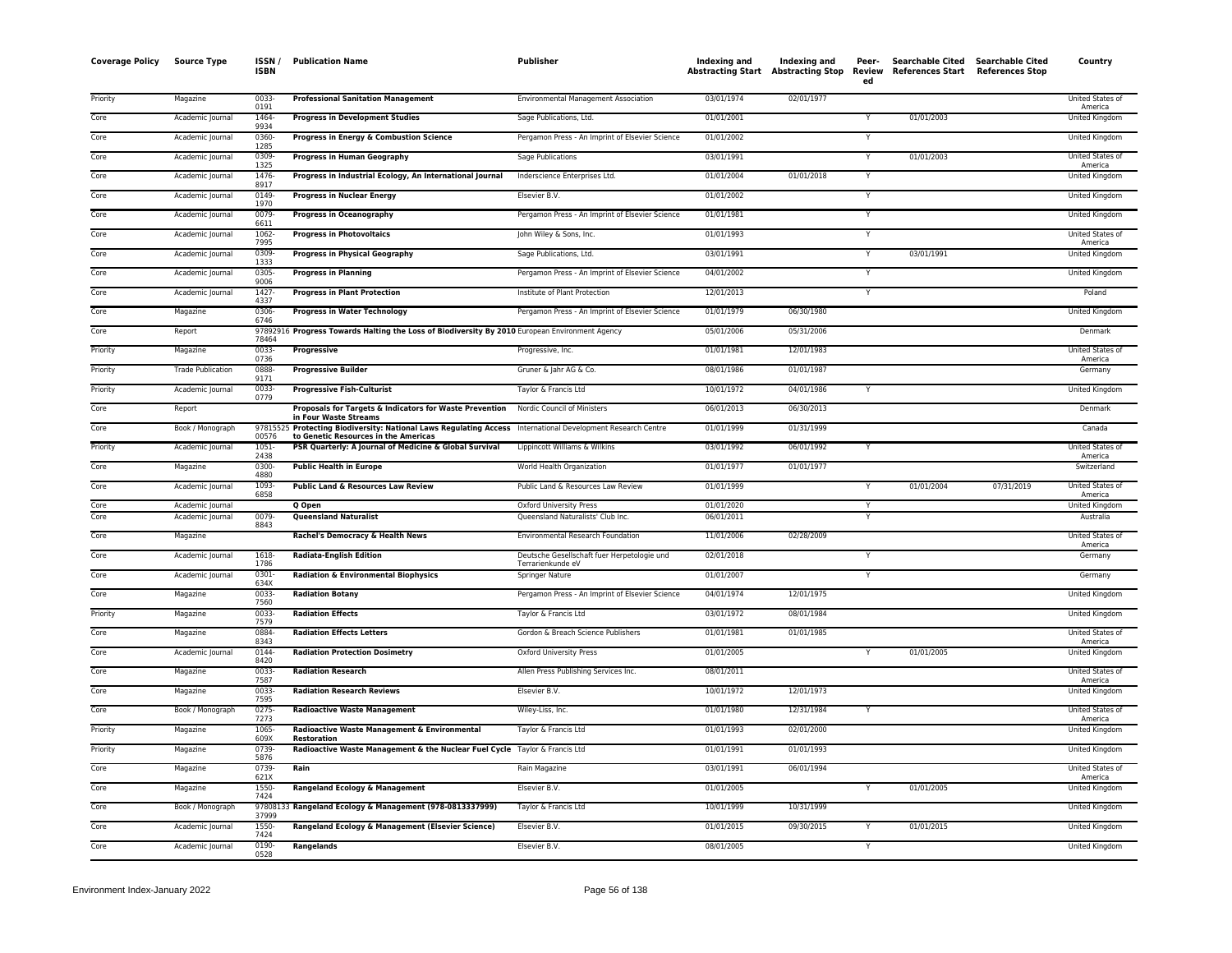| <b>Coverage Policy</b> | <b>Source Type</b>        | ISSN/<br><b>ISBN</b> | <b>Publication Name</b>                                                                                        | <b>Publisher</b>                                             | Indexing and | Indexing and<br><b>Abstracting Start Abstracting Stop</b> | Peer-<br>Review<br>ed | Searchable Cited Searchable Cited<br>References Start References Stop |            | Country                     |
|------------------------|---------------------------|----------------------|----------------------------------------------------------------------------------------------------------------|--------------------------------------------------------------|--------------|-----------------------------------------------------------|-----------------------|-----------------------------------------------------------------------|------------|-----------------------------|
| Core                   | Academic Journal          | $0190 -$<br>0528     | <b>Rangelands (Elsevier Science)</b>                                                                           | Elsevier B.V.                                                | 01/01/2015   | 08/31/2015                                                | Y                     |                                                                       |            | <b>United Kingdom</b>       |
| Core                   | Magazine                  |                      | Reclaim                                                                                                        | <b>Transportation Alternatives</b>                           | 01/01/2008   | 03/01/2016                                                |                       | 01/01/2008                                                            | 03/01/2016 | United States of<br>America |
| Priority               | Academic Journal          | $0167 -$<br>644X     | <b>Reclamation &amp; Revegetation Research</b>                                                                 | <b>Elsevier Science</b>                                      | 06/01/1982   | 03/01/1988                                                |                       |                                                                       |            | Netherlands                 |
| Priority               | Magazine                  |                      | <b>Reclamation Era</b>                                                                                         | US Bureau of Reclamation                                     | 06/01/1973   | 04/01/1983                                                |                       |                                                                       |            | United States of<br>America |
| Core                   | Magazine                  | 0160-<br>788X        | <b>Reclamation Review</b>                                                                                      | Canadian Land Reclamation Association                        | 03/01/1978   | 04/30/1980                                                |                       |                                                                       |            | Canada                      |
| Core                   | Academic Journal          | 0312-<br>3162        | Records of the Western Australian Museum                                                                       | Western Australian Museum                                    | 01/01/2010   |                                                           |                       |                                                                       |            | Australia                   |
| Core                   | Academic Journal          | 2313-<br>4321        | <b>Recycling (MDPI AG)</b>                                                                                     | <b>MDPI</b>                                                  | 01/01/2020   |                                                           | Ÿ                     |                                                                       |            | Switzerland                 |
| Core                   | Magazine                  | 1387-<br>8700        | <b>Recycling International</b>                                                                                 | Recycling International                                      | 07/01/2005   |                                                           |                       |                                                                       |            | Netherlands                 |
| Core                   | <b>Trade Publication</b>  | 1483-<br>1791        | <b>Recycling Product News</b>                                                                                  | Baum Publications Ltd.                                       | 11/01/2013   |                                                           |                       |                                                                       |            | Canada                      |
| Core                   | Magazine                  |                      | <b>Recycling Today (Municipal Market Edition)</b>                                                              | <b>GIE Media</b>                                             | 05/01/1990   | 10/01/1992                                                |                       |                                                                       |            | United States of<br>America |
| Priority               | Magazine                  | 1051-<br>1091        | <b>Recycling Today (Scrap-Processing Edition)</b>                                                              | <b>GIE Media</b>                                             | 06/01/1990   | 10/01/1993                                                |                       |                                                                       |            | United States of<br>America |
| Core                   | Academic Journal          | $1351 -$<br>0002     | <b>Redox Report</b>                                                                                            | Taylor & Francis Ltd                                         | 02/01/2003   |                                                           | Y                     |                                                                       |            | <b>United Kingdom</b>       |
| Core                   | Report                    | 9789289<br>22539     | Reforming Environmentally Harmful Subsidies: How to<br><b>Counteract Distributional Impacts</b>                | Nordic Council of Ministers                                  | 09/01/2011   | 09/30/2011                                                |                       |                                                                       |            | Denmark                     |
| Core                   | Academic Journal          | 1436-<br>3798        | <b>Regional Environmental Change</b>                                                                           | Springer Nature                                              | 11/01/1999   |                                                           |                       | 01/01/2004                                                            |            | Germany                     |
| Core                   | Academic Journal          | 0166-<br>0462        | Regional Science & Urban Economics                                                                             | <b>Elsevier Science</b>                                      | 02/01/1975   |                                                           | Y                     | 01/01/2003                                                            |            | Netherlands                 |
| Priority               | Academic Journal          | 0886-<br>9375        | Regulated Rivers: Research & Management                                                                        | John Wiley & Sons                                            | 01/01/1990   | 05/01/2001                                                | Y                     |                                                                       |            | United Kingdom              |
| Core                   | Academic Journal          | $0273 -$<br>2300     | Regulatory Toxicology & Pharmacology: RTP                                                                      | Academic Press                                               | 01/01/2002   |                                                           | Y                     |                                                                       |            | United States of<br>America |
| Core                   | Academic Journal          | 1051-<br>5658        | <b>Remediation Journal</b>                                                                                     | Wiley-Blackwell                                              | 07/01/2003   |                                                           | Y                     |                                                                       |            | United Kingdom              |
| Priority               | Magazine                  |                      | <b>Remediation Management</b>                                                                                  | Forester Media, Inc.                                         | 01/01/1996   | 03/01/1997                                                |                       |                                                                       |            | United States of<br>America |
| Core                   | Academic Journal          | 2056-<br>3485        | Remote Sensing in Ecology & Conservation                                                                       | Wiley-Blackwell                                              | 10/01/2015   |                                                           | Y                     |                                                                       |            | United Kingdom              |
| Core                   | Academic Journal          | 2150-<br>704X        | <b>Remote Sensing Letters</b>                                                                                  | Taylor & Francis Ltd                                         | 01/01/2010   |                                                           | Y                     |                                                                       |            | <b>United Kingdom</b>       |
| Core                   | Academic Journal          | $0034 -$<br>4257     | <b>Remote Sensing of Environment</b>                                                                           | Elsevier B.V.                                                | 01/01/1976   |                                                           | Y                     |                                                                       |            | United Kingdom              |
| Core                   | Academic Journal          | 1742-<br>1705        | Renewable Agriculture & Food Systems                                                                           | Cambridge University Press                                   | 01/01/2007   |                                                           | Y                     |                                                                       |            | United Kingdom              |
| Core                   | Academic Journal          | 2493-<br>9439        | Renewable Energy & Environmental Sustainability                                                                | <b>EDP Sciences</b>                                          | 01/01/2014   |                                                           | Y                     |                                                                       |            | France                      |
| Core                   | Academic Journal          | 2356-<br>8518        | Renewable Energy & Sustainable Development                                                                     | Arab Academy for Science, Technology &<br>Maritime Transport | 06/01/2015   |                                                           |                       |                                                                       |            | Egypt                       |
| Core                   | Academic Journal          | 1755-<br>0084        | <b>Renewable Energy Focus</b>                                                                                  | Elsevier B.V.                                                | 07/01/2007   |                                                           | $\overline{Y}$        |                                                                       |            | <b>United Kingdom</b>       |
| Priority               | Magazine                  | 0827-<br>2093        | <b>Renewable Energy News</b>                                                                                   | Renewable Energy News                                        | 02/01/1982   | 02/01/1982                                                |                       |                                                                       |            | Canada                      |
| Core                   | Market Research<br>Report |                      | <b>Renewable Energy Report</b>                                                                                 | ABS Energy Research                                          | 01/01/2004   | 01/31/2006                                                |                       |                                                                       |            | United Kingdom              |
| Priority               | Magazine                  |                      | <b>Renewable Energy Review Journal</b>                                                                         | Regional Energy Resources Information Center<br>(RERIC)      | 06/01/1985   | 12/01/1987                                                |                       |                                                                       |            | Thailand                    |
| Core                   | Academic Journal          | 0960-<br>1481        | Renewable Energy: An International Journal                                                                     | Pergamon Press - An Imprint of Elsevier Science              | 01/01/1991   |                                                           |                       |                                                                       |            | United Kingdom              |
| Core                   | <b>Trade Publication</b>  | 0738-<br>6532        | <b>Renewable Resources Journal</b>                                                                             | Renewable Natural Resource Foundation                        | 06/01/1985   |                                                           |                       | 06/01/1985                                                            | 01/31/2020 | United States of<br>America |
| Core                   | Book / Monograph          | 97818427<br>75196    | Renewables & Energy for Rural Development in Sub-<br>Saharan Africa                                            | <b>Zed Books</b>                                             | 01/01/2004   | 01/31/2004                                                |                       |                                                                       |            | United Kingdom              |
| Core                   | Report                    |                      | <b>Report on Sierra Pacific Industries: Potential</b><br><b>Consequences of SPI's Forestry Practices, 2000</b> | Planning & Conservation League                               | 08/01/2000   | 08/31/2000                                                |                       |                                                                       |            | United States of<br>America |
| Core                   | Academic Journal          | 0890-<br>6238        | <b>Reproductive Toxicology</b>                                                                                 | Pergamon Press - An Imprint of Elsevier Science              | 01/01/2002   |                                                           |                       |                                                                       |            | <b>United Kingdom</b>       |
| Core                   | Magazine                  | 0857-<br>6173        | <b>RERIC International Energy Journal</b>                                                                      | Regional Energy Resources Information Center<br>(RERIC)      | 06/01/1988   | 12/01/1994                                                |                       |                                                                       |            | Thailand                    |
| Core                   | Book / Monograph          | 02204                | 97815525 Research for Development in the Dry Arab Region: The<br><b>Cactus Flower</b>                          | International Development Research Centre                    | 01/01/2006   | 01/31/2006                                                |                       |                                                                       |            | Canada                      |
| Core                   | Academic Journal          | 0923-<br>2508        | <b>Research in Microbiology</b>                                                                                | Elsevier B.V.                                                | 01/01/2002   |                                                           |                       |                                                                       |            | United Kingdom              |
| Core                   | Academic Journal          | $1001 -$<br>6929     | <b>Research of Environmental Sciences</b>                                                                      | Research of Environmental Sciences Editorial<br>Board        | 01/01/2017   | 07/31/2020                                                | Y                     |                                                                       |            | China                       |
| Core                   | Academic Journal          | 0922-<br>6168        | <b>Research on Chemical Intermediates</b>                                                                      | Springer Nature                                              | 01/01/1999   |                                                           | Y                     |                                                                       |            | Germany                     |
| Priority               | Academic Journal          | 0034-<br>5466        | <b>Researches on Population Ecology</b>                                                                        | Springer Nature                                              | 03/01/1974   | 12/01/1999                                                | Y                     |                                                                       |            | Germany                     |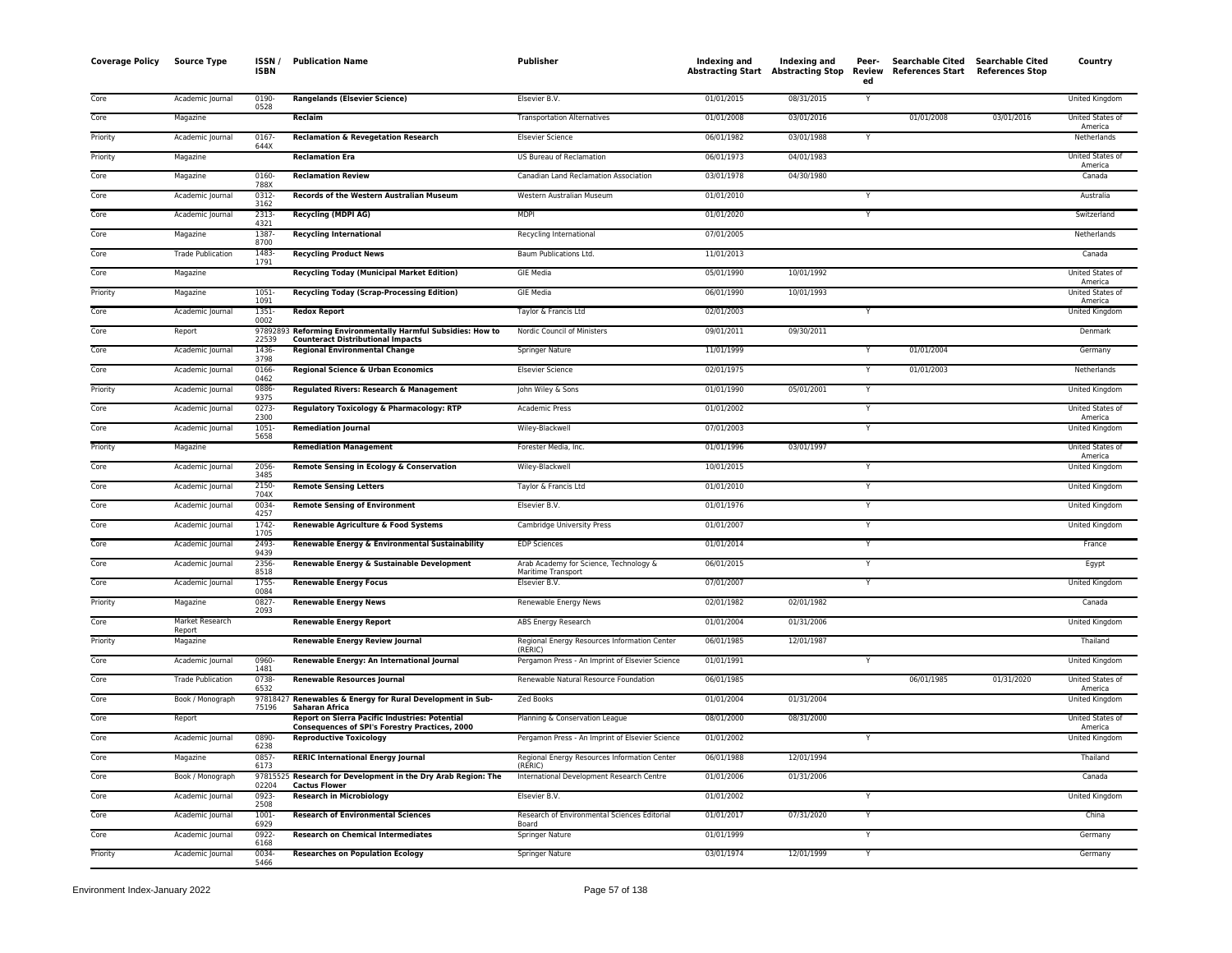| <b>Coverage Policy</b> | <b>Source Type</b>       | ISSN/<br><b>ISBN</b> | <b>Publication Name</b>                                                                                          | <b>Publisher</b>                                            | <b>Indexing and</b> | <b>Indexing and</b> | Peer-<br>ed             | Searchable Cited Searchable Cited<br>Abstracting Start Abstracting Stop Review References Start References Stop |            | Country                            |
|------------------------|--------------------------|----------------------|------------------------------------------------------------------------------------------------------------------|-------------------------------------------------------------|---------------------|---------------------|-------------------------|-----------------------------------------------------------------------------------------------------------------|------------|------------------------------------|
| Priority               | Magazine                 | 0969<br>0409         | Resource                                                                                                         | LexisNexis                                                  | 05/01/1994          | 09/01/1994          |                         |                                                                                                                 |            | United States of<br>America        |
| Core                   | Academic Journal         | 0928-<br>7655        | <b>Resource &amp; Energy Economics</b>                                                                           | <b>Elsevier Science</b>                                     | 03/01/1997          |                     |                         | 01/01/2003                                                                                                      |            | Netherlands                        |
| Priority               | Magazine                 | $0142 -$<br>2391     | <b>Resource Management &amp; Optimization</b>                                                                    | Taylor & Francis Ltd                                        | 01/01/1990          | 01/01/1993          |                         |                                                                                                                 |            | United Kingdom                     |
| Core                   | Magazine                 | 0304-<br>3967        | <b>Resource Recovery &amp; Conservation</b>                                                                      | Elsevier B.V.                                               | 03/01/1978          | 01/01/1981          |                         |                                                                                                                 |            | United Kingdom                     |
| Core                   | <b>Trade Publication</b> | 0744-<br>4710        | <b>Resource Recycling</b>                                                                                        | Resource Recycling                                          | 03/01/1983          |                     |                         | 03/01/1983                                                                                                      | 07/31/2020 | United States of<br>America        |
| Core                   | Magazine                 | 1076-<br>3333        | Resource: Engineering & Technology for a Sustainable<br>World                                                    | American Society of Agricultural & Biological<br>Engineers  | 11/01/1994          |                     |                         |                                                                                                                 |            | United States of<br>America        |
| Core                   | <b>Trade Publication</b> | $0048 -$<br>7376     | <b>Resources</b>                                                                                                 | Resources for the Future                                    | 09/01/1988          | 03/31/2020          |                         |                                                                                                                 |            | <b>United States of</b><br>America |
| Core                   | Magazine                 | 0166-<br>3097        | <b>Resources &amp; Conservation</b>                                                                              | Elsevier B.V.                                               | 06/01/1981          | 11/01/1987          |                         |                                                                                                                 |            | United Kingdom                     |
| Core                   | Academic Journal         | 0921-<br>3449        | Resources, Conservation & Recycling                                                                              | <b>Elsevier Science</b>                                     | 03/01/1988          |                     |                         | 01/01/2006                                                                                                      |            | Netherlands                        |
| Core                   | Academic Journal         | 0973-<br>0516        | Resources, Energy & Development                                                                                  | <b>TERI Press</b>                                           | 09/01/2007          | 12/31/2008          | Y                       |                                                                                                                 |            | India                              |
| Priority               | Academic Journal         | 0733-<br>0707        | <b>Restoration &amp; Management Notes</b>                                                                        | University of Wisconsin Press                               | 06/01/1985          | 03/01/2002          | Y                       |                                                                                                                 |            | United States of<br>America        |
| Core                   | Academic Journal         | 1061-<br>2971        | <b>Restoration Ecology</b>                                                                                       | Wiley-Blackwell                                             | 03/01/1993          |                     | Y                       | 03/01/1993                                                                                                      |            | United Kingdom                     |
| Core                   | Magazine                 |                      | <b>Restore America's Estuaries Newsletter</b>                                                                    | Restore America's Estuaries                                 | 05/01/2010          | 12/31/2013          |                         |                                                                                                                 |            | United States of<br>America        |
| Core                   | Book / Monograph         | 70272                | 97818706 Restoring the Land: Environment & Change in Post-<br><b>Apartheid South Africa</b>                      | Panos London                                                | 01/01/1991          | 01/31/1991          |                         |                                                                                                                 |            | United Kingdom                     |
| Core                   | Magazine                 | 0034<br>5970         | Resurgence                                                                                                       | Resurgence Trust                                            | 01/01/1990          | 07/31/1997          |                         |                                                                                                                 |            | United Kingdom                     |
| Core                   | Magazine                 | $2051 -$<br>2287     | Resurgence & Ecologist                                                                                           | <b>Resurgence Trust</b>                                     | 05/01/2012          |                     |                         |                                                                                                                 |            | United Kingdom                     |
| Core                   | Book / Monograph         | 14866                | 97808298 Return Blessings: Ecofeminist Liturgies Renewing the<br>Earth                                           | Pilgrim Press                                               | 06/01/2002          | 06/30/2002          |                         |                                                                                                                 |            | United States of<br>America        |
| Core                   | Book / Monograph         | 978155<br>03638      | Return to Resistance: Breeding Crops to Reduce Pesticide International Development Research Centre<br>Dependence |                                                             | 01/01/1995          | 01/31/1995          |                         |                                                                                                                 |            | Canada                             |
| Core                   | Academic Journal         | 1058-<br>7195        | <b>Review of Agricultural Economics</b>                                                                          | John Wiley & Sons, Inc.                                     | 01/01/2000          | 12/31/2009          |                         | 01/01/2003                                                                                                      |            | United States of<br>America        |
| Core                   | Academic Journal         | 1750-<br>6816        | <b>Review of Environmental Economics &amp; Policy</b>                                                            | University of Chicago Press                                 | 01/01/2007          |                     | Y                       | 10/01/2009                                                                                                      |            | <b>United States of</b><br>America |
| Core                   | Academic Journal         | 0962-<br>8797        | Review of European Community & International<br><b>Environmental Law</b>                                         | Wiley-Blackwell                                             | 03/01/1998          | 07/31/2013          | $\mathsf{Y}$            | 01/01/2003                                                                                                      | 07/31/2013 | United Kingdom                     |
| Core                   | Academic Journal         | 2050-<br>0386        | Review of European Comparative & International<br><b>Environmental Law</b>                                       | Wiley-Blackwell                                             | 11/01/2013          |                     |                         | 11/01/2013                                                                                                      |            | United Kingdom                     |
| Core                   | Academic Journal         | 1308-<br>4119        | <b>Review of Hydrobiology</b>                                                                                    | NK Yayincilik Egitim Hizmetleri                             | 06/01/2009          |                     |                         | 06/01/2009                                                                                                      | 01/31/2020 | Turkey                             |
| Core                   | Academic Journal         | 1753-<br>5123        | <b>Reviews in Aquaculture</b>                                                                                    | Wiley-Blackwell                                             | 01/01/2008          |                     | Y                       |                                                                                                                 |            | United Kingdom                     |
| Core                   | Academic Journal         | 1569-<br>1705        | Reviews in Environmental Science & Biotechnology                                                                 | Springer Nature                                             | 03/01/2002          |                     | Y                       | 01/01/2004                                                                                                      |            | Germany                            |
| Core                   | Academic Journal         | 0960-<br>3166        | Reviews in Fish Biology & Fisheries                                                                              | Springer Nature                                             | 01/01/2007          |                     | $\overline{\mathsf{Y}}$ |                                                                                                                 |            | Germany                            |
| Core                   | Academic Journal         | 1064-<br>1262        | <b>Reviews in Fisheries Science</b>                                                                              | Taylor & Francis Ltd                                        | 01/01/2001          | 12/31/2013          | Y                       | 01/01/2001                                                                                                      | 12/31/2013 | United Kingdom                     |
| Core                   | Academic Journal         | 2330-<br>8249        | Reviews in Fisheries Science & Aquaculture                                                                       | Taylor & Francis Ltd                                        | 01/01/2014          |                     | Y                       | 01/01/2014                                                                                                      |            | <b>United Kingdom</b>              |
| Core                   | Academic Journal         | 0179-<br>5953        | Reviews of Environmental Contamination & Toxicology                                                              | Springer Nature                                             | 07/01/2003          |                     | Y                       |                                                                                                                 |            | Germany                            |
| Core                   | Academic Journal         | 0048-<br>7554        | <b>Reviews on Environmental Health</b>                                                                           | De Gruyter                                                  | 01/01/1982          |                     | Y                       |                                                                                                                 |            | Germany                            |
| Core                   | Academic Journal         | 1980-<br>993X        | Revista Ambiente e Água                                                                                          | Revista Ambiente e Agua                                     | 12/01/2008          |                     | Y                       | 12/01/2008                                                                                                      | 07/31/2020 | Brazil                             |
| Core                   | Academic Journal         | 1675-<br>2341        | Revista Científica Juyyaaania                                                                                    | Universidad Autonoma Indigena de Mexico                     | 07/01/2014          |                     |                         |                                                                                                                 |            | Mexico                             |
| Core                   | Magazine                 | $0718 -$<br>3326     | Revista de Biologia Marina y Oceanografía                                                                        | Universidad de Valparaiso, Facultad de Ciencias<br>del Mar  | 09/01/2008          |                     | Y                       |                                                                                                                 |            | Chile                              |
| Core                   | Academic Journal         | 1578-<br>8768        | Revista de Climatologia                                                                                          | Revista de Climatologia                                     | 01/01/2005          |                     | Y                       | 01/01/2005                                                                                                      | 01/31/2019 | Spain                              |
| Core                   | Academic Journal         | 2316<br>9834         | Revista de Gestão Ambiental e Sustentabilidade (GeAS)                                                            | Revista de Gestao Ambiental e Sustentabilidade<br>/ UNINOVE | 04/01/2013          |                     | Y                       |                                                                                                                 |            | Brazil                             |
| Core                   | Academic Journal         | 2145-<br>6097        | Revista de Investigación Agraria y Ambiental                                                                     | Revista de Investigacion Agraria y Ambiental                | 06/01/2010          |                     | Y                       |                                                                                                                 |            | Colombia                           |
| Core                   | Academic Journal         | 0122-<br>5391        | Revista Luna Azul                                                                                                | Universidad de Caldas                                       | 01/01/2011          |                     | Y                       |                                                                                                                 |            | Colombia                           |
| Core                   | Academic Journal         | 2248-<br>5759        | <b>Revista Salud Bosque</b>                                                                                      | Universidad El Bosque                                       | 01/01/2018          |                     | Y                       |                                                                                                                 |            | Colombia                           |
| Core                   | Academic Journal         | 0992-<br>7158        | Revue des Sciences de l'Eau                                                                                      | RSE Inc.                                                    | 01/01/1989          |                     | Y                       |                                                                                                                 |            | Canada                             |
| Priority               | Magazine                 | 0830<br>9590         | Revue Internationale des Sciences de l'Eau                                                                       | Lavoisier SAS                                               | 11/01/1985          | 03/01/1988          |                         |                                                                                                                 |            | France                             |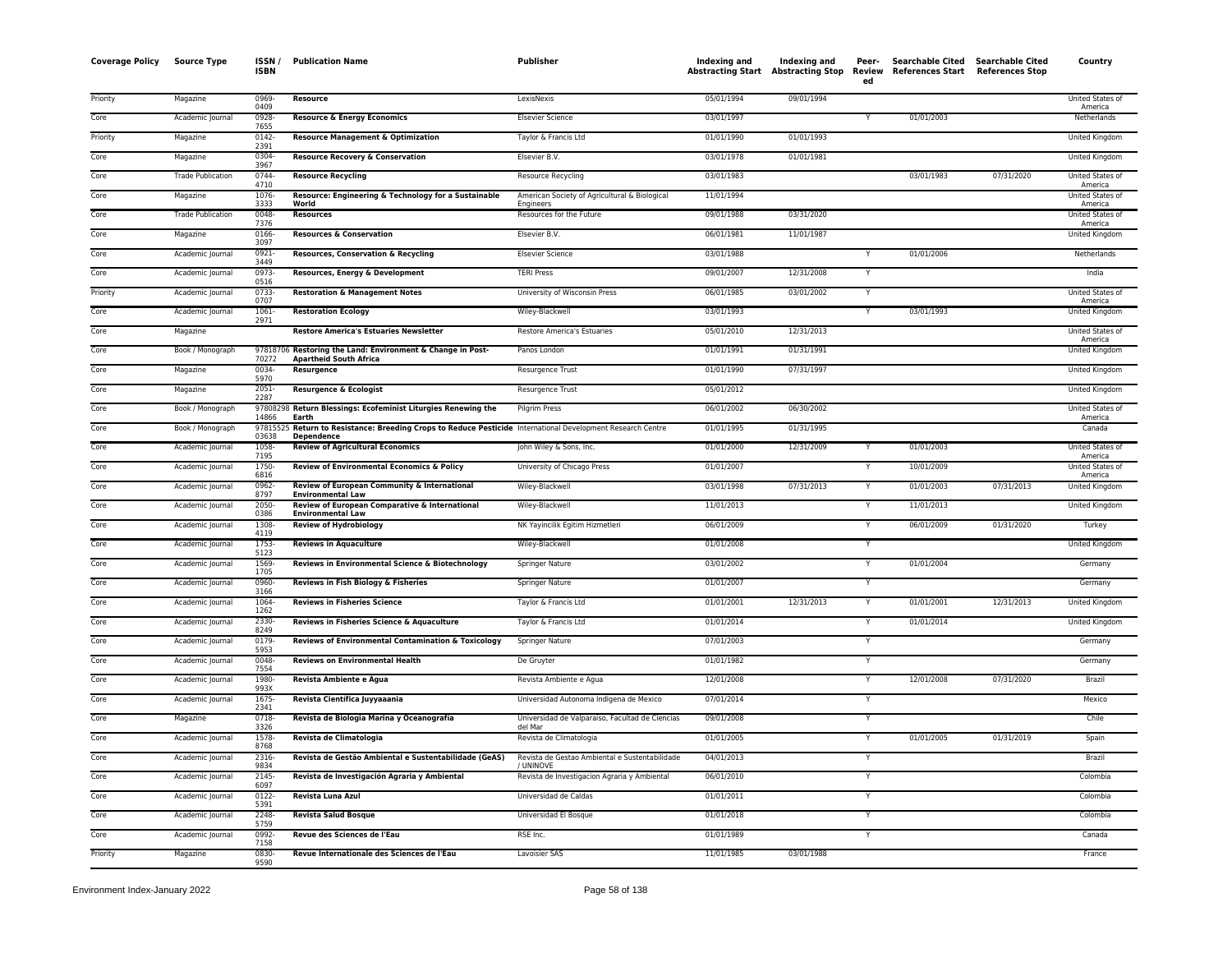| Core<br>0397-<br>Revue Juridique de l'Environnement<br>Lavoisier SAS<br>01/01/2019<br>Academic Journal<br>France<br>Y<br>0299<br>01/01/2009<br>Core<br>0035<br>Rhodora<br>Allen Press Publishing Services Inc.<br>01/01/2009<br>United States of<br>Academic Journal<br>Y<br>4902<br>America<br>Ribagua<br>Core<br>Taylor & Francis Ltd<br>01/01/2018<br>Academic Journal<br>2386-<br>United Kingdom<br>Y<br>3781<br>Core<br>Academic Journal<br>1672-<br><b>Rice Science</b><br>Elsevier B.V.<br>01/01/2007<br>United Kingdom<br>Υ<br>6308<br>0307-<br>09/01/2008<br>Core<br>Academic Journal<br><b>Ringing &amp; Migration</b><br>Taylor & Francis Ltd<br>Y<br>United Kingdom<br>8698<br>Riparian Forest Buffers: Function & Design for Protection United States Department of Agriculture<br>Core<br>01/01/1996<br>01/31/1996<br><b>United States of</b><br>Report<br>& Enhancement of Water Resources<br>America<br>1584<br><b>Riscuri si Catastrofe</b><br>01/01/2012<br>Core<br>Academic Journal<br>Riscuri si Catastrofe<br>Y<br>Romania<br>5273<br>Core<br>Risk Analysis: An International Journal<br>Wiley-Blackwell<br>02/01/1994<br>02/01/1994<br>Academic Journal<br>0272-<br>United Kingdom<br>4332<br>01/01/2004<br>12/31/2004<br>Core<br>Academic Journal<br>1357-<br>Risk, Decision & Policy<br>Taylor & Francis Ltd<br>United Kingdom<br>5309<br>1073-<br>Risk: Health Safety & Environment<br>University of New Hampshire for the benefit of<br>03/01/1994<br>04/30/2002<br>United States of<br>Core<br>Academic Journal<br>Y<br>8673<br>the University of New Hampshire School of Law<br>America<br>1047<br>University of New Hampshire for the benefit of<br>09/01/1993<br>Magazine<br>RISK: Issues in Health & Safety<br>01/01/1990<br>Priority<br>United States of<br>0484<br>the University of New Hampshire School of Law<br>America<br>07/01/2012<br>Core<br>Academic Journal<br>1535<br><b>River Research &amp; Applications</b><br>John Wiley & Sons, Inc.<br>United States of<br>1459<br>America<br>Core<br>Academic Journal<br>1868<br><b>River Systems</b><br>E. Schweizerbart'sche Verlagsbuchhandlung<br>01/01/2015<br>09/30/2015<br>Y<br>Germany<br>5749<br>01/01/2004<br>Core<br>Rivers at Risk: Dams & the Future of Freshwater<br>World Wildlife Fund<br>01/31/2004<br>Report<br>Switzerland<br><b>Ecosystems</b><br>97898481 Rivers of Life: Bangladeshi Journalists Take a Critical Look Panos London<br>01/01/1994<br>01/31/1994<br>Core<br>Book / Monograph<br>United Kingdom<br>21030<br>at the Flood Action Plan<br>Report<br><b>Roadmap for a Living Planet</b><br>World Wildlife Fund<br>01/01/2008<br>01/31/2008<br>Switzerland<br>Core<br>Core<br>0035<br><b>Rocks &amp; Minerals</b><br>01/01/1994<br>01/01/2008<br>Academic Journal<br>Taylor & Francis Ltd<br>United Kingdom<br>7529<br>Core<br>Academic Journal<br>1555-<br><b>Rocky Mountain Geology</b><br>Rocky Mountain Geology<br>01/01/1998<br>United States of<br>Y<br>7332<br>America<br>Priority<br>Magazine<br>0195<br><b>Rodale's New Shelter</b><br>Rodale Inc.<br>04/01/1982<br>07/01/1986<br><b>United States of</b><br>6582<br>America<br>Role of Forests in Climate Change: Nordic Experience<br>Nordic Council of Ministers<br>Core<br>Report<br>08/01/2013<br>08/31/2013<br>Denmark<br>Core<br>Book / Monograph<br>97804152 Roots of Environmental Consciousness<br>Taylor & Francis Ltd / Books<br>11/23/2000<br>12/23/2000<br>11/23/2000<br>12/23/2000<br>United Kingdom<br>42592<br>Core<br>97828808 Running Pure: The Importance of Forest Protected Areas<br>World Wildlife Fund<br>08/01/2003<br>08/31/2003<br>Report<br>Switzerland<br>52627<br>to Drinking Water<br>01/01/2007<br>Core<br>Academic Journal<br>1067<br><b>Russian Journal of Ecology</b><br>Springer Nature<br>Germany<br>4136<br>1023-<br>01/01/2007<br>Core<br><b>Russian Journal of Electrochemistry</b><br>Y<br>Academic Journal<br>Springer Nature<br>Germany<br>1935<br>0891<br>01/01/1994<br>10/31/2017<br>United States of<br>Core<br>Magazine<br>Safety & Health<br>National Safety Council<br>1797<br>America<br>Core<br>Academic Journal<br>0925-<br><b>Safety Science</b><br><b>Elsevier Science</b><br>08/01/2002<br>Netherlands<br>Y<br>7535<br>Core<br>Saltsjöbaden V: Taking International Air Pollution Policies Nordic Council of Ministers<br>10/01/2013<br>10/31/2013<br>Report<br>Denmark<br>into the Future<br>2154<br>San Diego Journal of Climate & Energy Law<br>University of San Diego, School of Law<br>12/01/2009<br>Core<br>Academic Journal<br>Y<br>United States of<br>9028<br>America<br>Core<br>Magazine<br>1546-<br>San Francisco Estuary & Watershed Science<br>San Francisco Estuary & Watershed Science<br>03/01/2014<br>United States of<br>2366<br>Online lournal<br>America<br>1062<br>01/01/2003<br>01/01/2003<br>Core<br>Academic Journal<br><b>SAR &amp; QSAR in Environmental Research</b><br>Taylor & Francis Ltd<br>United Kingdom<br>٧<br>936X<br>12/31/2004<br>Core<br>Academic Journal<br>0036-<br>Sarsia -- North Atlantic Marine Science<br>Taylor & Francis Ltd<br>02/01/2002<br>12/31/2004<br>11/01/2002<br>United Kingdom<br>4827<br>Core<br>Report<br>Saving Streams at Their Source: Managing for Amphibian United States Forest Service<br>01/01/2008<br>01/31/2008<br>United States of<br><b>Diversity in Headwater Forests</b><br>America<br>Core<br>Magazine<br><b>SB Business Weekly</b><br>Sustainable Life Media, Inc.<br>06/01/2013<br>United States of<br>America<br>Core<br>Sustainable Life Media, Inc.<br>06/01/2013<br>United States of<br>Magazine<br><b>SB Innovation Weekly</b><br>America<br>0282<br>01/01/1991<br>Core<br>05/01/1999<br>Academic Journal<br><b>Scandinavian Journal of Forest Research</b><br>Taylor & Francis Ltd<br>United Kingdom<br>7581<br>Core<br>0905<br>Scandinavian Journal of Medicine & Science in Sports<br>Wiley-Blackwell<br>Academic Journal<br>02/01/1998<br>09/01/2005<br>United Kingdom<br>Y<br>7188<br>Core<br>Academic Journal<br>0036-<br><b>Science</b><br>American Association for the Advancement of<br>12/01/1970<br>01/01/2003<br>United States of<br>8075<br>Science<br>America<br>Magazine<br><b>Science et Nature</b><br>Science et Nature International<br>01/01/1973<br>01/01/1974<br>Core<br>France<br>Core<br>0036<br><b>Science News</b><br>Society for Science & the Public<br>01/04/1975<br>United States of<br>Magazine<br>8423<br>America<br>Core<br>0048<br><b>Science of the Total Environment</b><br>04/01/1973<br>12/31/2012<br>01/01/2006<br>Netherlands<br>Academic Journal<br><b>Elsevier Science</b><br>9697 | <b>Coverage Policy</b> | <b>Source Type</b> | ISSN/<br><b>ISBN</b> | <b>Publication Name</b> | <b>Publisher</b> | Indexing and | Indexing and<br>Abstracting Start Abstracting Stop Review | Peer-<br>ed | Searchable Cited Searchable Cited<br>References Start References Stop | Country |
|--------------------------------------------------------------------------------------------------------------------------------------------------------------------------------------------------------------------------------------------------------------------------------------------------------------------------------------------------------------------------------------------------------------------------------------------------------------------------------------------------------------------------------------------------------------------------------------------------------------------------------------------------------------------------------------------------------------------------------------------------------------------------------------------------------------------------------------------------------------------------------------------------------------------------------------------------------------------------------------------------------------------------------------------------------------------------------------------------------------------------------------------------------------------------------------------------------------------------------------------------------------------------------------------------------------------------------------------------------------------------------------------------------------------------------------------------------------------------------------------------------------------------------------------------------------------------------------------------------------------------------------------------------------------------------------------------------------------------------------------------------------------------------------------------------------------------------------------------------------------------------------------------------------------------------------------------------------------------------------------------------------------------------------------------------------------------------------------------------------------------------------------------------------------------------------------------------------------------------------------------------------------------------------------------------------------------------------------------------------------------------------------------------------------------------------------------------------------------------------------------------------------------------------------------------------------------------------------------------------------------------------------------------------------------------------------------------------------------------------------------------------------------------------------------------------------------------------------------------------------------------------------------------------------------------------------------------------------------------------------------------------------------------------------------------------------------------------------------------------------------------------------------------------------------------------------------------------------------------------------------------------------------------------------------------------------------------------------------------------------------------------------------------------------------------------------------------------------------------------------------------------------------------------------------------------------------------------------------------------------------------------------------------------------------------------------------------------------------------------------------------------------------------------------------------------------------------------------------------------------------------------------------------------------------------------------------------------------------------------------------------------------------------------------------------------------------------------------------------------------------------------------------------------------------------------------------------------------------------------------------------------------------------------------------------------------------------------------------------------------------------------------------------------------------------------------------------------------------------------------------------------------------------------------------------------------------------------------------------------------------------------------------------------------------------------------------------------------------------------------------------------------------------------------------------------------------------------------------------------------------------------------------------------------------------------------------------------------------------------------------------------------------------------------------------------------------------------------------------------------------------------------------------------------------------------------------------------------------------------------------------------------------------------------------------------------------------------------------------------------------------------------------------------------------------------------------------------------------------------------------------------------------------------------------------------------------------------------------------------------------------------------------------------------------------------------------------------------------------------------------------------------------------------------------------------------------------------------------------------------------------------------------------------------------------------------------------------------------------------------------------------------------------------------------------------------------------------------------------------------------------------------------------------------------------------------------------------------------------------------------------------------------------------------------------------------------------------------------------------------------------------------------------------------------------------------------------------------------------------------------------------------------------------------------------------------------------------------------------------------------------------------------|------------------------|--------------------|----------------------|-------------------------|------------------|--------------|-----------------------------------------------------------|-------------|-----------------------------------------------------------------------|---------|
|                                                                                                                                                                                                                                                                                                                                                                                                                                                                                                                                                                                                                                                                                                                                                                                                                                                                                                                                                                                                                                                                                                                                                                                                                                                                                                                                                                                                                                                                                                                                                                                                                                                                                                                                                                                                                                                                                                                                                                                                                                                                                                                                                                                                                                                                                                                                                                                                                                                                                                                                                                                                                                                                                                                                                                                                                                                                                                                                                                                                                                                                                                                                                                                                                                                                                                                                                                                                                                                                                                                                                                                                                                                                                                                                                                                                                                                                                                                                                                                                                                                                                                                                                                                                                                                                                                                                                                                                                                                                                                                                                                                                                                                                                                                                                                                                                                                                                                                                                                                                                                                                                                                                                                                                                                                                                                                                                                                                                                                                                                                                                                                                                                                                                                                                                                                                                                                                                                                                                                                                                                                                                                                                                                                                                                                                                                                                                                                                                                                                                                                                                                                                                                                  |                        |                    |                      |                         |                  |              |                                                           |             |                                                                       |         |
|                                                                                                                                                                                                                                                                                                                                                                                                                                                                                                                                                                                                                                                                                                                                                                                                                                                                                                                                                                                                                                                                                                                                                                                                                                                                                                                                                                                                                                                                                                                                                                                                                                                                                                                                                                                                                                                                                                                                                                                                                                                                                                                                                                                                                                                                                                                                                                                                                                                                                                                                                                                                                                                                                                                                                                                                                                                                                                                                                                                                                                                                                                                                                                                                                                                                                                                                                                                                                                                                                                                                                                                                                                                                                                                                                                                                                                                                                                                                                                                                                                                                                                                                                                                                                                                                                                                                                                                                                                                                                                                                                                                                                                                                                                                                                                                                                                                                                                                                                                                                                                                                                                                                                                                                                                                                                                                                                                                                                                                                                                                                                                                                                                                                                                                                                                                                                                                                                                                                                                                                                                                                                                                                                                                                                                                                                                                                                                                                                                                                                                                                                                                                                                                  |                        |                    |                      |                         |                  |              |                                                           |             |                                                                       |         |
|                                                                                                                                                                                                                                                                                                                                                                                                                                                                                                                                                                                                                                                                                                                                                                                                                                                                                                                                                                                                                                                                                                                                                                                                                                                                                                                                                                                                                                                                                                                                                                                                                                                                                                                                                                                                                                                                                                                                                                                                                                                                                                                                                                                                                                                                                                                                                                                                                                                                                                                                                                                                                                                                                                                                                                                                                                                                                                                                                                                                                                                                                                                                                                                                                                                                                                                                                                                                                                                                                                                                                                                                                                                                                                                                                                                                                                                                                                                                                                                                                                                                                                                                                                                                                                                                                                                                                                                                                                                                                                                                                                                                                                                                                                                                                                                                                                                                                                                                                                                                                                                                                                                                                                                                                                                                                                                                                                                                                                                                                                                                                                                                                                                                                                                                                                                                                                                                                                                                                                                                                                                                                                                                                                                                                                                                                                                                                                                                                                                                                                                                                                                                                                                  |                        |                    |                      |                         |                  |              |                                                           |             |                                                                       |         |
|                                                                                                                                                                                                                                                                                                                                                                                                                                                                                                                                                                                                                                                                                                                                                                                                                                                                                                                                                                                                                                                                                                                                                                                                                                                                                                                                                                                                                                                                                                                                                                                                                                                                                                                                                                                                                                                                                                                                                                                                                                                                                                                                                                                                                                                                                                                                                                                                                                                                                                                                                                                                                                                                                                                                                                                                                                                                                                                                                                                                                                                                                                                                                                                                                                                                                                                                                                                                                                                                                                                                                                                                                                                                                                                                                                                                                                                                                                                                                                                                                                                                                                                                                                                                                                                                                                                                                                                                                                                                                                                                                                                                                                                                                                                                                                                                                                                                                                                                                                                                                                                                                                                                                                                                                                                                                                                                                                                                                                                                                                                                                                                                                                                                                                                                                                                                                                                                                                                                                                                                                                                                                                                                                                                                                                                                                                                                                                                                                                                                                                                                                                                                                                                  |                        |                    |                      |                         |                  |              |                                                           |             |                                                                       |         |
|                                                                                                                                                                                                                                                                                                                                                                                                                                                                                                                                                                                                                                                                                                                                                                                                                                                                                                                                                                                                                                                                                                                                                                                                                                                                                                                                                                                                                                                                                                                                                                                                                                                                                                                                                                                                                                                                                                                                                                                                                                                                                                                                                                                                                                                                                                                                                                                                                                                                                                                                                                                                                                                                                                                                                                                                                                                                                                                                                                                                                                                                                                                                                                                                                                                                                                                                                                                                                                                                                                                                                                                                                                                                                                                                                                                                                                                                                                                                                                                                                                                                                                                                                                                                                                                                                                                                                                                                                                                                                                                                                                                                                                                                                                                                                                                                                                                                                                                                                                                                                                                                                                                                                                                                                                                                                                                                                                                                                                                                                                                                                                                                                                                                                                                                                                                                                                                                                                                                                                                                                                                                                                                                                                                                                                                                                                                                                                                                                                                                                                                                                                                                                                                  |                        |                    |                      |                         |                  |              |                                                           |             |                                                                       |         |
|                                                                                                                                                                                                                                                                                                                                                                                                                                                                                                                                                                                                                                                                                                                                                                                                                                                                                                                                                                                                                                                                                                                                                                                                                                                                                                                                                                                                                                                                                                                                                                                                                                                                                                                                                                                                                                                                                                                                                                                                                                                                                                                                                                                                                                                                                                                                                                                                                                                                                                                                                                                                                                                                                                                                                                                                                                                                                                                                                                                                                                                                                                                                                                                                                                                                                                                                                                                                                                                                                                                                                                                                                                                                                                                                                                                                                                                                                                                                                                                                                                                                                                                                                                                                                                                                                                                                                                                                                                                                                                                                                                                                                                                                                                                                                                                                                                                                                                                                                                                                                                                                                                                                                                                                                                                                                                                                                                                                                                                                                                                                                                                                                                                                                                                                                                                                                                                                                                                                                                                                                                                                                                                                                                                                                                                                                                                                                                                                                                                                                                                                                                                                                                                  |                        |                    |                      |                         |                  |              |                                                           |             |                                                                       |         |
|                                                                                                                                                                                                                                                                                                                                                                                                                                                                                                                                                                                                                                                                                                                                                                                                                                                                                                                                                                                                                                                                                                                                                                                                                                                                                                                                                                                                                                                                                                                                                                                                                                                                                                                                                                                                                                                                                                                                                                                                                                                                                                                                                                                                                                                                                                                                                                                                                                                                                                                                                                                                                                                                                                                                                                                                                                                                                                                                                                                                                                                                                                                                                                                                                                                                                                                                                                                                                                                                                                                                                                                                                                                                                                                                                                                                                                                                                                                                                                                                                                                                                                                                                                                                                                                                                                                                                                                                                                                                                                                                                                                                                                                                                                                                                                                                                                                                                                                                                                                                                                                                                                                                                                                                                                                                                                                                                                                                                                                                                                                                                                                                                                                                                                                                                                                                                                                                                                                                                                                                                                                                                                                                                                                                                                                                                                                                                                                                                                                                                                                                                                                                                                                  |                        |                    |                      |                         |                  |              |                                                           |             |                                                                       |         |
|                                                                                                                                                                                                                                                                                                                                                                                                                                                                                                                                                                                                                                                                                                                                                                                                                                                                                                                                                                                                                                                                                                                                                                                                                                                                                                                                                                                                                                                                                                                                                                                                                                                                                                                                                                                                                                                                                                                                                                                                                                                                                                                                                                                                                                                                                                                                                                                                                                                                                                                                                                                                                                                                                                                                                                                                                                                                                                                                                                                                                                                                                                                                                                                                                                                                                                                                                                                                                                                                                                                                                                                                                                                                                                                                                                                                                                                                                                                                                                                                                                                                                                                                                                                                                                                                                                                                                                                                                                                                                                                                                                                                                                                                                                                                                                                                                                                                                                                                                                                                                                                                                                                                                                                                                                                                                                                                                                                                                                                                                                                                                                                                                                                                                                                                                                                                                                                                                                                                                                                                                                                                                                                                                                                                                                                                                                                                                                                                                                                                                                                                                                                                                                                  |                        |                    |                      |                         |                  |              |                                                           |             |                                                                       |         |
|                                                                                                                                                                                                                                                                                                                                                                                                                                                                                                                                                                                                                                                                                                                                                                                                                                                                                                                                                                                                                                                                                                                                                                                                                                                                                                                                                                                                                                                                                                                                                                                                                                                                                                                                                                                                                                                                                                                                                                                                                                                                                                                                                                                                                                                                                                                                                                                                                                                                                                                                                                                                                                                                                                                                                                                                                                                                                                                                                                                                                                                                                                                                                                                                                                                                                                                                                                                                                                                                                                                                                                                                                                                                                                                                                                                                                                                                                                                                                                                                                                                                                                                                                                                                                                                                                                                                                                                                                                                                                                                                                                                                                                                                                                                                                                                                                                                                                                                                                                                                                                                                                                                                                                                                                                                                                                                                                                                                                                                                                                                                                                                                                                                                                                                                                                                                                                                                                                                                                                                                                                                                                                                                                                                                                                                                                                                                                                                                                                                                                                                                                                                                                                                  |                        |                    |                      |                         |                  |              |                                                           |             |                                                                       |         |
|                                                                                                                                                                                                                                                                                                                                                                                                                                                                                                                                                                                                                                                                                                                                                                                                                                                                                                                                                                                                                                                                                                                                                                                                                                                                                                                                                                                                                                                                                                                                                                                                                                                                                                                                                                                                                                                                                                                                                                                                                                                                                                                                                                                                                                                                                                                                                                                                                                                                                                                                                                                                                                                                                                                                                                                                                                                                                                                                                                                                                                                                                                                                                                                                                                                                                                                                                                                                                                                                                                                                                                                                                                                                                                                                                                                                                                                                                                                                                                                                                                                                                                                                                                                                                                                                                                                                                                                                                                                                                                                                                                                                                                                                                                                                                                                                                                                                                                                                                                                                                                                                                                                                                                                                                                                                                                                                                                                                                                                                                                                                                                                                                                                                                                                                                                                                                                                                                                                                                                                                                                                                                                                                                                                                                                                                                                                                                                                                                                                                                                                                                                                                                                                  |                        |                    |                      |                         |                  |              |                                                           |             |                                                                       |         |
|                                                                                                                                                                                                                                                                                                                                                                                                                                                                                                                                                                                                                                                                                                                                                                                                                                                                                                                                                                                                                                                                                                                                                                                                                                                                                                                                                                                                                                                                                                                                                                                                                                                                                                                                                                                                                                                                                                                                                                                                                                                                                                                                                                                                                                                                                                                                                                                                                                                                                                                                                                                                                                                                                                                                                                                                                                                                                                                                                                                                                                                                                                                                                                                                                                                                                                                                                                                                                                                                                                                                                                                                                                                                                                                                                                                                                                                                                                                                                                                                                                                                                                                                                                                                                                                                                                                                                                                                                                                                                                                                                                                                                                                                                                                                                                                                                                                                                                                                                                                                                                                                                                                                                                                                                                                                                                                                                                                                                                                                                                                                                                                                                                                                                                                                                                                                                                                                                                                                                                                                                                                                                                                                                                                                                                                                                                                                                                                                                                                                                                                                                                                                                                                  |                        |                    |                      |                         |                  |              |                                                           |             |                                                                       |         |
|                                                                                                                                                                                                                                                                                                                                                                                                                                                                                                                                                                                                                                                                                                                                                                                                                                                                                                                                                                                                                                                                                                                                                                                                                                                                                                                                                                                                                                                                                                                                                                                                                                                                                                                                                                                                                                                                                                                                                                                                                                                                                                                                                                                                                                                                                                                                                                                                                                                                                                                                                                                                                                                                                                                                                                                                                                                                                                                                                                                                                                                                                                                                                                                                                                                                                                                                                                                                                                                                                                                                                                                                                                                                                                                                                                                                                                                                                                                                                                                                                                                                                                                                                                                                                                                                                                                                                                                                                                                                                                                                                                                                                                                                                                                                                                                                                                                                                                                                                                                                                                                                                                                                                                                                                                                                                                                                                                                                                                                                                                                                                                                                                                                                                                                                                                                                                                                                                                                                                                                                                                                                                                                                                                                                                                                                                                                                                                                                                                                                                                                                                                                                                                                  |                        |                    |                      |                         |                  |              |                                                           |             |                                                                       |         |
|                                                                                                                                                                                                                                                                                                                                                                                                                                                                                                                                                                                                                                                                                                                                                                                                                                                                                                                                                                                                                                                                                                                                                                                                                                                                                                                                                                                                                                                                                                                                                                                                                                                                                                                                                                                                                                                                                                                                                                                                                                                                                                                                                                                                                                                                                                                                                                                                                                                                                                                                                                                                                                                                                                                                                                                                                                                                                                                                                                                                                                                                                                                                                                                                                                                                                                                                                                                                                                                                                                                                                                                                                                                                                                                                                                                                                                                                                                                                                                                                                                                                                                                                                                                                                                                                                                                                                                                                                                                                                                                                                                                                                                                                                                                                                                                                                                                                                                                                                                                                                                                                                                                                                                                                                                                                                                                                                                                                                                                                                                                                                                                                                                                                                                                                                                                                                                                                                                                                                                                                                                                                                                                                                                                                                                                                                                                                                                                                                                                                                                                                                                                                                                                  |                        |                    |                      |                         |                  |              |                                                           |             |                                                                       |         |
|                                                                                                                                                                                                                                                                                                                                                                                                                                                                                                                                                                                                                                                                                                                                                                                                                                                                                                                                                                                                                                                                                                                                                                                                                                                                                                                                                                                                                                                                                                                                                                                                                                                                                                                                                                                                                                                                                                                                                                                                                                                                                                                                                                                                                                                                                                                                                                                                                                                                                                                                                                                                                                                                                                                                                                                                                                                                                                                                                                                                                                                                                                                                                                                                                                                                                                                                                                                                                                                                                                                                                                                                                                                                                                                                                                                                                                                                                                                                                                                                                                                                                                                                                                                                                                                                                                                                                                                                                                                                                                                                                                                                                                                                                                                                                                                                                                                                                                                                                                                                                                                                                                                                                                                                                                                                                                                                                                                                                                                                                                                                                                                                                                                                                                                                                                                                                                                                                                                                                                                                                                                                                                                                                                                                                                                                                                                                                                                                                                                                                                                                                                                                                                                  |                        |                    |                      |                         |                  |              |                                                           |             |                                                                       |         |
|                                                                                                                                                                                                                                                                                                                                                                                                                                                                                                                                                                                                                                                                                                                                                                                                                                                                                                                                                                                                                                                                                                                                                                                                                                                                                                                                                                                                                                                                                                                                                                                                                                                                                                                                                                                                                                                                                                                                                                                                                                                                                                                                                                                                                                                                                                                                                                                                                                                                                                                                                                                                                                                                                                                                                                                                                                                                                                                                                                                                                                                                                                                                                                                                                                                                                                                                                                                                                                                                                                                                                                                                                                                                                                                                                                                                                                                                                                                                                                                                                                                                                                                                                                                                                                                                                                                                                                                                                                                                                                                                                                                                                                                                                                                                                                                                                                                                                                                                                                                                                                                                                                                                                                                                                                                                                                                                                                                                                                                                                                                                                                                                                                                                                                                                                                                                                                                                                                                                                                                                                                                                                                                                                                                                                                                                                                                                                                                                                                                                                                                                                                                                                                                  |                        |                    |                      |                         |                  |              |                                                           |             |                                                                       |         |
|                                                                                                                                                                                                                                                                                                                                                                                                                                                                                                                                                                                                                                                                                                                                                                                                                                                                                                                                                                                                                                                                                                                                                                                                                                                                                                                                                                                                                                                                                                                                                                                                                                                                                                                                                                                                                                                                                                                                                                                                                                                                                                                                                                                                                                                                                                                                                                                                                                                                                                                                                                                                                                                                                                                                                                                                                                                                                                                                                                                                                                                                                                                                                                                                                                                                                                                                                                                                                                                                                                                                                                                                                                                                                                                                                                                                                                                                                                                                                                                                                                                                                                                                                                                                                                                                                                                                                                                                                                                                                                                                                                                                                                                                                                                                                                                                                                                                                                                                                                                                                                                                                                                                                                                                                                                                                                                                                                                                                                                                                                                                                                                                                                                                                                                                                                                                                                                                                                                                                                                                                                                                                                                                                                                                                                                                                                                                                                                                                                                                                                                                                                                                                                                  |                        |                    |                      |                         |                  |              |                                                           |             |                                                                       |         |
|                                                                                                                                                                                                                                                                                                                                                                                                                                                                                                                                                                                                                                                                                                                                                                                                                                                                                                                                                                                                                                                                                                                                                                                                                                                                                                                                                                                                                                                                                                                                                                                                                                                                                                                                                                                                                                                                                                                                                                                                                                                                                                                                                                                                                                                                                                                                                                                                                                                                                                                                                                                                                                                                                                                                                                                                                                                                                                                                                                                                                                                                                                                                                                                                                                                                                                                                                                                                                                                                                                                                                                                                                                                                                                                                                                                                                                                                                                                                                                                                                                                                                                                                                                                                                                                                                                                                                                                                                                                                                                                                                                                                                                                                                                                                                                                                                                                                                                                                                                                                                                                                                                                                                                                                                                                                                                                                                                                                                                                                                                                                                                                                                                                                                                                                                                                                                                                                                                                                                                                                                                                                                                                                                                                                                                                                                                                                                                                                                                                                                                                                                                                                                                                  |                        |                    |                      |                         |                  |              |                                                           |             |                                                                       |         |
|                                                                                                                                                                                                                                                                                                                                                                                                                                                                                                                                                                                                                                                                                                                                                                                                                                                                                                                                                                                                                                                                                                                                                                                                                                                                                                                                                                                                                                                                                                                                                                                                                                                                                                                                                                                                                                                                                                                                                                                                                                                                                                                                                                                                                                                                                                                                                                                                                                                                                                                                                                                                                                                                                                                                                                                                                                                                                                                                                                                                                                                                                                                                                                                                                                                                                                                                                                                                                                                                                                                                                                                                                                                                                                                                                                                                                                                                                                                                                                                                                                                                                                                                                                                                                                                                                                                                                                                                                                                                                                                                                                                                                                                                                                                                                                                                                                                                                                                                                                                                                                                                                                                                                                                                                                                                                                                                                                                                                                                                                                                                                                                                                                                                                                                                                                                                                                                                                                                                                                                                                                                                                                                                                                                                                                                                                                                                                                                                                                                                                                                                                                                                                                                  |                        |                    |                      |                         |                  |              |                                                           |             |                                                                       |         |
|                                                                                                                                                                                                                                                                                                                                                                                                                                                                                                                                                                                                                                                                                                                                                                                                                                                                                                                                                                                                                                                                                                                                                                                                                                                                                                                                                                                                                                                                                                                                                                                                                                                                                                                                                                                                                                                                                                                                                                                                                                                                                                                                                                                                                                                                                                                                                                                                                                                                                                                                                                                                                                                                                                                                                                                                                                                                                                                                                                                                                                                                                                                                                                                                                                                                                                                                                                                                                                                                                                                                                                                                                                                                                                                                                                                                                                                                                                                                                                                                                                                                                                                                                                                                                                                                                                                                                                                                                                                                                                                                                                                                                                                                                                                                                                                                                                                                                                                                                                                                                                                                                                                                                                                                                                                                                                                                                                                                                                                                                                                                                                                                                                                                                                                                                                                                                                                                                                                                                                                                                                                                                                                                                                                                                                                                                                                                                                                                                                                                                                                                                                                                                                                  |                        |                    |                      |                         |                  |              |                                                           |             |                                                                       |         |
|                                                                                                                                                                                                                                                                                                                                                                                                                                                                                                                                                                                                                                                                                                                                                                                                                                                                                                                                                                                                                                                                                                                                                                                                                                                                                                                                                                                                                                                                                                                                                                                                                                                                                                                                                                                                                                                                                                                                                                                                                                                                                                                                                                                                                                                                                                                                                                                                                                                                                                                                                                                                                                                                                                                                                                                                                                                                                                                                                                                                                                                                                                                                                                                                                                                                                                                                                                                                                                                                                                                                                                                                                                                                                                                                                                                                                                                                                                                                                                                                                                                                                                                                                                                                                                                                                                                                                                                                                                                                                                                                                                                                                                                                                                                                                                                                                                                                                                                                                                                                                                                                                                                                                                                                                                                                                                                                                                                                                                                                                                                                                                                                                                                                                                                                                                                                                                                                                                                                                                                                                                                                                                                                                                                                                                                                                                                                                                                                                                                                                                                                                                                                                                                  |                        |                    |                      |                         |                  |              |                                                           |             |                                                                       |         |
|                                                                                                                                                                                                                                                                                                                                                                                                                                                                                                                                                                                                                                                                                                                                                                                                                                                                                                                                                                                                                                                                                                                                                                                                                                                                                                                                                                                                                                                                                                                                                                                                                                                                                                                                                                                                                                                                                                                                                                                                                                                                                                                                                                                                                                                                                                                                                                                                                                                                                                                                                                                                                                                                                                                                                                                                                                                                                                                                                                                                                                                                                                                                                                                                                                                                                                                                                                                                                                                                                                                                                                                                                                                                                                                                                                                                                                                                                                                                                                                                                                                                                                                                                                                                                                                                                                                                                                                                                                                                                                                                                                                                                                                                                                                                                                                                                                                                                                                                                                                                                                                                                                                                                                                                                                                                                                                                                                                                                                                                                                                                                                                                                                                                                                                                                                                                                                                                                                                                                                                                                                                                                                                                                                                                                                                                                                                                                                                                                                                                                                                                                                                                                                                  |                        |                    |                      |                         |                  |              |                                                           |             |                                                                       |         |
|                                                                                                                                                                                                                                                                                                                                                                                                                                                                                                                                                                                                                                                                                                                                                                                                                                                                                                                                                                                                                                                                                                                                                                                                                                                                                                                                                                                                                                                                                                                                                                                                                                                                                                                                                                                                                                                                                                                                                                                                                                                                                                                                                                                                                                                                                                                                                                                                                                                                                                                                                                                                                                                                                                                                                                                                                                                                                                                                                                                                                                                                                                                                                                                                                                                                                                                                                                                                                                                                                                                                                                                                                                                                                                                                                                                                                                                                                                                                                                                                                                                                                                                                                                                                                                                                                                                                                                                                                                                                                                                                                                                                                                                                                                                                                                                                                                                                                                                                                                                                                                                                                                                                                                                                                                                                                                                                                                                                                                                                                                                                                                                                                                                                                                                                                                                                                                                                                                                                                                                                                                                                                                                                                                                                                                                                                                                                                                                                                                                                                                                                                                                                                                                  |                        |                    |                      |                         |                  |              |                                                           |             |                                                                       |         |
|                                                                                                                                                                                                                                                                                                                                                                                                                                                                                                                                                                                                                                                                                                                                                                                                                                                                                                                                                                                                                                                                                                                                                                                                                                                                                                                                                                                                                                                                                                                                                                                                                                                                                                                                                                                                                                                                                                                                                                                                                                                                                                                                                                                                                                                                                                                                                                                                                                                                                                                                                                                                                                                                                                                                                                                                                                                                                                                                                                                                                                                                                                                                                                                                                                                                                                                                                                                                                                                                                                                                                                                                                                                                                                                                                                                                                                                                                                                                                                                                                                                                                                                                                                                                                                                                                                                                                                                                                                                                                                                                                                                                                                                                                                                                                                                                                                                                                                                                                                                                                                                                                                                                                                                                                                                                                                                                                                                                                                                                                                                                                                                                                                                                                                                                                                                                                                                                                                                                                                                                                                                                                                                                                                                                                                                                                                                                                                                                                                                                                                                                                                                                                                                  |                        |                    |                      |                         |                  |              |                                                           |             |                                                                       |         |
|                                                                                                                                                                                                                                                                                                                                                                                                                                                                                                                                                                                                                                                                                                                                                                                                                                                                                                                                                                                                                                                                                                                                                                                                                                                                                                                                                                                                                                                                                                                                                                                                                                                                                                                                                                                                                                                                                                                                                                                                                                                                                                                                                                                                                                                                                                                                                                                                                                                                                                                                                                                                                                                                                                                                                                                                                                                                                                                                                                                                                                                                                                                                                                                                                                                                                                                                                                                                                                                                                                                                                                                                                                                                                                                                                                                                                                                                                                                                                                                                                                                                                                                                                                                                                                                                                                                                                                                                                                                                                                                                                                                                                                                                                                                                                                                                                                                                                                                                                                                                                                                                                                                                                                                                                                                                                                                                                                                                                                                                                                                                                                                                                                                                                                                                                                                                                                                                                                                                                                                                                                                                                                                                                                                                                                                                                                                                                                                                                                                                                                                                                                                                                                                  |                        |                    |                      |                         |                  |              |                                                           |             |                                                                       |         |
|                                                                                                                                                                                                                                                                                                                                                                                                                                                                                                                                                                                                                                                                                                                                                                                                                                                                                                                                                                                                                                                                                                                                                                                                                                                                                                                                                                                                                                                                                                                                                                                                                                                                                                                                                                                                                                                                                                                                                                                                                                                                                                                                                                                                                                                                                                                                                                                                                                                                                                                                                                                                                                                                                                                                                                                                                                                                                                                                                                                                                                                                                                                                                                                                                                                                                                                                                                                                                                                                                                                                                                                                                                                                                                                                                                                                                                                                                                                                                                                                                                                                                                                                                                                                                                                                                                                                                                                                                                                                                                                                                                                                                                                                                                                                                                                                                                                                                                                                                                                                                                                                                                                                                                                                                                                                                                                                                                                                                                                                                                                                                                                                                                                                                                                                                                                                                                                                                                                                                                                                                                                                                                                                                                                                                                                                                                                                                                                                                                                                                                                                                                                                                                                  |                        |                    |                      |                         |                  |              |                                                           |             |                                                                       |         |
|                                                                                                                                                                                                                                                                                                                                                                                                                                                                                                                                                                                                                                                                                                                                                                                                                                                                                                                                                                                                                                                                                                                                                                                                                                                                                                                                                                                                                                                                                                                                                                                                                                                                                                                                                                                                                                                                                                                                                                                                                                                                                                                                                                                                                                                                                                                                                                                                                                                                                                                                                                                                                                                                                                                                                                                                                                                                                                                                                                                                                                                                                                                                                                                                                                                                                                                                                                                                                                                                                                                                                                                                                                                                                                                                                                                                                                                                                                                                                                                                                                                                                                                                                                                                                                                                                                                                                                                                                                                                                                                                                                                                                                                                                                                                                                                                                                                                                                                                                                                                                                                                                                                                                                                                                                                                                                                                                                                                                                                                                                                                                                                                                                                                                                                                                                                                                                                                                                                                                                                                                                                                                                                                                                                                                                                                                                                                                                                                                                                                                                                                                                                                                                                  |                        |                    |                      |                         |                  |              |                                                           |             |                                                                       |         |
|                                                                                                                                                                                                                                                                                                                                                                                                                                                                                                                                                                                                                                                                                                                                                                                                                                                                                                                                                                                                                                                                                                                                                                                                                                                                                                                                                                                                                                                                                                                                                                                                                                                                                                                                                                                                                                                                                                                                                                                                                                                                                                                                                                                                                                                                                                                                                                                                                                                                                                                                                                                                                                                                                                                                                                                                                                                                                                                                                                                                                                                                                                                                                                                                                                                                                                                                                                                                                                                                                                                                                                                                                                                                                                                                                                                                                                                                                                                                                                                                                                                                                                                                                                                                                                                                                                                                                                                                                                                                                                                                                                                                                                                                                                                                                                                                                                                                                                                                                                                                                                                                                                                                                                                                                                                                                                                                                                                                                                                                                                                                                                                                                                                                                                                                                                                                                                                                                                                                                                                                                                                                                                                                                                                                                                                                                                                                                                                                                                                                                                                                                                                                                                                  |                        |                    |                      |                         |                  |              |                                                           |             |                                                                       |         |
|                                                                                                                                                                                                                                                                                                                                                                                                                                                                                                                                                                                                                                                                                                                                                                                                                                                                                                                                                                                                                                                                                                                                                                                                                                                                                                                                                                                                                                                                                                                                                                                                                                                                                                                                                                                                                                                                                                                                                                                                                                                                                                                                                                                                                                                                                                                                                                                                                                                                                                                                                                                                                                                                                                                                                                                                                                                                                                                                                                                                                                                                                                                                                                                                                                                                                                                                                                                                                                                                                                                                                                                                                                                                                                                                                                                                                                                                                                                                                                                                                                                                                                                                                                                                                                                                                                                                                                                                                                                                                                                                                                                                                                                                                                                                                                                                                                                                                                                                                                                                                                                                                                                                                                                                                                                                                                                                                                                                                                                                                                                                                                                                                                                                                                                                                                                                                                                                                                                                                                                                                                                                                                                                                                                                                                                                                                                                                                                                                                                                                                                                                                                                                                                  |                        |                    |                      |                         |                  |              |                                                           |             |                                                                       |         |
|                                                                                                                                                                                                                                                                                                                                                                                                                                                                                                                                                                                                                                                                                                                                                                                                                                                                                                                                                                                                                                                                                                                                                                                                                                                                                                                                                                                                                                                                                                                                                                                                                                                                                                                                                                                                                                                                                                                                                                                                                                                                                                                                                                                                                                                                                                                                                                                                                                                                                                                                                                                                                                                                                                                                                                                                                                                                                                                                                                                                                                                                                                                                                                                                                                                                                                                                                                                                                                                                                                                                                                                                                                                                                                                                                                                                                                                                                                                                                                                                                                                                                                                                                                                                                                                                                                                                                                                                                                                                                                                                                                                                                                                                                                                                                                                                                                                                                                                                                                                                                                                                                                                                                                                                                                                                                                                                                                                                                                                                                                                                                                                                                                                                                                                                                                                                                                                                                                                                                                                                                                                                                                                                                                                                                                                                                                                                                                                                                                                                                                                                                                                                                                                  |                        |                    |                      |                         |                  |              |                                                           |             |                                                                       |         |
|                                                                                                                                                                                                                                                                                                                                                                                                                                                                                                                                                                                                                                                                                                                                                                                                                                                                                                                                                                                                                                                                                                                                                                                                                                                                                                                                                                                                                                                                                                                                                                                                                                                                                                                                                                                                                                                                                                                                                                                                                                                                                                                                                                                                                                                                                                                                                                                                                                                                                                                                                                                                                                                                                                                                                                                                                                                                                                                                                                                                                                                                                                                                                                                                                                                                                                                                                                                                                                                                                                                                                                                                                                                                                                                                                                                                                                                                                                                                                                                                                                                                                                                                                                                                                                                                                                                                                                                                                                                                                                                                                                                                                                                                                                                                                                                                                                                                                                                                                                                                                                                                                                                                                                                                                                                                                                                                                                                                                                                                                                                                                                                                                                                                                                                                                                                                                                                                                                                                                                                                                                                                                                                                                                                                                                                                                                                                                                                                                                                                                                                                                                                                                                                  |                        |                    |                      |                         |                  |              |                                                           |             |                                                                       |         |
|                                                                                                                                                                                                                                                                                                                                                                                                                                                                                                                                                                                                                                                                                                                                                                                                                                                                                                                                                                                                                                                                                                                                                                                                                                                                                                                                                                                                                                                                                                                                                                                                                                                                                                                                                                                                                                                                                                                                                                                                                                                                                                                                                                                                                                                                                                                                                                                                                                                                                                                                                                                                                                                                                                                                                                                                                                                                                                                                                                                                                                                                                                                                                                                                                                                                                                                                                                                                                                                                                                                                                                                                                                                                                                                                                                                                                                                                                                                                                                                                                                                                                                                                                                                                                                                                                                                                                                                                                                                                                                                                                                                                                                                                                                                                                                                                                                                                                                                                                                                                                                                                                                                                                                                                                                                                                                                                                                                                                                                                                                                                                                                                                                                                                                                                                                                                                                                                                                                                                                                                                                                                                                                                                                                                                                                                                                                                                                                                                                                                                                                                                                                                                                                  |                        |                    |                      |                         |                  |              |                                                           |             |                                                                       |         |
|                                                                                                                                                                                                                                                                                                                                                                                                                                                                                                                                                                                                                                                                                                                                                                                                                                                                                                                                                                                                                                                                                                                                                                                                                                                                                                                                                                                                                                                                                                                                                                                                                                                                                                                                                                                                                                                                                                                                                                                                                                                                                                                                                                                                                                                                                                                                                                                                                                                                                                                                                                                                                                                                                                                                                                                                                                                                                                                                                                                                                                                                                                                                                                                                                                                                                                                                                                                                                                                                                                                                                                                                                                                                                                                                                                                                                                                                                                                                                                                                                                                                                                                                                                                                                                                                                                                                                                                                                                                                                                                                                                                                                                                                                                                                                                                                                                                                                                                                                                                                                                                                                                                                                                                                                                                                                                                                                                                                                                                                                                                                                                                                                                                                                                                                                                                                                                                                                                                                                                                                                                                                                                                                                                                                                                                                                                                                                                                                                                                                                                                                                                                                                                                  |                        |                    |                      |                         |                  |              |                                                           |             |                                                                       |         |
|                                                                                                                                                                                                                                                                                                                                                                                                                                                                                                                                                                                                                                                                                                                                                                                                                                                                                                                                                                                                                                                                                                                                                                                                                                                                                                                                                                                                                                                                                                                                                                                                                                                                                                                                                                                                                                                                                                                                                                                                                                                                                                                                                                                                                                                                                                                                                                                                                                                                                                                                                                                                                                                                                                                                                                                                                                                                                                                                                                                                                                                                                                                                                                                                                                                                                                                                                                                                                                                                                                                                                                                                                                                                                                                                                                                                                                                                                                                                                                                                                                                                                                                                                                                                                                                                                                                                                                                                                                                                                                                                                                                                                                                                                                                                                                                                                                                                                                                                                                                                                                                                                                                                                                                                                                                                                                                                                                                                                                                                                                                                                                                                                                                                                                                                                                                                                                                                                                                                                                                                                                                                                                                                                                                                                                                                                                                                                                                                                                                                                                                                                                                                                                                  |                        |                    |                      |                         |                  |              |                                                           |             |                                                                       |         |
|                                                                                                                                                                                                                                                                                                                                                                                                                                                                                                                                                                                                                                                                                                                                                                                                                                                                                                                                                                                                                                                                                                                                                                                                                                                                                                                                                                                                                                                                                                                                                                                                                                                                                                                                                                                                                                                                                                                                                                                                                                                                                                                                                                                                                                                                                                                                                                                                                                                                                                                                                                                                                                                                                                                                                                                                                                                                                                                                                                                                                                                                                                                                                                                                                                                                                                                                                                                                                                                                                                                                                                                                                                                                                                                                                                                                                                                                                                                                                                                                                                                                                                                                                                                                                                                                                                                                                                                                                                                                                                                                                                                                                                                                                                                                                                                                                                                                                                                                                                                                                                                                                                                                                                                                                                                                                                                                                                                                                                                                                                                                                                                                                                                                                                                                                                                                                                                                                                                                                                                                                                                                                                                                                                                                                                                                                                                                                                                                                                                                                                                                                                                                                                                  |                        |                    |                      |                         |                  |              |                                                           |             |                                                                       |         |
|                                                                                                                                                                                                                                                                                                                                                                                                                                                                                                                                                                                                                                                                                                                                                                                                                                                                                                                                                                                                                                                                                                                                                                                                                                                                                                                                                                                                                                                                                                                                                                                                                                                                                                                                                                                                                                                                                                                                                                                                                                                                                                                                                                                                                                                                                                                                                                                                                                                                                                                                                                                                                                                                                                                                                                                                                                                                                                                                                                                                                                                                                                                                                                                                                                                                                                                                                                                                                                                                                                                                                                                                                                                                                                                                                                                                                                                                                                                                                                                                                                                                                                                                                                                                                                                                                                                                                                                                                                                                                                                                                                                                                                                                                                                                                                                                                                                                                                                                                                                                                                                                                                                                                                                                                                                                                                                                                                                                                                                                                                                                                                                                                                                                                                                                                                                                                                                                                                                                                                                                                                                                                                                                                                                                                                                                                                                                                                                                                                                                                                                                                                                                                                                  |                        |                    |                      |                         |                  |              |                                                           |             |                                                                       |         |
|                                                                                                                                                                                                                                                                                                                                                                                                                                                                                                                                                                                                                                                                                                                                                                                                                                                                                                                                                                                                                                                                                                                                                                                                                                                                                                                                                                                                                                                                                                                                                                                                                                                                                                                                                                                                                                                                                                                                                                                                                                                                                                                                                                                                                                                                                                                                                                                                                                                                                                                                                                                                                                                                                                                                                                                                                                                                                                                                                                                                                                                                                                                                                                                                                                                                                                                                                                                                                                                                                                                                                                                                                                                                                                                                                                                                                                                                                                                                                                                                                                                                                                                                                                                                                                                                                                                                                                                                                                                                                                                                                                                                                                                                                                                                                                                                                                                                                                                                                                                                                                                                                                                                                                                                                                                                                                                                                                                                                                                                                                                                                                                                                                                                                                                                                                                                                                                                                                                                                                                                                                                                                                                                                                                                                                                                                                                                                                                                                                                                                                                                                                                                                                                  |                        |                    |                      |                         |                  |              |                                                           |             |                                                                       |         |
|                                                                                                                                                                                                                                                                                                                                                                                                                                                                                                                                                                                                                                                                                                                                                                                                                                                                                                                                                                                                                                                                                                                                                                                                                                                                                                                                                                                                                                                                                                                                                                                                                                                                                                                                                                                                                                                                                                                                                                                                                                                                                                                                                                                                                                                                                                                                                                                                                                                                                                                                                                                                                                                                                                                                                                                                                                                                                                                                                                                                                                                                                                                                                                                                                                                                                                                                                                                                                                                                                                                                                                                                                                                                                                                                                                                                                                                                                                                                                                                                                                                                                                                                                                                                                                                                                                                                                                                                                                                                                                                                                                                                                                                                                                                                                                                                                                                                                                                                                                                                                                                                                                                                                                                                                                                                                                                                                                                                                                                                                                                                                                                                                                                                                                                                                                                                                                                                                                                                                                                                                                                                                                                                                                                                                                                                                                                                                                                                                                                                                                                                                                                                                                                  |                        |                    |                      |                         |                  |              |                                                           |             |                                                                       |         |
|                                                                                                                                                                                                                                                                                                                                                                                                                                                                                                                                                                                                                                                                                                                                                                                                                                                                                                                                                                                                                                                                                                                                                                                                                                                                                                                                                                                                                                                                                                                                                                                                                                                                                                                                                                                                                                                                                                                                                                                                                                                                                                                                                                                                                                                                                                                                                                                                                                                                                                                                                                                                                                                                                                                                                                                                                                                                                                                                                                                                                                                                                                                                                                                                                                                                                                                                                                                                                                                                                                                                                                                                                                                                                                                                                                                                                                                                                                                                                                                                                                                                                                                                                                                                                                                                                                                                                                                                                                                                                                                                                                                                                                                                                                                                                                                                                                                                                                                                                                                                                                                                                                                                                                                                                                                                                                                                                                                                                                                                                                                                                                                                                                                                                                                                                                                                                                                                                                                                                                                                                                                                                                                                                                                                                                                                                                                                                                                                                                                                                                                                                                                                                                                  |                        |                    |                      |                         |                  |              |                                                           |             |                                                                       |         |
|                                                                                                                                                                                                                                                                                                                                                                                                                                                                                                                                                                                                                                                                                                                                                                                                                                                                                                                                                                                                                                                                                                                                                                                                                                                                                                                                                                                                                                                                                                                                                                                                                                                                                                                                                                                                                                                                                                                                                                                                                                                                                                                                                                                                                                                                                                                                                                                                                                                                                                                                                                                                                                                                                                                                                                                                                                                                                                                                                                                                                                                                                                                                                                                                                                                                                                                                                                                                                                                                                                                                                                                                                                                                                                                                                                                                                                                                                                                                                                                                                                                                                                                                                                                                                                                                                                                                                                                                                                                                                                                                                                                                                                                                                                                                                                                                                                                                                                                                                                                                                                                                                                                                                                                                                                                                                                                                                                                                                                                                                                                                                                                                                                                                                                                                                                                                                                                                                                                                                                                                                                                                                                                                                                                                                                                                                                                                                                                                                                                                                                                                                                                                                                                  |                        |                    |                      |                         |                  |              |                                                           |             |                                                                       |         |
|                                                                                                                                                                                                                                                                                                                                                                                                                                                                                                                                                                                                                                                                                                                                                                                                                                                                                                                                                                                                                                                                                                                                                                                                                                                                                                                                                                                                                                                                                                                                                                                                                                                                                                                                                                                                                                                                                                                                                                                                                                                                                                                                                                                                                                                                                                                                                                                                                                                                                                                                                                                                                                                                                                                                                                                                                                                                                                                                                                                                                                                                                                                                                                                                                                                                                                                                                                                                                                                                                                                                                                                                                                                                                                                                                                                                                                                                                                                                                                                                                                                                                                                                                                                                                                                                                                                                                                                                                                                                                                                                                                                                                                                                                                                                                                                                                                                                                                                                                                                                                                                                                                                                                                                                                                                                                                                                                                                                                                                                                                                                                                                                                                                                                                                                                                                                                                                                                                                                                                                                                                                                                                                                                                                                                                                                                                                                                                                                                                                                                                                                                                                                                                                  |                        |                    |                      |                         |                  |              |                                                           |             |                                                                       |         |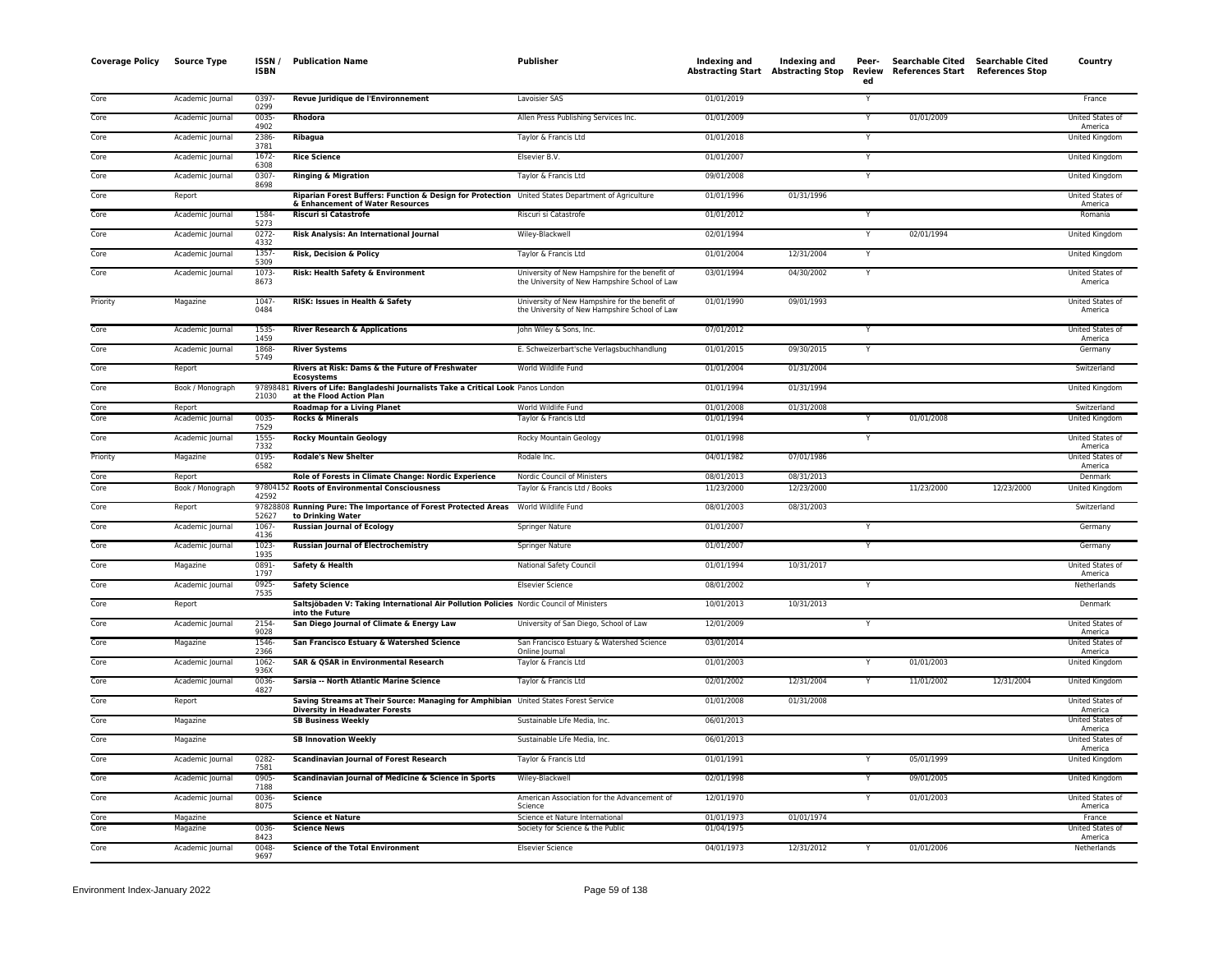| <b>Coverage Policy</b> | <b>Source Type</b>   | ISSN/<br><b>ISBN</b> | <b>Publication Name</b>                                                                                                                                                                      | <b>Publisher</b>                                                                | Indexing and | Indexing and | Peer-<br>ed | Searchable Cited Searchable Cited<br>Abstracting Start Abstracting Stop Review References Start References Stop |            | Country                           |
|------------------------|----------------------|----------------------|----------------------------------------------------------------------------------------------------------------------------------------------------------------------------------------------|---------------------------------------------------------------------------------|--------------|--------------|-------------|-----------------------------------------------------------------------------------------------------------------|------------|-----------------------------------|
| Priority               | Magazine             | 0823-<br>0269        | Sciences & Techniques de l'Eau                                                                                                                                                               | Reseau Environnement                                                            | 08/01/1983   | 11/01/1988   |             |                                                                                                                 |            | Canada                            |
| Priority               | Magazine             | 0298<br>6663         | Sciences de l'Eau                                                                                                                                                                            | Lavoisier SAS                                                                   | 01/01/1985   | 01/01/1988   |             |                                                                                                                 |            | France                            |
| Core                   | Report               |                      | Sciences de la Mer au Canada: Relever le Défi, Saisir<br>l'Opportunité                                                                                                                       | Council of Canadian Academies                                                   | 11/01/2013   | 11/30/2013   |             |                                                                                                                 |            | Canada                            |
| Core                   | Academic Journal     | $0122 -$<br>1701     | Scientia et Technica                                                                                                                                                                         | Scientia et Technica                                                            | 01/01/2013   |              |             |                                                                                                                 |            | Colombia                          |
| Core                   | Academic Journal     | 0304<br>4238         | <b>Scientia Horticulturae</b>                                                                                                                                                                | <b>Elsevier Science</b>                                                         | 02/14/2002   |              | Y           |                                                                                                                 |            | Netherlands                       |
| Core                   | Magazine             | 0036-<br>8733        | <b>Scientific American</b>                                                                                                                                                                   | Scientific American                                                             | 01/01/1955   |              |             |                                                                                                                 |            | <b>United States o</b><br>America |
| Core                   | Academic Journal     | 1224-<br>6042        | Scientific Bulletin of the Politehnica University of<br>Timisoara. Transactions on Hydrotechnics / Buletinul<br>Stiintific al Universitatii Politehnica din Timisoara, Seria<br>Hidrotehnica | Politehnica University of Timisoara, Faculty of<br>Civil Engineering            | 01/01/2018   |              | Y           |                                                                                                                 |            | Romania                           |
| Core                   | Academic Journal     | 1582-<br>0548        | Scientific Bulletin Series D: Mining, Mineral Processing,<br>Non-Ferrous Metallurgy, Geology & Environmental<br><b>Engineering</b>                                                           | Universitatea de Nord din Baia Mare, Facultatea<br>de Resurse Minerale si Mediu | 04/01/2012   |              | Y           |                                                                                                                 |            | Romania                           |
| Core                   | Academic Journal     | 2285<br>6064         | Scientific Papers. Series E. Land Reclamation, Earth<br><b>Observation &amp; Surveying, Environmental Engineering</b>                                                                        | University of Agronomical Medical Sciences &<br>Veterinary Medicine Bucharest   | 01/01/2016   |              | Y           |                                                                                                                 |            | Romania                           |
| Core                   | Magazine             | 0190-<br>597X        | <b>SciQuest</b>                                                                                                                                                                              | American Chemical Society                                                       | 04/01/1979   |              |             |                                                                                                                 |            | United States of<br>America       |
| Core                   | Magazine             | 0897-<br>2249        | <b>Sea Frontiers</b>                                                                                                                                                                         | International Oceanographic Foundation (I.O.F.)                                 | 09/01/1984   | 05/31/1996   |             |                                                                                                                 |            | United States of<br>America       |
| Core                   | Magazine             | 0093-<br>3651        | <b>Sea Technology</b>                                                                                                                                                                        | Compass Publications, Inc.                                                      | 07/01/2007   |              |             |                                                                                                                 |            | United States of<br>America       |
| Core                   | Magazine             | 0004<br>9549         | Search (0004-9549)                                                                                                                                                                           | Control Publications Pty Ltd.                                                   | 01/01/1975   | 10/31/1997   |             |                                                                                                                 |            | Australia                         |
| Core                   | Academic Journal     | 0960-<br>2585        | <b>Seed Science Research</b>                                                                                                                                                                 | Cambridge University Press                                                      | 01/01/2007   |              | Y           |                                                                                                                 |            | <b>United Kingdom</b>             |
| Core                   | Report               |                      | Selected Plasticisers & Additional Sweeteners in the<br><b>Nordic Environment</b>                                                                                                            | Nordic Council of Ministers                                                     | 02/01/2013   | 02/28/2013   |             |                                                                                                                 |            | Denmark                           |
| Core                   | Academic Journal     | 0148<br>5717         | <b>Sexually Transmitted Diseases</b>                                                                                                                                                         | Lippincott Williams & Wilkins                                                   | 01/01/1995   |              | Υ           |                                                                                                                 |            | United States of<br>America       |
| Core                   | Academic Journal     | 0037-<br>4237        | Shore & Beach                                                                                                                                                                                | American Shore & Beach Preservation<br>Association                              | 04/01/1973   |              | Y           |                                                                                                                 |            | United States of<br>America       |
| Core                   | Report               | 0743-<br>0604        | <b>Short-Term Energy Outlook</b>                                                                                                                                                             | US Department of Energy, Energy Information<br>Administration                   | 10/01/2009   |              |             |                                                                                                                 |            | United States of<br>America       |
| Core                   | <b>Health Report</b> |                      | Short-Term Increases in Ozone Levels Are Associated with Great Neck Health Publishing<br><b>Increased Mortality Rates in Urban Communities Across</b><br>the US                              |                                                                                 | 11/30/2004   | 12/31/2004   |             |                                                                                                                 |            | United States of<br>America       |
| Core                   | Report               |                      | Short-Term Response of Reptiles & Amphibians to<br>Prescribed Fire & Mechanical Fuel Reduction in a<br>Southern Appalachian Upland Hardwood Forest                                           | United States Forest Service                                                    | 01/01/2008   | 01/31/2008   |             |                                                                                                                 |            | United States of<br>America       |
| Core                   | Magazine             | $0161 -$<br>7362     | Sierra                                                                                                                                                                                       | Sierra Club                                                                     | 01/01/1980   |              |             |                                                                                                                 |            | United States of<br>America       |
| Core                   | Magazine             | 0037-<br>4725        | Sierra Club Bulletin                                                                                                                                                                         | Sierra Club                                                                     | 07/01/1973   | 01/31/1978   |             |                                                                                                                 |            | United States of<br>America       |
| Core                   | Book / Monograph     | 70388                | 97818706 Signposts on the Superhighway: African Environment                                                                                                                                  | Panos London                                                                    | 01/01/1998   | 01/31/1998   |             |                                                                                                                 |            | United Kingdom                    |
| Core                   | Academic Journal     | $0129 -$<br>7619     | <b>Singapore Journal of Tropical Geography</b>                                                                                                                                               | Wiley-Blackwell                                                                 | 01/01/1998   |              | Y           |                                                                                                                 |            | United Kingdom                    |
| Core                   | Report               |                      | Six Easy Things the Obama Administration Can Do to Heal Earthjustice<br><b>Our Environment</b>                                                                                               |                                                                                 | 11/12/2008   | 11/13/2008   |             |                                                                                                                 |            | United States of<br>America       |
| Core                   | Report               |                      | Smart Growth & Affordable Housing: Best Practices in the Planning & Conservation League<br>Central Valley, 2004                                                                              |                                                                                 | 01/01/2004   | 01/31/2004   |             |                                                                                                                 |            | United States of<br>America       |
| Core                   | Academic Journal     | 1684<br>4130         | <b>Smithiana Bulletin</b>                                                                                                                                                                    | South African Institute for Aquatic Biodiversity                                | 01/01/2008   | 04/30/2011   |             | 01/01/2008                                                                                                      | 04/30/2011 | South Africa                      |
| Priority               | Magazine             | 0037-<br>7333        | Smithsonian                                                                                                                                                                                  | Smithsonian Magazine                                                            | 01/01/1974   | 12/01/1983   |             |                                                                                                                 |            | United States of<br>America       |
| Core                   | Book / Monograph     | 02181                | 97815525 Social & Gender Analysis in Natural Resource<br>Management: Learning Studies & Lessons from Asia                                                                                    | International Development Research Centre                                       | 01/01/2006   | 01/31/2006   |             |                                                                                                                 |            | Canada                            |
| Core                   | Academic Journal     | 0894<br>1920         | <b>Society &amp; Natural Resources</b>                                                                                                                                                       | Taylor & Francis Ltd                                                            | 01/01/1989   |              |             | 01/01/1999                                                                                                      |            | United Kingdom                    |
| Priority               | Magazine             |                      | <b>Soft Energy Notes</b>                                                                                                                                                                     | Friends of the Earth                                                            | 01/01/1981   | 06/01/1983   |             |                                                                                                                 |            | United States of<br>America       |
| Core                   | Academic Journal     | 2074-<br>9546        | Soil & Environment                                                                                                                                                                           | Soil Science Society of Pakistan                                                | 06/01/2011   |              |             |                                                                                                                 |            | Pakistan                          |
| Core                   | Academic Journal     | 1532-<br>0383        | Soil & Sediment Contamination                                                                                                                                                                | Taylor & Francis Ltd                                                            | 05/01/2000   |              |             | 05/01/2000                                                                                                      |            | <b>United Kingdom</b>             |
| Core                   | Academic Journal     | 0167<br>1987         | Soil & Tillage Research                                                                                                                                                                      | <b>Elsevier Science</b>                                                         | 03/01/1981   |              | Y           |                                                                                                                 |            | Netherlands                       |
| Priority               | Magazine             | 0038-<br>0695        | Soil & Water                                                                                                                                                                                 | Soil Conservation & Rivers Control Council of<br>New Zealand                    | 06/01/1973   | 12/01/1987   |             |                                                                                                                 |            | New Zealand                       |
| Core                   | Magazine             |                      | <b>Soil Association Quarterly Review</b>                                                                                                                                                     | Soil Association                                                                | 03/01/1977   | 09/01/1979   |             |                                                                                                                 |            | United Kingdom                    |
| Core                   | Academic Journal     | 0038<br>0717         | Soil Biology & Biochemistry                                                                                                                                                                  | Pergamon Press - An Imprint of Elsevier Science                                 | 01/01/2002   |              |             |                                                                                                                 |            | United Kingdom                    |
| Priority               | Magazine             | 0038-<br>0725        | <b>Soil Conservation</b>                                                                                                                                                                     | United States Department of Agriculture                                         | 08/01/1973   | 03/01/1980   |             |                                                                                                                 |            | United States of<br>America       |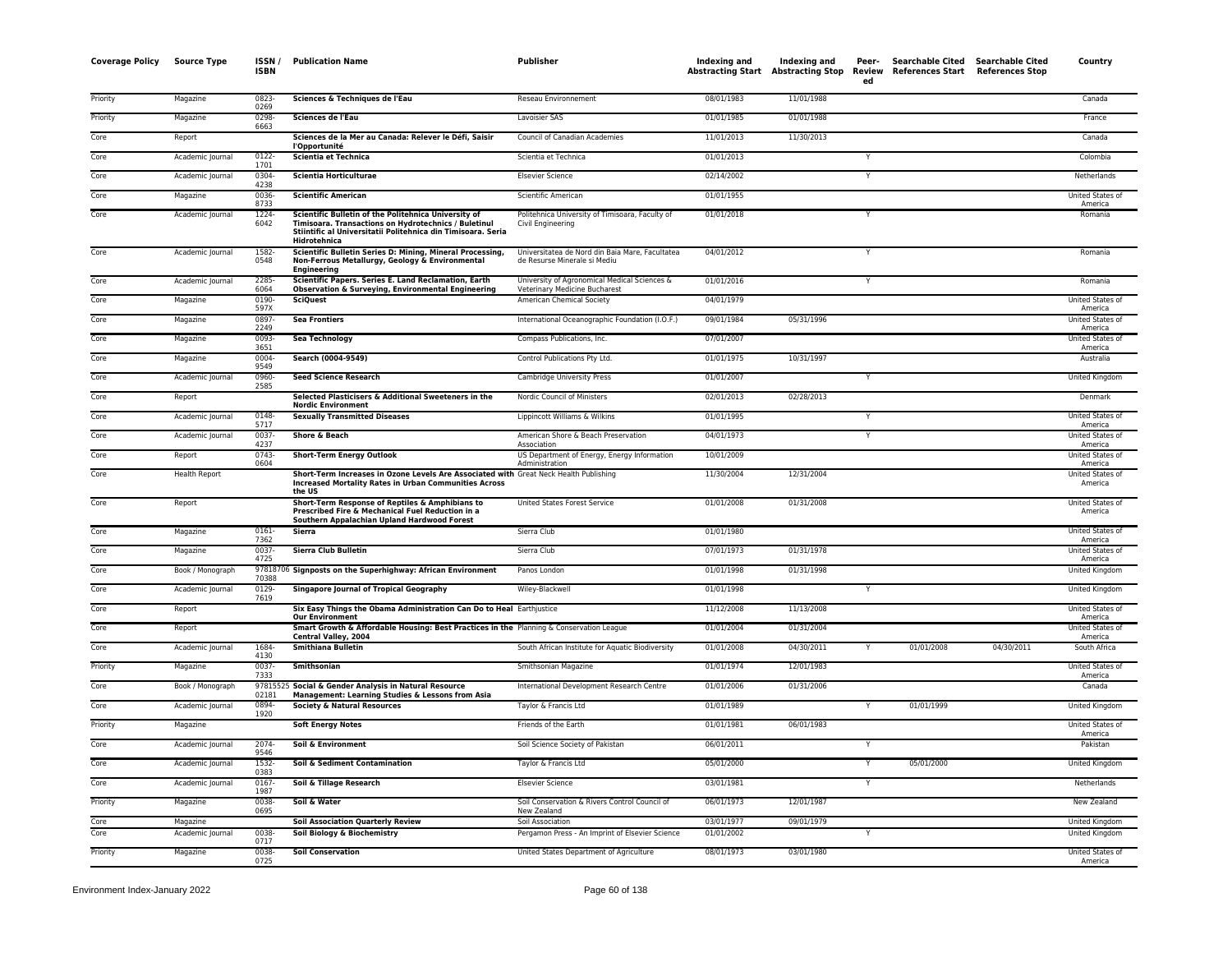| <b>Coverage Policy</b> | <b>Source Type</b>                         | ISSN/<br><b>ISBN</b> | <b>Publication Name</b>                                                                                 | Publisher                                       | Indexing and             | <b>Indexing and</b><br>Abstracting Start Abstracting Stop | Peer-<br>ed | Searchable Cited Searchable Cited<br>Review References Start References Stop |            | Country                            |
|------------------------|--------------------------------------------|----------------------|---------------------------------------------------------------------------------------------------------|-------------------------------------------------|--------------------------|-----------------------------------------------------------|-------------|------------------------------------------------------------------------------|------------|------------------------------------|
| Core                   | Academic Journal                           | $0267 -$<br>7261     | Soil Dynamics & Earthquake Engineering (0267-7261)                                                      | Elsevier B.V.                                   | 02/01/2002               |                                                           | Y           |                                                                              |            | United Kingdom                     |
| Core                   | Academic Journal                           | 0038-<br>0741        | Soil Mechanics & Foundation Engineering                                                                 | Springer Nature                                 | 07/01/1973               |                                                           |             | 07/01/1973                                                                   |            | Germany                            |
| Core                   | Academic Journal                           | 0038-<br>0768        | Soil Science & Plant Nutrition                                                                          | Taylor & Francis Ltd                            | 01/01/2006               |                                                           | Y           | 01/01/2008                                                                   |            | <b>United Kingdom</b>              |
| Core                   | Academic Journal                           | 1569-<br>187X        | <b>Soil Science Reviews</b>                                                                             | Elsevier B.V.                                   | 01/01/2002               | 12/31/2003                                                | Y           |                                                                              |            | <b>United Kingdom</b>              |
| Core                   | Academic Journal                           | 0361-<br>5995        | Soil Science Society of America Journal                                                                 | Wiley-Blackwell                                 | 01/01/1979               | 05/31/2019                                                | Y           | 01/01/1979                                                                   | 05/31/2019 | United Kingdom                     |
| Core                   | Magazine                                   | 0038-<br>0776        | <b>Soil Science Society of America Proceedings</b>                                                      | Soil Science Society of America                 | 07/01/1973               | 11/01/1978                                                |             |                                                                              |            | United States of<br>America        |
| Core<br>Core           | Magazine                                   |                      | <b>Soil Sense</b>                                                                                       | Wollongbar Agricultural Institute               | 01/01/1975<br>03/01/1990 | 04/30/1976                                                |             |                                                                              |            | Australia                          |
|                        | Academic Journal                           | 0266-<br>0032        | Soil Use & Management                                                                                   | Wiley-Blackwell                                 |                          |                                                           |             | 01/01/2006                                                                   |            | United Kingdom                     |
| Core                   | Book / Monograph                           | 52742                | 97809221 Soils, Society & the Environment                                                               | American Geosciences Institute                  | 10/01/2005               | 10/31/2005                                                |             |                                                                              |            | United States of<br>America        |
| Priority               | Magazine                                   | $0160 -$<br>8401     | <b>Solar Age</b>                                                                                        | Solar Age                                       | 01/01/1978               | 06/01/1986                                                |             |                                                                              |            | United States o<br>America         |
| Core                   | Magazine                                   | 0379-<br>6787        | <b>Solar Cells</b>                                                                                      | Elsevier B.V.                                   | 01/01/1981               | 12/01/1991                                                |             |                                                                              |            | United Kingdom                     |
| Core                   | Conference<br>Proceedings Collection       |                      | <b>SOLAR Conference Proceedings</b>                                                                     | American Solar Energy Society                   | 01/01/2013               |                                                           |             |                                                                              |            | United States of<br>America        |
| Core                   | Academic Journal                           | $0038 -$<br>092X     | <b>Solar Energy</b>                                                                                     | Pergamon Press - An Imprint of Elsevier Science | 08/01/1974               |                                                           | Y           |                                                                              |            | United Kingdom                     |
| Core                   | Academic Journal                           | 0927-<br>0248        | Solar Energy Materials & Solar Cells                                                                    | <b>Elsevier Science</b>                         | 01/01/1992               |                                                           | Y           |                                                                              |            | Netherlands                        |
| Priority               | Academic Journal                           | 0195-<br>1785        | <b>Solar Law Reporter</b>                                                                               | Solar Energy Research Institute                 | 05/01/1979               | 03/01/1982                                                | Υ           |                                                                              |            | United States of<br>America        |
| Core                   | Academic Journal                           | 2367-<br>198X        | <b>Solar RRL</b>                                                                                        | Wiley-Blackwell                                 | 11/01/2017               |                                                           | Y           |                                                                              |            | United Kingdom                     |
| Core                   | Magazine                                   | 0888-<br>4048        | <b>Solar Times</b>                                                                                      | Cren Publishing Limited                         | 01/01/1981               | 12/01/1981                                                |             |                                                                              |            | Canada                             |
| Core                   | <b>Trade Publication</b>                   | $1042 -$<br>0630     | <b>Solar Today</b>                                                                                      | American Solar Energy Society                   | 01/01/1995               |                                                           |             |                                                                              |            | United States o<br>America         |
| Core                   | Conference<br>Proceedings Collection 39909 |                      | 97898144 Solid State Ionics: Ionics For Sustainable World -<br>Proceedings of the 13th Asian Conference | World Scientific Publishing Company             | 01/01/2012               | 01/31/2012                                                |             |                                                                              |            | Singapore                          |
| Priority               | Magazine                                   | 1058-<br>9074        | Solid Waste & Power                                                                                     | Adams Publishing                                | 02/01/1990               | 09/01/1993                                                |             |                                                                              |            | United States of<br>America        |
| Core                   | Magazine                                   | 0038-<br>1128        | <b>Solid Waste Report</b>                                                                               | Jade Media Partners                             | 02/01/2009               | 12/28/2015                                                |             |                                                                              |            | United States of<br>America        |
| Priority               | Magazine                                   | 1072-<br>9550        | <b>Solid Waste Technologies</b>                                                                         | Adams Publishing                                | 11/01/1993               | 07/01/1998                                                |             |                                                                              |            | United States of<br>America        |
| Priority               | Magazine                                   | 0886<br>1579         | Solid Wastes Management (08861579)                                                                      | <b>Communication Channels</b>                   | 02/01/1980               | 02/01/1983                                                |             |                                                                              |            | United States of<br>America        |
| Priority               | Magazine                                   | 0038-<br>1136        | Solid Wastes Management: Refuse Removal Journal                                                         | <b>Communication Channels</b>                   | 01/01/1974               | 01/01/1980                                                |             |                                                                              |            | United States of<br>America        |
| Core                   | Academic Journal                           |                      | <b>Solutions Journal</b>                                                                                | Rocky Mountain Institute                        | 11/01/2010               |                                                           |             |                                                                              |            | <b>United States of</b><br>America |
| Core                   | Academic Journal                           | 1537-<br>0275        | Solutions! For People, Processes & Paper                                                                | Questex Media Group                             | 11/01/2003               | 07/31/2006                                                | Y           |                                                                              |            | United States of<br>America        |
| Core                   | Magazine                                   | $1541 -$<br>0161     | <b>Sound &amp; Vibration</b>                                                                            | <b>Tech Science Press</b>                       | 01/01/1978               |                                                           |             |                                                                              |            | <b>United States of</b><br>America |
| Core                   | Report                                     | 77771                | 97892916 Source Apportionment of Nitrogen & Phosphorus Inputs<br><b>Into the Aquatic Environment</b>    | European Environment Agency                     | 12/01/2005               | 12/31/2005                                                |             |                                                                              |            | Denmark                            |
| Core                   | Academic Journal                           | 1012-<br>0750        | South African Journal of Geology                                                                        | Geological Society of South Africa              | 01/01/1994               |                                                           | Y           |                                                                              |            | South Africa                       |
| Core                   | Academic Journal                           | $0038 -$<br>2353     | South African Journal of Science                                                                        | Academy of Science of South Africa              | 02/01/1995               |                                                           | Y           | 07/01/2005                                                                   | 05/31/2020 | South Africa                       |
| Core                   | Academic Journal                           | 0379-<br>4369        | South African Journal of Wildlife Research                                                              | South African Wildlife Management Association   | 06/01/1994               | 07/31/2014                                                | Y           |                                                                              |            | South Africa                       |
| Core                   | Academic Journal                           | 0254-<br>1858        | South African Journal of Zoology                                                                        | Zoological Society of Southern Africa           | 01/01/1994               | 12/31/1999                                                | Y           |                                                                              |            | South Africa                       |
| Core                   | Academic Journal                           | 1528-<br>7092        | <b>Southeastern Naturalist</b>                                                                          | Eagle Hill Institute                            | 03/01/2002               |                                                           | Y           |                                                                              |            | United States of<br>America        |
| Core                   | Academic Journal                           | 2070-<br>2620        | Southern Forests: A Journal of Forest Science                                                           | Taylor & Francis Ltd                            | 07/01/2008               |                                                           | Υ           |                                                                              |            | United Kingdom                     |
| Priority               | Academic Journal                           | 0096-<br>7807        | <b>Soviet Journal of Ecology</b>                                                                        | Plenum Publishing Corporation                   | 11/01/1973               | 01/01/1986                                                | Υ           |                                                                              |            | United States of<br>America        |
| Core                   | Academic Journal                           | 0892-<br>9270        | <b>Space Technology</b>                                                                                 | Elsevier B.V.                                   | 01/01/1987               | 03/31/1990                                                | Y           |                                                                              |            | United Kingdom                     |
| Core                   | Academic Journal                           | 2171-                | <b>Spanish Journal of Rural Development</b>                                                             | Spanish Journal of Rural Development            | 01/01/2011               | 05/02/2015                                                |             |                                                                              |            | Spain                              |
| Core                   | Academic Journal                           | 1216<br>1353-        | Spill Science & Technology Bulletin                                                                     | Pergamon Press - An Imprint of Elsevier Science | 09/01/1994               | 12/31/2003                                                | Y           |                                                                              |            | <b>United Kingdom</b>              |
| Core                   | Book / Monograph                           | 2561<br>16648        | 97808298 Splendor of Creation: A Biblical Ecology                                                       | <b>Pilgrim Press</b>                            | 12/01/2005               | 12/31/2005                                                |             |                                                                              |            | United States of<br>America        |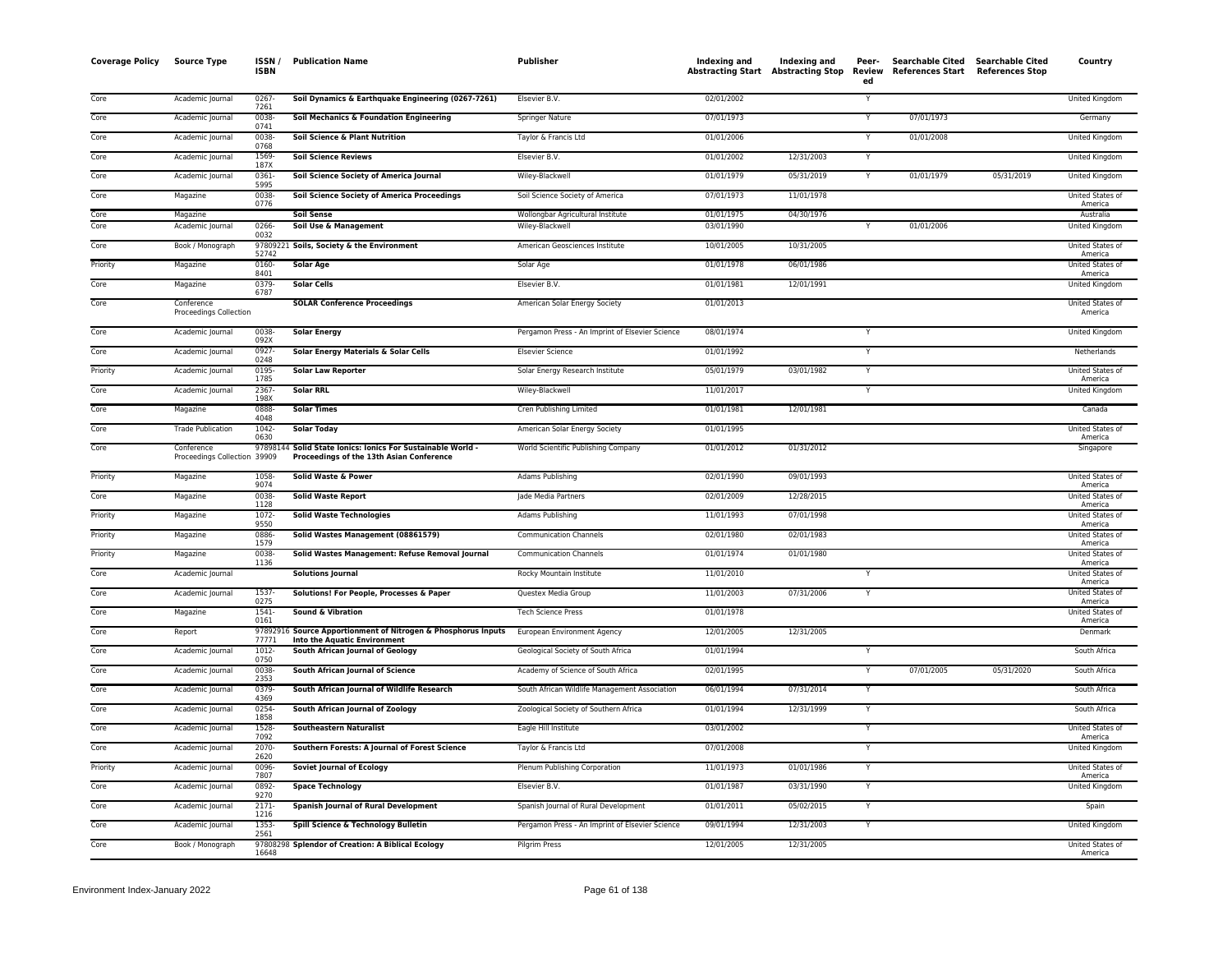| <b>Coverage Policy</b> | <b>Source Type</b>                        | ISSN/<br><b>ISBN</b> | <b>Publication Name</b>                                                                                          | <b>Publisher</b>                                                                             | Indexing and             | Indexing and<br>Abstracting Start Abstracting Stop | Peer-<br>Review<br>ed | <b>Searchable Cited</b><br><b>References Start</b> | <b>Searchable Cited</b><br><b>References Stop</b> | Country                     |
|------------------------|-------------------------------------------|----------------------|------------------------------------------------------------------------------------------------------------------|----------------------------------------------------------------------------------------------|--------------------------|----------------------------------------------------|-----------------------|----------------------------------------------------|---------------------------------------------------|-----------------------------|
| Core                   | Academic Journal                          | 0892<br>7138         | <b>Stanford Environmental Law Journal</b>                                                                        | Stanford Environmental Law Journal                                                           | 01/01/1993               |                                                    | $\mathsf{v}$          | 01/01/1993                                         | 12/31/2019                                        | United States of<br>America |
| Priority               | Academic Journal                          | 0081                 | <b>Stanford Journal of International Studies</b>                                                                 | Stanford Journal of International Law                                                        | 03/01/1974               | 03/01/1974                                         | Y                     |                                                    |                                                   | United States of            |
| Core                   | Magazine                                  | 4326<br>1020-        | State of World Fisheries & Aquaculture                                                                           | Food & Agriculture Organization of the United                                                | 01/01/2010               |                                                    |                       |                                                    |                                                   | America<br>Italy            |
| Priority               | Magazine                                  | 5489<br>0039-        | Staub: Reinhaltung der Luft                                                                                      | Nations<br>Springer Nature                                                                   | 01/01/1974               | 06/01/1982                                         |                       |                                                    |                                                   | Germany                     |
| Core                   | Academic Journal                          | 0771<br>1436-        | Stochastic Environmental Research & Risk Assessment                                                              | Springer Nature                                                                              | 05/01/2003               |                                                    | Y                     | 05/01/2003                                         |                                                   | Germany                     |
| Core                   | <b>Trade Publication</b>                  | 3240<br>$1531 -$     | Stormwater                                                                                                       | <b>Endeavor Business Media</b>                                                               | 09/01/2007               |                                                    |                       |                                                    |                                                   | <b>United States of</b>     |
| Core                   | Report                                    | 0574                 | Stormwater Pollution: Causes, Impacts & Solutions, 2003 Planning & Conservation League                           |                                                                                              | 10/01/2003               | 10/31/2003                                         |                       |                                                    |                                                   | America<br>United States o  |
| Core                   | Report                                    |                      | <b>Strategic Insights Series: Frozen Assets: Securing</b>                                                        | Australian Strategic Policy Institute                                                        | 04/01/2007               | 04/30/2007                                         |                       |                                                    |                                                   | America<br>Australia        |
| Core                   | Academic Journal                          | 1048-                | <b>Australia's Antarctic Future</b><br><b>Strategic Planning for Energy &amp; the Environment</b>                | River Publishers, Inc.                                                                       | 01/01/1991               | 02/28/2019                                         |                       | 01/01/2006                                         | 05/31/2011                                        | United States of            |
| Core                   | Academic Journal                          | 5236<br>$0167 -$     | <b>Structural Safety</b>                                                                                         | <b>Elsevier Science</b>                                                                      | 01/01/2002               |                                                    |                       |                                                    |                                                   | America<br>Netherlands      |
| Core                   | Magazine                                  | 4730<br>0197         | <b>Studies in Avian Biology</b>                                                                                  | University of California Press                                                               | 06/01/1996               | 10/01/2011                                         |                       | 06/01/1996                                         | 10/01/2011                                        | United States of            |
| Core                   | Academic Journal                          | 9922<br>0039-        | <b>Studies in Conservation</b>                                                                                   | Taylor & Francis Ltd                                                                         | 11/01/1981               |                                                    | Y                     |                                                    |                                                   | America<br>United Kingdom   |
| Core                   | Academic Journal                          | 3630<br>$0165 -$     | Studies on Neotropical Fauna & Environment                                                                       | Taylor & Francis Ltd                                                                         | 01/01/1997               |                                                    |                       | 01/01/1997                                         |                                                   | <b>United Kingdom</b>       |
| Priority               | Magazine                                  | 0521<br>0305-        | Sun at Work in Britain                                                                                           | Elsevier B.V.                                                                                | 01/01/1980               | 02/01/1982                                         |                       |                                                    |                                                   | United Kingdom              |
| Core                   | Magazine                                  | 0254<br>0889-        | <b>Sun Magazine</b>                                                                                              | Sun Company                                                                                  | 09/01/1978               | 12/01/1982                                         |                       |                                                    |                                                   | United States of            |
| Priority               | Magazine                                  | 3497<br>0149-        | Sunworld                                                                                                         | Franklin Company Consultant Limited                                                          | 01/01/1980               | 04/01/1987                                         |                       |                                                    |                                                   | America<br>United States of |
| Core                   | Academic Journal                          | 1938<br>0039-        | <b>Survey Review</b>                                                                                             | Taylor & Francis Ltd                                                                         | 12/09/2014               |                                                    |                       |                                                    |                                                   | America<br>United Kingdom   |
| Core                   | Academic Journal                          | 6265<br>$0142 -$     | <b>Surveys in High Energy Physics</b>                                                                            | Taylor & Francis Ltd                                                                         | 01/01/2002               | 03/31/2006                                         |                       | 11/01/2002                                         |                                                   | <b>United Kingdom</b>       |
| Core                   | Magazine                                  | 2413<br>1476-        | <b>Sustain' Magazine</b>                                                                                         | McClelland Publishing Ltd.                                                                   | 09/01/2005               | 03/31/2012                                         |                       |                                                    |                                                   | <b>United Kingdom</b>       |
| Core                   | Magazine                                  | 1572<br>2692         | <b>Sustainability &amp; Climate Change</b>                                                                       | Mary Ann Liebert, Inc.                                                                       | 01/01/2021               |                                                    |                       |                                                    |                                                   | United States of            |
| Core                   | Report                                    | 2924                 | Sustainability Certification of Nordic Tourist Destinations Nordic Council of Ministers                          |                                                                                              | 04/01/2013               | 04/30/2013                                         |                       |                                                    |                                                   | America<br>Denmark          |
| Core                   | Academic Journal                          | 1862                 | <b>Sustainability Science</b>                                                                                    | Springer Nature                                                                              | 01/01/2011               |                                                    |                       |                                                    |                                                   | Germany                     |
| Core                   | Magazine                                  | 4065<br>1937-        | Sustainability: The Journal of Record                                                                            | Mary Ann Liebert, Inc.                                                                       | 02/01/2008               | 12/31/2020                                         |                       |                                                    |                                                   | United States of            |
| Core                   | Academic Journal                          | 0695<br>0968-        | <b>Sustainable Development</b>                                                                                   | John Wiley & Sons, Inc.                                                                      | 04/01/1995               |                                                    |                       | 04/01/1995                                         |                                                   | America<br>United States o  |
| Core                   | Conference                                | 0802                 | 97898147 Sustainable Development - Proceedings of the 2015                                                       | World Scientific Publishing Company                                                          | 01/01/2016               | 01/31/2016                                         |                       |                                                    |                                                   | America<br>Singapore        |
|                        | Proceedings Collection 49909              |                      | International Conference (Icsd2015)                                                                              |                                                                                              |                          |                                                    |                       |                                                    |                                                   |                             |
| Core                   | Book / Monograph                          | 03683                | 97815525 Sustainable Development at Risk: Ignoring the Past                                                      | International Development Research Centre                                                    | 01/01/2007               | 01/31/2007                                         |                       |                                                    |                                                   | Canada                      |
| Core<br>Core           | Academic Journal<br>Academic Journal      | 2468-                | <b>Sustainable Environment Research</b><br>Sustainable Environment Research (2468-2039)                          | Chinese Institute of Environment Engineering<br>Chinese Institute of Environment Engineering | 07/01/2010<br>01/01/2016 | 12/31/2015                                         | $\mathsf{v}$          |                                                    |                                                   | Taiwar<br>Taiwan            |
| Core                   | Academic Journal                          | 2039<br>2220-        | Sustainable Technologies, Systems & Policies                                                                     | Hamad bin Khalifa University Press (HBKU                                                     | 01/01/2010               | 06/30/2012                                         | Y                     |                                                    |                                                   | Qatar                       |
| Core                   |                                           | 2765                 |                                                                                                                  | Press<br>American Geosciences Institute                                                      | 03/01/1999               | 03/31/1999                                         |                       |                                                    |                                                   | <b>United States of</b>     |
|                        | Book / Monograph                          | 52506                | 97809221 Sustaining Our Soils & Society                                                                          |                                                                                              |                          |                                                    |                       |                                                    |                                                   | America                     |
| Core                   | Academic Journal                          | 2652-<br>2411        | <b>Swamphen: A Journal of Cultural Ecology</b>                                                                   | Swamphen: A Journal of Cultural Ecology                                                      | 01/01/2016               |                                                    | Y                     |                                                    |                                                   | Australia                   |
| Core                   | Book / Monograph                          | 30011                | 97807613 Symbiosis                                                                                               | Lerner Publishing Group                                                                      | 01/01/1998               | 01/31/1998                                         |                       |                                                    |                                                   | United States of<br>America |
| Core                   | Academic Journal                          | 0723-<br>2020        | <b>Systematic &amp; Applied Microbiology</b>                                                                     | Elsevier GmbH, Urban & Fischer Verlag                                                        | 01/01/2002               |                                                    | Y                     |                                                    |                                                   | United Kingdom              |
| Core                   | Academic Journal                          | 1477-<br>2000        | <b>Systematics &amp; Biodiversity</b>                                                                            | Taylor & Francis Ltd                                                                         | 01/01/2010               |                                                    | Y                     |                                                    |                                                   | <b>United Kingdom</b>       |
| Core                   | Pamphlet                                  |                      | <b>Take Control of Your Thermostat</b>                                                                           | U.S. Department of Energy (OSTI)                                                             | 01/01/2001               | 12/31/2001                                         |                       |                                                    |                                                   | United States of<br>America |
| Core                   | Book / Monograph                          | 97815525<br>00989    | Taking Care of What We Have: Participatory Natural<br>Resource Management on the Caribbean Coast of<br>Nicaragua | International Development Research Centre                                                    | 01/01/2000               | 01/31/2000                                         |                       |                                                    |                                                   | Canada                      |
| Core                   | Conference<br>Proceedings Collection 1527 | 0082-                | <b>Tall Timbers Fire Ecology Conference Proceedings</b>                                                          | Tall Timbers Research Station                                                                | 01/01/2010               |                                                    |                       |                                                    |                                                   | United States of<br>America |
| Core                   | Academic Journal                          | 0734<br>1415         | <b>TAPPI Journal</b>                                                                                             | Questex Media Group                                                                          | 02/01/1998               | 10/31/2001                                         |                       |                                                    |                                                   | United States of<br>America |
| Core                   | Academic Journal                          |                      | Tappi Journal (2002)                                                                                             | <b>TAPPI</b>                                                                                 | 06/01/2002               | 08/01/2018                                         |                       | 06/01/2002                                         | 08/01/2018                                        | United States of<br>America |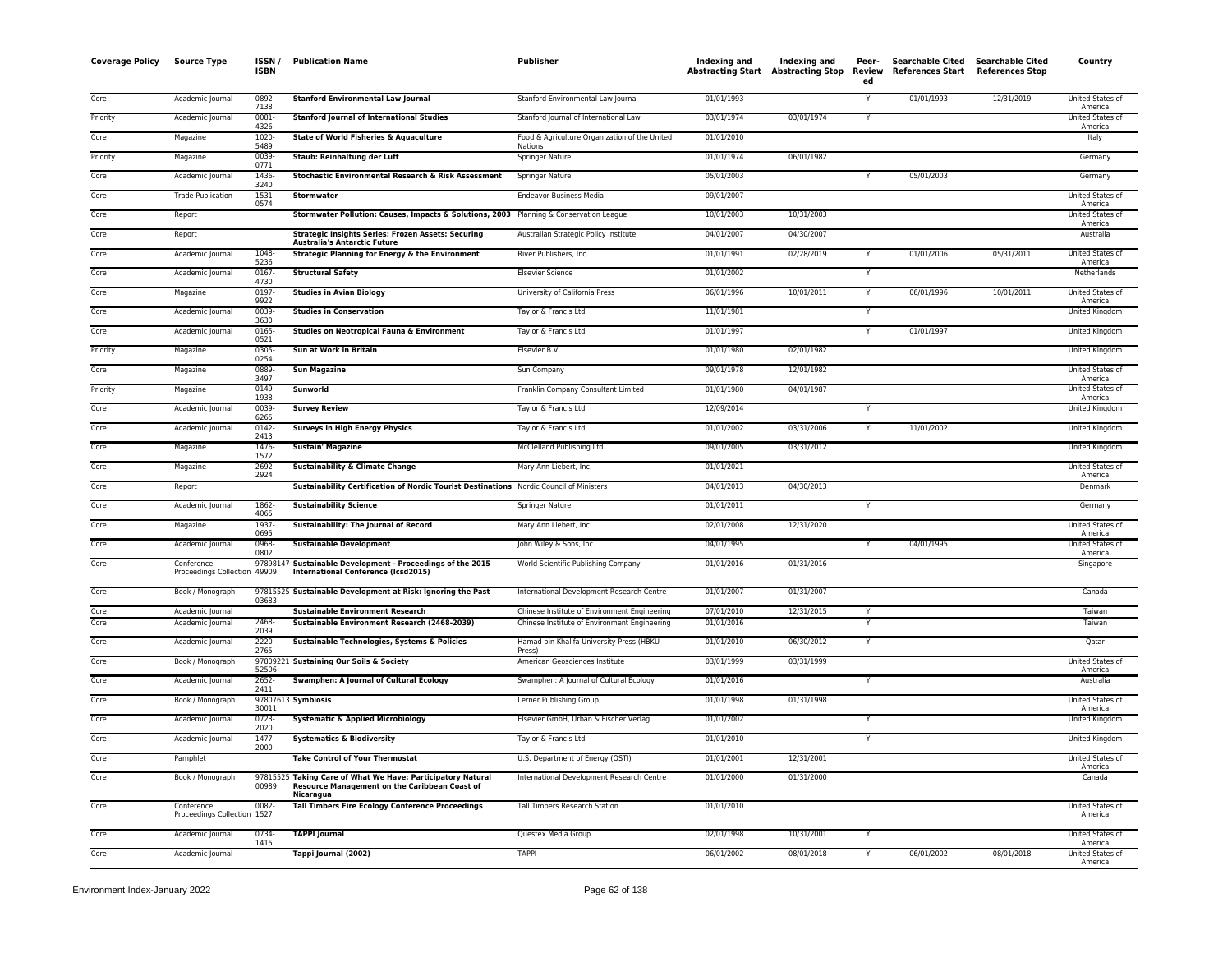| <b>Coverage Policy</b> | <b>Source Type</b>                   | ISSN /<br><b>ISBN</b> | <b>Publication Name</b>                                                                                                   | <b>Publisher</b>                                             | Indexing and             | Indexing and<br>Abstracting Start Abstracting Stop Review | Peer-<br>ed | Searchable Cited Searchable Cited<br>References Start References Stop |            | Country                     |
|------------------------|--------------------------------------|-----------------------|---------------------------------------------------------------------------------------------------------------------------|--------------------------------------------------------------|--------------------------|-----------------------------------------------------------|-------------|-----------------------------------------------------------------------|------------|-----------------------------|
| Core                   | Book / Monograph                     | 48396                 | 97804152 Target Organ Toxicity in Marine & Freshwater Teleosts<br><b>Systems: Volume 2</b>                                | Taylor & Francis Ltd / Books                                 | 05/17/2001               | 06/16/2001                                                |             | 05/17/2001                                                            | 06/16/2001 | <b>United Kingdom</b>       |
| Core                   | Report                               |                       | Tax Credits for Land Conservation: A Users Guide, 2000                                                                    | Planning & Conservation League                               | 09/01/2000               | 09/30/2000                                                |             |                                                                       |            | United States of<br>America |
| Core                   | Academic Journal                     | $0040 -$<br>0262      | <b>Taxon</b>                                                                                                              | Wiley-Blackwell                                              | 02/01/2003               |                                                           | Y           |                                                                       |            | <b>United Kingdom</b>       |
| Core                   | Report                               |                       | Teaching & Evaluating: Outdoor Ethics Education<br><b>Programs</b>                                                        | National Wildlife Federation                                 | 01/01/1995               | 01/31/1995                                                |             |                                                                       |            | United States of<br>America |
| Core                   | Magazine                             | 1099<br>274X          | <b>Technology Review</b>                                                                                                  | MIT Technology Review                                        | 02/01/1984               | 10/30/2012                                                |             |                                                                       |            | United States of<br>America |
| Core                   | Magazine                             | $0040 -$<br>1692      | Technology Review (00401692)                                                                                              | MIT Technology Review                                        | 07/01/1973               | 01/31/1997                                                |             |                                                                       |            | United States of<br>America |
| Core                   | Academic Journal                     | $0278 -$<br>7407      | <b>Tectonics</b>                                                                                                          | John Wiley & Sons, Inc.                                      | 07/01/1996               |                                                           | Y           |                                                                       |            | United States of<br>America |
| Core                   | Academic Journal                     | 0280-<br>6495         | <b>Tellus: Series A</b>                                                                                                   | Taylor & Francis Ltd                                         | 08/01/2002               |                                                           |             | 01/01/2008                                                            |            | United Kingdom              |
| Core                   | Report                               | 76989                 | 97892916 Ten Key Transport & Environment Issues for Policy-<br><b>Makers</b>                                              | European Environment Agency                                  | 10/01/2004               | 10/31/2004                                                |             |                                                                       |            | Denmark                     |
| Core                   | Academic Journal                     | 0954-<br>4879         | <b>Terra Nova</b>                                                                                                         | Wiley-Blackwell                                              | 01/01/1992               |                                                           | Y           | 01/01/1992                                                            |            | United Kingdom              |
| Core                   | Magazine                             | 2726-<br>8993         | <b>Territorial Challenges</b>                                                                                             | <b>Territorial Challenges</b>                                | 01/01/2019               |                                                           |             |                                                                       |            | France                      |
| Core                   | Academic Journal                     | 0891-<br>5466         | Texas Journal of Agriculture & Natural Resources                                                                          | Agricultural Consortium of Texas                             | 01/01/2003               |                                                           | Y           |                                                                       |            | United States of<br>America |
| Core                   | Academic Journal                     | 2160-<br>5319         | <b>Texas Water Journal</b>                                                                                                | Texas Water Journal                                          | 01/01/2016               |                                                           |             |                                                                       |            | United States of<br>America |
| Core                   | Academic Journal                     | 0177-<br>798X         | Theoretical & Applied Climatology                                                                                         | Springer Nature                                              | 01/01/1991               |                                                           | Y           | 01/01/1991                                                            |            | Germany                     |
| Core                   | Academic Journal                     | 2282-<br>2593         | <b>Theoretical Biology Forum</b>                                                                                          | Fabrizio Serra Editore                                       | 01/01/2011               | 01/31/2018                                                |             |                                                                       |            | Italy                       |
| Core                   | Academic Journal                     | 1874-<br>1738         | <b>Theoretical Ecology</b>                                                                                                | <b>Springer Nature</b>                                       | 01/01/2011               |                                                           | Y           |                                                                       |            | Germany                     |
| Core                   | Academic Journal                     | $0040 -$<br>5809      | <b>Theoretical Population Biology</b>                                                                                     | <b>Academic Press</b>                                        | 01/01/2002               |                                                           | Y           |                                                                       |            | United States of<br>America |
| Core                   | Government Document                  |                       | Third National Report on Human Exposure to<br><b>Environmental Chemicals</b>                                              | Centers for Disease Control & Prevention (CDC)               | 01/01/2005               | 01/31/2005                                                |             |                                                                       |            | United States of<br>America |
| Core                   | Book / Monograph                     | 01085                 | 97815525 Thirsty Cities: Urban Environments & Water Supply in<br><b>Latin America</b>                                     | International Development Research Centre                    | 01/01/1993               | 01/31/1993                                                |             |                                                                       |            | Canada                      |
| Core                   | Book / Monograph                     | 97818427<br>72430     | Thirsty Planet: Strategies for Sustainable Water<br>Management                                                            | Zed Books                                                    | 01/01/2004               | 01/31/2004                                                |             |                                                                       |            | United Kingdom              |
| Core                   | Book / Monograph                     | 56304                 | 97804192 Threatened Landscapes                                                                                            | Taylor & Francis Ltd / Books                                 | 08/09/2001               | 09/08/2001                                                |             | 08/09/2001                                                            |            | <b>United Kingdom</b>       |
| Core                   | Academic Journal                     | 0972-<br>6721         | TIDEE (TERI Information Digest on Energy & Environment) TERI Press                                                        |                                                              | 09/01/2007               |                                                           |             |                                                                       |            | India                       |
| Core                   | Academic Journal                     | 1603-<br>8398         | <b>Tidsskrift For Miljo</b>                                                                                               | Djøf Forlag                                                  | 12/01/2019               |                                                           | Y           |                                                                       |            | Denmark                     |
| Core                   | Book / Monograph                     | 32534                 | 97804151 Timescales & Environmental Change                                                                                | Taylor & Francis Ltd / Books                                 | 08/15/1996               | 09/14/1996                                                |             | 08/15/1996                                                            | 09/14/1996 | <b>United Kingdom</b>       |
| Core                   | Report                               | 22249                 | 97892893 Together Alone: BASIC Countries & the Climate Change<br>Conundrum                                                | Nordic Council of Ministers                                  | 10/01/2011               | 10/31/2011                                                |             |                                                                       |            | Denmark                     |
| Core                   | Report                               |                       | Toll from Coal: How Emissions from the Nation's Coal-<br>Fired Power Plants Devastate Wildlife & Threaten Human<br>Health | National Wildlife Federation                                 | 04/01/2000               | 04/30/2000                                                |             |                                                                       |            | United States of<br>America |
| Core                   | Magazine                             | 1102-<br>0938         | <b>Tomorrow: the Global Environment Business</b>                                                                          | Tomorrow Publishing AB                                       | 01/01/1993               | 12/31/2002                                                |             |                                                                       |            | Sweden                      |
| Priority               | Magazine                             |                       | <b>Tomorrow: The Global Environment Magazine</b>                                                                          | <b>Tomorrow Media</b>                                        | 01/01/1991               | 04/01/1992                                                |             |                                                                       |            | United States of<br>America |
| Core                   | Academic Journal                     | 1055-<br>7571         | <b>Total Quality Environmental Management (Wiley)</b>                                                                     | John Wiley & Sons, Inc.                                      | 01/01/1994               | 12/31/1995                                                | Y           |                                                                       |            | United States of<br>America |
| Priority<br>Core       | Academic Journal<br>Book / Monograph |                       | <b>Town Planning Review</b><br>97815526 Toxic Criminology: Environment, Law & the State in                                | Liverpool University Press / Journals<br>Fernwood Publishing | 01/01/1977<br>01/01/2002 | 10/01/1994<br>01/31/2002                                  | Y           |                                                                       |            | United Kingdom<br>Canada    |
| Core                   | Academic Journal                     | 60959<br>1076-        | Canada<br><b>Toxic Substance Mechanisms</b>                                                                               | Taylor & Francis Ltd                                         | 01/01/1995               | 10/31/2000                                                |             | 01/01/1995                                                            | 10/31/2000 | United Kingdom              |
| Priority               | Academic Journal                     | 9188<br>0199-         | <b>Toxic Substances Journal</b>                                                                                           | Taylor & Francis Ltd                                         | 01/01/1990               | 04/01/1994                                                | Y           |                                                                       |            | United Kingdom              |
| Core                   | Academic Journal                     | 3178<br>0192-         | <b>Toxicologic Pathology</b>                                                                                              | Sage Publications                                            | 01/01/2001               |                                                           | Y           | 01/01/2001                                                            |            | United States of            |
| Core                   | Academic Journal                     | 6233<br>0277-         | <b>Toxicological &amp; Environmental Chemistry</b>                                                                        | Taylor & Francis Ltd                                         | 01/01/2004               |                                                           | Y           |                                                                       |            | America<br>United Kingdom   |
| Core                   | Academic Journal                     | 2248<br>1176-         | <b>Toxicological Reviews</b>                                                                                              | <b>Springer Nature</b>                                       | 01/01/2003               | 12/31/2006                                                | Y           |                                                                       |            | Germany                     |
| Core                   | Academic Journal                     | 2551<br>1096-         | <b>Toxicological Sciences</b>                                                                                             | <b>Oxford University Press</b>                               | 01/01/1998               |                                                           | Y           | 10/01/2009                                                            |            | United Kingdom              |
|                        |                                      | 6080<br>0300-         |                                                                                                                           |                                                              |                          |                                                           |             |                                                                       |            |                             |
| Core                   | Academic Journal                     | 483X                  | <b>Toxicology</b>                                                                                                         | <b>Elsevier Science</b>                                      | 01/01/2002               |                                                           | Y           |                                                                       |            | Netherlands                 |
| Core                   | Academic Journal                     | 0041-<br>008X         | <b>Toxicology &amp; Applied Pharmacology</b>                                                                              | <b>Academic Press</b>                                        | 01/01/2002               |                                                           |             |                                                                       |            | United States of<br>America |
| Core                   | Academic Journal                     | $0748 -$<br>2337      | Toxicology & Industrial Health                                                                                            | <b>Sage Publications</b>                                     | 01/01/1998               |                                                           |             | 01/01/1998                                                            |            | United States of<br>America |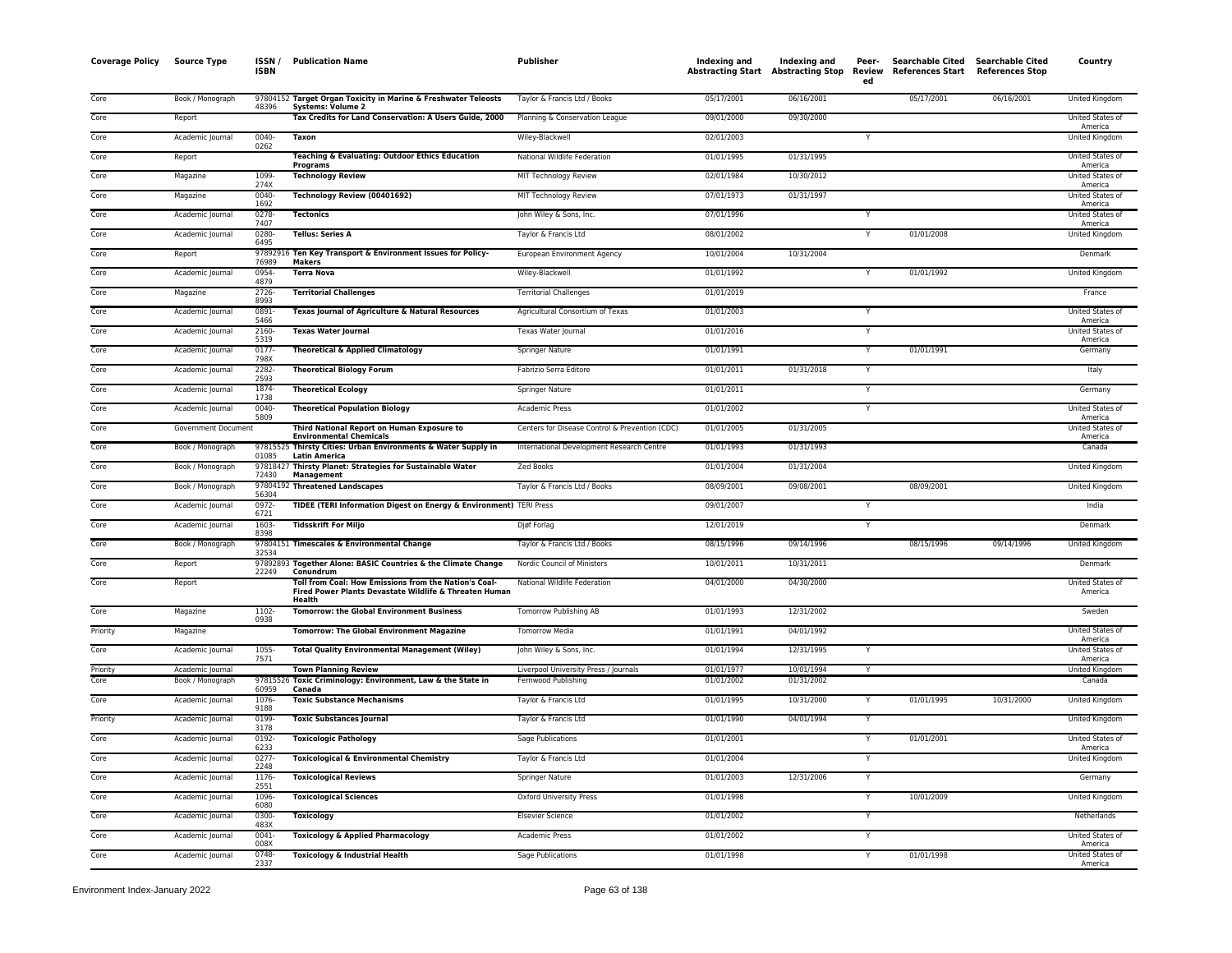| <b>Coverage Policy</b> | <b>Source Type</b> | ISSN /<br><b>ISBN</b> | <b>Publication Name</b>                                                                              | <b>Publisher</b>                                                | Indexing and Indexing and<br>Abstracting Start Abstracting Stop |            | Peer-<br>Review<br>ed | References Start | Searchable Cited Searchable Cited<br><b>References Stop</b> | Country                     |
|------------------------|--------------------|-----------------------|------------------------------------------------------------------------------------------------------|-----------------------------------------------------------------|-----------------------------------------------------------------|------------|-----------------------|------------------|-------------------------------------------------------------|-----------------------------|
| Core                   | Academic Journal   | 0887-<br>2333         | <b>Toxicology in Vitro</b>                                                                           | Pergamon Press - An Imprint of Elsevier Science                 | 01/01/2002                                                      |            | Y                     |                  |                                                             | United Kingdom              |
| Core                   | Academic Journal   | 0378-<br>4274         | <b>Toxicology Letters</b>                                                                            | <b>Elsevier Science</b>                                         | 02/07/2002                                                      |            | $\checkmark$          |                  |                                                             | Netherlands                 |
| Core                   | Academic Journal   | 1537-<br>6516         | <b>Toxicology Mechanisms &amp; Methods</b>                                                           | Taylor & Francis Ltd                                            | 01/01/2002                                                      |            |                       | 01/01/2002       |                                                             | <b>United Kingdom</b>       |
| Core                   | Academic Journal   | $0041 -$<br>0101      | <b>Toxicon</b>                                                                                       | Pergamon Press - An Imprint of Elsevier Science                 | 01/01/2002                                                      |            |                       |                  |                                                             | United Kingdom              |
| Core                   | Academic Journal   | 1556-<br>9543         | <b>Toxin Reviews</b>                                                                                 | Taylor & Francis Ltd                                            | 02/01/2005                                                      |            | Y                     | 01/01/2008       |                                                             | United Kingdom              |
| Core                   | Academic Journal   | $0041 -$<br>0020      | <b>TPR: Town Planning Review</b>                                                                     | Liverpool University Press / Journals                           | 01/01/1995                                                      |            |                       | 01/01/1995       | 06/30/2020                                                  | United Kingdom              |
| Core                   | Report             |                       | Tracking Environmental Impacts in Global Product Chains Nordic Council of Ministers                  |                                                                 | 03/01/2013                                                      | 03/31/2013 |                       |                  |                                                             | Denmark                     |
| Core                   | Report             | 07077                 | 97819304 Tracking TMDLs: A Field Guide for Evaluating Proposed<br><b>Watershed Restoration Plans</b> | National Wildlife Federation                                    | 05/01/2002                                                      | 05/31/2002 |                       |                  |                                                             | United States of<br>America |
| Core                   | Book / Monograph   | 02570                 | 97815525 Traditional Ecological Knowledge: Concepts & Cases                                          | International Development Research Centre                       | 01/01/1993                                                      | 01/31/1993 |                       |                  |                                                             | Canada                      |
| Core                   | Academic Journal   | 1361-<br>1682         | <b>Transactions in GIS</b>                                                                           | Wiley-Blackwell                                                 | 01/01/1999                                                      |            |                       | 01/01/2003       |                                                             | United Kingdom              |
| Core                   | Academic Journal   | $0002 -$<br>8487      | <b>Transactions of the American Fisheries Society</b>                                                | John Wiley & Sons, Inc.                                         | 10/01/1973                                                      |            | Y                     |                  |                                                             | United States of<br>America |
| Core                   | Academic Journal   | $0372 -$<br>1426      | Transactions of the Royal Society of South Australia                                                 | Taylor & Francis Ltd                                            | 01/01/2019                                                      |            | Y                     |                  |                                                             | United Kingdom              |
| Core                   | Academic Journal   | 0962-<br>8819         | <b>Transgenic Research</b>                                                                           | Springer Nature                                                 | 01/01/2007                                                      |            | Y                     |                  |                                                             | Germany                     |
| Core                   | Academic Journal   | 1825-<br>229X         | <b>Transitional Waters Bulletin</b>                                                                  | <b>Transitional Waters Bulletin</b>                             | 12/01/2011                                                      |            | Y                     |                  |                                                             | Italy                       |
| Core                   | Academic Journal   | $2047 -$<br>1025      | <b>Transnational Environmental Law</b>                                                               | Cambridge University Press                                      | 01/01/2019                                                      |            |                       |                  |                                                             | United Kingdom              |
| Core                   | Book / Monograph   | 24239                 | 97804152 Transnational Environmental Policy                                                          | Taylor & Francis Ltd / Books                                    | 03/15/2001                                                      | 04/14/2001 |                       | 03/15/2001       | 04/14/2001                                                  | <b>United Kingdom</b>       |
| Core                   | Magazine           | 1524-<br>1912         | <b>Transportation Alternatives Magazine</b>                                                          | <b>Transportation Alternatives</b>                              | 01/01/2004                                                      | 12/31/2007 |                       | 01/01/2004       | 12/31/2007                                                  | United States of<br>America |
| Priority               | Academic Journal   | 0569<br>7891          | <b>Transportation Engineering Journal of ASCE</b>                                                    | American Society of Civil Engineers                             | 02/01/1973                                                      | 11/01/1983 |                       |                  |                                                             | United States of<br>America |
| Core                   | Academic Journal   | 0041<br>1612          | <b>Transportation Journal (American Society of</b><br><b>Transportation &amp; Logistics Inc)</b>     | American Society of Transportation & Logistics                  | 09/01/1961                                                      | 12/31/2010 |                       | 09/01/1961       |                                                             | United States of<br>America |
| Core                   | Academic Journal   | 0041<br>1612          | Transportation Journal (Pennsylvania State University<br>Press)                                      | Pennsylvania State University Press                             | 01/01/2011                                                      |            |                       |                  |                                                             | United States of<br>America |
| Core                   | Academic Journal   | $0041 -$<br>1647      | <b>Transportation Research</b>                                                                       | Elsevier B.V.                                                   | 12/01/1973                                                      | 08/31/1983 | Y                     |                  |                                                             | <b>United Kingdom</b>       |
| Priority               | Academic Journal   | 0191<br>2607          | <b>Transportation Research Part A: General</b>                                                       | Elsevier B.V.                                                   | 09/01/1983                                                      | 11/01/1991 |                       |                  |                                                             | <b>United Kingdom</b>       |
| Core                   | Academic Journal   | 0965<br>8564          | Transportation Research Part A: Policy & Practice                                                    | Pergamon Press - An Imprint of Elsevier Science                 | 01/01/1992                                                      |            |                       |                  |                                                             | <b>United Kingdom</b>       |
| Core                   | Academic Journal   | $0191 -$<br>2615      | <b>Transportation Research: Part B</b>                                                               | Pergamon Press - An Imprint of Elsevier Science                 | 10/01/1983                                                      |            |                       |                  |                                                             | United Kingdom              |
| Core                   | Academic Journal   | 0968<br>090X          | <b>Transportation Research: Part C</b>                                                               | Pergamon Press - An Imprint of Elsevier Science                 | 03/01/1993                                                      |            |                       |                  |                                                             | United Kingdom              |
| Core                   | Academic Journal   | 1361-<br>9209         | <b>Transportation Research: Part D</b>                                                               | Pergamon Press - An Imprint of Elsevier Science                 | 06/01/2002                                                      |            | Y                     |                  |                                                             | <b>United Kingdom</b>       |
| Core                   | Academic Journal   | 1614-<br>2942         | <b>Tree Genetics &amp; Genomes</b>                                                                   | Springer Nature                                                 | 01/01/2012                                                      |            |                       |                  |                                                             | Germany                     |
| Core                   | Academic Journal   | 0829-<br>318X         | <b>Tree Physiology</b>                                                                               | <b>Oxford University Press</b>                                  | 01/01/1996                                                      |            | Y                     |                  |                                                             | United Kingdom              |
| Core                   | Book / Monograph   | 44656                 | 97808135 Trees, Truffles & Beasts: How Forests Function                                              | <b>Rutgers University Press</b>                                 | 01/01/2008                                                      | 01/31/2008 |                       |                  |                                                             | United States of<br>America |
| Core                   | Academic Journal   | 0931-<br>1890         | <b>Trees: Structure &amp; Function</b>                                                               | Springer Nature                                                 | 01/01/2007                                                      |            | Y                     |                  |                                                             | Germany                     |
| Core                   | Academic Journal   | $0167 -$<br>7799      | <b>Trends in Biotechnology</b>                                                                       | Pergamon Press - An Imprint of Elsevier Science                 | 01/01/2002                                                      |            | Y                     |                  |                                                             | <b>United Kingdom</b>       |
| Core                   | Academic Journal   | 0169-<br>5347         | Trends in Ecology & Evolution                                                                        | Elsevier B.V.                                                   | 01/01/1989                                                      |            | Y                     |                  |                                                             | United Kingdom              |
| Core                   | Academic Journal   | 0966-<br>842X         | <b>Trends in Microbiology</b>                                                                        | Elsevier B.V.                                                   | 02/01/2002                                                      |            | Y                     |                  |                                                             | United Kingdom              |
| Core                   | Academic Journal   | 1360-<br>1385         | <b>Trends in Plant Science</b>                                                                       | Elsevier B.V.                                                   | 01/01/2002                                                      |            | Y                     |                  |                                                             | United Kingdom              |
| Core                   | Magazine           | 0041<br>3216          | <b>Tropical Agriculture</b>                                                                          | University of the West Indies, Faculty of Food &<br>Agriculture | 10/01/2008                                                      |            | $\mathsf{Y}$          |                  |                                                             | Trinidad & Tobago           |
| Core                   | Academic Journal   | 0049<br>4747          | <b>Tropical Animal Health &amp; Production</b>                                                       | <b>Springer Nature</b>                                          | 01/01/2007                                                      |            | Y                     |                  |                                                             | Germany                     |
| Core                   | Academic Journal   | 0564<br>3295          | <b>Tropical Ecology</b>                                                                              | Springer Nature                                                 | 06/01/1991                                                      |            |                       | 06/01/1991       | 03/31/2020                                                  | Germany                     |
| Core                   | Book / Monograph   | 16091                 | 97804151 Tropical Environments                                                                       | Taylor & Francis Ltd / Books                                    | 08/28/1997                                                      | 09/27/1997 |                       | 08/28/1997       | 09/27/1997                                                  | United Kingdom              |
| Priority               | Magazine           | $0143 -$<br>6147      | <b>Tropical Pest Management</b>                                                                      | Taylor & Francis Ltd                                            | 01/01/1990                                                      | 10/01/1992 |                       |                  |                                                             | <b>United Kingdon</b>       |
| Core                   | Academic Journal   | 0394-<br>6975         | <b>Tropical Zoology</b>                                                                              | PAGEPress                                                       | 07/30/2008                                                      |            | Y                     |                  |                                                             | Italy                       |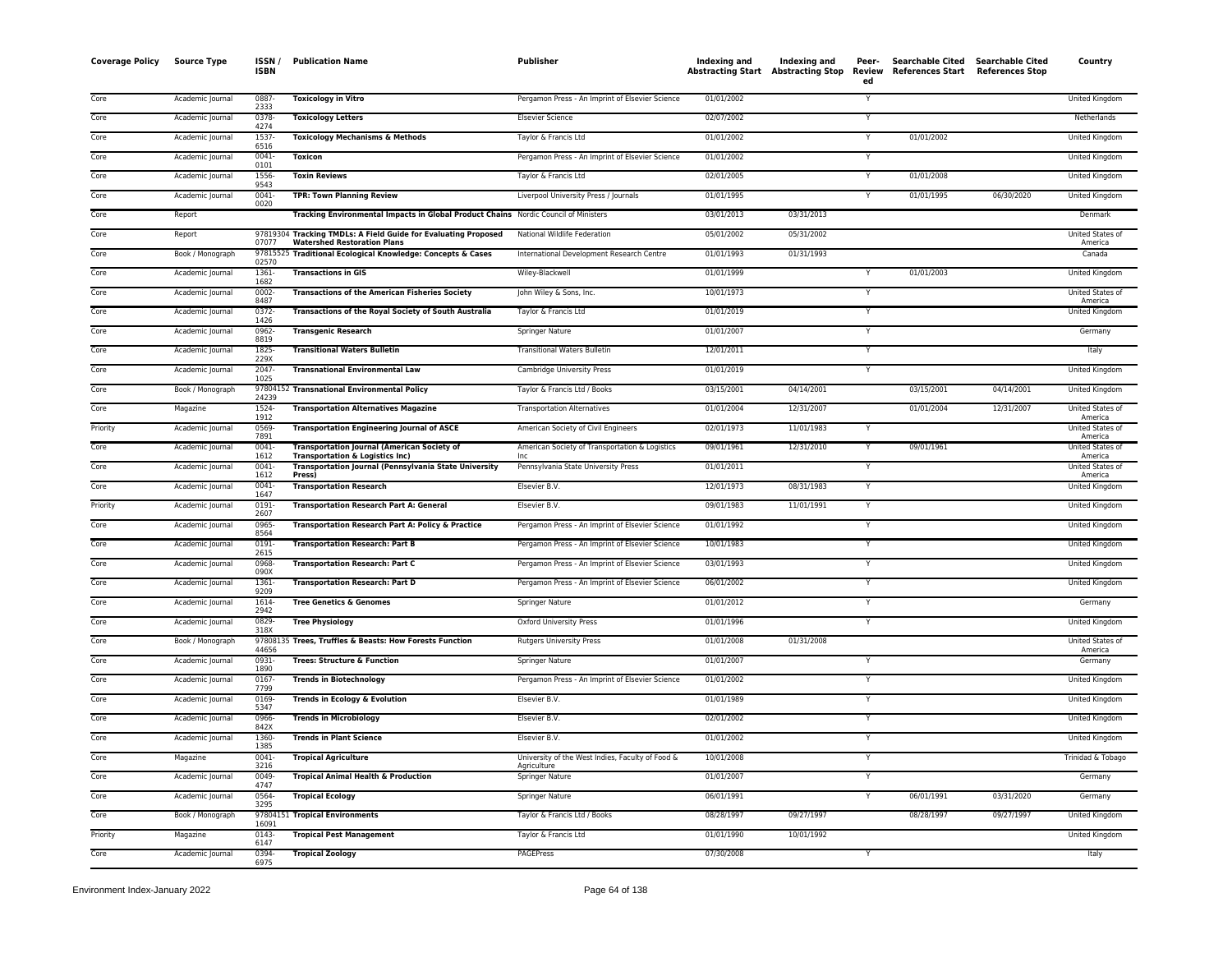| <b>Coverage Policy</b> | <b>Source Type</b>   | ISSN/<br><b>ISBN</b> | <b>Publication Name</b>                                                                                                                           | Publisher                                                                                           | Indexing and | Indexing and | Peer-<br>ed | Searchable Cited Searchable Cited<br>Abstracting Start Abstracting Stop Review References Start References Stop |            | Country                            |
|------------------------|----------------------|----------------------|---------------------------------------------------------------------------------------------------------------------------------------------------|-----------------------------------------------------------------------------------------------------|--------------|--------------|-------------|-----------------------------------------------------------------------------------------------------------------|------------|------------------------------------|
| Priority               | Academic Journal     | 0832-<br>6193        | <b>Trumpeter: Journal of Ecosophy</b>                                                                                                             | Trumpeter                                                                                           | 01/01/2000   |              | Y           |                                                                                                                 |            | Canada                             |
| Core                   | <b>Health Report</b> |                      | <b>Tuberculosis</b>                                                                                                                               | Great Neck Health Publishing                                                                        | 11/30/2004   | 12/31/2004   |             |                                                                                                                 |            | United States of<br>America        |
| Core                   | Academic Journal     | 1047-<br>6857        | <b>Tulane Environmental Law Journal</b>                                                                                                           | Tulane Environmental Law Journal                                                                    | 12/01/2008   |              |             | 12/01/2008                                                                                                      | 06/30/2020 | United States of<br>America        |
| Core                   | Academic Journal     | 1300-<br>011X        | Turkish Journal of Agriculture & Forestry                                                                                                         | Scientific & Technical Research Council of<br>Turkey                                                | 11/01/2002   |              | Y           |                                                                                                                 |            | Turkey                             |
| Core                   | Academic Journal     | 1300-<br>0160        | Turkish Journal of Engineering & Environmental Sciences                                                                                           | Scientific & Technical Research Council of<br>Turkey                                                | 07/01/2002   | 12/01/2014   | Y           |                                                                                                                 |            | Turkey                             |
| Core                   | Academic Journal     | 2458<br>9748         | Turkish Journal of Land Management / Türkiye Arazi<br>Yönetimi Dergisi                                                                            | Mersin University                                                                                   | 01/01/2021   |              | Y           |                                                                                                                 |            | Turkey                             |
| Core                   | Magazine             | 0157<br>308X         | <b>Turning the Tide</b>                                                                                                                           | Australian Marine Conservation Society Inc.                                                         | 12/01/2007   |              |             |                                                                                                                 |            | Australia                          |
| Core                   | Magazine             | 1526<br>3096         | Turtle & Tortoise Newsletter                                                                                                                      | Allen Press Publishing Services Inc.                                                                | 06/01/2007   | 01/31/2011   |             |                                                                                                                 |            | United States of<br>America        |
| Core                   | Academic Journal     | 0733-<br>401X        | <b>UCLA Journal of Environmental Law &amp; Policy</b>                                                                                             | <b>UCLA Law Review</b>                                                                              | 07/01/2002   |              | Y           | 07/01/2002                                                                                                      | 01/31/2020 | United States of<br>America        |
| Core                   | Academic Journal     | $0041 -$<br>6436     | Unasylva                                                                                                                                          | Food & Agriculture Organization of the United<br>Nations                                            | 04/01/2012   |              | Y           |                                                                                                                 |            | Italy                              |
| Core                   | Academic Journal     | 0362<br>0565         | <b>Underground Space</b>                                                                                                                          | Elsevier B.V.                                                                                       | 07/01/1980   | 04/30/1985   | Y           |                                                                                                                 |            | United Kingdom                     |
| Priority               | Magazine             | 0306-<br>3887        | Underwater Journal & Information Bulletin                                                                                                         | Time Inc. UK                                                                                        | 02/01/1973   | 12/01/1973   |             |                                                                                                                 |            | United Kingdom                     |
| Core                   | Academic Journal     | 0041<br>6606         | <b>Underwater Naturalist</b>                                                                                                                      | American Littoral Society                                                                           | 01/01/1973   |              | Y           |                                                                                                                 |            | United States of<br>America        |
| Core                   | Academic Journal     | 1756<br>0543         | <b>Underwater Technology</b>                                                                                                                      | Society for Underwater Technology                                                                   | 12/01/2011   |              | Y           |                                                                                                                 |            | <b>United Kingdom</b>              |
| Core                   | Report               |                      | Unfavorable Tide: Global Warming, Coastal Habitats &<br>Sportfishing in Florida                                                                   | National Wildlife Federation                                                                        | 06/01/2006   | 06/30/2006   |             |                                                                                                                 |            | United States of<br>America        |
| Core                   | Academic Journal     | 2249<br>0256         | Universal Journal of Environmental Research &<br><b>Technology</b>                                                                                | <b>Euresian Publications</b>                                                                        | 06/01/2011   |              | Y           |                                                                                                                 |            | India                              |
| Core                   | Academic Journal     | 1062<br>6212         | University of Baltimore Journal of Environmental Law                                                                                              | University of Baltimore on behalf of the<br>University of Baltimore Journal of Environmental<br>Law | 06/01/1991   | 03/31/2011   | Y           | 06/01/1991                                                                                                      | 12/31/2010 | United States of<br>America        |
| Core                   | Academic Journal     |                      | University of Baltimore Journal of Land & Development                                                                                             | University of Baltimore on behalf of the<br>University of Baltimore Journal of Environmental<br>Law | 04/01/2011   |              | Y           |                                                                                                                 |            | United States of<br>America        |
| Core                   | Magazine             | $1521 -$<br>3455     | <b>University of Denver Water Law Review</b>                                                                                                      | University of Denver Sturm College of Law                                                           | 10/01/2008   |              |             |                                                                                                                 |            | United States of<br>America        |
| Core                   | Book / Monograph     | 60113                | 97808135 Upheaval from the Abyss: Ocean Floor Mapping & the<br><b>Earth Science Revolution</b>                                                    | <b>Rutgers University Press</b>                                                                     | 01/01/2002   | 01/31/2002   |             |                                                                                                                 |            | United States o<br>America         |
| Priority               | Magazine             |                      | <b>UpRiver/DownRiver</b>                                                                                                                          | UpRiver/DownRiver                                                                                   | 11/01/1991   | 03/01/1992   |             |                                                                                                                 |            | United States of<br>America        |
| Core                   | Academic Journal     | 1078<br>0874         | <b>Urban Affairs Review</b>                                                                                                                       | <b>Sage Publications</b>                                                                            | 01/01/1995   |              | Y           | 01/01/1995                                                                                                      |            | United States of<br>America        |
| Core                   | Report               |                      | Urban Ecological Stewardship: Understanding the<br>Structure, Function & Network of Community-Based Urban<br><b>Land Management</b>               | United States Forest Service                                                                        | 01/01/2008   | 01/31/2008   |             |                                                                                                                 |            | United States of<br>America        |
| Priority               | Academic Journal     | 0304-<br>4009        | <b>Urban Ecology</b>                                                                                                                              | <b>Elsevier Science</b>                                                                             | 05/01/1976   | 06/01/1986   | Y           |                                                                                                                 |            | Netherlands                        |
| Core                   | Academic Journal     | 1083<br>8155         | <b>Urban Ecosystems</b>                                                                                                                           | Springer Nature                                                                                     | 09/01/1998   |              | Y           | 01/01/2006                                                                                                      |            | Germany                            |
| Core                   | Academic Journal     | 1618<br>8667         | <b>Urban Forestry &amp; Urban Greening</b>                                                                                                        | Elsevier B.V.                                                                                       | 01/01/2002   |              | Y           |                                                                                                                 |            | <b>United Kingdom</b>              |
| Core                   | Academic Journal     | $0042 -$<br>0905     | <b>Urban Lawyer</b>                                                                                                                               | American Bar Association                                                                            | 01/01/1975   |              | Y           | 03/01/1975                                                                                                      | 03/31/2019 | United States of<br>America        |
| Core                   | Academic Journal     | 2413<br>8851         | <b>Urban Science</b>                                                                                                                              | <b>MDPI</b>                                                                                         | 09/01/2021   |              | Y           |                                                                                                                 |            | Switzerland                        |
| Core                   | Academic Journal     | 1462-<br>0758        | <b>Urban Water</b>                                                                                                                                | Taylor & Francis Ltd                                                                                | 01/01/2002   | 12/31/2002   | Y           |                                                                                                                 |            | United Kingdom                     |
| Core                   | Report               | 21945                | 97892893 Using Sludge on Arable Land: Effect Based Levels & Long- Nordic Council of Ministers<br>term Accumulation for Certain Organic Pollutants |                                                                                                     | 04/01/2011   | 04/30/2011   |             |                                                                                                                 |            | Denmark                            |
| Core                   | Magazine             | 1752<br>0592         | UT2                                                                                                                                               | Society for Underwater Technology                                                                   | 05/01/2012   | 04/30/2014   |             |                                                                                                                 |            | United Kingdom                     |
| Core                   | Magazine             | 0042<br>1502         | <b>Utah Science</b>                                                                                                                               | Utah State University                                                                               | 02/01/2008   | 09/30/2016   |             |                                                                                                                 |            | United States of<br>America        |
| Core                   | Academic Journal     | 0957<br>1787         | <b>Utilities Policy</b>                                                                                                                           | Pergamon Press - An Imprint of Elsevier Science                                                     | 01/01/2002   |              |             |                                                                                                                 |            | United Kingdom                     |
| Core                   | Academic Journal     | 0264<br>410X         | Vaccine                                                                                                                                           | Elsevier B.V.                                                                                       | 01/01/2002   |              | Y           |                                                                                                                 |            | United States of<br>America        |
| Core                   | Academic Journal     |                      | Vadose Zone Journal                                                                                                                               | American Society of Agronomy                                                                        | 01/01/2004   | 02/01/2018   | Y           |                                                                                                                 |            | <b>United States of</b><br>America |
| Core                   | Magazine             | $0042 -$<br>2886     | Vatten                                                                                                                                            | Foreningen Vatten                                                                                   | 01/01/2011   |              |             |                                                                                                                 |            | Sweden                             |
| Core                   | Academic Journal     | 1200-<br>670X        | <b>Vecteur Environnement</b>                                                                                                                      | Reseau Environnement                                                                                | 05/01/2015   |              | Y           |                                                                                                                 |            | Canada                             |
| Core                   | Academic Journal     | 1530-<br>3667        | <b>Vector-Borne &amp; Zoonotic Diseases</b>                                                                                                       | Mary Ann Liebert, Inc.                                                                              | 01/01/2007   |              |             |                                                                                                                 |            | United States of<br>America        |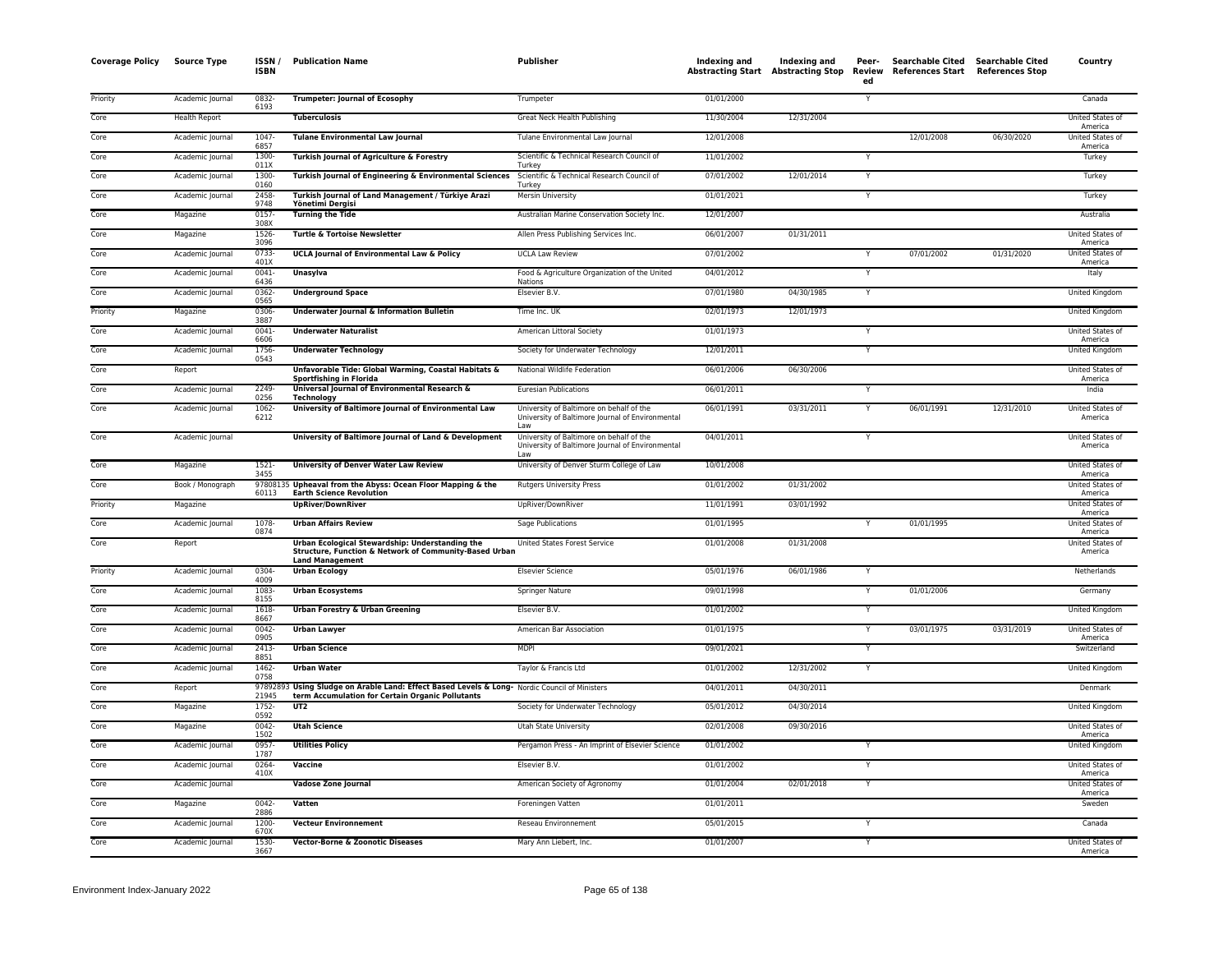| <b>Coverage Policy</b>     | <b>Source Type</b>              | ISSN /<br><b>ISBN</b> | <b>Publication Name</b>                                                                             | Publisher                                                                | Indexing and             | Indexing and<br>Abstracting Start Abstracting Stop Review | Peer-<br>ed | Searchable Cited Searchable Cited<br>References Start References Stop |            | Country                     |
|----------------------------|---------------------------------|-----------------------|-----------------------------------------------------------------------------------------------------|--------------------------------------------------------------------------|--------------------------|-----------------------------------------------------------|-------------|-----------------------------------------------------------------------|------------|-----------------------------|
| Core                       | Academic Journal                | 1936<br>4253          | Vermont Journal of Environmental Law                                                                | Vermont Journal of Environmental Law                                     | 12/01/2010               |                                                           | Y           |                                                                       |            | United States of<br>America |
| Core                       | Magazine                        | $1076 -$<br>9978      | <b>Vermont Woodlands Magazine</b>                                                                   | Vermont Woodlands                                                        | 03/01/1995               | 03/31/1999                                                |             |                                                                       |            | United States of<br>America |
| Core                       | Academic Journal                | 1492-<br>8442         | <b>VertigO</b>                                                                                      | La Revue Electronique en Sciences de<br>l'Environnement VertigO          | 09/01/2005               |                                                           | Y           |                                                                       |            | Canada                      |
| Core                       | Academic Journal                | 0378-<br>1135         | <b>Veterinary Microbiology</b>                                                                      | <b>Elsevier Science</b>                                                  | 02/26/2002               |                                                           | Y           |                                                                       |            | Netherlands                 |
| Core                       | Academic Journal                | $0042 -$<br>5184      | <b>Victorian Naturalist</b>                                                                         | Field Naturalists Club of Victoria                                       | 12/01/2010               |                                                           | Y           |                                                                       |            | Australia                   |
| Core                       | Academic Journal                | 2196-<br>8888         | Vietnam Journal of Computer Science (World Scientific)                                              | World Scientific Publishing Company                                      | 01/01/2017               |                                                           | Y           |                                                                       |            | Singapore                   |
| Core                       | Book / Monograph                | 09702                 | 97897695 Views from the Ridge                                                                       | Media & Editorial Projects Ltd                                           | 01/01/2000               | 01/31/2000                                                |             |                                                                       |            | Trinidad & Tobago           |
| Core                       | Academic Journal                | $1045 -$<br>5183      | Virginia Environmental Law Journal                                                                  | Virginia Environmental Law Journal                                       | 10/01/2009               | 12/31/2016                                                |             | 10/01/2009                                                            | 01/31/2019 | United States of<br>America |
| Core                       | Academic Journal                | 1338-<br>8339         | Visegrad Journal on Bioeconomy & Sustainable<br>Development                                         | Sciendo                                                                  | 01/01/2021               |                                                           | Y           |                                                                       |            | Germany                     |
| Core                       | Report                          | 22393                 | 97892893 Voluntary Agreements & Environmental Labelling in the<br><b>Nordic Countries</b>           | Nordic Council of Ministers                                              | 08/01/2011               | 08/31/2011                                                |             |                                                                       |            | Denmark                     |
| Core                       | Magazine                        |                       | <b>Washington Letter of Oceanography</b>                                                            | Compass Publications, Inc.                                               | 07/01/2008               | 06/30/2010                                                |             |                                                                       |            | United States of<br>America |
| Core                       | <b>Trade Publication</b>        | $0043 -$<br>1001      | <b>Waste Age</b>                                                                                    | Penton Media, Inc.                                                       | 09/01/1973               | 11/30/2013                                                |             | 09/01/1973                                                            | 05/31/2011 | United States of<br>America |
| Core                       | Academic Journal                | $1212 -$<br>7779      | <b>Waste Forum</b>                                                                                  | Czech Environment Management Center (CEMC)                               | 01/01/2010               |                                                           | Υ           |                                                                       |            | <b>Czech Republic</b>       |
| Core                       | Academic Journal                | 0956<br>053X          | <b>Waste Management</b>                                                                             | Pergamon Press - An Imprint of Elsevier Science                          | 01/01/1989               |                                                           | Y           | 01/01/2006                                                            |            | <b>United Kingdom</b>       |
| Core                       | Academic Journal                | 0734-<br>242X         | Waste Management & Research: The Journal for a<br><b>Sustainable Circular Economy</b>               | Sage Publications                                                        | 03/01/1985               |                                                           | Y           | 01/01/2006                                                            |            | United Kingdom              |
| Priority                   | Magazine                        |                       | <b>Waste Management Research Report</b>                                                             | SUNY-ESF                                                                 | 06/01/1990               | 03/01/1994                                                |             |                                                                       |            | United States of<br>America |
| Core                       | Book / Monograph                | 83675                 | 97818541 Waste Management: The New Legislative Climate                                              | Thorogood Publishing Ltd.                                                | 01/01/2006               | 01/31/2006                                                |             |                                                                       |            | <b>United Kingdom</b>       |
| Core                       | Magazine                        | 2329-<br>6976         | Waste360                                                                                            | Penton Media, Inc.                                                       | 02/21/2017               |                                                           |             |                                                                       |            | United States of<br>America |
| Core                       | <b>Trade Publication</b>        | 2329-<br>6976         | Waste360 (2329-6976)                                                                                | Penton Media, Inc.                                                       | 01/01/2014               | 11/30/2014                                                |             |                                                                       |            | United States of<br>America |
| Core                       | Conference Papers<br>Collection |                       | Waste: The Social Context (2008)                                                                    | Edmonton Waste Management Centre of<br>Excellence (EWMCE)                | 01/01/2008               | 01/31/2008                                                |             |                                                                       |            | Canada                      |
| Core                       | Report                          | 58561                 | 97819265 Water & Agriculture in Canada: Towards Sustainable<br><b>Management of Water Resources</b> | Council of Canadian Academies                                            | 02/01/2013               | 02/28/2013                                                |             |                                                                       |            | Canada                      |
| Core                       | Academic Journal                | 2305-<br>3488         | <b>Water &amp; Ecology</b>                                                                          | Saint Petersburg State University of<br>Architecture & Civil Engineering | 07/01/2018               |                                                           | Y           |                                                                       |            | <b>Russian Federation</b>   |
| Core                       | Academic Journal                | $1747 -$<br>6585      | Water & Environment Journal                                                                         | Wiley-Blackwell                                                          | 05/01/2004               |                                                           | Y           | 05/01/2004                                                            |            | United Kingdom              |
| Priority                   | Magazine                        |                       | Water & Power Era                                                                                   | Water & Power Era                                                        | 12/01/1981               | 12/01/1981                                                |             |                                                                       |            | United States of<br>America |
| Priority                   | Magazine                        | 0043-<br>1125         | <b>Water &amp; Sewage Works</b>                                                                     | Scranton Gillette Communications Inc.                                    | 06/01/1973               | 12/01/1980                                                |             |                                                                       |            | United States of<br>America |
| Priority                   | Magazine                        | 0043<br>1133          | <b>Water &amp; Waste Treatment</b>                                                                  | Faversham House Ltd.                                                     | 06/01/1973               | 08/01/1976                                                |             |                                                                       |            | <b>United Kingdom</b>       |
| Core                       | Magazine                        | $0043 -$<br>115X      | <b>Water &amp; Wastes Engineering</b>                                                               | Scranton Gillette Communications Inc.                                    | 06/01/1973               | 11/01/1980                                                |             |                                                                       |            | United States of<br>America |
| Core                       | Magazine                        | $0043 -$<br>1168      | Water & Water Engineering                                                                           | Faversham House Ltd.                                                     | 01/01/1992               | 05/01/1994                                                |             |                                                                       |            | United Kingdom              |
| Core                       | Academic Journal                | $2073-$<br>4441       | Water (20734441)                                                                                    | <b>MDPI</b>                                                              | 09/01/2010               |                                                           | Y           |                                                                       |            | Switzerland                 |
| Core                       | Magazine                        | 1561-<br>9508         | Water 21 Magazine of the International Water Association IWA Publishing                             |                                                                          | 01/01/2005               | 06/30/2015                                                |             |                                                                       |            | United Kingdom              |
| Core                       | Academic Journal                | 1965-<br>0175         | <b>Water Alternatives</b>                                                                           | Water Alternatives Association                                           | 10/01/2008               |                                                           | Y           |                                                                       |            | France                      |
| $\overline{\mathrm{Core}}$ | Magazine                        | 1922-<br>8775         | <b>Water Canada</b>                                                                                 | <b>Actual Media</b>                                                      | 01/01/2010               | 01/31/2017                                                |             |                                                                       |            | Canada                      |
| Core                       | Magazine                        | 1934<br>8479          | <b>Water Efficiency</b>                                                                             | <b>Endeavor Business Media</b>                                           | 01/01/2009               |                                                           |             |                                                                       |            | United States of<br>America |
| Core                       | Academic Journal                | 0273-<br>2238         | <b>Water Engineering &amp; Management</b>                                                           | Scranton Gillette Communications Inc.                                    | 01/01/1981               | 05/31/2003                                                |             |                                                                       |            | United States of<br>America |
| Core                       | <b>Trade Publication</b>        | 1044-<br>9493         | <b>Water Environment &amp; Technology</b>                                                           | Water Environment Federation                                             | 01/01/1992               | 12/31/2018                                                |             |                                                                       |            | United States of<br>America |
| Core                       | Academic Journal                | $1061 -$<br>4303      | Water Environment Research (10614303)                                                               | Wiley-Blackwell                                                          | 01/01/2003               |                                                           | Y           |                                                                       |            | <b>United Kingdom</b>       |
| Core<br>Core               | Magazine                        |                       | <b>Water Figures</b>                                                                                | International Water Management Institute<br>Panos London                 | 06/01/2009<br>01/01/2001 | 07/01/2012<br>01/31/2001                                  |             |                                                                       |            | Sri Lanka                   |
| Core                       | Book / Monograph                | 13113                 | 97899933 Water in Nepal                                                                             |                                                                          | 01/01/2005               | 01/31/2005                                                |             |                                                                       |            | United Kingdom<br>Germany   |
|                            | Book / Monograph                | 38119<br>$0250 -$     | 97835402 Water Institutions: Policies, Performance & Prospects                                      | Springer Nature / Books                                                  |                          |                                                           |             |                                                                       |            |                             |
| Core                       | Academic Journal                | 8060                  | <b>Water International</b>                                                                          | Routledge                                                                | 03/01/1980               |                                                           |             | 03/01/1980                                                            |            | United Kingdom              |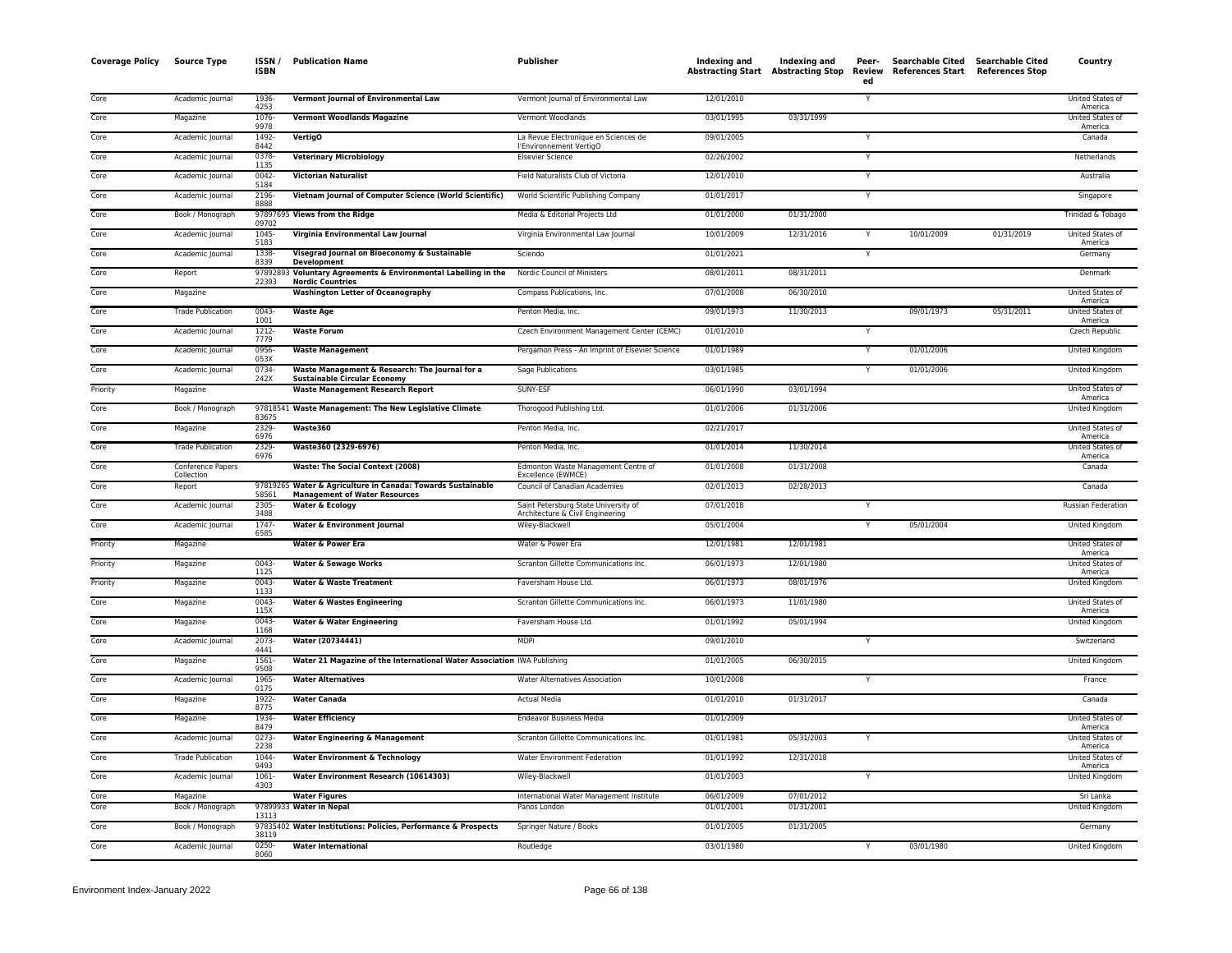| <b>Coverage Policy</b> | <b>Source Type</b> | ISSN /<br><b>ISBN</b> | <b>Publication Name</b>                                                                                          | Publisher                                                | <b>Indexing and</b> | Indexing and<br>Abstracting Start Abstracting Stop | Peer-<br>Review<br>ed | Searchable Cited Searchable Cited<br>References Start References Stop |            | Country                            |
|------------------------|--------------------|-----------------------|------------------------------------------------------------------------------------------------------------------|----------------------------------------------------------|---------------------|----------------------------------------------------|-----------------------|-----------------------------------------------------------------------|------------|------------------------------------|
| Core                   | Book / Monograph   | 02891                 | 97815525 Water Management in Africa & the Middle East:<br><b>Challenges &amp; Opportunities</b>                  | International Development Research Centre                | 01/01/1996          | 01/31/1996                                         |                       |                                                                       |            | Canada                             |
| Core                   | Magazine           |                       | <b>Water Matters</b>                                                                                             | International Water Management Institute                 | 01/01/2009          | 05/31/2012                                         |                       |                                                                       |            | Sri Lanka                          |
| Core                   | Report             |                       | Water Measurement Manual: A Guide to Effective Water<br><b>Measurement Practices for Better Water Management</b> | US Bureau of Reclamation                                 | 01/01/2001          | 01/31/2001                                         |                       |                                                                       |            | <b>United States of</b><br>America |
| Core                   | Magazine           | 1366<br>7017          | <b>Water Policy</b>                                                                                              | <b>IWA Publishing</b>                                    | 07/01/2007          |                                                    |                       |                                                                       |            | <b>United Kingdom</b>              |
| Core                   | Academic Journal   | 1810-<br>0007         | <b>Water Policy Briefs</b>                                                                                       | International Water Management Institute                 | 01/01/2009          | 04/30/2010                                         |                       | 01/01/2009                                                            |            | Sri Lanka                          |
| Priority               | Magazine           | 0194-<br>0147         | <b>Water Pollution Control</b>                                                                                   | <b>Bloomberg BNA</b>                                     | 04/01/1973          | 02/01/1987                                         |                       |                                                                       |            | United States of<br>America        |
| Core                   | Magazine           | 0706<br>8158          | <b>Water Quality Bulletin</b>                                                                                    | National Water Research Institute                        | 01/01/1981          | 01/01/1990                                         |                       |                                                                       |            | Canada                             |
| Core                   | Academic Journal   | $1201 -$<br>3080      | Water Quality Research Journal of Canada (Canadian<br><b>Association on Water Quality)</b>                       | Canadian Association on Water Quality                    | 01/01/1990          | 12/31/2010                                         | Y                     | 01/01/1990                                                            | 12/31/2010 | Canada                             |
| Core                   | Academic Journal   | 1201<br>3080          | Water Quality Research Journal of Canada (IWA<br>Publishing)                                                     | <b>IWA Publishing</b>                                    | 01/01/2011          | 01/31/2019                                         |                       | 01/01/2011                                                            |            | United Kingdom                     |
| Core                   | Academic Journal   | $0043 -$<br>1354      | <b>Water Research</b>                                                                                            | Pergamon Press - An Imprint of Elsevier Science          | 05/01/1973          |                                                    |                       | 01/01/2006                                                            |            | United Kingdom                     |
| Core                   | Academic Journal   | 0097-<br>8078         | <b>Water Resources</b>                                                                                           | Springer Nature                                          | 11/01/2000          |                                                    |                       | 01/01/2004                                                            |            | Germany                            |
| Priority               | Magazine           | 0043<br>1370          | <b>Water Resources Bulletin</b>                                                                                  | American Water Resources Association                     | 10/01/1984          | 12/01/1996                                         |                       |                                                                       |            | United States of<br>America        |
| Core                   | Magazine           | 1522-<br>3175         | <b>Water Resources Impact</b>                                                                                    | American Water Resources Association                     | 07/01/2011          |                                                    |                       |                                                                       |            | United States of<br>America        |
| Core                   | Academic Journal   | 0920<br>4741          | <b>Water Resources Management</b>                                                                                | Springer Nature                                          | 01/01/1992          |                                                    |                       | 01/01/2006                                                            |            | Germany                            |
| Core                   | Academic Journal   | $0043 -$<br>1397      | <b>Water Resources Research</b>                                                                                  | John Wiley & Sons, Inc.                                  | 01/01/1998          |                                                    |                       |                                                                       |            | United States of<br>America        |
| Core                   | Academic Journal   | $0273-$<br>1223       | <b>Water Science &amp; Technology</b>                                                                            | <b>IWA Publishing</b>                                    | 01/01/1981          | 08/15/2019                                         |                       | 01/01/2006                                                            | 06/18/2016 | United Kingdom                     |
| Priority               | Magazine           | 0301<br>7028          | <b>Water Services</b>                                                                                            | Faversham House Ltd.                                     | 01/01/1974          | 06/01/1974                                         |                       |                                                                       |            | <b>United Kingdom</b>              |
| Priority               | Magazine           | $0043 -$<br>1435      | <b>Water Spectrum</b>                                                                                            | Superintendent of Documents                              | 02/01/1973          | 03/01/1983                                         |                       |                                                                       |            | <b>United States of</b><br>America |
| Core                   | Magazine           | 1606<br>9749          | <b>Water Supply</b>                                                                                              | <b>IWA Publishing</b>                                    | 01/01/2001          |                                                    |                       | 01/01/2006                                                            |            | <b>United Kingdom</b>              |
| Priority               | Magazine           | 0364-<br>7714         | <b>Water Supply &amp; Management</b>                                                                             | Waynesburg College                                       | 01/01/1980          | 05/01/1982                                         |                       |                                                                       |            | United States of<br>America        |
| Priority               | Academic Journal   | 0735<br>1917          | <b>Water Supply (0735-1917)</b>                                                                                  | <b>IWA Publishing</b>                                    | 01/01/1990          | 01/01/2000                                         |                       |                                                                       |            | <b>United Kingdom</b>              |
| Priority               | Magazine           |                       | <b>Water Treatment</b>                                                                                           | <b>Water Treatment</b>                                   | 03/01/1993          | 06/01/1995                                         |                       |                                                                       |            | China                              |
| Core                   | Book / Monograph   | 30455                 | 97899933 Water Wisdom                                                                                            | Panos London                                             | 06/01/2000          | 06/30/2000                                         |                       |                                                                       |            | <b>United Kingdom</b>              |
| Core                   | Academic Journal   | $0049 -$<br>6979      | Water, Air & Soil Pollution                                                                                      | Springer Nature                                          | 06/01/1973          |                                                    |                       | 01/01/2004                                                            |            | Germany                            |
| Core                   | Academic Journal   | 1567-<br>7230         | Water, Air & Soil Pollution: Focus                                                                               | Springer Nature                                          | 01/01/2001          | 12/31/2009                                         |                       | 01/01/2004                                                            |            | Germany                            |
| Core                   | Report             | 22492                 | 97892893 Waterbird Populations & Pressures in the Baltic Sea                                                     | Nordic Council of Ministers                              | 11/01/2011          | 11/30/2011                                         |                       |                                                                       |            | Denmark                            |
| Core                   | Academic Journal   | 1524-<br>4695         | Waterbirds                                                                                                       | <b>Waterbird Society</b>                                 | 09/01/2008          |                                                    |                       |                                                                       |            | United States of<br>America        |
| Core                   | Magazine           | 1990-<br>3952         | waterHO                                                                                                          | One World                                                | 11/01/2020          |                                                    |                       |                                                                       |            | Lebanon                            |
| Core                   | Academic Journal   | $0262 -$<br>8104      | <b>Waterlines</b>                                                                                                | <b>Practical Action Publishing</b>                       | 01/01/1997          |                                                    | Y                     | 01/01/1997                                                            |            | <b>United Kingdom</b>              |
| Core                   | Book / Monograph   | 44595                 | 97815908 Weather                                                                                                 | Mason Crest Publishers                                   | 01/01/2003          | 01/31/2003                                         |                       |                                                                       |            | United States of<br>America        |
| Core                   | Book / Monograph   | 32237                 | 97807613 Weather & Climate                                                                                       | Lerner Publishing Group                                  | 01/01/1998          | 01/31/1998                                         |                       |                                                                       |            | United States of<br>America        |
| Core                   | Academic Journal   | 0882-<br>8156         | <b>Weather &amp; Forecasting</b>                                                                                 | American Meteorological Society                          | 03/01/1998          |                                                    |                       |                                                                       |            | United States of<br>America        |
| Core                   | Academic Journal   | 1948<br>8327          | <b>Weather, Climate &amp; Society</b>                                                                            | American Meteorological Society                          | 09/01/2009          |                                                    |                       | 09/01/2009                                                            | 04/30/2020 | United States of<br>America        |
| Core                   | Academic Journal   | $0043 -$<br>1672      | Weatherwise                                                                                                      | Taylor & Francis Ltd                                     | 08/01/1984          |                                                    |                       |                                                                       |            | <b>United Kingdom</b>              |
| Core                   | Academic Journal   | 0043<br>1737          | <b>Weed Research</b>                                                                                             | Wiley-Blackwell                                          | 03/01/1961          |                                                    |                       | 01/01/2005                                                            |            | <b>United Kingdom</b>              |
| Core                   | Pamphlet           |                       | <b>Welcome to the School of Trees</b>                                                                            | Kids for a Clean Environment                             | 01/01/1994          | 12/31/1994                                         |                       |                                                                       |            | United States of<br>America        |
| Core                   | Magazine           | 1033-<br>4149         | <b>Western Fisheries</b>                                                                                         | Fisheries Department of Western Australia                | 07/01/1973          | 09/01/1973                                         |                       |                                                                       |            | Australia                          |
| Priority               | Magazine           | 0736<br>9972          | <b>Western Natural Resource Litigation Digest Commentary</b>                                                     | Western Natural Resource Litigation Digest<br>Commentary | 03/01/1983          | 12/01/1986                                         |                       |                                                                       |            | United States of<br>America        |
| Core                   | Magazine           | 0735<br>5424          | <b>Western Water</b>                                                                                             | Western Water Education Foundation                       | 01/01/1990          |                                                    |                       |                                                                       |            | <b>United States of</b><br>America |
| Priority               | Magazine           | 0363<br>6690          | <b>Western Wildlands</b>                                                                                         | University of Montana, School of Forestry                | 03/01/1992          | 09/01/1992                                         |                       |                                                                       |            | <b>United States of</b><br>America |
|                        |                    |                       |                                                                                                                  |                                                          |                     |                                                    |                       |                                                                       |            |                                    |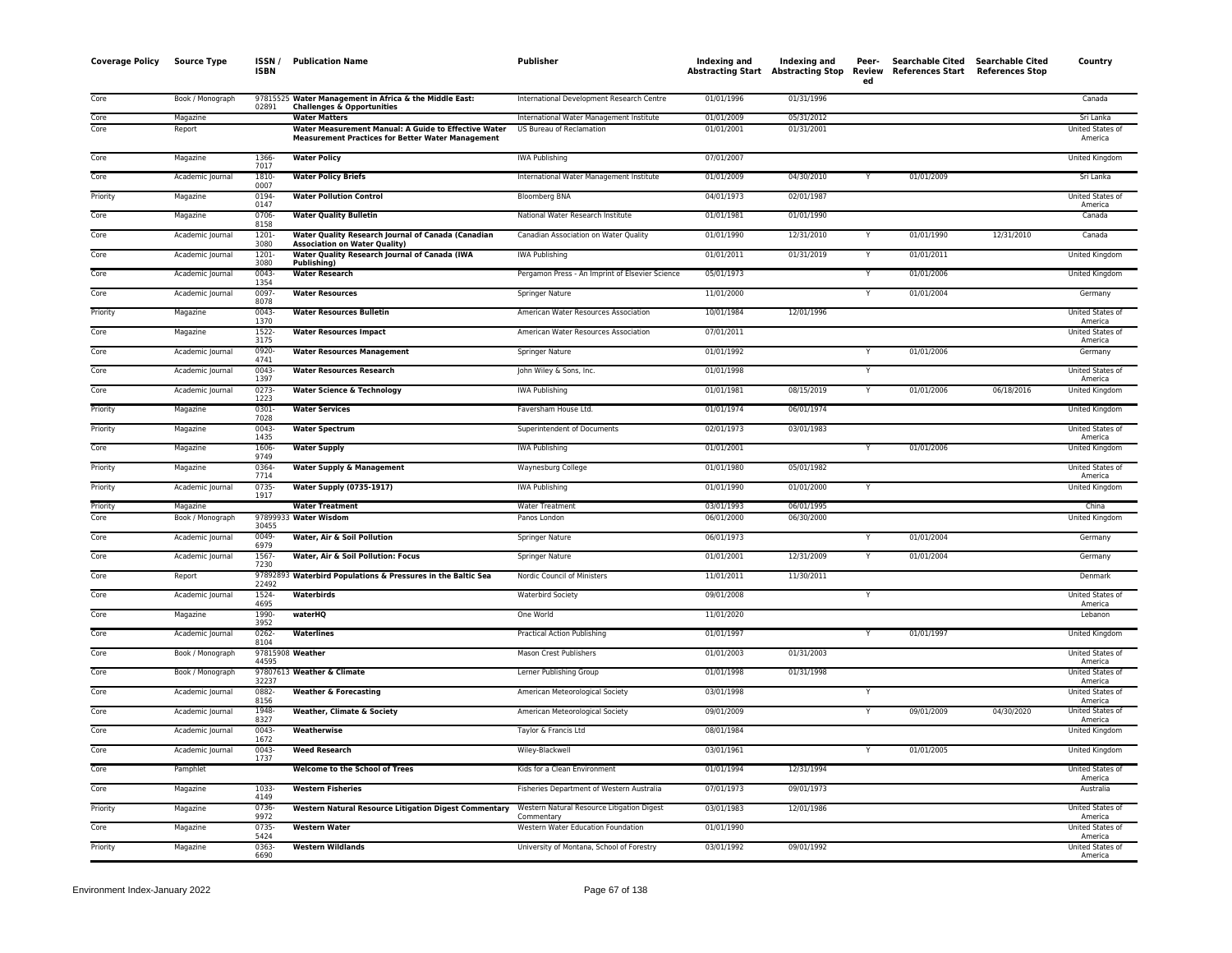| <b>Coverage Policy</b> | <b>Source Type</b> | ISSN/<br><b>ISBN</b> | <b>Publication Name</b>                                                                                        | <b>Publisher</b>                                      | <b>Indexing and</b> | Indexing and<br>Abstracting Start Abstracting Stop | Peer-<br>Review<br>ed   | Searchable Cited Searchable Cited<br>References Start References Stop |            | Country                            |
|------------------------|--------------------|----------------------|----------------------------------------------------------------------------------------------------------------|-------------------------------------------------------|---------------------|----------------------------------------------------|-------------------------|-----------------------------------------------------------------------|------------|------------------------------------|
| Core                   | Academic Journal   | 0277-<br>5212        | Wetlands                                                                                                       | Springer Nature                                       | 03/01/1994          |                                                    | Y                       | 03/01/1994                                                            |            | Germany                            |
| Core                   | Academic Journal   | $0923 -$<br>4861     | <b>Wetlands Ecology &amp; Management</b>                                                                       | <b>Springer Nature</b>                                | 03/01/1995          |                                                    | Y                       | 01/01/2004                                                            |            | Germany                            |
| Core                   | Report             |                      | Wetlands Initiative 2007 Annual Report                                                                         | Wetlands Initiative                                   | 01/01/2008          | 01/31/2008                                         |                         |                                                                       |            | United States of                   |
| Core                   | Report             |                      | Where Has All the Water Gone?: A Citizen's Guide to                                                            | National Wildlife Federation                          | 01/01/2001          | 01/31/2001                                         |                         |                                                                       |            | America<br>United States of        |
| Core                   | Book / Monograph   |                      | <b>Water Conservation in Florida</b><br>97808135 Whispers in the Pines: A Naturalist in the Northeast          | Rutgers University Press                              | 01/01/2006          | 01/31/2006                                         |                         |                                                                       |            | America<br>United States of        |
| Priority               | Magazine           | 67198<br>$0042 -$    | <b>WHO Chronicle</b>                                                                                           | World Health Organization                             | 07/01/1973          | 06/01/1986                                         |                         |                                                                       |            | America<br>Switzerland             |
| Core                   | Book / Monograph   | 9694                 | 97818706 Whose Trees?: A People's View of Forestry Aid                                                         | Panos London                                          | 01/01/1991          | 01/31/1991                                         |                         |                                                                       |            | United Kingdom                     |
| Core                   | Magazine           | 70258<br>$1055 -$    | <b>Wild Earth</b>                                                                                              | Wild Earth                                            | 03/01/1993          | 03/31/2001                                         |                         |                                                                       |            | United States of                   |
| Core                   | Magazine           | 1166<br>0736-        | <b>Wilderness</b>                                                                                              | <b>Wilderness Society</b>                             | 12/01/1998          | 10/31/2009                                         |                         |                                                                       |            | America<br>United States of        |
| Core                   | Academic Journal   | 6477<br>1080-        | <b>Wilderness &amp; Environmental Medicine</b>                                                                 | Elsevier B.V.                                         | 02/01/1995          | 03/31/2021                                         |                         | 02/01/1995                                                            | 03/31/2021 | America<br>United Kingdom          |
| Core                   | Academic Journal   | 6032<br>1080-        | Wilderness & Environmental Medicine (Elsevier Science)                                                         | Elsevier B.V.                                         | 01/01/2010          | 06/30/2013                                         | $\mathsf{Y}$            |                                                                       |            | United Kingdom                     |
| Core                   | Magazine           | 6032<br>1073-        | <b>Wilderness Medicine</b>                                                                                     | Wilderness Medical Society                            | 06/01/2007          | 10/31/2009                                         |                         |                                                                       |            | United States of                   |
| Core                   | Magazine           | 502X<br>1073-        | <b>Wilderness Medicine (Wilderness Medical Society)</b>                                                        | Wilderness Medical Society                            | 01/01/2010          | 10/31/2015                                         |                         |                                                                       |            | America<br>United States of        |
| Core                   | Magazine           | 502X                 | <b>Wildlife Action News</b>                                                                                    | National Wildlife Federation                          | 12/01/2008          | 07/31/2009                                         |                         |                                                                       |            | America<br>United States of        |
| Core                   | Academic Journal   | 1048-                | <b>Wildlife Conservation</b>                                                                                   | Wildlife Conservation Society                         | 01/01/1992          | 05/31/2009                                         |                         |                                                                       |            | America<br>United States of        |
| Priority               | Magazine           | 4949                 | <b>Wildlife Journal</b>                                                                                        | Emmis Publishing, L.P. dba Indianapolis Monthly       | 05/01/1974          | 10/01/1983                                         |                         |                                                                       |            | America<br><b>United States of</b> |
| Core                   | Academic Journal   | 0084-                | <b>Wildlife Monographs</b>                                                                                     | Wiley-Blackwell                                       | 01/01/1982          |                                                    | Y                       | 01/01/1982                                                            |            | America<br><b>United Kingdom</b>   |
| Core                   | Magazine           | 0173<br>$2573-$      | <b>Wildlife Professional (Wildlife Society)</b>                                                                | <b>Wildlife Society</b>                               | 09/01/2008          | 12/31/2014                                         |                         |                                                                       |            | United States of                   |
| Core                   | Academic Journal   | 9468<br>1035-        | <b>Wildlife Research</b>                                                                                       | <b>CSIRO Publishing</b>                               | 01/01/2003          |                                                    | Y                       |                                                                       |            | America<br>Australia               |
| Core                   | Academic Journal   | 3712<br>0091-        | <b>Wildlife Society Bulletin</b>                                                                               | Wiley-Blackwell                                       | 03/01/1974          |                                                    | Y                       | 03/01/1974                                                            |            | United Kingdom                     |
| Core                   | Academic Journal   | 7648<br>1091-        | William & Mary Environmental Law & Policy Review                                                               | William & Mary Environmental Law & Policy             | 05/01/2009          |                                                    | $\overline{\mathsf{Y}}$ |                                                                       |            | United States of                   |
|                        |                    | 9724                 |                                                                                                                | Review                                                |                     |                                                    | Y                       |                                                                       |            | America                            |
| Core                   | Academic Journal   | 1095-<br>4244        | <b>Wind Energy</b>                                                                                             | Wiley-Blackwell                                       | 07/01/2012          |                                                    |                         |                                                                       |            | <b>United Kingdom</b>              |
| Core                   | Academic Journal   | 0309-<br>524X        | <b>Wind Engineering</b>                                                                                        | Sage Publications                                     | 01/01/2007          |                                                    | Y                       |                                                                       |            | United States of<br>America        |
| Priority               | Magazine           | $0275 -$<br>4657     | <b>Wind Power Digest</b>                                                                                       | Wind Power Publishing                                 | 01/01/1984          | 01/01/1985                                         |                         |                                                                       |            | United States of<br>America        |
| Core                   | Magazine           | 0109-<br>7318        | <b>Windpower Monthly News Magazine</b>                                                                         | Haymarket Media Group Ltd                             | 01/01/1990          | 02/01/1997                                         |                         |                                                                       |            | United Kingdom                     |
| Core                   | Academic Journal   | 1757-<br>7780        | <b>WIREs: Climate Change</b>                                                                                   | Wiley-Blackwell                                       | 03/01/2012          |                                                    | Y                       |                                                                       |            | <b>United Kingdom</b>              |
| Core                   | Academic Journal   | $2041 -$<br>8396     | <b>WIREs: Energy &amp; Environment</b>                                                                         | Wiley-Blackwell                                       | 04/01/2014          |                                                    |                         |                                                                       |            | United Kingdom                     |
| Core                   | Magazine           |                      | <b>Wisconsin Renewable Quarterly</b>                                                                           | <b>RENEW Wisconsin</b>                                | 01/01/2011          |                                                    |                         |                                                                       |            | United States of<br>America        |
| Core                   | Magazine           | $0341 -$<br>2679     | <b>WLB: Wasser, Luft und Betrieb</b>                                                                           | Vereinigte Fachverlage                                | 01/01/1975          | 05/01/1977                                         |                         |                                                                       |            | Germany                            |
| Core                   | Magazine           | 1947<br>5306         | <b>Wood Bioenergy</b>                                                                                          | Hatton-Brown Publishers, Inc.                         | 08/01/2012          |                                                    |                         |                                                                       |            | United States of<br>America        |
| Core                   | Academic Journal   | 0012-<br>6772        | Wood Industry / Drvna Industrija                                                                               | Drvna Industrija                                      | 03/01/2007          |                                                    | Y                       |                                                                       |            | Croatia                            |
| Core                   | Academic Journal   | $1051 -$<br>9815     | <b>Work</b>                                                                                                    | <b>IOS Press</b>                                      | 01/01/1999          |                                                    |                         | 01/01/2003                                                            |            | Netherlands                        |
| Core                   | Academic Journal   | 0730-<br>8884        | <b>Work &amp; Occupations</b>                                                                                  | <b>Sage Publications</b>                              | 02/01/1982          |                                                    | Y                       | 02/01/1982                                                            |            | United States of<br>America        |
| Core                   | Academic Journal   | $0267 -$<br>8373     | <b>Work &amp; Stress</b>                                                                                       | Taylor & Francis Ltd                                  | 03/01/1999          |                                                    | Y                       | 03/01/1999                                                            |            | <b>United Kingdom</b>              |
| Core                   | Book / Monograph   | 09594                | 97898123 Working with Nature against Poverty: Development,<br>Resources & the Environment in Eastern Indonesia | ISEAS- Yusof Ishak Institute                          | 01/01/2009          | 01/31/2009                                         |                         |                                                                       |            | Singapore                          |
| Core                   | Report             |                      | <b>Workshop on Assessments of National Carbon Budgets</b><br>within the Nordic Region                          | Nordic Council of Ministers                           | 08/01/2013          | 08/31/2013                                         |                         |                                                                       |            | Denmark                            |
| Core                   | Magazine           | 0277-<br>3139        | <b>World Agricultural Supply &amp; Demand Estimates</b>                                                        | Superintendent of Documents                           | 10/01/2003          |                                                    |                         |                                                                       |            | United States of<br>America        |
| Core                   | Magazine           | 0043-<br>8227        | <b>World Agriculture</b>                                                                                       | International Federation of Agricultural<br>Producers | 01/01/1973          | 04/30/1980                                         |                         |                                                                       |            | France                             |
| Priority               | Magazine           | 0043-<br>8391        | <b>World Crops</b>                                                                                             | Research Information Ltd.                             | 03/01/1973          | 05/01/1985                                         |                         |                                                                       |            | United Kingdom                     |
| Priority               | Magazine           | 0309-<br>7161        | <b>World Crops &amp; Livestock</b>                                                                             | Research Information Ltd.                             | 05/01/1977          | 11/01/1978                                         |                         |                                                                       |            | <b>United Kingdom</b>              |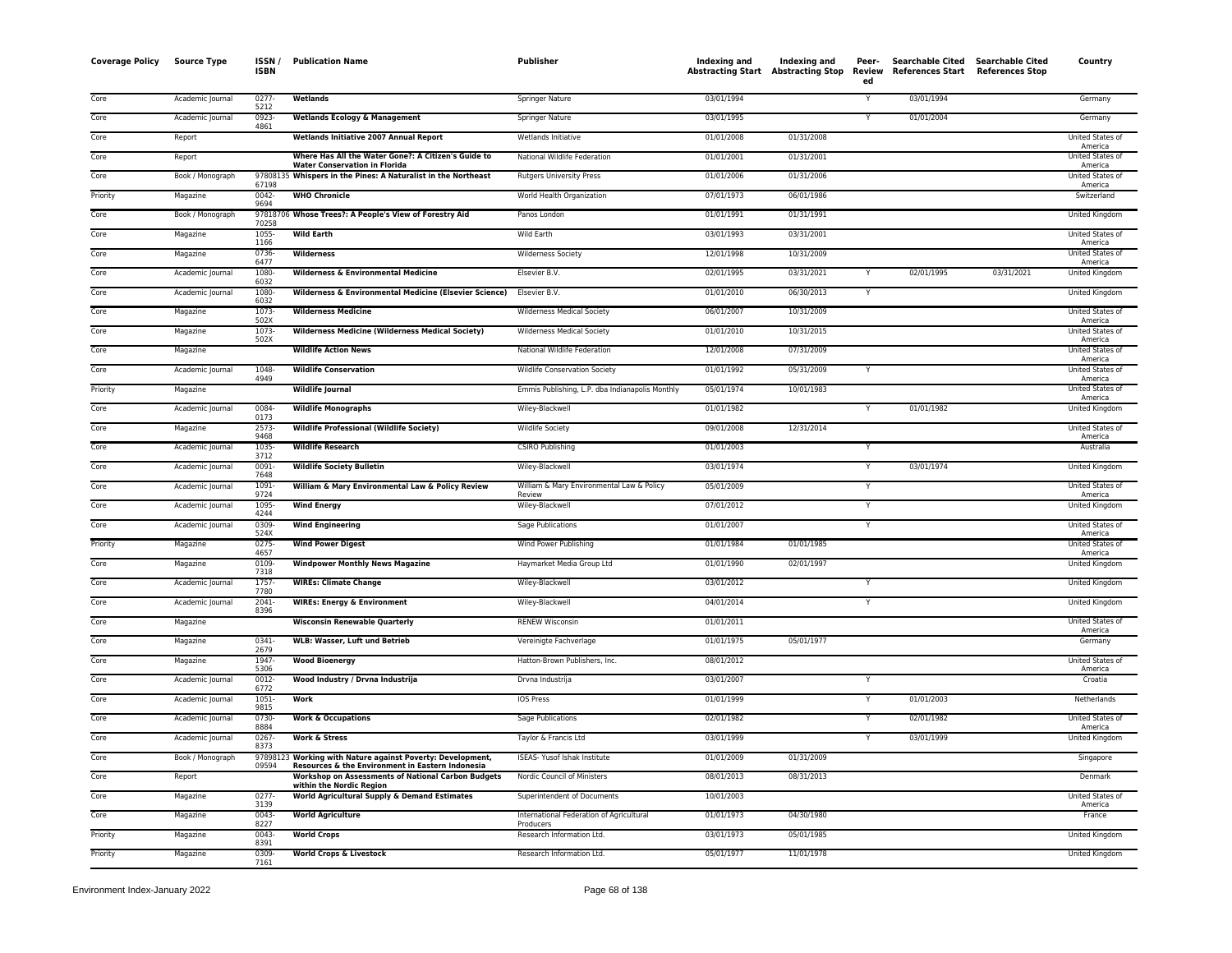| <b>Coverage Policy</b> | <b>Source Type</b>       | ISSN/<br><b>ISBN</b> | <b>Publication Name</b>                                                                                    | <b>Publisher</b>                                        | Indexing and | Indexing and<br><b>Abstracting Start Abstracting Stop</b> | Peer-<br>Review<br>ed | <b>Searchable Cited</b><br><b>References Start</b> | <b>Searchable Cited</b><br><b>References Stop</b> | Country                            |
|------------------------|--------------------------|----------------------|------------------------------------------------------------------------------------------------------------|---------------------------------------------------------|--------------|-----------------------------------------------------------|-----------------------|----------------------------------------------------|---------------------------------------------------|------------------------------------|
| Core                   | Magazine                 | 0043-<br>8502        | <b>World Health</b>                                                                                        | World Health Organization                               | 06/01/1973   | 11/30/1998                                                |                       |                                                    |                                                   | Switzerland                        |
| Priority               | Magazine                 | $0251 -$<br>2432     | <b>World Health Forum</b>                                                                                  | World Health Organization                               | 03/01/1981   | 03/01/1988                                                |                       |                                                    |                                                   | Switzerland                        |
| Priority               | Magazine                 | $0512 -$<br>3038     | <b>World Health Organization Monograph Series</b>                                                          | World Health Organization                               | 01/01/1981   | 01/01/1981                                                |                       |                                                    |                                                   | Switzerland                        |
| Core                   | Book / Monograph         | 37737                | 97804151 World Hunger                                                                                      | Taylor & Francis Ltd / Books                            | 01/01/1972   | 03/01/1974                                                |                       |                                                    |                                                   | United Kingdom                     |
| Core                   | Academic Journal         | 0959-<br>3993        | World Journal of Microbiology & Biotechnology                                                              | Springer Nature                                         | 01/01/2007   |                                                           | Y                     |                                                    |                                                   | Germany                            |
| Core                   | <b>Trade Publication</b> | $0043 -$<br>8790     | <b>World Oil</b>                                                                                           | Gulf Energy Information                                 | 07/01/1973   |                                                           |                       | 07/01/1973                                         |                                                   | <b>United States of</b><br>America |
| Core                   | Magazine                 | 0890-<br>6211        | <b>World Rivers Review</b>                                                                                 | <b>International Rivers</b>                             | 09/01/2011   | 04/01/2015                                                |                       |                                                    |                                                   | United States of<br>America        |
| Core                   | <b>Trade Publication</b> | 1064<br>8429         | <b>World Wastes</b>                                                                                        | Penton Media, Inc.                                      | 02/01/1992   | 02/28/1999                                                |                       |                                                    |                                                   | United States of<br>America        |
| Core                   | Magazine                 | 0896-<br>0615        | <b>World Watch</b>                                                                                         | Worldwatch Institute                                    | 01/01/1989   | 07/31/2010                                                |                       |                                                    |                                                   | United States of<br>America        |
| Priority               | Magazine                 | 0963-<br>584X        | World Water & Environmental Engineer                                                                       | Water Environment Federation                            | 01/01/1991   | 07/01/1993                                                |                       |                                                    |                                                   | United States of<br>America        |
| Core                   | Magazine                 | 1354-<br>313X        | World Water & Environmental Engineering                                                                    | Water Environment Federation                            | 09/01/1993   | 12/01/1994                                                |                       |                                                    |                                                   | United States of<br>America        |
| Core                   | Academic Journal         | 2639-<br>541X        | <b>World Water Policy</b>                                                                                  | Wiley-Blackwell                                         | 01/01/2019   |                                                           | Y                     |                                                    |                                                   | United Kingdom                     |
| Priority               | Magazine                 |                      | World Water: Developing World Bulletin                                                                     | World Water: Developing World Bulletin                  | 01/01/1992   | 04/01/1992                                                |                       |                                                    |                                                   | United States of<br>America        |
| Priority               | Magazine                 | 1016-<br>0434        | World Wildlife Fund & Conservation Foundation Letter                                                       | World Wildlife Fund & Conservation Foundation<br>Letter | 01/01/1990   | 01/01/1990                                                |                       |                                                    |                                                   | United States of<br>America        |
| Core                   | Academic Journal         | 1363-<br>5247        | Worldviews: Global Religions, Culture & Ecology                                                            | <b>Brill Academic Publishers</b>                        | 01/01/1999   |                                                           | Y                     |                                                    |                                                   | Netherlands                        |
| Core                   | Report                   |                      | <b>WWF International's Annual Report 2006</b>                                                              | World Wildlife Fund                                     | 01/01/2007   | 01/31/2007                                                |                       |                                                    |                                                   | Switzerland                        |
| Core                   | Report                   |                      | <b>WWF International's Annual Report 2007</b>                                                              | World Wildlife Fund                                     | 01/01/2008   | 01/31/2008                                                |                       |                                                    |                                                   | Switzerland                        |
| Core                   | Academic Journal         | 1942-<br>9924        | <b>Wyoming Law Review</b>                                                                                  | University of Wyoming, College of Law                   | 01/01/2011   |                                                           | Y                     |                                                    |                                                   | United States of<br>America        |
| Core                   | Academic Journal         | 0049-<br>8254        | Xenobiotica                                                                                                | Taylor & Francis Ltd                                    | 01/01/1975   |                                                           | Y                     | 01/01/1998                                         |                                                   | United Kingdom                     |
| Core                   | Magazine                 | 1089-<br>6651        | <b>YES! Magazine</b>                                                                                       | YES! Magazine                                           | 06/01/2002   |                                                           |                       |                                                    |                                                   | United States of<br>America        |
| Core                   | Academic Journal         | 1001-<br>9332        | Yingyong Shengtai Xuebao                                                                                   | Chinese Journal of Applied Ecology                      | 09/01/2008   |                                                           | Y                     |                                                    |                                                   | China                              |
| Core                   | Report                   |                      | Your Upper Peninsula: A Guide to Planning for Tomorrow's National Wildlife Federation<br><b>Shorelines</b> |                                                         | 01/01/2003   | 01/31/2003                                                |                       |                                                    |                                                   | United States of<br>America        |
| Core                   | Academic Journal         | 0300-<br>3256        | Zoologica Scripta                                                                                          | Wiley-Blackwell                                         | 01/01/1999   |                                                           | Y                     | 01/01/2008                                         |                                                   | United Kingdom                     |
| Core                   | Academic Journal         | 0939-<br>7140        | Zoology in the Middle East                                                                                 | Taylor & Francis Ltd                                    | 09/01/2008   |                                                           | Y                     |                                                    |                                                   | United Kingdom                     |
| Core                   | <b>Trade Publication</b> | $0971 -$<br>6378     | ZOOs' Print                                                                                                | Zoo Outreach Organisation                               | 08/01/2011   |                                                           |                       |                                                    |                                                   | India                              |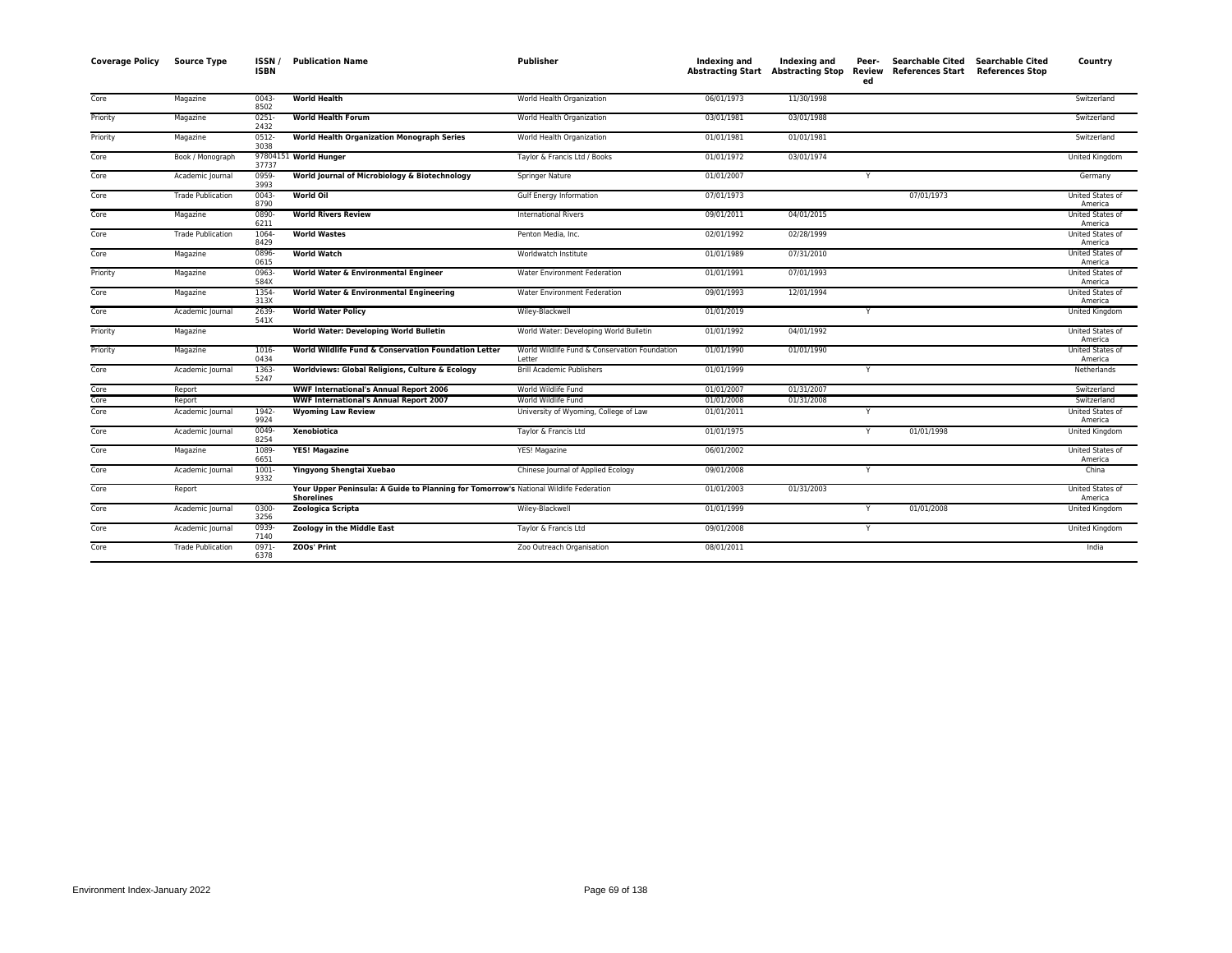"Core" coverage refers to sources which are indexed and abstracted in their entirety (i.e. cover to cover), while "Priority" coverage refers to sources which include only those articles which are relevant to the field.

This title list does not represent the Selective content found in this database. The Selective content is chosen from thousands of titles containing articles that are relevant to this subject.

\*Titles with 'Coming Soon' in the Availability column indicate that this publication was recently added to the database and therefore few or no articles are currently available.

Please Note:<br>Publications included on this database are subject to change without notice due to contractual agreements with publishers. Coverage dates shown are the intended dates only and may not yet match those on the pr

| <b>Coverage Policy</b> | <b>Source Type</b> | ISSN/<br><b>ISBN</b> | <b>Publication Name</b>                                                                                       | Publisher                                                                                  | Indexing and | Indexing and<br>Abstracting Start Abstracting Stop Review | Peer-<br>ed | Searchable Cited Searchable Cited<br>References Start | <b>References Stop</b> | Country                     | Availability*        | <b>MID</b>        |
|------------------------|--------------------|----------------------|---------------------------------------------------------------------------------------------------------------|--------------------------------------------------------------------------------------------|--------------|-----------------------------------------------------------|-------------|-------------------------------------------------------|------------------------|-----------------------------|----------------------|-------------------|
| Core                   | Report             |                      | 2007 Accomplishment Report for the Eastern & Western<br><b>Forest Environmental Threat Assessment Centers</b> | United States Forest Service                                                               | 01/01/2008   | 01/31/2008                                                |             |                                                       |                        | United States of<br>America | <b>Available Now</b> | 83B8              |
| Core                   | Pamphlet           |                      | 65 Things You Can Do to Help Save Rain Forests & Other<br><b>Natural Resources</b>                            | Conservation International                                                                 | 01/01/1995   | 12/31/1995                                                |             |                                                       |                        | United States of<br>America | Available Now        | 316               |
| Core                   | Book / Monograph   | 16022                | 97815559 8th World Wilderness Congress: Proceedings from the<br>Congress in Anchorage, Alaska                 | Fulcrum Publishing                                                                         | 01/01/2008   | 01/31/2008                                                |             |                                                       |                        | United States of<br>America | <b>Available Now</b> | 261L              |
| Core                   | Book / Monograph   | 84153                | 97818541 A-Z of the Environment                                                                               | Thorogood Publishing Ltd.                                                                  | 05/01/2008   | 05/31/2008                                                |             |                                                       |                        | United Kingdom              | Available Now        | 8H <sub>2</sub> K |
| Core                   | Academic Journal   | $0001 -$<br>4575     | <b>Accident Analysis &amp; Prevention</b>                                                                     | Pergamon Press - An Imprint of Elsevier Science                                            | 03/01/2002   |                                                           | Y           |                                                       |                        | United Kingdom              | <b>Available Now</b> | 85                |
| Core                   | Academic Journal   | 0001<br>5113         | <b>Acta Adriatica</b>                                                                                         | Institut za Oceanografiju i Ribarstvo                                                      | 12/01/2007   |                                                           | Y           |                                                       |                        | Croatia                     | <b>Available Now</b> | 50FN              |
| Core                   | Academic Journal   | 1336-<br>300X        | <b>Acta Facultatis Ecologiae</b>                                                                              | Acta Facultatis Ecologiae (Journal of Faculty of<br>Ecology & Environmental Sciences)      | 01/01/2010   |                                                           |             |                                                       |                        | Slovakia                    | <b>Available Now</b> | BB4               |
| Core                   | Academic Journal   | 2096<br>0956         | <b>Acta Geochimica</b>                                                                                        | Springer Nature                                                                            | 01/01/2016   |                                                           |             |                                                       |                        | Germany                     | <b>Available Now</b> | <b>KPAB</b>       |
| Core                   | Academic Journal   | 1789-<br>4921        | Acta Geographica Debrecina Landscape & Environment                                                            | University of Debrecen, Department of<br>Landscape Protection & Environmental<br>Geography | 06/01/2010   |                                                           |             |                                                       |                        | Hungary                     | <b>Available Now</b> | <b>BAUC</b>       |
| Core                   | Academic Journal   | 0323-<br>4320        | Acta Hydrochimica et Hydrobiologica                                                                           | Wiley-VCH Verlag                                                                           | 07/01/2003   | 12/31/2006                                                | Y           |                                                       |                        | Germany                     | Available Now        | OFU               |
| Core                   | Academic Journal   | 0137-<br>1592        | Acta Ichthyologica et Piscatoria                                                                              | Pensoft Publishers                                                                         | 05/01/2009   |                                                           | Y           | 05/01/2009                                            | 01/31/2020             | Bulgaria                    | <b>Available Now</b> | 1CDS              |
| Priority               | Academic Journal   | 0894-<br>0525        | Acta Meteorologica Sinica                                                                                     | Springer Nature                                                                            | 01/01/2012   | 12/31/2013                                                | Y           |                                                       |                        | Germany                     | Available Now        | <b>LXP</b>        |
| Core                   | Academic Journal   |                      | Acta Natura & Scientia                                                                                        | Semih Kale                                                                                 | 01/01/2021   |                                                           | Y           |                                                       |                        | Turkey                      | <b>Available Now</b> | MP5R              |
| Core                   | Academic Journal   | 0253-<br>505X        | Acta Oceanologica Sinica                                                                                      | Springer Nature                                                                            | 01/01/1990   |                                                           |             |                                                       |                        | Germany                     | <b>Available Now</b> | <b>LXQ</b>        |
| Core                   | Academic Journal   | 1146-<br>609X        | <b>Acta Oecologica</b>                                                                                        | Elsevier B.V.                                                                              | 01/01/2002   |                                                           | Y           |                                                       |                        | United Kingdom              | Available Now        | J8A               |
| Core                   | Academic Journal   | 1336<br>5452         | Acta Regionalia et Environmentalica                                                                           | Sciendo                                                                                    | 02/01/2014   |                                                           | Y           |                                                       |                        | Germany                     | <b>Available Now</b> | GQOZ              |
| Core                   | Academic Journal   | 1644-<br>0765        | Acta Scientiarum Polonorum: Formatio Circumiectus                                                             | Wydawnictwo Uniwersytetu Rolniczego im.<br>Hugona Kollataja w Krakowie                     | 07/01/2014   |                                                           |             |                                                       |                        | Poland                      | <b>Available Now</b> | <b>HCLZ</b>       |
| Core                   | Academic Journal   | 1787-<br>064X        | Acta Silvatica et Lignaria Hungarica                                                                          | Sciendo                                                                                    | 01/01/2009   |                                                           | Y           | 01/01/2009                                            |                        | Germany                     | <b>Available Now</b> | 8VUI              |
| Core                   | Academic Journal   | 1730-<br>2366        | Acta Universitatis Lodziensis Folia Biologica et Oecologica Wydawnictwo Uniwersytetu Lodzkiego                |                                                                                            | 01/01/2015   |                                                           |             |                                                       |                        | Poland                      | Available Now        | K <sub>2</sub> VF |
| Core                   | Academic Journal   | 1075-<br>0436        | <b>Adirondack Journal of Environmental Studies</b>                                                            | Adirondack Journal of Environmental Studies                                                | 09/01/1994   | 12/31/2013                                                | Y           | 09/01/1994                                            | 12/31/2013             | United States of<br>America | Available Now        | KNI               |
| Core                   | Academic Journal   |                      | <b>Advanced Sustainable Systems</b>                                                                           | Wiley-Blackwell                                                                            | 11/01/2017   |                                                           |             |                                                       |                        | United Kingdom              | Available Now        | L349              |
| Core                   | Academic Journal   | 2356-<br>654X        | <b>Advances in Agriculture</b>                                                                                | Hindawi Limited                                                                            | 05/01/2015   |                                                           |             |                                                       |                        | United Kingdom              | Available Now        | 16PT              |
| Core                   | Academic Journal   | 2356-<br>6604        | <b>Advances in Botany</b>                                                                                     | Hindawi Limited                                                                            | 05/01/2015   | 06/19/2015                                                | Y           |                                                       |                        | United Kingdom              | <b>Available Now</b> | I6PS              |
| Core                   | Academic Journal   | 1751-<br>2549        | <b>Advances in Building Energy Research</b>                                                                   | Earthscan / Books                                                                          | 05/01/2007   |                                                           |             |                                                       |                        | United Kingdom              | Available Now        | 6SCK              |
| Core                   | Academic Journal   | 0065<br>2504         | <b>Advances in Ecological Research</b>                                                                        | <b>Academic Press</b>                                                                      | 07/01/2003   |                                                           |             |                                                       |                        | United States of<br>America | <b>Available Now</b> | QNS               |
| Core                   | Academic Journal   | 2356<br>6647         | <b>Advances in Ecology</b>                                                                                    | Hindawi Limited                                                                            | 05/01/2015   |                                                           | Y           |                                                       |                        | United Kingdom              | <b>Available Now</b> | I6PQ              |
| Core                   | Academic Journal   | 1093-<br>0191        | <b>Advances in Environmental Research</b>                                                                     | Pergamon Press - An Imprint of Elsevier Science                                            | 01/01/2002   | 03/31/2004                                                | Y           |                                                       |                        | United Kingdom              | <b>Available Now</b> | JC                |
| Core                   | Academic Journal   | 1680-<br>7340        | <b>Advances in Geosciences</b>                                                                                | Copernicus Gesellschaft mbH                                                                | 01/01/2005   |                                                           | Y           |                                                       |                        | Germany                     | <b>Available Now</b> | 1C10              |
| Core                   | Academic Journal   | 1687-<br>9309        | <b>Advances in Meteorology</b>                                                                                | Hindawi Limited                                                                            | 01/01/2008   |                                                           |             |                                                       |                        | United Kingdom              | Available Now        | 8NC5              |
| Core                   | Academic Journal   | 0065<br>2911         | <b>Advances in Microbial Physiology</b>                                                                       | <b>Academic Press</b>                                                                      | 07/01/2003   |                                                           | Y           |                                                       |                        | United States of<br>America | <b>Available Now</b> | QNX               |
| Core                   | Academic Journal   | 0309-<br>1708        | <b>Advances in Water Resources</b>                                                                            | Elsevier B.V.                                                                              | 09/01/1984   |                                                           | Y           |                                                       |                        | United Kingdom              | Available Now        | J8F               |
| Core                   | Book / Monograph   | 66324                | 97818516 Advances in Water Treatment & Environmental<br>Management                                            | Taylor & Francis Ltd / Books                                                               | 12/31/1991   | 01/30/1992                                                |             | 12/31/1991                                            | 01/30/1992             | United Kingdom              | <b>Available Now</b> | 136T              |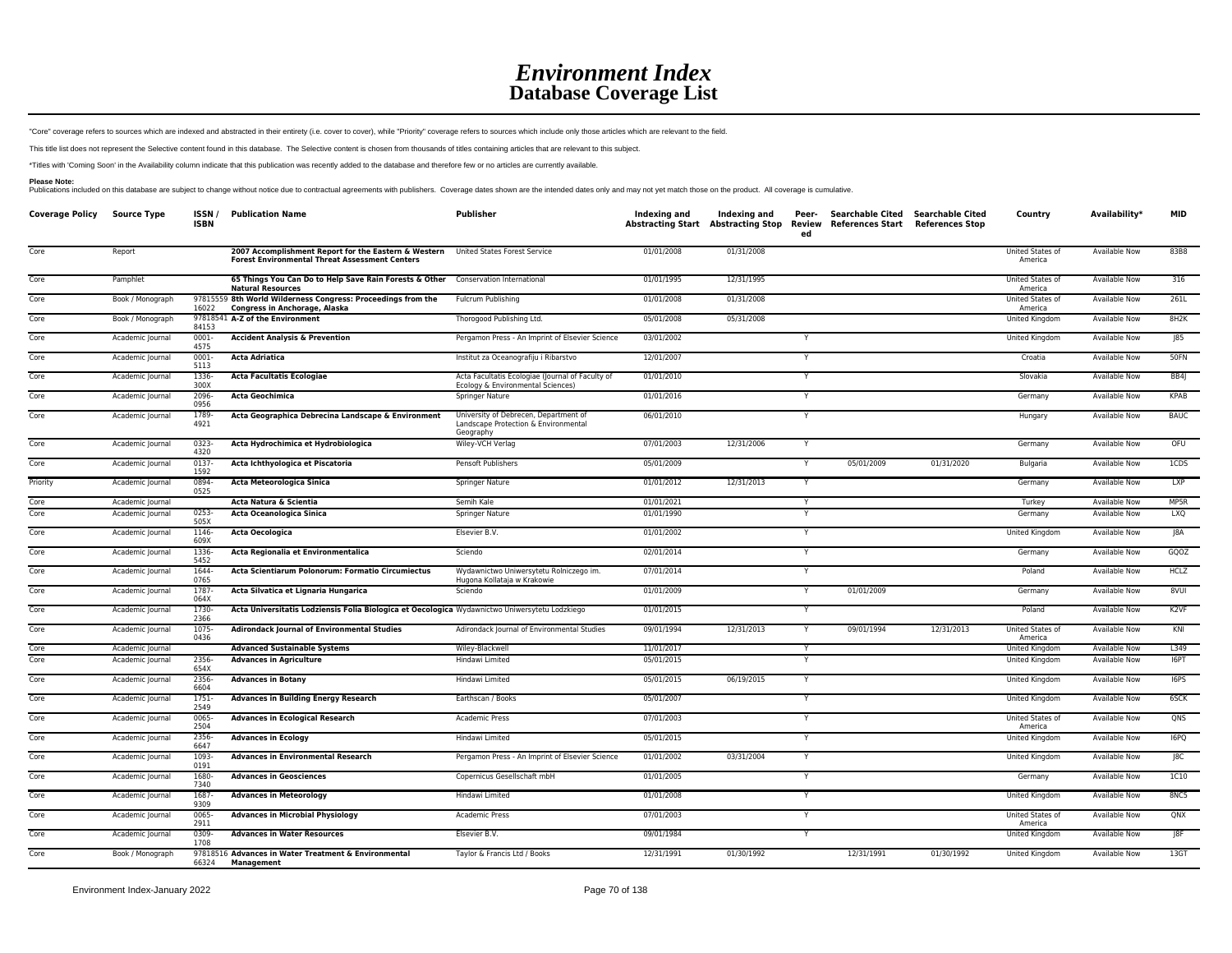| <b>Coverage Policy</b> | Source Type              | ISSN/<br><b>ISBN</b> | <b>Publication Name</b>                                                                                                                     | Publisher                                                                 | Indexing and | Indexing and<br><b>Abstracting Start Abstracting Stop</b> | Peer-<br>Review<br>ed | <b>Searchable Cited</b><br>References Start References Stop | <b>Searchable Cited</b> | Country                     | Availability*        | <b>MID</b>  |
|------------------------|--------------------------|----------------------|---------------------------------------------------------------------------------------------------------------------------------------------|---------------------------------------------------------------------------|--------------|-----------------------------------------------------------|-----------------------|-------------------------------------------------------------|-------------------------|-----------------------------|----------------------|-------------|
| Core                   | Magazine                 | 0393<br>5965         | Aerobiologia                                                                                                                                | Springer Nature                                                           | 01/01/2007   |                                                           |                       |                                                             |                         | Germany                     | Available Now        | 3HD         |
| Core                   | Academic Journal         | $0278 -$<br>6826     | <b>Aerosol Science &amp; Technology</b>                                                                                                     | Taylor & Francis Ltd                                                      | 01/01/1999   |                                                           |                       | 01/01/1999                                                  |                         | <b>United Kingdom</b>       | <b>Available Now</b> | B6G         |
| Core                   | Magazine                 |                      | <b>African Environment</b>                                                                                                                  | <b>ENDA TM</b>                                                            | 01/01/1990   | 06/30/1994                                                |                       |                                                             |                         | Senegal                     | <b>Available Now</b> | LXR         |
| Core                   | Academic Journal         | $0141 -$<br>6707     | <b>African Journal of Ecology</b>                                                                                                           | Wiley-Blackwell                                                           | 03/01/1990   |                                                           |                       | 03/01/1990                                                  |                         | United Kingdom              | <b>Available Now</b> | 7ZA         |
| Core                   | Academic Journal         | 1436-<br>7890        | African Journal of Environmental Assessment &<br><b>Management</b>                                                                          | African Journal of Environmental Assessment &<br>Management (AJEAM-RAGEE) | 04/01/2006   | 12/31/2007                                                | Y                     |                                                             |                         | Ghana                       | Available Now        | EBI         |
| Core                   | Academic Journal         | 1022<br>0119         | African Journal of Range & Forage Science                                                                                                   | Taylor & Francis Ltd                                                      | 03/01/2008   |                                                           |                       |                                                             |                         | United Kingdom              | Available Now        | 3AF0        |
| Core                   | Academic Journal         | 2410<br>7220         | African Journal of Wildlife Research                                                                                                        | South African Wildlife Management Association                             | 04/01/2015   |                                                           |                       |                                                             |                         | South Africa                | <b>Available Now</b> | L1IB        |
| Core                   | Academic Journal         | 0256-<br>6273        | <b>African Wildlife</b>                                                                                                                     | Wildlife & Environment Society of South Africa                            | 03/01/1973   | 04/30/2009                                                |                       |                                                             |                         | South Africa                | Available Now        | AFW         |
| Core                   | Academic Journal         | 1562-<br>7020        | <b>African Zoology</b>                                                                                                                      | Taylor & Francis Ltd                                                      | 01/01/2000   |                                                           |                       |                                                             |                         | United Kingdom              | <b>Available Now</b> | 915         |
| Core                   | Book / Monograph         | 52711                | 97809221 Aggregate & the Environment                                                                                                        | American Geosciences Institute                                            | 09/01/2004   | 09/30/2004                                                |                       |                                                             |                         | United States of<br>America | Available Now        | 1GUY        |
| Core                   | Book / Monograph         | 74137                | 97818427 Agribusiness & Society: Corporate Responses to<br>Environmentalism, Market Opportunities & Public<br>Regulation                    | <b>Zed Books</b>                                                          | 01/01/2004   | 01/31/2004                                                |                       |                                                             |                         | <b>United Kingdom</b>       | <b>Available Now</b> | 3CEL        |
| Core                   | Academic Journal         | 1461-<br>9555        | <b>Agricultural &amp; Forest Entomology</b>                                                                                                 | Wiley-Blackwell                                                           | 01/01/1999   |                                                           |                       | 01/01/2008                                                  |                         | <b>United Kingdom</b>       | Available Now        | 7ZB         |
| Core                   | Academic Journal         | 0168-<br>1923        | <b>Agricultural &amp; Forest Meteorology</b>                                                                                                | <b>Elsevier Science</b>                                                   | 12/01/1989   |                                                           |                       |                                                             |                         | Netherlands                 | <b>Available Now</b> | 3HE         |
| Priority               | Magazine                 | 0044<br>6807         | Agricultural Engineering (0044-6807)                                                                                                        | Society for Engineering in Agriculture                                    | 07/01/1973   | 03/01/1994                                                |                       |                                                             |                         | Australia                   | <b>Available Now</b> | <b>LXU</b>  |
| Core                   | Magazine                 |                      | Agricultural Management Committee Newsletter                                                                                                | American Bar Association                                                  | 10/01/2012   |                                                           |                       |                                                             |                         | United States of<br>America | Available Now        | 9THG        |
| Core                   | Book / Monograph         | 13901                | 97804192 Agricultural Pollution                                                                                                             | Taylor & Francis Ltd / Books                                              | 08/22/2002   | 09/21/2002                                                |                       | 08/22/2002                                                  | 09/21/2002              | United Kingdom              | Available Now        | 13IU        |
| Core                   | Academic Journal         | 0002-<br>161X        | <b>Agricultural Research</b>                                                                                                                | United States Department of Agriculture                                   | 07/01/1993   | 03/31/2018                                                |                       |                                                             |                         | United States of<br>America | Available Now        | AGR         |
| Core                   | Report                   |                      | Agricultural Resources & Environmental Indicators                                                                                           | United States Department of Agriculture                                   | 07/01/2006   | 07/31/2006                                                |                       |                                                             |                         | United States of<br>America | Available Now        | 83E9        |
| Core                   | Academic Journal         | 0308-<br>521X        | <b>Agricultural Systems</b>                                                                                                                 | Elsevier B.V.                                                             | 03/01/2002   |                                                           |                       |                                                             |                         | <b>United Kingdom</b>       | <b>Available Now</b> | 8           |
| Core                   | Academic Journal         | $0378 -$<br>3774     | <b>Agricultural Water Management</b>                                                                                                        | <b>Elsevier Science</b>                                                   | 01/01/1990   |                                                           |                       |                                                             |                         | Netherlands                 | <b>Available Now</b> | 3HG         |
| Priority               | Magazine                 | 0304-<br>1131        | <b>Agriculture &amp; Environment</b>                                                                                                        | Elsevier B.V                                                              | 04/01/1981   | 11/01/1982                                                |                       |                                                             |                         | United Kingdom              | <b>Available Now</b> | <b>LXT</b>  |
| Core                   | Academic Journal         | 0889<br>048X         | <b>Agriculture &amp; Human Values</b>                                                                                                       | Springer Nature                                                           | 03/01/2003   |                                                           |                       | 03/01/2004                                                  |                         | Germany                     | Available Now        | G87         |
| Core                   | Report                   |                      | Agriculture & the Environment in the Nordic Countries                                                                                       | Nordic Council of Ministers                                               | 08/01/2013   | 08/31/2013                                                |                       |                                                             |                         | Denmark                     | Available Now        | HE3A        |
| Core                   | Academic Journal         | 0551<br>3677         | Agriculture / Pol'nohospodárstvo                                                                                                            | Sciendo                                                                   | 03/01/2009   |                                                           |                       |                                                             |                         | Germany                     | <b>Available Now</b> | 95E3        |
| Core                   | Academic Journal         | 0167<br>8809         | Agriculture, Ecosystems & Environment                                                                                                       | <b>Elsevier Science</b>                                                   | 02/01/1983   |                                                           |                       | 01/01/2006                                                  |                         | Netherlands                 | <b>Available Now</b> | 3HH         |
| Priority               | Magazine                 | 0304-<br>3746        | <b>Agro-Ecosystems</b>                                                                                                                      | Elsevier B.V.                                                             | 05/01/1978   | 02/01/1983                                                |                       |                                                             |                         | United Kingdom              | <b>Available Now</b> | <b>LXV</b>  |
| Core                   | Academic Journal         | 2168-<br>3565        | Agroecology & Sustainable Food Systems                                                                                                      | Taylor & Francis Ltd                                                      | 01/01/2013   |                                                           |                       | 01/01/2013                                                  |                         | United Kingdom              | Available Now        | <b>FUZU</b> |
| Core                   | Book / Monograph         | 70166                | 97818706 Agroforestry in Africa: A Survey of Project Experience                                                                             | Panos London                                                              | 01/01/1990   | 01/31/1990                                                |                       |                                                             |                         | United Kingdom              | <b>Available Now</b> | 2YU0        |
| Core                   | Academic Journal         | 0167-<br>4366        | <b>Agroforestry Systems</b>                                                                                                                 | Springer Nature                                                           | 04/01/1992   |                                                           |                       | 01/01/2006                                                  |                         | Germany                     | Available Now        | <b>KNK</b>  |
| Core                   | Report                   |                      | Agroforestry: Working Trees for Sequestering Carbon on United States Forest Service<br><b>Agricultural Lands</b>                            |                                                                           | 01/01/2008   | 01/31/2008                                                |                       |                                                             |                         | United States of<br>America | <b>Available Now</b> | 83BA        |
| Core                   | Academic Journal         | $0002 -$<br>1962     | <b>Agronomy Journal</b>                                                                                                                     | John Wiley & Sons, Inc.                                                   | 01/01/2011   |                                                           |                       |                                                             |                         | United States of<br>America | Available Now        | 6X9         |
| Priority               | Academic Journal         | 0896<br>6664         | Al Applications in Natural Resource Management                                                                                              | Al Applications                                                           | 01/01/1989   | 01/01/1994                                                |                       |                                                             |                         | United States of<br>America | <b>Available Now</b> | <b>LXW</b>  |
| Priority               | Academic Journal         | 1051<br>8266         | Al Applications: Natural Resources, Agriculture &<br><b>Environmental Science</b>                                                           | Al Applications                                                           | 02/01/1994   | 01/01/1998                                                |                       |                                                             |                         | United States of<br>America | <b>Available Now</b> | KNL         |
| Core                   | Academic Journal         | 0899<br>9546         | <b>AIDS Education &amp; Prevention</b>                                                                                                      | Guilford Publications Inc.                                                | 03/01/1989   |                                                           |                       | 01/01/2000                                                  |                         | United States of<br>America | Available Now        | 10F         |
| Core                   | Academic Journal         | 1087<br>2914         | <b>AIDS Patient Care &amp; STDs</b>                                                                                                         | Mary Ann Liebert, Inc.                                                    | 02/01/1996   |                                                           |                       | 01/01/2003                                                  |                         | United States of<br>America | Available Now        | 33C         |
| Core                   | Academic Journal         | 2372-<br>0352        | <b>AIMS Environmental Science</b>                                                                                                           | American Institute of Mathematical Sciences                               | 02/01/2015   |                                                           | Y                     |                                                             |                         | United States of<br>America | Available Now        | <b>HQWT</b> |
| Core                   | Academic Journal         | 1073<br>161X         | Air & Waste                                                                                                                                 | Air & Waste Management Association                                        | 01/01/1993   | 12/31/1994                                                |                       |                                                             |                         | United States o<br>America  | Available Now        | KS7         |
| Core                   | Academic Journal         | 2067-<br>743X        | Air & Water Components of the Environment / Aerul si Apa Babes-Bolyai University, Cluj-Napoca, Faculty of<br><b>Componente ale Mediului</b> | Geography                                                                 | 03/01/2012   |                                                           |                       |                                                             |                         | Romania                     | <b>Available Now</b> | <b>FKQA</b> |
| Core                   | Book / Monograph         | 55653                | 97804152 Air Pollution                                                                                                                      | Taylor & Francis Ltd / Books                                              | 07/18/2002   | 08/17/2002                                                |                       | 07/18/2002                                                  | 08/17/2002              | <b>United Kingdom</b>       | <b>Available Now</b> | 13MH        |
| Core                   | <b>Trade Publication</b> | 1058<br>6628         | <b>Air Pollution Consultant</b>                                                                                                             | Wolters Kluwer Legal & Regulatory                                         | 01/01/1999   | 05/31/2015                                                |                       | 01/01/1999                                                  | 05/31/2015              | United States of<br>America | Available Now        | JT5         |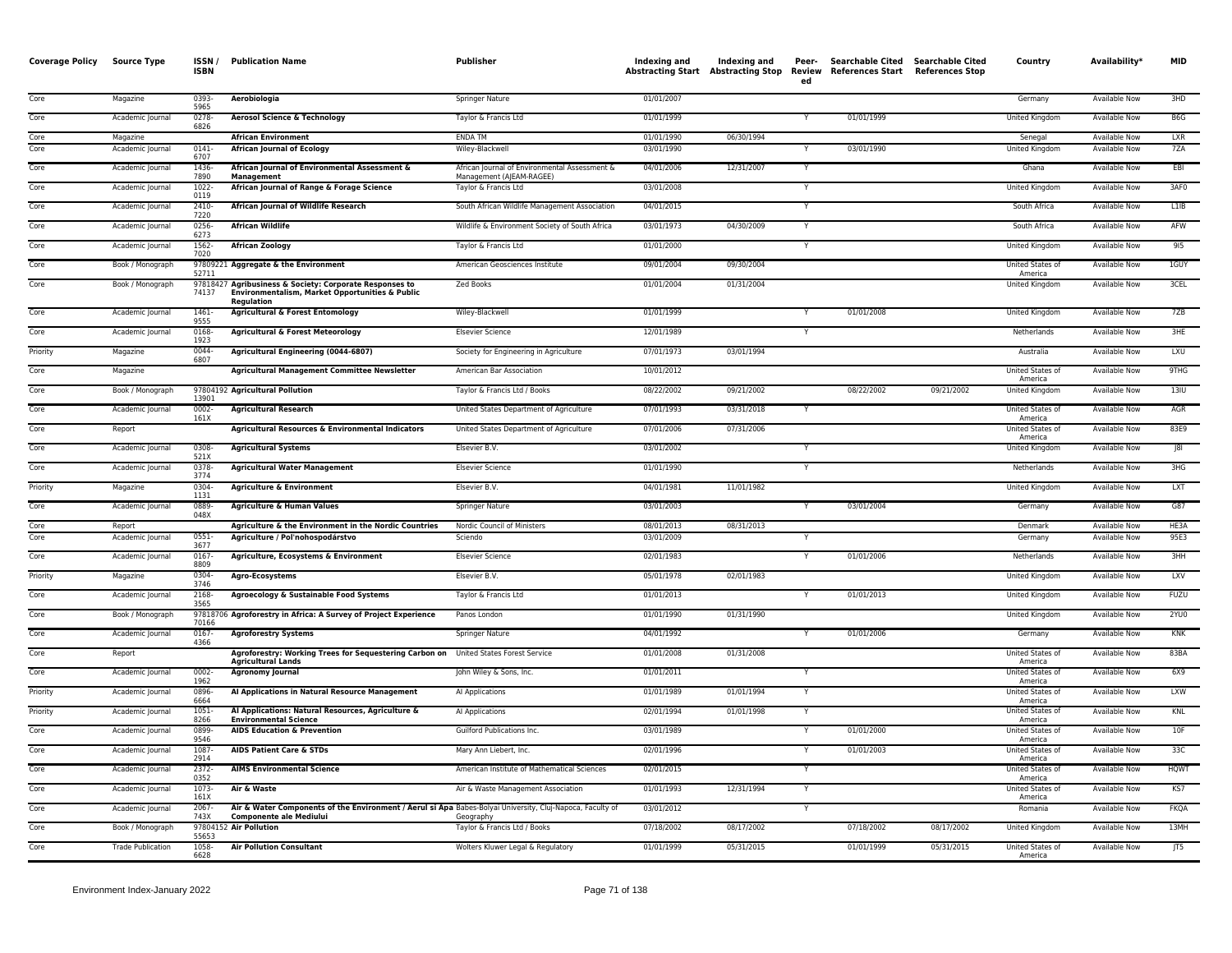| <b>Coverage Policy</b> | <b>Source Type</b>       | ISSN/<br><b>ISBN</b> | <b>Publication Name</b>                                                                                                                     | <b>Publisher</b>                                          | Indexing and | Indexing and<br><b>Abstracting Start Abstracting Stop</b> | Peer-<br>Review<br>ed | Searchable Cited<br>References Start References Stop | Searchable Cited | Country                            | Availability*        | <b>MID</b>      |
|------------------------|--------------------------|----------------------|---------------------------------------------------------------------------------------------------------------------------------------------|-----------------------------------------------------------|--------------|-----------------------------------------------------------|-----------------------|------------------------------------------------------|------------------|------------------------------------|----------------------|-----------------|
| Core                   | Report                   | 79645                | 97892916 Air Pollution in Europe 1990-2004                                                                                                  | European Environment Agency                               | 11/01/2007   | 11/30/2007                                                |                       |                                                      |                  | Denmark                            | <b>Available Now</b> | 6C8R            |
| Core                   | Academic Journal         | 1836-<br>5876        | Air Quality & Climate Change                                                                                                                | Clean Air Society of Australia & New Zealand              | 01/01/2009   |                                                           |                       | 01/01/2009                                           | 12/31/2019       | Australia                          | <b>Available Now</b> | B1CB            |
| Core                   | Magazine                 |                      | <b>Air Quality Committee Newsletter</b>                                                                                                     | American Bar Association                                  | 10/01/2012   |                                                           |                       |                                                      |                  | United States of<br>America        | Available Now        | 9THH            |
| Core                   | Academic Journal         | 1178-<br>6221        | Air, Soil & Water Research                                                                                                                  | Sage Publications                                         | 01/01/2009   |                                                           | Y                     |                                                      |                  | United States of<br>America        | Available Now        | B074            |
| Core                   | Academic Journal         | 2437<br>1114         | Algerian Journal of Environmental Science & Technology                                                                                      | Algerian Journal of Environmental Science &<br>Technology | 12/01/2016   |                                                           |                       |                                                      |                  | Algeria                            | Available Now        | KBBI            |
| Core                   | Report                   |                      | Alternative Oil Spill Occurrence Estimators for the<br>Beaufort & Chukchi Seas: Fault Tree Method (Vol. 1)                                  | US Bureau of Ocean Energy Management                      | 01/01/2006   | 01/31/2006                                                |                       |                                                      |                  | United States of<br>America        | <b>Available Now</b> | 83BC            |
| Core                   | Report                   |                      | Alternative Oil Spill Occurrence Estimators for the<br>Beaufort & Chukchi Seas: Fault Tree Method: Appendix C:<br><b>Oil-Spill Analysis</b> | US Bureau of Ocean Energy Management                      | 01/01/2006   | 01/31/2006                                                |                       |                                                      |                  | United States of<br>America        | Available Now        | 83BD            |
| Priority               | Magazine                 | $0146 -$<br>1001     | <b>Alternative Sources of Energy</b>                                                                                                        | Clarion Events, Inc.                                      | 04/01/1978   | 10/01/1988                                                |                       |                                                      |                  | United States of<br>America        | <b>Available Now</b> | <b>LXX</b>      |
| Core                   | Academic Journal         | $1205 -$<br>7398     | Alternatives Journal (AJ) - Canada's Environmental Voice Alternatives, Inc.                                                                 |                                                           | 01/01/1996   |                                                           |                       | 07/01/2005                                           |                  | Canada                             | <b>Available Now</b> | 3A0             |
| Priority               | Academic Journal         | 0002<br>6638         | Alternatives: Perspectives on Society & Environment                                                                                         | Alternatives, Inc.                                        | 09/01/1973   | 10/01/1995                                                |                       |                                                      |                  | Canada                             | Available Now        | MFC             |
| Core                   | Magazine                 | 1545-<br>8741        | Amber Waves: The Economics of Food, Farming, Natural<br>Resources, & Rural America                                                          | U.S. Dept. of Agriculture Economic Research<br>Service    | 01/01/2003   |                                                           |                       |                                                      |                  | United States of<br>America        | Available Now        | <b>RTV</b>      |
| Core                   | Academic Journal         | 1808<br>0251         | Ambiência                                                                                                                                   | Revista Ambiencia                                         | 01/01/2014   |                                                           |                       |                                                      |                  | Brazi                              | Available Now        | GC5Z            |
| Core                   | Academic Journal         | 0044<br>7447         | AMBIO - A Journal of the Human Environment                                                                                                  | <b>Springer Nature</b>                                    | 01/01/1973   |                                                           | Y                     | 01/01/1973                                           |                  | Germany                            | Available Now        | <b>KNR</b>      |
| Core                   | Magazine                 |                      | <b>America's Wilderness</b>                                                                                                                 | Wilderness Society                                        | 07/01/2003   |                                                           |                       |                                                      |                  | United States of<br>America        | Available Now        | 1625            |
| Core                   | Magazine                 | $0002 -$<br>8541     | <b>American Forests</b>                                                                                                                     | American Forests                                          | 08/01/1973   |                                                           |                       |                                                      |                  | United States of<br>America        | Available Now        | AFE             |
| Core                   | <b>Trade Publication</b> | 1043-<br>0652        | <b>American Gas</b>                                                                                                                         | American Gas Association                                  | 01/01/1992   | 12/31/2008                                                |                       |                                                      |                  | United States of<br>America        | Available Now        | 1P3             |
| Priority               | Magazine                 | 0002-<br>8584        | <b>American Gas Association Monthly</b>                                                                                                     | American Gas Association                                  | 04/01/1973   | 07/01/1982                                                |                       |                                                      |                  | United States of<br>America        | Available Now        | LXZ             |
| Core                   | Academic Journal         | $0002 -$<br>8894     | American Industrial Hygiene Association Journal                                                                                             | Taylor & Francis Ltd                                      | 07/01/1997   | 05/31/2000                                                |                       |                                                      |                  | <b>United Kingdom</b>              | <b>Available Now</b> | OHR             |
| Core                   | Academic Journal         | 0889-<br>1893        | American Journal of Alternative Agriculture                                                                                                 | Cambridge University Press                                | 06/01/1996   | 12/31/2003                                                | Y                     |                                                      |                  | United Kingdom                     | Available Now        | <b>ALT</b>      |
| Core                   | Academic Journal         | 0002-<br>9122        | <b>American Journal of Botany</b>                                                                                                           | Wiley-Blackwell                                           | 07/01/1994   |                                                           |                       |                                                      |                  | United Kingdom                     | Available Now        | ABO             |
| Core                   | Academic Journal         | 0002-<br>9165        | <b>American Journal of Clinical Nutrition</b>                                                                                               | <b>Oxford University Press</b>                            | 01/01/1974   |                                                           |                       |                                                      |                  | United Kingdom                     | <b>Available Now</b> | AJC             |
| Core                   | Academic Journal         | $0271 -$<br>3586     | American Journal of Industrial Medicine                                                                                                     | John Wiley & Sons, Inc.                                   | 01/01/2007   |                                                           |                       |                                                      |                  | United States of<br>America        | <b>Available Now</b> | NK4             |
| Core                   | Academic Journal         | $0090 -$<br>0036     | <b>American Journal of Public Health</b>                                                                                                    | American Public Health Association                        | 03/01/1971   |                                                           | Y                     | 08/01/1971                                           |                  | United States of<br>America        | Available Now        | APH             |
| Core                   | Academic Journal         | 0002-<br>9599        | <b>American Journal of Science</b>                                                                                                          | Kline Geology Laboratory                                  | 01/01/1994   | 11/01/2018                                                | Y                     |                                                      |                  | United States of<br>America        | Available Now        | ASE             |
| Priority               | Magazine                 | 0894-<br>4350        | <b>American Land Forum</b>                                                                                                                  | American Land Forum Incorporated                          | 01/01/1985   | 03/01/1987                                                |                       |                                                      |                  | <b>United States of</b><br>America | <b>Available Now</b> | LY <sub>0</sub> |
| Core                   | Academic Journal         | 0003-<br>0031        | <b>American Midland Naturalist</b>                                                                                                          | University of Notre Dame / American Midland<br>Naturalist | 07/01/1973   |                                                           |                       | 07/01/1973                                           | 07/31/2020       | United States of<br>America        | Available Now        | <b>MDL</b>      |
| Core                   | Academic Journal         | $0003 -$<br>0147     | <b>American Naturalist</b>                                                                                                                  | University of Chicago Press                               | 07/01/1973   |                                                           | Y                     | 01/01/2003                                           |                  | United States of<br>America        | <b>Available Now</b> | ANN             |
| Core                   | Report                   |                      | American Prairie: Going, Going, Gone?: A Status Report on National Wildlife Federation<br>the American Prairie                              |                                                           | 01/01/2001   | 01/31/2001                                                |                       |                                                      |                  | United States of<br>America        | Available Now        | <b>3PRN</b>     |
| Core                   | Academic Journal         | 0003-<br>0996        | <b>American Scientist</b>                                                                                                                   | Sigma Xi, The Scientific Research Honor<br>Society, Inc.  | 01/01/1974   |                                                           |                       | 01/01/1974                                           |                  | United States of<br>America        | Available Now‡       | ASI             |
| Core                   | Academic Journal         | 0003<br>1569         | <b>American Zoologist</b>                                                                                                                   | <b>Oxford University Press</b>                            | 07/01/1996   | 12/31/2001                                                |                       |                                                      |                  | United Kingdom                     | Available Now        | AZL             |
| Core                   | Magazine                 | $0276 -$<br>7201     | Amicus Journal (02767201)                                                                                                                   | Natural Resources Defense Council                         | 03/01/1982   | 06/30/2001                                                |                       |                                                      |                  | United States of<br>America        | <b>Available Now</b> | AIS             |
| Core                   | Academic Journal         | 0173<br>5373         | Amphibia-Reptilia                                                                                                                           | <b>Brill Academic Publishers</b>                          | 02/01/1999   |                                                           |                       |                                                      |                  | Netherlands                        | Available Now        | C <sub>OR</sub> |
| Core                   | <b>Trade Publication</b> |                      | Analyst (Association of Water Technologies)                                                                                                 | Association of Water Technologies                         | 09/01/2013   |                                                           |                       |                                                      |                  | United States of<br>America        | Available Now        | 8A7R            |
| Core                   | Academic Journal         | $0003 -$<br>3472     | <b>Animal Behaviour</b>                                                                                                                     | <b>Academic Press</b>                                     | 07/01/1990   |                                                           | Y                     |                                                      |                  | United States of<br>America        | <b>Available Now</b> | ANB             |
| Core                   | Academic Journal         | 1578-<br>665X        | <b>Animal Biodiversity &amp; Conservation</b>                                                                                               | Museu de Ciencies Naturals de Barcelona                   | 09/01/2008   | 01/01/2019                                                |                       |                                                      |                  | Spain                              | <b>Available Now</b> | 1CF4            |
| Core                   | Academic Journal         | 1570-<br>7555        | <b>Animal Biology</b>                                                                                                                       | <b>Brill Academic Publishers</b>                          | 07/01/2003   |                                                           | Y                     |                                                      |                  | Netherlands                        | <b>Available Now</b> | R4T             |
| Core                   | Academic Journal         | 1049-<br>5398        | <b>Animal Biotechnology</b>                                                                                                                 | Taylor & Francis Ltd                                      | 05/01/2001   |                                                           |                       | 05/01/2001                                           |                  | United Kingdom                     | Available Now        | KU4             |
| Core                   | Academic Journal         | 1367<br>9430         | <b>Animal Conservation</b>                                                                                                                  | Wiley-Blackwell                                           | 01/01/2003   |                                                           |                       | 01/01/2008                                           |                  | United Kingdom                     | <b>Available Now</b> | FZI             |
| Priority               | Magazine                 | 0003-<br>3618        | Animals: The International Wildlife Magazine                                                                                                | <b>BBC Magazines</b>                                      | 11/01/1972   | 04/01/1974                                                |                       |                                                      |                  | United Kingdom                     | <b>Available Now</b> | <b>MFF</b>      |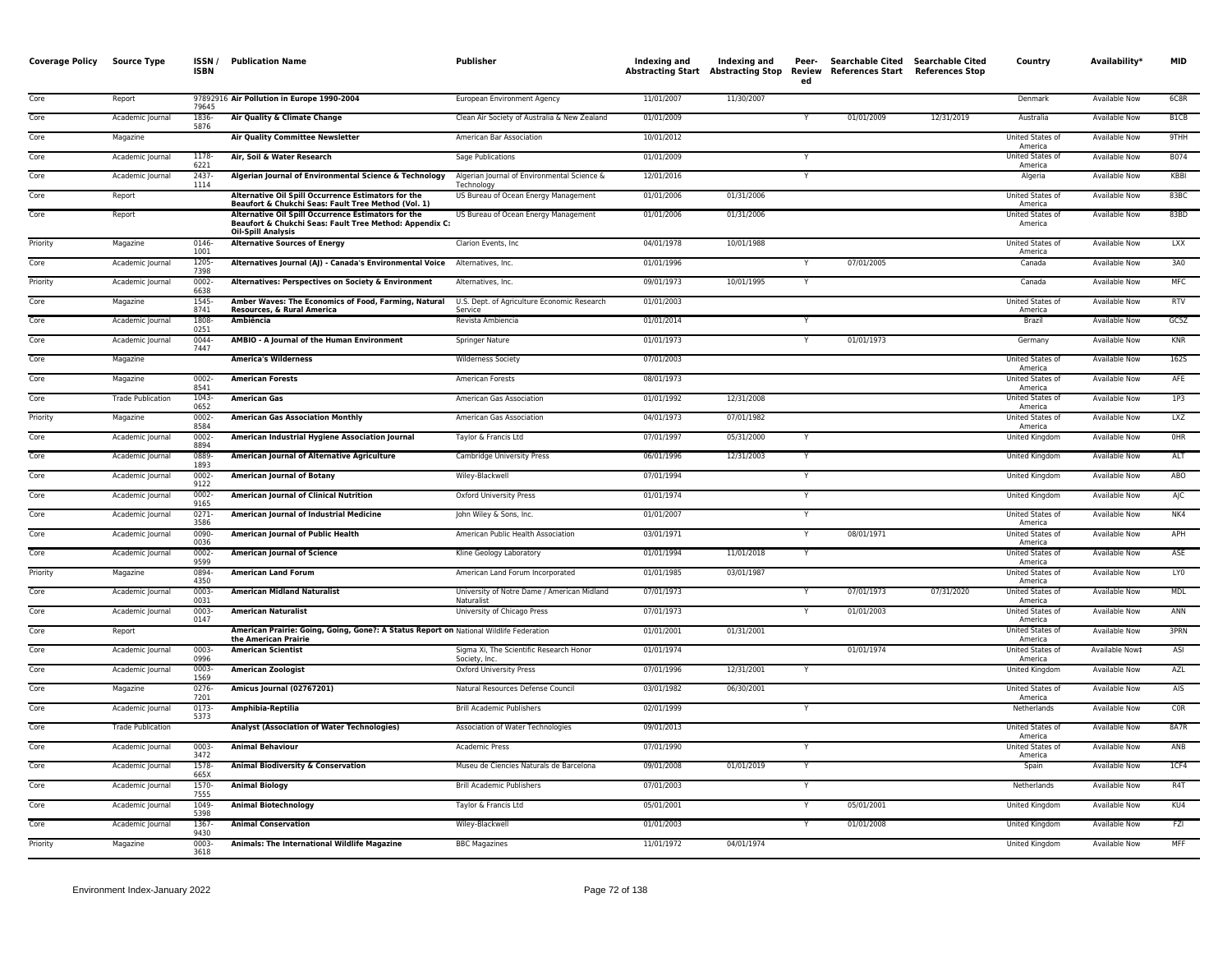| <b>Coverage Policy</b> | <b>Source Type</b> | ISSN/<br><b>ISBN</b> | <b>Publication Name</b>                                                                                                    | Publisher                                                                         | Indexing and | <b>Indexing and</b><br><b>Abstracting Start Abstracting Stop</b> | Peer-<br>Review<br>ed | Searchable Cited Searchable Cited<br>References Start References Stop |            | Country                            | Availability*        | <b>MID</b>       |
|------------------------|--------------------|----------------------|----------------------------------------------------------------------------------------------------------------------------|-----------------------------------------------------------------------------------|--------------|------------------------------------------------------------------|-----------------------|-----------------------------------------------------------------------|------------|------------------------------------|----------------------|------------------|
| Priority               | Magazine           | $0003 -$<br>4312     | <b>Annales des Sciences Forestieres</b>                                                                                    | Masson SPA                                                                        | 01/01/1990   | 06/01/1992                                                       |                       |                                                                       |            | Italy                              | <b>Available Now</b> | LY1              |
| Core                   | Academic Journal   | $0003 -$<br>4592     | Annali di Chimica                                                                                                          | Wiley-VCH Verlag                                                                  | 09/01/2005   | 11/30/2007                                                       |                       | 01/01/2006                                                            |            | Germany                            | <b>Available Now</b> | <b>1BW6</b>      |
| Core                   | Academic Journal   | 1232-<br>1966        | Annals of Agricultural & Environmental Medicine                                                                            | Witold Chodzki Institute of Rural Medicine                                        | 09/01/2005   |                                                                  |                       | 09/01/2005                                                            |            | Poland                             | <b>Available Now</b> | <b>ECK</b>       |
| Core                   | Academic Journal   | 1050-<br>5164        | <b>Annals of Applied Probability</b>                                                                                       | Institute of Mathematical Statistics                                              | 02/01/1991   | 12/01/2018                                                       | Y                     | 02/01/1991                                                            | 12/01/2018 | United States of<br>America        | <b>Available Now</b> | 8A8              |
| Core                   | Academic Journal   | 0305<br>7364         | <b>Annals of Botany</b>                                                                                                    | <b>Oxford University Press</b>                                                    | 01/01/1996   |                                                                  | Y                     |                                                                       |            | United Kingdom                     | Available Now        | DNU              |
| Core                   | Magazine           | 1070<br>9983         | <b>Annals of Earth</b>                                                                                                     | Ocean Arks International                                                          | 08/01/2007   |                                                                  |                       |                                                                       |            | United States of<br>America        | Available Now        | LY2              |
| Core                   | Academic Journal   | 1939-<br>2621        | <b>Annals of Environmental Science</b>                                                                                     | Northeastern University                                                           | 02/01/2007   | 01/01/2014                                                       | Y                     |                                                                       |            | <b>United States of</b><br>America | <b>Available Now</b> | 3AGZ             |
| Core                   | Academic Journal   | 1844-<br>8135        | Annals of Forest Research (1844-8135)                                                                                      | Forest Research & Management Institute ICAS                                       | 01/01/2013   |                                                                  |                       |                                                                       |            | Romania                            | <b>Available Now</b> | <b>BJHO</b>      |
| Core                   | Academic Journal   | 1286-<br>4560        | <b>Annals of Forest Science (EDP Sciences)</b>                                                                             | <b>EDP Sciences</b>                                                               | 01/01/2007   | 12/31/2010                                                       | Y                     |                                                                       |            | France                             | Available Now        | C <sub>73</sub>  |
| Core                   | Academic Journal   | 1286-<br>4560        | Annals of Forest Science (Springer Science & Business<br>Media B.V.)                                                       | Springer Nature                                                                   | 03/01/2011   |                                                                  | Y                     |                                                                       |            | Germany                            | <b>Available Now</b> | <b>DBKO</b>      |
| Core                   | Academic Journal   | 0306-<br>4549        | <b>Annals of Nuclear Energy</b>                                                                                            | Pergamon Press - An Imprint of Elsevier Science                                   | 03/01/2002   |                                                                  | Y                     |                                                                       |            | <b>United Kingdom</b>              | <b>Available Now</b> | 85               |
| Core                   | Academic Journal   | 0003-<br>4878        | <b>Annals of Occupational Hygiene</b>                                                                                      | <b>Oxford University Press</b>                                                    | 01/01/1996   | 12/31/2016                                                       | Y                     | 10/01/2009                                                            | 12/31/2016 | United Kingdom                     | Available Now        | JQ4              |
| Core                   | Academic Journal   | 2469<br>4452         | Annals of the American Association of Geographers                                                                          | Taylor & Francis Ltd                                                              | 01/01/2016   |                                                                  |                       | 01/01/2016                                                            |            | United Kingdom                     | Available Now        | <b>JRMH</b>      |
| Core                   | Academic Journal   | 0004-<br>5608        | Annals of the Association of American Geographers                                                                          | Taylor & Francis Ltd                                                              | 01/01/1911   | 12/31/2015                                                       |                       | 01/01/2003                                                            | 12/31/2015 | United Kingdom                     | Available Now        | AAG              |
| Core                   | Academic Journal   | 0026<br>6493         | Annals of the Missouri Botanical Garden                                                                                    | Missouri Botanical Garden Press                                                   | 11/01/2015   |                                                                  |                       |                                                                       |            | United States of<br>America        | <b>Available Now</b> | 10XD             |
| Core                   | Academic Journal   | $0003 -$<br>4983     | Annals of Tropical Medicine & Parasitology                                                                                 | Taylor & Francis Ltd                                                              | 01/01/1997   | 12/31/2008                                                       | Y                     |                                                                       |            | United Kingdom                     | Available Now        | 57G              |
| Core                   | Academic Journal   | 2398-<br>7308        | Annals of Work Exposures & Health                                                                                          | <b>Oxford University Press</b>                                                    | 01/01/2017   |                                                                  |                       | 01/01/2017                                                            |            | <b>United Kingdom</b>              | <b>Available Now</b> | KJ1E             |
| Core                   | Magazine           | $2251 -$<br>189X     | Annual International Conference on Sustainable Energy & Global Science & Technology Forum<br><b>Environmental Sciences</b> |                                                                                   | 01/01/2013   |                                                                  |                       |                                                                       |            | Singapore                          | <b>Available Now</b> | EGR <sub>2</sub> |
| Core                   | Academic Journal   | 0066-<br>4162        | Annual Review of Ecology & Systematics                                                                                     | Annual Reviews Inc.                                                               | 12/01/1970   | 12/31/2002                                                       | Y                     |                                                                       |            | United States of<br>America        | <b>Available Now</b> | 83K              |
| Core                   | Academic Journal   | 1543-<br>592X        | Annual Review of Ecology, Evolution & Systematics                                                                          | Annual Reviews Inc.                                                               | 01/01/2003   |                                                                  | Y                     |                                                                       |            | United States of<br>America        | Available Now        | V49              |
| Core                   | Academic Journal   | 1056-<br>3466        | Annual Review of Energy & the Environment                                                                                  | Annual Reviews Inc.                                                               | 01/01/1996   | 12/31/2002                                                       | Y                     |                                                                       |            | United States of<br>America        | Available Now        | 83L              |
| Core                   | Academic Journal   | 1543-<br>5938        | Annual Review of Environment & Resources                                                                                   | Annual Reviews Inc.                                                               | 01/01/2003   |                                                                  |                       | 01/01/2004                                                            | 10/31/2019 | United States of<br>America        | Available Now        | V4A              |
| Priority               | Academic Journal   | 0959-<br>8030        | <b>Annual Review of Fish Diseases</b>                                                                                      | Elsevier B.V.                                                                     | 01/01/1991   | 01/01/1992                                                       |                       |                                                                       |            | United Kingdom                     | Available Now        | LY3              |
| Core                   | Academic Journal   | 0066<br>4227         | <b>Annual Review of Microbiology</b>                                                                                       | Annual Reviews Inc.                                                               | 01/01/1992   |                                                                  |                       |                                                                       |            | United States of<br>America        | <b>Available Now</b> | MIB              |
| Core                   | Academic Journal   | 0362-<br>1642        | Annual Review of Pharmacology & Toxicology                                                                                 | Annual Reviews Inc.                                                               | 01/01/1997   |                                                                  | Y                     |                                                                       |            | United States of<br>America        | <b>Available Now</b> | 26P              |
| Core                   | Academic Journal   | 0066-<br>4286        | <b>Annual Review of Phytopathology</b>                                                                                     | Annual Reviews Inc.                                                               | 01/01/1996   |                                                                  | Y                     |                                                                       |            | United States of<br>America        | <b>Available Now</b> | 83Y              |
| Core                   | Book / Monograph   | 20916                | 97835402 Antarctic Ecosystems: Environmental Contamination,<br>Climate Change, & Human Impact                              | Springer Nature / Books                                                           | 01/01/2005   | 01/31/2005                                                       |                       |                                                                       |            | Germany                            | <b>Available Now</b> | 1C2S             |
| Core                   | Academic Journal   | 0954-<br>1020        | <b>Antarctic Science</b>                                                                                                   | Cambridge University Press                                                        | 01/01/1990   |                                                                  |                       | 01/01/1990                                                            |            | United Kingdom                     | <b>Available Now</b> | 17U              |
| Core                   | Academic Journal   | 0892-<br>7936        | <b>Anthrozoos</b>                                                                                                          | Routledge                                                                         | 03/01/2000   |                                                                  |                       | 03/01/2005                                                            |            | United Kingdom                     | Available Now        | GZF              |
| Core                   | Academic Journal   | 0166-<br>3542        | <b>Antiviral Research</b>                                                                                                  | <b>Elsevier Science</b>                                                           | 03/01/2002   |                                                                  | Y                     |                                                                       |            | Netherlands                        | Available Now        | 3HM              |
| Core                   | Academic Journal   | $0003 -$<br>6072     | Antonie van Leeuwenhoek                                                                                                    | Springer Nature                                                                   | 01/01/2007   |                                                                  |                       |                                                                       |            | Germany                            | <b>Available Now</b> | OC1              |
| Core                   | Academic Journal   | $0120 -$<br>7555     | Anuario Turismo y Sociedad                                                                                                 | Universidad Externado de Colombia, Facultad<br>de Empresas Turísticas y Hoteleras | 11/01/2012   |                                                                  | Y                     |                                                                       |            | Colombia                           | <b>Available Now</b> | FI9B             |
| Core                   | Academic Journal   | 2041-<br>2851        | <b>AoB Plants</b>                                                                                                          | <b>Oxford University Press</b>                                                    | 10/01/2018   |                                                                  |                       |                                                                       |            | United Kingdom                     | Available Now        | <b>B838</b>      |
| Core                   | Magazine           | 0003-<br>6595        | Appalachia                                                                                                                 | Appalachian Regional Commission                                                   | 06/01/1975   | 12/31/1980                                                       |                       |                                                                       |            | United States of<br>America        | <b>Available Now</b> | LY4              |
| Priority               | Magazine           | $1052 -$<br>5319     | Appalachia Bulletin Issue                                                                                                  | Appalachian Mountain Club                                                         | 01/01/1975   | 11/01/1977                                                       |                       |                                                                       |            | United States of<br>America        | <b>Available Now</b> | LY5              |
| Core                   | Academic Journal   | 0099<br>2240         | Applied & Environmental Microbiology                                                                                       | American Society for Microbiology                                                 | 01/01/1976   |                                                                  | Y                     | 01/01/1976                                                            | 07/31/2020 | United States of<br>America        | Available Now        | AEM              |
| Core                   | Academic Journal   | 1687-<br>7667        | Applied & Environmental Soil Science                                                                                       | Hindawi Limited                                                                   | 01/01/2008   |                                                                  | Y                     |                                                                       |            | United Kingdom                     | Available Now        | 8NCC             |
| Priority               | Magazine           | 0166<br>9834         | <b>Applied Catalysis</b>                                                                                                   | <b>Elsevier Science</b>                                                           | 03/15/1993   | 09/15/1993                                                       |                       |                                                                       |            | Netherlands                        | Available Now        | LY6              |
| Core                   | Academic Journal   | 0926-<br>3373        | <b>Applied Catalysis B: Environmental</b>                                                                                  | <b>Elsevier Science</b>                                                           | 12/15/1993   |                                                                  | Y                     |                                                                       |            | Netherlands                        | Available Now        | 3HP              |
| Core                   | Academic Journal   | 1589<br>1623         | Applied Ecology & Environmental Research                                                                                   | ALOKI Applied Ecological Research & Forensic<br>Institute Ltd.                    | 03/01/2017   |                                                                  |                       |                                                                       |            | Hungary                            | <b>Available Now</b> | 1CFK             |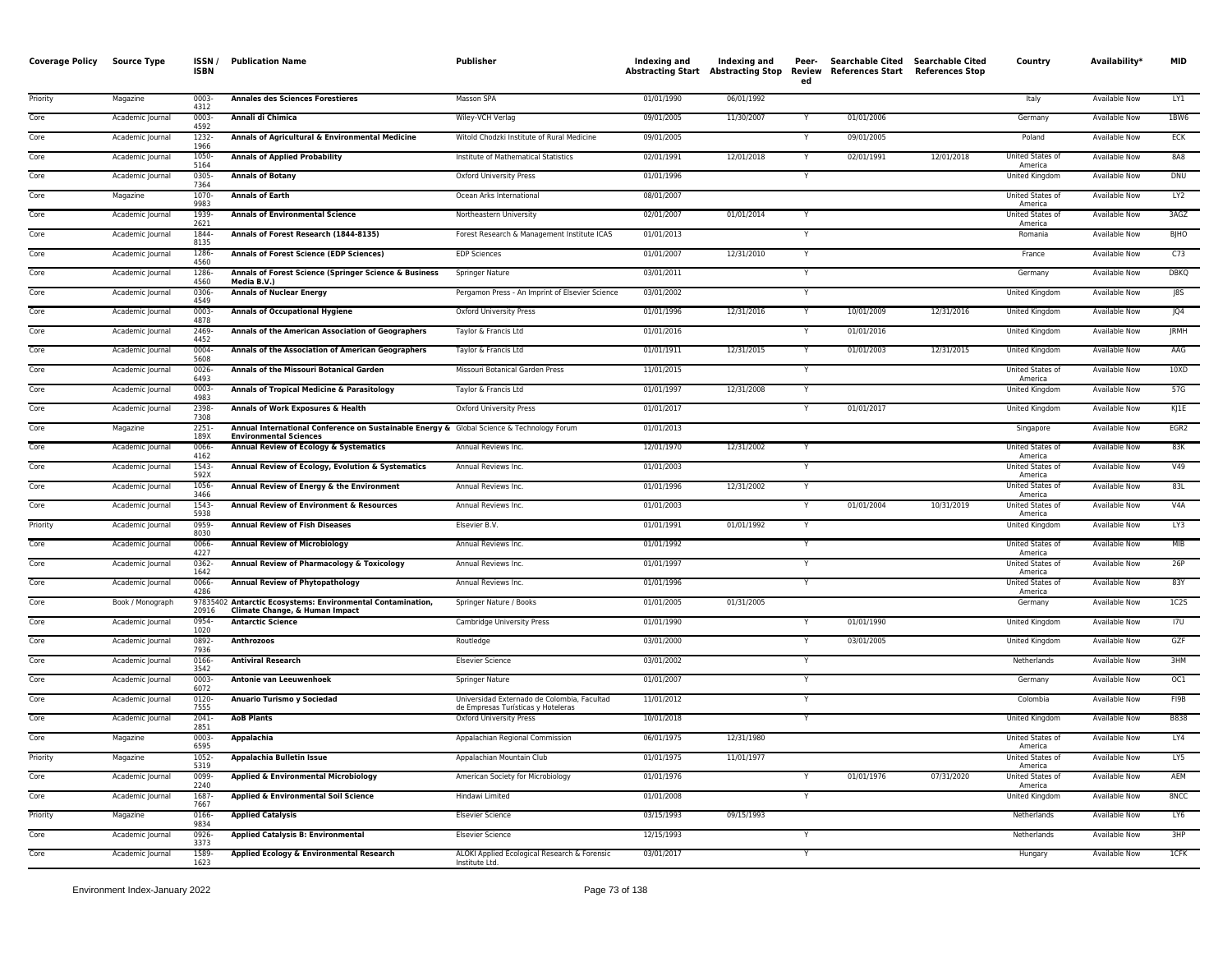| <b>Coverage Policy</b> | <b>Source Type</b>       | ISSN /<br><b>ISBN</b> | <b>Publication Name</b>                                           | Publisher                                                   | <b>Indexing and</b> | Indexing and<br>Abstracting Start Abstracting Stop | Peer-<br>Review<br>ed | Searchable Cited Searchable Cited<br>References Start References Stop |            | Country                            | Availability*        | <b>MID</b>  |
|------------------------|--------------------------|-----------------------|-------------------------------------------------------------------|-------------------------------------------------------------|---------------------|----------------------------------------------------|-----------------------|-----------------------------------------------------------------------|------------|------------------------------------|----------------------|-------------|
| Core                   | Academic Journal         | $2040 -$<br>5790      | Applied Economic Perspectives & Policy                            | John Wiley & Sons, Inc.                                     | 03/01/2010          |                                                    | Y                     |                                                                       |            | United States of<br>America        | <b>Available Now</b> | <b>B541</b> |
| Core                   | Academic Journal         | 0306<br>2619          | <b>Applied Energy</b>                                             | Elsevier B.V.                                               | 01/01/1990          |                                                    |                       |                                                                       |            | United Kingdom                     | Available Now        | J8W         |
| Core                   | Academic Journal         | 0883<br>2927          | <b>Applied Geochemistry</b>                                       | Pergamon Press - An Imprint of Elsevier Science             | 03/01/2002          |                                                    | Y                     |                                                                       |            | <b>United Kingdom</b>              | Available Now        | J8X         |
| Core                   | Academic Journal         | 0143<br>6228          | <b>Applied Geography</b>                                          | Pergamon Press - An Imprint of Elsevier Science             | 07/01/1985          |                                                    |                       |                                                                       |            | United Kingdom                     | Available Now        | J8Y         |
| Priority               | Academic Journal         | 0003<br>6919          | <b>Applied Microbiology</b>                                       | Lippincott Williams & Wilkins                               | 01/01/1975          | 12/01/1975                                         | Y                     |                                                                       |            | United States of<br>America        | Available Now        | LY7         |
| Core                   | Academic Journal         | 0175<br>7598          | Applied Microbiology & Biotechnology                              | <b>Springer Nature</b>                                      | 12/01/1999          |                                                    |                       | 01/01/2008                                                            |            | Germany                            | <b>Available Now</b> | <b>NNA</b>  |
| Core                   | Academic Journal         | 1047<br>322X          | Applied Occupational & Environmental Hygiene                      | Taylor & Francis Ltd                                        | 01/01/1993          | 12/31/2003                                         | Y                     | 01/01/1999                                                            |            | <b>United Kingdom</b>              | <b>Available Now</b> | 9X1         |
| Core                   | Academic Journal         | 0141<br>1187          | <b>Applied Ocean Research</b>                                     | Elsevier B.V.                                               | 02/01/2002          |                                                    |                       |                                                                       |            | United Kingdom                     | Available Now        | J92         |
| Core                   | Academic Journal         | 0929<br>1393          | <b>Applied Soil Ecology</b>                                       | <b>Elsevier Science</b>                                     | 02/01/2002          |                                                    | Y                     |                                                                       |            | Netherlands                        | <b>Available Now</b> | 3HS         |
| Core                   | Academic Journal         | 0003<br>701X          | Applied Solar Energy (19349424)                                   | Springer Nature                                             | 01/01/1975          |                                                    |                       |                                                                       |            | Germany                            | Available Now        | LY8         |
| Core                   | Academic Journal         | 1402-<br>2001         | <b>Applied Vegetation Science</b>                                 | Wiley-Blackwell                                             | 12/01/1999          |                                                    |                       | 12/01/1999                                                            |            | United Kingdom                     | <b>Available Now</b> | <b>HZN</b>  |
| Core                   | Academic Journal         | 2190<br>5487          | <b>Applied Water Science</b>                                      | Springer Nature                                             | 06/01/2016          |                                                    | Y                     |                                                                       |            | Germany                            | <b>Available Now</b> | FET1        |
| Core                   | Magazine                 | 1751-<br>6900         | <b>Appropriate Technology</b>                                     | Research Information Ltd.                                   | 06/01/1990          | 12/01/1997                                         |                       |                                                                       |            | United Kingdom                     | <b>Available Now</b> | LY9         |
| Core                   | Academic Journal         | 0266<br>996X          | <b>Aquaculture &amp; Fisheries Management</b>                     | Wiley-Blackwell                                             | 01/01/1985          | 12/31/1994                                         |                       |                                                                       |            | United Kingdom                     | <b>Available Now</b> | <b>LYA</b>  |
| Core                   | Academic Journal         | 1365<br>7305          | <b>Aquaculture Economics &amp; Management</b>                     | Taylor & Francis Ltd                                        | 12/01/1998          | 12/31/1999                                         | Y                     |                                                                       |            | United Kingdom                     | Available Now        | 7ZD         |
| Core                   | Magazine                 | 0199<br>1388          | <b>Aquaculture Magazine</b>                                       | Achill River Corporation                                    | 07/01/1990          | 05/31/2008                                         |                       | 07/01/1990                                                            |            | United States of<br>America        | Available Now        | AQA         |
| Core                   | Academic Journal         | 1355<br>557X          | <b>Aquaculture Research</b>                                       | Wiley-Blackwell                                             | 01/01/1995          |                                                    |                       | 01/01/2005                                                            |            | United Kingdom                     | Available Now        | 7ZE         |
| Core                   | Academic Journal         | 0304<br>3770          | <b>Aquatic Botany</b>                                             | <b>Elsevier Science</b>                                     | 01/01/2002          |                                                    |                       |                                                                       |            | Netherlands                        | Available Now        | 3HV         |
| Core                   | Academic Journal         | 1052<br>7613          | <b>Aquatic Conservation</b>                                       | John Wiley & Sons, Inc.                                     | 03/01/1993          |                                                    | Y                     | 01/01/2006                                                            |            | United States of<br>America        | <b>Available Now</b> | KNZ         |
| Core                   | Academic Journal         | 1386<br>2588          | <b>Aquatic Ecology</b>                                            | Springer Nature                                             | 01/01/2007          |                                                    |                       |                                                                       |            | Germany                            | <b>Available Now</b> | OCH         |
| Core                   | Academic Journal         | 1463<br>4988          | Aquatic Ecosystem Health & Management                             | Michigan State University Press                             | 04/01/2001          |                                                    | Y                     | 11/01/2002                                                            |            | United States of<br>America        | <b>Available Now</b> | JIP         |
| Core                   | Academic Journal         | 1380<br>6165          | <b>Aquatic Geochemistry</b>                                       | Springer Nature                                             | 01/01/2007          |                                                    | Y                     |                                                                       |            | Germany                            | <b>Available Now</b> | OCJ         |
| Core                   | Academic Journal         | 0165<br>0424          | <b>Aquatic Insects</b>                                            | Taylor & Francis Ltd                                        | 01/01/1997          |                                                    | Y                     | 01/01/2008                                                            |            | United Kingdom                     | Available Now        | <b>FHK</b>  |
| Core                   | Academic Journal         | 1798<br>6540          | <b>Aquatic Invasions</b>                                          | Regional Euro-Asian Biological Invasions Centre<br>(REABIC) | 12/01/2011          |                                                    |                       |                                                                       |            | Finland                            | Available Now        | 77T8        |
| Core                   | Academic Journal         | 0990<br>7440          | <b>Aquatic Living Resources</b>                                   | <b>EDP Sciences</b>                                         | 01/01/2007          |                                                    | Y                     | 10/01/2008                                                            |            | France                             | Available Now        | J96         |
| Core                   | Academic Journal         | 1015<br>1621          | <b>Aquatic Sciences</b>                                           | Springer Nature                                             | 01/01/2007          |                                                    | Y                     |                                                                       |            | Germany                            | Available Now        | N7J         |
| Core                   | Academic Journal         | 0166<br>445X          | <b>Aquatic Toxicology</b>                                         | <b>Elsevier Science</b>                                     | 02/01/2002          |                                                    |                       |                                                                       |            | Netherlands                        | <b>Available Now</b> | 3HW         |
| Core                   | Academic Journal         | 1015<br>4442          | Arab Gulf Journal of Scientific Research                          | Arabian Gulf University                                     | 03/01/2012          |                                                    |                       |                                                                       |            | <b>Bahrain</b>                     | <b>Available Now</b> | <b>LYB</b>  |
| Core                   | <b>Trade Publication</b> | 0279<br>0106          | <b>Arbor Age</b>                                                  | EPG Media & Specialty Information                           | 05/01/1981          |                                                    |                       | 05/01/1981                                                            |            | <b>United States of</b><br>America | Available Now        | <b>FVK</b>  |
| Core                   | Academic Journal         | 1935<br>5297          | Arboriculture & Urban Forestry                                    | International Society of Arboriculture                      | 01/01/2006          |                                                    |                       |                                                                       |            | United States of<br>America        | Available Now        | 221P        |
| Core                   | Academic Journal         | 1745<br>2007          | Architectural Engineering & Design Management                     | Taylor & Francis Ltd                                        | 03/01/2008          |                                                    | Y                     | 03/01/2008                                                            |            | United Kingdom                     | Available Now        | 3HHH        |
| Core                   | Academic Journal         | 0365-<br>0340         | Archives of Agronomy & Soil Science                               | Taylor & Francis Ltd                                        | 01/01/1998          |                                                    |                       | 01/01/1998                                                            |            | <b>United Kingdom</b>              | <b>Available Now</b> | 7VA         |
| Core                   | Academic Journal         | 1933-<br>8244         | Archives of Environmental & Occupational Health                   | Taylor & Francis Ltd                                        | 01/01/2005          |                                                    | Y                     | 01/01/2005                                                            |            | <b>United Kingdom</b>              | <b>Available Now</b> | 2R0X        |
| Core                   | Academic Journal         | 0090-<br>4341         | Archives of Environmental Contamination & Toxicology              | Springer Nature                                             | 01/01/1991          |                                                    |                       | 01/01/2004                                                            |            | Germany                            | <b>Available Now</b> | KO0         |
| Core                   | Academic Journal         | $0003 -$<br>9896      | <b>Archives of Environmental Health</b>                           | Taylor & Francis Ltd                                        | 07/01/1973          | 12/31/2004                                         | Y                     | 10/01/1973                                                            |            | United Kingdom                     | <b>Available Now</b> | AEI         |
| Core                   | Academic Journal         | 2083<br>4772          | <b>Archives of Environmental Protection</b>                       | Polish Academy of Sciences                                  | 08/01/2013          |                                                    | Y                     |                                                                       |            | Poland                             | Available Now        | FQL3        |
| Core                   | Academic Journal         | $1231 -$<br>3726      | Archives of Hydro-Engineering & Environmental<br><b>Mechanics</b> | Sciendo                                                     | 08/01/2013          |                                                    |                       |                                                                       |            | Germany                            | <b>Available Now</b> | <b>FULU</b> |
| Core                   | Academic Journal         | 0302<br>8933          | <b>Archives of Microbiology</b>                                   | Springer Nature                                             | 01/01/2000          |                                                    |                       | 01/01/2008                                                            |            | Germany                            | Available Now        | <b>NNF</b>  |
| Core                   | Academic Journal         | 0260<br>9541          | <b>Archives of Natural History</b>                                | Edinburgh University Press                                  | 01/01/2008          |                                                    |                       |                                                                       |            | United Kingdom                     | Available Now        | H5S         |
| Core                   | Academic Journal         | 0323<br>5408          | Archives of Phytopathology & Plant Protection                     | Taylor & Francis Ltd                                        | 01/01/1998          |                                                    |                       | 01/01/1998                                                            | 07/31/2020 | United Kingdom                     | <b>Available Now</b> | 7VH         |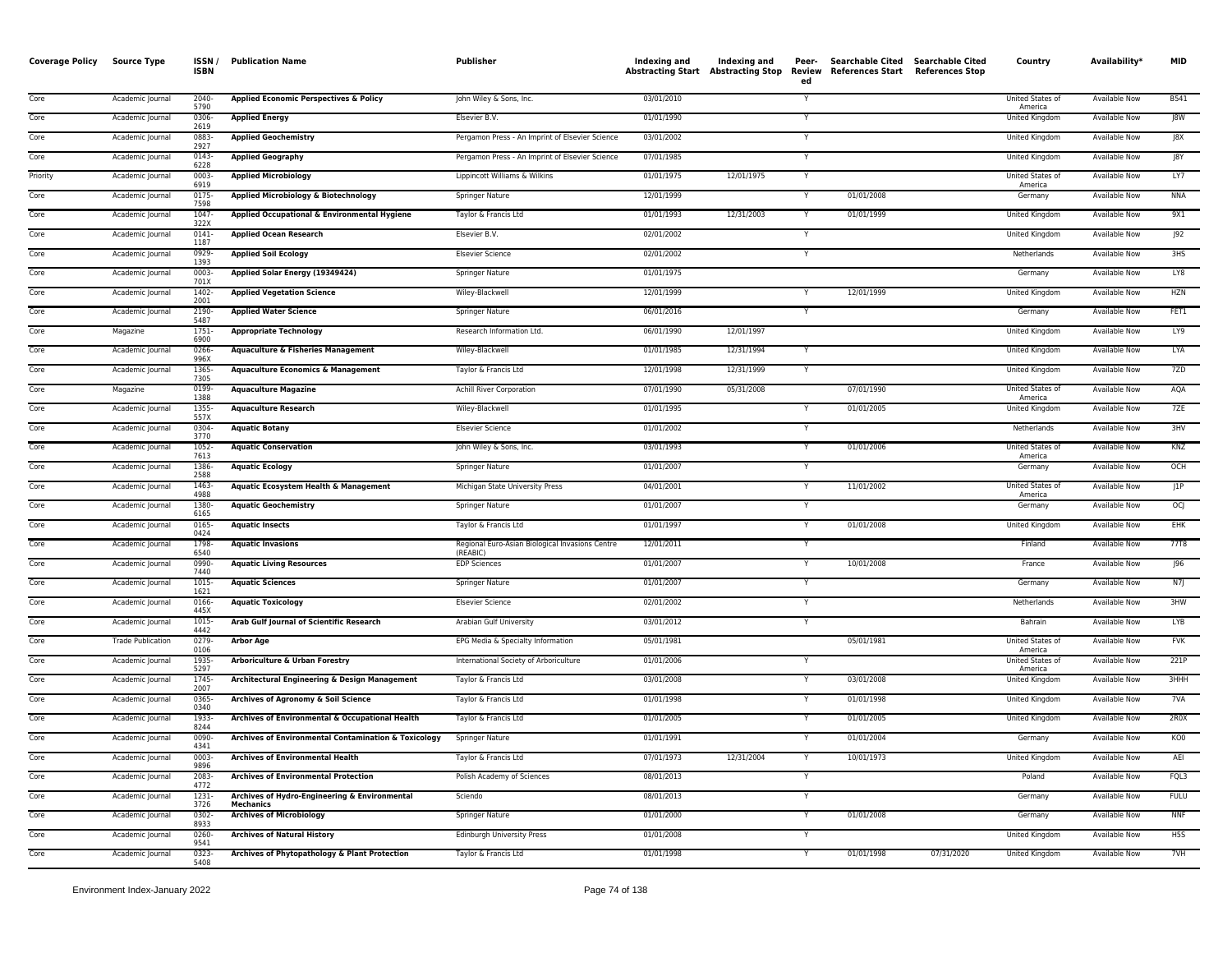| <b>Coverage Policy</b> | Source Type                                | ISSN/<br><b>ISBN</b> | <b>Publication Name</b>                                                                          | <b>Publisher</b>                                                             | Indexing and | Indexing and<br><b>Abstracting Start Abstracting Stop</b> | Peer-<br>Review<br>ed | Searchable Cited Searchable Cited<br>References Start References Stop |            | Country                            | Availability*        | <b>MID</b>       |
|------------------------|--------------------------------------------|----------------------|--------------------------------------------------------------------------------------------------|------------------------------------------------------------------------------|--------------|-----------------------------------------------------------|-----------------------|-----------------------------------------------------------------------|------------|------------------------------------|----------------------|------------------|
| Core                   | Academic Journal                           | 0340-<br>5761        | <b>Archives of Toxicology</b>                                                                    | Springer Nature                                                              | 01/01/2000   |                                                           |                       | 01/01/2008                                                            |            | Germany                            | <b>Available Now</b> | <b>NNH</b>       |
| Core                   | Academic Journal                           | 0004-<br>0843        | Arctic                                                                                           | Arctic Institute of North America                                            | 01/01/1975   |                                                           | Y                     | 07/01/2005                                                            | 06/30/2020 | Canada                             | Available Now        | <b>FVN</b>       |
| Priority               | Magazine                                   | 0004<br>0851         | <b>Arctic &amp; Alpine Research</b>                                                              | Regents of the University of Colorado /<br>University of Colorado at Boulder | 02/01/1989   | 08/01/2001                                                |                       |                                                                       |            | United States of<br>America        | Available Now        | KO <sub>2</sub>  |
| Core                   | Book / Monograph                           | 34580                | 97835404 Arctic Environment Variability in the Context of Global<br>Change                       | Springer Nature / Books                                                      | 01/01/2003   | 01/31/2003                                                |                       |                                                                       |            | Germany                            | <b>Available Now</b> | 1C2T             |
| Core                   | Report                                     |                      | Arctic National Wildlife Refuge Issues Briefing: Too Wild<br><b>To Waste</b>                     | National Wildlife Federation                                                 | 01/01/2002   | 01/31/2002                                                |                       |                                                                       |            | United States of<br>America        | Available Now        | 3PRS             |
| Core                   | Report                                     |                      | Arctic National Wildlife Refuge Wildlife Values: Too Wild<br><b>To Waste</b>                     | National Wildlife Federation                                                 | 01/01/2002   | 01/31/2002                                                |                       |                                                                       |            | United States of<br>America        | Available Now        | 3PRT             |
| Core                   | Academic Journal                           | $1523-$<br>0430      | Arctic, Antarctic & Alpine Research                                                              | Taylor & Francis Ltd                                                         | 01/01/2003   |                                                           | Y                     | 01/01/2003                                                            |            | <b>United Kingdom</b>              | <b>Available Now</b> | LFG              |
| Core                   | Academic Journal                           | 1532<br>4982         | Arid Land Research & Management                                                                  | Taylor & Francis Ltd                                                         | 01/01/2001   |                                                           |                       | 01/01/2001                                                            |            | United Kingdom                     | Available Now        | FX9              |
| Core                   | Magazine                                   | $0277 -$<br>9455     | <b>Arid Lands Newsletter</b>                                                                     | University of Arizona                                                        | 03/01/1989   | 09/01/1995                                                |                       |                                                                       |            | United States of<br>America        | <b>Available Now</b> | LYE              |
| Core                   | Academic Journal                           | 0890<br>3069         | Arid Soil Research & Rehabilitation                                                              | Taylor & Francis Ltd                                                         | 01/01/1990   | 12/31/2000                                                | Y                     |                                                                       |            | United Kingdom                     | Available Now        | B6P              |
| Core                   | Academic Journal                           | 1385-<br>2140        | Asia Pacific Journal of Environmental Law                                                        | <b>Edward Elgar Publishing</b>                                               | 01/01/2005   |                                                           | $\mathsf{v}$          | 01/01/2005                                                            | 01/31/2020 | United Kingdom                     | Available Now        | KOI              |
| Core                   | Conference<br>Proceedings Collection 66489 |                      | 97898143 Asian & Pacific Coasts 2011 - Proceedings of the 6th<br><b>International Conference</b> | World Scientific Publishing Company                                          | 01/01/2011   | 01/31/2011                                                |                       |                                                                       |            | Singapore                          | <b>Available Now</b> | <b>LCTG</b>      |
| Core                   | Magazine                                   | 1363-<br>7134        | <b>Asian Environmental Technology</b>                                                            | ILM Holdings Ltd.                                                            | 02/01/2011   | 10/31/2015                                                |                       |                                                                       |            | United Kingdom                     | Available Now        | 3GSF             |
| Core                   | Academic Journal                           | 1976-<br>6912        | Asian Journal of Atmospheric Environment (AJAE)                                                  | Asian Journal for Atmospheric Environment                                    | 07/01/2011   |                                                           | Y                     |                                                                       |            | Korea, Republic of<br>(South)      | Available Now        | <b>BE72</b>      |
| Core                   | Academic Journal                           | 1673<br>5897         | <b>Asian Journals of Ecotoxicology</b>                                                           | Gai Kan Bian Wei Hui                                                         | 07/01/2019   |                                                           |                       |                                                                       |            | China                              | <b>Available Now</b> | <b>LOCD</b>      |
| Core                   | Magazine                                   | 0004-<br>6809        | <b>Atlantic Naturalist</b>                                                                       | Audubon Naturalist Society                                                   | 09/01/1973   | 12/01/1976                                                |                       |                                                                       |            | United States of<br>America        | Available Now        | LYG              |
| Core                   | Academic Journal                           | 0705-<br>5900        | Atmosphere -- Ocean (Canadian Meteorological &<br><b>Oceanographic Society)</b>                  | Canadian Meteorological & Oceanographic<br>Society                           | 01/01/1978   | 12/31/2010                                                | Y                     |                                                                       |            | Canada                             | <b>Available Now</b> | <b>LYH</b>       |
| Core                   | Academic Journal                           | $0705 -$<br>5900     | Atmosphere -- Ocean (Taylor & Francis Ltd)                                                       | Taylor & Francis Ltd                                                         | 01/01/2011   |                                                           | Y                     |                                                                       |            | United Kingdom                     | Available Now        | BM5W             |
| Core                   | Academic Journal                           | 1680-<br>7316        | <b>Atmospheric Chemistry &amp; Physics</b>                                                       | Copernicus Gesellschaft mbH                                                  | 01/01/2005   |                                                           | Y                     |                                                                       |            | Germany                            | Available Now        | 1C12             |
| Core                   | Academic Journal                           | 1680<br>7367         | <b>Atmospheric Chemistry &amp; Physics Discussions</b>                                           | Copernicus Gesellschaft mbH                                                  | 01/01/2005   |                                                           |                       |                                                                       |            | Germany                            | Available Now        | ICA2             |
| Core                   | Academic Journal                           | 1352-<br>2310        | <b>Atmospheric Environment</b>                                                                   | Pergamon Press - An Imprint of Elsevier Science                              | 01/01/1994   |                                                           | Y                     | 01/01/2006                                                            |            | <b>United Kingdom</b>              | <b>Available Now</b> | 2T3              |
| Priority               | Academic Journal                           | $0004 -$<br>6981     | Atmospheric Environment (00046981)                                                               | Pergamon Press - An Imprint of Elsevier Science                              | 11/01/1972   | 12/01/1989                                                |                       |                                                                       |            | <b>United Kingdom</b>              | Available Now        | M7Q              |
| Priority               | Academic Journal                           | 0960<br>1686         | Atmospheric Environment. Part A, General Topics                                                  | Pergamon Press - An Imprint of Elsevier Science                              | 01/01/1990   | 08/15/1992                                                | Y                     |                                                                       |            | United Kingdom                     | Available Now        | 1X38             |
| Priority               | Academic Journal                           | 0957-<br>1272        | Atmospheric Environment. Part B, Urban Atmosphere                                                | Pergamon Press - An Imprint of Elsevier Science                              | 02/01/1990   | 12/01/1993                                                | Y                     |                                                                       |            | <b>United Kingdom</b>              | <b>Available Now</b> | M7P              |
| Core                   | Academic Journal                           | 0169<br>8095         | <b>Atmospheric Research</b>                                                                      | <b>Elsevier Science</b>                                                      | 07/01/1986   |                                                           |                       |                                                                       |            | Netherlands                        | Available Now        | 311              |
| Core                   | Academic Journal                           | 1530-<br>261X        | Atmospheric Science Letters (John Wiley & Sons, Inc.)                                            | Wiley-Blackwell                                                              | 07/01/2012   |                                                           |                       |                                                                       |            | United Kingdom                     | <b>Available Now</b> | 24QQ             |
| Priority               | Magazine                                   | $0091 -$<br>2026     | <b>Atmospheric Technology</b>                                                                    | National Center for Atmospheric Research                                     | 03/01/1978   | 01/01/1981                                                |                       |                                                                       |            | United States of<br>America        | Available Now        | LYI              |
| Core                   | Magazine                                   | 1056<br>5663         | Atoms & Waste                                                                                    | Don't Waste US Incorporated                                                  | 01/13/1992   | 11/16/1992                                                |                       |                                                                       |            | United States of<br>America        | Available Now        | LYJ              |
| Core                   | Magazine                                   | 0097-<br>7136        | Audubon                                                                                          | National Audubon Society                                                     | 07/01/1973   |                                                           |                       |                                                                       |            | United States of<br>America        | <b>Available Now</b> | <b>AUD</b>       |
| Core                   | Academic Journal                           | 0004-<br>8038        | <b>Auk (American Ornithologists Union)</b>                                                       | American Ornithologists' Union                                               | 01/01/1974   | 12/31/2007                                                |                       | 01/01/1974                                                            |            | United States of<br>America        | Available Now        | AUK              |
| Core                   | Academic Journal                           | 0004<br>8038         | Auk (University of California Press)                                                             | University of California Press                                               | 01/01/2008   | 10/31/2013                                                |                       | 01/01/2008                                                            |            | <b>United States of</b><br>America | <b>Available Now</b> | 639H             |
| Core                   | Academic Journal                           | 0004<br>8038         | <b>Auk: Ornithological Advances</b>                                                              | <b>Oxford University Press</b>                                               | 01/01/2014   |                                                           |                       | 01/01/2014                                                            |            | United Kingdom                     | Available Now        | <b>GUPJ</b>      |
| Core                   | Academic Journal                           | 1442-<br>9985        | <b>Austral Ecology</b>                                                                           | Wiley-Blackwell                                                              | 01/01/2000   |                                                           |                       | 01/01/2000                                                            |            | United Kingdom                     | Available Now        | <b>FQK</b>       |
| Core                   | Academic Journal                           | $2052 -$<br>174X     | <b>Austral Entomology</b>                                                                        | Wiley-Blackwell                                                              | 02/01/2014   |                                                           | Y                     | 02/01/2014                                                            |            | <b>United Kingdom</b>              | <b>Available Now</b> | <b>H08S</b>      |
| Core                   | Academic Journal                           | 1448-<br>6563        | Australasian Journal of Environmental Management                                                 | Taylor & Francis Ltd                                                         | 06/01/2007   |                                                           |                       |                                                                       |            | <b>United Kingdom</b>              | <b>Available Now</b> | 3CNZ             |
| Core                   | Academic Journal                           | 0004-<br>9158        | <b>Australian Forestry</b>                                                                       | Taylor & Francis Ltd                                                         | 01/01/2019   |                                                           | Y                     |                                                                       |            | United Kingdom                     | <b>Available Now</b> | 95OQ             |
| Core                   | Academic Journal                           | 0004<br>9182         | <b>Australian Geographer</b>                                                                     | Routledge                                                                    | 05/01/1997   |                                                           | Y                     | 01/01/1998                                                            |            | United Kingdom                     | Available Now        | 0 <sub>V</sub> 5 |
| Core                   | Magazine                                   | 0816<br>1658         | <b>Australian Geographic</b>                                                                     | Australian Geographic Pty Ltd                                                | 09/01/1994   |                                                           |                       |                                                                       |            | Australia                          | <b>Available Now</b> | AGO              |
| Priority               | Academic Journal                           | 0004<br>9409         | Australian Journal of Agricultural Research                                                      | <b>CSIRO Publishing</b>                                                      | 01/01/1976   | 08/01/1992                                                | Y                     |                                                                       |            | Australia                          | <b>Available Now</b> | 9EP              |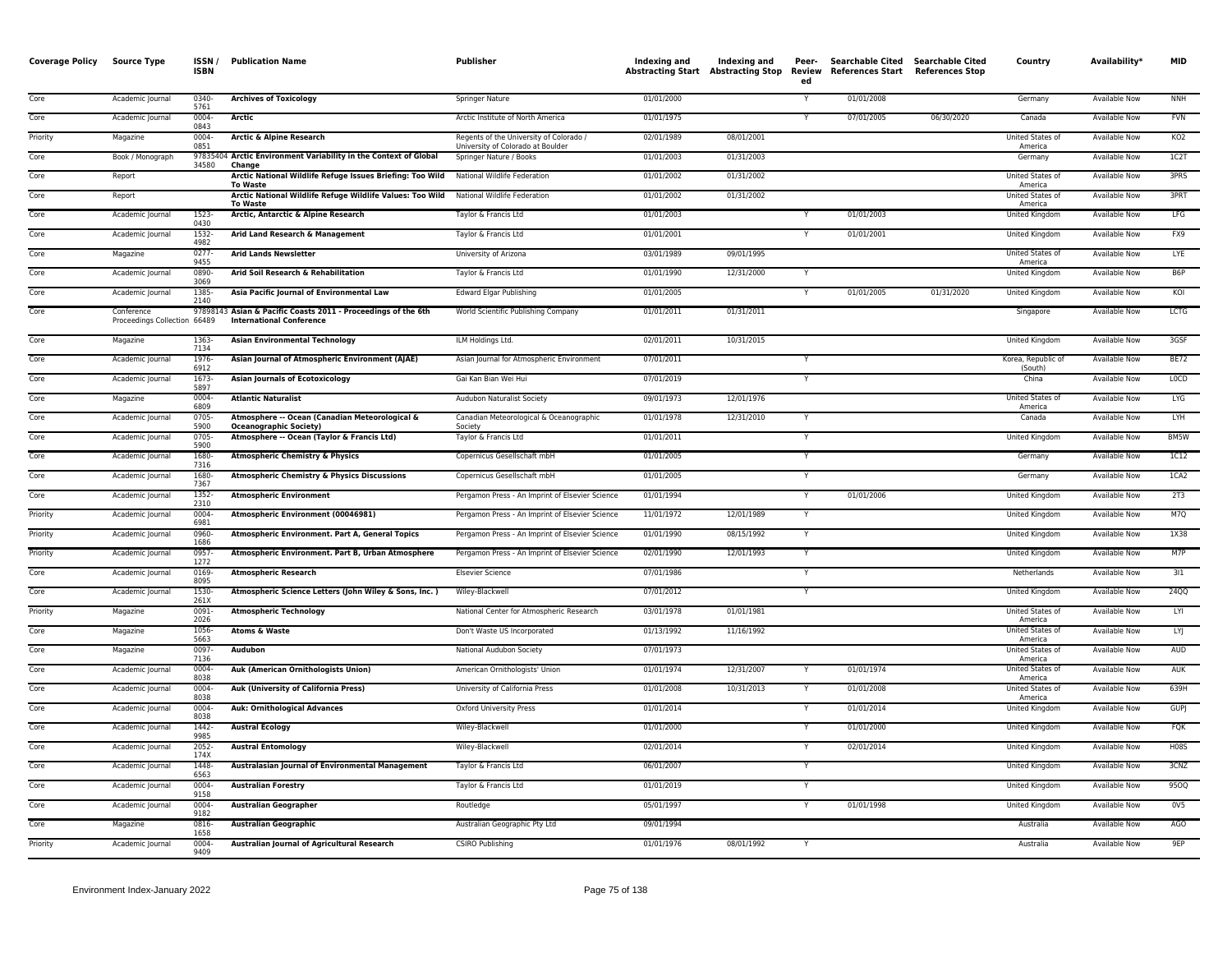| <b>Coverage Policy</b> | <b>Source Type</b>       | ISSN/<br><b>ISBN</b> | <b>Publication Name</b>                                                                                  | Publisher                                       | Indexing and | Indexing and<br>Abstracting Start Abstracting Stop | Peer-<br>Review<br>ed | Searchable Cited<br>References Start References Stop | Searchable Cited | Country                            | Availability*        | <b>MID</b> |
|------------------------|--------------------------|----------------------|----------------------------------------------------------------------------------------------------------|-------------------------------------------------|--------------|----------------------------------------------------|-----------------------|------------------------------------------------------|------------------|------------------------------------|----------------------|------------|
| Priority               | Academic Journal         | 0004-<br>9417        | <b>Australian Journal of Biological Sciences</b>                                                         | <b>CSIRO Publishing</b>                         | 03/01/1976   | 04/01/1988                                         | Y                     |                                                      |                  | Australia                          | Available Now        | <b>LYK</b> |
| Core                   | Academic Journal         | $0067 -$<br>1924     | <b>Australian Journal of Botany</b>                                                                      | <b>CSIRO Publishing</b>                         | 02/01/1976   |                                                    |                       |                                                      |                  | Australia                          | Available Now        | 9EQ        |
| Core                   | Academic Journal         | 0812-<br>0099        | <b>Australian lournal of Earth Sciences</b>                                                              | Taylor & Francis Ltd                            | 01/01/1998   |                                                    |                       | 01/01/1998                                           |                  | United Kingdom                     | Available Now        | 7ZV        |
| Core                   | Academic Journal         | 0307-<br>692X        | <b>Australian Journal of Ecology</b>                                                                     | Wiley-Blackwell                                 | 01/01/1976   | 12/31/1999                                         | Y                     |                                                      |                  | United Kingdom                     | Available Now        | 7ZW        |
| Core                   | Academic Journal         | 1326<br>6756         | <b>Australian Journal of Entomology</b>                                                                  | Wiley-Blackwell                                 | 01/01/1998   | 11/30/2013                                         | Y                     | 01/01/2008                                           | 11/30/2013       | United Kingdom                     | <b>Available Now</b> | FQN        |
| Core                   | Academic Journal         | 0814-<br>0626        | Australian Journal of Environmental Education                                                            | Cambridge University Press                      | 07/01/2005   | 03/01/2018                                         | Y                     |                                                      |                  | United Kingdom                     | Available Now        | RUY        |
| Priority               | Academic Journal         | 0067-<br>1940        | Australian Journal of Marine & Freshwater Research                                                       | <b>CSIRO Publishing</b>                         | 03/01/1975   | 06/01/1993                                         | Y                     |                                                      |                  | Australia                          | <b>Available Now</b> | LYL        |
| Core                   | Academic Journal         | 0004-<br>9573        | <b>Australian Journal of Soil Research</b>                                                               | <b>CSIRO Publishing</b>                         | 03/01/1974   | 06/30/1993                                         | Y                     |                                                      |                  | Australia                          | Available Now        | 531        |
| Core                   | Academic Journal         | 0004-<br>959X        | <b>Australian Journal of Zoology</b>                                                                     | <b>CSIRO Publishing</b>                         | 01/01/2007   |                                                    | Y                     |                                                      |                  | Australia                          | Available Now        | 9EV        |
| Core                   | Magazine                 | 0004-<br>9840        | <b>Australian Natural History</b>                                                                        | Australian Museum                               | 10/01/1977   | 09/30/1995                                         |                       |                                                      |                  | Australia                          | Available Now        | AUN        |
| Core                   | Academic Journal         | 0067<br>2238         | <b>Australian Zoologist</b>                                                                              | Royal Zoological Society of New South Wales     | 12/01/2007   |                                                    | Y                     |                                                      |                  | Australia                          | Available Now        | LYM        |
| Core                   | Academic Journal         | 1712-<br>6568        | <b>Avian Conservation &amp; Ecology</b>                                                                  | Resilience Alliance                             | 12/01/2005   |                                                    | Y                     |                                                      |                  | Canada                             | <b>Available Now</b> | 1XX1       |
| Core                   | Academic Journal         | 0307<br>9457         | <b>Avian Pathology</b>                                                                                   | Taylor & Francis Ltd                            | 06/01/1996   |                                                    | Y                     | 09/01/1998                                           |                  | United Kingdom                     | Available Now        | AVP        |
| Core                   | Magazine                 | 0162-<br>6833        | Aware                                                                                                    | Woman's Missionary Union                        | 01/01/1977   | 12/01/1980                                         |                       |                                                      |                  | United States of<br>America        | Available Now        | LYN        |
| Core                   | Academic Journal         |                      | <b>AWWA Water Science</b>                                                                                | Wiley-Blackwell                                 | 01/01/2020   |                                                    |                       |                                                      |                  | United Kingdom                     | <b>Available Now</b> | MBZ7       |
| Core                   | Academic Journal         | $0067 -$<br>3064     | Baltica                                                                                                  | Institute of Geology & Geography                | 12/01/2005   |                                                    | Y                     |                                                      |                  | Lithuania                          | <b>Available Now</b> | 1CGM       |
| Core                   | Academic Journal         | 1439-<br>1791        | <b>Basic &amp; Applied Ecology</b>                                                                       | Elsevier GmbH, Urban & Fischer Verlag           | 01/01/2002   |                                                    | Y                     |                                                      |                  | United Kingdom                     | <b>Available Now</b> | GW7        |
| Core                   | Academic Journal         | 1742-<br>7835        | <b>Basic &amp; Clinical Pharmacology &amp; Toxicology</b>                                                | Wiley-Blackwell                                 | 01/01/2004   |                                                    |                       | 01/01/2008                                           |                  | United Kingdom                     | Available Now        | <b>IHR</b> |
| Core                   | Book / Monograph         | 11765                | 97804152 Basics of Environmental Science                                                                 | Taylor & Francis Ltd / Books                    | 09/21/2000   | 10/21/2000                                         |                       | 09/21/2000                                           | 10/21/2000       | United Kingdom                     | Available Now        | 13QC       |
| Core                   | Academic Journal         | 0950-<br>091X        | <b>Basin Research</b>                                                                                    | Wiley-Blackwell                                 | 01/01/1998   |                                                    | Y                     | 01/01/2008                                           |                  | United Kingdom                     | Available Now        | ES4        |
| Core                   | Magazine                 | 1531-<br>5193        | <b>Bay Nature</b>                                                                                        | Bay Nature                                      | 01/01/2002   |                                                    |                       |                                                      |                  | <b>United States of</b><br>America | Available Now        | IEV        |
| Core                   | Book / Monograph         |                      | Bays In Peril: A Forecast for the Freshwater Flows to<br><b>Texas Estuaries</b>                          | National Wildlife Federation                    | 10/01/2004   | 10/31/2004                                         |                       |                                                      |                  | United States of<br>America        | Available Now        | 3PRU       |
| Core                   | Magazine                 | 0265-<br>3656        | <b>BBC Wildlife</b>                                                                                      | Immediate Media London Company Limited          | 11/01/1983   |                                                    |                       |                                                      |                  | United Kingdom                     | Available Now        | <b>BBW</b> |
| Core                   | Academic Journal         | 1045-<br>2249        | <b>Behavioral Ecology</b>                                                                                | <b>Oxford University Press</b>                  | 03/01/1993   |                                                    | Y                     | 10/01/2009                                           |                  | United Kingdom                     | <b>Available Now</b> | LYO        |
| Core                   | Academic Journal         | 0340-<br>5443        | Behavioral Ecology & Sociobiology                                                                        | Springer Nature                                 | 01/01/1976   |                                                    | ٠Y                    | 01/01/1985                                           |                  | Germany                            | Available Now        | KOQ        |
| Core                   | Academic Journal         | 0005-<br>7959        | <b>Behaviour</b>                                                                                         | <b>Brill Academic Publishers</b>                | 01/01/1999   |                                                    | Y                     | 01/01/2003                                           |                  | Netherlands                        | Available Now        | C1D        |
| Core                   | Report                   |                      | Beneath the Hot Air: New Government Data Expose the<br>Truth Behind President Bush's Global Warming Plan | National Wildlife Federation                    | 07/01/2002   | 07/31/2002                                         |                       |                                                      |                  | United States of<br>America        | Available Now        | 3PRV       |
| Core                   | Report                   |                      | Benefits of Watershed Management: Water Quality &<br><b>Supply, 1999</b>                                 | Planning & Conservation League                  | 01/01/1999   | 01/31/1999                                         |                       |                                                      |                  | United States of<br>America        | Available Now        | 38C6       |
| Core                   | Academic Journal         | 0170-<br>6233        | <b>Berichte zur Wissenschafts-Geschichte</b>                                                             | John Wiley & Sons, Inc.                         | 06/01/2009   |                                                    |                       |                                                      |                  | United States of<br>America        | Available Now        | 036        |
| Core                   | Academic Journal         | 1047<br>5192         | <b>Berkeley Planning Journal</b>                                                                         | Berkeley Planning Journal                       | 01/01/1989   |                                                    | Y                     | 01/01/1989                                           |                  | United States of<br>America        | Available Now        | KOR        |
| Core                   | Report                   |                      | Best & Worst: Special Report The Best & Worst for<br>Wildlife                                            | National Wildlife Federation                    | 02/01/2003   | 02/28/2003                                         |                       |                                                      |                  | United States of<br>America        | <b>Available Now</b> | 3PRW       |
| Core                   | Book / Monograph         | 24446                | 97809760 Beyond IFQs in Marine Fisheries: A Guide for Federal<br><b>Policy Makers</b>                    | PERC: Property & Environment Research Center    | 05/01/2008   | 05/31/2008                                         |                       |                                                      |                  | United States of<br>America        | Available Now        | 7198       |
| Core                   | Book / Monograph         | 37528                | 97808135 Beyond the Sun & Sand: Caribbean Environmentalisms                                              | <b>Rutgers University Press</b>                 | 01/01/2006   | 01/31/2006                                         |                       |                                                      |                  | United States of<br>America        | <b>Available Now</b> | 61FS       |
| Core                   | Academic Journal         | 1024-<br>2422        | <b>Biocatalysis &amp; Biotransformation</b>                                                              | Taylor & Francis Ltd                            | 02/01/2002   |                                                    | Y                     | 11/01/2002                                           |                  | United Kingdom                     | Available Now        | J1U        |
| Core                   | Academic Journal         | 0305-<br>1978        | <b>Biochemical Systematics &amp; Ecology</b>                                                             | Pergamon Press - An Imprint of Elsevier Science | 02/01/2002   |                                                    | Y                     |                                                      |                  | United Kingdom                     | Available Now        | J9G        |
| Core                   | Academic Journal         | 0958-<br>3157        | <b>Biocontrol Science &amp; Technology</b>                                                               | Taylor & Francis Ltd                            | 09/01/1998   |                                                    | Y                     | 09/01/1998                                           |                  | United Kingdom                     | Available Now        | 57V        |
| Core                   | <b>Trade Publication</b> | 0276-<br>5055        | <b>BioCycle</b>                                                                                          | BioCycle Connect, LLC                           | 01/01/1981   | 11/30/2019                                         |                       | 01/01/2003                                           | 05/31/2011       | United States of<br>America        | Available Now        | <b>BCY</b> |
| Core                   | <b>Trade Publication</b> |                      | <b>BioCycle CONNECT</b>                                                                                  | BioCycle Connect, LLC                           | 01/01/2020   |                                                    |                       |                                                      |                  | United States of<br>America        | Available Now        | MBEC       |
| Core                   | Academic Journal         | 0923-<br>9820        | <b>Biodegradation</b>                                                                                    | Springer Nature                                 | 01/01/1992   |                                                    |                       | 01/01/2006                                           |                  | Germany                            | Available Now        | KOW        |
| Core                   | Academic Journal         | $1401 -$<br>5064     | <b>Biodiverse</b>                                                                                        | Centrum for biologisk mangfald (CBM)            | 01/01/2019   |                                                    | Y                     |                                                      |                  | Sweden                             | <b>Available Now</b> | LEIK       |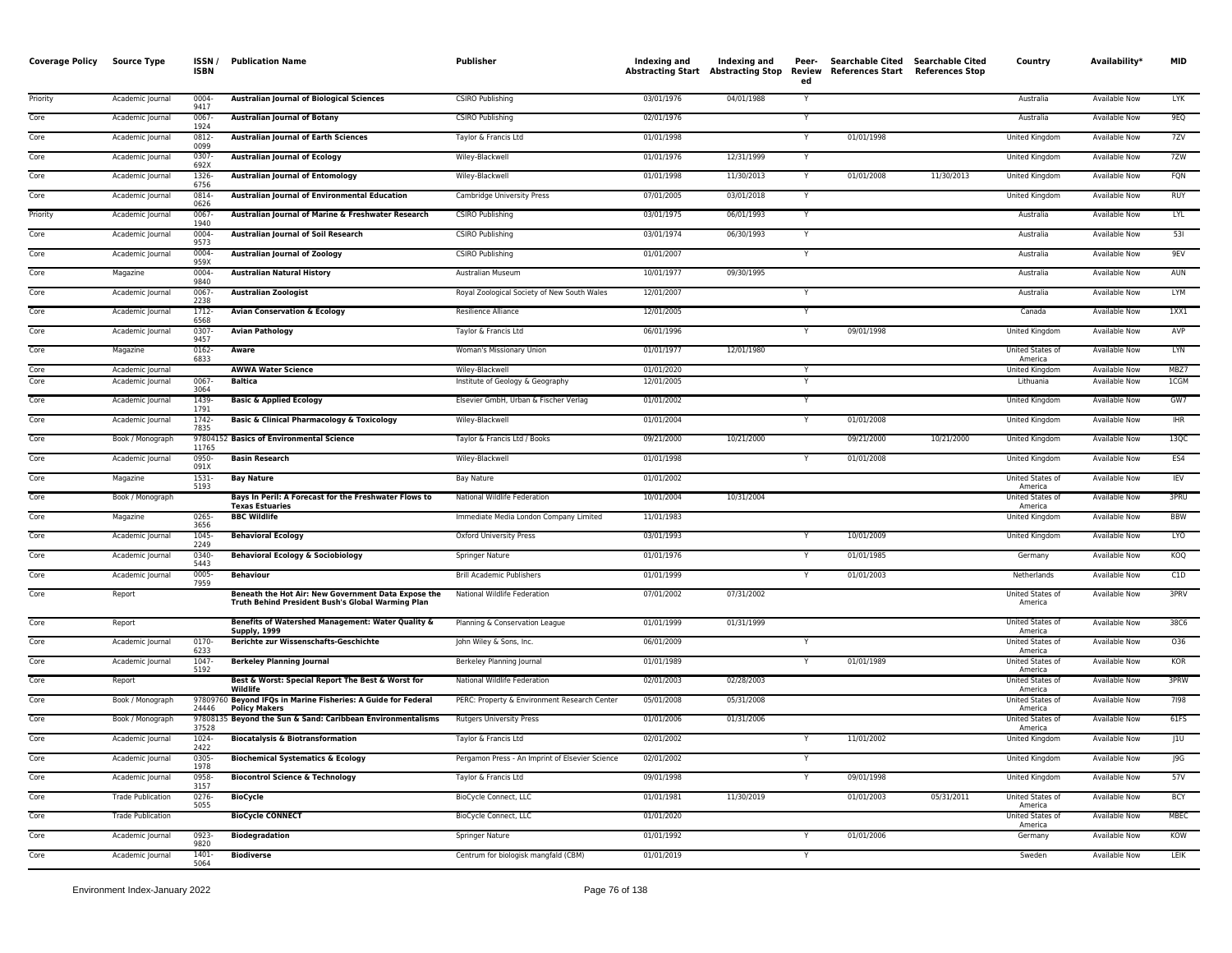| <b>Coverage Policy</b> | <b>Source Type</b>       | ISSN/<br><b>ISBN</b> | <b>Publication Name</b>                                                                               | Publisher                                                          | Indexing and | Indexing and<br><b>Abstracting Start Abstracting Stop</b> | Peer-<br>Review<br>ed   | <b>Searchable Cited</b><br>References Start References Stop | Searchable Cited | Country                     | Availability*        | <b>MID</b>        |
|------------------------|--------------------------|----------------------|-------------------------------------------------------------------------------------------------------|--------------------------------------------------------------------|--------------|-----------------------------------------------------------|-------------------------|-------------------------------------------------------------|------------------|-----------------------------|----------------------|-------------------|
| Core                   | Academic Journal         | 1488-<br>8386        | <b>Biodiversity</b>                                                                                   | Taylor & Francis Ltd                                               | 12/01/2009   |                                                           |                         |                                                             |                  | United Kingdom              | <b>Available Now</b> | AXYV              |
| Core                   | Academic Journal         | 0960-<br>3115        | <b>Biodiversity &amp; Conservation</b>                                                                | <b>Springer Nature</b>                                             | 02/01/1993   |                                                           |                         | 01/01/2006                                                  |                  | Germany                     | <b>Available Now</b> | KOX               |
| Core                   | Book / Monograph         | 72774                | 97818440 Biodiversity & the Precautionary Principle                                                   | Earthscan / Books                                                  | 01/01/2005   | 01/31/2005                                                |                         |                                                             |                  | <b>United Kingdom</b>       | <b>Available Now</b> | 3HHQ              |
| Priority               | Academic Journal         | $0967 -$<br>9952     | <b>Biodiversity Letters</b>                                                                           | Wiley-Blackwell                                                    | 01/01/1993   | 11/01/1996                                                |                         |                                                             |                  | United Kingdom              | <b>Available Now</b> | <b>LYU</b>        |
| Core                   | Academic Journal         | 1005-<br>0094        | <b>Biodiversity Science</b>                                                                           | Operation Wallacea                                                 | 06/01/2012   | 09/30/2012                                                | Y                       |                                                             |                  | United Kingdom              | Available Now        | 1H07              |
| Core                   | Report                   |                      | Biodiversity, Carbon Storage & Dynamics of Old Northern Nordic Council of Ministers<br><b>Forests</b> |                                                                    | 01/01/2013   | 01/31/2013                                                |                         |                                                             |                  | Denmark                     | Available Now        | HE3B              |
| Core                   | <b>Trade Publication</b> | 0006-<br>2863        | <b>Biodynamics</b>                                                                                    | Biodynamic Farming & Gardening                                     | 06/01/1973   |                                                           |                         | 06/01/1973                                                  |                  | United States of<br>America | Available Now        | LYQ               |
| Core                   | Academic Journal         | 0951-<br>6433        | <b>Biofactors</b>                                                                                     | Wiley-Blackwell                                                    | 06/01/1996   |                                                           |                         | 06/01/1996                                                  |                  | United Kingdom              | Available Now        | <b>BFT</b>        |
| Core                   | Academic Journa          | 0892<br>7014         | <b>Biofouling</b>                                                                                     | Taylor & Francis Ltd                                               | 01/01/1991   |                                                           |                         | 01/01/1991                                                  |                  | <b>United Kingdom</b>       | <b>Available Now</b> | J1V               |
| Core                   | Academic Journal         | 0168<br>2563         | <b>Biogeochemistry</b>                                                                                | <b>Springer Nature</b>                                             | 01/01/1992   |                                                           |                         | 01/01/1992                                                  |                  | Germany                     | Available Now        | KP <sub>2</sub>   |
| Core                   | Academic Journal         | $1726 -$<br>4170     | <b>Biogeosciences</b>                                                                                 | Copernicus Gesellschaft mbH                                        | 01/01/2005   |                                                           | $\mathsf{Y}$            |                                                             |                  | Germany                     | <b>Available Now</b> | 1CA5              |
| Core                   | Academic Journal         | 1810<br>6277         | <b>Biogeosciences Discussions</b>                                                                     | Copernicus Gesellschaft mbH                                        | 01/01/2005   |                                                           |                         |                                                             |                  | Germany                     | <b>Available Now</b> | 1CA6              |
| Core                   | Academic Journal         | 2248<br>9061         | Bioherald: International Journal of Biodiversity &<br><b>Environment</b>                              | <b>Blue Planet Society</b>                                         | 06/01/2011   |                                                           |                         |                                                             |                  | India                       | Available Now        | EGRH              |
| Core                   | Academic Journal         | 2242-<br>1300        | <b>BioInvasions Record</b>                                                                            | Regional Euro-Asian Biological Invasions Centre<br>(REABIC)        | 03/01/2012   |                                                           |                         |                                                             |                  | Finland                     | Available Now        | EGPR              |
| Core                   | Academic Journal         | 0144-<br>8765        | <b>Biological Agriculture &amp; Horticulture</b>                                                      | Taylor & Francis Ltd                                               | 11/01/2003   |                                                           | Y                       | 11/01/2003                                                  | 12/18/2011       | United Kingdom              | Available Now        | M12               |
| Core                   | Academic Journal         | 0006<br>3207         | <b>Biological Conservation</b>                                                                        | Elsevier B.V.                                                      | 07/01/1973   |                                                           |                         | 01/01/2006                                                  |                  | <b>United Kingdom</b>       | <b>Available Now</b> | 9                 |
| Core                   | Academic Journal         | 1049<br>9644         | <b>Biological Control</b>                                                                             | Academic Press                                                     | 01/01/2002   |                                                           |                         |                                                             |                  | United States of<br>America | <b>Available Now</b> | JSZ               |
| Core                   | Academic Journal         | 0340-<br>1200        | <b>Biological Cybernetics</b>                                                                         | <b>Springer Nature</b>                                             | 08/01/1996   |                                                           |                         | 01/01/2008                                                  |                  | Germany                     | <b>Available Now</b> | $E$ <sub>IO</sub> |
| Core                   | Academic Journal         | 1387<br>3547         | <b>Biological Invasions</b>                                                                           | <b>Springer Nature</b>                                             | 01/01/2007   |                                                           |                         |                                                             |                  | Germany                     | <b>Available Now</b> | ODK               |
| Priority               | Magazine                 | 1052-<br>9306        | <b>Biological Mass Spectrometry</b>                                                                   | John Wiley & Sons                                                  | 01/01/1993   | 11/01/1993                                                |                         |                                                             |                  | United Kingdom              | Available Now        | M13               |
| Priority               | Magazine                 | 1096<br>5580         | <b>Biological Oceanography</b>                                                                        | Taylor & Francis Ltd                                               | 01/01/1988   | 04/01/1988                                                |                         |                                                             |                  | United Kingdom              | <b>Available Now</b> | M14               |
| Core                   | Academic Journal         | 2078-<br>9912        | <b>Biological Resources &amp; Nature Management</b>                                                   | National University of Life & Environmental<br>Sciences of Ukraine | 04/01/2013   |                                                           | Y                       |                                                             |                  | Ukraine                     | Available Now        | <b>HDAT</b>       |
| Priority               | Academic Journal         | 0269<br>7483         | <b>Biological Wastes</b>                                                                              | <b>Elsevier B.V.</b>                                               | 01/01/1989   | 08/01/1990                                                |                         |                                                             |                  | United Kingdom              | Available Now        | M16               |
| Priority               | Magazine                 | 1046-<br>0411        | <b>Biologue</b>                                                                                       | National Bioenergy Industries Association                          | 01/01/1989   | 03/01/1994                                                |                         |                                                             |                  | United States of<br>America | <b>Available Now</b> | M <sub>1</sub> D  |
| Core                   | Academic Journal         | 0791-<br>7945        | <b>Biology &amp; Environment</b>                                                                      | Royal Irish Academy                                                | 09/01/2008   | 05/01/2017                                                |                         |                                                             |                  | Ireland                     | Available Now        | 65K3              |
| Core                   | Academic Journal         | 1825<br>6538         | Biology Forum / Rivista di Biologia                                                                   | Fabrizio Serra Editore                                             | 01/01/2005   | 12/31/2010                                                |                         |                                                             |                  | Italy                       | <b>Available Now</b> | M1F               |
| Priority               | Academic Journal         | 0144<br>4565         | <b>Biomass</b>                                                                                        | Elsevier B.V.                                                      | 01/01/1984   | 09/01/1990                                                | $\overline{\mathsf{Y}}$ |                                                             |                  | <b>United Kingdom</b>       | <b>Available Now</b> | M11               |
| Core                   | Academic Journal         | 0961<br>9534         | <b>Biomass &amp; Bioenergy</b>                                                                        | Pergamon Press - An Imprint of Elsevier Science                    | 01/01/1991   |                                                           |                         |                                                             |                  | <b>United Kingdom</b>       | <b>Available Now</b> | J9K               |
| Core                   | Magazine                 | 0262-<br>7183        | <b>Biomass Bulletin</b>                                                                               | Multi-Science Publishing Co Ltd                                    | 10/01/2006   | 07/31/2015                                                |                         |                                                             |                  | United Kingdom              | Available Now        | U1C               |
| Core                   | Academic Journal         | 0895<br>3988         | <b>Biomedical &amp; Environmental Sciences</b>                                                        | Elsevier B.V.                                                      | 01/01/2005   |                                                           |                         | 01/01/2005                                                  |                  | United Kingdom              | Available Now        | 1BW8              |
| Core                   | Academic Journal         | 1088<br>9868         | <b>Bioremediation Journal</b>                                                                         | Taylor & Francis Ltd                                               | 01/01/2001   |                                                           | $\checkmark$            | 01/01/2001                                                  |                  | United Kingdom              | <b>Available Now</b> | 15Y               |
| Core                   | Academic Journal         | 0960<br>8524         | <b>Bioresource Technology</b>                                                                         | Elsevier B.V.                                                      | 01/01/1991   |                                                           |                         |                                                             |                  | <b>United Kingdom</b>       | <b>Available Now</b> | J9Q               |
| Core                   | Academic Journal         | 0006-<br>3568        | <b>BioScience</b>                                                                                     | Oxford University Press                                            | 01/01/1984   |                                                           |                         | 01/01/2003                                                  |                  | United Kingdom              | <b>Available Now</b> | <b>BIO</b>        |
| Core                   | Academic Journal         | $2077 -$<br>1371     | <b>Biosphere</b>                                                                                      | XXI Century Research Foundation                                    | 10/01/2009   |                                                           |                         |                                                             |                  | <b>Russian Federation</b>   | <b>Available Now</b> | <b>B7L0</b>       |
| Core                   | Academic Journal         | 1370-<br>6233        | Biotechnologie, Agronomie, Societe et Environnement                                                   | Les Presses Agronomiques de Gembloux                               | 03/01/2007   |                                                           |                         |                                                             |                  | Belgium                     | <b>Available Now</b> | EEB               |
| Core                   | Academic Journal         | 0885<br>4513         | <b>Biotechnology &amp; Applied Biochemistry</b>                                                       | Wiley-Blackwell                                                    | 01/01/2007   |                                                           |                         |                                                             |                  | United Kingdom              | Available Now        | NA1               |
| Core                   | Academic Journal         | 0734-<br>9750        | <b>Biotechnology Advances</b>                                                                         | Elsevier B.V.                                                      | 01/01/2002   |                                                           |                         |                                                             |                  | <b>United Kingdom</b>       | <b>Available Now</b> | J95               |
| Core                   | Academic Journal         | 0141-<br>5492        | <b>Biotechnology Letters</b>                                                                          | Springer Nature                                                    | 01/01/2000   |                                                           |                         | 01/01/2008                                                  |                  | Germany                     | Available Now        | ODQ               |
| Core                   | Academic Journal         | 8756<br>7938         | <b>Biotechnology Progress</b>                                                                         | Wiley-Blackwell                                                    | 04/01/2003   |                                                           |                         |                                                             |                  | United Kingdom              | <b>Available Now</b> | 1BC               |
| Core                   | Academic Journal         | 0006<br>3606         | <b>Biotropica</b>                                                                                     | Wiley-Blackwell                                                    | 03/01/2005   |                                                           |                         | 03/01/2005                                                  |                  | United Kingdom              | <b>Available Now</b> | 3TX               |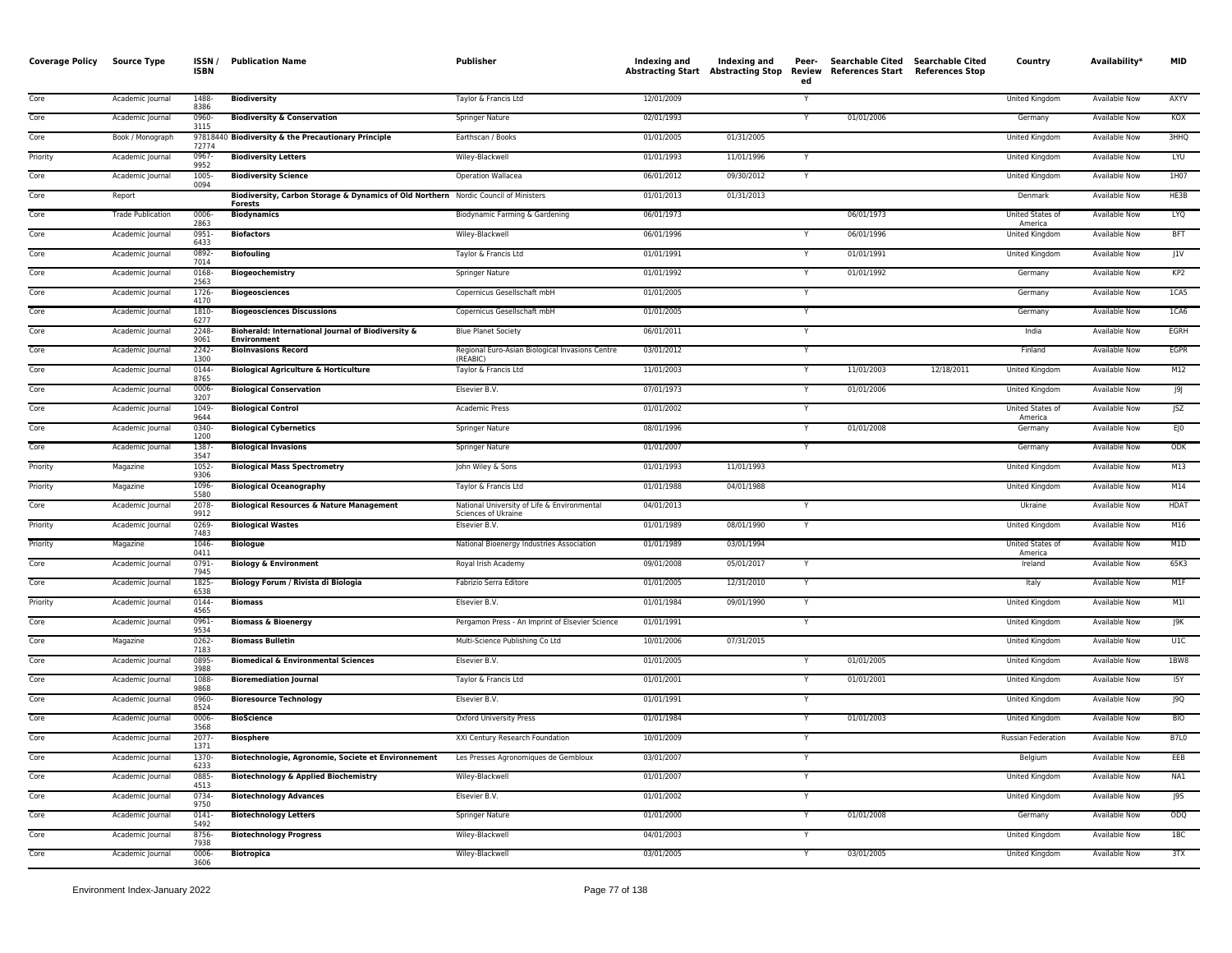| Core<br>03/01/1989<br>09/30/2008<br>03/01/1989<br>United States of<br><b>Available Now</b><br>117<br>Academic Journal<br>0156-<br><b>Bird Behavior</b><br>Cognizant, LLC<br>Y<br>1383<br>America<br>Core<br>Academic Journal<br>0959-<br><b>Bird Conservation International</b><br>Cambridge University Press<br>03/01/1991<br><b>United Kingdom</b><br><b>Available Now</b><br>17V<br>2709<br>Core<br>Academic Journal<br>$0006 -$<br><b>Bird Study</b><br>Taylor & Francis Ltd<br>03/01/1990<br>03/01/1990<br><b>United Kingdom</b><br><b>Available Now</b><br>KP4<br>3657<br>Core<br><b>Bird Watching</b><br>04/01/2011<br>EG6B<br>2158-<br>Madavor Media<br>United States of<br><b>Available Now</b><br>Magazine<br>3838<br>America<br>0895-<br>06/01/2001<br>03/31/2011<br>United States of<br>3SN<br>Core<br>Magazine<br><b>Birder's World</b><br>Kalmbach Publishing Co.<br>Available Now<br>495X<br>America<br>97815525 Blue Genes: Sharing & Conserving the World's Aquatic<br>90CE<br>Core<br>Book / Monograph<br>International Development Research Centre<br>01/01/2004<br>01/31/2004<br>Canada<br>Available Now<br>01573<br><b>Biodiversity</b><br>Core<br>1239-<br>09/01/2005<br>09/01/2005<br>01/31/2019<br>Finland<br>1BWA<br>Academic Journal<br><b>Boreal Environment Research</b><br><b>Boreal Environment Research</b><br><b>Available Now</b><br>6095<br>Core<br>05/01/1999<br>05/01/1999<br><b>Available Now</b><br>B6V<br>Academic Journal<br>0300-<br><b>Boreas</b><br>Wiley-Blackwell<br>United Kingdom<br>9483<br>Core<br>Academic Journal<br>0190-<br><b>Boston College Environmental Affairs Law Review</b><br>Boston College Law School<br>01/01/1979<br>05/02/2017<br>01/01/1979<br>05/02/2017<br>United States of<br>Available Now<br><b>BCE</b><br>7034<br>America<br>1359-<br>03/01/1998<br>12/31/2006<br>8N <sub>0</sub><br>Core<br>Academic Journal<br><b>Edinburgh University Press</b><br>United Kingdom<br><b>Available Now</b><br><b>Botanical Journal of Scotland</b><br>Y<br>4869<br><b>BOR</b><br>Core<br>01/01/1989<br>01/01/1989<br>0006-<br><b>Botanical Review</b><br>Academic Journal<br>Springer Nature<br>Germany<br>Available Now<br>8101<br>01/01/2008<br>8762<br>Core<br>1916-<br>Canadian Science Publishing<br>01/01/2008<br>Canada<br><b>Available Now</b><br>Academic Journal<br><b>Botany</b><br>2790<br>97815525 Bottom Line: Industry & the Environment in South Africa International Development Research Centre<br>Core<br>Book / Monograph<br>01/01/1997<br>01/31/1997<br>Canada<br>Available Now<br>90CH<br>04420<br>M21<br>Core<br>Academic Journal<br>0006-<br><b>Boundary-Layer Meteorology</b><br>Springer Nature<br>08/01/1977<br>08/01/1977<br>Germany<br>Available Now<br>8314<br>Brazilian Journal of Forest Research / Pesquisa Florestal<br>Brazilian Journal of Forest Research / Pesquisa<br>EV4T<br>Core<br>Academic Journal<br>1809<br>01/01/2011<br>Y<br>Brazil<br><b>Available Now</b><br>3647<br>Florestal Brasileira<br>Brasileira<br>Core<br>Bringing the Northern Forest to Your Classroom<br>United States Forest Service<br>01/01/2008<br>01/31/2008<br>United States of<br><b>Available Now</b><br>83BN<br>Report<br>America<br>Core<br><b>British Geological Survey. Annual Report</b><br>12/01/2007<br><b>United Kingdom</b><br>Available Now<br>1G7P<br>Report<br><b>British Geological Survey</b><br>12/01/1993<br>M24<br>Priority<br>$0007 -$<br><b>British Journal of Industrial Medicine</b><br>07/01/1973<br>United Kingdom<br>Academic Journal<br><b>BMJ Publishing Group</b><br><b>Available Now</b><br>Y<br>1072<br><b>British Journal of Nutrition</b><br>07/01/1973<br>Core<br>0007-<br>Cambridge University Press<br>United Kingdom<br>Available Now<br>1XX<br>Academic Journal<br>1145<br>97892893 Brominated Flame Retardants (BFR) in the Nordic<br>EHED<br>Core<br>Report<br>Nordic Council of Ministers<br>08/01/2011<br>08/31/2011<br>Denmark<br>Available Now<br>22218<br>Environment<br>Core<br>Pergamon Press - An Imprint of Elsevier Science<br>04/01/2002<br><b>Available Now</b><br>J9V<br>Academic Journal<br>0360-<br><b>Building &amp; Environment</b><br>Y<br>United Kingdom<br>1323<br>Core<br>01/01/2020<br><b>MFHA</b><br><b>Trade Publication</b><br>2690-<br><b>Building Performance Journal</b><br>Home Performance Coalition, Inc.<br>United States of<br>Available Now<br>585X<br>America<br>Core<br>Book / Monograph<br>97818557 Building the Ecological City<br>Elsevier B.V.<br>01/01/2002<br>01/31/2002<br>01/01/2002<br>01/31/2002<br><b>United Kingdom</b><br><b>Available Now</b><br>1HBG<br>35316<br>Core<br>Academic Journal<br>1435-<br>Bulletin of Engineering Geology & the Environment<br><b>Springer Nature</b><br>01/01/2007<br><b>Available Now</b><br>NO <sub>5</sub><br>Germany<br>9529<br>0007<br>01/01/2007<br>N8<br>Core<br>Academic Journal<br><b>Bulletin of Entomological Research</b><br>Cambridge University Press<br>United Kingdom<br>Available Now<br>4853<br>M29<br>Core<br>01/01/2004<br>Academic Journal<br>0007-<br><b>Bulletin of Environmental Contamination &amp; Toxicology</b><br>Springer Nature<br>05/01/1973<br>Germany<br>Available Now<br>Y<br>4861<br>JV82<br>Core<br>Academic Journal<br>0526-<br><b>Bulletin of Faculty of Agriculture</b><br>Egyptian National Agricultural Library (ENAL)<br>03/01/2016<br>Available Now<br>Y<br>Egypt<br>8613<br>Core<br>Academic Journal<br>$0007 -$<br><b>Bulletin of Marine Science</b><br>Rosenstiel School of Marine & Atmospheric<br>01/01/2003<br>10/31/2018<br>United States of<br><b>Available Now</b><br>4Q6<br>Y<br>4977<br>Science<br>America<br>Core<br><b>Bulletin of the American Meteorological Society</b><br>American Meteorological Society<br>07/01/1996<br>07/01/1996<br><b>BMT</b><br>Academic Journal<br>0003<br>United States of<br>Available Now<br>0007<br>America<br>Core<br>0096-<br>01/01/1984<br>01/01/1984<br>Available Now<br>BAS<br>Magazine<br><b>Bulletin of the Atomic Scientists</b><br>Taylor & Francis Ltd<br>United Kingdom<br>3402<br>Core<br>06/01/2016<br>69VH<br>2327-<br><b>Bulletin of the Ecological Society of America</b><br>Wiley-Blackwell<br><b>United Kingdom</b><br><b>Available Now</b><br>Academic Journal<br>6096<br>$0353-$<br>06/01/2010<br>B936<br>Core<br>Bulletin of the Faculty of Forestry / Glasnik Sumarskog<br>University of Belgrade, Faculty of Forestry<br>Serbia<br>Available Now<br>Academic Journal<br>Y<br>4537<br>fakulteta<br>01/01/1995<br>Core<br>0042-<br><b>Bulletin of the World Health Organization</b><br>01/01/1993<br>08/31/2020<br><b>BUW</b><br>Academic Journal<br>World Health Organization<br>Switzerland<br>Available Now<br>Y<br>9686<br>01/01/1975<br>M2B<br>Priority<br>Magazine<br><b>Bulletins of Marine Ecology</b><br>Institute of Marine Environmental Research<br>11/01/1973<br>United Kingdom<br>Available Now<br>Priority<br>0964-<br>Business Strategy & the Environment (European Research European Research Press<br>12/01/1994<br>Academic Journal<br>03/01/1993<br>United Kingdom<br>Available Now<br><b>YPD</b><br>4733<br>Press)<br>01/01/1995<br>01/01/1995<br><b>BUM</b><br>Core<br>Academic Journal<br>0964-<br>Business Strategy & the Environment (John Wiley & Sons, John Wiley & Sons, Inc.<br>$\overline{Y}$<br>United States of<br><b>Available Now</b><br>4733<br>lnc)<br>America<br>Core<br>0898-<br><b>Buzzworm</b><br>01/01/1990<br>10/31/1993<br><b>United States of</b><br><b>Available Now</b><br><b>BUZ</b><br>Magazine<br>Buzzworm, Inc.<br>2996<br>America<br>Core<br>03/01/2007<br>04/30/2009<br>Canada<br><b>Available Now</b><br>277W<br>Magazine<br>C3 Views<br>Climate Change Central<br>$1027 -$<br>Cahiers de l'Association Scientifique Européenne pour<br>Core<br><b>EDP Sciences</b><br>01/01/2014<br>01/31/2017<br>B9ZC<br>Academic Journal<br>Y<br>France<br>Available Now<br>4820<br>l'Eau et la Santé<br>Core<br>Magazine<br>1052<br>California Coast & Ocean<br>California State Coastal Conservancy<br>03/01/1994<br>09/30/2009<br>United States of<br>Available Now<br>KP7<br>5823<br>America<br>Core<br>M <sub>2</sub> G<br>Academic Journal<br>0008-<br>California Fish & Game<br>California Department of Fish & Game<br>10/01/1973<br>United States of<br>Available Now<br>1078<br>America | <b>Coverage Policy</b> | <b>Source Type</b> | ISSN/<br><b>ISBN</b> | <b>Publication Name</b> | Publisher | Indexing and | Indexing and<br><b>Abstracting Start Abstracting Stop</b> | Peer-<br>Review<br>ed | <b>Searchable Cited</b><br>References Start References Stop | Searchable Cited | Country | Availability* | <b>MID</b> |
|---------------------------------------------------------------------------------------------------------------------------------------------------------------------------------------------------------------------------------------------------------------------------------------------------------------------------------------------------------------------------------------------------------------------------------------------------------------------------------------------------------------------------------------------------------------------------------------------------------------------------------------------------------------------------------------------------------------------------------------------------------------------------------------------------------------------------------------------------------------------------------------------------------------------------------------------------------------------------------------------------------------------------------------------------------------------------------------------------------------------------------------------------------------------------------------------------------------------------------------------------------------------------------------------------------------------------------------------------------------------------------------------------------------------------------------------------------------------------------------------------------------------------------------------------------------------------------------------------------------------------------------------------------------------------------------------------------------------------------------------------------------------------------------------------------------------------------------------------------------------------------------------------------------------------------------------------------------------------------------------------------------------------------------------------------------------------------------------------------------------------------------------------------------------------------------------------------------------------------------------------------------------------------------------------------------------------------------------------------------------------------------------------------------------------------------------------------------------------------------------------------------------------------------------------------------------------------------------------------------------------------------------------------------------------------------------------------------------------------------------------------------------------------------------------------------------------------------------------------------------------------------------------------------------------------------------------------------------------------------------------------------------------------------------------------------------------------------------------------------------------------------------------------------------------------------------------------------------------------------------------------------------------------------------------------------------------------------------------------------------------------------------------------------------------------------------------------------------------------------------------------------------------------------------------------------------------------------------------------------------------------------------------------------------------------------------------------------------------------------------------------------------------------------------------------------------------------------------------------------------------------------------------------------------------------------------------------------------------------------------------------------------------------------------------------------------------------------------------------------------------------------------------------------------------------------------------------------------------------------------------------------------------------------------------------------------------------------------------------------------------------------------------------------------------------------------------------------------------------------------------------------------------------------------------------------------------------------------------------------------------------------------------------------------------------------------------------------------------------------------------------------------------------------------------------------------------------------------------------------------------------------------------------------------------------------------------------------------------------------------------------------------------------------------------------------------------------------------------------------------------------------------------------------------------------------------------------------------------------------------------------------------------------------------------------------------------------------------------------------------------------------------------------------------------------------------------------------------------------------------------------------------------------------------------------------------------------------------------------------------------------------------------------------------------------------------------------------------------------------------------------------------------------------------------------------------------------------------------------------------------------------------------------------------------------------------------------------------------------------------------------------------------------------------------------------------------------------------------------------------------------------------------------------------------------------------------------------------------------------------------------------------------------------------------------------------------------------------------------------------------------------------------------------------------------------------------------------------------------------------------------------------------------------------------------------------------------------------------------------------------------------------------------------------------------------------------------------------------------------------------------------------------------------------------------------------------------------------------------------------------------------------------------------------------------------------------------------------------------------------------------------------------------------------------------------------------------------------------------------------------------------------------------------------------------------------------------------------------------------------------------------------------------------------------------------------------------------------------------------------------------------------------------------------------------------------------------------------------------------------------------------------------------------------------------------------------------------------------------------------------------------------------------------------------------------------------------------------------------------------------------------------------------------------------------------------------------------------------------------------------------------------------------------------------------------------------------------------------------------------------------------------------------------------------------------------------------------------------------------------------------------------------------------------------------------------------------------------------------------------------------------------------------------------------------------------------------------------------------------|------------------------|--------------------|----------------------|-------------------------|-----------|--------------|-----------------------------------------------------------|-----------------------|-------------------------------------------------------------|------------------|---------|---------------|------------|
|                                                                                                                                                                                                                                                                                                                                                                                                                                                                                                                                                                                                                                                                                                                                                                                                                                                                                                                                                                                                                                                                                                                                                                                                                                                                                                                                                                                                                                                                                                                                                                                                                                                                                                                                                                                                                                                                                                                                                                                                                                                                                                                                                                                                                                                                                                                                                                                                                                                                                                                                                                                                                                                                                                                                                                                                                                                                                                                                                                                                                                                                                                                                                                                                                                                                                                                                                                                                                                                                                                                                                                                                                                                                                                                                                                                                                                                                                                                                                                                                                                                                                                                                                                                                                                                                                                                                                                                                                                                                                                                                                                                                                                                                                                                                                                                                                                                                                                                                                                                                                                                                                                                                                                                                                                                                                                                                                                                                                                                                                                                                                                                                                                                                                                                                                                                                                                                                                                                                                                                                                                                                                                                                                                                                                                                                                                                                                                                                                                                                                                                                                                                                                                                                                                                                                                                                                                                                                                                                                                                                                                                                                                                                                                                                                                                                                                                                                                                                                                                                                                                                                                                                                                                                                                                                                                                                                                                                                                                                                                                                                                                                                                                                                                                                                                                                                                                                                               |                        |                    |                      |                         |           |              |                                                           |                       |                                                             |                  |         |               |            |
|                                                                                                                                                                                                                                                                                                                                                                                                                                                                                                                                                                                                                                                                                                                                                                                                                                                                                                                                                                                                                                                                                                                                                                                                                                                                                                                                                                                                                                                                                                                                                                                                                                                                                                                                                                                                                                                                                                                                                                                                                                                                                                                                                                                                                                                                                                                                                                                                                                                                                                                                                                                                                                                                                                                                                                                                                                                                                                                                                                                                                                                                                                                                                                                                                                                                                                                                                                                                                                                                                                                                                                                                                                                                                                                                                                                                                                                                                                                                                                                                                                                                                                                                                                                                                                                                                                                                                                                                                                                                                                                                                                                                                                                                                                                                                                                                                                                                                                                                                                                                                                                                                                                                                                                                                                                                                                                                                                                                                                                                                                                                                                                                                                                                                                                                                                                                                                                                                                                                                                                                                                                                                                                                                                                                                                                                                                                                                                                                                                                                                                                                                                                                                                                                                                                                                                                                                                                                                                                                                                                                                                                                                                                                                                                                                                                                                                                                                                                                                                                                                                                                                                                                                                                                                                                                                                                                                                                                                                                                                                                                                                                                                                                                                                                                                                                                                                                                                               |                        |                    |                      |                         |           |              |                                                           |                       |                                                             |                  |         |               |            |
|                                                                                                                                                                                                                                                                                                                                                                                                                                                                                                                                                                                                                                                                                                                                                                                                                                                                                                                                                                                                                                                                                                                                                                                                                                                                                                                                                                                                                                                                                                                                                                                                                                                                                                                                                                                                                                                                                                                                                                                                                                                                                                                                                                                                                                                                                                                                                                                                                                                                                                                                                                                                                                                                                                                                                                                                                                                                                                                                                                                                                                                                                                                                                                                                                                                                                                                                                                                                                                                                                                                                                                                                                                                                                                                                                                                                                                                                                                                                                                                                                                                                                                                                                                                                                                                                                                                                                                                                                                                                                                                                                                                                                                                                                                                                                                                                                                                                                                                                                                                                                                                                                                                                                                                                                                                                                                                                                                                                                                                                                                                                                                                                                                                                                                                                                                                                                                                                                                                                                                                                                                                                                                                                                                                                                                                                                                                                                                                                                                                                                                                                                                                                                                                                                                                                                                                                                                                                                                                                                                                                                                                                                                                                                                                                                                                                                                                                                                                                                                                                                                                                                                                                                                                                                                                                                                                                                                                                                                                                                                                                                                                                                                                                                                                                                                                                                                                                                               |                        |                    |                      |                         |           |              |                                                           |                       |                                                             |                  |         |               |            |
|                                                                                                                                                                                                                                                                                                                                                                                                                                                                                                                                                                                                                                                                                                                                                                                                                                                                                                                                                                                                                                                                                                                                                                                                                                                                                                                                                                                                                                                                                                                                                                                                                                                                                                                                                                                                                                                                                                                                                                                                                                                                                                                                                                                                                                                                                                                                                                                                                                                                                                                                                                                                                                                                                                                                                                                                                                                                                                                                                                                                                                                                                                                                                                                                                                                                                                                                                                                                                                                                                                                                                                                                                                                                                                                                                                                                                                                                                                                                                                                                                                                                                                                                                                                                                                                                                                                                                                                                                                                                                                                                                                                                                                                                                                                                                                                                                                                                                                                                                                                                                                                                                                                                                                                                                                                                                                                                                                                                                                                                                                                                                                                                                                                                                                                                                                                                                                                                                                                                                                                                                                                                                                                                                                                                                                                                                                                                                                                                                                                                                                                                                                                                                                                                                                                                                                                                                                                                                                                                                                                                                                                                                                                                                                                                                                                                                                                                                                                                                                                                                                                                                                                                                                                                                                                                                                                                                                                                                                                                                                                                                                                                                                                                                                                                                                                                                                                                                               |                        |                    |                      |                         |           |              |                                                           |                       |                                                             |                  |         |               |            |
|                                                                                                                                                                                                                                                                                                                                                                                                                                                                                                                                                                                                                                                                                                                                                                                                                                                                                                                                                                                                                                                                                                                                                                                                                                                                                                                                                                                                                                                                                                                                                                                                                                                                                                                                                                                                                                                                                                                                                                                                                                                                                                                                                                                                                                                                                                                                                                                                                                                                                                                                                                                                                                                                                                                                                                                                                                                                                                                                                                                                                                                                                                                                                                                                                                                                                                                                                                                                                                                                                                                                                                                                                                                                                                                                                                                                                                                                                                                                                                                                                                                                                                                                                                                                                                                                                                                                                                                                                                                                                                                                                                                                                                                                                                                                                                                                                                                                                                                                                                                                                                                                                                                                                                                                                                                                                                                                                                                                                                                                                                                                                                                                                                                                                                                                                                                                                                                                                                                                                                                                                                                                                                                                                                                                                                                                                                                                                                                                                                                                                                                                                                                                                                                                                                                                                                                                                                                                                                                                                                                                                                                                                                                                                                                                                                                                                                                                                                                                                                                                                                                                                                                                                                                                                                                                                                                                                                                                                                                                                                                                                                                                                                                                                                                                                                                                                                                                                               |                        |                    |                      |                         |           |              |                                                           |                       |                                                             |                  |         |               |            |
|                                                                                                                                                                                                                                                                                                                                                                                                                                                                                                                                                                                                                                                                                                                                                                                                                                                                                                                                                                                                                                                                                                                                                                                                                                                                                                                                                                                                                                                                                                                                                                                                                                                                                                                                                                                                                                                                                                                                                                                                                                                                                                                                                                                                                                                                                                                                                                                                                                                                                                                                                                                                                                                                                                                                                                                                                                                                                                                                                                                                                                                                                                                                                                                                                                                                                                                                                                                                                                                                                                                                                                                                                                                                                                                                                                                                                                                                                                                                                                                                                                                                                                                                                                                                                                                                                                                                                                                                                                                                                                                                                                                                                                                                                                                                                                                                                                                                                                                                                                                                                                                                                                                                                                                                                                                                                                                                                                                                                                                                                                                                                                                                                                                                                                                                                                                                                                                                                                                                                                                                                                                                                                                                                                                                                                                                                                                                                                                                                                                                                                                                                                                                                                                                                                                                                                                                                                                                                                                                                                                                                                                                                                                                                                                                                                                                                                                                                                                                                                                                                                                                                                                                                                                                                                                                                                                                                                                                                                                                                                                                                                                                                                                                                                                                                                                                                                                                                               |                        |                    |                      |                         |           |              |                                                           |                       |                                                             |                  |         |               |            |
|                                                                                                                                                                                                                                                                                                                                                                                                                                                                                                                                                                                                                                                                                                                                                                                                                                                                                                                                                                                                                                                                                                                                                                                                                                                                                                                                                                                                                                                                                                                                                                                                                                                                                                                                                                                                                                                                                                                                                                                                                                                                                                                                                                                                                                                                                                                                                                                                                                                                                                                                                                                                                                                                                                                                                                                                                                                                                                                                                                                                                                                                                                                                                                                                                                                                                                                                                                                                                                                                                                                                                                                                                                                                                                                                                                                                                                                                                                                                                                                                                                                                                                                                                                                                                                                                                                                                                                                                                                                                                                                                                                                                                                                                                                                                                                                                                                                                                                                                                                                                                                                                                                                                                                                                                                                                                                                                                                                                                                                                                                                                                                                                                                                                                                                                                                                                                                                                                                                                                                                                                                                                                                                                                                                                                                                                                                                                                                                                                                                                                                                                                                                                                                                                                                                                                                                                                                                                                                                                                                                                                                                                                                                                                                                                                                                                                                                                                                                                                                                                                                                                                                                                                                                                                                                                                                                                                                                                                                                                                                                                                                                                                                                                                                                                                                                                                                                                                               |                        |                    |                      |                         |           |              |                                                           |                       |                                                             |                  |         |               |            |
|                                                                                                                                                                                                                                                                                                                                                                                                                                                                                                                                                                                                                                                                                                                                                                                                                                                                                                                                                                                                                                                                                                                                                                                                                                                                                                                                                                                                                                                                                                                                                                                                                                                                                                                                                                                                                                                                                                                                                                                                                                                                                                                                                                                                                                                                                                                                                                                                                                                                                                                                                                                                                                                                                                                                                                                                                                                                                                                                                                                                                                                                                                                                                                                                                                                                                                                                                                                                                                                                                                                                                                                                                                                                                                                                                                                                                                                                                                                                                                                                                                                                                                                                                                                                                                                                                                                                                                                                                                                                                                                                                                                                                                                                                                                                                                                                                                                                                                                                                                                                                                                                                                                                                                                                                                                                                                                                                                                                                                                                                                                                                                                                                                                                                                                                                                                                                                                                                                                                                                                                                                                                                                                                                                                                                                                                                                                                                                                                                                                                                                                                                                                                                                                                                                                                                                                                                                                                                                                                                                                                                                                                                                                                                                                                                                                                                                                                                                                                                                                                                                                                                                                                                                                                                                                                                                                                                                                                                                                                                                                                                                                                                                                                                                                                                                                                                                                                                               |                        |                    |                      |                         |           |              |                                                           |                       |                                                             |                  |         |               |            |
|                                                                                                                                                                                                                                                                                                                                                                                                                                                                                                                                                                                                                                                                                                                                                                                                                                                                                                                                                                                                                                                                                                                                                                                                                                                                                                                                                                                                                                                                                                                                                                                                                                                                                                                                                                                                                                                                                                                                                                                                                                                                                                                                                                                                                                                                                                                                                                                                                                                                                                                                                                                                                                                                                                                                                                                                                                                                                                                                                                                                                                                                                                                                                                                                                                                                                                                                                                                                                                                                                                                                                                                                                                                                                                                                                                                                                                                                                                                                                                                                                                                                                                                                                                                                                                                                                                                                                                                                                                                                                                                                                                                                                                                                                                                                                                                                                                                                                                                                                                                                                                                                                                                                                                                                                                                                                                                                                                                                                                                                                                                                                                                                                                                                                                                                                                                                                                                                                                                                                                                                                                                                                                                                                                                                                                                                                                                                                                                                                                                                                                                                                                                                                                                                                                                                                                                                                                                                                                                                                                                                                                                                                                                                                                                                                                                                                                                                                                                                                                                                                                                                                                                                                                                                                                                                                                                                                                                                                                                                                                                                                                                                                                                                                                                                                                                                                                                                                               |                        |                    |                      |                         |           |              |                                                           |                       |                                                             |                  |         |               |            |
|                                                                                                                                                                                                                                                                                                                                                                                                                                                                                                                                                                                                                                                                                                                                                                                                                                                                                                                                                                                                                                                                                                                                                                                                                                                                                                                                                                                                                                                                                                                                                                                                                                                                                                                                                                                                                                                                                                                                                                                                                                                                                                                                                                                                                                                                                                                                                                                                                                                                                                                                                                                                                                                                                                                                                                                                                                                                                                                                                                                                                                                                                                                                                                                                                                                                                                                                                                                                                                                                                                                                                                                                                                                                                                                                                                                                                                                                                                                                                                                                                                                                                                                                                                                                                                                                                                                                                                                                                                                                                                                                                                                                                                                                                                                                                                                                                                                                                                                                                                                                                                                                                                                                                                                                                                                                                                                                                                                                                                                                                                                                                                                                                                                                                                                                                                                                                                                                                                                                                                                                                                                                                                                                                                                                                                                                                                                                                                                                                                                                                                                                                                                                                                                                                                                                                                                                                                                                                                                                                                                                                                                                                                                                                                                                                                                                                                                                                                                                                                                                                                                                                                                                                                                                                                                                                                                                                                                                                                                                                                                                                                                                                                                                                                                                                                                                                                                                                               |                        |                    |                      |                         |           |              |                                                           |                       |                                                             |                  |         |               |            |
|                                                                                                                                                                                                                                                                                                                                                                                                                                                                                                                                                                                                                                                                                                                                                                                                                                                                                                                                                                                                                                                                                                                                                                                                                                                                                                                                                                                                                                                                                                                                                                                                                                                                                                                                                                                                                                                                                                                                                                                                                                                                                                                                                                                                                                                                                                                                                                                                                                                                                                                                                                                                                                                                                                                                                                                                                                                                                                                                                                                                                                                                                                                                                                                                                                                                                                                                                                                                                                                                                                                                                                                                                                                                                                                                                                                                                                                                                                                                                                                                                                                                                                                                                                                                                                                                                                                                                                                                                                                                                                                                                                                                                                                                                                                                                                                                                                                                                                                                                                                                                                                                                                                                                                                                                                                                                                                                                                                                                                                                                                                                                                                                                                                                                                                                                                                                                                                                                                                                                                                                                                                                                                                                                                                                                                                                                                                                                                                                                                                                                                                                                                                                                                                                                                                                                                                                                                                                                                                                                                                                                                                                                                                                                                                                                                                                                                                                                                                                                                                                                                                                                                                                                                                                                                                                                                                                                                                                                                                                                                                                                                                                                                                                                                                                                                                                                                                                                               |                        |                    |                      |                         |           |              |                                                           |                       |                                                             |                  |         |               |            |
|                                                                                                                                                                                                                                                                                                                                                                                                                                                                                                                                                                                                                                                                                                                                                                                                                                                                                                                                                                                                                                                                                                                                                                                                                                                                                                                                                                                                                                                                                                                                                                                                                                                                                                                                                                                                                                                                                                                                                                                                                                                                                                                                                                                                                                                                                                                                                                                                                                                                                                                                                                                                                                                                                                                                                                                                                                                                                                                                                                                                                                                                                                                                                                                                                                                                                                                                                                                                                                                                                                                                                                                                                                                                                                                                                                                                                                                                                                                                                                                                                                                                                                                                                                                                                                                                                                                                                                                                                                                                                                                                                                                                                                                                                                                                                                                                                                                                                                                                                                                                                                                                                                                                                                                                                                                                                                                                                                                                                                                                                                                                                                                                                                                                                                                                                                                                                                                                                                                                                                                                                                                                                                                                                                                                                                                                                                                                                                                                                                                                                                                                                                                                                                                                                                                                                                                                                                                                                                                                                                                                                                                                                                                                                                                                                                                                                                                                                                                                                                                                                                                                                                                                                                                                                                                                                                                                                                                                                                                                                                                                                                                                                                                                                                                                                                                                                                                                                               |                        |                    |                      |                         |           |              |                                                           |                       |                                                             |                  |         |               |            |
|                                                                                                                                                                                                                                                                                                                                                                                                                                                                                                                                                                                                                                                                                                                                                                                                                                                                                                                                                                                                                                                                                                                                                                                                                                                                                                                                                                                                                                                                                                                                                                                                                                                                                                                                                                                                                                                                                                                                                                                                                                                                                                                                                                                                                                                                                                                                                                                                                                                                                                                                                                                                                                                                                                                                                                                                                                                                                                                                                                                                                                                                                                                                                                                                                                                                                                                                                                                                                                                                                                                                                                                                                                                                                                                                                                                                                                                                                                                                                                                                                                                                                                                                                                                                                                                                                                                                                                                                                                                                                                                                                                                                                                                                                                                                                                                                                                                                                                                                                                                                                                                                                                                                                                                                                                                                                                                                                                                                                                                                                                                                                                                                                                                                                                                                                                                                                                                                                                                                                                                                                                                                                                                                                                                                                                                                                                                                                                                                                                                                                                                                                                                                                                                                                                                                                                                                                                                                                                                                                                                                                                                                                                                                                                                                                                                                                                                                                                                                                                                                                                                                                                                                                                                                                                                                                                                                                                                                                                                                                                                                                                                                                                                                                                                                                                                                                                                                                               |                        |                    |                      |                         |           |              |                                                           |                       |                                                             |                  |         |               |            |
|                                                                                                                                                                                                                                                                                                                                                                                                                                                                                                                                                                                                                                                                                                                                                                                                                                                                                                                                                                                                                                                                                                                                                                                                                                                                                                                                                                                                                                                                                                                                                                                                                                                                                                                                                                                                                                                                                                                                                                                                                                                                                                                                                                                                                                                                                                                                                                                                                                                                                                                                                                                                                                                                                                                                                                                                                                                                                                                                                                                                                                                                                                                                                                                                                                                                                                                                                                                                                                                                                                                                                                                                                                                                                                                                                                                                                                                                                                                                                                                                                                                                                                                                                                                                                                                                                                                                                                                                                                                                                                                                                                                                                                                                                                                                                                                                                                                                                                                                                                                                                                                                                                                                                                                                                                                                                                                                                                                                                                                                                                                                                                                                                                                                                                                                                                                                                                                                                                                                                                                                                                                                                                                                                                                                                                                                                                                                                                                                                                                                                                                                                                                                                                                                                                                                                                                                                                                                                                                                                                                                                                                                                                                                                                                                                                                                                                                                                                                                                                                                                                                                                                                                                                                                                                                                                                                                                                                                                                                                                                                                                                                                                                                                                                                                                                                                                                                                                               |                        |                    |                      |                         |           |              |                                                           |                       |                                                             |                  |         |               |            |
|                                                                                                                                                                                                                                                                                                                                                                                                                                                                                                                                                                                                                                                                                                                                                                                                                                                                                                                                                                                                                                                                                                                                                                                                                                                                                                                                                                                                                                                                                                                                                                                                                                                                                                                                                                                                                                                                                                                                                                                                                                                                                                                                                                                                                                                                                                                                                                                                                                                                                                                                                                                                                                                                                                                                                                                                                                                                                                                                                                                                                                                                                                                                                                                                                                                                                                                                                                                                                                                                                                                                                                                                                                                                                                                                                                                                                                                                                                                                                                                                                                                                                                                                                                                                                                                                                                                                                                                                                                                                                                                                                                                                                                                                                                                                                                                                                                                                                                                                                                                                                                                                                                                                                                                                                                                                                                                                                                                                                                                                                                                                                                                                                                                                                                                                                                                                                                                                                                                                                                                                                                                                                                                                                                                                                                                                                                                                                                                                                                                                                                                                                                                                                                                                                                                                                                                                                                                                                                                                                                                                                                                                                                                                                                                                                                                                                                                                                                                                                                                                                                                                                                                                                                                                                                                                                                                                                                                                                                                                                                                                                                                                                                                                                                                                                                                                                                                                                               |                        |                    |                      |                         |           |              |                                                           |                       |                                                             |                  |         |               |            |
|                                                                                                                                                                                                                                                                                                                                                                                                                                                                                                                                                                                                                                                                                                                                                                                                                                                                                                                                                                                                                                                                                                                                                                                                                                                                                                                                                                                                                                                                                                                                                                                                                                                                                                                                                                                                                                                                                                                                                                                                                                                                                                                                                                                                                                                                                                                                                                                                                                                                                                                                                                                                                                                                                                                                                                                                                                                                                                                                                                                                                                                                                                                                                                                                                                                                                                                                                                                                                                                                                                                                                                                                                                                                                                                                                                                                                                                                                                                                                                                                                                                                                                                                                                                                                                                                                                                                                                                                                                                                                                                                                                                                                                                                                                                                                                                                                                                                                                                                                                                                                                                                                                                                                                                                                                                                                                                                                                                                                                                                                                                                                                                                                                                                                                                                                                                                                                                                                                                                                                                                                                                                                                                                                                                                                                                                                                                                                                                                                                                                                                                                                                                                                                                                                                                                                                                                                                                                                                                                                                                                                                                                                                                                                                                                                                                                                                                                                                                                                                                                                                                                                                                                                                                                                                                                                                                                                                                                                                                                                                                                                                                                                                                                                                                                                                                                                                                                                               |                        |                    |                      |                         |           |              |                                                           |                       |                                                             |                  |         |               |            |
|                                                                                                                                                                                                                                                                                                                                                                                                                                                                                                                                                                                                                                                                                                                                                                                                                                                                                                                                                                                                                                                                                                                                                                                                                                                                                                                                                                                                                                                                                                                                                                                                                                                                                                                                                                                                                                                                                                                                                                                                                                                                                                                                                                                                                                                                                                                                                                                                                                                                                                                                                                                                                                                                                                                                                                                                                                                                                                                                                                                                                                                                                                                                                                                                                                                                                                                                                                                                                                                                                                                                                                                                                                                                                                                                                                                                                                                                                                                                                                                                                                                                                                                                                                                                                                                                                                                                                                                                                                                                                                                                                                                                                                                                                                                                                                                                                                                                                                                                                                                                                                                                                                                                                                                                                                                                                                                                                                                                                                                                                                                                                                                                                                                                                                                                                                                                                                                                                                                                                                                                                                                                                                                                                                                                                                                                                                                                                                                                                                                                                                                                                                                                                                                                                                                                                                                                                                                                                                                                                                                                                                                                                                                                                                                                                                                                                                                                                                                                                                                                                                                                                                                                                                                                                                                                                                                                                                                                                                                                                                                                                                                                                                                                                                                                                                                                                                                                                               |                        |                    |                      |                         |           |              |                                                           |                       |                                                             |                  |         |               |            |
|                                                                                                                                                                                                                                                                                                                                                                                                                                                                                                                                                                                                                                                                                                                                                                                                                                                                                                                                                                                                                                                                                                                                                                                                                                                                                                                                                                                                                                                                                                                                                                                                                                                                                                                                                                                                                                                                                                                                                                                                                                                                                                                                                                                                                                                                                                                                                                                                                                                                                                                                                                                                                                                                                                                                                                                                                                                                                                                                                                                                                                                                                                                                                                                                                                                                                                                                                                                                                                                                                                                                                                                                                                                                                                                                                                                                                                                                                                                                                                                                                                                                                                                                                                                                                                                                                                                                                                                                                                                                                                                                                                                                                                                                                                                                                                                                                                                                                                                                                                                                                                                                                                                                                                                                                                                                                                                                                                                                                                                                                                                                                                                                                                                                                                                                                                                                                                                                                                                                                                                                                                                                                                                                                                                                                                                                                                                                                                                                                                                                                                                                                                                                                                                                                                                                                                                                                                                                                                                                                                                                                                                                                                                                                                                                                                                                                                                                                                                                                                                                                                                                                                                                                                                                                                                                                                                                                                                                                                                                                                                                                                                                                                                                                                                                                                                                                                                                                               |                        |                    |                      |                         |           |              |                                                           |                       |                                                             |                  |         |               |            |
|                                                                                                                                                                                                                                                                                                                                                                                                                                                                                                                                                                                                                                                                                                                                                                                                                                                                                                                                                                                                                                                                                                                                                                                                                                                                                                                                                                                                                                                                                                                                                                                                                                                                                                                                                                                                                                                                                                                                                                                                                                                                                                                                                                                                                                                                                                                                                                                                                                                                                                                                                                                                                                                                                                                                                                                                                                                                                                                                                                                                                                                                                                                                                                                                                                                                                                                                                                                                                                                                                                                                                                                                                                                                                                                                                                                                                                                                                                                                                                                                                                                                                                                                                                                                                                                                                                                                                                                                                                                                                                                                                                                                                                                                                                                                                                                                                                                                                                                                                                                                                                                                                                                                                                                                                                                                                                                                                                                                                                                                                                                                                                                                                                                                                                                                                                                                                                                                                                                                                                                                                                                                                                                                                                                                                                                                                                                                                                                                                                                                                                                                                                                                                                                                                                                                                                                                                                                                                                                                                                                                                                                                                                                                                                                                                                                                                                                                                                                                                                                                                                                                                                                                                                                                                                                                                                                                                                                                                                                                                                                                                                                                                                                                                                                                                                                                                                                                                               |                        |                    |                      |                         |           |              |                                                           |                       |                                                             |                  |         |               |            |
|                                                                                                                                                                                                                                                                                                                                                                                                                                                                                                                                                                                                                                                                                                                                                                                                                                                                                                                                                                                                                                                                                                                                                                                                                                                                                                                                                                                                                                                                                                                                                                                                                                                                                                                                                                                                                                                                                                                                                                                                                                                                                                                                                                                                                                                                                                                                                                                                                                                                                                                                                                                                                                                                                                                                                                                                                                                                                                                                                                                                                                                                                                                                                                                                                                                                                                                                                                                                                                                                                                                                                                                                                                                                                                                                                                                                                                                                                                                                                                                                                                                                                                                                                                                                                                                                                                                                                                                                                                                                                                                                                                                                                                                                                                                                                                                                                                                                                                                                                                                                                                                                                                                                                                                                                                                                                                                                                                                                                                                                                                                                                                                                                                                                                                                                                                                                                                                                                                                                                                                                                                                                                                                                                                                                                                                                                                                                                                                                                                                                                                                                                                                                                                                                                                                                                                                                                                                                                                                                                                                                                                                                                                                                                                                                                                                                                                                                                                                                                                                                                                                                                                                                                                                                                                                                                                                                                                                                                                                                                                                                                                                                                                                                                                                                                                                                                                                                                               |                        |                    |                      |                         |           |              |                                                           |                       |                                                             |                  |         |               |            |
|                                                                                                                                                                                                                                                                                                                                                                                                                                                                                                                                                                                                                                                                                                                                                                                                                                                                                                                                                                                                                                                                                                                                                                                                                                                                                                                                                                                                                                                                                                                                                                                                                                                                                                                                                                                                                                                                                                                                                                                                                                                                                                                                                                                                                                                                                                                                                                                                                                                                                                                                                                                                                                                                                                                                                                                                                                                                                                                                                                                                                                                                                                                                                                                                                                                                                                                                                                                                                                                                                                                                                                                                                                                                                                                                                                                                                                                                                                                                                                                                                                                                                                                                                                                                                                                                                                                                                                                                                                                                                                                                                                                                                                                                                                                                                                                                                                                                                                                                                                                                                                                                                                                                                                                                                                                                                                                                                                                                                                                                                                                                                                                                                                                                                                                                                                                                                                                                                                                                                                                                                                                                                                                                                                                                                                                                                                                                                                                                                                                                                                                                                                                                                                                                                                                                                                                                                                                                                                                                                                                                                                                                                                                                                                                                                                                                                                                                                                                                                                                                                                                                                                                                                                                                                                                                                                                                                                                                                                                                                                                                                                                                                                                                                                                                                                                                                                                                                               |                        |                    |                      |                         |           |              |                                                           |                       |                                                             |                  |         |               |            |
|                                                                                                                                                                                                                                                                                                                                                                                                                                                                                                                                                                                                                                                                                                                                                                                                                                                                                                                                                                                                                                                                                                                                                                                                                                                                                                                                                                                                                                                                                                                                                                                                                                                                                                                                                                                                                                                                                                                                                                                                                                                                                                                                                                                                                                                                                                                                                                                                                                                                                                                                                                                                                                                                                                                                                                                                                                                                                                                                                                                                                                                                                                                                                                                                                                                                                                                                                                                                                                                                                                                                                                                                                                                                                                                                                                                                                                                                                                                                                                                                                                                                                                                                                                                                                                                                                                                                                                                                                                                                                                                                                                                                                                                                                                                                                                                                                                                                                                                                                                                                                                                                                                                                                                                                                                                                                                                                                                                                                                                                                                                                                                                                                                                                                                                                                                                                                                                                                                                                                                                                                                                                                                                                                                                                                                                                                                                                                                                                                                                                                                                                                                                                                                                                                                                                                                                                                                                                                                                                                                                                                                                                                                                                                                                                                                                                                                                                                                                                                                                                                                                                                                                                                                                                                                                                                                                                                                                                                                                                                                                                                                                                                                                                                                                                                                                                                                                                                               |                        |                    |                      |                         |           |              |                                                           |                       |                                                             |                  |         |               |            |
|                                                                                                                                                                                                                                                                                                                                                                                                                                                                                                                                                                                                                                                                                                                                                                                                                                                                                                                                                                                                                                                                                                                                                                                                                                                                                                                                                                                                                                                                                                                                                                                                                                                                                                                                                                                                                                                                                                                                                                                                                                                                                                                                                                                                                                                                                                                                                                                                                                                                                                                                                                                                                                                                                                                                                                                                                                                                                                                                                                                                                                                                                                                                                                                                                                                                                                                                                                                                                                                                                                                                                                                                                                                                                                                                                                                                                                                                                                                                                                                                                                                                                                                                                                                                                                                                                                                                                                                                                                                                                                                                                                                                                                                                                                                                                                                                                                                                                                                                                                                                                                                                                                                                                                                                                                                                                                                                                                                                                                                                                                                                                                                                                                                                                                                                                                                                                                                                                                                                                                                                                                                                                                                                                                                                                                                                                                                                                                                                                                                                                                                                                                                                                                                                                                                                                                                                                                                                                                                                                                                                                                                                                                                                                                                                                                                                                                                                                                                                                                                                                                                                                                                                                                                                                                                                                                                                                                                                                                                                                                                                                                                                                                                                                                                                                                                                                                                                                               |                        |                    |                      |                         |           |              |                                                           |                       |                                                             |                  |         |               |            |
|                                                                                                                                                                                                                                                                                                                                                                                                                                                                                                                                                                                                                                                                                                                                                                                                                                                                                                                                                                                                                                                                                                                                                                                                                                                                                                                                                                                                                                                                                                                                                                                                                                                                                                                                                                                                                                                                                                                                                                                                                                                                                                                                                                                                                                                                                                                                                                                                                                                                                                                                                                                                                                                                                                                                                                                                                                                                                                                                                                                                                                                                                                                                                                                                                                                                                                                                                                                                                                                                                                                                                                                                                                                                                                                                                                                                                                                                                                                                                                                                                                                                                                                                                                                                                                                                                                                                                                                                                                                                                                                                                                                                                                                                                                                                                                                                                                                                                                                                                                                                                                                                                                                                                                                                                                                                                                                                                                                                                                                                                                                                                                                                                                                                                                                                                                                                                                                                                                                                                                                                                                                                                                                                                                                                                                                                                                                                                                                                                                                                                                                                                                                                                                                                                                                                                                                                                                                                                                                                                                                                                                                                                                                                                                                                                                                                                                                                                                                                                                                                                                                                                                                                                                                                                                                                                                                                                                                                                                                                                                                                                                                                                                                                                                                                                                                                                                                                                               |                        |                    |                      |                         |           |              |                                                           |                       |                                                             |                  |         |               |            |
|                                                                                                                                                                                                                                                                                                                                                                                                                                                                                                                                                                                                                                                                                                                                                                                                                                                                                                                                                                                                                                                                                                                                                                                                                                                                                                                                                                                                                                                                                                                                                                                                                                                                                                                                                                                                                                                                                                                                                                                                                                                                                                                                                                                                                                                                                                                                                                                                                                                                                                                                                                                                                                                                                                                                                                                                                                                                                                                                                                                                                                                                                                                                                                                                                                                                                                                                                                                                                                                                                                                                                                                                                                                                                                                                                                                                                                                                                                                                                                                                                                                                                                                                                                                                                                                                                                                                                                                                                                                                                                                                                                                                                                                                                                                                                                                                                                                                                                                                                                                                                                                                                                                                                                                                                                                                                                                                                                                                                                                                                                                                                                                                                                                                                                                                                                                                                                                                                                                                                                                                                                                                                                                                                                                                                                                                                                                                                                                                                                                                                                                                                                                                                                                                                                                                                                                                                                                                                                                                                                                                                                                                                                                                                                                                                                                                                                                                                                                                                                                                                                                                                                                                                                                                                                                                                                                                                                                                                                                                                                                                                                                                                                                                                                                                                                                                                                                                                               |                        |                    |                      |                         |           |              |                                                           |                       |                                                             |                  |         |               |            |
|                                                                                                                                                                                                                                                                                                                                                                                                                                                                                                                                                                                                                                                                                                                                                                                                                                                                                                                                                                                                                                                                                                                                                                                                                                                                                                                                                                                                                                                                                                                                                                                                                                                                                                                                                                                                                                                                                                                                                                                                                                                                                                                                                                                                                                                                                                                                                                                                                                                                                                                                                                                                                                                                                                                                                                                                                                                                                                                                                                                                                                                                                                                                                                                                                                                                                                                                                                                                                                                                                                                                                                                                                                                                                                                                                                                                                                                                                                                                                                                                                                                                                                                                                                                                                                                                                                                                                                                                                                                                                                                                                                                                                                                                                                                                                                                                                                                                                                                                                                                                                                                                                                                                                                                                                                                                                                                                                                                                                                                                                                                                                                                                                                                                                                                                                                                                                                                                                                                                                                                                                                                                                                                                                                                                                                                                                                                                                                                                                                                                                                                                                                                                                                                                                                                                                                                                                                                                                                                                                                                                                                                                                                                                                                                                                                                                                                                                                                                                                                                                                                                                                                                                                                                                                                                                                                                                                                                                                                                                                                                                                                                                                                                                                                                                                                                                                                                                                               |                        |                    |                      |                         |           |              |                                                           |                       |                                                             |                  |         |               |            |
|                                                                                                                                                                                                                                                                                                                                                                                                                                                                                                                                                                                                                                                                                                                                                                                                                                                                                                                                                                                                                                                                                                                                                                                                                                                                                                                                                                                                                                                                                                                                                                                                                                                                                                                                                                                                                                                                                                                                                                                                                                                                                                                                                                                                                                                                                                                                                                                                                                                                                                                                                                                                                                                                                                                                                                                                                                                                                                                                                                                                                                                                                                                                                                                                                                                                                                                                                                                                                                                                                                                                                                                                                                                                                                                                                                                                                                                                                                                                                                                                                                                                                                                                                                                                                                                                                                                                                                                                                                                                                                                                                                                                                                                                                                                                                                                                                                                                                                                                                                                                                                                                                                                                                                                                                                                                                                                                                                                                                                                                                                                                                                                                                                                                                                                                                                                                                                                                                                                                                                                                                                                                                                                                                                                                                                                                                                                                                                                                                                                                                                                                                                                                                                                                                                                                                                                                                                                                                                                                                                                                                                                                                                                                                                                                                                                                                                                                                                                                                                                                                                                                                                                                                                                                                                                                                                                                                                                                                                                                                                                                                                                                                                                                                                                                                                                                                                                                                               |                        |                    |                      |                         |           |              |                                                           |                       |                                                             |                  |         |               |            |
|                                                                                                                                                                                                                                                                                                                                                                                                                                                                                                                                                                                                                                                                                                                                                                                                                                                                                                                                                                                                                                                                                                                                                                                                                                                                                                                                                                                                                                                                                                                                                                                                                                                                                                                                                                                                                                                                                                                                                                                                                                                                                                                                                                                                                                                                                                                                                                                                                                                                                                                                                                                                                                                                                                                                                                                                                                                                                                                                                                                                                                                                                                                                                                                                                                                                                                                                                                                                                                                                                                                                                                                                                                                                                                                                                                                                                                                                                                                                                                                                                                                                                                                                                                                                                                                                                                                                                                                                                                                                                                                                                                                                                                                                                                                                                                                                                                                                                                                                                                                                                                                                                                                                                                                                                                                                                                                                                                                                                                                                                                                                                                                                                                                                                                                                                                                                                                                                                                                                                                                                                                                                                                                                                                                                                                                                                                                                                                                                                                                                                                                                                                                                                                                                                                                                                                                                                                                                                                                                                                                                                                                                                                                                                                                                                                                                                                                                                                                                                                                                                                                                                                                                                                                                                                                                                                                                                                                                                                                                                                                                                                                                                                                                                                                                                                                                                                                                                               |                        |                    |                      |                         |           |              |                                                           |                       |                                                             |                  |         |               |            |
|                                                                                                                                                                                                                                                                                                                                                                                                                                                                                                                                                                                                                                                                                                                                                                                                                                                                                                                                                                                                                                                                                                                                                                                                                                                                                                                                                                                                                                                                                                                                                                                                                                                                                                                                                                                                                                                                                                                                                                                                                                                                                                                                                                                                                                                                                                                                                                                                                                                                                                                                                                                                                                                                                                                                                                                                                                                                                                                                                                                                                                                                                                                                                                                                                                                                                                                                                                                                                                                                                                                                                                                                                                                                                                                                                                                                                                                                                                                                                                                                                                                                                                                                                                                                                                                                                                                                                                                                                                                                                                                                                                                                                                                                                                                                                                                                                                                                                                                                                                                                                                                                                                                                                                                                                                                                                                                                                                                                                                                                                                                                                                                                                                                                                                                                                                                                                                                                                                                                                                                                                                                                                                                                                                                                                                                                                                                                                                                                                                                                                                                                                                                                                                                                                                                                                                                                                                                                                                                                                                                                                                                                                                                                                                                                                                                                                                                                                                                                                                                                                                                                                                                                                                                                                                                                                                                                                                                                                                                                                                                                                                                                                                                                                                                                                                                                                                                                                               |                        |                    |                      |                         |           |              |                                                           |                       |                                                             |                  |         |               |            |
|                                                                                                                                                                                                                                                                                                                                                                                                                                                                                                                                                                                                                                                                                                                                                                                                                                                                                                                                                                                                                                                                                                                                                                                                                                                                                                                                                                                                                                                                                                                                                                                                                                                                                                                                                                                                                                                                                                                                                                                                                                                                                                                                                                                                                                                                                                                                                                                                                                                                                                                                                                                                                                                                                                                                                                                                                                                                                                                                                                                                                                                                                                                                                                                                                                                                                                                                                                                                                                                                                                                                                                                                                                                                                                                                                                                                                                                                                                                                                                                                                                                                                                                                                                                                                                                                                                                                                                                                                                                                                                                                                                                                                                                                                                                                                                                                                                                                                                                                                                                                                                                                                                                                                                                                                                                                                                                                                                                                                                                                                                                                                                                                                                                                                                                                                                                                                                                                                                                                                                                                                                                                                                                                                                                                                                                                                                                                                                                                                                                                                                                                                                                                                                                                                                                                                                                                                                                                                                                                                                                                                                                                                                                                                                                                                                                                                                                                                                                                                                                                                                                                                                                                                                                                                                                                                                                                                                                                                                                                                                                                                                                                                                                                                                                                                                                                                                                                                               |                        |                    |                      |                         |           |              |                                                           |                       |                                                             |                  |         |               |            |
|                                                                                                                                                                                                                                                                                                                                                                                                                                                                                                                                                                                                                                                                                                                                                                                                                                                                                                                                                                                                                                                                                                                                                                                                                                                                                                                                                                                                                                                                                                                                                                                                                                                                                                                                                                                                                                                                                                                                                                                                                                                                                                                                                                                                                                                                                                                                                                                                                                                                                                                                                                                                                                                                                                                                                                                                                                                                                                                                                                                                                                                                                                                                                                                                                                                                                                                                                                                                                                                                                                                                                                                                                                                                                                                                                                                                                                                                                                                                                                                                                                                                                                                                                                                                                                                                                                                                                                                                                                                                                                                                                                                                                                                                                                                                                                                                                                                                                                                                                                                                                                                                                                                                                                                                                                                                                                                                                                                                                                                                                                                                                                                                                                                                                                                                                                                                                                                                                                                                                                                                                                                                                                                                                                                                                                                                                                                                                                                                                                                                                                                                                                                                                                                                                                                                                                                                                                                                                                                                                                                                                                                                                                                                                                                                                                                                                                                                                                                                                                                                                                                                                                                                                                                                                                                                                                                                                                                                                                                                                                                                                                                                                                                                                                                                                                                                                                                                                               |                        |                    |                      |                         |           |              |                                                           |                       |                                                             |                  |         |               |            |
|                                                                                                                                                                                                                                                                                                                                                                                                                                                                                                                                                                                                                                                                                                                                                                                                                                                                                                                                                                                                                                                                                                                                                                                                                                                                                                                                                                                                                                                                                                                                                                                                                                                                                                                                                                                                                                                                                                                                                                                                                                                                                                                                                                                                                                                                                                                                                                                                                                                                                                                                                                                                                                                                                                                                                                                                                                                                                                                                                                                                                                                                                                                                                                                                                                                                                                                                                                                                                                                                                                                                                                                                                                                                                                                                                                                                                                                                                                                                                                                                                                                                                                                                                                                                                                                                                                                                                                                                                                                                                                                                                                                                                                                                                                                                                                                                                                                                                                                                                                                                                                                                                                                                                                                                                                                                                                                                                                                                                                                                                                                                                                                                                                                                                                                                                                                                                                                                                                                                                                                                                                                                                                                                                                                                                                                                                                                                                                                                                                                                                                                                                                                                                                                                                                                                                                                                                                                                                                                                                                                                                                                                                                                                                                                                                                                                                                                                                                                                                                                                                                                                                                                                                                                                                                                                                                                                                                                                                                                                                                                                                                                                                                                                                                                                                                                                                                                                                               |                        |                    |                      |                         |           |              |                                                           |                       |                                                             |                  |         |               |            |
|                                                                                                                                                                                                                                                                                                                                                                                                                                                                                                                                                                                                                                                                                                                                                                                                                                                                                                                                                                                                                                                                                                                                                                                                                                                                                                                                                                                                                                                                                                                                                                                                                                                                                                                                                                                                                                                                                                                                                                                                                                                                                                                                                                                                                                                                                                                                                                                                                                                                                                                                                                                                                                                                                                                                                                                                                                                                                                                                                                                                                                                                                                                                                                                                                                                                                                                                                                                                                                                                                                                                                                                                                                                                                                                                                                                                                                                                                                                                                                                                                                                                                                                                                                                                                                                                                                                                                                                                                                                                                                                                                                                                                                                                                                                                                                                                                                                                                                                                                                                                                                                                                                                                                                                                                                                                                                                                                                                                                                                                                                                                                                                                                                                                                                                                                                                                                                                                                                                                                                                                                                                                                                                                                                                                                                                                                                                                                                                                                                                                                                                                                                                                                                                                                                                                                                                                                                                                                                                                                                                                                                                                                                                                                                                                                                                                                                                                                                                                                                                                                                                                                                                                                                                                                                                                                                                                                                                                                                                                                                                                                                                                                                                                                                                                                                                                                                                                                               |                        |                    |                      |                         |           |              |                                                           |                       |                                                             |                  |         |               |            |
|                                                                                                                                                                                                                                                                                                                                                                                                                                                                                                                                                                                                                                                                                                                                                                                                                                                                                                                                                                                                                                                                                                                                                                                                                                                                                                                                                                                                                                                                                                                                                                                                                                                                                                                                                                                                                                                                                                                                                                                                                                                                                                                                                                                                                                                                                                                                                                                                                                                                                                                                                                                                                                                                                                                                                                                                                                                                                                                                                                                                                                                                                                                                                                                                                                                                                                                                                                                                                                                                                                                                                                                                                                                                                                                                                                                                                                                                                                                                                                                                                                                                                                                                                                                                                                                                                                                                                                                                                                                                                                                                                                                                                                                                                                                                                                                                                                                                                                                                                                                                                                                                                                                                                                                                                                                                                                                                                                                                                                                                                                                                                                                                                                                                                                                                                                                                                                                                                                                                                                                                                                                                                                                                                                                                                                                                                                                                                                                                                                                                                                                                                                                                                                                                                                                                                                                                                                                                                                                                                                                                                                                                                                                                                                                                                                                                                                                                                                                                                                                                                                                                                                                                                                                                                                                                                                                                                                                                                                                                                                                                                                                                                                                                                                                                                                                                                                                                                               |                        |                    |                      |                         |           |              |                                                           |                       |                                                             |                  |         |               |            |
|                                                                                                                                                                                                                                                                                                                                                                                                                                                                                                                                                                                                                                                                                                                                                                                                                                                                                                                                                                                                                                                                                                                                                                                                                                                                                                                                                                                                                                                                                                                                                                                                                                                                                                                                                                                                                                                                                                                                                                                                                                                                                                                                                                                                                                                                                                                                                                                                                                                                                                                                                                                                                                                                                                                                                                                                                                                                                                                                                                                                                                                                                                                                                                                                                                                                                                                                                                                                                                                                                                                                                                                                                                                                                                                                                                                                                                                                                                                                                                                                                                                                                                                                                                                                                                                                                                                                                                                                                                                                                                                                                                                                                                                                                                                                                                                                                                                                                                                                                                                                                                                                                                                                                                                                                                                                                                                                                                                                                                                                                                                                                                                                                                                                                                                                                                                                                                                                                                                                                                                                                                                                                                                                                                                                                                                                                                                                                                                                                                                                                                                                                                                                                                                                                                                                                                                                                                                                                                                                                                                                                                                                                                                                                                                                                                                                                                                                                                                                                                                                                                                                                                                                                                                                                                                                                                                                                                                                                                                                                                                                                                                                                                                                                                                                                                                                                                                                                               |                        |                    |                      |                         |           |              |                                                           |                       |                                                             |                  |         |               |            |
|                                                                                                                                                                                                                                                                                                                                                                                                                                                                                                                                                                                                                                                                                                                                                                                                                                                                                                                                                                                                                                                                                                                                                                                                                                                                                                                                                                                                                                                                                                                                                                                                                                                                                                                                                                                                                                                                                                                                                                                                                                                                                                                                                                                                                                                                                                                                                                                                                                                                                                                                                                                                                                                                                                                                                                                                                                                                                                                                                                                                                                                                                                                                                                                                                                                                                                                                                                                                                                                                                                                                                                                                                                                                                                                                                                                                                                                                                                                                                                                                                                                                                                                                                                                                                                                                                                                                                                                                                                                                                                                                                                                                                                                                                                                                                                                                                                                                                                                                                                                                                                                                                                                                                                                                                                                                                                                                                                                                                                                                                                                                                                                                                                                                                                                                                                                                                                                                                                                                                                                                                                                                                                                                                                                                                                                                                                                                                                                                                                                                                                                                                                                                                                                                                                                                                                                                                                                                                                                                                                                                                                                                                                                                                                                                                                                                                                                                                                                                                                                                                                                                                                                                                                                                                                                                                                                                                                                                                                                                                                                                                                                                                                                                                                                                                                                                                                                                                               |                        |                    |                      |                         |           |              |                                                           |                       |                                                             |                  |         |               |            |
|                                                                                                                                                                                                                                                                                                                                                                                                                                                                                                                                                                                                                                                                                                                                                                                                                                                                                                                                                                                                                                                                                                                                                                                                                                                                                                                                                                                                                                                                                                                                                                                                                                                                                                                                                                                                                                                                                                                                                                                                                                                                                                                                                                                                                                                                                                                                                                                                                                                                                                                                                                                                                                                                                                                                                                                                                                                                                                                                                                                                                                                                                                                                                                                                                                                                                                                                                                                                                                                                                                                                                                                                                                                                                                                                                                                                                                                                                                                                                                                                                                                                                                                                                                                                                                                                                                                                                                                                                                                                                                                                                                                                                                                                                                                                                                                                                                                                                                                                                                                                                                                                                                                                                                                                                                                                                                                                                                                                                                                                                                                                                                                                                                                                                                                                                                                                                                                                                                                                                                                                                                                                                                                                                                                                                                                                                                                                                                                                                                                                                                                                                                                                                                                                                                                                                                                                                                                                                                                                                                                                                                                                                                                                                                                                                                                                                                                                                                                                                                                                                                                                                                                                                                                                                                                                                                                                                                                                                                                                                                                                                                                                                                                                                                                                                                                                                                                                                               |                        |                    |                      |                         |           |              |                                                           |                       |                                                             |                  |         |               |            |
|                                                                                                                                                                                                                                                                                                                                                                                                                                                                                                                                                                                                                                                                                                                                                                                                                                                                                                                                                                                                                                                                                                                                                                                                                                                                                                                                                                                                                                                                                                                                                                                                                                                                                                                                                                                                                                                                                                                                                                                                                                                                                                                                                                                                                                                                                                                                                                                                                                                                                                                                                                                                                                                                                                                                                                                                                                                                                                                                                                                                                                                                                                                                                                                                                                                                                                                                                                                                                                                                                                                                                                                                                                                                                                                                                                                                                                                                                                                                                                                                                                                                                                                                                                                                                                                                                                                                                                                                                                                                                                                                                                                                                                                                                                                                                                                                                                                                                                                                                                                                                                                                                                                                                                                                                                                                                                                                                                                                                                                                                                                                                                                                                                                                                                                                                                                                                                                                                                                                                                                                                                                                                                                                                                                                                                                                                                                                                                                                                                                                                                                                                                                                                                                                                                                                                                                                                                                                                                                                                                                                                                                                                                                                                                                                                                                                                                                                                                                                                                                                                                                                                                                                                                                                                                                                                                                                                                                                                                                                                                                                                                                                                                                                                                                                                                                                                                                                                               |                        |                    |                      |                         |           |              |                                                           |                       |                                                             |                  |         |               |            |
|                                                                                                                                                                                                                                                                                                                                                                                                                                                                                                                                                                                                                                                                                                                                                                                                                                                                                                                                                                                                                                                                                                                                                                                                                                                                                                                                                                                                                                                                                                                                                                                                                                                                                                                                                                                                                                                                                                                                                                                                                                                                                                                                                                                                                                                                                                                                                                                                                                                                                                                                                                                                                                                                                                                                                                                                                                                                                                                                                                                                                                                                                                                                                                                                                                                                                                                                                                                                                                                                                                                                                                                                                                                                                                                                                                                                                                                                                                                                                                                                                                                                                                                                                                                                                                                                                                                                                                                                                                                                                                                                                                                                                                                                                                                                                                                                                                                                                                                                                                                                                                                                                                                                                                                                                                                                                                                                                                                                                                                                                                                                                                                                                                                                                                                                                                                                                                                                                                                                                                                                                                                                                                                                                                                                                                                                                                                                                                                                                                                                                                                                                                                                                                                                                                                                                                                                                                                                                                                                                                                                                                                                                                                                                                                                                                                                                                                                                                                                                                                                                                                                                                                                                                                                                                                                                                                                                                                                                                                                                                                                                                                                                                                                                                                                                                                                                                                                                               |                        |                    |                      |                         |           |              |                                                           |                       |                                                             |                  |         |               |            |
|                                                                                                                                                                                                                                                                                                                                                                                                                                                                                                                                                                                                                                                                                                                                                                                                                                                                                                                                                                                                                                                                                                                                                                                                                                                                                                                                                                                                                                                                                                                                                                                                                                                                                                                                                                                                                                                                                                                                                                                                                                                                                                                                                                                                                                                                                                                                                                                                                                                                                                                                                                                                                                                                                                                                                                                                                                                                                                                                                                                                                                                                                                                                                                                                                                                                                                                                                                                                                                                                                                                                                                                                                                                                                                                                                                                                                                                                                                                                                                                                                                                                                                                                                                                                                                                                                                                                                                                                                                                                                                                                                                                                                                                                                                                                                                                                                                                                                                                                                                                                                                                                                                                                                                                                                                                                                                                                                                                                                                                                                                                                                                                                                                                                                                                                                                                                                                                                                                                                                                                                                                                                                                                                                                                                                                                                                                                                                                                                                                                                                                                                                                                                                                                                                                                                                                                                                                                                                                                                                                                                                                                                                                                                                                                                                                                                                                                                                                                                                                                                                                                                                                                                                                                                                                                                                                                                                                                                                                                                                                                                                                                                                                                                                                                                                                                                                                                                                               |                        |                    |                      |                         |           |              |                                                           |                       |                                                             |                  |         |               |            |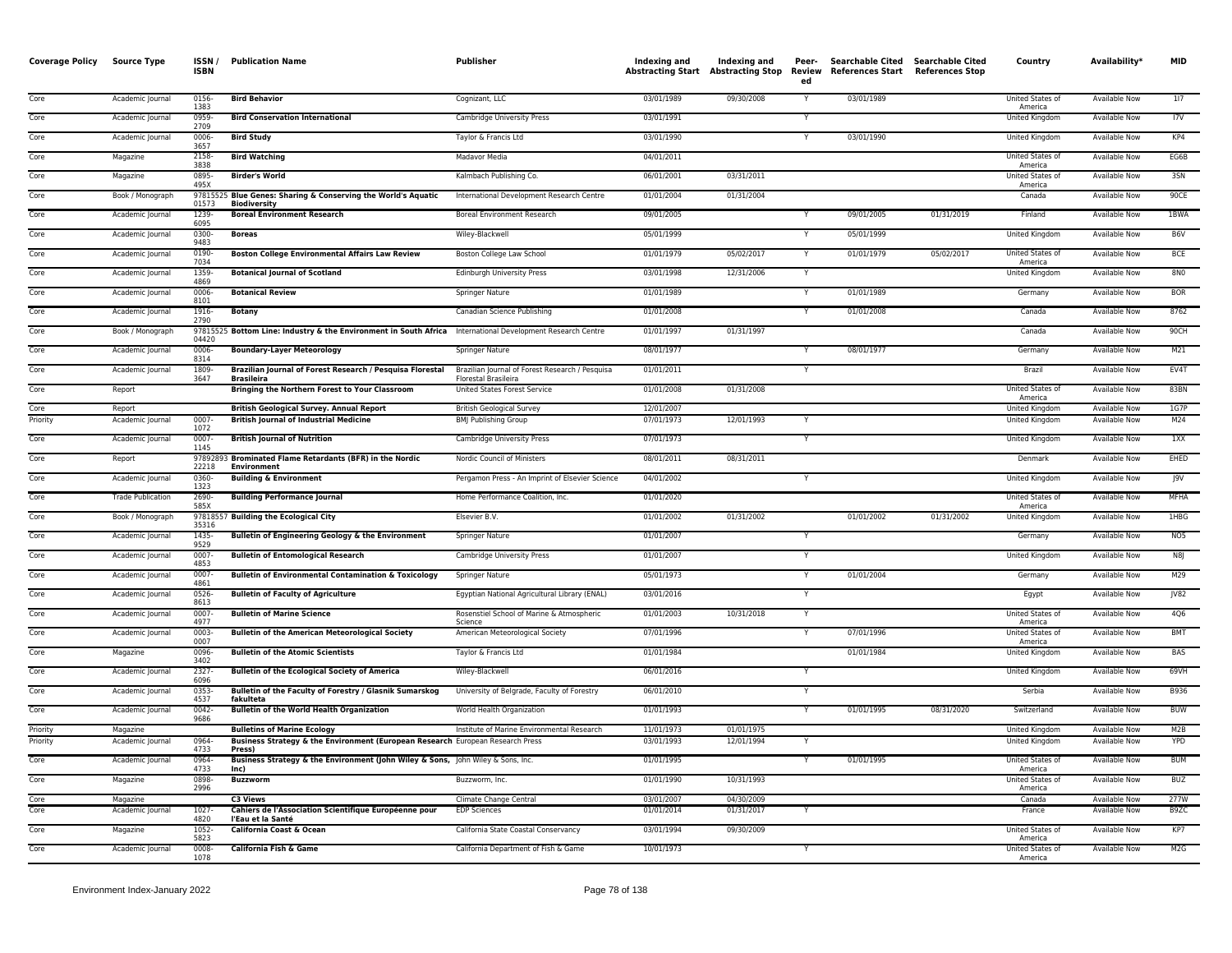| <b>Coverage Policy</b> | <b>Source Type</b>       | ISSN /<br><b>ISBN</b> | <b>Publication Name</b>                                                                                   | Publisher                                   | Indexing and | Indexing and<br><b>Abstracting Start Abstracting Stop</b> | Peer-<br>Review<br>ed | Searchable Cited Searchable Cited<br><b>References Start</b> | <b>References Stop</b> | Country                     | Availability*        | <b>MID</b>       |
|------------------------|--------------------------|-----------------------|-----------------------------------------------------------------------------------------------------------|---------------------------------------------|--------------|-----------------------------------------------------------|-----------------------|--------------------------------------------------------------|------------------------|-----------------------------|----------------------|------------------|
| Core                   | Report                   |                       | California Park Bonds Analysis, 2005                                                                      | Planning & Conservation League              | 01/01/2005   | 01/31/2005                                                |                       |                                                              |                        | United States of<br>America | <b>Available Now</b> | 38C5             |
| Core                   | Magazine                 | 0739<br>8042          | <b>California Today</b>                                                                                   | Planning & Conservation League              | 06/01/2007   | 07/31/2013                                                |                       |                                                              |                        | United States of<br>America | Available Now        | 12M8             |
| Priority               | Magazine                 | 0744<br>8686          | <b>California Tomorrow</b>                                                                                | California Tomorrow                         | 03/01/1982   | 12/01/1983                                                |                       |                                                              |                        | United States of<br>America | Available Now        | M38              |
| Core                   | Academic Journal         | 1891<br>1803          | <b>Campbell Systematic Reviews</b>                                                                        | Wiley-Blackwell                             | 04/01/2019   |                                                           |                       |                                                              |                        | United Kingdom              | Available Now        | KIVI             |
| Core                   | Academic Journal         | 0008<br>3550          | <b>Canadian Field-Naturalist</b>                                                                          | Ottawa Field Naturalists' Club              | 07/01/1973   |                                                           | Y                     | 07/01/1973                                                   | 01/31/2020             | Canada                      | Available Now        | KP9              |
| Priority               | Magazine                 | 0317<br>6908          | <b>Canadian Forestry Service Bi-monthly Research Notes</b>                                                | Canadian Forestry Service                   | 01/01/1974   | 11/01/1980                                                |                       |                                                              |                        | Canada                      | Available Now        | MFI              |
| Core                   | Magazine                 | 0228<br>9989          | <b>Canadian Forestry Service Research Notes</b>                                                           | Canadian Forestry Service                   | 01/01/1981   | 10/01/1984                                                |                       |                                                              |                        | Canada                      | <b>Available Now</b> | MFJ              |
| Core                   | Academic Journal         | 0008<br>3674          | <b>Canadian Geotechnical lournal</b>                                                                      | Canadian Science Publishing                 | 02/01/2001   |                                                           | Y                     | 01/01/2008                                                   |                        | Canada                      | Available Now        | 35H              |
| Core                   | Academic Journal         | 0008<br>3984          | <b>Canadian Journal of Animal Science</b>                                                                 | Canadian Science Publishing                 | 01/01/2011   |                                                           |                       |                                                              |                        | Canada                      | Available Now        | CCO              |
| Core                   | Academic Journal         | 0008<br>4026          | <b>Canadian Journal of Botany</b>                                                                         | Canadian Science Publishing                 | 01/01/2001   | 12/31/2007                                                | Y                     | 01/01/2001                                                   |                        | Canada                      | <b>Available Now</b> | 35E              |
| Core                   | Academic Journal         | 0008<br>4042          | <b>Canadian Journal of Chemistry</b>                                                                      | Canadian Science Publishing                 | 01/01/2001   |                                                           | Y                     | 01/01/2008                                                   |                        | Canada                      | Available Now        | 35D              |
| Core                   | Academic Journal         | 0315<br>1468          | <b>Canadian Journal of Civil Engineering</b>                                                              | Canadian Science Publishing                 | 02/01/2001   |                                                           | Y                     | 01/01/2008                                                   |                        | Canada                      | Available Now        | 35A              |
| Core                   | Academic Journal         | 0008<br>4077          | <b>Canadian Journal of Earth Sciences</b>                                                                 | Canadian Science Publishing                 | 01/01/2001   |                                                           | Y                     | 01/01/2001                                                   |                        | Canada                      | Available Now        | 35F              |
| Core                   | Academic Journal         | 1205<br>5352          | <b>Canadian Journal of Environmental Education</b>                                                        | Canadian Journal of Environmental Education | 01/01/2003   |                                                           | Y                     |                                                              |                        | Canada                      | Available Now        | GZW              |
| Core                   | Academic Journal         | 0706<br>652X          | <b>Canadian Journal of Fisheries &amp; Aquatic Sciences</b>                                               | Canadian Science Publishing                 | 01/01/2001   |                                                           | Y                     | 01/01/2001                                                   |                        | Canada                      | Available Now        | 34X              |
| Core                   | Academic Journal         | 0045<br>5067          | <b>Canadian Journal of Forest Research</b>                                                                | Canadian Science Publishing                 | 03/01/1975   |                                                           | Y                     | 01/01/2001                                                   |                        | Canada                      | Available Now        | 34Z              |
| Core                   | Academic Journal         | 0008<br>4166          | <b>Canadian Journal of Microbiology</b>                                                                   | Canadian Science Publishing                 | 01/01/2001   |                                                           |                       | 01/01/2008                                                   |                        | Canada                      | Available Now        | 35B              |
| Core                   | Academic Journal         | 0008<br>4204          | <b>Canadian Journal of Physics</b>                                                                        | Canadian Science Publishing                 | 01/01/2001   |                                                           |                       | 01/01/2008                                                   |                        | Canada                      | Available Now        | 34D              |
| Core                   | Academic Journal         | 0008<br>4212          | Canadian Journal of Physiology & Pharmacology                                                             | Canadian Science Publishing                 | 01/01/2001   |                                                           | Y                     | 01/01/2008                                                   |                        | Canada                      | Available Now        | 34Y              |
| Core                   | Academic Journal         | 0706<br>0661          | <b>Canadian Journal of Plant Pathology</b>                                                                | Taylor & Francis Ltd                        | 07/01/2003   |                                                           | Y                     |                                                              |                        | United Kingdom              | <b>Available Now</b> | QOC              |
| Core                   | Academic Journal         | 0008<br>4220          | <b>Canadian Journal of Plant Science</b>                                                                  | Canadian Science Publishing                 | 01/01/2011   |                                                           | $\mathsf{Y}$          |                                                              |                        | Canada                      | Available Now        | GCU              |
| Core                   | Academic Journal         | 0703<br>8992          | <b>Canadian Journal of Remote Sensing</b>                                                                 | Taylor & Francis Ltd                        | 01/01/2012   |                                                           | Y                     |                                                              |                        | <b>United Kingdom</b>       | Available Now        | G2G              |
| Core                   | Magazine                 | 0008<br>4271          | <b>Canadian Journal of Soil Science</b>                                                                   | Canadian Science Publishing                 | 01/01/2011   |                                                           | Y                     |                                                              |                        | Canada                      | Available Now        | GCV              |
| Core                   | Academic Journal         | 0008<br>4301          | <b>Canadian Journal of Zoology</b>                                                                        | Canadian Science Publishing                 | 01/01/2001   |                                                           |                       | 01/01/2001                                                   |                        | Canada                      | Available Now        | 35C              |
| Core                   | <b>Trade Publication</b> | 0008<br>4492          | <b>Canadian Mining Journal</b>                                                                            | <b>BIG Mining LP</b>                        | 07/01/1997   |                                                           |                       |                                                              |                        | Canada                      | Available Now        | 1K5              |
| Priority               | Magazine                 | 0008<br>4867          | Canadian Pulp & Paper Industry                                                                            | Rogers Media Inc.                           | 06/01/1973   | 08/21/1977                                                |                       |                                                              |                        | Canada                      | Available Now        | MFK              |
| Core                   | Academic Journal         | 1045<br>5752          | Capitalism, Nature, Socialism                                                                             | Routledge                                   | 09/01/1988   |                                                           | Y                     | 09/01/1988                                                   |                        | United Kingdom              | Available Now        | 10H              |
| Core                   | Academic Journal         | 1758-<br>3004         | <b>Carbon Management</b>                                                                                  | Taylor & Francis Ltd                        | 03/10/2013   |                                                           | Y                     |                                                              |                        | United Kingdom              | Available Now        | B9ZZ             |
| Core                   | Book / Monograph         | 23727                 | 97808139 Caribbean Literature & the Environment: Between Nature University of Virginia Press<br>& Culture |                                             | 11/01/2005   | 11/30/2005                                                |                       |                                                              |                        | United States of<br>America | Available Now        | 1UE              |
| Core                   | Magazine                 | 0164<br>0070          | <b>Carolina Planning Journal</b>                                                                          | Carolina Planning Journal                   | 02/01/2006   |                                                           |                       |                                                              |                        | United States of<br>America | Available Now        | 1GCT             |
| Core                   | Academic Journal         | 1523<br>0406          | Cartography & Geographic Information Science                                                              | Taylor & Francis Ltd                        | 12/09/2014   |                                                           |                       |                                                              |                        | United Kingdom              | Available Now        | 38M6             |
| Core                   | Academic Journal         | 0008<br>7475          | Castanea                                                                                                  | Southern Appalachian Botanical Society      | 01/01/2006   |                                                           | Y                     |                                                              |                        | United States of<br>America | Available Now        | 14E <sub>S</sub> |
| Core                   | Magazine                 | 1539<br>3410          | Catalyst (1539-3410)                                                                                      | Union of Concerned Scientists               | 07/01/2009   |                                                           |                       |                                                              |                        | United States of<br>America | Available Now        | 2QX0             |
| Priority               | Magazine                 | 0194<br>1445          | <b>Catalyst for Environment: Energy</b>                                                                   | N. Buhler                                   | 01/01/1981   | 01/01/1982                                                |                       |                                                              |                        | United States of<br>America | <b>Available Now</b> | M3X              |
| Priority               | Academic Journal         | 0008-<br>7688         | <b>Catalyst for Environmental Quality</b>                                                                 | Catalyst for Environmental Quality          | 01/01/1973   | 01/01/1980                                                | Y                     |                                                              |                        | United States of<br>America | <b>Available Now</b> | M3Z              |
| Core                   | Academic Journal         | 0341-<br>8162         | <b>CATENA</b>                                                                                             | <b>Elsevier Science</b>                     | 03/01/2002   |                                                           | Y                     |                                                              |                        | Netherlands                 | <b>Available Now</b> | $3$ JB           |
| Core                   | Academic Journal         | $1462 -$<br>5814      | <b>Cellular Microbiology</b>                                                                              | Wiley-Blackwell                             | 07/01/1999   |                                                           | Y                     | 01/01/2008                                                   |                        | United Kingdom              | Available Now        | ETA              |
| Priority               | Academic Journal         | 0146-<br>6283         | <b>Cereal Foods World</b>                                                                                 | Cereals & Grains Association                | 01/01/1975   | 12/01/1976                                                | Y                     |                                                              |                        | United States of<br>America | Available Now        | M4K              |
| Priority               | Magazine                 | 0009<br>0360          | <b>Cereal Science Today</b>                                                                               | Cereals & Grains Association                | 06/01/1973   | 12/01/1974                                                |                       |                                                              |                        | United States of<br>America | <b>Available Now</b> | M4N              |
| Core                   | Magazine                 | 1940-<br>8870         | <b>Certified Organic</b>                                                                                  | California Certified Organic Farmers        | 01/01/2009   |                                                           |                       |                                                              |                        | United States of<br>America | Available Now        | 6EKF             |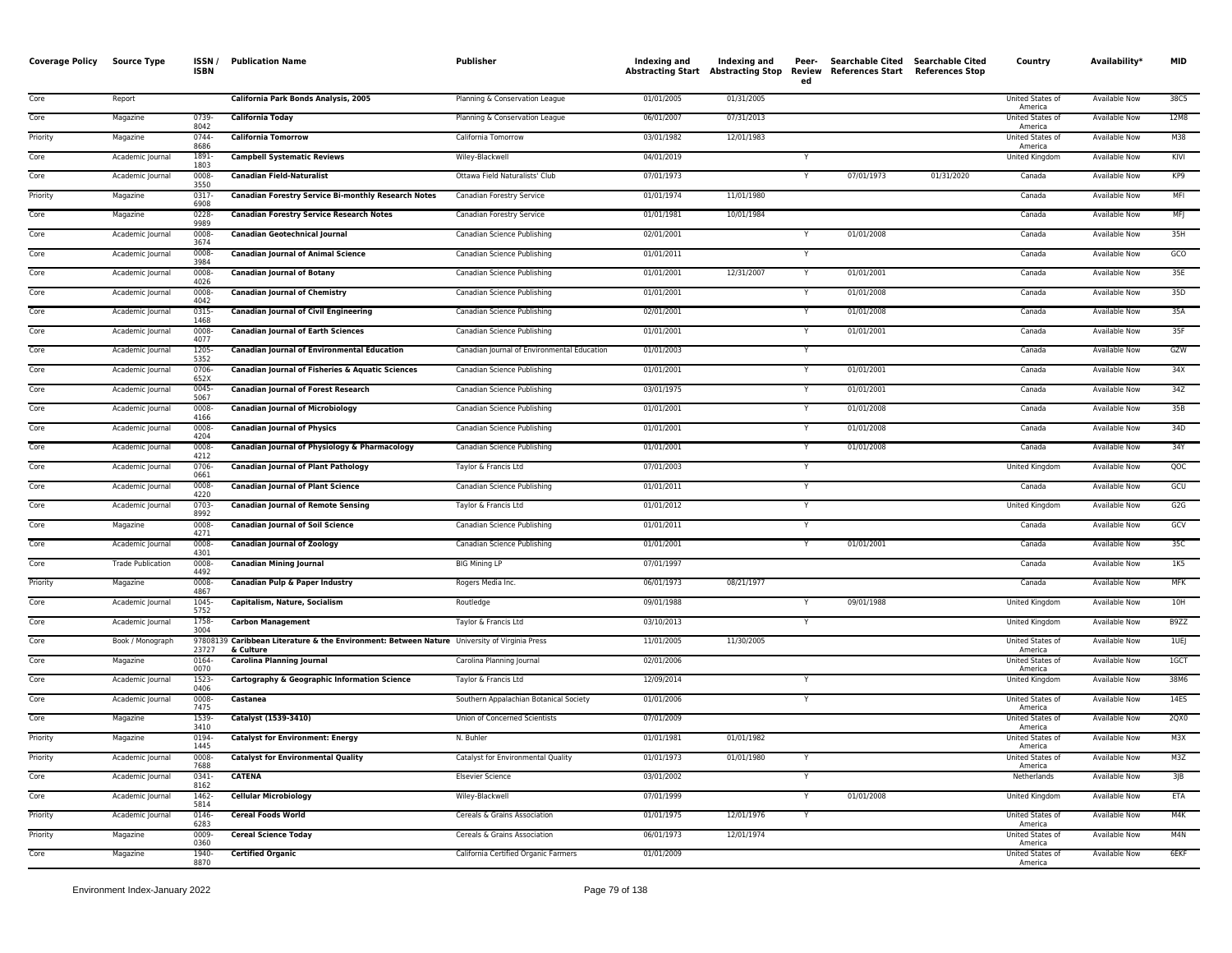| <b>Coverage Policy Source Type</b> |                              | ISSN/<br><b>ISBN</b>  | <b>Publication Name</b>                                                                                                                 | <b>Publisher</b>                                         | Indexing and             | Indexing and<br><b>Abstracting Start Abstracting Stop</b> | Peer-<br>ed | Searchable Cited Searchable Cited<br>Review References Start References Stop |            | Country                                       | Availability*                  | <b>MID</b>  |
|------------------------------------|------------------------------|-----------------------|-----------------------------------------------------------------------------------------------------------------------------------------|----------------------------------------------------------|--------------------------|-----------------------------------------------------------|-------------|------------------------------------------------------------------------------|------------|-----------------------------------------------|--------------------------------|-------------|
| Core                               | Magazine                     | 0312-<br>1372         | <b>Chain Reaction</b>                                                                                                                   | Friends of the Earth Australia                           | 09/01/1994               |                                                           |             |                                                                              |            | Australia                                     | <b>Available Now</b>           | AIN         |
| Core                               | Academic Journal             | 2300-<br>3669         | Change & Adaptation in Socio-Ecological Systems                                                                                         | De Gruyter                                               | 01/01/2021               |                                                           | Y           |                                                                              |            | Germany                                       | Available Now                  | HBH7        |
| Core                               | Report                       | 78426                 | 97892916 Changing Faces of Europe's Coastal Areas                                                                                       | European Environment Agency                              | 07/01/2006               | 07/31/2006                                                |             |                                                                              |            | Denmark                                       | Available Now                  | <b>6C8S</b> |
| Core                               | Report                       |                       | <b>Changing with the Climate</b>                                                                                                        | United States Forest Service                             | 01/01/2008               | 01/31/2008                                                |             |                                                                              |            | United States of<br>America                   | <b>Available Now</b>           | 83BR        |
| Core                               | Book / Monograph             | 23813                 | 97806911 Chasing the Wind: Regulating Air Pollution in the Common Princeton University Press<br><b>Law State</b>                        |                                                          | 01/01/2008               | 01/31/2008                                                |             |                                                                              |            | <b>United States of</b><br>America            | Available Now                  | 8W8X        |
| Core                               | Academic Journal             | $1071 -$<br>8443      | <b>Chelonian Conservation &amp; Biology</b>                                                                                             | Allen Press Publishing Services Inc.                     | 09/01/2005               |                                                           |             |                                                                              |            | United States of<br>America                   | <b>Available Now</b>           | 222A        |
| Priority                           | Magazine                     | 0738<br>7776          | ChemEcology                                                                                                                             | American Chemistry Council                               | 01/01/1990               | 11/01/1994                                                |             |                                                                              |            | United States of<br>America                   | Available Now                  | M4U         |
| Core                               | Academic Journal             | 0009<br>2355          | <b>Chemical &amp; Petroleum Engineering</b>                                                                                             | Springer Nature                                          | 01/01/2003               |                                                           | Y           | 01/01/2008                                                                   |            | Germany                                       | Available Now                  | N98         |
| Priority                           | Magazine                     | 0009-<br>2622         | Chemical Processing (0009-2622)                                                                                                         | Chemical Processing (England)                            | 01/01/1974               | 09/01/1974                                                |             |                                                                              |            | United Kingdom                                | Available Now                  | M52         |
| Core                               | Magazine                     | 0009<br>2630          | Chemical Processing (0009-2630)                                                                                                         | Putman Media Inc.                                        | 06/01/1973               | 03/31/2017                                                |             |                                                                              |            | United States of<br>America                   | <b>Available Now</b>           | M50         |
| Core                               | Academic Journal             | 0893-<br>228X         | <b>Chemical Research in Toxicology</b>                                                                                                  | American Chemical Society                                | 01/01/2007               | 06/18/2018                                                |             |                                                                              |            | United States of<br>America                   | <b>Available Now</b>           | 1BF         |
| Core                               | Academic Journal             | 0954-<br>2299         | <b>Chemical Speciation &amp; Bioavailability</b>                                                                                        | Taylor & Francis Ltd                                     | 01/01/1997               | 12/31/2019                                                |             | 01/01/1997                                                                   | 12/31/2019 | <b>United Kingdom</b>                         | <b>Available Now</b>           | KPC         |
| Core                               | Magazine                     | 0954<br>2299          | <b>Chemical Speciation &amp; Bioavailability (Taylor &amp; Francis</b><br>Ltd)                                                          | Taylor & Francis Ltd                                     | 01/01/2015               | 01/31/2016                                                |             | 01/01/2015                                                                   | 01/31/2016 | <b>United Kingdom</b>                         | <b>Available Now</b>           | HOOI        |
| Priority<br>Core                   | Magazine<br>Academic Journal | 0275-                 | Chemistry<br><b>Chemistry &amp; Ecology</b>                                                                                             | Chemistry<br>Taylor & Francis Ltd                        | 01/01/1977<br>02/01/2002 | 03/01/1979                                                | Y           | 11/01/2002                                                                   |            | <b>United Arab Emirates</b><br>United Kingdom | Available Now<br>Available Now | MFI.<br> 22 |
| Core                               | Academic Journal             | 7540<br>0045          | Chemosphere                                                                                                                             | Pergamon Press - An Imprint of Elsevier Science          | 02/01/1975               |                                                           |             | 01/01/2006                                                                   |            | United Kingdom                                | <b>Available Now</b>           | <b>JQF</b>  |
| Priority                           | Academic Journal             | 6535<br>0009          | <b>Chesapeake Science</b>                                                                                                               | Springer Nature                                          | 03/01/1975               | 12/01/1977                                                |             |                                                                              |            | Germany                                       | <b>Available Now</b>           | M5Y         |
| Priority                           | Magazine                     | 3262<br>0360-         | Chilton's Oil & Gas Energy                                                                                                              | <b>Reed Elsevier</b>                                     | 01/01/1975               | 02/01/1976                                                |             |                                                                              |            | <b>United Kingdom</b>                         | <b>Available Now</b>           | <b>MFM</b>  |
| Core                               | Academic Journal             | 8565<br>1872-         | <b>China Population, Resources &amp; Environment</b>                                                                                    | Elsevier B.V.                                            | 01/01/2007               | 12/31/2008                                                | Y           |                                                                              |            | United Kingdom                                | <b>Available Now</b>           | 55P4        |
| Core                               | Report                       | 583X                  | China's State-Owned Enterprises as Climate Policy Actors Nordic Council of Ministers                                                    |                                                          | 04/01/2013               | 04/30/2013                                                |             |                                                                              |            | Denmark                                       | Available Now                  | HE3C        |
| Core                               | Academic Journal             | 1000-                 | <b>Chinese Journal of Geochemistry</b>                                                                                                  | Springer Nature                                          | 03/01/1999               | 12/31/2015                                                |             |                                                                              |            | Germany                                       | Available Now                  | 8P3         |
| Core                               | Academic Journal             | 9426<br>1007-         | <b>Chinese Journal of Oil Crop Sciences</b>                                                                                             | Oil Crops Research Institute of Chinese                  | 04/01/2011               |                                                           | Y           |                                                                              |            | China                                         | Available Now                  | 1GQH        |
| Core                               | Academic Journal             | 9084<br>1004          | Chinese Journal of Population Resources & Environment                                                                                   | Academy of Agricultural Sciences<br>Taylor & Francis Ltd | 02/01/2018               | 12/31/2019                                                |             |                                                                              |            | United Kingdom                                | Available Now                  | <b>FSXV</b> |
| Core                               | <b>Trade Publication</b>     | 2849<br>0886          | Choices: The Magazine of Food, Farm & Resource Issues                                                                                   | Agricultural & Applied Economics Association             | 01/01/1990               |                                                           |             |                                                                              |            | United States of                              | Available Now                  | CHO         |
| Core                               | Academic Journal             | 5558<br>0742          | Chronobiology International: The Journal of Biological &<br>Medical Rhythm Research                                                     | Taylor & Francis Ltd                                     | 01/01/2000               |                                                           |             | 01/01/2000                                                                   |            | America<br>United Kingdom                     | <b>Available Now</b>           | KS8         |
| Core                               | Academic Journal             | 0528<br>0124          | Ciencia e Ingenieria Neogranadina                                                                                                       | Universidad Militar Nueva Granada                        | 06/01/2008               |                                                           | Y           |                                                                              |            | Colombia                                      | <b>Available Now</b>           | 8ZUG        |
| Core                               | Academic Journal             | 8170<br>0185-         | <b>Ciencias Marinas</b>                                                                                                                 | Universidad Autonoma de Baja California                  | 03/01/1994               |                                                           | Y           | 03/01/1994                                                                   | 01/31/2020 | Mexico                                        | Available Now                  | 68V         |
| Core                               | Magazine                     | 3880<br>0854          | <b>CIFOR Occasional Paper</b>                                                                                                           | (UABC)<br>Center for International Forestry Research     | 09/01/2003               |                                                           |             | 09/01/2003                                                                   |            | Indonesia                                     | Available Now                  | <b>UFW</b>  |
| Core                               | Academic Journal             | 9818<br>0264-         | <b>Cities</b>                                                                                                                           | (CIFOR)<br>Elsevier B.V.                                 | 02/01/1997               |                                                           | Y           |                                                                              |            | United Kingdom                                | <b>Available Now</b>           | GIF         |
| Core                               | Report                       | 2751                  | Citizens Guide to the General Plan, 2000                                                                                                | Planning & Conservation League                           | 01/01/2000               | 01/31/2000                                                |             |                                                                              |            | <b>United States of</b>                       | <b>Available Now</b>           | 38C4        |
| Core                               | Academic Journal             | 1360-                 | City                                                                                                                                    | Routledge                                                | 04/01/2000               |                                                           |             | 04/01/2000                                                                   |            | America<br><b>United Kingdom</b>              | <b>Available Now</b>           | <b>B88</b>  |
| Core                               | Academic Journal             | 4813<br>1028          | Civil Engineering & Environmental Systems                                                                                               | Taylor & Francis Ltd                                     | 11/01/2002               |                                                           |             | 11/01/2002                                                                   |            | United Kingdom                                | Available Now                  | 25          |
| Core                               | Magazine                     | 6608<br>0300          | <b>Clean Air &amp; Environmental Protection</b>                                                                                         | National Society for Clean Air                           | 01/01/1992               | 06/30/2001                                                |             |                                                                              |            | United Kingdom                                | Available Now                  | EA6         |
| Core                               | Academic Journal             | 5734<br>1444          | <b>Clean Air &amp; Environmental Quality</b>                                                                                            | Clean Air Society of Australia & New Zealand             | 01/01/2003               | 12/31/2008                                                |             | 01/01/2003                                                                   |            | Australia                                     | Available Now                  | LF1         |
| Priority                           | Magazine                     | 2841<br>0009-<br>8647 | Clean Air (0009-8647)                                                                                                                   | Clean Air Society of Australia & New Zealand             | 11/01/1973               | 02/01/1997                                                |             |                                                                              |            | Australia                                     | <b>Available Now</b>           | KPH         |
| Priority                           | Magazine                     | 0300-<br>5143         | Clean Air (03005143)                                                                                                                    | National Society for Clean Air                           | 09/01/1973               | 12/01/1991                                                |             |                                                                              |            | United Kingdom                                | <b>Available Now</b>           | KPR         |
| Core                               | Academic Journal             | 1618-<br>954X         | Clean Technologies & Environmental Policy                                                                                               | Springer Nature                                          | 12/01/2003               |                                                           |             | 12/01/2003                                                                   |            | Germany                                       | <b>Available Now</b>           | <b>P41</b>  |
| Core                               | Report                       |                       | Clean the Rain, Clean the Lakes II: Mercury in Rain is                                                                                  | National Wildlife Federation                             | 09/01/2000               | 09/30/2000                                                |             |                                                                              |            | United States of<br>America                   | <b>Available Now</b>           | 3PRY        |
| Core                               | Report                       |                       | <b>Contaminating New England's Waterways</b><br>Clean the Rain, Clean the Lakes: Mercury in Rain is<br><b>Polluting the Great Lakes</b> | National Wildlife Federation                             | 09/01/1999               | 09/30/1999                                                |             |                                                                              |            | United States o<br>America                    | Available Now                  | 3PRZ        |
| Core                               | Academic Journal             | 1863<br>0650          | <b>CLEAN: Soil, Air, Water</b>                                                                                                          | John Wiley & Sons, Inc.                                  | 01/01/2007               |                                                           |             |                                                                              |            | United States of<br>America                   | Available Now                  | 4U65        |
|                                    |                              |                       |                                                                                                                                         |                                                          |                          |                                                           |             |                                                                              |            |                                               |                                |             |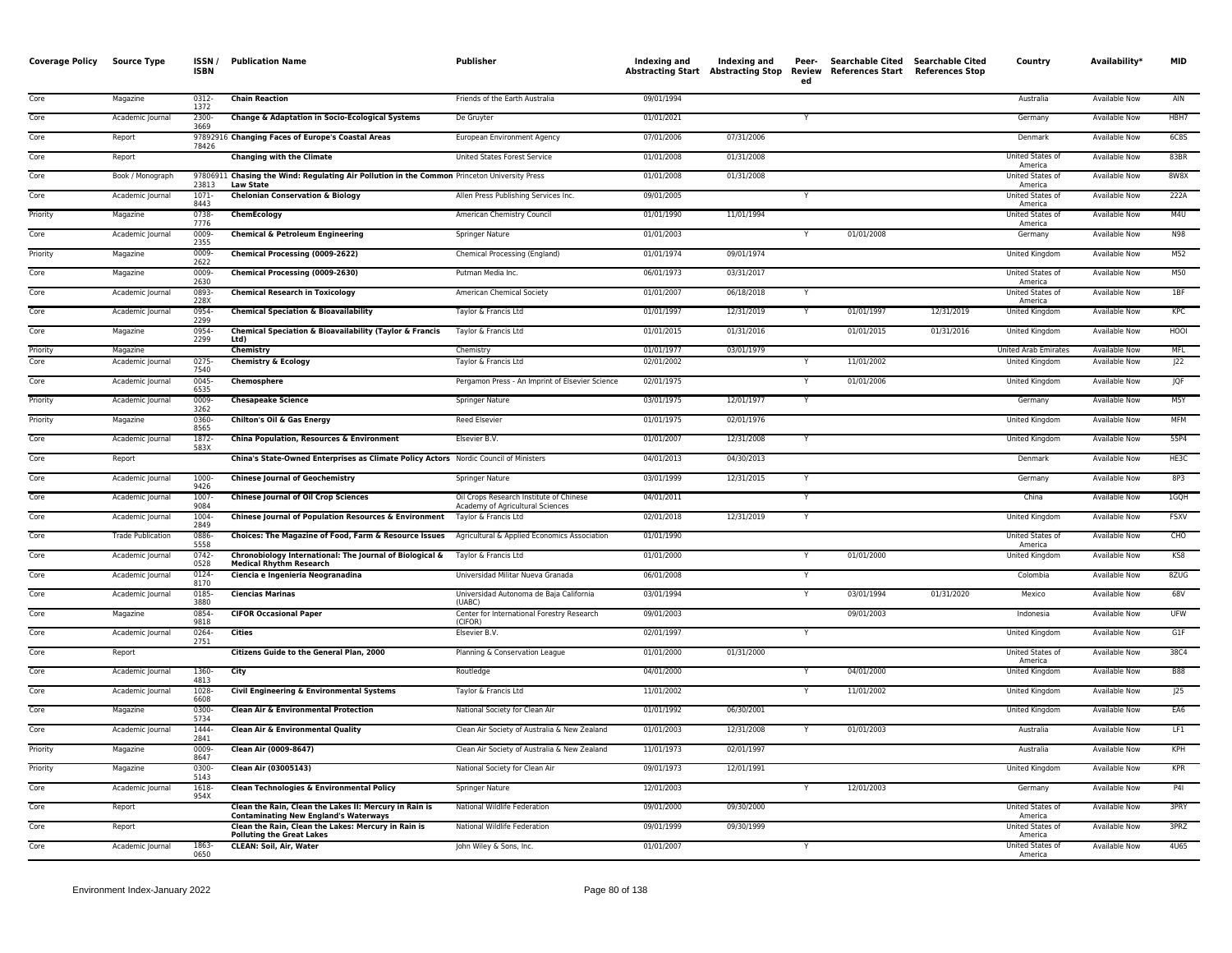| <b>Coverage Policy</b> | <b>Source Type</b>                         | ISSN/<br>ISBN     | <b>Publication Name</b>                                                                                                              | <b>Publisher</b>                                          | Indexing and | Indexing and<br>Abstracting Start Abstracting Stop | Peer-<br>Review<br>ed | Searchable Cited Searchable Cited<br>References Start References Stop |            | Country                     | Availability*        | <b>MID</b>      |
|------------------------|--------------------------------------------|-------------------|--------------------------------------------------------------------------------------------------------------------------------------|-----------------------------------------------------------|--------------|----------------------------------------------------|-----------------------|-----------------------------------------------------------------------|------------|-----------------------------|----------------------|-----------------|
| Core                   | Academic Journal                           | 1756-<br>5529     | <b>Climate &amp; Development</b>                                                                                                     | Taylor & Francis Ltd                                      | 01/01/2009   |                                                    | Y                     | 01/01/2009                                                            |            | United Kingdom              | Available Now        | 6SCJ            |
| Core                   | Academic Journal                           | 2010-<br>0078     | <b>Climate Change Economics</b>                                                                                                      | World Scientific Publishing Company                       | 02/02/2016   |                                                    |                       |                                                                       |            | Singapore                   | Available Now        | B9KP            |
| Core                   | Book / Monograph                           | 11344             | 97814020 Climate of the Arctic                                                                                                       | Springer Nature / Books                                   | 01/01/2003   | 01/31/2003                                         |                       |                                                                       |            | Germany                     | Available Now        | 1C4G            |
| Core                   | Academic Journal                           | 1814-<br>9324     | <b>Climate of the Past</b>                                                                                                           | Copernicus Gesellschaft mbH                               | 01/01/2005   |                                                    |                       |                                                                       |            | Germany                     | Available Now        | 1CA7            |
| Core                   | Academic Journal                           | 1814<br>9340      | <b>Climate of the Past Discussions</b>                                                                                               | Copernicus Gesellschaft mbH                               | 01/01/2005   |                                                    | Y                     |                                                                       |            | Germany                     | Available Now        | 1CA8            |
| Core                   | Academic Journal                           | 1469<br>3062      | <b>Climate Policy (Earthscan)</b>                                                                                                    | Taylor & Francis Ltd                                      | 01/01/2006   |                                                    | Y                     | 01/01/2007                                                            |            | United Kingdom              | <b>Available Now</b> | 275H            |
| Core                   | Academic Journal                           | 1469<br>3062      | Climate Policy (Taylor & Francis Ltd)                                                                                                | Taylor & Francis Ltd                                      | 01/01/2002   | 12/31/2003                                         |                       |                                                                       |            | United Kingdom              | <b>Available Now</b> | KJZ             |
| Core                   | Academic Journal                           | 0936<br>577X      | <b>Climate Research</b>                                                                                                              | Inter-Research Science Publishing                         | 09/09/1990   | 06/30/2011                                         |                       | 09/09/1990                                                            |            | Germany                     | Available Now        | <b>KPW</b>      |
| Core                   | Academic Journal                           | 0165<br>0009      | <b>Climatic Change</b>                                                                                                               | Springer Nature                                           | 01/01/1977   |                                                    |                       | 01/01/2006                                                            |            | Germany                     | Available Now        | NGA             |
| Core                   | Academic Journal                           | 0954<br>7894      | <b>Clinical &amp; Experimental Allergy</b>                                                                                           | Wiley-Blackwell                                           | 01/01/1989   |                                                    |                       | 01/01/2008                                                            |            | United Kingdom              | Available Now        | ETE             |
| Core                   | Academic Journal                           | 1058<br>4838      | <b>Clinical Infectious Diseases</b>                                                                                                  | <b>Oxford University Press</b>                            | 01/01/1999   |                                                    | Y                     | 01/01/2003                                                            |            | United Kingdom              | Available Now        | 46X             |
| Core                   | Academic Journal                           | 1198<br>743X      | <b>Clinical Microbiology &amp; Infection</b>                                                                                         | Elsevier B.V.                                             | 01/01/2000   |                                                    | Y                     | 01/01/2008                                                            |            | United Kingdom              | <b>Available Now</b> | DF3             |
| Core                   | Academic Journal                           | 0196<br>4399      | <b>Clinical Microbiology Newsletter</b>                                                                                              | Elsevier B.V.                                             | 01/01/2002   |                                                    |                       |                                                                       |            | United Kingdom              | Available Now        | 46Y             |
| Priority               | Academic Journal                           | 1556-<br>3650     | <b>Clinical Toxicology</b>                                                                                                           | Taylor & Francis Ltd                                      | 01/01/1976   | 03/01/1982                                         |                       |                                                                       |            | United Kingdom              | Available Now        | M6E             |
| Core                   | Academic Journal                           | 1556<br>3650      | Clinical Toxicology (15563650)                                                                                                       | Taylor & Francis Ltd                                      | 01/01/2005   |                                                    |                       | 01/01/2005                                                            |            | United Kingdom              | Available Now        | 1WCU            |
| Core                   | Magazine                                   |                   | CO <sub>2</sub> Science                                                                                                              | Center for the Study of Carbon Dioxide & Global<br>Change | 09/01/2009   |                                                    |                       |                                                                       |            | United States of<br>America | Available Now        | 8WUI            |
| Core                   | Book / Monograph                           | 52773             | 97809221 Coal & the Environment                                                                                                      | American Geosciences Institute                            | 06/01/2006   | 06/30/2006                                         |                       |                                                                       |            | United States of<br>America | Available Now        | 2SCB            |
| Core                   | Academic Journal                           | 0734<br>9343      | <b>Coal Preparation</b>                                                                                                              | Taylor & Francis Ltd                                      | 01/01/2002   | 12/31/2007                                         |                       | 11/01/2002                                                            |            | United Kingdom              | Available Now        | J27             |
| Core                   | Academic Journal                           | 0378<br>3839      | <b>Coastal Engineering</b>                                                                                                           | <b>Elsevier Science</b>                                   | 01/01/2002   |                                                    |                       |                                                                       |            | Netherlands                 | <b>Available Now</b> | 3               |
| Core                   | Academic Journal                           | 2166-<br>4250     | <b>Coastal Engineering Journal</b>                                                                                                   | Taylor & Francis Ltd                                      | 03/01/1998   |                                                    |                       | 01/01/1999                                                            |            | United Kingdom              | Available Now        | 8JG             |
| Core                   | Academic Journal                           | 0892-<br>0753     | <b>Coastal Management</b>                                                                                                            | Taylor & Francis Ltd                                      | 01/01/1987   |                                                    |                       | 01/01/1999                                                            |            | United Kingdom              | Available Now        | B6Z             |
| Core                   | Book / Monograph                           | 97815525<br>02235 | <b>Coastal Resource Management in the Wider Caribbean:</b><br><b>Resilience, Adaptation &amp; Community Diversity</b>                | International Development Research Centre                 | 01/01/2006   | 01/31/2006                                         |                       |                                                                       |            | Canada                      | Available Now        | 90CR            |
| Core                   | Conference<br>Proceedings Collection 12209 |                   | 97898144 Coastal Structures 2011 - Proceedings of the 6th<br><b>International Conference (In 2 Volumes)</b>                          | World Scientific Publishing Company                       | 01/01/2013   | 01/31/2013                                         |                       |                                                                       |            | Singapore                   | Available Now        | LCMX            |
| Priority               | Magazine                                   | 0090<br>8339      | <b>Coastal Zone Management Journal</b>                                                                                               | Taylor & Francis Ltd                                      | 01/01/1975   | 04/01/1986                                         |                       |                                                                       |            | United Kingdom              | Available Now        | M6M             |
| Core                   | Academic Journal                           | 1545<br>3669      | <b>Cogeneration &amp; Distributed Generation Journal</b>                                                                             | Taylor & Francis Ltd                                      | 05/01/2003   | 12/31/2010                                         | Y                     |                                                                       |            | United Kingdom              | Available Now        | 2X2N            |
| Core                   | Academic Journal                           | 2331<br>1843      | <b>Cogent Environmental Science</b>                                                                                                  | Taylor & Francis Ltd                                      | 01/01/2014   | 12/31/2020                                         | Y                     |                                                                       |            | United Kingdom              | Available Now        | JX4R            |
| Priority               | Academic Journal                           | 1069<br>2606      | Colloqui: Cornell Journal of Planning & Urban Issues                                                                                 | Cornell University Colloqui                               | 03/01/1995   | 01/01/1999                                         | Y                     |                                                                       |            | United States of<br>America | Available Now        | KPY             |
| Core                   | Academic Journal                           | 2327-<br>0683     | Colorado Natural Resources, Energy & Environmental Law Colorado Journal of International Environmental<br>Review                     | Law & Policy                                              | 02/01/2013   |                                                    |                       |                                                                       |            | United States of<br>America | Available Now        | FXNY            |
| Core                   | Report                                     |                   | <b>Colorado Statewide Forest Resource Strategy</b>                                                                                   | Colorado State Forest Service                             | 06/01/2010   | 06/30/2010                                         |                       |                                                                       |            | United States of<br>America | Available Now        | <b>B96K</b>     |
| Core                   | Book / Monograph                           | 12338             | 97802311 Columbia Guide to American Environmental History                                                                            | Columbia University Press                                 | 01/01/2002   | 01/31/2002                                         |                       |                                                                       |            | United States of<br>America | Available Now        | 1UXB            |
| Core                   | Academic Journal                           | 0098-<br>4582     | <b>Columbia Journal of Environmental Law</b>                                                                                         | Columbia Law Review                                       | 01/01/1992   |                                                    |                       | 01/01/1992                                                            | 05/31/2020 | United States of<br>America | Available Now        | KQ1             |
| Core                   | Book / Monograph                           | 03461             | 97815525 Comanagement of Natural Resources: Local Learning for International Development Research Centre<br><b>Poverty Reduction</b> |                                                           | 01/01/2006   | 01/31/2006                                         |                       |                                                                       |            | Canada                      | Available Now        | 90 <sub>C</sub> |
| Core                   | Academic Journal                           | 0010<br>2180      | <b>Combustion &amp; Flame</b>                                                                                                        | Elsevier B.V.                                             | 01/01/2002   |                                                    | Y                     |                                                                       |            | United Kingdom              | <b>Available Now</b> | JB6             |
| Priority               | Magazine                                   | 0010-<br>2172     | <b>Combustion (0010-2172)</b>                                                                                                        | Combustion Publishing Co.                                 | 09/01/1973   | 04/01/1981                                         |                       |                                                                       |            | United States of<br>America | Available Now        | MFN             |
| Core                   | Academic Journal                           | 0010-<br>2202     | <b>Combustion Science &amp; Technology</b>                                                                                           | Taylor & Francis Ltd                                      | 05/01/1972   |                                                    |                       | 05/01/1972                                                            |            | United Kingdom              | Available Now        | <b>FPK</b>      |
| Core                   | Academic Journal                           | 0886-<br>5140     | <b>Comments on Toxicology</b>                                                                                                        | Taylor & Francis Ltd                                      | 01/01/2003   | 09/30/2003                                         |                       | 01/01/2003                                                            | 09/30/2003 | United Kingdom              | <b>Available Now</b> | J2B             |
| Core                   | Academic Journal                           | $0010 -$<br>3624  | <b>Communications in Soil Science &amp; Plant Analysis</b>                                                                           | Taylor & Francis Ltd                                      | 01/01/1973   |                                                    | Y                     | 01/01/1973                                                            |            | United Kingdom              | Available Now        | KU9             |
| Core                   | Book / Monograph                           | 02303             | 97815525 Communities, Livelihoods & Natural Resources: Action<br>Research & Policy Change in Asia                                    | International Development Research Centre                 | 01/01/2006   | 01/31/2006                                         |                       |                                                                       |            | Canada                      | <b>Available Now</b> | 90CV            |
| Core                   | Report                                     |                   | Community Guide to the California Environmental Quality Planning & Conservation League<br>Act, 2002                                  |                                                           | 01/01/2002   | 01/31/2002                                         |                       |                                                                       |            | United States of<br>America | <b>Available Now</b> | 38C3            |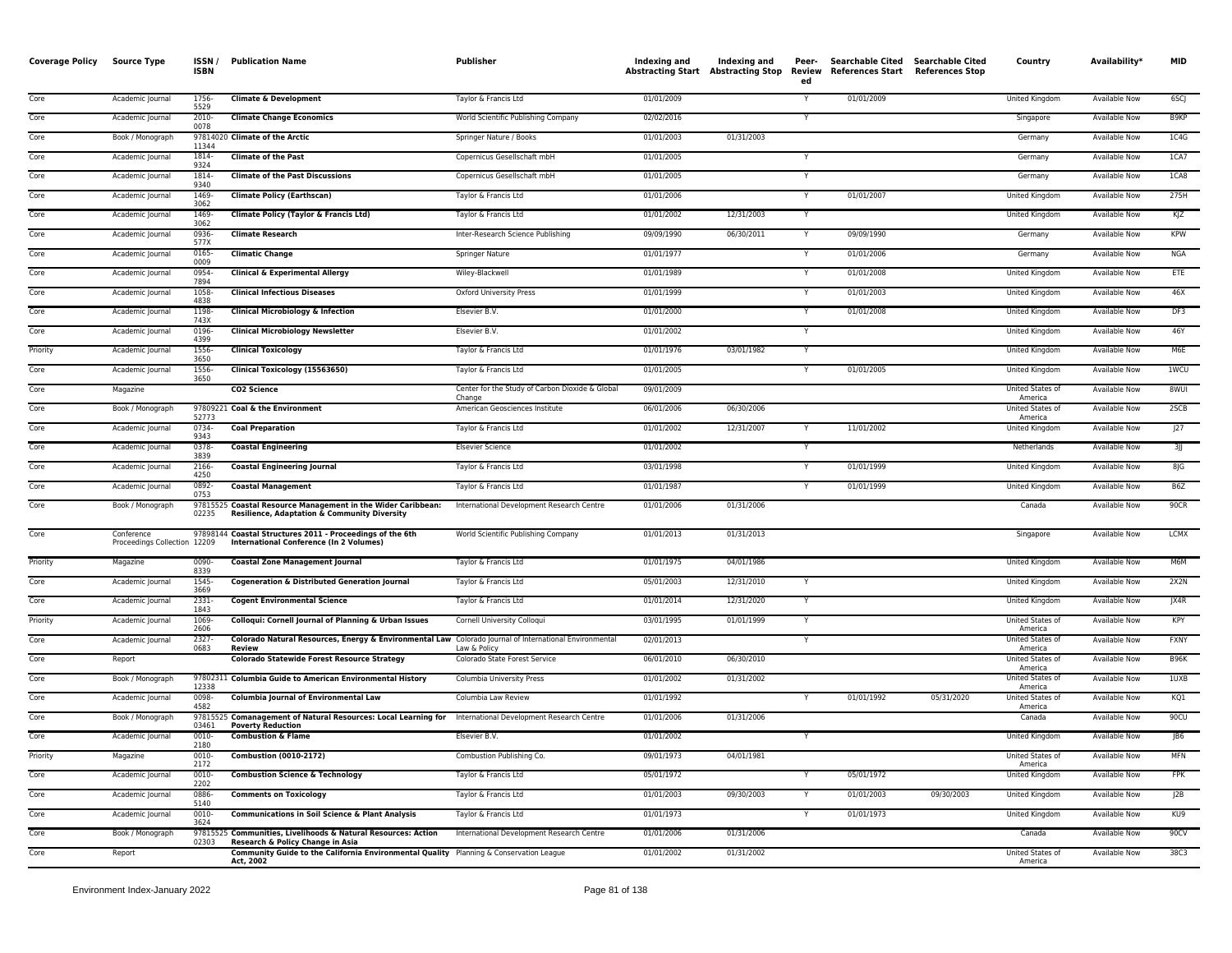| <b>Coverage Policy Source Type</b> |                                      | ISSN/<br><b>ISBN</b> | <b>Publication Name</b>                                                                                      | <b>Publisher</b>                                                                     | Indexing and | Indexing and<br><b>Abstracting Start Abstracting Stop</b> | Peer-<br>Review<br>ed | Searchable Cited Searchable Cited<br>References Start References Stop |            | Country                            | Availability*        | <b>MID</b>  |
|------------------------------------|--------------------------------------|----------------------|--------------------------------------------------------------------------------------------------------------|--------------------------------------------------------------------------------------|--------------|-----------------------------------------------------------|-----------------------|-----------------------------------------------------------------------|------------|------------------------------------|----------------------|-------------|
| Core                               | Report                               | 22164                | 97892893 Comparative Analysis of Taxes & CO2 Emissions from<br><b>Passenger Cars in the Nordic Countries</b> | Nordic Council of Ministers                                                          | 05/01/2011   | 05/31/2011                                                |                       |                                                                       |            | Denmark                            | <b>Available Now</b> | EHEE        |
| Core                               | Academic Journal                     | 0147<br>9571         | Comparative Immunology, Microbiology & Infectious<br><b>Diseases</b>                                         | Elsevier B.V.                                                                        | 05/01/2002   |                                                           |                       |                                                                       |            | <b>United Kingdom</b>              | Available Now        | KIM         |
| Core                               | Book / Monograph                     | 18961                | 97814020 Comparative Risk Assessment & Environmental Decision<br><b>Making</b>                               | Springer Nature / Books                                                              | 01/01/2004   | 01/31/2004                                                |                       |                                                                       |            | Germany                            | <b>Available Now</b> | 1C2V        |
| Core                               | Magazine                             |                      | <b>Complete Guide to Environmental Law</b>                                                                   | <b>Specialty Technical Publications</b>                                              | 10/01/2003   | 03/01/2015                                                |                       | 10/01/2003                                                            | 03/01/2015 | Canada                             | <b>Available Now</b> | <b>RPZ</b>  |
| Priority                           | Magazine                             | 0010-<br>4388        | <b>Compost Science</b>                                                                                       | Rodale Inc.                                                                          | 01/01/1975   | 11/01/1977                                                |                       |                                                                       |            | United States of<br>America        | <b>Available Now</b> | M6T         |
| Core                               | Academic Journal                     | 1065<br>657X         | <b>Compost Science &amp; Utilization</b>                                                                     | Taylor & Francis Ltd                                                                 | 01/01/1993   |                                                           |                       | 01/01/1993                                                            |            | <b>United Kingdom</b>              | <b>Available Now</b> | CSU         |
| Priority                           | Magazine                             | 0160<br>7413         | <b>Compost Science: Land Utilization</b>                                                                     | <b>BioCycle Connect, LLC</b>                                                         | 01/01/1979   | 11/01/1980                                                |                       |                                                                       |            | United States of<br>America        | Available Now        | M6X         |
| Priority                           | Magazine                             | 0010-<br>4426        | <b>Compressed Air</b>                                                                                        | Compressed Air Magazine                                                              | 11/01/1981   | 12/01/1989                                                |                       |                                                                       |            | United States of<br>America        | <b>Available Now</b> | M72         |
| Core                               | Academic Journal                     | 0168-<br>1699        | <b>Computers &amp; Electronics in Agriculture</b>                                                            | <b>Elsevier Science</b>                                                              | 01/01/2002   |                                                           |                       |                                                                       |            | Netherlands                        | <b>Available Now</b> | 3JW         |
| Core                               | Academic Journal                     | 0198<br>9715         | Computers, Environment & Urban Systems                                                                       | Pergamon Press - An Imprint of Elsevier Science                                      | 01/01/1992   |                                                           |                       |                                                                       |            | United Kingdom                     | Available Now        | JC5         |
| Core                               | Academic Journal                     | 0873<br>948X         | <b>Comunicaçõe Geológicas</b>                                                                                | Laboratorio Nacional de Energia e Geologia, I.P.                                     | 01/01/2010   |                                                           |                       |                                                                       |            | Portugal                           | Available Now        | BM3D        |
| Core                               | Academic Journal                     | 0010-<br>5422        | Condor                                                                                                       | <b>Oxford University Press</b>                                                       | 09/01/1973   | 11/30/2013                                                | Y                     | 09/01/1973                                                            | 05/31/2011 | United Kingdom                     | Available Now        | CND         |
| Core                               | Academic Journal                     | 0010<br>5422         | <b>Condor: Ornithological Applications</b>                                                                   | <b>Oxford University Press</b>                                                       | 02/01/2014   |                                                           |                       | 02/01/2014                                                            |            | <b>United Kingdom</b>              | <b>Available Now</b> | <b>GUPL</b> |
| Core                               | Conference Papers<br>Collection      |                      | <b>Conference Papers -- North American Association of</b><br><b>Environmental Education</b>                  | North American Association of Environmental<br>Education                             | 01/01/2005   |                                                           |                       |                                                                       |            | United States of<br>America        | <b>Available Now</b> | 147N        |
| Core                               | Conference<br>Proceedings Collection |                      | Conference Proceedings: IX International Symposium on<br><b>Trace Elements in the Environment</b>            | Organizing Committee of IX Symposium Series:<br><b>Trace Elements in Environment</b> | 01/01/2006   | 01/31/2006                                                |                       |                                                                       |            | Poland                             | Available Now        | 38BD        |
| Core                               | Magazine                             | 0250-<br>4499        | Connect: UNESCO International Science, Technology &<br><b>Environmental Education Newsletter</b>             | <b>UNESCO</b>                                                                        | 03/01/1992   | 09/30/2006                                                |                       |                                                                       |            | France                             | Available Now        | <b>UPN</b>  |
| Priority                           | Academic Journal                     | 0361<br>3658         | <b>Conservation &amp; Recycling</b>                                                                          | Elsevier B.V.                                                                        | 01/01/1983   | 03/01/1987                                                |                       |                                                                       |            | United Kingdom                     | Available Now        | M77         |
| Core                               | Academic Journal                     | 0972<br>4923         | <b>Conservation &amp; Society</b>                                                                            | Wolters Kluwer India Pvt Ltd                                                         | 06/01/2009   |                                                           |                       | 06/01/2009                                                            | 07/31/2020 | India                              | <b>Available Now</b> | 77W0        |
| Core                               | Report                               |                      | <b>Conservation Agenda from the National Wildlife</b><br><b>Federation</b>                                   | National Wildlife Federation                                                         | 09/01/2000   | 09/30/2000                                                |                       |                                                                       |            | United States of<br>America        | Available Now        | 3PS0        |
| Core                               | Academic Journal                     | 0888<br>8892         | <b>Conservation Biology</b>                                                                                  | Wiley-Blackwell                                                                      | 03/01/1987   |                                                           |                       | 01/01/2003                                                            |            | <b>United Kingdom</b>              | <b>Available Now</b> | FQU         |
| Core                               | Academic Journal                     | 1195<br>5449         | Conservation Ecology (11955449)                                                                              | Resilience Alliance                                                                  | 06/01/1997   | 12/31/2003                                                |                       |                                                                       |            | Canada                             | <b>Available Now</b> | QSP         |
| Priority                           | Magazine                             | 0091<br>536X         | <b>Conservation Foundation Letter</b>                                                                        | World Wildlife Fund & Conservation Foundation<br>Letter                              | 01/01/1981   | 05/01/1989                                                |                       |                                                                       |            | United States of<br>America        | Available Now        | M79         |
| Core                               | Academic Journal                     | 1566<br>0621         | <b>Conservation Genetics</b>                                                                                 | Springer Nature                                                                      | 01/01/2003   |                                                           |                       | 01/01/2006                                                            |            | Germany                            | Available Now        | KQ2         |
| Core                               | Academic Journal                     | 1539<br>6827         | <b>Conservation in Practice</b>                                                                              | Wiley-Blackwell                                                                      | 06/01/2002   | 12/31/2006                                                |                       |                                                                       |            | United Kingdom                     | Available Now        | YSF         |
| Core                               | Academic Journal                     | 1936<br>2145         | <b>Conservation Magazine (19362145)</b>                                                                      | Wiley-Blackwell                                                                      | 01/01/2007   | 12/31/2014                                                |                       |                                                                       |            | <b>United Kingdom</b>              | <b>Available Now</b> | $92$ JF     |
| Priority                           | Magazine                             | 0010<br>647X         | Conservation News (0010647X)                                                                                 | National Wildlife Federation                                                         | 08/01/1973   | 12/15/1979                                                |                       |                                                                       |            | United States of<br>America        | Available Now        | M7A         |
| Core                               | Academic Journal                     | 2578<br>4854         | <b>Conservation Science &amp; Practice</b>                                                                   | Wiley-Blackwell                                                                      | 01/01/2017   |                                                           |                       |                                                                       |            | United Kingdom                     | Available Now        | LXGF        |
| Core                               | Academic Journal                     | 1447<br>3682         | <b>Conservation Science Western Australia</b>                                                                | Western Australia Department of Parks &<br>Wildlife                                  | 01/01/2002   |                                                           |                       | 01/01/2002                                                            |            | Australia                          | <b>Available Now</b> | UH3         |
| Core                               | Magazine                             | 0010-<br>650X        | <b>Conservationist</b>                                                                                       | <b>NYS Conservationist</b>                                                           | 01/01/1973   | 07/31/1995                                                |                       |                                                                       |            | <b>United States of</b><br>America | <b>Available Now</b> | CNS         |
| Core                               | Book / Monograph                     | 30368                | 97803872 Contaminated Soils, Sediments & Water: Science in the<br><b>Real World</b>                          | Springer Nature / Books                                                              | 01/01/2005   | 01/31/2005                                                |                       |                                                                       |            | Germany                            | Available Now        | 1C2W        |
| Core                               | Academic Journal                     | 1995<br>4255         | <b>Contemporary Problems of Ecology</b>                                                                      | Springer Nature                                                                      | 01/01/2011   |                                                           |                       |                                                                       |            | Germany                            | Available Now        | <b>BOGJ</b> |
| Core                               | Academic Journal                     | 0278-<br>4343        | <b>Continental Shelf Research</b>                                                                            | Pergamon Press - An Imprint of Elsevier Science                                      | 01/15/2002   |                                                           | $\mathsf{v}$          |                                                                       |            | United Kingdom                     | <b>Available Now</b> | JC7         |
| Core                               | Academic Journal                     | 0010<br>7999         | <b>Contributions to Mineralogy &amp; Petrology</b>                                                           | Springer Nature                                                                      | 07/01/1996   |                                                           |                       | 07/01/1996                                                            |            | Germany                            | Available Now        | <b>MAP</b>  |
| Core                               | Report                               |                      | <b>Control Mechanisms for Nordic Ship Emissions</b>                                                          | Nordic Council of Ministers                                                          | 04/01/2013   | 04/30/2013                                                |                       |                                                                       |            | Denmark                            | <b>Available Now</b> | HE3D        |
| Core                               | Academic Journal                     | $0722 -$<br>4028     | <b>Coral Reefs</b>                                                                                           | Springer Nature                                                                      | 01/01/1990   |                                                           |                       | 01/01/2006                                                            |            | Germany                            | <b>Available Now</b> | KQ5         |
| Core                               | Report                               |                      | Coral Reefs & Climate Change: Last Straw for a<br><b>Threatened Ecosystem</b>                                | National Wildlife Federation                                                         | 10/01/1999   | 10/31/1999                                                |                       |                                                                       |            | United States of<br>America        | <b>Available Now</b> | 3PS1        |
| Core                               | Book / Monograph                     | 48322                | 97808047 Corporate America & Environmental Policy                                                            | <b>Stanford University Press</b>                                                     | 01/01/2006   | 01/31/2006                                                |                       |                                                                       |            | United States of<br>America        | Available Now        | $38$ JD     |
| Core                               | Academic Journal                     | 1066-<br>7938        | <b>Corporate Environmental Strategy</b>                                                                      | Elsevier B.V.                                                                        | 01/01/1996   | 12/31/2002                                                | Y                     |                                                                       |            | United Kingdom                     | Available Now        | JD0         |
| Core                               | Academic Journal                     | 1535<br>3958         | <b>Corporate Social Responsibility &amp; Environmental</b><br>Management                                     | John Wiley & Sons, Inc.                                                              | 03/01/2002   |                                                           |                       | 03/01/2002                                                            |            | <b>United States of</b><br>America | <b>Available Now</b> | LFI         |
| Core                               | Academic Journal                     | 0010<br>9312         | Corrosion                                                                                                    | Association for Materials Protection &<br>Performance (AMPP)                         | 08/01/2007   | 12/01/2016                                                |                       |                                                                       |            | United States of<br>America        | <b>Available Now</b> | 47V         |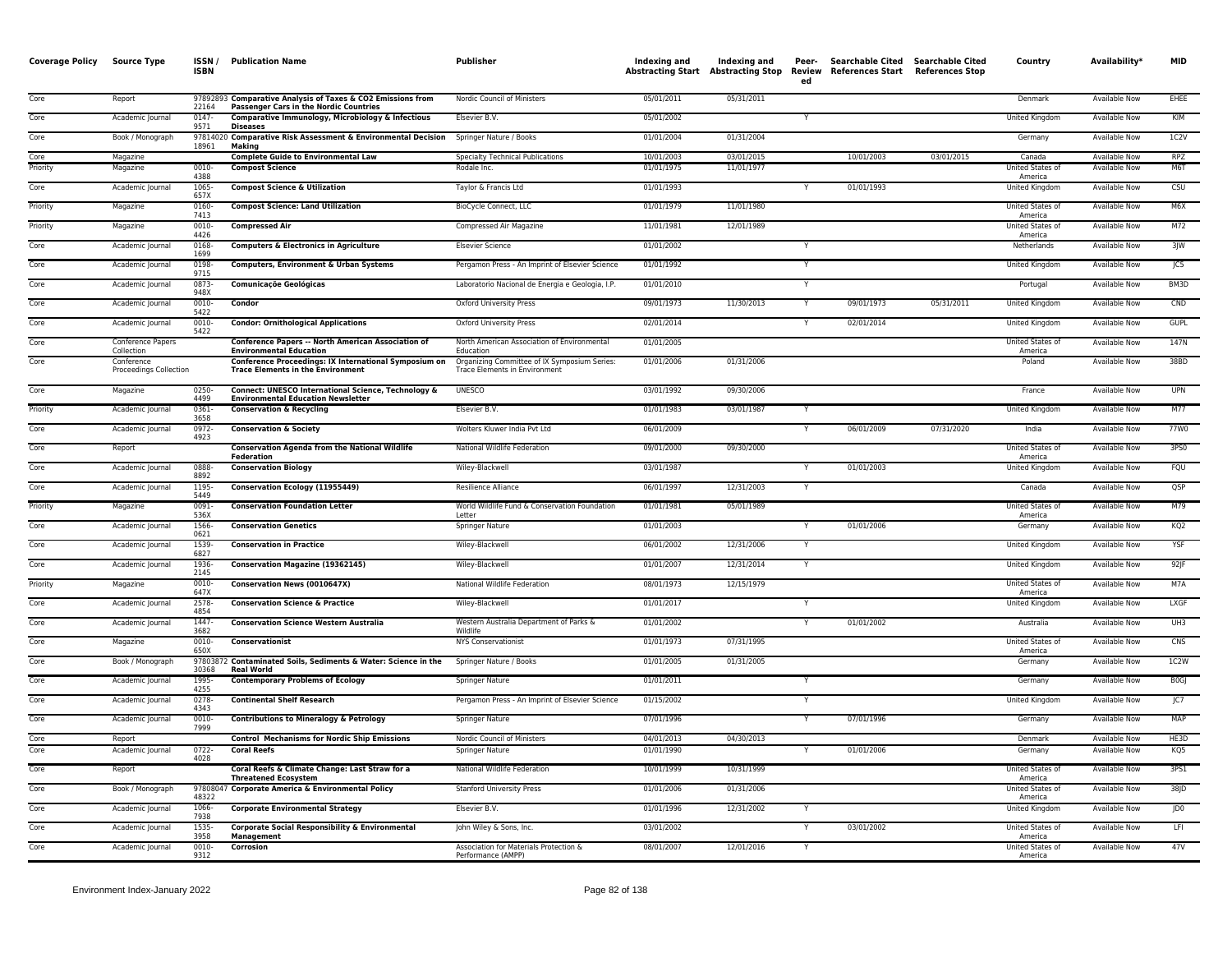| <b>Coverage Policy</b> | <b>Source Type</b> | ISSN/<br><b>ISBN</b> | <b>Publication Name</b>                                                                                      | Publisher                                                                | Indexing and | Indexing and<br><b>Abstracting Start Abstracting Stop</b> | Peer-<br>ed | Searchable Cited Searchable Cited<br>Review References Start References Stop |            | Country                            | Availability*        | <b>MID</b>      |
|------------------------|--------------------|----------------------|--------------------------------------------------------------------------------------------------------------|--------------------------------------------------------------------------|--------------|-----------------------------------------------------------|-------------|------------------------------------------------------------------------------|------------|------------------------------------|----------------------|-----------------|
| Core                   | Academic Journal   | $0010 -$<br>938X     | <b>Corrosion Science</b>                                                                                     | Elsevier B.V.                                                            | 01/01/2002   |                                                           |             |                                                                              |            | <b>United Kingdom</b>              | <b>Available Now</b> | KH9             |
| Core                   | Report             |                      | Cost-benefit Analys av ett Gemensamt Nordiskt Pant-<br>system                                                | Nordic Council of Ministers                                              | 06/01/2013   | 06/30/2013                                                |             |                                                                              |            | Denmark                            | <b>Available Now</b> | HE3E            |
| Core                   | Report             |                      | <b>Cost-Effective Strategies for Conserving Private Land</b>                                                 | PERC: Property & Environment Research Center                             | 10/01/2002   | 10/31/2002                                                |             |                                                                              |            | United States of<br>America        | <b>Available Now</b> | 2WUA            |
| Core                   | Academic Journal   | $1040 -$<br>8347     | <b>Critical Reviews in Analytical Chemistry</b>                                                              | Taylor & Francis Ltd                                                     | 01/01/2001   |                                                           |             | 01/01/2001                                                                   |            | United Kingdom                     | Available Now        | 1AT             |
| Core                   | Academic Journal   | 1040<br>9238         | Critical Reviews in Biochemistry & Molecular Biology                                                         | Taylor & Francis Ltd                                                     | 01/01/2001   |                                                           |             | 01/01/2001                                                                   |            | United Kingdom                     | Available Now        | 1AU             |
| Core                   | Academic Journal   | 0738<br>8551         | <b>Critical Reviews in Biotechnology</b>                                                                     | Taylor & Francis Ltd                                                     | 01/01/2001   |                                                           | Y           | 01/01/2001                                                                   |            | United Kingdom                     | <b>Available Now</b> | 1AW             |
| Priority               | Magazine           | 1040-<br>838>        | <b>Critical Reviews in Environmental Control</b>                                                             | Taylor & Francis Ltd                                                     | 03/01/1973   | 04/01/1985                                                |             |                                                                              |            | <b>United Kingdom</b>              | <b>Available Now</b> | MTB             |
| Core                   | Academic Journal   | 1064<br>3389         | Critical Reviews in Environmental Science & Technology                                                       | Taylor & Francis Ltd                                                     | 01/01/2002   |                                                           |             | 01/01/2002                                                                   |            | United Kingdom                     | <b>Available Now</b> | 1AY             |
| Core                   | Academic Journal   | 1040-<br>841>        | <b>Critical Reviews in Microbiology</b>                                                                      | Taylor & Francis Ltd                                                     | 01/01/2001   |                                                           |             | 01/01/2001                                                                   |            | United Kingdom                     | Available Now        | 1B2             |
| Core                   | Academic Journal   | 0735<br>2689         | <b>Critical Reviews in Plant Sciences</b>                                                                    | Taylor & Francis Ltd                                                     | 01/01/2001   |                                                           | Y           | 01/01/2001                                                                   |            | United Kingdom                     | <b>Available Now</b> | 1B5             |
| Core                   | Academic Journal   | $1040 -$<br>8444     | <b>Critical Reviews in Toxicology</b>                                                                        | Taylor & Francis Ltd                                                     | 01/01/1992   |                                                           | Y           | 01/01/1992                                                                   |            | United Kingdom                     | <b>Available Now</b> | 1B8             |
| Core                   | Academic Journal   | $0261 -$<br>2194     | Crop Protection (02612194)                                                                                   | Elsevier B.V.                                                            | 01/01/2002   |                                                           |             |                                                                              |            | United Kingdom                     | <b>Available Now</b> | JD1             |
| Core                   | Academic Journal   | $0011 -$<br>183X     | <b>Crop Science</b>                                                                                          | Wiley-Blackwell                                                          | 06/01/1996   |                                                           | Y           | 06/01/1996                                                                   |            | United Kingdom                     | Available Now        | <b>CSE</b>      |
| Core                   | Magazine           | 0162-<br>5098        | <b>Crops &amp; Soils</b>                                                                                     | Wiley-Blackwell                                                          | 06/01/1973   | 08/01/1977                                                |             |                                                                              |            | United Kingdom                     | Available Now        | M7C             |
| Core                   | Academic Journal   | 0011-<br>216         | Crustaceana                                                                                                  | <b>Brill Academic Publishers</b>                                         | 01/01/1999   |                                                           | Y           |                                                                              |            | Netherlands                        | Available Now        | C1P             |
| Priority               | Magazine           | 0011<br>2224         | <b>Cry California</b>                                                                                        | California Tomorrow                                                      | 09/01/1973   | 12/01/1981                                                |             |                                                                              |            | United States of<br>America        | Available Now        | M7D             |
| Core                   | Academic Journal   | 1994<br>0432         | <b>Cryosphere Discussions</b>                                                                                | Copernicus Gesellschaft mbH                                              | 01/01/2010   |                                                           |             |                                                                              |            | Germany                            | <b>Available Now</b> | <b>77WA</b>     |
| Core                   | Academic Journal   | 1514-<br>8467        | <b>Cuadernos del CEAgro</b>                                                                                  | Facultad de Ciencias Agrarias-Universidad<br>Nacional de Lomas de Zamora | 01/01/1999   |                                                           |             |                                                                              |            | Argentina                          | <b>Available Now</b> | 1DCU            |
| Core                   | Academic Journal   | $0214 -$<br>1744     | Cuaternario y Geomorfología                                                                                  | Cuaternario y Geomorfologia                                              | 03/01/2014   |                                                           | Υ           |                                                                              |            | Spain                              | <b>Available Now</b> | FI9J            |
| Core                   | Book / Monograph   | 02518                | 97815525 Cultivating Peace: Conflict & Collaboration in Natural<br><b>Resource Management</b>                | International Development Research Centre                                | 01/01/1999   | 01/31/1999                                                |             |                                                                              |            | Canada                             | Available Now        | 90D3            |
| Core                   | Academic Journal   | 1474<br>4740         | <b>Cultural Geographies</b>                                                                                  | Sage Publications, Ltd.                                                  | 01/01/2002   |                                                           |             | 01/01/2002                                                                   |            | United Kingdom                     | <b>Available Now</b> | HWO             |
| Core                   | Magazine           | 0740-<br>3291        | <b>Cultural Survival Quarterly</b>                                                                           | Cultural Survival Incorporated                                           | 01/01/1989   |                                                           |             | 01/01/1989                                                                   |            | United States of<br>America        | Available Now        | M7E             |
| Core                   | Academic Journal   | 0343<br>8651         | <b>Current Microbiology</b>                                                                                  | Springer Nature                                                          | 01/01/2000   |                                                           |             | 01/01/2008                                                                   |            | Germany                            | Available Now        | 057             |
| Core                   | Academic Journal   | 0958<br>1669         | <b>Current Opinion in Biotechnology</b>                                                                      | Elsevier B.V.                                                            | 01/01/2002   |                                                           |             |                                                                              |            | United Kingdom                     | <b>Available Now</b> | KIY             |
| Core                   | Academic Journal   | 1369<br>5274         | <b>Current Opinion in Microbiology</b>                                                                       | Elsevier B.V.                                                            | 01/01/2002   |                                                           |             |                                                                              |            | United Kingdom                     | Available Now        | KIQ             |
| Core                   | Academic Journal   | 1369<br>5266         | <b>Current Opinion in Plant Biology</b>                                                                      | Elsevier B.V.                                                            | 01/01/2002   |                                                           | Y           |                                                                              |            | <b>United Kingdom</b>              | <b>Available Now</b> | <b>JQQ</b>      |
| Priority               | Magazine           | $0192 -$<br>6802     | <b>Current World Leaders: International Issues</b>                                                           | International Academy at Santa Barbara                                   | 12/01/1996   | 12/01/1996                                                |             |                                                                              |            | <b>United States of</b><br>America | <b>Available Now</b> | M7F             |
| Core                   | Magazine           | 0889<br>5546         | <b>Current: The Journal of Marine Education</b>                                                              | National Marine Educators Association                                    | 02/01/2005   |                                                           | Y           |                                                                              |            | United States of<br>America        | <b>Available Now</b> | S <sub>3Q</sub> |
| Core                   | Book / Monograph   | 00538                | 97815525 Cut & Run: Illegal Logging & Timber Trade in the Tropics International Development Research Centre  |                                                                          | 01/01/1999   | 01/31/1999                                                |             |                                                                              |            | Canada                             | <b>Available Now</b> | 90D4            |
| Core                   | Academic Journal   | 1556<br>9527         | <b>Cutaneous &amp; Ocular Toxicology</b>                                                                     | Taylor & Francis Ltd                                                     | 02/01/2005   |                                                           |             | 02/01/2005                                                                   |            | United Kingdom                     | Available Now        | 1GV8            |
| Core                   | Report             |                      | Cycle of Harm: Mercury's Pathway from Rain to Fish in the National Wildlife Federation<br><b>Environment</b> |                                                                          | 05/01/2003   | 05/31/2003                                                |             |                                                                              |            | United States of<br>America        | Available Now        | 3PS3            |
| Core                   | Academic Journal   | $0011 -$<br>6793     | <b>Darwiniana</b>                                                                                            | Instituto de Botanica Darwinion                                          | 01/01/1922   |                                                           |             |                                                                              |            | Argentina                          | <b>Available Now</b> | 18H1            |
| Core                   | Book / Monograph   | 59503                | 97804192 Decision-Making in Environmental Health                                                             | Taylor & Francis Ltd / Books                                             | 04/06/2000   | 05/06/2000                                                |             | 04/06/2000                                                                   | 05/06/2000 | <b>United Kingdom</b>              | <b>Available Now</b> | 13K             |
| Core                   | Academic Journal   | 0967-<br>0637        | Deep-Sea Research Part I, Oceanographic Research<br>Papers                                                   | Pergamon Press - An Imprint of Elsevier Science                          | 07/01/1996   |                                                           |             |                                                                              |            | United Kingdom                     | Available Now        | <b>DSI</b>      |
| Core                   | Academic Journal   | 0967-<br>0645        | Deep-Sea Research Part II, Topical Studies in<br>Oceanography                                                | Pergamon Press - An Imprint of Elsevier Science                          | 01/01/1993   |                                                           |             |                                                                              |            | United Kingdom                     | <b>Available Now</b> | <b>DRE</b>      |
| Priority               | Academic Journal   | 0198<br>0149         | Deep-Sea Research: Part A (Oceanographic Research<br>Papers)                                                 | Elsevier B.V.                                                            | 01/01/1991   | 02/01/1993                                                | Y           |                                                                              |            | <b>United Kingdom</b>              | <b>Available Now</b> | M7G             |
| Core                   | Book / Monograph   | 20834                | 97814020 Defence & the Environment: Effective Scientific<br>Communication                                    | Springer Nature / Books                                                  | 01/01/2004   | 01/31/2004                                                |             |                                                                              |            | Germany                            | <b>Available Now</b> | <b>1C30</b>     |
| Core                   | Magazine           | 0162-<br>6337        | <b>Defenders</b>                                                                                             | Defenders Magazine                                                       | 06/01/1977   |                                                           |             |                                                                              |            | United States of<br>America        | Available Now        | M7H             |
| Priority               | Magazine           | $0011 -$<br>7528     | <b>Defenders of Wildlife News</b>                                                                            | Defenders Magazine                                                       | 05/01/1972   | 04/01/1977                                                |             |                                                                              |            | United States of<br>America        | Available Now        | M7I             |
| Core                   | Book / Monograph   | 02747                | 97815525 Deforestation in Viet Nam                                                                           | International Development Research Centre                                | 01/01/1999   | 01/31/1999                                                |             |                                                                              |            | Canada                             | <b>Available Now</b> | 6ZWM            |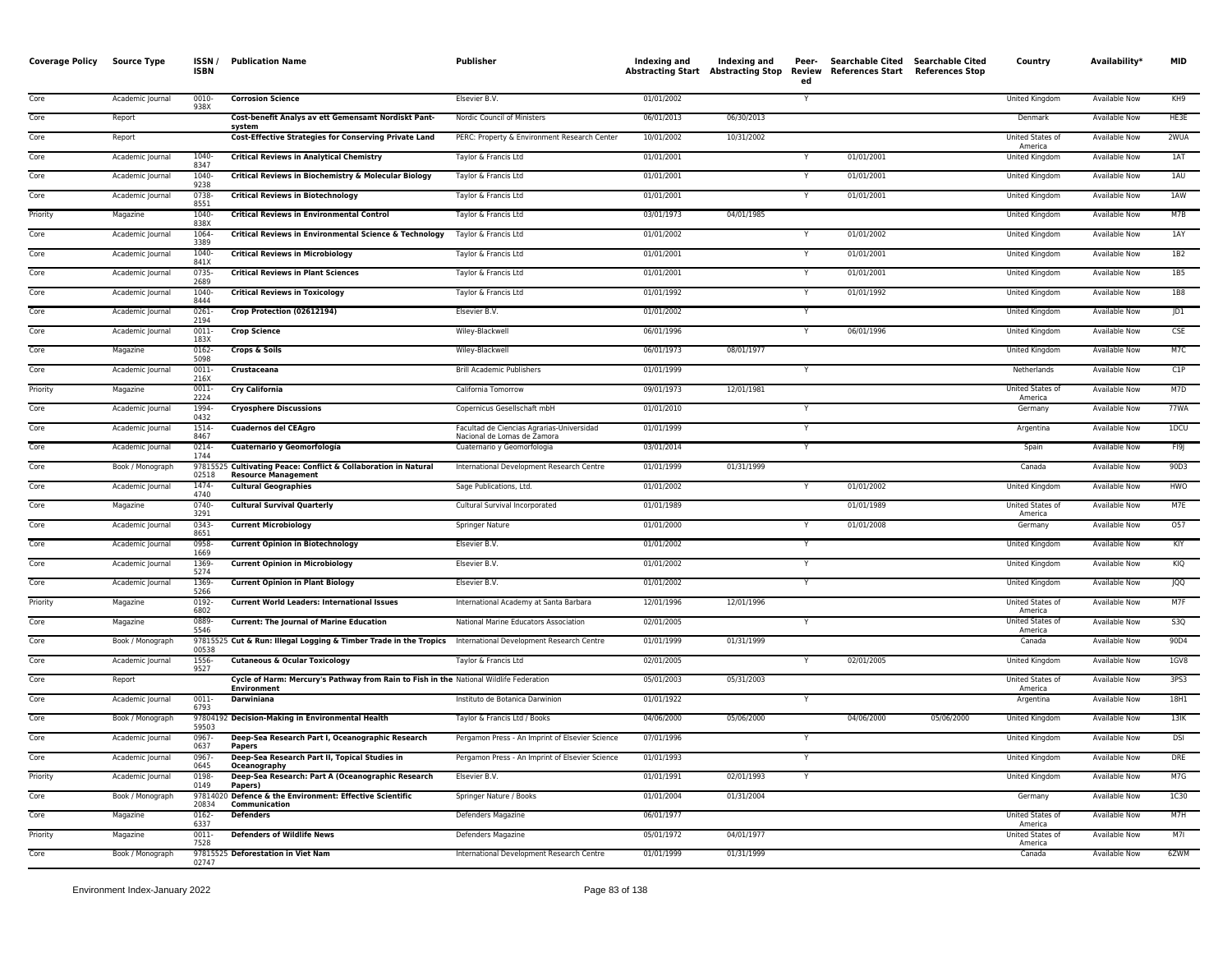| <b>Coverage Policy</b> | Source Type      | ISSN/<br><b>ISBN</b> | <b>Publication Name</b>                                                                              | Publisher                                              | Indexing and | Indexing and<br>Abstracting Start Abstracting Stop | Peer-<br>Review<br>ed | References Start References Stop | Searchable Cited Searchable Cited | Country                            | Availability*        | <b>MID</b>       |
|------------------------|------------------|----------------------|------------------------------------------------------------------------------------------------------|--------------------------------------------------------|--------------|----------------------------------------------------|-----------------------|----------------------------------|-----------------------------------|------------------------------------|----------------------|------------------|
| Core                   | Report           |                      | Demand in a Fragmented Global Carbon Market: Outlook Nordic Council of Ministers<br>& Policy Options |                                                        | 03/01/2013   | 03/31/2013                                         |                       |                                  |                                   | Denmark                            | <b>Available Now</b> | HE3F             |
| Core                   | Academic Journal | 2055<br>4877         | <b>Depositional Record</b>                                                                           | Wiley-Blackwell                                        | 06/01/2015   |                                                    |                       |                                  |                                   | <b>United Kingdom</b>              | <b>Available Now</b> | 16Z8             |
| Core                   | Academic Journal | 0011-<br>9164        | <b>Desalination</b>                                                                                  | <b>Elsevier Science</b>                                | 04/01/1966   |                                                    |                       |                                  |                                   | Netherlands                        | <b>Available Now</b> | 3JZ              |
| Core                   | Academic Journal | 1944-<br>3994        | <b>Desalination &amp; Water Treatment</b>                                                            | <b>Balaban Publishers</b>                              | 06/01/2009   |                                                    |                       |                                  |                                   | United States of<br>America        | <b>Available Now</b> | 8UVA             |
| Core                   | Book / Monograph | 04291                | 97815525 Descentralizacion y Manejo Ambiental: Gobernanza<br>Costera en Mexico                       | International Development Research Centre              | 01/01/2009   | 01/31/2009                                         |                       |                                  |                                   | Canada                             | Available Now        | 90C6             |
| Core                   | Academic Journal | 0012-<br>155X        | Development & Change                                                                                 | Wiley-Blackwell                                        | 10/01/1976   |                                                    |                       | 01/01/2008                       |                                   | United Kingdom                     | Available Now        | 7QQ              |
| Core                   | Academic Journal | 0732<br>8893         | Diagnostic Microbiology & Infectious Disease                                                         | Elsevier B.V.                                          | 01/01/2002   |                                                    |                       |                                  |                                   | <b>United Kingdom</b>              | <b>Available Now</b> | JD9              |
| Core                   | Academic Journal | 0269<br>249X         | <b>Diatom Research</b>                                                                               | Taylor & Francis Ltd                                   | 01/08/2015   |                                                    |                       |                                  |                                   | United Kingdom                     | Available Now        | <b>B8X1</b>      |
| Core                   | Academic Journal | 0965-<br>3562        | <b>Disaster Prevention &amp; Management</b>                                                          | <b>Emerald Publishing Limited</b>                      | 01/01/2007   |                                                    |                       |                                  |                                   | United Kingdom                     | Available Now        | <b>NEZ</b>       |
| Core                   | Academic Journal | $0361 -$<br>3666     | <b>Disasters</b>                                                                                     | Wiley-Blackwell                                        | 03/01/1998   |                                                    | Y                     | 03/01/1998                       |                                   | <b>United Kingdom</b>              | <b>Available Now</b> | 7QS              |
| Core                   | Magazine         | 0319<br>8480         | Discovery (03198480)                                                                                 | Vancouver Natural History Society                      | 01/01/2012   |                                                    |                       |                                  |                                   | Canada                             | <b>Available Now</b> | EGP <sub>2</sub> |
| Core                   | Report           |                      | Discrete-Space Urban Model with Environmental<br><b>Amenities</b>                                    | United States Forest Service                           | 01/01/2008   | 01/31/2008                                         |                       |                                  |                                   | United States of<br>America        | Available Now        | 83CA             |
| Priority               | Magazine         | 0744-<br>8163        | <b>Diversity</b>                                                                                     | <b>GRCS</b> Incorporated                               | 01/01/1990   | 04/01/2000                                         |                       |                                  |                                   | United States of<br>America        | <b>Available Now</b> | KQB              |
| Core                   | Academic Journal | 1366-<br>9516        | <b>Diversity &amp; Distributions</b>                                                                 | Wiley-Blackwell                                        | 01/01/1999   |                                                    |                       | 01/01/1999                       |                                   | United Kingdom                     | Available Now        | EU3              |
| Core                   | Book / Monograph | 01504                | 97815525 Diversity, Globalization & the Ways of Nature                                               | International Development Research Centre              | 01/01/1995   | 01/31/1995                                         |                       |                                  |                                   | Canada                             | Available Now        | 90CK             |
| Core                   | Academic Journal | 1559<br>3258         | <b>Dose-Response</b>                                                                                 | Sage Publications Inc.                                 | 07/01/2005   |                                                    |                       |                                  |                                   | United States of<br>America        | <b>Available Now</b> | $1$ IIF          |
| Core                   | Magazine         | $0971 -$<br>2879     | <b>Down to Earth</b>                                                                                 | Society for Environmental Communications               | 09/01/2012   |                                                    |                       |                                  |                                   | India                              | <b>Available Now</b> | 2WT2             |
| Core                   | Academic Journal | 0148<br>0545         | <b>Drug &amp; Chemical Toxicology</b>                                                                | Taylor & Francis Ltd                                   | 01/01/1981   |                                                    |                       | 06/01/2004                       |                                   | <b>United Kingdom</b>              | <b>Available Now</b> | KQG              |
| Core                   | Academic Journal | 0114<br>5916         | <b>Drug Safety</b>                                                                                   | Springer Nature                                        | 01/01/1998   |                                                    |                       |                                  |                                   | Germany                            | <b>Available Now</b> | C5E              |
| Core                   | Magazine         | 1064<br>3958         | Duke Environmental Law & Policy Forum                                                                | Duke University, School of Law                         | 09/01/2008   |                                                    |                       |                                  |                                   | United States of<br>America        | Available Now        | 1CM5             |
| Core                   | Academic Journal | 2059-<br>6987        | Dynamics & Statistics of the Climate System: An<br><b>Interdisciplinary Journal</b>                  | Oxford University Press                                | 01/01/2014   | 01/01/2019                                         | Y                     |                                  |                                   | United Kingdom                     | Available Now        | JNCP             |
| Core                   | Academic Journal | 0377<br>0265         | <b>Dynamics of Atmospheres &amp; Oceans</b>                                                          | <b>Elsevier Science</b>                                | 01/01/2002   |                                                    |                       |                                  |                                   | Netherlands                        | <b>Available Now</b> | 3K6              |
| Core                   | Magazine         | 1046<br>8021         | <b>E: The Environmental Magazine</b>                                                                 | E: The Environmental Magazine                          | 01/01/1990   | 06/30/2013                                         |                       |                                  |                                   | United States of<br>America        | <b>Available Now</b> | EMA              |
| Core                   | Academic Journal | 0012-<br>821X        | Earth & Planetary Science Letters                                                                    | <b>Elsevier Science</b>                                | 01/01/2002   |                                                    |                       |                                  |                                   | Netherlands                        | Available Now        | 3K8              |
| Core                   | Magazine         | 1056<br>148X         | Earth (1056148X)                                                                                     | Kalmbach Publishing Co.                                | 01/01/1992   | 08/31/1998                                         |                       |                                  |                                   | United States of<br>America        | <b>Available Now</b> | EAR              |
| Core                   | Magazine         | 1055<br>8411         | <b>Earth First! Journal</b>                                                                          | Earth First! Journal                                   | 03/01/2010   |                                                    |                       |                                  |                                   | United States of<br>America        | <b>Available Now</b> | $87$ JH          |
| Core                   | Academic Journal | 1087<br>3562         | <b>Earth Interactions</b>                                                                            | American Meteorological Society                        | 01/01/1997   |                                                    |                       |                                  |                                   | United States of<br>America        | <b>Available Now</b> | HOD              |
| Core                   | Magazine         | $1041 -$<br>0406     | Earth Island Journal                                                                                 | Earth Island Institute                                 | 01/01/1990   |                                                    |                       |                                  |                                   | United States of<br>America        | Available Now        | EIJ              |
| Core                   | Magazine         | 1073<br>5852         | <b>Earth Journal</b>                                                                                 | Buzzworm, Inc.                                         | 11/01/1993   | 02/28/1994                                         |                       |                                  |                                   | United States of<br>America        | Available Now        | ETJ              |
| Core                   | Magazine         |                      | <b>Earth Negotiations Bulletin</b>                                                                   | International Institute for Sustainable<br>Development | 01/01/2013   |                                                    |                       |                                  |                                   | Canada                             | <b>Available Now</b> | 844T             |
| Core                   | Academic Journal | 2194<br>6434         | <b>Earth Perspectives</b>                                                                            | Springer Nature                                        | 04/18/2016   |                                                    |                       |                                  |                                   | Germany                            | Available Now        | FQDJ             |
| Core                   | Academic Journal | 0974<br>8350         | <b>Earth Science India</b>                                                                           | Society of Earth Scientists                            | 04/01/2010   |                                                    |                       |                                  |                                   | India                              | <b>Available Now</b> | B8NX             |
| Core                   | Academic Journal | 0197<br>9337         | Earth Surface Processes & Landforms                                                                  | John Wiley & Sons, Inc.                                | 02/01/1990   |                                                    | $\mathsf{Y}$          | 01/01/2006                       |                                   | United States of<br>America        | <b>Available Now</b> | KQI              |
| Core                   | Magazine         |                      | Earth Talk: Questions & Answers About Our Environment E: The Environmental Magazine                  |                                                        | 04/01/2008   |                                                    |                       |                                  |                                   | <b>United States of</b><br>America | <b>Available Now</b> | <b>54JJ</b>      |
| Core                   | Academic Journal | 2328<br>4277         | <b>Earth's Future</b>                                                                                | Wiley-Blackwell                                        | 04/01/2014   |                                                    |                       |                                  |                                   | <b>United Kingdom</b>              | <b>Available Now</b> | G5GD             |
| Core                   | Magazine         | 0277<br>4488         | <b>Earth-Oriented Applications of Space Technology</b>                                               | Pergamon Press - An Imprint of Elsevier Science        | 01/01/1983   | 04/30/1986                                         |                       |                                  |                                   | United Kingdom                     | <b>Available Now</b> | M4X              |
| Core                   | Academic Journal | 0012<br>8252         | <b>Earth-Science Reviews</b>                                                                         | <b>Elsevier Science</b>                                | 07/01/1993   |                                                    | Y                     |                                  |                                   | Netherlands                        | Available Now        | <b>ESR</b>       |
| Priority               | Magazine         | 0046<br>0931         | <b>Earthquake Information Bulletin</b>                                                               | Superintendent of Documents                            | 01/01/1979   | 11/01/1985                                         |                       |                                  |                                   | United States of<br>America        | <b>Available Now</b> | M51              |
| Core                   | Magazine         | 0894<br>7163         | <b>Earthquakes &amp; Volcanoes</b>                                                                   | Superintendent of Documents                            | 01/01/1986   | 03/31/1994                                         |                       |                                  |                                   | United States of<br>America        | <b>Available Now</b> | EQK              |
| Core                   | Magazine         | 1526<br>4092         | Earthwatch Institute Journal                                                                         | Earthwatch Institute                                   | 01/01/2000   | 11/30/2007                                         |                       |                                  |                                   | United States of<br>America        | Available Now        | F91              |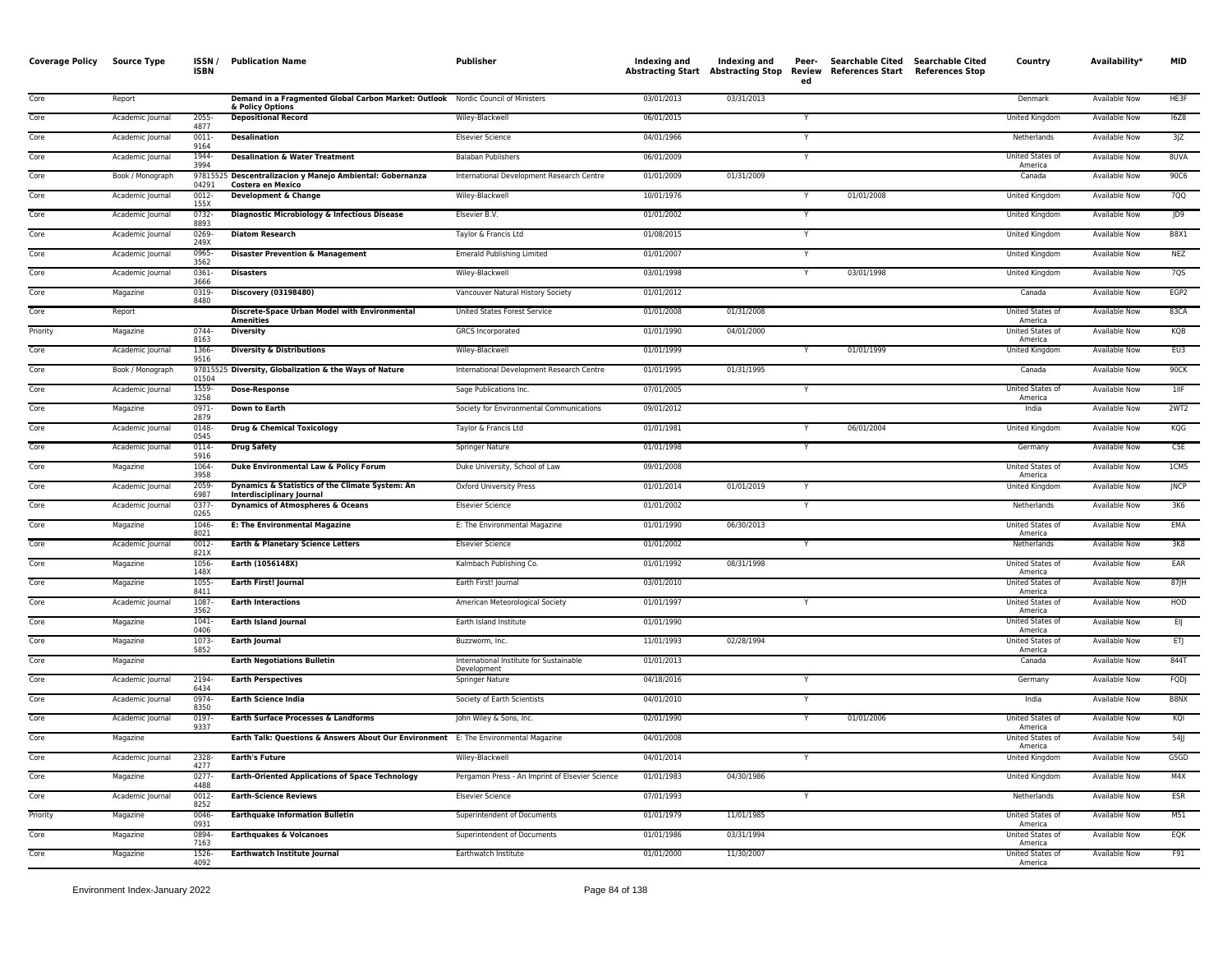| <b>Coverage Policy</b> | <b>Source Type</b> | ISSN/<br><b>ISBN</b> | <b>Publication Name</b>                                                                                                                         | Publisher                                                                                                  | Indexing and | Indexing and<br>Abstracting Start Abstracting Stop | Peer-<br>Review<br>ed | Searchable Cited Searchable Cited<br>References Start References Stop |            | Country                            | Availability*        | <b>MID</b>        |
|------------------------|--------------------|----------------------|-------------------------------------------------------------------------------------------------------------------------------------------------|------------------------------------------------------------------------------------------------------------|--------------|----------------------------------------------------|-----------------------|-----------------------------------------------------------------------|------------|------------------------------------|----------------------|-------------------|
| Core                   | Magazine           | 8750-<br>0183        | Earthwatch: The Journal of Earthwatch Institute                                                                                                 | Earthwatch Institute                                                                                       | 10/01/1985   | 12/31/1999                                         |                       |                                                                       |            | United States of<br>America        | Available Now        | EWT               |
| Core                   | Academic Journal   |                      | <b>Earthwise</b>                                                                                                                                | Union of Concerned Scientists                                                                              | 07/01/2009   |                                                    |                       | 07/01/2009                                                            |            | United States of<br>America        | Available Now        | 2QX1              |
| Core                   | Magazine           | 0967<br>9669         | Earthwise (09679669)                                                                                                                            | <b>British Geological Survey</b>                                                                           | 11/01/2007   | 11/30/2010                                         |                       |                                                                       |            | <b>United Kingdom</b>              | <b>Available Now</b> | 8ZUH              |
| Core                   | Academic Journal   | $0012 -$<br>8325     | East African Agricultural & Forestry Journal                                                                                                    | Taylor & Francis Ltd                                                                                       | 01/01/2019   | 11/15/2019                                         |                       |                                                                       |            | United Kingdom                     | <b>Available Now</b> | HDM6              |
| Core                   | Working Paper      |                      | East-West Center Working Papers: Environmental Change, East-West Center<br><b>Vulnerability &amp; Governance Series</b>                         |                                                                                                            | 04/01/2014   | 04/01/2014                                         |                       |                                                                       |            | United States of<br>America        | Available Now        | HE2L              |
| Priority               | Magazine           | 0315-<br>2081        | Eau du Quebec                                                                                                                                   | Reseau Environnement                                                                                       | 02/01/1976   | 05/01/1983                                         |                       |                                                                       |            | Canada                             | <b>Available Now</b> | M54               |
| Core                   | Academic Journal   |                      | <b>Eco-Economy Indicators</b>                                                                                                                   | Earth Policy Institute                                                                                     | 01/01/2011   |                                                    |                       |                                                                       |            | <b>United States of</b><br>America | <b>Available Now</b> | 69V3              |
| Core                   | Magazine           | 0968<br>9427         | <b>Eco-Management &amp; Auditing (Wiley)</b>                                                                                                    | John Wiley & Sons, Inc.                                                                                    | 01/01/1995   | 12/31/2001                                         |                       |                                                                       |            | <b>United States of</b><br>America | <b>Available Now</b> | <b>KQP</b>        |
| Core                   | Magazine           | 1835-<br>5145        | <b>Ecodate</b>                                                                                                                                  | <b>Warringal Publications</b>                                                                              | 01/01/1995   |                                                    |                       |                                                                       |            | Australia                          | Available Now        | ECE               |
| Priority               | Magazine           | 1183-<br>2355        | <b>Ecodecision</b>                                                                                                                              | Ecodecision                                                                                                | 01/01/1991   | 12/01/1997                                         |                       |                                                                       |            | Canada                             | <b>Available Now</b> | KQK               |
| Core                   | Academic Journal   | 0906<br>7590         | Ecography                                                                                                                                       | Wiley-Blackwell                                                                                            | 01/01/1992   |                                                    |                       | 01/01/2005                                                            |            | United Kingdom                     | Available Now        | HY1               |
| Core                   | Academic Journal   | $1612 -$<br>9202     | <b>EcoHealth</b>                                                                                                                                | <b>Springer Nature</b>                                                                                     | 03/01/2004   |                                                    |                       | 03/01/2004                                                            |            | Germany                            | <b>Available Now</b> | W3E               |
| Core                   | Academic Journal   | 1936-<br>0584        | Ecohydrology                                                                                                                                    | Wiley-Blackwell                                                                                            | 04/01/2011   |                                                    |                       |                                                                       |            | <b>United Kingdom</b>              | <b>Available Now</b> | <b>BDBQ</b>       |
| Core                   | Academic Journal   | 1642-<br>3593        | Ecohydrology & Hydrobiology (Elsevier Science)                                                                                                  | Elsevier B.V.                                                                                              | 01/01/2013   |                                                    | Y                     |                                                                       |            | United Kingdom                     | Available Now        | <b>FUJI</b>       |
| Core                   | Academic Journal   | 1642-<br>3593        | Ecohydrology & Hydrobiology (International Institute of<br>the Polish Academy of Sciences, European Regional<br><b>Centre for Ecohydrology)</b> | International Institute of the Polish Academy of<br>Sciences, European Regional Centre for<br>Ecohydrology | 05/01/2010   | 12/31/2012                                         |                       |                                                                       |            | Poland                             | Available Now        | AYSI              |
| Priority               | Magazine           | $1447 -$<br>042X     | Ecolibrium                                                                                                                                      | Shell Oil Co.                                                                                              | 12/01/1973   | 12/01/1983                                         |                       |                                                                       |            | United States of<br>America        | Available Now        | M58               |
| Core                   | Academic Journal   | 1726<br>2216         | Ecologia Aplicada                                                                                                                               | Universidad Nacional Agraria La Molina                                                                     | 12/01/2002   |                                                    |                       |                                                                       |            | Peru                               | Available Now        | E07               |
| Core                   | Academic Journal   | 1051<br>0761         | <b>Ecological Applications</b>                                                                                                                  | John Wiley & Sons, Inc.                                                                                    | 02/01/1991   |                                                    |                       | 02/01/1991                                                            |            | <b>United States of</b><br>America | Available Now        | EPP               |
| Core                   | Magazine           | 0346-<br>6868        | <b>Ecological Bulletins</b>                                                                                                                     | Wiley-Blackwell                                                                                            | 01/01/1977   | 01/01/1985                                         |                       |                                                                       |            | United Kingdom                     | <b>Available Now</b> | M59               |
| Core                   | Academic Journal   | 1898<br>6196         | Ecological Chemistry & Engineering S / Chemia i Inzynieria Sciendo<br>Ekologiczna S                                                             |                                                                                                            | 08/01/2013   |                                                    |                       |                                                                       |            | Germany                            | <b>Available Now</b> | FQL4              |
| Core                   | Academic Journal   | 1476-<br>945X        | <b>Ecological Complexity</b>                                                                                                                    | Elsevier B.V.                                                                                              | 01/01/2004   |                                                    | Y                     |                                                                       |            | United Kingdom                     | Available Now        | E/Z               |
| Core                   | Academic Journal   | 0921-<br>8009        | <b>Ecological Economics</b>                                                                                                                     | <b>Elsevier Science</b>                                                                                    | 02/01/1989   |                                                    |                       |                                                                       |            | Netherlands                        | <b>Available Now</b> | 3K9               |
| Core                   | Book / Monograph   | 49409                | 97804123 Ecological Effects of Waste Water                                                                                                      | Taylor & Francis Ltd / Books                                                                               | 09/24/1992   | 10/24/1992                                         |                       | 09/24/1992                                                            | 10/24/1992 | United Kingdom                     | Available Now        | 1473              |
| Core                   | Academic Journal   | $0925 -$<br>8574     | <b>Ecological Engineering</b>                                                                                                                   | <b>Elsevier Science</b>                                                                                    | 01/01/2002   |                                                    |                       |                                                                       |            | Netherlands                        | <b>Available Now</b> | 3KA               |
| Core                   | Academic Journal   | 0307<br>6946         | <b>Ecological Entomology</b>                                                                                                                    | Wiley-Blackwell                                                                                            | 01/01/1998   |                                                    |                       | 01/01/2008                                                            |            | United Kingdom                     | <b>Available Now</b> | EU4               |
| Core                   | Academic Journal   | 1470-<br>160X        | <b>Ecological Indicators</b>                                                                                                                    | Elsevier B.V.                                                                                              | 01/01/2002   |                                                    | Y                     |                                                                       |            | United Kingdom                     | Available Now        | JDJ               |
| Core                   | Book / Monograph   | 32506                | 97804192 Ecological Landscape Design & Planning                                                                                                 | Taylor & Francis Ltd / Books                                                                               | 04/08/1999   | 05/08/1999                                         |                       | 04/08/1999                                                            | 05/08/1999 | United Kingdom                     | Available Now        | 1310              |
| Core                   | Academic Journal   | 1442-<br>7001        | <b>Ecological Management &amp; Restoration</b>                                                                                                  | Wiley-Blackwell                                                                                            | 01/01/2000   |                                                    |                       | 01/01/2000                                                            |            | United Kingdom                     | <b>Available Now</b> | FR2               |
| Core                   | Academic Journal   | 0304-<br>3800        | <b>Ecological Modelling</b>                                                                                                                     | <b>Elsevier Science</b>                                                                                    | 01/01/1978   |                                                    |                       | 01/01/2006                                                            |            | Netherlands                        | Available Now        | 3KB               |
| Core                   | Academic Journal   | 0012-<br>9615        | <b>Ecological Monographs</b>                                                                                                                    | John Wiley & Sons, Inc.                                                                                    | 03/01/1975   |                                                    |                       | 03/01/1975                                                            |            | United States of<br>America        | Available Now        | EMG               |
| Core                   | Academic Journal   | 2192-<br>1709        | <b>Ecological Processes</b>                                                                                                                     | <b>Springer Nature</b>                                                                                     | 01/19/2016   |                                                    |                       |                                                                       |            | Germany                            | <b>Available Now</b> | F <sub>2</sub> HA |
| Core                   | Academic Journal   | 1040-<br>7413        | <b>Ecological Psychology</b>                                                                                                                    | Taylor & Francis Ltd                                                                                       | 01/01/1989   |                                                    |                       |                                                                       |            | United Kingdom                     | Available Now        | 7LR               |
| Core                   | Academic Journal   | $0912 -$<br>3814     | <b>Ecological Research</b>                                                                                                                      | Wiley-Blackwell                                                                                            | 01/01/1998   |                                                    |                       | 01/01/1998                                                            |            | <b>United Kingdom</b>              | <b>Available Now</b> | FR3               |
| Core                   | Academic Journal   | $1543-$<br>4060      | <b>Ecological Restoration</b>                                                                                                                   | University of Wisconsin Press                                                                              | 01/01/1999   |                                                    | Y                     | 01/01/1999                                                            |            | United States of<br>America        | <b>Available Now</b> | 815               |
| Core                   | Book / Monograph   | 24408                | 97809760 Ecological Role of IFQs in U.S. Fisheries: A Guide for<br><b>Federal Policy Makers</b>                                                 | PERC: Property & Environment Research Center                                                               | 02/01/2005   | 02/28/2005                                         |                       |                                                                       |            | <b>United States of</b><br>America | <b>Available Now</b> | 7196              |
| Core                   | Academic Journal   | 2688<br>8319         | <b>Ecological Solutions &amp; Evidence</b>                                                                                                      | Wiley-Blackwell                                                                                            | 03/01/2020   |                                                    |                       |                                                                       |            | United Kingdom                     | Available Now        | <b>MBZF</b>       |
| Core                   | Academic Journal   | $2673-$<br>4133      | <b>Ecologies</b>                                                                                                                                | <b>MDPI</b>                                                                                                | 09/01/2021   |                                                    | Y                     |                                                                       |            | Switzerland                        | <b>Available Now</b> | <b>MR22</b>       |
| Core                   | Magazine           | 0261<br>3131         | <b>Ecologist</b>                                                                                                                                | Resurgence Trust                                                                                           | 07/01/1973   | 08/31/2012                                         |                       | 01/01/2003                                                            | 05/31/2009 | United Kingdom                     | Available Now        | ECG               |
| Core                   | Magazine           | 0142-<br>0399        | <b>Ecologist Quarterly</b>                                                                                                                      | Resurgence Trust                                                                                           | 03/01/1978   | 12/01/1978                                         |                       |                                                                       |            | United Kingdom                     | Available Now        | M5B               |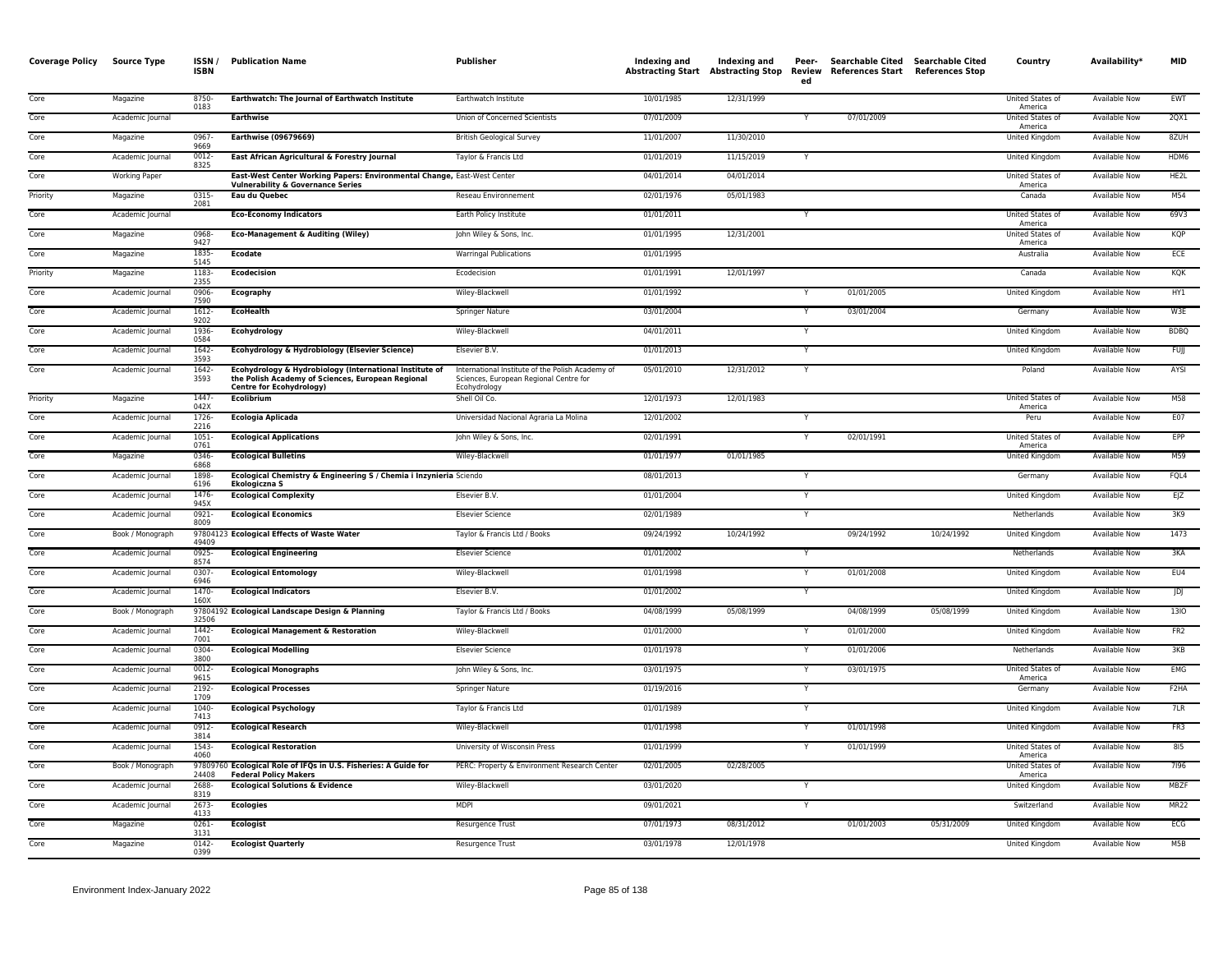| <b>Coverage Policy Source Type</b> |                   | ISSN/<br><b>ISBN</b> | <b>Publication Name</b>                                                                                                                             | Publisher                                                | Indexing and | Indexing and<br>Abstracting Start Abstracting Stop Review | Peer-<br>ed | Searchable Cited Searchable Cited<br>References Start References Stop |            | Country                     | Availability*        | MID             |
|------------------------------------|-------------------|----------------------|-----------------------------------------------------------------------------------------------------------------------------------------------------|----------------------------------------------------------|--------------|-----------------------------------------------------------|-------------|-----------------------------------------------------------------------|------------|-----------------------------|----------------------|-----------------|
| Core                               | Academic Journal  | 0012-<br>9658        | <b>Ecology</b>                                                                                                                                      | John Wiley & Sons, Inc.                                  | 09/01/1972   |                                                           |             | 01/01/2003                                                            |            | United States of<br>America | <b>Available Now</b> | ECL             |
| Core                               | Book / Monograph  | 61079                | 97815526 Ecology & Social Work: Toward a New Paradigm                                                                                               | Fernwood Publishing                                      | 01/01/2003   | 01/31/2003                                                |             |                                                                       |            | Canada                      | Available Now        | 3ASV            |
| Core                               | Academic Journal  | 1708<br>3087         | <b>Ecology &amp; Society</b>                                                                                                                        | <b>Resilience Alliance</b>                               | 06/01/1999   |                                                           |             |                                                                       |            | Canada                      | <b>Available Now</b> | Z3U             |
| Core                               | Academic Journal  | 0046<br>1121         | <b>Ecology Law Quarterly</b>                                                                                                                        | University of California School of Law                   | 03/01/1973   |                                                           |             | 03/01/1973                                                            | 10/31/2019 | United States of<br>America | Available Now        | 04W             |
| Core                               | Academic Journal  | 1461<br>023X         | <b>Ecology Letters</b>                                                                                                                              | Wiley-Blackwell                                          | 01/01/1998   |                                                           |             | 01/01/1998                                                            |            | United Kingdom              | Available Now        | EU6             |
| Core                               | Academic Journal  | 0367<br>0244         | <b>Ecology of Food &amp; Nutrition</b>                                                                                                              | Taylor & Francis Ltd                                     | 04/01/1976   |                                                           |             | 04/01/1976                                                            |            | United Kingdom              | Available Now        | J2U             |
| Core                               | Academic Journal  | 0906<br>6691         | <b>Ecology of Freshwater Fish</b>                                                                                                                   | Wiley-Blackwell                                          | 06/01/2001   |                                                           |             | 01/01/2008                                                            |            | <b>United Kingdom</b>       | <b>Available Now</b> | HY2             |
| Core                               | Academic Journal  |                      | <b>EcoMat</b>                                                                                                                                       | Wiley-Blackwell                                          | 03/01/2020   |                                                           |             |                                                                       |            | United Kingdom              | <b>Available Now</b> | MBZG            |
| Core                               | Book / Monograph  | 82697                | 97884790 Economía Ambiental                                                                                                                         | Digitalia, Inc.                                          | 01/01/1996   | 01/31/1996                                                |             |                                                                       |            | United States of<br>America | <b>Available Now</b> | 87NG            |
| Core                               | Academic Journal  | 0013<br>0001         | <b>Economic Botany</b>                                                                                                                              | Springer Nature                                          | 01/01/1980   |                                                           |             | 01/01/1980                                                            |            | Germany                     | Available Now        | 48X             |
| Core                               | Academic Journal  | $0013 -$<br>0095     | <b>Economic Geography</b>                                                                                                                           | Taylor & Francis Ltd                                     | 10/01/1976   |                                                           | $\vee$      | 01/01/2003                                                            |            | <b>United Kingdom</b>       | <b>Available Now</b> | EGE             |
| Core                               | Book / Monograph  | 73339                | 97804151 Economic Growth & Environmental Sustainability                                                                                             | Taylor & Francis Ltd / Books                             | 11/25/1999   | 12/25/1999                                                |             | 11/25/1999                                                            | 12/25/1999 | United Kingdom              | Available Now        | <b>13U9</b>     |
| Core                               | Report            |                      | <b>Economic Values of the World's Wetlands</b>                                                                                                      | World Wildlife Fund                                      | 01/01/2004   | 01/31/2004                                                |             |                                                                       |            | Switzerland                 | <b>Available Now</b> | 8NVB            |
| Core                               | <b>Blog Entry</b> | $0311 -$<br>4546     | Ecos                                                                                                                                                | <b>CSIRO Publishing</b>                                  | 03/01/1989   |                                                           |             | 03/01/1989                                                            |            | Australia                   | Available Now        | EOS             |
| Core                               | Magazine          | 0143-<br>9073        | <b>Ecos - A Review of Conservation</b>                                                                                                              | British Association of Nature Conservationists           | 03/01/1981   |                                                           |             | 03/01/1981                                                            | 11/30/2019 | United Kingdom              | Available Now        | KQR             |
| Core                               | Academic Journal  | 1195-<br>6860        | <b>Ecoscience (Ecoscience)</b>                                                                                                                      | Taylor & Francis Ltd                                     | 01/01/2010   |                                                           |             |                                                                       |            | United Kingdom              | <b>Available Now</b> | 1BSB            |
| Core                               | Academic Journal  | 2150-<br>8925        | <b>Ecosphere</b>                                                                                                                                    | Wiley-Blackwell                                          | 01/01/2016   |                                                           |             |                                                                       |            | United Kingdom              | <b>Available Now</b> | <b>BJDS</b>     |
| Core                               | Magazine          | 2096<br>4129         | <b>Ecosystem Health &amp; Sustainability</b>                                                                                                        | Taylor & Francis Ltd                                     | 03/01/2016   |                                                           |             |                                                                       |            | <b>United Kingdom</b>       | <b>Available Now</b> | <b>JZVR</b>     |
| Core                               | Academic Journal  | 1432<br>9840         | <b>Ecosystems</b>                                                                                                                                   | Springer Nature                                          | 01/01/2003   |                                                           |             | 01/01/2003                                                            |            | Germany                     | Available Now        | 059             |
| Core                               | Academic Journal  | 2639<br>5908         | <b>Ecosystems &amp; People</b>                                                                                                                      | Taylor & Francis Ltd                                     | 01/01/2019   |                                                           |             | 01/01/2019                                                            |            | United Kingdom              | <b>Available Now</b> | <b>MBE0</b>     |
| Core                               | Academic Journal  | 1363-<br>7320        | Ecotheology: Journal of Religion, Nature & the<br><b>Environment</b>                                                                                | Equinox Publishing Group                                 | 01/01/1997   | 12/31/2006                                                |             |                                                                       |            | <b>United Kingdom</b>       | <b>Available Now</b> | 8PK             |
| Core                               | Academic Journal  | 0963<br>9292         | Ecotoxicology                                                                                                                                       | Springer Nature                                          | 01/01/2003   |                                                           |             | 01/01/2006                                                            |            | Germany                     | <b>Available Now</b> | KQT             |
| Core                               | Academic Journal  | 0147-<br>6513        | <b>Ecotoxicology &amp; Environmental Safety</b>                                                                                                     | <b>Academic Press</b>                                    | 01/01/2002   |                                                           |             | 01/01/2006                                                            |            | United States of<br>America | <b>Available Now</b> | <b>LOE</b>      |
| Core                               | Academic Journal  | 0967<br>4608         | <b>ECUMENE</b>                                                                                                                                      | Sage Publications, Ltd.                                  | 10/01/1996   | 01/31/2002                                                |             |                                                                       |            | United Kingdom              | <b>Available Now</b> | 31C             |
| Core                               | Report            | 1830<br>2246         | <b>EEA Briefings</b>                                                                                                                                | European Environment Agency                              | 11/01/2003   | 11/30/2003                                                |             |                                                                       |            | Denmark                     | <b>Available Now</b> | 6C8V            |
| Core                               | Report            | 1725-<br>2237        | <b>EEA Technical Reports</b>                                                                                                                        | European Environment Agency                              | 12/01/1997   | 12/31/1997                                                |             |                                                                       |            | Denmark                     | Available Now        | 6C8W            |
| Core                               | Report            |                      | Effect of a Recently Completed Habitat Rehabilitation &<br><b>Enhancement Project on Fish Abundances in La Grange</b><br>Pool of the Illinois River | <b>US Geological Survey</b>                              | 03/01/2008   | 03/31/2008                                                |             |                                                                       |            | United States of<br>America | Available Now        | 83F4            |
| Core                               | Report            | 77627                | 97892916 Effectiveness of Packaging Waste Management Systems European Environment Agency<br>in Selected Countries: An EEA Pilot Study               |                                                          | 10/01/2005   | 10/31/2005                                                |             |                                                                       |            | Denmark                     | <b>Available Now</b> | 6C8X            |
| Core                               | Report            | 77634                | 97892916 Effectiveness of Urban Wastewater Treatment Policies in European Environment Agency<br>Selected Countries: An EEA Pilot Study              |                                                          | 10/01/2005   | 10/31/2005                                                |             |                                                                       |            | Denmark                     | Available Now        | 6C8Y            |
| Core                               | Book / Monograph  | 97904                | 97804191 Effects of War on the Environment: Croatia                                                                                                 | Taylor & Francis Ltd / Books                             | 01/26/1995   | 02/25/1995                                                |             | 01/26/1995                                                            | 02/25/1995 | United Kingdom              | Available Now        | 13W             |
| Core                               | Report            |                      | <b>Efficient Strategy to Support Renewable Energy</b>                                                                                               | Nordic Council of Ministers                              | 05/01/2013   | 05/31/2013                                                |             |                                                                       |            | Denmark                     | Available Now        | HE3G            |
| Core                               | Academic Journal  | 1110-<br>8703        | <b>Efflatoun's Journal of Entomology</b>                                                                                                            | Egyptian National Agricultural Library (ENAL)            | 01/01/2014   | 01/31/2015                                                |             |                                                                       |            | Egypt                       | <b>Available Now</b> | V83             |
| Priority                           | Magazine          | 0013<br>2217         | Effluent & Water Treatment Journal                                                                                                                  | Thunderbird Enterprises Inc.                             | 06/01/1973   | 01/01/1986                                                |             |                                                                       |            | <b>United Kingdom</b>       | Available Now        | M <sub>5F</sub> |
| Core                               | Academic Journal  | 2090-<br>228X        | <b>Egyptian Journal of Environmental Change</b>                                                                                                     | SyndiGate Media Inc.                                     | 01/01/2021   |                                                           | Y           |                                                                       |            | United States of<br>America | Available Now        | LUU8            |
| Core                               | Magazine          | 1752<br>3990         | <b>EHP: Environmental Health Practitioner</b>                                                                                                       | Chadwick House Ltd.                                      | 09/01/2005   | 12/31/2009                                                |             |                                                                       |            | United Kingdom              | <b>Available Now</b> | 1GA2            |
| Core                               | Magazine          | 1945-<br>9599        | <b>EHS Today</b>                                                                                                                                    | <b>Endeavor Business Media</b>                           | 11/01/2008   |                                                           |             |                                                                       |            | United States of<br>America | <b>Available Now</b> | 8BBC            |
| Core                               | Academic Journal  | 0258<br>6096         | <b>EIFAC Occasional Paper</b>                                                                                                                       | Food & Agriculture Organization of the United<br>Nations | 01/01/2010   | 12/31/2010                                                |             |                                                                       |            | Italy                       | Available Now        | BGA3            |
| Core                               | Academic Journal  | 0013<br>2942         | <b>Ekistics</b>                                                                                                                                     | Athens Center of Ekistics                                | 01/01/1993   | 12/31/2006                                                |             | 01/01/1993                                                            |            | Greece                      | Available Now        | EKI             |
| Core                               | Magazine          | 1335<br>342X         | Ekologia (Bratislava) / Ecology (Bratislava)                                                                                                        | Sciendo                                                  | 05/01/2015   |                                                           |             |                                                                       |            | Germany                     | <b>Available Now</b> | 1BSC            |
| Core                               | Academic Journal  | 0235-<br>7224        | <b>Ekologija</b>                                                                                                                                    | Lithuanian Academy of Sciences Publishers                | 03/01/2007   | 12/31/2014                                                |             |                                                                       |            | Lithuania                   | <b>Available Now</b> | 322U            |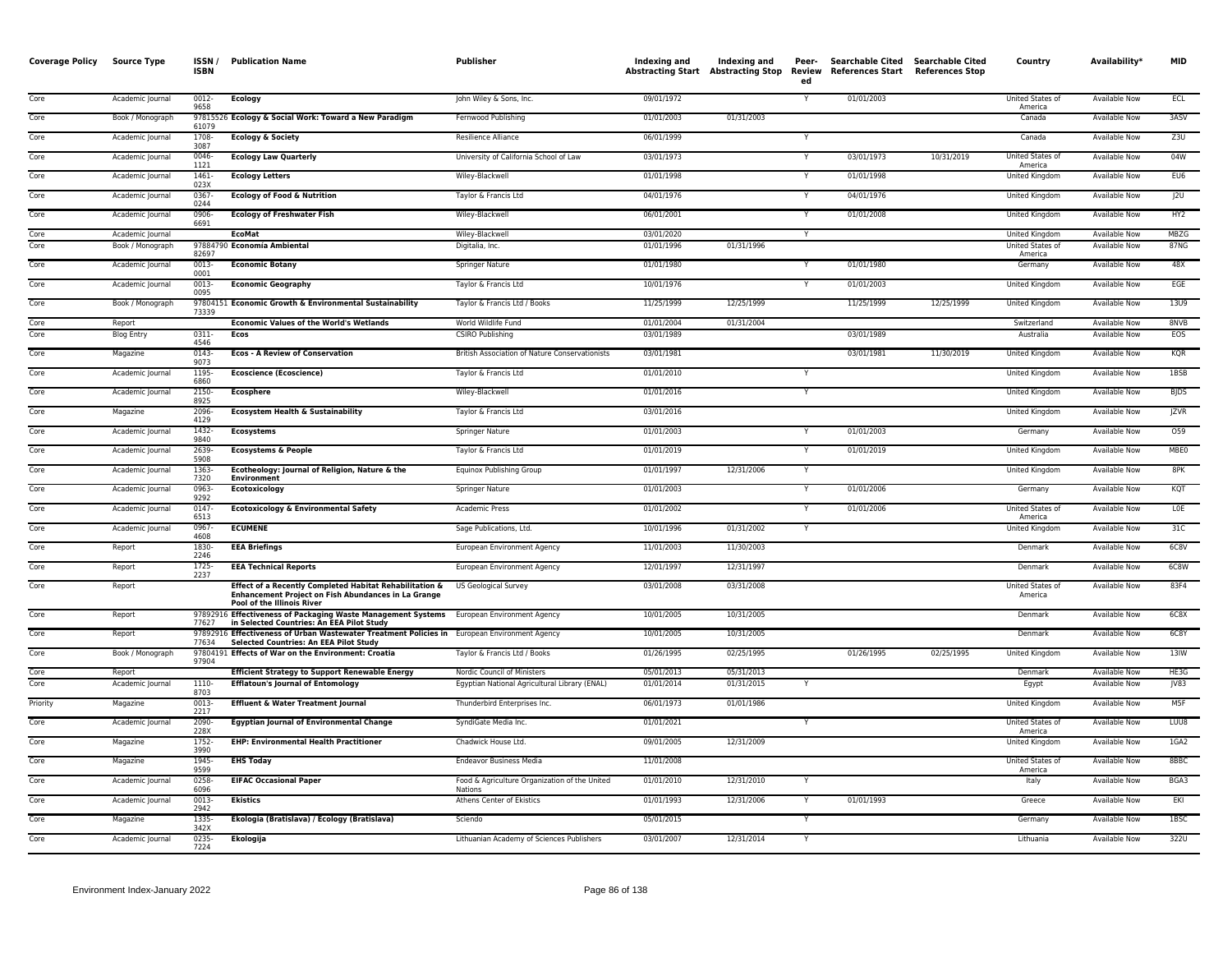| 1300-<br><b>Ekoloji Dergisi</b><br>05/01/2007<br>3BQB<br>Core<br>Academic Journal<br>Ekoloji Dergisi<br>Turkey<br><b>Available Now</b><br>1361<br>Core<br>Book / Monograph<br>97815525 El Manejo de las Pesquerias en Rios Tropicales de<br>International Development Research Centre<br>01/01/2008<br>01/31/2008<br>Canada<br><b>Available Now</b><br>90C8<br>04208<br>Sudamerica<br>Core<br>Report<br>El Nino & Wildlife: You Can't Fool Mother Nature<br>National Wildlife Federation<br>10/01/1998<br>10/31/1998<br><b>United States of</b><br><b>Available Now</b><br>3PS6<br>America<br>01/01/2001<br>01/01/2001<br>Core<br>1532-<br><b>Electric Power Components &amp; Systems</b><br>Taylor & Francis Ltd<br>United Kingdom<br><b>Available Now</b><br><b>HZK</b><br>Academic Journal<br>5008<br>0378<br>3KE<br>Core<br>Academic Journal<br><b>Electric Power Systems Research</b><br><b>Elsevier Science</b><br>08/01/2000<br>Netherlands<br>Available Now<br>7796<br>L4R<br>Core<br>Academic Journal<br>1076<br><b>Electronic Green Journal</b><br>Electronic Green Journal<br>06/01/1994<br>07/01/2005<br>United States of<br><b>Available Now</b><br>Y<br>7975<br>America<br>Core<br>2325<br><b>Elementa: Science of the Anthropocene</b><br>01/02/2019<br><b>United Kingdom</b><br><b>HH69</b><br>Academic Journal<br><b>Ubiquity Press</b><br>Available Now<br>1026<br>Core<br>Academic Journal<br>1080<br><b>Emerging Infectious Diseases</b><br>Centers for Disease Control & Prevention (CDC)<br>07/01/1996<br>United States of<br><b>Available Now</b><br>EFD<br>6040<br>America<br>Core<br>Book / Monograph<br>97835400 Emissions of Air Pollutants: Measurements, Calculations & Springer Nature / Books<br>01/01/2004<br>01/31/2004<br>Germany<br><b>Available Now</b><br>1C33<br>08408<br>Uncertainties<br>97892893 Emissions of Mercury, PAHs, Dioxins & PCBs Related to<br>09/01/2011<br>09/30/2011<br>EHEF<br>Nordic Council of Ministers<br>Available Now<br>Core<br>Report<br>Denmark<br>NFR 3: Solvent & Other Product Use in Nordic Countries<br>22461<br>Core<br>Book / Monograph<br>97818440 Emissions Trading & Competitiveness<br>Earthscan / Books<br>01/01/2006<br>01/31/2006<br><b>United Kingdom</b><br><b>Available Now</b><br>3HHR<br>74037<br>Core<br>Academic Journal<br>0158-<br>Emu<br>Taylor & Francis Ltd<br>01/01/2007<br><b>United Kingdom</b><br><b>Available Now</b><br>NB9<br>4197<br>Core<br>Encyclopedia<br>97814020 Encyclopedia of Coastal Science<br>Springer Nature / Books<br>01/01/2005<br>01/31/2005<br>Available Now<br>1C34<br>Germany<br>19036<br>1091<br>01/01/1994<br>01/01/1994<br>KQW<br>Core<br>Magazine<br><b>Endangered Species Bulletin</b><br><b>Endangered Species Update</b><br><b>United States of</b><br><b>Available Now</b><br>7314<br>America<br>11/01/1988<br>3AK<br>Core<br>$1081 -$<br>University of Michigan, School of Natural<br>11/01/1988<br>01/31/2009<br>Academic Journal<br><b>Endangered Species Update</b><br>United States of<br>Available Now<br>3705<br>Resources & Environment<br>America<br>0360-<br>03/01/1977<br><b>JDQ</b><br>Core<br>Academic Journal<br><b>Energy</b><br>Pergamon Press - An Imprint of Elsevier Science<br>United Kingdom<br>Available Now<br>5442<br>Academic Journal<br>0378-<br><b>Energy &amp; Buildings</b><br>04/01/1978<br>Netherlands<br>Available Now<br>3KF<br>Core<br><b>Elsevier Science</b><br>7788<br>Core<br>0958<br><b>Energy &amp; Environment</b><br>01/01/1993<br>01/01/2006<br>United States of<br>KQX<br>Academic Journal<br>Sage Publications<br>Available Now<br>305X<br>America<br>Core<br>Report<br>97892916 Energy & Environment in the European Union: Tracking<br>European Environment Agency<br>06/01/2006<br>06/30/2006<br>Denmark<br><b>Available Now</b><br>6C8Z<br>78778<br><b>Progress Towards Integration</b><br>Core<br>$2575-$<br><b>Energy &amp; Environmental Materials</b><br>Wiley-Blackwell<br>01/01/2019<br><b>United Kingdom</b><br><b>Available Now</b><br>LE5D<br>Academic Journal<br>0356<br><b>Energy &amp; Fuels</b><br>01/01/1990<br>04/21/2016<br>Priority<br>Magazine<br>0887<br>American Chemical Society<br><b>United States of</b><br><b>Available Now</b><br>1B<br>0624<br>America<br><b>Energy &amp; Mineral Law Institute</b><br>01/01/1998<br>01/31/2014<br>01/01/2003<br>01/31/2014<br>Core<br>Academic Journal<br>Energy & Mineral Law Foundation<br>United States of<br>Available Now<br>TG <sub>0</sub><br>America<br>0097-<br>United States of<br>M5H<br>Core<br>Magazine<br><b>Energy Communications</b><br>Marcel Dekker<br>01/01/1976<br>06/30/1981<br><b>Available Now</b><br>8159<br>America<br>Magazine<br><b>Energy Conservation &amp; Management</b><br>Energy Conservation & Management<br>07/01/1993<br>08/01/1994<br><b>Available Now</b><br>M S<br>Priority<br>Canada<br>M <sub>5L</sub><br>Core<br>Magazine<br>0013<br><b>Energy Conversion</b><br>Pergamon Press - An Imprint of Elsevier Science<br>01/01/1977<br>04/30/1979<br>United Kingdom<br><b>Available Now</b><br>7480<br>Core<br>Academic Journal<br>0196<br><b>Energy Conversion &amp; Management</b><br>Pergamon Press - An Imprint of Elsevier Science<br>01/01/1980<br><b>United Kingdom</b><br><b>Available Now</b><br><b>JDT</b><br>8904<br>Priority<br>$0013 -$<br><b>Energy Developments</b><br>International Review Service<br>03/01/1980<br>01/01/1983<br><b>United States of</b><br><b>Available Now</b><br>MJV<br>Magazine<br>7502<br>America<br>$0140 -$<br>04/01/1996<br>01/01/2003<br><b>Energy Economics</b><br>Netherlands<br>Available Now<br>1KQ<br>Core<br>Academic Journal<br><b>Elsevier Science</b><br>9883<br>02/28/2014<br>Energy Efficiency in Small & Medium Sized Enterprises<br>Nordic Council of Ministers<br>02/01/2014<br><b>Available Now</b><br>HE3H<br>Core<br>Report<br>Denmark<br>02/28/2019<br>Core<br>Academic Journal<br>0199<br><b>Tech Science Press</b><br>07/01/2007<br>02/28/2019<br>01/01/2009<br>United States of<br><b>Available Now</b><br>M <sub>5</sub> P<br><b>Energy Engineering</b><br>8595<br>America<br>Core<br>Academic Journal<br><b>Energy Exploration &amp; Exploitation</b><br>Sage Publications<br>01/01/2007<br>United States of<br><b>Available Now</b><br>N43<br>0144<br>5987<br>America<br>Priority<br>Academic Journal<br>0167<br><b>Energy in Agriculture</b><br>11/01/1981<br>01/01/1988<br>United Kingdom<br>Available Now<br>M5S<br><b>Elsevier B.V.</b><br>5826<br>0195<br>International Association for Energy Economics,<br>01/01/1980<br>01/01/2003<br>05/31/2020<br>United States of<br><b>Available Now</b><br>ENY<br>Core<br>Academic Journal<br><b>Energy Journal</b><br>6574<br>Inc.<br>America<br>01/01/2006<br>01/31/2018<br>Core<br>1748<br><b>Energy Materials</b><br>Taylor & Francis Ltd<br><b>United Kingdom</b><br><b>Available Now</b><br>22QC<br>Academic Journal<br>9237<br>12/01/1974<br>M5V<br>Priority<br>0093<br><b>Energy Pipelines &amp; Systems</b><br>01/01/1974<br>United Kingdom<br>Available Now<br>Magazine<br>Reed Elsevier<br>0512<br>08/31/2020<br>ECY<br>Core<br>Academic Journal<br>0301-<br><b>Energy Policy</b><br><b>Elsevier Science</b><br>03/01/1976<br>01/01/2003<br>Netherlands<br>Available Now<br>4215<br>Core<br>97808533 Energy Savings by Wastes Recycling<br>03/01/1985<br>03/31/1985<br>03/01/1985<br>03/31/1985<br>13H3<br>Book / Monograph<br>Taylor & Francis Ltd / Books<br>United Kingdom<br>Available Now<br>43530 | <b>Coverage Policy</b> | Source Type | ISSN/<br><b>ISBN</b> | <b>Publication Name</b> | Publisher | Indexing and | Indexing and<br>Abstracting Start Abstracting Stop Review | Peer-<br>ed | Searchable Cited<br>References Start References Stop | <b>Searchable Cited</b> | Country | Availability* | <b>MID</b> |
|-------------------------------------------------------------------------------------------------------------------------------------------------------------------------------------------------------------------------------------------------------------------------------------------------------------------------------------------------------------------------------------------------------------------------------------------------------------------------------------------------------------------------------------------------------------------------------------------------------------------------------------------------------------------------------------------------------------------------------------------------------------------------------------------------------------------------------------------------------------------------------------------------------------------------------------------------------------------------------------------------------------------------------------------------------------------------------------------------------------------------------------------------------------------------------------------------------------------------------------------------------------------------------------------------------------------------------------------------------------------------------------------------------------------------------------------------------------------------------------------------------------------------------------------------------------------------------------------------------------------------------------------------------------------------------------------------------------------------------------------------------------------------------------------------------------------------------------------------------------------------------------------------------------------------------------------------------------------------------------------------------------------------------------------------------------------------------------------------------------------------------------------------------------------------------------------------------------------------------------------------------------------------------------------------------------------------------------------------------------------------------------------------------------------------------------------------------------------------------------------------------------------------------------------------------------------------------------------------------------------------------------------------------------------------------------------------------------------------------------------------------------------------------------------------------------------------------------------------------------------------------------------------------------------------------------------------------------------------------------------------------------------------------------------------------------------------------------------------------------------------------------------------------------------------------------------------------------------------------------------------------------------------------------------------------------------------------------------------------------------------------------------------------------------------------------------------------------------------------------------------------------------------------------------------------------------------------------------------------------------------------------------------------------------------------------------------------------------------------------------------------------------------------------------------------------------------------------------------------------------------------------------------------------------------------------------------------------------------------------------------------------------------------------------------------------------------------------------------------------------------------------------------------------------------------------------------------------------------------------------------------------------------------------------------------------------------------------------------------------------------------------------------------------------------------------------------------------------------------------------------------------------------------------------------------------------------------------------------------------------------------------------------------------------------------------------------------------------------------------------------------------------------------------------------------------------------------------------------------------------------------------------------------------------------------------------------------------------------------------------------------------------------------------------------------------------------------------------------------------------------------------------------------------------------------------------------------------------------------------------------------------------------------------------------------------------------------------------------------------------------------------------------------------------------------------------------------------------------------------------------------------------------------------------------------------------------------------------------------------------------------------------------------------------------------------------------------------------------------------------------------------------------------------------------------------------------------------------------------------------------------------------------------------------------------------------------------------------------------------------------------------------------------------------------------------------------------------------------------------------------------------------------------------------------------------------------------------------------------------------------------------------------------------------------------------------------------------------------------------------------------------------------------------------------------------------------------------------------------------------------------------------------------------------------------------------------------------------------------------------------------------------------------------------------------------------------------------------------------------------------------------------------------------------------------------------------------------------------------------------------------------------------------------------------------------------------------------------------------------------------------------------------------------------------------------------------------------------------------------------------------------------------------------------------------------------------------------------------------------------------------------------------------------------------------------------------------------------------------------------------------------------------------------------------------------------------------------------------------------------------------------------|------------------------|-------------|----------------------|-------------------------|-----------|--------------|-----------------------------------------------------------|-------------|------------------------------------------------------|-------------------------|---------|---------------|------------|
|                                                                                                                                                                                                                                                                                                                                                                                                                                                                                                                                                                                                                                                                                                                                                                                                                                                                                                                                                                                                                                                                                                                                                                                                                                                                                                                                                                                                                                                                                                                                                                                                                                                                                                                                                                                                                                                                                                                                                                                                                                                                                                                                                                                                                                                                                                                                                                                                                                                                                                                                                                                                                                                                                                                                                                                                                                                                                                                                                                                                                                                                                                                                                                                                                                                                                                                                                                                                                                                                                                                                                                                                                                                                                                                                                                                                                                                                                                                                                                                                                                                                                                                                                                                                                                                                                                                                                                                                                                                                                                                                                                                                                                                                                                                                                                                                                                                                                                                                                                                                                                                                                                                                                                                                                                                                                                                                                                                                                                                                                                                                                                                                                                                                                                                                                                                                                                                                                                                                                                                                                                                                                                                                                                                                                                                                                                                                                                                                                                                                                                                                                                                                                                                                                                                                                                                                                                                                                                                                                                                                                                                                                                                                                                                                                                                                                                                                                                                                                                                                                                                   |                        |             |                      |                         |           |              |                                                           |             |                                                      |                         |         |               |            |
|                                                                                                                                                                                                                                                                                                                                                                                                                                                                                                                                                                                                                                                                                                                                                                                                                                                                                                                                                                                                                                                                                                                                                                                                                                                                                                                                                                                                                                                                                                                                                                                                                                                                                                                                                                                                                                                                                                                                                                                                                                                                                                                                                                                                                                                                                                                                                                                                                                                                                                                                                                                                                                                                                                                                                                                                                                                                                                                                                                                                                                                                                                                                                                                                                                                                                                                                                                                                                                                                                                                                                                                                                                                                                                                                                                                                                                                                                                                                                                                                                                                                                                                                                                                                                                                                                                                                                                                                                                                                                                                                                                                                                                                                                                                                                                                                                                                                                                                                                                                                                                                                                                                                                                                                                                                                                                                                                                                                                                                                                                                                                                                                                                                                                                                                                                                                                                                                                                                                                                                                                                                                                                                                                                                                                                                                                                                                                                                                                                                                                                                                                                                                                                                                                                                                                                                                                                                                                                                                                                                                                                                                                                                                                                                                                                                                                                                                                                                                                                                                                                                   |                        |             |                      |                         |           |              |                                                           |             |                                                      |                         |         |               |            |
|                                                                                                                                                                                                                                                                                                                                                                                                                                                                                                                                                                                                                                                                                                                                                                                                                                                                                                                                                                                                                                                                                                                                                                                                                                                                                                                                                                                                                                                                                                                                                                                                                                                                                                                                                                                                                                                                                                                                                                                                                                                                                                                                                                                                                                                                                                                                                                                                                                                                                                                                                                                                                                                                                                                                                                                                                                                                                                                                                                                                                                                                                                                                                                                                                                                                                                                                                                                                                                                                                                                                                                                                                                                                                                                                                                                                                                                                                                                                                                                                                                                                                                                                                                                                                                                                                                                                                                                                                                                                                                                                                                                                                                                                                                                                                                                                                                                                                                                                                                                                                                                                                                                                                                                                                                                                                                                                                                                                                                                                                                                                                                                                                                                                                                                                                                                                                                                                                                                                                                                                                                                                                                                                                                                                                                                                                                                                                                                                                                                                                                                                                                                                                                                                                                                                                                                                                                                                                                                                                                                                                                                                                                                                                                                                                                                                                                                                                                                                                                                                                                                   |                        |             |                      |                         |           |              |                                                           |             |                                                      |                         |         |               |            |
|                                                                                                                                                                                                                                                                                                                                                                                                                                                                                                                                                                                                                                                                                                                                                                                                                                                                                                                                                                                                                                                                                                                                                                                                                                                                                                                                                                                                                                                                                                                                                                                                                                                                                                                                                                                                                                                                                                                                                                                                                                                                                                                                                                                                                                                                                                                                                                                                                                                                                                                                                                                                                                                                                                                                                                                                                                                                                                                                                                                                                                                                                                                                                                                                                                                                                                                                                                                                                                                                                                                                                                                                                                                                                                                                                                                                                                                                                                                                                                                                                                                                                                                                                                                                                                                                                                                                                                                                                                                                                                                                                                                                                                                                                                                                                                                                                                                                                                                                                                                                                                                                                                                                                                                                                                                                                                                                                                                                                                                                                                                                                                                                                                                                                                                                                                                                                                                                                                                                                                                                                                                                                                                                                                                                                                                                                                                                                                                                                                                                                                                                                                                                                                                                                                                                                                                                                                                                                                                                                                                                                                                                                                                                                                                                                                                                                                                                                                                                                                                                                                                   |                        |             |                      |                         |           |              |                                                           |             |                                                      |                         |         |               |            |
|                                                                                                                                                                                                                                                                                                                                                                                                                                                                                                                                                                                                                                                                                                                                                                                                                                                                                                                                                                                                                                                                                                                                                                                                                                                                                                                                                                                                                                                                                                                                                                                                                                                                                                                                                                                                                                                                                                                                                                                                                                                                                                                                                                                                                                                                                                                                                                                                                                                                                                                                                                                                                                                                                                                                                                                                                                                                                                                                                                                                                                                                                                                                                                                                                                                                                                                                                                                                                                                                                                                                                                                                                                                                                                                                                                                                                                                                                                                                                                                                                                                                                                                                                                                                                                                                                                                                                                                                                                                                                                                                                                                                                                                                                                                                                                                                                                                                                                                                                                                                                                                                                                                                                                                                                                                                                                                                                                                                                                                                                                                                                                                                                                                                                                                                                                                                                                                                                                                                                                                                                                                                                                                                                                                                                                                                                                                                                                                                                                                                                                                                                                                                                                                                                                                                                                                                                                                                                                                                                                                                                                                                                                                                                                                                                                                                                                                                                                                                                                                                                                                   |                        |             |                      |                         |           |              |                                                           |             |                                                      |                         |         |               |            |
|                                                                                                                                                                                                                                                                                                                                                                                                                                                                                                                                                                                                                                                                                                                                                                                                                                                                                                                                                                                                                                                                                                                                                                                                                                                                                                                                                                                                                                                                                                                                                                                                                                                                                                                                                                                                                                                                                                                                                                                                                                                                                                                                                                                                                                                                                                                                                                                                                                                                                                                                                                                                                                                                                                                                                                                                                                                                                                                                                                                                                                                                                                                                                                                                                                                                                                                                                                                                                                                                                                                                                                                                                                                                                                                                                                                                                                                                                                                                                                                                                                                                                                                                                                                                                                                                                                                                                                                                                                                                                                                                                                                                                                                                                                                                                                                                                                                                                                                                                                                                                                                                                                                                                                                                                                                                                                                                                                                                                                                                                                                                                                                                                                                                                                                                                                                                                                                                                                                                                                                                                                                                                                                                                                                                                                                                                                                                                                                                                                                                                                                                                                                                                                                                                                                                                                                                                                                                                                                                                                                                                                                                                                                                                                                                                                                                                                                                                                                                                                                                                                                   |                        |             |                      |                         |           |              |                                                           |             |                                                      |                         |         |               |            |
|                                                                                                                                                                                                                                                                                                                                                                                                                                                                                                                                                                                                                                                                                                                                                                                                                                                                                                                                                                                                                                                                                                                                                                                                                                                                                                                                                                                                                                                                                                                                                                                                                                                                                                                                                                                                                                                                                                                                                                                                                                                                                                                                                                                                                                                                                                                                                                                                                                                                                                                                                                                                                                                                                                                                                                                                                                                                                                                                                                                                                                                                                                                                                                                                                                                                                                                                                                                                                                                                                                                                                                                                                                                                                                                                                                                                                                                                                                                                                                                                                                                                                                                                                                                                                                                                                                                                                                                                                                                                                                                                                                                                                                                                                                                                                                                                                                                                                                                                                                                                                                                                                                                                                                                                                                                                                                                                                                                                                                                                                                                                                                                                                                                                                                                                                                                                                                                                                                                                                                                                                                                                                                                                                                                                                                                                                                                                                                                                                                                                                                                                                                                                                                                                                                                                                                                                                                                                                                                                                                                                                                                                                                                                                                                                                                                                                                                                                                                                                                                                                                                   |                        |             |                      |                         |           |              |                                                           |             |                                                      |                         |         |               |            |
|                                                                                                                                                                                                                                                                                                                                                                                                                                                                                                                                                                                                                                                                                                                                                                                                                                                                                                                                                                                                                                                                                                                                                                                                                                                                                                                                                                                                                                                                                                                                                                                                                                                                                                                                                                                                                                                                                                                                                                                                                                                                                                                                                                                                                                                                                                                                                                                                                                                                                                                                                                                                                                                                                                                                                                                                                                                                                                                                                                                                                                                                                                                                                                                                                                                                                                                                                                                                                                                                                                                                                                                                                                                                                                                                                                                                                                                                                                                                                                                                                                                                                                                                                                                                                                                                                                                                                                                                                                                                                                                                                                                                                                                                                                                                                                                                                                                                                                                                                                                                                                                                                                                                                                                                                                                                                                                                                                                                                                                                                                                                                                                                                                                                                                                                                                                                                                                                                                                                                                                                                                                                                                                                                                                                                                                                                                                                                                                                                                                                                                                                                                                                                                                                                                                                                                                                                                                                                                                                                                                                                                                                                                                                                                                                                                                                                                                                                                                                                                                                                                                   |                        |             |                      |                         |           |              |                                                           |             |                                                      |                         |         |               |            |
|                                                                                                                                                                                                                                                                                                                                                                                                                                                                                                                                                                                                                                                                                                                                                                                                                                                                                                                                                                                                                                                                                                                                                                                                                                                                                                                                                                                                                                                                                                                                                                                                                                                                                                                                                                                                                                                                                                                                                                                                                                                                                                                                                                                                                                                                                                                                                                                                                                                                                                                                                                                                                                                                                                                                                                                                                                                                                                                                                                                                                                                                                                                                                                                                                                                                                                                                                                                                                                                                                                                                                                                                                                                                                                                                                                                                                                                                                                                                                                                                                                                                                                                                                                                                                                                                                                                                                                                                                                                                                                                                                                                                                                                                                                                                                                                                                                                                                                                                                                                                                                                                                                                                                                                                                                                                                                                                                                                                                                                                                                                                                                                                                                                                                                                                                                                                                                                                                                                                                                                                                                                                                                                                                                                                                                                                                                                                                                                                                                                                                                                                                                                                                                                                                                                                                                                                                                                                                                                                                                                                                                                                                                                                                                                                                                                                                                                                                                                                                                                                                                                   |                        |             |                      |                         |           |              |                                                           |             |                                                      |                         |         |               |            |
|                                                                                                                                                                                                                                                                                                                                                                                                                                                                                                                                                                                                                                                                                                                                                                                                                                                                                                                                                                                                                                                                                                                                                                                                                                                                                                                                                                                                                                                                                                                                                                                                                                                                                                                                                                                                                                                                                                                                                                                                                                                                                                                                                                                                                                                                                                                                                                                                                                                                                                                                                                                                                                                                                                                                                                                                                                                                                                                                                                                                                                                                                                                                                                                                                                                                                                                                                                                                                                                                                                                                                                                                                                                                                                                                                                                                                                                                                                                                                                                                                                                                                                                                                                                                                                                                                                                                                                                                                                                                                                                                                                                                                                                                                                                                                                                                                                                                                                                                                                                                                                                                                                                                                                                                                                                                                                                                                                                                                                                                                                                                                                                                                                                                                                                                                                                                                                                                                                                                                                                                                                                                                                                                                                                                                                                                                                                                                                                                                                                                                                                                                                                                                                                                                                                                                                                                                                                                                                                                                                                                                                                                                                                                                                                                                                                                                                                                                                                                                                                                                                                   |                        |             |                      |                         |           |              |                                                           |             |                                                      |                         |         |               |            |
|                                                                                                                                                                                                                                                                                                                                                                                                                                                                                                                                                                                                                                                                                                                                                                                                                                                                                                                                                                                                                                                                                                                                                                                                                                                                                                                                                                                                                                                                                                                                                                                                                                                                                                                                                                                                                                                                                                                                                                                                                                                                                                                                                                                                                                                                                                                                                                                                                                                                                                                                                                                                                                                                                                                                                                                                                                                                                                                                                                                                                                                                                                                                                                                                                                                                                                                                                                                                                                                                                                                                                                                                                                                                                                                                                                                                                                                                                                                                                                                                                                                                                                                                                                                                                                                                                                                                                                                                                                                                                                                                                                                                                                                                                                                                                                                                                                                                                                                                                                                                                                                                                                                                                                                                                                                                                                                                                                                                                                                                                                                                                                                                                                                                                                                                                                                                                                                                                                                                                                                                                                                                                                                                                                                                                                                                                                                                                                                                                                                                                                                                                                                                                                                                                                                                                                                                                                                                                                                                                                                                                                                                                                                                                                                                                                                                                                                                                                                                                                                                                                                   |                        |             |                      |                         |           |              |                                                           |             |                                                      |                         |         |               |            |
|                                                                                                                                                                                                                                                                                                                                                                                                                                                                                                                                                                                                                                                                                                                                                                                                                                                                                                                                                                                                                                                                                                                                                                                                                                                                                                                                                                                                                                                                                                                                                                                                                                                                                                                                                                                                                                                                                                                                                                                                                                                                                                                                                                                                                                                                                                                                                                                                                                                                                                                                                                                                                                                                                                                                                                                                                                                                                                                                                                                                                                                                                                                                                                                                                                                                                                                                                                                                                                                                                                                                                                                                                                                                                                                                                                                                                                                                                                                                                                                                                                                                                                                                                                                                                                                                                                                                                                                                                                                                                                                                                                                                                                                                                                                                                                                                                                                                                                                                                                                                                                                                                                                                                                                                                                                                                                                                                                                                                                                                                                                                                                                                                                                                                                                                                                                                                                                                                                                                                                                                                                                                                                                                                                                                                                                                                                                                                                                                                                                                                                                                                                                                                                                                                                                                                                                                                                                                                                                                                                                                                                                                                                                                                                                                                                                                                                                                                                                                                                                                                                                   |                        |             |                      |                         |           |              |                                                           |             |                                                      |                         |         |               |            |
|                                                                                                                                                                                                                                                                                                                                                                                                                                                                                                                                                                                                                                                                                                                                                                                                                                                                                                                                                                                                                                                                                                                                                                                                                                                                                                                                                                                                                                                                                                                                                                                                                                                                                                                                                                                                                                                                                                                                                                                                                                                                                                                                                                                                                                                                                                                                                                                                                                                                                                                                                                                                                                                                                                                                                                                                                                                                                                                                                                                                                                                                                                                                                                                                                                                                                                                                                                                                                                                                                                                                                                                                                                                                                                                                                                                                                                                                                                                                                                                                                                                                                                                                                                                                                                                                                                                                                                                                                                                                                                                                                                                                                                                                                                                                                                                                                                                                                                                                                                                                                                                                                                                                                                                                                                                                                                                                                                                                                                                                                                                                                                                                                                                                                                                                                                                                                                                                                                                                                                                                                                                                                                                                                                                                                                                                                                                                                                                                                                                                                                                                                                                                                                                                                                                                                                                                                                                                                                                                                                                                                                                                                                                                                                                                                                                                                                                                                                                                                                                                                                                   |                        |             |                      |                         |           |              |                                                           |             |                                                      |                         |         |               |            |
|                                                                                                                                                                                                                                                                                                                                                                                                                                                                                                                                                                                                                                                                                                                                                                                                                                                                                                                                                                                                                                                                                                                                                                                                                                                                                                                                                                                                                                                                                                                                                                                                                                                                                                                                                                                                                                                                                                                                                                                                                                                                                                                                                                                                                                                                                                                                                                                                                                                                                                                                                                                                                                                                                                                                                                                                                                                                                                                                                                                                                                                                                                                                                                                                                                                                                                                                                                                                                                                                                                                                                                                                                                                                                                                                                                                                                                                                                                                                                                                                                                                                                                                                                                                                                                                                                                                                                                                                                                                                                                                                                                                                                                                                                                                                                                                                                                                                                                                                                                                                                                                                                                                                                                                                                                                                                                                                                                                                                                                                                                                                                                                                                                                                                                                                                                                                                                                                                                                                                                                                                                                                                                                                                                                                                                                                                                                                                                                                                                                                                                                                                                                                                                                                                                                                                                                                                                                                                                                                                                                                                                                                                                                                                                                                                                                                                                                                                                                                                                                                                                                   |                        |             |                      |                         |           |              |                                                           |             |                                                      |                         |         |               |            |
|                                                                                                                                                                                                                                                                                                                                                                                                                                                                                                                                                                                                                                                                                                                                                                                                                                                                                                                                                                                                                                                                                                                                                                                                                                                                                                                                                                                                                                                                                                                                                                                                                                                                                                                                                                                                                                                                                                                                                                                                                                                                                                                                                                                                                                                                                                                                                                                                                                                                                                                                                                                                                                                                                                                                                                                                                                                                                                                                                                                                                                                                                                                                                                                                                                                                                                                                                                                                                                                                                                                                                                                                                                                                                                                                                                                                                                                                                                                                                                                                                                                                                                                                                                                                                                                                                                                                                                                                                                                                                                                                                                                                                                                                                                                                                                                                                                                                                                                                                                                                                                                                                                                                                                                                                                                                                                                                                                                                                                                                                                                                                                                                                                                                                                                                                                                                                                                                                                                                                                                                                                                                                                                                                                                                                                                                                                                                                                                                                                                                                                                                                                                                                                                                                                                                                                                                                                                                                                                                                                                                                                                                                                                                                                                                                                                                                                                                                                                                                                                                                                                   |                        |             |                      |                         |           |              |                                                           |             |                                                      |                         |         |               |            |
|                                                                                                                                                                                                                                                                                                                                                                                                                                                                                                                                                                                                                                                                                                                                                                                                                                                                                                                                                                                                                                                                                                                                                                                                                                                                                                                                                                                                                                                                                                                                                                                                                                                                                                                                                                                                                                                                                                                                                                                                                                                                                                                                                                                                                                                                                                                                                                                                                                                                                                                                                                                                                                                                                                                                                                                                                                                                                                                                                                                                                                                                                                                                                                                                                                                                                                                                                                                                                                                                                                                                                                                                                                                                                                                                                                                                                                                                                                                                                                                                                                                                                                                                                                                                                                                                                                                                                                                                                                                                                                                                                                                                                                                                                                                                                                                                                                                                                                                                                                                                                                                                                                                                                                                                                                                                                                                                                                                                                                                                                                                                                                                                                                                                                                                                                                                                                                                                                                                                                                                                                                                                                                                                                                                                                                                                                                                                                                                                                                                                                                                                                                                                                                                                                                                                                                                                                                                                                                                                                                                                                                                                                                                                                                                                                                                                                                                                                                                                                                                                                                                   |                        |             |                      |                         |           |              |                                                           |             |                                                      |                         |         |               |            |
|                                                                                                                                                                                                                                                                                                                                                                                                                                                                                                                                                                                                                                                                                                                                                                                                                                                                                                                                                                                                                                                                                                                                                                                                                                                                                                                                                                                                                                                                                                                                                                                                                                                                                                                                                                                                                                                                                                                                                                                                                                                                                                                                                                                                                                                                                                                                                                                                                                                                                                                                                                                                                                                                                                                                                                                                                                                                                                                                                                                                                                                                                                                                                                                                                                                                                                                                                                                                                                                                                                                                                                                                                                                                                                                                                                                                                                                                                                                                                                                                                                                                                                                                                                                                                                                                                                                                                                                                                                                                                                                                                                                                                                                                                                                                                                                                                                                                                                                                                                                                                                                                                                                                                                                                                                                                                                                                                                                                                                                                                                                                                                                                                                                                                                                                                                                                                                                                                                                                                                                                                                                                                                                                                                                                                                                                                                                                                                                                                                                                                                                                                                                                                                                                                                                                                                                                                                                                                                                                                                                                                                                                                                                                                                                                                                                                                                                                                                                                                                                                                                                   |                        |             |                      |                         |           |              |                                                           |             |                                                      |                         |         |               |            |
|                                                                                                                                                                                                                                                                                                                                                                                                                                                                                                                                                                                                                                                                                                                                                                                                                                                                                                                                                                                                                                                                                                                                                                                                                                                                                                                                                                                                                                                                                                                                                                                                                                                                                                                                                                                                                                                                                                                                                                                                                                                                                                                                                                                                                                                                                                                                                                                                                                                                                                                                                                                                                                                                                                                                                                                                                                                                                                                                                                                                                                                                                                                                                                                                                                                                                                                                                                                                                                                                                                                                                                                                                                                                                                                                                                                                                                                                                                                                                                                                                                                                                                                                                                                                                                                                                                                                                                                                                                                                                                                                                                                                                                                                                                                                                                                                                                                                                                                                                                                                                                                                                                                                                                                                                                                                                                                                                                                                                                                                                                                                                                                                                                                                                                                                                                                                                                                                                                                                                                                                                                                                                                                                                                                                                                                                                                                                                                                                                                                                                                                                                                                                                                                                                                                                                                                                                                                                                                                                                                                                                                                                                                                                                                                                                                                                                                                                                                                                                                                                                                                   |                        |             |                      |                         |           |              |                                                           |             |                                                      |                         |         |               |            |
|                                                                                                                                                                                                                                                                                                                                                                                                                                                                                                                                                                                                                                                                                                                                                                                                                                                                                                                                                                                                                                                                                                                                                                                                                                                                                                                                                                                                                                                                                                                                                                                                                                                                                                                                                                                                                                                                                                                                                                                                                                                                                                                                                                                                                                                                                                                                                                                                                                                                                                                                                                                                                                                                                                                                                                                                                                                                                                                                                                                                                                                                                                                                                                                                                                                                                                                                                                                                                                                                                                                                                                                                                                                                                                                                                                                                                                                                                                                                                                                                                                                                                                                                                                                                                                                                                                                                                                                                                                                                                                                                                                                                                                                                                                                                                                                                                                                                                                                                                                                                                                                                                                                                                                                                                                                                                                                                                                                                                                                                                                                                                                                                                                                                                                                                                                                                                                                                                                                                                                                                                                                                                                                                                                                                                                                                                                                                                                                                                                                                                                                                                                                                                                                                                                                                                                                                                                                                                                                                                                                                                                                                                                                                                                                                                                                                                                                                                                                                                                                                                                                   |                        |             |                      |                         |           |              |                                                           |             |                                                      |                         |         |               |            |
|                                                                                                                                                                                                                                                                                                                                                                                                                                                                                                                                                                                                                                                                                                                                                                                                                                                                                                                                                                                                                                                                                                                                                                                                                                                                                                                                                                                                                                                                                                                                                                                                                                                                                                                                                                                                                                                                                                                                                                                                                                                                                                                                                                                                                                                                                                                                                                                                                                                                                                                                                                                                                                                                                                                                                                                                                                                                                                                                                                                                                                                                                                                                                                                                                                                                                                                                                                                                                                                                                                                                                                                                                                                                                                                                                                                                                                                                                                                                                                                                                                                                                                                                                                                                                                                                                                                                                                                                                                                                                                                                                                                                                                                                                                                                                                                                                                                                                                                                                                                                                                                                                                                                                                                                                                                                                                                                                                                                                                                                                                                                                                                                                                                                                                                                                                                                                                                                                                                                                                                                                                                                                                                                                                                                                                                                                                                                                                                                                                                                                                                                                                                                                                                                                                                                                                                                                                                                                                                                                                                                                                                                                                                                                                                                                                                                                                                                                                                                                                                                                                                   |                        |             |                      |                         |           |              |                                                           |             |                                                      |                         |         |               |            |
|                                                                                                                                                                                                                                                                                                                                                                                                                                                                                                                                                                                                                                                                                                                                                                                                                                                                                                                                                                                                                                                                                                                                                                                                                                                                                                                                                                                                                                                                                                                                                                                                                                                                                                                                                                                                                                                                                                                                                                                                                                                                                                                                                                                                                                                                                                                                                                                                                                                                                                                                                                                                                                                                                                                                                                                                                                                                                                                                                                                                                                                                                                                                                                                                                                                                                                                                                                                                                                                                                                                                                                                                                                                                                                                                                                                                                                                                                                                                                                                                                                                                                                                                                                                                                                                                                                                                                                                                                                                                                                                                                                                                                                                                                                                                                                                                                                                                                                                                                                                                                                                                                                                                                                                                                                                                                                                                                                                                                                                                                                                                                                                                                                                                                                                                                                                                                                                                                                                                                                                                                                                                                                                                                                                                                                                                                                                                                                                                                                                                                                                                                                                                                                                                                                                                                                                                                                                                                                                                                                                                                                                                                                                                                                                                                                                                                                                                                                                                                                                                                                                   |                        |             |                      |                         |           |              |                                                           |             |                                                      |                         |         |               |            |
|                                                                                                                                                                                                                                                                                                                                                                                                                                                                                                                                                                                                                                                                                                                                                                                                                                                                                                                                                                                                                                                                                                                                                                                                                                                                                                                                                                                                                                                                                                                                                                                                                                                                                                                                                                                                                                                                                                                                                                                                                                                                                                                                                                                                                                                                                                                                                                                                                                                                                                                                                                                                                                                                                                                                                                                                                                                                                                                                                                                                                                                                                                                                                                                                                                                                                                                                                                                                                                                                                                                                                                                                                                                                                                                                                                                                                                                                                                                                                                                                                                                                                                                                                                                                                                                                                                                                                                                                                                                                                                                                                                                                                                                                                                                                                                                                                                                                                                                                                                                                                                                                                                                                                                                                                                                                                                                                                                                                                                                                                                                                                                                                                                                                                                                                                                                                                                                                                                                                                                                                                                                                                                                                                                                                                                                                                                                                                                                                                                                                                                                                                                                                                                                                                                                                                                                                                                                                                                                                                                                                                                                                                                                                                                                                                                                                                                                                                                                                                                                                                                                   |                        |             |                      |                         |           |              |                                                           |             |                                                      |                         |         |               |            |
|                                                                                                                                                                                                                                                                                                                                                                                                                                                                                                                                                                                                                                                                                                                                                                                                                                                                                                                                                                                                                                                                                                                                                                                                                                                                                                                                                                                                                                                                                                                                                                                                                                                                                                                                                                                                                                                                                                                                                                                                                                                                                                                                                                                                                                                                                                                                                                                                                                                                                                                                                                                                                                                                                                                                                                                                                                                                                                                                                                                                                                                                                                                                                                                                                                                                                                                                                                                                                                                                                                                                                                                                                                                                                                                                                                                                                                                                                                                                                                                                                                                                                                                                                                                                                                                                                                                                                                                                                                                                                                                                                                                                                                                                                                                                                                                                                                                                                                                                                                                                                                                                                                                                                                                                                                                                                                                                                                                                                                                                                                                                                                                                                                                                                                                                                                                                                                                                                                                                                                                                                                                                                                                                                                                                                                                                                                                                                                                                                                                                                                                                                                                                                                                                                                                                                                                                                                                                                                                                                                                                                                                                                                                                                                                                                                                                                                                                                                                                                                                                                                                   |                        |             |                      |                         |           |              |                                                           |             |                                                      |                         |         |               |            |
|                                                                                                                                                                                                                                                                                                                                                                                                                                                                                                                                                                                                                                                                                                                                                                                                                                                                                                                                                                                                                                                                                                                                                                                                                                                                                                                                                                                                                                                                                                                                                                                                                                                                                                                                                                                                                                                                                                                                                                                                                                                                                                                                                                                                                                                                                                                                                                                                                                                                                                                                                                                                                                                                                                                                                                                                                                                                                                                                                                                                                                                                                                                                                                                                                                                                                                                                                                                                                                                                                                                                                                                                                                                                                                                                                                                                                                                                                                                                                                                                                                                                                                                                                                                                                                                                                                                                                                                                                                                                                                                                                                                                                                                                                                                                                                                                                                                                                                                                                                                                                                                                                                                                                                                                                                                                                                                                                                                                                                                                                                                                                                                                                                                                                                                                                                                                                                                                                                                                                                                                                                                                                                                                                                                                                                                                                                                                                                                                                                                                                                                                                                                                                                                                                                                                                                                                                                                                                                                                                                                                                                                                                                                                                                                                                                                                                                                                                                                                                                                                                                                   |                        |             |                      |                         |           |              |                                                           |             |                                                      |                         |         |               |            |
|                                                                                                                                                                                                                                                                                                                                                                                                                                                                                                                                                                                                                                                                                                                                                                                                                                                                                                                                                                                                                                                                                                                                                                                                                                                                                                                                                                                                                                                                                                                                                                                                                                                                                                                                                                                                                                                                                                                                                                                                                                                                                                                                                                                                                                                                                                                                                                                                                                                                                                                                                                                                                                                                                                                                                                                                                                                                                                                                                                                                                                                                                                                                                                                                                                                                                                                                                                                                                                                                                                                                                                                                                                                                                                                                                                                                                                                                                                                                                                                                                                                                                                                                                                                                                                                                                                                                                                                                                                                                                                                                                                                                                                                                                                                                                                                                                                                                                                                                                                                                                                                                                                                                                                                                                                                                                                                                                                                                                                                                                                                                                                                                                                                                                                                                                                                                                                                                                                                                                                                                                                                                                                                                                                                                                                                                                                                                                                                                                                                                                                                                                                                                                                                                                                                                                                                                                                                                                                                                                                                                                                                                                                                                                                                                                                                                                                                                                                                                                                                                                                                   |                        |             |                      |                         |           |              |                                                           |             |                                                      |                         |         |               |            |
|                                                                                                                                                                                                                                                                                                                                                                                                                                                                                                                                                                                                                                                                                                                                                                                                                                                                                                                                                                                                                                                                                                                                                                                                                                                                                                                                                                                                                                                                                                                                                                                                                                                                                                                                                                                                                                                                                                                                                                                                                                                                                                                                                                                                                                                                                                                                                                                                                                                                                                                                                                                                                                                                                                                                                                                                                                                                                                                                                                                                                                                                                                                                                                                                                                                                                                                                                                                                                                                                                                                                                                                                                                                                                                                                                                                                                                                                                                                                                                                                                                                                                                                                                                                                                                                                                                                                                                                                                                                                                                                                                                                                                                                                                                                                                                                                                                                                                                                                                                                                                                                                                                                                                                                                                                                                                                                                                                                                                                                                                                                                                                                                                                                                                                                                                                                                                                                                                                                                                                                                                                                                                                                                                                                                                                                                                                                                                                                                                                                                                                                                                                                                                                                                                                                                                                                                                                                                                                                                                                                                                                                                                                                                                                                                                                                                                                                                                                                                                                                                                                                   |                        |             |                      |                         |           |              |                                                           |             |                                                      |                         |         |               |            |
|                                                                                                                                                                                                                                                                                                                                                                                                                                                                                                                                                                                                                                                                                                                                                                                                                                                                                                                                                                                                                                                                                                                                                                                                                                                                                                                                                                                                                                                                                                                                                                                                                                                                                                                                                                                                                                                                                                                                                                                                                                                                                                                                                                                                                                                                                                                                                                                                                                                                                                                                                                                                                                                                                                                                                                                                                                                                                                                                                                                                                                                                                                                                                                                                                                                                                                                                                                                                                                                                                                                                                                                                                                                                                                                                                                                                                                                                                                                                                                                                                                                                                                                                                                                                                                                                                                                                                                                                                                                                                                                                                                                                                                                                                                                                                                                                                                                                                                                                                                                                                                                                                                                                                                                                                                                                                                                                                                                                                                                                                                                                                                                                                                                                                                                                                                                                                                                                                                                                                                                                                                                                                                                                                                                                                                                                                                                                                                                                                                                                                                                                                                                                                                                                                                                                                                                                                                                                                                                                                                                                                                                                                                                                                                                                                                                                                                                                                                                                                                                                                                                   |                        |             |                      |                         |           |              |                                                           |             |                                                      |                         |         |               |            |
|                                                                                                                                                                                                                                                                                                                                                                                                                                                                                                                                                                                                                                                                                                                                                                                                                                                                                                                                                                                                                                                                                                                                                                                                                                                                                                                                                                                                                                                                                                                                                                                                                                                                                                                                                                                                                                                                                                                                                                                                                                                                                                                                                                                                                                                                                                                                                                                                                                                                                                                                                                                                                                                                                                                                                                                                                                                                                                                                                                                                                                                                                                                                                                                                                                                                                                                                                                                                                                                                                                                                                                                                                                                                                                                                                                                                                                                                                                                                                                                                                                                                                                                                                                                                                                                                                                                                                                                                                                                                                                                                                                                                                                                                                                                                                                                                                                                                                                                                                                                                                                                                                                                                                                                                                                                                                                                                                                                                                                                                                                                                                                                                                                                                                                                                                                                                                                                                                                                                                                                                                                                                                                                                                                                                                                                                                                                                                                                                                                                                                                                                                                                                                                                                                                                                                                                                                                                                                                                                                                                                                                                                                                                                                                                                                                                                                                                                                                                                                                                                                                                   |                        |             |                      |                         |           |              |                                                           |             |                                                      |                         |         |               |            |
|                                                                                                                                                                                                                                                                                                                                                                                                                                                                                                                                                                                                                                                                                                                                                                                                                                                                                                                                                                                                                                                                                                                                                                                                                                                                                                                                                                                                                                                                                                                                                                                                                                                                                                                                                                                                                                                                                                                                                                                                                                                                                                                                                                                                                                                                                                                                                                                                                                                                                                                                                                                                                                                                                                                                                                                                                                                                                                                                                                                                                                                                                                                                                                                                                                                                                                                                                                                                                                                                                                                                                                                                                                                                                                                                                                                                                                                                                                                                                                                                                                                                                                                                                                                                                                                                                                                                                                                                                                                                                                                                                                                                                                                                                                                                                                                                                                                                                                                                                                                                                                                                                                                                                                                                                                                                                                                                                                                                                                                                                                                                                                                                                                                                                                                                                                                                                                                                                                                                                                                                                                                                                                                                                                                                                                                                                                                                                                                                                                                                                                                                                                                                                                                                                                                                                                                                                                                                                                                                                                                                                                                                                                                                                                                                                                                                                                                                                                                                                                                                                                                   |                        |             |                      |                         |           |              |                                                           |             |                                                      |                         |         |               |            |
|                                                                                                                                                                                                                                                                                                                                                                                                                                                                                                                                                                                                                                                                                                                                                                                                                                                                                                                                                                                                                                                                                                                                                                                                                                                                                                                                                                                                                                                                                                                                                                                                                                                                                                                                                                                                                                                                                                                                                                                                                                                                                                                                                                                                                                                                                                                                                                                                                                                                                                                                                                                                                                                                                                                                                                                                                                                                                                                                                                                                                                                                                                                                                                                                                                                                                                                                                                                                                                                                                                                                                                                                                                                                                                                                                                                                                                                                                                                                                                                                                                                                                                                                                                                                                                                                                                                                                                                                                                                                                                                                                                                                                                                                                                                                                                                                                                                                                                                                                                                                                                                                                                                                                                                                                                                                                                                                                                                                                                                                                                                                                                                                                                                                                                                                                                                                                                                                                                                                                                                                                                                                                                                                                                                                                                                                                                                                                                                                                                                                                                                                                                                                                                                                                                                                                                                                                                                                                                                                                                                                                                                                                                                                                                                                                                                                                                                                                                                                                                                                                                                   |                        |             |                      |                         |           |              |                                                           |             |                                                      |                         |         |               |            |
|                                                                                                                                                                                                                                                                                                                                                                                                                                                                                                                                                                                                                                                                                                                                                                                                                                                                                                                                                                                                                                                                                                                                                                                                                                                                                                                                                                                                                                                                                                                                                                                                                                                                                                                                                                                                                                                                                                                                                                                                                                                                                                                                                                                                                                                                                                                                                                                                                                                                                                                                                                                                                                                                                                                                                                                                                                                                                                                                                                                                                                                                                                                                                                                                                                                                                                                                                                                                                                                                                                                                                                                                                                                                                                                                                                                                                                                                                                                                                                                                                                                                                                                                                                                                                                                                                                                                                                                                                                                                                                                                                                                                                                                                                                                                                                                                                                                                                                                                                                                                                                                                                                                                                                                                                                                                                                                                                                                                                                                                                                                                                                                                                                                                                                                                                                                                                                                                                                                                                                                                                                                                                                                                                                                                                                                                                                                                                                                                                                                                                                                                                                                                                                                                                                                                                                                                                                                                                                                                                                                                                                                                                                                                                                                                                                                                                                                                                                                                                                                                                                                   |                        |             |                      |                         |           |              |                                                           |             |                                                      |                         |         |               |            |
|                                                                                                                                                                                                                                                                                                                                                                                                                                                                                                                                                                                                                                                                                                                                                                                                                                                                                                                                                                                                                                                                                                                                                                                                                                                                                                                                                                                                                                                                                                                                                                                                                                                                                                                                                                                                                                                                                                                                                                                                                                                                                                                                                                                                                                                                                                                                                                                                                                                                                                                                                                                                                                                                                                                                                                                                                                                                                                                                                                                                                                                                                                                                                                                                                                                                                                                                                                                                                                                                                                                                                                                                                                                                                                                                                                                                                                                                                                                                                                                                                                                                                                                                                                                                                                                                                                                                                                                                                                                                                                                                                                                                                                                                                                                                                                                                                                                                                                                                                                                                                                                                                                                                                                                                                                                                                                                                                                                                                                                                                                                                                                                                                                                                                                                                                                                                                                                                                                                                                                                                                                                                                                                                                                                                                                                                                                                                                                                                                                                                                                                                                                                                                                                                                                                                                                                                                                                                                                                                                                                                                                                                                                                                                                                                                                                                                                                                                                                                                                                                                                                   |                        |             |                      |                         |           |              |                                                           |             |                                                      |                         |         |               |            |
|                                                                                                                                                                                                                                                                                                                                                                                                                                                                                                                                                                                                                                                                                                                                                                                                                                                                                                                                                                                                                                                                                                                                                                                                                                                                                                                                                                                                                                                                                                                                                                                                                                                                                                                                                                                                                                                                                                                                                                                                                                                                                                                                                                                                                                                                                                                                                                                                                                                                                                                                                                                                                                                                                                                                                                                                                                                                                                                                                                                                                                                                                                                                                                                                                                                                                                                                                                                                                                                                                                                                                                                                                                                                                                                                                                                                                                                                                                                                                                                                                                                                                                                                                                                                                                                                                                                                                                                                                                                                                                                                                                                                                                                                                                                                                                                                                                                                                                                                                                                                                                                                                                                                                                                                                                                                                                                                                                                                                                                                                                                                                                                                                                                                                                                                                                                                                                                                                                                                                                                                                                                                                                                                                                                                                                                                                                                                                                                                                                                                                                                                                                                                                                                                                                                                                                                                                                                                                                                                                                                                                                                                                                                                                                                                                                                                                                                                                                                                                                                                                                                   |                        |             |                      |                         |           |              |                                                           |             |                                                      |                         |         |               |            |
|                                                                                                                                                                                                                                                                                                                                                                                                                                                                                                                                                                                                                                                                                                                                                                                                                                                                                                                                                                                                                                                                                                                                                                                                                                                                                                                                                                                                                                                                                                                                                                                                                                                                                                                                                                                                                                                                                                                                                                                                                                                                                                                                                                                                                                                                                                                                                                                                                                                                                                                                                                                                                                                                                                                                                                                                                                                                                                                                                                                                                                                                                                                                                                                                                                                                                                                                                                                                                                                                                                                                                                                                                                                                                                                                                                                                                                                                                                                                                                                                                                                                                                                                                                                                                                                                                                                                                                                                                                                                                                                                                                                                                                                                                                                                                                                                                                                                                                                                                                                                                                                                                                                                                                                                                                                                                                                                                                                                                                                                                                                                                                                                                                                                                                                                                                                                                                                                                                                                                                                                                                                                                                                                                                                                                                                                                                                                                                                                                                                                                                                                                                                                                                                                                                                                                                                                                                                                                                                                                                                                                                                                                                                                                                                                                                                                                                                                                                                                                                                                                                                   |                        |             |                      |                         |           |              |                                                           |             |                                                      |                         |         |               |            |
|                                                                                                                                                                                                                                                                                                                                                                                                                                                                                                                                                                                                                                                                                                                                                                                                                                                                                                                                                                                                                                                                                                                                                                                                                                                                                                                                                                                                                                                                                                                                                                                                                                                                                                                                                                                                                                                                                                                                                                                                                                                                                                                                                                                                                                                                                                                                                                                                                                                                                                                                                                                                                                                                                                                                                                                                                                                                                                                                                                                                                                                                                                                                                                                                                                                                                                                                                                                                                                                                                                                                                                                                                                                                                                                                                                                                                                                                                                                                                                                                                                                                                                                                                                                                                                                                                                                                                                                                                                                                                                                                                                                                                                                                                                                                                                                                                                                                                                                                                                                                                                                                                                                                                                                                                                                                                                                                                                                                                                                                                                                                                                                                                                                                                                                                                                                                                                                                                                                                                                                                                                                                                                                                                                                                                                                                                                                                                                                                                                                                                                                                                                                                                                                                                                                                                                                                                                                                                                                                                                                                                                                                                                                                                                                                                                                                                                                                                                                                                                                                                                                   |                        |             |                      |                         |           |              |                                                           |             |                                                      |                         |         |               |            |
|                                                                                                                                                                                                                                                                                                                                                                                                                                                                                                                                                                                                                                                                                                                                                                                                                                                                                                                                                                                                                                                                                                                                                                                                                                                                                                                                                                                                                                                                                                                                                                                                                                                                                                                                                                                                                                                                                                                                                                                                                                                                                                                                                                                                                                                                                                                                                                                                                                                                                                                                                                                                                                                                                                                                                                                                                                                                                                                                                                                                                                                                                                                                                                                                                                                                                                                                                                                                                                                                                                                                                                                                                                                                                                                                                                                                                                                                                                                                                                                                                                                                                                                                                                                                                                                                                                                                                                                                                                                                                                                                                                                                                                                                                                                                                                                                                                                                                                                                                                                                                                                                                                                                                                                                                                                                                                                                                                                                                                                                                                                                                                                                                                                                                                                                                                                                                                                                                                                                                                                                                                                                                                                                                                                                                                                                                                                                                                                                                                                                                                                                                                                                                                                                                                                                                                                                                                                                                                                                                                                                                                                                                                                                                                                                                                                                                                                                                                                                                                                                                                                   |                        |             |                      |                         |           |              |                                                           |             |                                                      |                         |         |               |            |
| Core<br>Book / Monograph<br>97818427 Energy Services for the Urban Poor in Africa, Issues &<br><b>Zed Books</b><br>01/01/2004<br>01/31/2004<br>United Kingdom<br><b>Available Now</b><br>3CFG<br>75585<br><b>Policy Implications</b>                                                                                                                                                                                                                                                                                                                                                                                                                                                                                                                                                                                                                                                                                                                                                                                                                                                                                                                                                                                                                                                                                                                                                                                                                                                                                                                                                                                                                                                                                                                                                                                                                                                                                                                                                                                                                                                                                                                                                                                                                                                                                                                                                                                                                                                                                                                                                                                                                                                                                                                                                                                                                                                                                                                                                                                                                                                                                                                                                                                                                                                                                                                                                                                                                                                                                                                                                                                                                                                                                                                                                                                                                                                                                                                                                                                                                                                                                                                                                                                                                                                                                                                                                                                                                                                                                                                                                                                                                                                                                                                                                                                                                                                                                                                                                                                                                                                                                                                                                                                                                                                                                                                                                                                                                                                                                                                                                                                                                                                                                                                                                                                                                                                                                                                                                                                                                                                                                                                                                                                                                                                                                                                                                                                                                                                                                                                                                                                                                                                                                                                                                                                                                                                                                                                                                                                                                                                                                                                                                                                                                                                                                                                                                                                                                                                                              |                        |             |                      |                         |           |              |                                                           |             |                                                      |                         |         |               |            |
| Core<br>0090-<br>Taylor & Francis Ltd<br>01/01/1978<br>12/31/2005<br>01/01/1998<br><b>Available Now</b><br>EGY<br>Academic Journal<br><b>Energy Sources</b><br>United Kingdom<br>8312                                                                                                                                                                                                                                                                                                                                                                                                                                                                                                                                                                                                                                                                                                                                                                                                                                                                                                                                                                                                                                                                                                                                                                                                                                                                                                                                                                                                                                                                                                                                                                                                                                                                                                                                                                                                                                                                                                                                                                                                                                                                                                                                                                                                                                                                                                                                                                                                                                                                                                                                                                                                                                                                                                                                                                                                                                                                                                                                                                                                                                                                                                                                                                                                                                                                                                                                                                                                                                                                                                                                                                                                                                                                                                                                                                                                                                                                                                                                                                                                                                                                                                                                                                                                                                                                                                                                                                                                                                                                                                                                                                                                                                                                                                                                                                                                                                                                                                                                                                                                                                                                                                                                                                                                                                                                                                                                                                                                                                                                                                                                                                                                                                                                                                                                                                                                                                                                                                                                                                                                                                                                                                                                                                                                                                                                                                                                                                                                                                                                                                                                                                                                                                                                                                                                                                                                                                                                                                                                                                                                                                                                                                                                                                                                                                                                                                                             |                        |             |                      |                         |           |              |                                                           |             |                                                      |                         |         |               |            |
| Core<br>Academic Journal<br>Energy Sources Part A: Recovery, Utilization &<br>Taylor & Francis Ltd<br>01/01/2006<br>01/01/2006<br>Available Now<br>1XDP<br>1556-<br><b>United Kingdom</b><br><b>Environmental Effects</b><br>7036                                                                                                                                                                                                                                                                                                                                                                                                                                                                                                                                                                                                                                                                                                                                                                                                                                                                                                                                                                                                                                                                                                                                                                                                                                                                                                                                                                                                                                                                                                                                                                                                                                                                                                                                                                                                                                                                                                                                                                                                                                                                                                                                                                                                                                                                                                                                                                                                                                                                                                                                                                                                                                                                                                                                                                                                                                                                                                                                                                                                                                                                                                                                                                                                                                                                                                                                                                                                                                                                                                                                                                                                                                                                                                                                                                                                                                                                                                                                                                                                                                                                                                                                                                                                                                                                                                                                                                                                                                                                                                                                                                                                                                                                                                                                                                                                                                                                                                                                                                                                                                                                                                                                                                                                                                                                                                                                                                                                                                                                                                                                                                                                                                                                                                                                                                                                                                                                                                                                                                                                                                                                                                                                                                                                                                                                                                                                                                                                                                                                                                                                                                                                                                                                                                                                                                                                                                                                                                                                                                                                                                                                                                                                                                                                                                                                                 |                        |             |                      |                         |           |              |                                                           |             |                                                      |                         |         |               |            |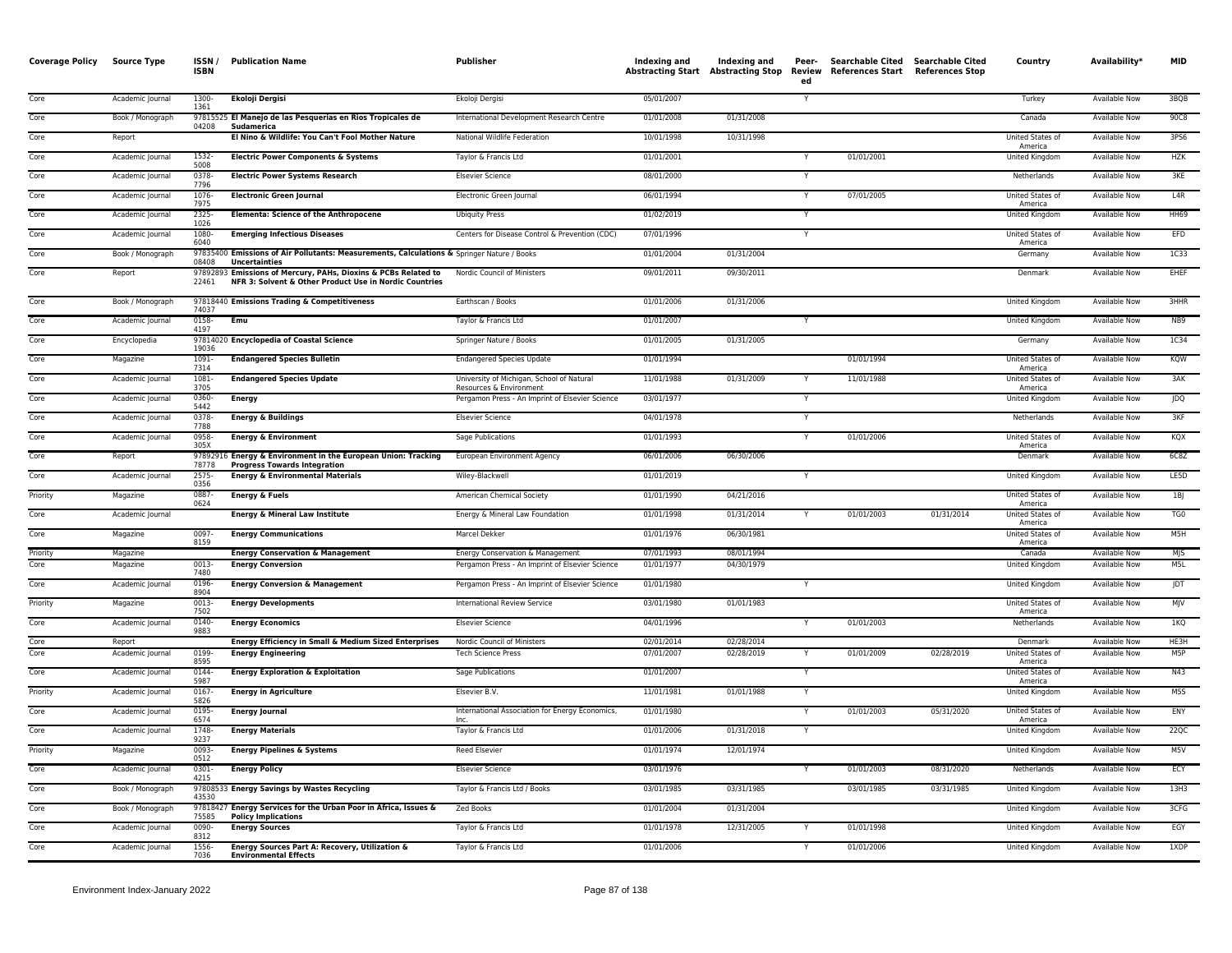| Coverage Policy | Source Type                                | ISSN/<br><b>ISBN</b> | <b>Publication Name</b>                                                                                                                                                          | <b>Publisher</b>                                        | Indexing and | Indexing and<br><b>Abstracting Start Abstracting Stop</b> | Review<br>ed | Peer- Searchable Cited Searchable Cited<br>References Start References Stop |            | Country                     | Availability*        | <b>MID</b>  |
|-----------------|--------------------------------------------|----------------------|----------------------------------------------------------------------------------------------------------------------------------------------------------------------------------|---------------------------------------------------------|--------------|-----------------------------------------------------------|--------------|-----------------------------------------------------------------------------|------------|-----------------------------|----------------------|-------------|
| Core            | Academic Journal                           | 1556-<br>7249        | Energy Sources Part B: Economics, Planning & Policy                                                                                                                              | Taylor & Francis Ltd                                    | 01/01/2006   |                                                           | Y            | 01/01/2008                                                                  |            | United Kingdom              | Available Now        | 1X05        |
| Core            | Pamphlet                                   |                      | Energy Star @ Home Tips                                                                                                                                                          | <b>Energy Star</b>                                      | 01/01/2007   | 01/31/2007                                                |              |                                                                             |            | United States of<br>America | Available Now        | 6C2V        |
| Core            | Academic Journal                           | 0843-<br>4379        | <b>Energy Studies Review</b>                                                                                                                                                     | McMaster University, Institute for Energy<br>Studies    | 01/01/1990   |                                                           | Y            | 01/01/1990                                                                  |            | Canada                      | Available Now        | KQZ         |
| Priority        | Magazine                                   | 0090<br>8347         | <b>Energy Systems &amp; Policy</b>                                                                                                                                               | Taylor & Francis Ltd                                    | 01/01/1981   | 10/01/1991                                                |              |                                                                             |            | United Kingdom              | Available Now        | <b>1S7</b>  |
| Core            | Academic Journal                           | 2194<br>4288         | <b>Energy Technology</b>                                                                                                                                                         | Wiley-Blackwell                                         | 04/01/2014   |                                                           |              |                                                                             |            | United Kingdom              | Available Now        | GTVU        |
| Core            | Academic Journal                           | 2520<br>1166         | <b>Energy Transitions</b>                                                                                                                                                        | Springer Nature                                         | 12/01/2018   |                                                           |              |                                                                             |            | Germany                     | Available Now        | LQUO        |
| Priority        | Magazine                                   | 0307-<br>7942        | <b>Energy World</b>                                                                                                                                                              | Energy Institute                                        | 01/01/1994   | 05/01/1994                                                |              |                                                                             |            | United Kingdom              | Available Now        | M60         |
| Core            | Conference<br>Proceedings Collection 23008 |                      | 97898147 Energy, Environmental & Sustainable Ecosystem<br>Development - International Conference on Energy,<br>Environmental & Sustainable Ecosystem Development<br>(Eesed 2015) | World Scientific Publishing Company                     | 01/01/2015   | 01/31/2015                                                |              |                                                                             |            | Singapore                   | Available Now        | <b>LCPH</b> |
| Core            | Book / Monograph                           | 45077                | 97804151 Energy, Society & Environment                                                                                                                                           | Taylor & Francis Ltd / Books                            | 05/01/1997   | 05/31/1997                                                |              | 05/01/1997                                                                  | 05/31/1997 | United Kingdom              | Available Now        | 13XH        |
| Core            | <b>Trade Publication</b>                   | 0095-<br>8948        | Engineering & Mining Journal (00958948)                                                                                                                                          | Mining Media International                              | 01/01/1993   |                                                           |              | 07/01/1993                                                                  |            | United States of<br>America | Available Now        | EGM         |
| Priority        | Magazine                                   | 0093<br>8343         | <b>Engineering Issues</b>                                                                                                                                                        | American Society of Civil Engineers                     | 01/01/1973   | 01/01/1979                                                |              |                                                                             |            | United States of<br>America | Available Now        | M63         |
| Core            | Magazine                                   |                      | <b>ENHESA Flash</b>                                                                                                                                                              | ENHESA Inc.                                             | 02/01/2005   |                                                           |              |                                                                             |            | United States of<br>America | <b>Available Now</b> | 1BWO        |
| Core            | Book / Monograph                           | 19614                | 97808139 Enjoying Virginia Outdoors: A Guide to Wildlife<br><b>Management Areas</b>                                                                                              | University of Virginia Press                            | 11/01/2000   | 11/30/2000                                                |              |                                                                             |            | United States of<br>America | <b>Available Now</b> | 1UF9        |
| Core            | Academic Journal                           | 1738-<br>2297        | <b>Entomological Research</b>                                                                                                                                                    | Wiley-Blackwell                                         | 01/01/2006   |                                                           |              | 01/01/2008                                                                  |            | United Kingdom              | Available Now        | 1YDY        |
| Core            | Academic Journal                           | 1343-<br>8786        | <b>Entomological Science</b>                                                                                                                                                     | Wiley-Blackwell                                         | 01/01/2003   |                                                           |              | 01/01/2008                                                                  |            | United Kingdom              | Available Now        | Q0Y         |
| Priority        | Magazine                                   | 1101-<br>7341        | Enviro                                                                                                                                                                           | Swedish National Environmental Protection BD            | 05/01/1992   | 06/01/1995                                                |              |                                                                             |            | Sweden                      | Available Now        | M65         |
| Core            | Magazine                                   |                      | <b>EnviroAction Newsletter</b>                                                                                                                                                   | National Wildlife Federation                            | 02/01/2005   | 11/30/2008                                                |              |                                                                             |            | United States of<br>America | Available Now        | AG5         |
| Core            | Magazine                                   | 1201-<br>3315        | <b>Enviromation</b>                                                                                                                                                              | Wolters Kluwer Legal & Regulatory                       | 06/01/2001   | 12/31/2011                                                |              |                                                                             |            | United States of<br>America | <b>Available Now</b> | 62ED        |
| Core            | Magazine                                   |                      | EnviroMatters: MassDEP Environmental eNewsletter                                                                                                                                 | Massachusetts Department of Environmental<br>Protection | 01/01/2012   | 01/01/2014                                                |              |                                                                             |            | United States of<br>America | <b>Available Now</b> | 6BHK        |
| Core            | Academic Journal                           | 0013<br>9157         | <b>Environment</b>                                                                                                                                                               | Taylor & Francis Ltd                                    | 11/01/1972   |                                                           |              | 11/01/2001                                                                  |            | United Kingdom              | Available Now        | ENV         |
| Core            | Academic Journal                           | 0013<br>9165         | <b>Environment &amp; Behavior</b>                                                                                                                                                | Sage Publications                                       | 09/01/1973   |                                                           |              | 07/01/2005                                                                  |            | United States of<br>America | Available Now        | EBH         |
| Priority        | Magazine                                   | 0301-<br>3715        | <b>Environment &amp; Change</b>                                                                                                                                                  | Maddox Editorial Ltd.                                   | 09/01/1973   | 02/01/1974                                                |              |                                                                             |            | United States of<br>America | Available Now        | M68         |
| Core            | Academic Journal                           | 1355-<br>770X        | <b>Environment &amp; Development Economics</b>                                                                                                                                   | Cambridge University Press                              | 05/01/2003   |                                                           |              |                                                                             |            | United Kingdom              | Available Now        | FZP         |
| Core            | Magazine                                   | 0970-<br>0420        | <b>Environment &amp; Ecology</b>                                                                                                                                                 | <b>MKK Publications</b>                                 | 01/01/1990   | 12/01/1991                                                |              |                                                                             |            | India                       | <b>Available Now</b> | M69         |
| Core            | Book / Monograph                           | 94728                | 97890519 Environment & Energy Policies on Automobiles in Japan                                                                                                                   | IOS Press                                               | 01/01/1999   | 12/31/1999                                                |              |                                                                             |            | Netherlands                 | Available Now        | YPJ         |
| Core            | Report                                     | 77818                | 97892916 Environment & Health                                                                                                                                                    | European Environment Agency                             | 01/01/2006   | 01/31/2006                                                |              |                                                                             |            | Denmark                     | Available Now        | 6C90        |
| Core            | Book / Monograph                           | 14684                | 97804151 Environment & History                                                                                                                                                   | Taylor & Francis Ltd / Books                            | 07/13/1995   | 08/12/1995                                                |              | 07/13/1995                                                                  | 08/12/1995 | United Kingdom              | Available Now        | 147Y        |
| Core            | Academic Journal                           | 0967-<br>3407        | Environment & History (09673407)                                                                                                                                                 | White Horse Press                                       | 01/01/1995   |                                                           |              | 01/01/1995                                                                  | 08/31/2020 | United Kingdom              | Available Now        | NRG         |
| Core            | Academic Journal                           | 1686-<br>5456        | <b>Environment &amp; Natural Resources Journal</b>                                                                                                                               | Mahidol University                                      | 01/01/2017   |                                                           |              |                                                                             |            | Thailand                    | Available Now        | L0W0        |
| Core            | Magazine                                   | 0013-<br>9173        | <b>Environment &amp; Planning</b>                                                                                                                                                | Pion Ltd.                                               | 07/01/1973   | 02/28/1990                                                |              |                                                                             |            | United Kingdom              | Available Now        | M6B         |
| Core            | Academic Journal                           | 0308<br>518X         | <b>Environment &amp; Planning A</b>                                                                                                                                              | Sage Publications                                       | 03/01/1990   |                                                           | Y            | 03/01/1990                                                                  |            | United States of<br>America | <b>Available Now</b> | EPL         |
| Core            | Academic Journal                           | 0265<br>8135         | Environment & Planning B: Planning & Design                                                                                                                                      | Pion Ltd.                                               | 01/01/1993   |                                                           |              | 01/01/1993                                                                  |            | United Kingdom              | <b>Available Now</b> | PLD         |
| Core            | Academic Journal                           | 0263-<br>774X        | Environment & Planning C: Government & Policy                                                                                                                                    | Pion Ltd.                                               | 03/01/1993   |                                                           |              | 03/01/1993                                                                  |            | United Kingdom              | Available Now        | GAP         |
| Core            | Academic Journal                           | 0263-<br>7758        | Environment & Planning D: Society & Space                                                                                                                                        | Sage Publications                                       | 01/01/1993   |                                                           | Y            | 01/01/1993                                                                  |            | United States of<br>America | Available Now        | SAS         |
| Core            | Academic Journal                           | 2514-<br>8486        | Environment & Planning E: Nature & Space                                                                                                                                         | Sage Publications                                       | 03/01/2018   |                                                           | Y            |                                                                             |            | United States of<br>America | Available Now        | L972        |
| Core            | Book / Monograph                           | 17729                | 97804152 Environment & Politics, 2nd edition                                                                                                                                     | Taylor & Francis Ltd / Books                            | 07/26/2001   | 08/25/2001                                                |              | 07/26/2001                                                                  | 08/25/2001 | United Kingdom              | <b>Available Now</b> | 13PL        |
| Core            | Academic Journal                           | 2150-<br>6779        | Environment & Society (2150-6779)                                                                                                                                                | Berghahn Books                                          | 03/11/2015   |                                                           | Y            |                                                                             |            | United States of<br>America | <b>Available Now</b> | <b>B8J8</b> |
| Core            | Academic Journal                           | 0956-<br>2478        | <b>Environment &amp; Urbanization</b>                                                                                                                                            | Sage Publications                                       | 10/01/2002   |                                                           | Y            |                                                                             |            | United Kingdom              | Available Now        | GEU         |
| Core            | Magazine                                   | 1050-<br>3285        | <b>Environment Hawai'i</b>                                                                                                                                                       | Environment Hawai'i                                     | 07/01/1990   |                                                           |              |                                                                             |            | United States of<br>America | <b>Available Now</b> | KR0         |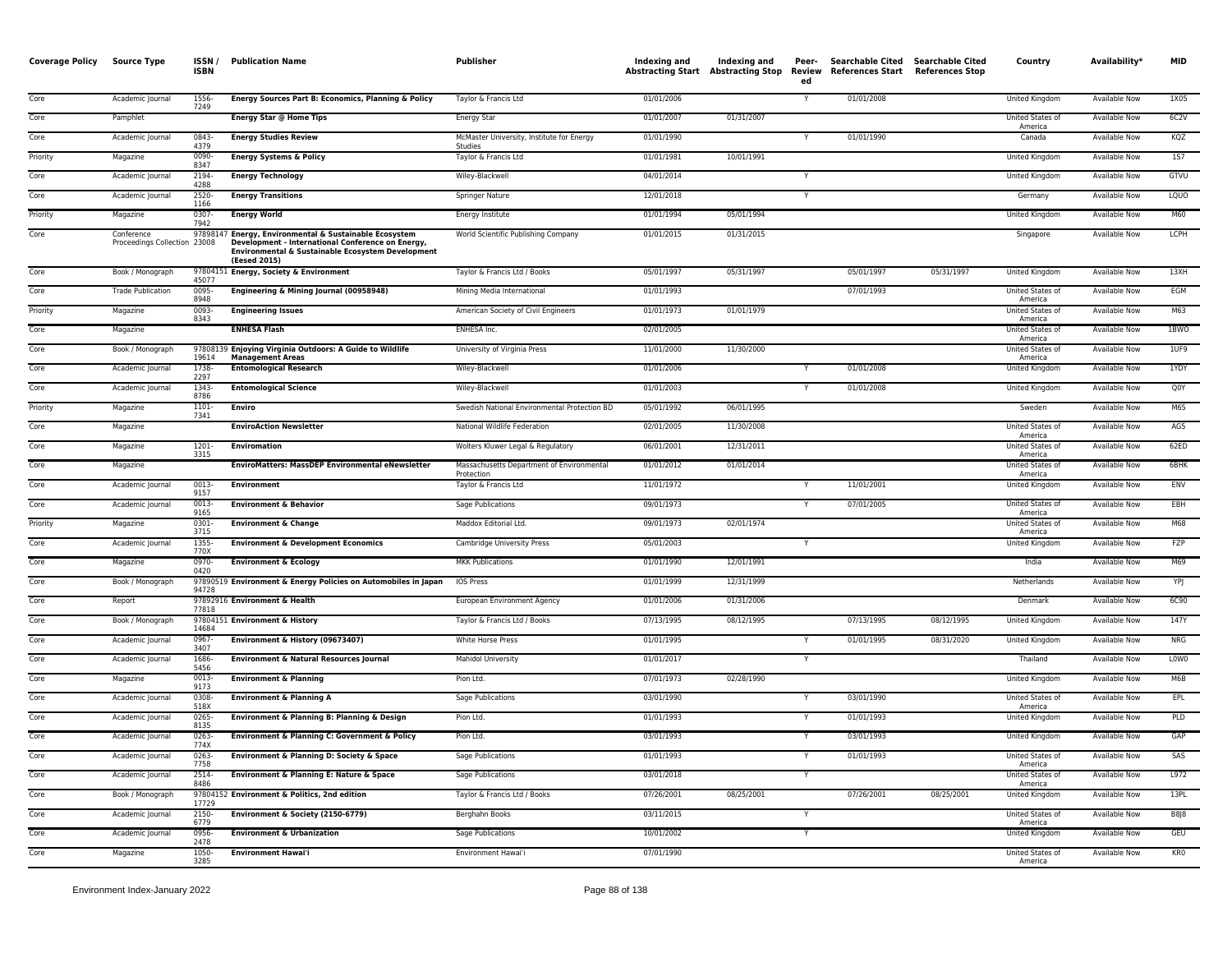| <b>Coverage Policy</b> | <b>Source Type</b>              | ISSN/<br><b>ISBN</b> | <b>Publication Name</b>                                                                                                       | Publisher                                                                 | Indexing and | Indexing and<br><b>Abstracting Start Abstracting Stop</b> | Peer-<br>Review<br>ed | References Start References Stop | Searchable Cited Searchable Cited | Country                     | Availability*        | <b>MID</b>       |
|------------------------|---------------------------------|----------------------|-------------------------------------------------------------------------------------------------------------------------------|---------------------------------------------------------------------------|--------------|-----------------------------------------------------------|-----------------------|----------------------------------|-----------------------------------|-----------------------------|----------------------|------------------|
| Core                   | Academic Journal                | 0160-<br>4120        | <b>Environment International</b>                                                                                              | Pergamon Press - An Imprint of Elsevier Science                           | 01/01/1980   |                                                           | Y                     | 01/01/2006                       |                                   | United Kingdom              | Available Now        | JQ0              |
| Priority               | Magazine                        | 0071-<br>0830        | <b>Environment Law Review</b>                                                                                                 | West Information Publishing Group                                         | 01/01/1973   | 01/01/1977                                                |                       |                                  |                                   | United States of<br>America | Available Now        | M6F              |
| Priority               | Magazine                        | 0952-<br>2352        | <b>Environment Now</b>                                                                                                        | Holmes McDonald Ltd.                                                      | 01/01/1990   | 06/01/1990                                                |                       |                                  |                                   | United States of<br>America | Available Now        | M6I              |
| Core                   | Magazine                        | 0324-<br>8828        | <b>Environment Protection Engineering</b>                                                                                     | Oficyna Wydawnicza Politechniki Wroclawskiej                              | 01/01/2005   |                                                           |                       |                                  |                                   | Poland                      | <b>Available Now</b> | 138G             |
| Core                   | Academic Journal                | 2194<br>5403         | <b>Environment Systems &amp; Decisions</b>                                                                                    | Springer Nature                                                           | 01/01/2013   |                                                           |                       |                                  |                                   | Germany                     | Available Now        | <b>FQUN</b>      |
| Core                   | Magazine                        | $0701 -$<br>9637     | <b>Environment Views</b>                                                                                                      | Pembina Institute                                                         | 06/01/1991   | 03/01/1995                                                |                       |                                  |                                   | Canada                      | <b>Available Now</b> | M <sub>6</sub> K |
| Core                   | Magazine                        | 1066<br>6001         | <b>Environment Watch: Europe</b>                                                                                              | Informa Business Intelligence                                             | 08/30/2005   | 12/31/2005                                                |                       |                                  |                                   | United Kingdon              | <b>Available Now</b> | 1BWJ             |
| Core                   | Book / Monograph                | 05818                | 97804152 Environment, Education & Society in the Asia-Pacific                                                                 | Taylor & Francis Ltd / Books                                              | 02/17/2000   | 03/18/2000                                                |                       | 02/17/2000                       | 03/18/2000                        | United Kingdom              | <b>Available Now</b> | 13QX             |
| Core                   | Book / Monograph                | 89799                | 97806910 Environment, Scarcity & Violence                                                                                     | Princeton University Press                                                | 01/01/1999   | 01/31/2001                                                |                       |                                  |                                   | United States of<br>America | Available Now        | <b>71KM</b>      |
| Core                   | Academic Journal                | 1691-<br>5208        | <b>Environmental &amp; Climate Technologies</b>                                                                               | Sciendo                                                                   | 08/01/2012   |                                                           | Y                     |                                  |                                   | Germany                     | <b>Available Now</b> | FA6F             |
| Core                   | Conference Papers<br>Collection | 05104                | 97899341 Environmental & Climate Technologies Conference Papers Riga Technical University, Institute of Energy                | Systems & Environment                                                     | 01/01/2013   |                                                           |                       |                                  |                                   | Latvia                      | Available Now        | H6MP             |
| Core                   | Academic Journal                | 2369-<br>5668        | Environmental & Earth Sciences Research Journal                                                                               | International Information & Engineering<br>Technology Association (IIETA) | 03/01/2019   |                                                           | Y                     |                                  |                                   | Canada                      | <b>Available Now</b> | <b>KB50</b>      |
| Core                   | Academic Journal                | $1352 -$<br>8505     | <b>Environmental &amp; Ecological Statistics</b>                                                                              | <b>Springer Nature</b>                                                    | 01/01/1997   |                                                           |                       | 01/01/2004                       |                                   | Germany                     | <b>Available Now</b> | OEX              |
| Core                   | Academic Journal                | 1078<br>7275         | Environmental & Engineering Geoscience Journal                                                                                | Association of Environmental & Engineering<br>Geologists                  | 02/01/2015   |                                                           |                       |                                  |                                   | United States of<br>America | <b>Available Now</b> | 8AYK             |
| Core                   | Academic Journal                | 0098<br>8472         | <b>Environmental &amp; Experimental Botany</b>                                                                                | Elsevier B.V.                                                             | 04/01/1976   |                                                           | Y                     | 01/01/2006                       |                                   | United Kingdom              | Available Now        | JE1              |
| Core                   | Academic Journal                | 0893<br>6692         | <b>Environmental &amp; Molecular Mutagenesis</b>                                                                              | John Wiley & Sons, Inc.                                                   | 01/01/2007   |                                                           | Y                     |                                  |                                   | United States of<br>America | Available Now        | <b>OBG</b>       |
| Core                   | Magazine                        | 0813-<br>300X        | <b>Environmental &amp; Planning Law Journal</b>                                                                               | Thomson Legal & Regulatory Ltd.                                           | 01/01/2011   | 05/31/2020                                                |                       |                                  |                                   | Australia                   | <b>Available Now</b> | 52Z              |
| Core                   | Academic Journal                | 0924<br>6460         | <b>Environmental &amp; Resource Economics</b>                                                                                 | Springer Nature                                                           | 01/01/1992   |                                                           |                       | 01/01/2006                       |                                   | Germany                     | Available Now        | KR4              |
| Core                   | Academic Journal                | 1981-<br>982X        | Environmental & Social Management Journal / Revista de Environmental & Social Management Journal<br>Gestão Social e Ambiental |                                                                           | 12/01/2011   |                                                           | Y                     |                                  |                                   | Brazil                      | <b>Available Now</b> | <b>DBNR</b>      |
| Core                   | Magazine                        | $0013 -$<br>922X     | <b>Environmental Action</b>                                                                                                   | <b>Environmental Action</b>                                               | 05/01/1974   | 03/31/1996                                                |                       |                                  |                                   | United States of<br>America | <b>Available Now</b> | ENA              |
| Core                   | Book / Monograph                | 37706                | 97804151 Environmental Aesthetics                                                                                             | Taylor & Francis Ltd / Books                                              | 08/01/1996   | 08/31/1996                                                |                       | 08/01/1996                       | 08/31/1996                        | United Kingdom              | Available Now        | 13Y6             |
| Priority               | Magazine                        | $0046 -$<br>2225     | <b>Environmental Affairs</b>                                                                                                  | Boston College Law School                                                 | 03/01/1973   | 02/01/1978                                                |                       |                                  |                                   | United States of<br>America | Available Now        | M6S              |
| Core                   | Academic Journal                | 1461-<br>4103        | <b>Environmental Archaeology</b>                                                                                              | Taylor & Francis Ltd                                                      | 01/01/2006   |                                                           |                       | 04/01/2008                       |                                   | United Kingdom              | Available Now        | 22QD             |
| Core                   | Academic Journal                | 1555-<br>5275        | <b>Environmental Bioindicators</b>                                                                                            | Taylor & Francis Ltd                                                      | 01/01/2006   | 10/31/2009                                                |                       | 01/01/2008                       |                                   | United Kingdom              | Available Now        | 1X08             |
| Core                   | Academic Journal                | 0378-<br>1909        | <b>Environmental Biology of Fishes</b>                                                                                        | Springer Nature                                                           | 01/01/1992   |                                                           |                       | 01/01/2004                       |                                   | Germany                     | <b>Available Now</b> | M6U              |
| Core                   | <b>Trade Publication</b>        | 1062-<br>3957        | <b>Environmental Building News</b>                                                                                            | BuildingGreen, Inc.                                                       | 01/01/1993   | 11/30/2014                                                |                       |                                  |                                   | United States of<br>America | <b>Available Now</b> | KR6              |
| Core                   | Book / Monograph                | 45213                | 97804151 Environmental Change                                                                                                 | Taylor & Francis Ltd / Books                                              | 07/10/1997   | 08/09/1997                                                |                       | 07/10/1997                       | 08/09/1997                        | <b>United Kingdom</b>       | <b>Available Now</b> | 13XE             |
| Core                   | Book / Monograph                | 28687                | 97814020 Environmental Change & Its Implications for Population<br>Migration                                                  | Springer Nature / Books                                                   | 01/01/2004   | 01/31/2004                                                |                       |                                  |                                   | Germany                     | <b>Available Now</b> | 1C3B             |
| Core                   | Academic Journal                | 1448-<br>2517        | <b>Environmental Chemistry (14482517)</b>                                                                                     | <b>CSIRO Publishing</b>                                                   | 10/01/2015   |                                                           | Y                     |                                  |                                   | Australia                   | Available Now        | 59G2             |
| Core                   | Academic Journal                | 1610<br>3653         | <b>Environmental Chemistry Letters</b>                                                                                        | Springer Nature                                                           | 03/01/2003   |                                                           |                       | 01/01/2004                       |                                   | Germany                     | <b>Available Now</b> | <b>S20</b>       |
| Core                   | Academic Journal                | 1040-<br>6026        | <b>Environmental Claims Journal</b>                                                                                           | Routledge                                                                 | 01/01/2004   |                                                           | $\mathbf{v}$          | 01/01/2004                       |                                   | United Kingdom              | <b>Available Now</b> | 850              |
| Core                   | Academic Journal                | 1752-<br>4032        | <b>Environmental Communication</b>                                                                                            | Routledge                                                                 | 01/01/2007   |                                                           |                       |                                  |                                   | United Kingdom              | Available Now        | 3AFR             |
| Core                   | Book / Monograph                | 97542                | 97808133 Environmental Conflict: An Anthology                                                                                 | Taylor & Francis Ltd                                                      | 11/01/2000   | 11/30/2000                                                |                       |                                  |                                   | <b>United Kingdom</b>       | <b>Available Now</b> | 63DW             |
| Core                   | Academic Journal                | $0376 -$<br>8929     | <b>Environmental Conservation</b>                                                                                             | Cambridge University Press                                                | 03/01/1974   |                                                           |                       |                                  |                                   | United Kingdom              | Available Now        | <b>FZR</b>       |
| Core                   | Academic Journal                | 2218<br>4422         | <b>Environmental Dynamics &amp; Global Climate Change</b>                                                                     | Yugra State University                                                    | 07/01/2013   | 01/31/2014                                                | Y                     |                                  |                                   | <b>Russian Federation</b>   | <b>Available Now</b> | HH1T             |
| Core                   | Academic Journal                | 1866<br>6280         | <b>Environmental Earth Sciences</b>                                                                                           | Springer Nature                                                           | 01/01/2010   |                                                           | Y                     | 01/01/2010                       |                                   | Germany                     | Available Now        | B1VZ             |
| Core                   | Academic Journal                | 1432-<br>847X        | <b>Environmental Economics &amp; Policy Studies</b>                                                                           | Springer Nature                                                           | 01/01/1999   |                                                           |                       | 01/01/2003                       |                                   | Germany                     | Available Now        | 71X              |
| Priority               | Magazine                        | 0144-<br>9281        | <b>Environmental Education &amp; Information</b>                                                                              | Environmental Education & Information                                     | 01/01/1982   | 07/01/2001                                                |                       |                                  |                                   | <b>United Kingdom</b>       | <b>Available Now</b> | KR9              |
| Core                   | Report                          |                      | <b>Environmental Education as a Catalyst for Behavior</b><br>Change                                                           | United States Forest Service                                              | 01/01/2007   | 01/31/2007                                                |                       |                                  |                                   | United States of<br>America | Available Now        | 83F5             |
| Core                   | Book / Monograph                | 31971                | 97804151 Environmental Education in the 21st Century                                                                          | Taylor & Francis Ltd / Books                                              | 01/01/1998   | 01/31/1998                                                |                       | 01/01/1998                       | 01/31/1998                        | <b>United Kingdom</b>       | <b>Available Now</b> | 13Z              |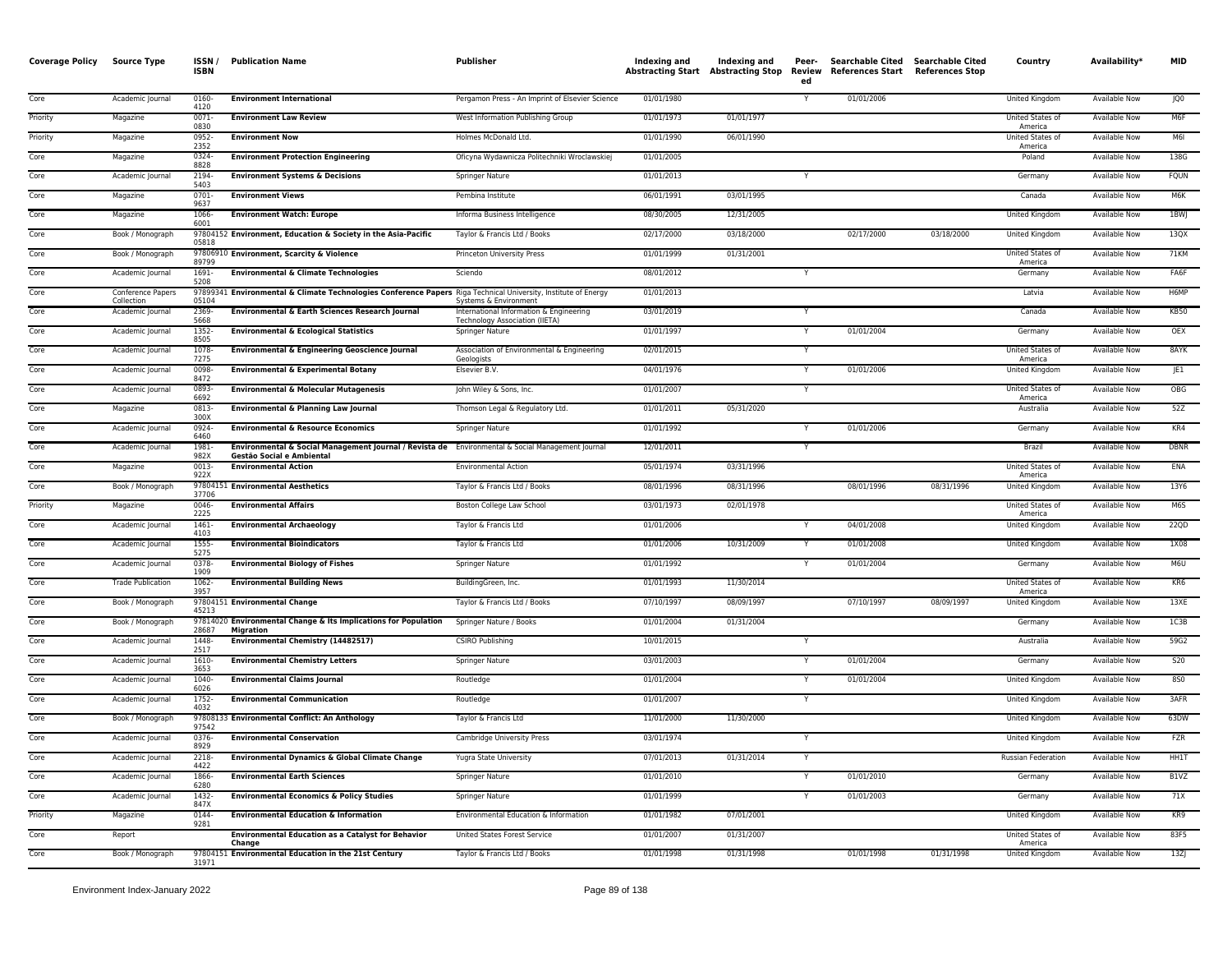| <b>Coverage Policy</b> | <b>Source Type</b>       | ISSN/<br>ISBN    | <b>Publication Name</b>                                                                                                        | <b>Publisher</b>                          | Indexing and<br><b>Abstracting Start</b> | Indexing and<br><b>Abstracting Stop</b> | Peer-<br>Review<br>ed | References Start References Stop | Searchable Cited Searchable Cited | Country                            | Availability*        | <b>MID</b>      |
|------------------------|--------------------------|------------------|--------------------------------------------------------------------------------------------------------------------------------|-------------------------------------------|------------------------------------------|-----------------------------------------|-----------------------|----------------------------------|-----------------------------------|------------------------------------|----------------------|-----------------|
| Core                   | <b>Trade Publication</b> | 0954<br>5824     | <b>Environmental Engineering</b>                                                                                               | Concorde Publishing Ltd.                  | 09/01/1988                               | 12/31/2018                              |                       | 09/01/1988                       | 05/31/2011                        | United Kingdom                     | Available Now        | <b>HSC</b>      |
| Core                   | Academic Journal         | 1582-<br>9596    | Environmental Engineering & Management Journal (EEMJ) Environmental Engineering & Management                                   | lournal                                   | 01/01/2002                               |                                         |                       |                                  |                                   | Romania                            | Available Now        | 3E99            |
| Core                   | Academic Journal         | 1226-<br>1025    | <b>Environmental Engineering Research</b>                                                                                      | Korean Society of Environmental Engineers | 12/01/2012                               |                                         |                       |                                  |                                   | Korea, Republic of<br>(South)      | Available Now        | DAEW            |
| Core                   | Academic Journal         | 1092-<br>8758    | <b>Environmental Engineering Science</b>                                                                                       | Mary Ann Liebert, Inc.                    | 04/01/2003                               |                                         |                       |                                  |                                   | United States of<br>America        | Available Now        | C1A             |
| Core                   | Academic Journal         | 0046<br>225X     | <b>Environmental Entomology</b>                                                                                                | <b>Oxford University Press</b>            | 02/15/1973                               |                                         | Y                     | 02/15/1973                       |                                   | United Kingdom                     | <b>Available Now</b> | KRC             |
| Core                   | Academic Journal         | 2058<br>5888     | Environmental Epigenetics (2058-5888)                                                                                          | <b>Oxford University Press</b>            | 01/01/2019                               |                                         | Y                     |                                  |                                   | United Kingdom                     | <b>Available Now</b> | KITF            |
| Core                   | Magazine                 | 0163<br>4275     | <b>Environmental Ethics</b>                                                                                                    | Environmental Philosophy, Inc.            | 03/01/1979                               |                                         |                       | 03/01/1979                       |                                   | <b>United States of</b><br>America | Available Now        | EEV             |
| Core                   | Academic Journal         | 2047<br>2382     | <b>Environmental Evidence</b>                                                                                                  | <b>BioMed Central</b>                     | 03/01/2013                               |                                         |                       |                                  |                                   | United Kingdom                     | Available Now        | FES6            |
| Core                   | Academic Journal         | 1567<br>7419     | <b>Environmental Fluid Mechanics</b>                                                                                           | Springer Nature                           | 03/01/2001                               |                                         | Y                     | 01/01/2004                       |                                   | Germany                            | Available Now        | KSE             |
| Core                   | Academic Journal         | 1527<br>5922     | <b>Environmental Forensics</b>                                                                                                 | Taylor & Francis Ltd                      | 03/01/2000                               |                                         |                       | 01/01/2008                       |                                   | United Kingdom                     | Available Now        | LWX             |
| Core                   | Magazine                 | 0731<br>5732     | <b>Environmental Forum</b>                                                                                                     | Environmental Law Institute               | 05/01/1982                               |                                         |                       |                                  |                                   | United States of<br>America        | Available Now        | H3I             |
| Core                   | Academic Journal         | 0269<br>4042     | <b>Environmental Geochemistry &amp; Health</b>                                                                                 | Springer Nature                           | 03/01/1993                               |                                         | Y                     | 01/01/2004                       |                                   | Germany                            | Available Now        | KSG             |
| Core                   | Academic Journal         | 0943<br>0105     | <b>Environmental Geology</b>                                                                                                   | Springer Nature                           | 04/01/1993                               | 10/31/2009                              |                       | 01/01/2004                       |                                   | Germany                            | Available Now        | <b>KSB</b>      |
| Priority               | Magazine                 | 0177<br>5146     | <b>Environmental Geology &amp; Water Sciences</b>                                                                              | Springer Nature                           | 01/01/1986                               | 11/01/1992                              |                       |                                  |                                   | Germany                            | Available Now        | M6W             |
| Core                   | Academic Journal         | 1075<br>9565     | <b>Environmental Geosciences</b>                                                                                               | Wiley-Blackwell                           | 01/01/1998                               | 12/31/2002                              |                       |                                  |                                   | United Kingdom                     | Available Now        | FR7             |
| Core                   | Academic Journal         | 1747<br>7891     | Environmental Hazards (17477891)                                                                                               | Taylor & Francis Ltd                      | 01/01/2007                               | 12/31/2007                              |                       | 01/01/2007                       |                                   | United Kingdom                     | Available Now        | 2QHC            |
| Core                   | Magazine                 | 0013<br>9270     | <b>Environmental Health</b>                                                                                                    | Chadwick House Ltd.                       | 06/01/1973                               | 02/29/1984                              |                       |                                  |                                   | United Kingdom                     | Available Now        | M70             |
| Core                   | Academic Journal         | 0250<br>863X     | <b>Environmental Health Criteria (EHC)</b>                                                                                     | World Health Organization                 | 01/01/2013                               |                                         | Y                     |                                  |                                   | Switzerland                        | Available Now        | <b>BDLY</b>     |
| Core                   | Academic Journal         | 1178<br>6302     | <b>Environmental Health Insights</b>                                                                                           | Sage Publications                         | 01/01/2009                               |                                         |                       |                                  |                                   | United States of<br>America        | <b>Available Now</b> | B07L            |
| Core                   | Academic Journal         | 0091<br>6765     | <b>Environmental Health Perspectives</b>                                                                                       | Superintendent of Documents               | 05/01/1974                               |                                         |                       | 05/01/1974                       | 06/30/2020                        | United States of<br>America        | Available Now        | 3B5             |
| Core                   | Magazine                 | 1078<br>0475     | <b>Environmental Health Perspectives Supplements</b>                                                                           | Superintendent of Documents               | 01/01/1993                               | 12/31/2002                              |                       |                                  |                                   | United States of<br>America        | Available Now        | EHP             |
| Core                   | Academic Journal         | 1084-<br>5453    | <b>Environmental History</b>                                                                                                   | <b>Oxford University Press</b>            | 01/01/1996                               |                                         |                       | 04/01/2001                       |                                   | United Kingdom                     | Available Now        | 49G             |
| Core                   | Book / Monograph         | 36198            | 97804151 Environmental History of the World                                                                                    | Taylor & Francis Ltd / Books              | 05/16/2002                               | 06/15/2002                              |                       | 05/16/2002                       | 06/15/2002                        | United Kingdom                     | Available Now        | 13Y8            |
| Core                   | Academic Journal         | 1053-<br>4180    | <b>Environmental History Review</b>                                                                                            | Oxford University Press                   | 04/01/1990                               | 12/31/1995                              | Y                     |                                  |                                   | United Kingdom                     | Available Now        | M74             |
| Core                   | Academic Journal         | 2201-<br>1919    | <b>Environmental Humanities</b>                                                                                                | <b>Duke University Press</b>              | 01/01/2021                               |                                         | Y                     |                                  |                                   | United States of<br>America        | Available Now        | JUI9            |
| Core                   | Book / Monograph         | 9780415<br>78849 | <sup>50</sup> Environmental Impact Assessment                                                                                  | Taylor & Francis Ltd / Books              | 06/14/1990                               | 07/14/1990                              |                       | 06/14/1990                       | 07/14/1990                        | United Kingdom                     | Available Now        | 143Y            |
| Core                   | Academic Journal         | 0195-<br>9255    | <b>Environmental Impact Assessment Review</b>                                                                                  | Elsevier B.V.                             | 03/01/1986                               |                                         |                       | 01/01/2006                       |                                   | United Kingdom                     | Available Now        | JE <sub>2</sub> |
| Core                   | Book / Monograph         | 08139            | 97814020 Environmental Impacts of Microbial Insecticides: Need & Springer Nature / Books<br><b>Methods for Risk Assessment</b> |                                           | 01/01/2003                               | 01/31/2003                              |                       |                                  |                                   | Germany                            | Available Now        | IC3C            |
| Core                   | Magazine                 | 1939-<br>4071    | Environmental Justice (19394071)                                                                                               | Mary Ann Liebert, Inc.                    | 03/01/2008                               |                                         |                       | 03/01/2008                       |                                   | United States of<br>America        | Available Now        | 6DRZ            |
| Core                   | Book / Monograph         | 978081<br>35009  | 53 Environmental Justice Through Research-Based Decision- Taylor & Francis Ltd / Books<br><b>Making</b>                        |                                           | 03/15/2001                               | 04/14/2001                              |                       | 03/15/2001                       | 04/14/2001                        | United Kingdom                     | Available Now        | 13HB            |
| Core                   | Academic Journal         | 0046-<br>2276    | Environmental Law (00462276)                                                                                                   | Environmental Law                         | 03/01/1973                               |                                         | Y                     | 03/01/1973                       | 04/30/2020                        | United States of<br>America        | Available Now        | GML             |
| Core                   | Magazine                 | 0046<br>2284     | <b>Environmental Law Reporter: News &amp; Analysis</b>                                                                         | Environmental Law Institute               | 01/01/1983                               |                                         |                       | 01/01/1983                       | 08/31/2020                        | United States of<br>America        | <b>Available Now</b> | <b>KSC</b>      |
| Core                   | Magazine                 | 1461<br>4529     | <b>Environmental Law Review</b>                                                                                                | Sage Publications                         | 12/01/2000                               |                                         |                       |                                  |                                   | United Kingdom                     | <b>Available Now</b> | QLY             |
| Priority               | Academic Journal         | 0013<br>9300     | <b>Environmental Letters</b>                                                                                                   | Taylor & Francis Ltd                      | 03/01/1973                               | 12/01/1975                              |                       |                                  |                                   | United Kingdom                     | Available Now        | M75             |
| Core                   | Magazine                 | 1937-<br>2868    | <b>Environmental Litigation Committee Newsletter</b>                                                                           | American Bar Association                  | 01/01/2009                               |                                         |                       |                                  |                                   | United States of<br>America        | Available Now        | 5508            |
| Core                   | Academic Journal         | 0364<br>152X     | <b>Environmental Management</b>                                                                                                | Springer Nature                           | 01/01/2000                               |                                         | Y                     | 01/01/2004                       |                                   | Germany                            | Available Now        | O5H             |
| Core                   | Book / Monograph         | 44469            | 97804151 Environmental Management & Governance                                                                                 | Taylor & Francis Ltd / Books              | 08/22/1996                               | 09/21/1996                              |                       | 08/22/1996                       | 09/21/1996                        | United Kingdom                     | Available Now        | 13XI            |
| Core                   | Academic Journal         | 0956-<br>6163    | Environmental Management & Health                                                                                              | <b>Emerald Publishing Limited</b>         | 01/01/1990                               | 01/31/2003                              | Y                     |                                  |                                   | United Kingdom                     | <b>Available Now</b> | EMH             |
| Core                   | Book / Monograph         | 90855            | 97890569 Environmental Management in European Companies:<br><b>Success Stories &amp; Evaluation</b>                            | Taylor & Francis Ltd / Books              | 07/28/1998                               | 08/27/1998                              |                       | 07/28/1998                       | 08/27/1998                        | United Kingdom                     | Available Now        | 13G7            |
| Priority               | Magazine                 | $1041 -$<br>8172 | <b>Environmental Management Review</b>                                                                                         | Rowman & Littlefield Publishers, Inc.     | 01/01/1994                               | 04/01/1995                              |                       |                                  |                                   | United States of<br>America        | Available Now        | M7              |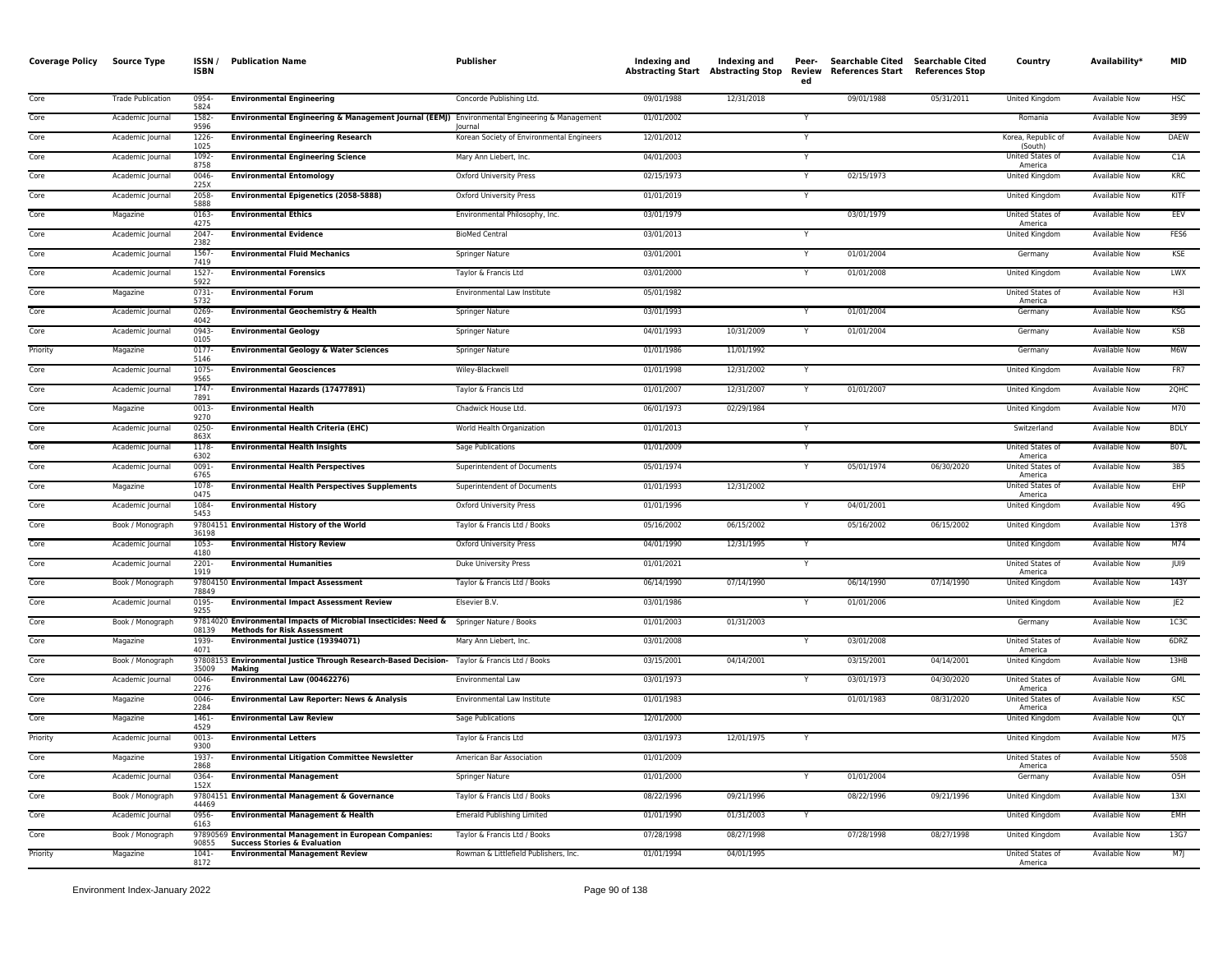| <b>Coverage Policy</b> | <b>Source Type</b>                         | ISSN/<br><b>ISBN</b> | <b>Publication Name</b>                                                                                         | Publisher                                               | Indexing and | Indexing and<br><b>Abstracting Start Abstracting Stop</b> | Peer-<br>ed | Searchable Cited Searchable Cited<br>Review References Start References Stop |            | Country                     | Availability*        | <b>MID</b>  |
|------------------------|--------------------------------------------|----------------------|-----------------------------------------------------------------------------------------------------------------|---------------------------------------------------------|--------------|-----------------------------------------------------------|-------------|------------------------------------------------------------------------------|------------|-----------------------------|----------------------|-------------|
| Core                   | Book / Monograph                           | 98898                | 97801373 Environmental Management Strategies: The 21st Century Prentice Hall, Inc.<br>Perspective               |                                                         | 01/01/1999   | 01/31/1999                                                |             |                                                                              |            | United States of<br>America | Available Now        | 623W        |
| Core                   | Academic Journal                           | 1043<br>786X         | <b>Environmental Manager</b>                                                                                    | John Wiley & Sons, Inc.                                 | 07/01/1997   | 04/30/1999                                                |             |                                                                              |            | United States of<br>America | Available Now        | OME         |
| Core                   | Academic Journal                           | 1462<br>2912         | <b>Environmental Microbiology</b>                                                                               | Wiley-Blackwell                                         | 01/01/1999   |                                                           |             | 01/01/2008                                                                   |            | <b>United Kingdom</b>       | <b>Available Now</b> | EU9         |
| Core                   | Academic Journal                           | $1420 -$<br>2026     | <b>Environmental Modeling &amp; Assessment</b>                                                                  | Springer Nature                                         | 01/01/2007   |                                                           | Y           | 01/01/2008                                                                   |            | Germany                     | Available Now        | BS8         |
| Core                   | Academic Journal                           | 1364<br>8152         | <b>Environmental Modelling &amp; Software</b>                                                                   | Elsevier B.V.                                           | 01/01/1997   |                                                           |             | 01/01/2006                                                                   |            | United Kingdom              | Available Now        | JE3         |
| Core                   | Academic Journal                           | $0167 -$<br>6369     | <b>Environmental Monitoring &amp; Assessment</b>                                                                | Springer Nature                                         | 01/01/1981   |                                                           |             | 01/01/2004                                                                   |            | Germany                     | <b>Available Now</b> | <b>KSD</b>  |
| Core                   | Book / Monograph                           | 15094                | 97804151 Environmental NGOs in World Politics                                                                   | Taylor & Francis Ltd / Books                            | 09/15/1994   | 10/15/1994                                                |             | 09/15/1994                                                                   | 10/15/1994 | United Kingdom              | Available Now        | 140X        |
| Core                   | Academic Journal                           | 1718-<br>0198        | <b>Environmental Philosophy</b>                                                                                 | Philosophy Documentation Center                         | 09/01/2007   | 08/14/2016                                                |             | 09/01/2007                                                                   |            | United States of<br>America | <b>Available Now</b> | 5EPC        |
| Priority               | Magazine                                   | 0300<br>5429         | <b>Environmental Physiology &amp; Biochemistry</b>                                                              | Wiley-Blackwell                                         | 01/01/1974   | 06/01/1975                                                |             |                                                                              |            | United Kingdom              | Available Now        | M7K         |
| Core                   | Academic Journal                           | 1756<br>932X         | <b>Environmental Policy &amp; Governance</b>                                                                    | John Wiley & Sons, Inc.                                 | 01/01/2009   |                                                           |             | 01/01/2009                                                                   |            | United States of<br>America | Available Now        | 8UP2        |
| Core                   | Academic Journal                           | 0378<br>777X         | <b>Environmental Policy &amp; Law</b>                                                                           | IOS Press                                               | 06/01/1975   |                                                           |             | 01/01/2003                                                                   |            | Netherlands                 | Available Now        | <b>EML</b>  |
| Core                   | Academic Journal                           | 0964-<br>4016        | <b>Environmental Politics</b>                                                                                   | Routledge                                               | 03/01/1992   |                                                           | Y           | 01/01/2000                                                                   |            | <b>United Kingdom</b>       | <b>Available Now</b> | EIP         |
| Core                   | Academic Journal                           | 2639<br>5932         | <b>Environmental Pollutants &amp; Bioavailability</b>                                                           | Taylor & Francis Ltd                                    | 01/01/2020   |                                                           |             | 01/01/2020                                                                   |            | <b>United Kingdom</b>       | <b>Available Now</b> | MCGX        |
| Core                   | Academic Journal                           | 0269<br>7491         | <b>Environmental Pollution</b>                                                                                  | Elsevier B.V                                            | 01/01/1987   |                                                           | Υ           | 01/01/2006                                                                   |            | United Kingdom              | Available Now        | JE4         |
| Core                   | Academic Journal                           | 0013<br>9327         | Environmental Pollution (00139327)                                                                              | Elsevier B.V.                                           | 01/01/1973   | 12/31/1979                                                |             |                                                                              |            | United Kingdom              | Available Now        | 1KUU        |
| Priority               | Academic Journal                           | 0143<br>1471         | Environmental Pollution Series A: Ecological & Biological Elsevier B.V.                                         |                                                         | 01/01/1981   | 12/01/1986                                                | Y           |                                                                              |            | <b>United Kingdom</b>       | <b>Available Now</b> | M7L         |
| Priority               | Academic Journal                           | $0143-$<br>148X      | <b>Environmental Pollution Series B: Chemical &amp; Physical</b>                                                | Elsevier B.V.                                           | 01/01/1981   | 08/01/1986                                                | Y           |                                                                              |            | United Kingdom              | <b>Available Now</b> | M7M         |
| Core                   | Academic Journal                           | 1466<br>0474         | <b>Environmental Practice</b>                                                                                   | Taylor & Francis Ltd                                    | 06/01/2002   | 12/31/2019                                                |             | 06/01/2002                                                                   | 05/31/2011 | United Kingdom              | <b>Available Now</b> | <b>KSA</b>  |
| Core                   | Pamphlet                                   |                      | Environmental Pressures from European Consumption &<br><b>Production - Insights from Environmental Accounts</b> | European Environment Agency                             | 07/01/2007   | 07/31/2007                                                |             |                                                                              |            | Denmark                     | Available Now        | 6C91        |
| Core                   | Book / Monograph                           | 74039                | 97804151 Environmental Problems in East-Central Europe                                                          | Taylor & Francis Ltd / Books                            | 12/13/2001   | 01/12/2002                                                |             | 12/13/2001                                                                   | 01/12/2002 | United Kingdom              | <b>Available Now</b> | <b>13U5</b> |
| Priority               | Magazine                                   | $0191 -$<br>5398     | <b>Environmental Professional</b>                                                                               | Cambridge University Press                              | 01/01/1981   | 12/01/1995                                                |             |                                                                              |            | United Kingdom              | <b>Available Now</b> | M7N         |
| Core                   | Academic Journal                           | 0278<br>4491         | <b>Environmental Progress</b>                                                                                   | John Wiley & Sons, Inc.                                 | 10/01/2003   | 12/31/2008                                                | Y           |                                                                              |            | United States of<br>America | <b>Available Now</b> | QV1         |
| Core                   | Academic Journal                           | 1944<br>7442         | Environmental Progress & Sustainable Energy                                                                     | John Wiley & Sons, Inc.                                 | 01/01/2009   |                                                           |             |                                                                              |            | United States of<br>America | <b>Available Now</b> | 8ZNA        |
| Core                   | Report                                     |                      | <b>Environmental Progress Report 2009 - Wetlands</b>                                                            | Massachusetts Department of Environmental<br>Protection | 01/01/2009   | 01/31/2009                                                |             |                                                                              |            | United States of<br>America | Available Now        | 54          |
| Core                   | <b>Trade Publication</b>                   | 1057<br>4298         | <b>Environmental Protection</b>                                                                                 | 1105 Media, Inc.                                        | 10/01/1990   | 11/30/2007                                                |             | 10/01/1990                                                                   |            | United States of<br>America | Available Now        | 69B         |
| Priority               | Magazine                                   | 0361<br>3496         | Environmental Psychology & Nonverbal Behavior                                                                   | Springer Nature                                         | 09/01/1977   | 06/01/1979                                                |             |                                                                              |            | Germany                     | <b>Available Now</b> | M7O         |
| Core                   | Academic Journal                           | 1088<br>1913         | <b>Environmental Quality Management</b>                                                                         | John Wiley & Sons, Inc.                                 | 03/01/1996   |                                                           |             | 01/01/2003                                                                   |            | United States of<br>America | Available Nov        | 1MS         |
| Core                   | Academic Journal                           | 0013<br>9351         | <b>Environmental Research</b>                                                                                   | Academic Press                                          | 01/01/2002   |                                                           |             | 01/01/2006                                                                   |            | United States of<br>America | Available Now        | KZQ         |
| Core                   | Academic Journal                           | 1935<br>3049         | <b>Environmental Research Journal</b>                                                                           | Nova Science Publishers, Inc.                           | 10/01/2009   |                                                           |             | 10/01/2009                                                                   |            | United States of<br>America | <b>Available Now</b> | 83F6        |
| Core                   | Academic Journal                           | 1392-<br>1649        | Environmental Research, Engineering & Management                                                                | Institute of Environmental Engineering                  | 12/01/2005   |                                                           | Y           |                                                                              |            | Lithuania                   | <b>Available Now</b> | 1IFA        |
| Priority               | Academic Journal                           | 0147<br>2496         | <b>Environmental Review</b>                                                                                     | Oxford University Press                                 | 01/01/1977   | 03/01/1989                                                |             |                                                                              |            | <b>United Kingdom</b>       | <b>Available Now</b> | M7R         |
| Core                   | Academic Journal                           | 1181-<br>8700        | <b>Environmental Reviews</b>                                                                                    | Canadian Science Publishing                             | 01/01/1993   |                                                           |             | 03/01/2001                                                                   |            | Canada                      | Available Now        | 351         |
| Core                   | Book / Monograph                           | 70642                | 97804151 Environmental Rights                                                                                   | Taylor & Francis Ltd / Books                            | 07/02/1998   | 08/01/1998                                                |             | 07/02/1998                                                                   | 08/01/1998 | United Kingdom              | <b>Available Now</b> | 13U         |
| Core                   | Book / Monograph                           | 34364                | 97818557 Environmental Risk Management & Corporate Lending                                                      | Elsevier B.V.                                           | 01/01/1999   | 01/31/1999                                                |             | 01/01/1999                                                                   | 01/31/1999 | United Kingdom              | Available Now        | 1HBV        |
| Core                   | Book / Monograph                           | 14476                | 97804152 Environmental Risks & the Media                                                                        | Taylor & Francis Ltd / Books                            | 11/11/1999   | 12/11/1999                                                |             | 11/11/1999                                                                   | 12/11/1999 | United Kingdom              | <b>Available Now</b> | 13PZ        |
| Core                   | Academic Journal                           | 1462-<br>9011        | <b>Environmental Science &amp; Policy</b>                                                                       | Elsevier B.V.                                           | 01/01/2002   |                                                           |             | 01/01/2006                                                                   |            | United Kingdom              | Available Now        | JE5         |
| Core                   | Academic Journal                           | 0944-<br>1344        | <b>Environmental Science &amp; Pollution Research</b>                                                           | Springer Nature                                         | 09/01/2005   |                                                           | Υ           | 09/01/2005                                                                   |            | Germany                     | Available Now        | 1BWB        |
| Core                   | Conference<br>Proceedings Collection 23022 | 9789814              | 7 Environmental Science & Sustainable Development -<br>International Conference (Icessd 2015)                   | World Scientific Publishing Company                     | 01/01/2016   | 01/31/2016                                                |             |                                                                              |            | Singapore                   | Available Now        | <b>LCOG</b> |
| Core                   | Academic Journal                           | 0013-<br>936X        | <b>Environmental Science &amp; Technology</b>                                                                   | American Chemical Society                               | 08/01/1973   | 03/06/2018                                                |             | 01/01/2003                                                                   | 03/06/2018 | United States of<br>America | <b>Available Now</b> | <b>EVS</b>  |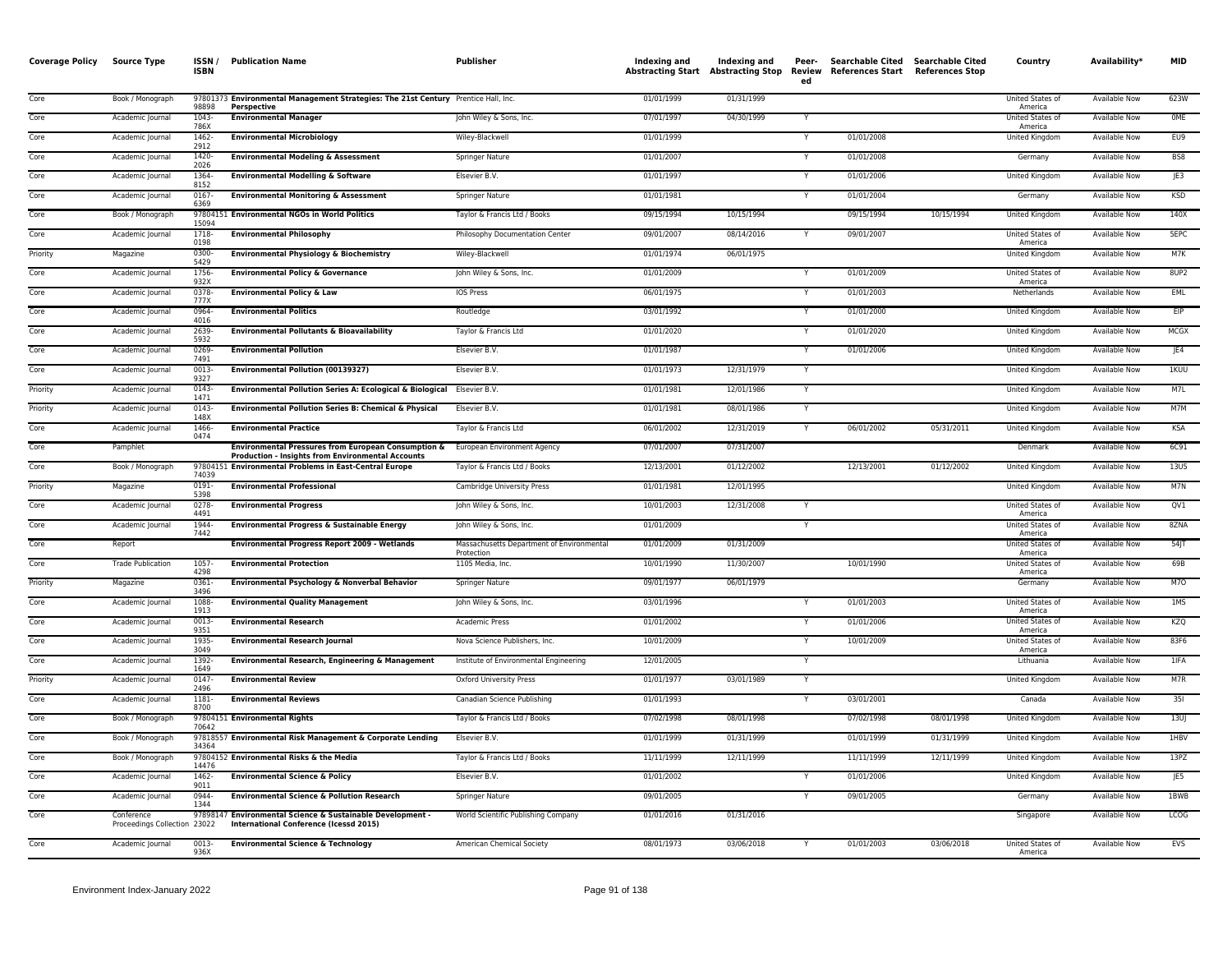| <b>Coverage Policy</b> | Source Type              | <b>ISSN</b><br><b>ISBN</b> | <b>Publication Name</b>                                                     | Publisher                                                     | Indexing and | Indexing and<br><b>Abstracting Start Abstracting Stop</b> | Peer-<br>Review<br>ed | Searchable Cited Searchable Cited<br>References Start References Stop |            | Country                            | Availability*        | <b>MID</b>        |
|------------------------|--------------------------|----------------------------|-----------------------------------------------------------------------------|---------------------------------------------------------------|--------------|-----------------------------------------------------------|-----------------------|-----------------------------------------------------------------------|------------|------------------------------------|----------------------|-------------------|
| Core                   | Academic Journal         | 2050-<br>7887              | <b>Environmental Science: Processes &amp; Impacts</b>                       | Royal Society of Chemistry                                    | 01/01/2013   |                                                           | Y                     |                                                                       |            | United Kingdom                     | Available Now        | FPS5              |
| Core                   | Academic Journal         | 1569<br>3430               | Environmental Sciences (15693430)                                           | Taylor & Francis Ltd                                          | 01/01/2004   | 12/31/2008                                                | Y                     | 01/01/2004                                                            |            | United Kingdom                     | Available Now        | URJ               |
| Core                   | Academic Journal         | 2190-<br>4707              | <b>Environmental Sciences Europe</b>                                        | Springer Nature                                               | 03/29/2016   |                                                           | Y                     |                                                                       |            | Germany                            | Available Now        | <b>ESHZ</b>       |
| Core                   | Magazine                 | 0266-<br>9838              | <b>Environmental Software</b>                                               | Elsevier B.V.                                                 | 06/01/1986   | 02/28/1996                                                |                       |                                                                       |            | United Kingdom                     | Available Now        | M7S               |
| Core                   | Academic Journal         | 2193<br>2697               | <b>Environmental Systems Research</b>                                       | Springer Nature                                               | 03/22/2016   |                                                           | $\mathsf{Y}$          |                                                                       |            | Germany                            | Available Now        | F <sub>2</sub> HC |
| Core                   | Magazine                 | 0959<br>3330               | <b>Environmental Technology</b>                                             | Taylor & Francis Ltd                                          | 01/01/1992   |                                                           | Y                     |                                                                       |            | <b>United Kingdom</b>              | <b>Available Now</b> | GZR               |
| Core                   | Magazine                 | 0143<br>2060               | <b>Environmental Technology Letters</b>                                     | Taylor & Francis Ltd                                          | 01/01/1980   | 12/01/1989                                                |                       |                                                                       |            | <b>United Kingdom</b>              | <b>Available Now</b> | M7T               |
| Core                   | Academic Journal         | 2162<br>2515               | <b>Environmental Technology Reviews</b>                                     | Taylor & Francis Ltd                                          | 01/01/2016   |                                                           |                       |                                                                       |            | United Kingdom                     | <b>Available Now</b> | <b>FUZW</b>       |
| Core                   | Academic Journal         | 1520-<br>4081              | <b>Environmental Toxicology</b>                                             | John Wiley & Sons, Inc.                                       | 05/01/1999   |                                                           |                       | 01/01/2006                                                            |            | United States of<br>America        | <b>Available Now</b> | KSH               |
| Core                   | Academic Journal         | 0730<br>7268               | <b>Environmental Toxicology &amp; Chemistry</b>                             | Wiley-Blackwell                                               | 01/01/1991   |                                                           | Y                     | 06/01/2005                                                            |            | United Kingdom                     | Available Now        | 5                 |
| Core                   | Academic Journal         | 1382<br>6689               | <b>Environmental Toxicology &amp; Pharmacology</b>                          | <b>Elsevier Science</b>                                       | 08/15/1996   |                                                           | Y                     | 01/01/2006                                                            |            | Netherlands                        | Available Now        | 3KH               |
| Priority               | Magazine                 | 1053-<br>4725              | <b>Environmental Toxicology &amp; Water Quality</b>                         | John Wiley & Sons, Inc.                                       | 02/01/1991   | 02/01/1998                                                |                       |                                                                       |            | United States of<br>America        | Available Now        | M7U               |
| Core                   | Book / Monograph         | 03059                      | 97807484 Environmental Toxicology Assessment                                | Taylor & Francis Ltd / Books                                  | 05/18/1995   | 06/17/1995                                                |                       | 05/18/1995                                                            | 06/17/1995 | United Kingdom                     | <b>Available Now</b> | 1319              |
| Core                   | Book / Monograph         | 91401                      | 97890569 Environmental Toxicology: Current Developments                     | Taylor & Francis Ltd / Books                                  | 07/28/1998   | 08/27/1998                                                |                       | 07/28/1998                                                            | 08/27/1998 | United Kingdom                     | Available Now        | 13G6              |
| Core                   | Book / Monograph         | 62692                      | 97804151 Environmental Transitions                                          | Taylor & Francis Ltd / Books                                  | 06/15/2000   | 07/15/2000                                                |                       | 06/15/2000                                                            | 07/15/2000 | United Kingdom                     | Available Now        | 13VG              |
| Core                   | Academic Journal         | 0963-<br>2719              | <b>Environmental Values</b>                                                 | White Horse Press                                             | 03/01/1992   |                                                           |                       | 01/01/2006                                                            |            | <b>United Kingdom</b>              | <b>Available Now</b> | H4Q               |
| Priority               | Magazine                 | 1049-<br>4715              | <b>Environmental Waste Management</b>                                       | Hazardous Material Publishing Co.                             | 01/01/1992   | 11/01/1992                                                |                       |                                                                       |            | United States of<br>America        | Available Now        | M7V               |
| Core                   | Book / Monograph         | 94757                      | 97804150 Environmentalism                                                   | Taylor & Francis Ltd / Books                                  | 10/21/1993   | 11/20/1993                                                |                       | 10/21/1993                                                            | 11/20/1993 | United Kingdom                     | <b>Available Now</b> | 142V              |
| Core                   | Academic Journal         | 0251-<br>1088              | <b>Environmentalist</b>                                                     | Springer Nature                                               | 03/01/1981   | 12/31/2012                                                | Y                     |                                                                       |            | Germany                            | <b>Available Now</b> | KNH               |
| Core                   | Academic Journal         | 1906<br>1714               | <b>EnvironmentAsia</b>                                                      | Thai Society of Higher Education Institutes on<br>Environment | 01/01/2012   |                                                           |                       |                                                                       |            | Thailand                           | <b>Available Now</b> | <b>BOAU</b>       |
| Core                   | Academic Journal         | 2076<br>3298               | <b>Environments (2076-3298)</b>                                             | <b>MDP</b>                                                    | 09/01/2021   |                                                           | $\mathsf{Y}$          |                                                                       |            | Switzerland                        | <b>Available Now</b> | MI5Z              |
| Core                   | Academic Journal         | 0711-<br>6780              | <b>Environments: A Journal of Interdisciplinary Studies</b>                 | University of Waterloo                                        | 01/01/1985   | 01/31/2012                                                |                       | 01/01/1985                                                            | 01/31/2012 | Canada                             | Available Now        | KNM               |
| Core                   | Academic Journal         | 1180<br>4009               | <b>Environmetrics</b>                                                       | John Wiley & Sons, Inc.                                       | 01/01/1993   |                                                           |                       | 01/01/2006                                                            |            | United States of<br>America        | <b>Available Now</b> | KNO               |
| Core                   | Academic Journal         | 1635-<br>0421              | <b>Environnement, Risques &amp; Sante</b>                                   | John Libbey Eurotext Ltd.                                     | 07/01/2016   |                                                           |                       |                                                                       |            | France                             | <b>Available Now</b> | 2YEG              |
| Core                   | Academic Journal         | $0141 -$<br>0229           | <b>Enzyme &amp; Microbial Technology</b>                                    | Elsevier B.V.                                                 | 02/14/2002   |                                                           | $\mathsf{Y}$          |                                                                       |            | United Kingdom                     | <b>Available Now</b> | JE6               |
| Core                   | Magazine                 | 0145<br>1189               | <b>EPA Journal</b>                                                          | US Environmental Protection Agency                            | 01/01/1990   | 12/31/1995                                                |                       |                                                                       |            | <b>United States of</b><br>America | <b>Available Now</b> | EPA               |
| Core                   | Academic Journal         | 0950<br>2688               | <b>Epidemiology &amp; Infection</b>                                         | Cambridge University Press                                    | 01/01/2007   |                                                           |                       |                                                                       |            | <b>United Kingdom</b>              | <b>Available Now</b> | 250               |
| Core                   | Academic Journal         | 0250-<br>8052              | <b>EPPO Bulletin</b>                                                        | Wiley-Blackwell                                               | 01/01/1998   |                                                           | Y                     | 01/01/2008                                                            |            | United Kingdom                     | Available Now        | F08               |
| Core                   | Magazine                 | 0362<br>3416               | <b>EPRI</b> Journal                                                         | Electric Power Research Institute                             | 01/01/1980   | 07/31/2001                                                |                       |                                                                       |            | United States of<br>America        | Available Now        | ERI               |
| Core                   | <b>Trade Publication</b> | 1073-<br>7227              | <b>Erosion Control</b>                                                      | <b>Endeavor Business Media</b>                                | 01/01/1995   |                                                           |                       |                                                                       |            | United States of<br>America        | Available Now        | <b>KNP</b>        |
| Core                   | Academic Journal         | 0014-<br>0309              | Erwerbs-Obstbau                                                             | Springer Nature                                               | 01/01/2011   |                                                           |                       |                                                                       |            | Germany                            | <b>Available Now</b> | HY3               |
| Core                   | Book / Monograph         | 24706                      | 97815603 Essentials of Environmental Toxicology                             | Taylor & Francis Ltd / Books                                  | 10/31/1996   | 11/30/1996                                                |                       | 10/31/1996                                                            | 11/30/1996 | <b>United Kingdom</b>              | <b>Available Now</b> | 13H1              |
| Core                   | Academic Journal         | 1736-<br>602X              | <b>Estonian Journal of Ecology</b>                                          | Teaduste Akadeemia Kirjastus                                  | 01/01/2007   | 12/31/2014                                                |                       |                                                                       |            | Estonia                            | <b>Available Now</b> | 56RZ              |
| Core                   | Academic Journal         | 0160-<br>8347              | <b>Estuaries</b>                                                            | <b>Springer Nature</b>                                        | 03/01/1978   | 12/31/2005                                                |                       | 01/01/1978                                                            |            | Germany                            | <b>Available Now</b> | 4Q4               |
| Core                   | Academic Journal         | 1559<br>2723               | <b>Estuaries &amp; Coasts</b>                                               | Springer Nature                                               | 01/01/2006   |                                                           | Y                     | 01/01/2006                                                            |            | Germany                            | Available Now        | 1WIA              |
| Priority               | Magazine                 | 0302-<br>3524              | <b>Estuarine &amp; Coastal Marine Science</b>                               | Academic Press                                                | 01/01/1977   | 12/01/1980                                                |                       |                                                                       |            | United States of<br>America        | Available Now        | M7W               |
| Core                   | Academic Journal         | 0272-<br>7714              | <b>Estuarine Coastal &amp; Shelf Science</b>                                | Academic Press                                                | 01/01/1981   |                                                           | Y                     |                                                                       |            | United States of<br>America        | Available Now        | KNT               |
| Core                   | Book / Monograph         | 84912                      | 97884790 Estudio de Impacto Ambiental                                       | Digitalia, Inc.                                               | 01/01/1999   | 01/31/1999                                                |                       |                                                                       |            | United States of<br>America        | <b>Available Now</b> | <b>87NK</b>       |
| Core                   | Book / Monograph         | 33287                      | 97806911 Ethics & the Beast: A Speciesist Argument for Animal<br>Liberation | Princeton University Press                                    | 01/01/2008   | 01/31/2008                                                |                       |                                                                       |            | United States of<br>America        | <b>Available Now</b> | 8W91              |
| Core                   | Academic Journal         | 1085-<br>6633              | <b>Ethics &amp; the Environment</b>                                         | Indiana University Press                                      | 01/01/1999   |                                                           |                       | 01/01/1999                                                            |            | <b>United States of</b><br>America | <b>Available Now</b> | FL8               |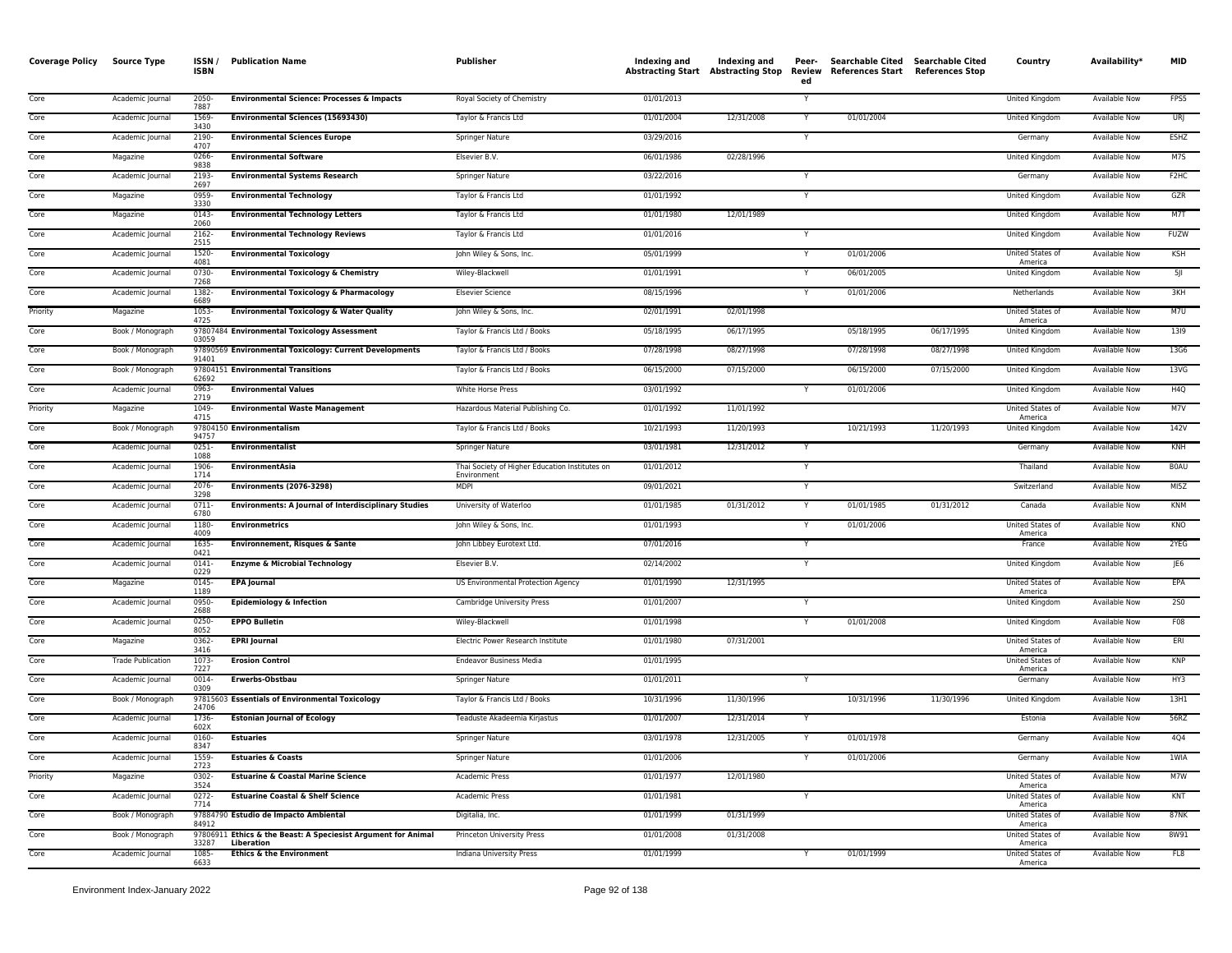| <b>Coverage Policy</b> | <b>Source Type</b>   | ISSN /<br>ISBN        | <b>Publication Name</b>                                                                                         | <b>Publisher</b>                                                            | Indexing and             | Indexing and<br><b>Abstracting Start Abstracting Stop</b> | Peer-<br>Review<br>ed | Searchable Cited Searchable Cited<br><b>References Start</b> | <b>References Stop</b> | Country                     | Availability*                  | <b>MID</b>        |
|------------------------|----------------------|-----------------------|-----------------------------------------------------------------------------------------------------------------|-----------------------------------------------------------------------------|--------------------------|-----------------------------------------------------------|-----------------------|--------------------------------------------------------------|------------------------|-----------------------------|--------------------------------|-------------------|
| Core                   | Academic Journal     | 1998-<br>0507         | Ethiopian Journal of Environmental Studies &<br><b>Management</b>                                               | Dr. O.A. Ajala                                                              | 11/01/2013               |                                                           | Y                     |                                                              |                        | Nigeria                     | Available Now                  | <b>DUGX</b>       |
| Core                   | Academic Journal     | 0394-<br>9370         | <b>Ethology Ecology &amp; Evolution</b>                                                                         | Routledge                                                                   | 01/01/2010               |                                                           |                       |                                                              |                        | United Kingdom              | Available Now                  | 65MB              |
| Core                   | Academic Journal     | 2147-<br>4249         | <b>Eurasian Journal of Soil Science</b>                                                                         | Eurasian Federation of Soil Science Societies                               | 01/01/2015               |                                                           |                       |                                                              |                        | Turkey                      | Available Now                  | GU1A              |
| Core                   | Report               | 79324                 | 97892916 Europe's Environment: The Fourth Assessment                                                            | European Environment Agency                                                 | 10/01/2007               | 10/31/2007                                                |                       |                                                              |                        | Denmark                     | Available Now                  | <b>6C93</b>       |
| Core                   | Academic Journal     | 1879-<br>3886         | European Energy & Environmental Law Review                                                                      | Kluwer Law International                                                    | 01/01/2008               |                                                           | Y                     | 01/01/2008                                                   |                        | Netherlands                 | Available Now                  | 6399              |
| Core                   | Report               | 77696                 | 97892916 European Environment Outlook                                                                           | European Environment Agency                                                 | 09/01/2005               | 09/30/2005                                                |                       |                                                              |                        | Denmark                     | Available Now                  | 6C92              |
| Core                   | Academic Journal     | 0961-<br>0405         | European Environment: The Journal of European<br><b>Environmental Policy (European Research Press)</b>          | European Research Press                                                     | 02/01/1993               | 12/31/1994                                                | Y                     |                                                              |                        | United Kingdom              | Available Now                  | YPI               |
| Core                   | Academic Journal     | 0961-<br>0405         | European Environment: The Journal of European<br><b>Environmental Policy (Wiley)</b>                            | John Wiley & Sons, Inc.                                                     | 01/01/1995               | 12/31/2008                                                | Y                     | 01/01/1995                                                   |                        | United States of<br>America | Available Now                  | <b>BVN</b>        |
| Core                   | Academic Journal     | 0966<br>1646          | <b>European Environmental Law Review</b>                                                                        | Wolters Kluwer Legal & Regulatory                                           | 03/01/2003               | 12/31/2007                                                |                       | 03/01/2003                                                   |                        | United States of<br>America | Available Now                  | <b>NOL</b>        |
| Core                   | Academic Journal     | 0934-<br>9723         | European Journal of Clinical Microbiology & Infectious<br><b>Diseases</b>                                       | Springer Nature                                                             | 01/01/2000               |                                                           | Y                     | 01/01/2008                                                   |                        | Germany                     | Available Now                  | GRW               |
| Core                   | Academic Journal     | 1210-<br>5759         | <b>European Journal of Entomology</b>                                                                           | <b>Biology Centre CAS</b>                                                   | 07/01/2007               |                                                           |                       |                                                              |                        | Czech Republic              | Available Now                  | H <sub>2</sub> S  |
| Core                   | Academic Journal     | 1805-<br>0174         | <b>European Journal of Environmental Sciences</b>                                                               | Charles University Prague, Karolinum Press                                  | 12/01/2012               |                                                           | Y                     |                                                              |                        | Czech Republic              | Available Now                  | <b>FU78</b>       |
| Core                   | Academic Journal     | 0300<br>1237          | <b>European Journal of Forest Pathology</b>                                                                     | Wiley-Blackwell                                                             | 01/01/1971               | 12/31/1999                                                | Y                     | 01/01/1971                                                   |                        | United Kingdom              | Available Now                  | <b>EUF</b>        |
| Core                   | Academic Journal     | 1303-<br>0868         | European Journal of Mineral Processing & Environmental<br>Protection                                            | European Journal of Mineral Processing &<br><b>Environmental Protection</b> | 01/01/2003               | 12/31/2005                                                | Y                     | 01/01/2003                                                   | 12/31/2005             | Turkey                      | Available Now                  | R49               |
| Core                   | Academic Journal     | 0967<br>0262          | <b>European Journal of Phycology</b>                                                                            | Taylor & Francis Ltd                                                        | 01/01/2003               |                                                           | Y                     |                                                              |                        | United Kingdom              | Available Now                  | 7XV               |
| Core                   | Academic Journal     | 0929<br>1873          | <b>European Journal of Plant Pathology</b>                                                                      | Springer Nature                                                             | 01/01/2007               |                                                           | Y                     |                                                              |                        | Germany                     | Available Now                  | OF1               |
| Core                   | Academic Journal     | 2279-<br>7254         | <b>European Journal of Remote Sensing</b>                                                                       | Taylor & Francis Ltd                                                        | 03/01/2012               |                                                           |                       |                                                              |                        | United Kingdom              | Available Now                  | FI6W              |
| Core                   | Academic Journal     | 1351-<br>0754         | <b>European Journal of Soil Science</b>                                                                         | Wiley-Blackwell                                                             | 01/01/1998               |                                                           |                       | 01/01/1998                                                   |                        | United Kingdom              | Available Now                  | 80W               |
| Core                   | Academic Journal     | 1818<br>8710          | <b>European Journal of Water Quality</b>                                                                        | <b>EDP Sciences</b>                                                         | 01/01/2014               | 01/31/2017                                                | Y                     |                                                              |                        | France                      | Available Now                  | B9ZB              |
| Priority               | Magazine             | 0925-<br>5060         | <b>European Water Pollution Control</b>                                                                         | Dalton Publishing                                                           | 01/01/1993               | 05/01/1997                                                |                       |                                                              |                        | United Kingdom              | Available Now                  | KNV               |
| Core                   | Magazine             | 0749-<br>3940         | <b>Everyone's Backyard</b>                                                                                      | Center for Health, Environment & Justice                                    | 01/01/1990               | 09/30/2009                                                |                       | 01/01/1990                                                   |                        | United States of<br>America | Available Now                  | <b>KNX</b>        |
| Core                   | Academic Journal     | 0014-<br>3820         | <b>Evolution</b>                                                                                                | Wiley-Blackwell                                                             | 02/01/1993               |                                                           |                       |                                                              |                        | United Kingdom              | Available Now                  | <b>EVO</b>        |
| Core                   | Academic Journal     | 0269-<br>7653         | <b>Evolutionary Ecology</b>                                                                                     | Springer Nature                                                             | 01/01/1991               |                                                           | Y                     | 01/01/2006                                                   |                        | Germany                     | Available Now                  | KO1               |
| Core                   | Report               | 22607                 | 97892893 Expanding the Scope of the EuP Directive                                                               | Nordic Council of Ministers                                                 | 10/01/2011               | 10/31/2011                                                |                       |                                                              |                        | Denmark                     | Available Now                  | EHEG              |
| Core                   | Academic Journal     | 0168-<br>8162         | <b>Experimental &amp; Applied Acarology</b>                                                                     | Springer Nature                                                             | 04/01/1991               |                                                           | Y                     | 01/01/2006                                                   |                        | Germany                     | Available Now                  | KO3               |
| Core                   | Academic Journal     | 0940-<br>2993         | <b>Experimental &amp; Toxicologic Pathology</b>                                                                 | Elsevier GmbH, Urban & Fischer Verlag                                       | 01/01/2002               | 10/31/2017                                                | Y                     |                                                              |                        | United Kingdom              | Available Now                  | NX2               |
| Core                   | Book / Monograph     | 91937                 | 97890569 Exploring Environmental Change Using an Integrative<br>Method                                          | Taylor & Francis Ltd / Books                                                | 05/24/1999               | 06/23/1999                                                |                       | 05/24/1999                                                   | 06/23/1999             | United Kingdom              | Available Now                  | 13G5              |
| Core<br>Core           | Academic Journal     | 1431-<br>0651<br>0749 | <b>Extremophiles</b><br><b>EXXON USA</b>                                                                        | Springer Nature                                                             | 02/01/2000               |                                                           |                       | 01/01/2008                                                   |                        | Germany                     | Available Now                  | <b>NPM</b><br>M7X |
|                        | Magazine             | 1115<br>1020          | <b>FAO Aquaculture Newsletter</b>                                                                               | Exxon Co.<br>Food & Agriculture Organization of the United                  | 01/01/1981               | 02/28/1986                                                |                       |                                                              |                        | United States of<br>America | Available Now<br>Available Now | <b>FIBD</b>       |
| Core<br>Core           | Magazine             | 3443<br>2070-         | FAO Fisheries & Aquaculture Circular                                                                            | Nations<br>Food & Agriculture Organization of the United                    | 12/01/2012<br>01/01/2011 |                                                           |                       |                                                              |                        | Italy<br>Italy              | Available Now                  | BGA4              |
| Core                   | Magazine<br>Magazine | 6065<br>2070-         | FAO Fisheries & Aquaculture Report                                                                              | Nations<br>Food & Agriculture Organization of the United                    | 01/01/2011               |                                                           |                       |                                                              |                        | Italy                       | Available Now                  | BGA5              |
| Core                   | Magazine             | 6987<br>2070          | FAO Fisheries & Aquaculture Technical Paper                                                                     | Nations<br>Food & Agriculture Organization of the United                    | 01/01/2011               |                                                           |                       |                                                              |                        | Italy                       | Available Now                  | BGA6              |
| Core                   | Magazine             | 7010<br>1020-         | <b>FAO Technical Guidelines for Responsible Fisheries</b>                                                       | Nations<br>Food & Agriculture Organization of the United                    | 01/01/2011               |                                                           |                       |                                                              |                        | Italy                       | Available Now                  | BGA7              |
| Core                   | Magazine             | 5292<br>1048-         | <b>Federal Facilities Environmental Journal</b>                                                                 | Nations<br>John Wiley & Sons, Inc. / Education                              | 04/01/2003               | 01/31/2004                                                |                       |                                                              |                        | United States of            | Available Now                  | NIW               |
| Core                   | Academic Journal     | 4078<br>0928-         | <b>FEMS Immunology &amp; Medical Microbiology</b>                                                               | Oxford University Press / USA                                               | 01/01/2002               | 12/31/2012                                                | Y                     | 01/01/2008                                                   | 12/31/2012             | America<br>United States of | Available Now                  | 3KR               |
| Core                   | Academic Journal     | 8244<br>0168-         | <b>FEMS Microbiology Ecology</b>                                                                                | Oxford University Press / USA                                               | 01/01/2002               |                                                           | Y                     | 01/01/2008                                                   |                        | America<br>United States of | Available Now                  | 3KS               |
| Core                   | Academic Journal     | 6496<br>0378-         | <b>FEMS Microbiology Letters</b>                                                                                | Oxford University Press / USA                                               | 01/01/2002               |                                                           | Y                     | 01/01/2008                                                   |                        | America<br>United States of | Available Now                  | 3KT               |
| Core                   | Academic Journal     | 1097<br>0168-         | <b>FEMS Microbiology Reviews</b>                                                                                | Oxford University Press / USA                                               | 01/01/2002               |                                                           | Y                     | 01/01/2008                                                   |                        | America<br>United States of | <b>Available Now</b>           | 3KU               |
| Core                   | Book / Monograph     | 6445                  | 97809668 Fencing the Fishery: A Primer on Ending the Race for Fish PERC: Property & Environment Research Center |                                                                             | 06/01/2002               | 06/30/2002                                                |                       |                                                              |                        | America<br>United States of | Available Now                  | 7194              |
|                        |                      | 24377                 |                                                                                                                 |                                                                             |                          |                                                           |                       |                                                              |                        | America                     |                                |                   |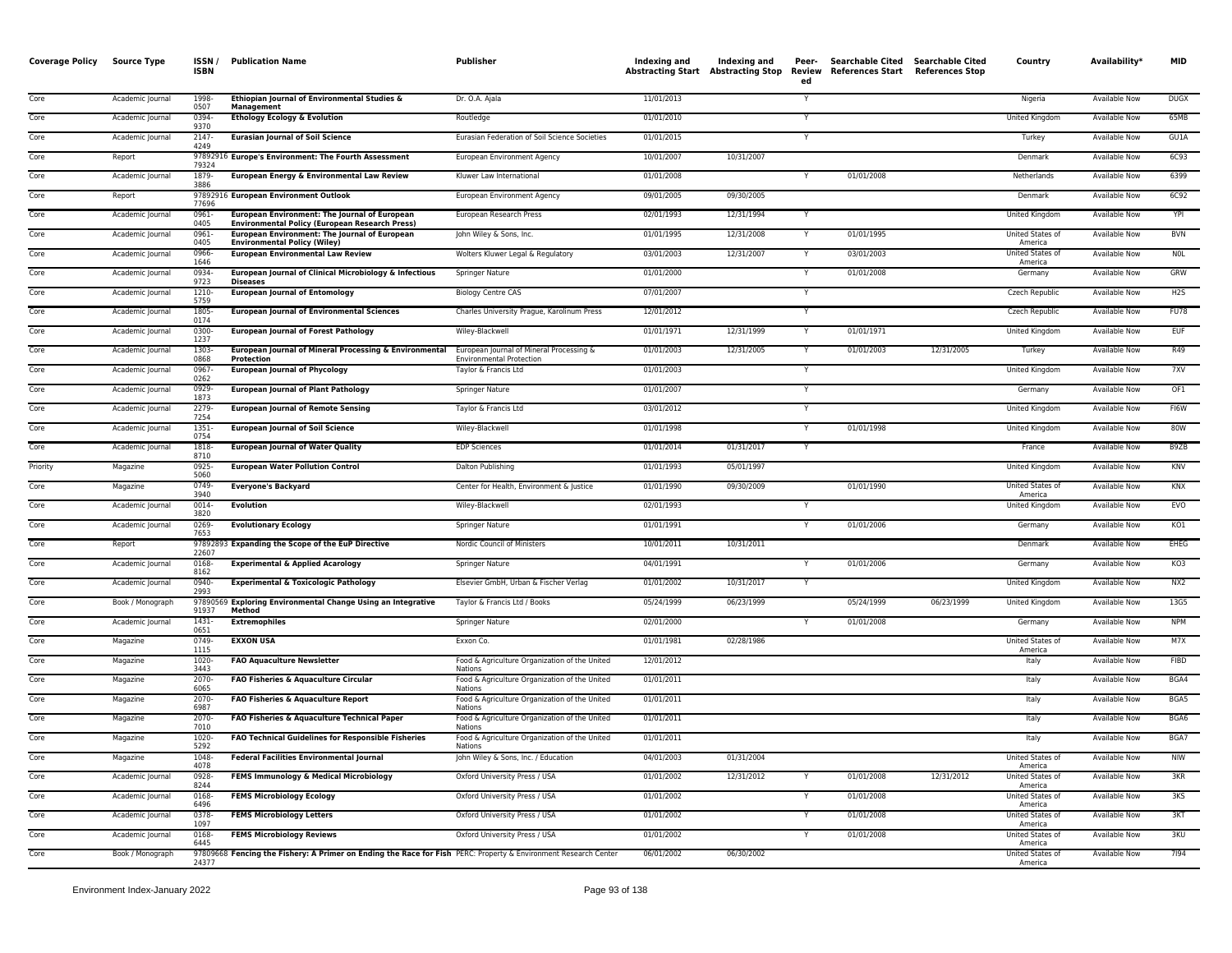| <b>Coverage Policy</b> | Source Type      | ISSN/<br><b>ISBN</b> | <b>Publication Name</b>                                                                                                  | Publisher                                                              | <b>Indexing and</b> | Indexing and<br><b>Abstracting Start Abstracting Stop</b> | Peer-<br>Review<br>ed   | Searchable Cited<br>References Start References Stop | Searchable Cited | Country                            | Availability*        | <b>MID</b>       |
|------------------------|------------------|----------------------|--------------------------------------------------------------------------------------------------------------------------|------------------------------------------------------------------------|---------------------|-----------------------------------------------------------|-------------------------|------------------------------------------------------|------------------|------------------------------------|----------------------|------------------|
| Core                   | Magazine         | 0378<br>0430         | <b>Fertilizer Technology</b>                                                                                             | Planning & Development Division                                        | 01/01/1985          | 02/28/1985                                                |                         |                                                      |                  | India                              | <b>Available Now</b> | M7Y              |
| Core                   | Academic Journal | 0378-<br>4290        | <b>Field Crops Research</b>                                                                                              | <b>Elsevier Science</b>                                                | 01/01/2002          |                                                           | Y                       |                                                      |                  | Netherlands                        | Available Now        | 3KV              |
| Core                   | Book / Monograph | 46999                | 97804151 Fifty Key Thinkers on the Environment                                                                           | Taylor & Francis Ltd / Books                                           | 12/07/2000          | 01/06/2001                                                |                         | 12/07/2000                                           | 01/06/2001       | United Kingdom                     | <b>Available Now</b> | 13X8             |
| Priority               | Magazine         | $0015 -$<br>1890     | <b>Filtration Engineering</b>                                                                                            | <b>Filtration Publishing</b>                                           | 01/01/1975          | 09/01/1975                                                |                         |                                                      |                  | United States of<br>America        | <b>Available Now</b> | M <sub>19</sub>  |
| Core                   | Report           |                      | Financial Crisis & Fiscal Consolidation in Green Budgets                                                                 | Nordic Council of Ministers                                            | 03/01/2013          | 03/31/2013                                                |                         |                                                      |                  | Denmark                            | Available Now        | HE3I             |
| Core                   | Academic Journal | 0308<br>0501         | <b>Fire &amp; Materials</b>                                                                                              | John Wiley & Sons, Inc.                                                | 04/01/2003          |                                                           |                         |                                                      |                  | United States of<br>America        | <b>Available Now</b> | O7X              |
| Core                   | Academic Journal | 1933<br>9747         | <b>Fire Ecology</b>                                                                                                      | <b>Springer Nature</b>                                                 | 12/01/2011          |                                                           | $\overline{\mathsf{Y}}$ |                                                      |                  | Germany                            | <b>Available Now</b> | BCQ3             |
| Core                   | Academic Journal | 0379<br>7112         | <b>Fire Safety Journal</b>                                                                                               | <b>Elsevier B.V.</b>                                                   | 03/01/2002          |                                                           | Y                       |                                                      |                  | United Kingdom                     | Available Now        | IF3              |
| Core                   | Academic Journal | 0015<br>2684         | <b>Fire Technology</b>                                                                                                   | Springer Nature                                                        | 01/01/2007          |                                                           |                         | 01/01/2008                                           |                  | Germany                            | Available Now        | BW4              |
| Core                   | Academic Journal | 0263<br>5046         | <b>First Break</b>                                                                                                       | European Association of Geoscientists &<br><b>Engineers</b>            | 01/01/1998          | 12/31/2011                                                | $\overline{Y}$          |                                                      |                  | Netherlands                        | <b>Available Now</b> | <b>FOA</b>       |
| Core                   | Book / Monograph | 02513                | 97819788 First Year in the Life of Estuarine Fishes in the Middle<br><b>Atlantic Bight</b>                               | <b>Rutgers University Press</b>                                        | 01/01/1998          | 01/31/1998                                                |                         |                                                      |                  | United States of<br>America        | <b>Available Now</b> | $61$ GX          |
| Core                   | Academic Journal | 1467<br>2960         | <b>Fish &amp; Fisheries</b>                                                                                              | Wiley-Blackwell                                                        | 03/01/2000          |                                                           |                         | 03/01/2000                                           |                  | <b>United Kingdom</b>              | <b>Available Now</b> | <b>EUT</b>       |
| Core                   | Book / Monograph | 1546<br>5098         | <b>Fish Physiology</b>                                                                                                   | <b>Elsevier Science</b>                                                | 01/01/2005          | 01/31/2013                                                |                         |                                                      |                  | United States of<br>America        | <b>Available Now</b> | 24ZY             |
| Core                   | Academic Journal | 0363-<br>2415        | <b>Fisheries</b>                                                                                                         | Wiley-Blackwell                                                        | 01/01/2007          |                                                           |                         |                                                      |                  | United Kingdom                     | <b>Available Now</b> | M7Z              |
| Core                   | Academic Journal | 0141<br>9862         | <b>Fisheries Management</b>                                                                                              | Wiley-Blackwell                                                        | 01/01/1970          | 10/31/1984                                                | $\checkmark$            |                                                      |                  | United Kingdom                     | Available Now        | MD3              |
| Core                   | Academic Journal | 0969<br>997X         | <b>Fisheries Management &amp; Ecology</b>                                                                                | Wiley-Blackwell                                                        | 01/01/1998          |                                                           | $\mathsf{v}$            | 01/01/1998                                           |                  | <b>United Kingdom</b>              | <b>Available Now</b> | <b>EUU</b>       |
| Core                   | Academic Journal | $1054 -$<br>6006     | <b>Fisheries Oceanography</b>                                                                                            | Wiley-Blackwell                                                        | 01/01/1998          |                                                           |                         | 01/01/1998                                           |                  | <b>United Kingdom</b>              | <b>Available Now</b> | <b>EUV</b>       |
| Core                   | Academic Journal | 0165<br>7836         | <b>Fisheries Research</b>                                                                                                | <b>Elsevier Science</b>                                                | 07/01/1990          |                                                           | $\checkmark$            |                                                      |                  | Netherlands                        | <b>Available Now</b> | 3KX              |
| Core                   | Academic Journal | 0919-<br>9268        | <b>Fisheries Science</b>                                                                                                 | Springer Nature                                                        | 01/01/2000          |                                                           | Y                       | 01/01/2000                                           |                  | Germany                            | Available Now        | <b>FRC</b>       |
| Core                   | Academic Journal | 0090<br>0656         | <b>Fishery Bulletin</b>                                                                                                  | National Oceanic & Atmospheric Administration                          | 07/01/2003          |                                                           | Y                       |                                                      |                  | United States of<br>America        | <b>Available Now</b> | QOU              |
| Core                   | Report           | $1014 -$<br>9228     | Fishery Committee for the Eastern Central Atlantic. CECAF Food & Agriculture Organization of the United<br>/ ECAF Series | Nations                                                                | 12/01/2012          | 07/31/2013                                                |                         |                                                      |                  | Italy                              | <b>Available Now</b> | <b>FIBH</b>      |
| Core                   | Academic Journal | 2458<br>942X         | <b>Fishtaxa-Journal of Fish Taxonomy</b>                                                                                 | Fishtaxa-Journal of Fish Taxonomy                                      | 11/01/2017          |                                                           | Y                       |                                                      |                  | Iran (Islamic Republic<br>of)      | Available Now        | L9G7             |
| Core                   | Academic Journal | 0367<br>2530         | <b>Flora</b>                                                                                                             | Elsevier GmbH, Urban & Fischer Verlag                                  | 01/01/2002          |                                                           |                         |                                                      |                  | United Kingdom                     | Available Now        | NX3              |
| Priority               | Academic Journal | 1045<br>9758         | <b>Florida lournal of Public Health</b>                                                                                  | Florida Public Health Association                                      | 10/01/1988          | 06/01/1991                                                |                         |                                                      |                  | United States of<br>America        | <b>Available Now</b> | M80              |
| Core                   | Magazine         | 0015<br>4172         | <b>Florida Naturalist</b>                                                                                                | Audubon of Florida                                                     | 08/01/1973          | 07/01/1982                                                |                         |                                                      |                  | United States of<br>America        | Available Now        | M81              |
| Core                   | Report           | 1504<br>9744         | <b>FNI Reports</b>                                                                                                       | Fridtjof Nansen Institute                                              | 10/01/2012          |                                                           |                         |                                                      |                  | Norway                             | Available Now        | <b>B3V4</b>      |
| Priority               | Academic Journal | $0273-$<br>009X      | <b>Focus on Renewable Natural Resources</b>                                                                              | University of Idaho, College of Forestry, Wildlife<br>& Range Sciences | 05/01/1989          | 12/01/1995                                                | $\mathsf{Y}$            |                                                      |                  | <b>United States of</b><br>America | <b>Available Now</b> | KO <sub>6</sub>  |
| Core                   | Academic Journal | 1434<br>7512         | FOG - Freiberg Online Geoscience                                                                                         | FOG - Freiberg Online Geoscience                                       | 01/01/2011          |                                                           | Y                       |                                                      |                  | Germany                            | Available Now        | <b>8WUN</b>      |
| Core                   | Academic Journal | 0071<br>6677         | Folia Forestalia Polonica, Seria A (Forestry)                                                                            | Sciendo                                                                | 09/01/2013          |                                                           | Y                       |                                                      |                  | Germany                            | Available Now        | GQP7             |
| Core                   | Academic Journal | 0954<br>0105         | Food & Agricultural Immunology                                                                                           | Taylor & Francis Ltd                                                   | 03/01/1999          |                                                           | $\mathsf{Y}$            | 03/01/1999                                           |                  | United Kingdom                     | <b>Available Now</b> | 57Y              |
| Core                   | Academic Journal | 0278<br>6915         | <b>Food &amp; Chemical Toxicology</b>                                                                                    | Pergamon Press - An Imprint of Elsevier Science                        | 01/01/2002          |                                                           | Y                       |                                                      |                  | United Kingdom                     | Available Now        | <b>JQW</b>       |
| Priority               | Magazine         | 0015<br>6264         | <b>Food &amp; Cosmetics Toxicology</b>                                                                                   | Pergamon Press - An Imprint of Elsevier Science                        | 06/01/1973          | 12/01/1981                                                |                         |                                                      |                  | United Kingdom                     | Available Now        | M82              |
| Core                   | Magazine         |                      | Food & Environment Electronic Digest                                                                                     | Union of Concerned Scientists                                          | 07/01/2009          | 11/30/2011                                                |                         | 07/01/2009                                           | 05/31/2011       | United States of<br>America        | <b>Available Now</b> | 2QX3             |
| Core                   | Academic Journal | $0265 -$<br>203X     | <b>Food Additives &amp; Contaminants</b>                                                                                 | Taylor & Francis Ltd                                                   | 01/01/1991          | 12/31/2007                                                |                         | 01/01/1999                                           |                  | United Kingdom                     | <b>Available Now</b> | B <sub>7</sub> C |
| Core                   | Academic Journal | 1944-<br>0049        | Food Additives & Contaminants. Part A: Chemistry,<br>Analysis, Control, Exposure & Risk Assessment                       | Taylor & Francis Ltd                                                   | 01/01/2008          |                                                           | Y                       | 01/01/2008                                           |                  | United Kingdom                     | Available Now        | AWRX             |
| Core                   | Academic Journal | 1939-<br>3210        | Food Additives & Contaminants: Part B: Surveillance<br>Communications                                                    | Taylor & Francis Ltd                                                   | 02/01/2008          |                                                           |                         |                                                      |                  | United Kingdom                     | <b>Available Now</b> | 5EVZ             |
| Core                   | Academic Journal | 0890-<br>5436        | <b>Food Biotechnology</b>                                                                                                | Taylor & Francis Ltd                                                   | 03/01/2001          |                                                           |                         | 01/01/2008                                           |                  | <b>United Kingdom</b>              | <b>Available Now</b> | <b>KUF</b>       |
| Core                   | Academic Journal | 0740-<br>0020        | <b>Food Microbiology</b>                                                                                                 | Academic Press                                                         | 01/01/2002          |                                                           | Y                       |                                                      |                  | United States of<br>America        | Available Now        | <b>LOH</b>       |
| Core                   | Academic Journal | 0306<br>9192         | <b>Food Policy</b>                                                                                                       | Pergamon Press - An Imprint of Elsevier Science                        | 05/01/1978          |                                                           |                         |                                                      |                  | United Kingdom                     | Available Now        | JF9              |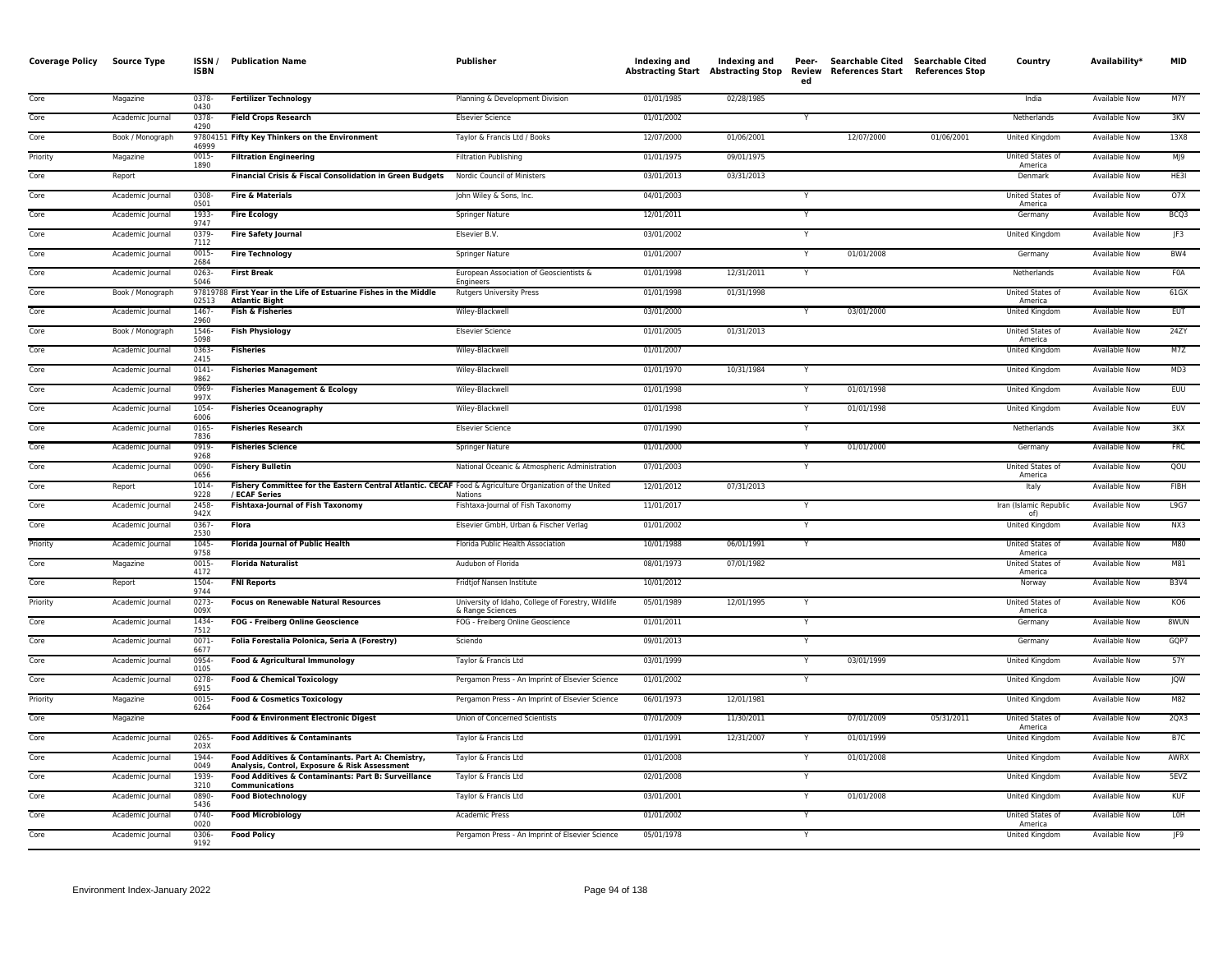| <b>Coverage Policy</b> | <b>Source Type</b> | ISSN/<br><b>ISBN</b> | <b>Publication Name</b>                                                                                                                              | Publisher                                                   | Indexing and | Indexing and<br>Abstracting Start Abstracting Stop | Peer-<br>ed  | Searchable Cited<br>Review References Start References Stop | <b>Searchable Cited</b> | Country                            | Availability*        | <b>MID</b>       |
|------------------------|--------------------|----------------------|------------------------------------------------------------------------------------------------------------------------------------------------------|-------------------------------------------------------------|--------------|----------------------------------------------------|--------------|-------------------------------------------------------------|-------------------------|------------------------------------|----------------------|------------------|
| Core                   | Book / Monograph   | 03379                | 97815525 Food Sovereignty & Uncultivated Biodiversity in South<br>Asia: Essays on the Poverty of Food Policy & the Wealth of<br>the Social Landscape | International Development Research Centre                   | 01/01/2007   | 01/31/2007                                         |              |                                                             |                         | Canada                             | <b>Available Now</b> | 90CA             |
| Core                   | Academic Journal   | 1330-<br>9862        | Food Technology & Biotechnology                                                                                                                      | Prehrambeno Biotehnoloski Fakultet                          | 01/01/2006   |                                                    |              |                                                             |                         | Croatia                            | <b>Available Now</b> | 1GWN             |
| Core                   | Academic Journal   | 1559<br>4785         | <b>Fordham Environmental Law Review</b>                                                                                                              | Fordham University School of Law                            | 12/01/2010   |                                                    |              |                                                             |                         | United States of<br>America        | Available Now        | 31HL             |
| Core                   | Magazine           | 0015<br>7384         | Forest & Bird                                                                                                                                        | Royal Forest & Bird Protection Society                      | 01/01/1998   | 03/31/2021                                         |              |                                                             |                         | New Zealand                        | Available Now        | 10M              |
| Priority               | Academic Journal   | 1046-<br>7009        | <b>Forest &amp; Conservation History</b>                                                                                                             | <b>Oxford University Press</b>                              | 01/01/1990   | 10/01/1995                                         |              |                                                             |                         | <b>United Kingdom</b>              | <b>Available Now</b> | M83              |
| Core                   | Academic Journal   | 0378<br>1127         | <b>Forest Ecology &amp; Management</b>                                                                                                               | <b>Elsevier Science</b>                                     | 01/01/1982   |                                                    |              |                                                             |                         | Netherlands                        | <b>Available Now</b> | 3L1              |
| Priority               | Academic Journal   | 0015<br>7422         | <b>Forest History Newsletter</b>                                                                                                                     | <b>Oxford University Press</b>                              | 10/01/1973   | 07/01/1980                                         |              |                                                             |                         | United Kingdom                     | Available Now        | M87              |
| Priority               | Magazine           | 0015<br>7430         | <b>Forest Industries</b>                                                                                                                             | <b>Forest Products Society</b>                              | 08/01/1973   | 12/01/1975                                         |              |                                                             |                         | United States of<br>America        | <b>Available Now</b> | 6K1              |
| Core                   | Academic Journal   | 1437-<br>4781        | <b>Forest Pathology</b>                                                                                                                              | Wiley-Blackwell                                             | 02/01/2000   |                                                    | Y            | 02/01/2000                                                  |                         | United Kingdom                     | Available Now        | EV <sub>0</sub>  |
| Core                   | Academic Journal   | 1389<br>9341         | <b>Forest Policy &amp; Economics</b>                                                                                                                 | Elsevier B.V.                                               | 01/01/2002   |                                                    |              |                                                             |                         | United Kingdom                     | <b>Available Now</b> | <b>JQX</b>       |
| Core                   | Academic Journal   | 0015<br>7473         | <b>Forest Products Journal</b>                                                                                                                       | <b>Forest Products Society</b>                              | 01/01/1997   |                                                    |              | 01/01/2003                                                  | 03/31/2020              | United States of<br>America        | <b>Available Now</b> | 0N <sub>0</sub>  |
| Core                   | Academic Journal   | 1732-<br>9442        | <b>Forest Research Papers</b>                                                                                                                        | Sciendo                                                     | 08/01/2013   |                                                    |              |                                                             |                         | Germany                            | <b>Available Now</b> | FQL5             |
| Core                   | Academic Journal   | 0015<br>749X         | <b>Forest Science</b>                                                                                                                                | Oxford University Press                                     | 09/01/2009   |                                                    |              | 09/01/2009                                                  |                         | <b>United Kingdom</b>              | Available Now        | M84              |
| Core                   | Academic Journal   | 1824-<br>0119        | Forest@ - Journal of Silviculture & Forest Ecology                                                                                                   | Italian Society of Silviculture & Forest Ecology<br>(SISFF) | 01/01/2010   |                                                    |              |                                                             |                         | Italy                              | <b>Available Now</b> | 77ZP             |
| Core                   | Academic Journal   | 0015<br>7546         | <b>Forestry Chronicle</b>                                                                                                                            | Canadian Institute of Forestry                              | 06/01/1973   |                                                    |              | 06/01/1973                                                  |                         | <b>United Kingdom</b>              | <b>Available Now</b> | KOD              |
| Core                   | Academic Journal   | 0323<br>1046         | Forestry Journal (03231046)                                                                                                                          | Sciendo                                                     | 02/01/2014   |                                                    |              |                                                             |                         | Germany                            | Available Now        | FQL6             |
| Core                   | Academic Journal   | 0015<br>752X         | Forestry: An International Journal of Forest Research                                                                                                | <b>Oxford University Press</b>                              | 01/01/1973   |                                                    |              | 01/01/2007                                                  |                         | United Kingdom                     | <b>Available Now</b> | KOA              |
| Core                   | Academic Journal   | 1999<br>4907         | Forests (19994907)                                                                                                                                   | <b>MDPI</b>                                                 | 09/01/2010   |                                                    | $\checkmark$ |                                                             |                         | Switzerland                        | <b>Available Now</b> | <b>B74D</b>      |
| Priority               | Magazine           | 0380<br>321X         | <b>Foret Conservation</b>                                                                                                                            | Foret Conservation                                          | 01/01/1974   | 07/01/1982                                         |              |                                                             |                         | Canada                             | <b>Available Now</b> | M85              |
| Core                   | Academic Journal   | $0172 -$<br>1518     | Forschung                                                                                                                                            | John Wiley & Sons, Inc.                                     | 06/01/2012   | 12/31/2019                                         |              |                                                             |                         | <b>United States of</b><br>America | <b>Available Now</b> | 080              |
| Core                   | Academic Journal   | 0887<br>8218         | Forum for Applied Research & Public Policy                                                                                                           | Energy, Environment & Resources Center                      | 03/01/1989   | 06/30/2002                                         |              |                                                             |                         | United States of<br>America        | <b>Available Now</b> | FAP              |
| Core                   | Report             |                      | Framework for Multispecies Assessment & Management Nordic Council of Ministers                                                                       |                                                             | 06/01/2013   | 06/30/2013                                         |              |                                                             |                         | Denmark                            | <b>Available Now</b> | HE3              |
| Core                   | Academic Journal   | 1018<br>4619         | <b>Fresenius Environmental Bulletin</b>                                                                                                              | Parlar Scientific Publications                              | 01/01/2005   |                                                    |              | 01/01/2005                                                  | 07/31/2020              | Germany                            | Available Now        | 1BWC             |
| Core                   | Academic Journal   | 0046<br>5070         | <b>Freshwater Biology</b>                                                                                                                            | Wiley-Blackwell                                             | 03/01/1971   |                                                    |              | 01/01/2005                                                  |                         | United Kingdom                     | <b>Available Now</b> | EV2              |
| Priority               | Academic Journal   | 0016-<br>2159        | <b>Frontiers (0016-2159)</b>                                                                                                                         | Academy of Natural Sciences of Philadelphia                 | 12/01/1973   | 01/01/1980                                         | Y            |                                                             |                         | United States of<br>America        | Available Now        | 5V5              |
| Core                   | Academic Journal   | 1540<br>9295         | Frontiers in Ecology & the Environment                                                                                                               | John Wiley & Sons, Inc.                                     | 02/01/2003   |                                                    |              | 02/01/2003                                                  |                         | United States of<br>America        | <b>Available Now</b> | W52              |
| Core                   | Academic Journal   | 0248<br>1294         | Fruits                                                                                                                                               | International Society for Horticultural Science             | 01/01/2007   | 12/31/2018                                         |              |                                                             |                         | Belgium                            | Available Now        | NCD              |
| Core                   | Academic Journal   | 0378<br>3820         | <b>Fuel Processing Technology</b>                                                                                                                    | <b>Elsevier Science</b>                                     | 02/20/2002   |                                                    |              |                                                             |                         | Netherlands                        | <b>Available Now</b> | 3L2              |
| Priority               | Magazine           | 0884<br>3759         | <b>Fuel Science &amp; Technology International</b>                                                                                                   | Taylor & Francis Ltd                                        | 01/01/1986   | 10/01/1993                                         |              |                                                             |                         | <b>United Kingdom</b>              | <b>Available Now</b> | M86              |
| Core                   | Academic Journal   | 0269<br>8463         | <b>Functional Ecology</b>                                                                                                                            | Wiley-Blackwell                                             | 01/01/1990   |                                                    |              | 01/01/1990                                                  |                         | <b>United Kingdom</b>              | <b>Available Now</b> | F <sub>0</sub> C |
| Core                   | Academic Journal   | $0272 -$<br>0590     | <b>Fundamental &amp; Applied Toxicology</b>                                                                                                          | <b>Oxford University Press</b>                              | 01/01/1996   | 12/31/1997                                         |              |                                                             |                         | <b>United Kingdom</b>              | <b>Available Now</b> | AY0S             |
| Core                   | Academic Journal   | 2363-<br>9075        | <b>Future Cities &amp; Environment</b>                                                                                                               | <b>Ubiquity Press</b>                                       | 03/30/2016   |                                                    | Y            |                                                             |                         | United Kingdom                     | Available Now        | I6YS             |
| Core                   | Book / Monograph   | 03973                | 97815525 Future Control of Food: A Guide to International<br>Negotiations & Rules on Intellectual Property, Biodiversity<br>& Food Security          | International Development Research Centre                   | 01/01/2008   | 01/31/2008                                         |              |                                                             |                         | Canada                             | Available Now        | 90C9             |
| Core                   | Report             |                      | Future Investment in Drinking Water & Wastewater<br>Infrastructure                                                                                   | Congressional Budget Office                                 | 11/01/2002   | 11/30/2002                                         |              |                                                             |                         | United States of<br>America        | <b>Available Now</b> | 87KG             |
| Core                   | Pamphlet           |                      | Future of Air Quality: Margo Oge                                                                                                                     | US Environmental Protection Agency                          | 08/01/2000   | 12/31/2000                                         |              |                                                             |                         | United States of<br>America        | <b>Available Now</b> | D11              |
| Core                   | Academic Journal   | 1616<br>8658         | Fuzzy Information & Engineering (Taylor & Francis Ltd)                                                                                               | Taylor & Francis Ltd                                        | 06/01/2018   |                                                    |              |                                                             |                         | United Kingdom                     | Available Now        | LRMP             |
| Core                   | Academic Journal   | 0940<br>5550         | <b>GAIA: Ecological Perspectives for Science &amp; Society</b>                                                                                       | Oekom Verlag GmbH                                           | 12/01/2009   |                                                    |              |                                                             |                         | Germany                            | <b>Available Now</b> | CF <sub>0</sub>  |
| Core                   | Academic Journal   | 1390-<br>2830        | <b>Galapagos Research</b>                                                                                                                            | Charles Darwin Foundation for the Galapagos<br>Islands      | 10/01/2010   |                                                    | $\mathsf{Y}$ |                                                             |                         | Ecuador                            | Available Now        | 8UQ1             |
| Core                   | Magazine           | 1044<br>3061         | Garbage                                                                                                                                              | Gloucester Publishers                                       | 03/01/1990   | 09/30/1994                                         |              |                                                             |                         | United States of<br>America        | Available Now        | GRB              |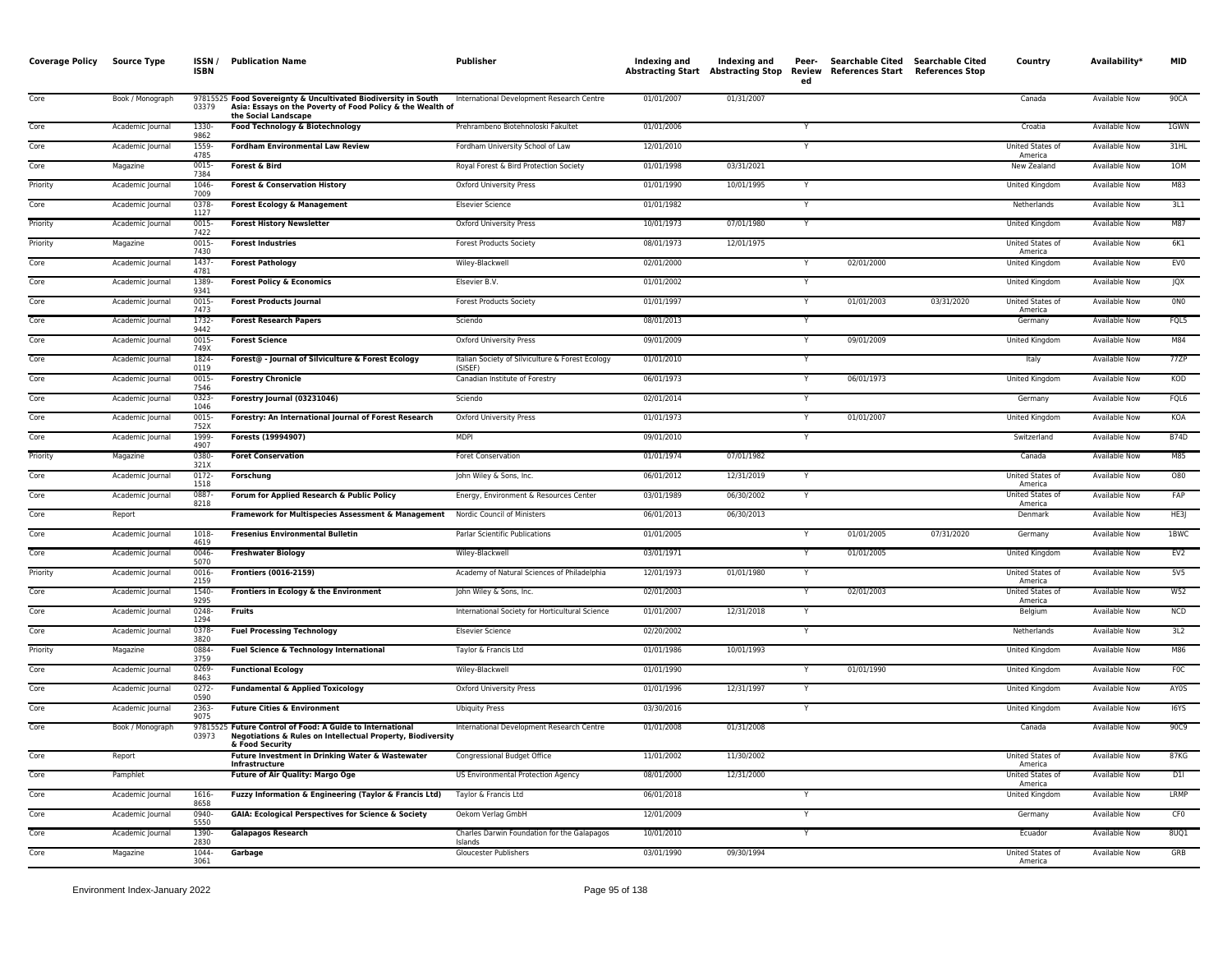| <b>Coverage Policy</b> | <b>Source Type</b>        | ISSN/<br><b>ISBN</b> | <b>Publication Name</b>                                                                            | Publisher                                                                | <b>Indexing and</b>      | Indexing and | Peer-<br>ed  | Searchable Cited Searchable Cited<br>Abstracting Start Abstracting Stop Review References Start References Stop |            | Country                                    | Availability*                         | <b>MID</b>       |
|------------------------|---------------------------|----------------------|----------------------------------------------------------------------------------------------------|--------------------------------------------------------------------------|--------------------------|--------------|--------------|-----------------------------------------------------------------------------------------------------------------|------------|--------------------------------------------|---------------------------------------|------------------|
| Priority<br>Core       | Magazine<br>Magazine      |                      | Gas<br><b>Gas Processing</b>                                                                       | Stichting Tijdschrift Openbare Gasvoorziening<br>Gulf Energy Information | 07/01/1973<br>03/04/2016 | 12/01/1973   |              |                                                                                                                 |            | Netherlands<br>United States of<br>America | <b>Available Now</b><br>Available Now | LYR<br>KBIZ      |
| Core                   | Book / Monograph          | 03980                | 97815525 Gender & Natural Resource Management: Livelihoods,<br><b>Mobility &amp; Interventions</b> | International Development Research Centre                                | 01/01/2008               | 01/31/2008   |              |                                                                                                                 |            | Canada                                     | <b>Available Now</b>                  | 90 <sub>CO</sub> |
| Core                   | Report                    | 1020<br>7236         | <b>General Fisheries Commission for the Mediterranean</b><br><b>Session Reports</b>                | Food & Agriculture Organization of the United<br>Nations                 | 12/01/2012               |              |              |                                                                                                                 |            | Italy                                      | Available Now                         | FIBI             |
| Core                   | Academic Journal          | 0926-<br>4957        | <b>GENEVA Papers on Risk &amp; Insurance - Theory</b>                                              | Springer Nature                                                          | 03/01/1990               | 12/31/2004   | Y            |                                                                                                                 |            | Germany                                    | <b>Available Now</b>                  | OFN              |
| Core                   | Academic Journal          | 0831<br>2796         | Genome                                                                                             | Canadian Science Publishing                                              | 02/01/2001               |              | Y            | 01/01/2008                                                                                                      |            | Canada                                     | <b>Available Now</b>                  | 35j              |
| Core                   | Magazine                  | 1321-<br>6554        | <b>Geo Australasia</b>                                                                             | Geo Productions Pty Ltd                                                  | 09/01/1994               | 12/31/2001   |              |                                                                                                                 |            | Australia                                  | Available Now                         | GAU              |
| Core                   | Academic Journal          | 2054-<br>4049        | Geo: Geography & Environment                                                                       | Wiley-Blackwell                                                          | 06/01/2015               |              |              |                                                                                                                 |            | United Kingdom                             | Available Now                         | 16ZB             |
| Core                   | Academic Journal          | 1010-<br>6049        | <b>Geocarto International</b>                                                                      | Taylor & Francis Ltd                                                     | 01/01/2007               |              | Y            |                                                                                                                 |            | United Kingdom                             | <b>Available Now</b>                  | 30NO             |
| Core                   | Academic Journal          | 1525-<br>2027        | Geochemistry, Geophysics, Geosystems: G3                                                           | John Wiley & Sons, Inc.                                                  | 07/01/2017               |              | Y            |                                                                                                                 |            | United States of<br>America                | <b>Available Now</b>                  | B719             |
| Core                   | Academic Journal          | 0016-<br>7037        | Geochimica et Cosmochimica Acta                                                                    | Pergamon Press - An Imprint of Elsevier Science                          | 01/15/2002               |              | Y            |                                                                                                                 |            | <b>United Kingdom</b>                      | <b>Available Now</b>                  | JFJ              |
| Core                   | Academic Journal          | 0016-<br>7061        | Geoderma                                                                                           | <b>Elsevier Science</b>                                                  | 02/01/1981               |              | Y            |                                                                                                                 |            | Netherlands                                | Available Now                         | 3L8              |
| Core                   | Academic Journal          | 0016<br>7185         | Geoforum                                                                                           | Pergamon Press - An Imprint of Elsevier Science                          | 01/01/1989               |              |              |                                                                                                                 |            | United Kingdom                             | Available Now                         | JFL              |
| Core                   | Academic Journal          | 0435-<br>3676        | Geografiska Annaler Series A: Physical Geography                                                   | Taylor & Francis Ltd                                                     | 01/01/1998               |              | $\mathsf{v}$ | 01/01/2008                                                                                                      |            | United Kingdom                             | Available Now                         | 7QU              |
| Core                   | Magazine                  | 0016-<br>741X        | <b>Geographical (Campion Interactive Publishing)</b>                                               | Campion Interactive Publishing                                           | 06/01/1973               | 11/30/2005   |              |                                                                                                                 |            | United Kingdom                             | Available Now                         | <b>GEM</b>       |
| Core                   | Magazine                  | 0016-<br>741X        | Geographical (Geographical Magazine Ltd.)                                                          | Geographical Magazine Ltd.                                               | 12/01/2005               |              |              |                                                                                                                 |            | <b>United Kingdom</b>                      | <b>Available Now</b>                  | 90EX             |
| Core                   | Academic Journal          | $0016 -$<br>7398     | <b>Geographical Journal</b>                                                                        | Wiley-Blackwell                                                          | 01/01/1974               |              |              | 01/01/2008                                                                                                      |            | United Kingdom                             | <b>Available Now</b>                  | GEO              |
| Core                   | Academic Journal          | 0016-<br>7428        | <b>Geographical Review</b>                                                                         | Taylor & Francis Ltd                                                     | 04/01/1964               |              |              | 01/01/1990                                                                                                      |            | United Kingdom                             | <b>Available Now</b>                  | GOR              |
| Core                   | Academic Journal          | 1875-<br>3728        | <b>Geography &amp; Natural Resources</b>                                                           | Springer Nature                                                          | 03/01/2008               |              | Y            |                                                                                                                 |            | Germany                                    | <b>Available Now</b>                  | 6MXF             |
| Core                   | Academic Journal          | 0343<br>2521         | GeoJournal                                                                                         | <b>Springer Nature</b>                                                   | 01/01/1993               |              |              | 01/01/2006                                                                                                      |            | Germany                                    | <b>Available Now</b>                  | <b>KSF</b>       |
| Core                   | Academic Journal          | 0016-<br>7568        | <b>Geological Magazine</b>                                                                         | Cambridge University Press                                               | 01/01/1994               |              |              |                                                                                                                 |            | United Kingdom                             | Available Now                         | <b>GLM</b>       |
| Core                   | Academic Journal          | $0016 -$<br>7606     | <b>Geological Society of America Bulletin</b>                                                      | Geological Society of America                                            | 07/01/1993               |              | Y            |                                                                                                                 |            | United States of<br>America                | <b>Available Now</b>                  | GSA              |
| Core                   | Academic Journal          | 0091<br>7613         | Geology                                                                                            | Geological Society of America                                            | 07/01/1993               |              |              | 07/01/1993                                                                                                      | 07/31/2020 | United States of<br>America                | Available Now                         | GLG              |
| Core                   | Academic Journal          | 1947<br>5705         | <b>Geomatics, Natural Hazards &amp; Risk</b>                                                       | Taylor & Francis Ltd                                                     | 04/28/2010               |              | Y            |                                                                                                                 |            | United Kingdom                             | Available Now                         | B6JK             |
| Core                   | Academic Journal          | 0169-<br>555X        | Geomorphology                                                                                      | <b>Elsevier Science</b>                                                  | 03/01/2002               |              |              |                                                                                                                 |            | Netherlands                                | Available Now                         | 3LA              |
| Core                   | Academic Journal          | 0956-<br>540X        | <b>Geophysical Journal International</b>                                                           | Oxford University Press                                                  | 01/01/1998               |              | $\checkmark$ | 01/01/2008                                                                                                      |            | <b>United Kingdom</b>                      | <b>Available Now</b>                  | FOF              |
| Core                   | Academic Journal          | 0016-<br>8025        | <b>Geophysical Prospecting</b>                                                                     | Wiley-Blackwell                                                          | 01/01/1998               |              |              | 01/01/2008                                                                                                      |            | United Kingdom                             | Available Now                         | FOG              |
| Core                   | Book / Monograph          | 08276                | 97898123 Geopolitics of Energy in South Asia                                                       | ISEAS- Yusof Ishak Institute                                             | 01/01/2008               | 01/31/2008   |              |                                                                                                                 |            | Singapore                                  | <b>Available Now</b>                  | 8V5Q             |
| Core                   | Academic Journal          | 1608<br>5043         | <b>Georesources / Georesursy</b>                                                                   | <b>LLC Georesursy</b>                                                    | 03/01/2017               |              | Y            |                                                                                                                 |            | <b>Russian Federation</b>                  | <b>Available Now</b>                  | <b>KB55</b>      |
| Core                   | Magazine                  | 0732-<br>4715        | <b>George Wright Forum</b>                                                                         | George Wright Society                                                    | 06/01/2011               |              |              |                                                                                                                 |            | United States of<br>America                | Available Now                         | B3QU             |
| Core                   | Academic Journal          | 1042-<br>1858        | Georgetown International Environmental Law Review                                                  | Georgetown University Law Center                                         | 09/01/2000               | 09/30/2013   |              |                                                                                                                 |            | United States of<br>America                | Available Now                         | OLI              |
| Core                   | Academic Journal          | 1749-<br>9518        | Georisk: Assessment & Management of Risk for<br><b>Engineered Systems &amp; Geohazards</b>         | Taylor & Francis Ltd                                                     | 01/01/2007               |              |              | 01/01/2008                                                                                                      |            | <b>United Kingdom</b>                      | <b>Available Now</b>                  | 30NP             |
| Core                   | Academic Journal          | 0016-<br>8505        | Géotechnique                                                                                       | Thomas Telford Ltd                                                       | 02/01/2003               |              |              | 01/01/2008                                                                                                      | 08/31/2020 | United Kingdom                             | <b>Available Now</b>                  | C3C              |
| Core                   | Academic Journal          | 2195-<br>9706        | <b>Geothermal Energy</b>                                                                           | <b>Springer Nature</b>                                                   | 03/24/2016               |              |              |                                                                                                                 |            | Germany                                    | <b>Available Now</b>                  | FV5C             |
| Priority               | Magazine                  | 0146-<br>3675        | Geothermal Energy (0146-3675)                                                                      | Geothermal World Corp.                                                   | 01/01/1979               | 05/01/1986   |              |                                                                                                                 |            | United States of<br>America                | Available Now                         | LYT              |
| Core                   | Market Research<br>Report |                      | <b>Geothermal Energy Report</b>                                                                    | ABS Energy Research                                                      | 01/01/2005               | 01/31/2009   |              |                                                                                                                 |            | United Kingdom                             | Available Now                         | 1CBU             |
| Core                   | Market Research<br>Report |                      | <b>Geothermal Generation Report</b>                                                                | ABS Energy Research                                                      | 01/01/2003               | 01/31/2009   |              |                                                                                                                 |            | United Kingdom                             | Available Now                         | 15L1             |
| Priority               | Magazine                  | 0890-<br>5363        | <b>Geothermal Science &amp; Technology</b>                                                         | Gordon & Breach Science Publishers                                       | 01/01/1991               | 01/01/1997   |              |                                                                                                                 |            | United States of<br>America                | <b>Available Now</b>                  | M <sub>02</sub>  |
| Core                   | Academic Journal          | 0375<br>6505         | Geothermics                                                                                        | Pergamon Press - An Imprint of Elsevier Science                          | 01/01/1990               |              |              |                                                                                                                 |            | United Kingdom                             | Available Now                         | <b>JEQ</b>       |
| Core                   | Book / Monograph          | 87456                | 97884790 Gestión Ecológica de Recursos Cinegéticos                                                 | Digitalia, Inc.                                                          | 01/01/2003               | 01/31/2003   |              |                                                                                                                 |            | United States of<br>America                | <b>Available Now</b>                  | 87NF             |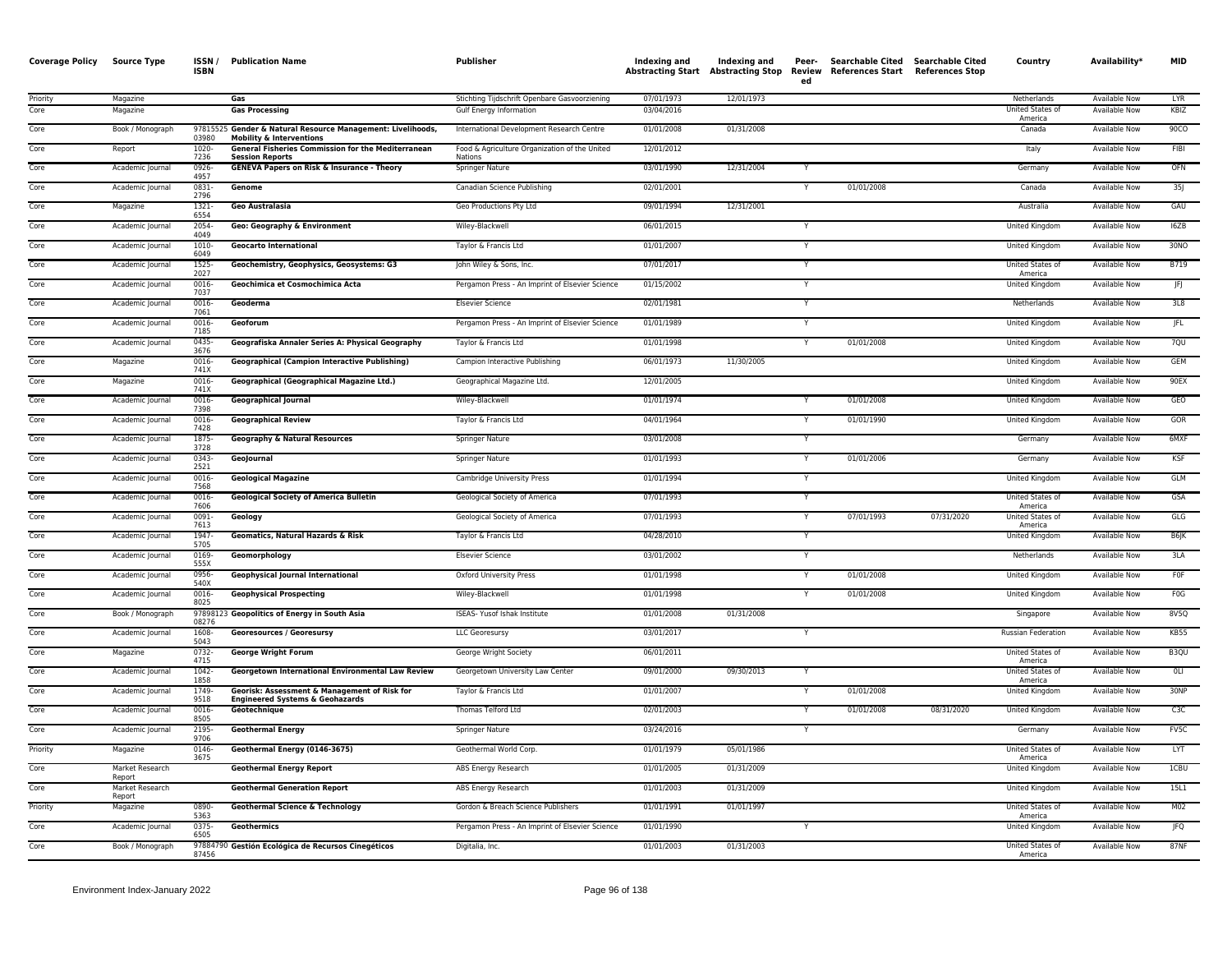| <b>Coverage Policy</b> | <b>Source Type</b>                         | ISSN/<br><b>ISBN</b> | <b>Publication Name</b>                                                                                          | <b>Publisher</b>                                | Indexing and | Indexing and<br><b>Abstracting Start Abstracting Stop</b> | Peer-<br>ed | Searchable Cited Searchable Cited<br>Review References Start References Stop |            | Country                     | Availability*        | <b>MID</b>      |
|------------------------|--------------------------------------------|----------------------|------------------------------------------------------------------------------------------------------------------|-------------------------------------------------|--------------|-----------------------------------------------------------|-------------|------------------------------------------------------------------------------|------------|-----------------------------|----------------------|-----------------|
| Core                   | Academic Journal                           | 0124-<br>177X        | Gestión y Ambiente                                                                                               | Universidad Nacional de Colombia                | 01/01/2015   |                                                           | Y           |                                                                              |            | Colombia                    | Available Now        | <b>JDJR</b>     |
| Core                   | Academic Journal                           | 0367<br>4223         | <b>Gesunde Pflanzen</b>                                                                                          | Springer Nature                                 | 01/01/2011   |                                                           |             |                                                                              |            | Germany                     | <b>Available Now</b> | HY5             |
| Core                   | Report                                     |                      | Getting Serious About Mercury: A Guide for Developing<br><b>Comprehensive Mercury Reduction Programs</b>         | National Wildlife Federation                    | 05/01/2002   | 05/31/2002                                                |             |                                                                              |            | United States of<br>America | Available Now        | 3PS9            |
| Core                   | Academic Journal                           | $0921 -$<br>8181     | <b>Global &amp; Planetary Change</b>                                                                             | <b>Elsevier Science</b>                         | 01/01/1992   |                                                           | Y           |                                                                              |            | Netherlands                 | <b>Available Now</b> | 3 <sub>LB</sub> |
| Core                   | Academic Journal                           | 1023<br>6732         | <b>Global Atmosphere &amp; Ocean System</b>                                                                      | Taylor & Francis Ltd                            | 03/01/2002   | 02/28/2005                                                | Y           | 03/01/2002                                                                   | 02/28/2005 | United Kingdom              | Available Now        | J6A             |
| Core                   | Academic Journal                           | 0886<br>6236         | <b>Global Biogeochemical Cycles</b>                                                                              | John Wiley & Sons, Inc.                         | 01/01/2005   |                                                           | Y           | 01/01/2005                                                                   |            | United States of<br>America | Available Now        | 106H            |
| Core                   | Academic Journal                           | 2056<br>6646         | <b>Global Challenges</b>                                                                                         | Wiley-Blackwell                                 | 01/01/2017   |                                                           |             |                                                                              |            | <b>United Kingdom</b>       | <b>Available Now</b> | I6ZC            |
| Core                   | Academic Journal                           | 1354-<br>1013        | <b>Global Change Biology</b>                                                                                     | Wiley-Blackwell                                 | 02/01/1995   |                                                           | Y           | 01/01/2005                                                                   |            | United Kingdom              | Available Now        | EVN             |
| Core                   | Book / Monograph                           | 98861                | 97804150 Global Ecology                                                                                          | Taylor & Francis Ltd / Books                    | 10/21/1993   | 11/20/1993                                                |             | 10/21/1993                                                                   | 11/20/1993 | United Kingdom              | <b>Available Now</b> | 142H            |
| Core                   | Academic Journal                           | 1466-<br>822X        | Global Ecology & Biogeography                                                                                    | Wiley-Blackwell                                 | 01/01/1999   |                                                           | Y           | 01/01/1999                                                                   |            | United Kingdom              | <b>Available Now</b> | EVQ             |
| Core                   | Academic Journal                           | 0960-<br>7447        | Global Ecology & Biogeography Letters                                                                            | Wiley-Blackwell                                 | 01/01/1991   | 12/31/1998                                                | Y           |                                                                              |            | United Kingdom              | Available Now        | KOJ             |
| Core                   | Academic Journal                           | 0959-<br>3780        | Global Environmental Change Part A: Human & Policy<br><b>Dimensions</b>                                          | Pergamon Press - An Imprint of Elsevier Science | 12/01/1990   |                                                           |             | 01/01/2006                                                                   |            | <b>United Kingdom</b>       | <b>Available Now</b> | IRO             |
| Core                   | Academic Journal                           | 1464-<br>2867        | Global Environmental Change Part B: Environmental<br><b>Hazards</b>                                              | Elsevier B.V.                                   | 01/01/2000   | 12/31/2005                                                | Y           |                                                                              |            | United Kingdom              | Available Now        | M6Y             |
| Core                   | Book / Monograph                           | 03107                | 97804151 Global Environmental Issues                                                                             | Taylor & Francis Ltd / Books                    | 10/06/1994   | 10/31/1994                                                |             | 10/06/1994                                                                   | 10/31/1994 | United Kingdom              | <b>Available Now</b> | 1421            |
| Core                   | Academic Journal                           | 1526-<br>3800        | <b>Global Environmental Politics</b>                                                                             | <b>MIT Press</b>                                | 02/01/2001   |                                                           |             | 02/01/2001                                                                   |            | United States of<br>America | Available Now        | FL <sub>0</sub> |
| Core                   | Book / Monograph                           | 97366                | 97804151 Global Ethics & Environment                                                                             | Taylor & Francis Ltd / Books                    | 09/23/1999   | 10/23/1999                                                |             | 09/23/1999                                                                   | 10/23/1999 | United Kingdom              | Available Now        | 13RT            |
| Core                   | Academic Journal                           | 2059-<br>4798        | Global Sustainability (20594798)                                                                                 | Cambridge University Press                      | 01/01/2019   |                                                           |             |                                                                              |            | United Kingdom              | <b>Available Now</b> | LDVU            |
| Core                   | Conference<br>Proceedings Collection 51318 |                      | 97898146 Global Sustainability Inside & Outside the Territory -<br>Proceedings of the 1st International Workshop | World Scientific Publishing Company             | 01/01/2014   | 01/31/2014                                                |             |                                                                              |            | Singapore                   | <b>Available Now</b> | LCP1            |
| Core                   | Book / Monograph                           | 70227                | 97818706 Global Warming: Who Is Taking the Heat?                                                                 | Panos London                                    | 01/01/1991   | 01/31/1991                                                |             |                                                                              |            | United Kingdom              | <b>Available Now</b> | 2YU2            |
| Core                   | Magazine                                   | 1931-<br>8014        | <b>Global Watch</b>                                                                                              | Millennium Development Goals Global Watch       | 09/01/2006   | 03/31/2009                                                |             |                                                                              |            | United States of<br>America | Available Now        | 2ZPD            |
| Core                   | Academic Journal                           | $1474-$<br>7731      | <b>Globalizations</b>                                                                                            | Routledge                                       | 01/01/2004   |                                                           |             | 01/01/2008                                                                   |            | <b>United Kingdom</b>       | <b>Available Now</b> | <b>RFD</b>      |
| Core                   | Academic Journal                           | 1089-<br>0017        | <b>Good Society Journal</b>                                                                                      | Pennsylvania State University Press             | 11/01/2003   |                                                           |             |                                                                              |            | United States of<br>America | Available Now        | <b>N68</b>      |
| Core                   | Book / Monograph                           | 24384                | 97809668 Governing U.S. Fisheries with IFQs: A Guide for Federal<br><b>Policy Makers</b>                         | PERC: Property & Environment Research Center    | 05/01/2006   | 05/31/2006                                                |             |                                                                              |            | United States of<br>America | <b>Available Now</b> | 7197            |
| Core                   | Academic Journal                           | $0142 -$<br>5242     | <b>Grass &amp; Forage Science</b>                                                                                | Wiley-Blackwell                                 | 03/01/1998   |                                                           | Y           | 01/01/2008                                                                   |            | United Kingdom              | Available Now        | EVU             |
| Core                   | Book / Monograph                           | 70241                | 97818706 Grasshoppers & Locusts: The Plague of Sahel                                                             | Panos London                                    | 01/01/1993   | 01/31/1993                                                |             |                                                                              |            | United Kingdom              | Available Now        | 2YTW            |
| Core                   | Academic Journal                           | 1744-<br>6961        | <b>Grassland Science</b>                                                                                         | Wiley-Blackwell                                 | 03/01/2005   |                                                           |             | 01/01/2008                                                                   |            | <b>United Kingdom</b>       | <b>Available Now</b> | 1720            |
| Core                   | Book / Monograph                           | 02860                | 97815525 Grassroots Indicators for Desertification: Experience &<br>Perspectives from Eastern & Southern Africa  | International Development Research Centre       | 01/01/1996   | 01/31/1996                                                |             |                                                                              |            | Canada                      | Available Now        | 90CJ            |
| Core                   | Magazine                                   | 2296-<br>4924        | <b>Green Care</b>                                                                                                | Hochschule fuer Agrar- und Umweltpaedagogik     | 12/01/2015   | 06/17/2019                                                |             |                                                                              |            | Austria                     | <b>Available Now</b> | <b>H58H</b>     |
| Core                   | Academic Journal                           | 1751-<br>8253        | <b>Green Chemistry Letters &amp; Reviews</b>                                                                     | Taylor & Francis Ltd                            | 01/01/2007   |                                                           | Y           |                                                                              |            | United Kingdom              | Available Now        | 30NQ            |
| Core                   | Magazine                                   | 1366-<br>4417        | <b>Green Futures</b>                                                                                             | Green Futures                                   | 09/01/2005   |                                                           |             |                                                                              |            | United Kingdom              | Available Now        | 1BWK            |
| Priority               | Magazine                                   | 0957<br>6029         | Green Magazine (0957-6029)                                                                                       | Green Magazine                                  | 10/01/1990   | 04/01/1993                                                |             |                                                                              |            | United States of<br>America | <b>Available Now</b> | M <sub>04</sub> |
| Core                   | Academic Journal                           | 2191-<br>9542        | <b>Green Processing &amp; Synthesis</b>                                                                          | De Gruyter                                      | 01/01/2017   |                                                           | Y           |                                                                              |            | Germany                     | Available Now        | F279            |
| Core                   | Magazine                                   | 1866-<br>8151        | Greenbuilding                                                                                                    | Fachverlag Schiele und Schoen GmbH              | 02/01/2014   |                                                           |             |                                                                              |            | Germany                     | <b>Available Now</b> | <b>GXEC</b>     |
| Core                   | Academic Journal                           | 0966-<br>9671        | <b>Greener Management International</b>                                                                          | Taylor & Francis Ltd                            | 07/01/1996   | 05/31/2012                                                | Y           | 01/01/2003                                                                   |            | United Kingdom              | Available Now        | GMI             |
| Core                   | Report                                     | 77801                | 97892916 Greenhouse Gas Emission Trends & Projections 2005                                                       | European Environment Agency                     | 12/01/2005   | 12/31/2005                                                |             |                                                                              |            | Denmark                     | Available Now        | 6C94            |
| Core                   | Report                                     | 77016                | 97892916 Greenhouse Gas Emission Trends & Projections in Europe European Environment Agency<br>2004              |                                                 | 12/01/2004   | 12/31/2004                                                |             |                                                                              |            | Denmark                     | <b>Available Now</b> | 6C95            |
| Core                   | Report                                     | 78853                | 97892916 Greenhouse Gas Emission Trends & Projections in Europe European Environment Agency<br>2006              |                                                 | 10/01/2006   | 10/31/2006                                                |             |                                                                              |            | Denmark                     | Available Now        | <b>6C96</b>     |
| Core                   | Report                                     | 79737                | 97892916 Greenhouse Gas Emission Trends & Projections in Europe European Environment Agency<br>2007              |                                                 | 11/01/2007   | 11/30/2007                                                |             |                                                                              |            | Denmark                     | <b>Available Now</b> | 6C97            |
| Core                   | Book / Monograph                           | 46045                | 97808047 Greening NAFTA                                                                                          | <b>Stanford University Press</b>                | 01/01/2003   | 01/31/2003                                                |             |                                                                              |            | United States of<br>America | Available Now        | $38$ J          |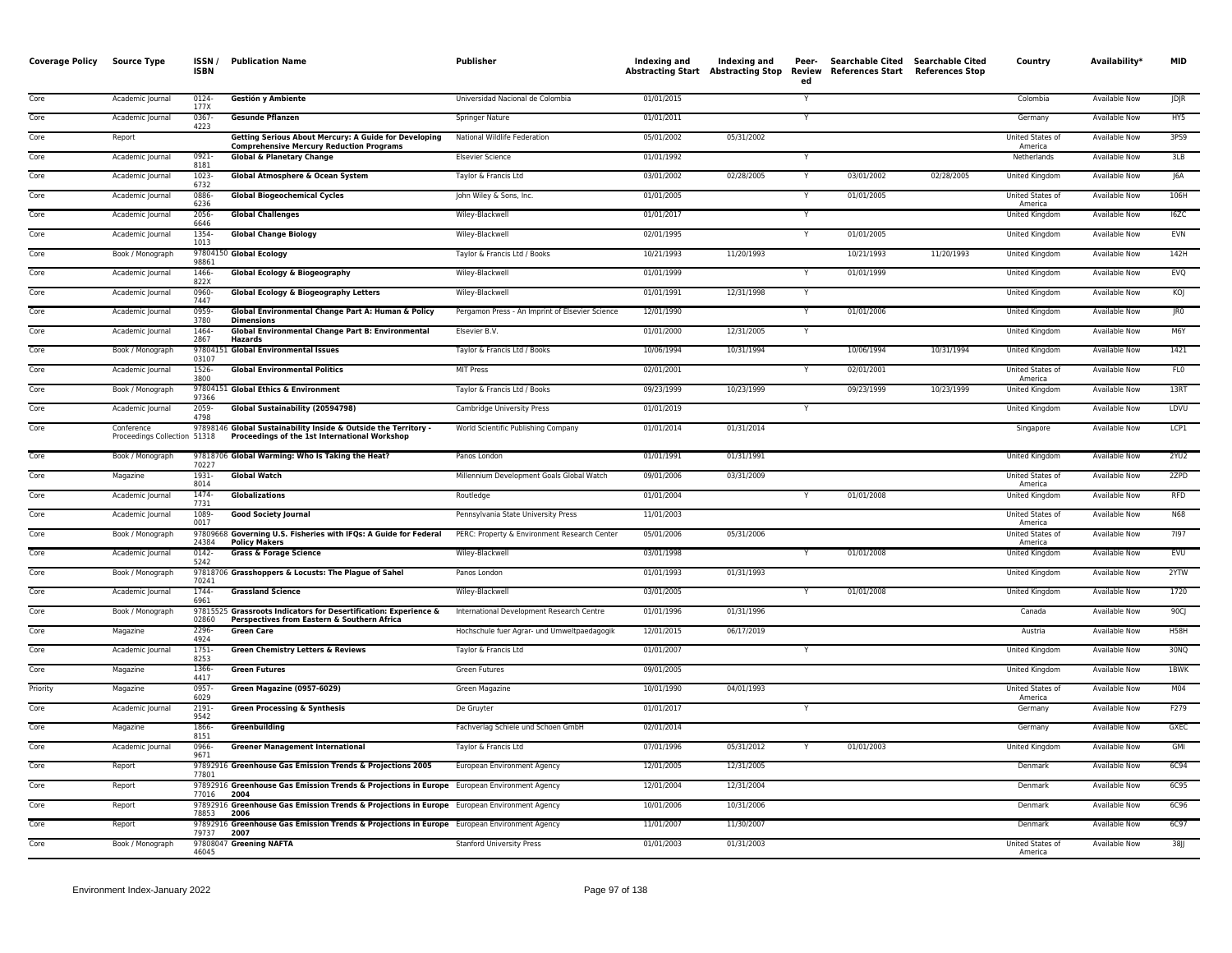| <b>Coverage Policy</b> | <b>Source Type</b>   | ISSN/<br><b>ISBN</b>     | <b>Publication Name</b>                                                                                                      | Publisher                                                      | Indexing and<br><b>Abstracting Start</b> | Indexing and<br><b>Abstracting Stop</b> | Peer-<br>ed | Searchable Cited Searchable Cited<br><b>Review References Start</b> | <b>References Stop</b> | Country                                                | Availability*                                | <b>MID</b>        |
|------------------------|----------------------|--------------------------|------------------------------------------------------------------------------------------------------------------------------|----------------------------------------------------------------|------------------------------------------|-----------------------------------------|-------------|---------------------------------------------------------------------|------------------------|--------------------------------------------------------|----------------------------------------------|-------------------|
| Core                   | Report               | 22294                    | 97892893 Greening the Economy: Nordic Experiences & Challenges Nordic Council of Ministers                                   |                                                                | 06/01/2011                               | 06/30/2011                              |             |                                                                     |                        | Denmark                                                | <b>Available Now</b>                         | EHEH              |
| Priority               | Magazine             | 0899<br>0190             | Greenpeace                                                                                                                   | Greenpeace Inc                                                 | 01/01/1989                               | 10/01/1991                              |             |                                                                     |                        | United States of<br>America                            | Available Now                                | GRN               |
| Core                   | Magazine             | 0899<br>0190             | <b>Greenpeace Magazine</b>                                                                                                   | Greenpeace Inc                                                 | 09/01/1997                               | 02/28/2001                              |             |                                                                     |                        | <b>United States of</b><br>America                     | <b>Available Now</b>                         | 2N6               |
| Core                   | Magazine             | 0899<br>0190             | <b>Greenpeace Quarterly</b>                                                                                                  | Greenpeace Inc                                                 | 07/01/1996                               | 08/31/1997                              |             |                                                                     |                        | <b>United States of</b><br>America                     | <b>Available Now</b>                         | 109               |
| Core                   | Magazine             | 8899<br>0190             | <b>Greenpeace Update</b>                                                                                                     | Greenpeace Inc                                                 | 03/01/2001                               |                                         |             |                                                                     |                        | United States of<br>America                            | Available Now                                | FY7               |
| Core                   | Magazine             |                          | Greentips                                                                                                                    | Union of Concerned Scientists                                  | 07/01/2009                               |                                         |             | 07/01/2009                                                          |                        | United States of<br>America                            | Available Now                                | 2QX2              |
| Core                   | Book / Monograph     | 70234                    | 97818706 Greenwar: Environment & Conflict in the Sahel                                                                       | Panos London                                                   | 01/01/1991                               | 01/31/1991                              |             |                                                                     |                        | <b>United Kingdom</b>                                  | <b>Available Now</b>                         | 2YTX              |
| Core                   | Academic Journal     | 0017-<br>467X            | <b>Ground Water</b>                                                                                                          | Wiley-Blackwell                                                | 11/01/1980                               |                                         |             | 11/01/1980                                                          |                        | United Kingdom                                         | Available Now                                | GWT               |
| Priority               | Magazine             | $0274 -$<br>8444         | <b>Ground Water Heat Pump Journal</b>                                                                                        | Water Well Journal Publishing Co.                              | 12/01/1980                               | 12/01/1981                              |             |                                                                     |                        | United States of<br>America                            | <b>Available Now</b>                         | M <sub>05</sub>   |
| Core                   | Academic Journal     | 1069<br>3629             | <b>Ground Water Monitoring &amp; Remediation</b>                                                                             | Wiley-Blackwell                                                | 09/01/1992                               |                                         |             | 09/01/1992                                                          |                        | United Kingdom                                         | Available Now                                | GMJ               |
| Priority               | Academic Journal     | 0277-<br>1926            | <b>Ground Water Monitoring Review</b>                                                                                        | Ground Water Publishing                                        | 09/01/1981                               | 12/01/1992                              | Y           |                                                                     |                        | United States of<br>America                            | Available Now                                | M06               |
| Core<br>Core           | Magazine<br>Magazine |                          | <b>Grouse News</b><br><b>Guardians of the Wild: Wildlife Report</b>                                                          | <b>Grouse Specialist Group</b><br>National Wildlife Federation | 05/01/2008<br>04/01/2005                 | 05/31/2009<br>03/31/2011                |             |                                                                     |                        | United Kingdom<br>United States of                     | Available Now<br><b>Available Now</b>        | 65LS<br>AGK       |
| Core                   | Report               |                          | Guide to Bicycle Project & Program Funding in California, Planning & Conservation League                                     |                                                                | 01/01/2002                               | 01/31/2002                              |             |                                                                     |                        | America<br>United States of                            | <b>Available Now</b>                         | 38C2              |
| Core                   | Pamphlet             |                          | 2002<br><b>Guide to Energy-Efficient Heating &amp; Cooling</b>                                                               |                                                                | 05/01/2005                               | 05/31/2005                              |             |                                                                     |                        | America<br>United States of                            | <b>Available Now</b>                         | 6C2X              |
| Core                   |                      |                          | Guide to Local Growth Control Initiatives, 2002                                                                              | Energy Star                                                    | 03/01/2002                               | 03/31/2002                              |             |                                                                     |                        | America<br>United States of                            |                                              | 38BY              |
| Core                   | Report               |                          |                                                                                                                              | Planning & Conservation League                                 |                                          | 01/31/1994                              |             |                                                                     |                        | America<br>United States of                            | <b>Available Now</b><br>Available Now        | 38C1              |
|                        | Report               |                          | Guide to the Federal & California Endangered Species<br>Laws, 1994<br>Guide to the Federal & California Endangered Species   | Planning & Conservation League                                 | 01/01/1994<br>01/01/1995                 | 01/31/1995                              |             |                                                                     |                        | America                                                |                                              | 38C0              |
| Core                   | Report               |                          | Laws, 1995 Supplement                                                                                                        | Planning & Conservation League                                 |                                          |                                         |             |                                                                     |                        | United States of<br>America                            | Available Now                                |                   |
| Core                   | Report               |                          | Guide to the Federal & California Endangered Species<br>Laws, 1996 Supplement                                                | Planning & Conservation League                                 | 01/01/1996                               | 01/31/1996                              |             |                                                                     |                        | United States of<br>America<br>United States of        | Available Now                                | 38BZ              |
| Priority               | Academic Journal     | 0072<br>9027<br>0745     | <b>Gulf Research Reports</b><br>Habitat (0745-0893)                                                                          | University of Southern Mississippi                             | 03/01/1998                               | 03/01/1998                              |             |                                                                     |                        | America<br><b>United States of</b>                     | <b>Available Now</b>                         | KOL               |
| Core                   | Magazine             | 0893                     |                                                                                                                              | Carol Group Ltd.                                               | 01/01/1977                               | 01/31/1980                              |             |                                                                     |                        | America                                                | <b>Available Now</b>                         | M07<br><b>IFU</b> |
| Core                   | Academic Journal     | $0197 -$<br>3975         | <b>Habitat International</b><br>97815602 Handbook of Industrial Crops                                                        | Pergamon Press - An Imprint of Elsevier Science                | 02/01/1980<br>08/01/2005                 |                                         |             |                                                                     |                        | United Kingdom                                         | <b>Available Now</b>                         | 2522              |
| Core<br>Core           | Book / Monograph     | 22927                    |                                                                                                                              | Taylor & Francis Ltd                                           |                                          | 08/31/2005                              |             |                                                                     |                        | United Kingdom                                         | Available Now                                | 1C <sub>3K</sub>  |
| Core                   | Book / Monograph     | 22647                    | 97814020 Handbook of Micrometeorology: A Guide for Surface Flux Springer Nature / Books<br><b>Measurement &amp; Analysis</b> |                                                                | 01/01/2004                               | 01/31/2004                              |             |                                                                     |                        | Germany                                                | Available Now                                | 252A              |
|                        | Book / Monograph     | 29551                    | 97815602 Handbook of Precision Agriculture                                                                                   | Taylor & Francis Ltd                                           | 12/01/2006                               | 12/30/2006                              |             | 01/01/1976                                                          |                        | United Kingdom                                         | <b>Available Now</b>                         |                   |
| Core<br>Core           | Academic Journal     | $0147 -$<br>8257         | <b>Harvard Environmental Law Review</b>                                                                                      | Harvard Law School Journals                                    | 01/01/1976                               | 01/31/2004                              |             |                                                                     | 01/31/2020             | United States of<br>America<br><b>United States of</b> | <b>Available Now</b><br><b>Available Now</b> | G1X<br>$61H$ G    |
|                        | Book / Monograph     | 56802                    | 97808135 Hawks & Owls of Eastern North America                                                                               | <b>Rutgers University Press</b>                                | 01/01/2004                               |                                         |             |                                                                     |                        | America                                                |                                              |                   |
| Core                   | Magazine             | 1193-<br>2074            | <b>Hazardous Materials Management</b>                                                                                        | <b>Business Information Group</b>                              | 02/01/1992                               | 02/28/2003                              |             |                                                                     |                        | Canada                                                 | <b>Available Now</b>                         | KON               |
| Priority               | Academic Journal     | 0882-<br>5696            | Hazardous Waste & Hazardous Materials                                                                                        | Mary Ann Liebert, Inc.                                         | 03/01/1993                               | 09/01/1995                              |             |                                                                     |                        | United States of<br>America                            | Available Now                                | <b>M08</b>        |
| Core                   | Academic Journal     | 0738<br>0232             | <b>Hazardous Waste Consultant</b>                                                                                            | Wolters Kluwer Legal & Regulatory                              | 01/01/1999                               | 07/31/2013                              |             | 01/01/1999                                                          | 05/31/2011             | United States of<br>America                            | Available Now                                | JW5               |
| Core                   | Magazine             |                          | <b>Hazardous Waste/Superfund Alert</b>                                                                                       | Jade Media Partners                                            | 02/01/2009                               |                                         |             |                                                                     |                        | United States of<br>America                            | <b>Available Now</b>                         | 7UVL              |
| Core                   | Magazine             | 1713-<br>9511            | <b>HazMat Management</b>                                                                                                     | <b>Business Information Group</b>                              | 03/01/2003                               |                                         |             |                                                                     |                        | Canada                                                 | <b>Available Now</b>                         | UGJ               |
| Core<br>Core           | Academic Journal     | $0017 -$<br>9078<br>1369 | <b>Health Physics</b>                                                                                                        | Lippincott Williams & Wilkins                                  | 06/01/1973                               |                                         |             | 06/01/1973                                                          |                        | United States of<br>America                            | <b>Available Now</b>                         | KOU               |
|                        | Academic Journal     | 8575                     | Health, Risk & Society                                                                                                       | Routledge                                                      | 03/01/1999                               |                                         |             | 03/01/1999                                                          |                        | United Kingdom                                         | <b>Available Now</b>                         | 35X               |
| Core                   | Academic Journal     | 1083<br>4389             | Helicobacter                                                                                                                 | Wiley-Blackwell                                                | 01/01/1998                               |                                         |             | 01/01/2008                                                          |                        | United Kingdom                                         | Available Now                                | EWO               |
| Core                   | Academic Journal     | 0018-<br>0831            | Herpetologica                                                                                                                | Allen Press Publishing Services Inc.                           | 01/01/2006                               |                                         | Y           |                                                                     |                        | United States of<br>America                            | Available Now                                | 222B              |
| Core                   | Academic Journal     | 0733<br>1347             | <b>Herpetological Monographs</b>                                                                                             | Allen Press Publishing Services Inc.                           | 01/01/2006                               |                                         |             |                                                                     |                        | United States of<br>America                            | Available Now                                | 222C              |
| Core                   | Magazine             | 0191-<br>5657            | <b>High Country News</b>                                                                                                     | <b>High Country News</b>                                       | 09/18/1981                               |                                         |             |                                                                     |                        | <b>United States of</b><br>America                     | <b>Available Now</b>                         | KOZ               |
| Core                   | Academic Journal     | 0018<br>1439             | <b>High Energy Chemistry</b>                                                                                                 | <b>Springer Nature</b>                                         | 01/01/2003                               |                                         |             | 01/01/2008                                                          |                        | Germany                                                | <b>Available Now</b>                         | GJW               |
| Core                   | Academic Journal     | 2470-<br>6981            | <b>High Frequency</b>                                                                                                        | Wiley-Blackwell                                                | 01/01/2019                               | 04/01/2019                              | Y           |                                                                     |                        | United Kingdom                                         | <b>Available Now</b>                         | L <sub>4</sub> NI |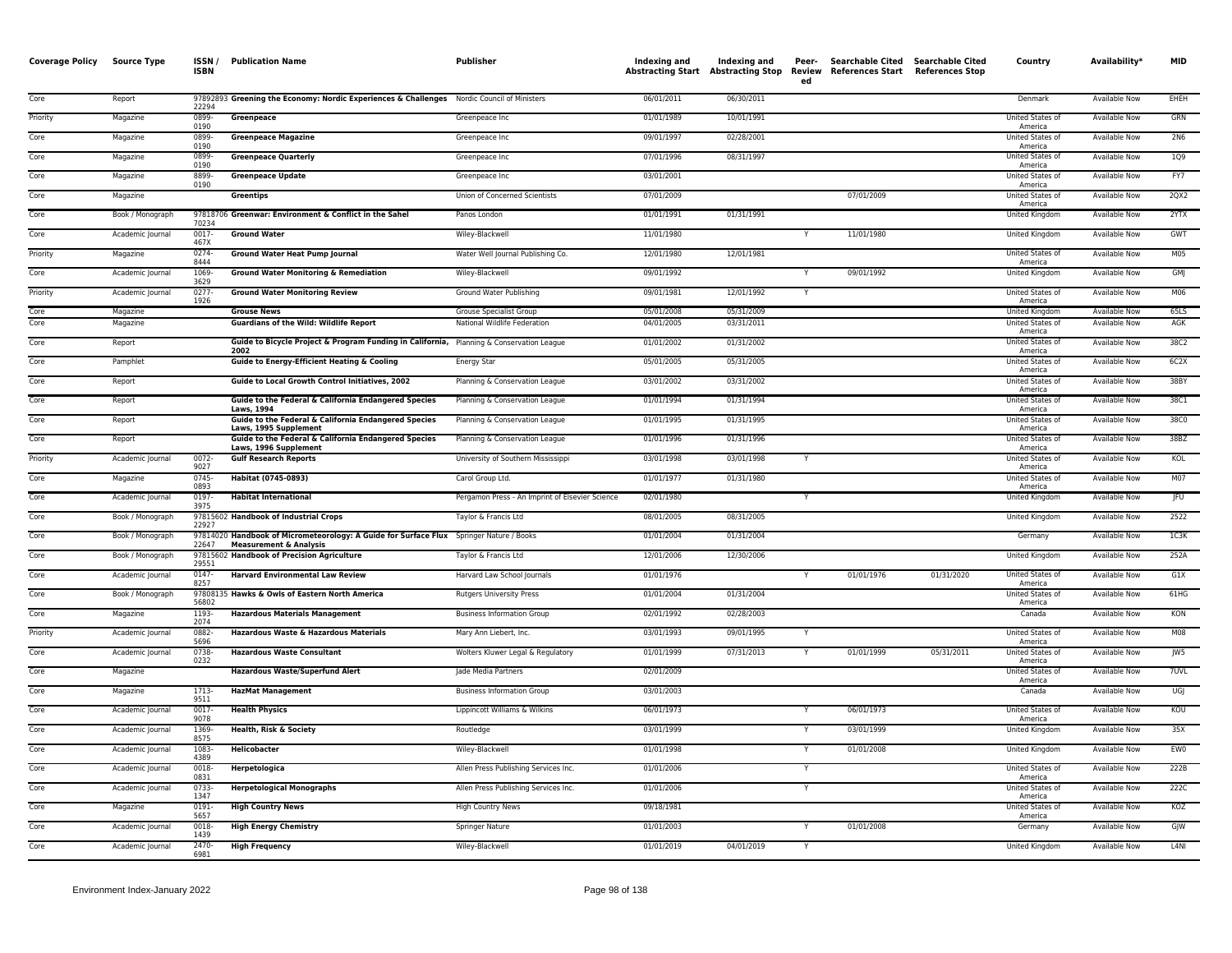| <b>Coverage Policy</b> | Source Type                          | <b>ISSN</b><br><b>ISBN</b> | <b>Publication Name</b>                                                                     | <b>Publisher</b>                                        | Indexing and             | Indexing and             | Peer-<br>ed             | <b>Searchable Cited</b><br>Abstracting Start Abstracting Stop Review References Start References Stop | <b>Searchable Cited</b> | Country                            | Availability*                         | <b>MID</b>   |
|------------------------|--------------------------------------|----------------------------|---------------------------------------------------------------------------------------------|---------------------------------------------------------|--------------------------|--------------------------|-------------------------|-------------------------------------------------------------------------------------------------------|-------------------------|------------------------------------|---------------------------------------|--------------|
| Core                   | Report                               | 76644                      | 97892916 High Nature Value Farmland: Characteristics, Trends &<br><b>Policy Challenges</b>  | European Environment Agency                             | 04/01/2004               | 04/30/2004               |                         |                                                                                                       |                         | Denmark                            | <b>Available Now</b>                  | 6C98         |
| Core                   | Book / Monograph                     | 30479                      | 97899933 Himalayan Waters: Promise & Potential-Problems &<br><b>Politics</b>                | Panos London                                            | 01/01/2001               | 01/31/2001               |                         |                                                                                                       |                         | <b>United Kingdom</b>              | <b>Available Now</b>                  | 2YTP         |
| Core                   | Book / Monograph                     | 33890                      | 97804151 History of Environmental Economic Thought                                          | Taylor & Francis Ltd / Books                            | 12/11/1997               | 01/10/1998               |                         | 12/11/1997                                                                                            | 01/10/1998              | United Kingdom                     | Available Now                         | 13Z8         |
| Core                   | Academic Journal                     | 0105-<br>9327              | <b>Holarctic Ecology</b>                                                                    | Wiley-Blackwell                                         | 01/01/1978               | 12/31/1991               |                         |                                                                                                       |                         | United Kingdom                     | Available Now                         | M0A          |
| Core                   | Academic Journal                     | 0959-<br>6836              | Holocene                                                                                    | Sage Publications, Ltd.                                 | 01/01/1998               |                          | Y                       | 01/01/1998                                                                                            |                         | United Kingdom                     | Available Now                         | 8NH          |
| Core                   | <b>Trade Publication</b>             | 0896<br>9442               | <b>Home Energy</b>                                                                          | Home Performance Coalition, Inc.                        | 01/01/1989               | 12/31/2019               |                         |                                                                                                       |                         | United States of<br>America        | <b>Available Now</b>                  | KP3          |
| Core                   | Academic Journal                     | $2211 -$<br>3452           | Horticulture, Environment & Biotechnology                                                   | <b>Springer Nature</b>                                  | 01/01/2009               |                          | $\overline{\mathsf{Y}}$ |                                                                                                       |                         | Germany                            | <b>Available Now</b>                  | 45YF         |
| Core                   | <b>Trade Publication</b>             | 0018<br>6368               | <b>Houille Blanche</b>                                                                      | Taylor & Francis Ltd                                    | 11/01/2015               | 12/31/2020               |                         |                                                                                                       |                         | United Kingdom                     | <b>Available Now</b>                  | 1BSF         |
| Core                   | Report                               | 77689                      | 97892916 Household Consumption & the Environment                                            | European Environment Agency                             | 01/01/2006               | 01/31/2006               |                         |                                                                                                       |                         | Denmark                            | <b>Available Now</b>                  | 6C99         |
| Core                   | Book / Monograph                     | 41190                      | 97806911 Hubbert's Peak: The Impending World Oil Shortage                                   | Princeton University Press                              | 01/01/2008               | 01/31/2008               |                         |                                                                                                       |                         | United States of<br>America        | <b>Available Now</b>                  | 8W94         |
| Core                   | Academic Journal                     | 1080<br>7039               | Human & Ecological Risk Assessment                                                          | Taylor & Francis Ltd                                    | 01/01/2001               |                          |                         | 01/01/2001                                                                                            | 08/31/2020              | United Kingdom                     | Available Now                         | 161          |
| Core                   | Academic Journal                     | 0960-<br>3271              | <b>Human &amp; Experimental Toxicology</b>                                                  | Sage Publications                                       | 01/01/1998               |                          |                         |                                                                                                       |                         | <b>United States of</b><br>America | <b>Available Now</b>                  | <b>DZA</b>   |
| Core                   | Academic Journal                     | 1087<br>1209               | <b>Human Dimensions of Wildlife</b>                                                         | Taylor & Francis Ltd                                    | 01/01/2001               |                          | Y                       | 11/01/2002                                                                                            |                         | <b>United Kingdom</b>              | <b>Available Now</b>                  | JB           |
| Core                   | Academic Journal                     | 1530-<br>7069              | <b>Human Ecology</b>                                                                        | Cornell University, College of Human Ecology            | 01/01/2000               | 09/30/2021               | Y                       | 01/01/2003                                                                                            | 09/30/2019              | United States of<br>America        | <b>Available Now</b>                  | <b>HEF</b>   |
| Priority               | Magazine                             | 0018-<br>7178              | <b>Human Ecology Forum</b>                                                                  | Cornell University, College of Human Ecology            | 09/01/1973               | 12/31/1999               |                         |                                                                                                       |                         | United States of<br>America        | Available Now                         | KP6          |
| Core                   | Academic Journal                     | 1074-<br>4827              | <b>Human Ecology Review</b>                                                                 | Society for Human Ecology                               | 01/01/1997               |                          |                         | 01/01/1997                                                                                            | 07/31/2019              | United States of<br>America        | <b>Available Now</b>                  | KP8          |
| Core                   | Academic Journal                     | 0300<br>7839               | Human Ecology: An Interdisciplinary Journal                                                 | <b>Springer Nature</b>                                  | 03/01/1973               |                          |                         | 03/01/1973                                                                                            |                         | Germany                            | <b>Available Now</b>                  | HUE          |
| Core                   | Academic Journal                     | 0018-<br>7208              | <b>Human Factors</b>                                                                        | Sage Publications                                       | 02/01/1968               |                          | Y                       |                                                                                                       |                         | United States of<br>America        | <b>Available Now</b>                  | <b>HMF</b>   |
| Core                   | Academic Journal                     | 1090-<br>8471              | Human Factors & Ergonomics in Manufacturing                                                 | John Wiley & Sons, Inc.                                 | 01/01/1997               | 12/31/2009               | Y                       |                                                                                                       |                         | United States of<br>America        | Available Now                         | 040          |
| Core                   | Academic Journal                     | 2157<br>4650               | Human Factors & Ergonomics in Manufacturing & Service john Wiley & Sons, Inc.<br>Industries |                                                         | 01/01/2010               |                          | Y                       |                                                                                                       |                         | United States of<br>America        | <b>Available Now</b>                  | <b>B2C7</b>  |
| Core                   | Academic Journal                     | 2155-<br>3858              | <b>Human-Wildlife Interactions</b>                                                          | Jack H. Berryman Institute                              | 01/01/2011               |                          |                         |                                                                                                       |                         | United States of<br>America        | Available Now                         | 920H         |
| Core                   | Academic Journal                     | 1998<br>5452               | Hydro Nepal: Journal of Water, Energy & Environment                                         | Media for Energy Nepal Pvt. Ltd.                        | 10/01/2010               |                          | Y                       |                                                                                                       |                         | Nepal                              | <b>Available Now</b>                  | 8WTZ         |
| Core                   | Academic Journal                     | 0018-<br>8158              | Hydrobiologia                                                                               | Springer Nature                                         | 01/01/1993               |                          |                         | 01/01/1993                                                                                            |                         | Germany                            | Available Now                         | KPB          |
| Core                   | <b>Trade Publication</b>             | $0018 -$<br>8190           | <b>Hydrocarbon Processing</b>                                                               | Gulf Energy Information                                 | 01/01/1995               |                          |                         |                                                                                                       |                         | United States of<br>America        | <b>Available Now</b>                  | <b>HYD</b>   |
| Core                   | Academic Journal                     | 1431<br>2174               | <b>Hydrogeology Journal</b>                                                                 | Springer Nature                                         | 01/01/2007               |                          | Y                       |                                                                                                       |                         | Germany                            | Available Now                         | <b>NOM</b>   |
| Core                   | Academic Journal                     | 0885<br>6087               | <b>Hydrological Processes</b>                                                               | John Wiley & Sons, Inc.                                 | 01/01/1990               |                          |                         | 01/01/2006                                                                                            |                         | United States of<br>America        | <b>Available Now</b>                  | KPD          |
| Core                   | Academic Journal                     | 1027-<br>5606              | Hydrology & Earth System Sciences                                                           | Copernicus Gesellschaft mbH                             | 01/01/2005               |                          | Y                       |                                                                                                       |                         | Germany                            | Available Now                         | 1BSH         |
| Core                   | Academic Journal                     | 1812<br>2108               | Hydrology & Earth System Sciences Discussions                                               | Copernicus Gesellschaft mbH                             | 01/01/2005               |                          |                         |                                                                                                       |                         | Germany                            | <b>Available Now</b>                  | <b>ICAA</b>  |
| Core                   | Academic Journal                     | 2306<br>5338               | Hydrology (2306-5338)                                                                       | <b>MDPI</b>                                             | 06/01/2021               |                          |                         |                                                                                                       |                         | Switzerland                        | Available Now                         | MI65         |
| Core                   | Academic Journal                     | 1998<br>9563               | <b>Hydrology Research</b>                                                                   | <b>IWA Publishing</b>                                   | 02/01/2008               |                          | $\overline{Y}$          | 02/01/2008                                                                                            |                         | <b>United Kingdom</b>              | <b>Available Now</b>                  | 83GH         |
| Core                   | Market Research<br>Report            |                            | Hydropower Report: Large & Small Hydropower                                                 | ABS Energy Research                                     | 01/01/2005               | 01/31/2009               |                         |                                                                                                       |                         | United Kingdom                     | <b>Available Now</b>                  | ICB6         |
| Core                   | Conference<br>Proceedings Collection |                            | <b>IAEE Conference Proceedings</b>                                                          | International Association for Energy Economics,<br>Inc. | 01/01/2019               |                          |                         |                                                                                                       |                         | United States of<br>America        | Available Now                         | <b>FR33</b>  |
| Core                   | Magazine                             | 1944-<br>3188              | <b>IAEE Energy Forum Newsletter</b>                                                         | International Association for Energy Economics,<br>Inc. | 05/01/2013               |                          |                         |                                                                                                       |                         | United States of<br>America        | Available Now                         | <b>FR32</b>  |
| Core                   | Academic Journal                     | $0019 -$<br>1019           | Ibis                                                                                        | Wiley-Blackwell                                         | 01/01/1989               |                          | Y                       | 01/01/1989                                                                                            |                         | <b>United Kingdom</b>              | <b>Available Now</b>                  | K8N          |
| Core                   | Academic Journal                     | 1054<br>3139               | ICES Journal of Marine Science / Journal du Conseil                                         | Oxford University Press                                 | 01/01/1996               |                          | Y                       |                                                                                                       |                         | United Kingdom                     | Available Now                         | L17          |
| Core                   | Academic Journal                     | 0972-<br>9313              | <b>ICFAI Journal of Environmental Economics</b>                                             | <b>IUP Publications</b>                                 | 08/01/2007               | 07/31/2009               | Y                       |                                                                                                       |                         | India                              | <b>Available Now</b>                  | 2WPK         |
| Core<br>Core           | Academic Journal                     |                            | <b>ICFAI Journal of Environmental Law</b><br><b>ICFAI Journal of Environmental Sciences</b> | <b>IUP Publications</b>                                 | 07/01/2007               | 07/31/2009<br>07/31/2009 | Y                       |                                                                                                       |                         | India                              | Available Now                         | 2WPV<br>6MCA |
| Core                   | Academic Journal<br>Magazine         | 0936                       | <b>Ichthyological Exploration of Freshwaters</b>                                            | <b>IUP Publications</b><br>Verlag Dr. Friedrich Pfeil   | 10/01/2008<br>03/01/1991 | 12/01/1992               | Y                       |                                                                                                       |                         | India<br>Switzerland               | Available Now<br><b>Available Now</b> | <b>MOD</b>   |
| Priority               | Magazine                             | 9902<br>0315-              | <b>IDRC Reports</b>                                                                         | International Development Research Centre               | 04/01/1991               | 10/03/1997               |                         |                                                                                                       |                         | Canada                             | <b>Available Now</b>                  | <b>MOF</b>   |
|                        |                                      | 9981                       |                                                                                             |                                                         |                          |                          |                         |                                                                                                       |                         |                                    |                                       |              |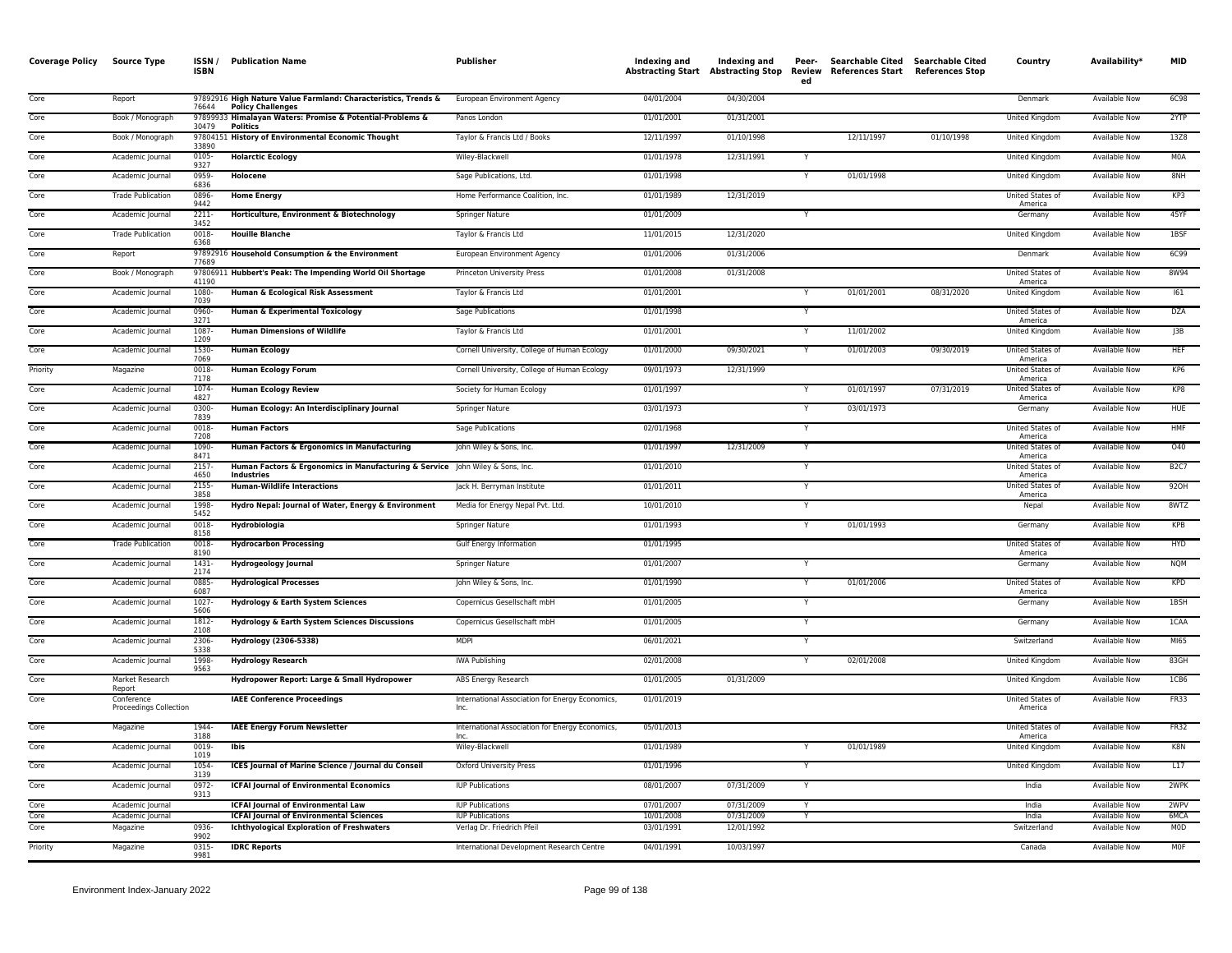| <b>Coverage Policy</b> | <b>Source Type</b>       | ISSN /<br><b>ISBN</b> | <b>Publication Name</b>                                                                                                                     | Publisher                                                | Indexing and | Indexing and<br>Abstracting Start Abstracting Stop | Peer-<br>ed  | Searchable Cited Searchable Cited<br><b>Review References Start References Stop</b> |            | Country                            | Availability*        | <b>MID</b>       |
|------------------------|--------------------------|-----------------------|---------------------------------------------------------------------------------------------------------------------------------------------|----------------------------------------------------------|--------------|----------------------------------------------------|--------------|-------------------------------------------------------------------------------------|------------|------------------------------------|----------------------|------------------|
| Core                   | Academic Journal         | 1350-<br>2360         | IEE Proceedings -- Generation, Transmission &<br><b>Distribution</b>                                                                        | Institution of Engineering & Technology                  | 01/01/2003   | 12/31/2006                                         |              |                                                                                     |            | United Kingdom                     | <b>Available Now</b> | PNN              |
| Core                   | Academic Journal         | $0018 -$<br>9499      | <b>IEEE Transactions on Nuclear Science</b>                                                                                                 | <b>IEEE</b>                                              | 08/01/1996   |                                                    |              | 01/01/2003                                                                          | 07/31/2020 | United States of<br>America        | Available Now        | 10 <sub>S</sub>  |
| Core                   | Academic Journal         | 0018-<br>9545         | <b>IEEE Transactions on Vehicular Technology</b>                                                                                            | <b>IEEE</b>                                              | 06/01/1996   |                                                    |              | 01/01/2003                                                                          | 07/31/2020 | United States of<br>America        | Available Now        | <b>IVH</b>       |
| Core                   | Academic Journal         | 1751-<br>8687         | IET Generation, Transmission & Distribution (Institution of Institution of Engineering & Technology<br><b>Engineering &amp; Technology)</b> |                                                          | 01/01/2007   | 12/31/2012                                         |              |                                                                                     |            | United Kingdom                     | <b>Available Now</b> | 2Z1B             |
| Core                   | Academic Journal         | 1751<br>8687          | IET Generation, Transmission & Distribution (Wiley-<br><b>Blackwell</b>                                                                     | Wiley-Blackwell                                          | 01/01/2013   |                                                    | $\mathsf{Y}$ |                                                                                     |            | <b>United Kingdom</b>              | <b>Available Now</b> | <b>MMHU</b>      |
| Priority               | Magazine                 | 1073<br>0478          | Illahee: Journal for the Northwest Environment                                                                                              | University of Washington                                 | 03/01/1994   | 09/01/1995                                         |              |                                                                                     |            | <b>United States of</b><br>America | <b>Available Now</b> | <b>MOH</b>       |
| Core                   | Magazine                 |                       | <b>Illinois Natural History Survey Bulletin</b>                                                                                             | Illinois Natural History Survey Division                 | 01/01/2009   |                                                    |              |                                                                                     |            | United States of<br>America        | Available Now        | ATRM             |
| Core                   | Magazine                 |                       | <b>Illinois Natural History Survey Reports</b>                                                                                              | Illinois Natural History Survey Division                 | 01/01/2009   | 05/01/2017                                         |              |                                                                                     |            | United States of<br>America        | Available Now        | 9H3              |
| Core                   | Magazine                 | 0888-<br>9546         | <b>Illinois Natural History Survey Special Publication</b>                                                                                  | Illinois Natural History Survey Division                 | 01/01/2009   |                                                    |              |                                                                                     |            | <b>United States of</b><br>America | <b>Available Now</b> | <b>ATRN</b>      |
| Core                   | Book / Monograph         | 03905                 | 97807484 Immunotoxicology of Environmental & Occupational<br><b>Metals</b>                                                                  | Taylor & Francis Ltd / Books                             | 02/20/1998   | 03/22/1998                                         |              | 02/20/1998                                                                          | 03/22/1998 | <b>United Kingdom</b>              | Available Now        | 1318             |
| Core                   | Academic Journal         | $1461 -$<br>5517      | <b>Impact Assessment &amp; Project Appraisal</b>                                                                                            | Taylor & Francis Ltd                                     | 04/01/2003   |                                                    |              |                                                                                     |            | United Kingdom                     | <b>Available Now</b> | P93              |
| Core                   | Academic Journal         | $0254 -$<br>8763      | <b>Impact of Science on Society</b>                                                                                                         | Taylor & Francis Ltd                                     | 10/01/1977   | 12/31/1992                                         |              |                                                                                     |            | United Kingdom                     | Available Now        | <b>ISS</b>       |
| Core                   | Report                   | 76927                 | 97892916 Impacts of Europe's Changing Climate                                                                                               | European Environment Agency                              | 08/01/2004   | 08/31/2004                                         |              |                                                                                     |            | Denmark                            | Available Now        | 6C9B             |
| Core                   | <b>Trade Publication</b> | 0190-<br>2458         | <b>In Business</b>                                                                                                                          | BioCycle Connect, LLC                                    | 01/01/1990   | 12/31/2007                                         |              |                                                                                     |            | <b>United States of</b><br>America | <b>Available Now</b> | INU              |
| Priority               | Magazine                 | 0888-<br>319X         | <b>In Vitro Toxicology</b>                                                                                                                  | Mary Ann Liebert, Inc.                                   | 03/01/1991   | 06/01/1995                                         |              |                                                                                     |            | United States of<br>America        | Available Now        | MOI              |
| Core                   | <b>Trade Publication</b> | 1043-<br>7320         | <b>Independent Energy</b>                                                                                                                   | Clarion Events, Inc.                                     | 04/01/1989   | 03/31/2000                                         |              |                                                                                     |            | <b>United States of</b><br>America | <b>Available Now</b> | 1PU              |
| Priority               | Magazine                 | 1042-<br>5829         | <b>Independent Power</b>                                                                                                                    | Clarion Events, Inc.                                     | 11/01/1988   | 03/01/1989                                         |              |                                                                                     |            | United States of<br>America        | Available Now        | <b>MOL</b>       |
| Core                   | Academic Journal         |                       | <b>Indian Journal of Ecology</b>                                                                                                            | Indian Ecological Society                                | 01/01/1978   | 07/01/1987                                         |              |                                                                                     |            | India                              | Available Now        | <b>MON</b>       |
| Core                   | Academic Journal         |                       | Indian Journal of Environmental Health                                                                                                      | National Environmental Engineering Research<br>Institute | 01/01/1973   | 10/01/1991                                         |              |                                                                                     |            | India                              | <b>Available Now</b> | <b>MOP</b>       |
| Core                   | Academic Journal         | 1420-<br>326X         | <b>Indoor &amp; Built Environment</b>                                                                                                       | Sage Publications                                        | 01/01/1996   |                                                    |              | 01/01/2006                                                                          |            | <b>United Kingdom</b>              | <b>Available Now</b> | KPG              |
| Core                   | Academic Journal         | 0905<br>6947          | <b>Indoor Air</b>                                                                                                                           | Wiley-Blackwell                                          | 03/01/1998   |                                                    |              | 01/01/2008                                                                          |            | <b>United Kingdom</b>              | <b>Available Now</b> | <b>HYB</b>       |
| Priority               | Magazine                 | 1016<br>4901          | <b>Indoor Environment</b>                                                                                                                   | Karger AG                                                | 01/01/1994   | 11/01/1995                                         |              |                                                                                     |            | Switzerland                        | Available Now        | M <sub>0</sub>   |
| Core                   | Magazine                 | 1094-<br>2769         | <b>Indoor Environment Quality Strategies</b>                                                                                                | Wolters Kluwer Legal & Regulatory                        | 08/01/2003   | 12/31/2006                                         |              |                                                                                     |            | United States of<br>America        | <b>Available Now</b> | QNC              |
| Core                   | Magazine                 | 1542-<br>894X         | <b>Industrial Engineer: IE</b>                                                                                                              | Institute of Industrial Engineers                        | 01/01/2003   | 04/30/2016                                         |              |                                                                                     |            | United States of<br>America        | Available Now        | QOC              |
| Core                   | Academic Journal         | 0019-<br>8366         | <b>Industrial Health</b>                                                                                                                    | National Institute of Occupational Safety &<br>Health    | 04/01/2006   |                                                    |              | 04/01/2006                                                                          | 04/30/2020 | Japan                              | <b>Available Now</b> | 1BWD             |
| Core                   | Magazine                 | 0147-<br>5401         | <b>Industrial Hygiene News</b>                                                                                                              | Rimbach Publishing Company                               | 09/01/2005   |                                                    |              |                                                                                     |            | <b>United States of</b><br>America | <b>Available Now</b> | 1BWO             |
| Priority               | Magazine                 | 0046<br>9262          | <b>Industrial Wastes</b>                                                                                                                    | Scranton Gillette Communications Inc.                    | 11/01/1972   | 11/01/1983                                         |              |                                                                                     |            | United States of<br>America        | <b>Available Now</b> | M <sub>0</sub> S |
| Core                   | Magazine                 | 0378-<br>9993         | <b>Industry &amp; Environment</b>                                                                                                           | <b>United Nations Publications</b>                       | 01/01/1994   | 12/31/2004                                         |              |                                                                                     |            | United States of<br>America        | Available Now        | KPJ              |
| Core                   | Academic Journal         | 0300-<br>8126         | Infection                                                                                                                                   | Springer Nature                                          | 02/01/2000   |                                                    | Y            |                                                                                     |            | Germany                            | Available Now        | <b>NXO</b>       |
| Core                   | Academic Journal         | 1567<br>1348          | <b>Infection, Genetics &amp; Evolution</b>                                                                                                  | Elsevier B.V.                                            | 01/01/2002   |                                                    |              |                                                                                     |            | United Kingdom                     | Available Now        | KK9              |
| Core                   | Academic Journal         | 1064-<br>7449         | Infectious Diseases in Obstetrics & Gynecology                                                                                              | Hindawi Limited                                          | 01/01/2003   |                                                    |              | 01/01/2008                                                                          |            | <b>United Kingdom</b>              | <b>Available Now</b> | 05Q              |
| Core                   | Academic Journal         | 1680-<br>0338         | Ingenieria Hidraulica y Ambiental                                                                                                           | Facultad de Ingenieria Civil                             | 02/01/2001   |                                                    | Y            |                                                                                     |            | Cuba                               | <b>Available Now</b> | <b>UFF</b>       |
| Core                   | Academic Journal         | 0895<br>8378          | <b>Inhalation Toxicology</b>                                                                                                                | Taylor & Francis Ltd                                     | 01/01/1998   |                                                    |              | 01/01/1998                                                                          |            | United Kingdom                     | <b>Available Now</b> | B7L              |
| Core                   | Magazine                 | 1566-<br>0974         | <b>Injury Control &amp; Safety Promotion</b>                                                                                                | Taylor & Francis Ltd                                     | 03/01/2000   | 12/31/2004                                         |              |                                                                                     |            | United Kingdom                     | Available Now        | EI3              |
| Core                   | Report                   |                       | <b>INL Reports</b>                                                                                                                          | Idaho National Laboratory                                | 01/01/2009   | 07/01/2015                                         |              |                                                                                     |            | United States of<br>America        | <b>Available Now</b> | 69VT             |
| Core                   | Academic Journal         | 2044-<br>2041         | <b>Inland Waters</b>                                                                                                                        | Taylor & Francis Ltd                                     | 01/01/2019   |                                                    |              |                                                                                     |            | United Kingdom                     | <b>Available Now</b> | K37K             |
| Core                   | Academic Journal         | 1753-<br>4259         | Innate Immunity                                                                                                                             | Sage Publications                                        | 02/01/2008   |                                                    | Y            |                                                                                     |            | United States of<br>America        | <b>Available Now</b> | 5DA4             |
| Core                   | Magazine                 | $0001 -$<br>4982      | Inquinamento                                                                                                                                | Edizioni Fiera                                           | 03/01/1977   | 06/01/1982                                         |              |                                                                                     |            | Italy                              | <b>Available Now</b> | M <sub>0</sub>   |
| Core                   | Academic Journal         | 2399-<br>3421         | <b>Insect Systematics &amp; Diversity</b>                                                                                                   | <b>Oxford University Press</b>                           | 01/01/2019   |                                                    | Y            |                                                                                     |            | United Kingdom                     | Available Now        | <b>LBOD</b>      |
| Core                   | Academic Journal         | 0020-<br>1812         | <b>Insectes Sociaux</b>                                                                                                                     | Springer Nature                                          | 01/01/2007   |                                                    |              |                                                                                     |            | Germany                            | Available Now        | N7R              |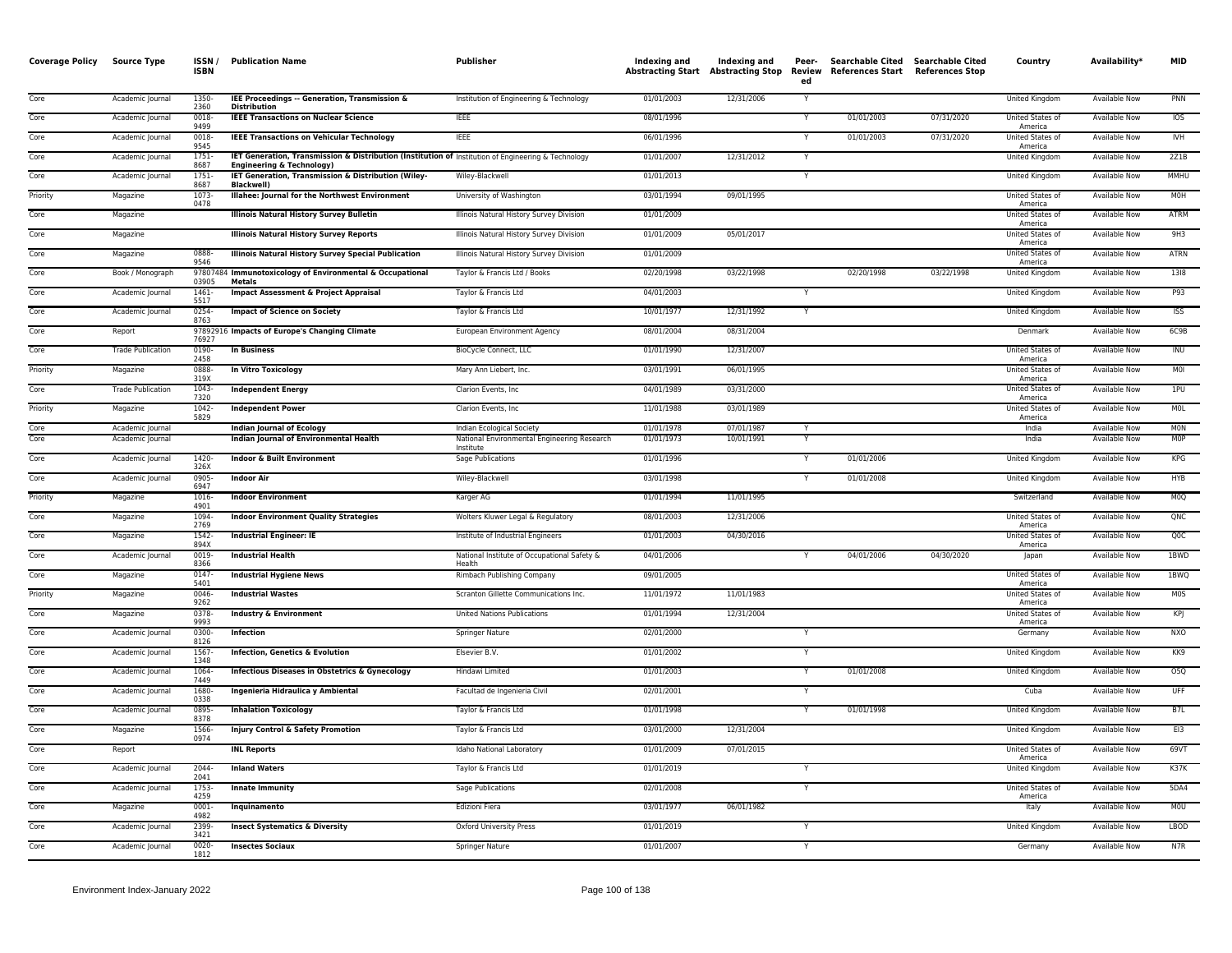| <b>Coverage Policy</b> | <b>Source Type</b>       | ISSN/<br><b>ISBN</b> | <b>Publication Name</b>                                                                             | Publisher                                                      | Indexing and | Indexing and | Peer-<br>ed    | Searchable Cited Searchable Cited<br>Abstracting Start Abstracting Stop Review References Start References Stop |            | Country                            | Availability*        | <b>MID</b>       |
|------------------------|--------------------------|----------------------|-----------------------------------------------------------------------------------------------------|----------------------------------------------------------------|--------------|--------------|----------------|-----------------------------------------------------------------------------------------------------------------|------------|------------------------------------|----------------------|------------------|
| Core                   | Book / Monograph         | 64139                | 97804151 Institutions in Environmental Management                                                   | Taylor & Francis Ltd / Books                                   | 11/05/1998   | 12/05/1998   |                | 11/05/1998                                                                                                      | 12/05/1998 | United Kingdom                     | Available Now        | 13V3             |
| Core                   | Magazine                 | $1020 -$<br>4555     | <b>Integrated Crop Management</b>                                                                   | Food & Agriculture Organization of the United<br>Nations       | 01/01/2013   |              |                |                                                                                                                 |            | Italy                              | <b>Available Now</b> | <b>FWNI</b>      |
| Core                   | Academic Journal         | 1551-<br>3777        | <b>Integrated Environmental Assessment &amp; Management</b>                                         | Wiley-Blackwell                                                | 01/01/2006   |              | Y              | 10/01/2006                                                                                                      |            | United Kingdom                     | Available Now        | 1CAL             |
| Core                   | Report                   | 77757                | 97892916 Integration of Environment into EU Agriculture Policy                                      | European Environment Agency                                    | 03/01/2006   | 03/31/2006   |                |                                                                                                                 |            | Denmark                            | Available Now        | 6C9C             |
| Core                   | Academic Journal         | 1750<br>8975         | <b>Intelligent Buildings International</b>                                                          | Taylor & Francis Ltd                                           | 11/01/2008   |              | Ÿ              | 11/01/2008                                                                                                      |            | United Kingdom                     | <b>Available Now</b> | 3HHG             |
| Core                   | Academic Journal         | 1980-<br>0908        | <b>InterfacEHS</b>                                                                                  | Revista InterfacEHS                                            | 01/01/2009   |              |                | 01/01/2009                                                                                                      | 01/31/2020 | Brazil                             | <b>Available Now</b> | 7825             |
| Core                   | Newswire                 |                      | Interfax: Kazakhstan Mining Weekly                                                                  | Interfax-America Inc.                                          | 10/01/2012   |              |                |                                                                                                                 |            | <b>United States of</b><br>America | <b>Available Now</b> | <b>B71V</b>      |
| Priority               | Magazine                 | $0261 -$<br>4413     | <b>International Agricultural Development</b>                                                       | Research Information Ltd.                                      | 01/01/1989   | 11/01/1993   |                |                                                                                                                 |            | <b>United Kingdom</b>              | <b>Available Now</b> | MOX              |
| Core                   | Academic Journal         | 2008<br>4935         | International Aquatic Research (Islamic Azad University,<br><b>Tonekabon Branch)</b>                | Islamic Azad University, Tonekabon Branch                      | 08/01/2011   | 12/31/2011   | Y              |                                                                                                                 |            | Iran (Islamic Republic<br>of)      | <b>Available Now</b> | B9YT             |
| Core                   | Academic Journal         | 0340<br>0131         | International Archives of Occupational & Environmental<br>Health                                    | Springer Nature                                                | 01/01/2000   |              | Y              | 01/01/2000                                                                                                      |            | Germany                            | Available Now        | <b>NQR</b>       |
| Priority               | Magazine                 | 0265-<br>3036        | <b>International Biodeterioration</b>                                                               | Elsevier B.V.                                                  | 01/01/1990   | 04/01/1991   |                |                                                                                                                 |            | United Kingdom                     | Available Now        | M0Z              |
| Core                   | Academic Journal         | 0964<br>8305         | <b>International Biodeterioration &amp; Biodegradation</b>                                          | Elsevier B.V.                                                  | 01/01/1991   |              | Y              | 01/01/2006                                                                                                      |            | United Kingdom                     | <b>Available Now</b> | G                |
| Core                   | Academic Journal         | 2345<br>5012         | International Bulletin of Water Resources & Development International Bulletin of Water Resources & | Development                                                    | 06/01/2014   |              |                |                                                                                                                 |            | Iran (Islamic Republic<br>n(f)     | Available Now        | <b>HDMK</b>      |
| Core                   | Academic Journal         | 2146<br>0329         | <b>International Electronic Journal of Environmental</b><br>Education                               | International Electronic Journal of Environmental<br>Education | 09/01/2010   |              | Y              |                                                                                                                 |            | Turkey                             | Available Now        | <b>BL36</b>      |
| Core                   | Academic Journal         | $1513-$<br>718X      | <b>International Energy Journal</b>                                                                 | Regional Energy Resources Information Center<br>(RFRIC)        | 01/01/2012   |              | $\overline{Y}$ |                                                                                                                 |            | Thailand                           | <b>Available Now</b> | FD <sub>2V</sub> |
| Core                   | Report                   | $1051 -$<br>6360     | <b>International Energy Outlook</b>                                                                 | US Department of Energy, Energy Information<br>Administration  | 01/01/2009   |              |                |                                                                                                                 |            | United States of<br>America        | <b>Available Now</b> | 69VL             |
| Priority               | Magazine                 | $1041 -$<br>4665     | <b>International Environmental Affairs</b>                                                          | University Press of New England                                | 03/01/1989   | 09/01/1998   |                |                                                                                                                 |            | United States of<br>America        | Available Now        | KPK              |
| Core                   | Academic Journal         | 1567<br>9764         | International Environmental Agreements: Politics, Law & Springer Nature<br><b>Economics</b>         |                                                                | 01/01/2007   |              |                | 01/01/2008                                                                                                      |            | Germany                            | <b>Available Now</b> | <b>OGK</b>       |
| Core                   | <b>Trade Publication</b> | 0963-<br>7362        | <b>International Environmental Technology</b>                                                       | ILM Holdings Ltd.                                              | 02/01/2011   | 11/30/2016   |                |                                                                                                                 |            | United Kingdom                     | Available Now        | 3GSI             |
| Priority               | Magazine                 | 0195<br>7554         | International Journal for the Study of Animal Problems                                              | Institute for the Study of Animal Problems                     | 01/01/1981   | 10/05/1983   |                |                                                                                                                 |            | United States of<br>America        | <b>Available Now</b> | M2S              |
| Core                   | Academic Journal         | 0164<br>7954         | <b>International Journal of Acarology</b>                                                           | Taylor & Francis Ltd                                           | 07/30/2008   |              | Y              |                                                                                                                 |            | United Kingdom                     | <b>Available Now</b> | 65MA             |
| Core                   | Academic Journal         | 1462<br>4605         | International Journal of Agricultural Resources,<br><b>Governance &amp; Ecology</b>                 | Inderscience Enterprises Ltd.                                  | 09/01/2001   | 04/01/2018   | $\overline{Y}$ |                                                                                                                 |            | <b>United Kingdom</b>              | <b>Available Now</b> | KPL              |
| Core                   | Academic Journal         | 1473<br>5903         | International Journal of Agricultural Sustainability                                                | Taylor & Francis Ltd                                           | 01/01/2003   |              |                |                                                                                                                 |            | <b>United Kingdom</b>              | <b>Available Now</b> | S2H              |
| Core                   | Academic Journal         | 2337-<br>9782        | <b>International Journal of Agriculture System</b>                                                  | Hasanuddin University, Graduate School                         | 06/01/2014   |              | Y              |                                                                                                                 |            | Indonesia                          | Available Now        | HP3F             |
| Core                   | Academic Journal         | 1687<br>8159         | <b>International Journal of Agronomy</b>                                                            | Hindawi Limited                                                | 01/01/2008   |              | Y              |                                                                                                                 |            | United Kingdom                     | Available Now        | 8NCF             |
| Core                   | Academic Journal         | 0924-<br>8579        | <b>International Journal of Antimicrobial Agents</b>                                                | <b>Elsevier Science</b>                                        | 01/01/2002   |              | Y              |                                                                                                                 |            | Netherlands                        | <b>Available Now</b> | 3LS              |
| Core                   | Academic Journal         | 1569<br>8432         | International Journal of Applied Earth Observation &<br>Geoinformation                              | Elsevier B.V.                                                  | 01/01/2002   |              | Y              |                                                                                                                 |            | United Kingdom                     | Available Now        | KK5              |
| Core                   | Academic Journal         | 1745-<br>1590        | International Journal of Biodiversity Science &<br>Management                                       | Taylor & Francis Ltd                                           | 01/01/2009   | 12/31/2009   | Y              | 01/01/2009                                                                                                      | 12/31/2009 | United Kingdom                     | <b>Available Now</b> | 8UQU             |
| Core                   | Academic Journal         | $2151 -$<br>3732     | International Journal of Biodiversity Science, Ecosystem<br><b>Services &amp; Management</b>        | Taylor & Francis Ltd                                           | 01/01/2010   | 12/31/2018   |                | 01/01/2010                                                                                                      | 12/31/2018 | United Kingdom                     | <b>Available Now</b> | DBK9             |
| Core                   | Academic Journal         | 1741<br>5020         | <b>International Journal of BioTechnology</b>                                                       | Inderscience Enterprises Ltd.                                  | 01/01/2002   | 07/01/2017   | $\overline{Y}$ |                                                                                                                 |            | <b>United Kingdom</b>              | <b>Available Now</b> | <b>KPN</b>       |
| Core                   | Academic Journal         | 1835-<br>7156        | International Journal of Climate Change: Impacts &<br><b>Responses</b>                              | Common Ground Research Networks                                | 02/01/2011   |              | Y              |                                                                                                                 |            | <b>United States of</b><br>America | <b>Available Now</b> | B <sub>2FL</sub> |
| Core                   | Academic Journal         | 0899<br>8418         | <b>International Journal of Climatology</b>                                                         | John Wiley & Sons, Inc.                                        | 01/01/1989   |              |                | 01/01/2006                                                                                                      |            | United States of<br>America        | <b>Available Now</b> | KPP              |
| Core                   | Academic Journal         | 1939<br>2699         | International Journal of Coal Preparation & Utilization                                             | Taylor & Francis Ltd                                           | 01/01/2008   |              |                | 01/01/2008                                                                                                      |            | United Kingdom                     | <b>Available Now</b> | 8P2R             |
| Core                   | Academic Journal         | 1061<br>8562         | <b>International Journal of Computational Fluid Dynamics</b>                                        | Taylor & Francis Ltd                                           | 03/01/2002   |              |                | 03/01/2002                                                                                                      | 06/30/2020 | United Kingdom                     | Available Now        | 3                |
| Core                   | Academic Journal         | 1503-<br>1438        | <b>International Journal of Disaster Medicine</b>                                                   | Taylor & Francis Ltd                                           | 01/01/2003   | 11/30/2006   | Y              | 01/01/2003                                                                                                      |            | United Kingdom                     | Available Now        | RFI              |
| Core                   | Academic Journal         | 1687<br>9708         | <b>International Journal of Ecology</b>                                                             | Hindawi Limited                                                | 01/01/2008   |              |                |                                                                                                                 |            | <b>United Kingdom</b>              | <b>Available Now</b> | 902T             |
| Core                   | Academic Journal         | 0377<br>015X         | International Journal of Ecology & Environmental Sciences National Institute of Ecology             |                                                                | 08/01/1992   |              | Y              | 08/01/1992                                                                                                      | 01/31/2020 | India                              | <b>Available Now</b> | <b>KPS</b>       |
| Core                   | Academic Journal         | 2224-<br>4980        | International Journal of Ecosystems & Ecology Sciences                                              | Health & Environment Association                               | 01/01/2011   |              |                |                                                                                                                 |            | Albania                            | <b>Available Now</b> | FQA8             |
| Core                   | Academic Journal         | 2076-<br>2895        | International Journal of Energy & Environment                                                       | International Energy & Environment Foundation                  | 01/01/2010   |              |                |                                                                                                                 |            | Irag                               | <b>Available Now</b> | B8DG             |
| Core                   | Academic Journal         | 0363<br>907X         | <b>International Journal of Energy Research</b>                                                     | John Wiley & Sons, Inc.                                        | 01/01/1979   |              |                | 01/01/2006                                                                                                      |            | United States of<br>America        | <b>Available Now</b> | KPU              |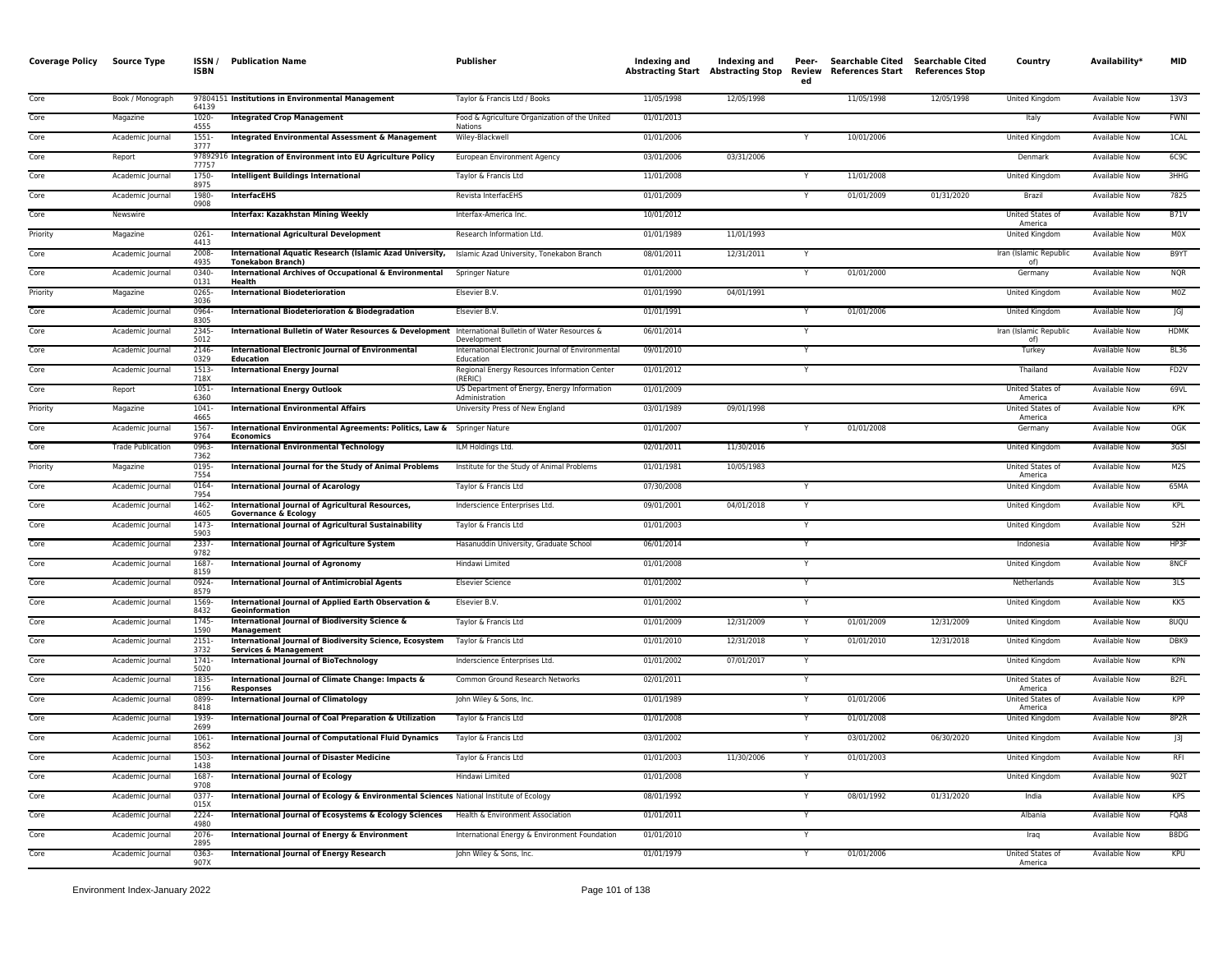| <b>Coverage Policy</b> | <b>Source Type</b> | ISSN/<br><b>ISBN</b> | <b>Publication Name</b>                                                                                   | Publisher                                       | Indexing and | Indexing and<br>Abstracting Start Abstracting Stop | Peer-<br>Review<br>ed | References Start References Stop | Searchable Cited Searchable Cited | Country                       | Availability*        | <b>MID</b>                    |
|------------------------|--------------------|----------------------|-----------------------------------------------------------------------------------------------------------|-------------------------------------------------|--------------|----------------------------------------------------|-----------------------|----------------------------------|-----------------------------------|-------------------------------|----------------------|-------------------------------|
| Core                   | Academic Journal   | $1472 -$<br>8923     | International Journal of Energy Technology & Policy                                                       | Inderscience Enterprises Ltd.                   | 01/01/2004   | 10/01/2018                                         | Y                     |                                  |                                   | United Kingdom                | <b>Available Now</b> | <b>RVA</b>                    |
| Core                   | Academic Journal   | $0957 -$<br>4352     | International Journal of Environment & Pollution                                                          | Inderscience Enterprises Ltd.                   | 01/01/1990   | 01/31/2018                                         | Y                     | 01/01/1990                       | 01/31/2018                        | United Kingdom                | Available Now        | KPV                           |
| Core                   | Academic Journal   | 1474-<br>6778        | International Journal of Environment & Sustainable<br><b>Development</b>                                  | Inderscience Enterprises Ltd.                   | 01/01/2004   |                                                    | Y                     |                                  |                                   | United Kingdom                | Available Now        | <b>RVC</b>                    |
| Core                   | Academic Journal   | 0306<br>7319         | <b>International Journal of Environmental Analytical</b><br>Chemistry                                     | Taylor & Francis Ltd                            | 01/01/2002   |                                                    |                       | 01/01/2002                       |                                   | United Kingdom                | Available Now        | J3M                           |
| Core                   | Academic Journal   | 0960-<br>3123        | International Journal of Environmental Health Research                                                    | Taylor & Francis Ltd                            | 03/01/1993   |                                                    |                       | 01/01/1998                       |                                   | United Kingdom                | Available Now        | 57L                           |
| Core                   | Academic Journal   | 1735<br>6865         | <b>International Journal of Environmental Research</b>                                                    | Springer Nature                                 | 01/01/2008   |                                                    |                       | 01/01/2008                       |                                   | Germany                       | <b>Available Now</b> | 7820                          |
| Core                   | Academic Journal   | 2357<br>0849         | International lournal of Environmental Science &<br><b>Sustainable Development</b>                        | <b>IEREK Press</b>                              | 07/01/2018   |                                                    |                       |                                  |                                   | Egypt                         | <b>Available Now</b> | <b>KT66</b>                   |
| Core                   | Academic Journal   | 1735-<br>1472        | International Journal of Environmental Science &<br><b>Technology (IJEST)</b>                             | <b>Springer Nature</b>                          | 01/01/2009   |                                                    |                       | 01/01/2009                       |                                   | Germany                       | <b>Available Now</b> | 1WQ                           |
| Core                   | Academic Journal   | 0020-<br>7233        | <b>International Journal of Environmental Studies</b>                                                     | Routledge                                       | 01/01/1974   |                                                    | Y                     | 01/01/1998                       |                                   | <b>United Kingdom</b>         | <b>Available Now</b> | 7VX                           |
| Core                   | Academic Journal   | 2325-<br>1077        | International Journal of Environmental Sustainability                                                     | Common Ground Research Networks                 | 05/01/2014   |                                                    | Y                     |                                  |                                   | United States of<br>America   | Available Now        | <b>HE56</b>                   |
| Core                   | Academic Journal   | 1466<br>2132         | International Journal of Environmental Technology &<br><b>Management</b>                                  | Inderscience Enterprises Ltd.                   | 01/01/2001   | 05/31/2015                                         | $\vee$                | 01/01/2001                       |                                   | United Kingdom                | <b>Available Now</b> | <b>KPX</b>                    |
| Core                   | Academic Journal   | 0168<br>1605         | <b>International Journal of Food Microbiology</b>                                                         | <b>Elsevier Science</b>                         | 01/01/2002   |                                                    | $\mathsf{Y}$          |                                  |                                   | Netherlands                   | Available Now        | 3LQ                           |
| Core                   | Academic Journal   | 1494<br>2119         | <b>International Journal of Forest Engineering</b>                                                        | Taylor & Francis Ltd                            | 01/01/2019   |                                                    |                       |                                  |                                   | <b>United Kingdom</b>         | <b>Available Now</b> | <b>BOLC</b>                   |
| Core                   | Academic Journal   | $2251 -$<br>6387     | International Journal of Forest, Soil & Erosion                                                           | GHB's Journals                                  | 02/01/2012   |                                                    | $\mathsf{Y}$          |                                  |                                   | Iran (Islamic Republic<br>nf) | <b>Available Now</b> | EHAQ                          |
| Core                   | Academic Journal   | 1687<br>9368         | <b>International Journal of Forestry Research</b>                                                         | Hindawi Limited                                 | 01/01/2008   |                                                    | Y                     |                                  |                                   | United Kingdom                | Available Now        | 902V                          |
| Core                   | Academic Journal   | 1553<br>8362         | <b>International Journal of Fruit Science</b>                                                             | Taylor & Francis Ltd                            | 01/01/2005   |                                                    | $\checkmark$          | 03/01/2009                       |                                   | United Kingdom                | <b>Available Now</b> | 1BW4                          |
| Core                   | Academic Journal   | 1687-<br>885X        | <b>International Journal of Geophysics</b>                                                                | Hindawi Limited                                 | 01/01/2008   |                                                    | Y                     |                                  |                                   | United Kingdom                | Available Now        | 8NCN                          |
| Core                   | Academic Journal   | 0954<br>7118         | <b>International Journal of Global Energy Issues</b>                                                      | Inderscience Enterprises Ltd.                   | 01/01/1991   | 01/31/2018                                         |                       | 01/01/1991                       | 01/31/2018                        | United Kingdom                | <b>Available Now</b> | G3I                           |
| Core                   | Academic Journal   | 1466<br>6650         | International Journal of Global Environmental Issues                                                      | Inderscience Enterprises Ltd.                   | 01/01/2001   | 04/30/2018                                         |                       | 01/01/2001                       | 04/30/2018                        | United Kingdom                | Available Now        | KPZ                           |
| Core                   | Academic Journal   | 1543-<br>5075        | <b>International Journal of Green Energy</b>                                                              | Taylor & Francis Ltd                            | 04/01/2004   |                                                    |                       | 01/01/2008                       |                                   | <b>United Kingdom</b>         | <b>Available Now</b> | UP7                           |
| Core                   | Academic Journal   | 0360<br>3199         | <b>International Journal of Hydrogen Energy</b>                                                           | Pergamon Press - An Imprint of Elsevier Science | 01/01/1981   |                                                    |                       | 01/01/2006                       |                                   | <b>United Kingdom</b>         | <b>Available Now</b> | <b>JHA</b>                    |
| Core                   | Academic Journal   | 0169<br>8141         | International Journal of Industrial Ergonomics                                                            | <b>Elsevier Science</b>                         | 03/01/2002   |                                                    |                       |                                  |                                   | Netherlands                   | Available Now        | 3LZ                           |
| Core                   | Academic Journal   | 1745<br>7300         | International Journal of Injury Control & Safety Promotion Taylor & Francis Ltd                           |                                                 | 01/01/2005   |                                                    |                       | 01/01/2008                       |                                   | United Kingdom                | Available Now        | 1F4U                          |
| Core                   | Academic Journal   | 2329<br>1621         | International Journal of Interdisciplinary Environmental<br><b>Studies</b>                                | Common Ground Research Networks                 | 12/01/2012   | 12/31/2019                                         |                       |                                  |                                   | United States of<br>America   | Available Now        | HE5B                          |
| Core                   | Academic Journal   | 0948<br>3349         | <b>International Journal of Life Cycle Assessment</b>                                                     | Springer Nature                                 | 01/01/2005   |                                                    |                       | 01/01/2005                       |                                   | Germany                       | Available Now        | 1BWE                          |
| Core                   | Academic Journal   | 0927<br>3522         | International Journal of Marine & Coastal Law                                                             | <b>Brill Academic Publishers</b>                | 03/01/1997   |                                                    |                       | 03/01/1997                       |                                   | Netherlands                   | <b>Available Now</b> | KQ4                           |
| Core                   | Academic Journal   | 1438-<br>4221        | <b>International Journal of Medical Microbiology</b>                                                      | Elsevier GmbH, Urban & Fischer Verlag           | 01/01/2002   |                                                    | Y                     |                                  |                                   | <b>United Kingdom</b>         | <b>Available Now</b> | NX7                           |
| Core                   | Academic Journal   | 1748<br>0930         | International Journal of Mining, Reclamation &<br><b>Environment</b>                                      | Taylor & Francis Ltd                            | 01/01/2006   |                                                    |                       | 01/01/2006                       | 12/31/2020                        | <b>United Kingdom</b>         | <b>Available Now</b> | 2YAF                          |
| Core                   | Academic Journal   | $0217 -$<br>751X     | International Journal of Modern Physics A: Particles &<br>Fields; Gravitation; Cosmology; Nuclear Physics | World Scientific Publishing Company             | 01/10/1999   |                                                    | Y                     |                                  |                                   | Singapore                     | Available Now        | 8JZ                           |
| Core                   | Academic Journal   | 1476<br>914X         | <b>International Journal of Nuclear Desalination</b>                                                      | Inderscience Enterprises Ltd.                   | 01/01/2004   | 01/01/2011                                         | Y                     |                                  |                                   | United Kingdom                | Available Now        | <b>RVP</b>                    |
| Core                   | Academic Journal   | 1232-<br>1087        | International Journal of Occupational Medicine &<br><b>Environmental Health</b>                           | Nofer Institute of Occupational Medicine        | 01/01/2002   |                                                    | Y                     |                                  |                                   | Poland                        | <b>Available Now</b> | E5J                           |
| Core                   | Academic Journal   | 1687<br>9406         | <b>International Journal of Oceanography</b>                                                              | Hindawi Limited                                 | 01/01/2008   | 01/31/2012                                         |                       |                                  |                                   | United Kingdom                | Available Now        | 8NCP                          |
| Core                   | Academic Journal   | 1388<br>7890         | <b>International Journal of Odonatology</b>                                                               | Worldwide Dragonfly Association                 | 12/09/2014   |                                                    |                       |                                  |                                   | United Kingdom                | <b>Available Now</b> | <b>BABX</b>                   |
| Core                   | Academic Journal   | 0967-<br>0874        | <b>International Journal of Pest Management</b>                                                           | Taylor & Francis Ltd                            | 01/01/1993   |                                                    |                       | 01/01/1998                       |                                   | United Kingdom                | <b>Available Now</b> | <b>B94</b>                    |
| Core                   | Academic Journal   | 1058<br>5893         | <b>International Journal of Plant Sciences</b>                                                            | University of Chicago Press                     | 07/01/1993   |                                                    | Y                     | 07/01/1993                       |                                   | United States of<br>America   | <b>Available Now</b> | <b>IPS</b>                    |
| Core                   | Academic Journal   | 1077-<br>3495        | <b>International Journal of Population Geography</b>                                                      | John Wiley & Sons                               | 03/01/1997   | 11/30/2003                                         | Y                     |                                  |                                   | United Kingdom                | Available Now        | 58W                           |
| Core                   | Academic Journal   | 0164-<br>0291        | <b>International Journal of Primatology</b>                                                               | Springer Nature                                 | 07/01/1993   |                                                    |                       | 08/01/2003                       |                                   | Germany                       | Available Now        | IJP                           |
| Core                   | Academic Journal   | 2195<br>3228         | International Journal of Recycling of Organic Waste in<br>Agriculture                                     | Springer Nature                                 | 06/01/2016   |                                                    |                       |                                  |                                   | Germany                       | <b>Available Now</b> | F <sub>2</sub> H <sub>G</sub> |
| Core                   | Academic Journal   | 0972<br>4907         | International Journal of Regulation & Governance                                                          | <b>TERI Press</b>                               | 06/01/2007   | 12/31/2013                                         |                       |                                  |                                   | India                         | Available Now        | 3LEC                          |
| Core                   | Academic Journal   | 0143<br>1161         | <b>International Journal of Remote Sensing</b>                                                            | Taylor & Francis Ltd                            | 01/01/1998   |                                                    |                       | 01/01/1998                       |                                   | <b>United Kingdom</b>         | <b>Available Now</b> | 40B                           |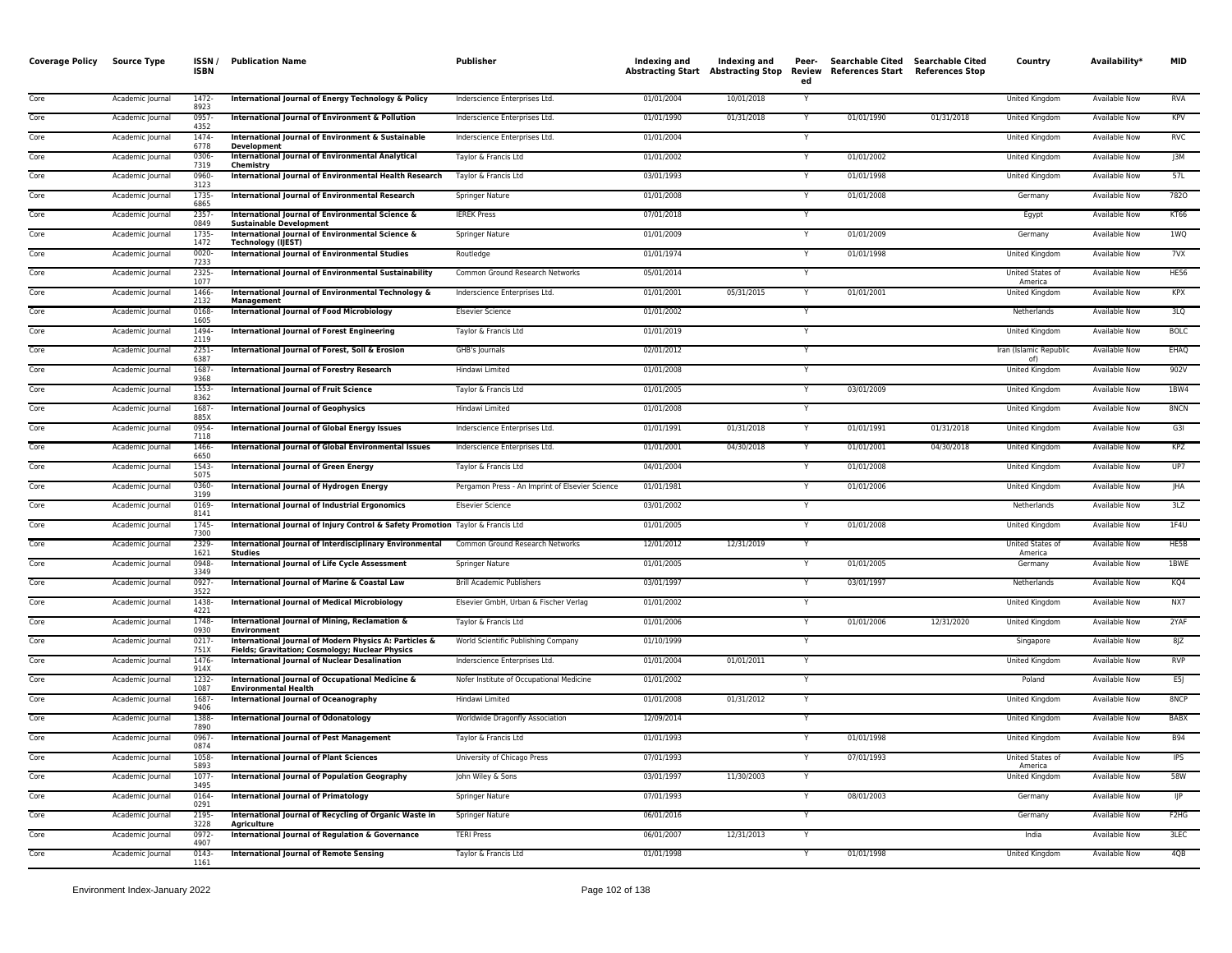| <b>Coverage Policy</b> | <b>Source Type</b> | ISSN/<br><b>ISBN</b> | <b>Publication Name</b>                                                                  | <b>Publisher</b>                                         | Indexing and<br><b>Abstracting Start</b> | Indexing and<br><b>Abstracting Stop</b> | Peer-<br>Review<br>ed | Searchable Cited Searchable Cited<br>References Start | <b>References Stop</b> | Country                       | Availability*        | <b>MID</b>       |
|------------------------|--------------------|----------------------|------------------------------------------------------------------------------------------|----------------------------------------------------------|------------------------------------------|-----------------------------------------|-----------------------|-------------------------------------------------------|------------------------|-------------------------------|----------------------|------------------|
| Core                   | Academic Journal   | 2252-<br>4940        | International Journal of Renewable Energy Development                                    | International Journal of Renewable Energy<br>Development | 02/01/2012                               |                                         | Y                     |                                                       |                        | Indonesia                     | Available Now        | FI3U             |
| Core                   | Academic Journal   | 0924<br>6479         | International Journal of Risk & Safety in Medicine                                       | IOS Press                                                | 01/01/1998                               |                                         |                       |                                                       |                        | Netherlands                   | Available Now        | FUV              |
| Core                   | Academic Journal   | 1466<br>8297         | International Journal of Risk Assessment & Management Inderscience Enterprises Ltd.      |                                                          | 01/01/2002                               | 07/31/2018                              | Y                     | 01/01/2002                                            | 07/31/2018             | <b>United Kingdom</b>         | Available Now        | EOV              |
| Priority               | Academic Journal   | 0142-<br>5919        | <b>International Journal of Solar Energy</b>                                             | Taylor & Francis Ltd                                     | 01/01/1984                               | 01/01/1998                              | Y                     |                                                       |                        | United Kingdom                | Available Now        | J3U              |
| Core                   | Academic Journal   | 0956-<br>4624        | International Journal of STD & AIDS                                                      | Sage Publications                                        | 01/01/1996                               |                                         |                       |                                                       |                        | United States of<br>America   | Available Now        | 809              |
| Core                   | Academic Journal   | 1389<br>5265         | International Journal of Surface Mining, Reclamation &<br><b>Environmen</b>              | Taylor & Francis Ltd                                     | 03/01/2005                               | 12/31/2005                              |                       | 03/01/2005                                            |                        | United Kingdom                | Available Now        | FB5              |
| Core                   | Academic Journal   | 2325<br>1166         | International Journal of Sustainability Policy & Practice                                | Common Ground Research Networks                          | 04/01/2014                               |                                         | Y                     |                                                       |                        | United States of<br>America   | Available Now        | HE5Q             |
| Core                   | Academic Journal   | 0960-<br>1406        | <b>International Journal of Sustainable Development</b>                                  | Inderscience Enterprises Ltd.                            | 01/01/2000                               | 07/31/2017                              | Y                     | 01/01/2000                                            | 07/31/2017             | United Kingdom                | Available Now        | 5LK              |
| Core                   | Academic Journal   | 1350<br>4509         | International Journal of Sustainable Development & World Taylor & Francis Ltd<br>Ecology |                                                          | 03/01/1994                               |                                         | Y                     | 03/01/1994                                            | 07/31/2020             | United Kingdom                | Available Now        | KQ6              |
| Core                   | Academic Journal   | 1478<br>6451         | <b>International Journal of Sustainable Energy</b>                                       | Taylor & Francis Ltd                                     | 07/01/2003                               |                                         | Y                     | 01/01/2008                                            |                        | United Kingdom                | Available Now        | <b>RFJ</b>       |
| Core                   | Academic Journal   | 2154<br>8587         | International Journal of the Constructed Environment                                     | Common Ground Research Networks                          | 02/01/2011                               | 06/30/2020                              | Y                     |                                                       |                        | United States of<br>America   | Available Now        | BE6N             |
| Core                   | Academic Journal   | 1091<br>5818         | <b>International Journal of Toxicology (Sage)</b>                                        | Sage Publications                                        | 01/01/2009                               |                                         | Y                     |                                                       |                        | United States of<br>America   | Available Now        | 92V0             |
| Core                   | Academic Journal   | 1091<br>5818         | International Journal of Toxicology (Taylor & Francis)                                   | Taylor & Francis Ltd                                     | 01/01/1997                               | 12/31/2008                              | Y                     | 01/01/1998                                            |                        | United Kingdom                | Available Now        | B9C              |
| Core                   | Academic Journal   | 1027<br>3719         | International Journal of Tuberculosis & Lung Disease                                     | Union                                                    | 04/01/2003                               | 08/31/2004                              | Y                     |                                                       |                        | France                        | Available Now        | 512              |
| Core                   | Academic Journal   | 1931<br>5260         | <b>International Journal of Vegetable Science</b>                                        | Taylor & Francis Ltd                                     | 01/01/2007                               |                                         | Y                     | 09/01/2009                                            |                        | United Kingdom                | Available Now        | 3PVO             |
| Core                   | Academic Journal   | 1479<br>1471         | International Journal of Vehicle Noise & Vibration                                       | Inderscience Enterprises Ltd.                            | 09/01/2004                               | 01/31/2018                              | ٠Y                    | 09/01/2004                                            | 01/31/2018             | United Kingdom                | Available Now        | RW5              |
| Core                   | Academic Journal   | 1465<br>6620         | <b>International Journal of Water</b>                                                    | Inderscience Enterprises Ltd.                            | 06/01/2002                               | 07/01/2018                              | -Y                    |                                                       |                        | United Kingdom                | Available Now        | KQ8              |
| Core                   | Academic Journal   | 0790-<br>0627        | <b>International Journal of Water Resources Development</b>                              | Routledge                                                | 01/01/1991                               |                                         |                       | 01/01/1998                                            |                        | United Kingdom                | Available Now        | 55W              |
| Core                   | Academic Journal   | 1049-<br>8001        | <b>International lournal of Wildland Fire</b>                                            | <b>CSIRO Publishing</b>                                  | 03/01/1991                               |                                         |                       | 01/01/2007                                            | 07/31/2020             | Australia                     | Available Now        | KQ9              |
| Core                   | Book / Monograph   | 93134                | 97890519 International Legal Protection of Wild Fauna & Flora                            | IOS Press                                                | 01/01/1997                               | 12/31/1997                              |                       |                                                       |                        | Netherlands                   | Available Now        | YPL              |
| Core                   | Academic Journal   | 1139<br>6709         | <b>International Microbiology</b>                                                        | Springer Nature                                          | 04/01/2003                               | 08/31/2020                              | Y                     |                                                       |                        | Germany                       | Available Now        | O <sub>5</sub> N |
| Core                   | Academic Journal   | 1941<br>2061         | <b>International Oaks</b>                                                                | International Oak Society                                | 03/01/1992                               |                                         |                       |                                                       |                        | United States of<br>America   | Available Now        | TR8              |
| Core                   | Magazine           | 0020<br>8256         | <b>International Pest Control</b>                                                        | Research Information Ltd.                                | 05/01/1973                               | 11/01/2019                              |                       | 05/01/1973                                            | 05/31/2011             | United Kingdom                | Available Now        | KQD              |
| Core                   | Academic Journal   | 1038<br>2046         | International Research in Geographical & Environmental<br>Education                      | Taylor & Francis Ltd                                     | 07/01/2002                               |                                         | Y                     | 07/01/2002                                            |                        | United Kingdom                | Available Now        | <b>GHT</b>       |
| Core                   | Academic Journal   | 1345<br>7594         | <b>International Review for Environmental Strategies</b>                                 | Institute for Global Environmental Strategies            | 06/01/2000                               | 06/30/2007                              | Y                     | 06/01/2000                                            | 06/30/2007             | Japan                         | Available Now        | RXA              |
| Core                   | Academic Journal   | 1932-<br>1465        | International Review of Environmental & Resource<br>Economics                            | Now Publishers                                           | 01/01/2007                               |                                         | Y.                    |                                                       |                        | United States of<br>America   | Available Now        | 38BB             |
| Core                   | Academic Journal   | 1434<br>2944         | <b>International Review of Hydrobiology</b>                                              | John Wiley & Sons, Inc.                                  | 01/01/2007                               |                                         | Y                     |                                                       |                        | United States of<br>America   | Available Now        | N6V              |
| Core                   | Academic Journal   | 2356<br>7872         | <b>International Scholarly Research Notices</b>                                          | Hindawi Limited                                          | 07/01/2014                               | 12/31/2017                              | Y                     |                                                       |                        | United Kingdom                | Available Now        | JWZI             |
| Core                   | Book / Monograph   | 18906                | 97804192 International Trade in Hazardous Wastes                                         | Taylor & Francis Ltd / Books                             | 03/12/1998                               | 04/11/1998                              |                       | 03/12/1998                                            | 04/11/1998             | United Kingdom                | Available Now        | <b>13IS</b>      |
| Core                   | Magazine           | 0020-<br>9112        | <b>International Wildlife</b>                                                            | National Wildlife Federation                             | 01/01/1972                               | 02/28/2002                              |                       |                                                       |                        | United States of<br>America   | Available Now        | IWL              |
| Core                   | Book / Monograph   | 03255                | 97890420 Intrinsic Value of Nature                                                       | Brill / Rodopi                                           | 01/01/1997                               | 01/31/1997                              |                       |                                                       |                        | Netherlands                   | Available Now        | AYK9             |
| Core                   | Book / Monograph   | 75959                | 97801987 Introduction to Environmental Economics                                         | Oxford University Press / Books                          | 01/01/2001                               | 01/02/2001                              |                       |                                                       |                        | United Kingdom                | Available Now        | T65              |
| Core                   | Book / Monograph   | 20121                | 97815602 Introduction to the General Principles of Aquaculture                           | Taylor & Francis Ltd                                     | 09/01/1994                               | 09/30/1994                              |                       |                                                       |                        | United Kingdom                | Available Now        | 2532             |
| Core                   | Book / Monograph   | 47627                | 97804152 Introduction to Toxicology, 3rd Edition                                         | Taylor & Francis Ltd / Books                             | 11/22/2001                               | 12/22/2001                              |                       | 11/22/2001                                            | 12/22/2001             | United Kingdom                | Available Now        | 13N2             |
| Core                   | Report             |                      | <b>Investment Strategy for California Water, 2004</b>                                    | Planning & Conservation League                           | 11/18/2004                               | 11/30/2004                              |                       |                                                       |                        | United States of<br>America   | Available Now        | 38BX             |
| Core                   | Magazine           | 1080-<br>2193        | <b>Iowa Ag Review</b>                                                                    | <b>CARD Publications</b>                                 | 01/01/2005                               | 10/31/2009                              |                       |                                                       |                        | United States of<br>America   | <b>Available Now</b> | 15LL             |
| Core                   | Academic Journal   | 1735-<br>1979        | Iranian Journal of Environmental Health Science &<br><b>Engineering (IJEHSE)</b>         | <b>BioMed Central</b>                                    | 03/01/2008                               | 11/30/2014                              | Y                     | 03/01/2008                                            | 11/30/2014             | United Kingdom                | Available Now        | 783G             |
| Core                   | Academic Journal   | $0006 -$<br>2774     | <b>Iranian Journal of Plant Pathology</b><br><b>Irish Journal of Earth Sciences</b>      | Iranian Phytopathological Society                        | 05/01/2011                               |                                         | Y                     |                                                       |                        | Iran (Islamic Republic<br>of) | Available Now        | 45YV             |
| Core                   | Magazine           | 0790-<br>1763        |                                                                                          | Royal Irish Academy                                      | 01/01/2011                               |                                         |                       |                                                       |                        | Ireland<br>United States of   | Available Now        | 2WZK             |
| Core                   | Academic Journal   | 1531-<br>0353        | <b>Irrigation &amp; Drainage</b>                                                         | John Wiley & Sons, Inc.                                  | 04/01/2003                               |                                         | Υ                     |                                                       |                        | America                       | Available Now        | O8P              |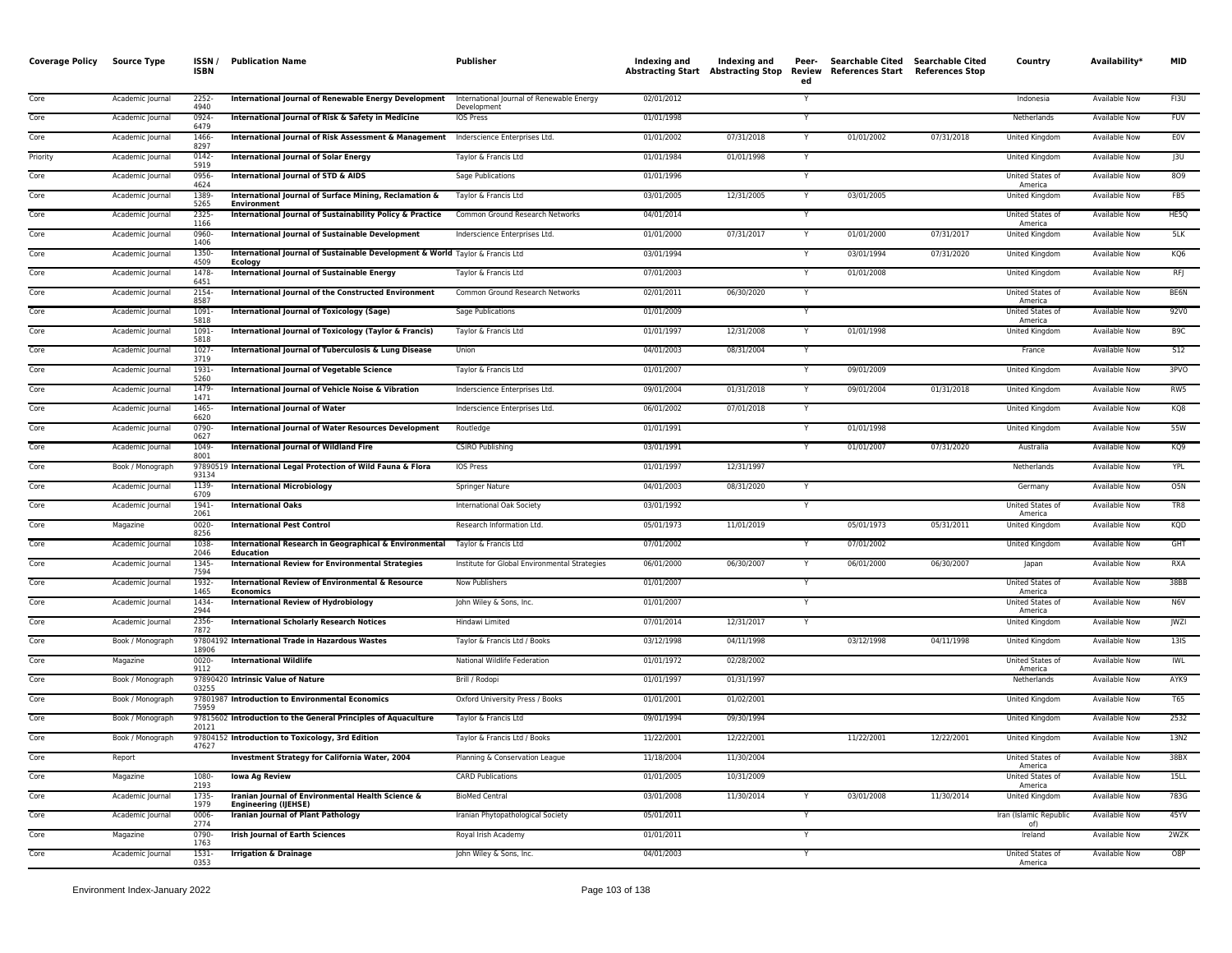| <b>Coverage Policy</b> | <b>Source Type</b>   | ISSN/<br><b>ISBN</b> | <b>Publication Name</b>                                                     | Publisher                                                                    | Indexing and             | Indexing and<br><b>Abstracting Start Abstracting Stop</b> | Peer-<br>Review<br>ed | Searchable Cited Searchable Cited<br>References Start References Stop |            | Country                     | Availability*                         | <b>MID</b>          |
|------------------------|----------------------|----------------------|-----------------------------------------------------------------------------|------------------------------------------------------------------------------|--------------------------|-----------------------------------------------------------|-----------------------|-----------------------------------------------------------------------|------------|-----------------------------|---------------------------------------|---------------------|
| Core                   | Academic Journal     | 0168-<br>6291        | <b>Irrigation &amp; Drainage Systems</b>                                    | Springer Nature                                                              | 01/01/1992               | 09/30/2011                                                | $\overline{Y}$        | 01/01/1992                                                            |            | Germany                     | <b>Available Now</b>                  | KQF                 |
| Core                   | Academic Journal     | $0342 -$<br>7188     | <b>Irrigation Science</b>                                                   | <b>Springer Nature</b>                                                       | 01/01/2003               |                                                           | Y                     | 01/01/2008                                                            |            | Germany                     | <b>Available Now</b>                  | NR <sub>2</sub>     |
| Core                   | Magazine             | 1542-<br>894X        | ISE: Industrial & Systems Engineering at Work                               | Institute of Industrial Engineers                                            | 05/01/2016               |                                                           |                       |                                                                       |            | United States of<br>America | <b>Available Now</b>                  | LLB9                |
| Core                   | Academic Journal     | 1038-<br>4871        | <b>Island Arc</b>                                                           | Wiley-Blackwell                                                              | 09/01/1998               |                                                           | Y                     | 01/01/2008                                                            |            | United Kingdom              | Available Now                         | <b>EVD</b>          |
| Core                   | Academic Journal     | 1751-<br>7362        | ISME Journal: Multidisciplinary Journal of Microbial<br><b>Ecology</b>      | Springer Nature                                                              | 01/01/2007               | 12/31/2015                                                | Y                     |                                                                       |            | United Kingdom              | Available Now                         | 3HAD                |
| Core                   | Academic Journal     | $1025 -$<br>6016     | <b>Isotopes in Environmental &amp; Health Studies</b>                       | Taylor & Francis Ltd                                                         | 03/01/2002               |                                                           | $\overline{Y}$        | 03/01/2002                                                            |            | United Kingdom              | <b>Available Now</b>                  | J3Y                 |
| Core                   | Academic Journal     | 0924<br>2716         | <b>ISPRS Journal of Photogrammetry &amp; Remote Sensing</b>                 | <b>Elsevier Science</b>                                                      | 01/01/2002               |                                                           |                       |                                                                       |            | Netherlands                 | Available Now                         | 3M6                 |
| Core                   | Academic Journal     | 1565-<br>9801        | <b>Israel Journal of Ecology &amp; Evolution</b>                            | <b>Brill Academic Publishers</b>                                             | 01/01/2006               |                                                           | Ÿ                     |                                                                       |            | Netherlands                 | <b>Available Now</b>                  | 3BP7                |
| Core                   | Academic Journal     | $0021 -$<br>2210     | <b>Israel Journal of Zoology</b>                                            | Laser Pages Publishing Ltd.                                                  | 02/01/2000               | 12/31/2005                                                | Y                     |                                                                       |            | Israel                      | Available Now                         | GIC                 |
| Core                   | Academic Journal     | 2090<br>4614         | <b>ISRN Ecology</b>                                                         | Hindawi Limited                                                              | 01/01/2011               | 06/30/2014                                                | $\overline{Y}$        |                                                                       |            | United Kingdom              | <b>Available Now</b>                  | <b>BFDF</b>         |
| Core                   | Academic Journal     | 2090-<br>892X        | <b>ISRN Forestry</b>                                                        | Hindawi Limited                                                              | 02/01/2013               | 06/30/2014                                                | Y                     |                                                                       |            | United Kingdom              | Available Now                         | FSO1                |
| Core                   | Academic Journal     | 2090<br>7451         | <b>ISRN Renewable Energy</b>                                                | Hindawi Limited                                                              | 01/01/2012               | 06/30/2014                                                |                       |                                                                       |            | <b>United Kingdom</b>       | <b>Available Now</b>                  | EHFH                |
| Core                   | Magazine             | 0819<br>8101         | <b>Issues</b>                                                               | Control Publications Pty Ltd.                                                | 02/01/1993               |                                                           |                       | 02/01/1993                                                            |            | Australia                   | <b>Available Now</b>                  | <b>IUE</b>          |
| Core                   | Academic Journal     | 1125-<br>4718        | <b>Italian Journal of Agronomy</b>                                          | <b>PAGEPress</b>                                                             | 07/01/2012               |                                                           | Y                     |                                                                       |            | Italy                       | <b>Available Now</b>                  | EGNL                |
| Core                   | Academic Journal     | 1825-<br>6635        | Italian Journal of Engineering Geology & Environment                        | Sapienza Universita di Roma                                                  | 01/01/2014               |                                                           | Ÿ                     |                                                                       |            | Italy                       | Available Now                         | <b>B2M1</b>         |
| Core                   | Academic Journal     | 1307-<br>2021        | ITU Journal Series E: Water Pollution Control                               | Istanbul Technical University                                                | 07/01/2008               |                                                           | Y                     | 07/01/2008                                                            |            | Turkey                      | Available Now                         | 90EJ                |
| Core                   | Academic Journal     | 0972-<br>6942        | IUP Journal of Environmental & Healthcare Law                               | <b>IUP Publications</b>                                                      | 08/01/2009               | 06/30/2010                                                |                       |                                                                       |            | India                       | <b>Available Now</b>                  | <b>AUDW</b>         |
| Core                   | Academic Journal     | 0973-<br>9912        | <b>IUP Journal of Environmental Sciences</b>                                | <b>IUP Publications</b>                                                      | 08/01/2009               | 02/29/2012                                                | Y                     |                                                                       |            | India                       | Available Now                         | AUD3                |
| Core                   | Academic Journal     | 0974-<br>6560        | <b>IUP Journal of Soil &amp; Water Sciences</b>                             | <b>IUP Publications</b>                                                      | 11/01/2009               | 02/29/2012                                                |                       |                                                                       |            | India                       | <b>Available Now</b>                  | AZ7F                |
| Core                   | Academic Journal     | 1026-<br>0862        | <b>IWMI Research Reports Series</b>                                         | International Water Management Institute                                     | 01/01/2009               |                                                           | $\overline{Y}$        | 01/01/2009                                                            | 01/31/2020 | Sri Lanka                   | Available Now                         | 90MA                |
| Core                   | <b>Working Paper</b> | $2012 -$<br>5763     | <b>IWMI Working Papers</b>                                                  | International Water Management Institute                                     | 01/01/2009               |                                                           |                       |                                                                       |            | Sri Lanka                   | <b>Available Now</b>                  | 90MB                |
| Core                   | Academic Journal     | 0389<br>1313         | Japanese Journal of Biometeorology                                          | Japanese Society of Biometeorology                                           | 01/01/2021               |                                                           |                       |                                                                       |            | Japan                       | <b>Available Now</b>                  | 1C55                |
| Core                   | Magazine             | 0894-<br>0630        | <b>JAPCA</b>                                                                | Air & Waste Management Association                                           | 01/01/1987               | 10/31/1988                                                |                       |                                                                       |            | United States of<br>America | Available Now                         | 1X4S                |
| Core                   | Report               | 2432-<br>390X        | <b>JARE Data Reports: Glaciology</b>                                        | National Institute of Polar Research                                         | 01/01/2010               |                                                           |                       |                                                                       |            | Japan                       | Available Now                         | <b>DS00</b>         |
| Core<br>Core           | Report<br>Report     | 2188-                | <b>JARE Data Reports: Marine Biology</b><br>JARE Data Reports: Oceanography | National Institute of Polar Research<br>National Institute of Polar Research | 01/01/2013<br>01/01/2010 | 03/31/2010                                                |                       |                                                                       |            | Japan<br>Japan              | Available Now<br><b>Available Now</b> | 1UR6<br><b>DS03</b> |
| Core                   | Report               | 1286<br>2188-        | <b>JARE Data Reports: Seismology</b>                                        | National Institute of Polar Research                                         | 09/01/2007               | 12/31/2012                                                |                       |                                                                       |            | Japan                       | <b>Available Now</b>                  | 10R7                |
| Core                   | Report               | 1294<br>2188-        | <b>JARE Data Reports: Terrestrial Biology</b>                               | National Institute of Polar Research                                         | 01/01/2010               |                                                           |                       |                                                                       |            | Japan                       | <b>Available Now</b>                  | <b>DS04</b>         |
| Priority               | Magazine             | 126X<br>$0021 -$     | Journal de Recherches Atmospheriques                                        | <b>Elsevier Science</b>                                                      | 04/01/1977               | 04/01/1985                                                |                       |                                                                       |            | Netherlands                 | Available Now                         | M1B                 |
| Core                   | Academic Journal     | 7972<br>1613-        | Journal for European Environmental & Planning Law                           | <b>Brill Academic Publishers</b>                                             | 09/01/2009               |                                                           |                       | 09/01/2009                                                            |            | Netherlands                 | Available Now                         | 54JR                |
| Core                   | Academic Journal     | 7272<br>1617         | Journal for Nature Conservation                                             | Elsevier GmbH, Urban & Fischer Verlag                                        | 01/01/2002               |                                                           |                       |                                                                       |            | United Kingdom              | <b>Available Now</b>                  | <b>VAB</b>          |
| Core                   | Academic Journal     | 1381<br>1749-        | Journal for the Study of Religion, Nature & Culture                         | Equinox Publishing Group                                                     | 01/01/2007               |                                                           | Y                     | 01/01/2007                                                            |            | <b>United Kingdom</b>       | <b>Available Now</b>                  | 639B                |
| Core                   | Academic Journal     | 4907<br>1187-        | Journal of Agricultural & Environmental Ethics                              | <b>Springer Nature</b>                                                       | 01/01/1993               |                                                           | Y                     | 01/01/2006                                                            |            | Germany                     | Available Now                         | KQH                 |
| Priority               | Academic Journal     | 7863<br>$0021 -$     | Journal of Agricultural & Food Chemistry                                    | American Chemical Society                                                    | 07/01/1973               | 05/16/2018                                                | Y                     |                                                                       |            | United States of            | <b>Available Now</b>                  | 1BL                 |
| Core                   | Academic Journal     | 8561<br>1049-        | Journal of Agricultural & Food Information                                  | Taylor & Francis Ltd                                                         | 01/01/2000               |                                                           | Y                     | 01/01/2003                                                            |            | America<br>United Kingdom   | Available Now                         | 85R                 |
| Core                   | Academic Journal     | 6505<br>$1074 -$     | Journal of Agricultural Safety & Health                                     | American Society of Agricultural & Biological                                | 02/01/2002               |                                                           | Y                     | 02/01/2002                                                            |            | United States of            | <b>Available Now</b>                  | KQJ                 |
| Core                   | Academic Journal     | 7583<br>0021-        | Journal of Agricultural Science                                             | Engineers<br>Cambridge University Press                                      | 04/01/1973               |                                                           |                       |                                                                       |            | America<br>United Kingdom   | Available Now                         | 7Y2                 |
| Core                   | Academic Journal     | 8596<br>0976-        | Journal of Agricultural Sciences (09766898)                                 | Kamla Raj Enterprises (KRE Publishers)                                       | 01/01/2019               |                                                           | Y                     |                                                                       |            | India                       | <b>Available Now</b>                  | <b>LEKT</b>         |
| Core                   | Academic Journal     | 6898<br>$2152 -$     | Journal of Agriculture, Food Systems & Community                            | Lyson Center for Civic Agriculture & Food                                    | 12/01/2012               | 01/31/2017                                                | Y                     |                                                                       |            | <b>United States of</b>     | <b>Available Now</b>                  | F9P9                |
| Core                   | Academic Journal     | 0798<br>$1672 -$     | <b>Development</b><br>Journal of Agro-Environment Science                   | Systems<br>Journal of Agro-Environment Science Editorial                     | 12/01/2014               |                                                           | Y                     |                                                                       |            | America<br>China            | Available Now                         | <b>HKLI</b>         |
|                        |                      | 2043                 |                                                                             | Board                                                                        |                          |                                                           |                       |                                                                       |            |                             |                                       |                     |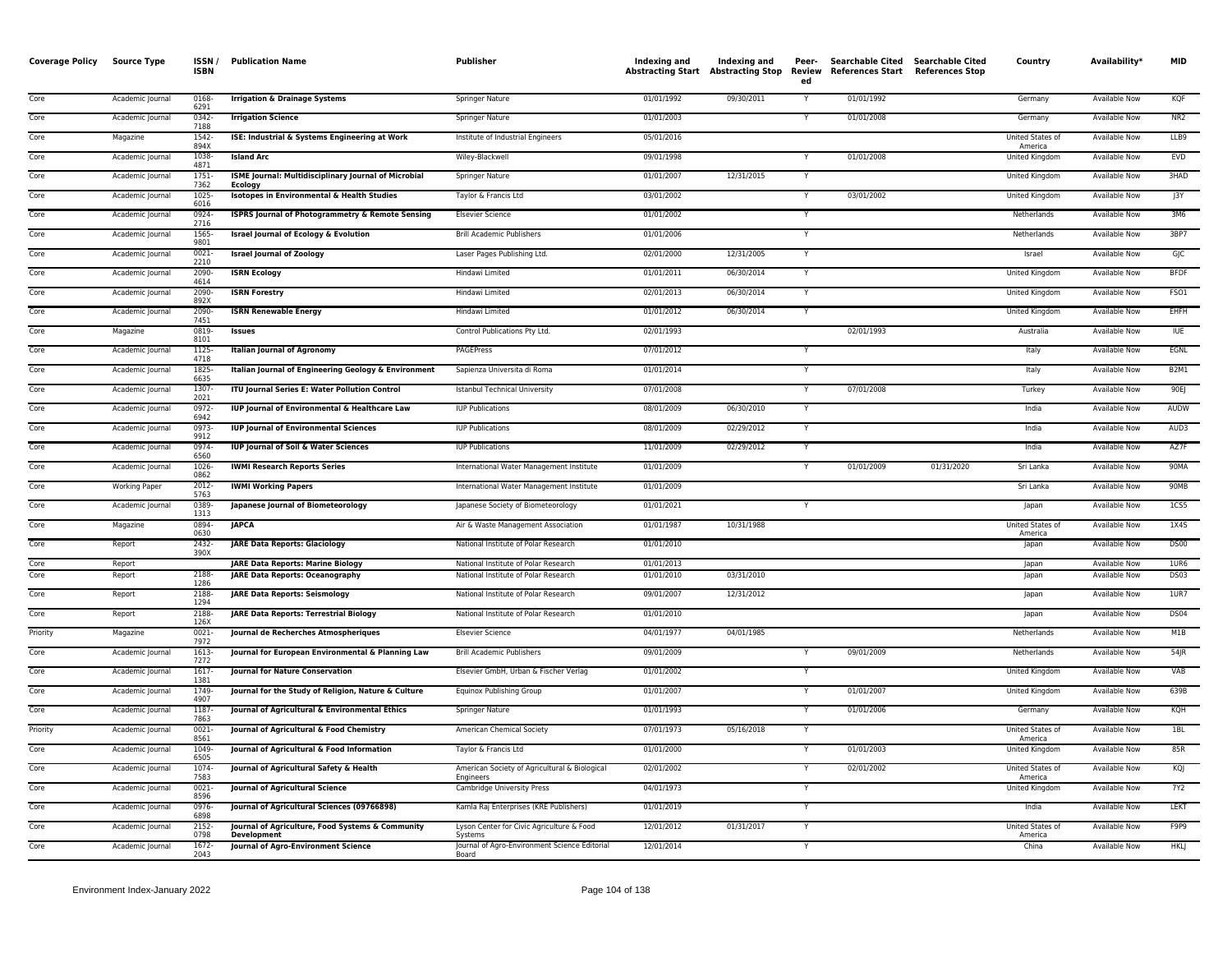| <b>Coverage Policy</b> | <b>Source Type</b> | ISSN/<br><b>ISBN</b> | <b>Publication Name</b>                                                                             | Publisher                                                                                                  | Indexing and | Indexing and<br><b>Abstracting Start Abstracting Stop</b> | Peer-<br>ed | Searchable Cited Searchable Cited<br>Review References Start References Stop |            | Country                     | Availability*        | <b>MID</b>       |
|------------------------|--------------------|----------------------|-----------------------------------------------------------------------------------------------------|------------------------------------------------------------------------------------------------------------|--------------|-----------------------------------------------------------|-------------|------------------------------------------------------------------------------|------------|-----------------------------|----------------------|------------------|
| Core                   | Academic Journal   | 1059-<br>924X        | <b>Journal of Agromedicine</b>                                                                      | Taylor & Francis Ltd                                                                                       | 01/01/1994   |                                                           | Y           | 01/01/1994                                                                   |            | United Kingdom              | Available Now        | 855              |
| Core                   | Academic Journal   | 0931<br>2250         | Journal of Agronomy & Crop Science                                                                  | Wiley-Blackwell                                                                                            | 01/01/1986   |                                                           |             | 01/01/2005                                                                   |            | United Kingdom              | Available Now        | 81D              |
| Core                   | Academic Journal   | 0146<br>4760         | <b>Journal of Analytical Toxicology</b>                                                             | <b>Oxford University Press</b>                                                                             | 10/01/2002   |                                                           | Y           |                                                                              |            | United Kingdom              | <b>Available Now</b> | L88              |
| Core                   | Academic Journal   | $0021 -$<br>8790     | <b>Journal of Animal Ecology</b>                                                                    | Wiley-Blackwell                                                                                            | 02/01/1974   |                                                           |             | 02/01/1974                                                                   |            | United Kingdom              | <b>Available Now</b> | 81               |
| Core                   | Academic Journal   | $0021 -$<br>8812     | Journal of Animal Science                                                                           | <b>Oxford University Press</b>                                                                             | 01/01/1973   |                                                           | ٠Y          | 01/01/1973                                                                   |            | United Kingdom              | Available Now        | JIC              |
| Core                   | Academic Journal   | 0305<br>7453         | Journal of Antimicrobial Chemotherapy (JAC)                                                         | <b>Oxford University Press</b>                                                                             | 01/01/2007   |                                                           | Y           | 10/01/2009                                                                   |            | United Kingdom              | Available Now        | <b>N5O</b>       |
| Core                   | Academic Journal   | 1045<br>4438         | <b>Journal of Applied Aquaculture</b>                                                               | Taylor & Francis Ltd                                                                                       | 07/01/1993   |                                                           |             | 06/01/2009                                                                   |            | United Kingdom              | Available Now        | JAL              |
| Core                   | Academic Journal   | $0021 -$<br>8901     | Journal of Applied Ecology                                                                          | Wiley-Blackwell                                                                                            | 01/01/1964   |                                                           |             | 01/01/1964                                                                   |            | United Kingdom              | <b>Available Now</b> | 810              |
| Core                   | Academic Journal   | 0931-<br>2048        | Journal of Applied Entomology                                                                       | Wiley-Blackwell                                                                                            | 02/01/1982   |                                                           |             | 02/01/1982                                                                   |            | United Kingdom              | <b>Available Now</b> | EV8              |
| Core                   | Academic Journal   | 1044<br>4300         | Journal of Applied Fire Science                                                                     | Sage Publications                                                                                          | 04/01/2001   | 01/31/2014                                                | Y           |                                                                              |            | United States of<br>America | Available Now        | E6B              |
| Core                   | Academic Journal   | 0972-<br>1045        | Journal of Applied Horticulture                                                                     | Society for the Advancement of Horticulture                                                                | 01/01/2012   |                                                           | Y           |                                                                              |            | India                       | <b>Available Now</b> | 30YO             |
| Core                   | Academic Journal   | $0175 -$<br>8659     | Journal of Applied Ichthyology                                                                      | Wiley-Blackwell                                                                                            | 01/01/1998   |                                                           |             | 01/01/2008                                                                   |            | <b>United Kingdom</b>       | <b>Available Now</b> | EV7              |
| Core                   | Academic Journal   | 0894<br>8763         | <b>Journal of Applied Meteorology</b>                                                               | American Meteorological Society                                                                            | 07/01/1996   | 12/31/2005                                                |             | 07/01/1996                                                                   | 12/31/2005 | United States of<br>America | <b>Available Now</b> | JIY              |
| Core                   | Academic Journal   | 1558-<br>8424        | Journal of Applied Meteorology & Climatology                                                        | American Meteorological Society                                                                            | 01/01/2006   |                                                           |             | 01/01/2006                                                                   |            | United States of<br>America | Available Now        | 22R7             |
| Core                   | Academic Journal   | 1364-<br>5072        | Journal of Applied Microbiology                                                                     | Wiley-Blackwell                                                                                            | 01/01/1998   |                                                           |             | 01/01/2008                                                                   |            | United Kingdom              | Available Now        | 2V               |
| Core                   | Academic Journal   | 2088<br>6586         | Journal of Applied Phytotechnology in Environmental<br><b>Sanitation</b>                            | Sepuluh Nopember Institute of Technology,<br>Department of Environmental Engineering                       | 01/01/2012   |                                                           | Y           |                                                                              |            | Indonesia                   | <b>Available Now</b> | <b>ETUN</b>      |
| Core                   | Academic Journal   | 1119<br>8362         | Journal of Applied Sciences & Environmental Management Journal of Applied Sciences & Environmental  | Management                                                                                                 | 03/01/2010   |                                                           | Y           |                                                                              |            | Nigeria                     | <b>Available Now</b> | 1CSO             |
| Core                   | Academic Journal   | 0126-<br>2807        | Journal of Applied Sciences in Environmental Sanitation                                             | Journal of Applied Sciences in Environmental<br>Sanitation (J.ASES): Dept. of Environmental<br>Engineering | 02/01/2009   |                                                           |             | 02/01/2009                                                                   |            | Indonesia                   | Available Now        | 8457             |
| Core                   | Academic Journal   | 2088-<br>3579        | Journal of Applied Technology in Environmental Sanitation Sepuluh Nopember Institute of Technology, | Department of Environmental Engineering                                                                    | 11/01/2011   | 08/01/2014                                                | Y           |                                                                              |            | Indonesia                   | <b>Available Now</b> | <b>DRXF</b>      |
| Core                   | Academic Journal   | 0260-<br>437X        | <b>Journal of Applied Toxicology</b>                                                                | John Wiley & Sons, Inc.                                                                                    | 02/01/1990   |                                                           | Y           | 01/01/2006                                                                   |            | United States of<br>America | <b>Available Now</b> | KQM              |
| Core                   | Academic Journal   | 2324-<br>9676        | Journal of Applied Water Engineering & Research (JAWER) Taylor & Francis Ltd                        |                                                                                                            | 06/01/2018   |                                                           |             |                                                                              |            | United Kingdom              | Available Now        | <b>FKRA</b>      |
| Priority               | Academic Journal   | 0925<br>1014         | Journal of Aquatic Ecosystem Health                                                                 | Springer Nature                                                                                            | 01/01/1993   | 11/01/1996                                                |             |                                                                              |            | Germany                     | Available Now        | M1N              |
| Core                   | Academic Journal   | 1386<br>1980         | Journal of Aquatic Ecosystem Stress & Recovery                                                      | Springer Nature                                                                                            | 01/01/1997   | 12/31/2002                                                | Y           |                                                                              |            | Germany                     | Available Now        | <b>KQN</b>       |
| Core                   | Magazine           | 1049<br>8850         | Journal of Aquatic Food Product Technology                                                          | Taylor & Francis Ltd                                                                                       | 01/01/1992   |                                                           |             | 01/01/1992                                                                   |            | <b>United Kingdom</b>       | <b>Available Now</b> | 85T              |
| Core                   | Academic Journal   | 0738<br>0895         | Journal of Architectural & Planning Research                                                        | Locke Science Publishing Company Inc.                                                                      | 09/01/1985   |                                                           |             | 09/01/1985                                                                   | 03/31/2019 | United States of<br>America | <b>Available Now</b> | GN3              |
| Core                   | Academic Journal   | 0140-<br>1963        | <b>Journal of Arid Environments</b>                                                                 | <b>Academic Press</b>                                                                                      | 01/01/2002   |                                                           |             |                                                                              |            | United States of<br>America | Available Now        | L <sub>0</sub> D |
| Core                   | Academic Journal   | 1741-<br>7538        | Journal of Atmospheric & Ocean Science                                                              | Taylor & Francis Ltd                                                                                       | 03/01/2005   | 12/31/2005                                                |             | 03/01/2005                                                                   |            | United Kingdom              | Available Now        | <b>VSL</b>       |
| Core                   | Academic Journal   | 0739<br>0572         | Journal of Atmospheric & Oceanic Technology                                                         | American Meteorological Society                                                                            | 01/01/1997   |                                                           |             | 01/01/1997                                                                   |            | United States of<br>America | <b>Available Now</b> | 9LU              |
| Core                   | Academic Journal   | 0167-<br>7764        | Journal of Atmospheric Chemistry                                                                    | Springer Nature                                                                                            | 01/01/1993   |                                                           |             | 01/01/1993                                                                   |            | Germany                     | Available Now        | <b>KQO</b>       |
| Core                   | Academic Journal   | 0908<br>8857         | <b>Journal of Avian Biology</b>                                                                     | Wiley-Blackwell                                                                                            | 03/01/1998   |                                                           |             |                                                                              |            | United Kingdom              | Available Now        | 8E2              |
| Core                   | Academic Journal   | 0021<br>9193         | <b>Journal of Bacteriology</b>                                                                      | American Society for Microbiology                                                                          | 01/01/1994   |                                                           | Y           |                                                                              |            | United States of<br>America | Available Now        | <b>BAC</b>       |
| Core                   | Academic Journal   | 0973-<br>4449        | Journal of Bamboo & Rattan (Kerala Forest Research<br>Institute)                                    | Kerala Forest Research Institute                                                                           | 01/01/2006   |                                                           |             | 01/01/2006                                                                   |            | India                       | <b>Available Now</b> | 1YFF             |
| Core                   | Academic Journal   | 1569<br>1586         | Journal of Bamboo & Rattan (VSP International Science<br><b>Publishers)</b>                         | VSP International Science Publishers                                                                       | 01/01/2003   | 12/31/2005                                                | Y           | 01/01/2003                                                                   | 12/31/2005 | Netherlands                 | Available Now        | 00I              |
| Core                   | Academic Journal   | 0233-<br>111X        | <b>Journal of Basic Microbiology</b>                                                                | John Wiley & Sons, Inc.                                                                                    | 01/01/2007   |                                                           | Y           |                                                                              |            | United States of<br>America | Available Now        | OLJ              |
| Core                   | Academic Journal   | 1095-<br>6670        | Journal of Biochemical & Molecular Toxicology                                                       | John Wiley & Sons, Inc.                                                                                    | 04/01/2003   |                                                           |             |                                                                              |            | United States of<br>America | Available Now        | 05V              |
| Core                   | Academic Journal   | 0305-<br>0270        | Journal of Biogeography                                                                             | Wiley-Blackwell                                                                                            | 01/01/1989   |                                                           |             | 01/01/1989                                                                   |            | <b>United Kingdom</b>       | <b>Available Now</b> | EV <sub>5</sub>  |
| Core                   | Academic Journal   | 0218<br>3390         | <b>Journal of Biological Systems</b>                                                                | World Scientific Publishing Company                                                                        | 03/01/1999   |                                                           |             | 03/01/1999                                                                   |            | Singapore                   | Available Now        | 8KD              |
| Core                   | Academic Journal   | 1389<br>1723         | Journal of Bioscience & Bioengineering                                                              | Elsevier B.V.                                                                                              | 01/01/2002   |                                                           |             |                                                                              |            | United Kingdom              | Available Now        | KH <sub>0</sub>  |
| Core                   | Academic Journal   | 0168<br>1656         | Journal of Biotechnology                                                                            | <b>Elsevier Science</b>                                                                                    | 03/14/2002   |                                                           |             |                                                                              |            | Netherlands                 | <b>Available Now</b> | 3M8              |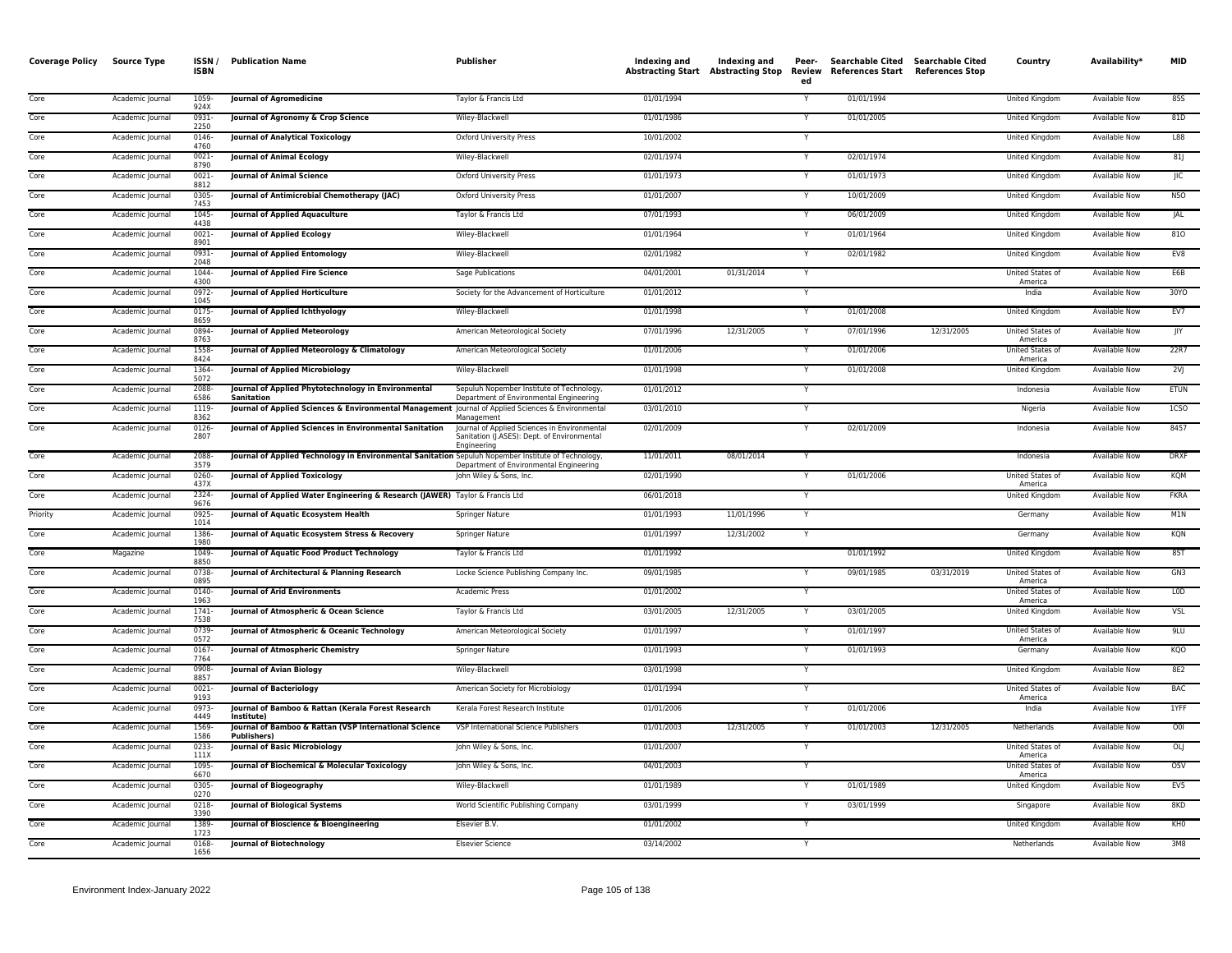| <b>Coverage Policy</b> | Source Type              | <b>ISSN</b><br><b>ISBN</b> | <b>Publication Name</b>                                                                             | Publisher                                                                 | Indexing and | Indexing and<br><b>Abstracting Start Abstracting Stop</b> | Peer-<br>Review<br>ed   | Searchable Cited Searchable Cited<br>References Start References Stop |            | Country                            | Availability*        | <b>MID</b>        |
|------------------------|--------------------------|----------------------------|-----------------------------------------------------------------------------------------------------|---------------------------------------------------------------------------|--------------|-----------------------------------------------------------|-------------------------|-----------------------------------------------------------------------|------------|------------------------------------|----------------------|-------------------|
| Core                   | Academic Journal         | 1084<br>0702               | Journal of Bridge Engineering                                                                       | American Society of Civil Engineers                                       | 02/01/1996   |                                                           | Y                       |                                                                       |            | United States of<br>America        | Available Now        | JXH               |
| Core                   | Academic Journal         | 0373-<br>6687              | <b>Journal of Bryology</b>                                                                          | Taylor & Francis Ltd                                                      | 03/01/2003   |                                                           | Y                       | 03/01/2003                                                            |            | United Kingdom                     | Available Now        | PK9               |
| Priority               | <b>Trade Publication</b> | $0021 -$<br>9487           | Journal of Canadian Petroleum Technology                                                            | Petroleum Society                                                         | 07/01/1973   | 01/01/1986                                                |                         |                                                                       |            | Canada                             | Available Now        | M1P               |
| Core                   | Academic Journal         | 0098<br>0331               | <b>Journal of Chemical Ecology</b>                                                                  | Springer Nature                                                           | 01/01/2007   |                                                           |                         |                                                                       |            | Germany                            | <b>Available Now</b> | 4NE               |
| Core                   | Academic Journal         | 0021<br>9673               | Journal of Chromatography A                                                                         | Elsevier B.V.                                                             | 01/01/2002   |                                                           | Y                       |                                                                       |            | United Kingdom                     | <b>Available Now</b> | MJD               |
| Core                   | Academic Journal         | 0894-<br>8755              | <b>Journal of Climate</b>                                                                           | American Meteorological Society                                           | 01/01/1998   |                                                           | $\mathsf{Y}$            | 01/01/1998                                                            |            | United States of<br>America        | <b>Available Now</b> | 9LS               |
| Priority               | Academic Journal         | 0733<br>3021               | Journal of Climate & Applied Meteorology                                                            | American Meteorological Society                                           | 01/01/1983   | 10/01/1985                                                | $\mathsf{Y}$            |                                                                       |            | United States of<br>America        | <b>Available Now</b> | M1S               |
| Priority               | Academic Journal         | 0196<br>1748               | <b>Journal of Climatology</b>                                                                       | John Wiley & Sons                                                         | 05/01/1984   | 11/01/1988                                                | Y                       |                                                                       |            | United Kingdom                     | Available Now        | M1T               |
| Core                   | Academic Journal         | 2356-<br>6361              | Journal of Climatology (2356-6361)                                                                  | Hindawi Limited                                                           | 05/01/2015   | 11/30/2018                                                | Y                       |                                                                       |            | <b>United Kingdom</b>              | <b>Available Now</b> | <b>I6Q6</b>       |
| Core                   | Academic Journal         | 1400-<br>0350              | Journal of Coastal Conservation (Springer Science &<br><b>Business Media B.V.)</b>                  | Springer Nature                                                           | 04/01/2009   |                                                           | Y                       |                                                                       |            | Germany                            | <b>Available Now</b> | 4W11              |
| Core                   | Academic Journal         | 0749-<br>0208              | <b>Journal of Coastal Research</b>                                                                  | Allen Press Publishing Services Inc.                                      | 03/01/1994   |                                                           |                         | 03/01/1994                                                            |            | United States of<br>America        | Available Now        | H11               |
| Core                   | Academic Journal         | $0174 -$<br>1578           | Journal of Comparative Physiology B: Biochemical,<br><b>Systemic &amp; Environmental Physiology</b> | <b>Springer Nature</b>                                                    | 01/01/2000   |                                                           |                         | 01/01/2008                                                            |            | Germany                            | <b>Available Now</b> | NR9               |
| Core                   | Academic Journal         | 0169-<br>7722              | <b>Journal of Contaminant Hydrology</b>                                                             | <b>Elsevier Science</b>                                                   | 01/01/1989   |                                                           |                         | 01/01/2006                                                            |            | Netherlands                        | <b>Available Now</b> | 3M                |
| Core                   | Academic Journal         | 1936-<br>7031              | Journal of Contemporary Water Research & Education                                                  | Universities Council on Water Resources                                   | 03/01/2012   |                                                           | Y                       |                                                                       |            | United States of<br>America        | <b>Available Now</b> | BM2F              |
| Core                   | Academic Journal         | 1542-<br>7528              | Journal of Crop Improvement                                                                         | Taylor & Francis Ltd                                                      | 01/01/2004   |                                                           | Y                       | 04/01/2009                                                            |            | United Kingdom                     | Available Now        | 2Y61              |
| Core                   | Academic Journal         | 1092<br>678X               | <b>Journal of Crop Production</b>                                                                   | Taylor & Francis Ltd                                                      | 12/01/2000   | 12/31/2003                                                | Y                       |                                                                       |            | United Kingdom                     | Available Now        | 10MK              |
| Core                   | Academic Journal         | 0278-<br>0372              | Journal of Crustacean Biology                                                                       | <b>Oxford University Press</b>                                            | 03/01/2012   |                                                           | Y                       |                                                                       |            | United Kingdom                     | Available Now        | 46B5              |
| Core                   | Academic Journal         | 0022<br>0302               | <b>Journal of Dairy Science</b>                                                                     | Elsevier B.V.                                                             | 01/01/2003   |                                                           |                         |                                                                       |            | United Kingdom                     | <b>Available Now</b> | QO1               |
| Core                   | Academic Journal         | 1939<br>0211               | <b>Journal of Dietary Supplements</b>                                                               | Taylor & Francis Ltd                                                      | 01/01/2008   |                                                           |                         |                                                                       |            | United Kingdom                     | Available Now        | 2Y62              |
| Core                   | Academic Journal         | $0253 -$<br>4126           | <b>Journal of Earth System Science</b>                                                              | Springer Nature                                                           | 08/01/2006   |                                                           | $\mathsf{Y}$            |                                                                       |            | Germany                            | <b>Available Now</b> | 1CTD              |
| Core                   | Academic Journal         | 2299<br>8993               | Journal of Ecological Engineering                                                                   | Polish Society of Ecological Engineering                                  | 01/01/2013   |                                                           | $\mathsf{Y}$            |                                                                       |            | Poland                             | <b>Available Now</b> | <b>FUWB</b>       |
| Core                   | Academic Journal         | 0022-<br>0477              | <b>Journal of Ecology</b>                                                                           | Wiley-Blackwell                                                           | 03/01/1977   |                                                           |                         | 07/01/1973                                                            |            | United Kingdom                     | Available Now        | JEG               |
| Core                   | Academic Journal         | 0022<br>0493               | Journal of Economic Entomology                                                                      | <b>Oxford University Press</b>                                            | 06/15/1973   |                                                           | Y                       | 06/15/1973                                                            |            | United Kingdom                     | <b>Available Now</b> | <b>KNG</b>        |
| Core                   | Magazine                 | 0972-<br>4397              | Journal of Ecophysiology & Occupational Health                                                      | Academy of Environmental Biology                                          | 11/01/2009   |                                                           |                         |                                                                       |            | India                              | Available Now        | 80RT              |
| Core                   | Academic Journal         | 2356<br>7341               | <b>Journal of Ecosystems</b>                                                                        | Hindawi Limited                                                           | 01/01/2015   |                                                           |                         |                                                                       |            | United Kingdom                     | Available Now        | <b>I6Q2</b>       |
| Core                   | Academic Journal         | 1644-<br>2296              | <b>Journal of Elementology</b>                                                                      | Journal of Elementology - issued by Polish<br>Magnesium Society           | 06/01/2007   |                                                           | $\overline{\mathsf{Y}}$ |                                                                       |            | Poland                             | <b>Available Now</b> | 38JU              |
| Core                   | Academic Journal         | 0968-<br>0519              | Journal of Endotoxin Research                                                                       | Sage Publications, Ltd.                                                   | 02/01/2003   | 12/31/2007                                                | Y                       |                                                                       |            | <b>United Kingdom</b>              | <b>Available Now</b> | PKA               |
| Core                   | Academic Journal         | $0361 -$<br>4476           | Journal of Energy & Development                                                                     | ICEED: International Research Center for Energy<br>& Economic Development | 09/01/1975   |                                                           |                         | 09/01/1975                                                            | 09/30/2018 | United States of<br>America        | <b>Available Now</b> | KNJ               |
| Core                   | Academic Journal         | 0264<br>6811               | Journal of Energy & Natural Resources Law                                                           | Taylor & Francis Ltd                                                      | 02/01/1995   |                                                           |                         | 02/01/1995                                                            |            | United Kingdom                     | <b>Available Now</b> | <b>KNN</b>        |
| Core                   | Academic Journal         | 0733-<br>9402              | Journal of Energy Engineering                                                                       | American Society of Civil Engineers                                       | 01/01/1995   |                                                           | $\mathsf{v}$            |                                                                       |            | United States of<br>America        | Available Now        | JYI               |
| Core                   | Academic Journal         | 0195-<br>0738              | Journal of Energy Resources Technology                                                              | American Society of Mechanical Engineers                                  | 06/01/1996   | 12/31/2018                                                | Y                       | 07/01/1996                                                            | 12/31/2018 | United States of<br>America        | Available Now        | TAI               |
| Core                   | Academic Journal         | 1070<br>4965               | Journal of Environment & Development                                                                | <b>Sage Publications</b>                                                  | 03/01/1996   |                                                           |                         | 01/01/2003                                                            |            | <b>United States of</b><br>America | <b>Available Now</b> | 11V               |
| Core                   | Academic Journal         | 1687<br>9805               | Journal of Environmental & Public Health                                                            | Hindawi Limited                                                           | 01/01/2008   |                                                           | $\mathsf{Y}$            |                                                                       |            | United Kingdom                     | Available Now        | 9034              |
| Core                   | Academic Journal         | 1464-<br>3332              | Journal of Environmental Assessment Policy &<br>Management                                          | World Scientific Publishing Company                                       | 03/01/1999   |                                                           |                         | 01/01/2003                                                            |            | Singapore                          | <b>Available Now</b> | 8K                |
| Core                   | Academic Journal         | 0095-<br>0696              | Journal of Environmental Economics & Management                                                     | Academic Press                                                            | 01/01/1994   |                                                           |                         | 01/01/2003                                                            |            | United States of<br>America        | <b>Available Now</b> | EEM               |
| Core                   | Academic Journal         | $0095 -$<br>8964           | <b>Journal of Environmental Education</b>                                                           | Taylor & Francis Ltd                                                      | 09/01/1973   |                                                           |                         | 01/01/2003                                                            |            | United Kingdom                     | Available Now        | JEE               |
| Core                   | Academic Journal         | 0733-<br>9372              | Journal of Environmental Engineering                                                                | American Society of Civil Engineers                                       | 01/01/1995   |                                                           |                         | 01/01/2003                                                            | 08/31/2020 | United States of<br>America        | <b>Available Now</b> | M                 |
| Core                   | Academic Journal         | 1648-<br>6897              | Journal of Environmental Engineering & Landscape<br><b>Management</b>                               | Vilnius Gediminas Technical University                                    | 03/01/2005   |                                                           | Y                       | 03/01/2005                                                            |            | Lithuania                          | Available Now        | <b>HQY</b>        |
| Core                   | Academic Journal         | 1022-<br>7636              | Journal of Environmental Engineering & Management                                                   | Chinese Institute of Environment Engineering                              | 05/01/2009   | 05/31/2010                                                | $\mathsf{v}$            |                                                                       |            | Taiwan                             | Available Now        | B <sub>2</sub> CW |
| Core                   | Academic Journal         | 1496<br>2551               | Journal of Environmental Engineering & Science                                                      | Canadian Science Publishing                                               | 01/01/2002   | 12/31/2008                                                |                         | 01/01/2008                                                            |            | Canada                             | <b>Available Now</b> | P6C               |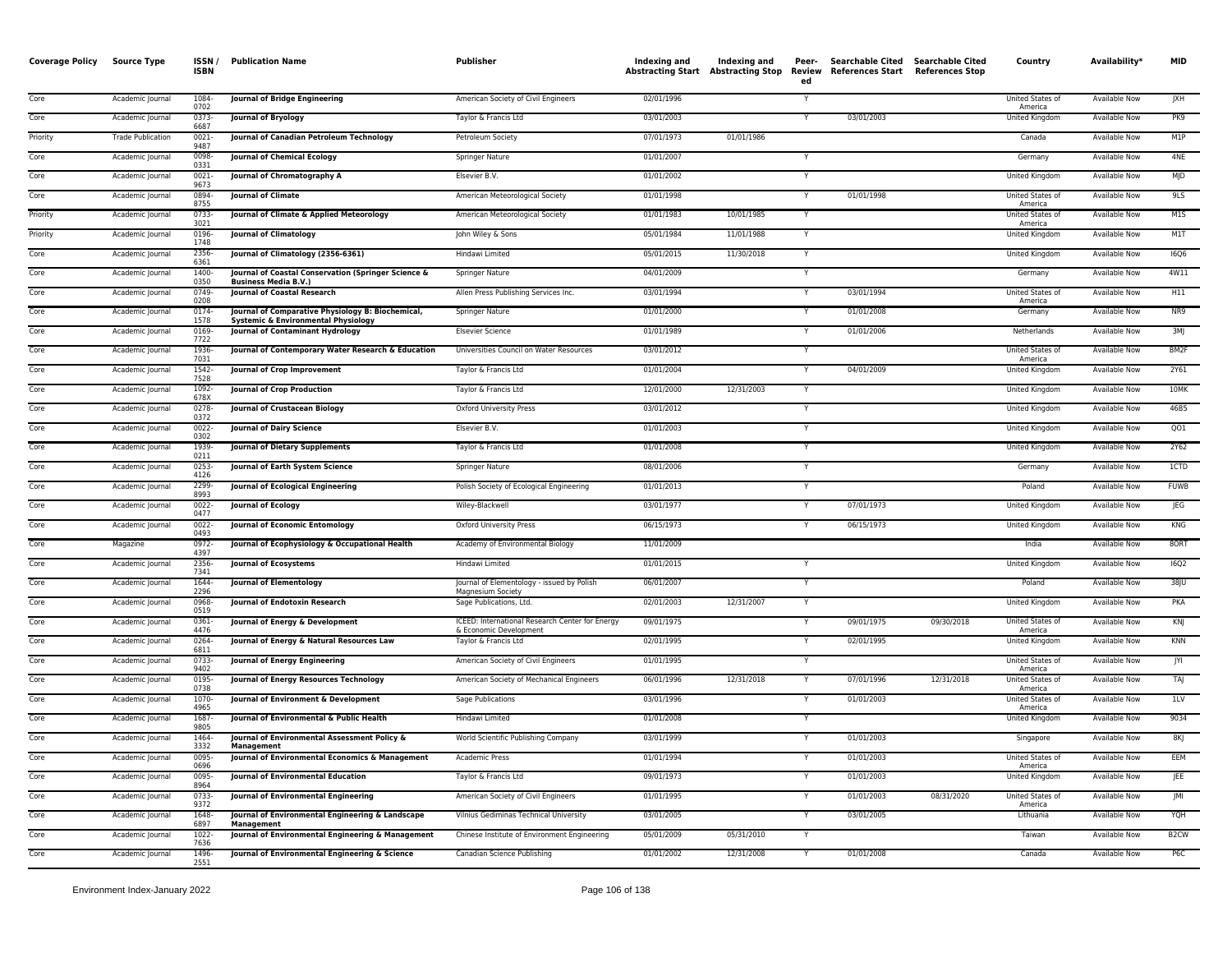| <b>Coverage Policy</b> | <b>Source Type</b>       | ISSN/<br><b>ISBN</b> | <b>Publication Name</b>                                                                                                                   | Publisher                                                                    | Indexing and | Indexing and<br><b>Abstracting Start Abstracting Stop</b> | Peer-<br>Review<br>ed | Searchable Cited Searchable Cited<br>References Start References Stop |            | Country                            | Availability*        | <b>MID</b>        |
|------------------------|--------------------------|----------------------|-------------------------------------------------------------------------------------------------------------------------------------------|------------------------------------------------------------------------------|--------------|-----------------------------------------------------------|-----------------------|-----------------------------------------------------------------------|------------|------------------------------------|----------------------|-------------------|
| Core                   | Academic Journal         | $0022 -$<br>0892     | Journal of Environmental Health                                                                                                           | National Environmental Health Association                                    | 07/01/1973   |                                                           | Y                     | 01/01/2003                                                            |            | United States of<br>America        | <b>Available Now</b> | EVH               |
| Core                   | Academic Journal         | 0738<br>2898         | Journal of Environmental Horticulture                                                                                                     | Horticultural Research Institute                                             | 03/01/2004   | 12/31/2013                                                |                       |                                                                       |            | United States of<br>America        | Available Now        | QOI               |
| Core                   | Academic Journal         | $1726 -$<br>2135     | <b>Iournal of Environmental Informatics</b>                                                                                               | International Society for Environmental<br>Information Sciences (ISEIS), Inc | 09/01/2006   |                                                           |                       |                                                                       |            | Canada                             | <b>Available Now</b> | 232P              |
| Core                   | Academic Journal         | 0952-<br>8873        | Journal of Environmental Law                                                                                                              | Oxford University Press                                                      | 01/01/1994   |                                                           | Y                     | 01/01/1994                                                            |            | United Kingdom                     | Available Now        | BIJ               |
| Core                   | Academic Journal         | 1049<br>0280         | Journal of Environmental Law & Litigation                                                                                                 | University of Oregon School of Law                                           | 01/01/2011   |                                                           |                       |                                                                       |            | United States of<br>America        | Available Now        | 31NG              |
| Core                   | Academic Journal         | 1070<br>0757         | Journal of Environmental Law & Practice                                                                                                   | <b>Environmental Law Centre</b>                                              | 09/01/1995   | 06/30/1998                                                | Y                     |                                                                       |            | Canada                             | Available Now        | EVL               |
| Core                   | Academic Journal         | $1181 -$<br>7534     | Journal of Environmental Law & Practice (11817534)                                                                                        | Carswell                                                                     | 01/01/2001   |                                                           | Y                     | 01/01/2001                                                            | 03/31/2020 | Canada                             | <b>Available Now</b> | E6X               |
| Core                   | Academic Journal         | 0301<br>4797         | Journal of Environmental Management                                                                                                       | Academic Press                                                               | 07/01/1973   |                                                           | Y                     | 01/01/2006                                                            |            | United States of<br>America        | Available Now        | EMJ               |
| Core                   | Academic Journal         | 2068<br>7729         | Journal of Environmental Management & Tourism (De<br><b>Gruvter Open)</b>                                                                 | Sciendo                                                                      | 07/01/2010   | 04/13/2015                                                | Y                     |                                                                       |            | Germany                            | Available Now        | B <sub>9</sub> OI |
| Core                   | Academic Journal         | 1464<br>0325         | <b>Journal of Environmental Monitoring</b>                                                                                                | Royal Society of Chemistry                                                   | 01/01/2007   | 12/31/2012                                                |                       |                                                                       |            | United Kingdom                     | <b>Available Now</b> | <b>NQB</b>        |
| Core                   | Academic Journal         | 0731<br>8898         | Journal of Environmental Pathology, Toxicology &<br>Oncology                                                                              | Begell House Incorporated                                                    | 01/01/1993   | 09/30/2005                                                | Y                     | 01/01/1993                                                            |            | United States of<br>America        | <b>Available Now</b> | KNU               |
| Core                   | Academic Journal         | 0964<br>0568         | Journal of Environmental Planning & Management                                                                                            | Routledge                                                                    | 01/01/1994   |                                                           |                       | 09/01/1998                                                            |            | United Kingdom                     | Available Now        | ENP               |
| Priority               | <b>Trade Publication</b> | 0309<br>7714         | Journal of Environmental Planning & Pollution Control                                                                                     | Mercury House Business Publications                                          | 03/01/1973   | 06/01/1973                                                |                       |                                                                       |            | United Kingdom                     | Available Now        | M1V               |
| Priority               | Academic Journal         | 1064<br>7546         | Journal of Environmental Polymer Degradation                                                                                              | Springer Nature                                                              | 01/01/1994   | 07/01/1998                                                | $\mathsf{Y}$          |                                                                       |            | Germany                            | <b>Available Now</b> | 4NF               |
| Core                   | Academic Journal         | $0272 -$<br>4944     | <b>Journal of Environmental Psychology</b>                                                                                                | Academic Press                                                               | 03/01/2002   |                                                           | Y                     |                                                                       |            | United States of<br>America        | <b>Available Now</b> | 89U               |
| Core                   | Academic Journal         | 0047<br>2425         | Journal of Environmental Quality                                                                                                          | John Wiley & Sons, Inc.                                                      | 10/01/1973   | 07/31/2020                                                | Y                     | 10/01/1973                                                            | 07/31/2020 | United States of<br>America        | Available Now        | KNY               |
| Core                   | Academic Journal         | 0265-<br>931X        | Journal of Environmental Radioactivity                                                                                                    | Elsevier B.V.                                                                | 01/01/1985   |                                                           | Y                     | 01/01/2006                                                            |            | United Kingdom                     | Available Now        | IZ                |
| Core                   | Academic Journal         | 0360-<br>1242        | Journal of Environmental Science & Health (Part C)                                                                                        | Marcel Dekker                                                                | 01/01/1983   | 04/30/2001                                                |                       |                                                                       |            | United States of<br>America        | Available Now        | M1Z               |
| Priority               | Academic Journal         | 0360-<br>1226        | Journal of Environmental Science & Health, Part A:<br><b>Environmental Science &amp; Engineering</b>                                      | Taylor & Francis Ltd                                                         | 05/01/1980   | 10/01/1994                                                | $\mathsf{Y}$          |                                                                       |            | United Kingdom                     | <b>Available Now</b> | M1W               |
| Core                   | Academic Journal         | $1077 -$<br>1204     | Journal of Environmental Science & Health, Part A:<br>Environmental Science & Engineering & Toxic &<br><b>Hazardous Substance Control</b> | Taylor & Francis Ltd                                                         | 01/01/1995   | 12/31/1997                                                | Y                     |                                                                       |            | United Kingdom                     | Available Now        | 1W <sub>14</sub>  |
| Core                   | Academic Journal         | 1093-<br>4529        | Journal of Environmental Science & Health, Part A:<br>Toxic/Hazardous Substances & Environmental Engineering                              | Taylor & Francis Ltd                                                         | 01/01/1998   |                                                           |                       | 01/01/2001                                                            |            | <b>United Kingdom</b>              | <b>Available Now</b> | <b>KUS</b>        |
| Core                   | Academic Journal         | 0360-<br>1234        | Journal of Environmental Science & Health, Part B --<br>Pesticides, Food Contaminants, & Agricultural Wastes                              | Taylor & Francis Ltd                                                         | 01/01/1980   |                                                           |                       | 01/01/1980                                                            |            | United Kingdom                     | Available Now        | KO4               |
| Core                   | Academic Journal         | 1059<br>0501         | Journal of Environmental Science & Health, Part C --<br><b>Environmental Carcinogenesis &amp; Ecotoxicology Reviews</b>                   | Taylor & Francis Ltd                                                         | 05/01/2001   |                                                           |                       | 05/01/2001                                                            |            | <b>United Kingdom</b>              | <b>Available Now</b> | KO9               |
| Priority               | Academic Journal         | $0022 -$<br>0906     | Journal of Environmental Sciences (00220906)                                                                                              | Institute of Environmental Sciences &<br>Technology                          | 07/01/1973   | 11/01/1989                                                | Y                     |                                                                       |            | United States of<br>America        | Available Now        | MJE               |
| Core                   | Academic Journal         | $1001 -$<br>0742     | Journal of Environmental Sciences (Elsevier)                                                                                              | Elsevier B.V.                                                                | 09/01/2006   |                                                           | Y                     |                                                                       |            | <b>United Kingdom</b>              | <b>Available Now</b> | 6391              |
| Core                   | Academic Journal         | $1001 -$<br>0742     | Journal of Environmental Sciences (IOS Press)                                                                                             | <b>IOS Press</b>                                                             | 03/01/1996   | 07/31/2006                                                |                       | 01/01/2003                                                            |            | Netherlands                        | <b>Available Now</b> | <b>LES</b>        |
| Core                   | Academic Journal         | 0047<br>2433         | Journal of Environmental Systems                                                                                                          | Sage Publications Inc.                                                       | 01/01/1996   | 03/31/2011                                                | Y                     | 09/01/2002                                                            | 03/31/2011 | <b>United States of</b><br>America | <b>Available Now</b> | E68               |
| Core                   | Academic Journal         | 1010-<br>061X        | <b>Journal of Evolutionary Biology</b>                                                                                                    | Wiley-Blackwell                                                              | 01/01/1999   |                                                           | Y                     | 01/01/2008                                                            |            | United Kingdom                     | Available Now        | <b>FON</b>        |
| Core                   | Academic Journal         | $0022 -$<br>0957     | <b>Journal of Experimental Botany</b>                                                                                                     | <b>Oxford University Press</b>                                               | 01/01/1996   |                                                           |                       |                                                                       |            | United Kingdom                     | <b>Available Now</b> | <b>BIP</b>        |
| Core                   | Academic Journal         | $0022 -$<br>0981     | Journal of Experimental Marine Biology & Ecology                                                                                          | <b>Elsevier Science</b>                                                      | 02/01/2002   |                                                           | Y                     |                                                                       |            | Netherlands                        | <b>Available Now</b> | 3MT               |
| Core                   | Academic Journal         | 1053<br>4245         | Journal of Exposure Analysis & Environmental<br>Epidemiology                                                                              | Springer Nature                                                              | 01/01/1999   | 11/30/2005                                                | Y                     |                                                                       |            | United Kingdom                     | <b>Available Now</b> | LK9               |
| Core                   | Academic Journal         | 0273<br>8570         | Journal of Field Ornithology                                                                                                              | Wiley-Blackwell                                                              | 01/01/2006   |                                                           | Y                     | 01/01/2008                                                            |            | United Kingdom                     | Available Now        | 1WQH              |
| Core                   | Academic Journal         | 1042-<br>3915        | Journal of Fire Protection Engineering                                                                                                    | Sage Publications                                                            | 02/01/2001   | 11/30/2013                                                | Y                     |                                                                       |            | United Kingdom                     | Available Now        | IZK               |
| Core                   | Academic Journal         | 0734<br>9041         | <b>Journal of Fire Sciences</b>                                                                                                           | <b>Sage Publications</b>                                                     | 01/01/2001   |                                                           | Y                     |                                                                       |            | <b>United Kingdom</b>              | <b>Available Now</b> | IZL               |
| Core                   | Academic Journal         | 1944-<br>687X        | Journal of Fish & Wildlife Management                                                                                                     | US Fish & Wildlife Service                                                   | 05/01/2011   |                                                           |                       |                                                                       |            | United States of<br>America        | <b>Available Now</b> | <b>BBKI</b>       |
| Core                   | Academic Journal         | 0140-<br>7775        | Journal of Fish Diseases                                                                                                                  | Wiley-Blackwell                                                              | 01/01/1978   |                                                           | Y                     | 01/01/2008                                                            |            | United Kingdom                     | Available Now        | <b>EUZ</b>        |
| Core                   | Academic Journal         | 2322-<br>5513        | Journal of Fisheries Science & Technology                                                                                                 | <b>Tarbiat Modares University Press</b>                                      | 03/01/2014   |                                                           |                       |                                                                       |            | Iran (Islamic Republic<br>of)      | Available Now        | <b>HBVT</b>       |
| Core                   | Academic Journal         | 1753-<br>318X        | Journal of Flood Risk Management                                                                                                          | Wiley-Blackwell                                                              | 01/01/2008   |                                                           | Y                     |                                                                       |            | United Kingdom                     | <b>Available Now</b> | 5501              |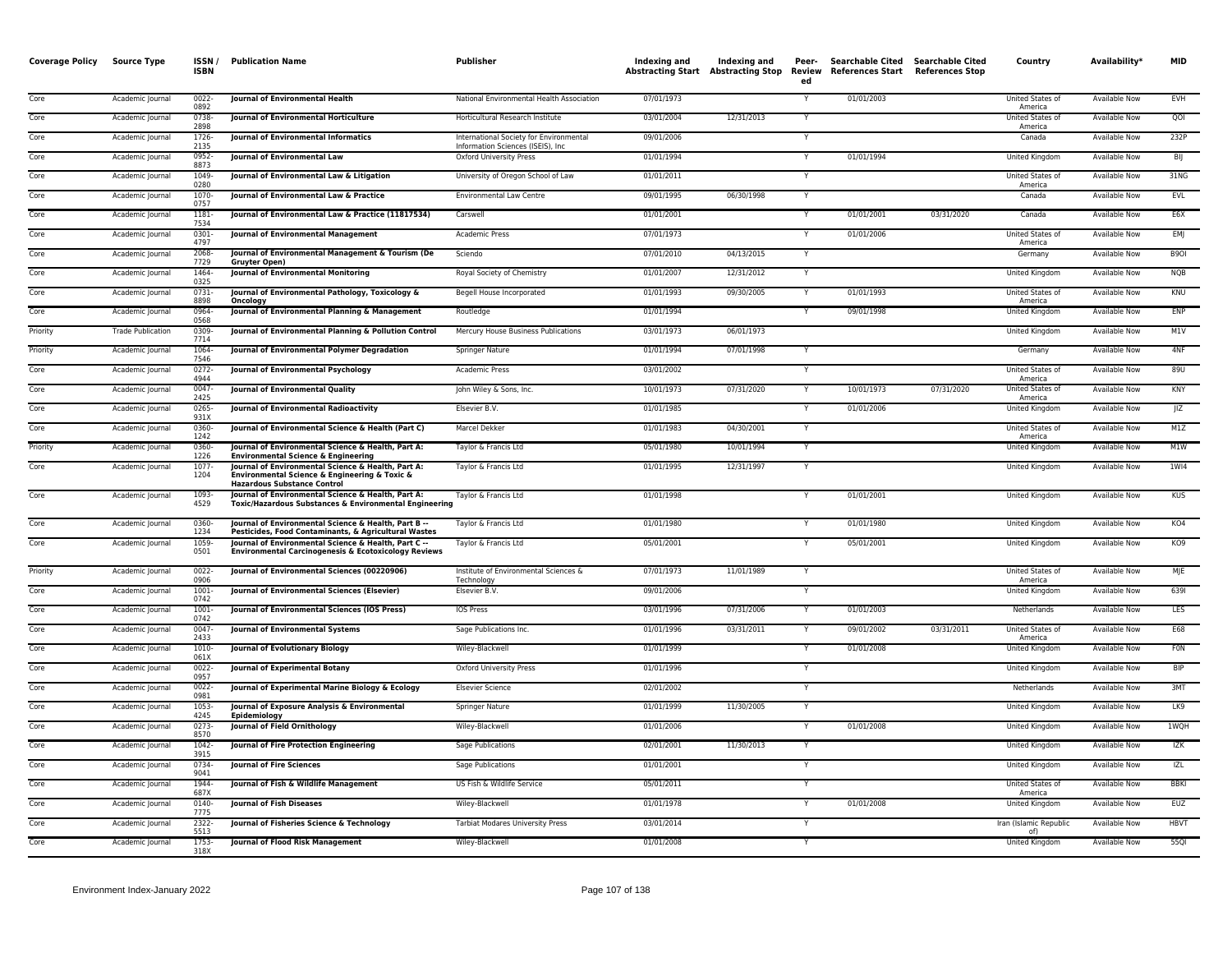| <b>Coverage Policy</b> | <b>Source Type</b> | ISSN/<br><b>ISBN</b> | <b>Publication Name</b>                                                                    | <b>Publisher</b>                          | <b>Indexing and</b> | Indexing and | Peer-<br>ed | <b>Searchable Cited</b><br>Abstracting Start Abstracting Stop Review References Start References Stop | <b>Searchable Cited</b> | Country                     | Availability*        | <b>MID</b>  |
|------------------------|--------------------|----------------------|--------------------------------------------------------------------------------------------|-------------------------------------------|---------------------|--------------|-------------|-------------------------------------------------------------------------------------------------------|-------------------------|-----------------------------|----------------------|-------------|
| Core                   | Academic Journal   | $0362 -$<br>028X     | <b>Journal of Food Protection</b>                                                          | Allen Press Publishing Services Inc.      | 01/01/2003          |              | Υ           |                                                                                                       |                         | United States of<br>America | <b>Available Now</b> | QO          |
| Core                   | Academic Journal   | $0022 -$<br>1147     | Journal of Food Science (John Wiley & Sons, Inc.)                                          | John Wiley & Sons, Inc.                   | 01/01/2010          |              |             | 01/01/2010                                                                                            |                         | <b>United Kingdom</b>       | Available Now        | LVE1        |
| Core                   | Academic Journal   | 0022-<br>1147        | Journal of Food Science (Wiley-Blackwell)                                                  | Wiley-Blackwell                           | 09/01/1973          | 12/31/2009   |             | 01/01/2008                                                                                            | 12/31/2009              | United Kingdom              | Available Now        | <b>FOS</b>  |
| Core                   | Academic Journal   | 1537<br>8020         | Journal of Foodservice Business Research                                                   | Taylor & Francis Ltd                      | 03/01/2002          |              |             | 12/01/2003                                                                                            |                         | United Kingdom              | Available Now        | QEG         |
| Core                   | Academic Journal   | 2096<br>0018         | Journal of Forest & Environment                                                            | Journal of Forest & Environment Editorial | 10/01/2018          |              | Y           |                                                                                                       |                         | China                       | Available Now        | KPGZ        |
| Priority               | Academic Journal   | 0094<br>5080         | Journal of Forest History                                                                  | Oxford University Press                   | 10/01/1980          | 10/01/1989   |             |                                                                                                       |                         | United Kingdom              | Available Now        | M20         |
| Core                   | Academic Journal   | $0022 -$<br>1201     | <b>Journal of Forestry</b>                                                                 | <b>Oxford University Press</b>            | 06/01/1973          |              |             | 06/01/1973                                                                                            | 03/31/2011              | <b>United Kingdom</b>       | <b>Available Now</b> | D4V         |
| Core                   | Academic Journal   | 1303-<br>2399        | Journal of Forestry Faculty of Kastamonu University                                        | Kastamonu University                      | 05/01/2011          | 11/30/2014   | Y           |                                                                                                       |                         | Turkey                      | <b>Available Now</b> | 8NU3        |
| Core                   | Academic Journal   | 0270<br>5060         | Journal of Freshwater Ecology                                                              | Taylor & Francis Ltd                      | 06/01/1989          |              |             | 06/01/1989                                                                                            |                         | <b>United Kingdom</b>       | <b>Available Now</b> | KOC         |
| Priority               | Academic Journal   | 0144<br>5170         | Journal of Garden History                                                                  | Taylor & Francis Ltd                      | 01/01/1981          | 01/01/1988   | Y           |                                                                                                       |                         | United Kingdom              | Available Now        | M27         |
| Core                   | Academic Journal   | 1435<br>5930         | Journal of Geographical Systems                                                            | Springer Nature                           | 02/01/1999          |              |             | 01/01/2003                                                                                            |                         | Germany                     | <b>Available Now</b> | 72E         |
| Core                   | Academic Journal   | 0022-<br>1376        | Journal of Geology                                                                         | University of Chicago Press               | 01/01/1994          |              |             | 01/01/1994                                                                                            |                         | United States of<br>America | Available Now        | GEL         |
| Core                   | Academic Journal   | 2169<br>897X         | Journal of Geophysical Research. Atmospheres                                               | John Wiley & Sons, Inc.                   | 08/27/2017          |              |             |                                                                                                       |                         | United States of<br>America | <b>Available Now</b> | <b>B86R</b> |
| Core                   | Academic Journal   | 2169<br>8953         | Journal of Geophysical Research. Biogeosciences                                            | John Wiley & Sons, Inc.                   | 08/01/2017          |              | Y           |                                                                                                       |                         | United States of<br>America | <b>Available Now</b> | FT4Y        |
| Core                   | Academic Journal   | 2169<br>9003         | Journal of Geophysical Research. Earth Surface                                             | John Wiley & Sons, Inc.                   | 07/01/2017          |              | Y           |                                                                                                       |                         | United States of<br>America | Available Now        | <b>B86S</b> |
| Core                   | Academic Journal   | 2169<br>9275         | Journal of Geophysical Research. Oceans                                                    | John Wiley & Sons, Inc.                   | 07/01/2017          |              | Y           |                                                                                                       |                         | United States of<br>America | <b>Available Now</b> | <b>B86T</b> |
| Core                   | Academic Journal   | 2169<br>9097         | Journal of Geophysical Research. Planets                                                   | John Wiley & Sons, Inc.                   | 08/01/2017          |              | Y           |                                                                                                       |                         | United States of<br>America | <b>Available Now</b> | <b>B86U</b> |
| Core                   | Academic Journal   | 2169<br>9313         | Journal of Geophysical Research. Solid Earth                                               | John Wiley & Sons, Inc.                   | 07/01/2017          |              |             |                                                                                                       |                         | United States of<br>America | Available Now        | <b>B86V</b> |
| Core                   | Academic Journal   | 1090<br>0241         | Journal of Geotechnical & Geoenvironmental Engineering American Society of Civil Engineers |                                           | 01/01/1997          |              |             | 01/01/1997                                                                                            | 08/31/2020              | United States of<br>America | Available Now        | JNN         |
| Core                   | Academic Journal   | 0733<br>9410         | Journal of Geotechnical Engineering                                                        | American Society of Civil Engineers       | 01/01/1995          | 12/31/1996   |             |                                                                                                       |                         | United States of<br>America | <b>Available Now</b> | 4TE         |
| Core                   | Academic Journal   | 0380-<br>1330        | Journal of Great Lakes Research                                                            | Elsevier B.V.                             | 01/01/1989          |              |             |                                                                                                       |                         | United Kingdom              | <b>Available Now</b> | KOK         |
| Core                   | Academic Journal   | 0304<br>3894         | <b>Journal of Hazardous Materials</b>                                                      | <b>Elsevier Science</b>                   | 12/01/1977          |              |             | 01/01/2006                                                                                            |                         | Netherlands                 | Available Now        | 3MX         |
| Core                   | Academic Journal   | 2153<br>5493         | Journal of Hazardous, Toxic & Radioactive Waste                                            | American Society of Civil Engineers       | 01/01/2011          |              |             | 01/01/2011                                                                                            | 10/31/2020              | United States of<br>America | <b>Available Now</b> | <b>BG45</b> |
| Core                   | Academic Journal   | 1522-<br>8940        | Journal of Herbal Pharmacotherapy                                                          | Taylor & Francis Ltd                      | 03/01/2001          | 09/30/2007   | Y           | 03/01/2002                                                                                            |                         | <b>United Kingdom</b>       | <b>Available Now</b> | 87P         |
| Core                   | Academic Journal   | 0970<br>7050         | Journal of Hill Research                                                                   | Sikkim Science Society                    | 12/01/1995          | 06/30/2010   |             | 12/01/1995                                                                                            |                         | India                       | Available Now        | KOO         |
| Priority               | Academic Journal   | 1054<br>4682         | Journal of Home & Consumer Horticulture                                                    | <b>Haworth Press</b>                      | 01/01/1994          | 01/01/1994   | Y           |                                                                                                       |                         | United States of<br>America | Available Now        | M28         |
| Core                   | Magazine           | 1462<br>0316         | Journal of Horticultural Science & Biotechnology                                           | Taylor & Francis Ltd                      | 07/01/2003          |              |             |                                                                                                       |                         | United Kingdom              | Available Now        | QOH         |
| Core                   | Academic Journal   | 1566<br>4910         | Journal of Housing & the Built Environment                                                 | Springer Nature                           | 01/01/2007          |              |             | 01/01/2008                                                                                            |                         | Germany                     | Available Now        | O(1)        |
| Core                   | Academic Journal   | 1932-<br>0248        | Journal of Hunger & Environmental Nutrition                                                | Taylor & Francis Ltd                      | 01/01/2006          |              |             | 12/01/2008                                                                                            |                         | <b>United Kingdom</b>       | <b>Available Now</b> | 2QHN        |
| Core                   | Academic Journal   | 0733<br>9429         | Journal of Hydraulic Engineering                                                           | American Society of Civil Engineers       | 01/01/1995          |              | Y           |                                                                                                       |                         | United States of<br>America | <b>Available Now</b> | <b>IDU</b>  |
| Core                   | Academic Journal   | 1570-<br>6443        | Journal of Hydro-Environment Research                                                      | Elsevier B.V.                             | 01/01/2007          |              | Y           |                                                                                                       |                         | United Kingdom              | <b>Available Now</b> | 54Y2        |
| Core                   | Magazine           | 1464<br>7141         | <b>Journal of Hydroinformatics</b>                                                         | IWA Publishing                            | 01/01/2000          | 07/31/2010   |             | 01/01/2006                                                                                            |                         | <b>United Kingdom</b>       | <b>Available Now</b> | KOT         |
| Core                   | Academic Journal   | 1084-<br>0699        | Journal of Hydrologic Engineering                                                          | American Society of Civil Engineers       | 01/01/1996          |              | Y           |                                                                                                       |                         | United States of<br>America | <b>Available Now</b> | JXL         |
| Core                   | Academic Journal   | $0022 -$<br>1694     | Journal of Hydrology                                                                       | <b>Elsevier Science</b>                   | 02/28/2002          |              |             |                                                                                                       |                         | Netherlands                 | Available Now        | 3MY         |
| Core                   | Academic Journal   | $0042 -$<br>790X     | Journal of Hydrology & Hydromechanics /<br>Vodohospodarsky Casopis                         | Sciendo                                   | 08/01/2013          |              | Υ           |                                                                                                       |                         | Germany                     | Available Now        | BA9P        |
| Core                   | Academic Journal   | 0022-<br>1708        | Journal of Hydrology (00221708)                                                            | New Zealand Hydrological Society          | 12/01/2010          |              |             |                                                                                                       |                         | <b>New Zealand</b>          | <b>Available Now</b> | 1DMY        |
| Core                   | Academic Journal   | 1525<br>755X         | Journal of Hydrometeorology                                                                | American Meteorological Society           | 02/01/2000          |              |             |                                                                                                       |                         | United States of<br>America | <b>Available Now</b> | 9LT         |
| Core                   | Academic Journal   | 1547<br>691X         | <b>Journal of Immunotoxicology</b>                                                         | Taylor & Francis Ltd                      | 01/01/2004          |              |             | 01/01/2008                                                                                            |                         | United Kingdom              | Available Now        | A9M         |
| Core                   | Academic Journal   | 1088<br>1980         | <b>Journal of Industrial Ecology</b>                                                       | Wiley-Blackwell                           | 01/01/1999          |              |             | 01/01/1999                                                                                            |                         | United Kingdom              | <b>Available Now</b> | FL1         |
| Core                   | Academic Journal   | 1537-<br>7881        | Journal of Industrial Hemp                                                                 | Taylor & Francis Ltd                      | 01/01/2002          | 12/31/2009   | Υ           | 04/01/2009                                                                                            |                         | United Kingdom              | Available Now        | 1319        |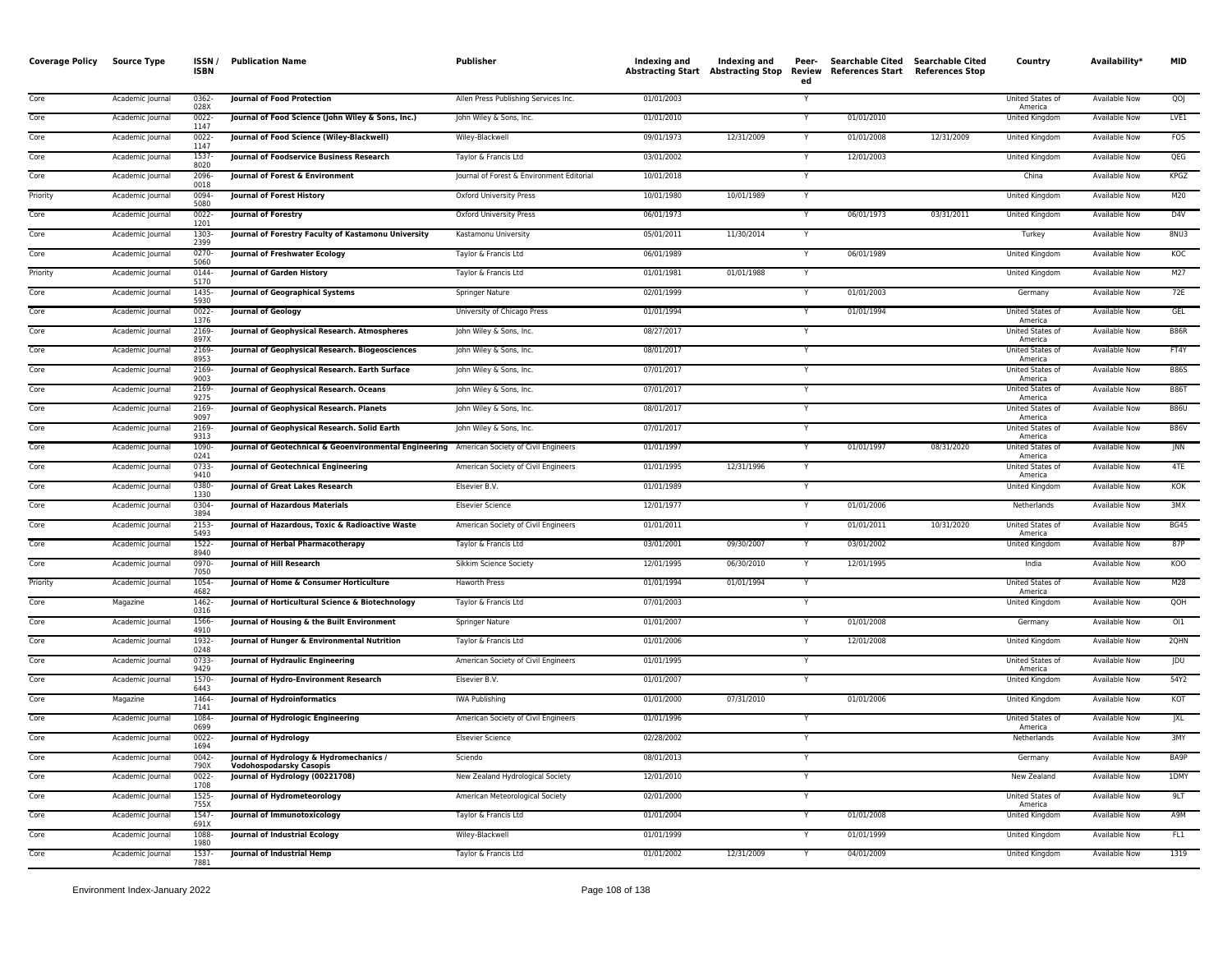| <b>Coverage Policy</b> | Source Type      | ISSN /<br><b>ISBN</b> | <b>Publication Name</b>                                | <b>Publisher</b>                          | Indexing and |            | ed | Searchable Cited Searchable Cited<br>Indexing and Indexing and Peer- Searchable Cited Searchable Cited<br>Abstracting Start Abstracting Stop Review References Start References Stop |            | Country                     | Availability*        | <b>MID</b>        |
|------------------------|------------------|-----------------------|--------------------------------------------------------|-------------------------------------------|--------------|------------|----|--------------------------------------------------------------------------------------------------------------------------------------------------------------------------------------|------------|-----------------------------|----------------------|-------------------|
| Core                   | Academic Journal | 1367-<br>5435         | Journal of Industrial Microbiology & Biotechnology     | Oxford University Press                   | 01/01/1997   |            | Y  | 01/01/2008                                                                                                                                                                           |            | United Kingdom              | Available Now        | <b>LKA</b>        |
| Core                   | Academic Journal | $0022 -$<br>1899      | <b>Journal of Infectious Diseases</b>                  | <b>Oxford University Press</b>            | 01/01/1999   |            |    | 01/01/2003                                                                                                                                                                           |            | <b>United Kingdom</b>       | <b>Available Now</b> | 1YU               |
| Core                   | Academic Journal | 0892-<br>7553         | Journal of Insect Behavior                             | Springer Nature                           | 01/01/2007   |            | Y  |                                                                                                                                                                                      |            | Germany                     | Available Now        | 3XH               |
| Core                   | Academic Journal | 1366<br>638X          | <b>Journal of Insect Conservation</b>                  | Springer Nature                           | 03/01/1980   |            |    | 01/01/2004                                                                                                                                                                           |            | Germany                     | Available Now        | KOY               |
| Core                   | Academic Journal | 1943<br>815X          | Journal of Integrative Environmental Sciences          | Taylor & Francis Ltd                      | 01/01/2009   |            |    | 01/01/2009                                                                                                                                                                           |            | United Kingdom              | <b>Available Now</b> | 8VUS              |
| Core                   | Academic Journal | 0954<br>1748          | Journal of International Development                   | John Wiley & Sons, Inc.                   | 01/01/1991   |            |    | 01/01/2008                                                                                                                                                                           |            | United States of<br>America | <b>Available Now</b> | 8FU               |
| Core                   | Academic Journal | 0897<br>4438          | Journal of International Food & Agribusiness Marketing | Taylor & Francis Ltd                      | 01/01/2000   |            |    | 04/01/2009                                                                                                                                                                           |            | <b>United Kingdom</b>       | <b>Available Now</b> | 88M               |
| Core                   | Academic Journal | 1388<br>0292          | Journal of International Wildlife Law & Policy         | Routledge                                 | 01/01/2004   |            | Y  |                                                                                                                                                                                      |            | United Kingdom              | <b>Available Now</b> | MZP               |
| Core                   | Academic Journal | $0733-$<br>9437       | Journal of Irrigation & Drainage Engineering           | American Society of Civil Engineers       | 01/01/1995   |            | Y  |                                                                                                                                                                                      |            | United States of<br>America | <b>Available Now</b> | <b>JUN</b>        |
| Priority               | Academic Journal | 0386<br>7064          | Journal of Japan Society of Air Pollution              | Japan Society for Atmospheric Environment | 01/01/1977   | 10/01/1977 | Y  |                                                                                                                                                                                      |            | Japan                       | Available Now        | M <sub>2</sub> A  |
| Core                   | Academic Journal | 0892-<br>4880         | Journal of Land Use & Environmental Law                | Florida State University College of Law   | 09/01/1991   |            |    | 09/01/1991                                                                                                                                                                           | 04/30/2019 | United States of<br>America | Available Now        | KP1               |
| Core                   | Academic Journal | 1747-<br>423X         | Journal of Land Use Science                            | Taylor & Francis Ltd                      | 01/01/2006   |            | Y  | 01/01/2008                                                                                                                                                                           |            | United Kingdom              | <b>Available Now</b> | 1X1Z              |
| Core                   | Academic Journal | 1803<br>2427          | <b>Journal of Landscape Ecology</b>                    | Sciendo                                   | 08/01/2013   |            |    |                                                                                                                                                                                      |            | Germany                     | <b>Available Now</b> | FR <sub>2</sub> V |
| Core                   | Academic Journal | 1129<br>5767          | Journal of Limnology                                   | CNR Institute of Ecosystem Study          | 10/01/2011   |            | Y  |                                                                                                                                                                                      |            | Italy                       | Available Now        | B8J0              |
| Core                   | Academic Journal | $0022 -$<br>2372      | <b>Journal of Mammalogy</b>                            | <b>Oxford University Press</b>            | 07/01/1993   |            | Y  |                                                                                                                                                                                      |            | United Kingdom              | <b>Available Now</b> | <b>MAM</b>        |
| Core                   | Academic Journal | 2244<br>6885          | Journal of Management for Global Sustainability        | Ateneo de Manila University               | 07/01/2013   |            | Y  |                                                                                                                                                                                      |            | Philippines                 | <b>Available Now</b> | GUB0              |
| Core                   | Academic Journal | 1542-<br>0353         | Journal of Map & Geography Libraries                   | Taylor & Francis Ltd                      | 12/01/2004   |            | Y  | 06/01/2009                                                                                                                                                                           |            | United Kingdom              | Available Now        | 2Y67              |
| Core                   | Academic Journal | 1687<br>9481          | <b>Journal of Marine Biology</b>                       | Hindawi Limited                           | 01/01/2008   | 08/31/2019 |    |                                                                                                                                                                                      |            | United Kingdom              | <b>Available Now</b> | 8ND <sub>2</sub>  |
| Core                   | Academic Journal | 1061-<br>026X         | Journal of Marine Environmental Engineering            | Old City Publishing, Inc.                 | 10/01/2004   |            | Y  | 10/01/2004                                                                                                                                                                           |            | United States of<br>America | Available Now        | <b>NHH</b>        |
| Core                   | Magazine         | 0022<br>2402          | <b>Journal of Marine Research</b>                      | Journal of Marine Research                | 08/01/1993   | 11/01/2017 |    | 08/01/1993                                                                                                                                                                           | 11/30/2017 | United States of<br>America | <b>Available Now</b> | <b>MAR</b>        |
| Core                   | Academic Journal | 2633<br>4666          | <b>Journal of Marine Sciences</b>                      | Hindawi Limited                           | 01/01/2020   |            | Y  |                                                                                                                                                                                      |            | United Kingdom              | <b>Available Now</b> | MBE3              |
| Core                   | Academic Journal | 0924-<br>7963         | <b>Journal of Marine Systems</b>                       | <b>Elsevier Science</b>                   | 06/01/1990   |            | Y  |                                                                                                                                                                                      |            | Netherlands                 | <b>Available Now</b> | 3N3               |
| Core                   | Academic Journal | 1844-<br>6116         | Journal of Marine Technology & Environment             | Constanta Maritime University             | 04/01/2010   |            | Y  |                                                                                                                                                                                      |            | Romania                     | <b>Available Now</b> | <b>B585</b>       |
| Core                   | Academic Journal | 1438<br>4957          | Journal of Material Cycles & Waste Management          | Springer Nature                           | 01/01/2007   |            | Y  |                                                                                                                                                                                      |            | Germany                     | Available Now        | P <sub>4</sub> P  |
| Core                   | Academic Journal | $0022 -$<br>2585      | Journal of Medical Entomology                          | <b>Oxford University Press</b>            | 01/01/1993   | 11/01/1993 |    |                                                                                                                                                                                      |            | United Kingdom              | Available Now        | M <sub>2</sub> C  |
| Core                   | Academic Journal | 0263<br>4929          | Journal of Metamorphic Geology                         | Wiley-Blackwell                           | 01/01/1998   |            | Y  | 01/01/2008                                                                                                                                                                           |            | <b>United Kingdom</b>       | Available Now        | ERU               |
| Priority               | Academic Journal | 2095-<br>6037         | Journal of Meteorological Research                     | Springer Nature                           | 02/01/2014   |            | Y  |                                                                                                                                                                                      |            | Germany                     | Available Now        | <b>H6E3</b>       |
| Core                   | Academic Journal | $0167 -$<br>7012      | Journal of Microbiological Methods                     | <b>Elsevier Science</b>                   | 04/01/2002   |            | Y  |                                                                                                                                                                                      |            | Netherlands                 | <b>Available Now</b> | 3N6               |
| Core                   | Academic Journal | 1672<br>6316          | <b>Journal of Mountain Science</b>                     | <b>Springer Nature</b>                    | 01/01/2011   |            |    |                                                                                                                                                                                      |            | Germany                     | <b>Available Now</b> | 46EP              |
| Core                   | Academic Journal | 1544<br>0478          | <b>Journal of Natural Fibers</b>                       | Taylor & Francis Ltd                      | 01/01/2004   |            | Y  | 04/01/2009                                                                                                                                                                           |            | United Kingdom              | <b>Available Now</b> | ZYD               |
| Core                   | Academic Journal | $0022 -$<br>2933      | <b>Journal of Natural History</b>                      | Taylor & Francis Ltd                      | 01/01/1991   |            | Y  | 01/01/1998                                                                                                                                                                           |            | <b>United Kingdom</b>       | <b>Available Now</b> | B9T               |
| Core                   | Academic Journal | 1939<br>0459          | Journal of Natural Resources Policy Research           | Pennsylvania State University Press       | 01/01/2009   | 12/31/2015 | Y  | 01/01/2009                                                                                                                                                                           | 12/31/2015 | United States of<br>America | <b>Available Now</b> | <b>5EW7</b>       |
| Core                   | Academic Journal | 1933<br>0324          | Journal of Nature Science & Sustainable Technology     | Nova Science Publishers, Inc.             | 01/01/2015   |            | Y  |                                                                                                                                                                                      |            | United States of<br>America | Available Now        | AZAE              |
| Core                   | Academic Journal | 0028<br>4939          | Journal of New England Water Works Association         | New England Water Works Association       | 01/01/2021   |            |    |                                                                                                                                                                                      |            | United States of<br>America | Available Now        | 1DMO              |
| Core                   | Academic Journal | 1522-<br>886X         | <b>Journal of New Seeds</b>                            | Taylor & Francis Ltd                      | 01/01/2000   | 12/31/2010 | Y  | 03/01/2009                                                                                                                                                                           | 12/31/2010 | United Kingdom              | Available Now        | 1140              |
| Core                   | Academic Journal | 0250<br>6408          | Journal of Northwest Atlantic Fishery Science          | Northwest Atlantic Fisheries Organization | 07/01/2011   |            |    |                                                                                                                                                                                      |            | Canada                      | <b>Available Now</b> | 7855              |
| Core                   | Academic Journal | 0022<br>3131          | Journal of Nuclear Science & Technology                | Taylor & Francis Ltd                      | 01/01/1977   | 12/01/1988 | Y  |                                                                                                                                                                                      |            | United Kingdom              | <b>Available Now</b> | M2D               |
| Core                   | Academic Journal | $0022 -$<br>3166      | <b>Journal of Nutrition</b>                            | <b>Oxford University Press</b>            | 07/01/1993   |            |    | 07/01/1993                                                                                                                                                                           |            | <b>United Kingdom</b>       | <b>Available Now</b> | <b>NUI</b>        |
| Core                   | Academic Journal | 1359<br>0847          | Journal of Nutritional & Environmental Medicine        | Taylor & Francis Ltd                      | 01/01/1995   | 12/31/2008 |    | 01/01/1998                                                                                                                                                                           |            | <b>United Kingdom</b>       | <b>Available Now</b> | <b>INU</b>        |
| Core                   | Academic Journal | 0955-<br>2863         | <b>Journal of Nutritional Biochemistry</b>             | Elsevier B.V.                             | 02/01/2002   |            | Y  |                                                                                                                                                                                      |            | United Kingdom              | <b>Available Now</b> | KIG               |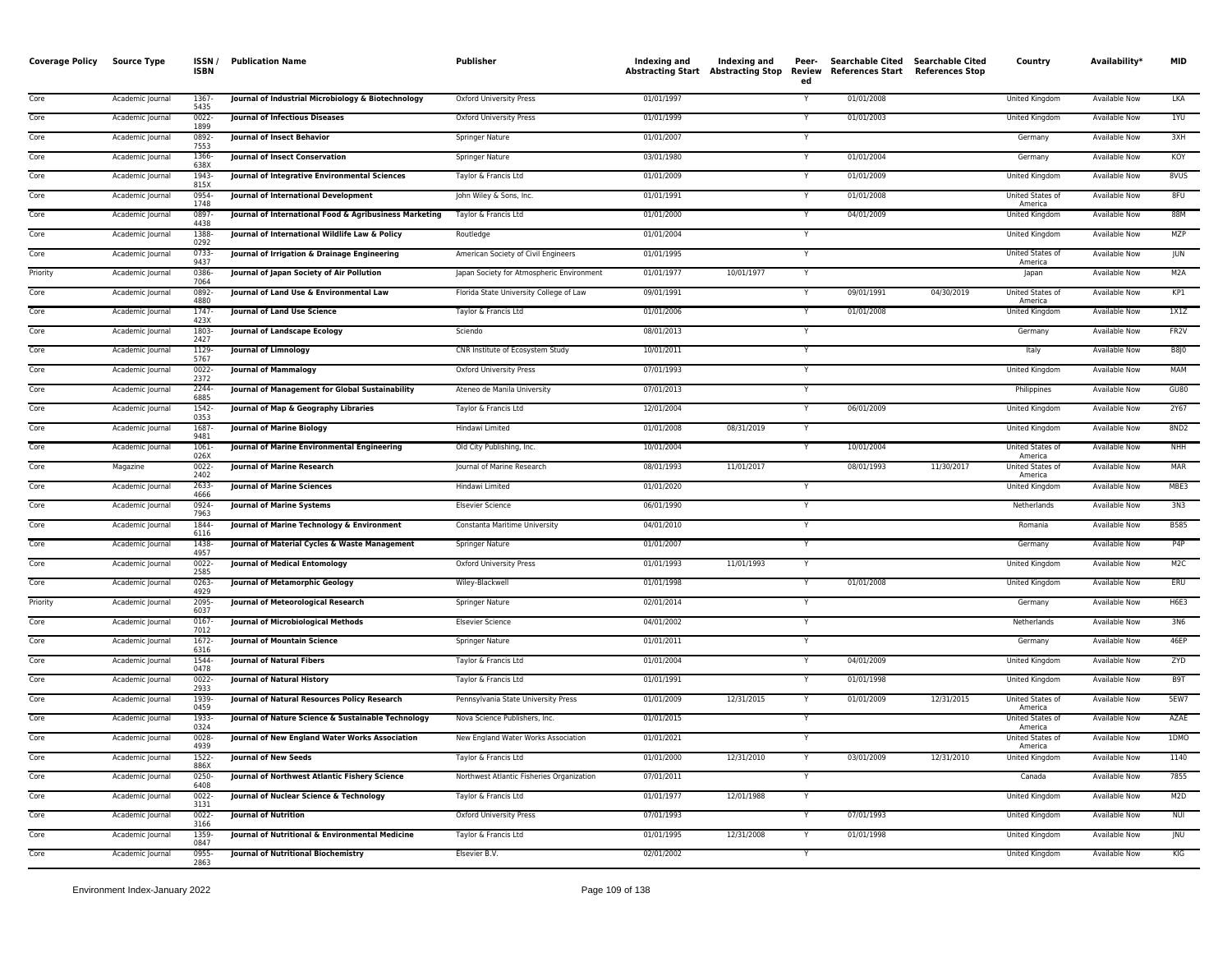| <b>Coverage Policy</b> | <b>Source Type</b>       | ISSN/<br><b>ISBN</b> | <b>Publication Name</b>                            | Publisher                                                            | Indexing and | Indexing and | Peer-<br>ed             | Searchable Cited Searchable Cited<br>Abstracting Start Abstracting Stop Review References Start References Stop |            | Country                            | Availability*        | <b>MID</b>       |
|------------------------|--------------------------|----------------------|----------------------------------------------------|----------------------------------------------------------------------|--------------|--------------|-------------------------|-----------------------------------------------------------------------------------------------------------------|------------|------------------------------------|----------------------|------------------|
| Core                   | Academic Journal         | 1545-<br>9624        | Journal of Occupational & Environmental Hygiene    | Taylor & Francis Ltd                                                 | 01/01/2004   |              | Y                       | 01/01/2004                                                                                                      | 07/31/2020 | United Kingdom                     | Available Now        | V1L              |
| Core                   | Academic Journal         | 1076<br>2752         | Journal of Occupational & Environmental Medicine   | Lippincott Williams & Wilkins                                        | 01/01/1995   |              |                         | 01/01/1995                                                                                                      | 07/31/2020 | United States of<br>America        | <b>Available Now</b> | OEM              |
| Priority               | Academic Journal         | 0096-<br>1736        | <b>Journal of Occupational Medicine</b>            | Lippincott Williams & Wilkins                                        | 01/01/1991   | 12/01/1994   | Y                       |                                                                                                                 |            | United States of<br>America        | Available Now        | 38M              |
| Core                   | Academic Journal         | 1718-<br>3200        | Journal of Ocean Technology                        | Memorial University of Newfoundland, Fisheries<br>& Marine Institute | 01/01/2011   |              |                         |                                                                                                                 |            | Canada                             | Available Now        | B3Y8             |
| Core                   | Academic Journal         | 0916<br>8370         | Journal of Oceanography                            | Springer Nature                                                      | 01/01/2007   |              | Y                       | 01/01/2008                                                                                                      |            | Germany                            | <b>Available Now</b> | OIP              |
| Core                   | Academic Journal         | 1755<br>876X         | Journal of Operational Oceanography                | Taylor & Francis Ltd                                                 | 01/01/2019   |              |                         |                                                                                                                 |            | <b>United Kingdom</b>              | <b>Available Now</b> | IQ3X             |
| Core                   | Academic Journal         | $1177-$<br>4258      | Journal of Organic Systems                         | Journal of Organic Systems                                           | 06/01/2010   | 09/30/2015   | Y                       |                                                                                                                 |            | <b>New Zealand</b>                 | <b>Available Now</b> | 69VV             |
| Core                   | Academic Journal         | $0921 -$<br>2728     | Journal of Paleolimnology                          | Springer Nature                                                      | 01/01/1993   |              | ٠Y                      |                                                                                                                 |            | Germany                            | Available Now        | M <sub>2E</sub>  |
| Core                   | Academic Journal         | 0893<br>357X         | <b>Journal of Pesticide Reform</b>                 | Northwest Coalition for Alternatives to<br>Pesticides                | 03/01/1989   | 12/31/2006   |                         | 03/01/1989                                                                                                      |            | United States of<br>America        | Available Now        | KP5              |
| Priority               | <b>Trade Publication</b> | 0149-<br>2136        | Journal of Petroleum Technology                    | Society of Petroleum Engineers, Inc.                                 | 03/01/1979   | 06/01/1986   |                         |                                                                                                                 |            | United States of<br>America        | Available Now        | 2DQ              |
| Core                   | Academic Journal         | 1056<br>8719         | Journal of Pharmacological & Toxicological Methods | Elsevier B.V.                                                        | 01/01/2002   |              |                         |                                                                                                                 |            | United Kingdom                     | Available Now        | JKZ              |
| Core                   | Academic Journal         | 0022-<br>3646        | <b>Journal of Phycology</b>                        | Wiley-Blackwell                                                      | 03/01/1965   |              | <b>V</b>                | 03/01/1965                                                                                                      |            | United Kingdom                     | Available Now        | FR6              |
| Core                   | Academic Journal         | 0022<br>3670         | Journal of Physical Oceanography                   | American Meteorological Society                                      | 01/01/2001   |              |                         | 01/01/2001                                                                                                      |            | United States of<br>America        | <b>Available Now</b> | 42B              |
| Core                   | Academic Journal         | 0931<br>1785         | Journal of Phytopathology                          | Wiley-Blackwell                                                      | 01/01/1987   |              |                         | 01/01/2003                                                                                                      |            | United Kingdom                     | <b>Available Now</b> | ES <sub>2</sub>  |
| Core                   | Academic Journal         | 0142-<br>7873        | <b>Journal of Plankton Research</b>                | Oxford University Press                                              | 01/01/1996   |              | <b>Y</b>                | 10/01/2009                                                                                                      |            | United Kingdom                     | Available Now        | N <sub>5U</sub>  |
| Priority               | Academic Journal         | 0739<br>456X         | Journal of Planning Education & Research           | Sage Publications                                                    | 09/01/1991   | 12/01/1995   | $\overline{\mathsf{Y}}$ |                                                                                                                 |            | United States of<br>America        | <b>Available Now</b> | GY2              |
| Core                   | Academic Journal         | $1752 -$<br>9921     | <b>Journal of Plant Ecology</b>                    | <b>Oxford University Press</b>                                       | 01/01/2008   |              | Y.                      | 10/01/2009                                                                                                      |            | <b>United Kingdom</b>              | <b>Available Now</b> | 5300             |
| Core                   | Academic Journal         | 1742-<br>9145        | <b>Journal of Plant Interactions</b>               | Taylor & Francis Ltd                                                 | 01/01/2005   |              | Y                       |                                                                                                                 |            | United Kingdom                     | <b>Available Now</b> | W <sub>50</sub>  |
| Core                   | Academic Journal         | 0190-<br>4167        | <b>Journal of Plant Nutrition</b>                  | Taylor & Francis Ltd                                                 | 01/01/2001   |              | Y                       | 01/01/2001                                                                                                      |            | United Kingdom                     | Available Now        | <b>KUV</b>       |
| Core                   | Magazine                 | 1125<br>4653         | <b>Journal of Plant Pathology</b>                  | Springer Nature                                                      | 12/01/2011   |              |                         |                                                                                                                 |            | Germany                            | <b>Available Now</b> | 4607             |
| Core                   | Academic Journal         | 0176<br>1617         | Journal of Plant Physiology                        | Elsevier B.V.                                                        | 01/01/2002   |              | Y                       |                                                                                                                 |            | United Kingdom                     | <b>Available Now</b> | GW <sub>5</sub>  |
| Core                   | Academic Journal         | 1427<br>4345         | Journal of Plant Protection Research               | Institute of Plant Protection                                        | 03/01/2007   |              |                         |                                                                                                                 |            | Poland                             | Available Now        | 3FKT             |
| Core                   | Academic Journal         | 0970-<br>2539        | Journal of Plant Science Research                  | Prints Publications Pvt. Ltd.                                        | 04/01/2012   |              | Y                       |                                                                                                                 |            | India                              | <b>Available Now</b> | B8GX             |
| Core                   | Academic Journal         | 1920-<br>7603        | <b>Journal of Pollination Ecology</b>              | Enviroquest Ltd                                                      | 06/01/2011   | 09/30/2015   | Y                       |                                                                                                                 |            | Canada                             | <b>Available Now</b> | <b>BJHP</b>      |
| Core                   | Academic Journal         | 1566<br>2543         | Journal of Polymers & the Environment              | Springer Nature                                                      | 01/01/2000   |              | $\mathsf{v}$            | 01/01/2004                                                                                                      |            | Germany                            | Available Now        | E9J              |
| Priority               | Academic Journal         | 0022<br>393X         | Journal of Psychedelic Drugs                       | Haight Ashbury Publications                                          | 01/01/1976   | 01/01/1978   | Y                       |                                                                                                                 |            | United States of<br>America        | Available Now        | M2J              |
| Core                   | Academic Journal         | 0197<br>5897         | Journal of Public Health Policy                    | Palgrave Macmillan Ltd.                                              | 03/01/1991   |              | Y                       | 03/01/1991                                                                                                      |            | United Kingdom                     | <b>Available Now</b> | G3V              |
| Core                   | Academic Journal         | 0267-<br>8179        | <b>Journal of Quaternary Science</b>               | John Wiley & Sons, Inc.                                              | 03/01/1993   |              | $\mathsf{v}$            |                                                                                                                 |            | United States of<br>America        | Available Now        | 59               |
| Core                   | Academic Journal         | 0952<br>4746         | Journal of Radiological Protection                 | IOP Publishing                                                       | 01/01/2007   |              |                         |                                                                                                                 |            | United Kingdom                     | Available Now        | C <sub>e</sub> K |
| Core                   | Academic Journal         | $0022 -$<br>409X     | <b>Journal of Range Management</b>                 | Society for Range Management                                         | 09/01/1973   | 11/30/2004   | Y                       |                                                                                                                 |            | United States of<br>America        | Available Now        | KPA              |
| Core                   | Academic Journal         | 1941-<br>7012        | Journal of Renewable & Sustainable Energy          | American Institute of Physics                                        | 01/01/2009   |              |                         | 01/01/2009                                                                                                      |            | United States of<br>America        | <b>Available Now</b> | 8WZT             |
| Core                   | Academic Journal         | 2314-<br>4386        | <b>Journal of Renewable Energy</b>                 | Hindawi Limited                                                      | 05/01/2015   |              | Y                       |                                                                                                                 |            | <b>United Kingdom</b>              | <b>Available Now</b> | 16PZ             |
| Priority               | Academic Journal         | $0745 -$<br>6999     | Journal of Resource Management & Technology        | University of Pennsylvania                                           | 10/01/1985   | 09/01/1994   | Y                       |                                                                                                                 |            | <b>United States of</b><br>America | Available Now        | KPE              |
| Core                   | Academic Journal         | 1674<br>764X         | Journal of Resources & Ecology                     | Journal of Resources & Ecology                                       | 01/01/2012   |              |                         |                                                                                                                 |            | China                              | Available Now        | DBKE             |
| Core                   | Academic Journal         | 0975-<br>7554        | Journal of Resources, Energy & Development         | <b>TERI Press</b>                                                    | 01/01/2009   |              | Y                       |                                                                                                                 |            | India                              | Available Now        | <b>BFWM</b>      |
| Core                   | Academic Journal         | 0895<br>5646         | Journal of Risk & Uncertainty                      | Springer Nature                                                      | 03/01/1988   |              |                         | 01/01/2008                                                                                                      |            | Germany                            | Available Now        | OIX              |
| Core                   | Academic Journal         | 1366-<br>9877        | Journal of Risk Research                           | Routledge                                                            | 01/01/1998   |              | Y                       | 01/01/1998                                                                                                      |            | United Kingdom                     | Available Now        | 5BT              |
| Core                   | Academic Journal         | 0743<br>0167         | <b>Journal of Rural Studies</b>                    | Pergamon Press - An Imprint of Elsevier Science                      | 01/01/1990   |              |                         |                                                                                                                 |            | <b>United Kingdom</b>              | <b>Available Now</b> | 18               |
| Core                   | Academic Journal         | 0022<br>4375         | Journal of Safety Research                         | Pergamon Press - An Imprint of Elsevier Science                      | 06/01/1996   |              |                         |                                                                                                                 |            | <b>United Kingdom</b>              | <b>Available Now</b> | <b>JHH</b>       |
| Core                   | Magazine                 | 0730-<br>8000        | Journal of Shellfish Research                      | National Shellfisheries Association                                  | 06/01/1994   |              |                         | 06/01/1994                                                                                                      | 04/30/2020 | United States of<br>America        | <b>Available Now</b> | KPI              |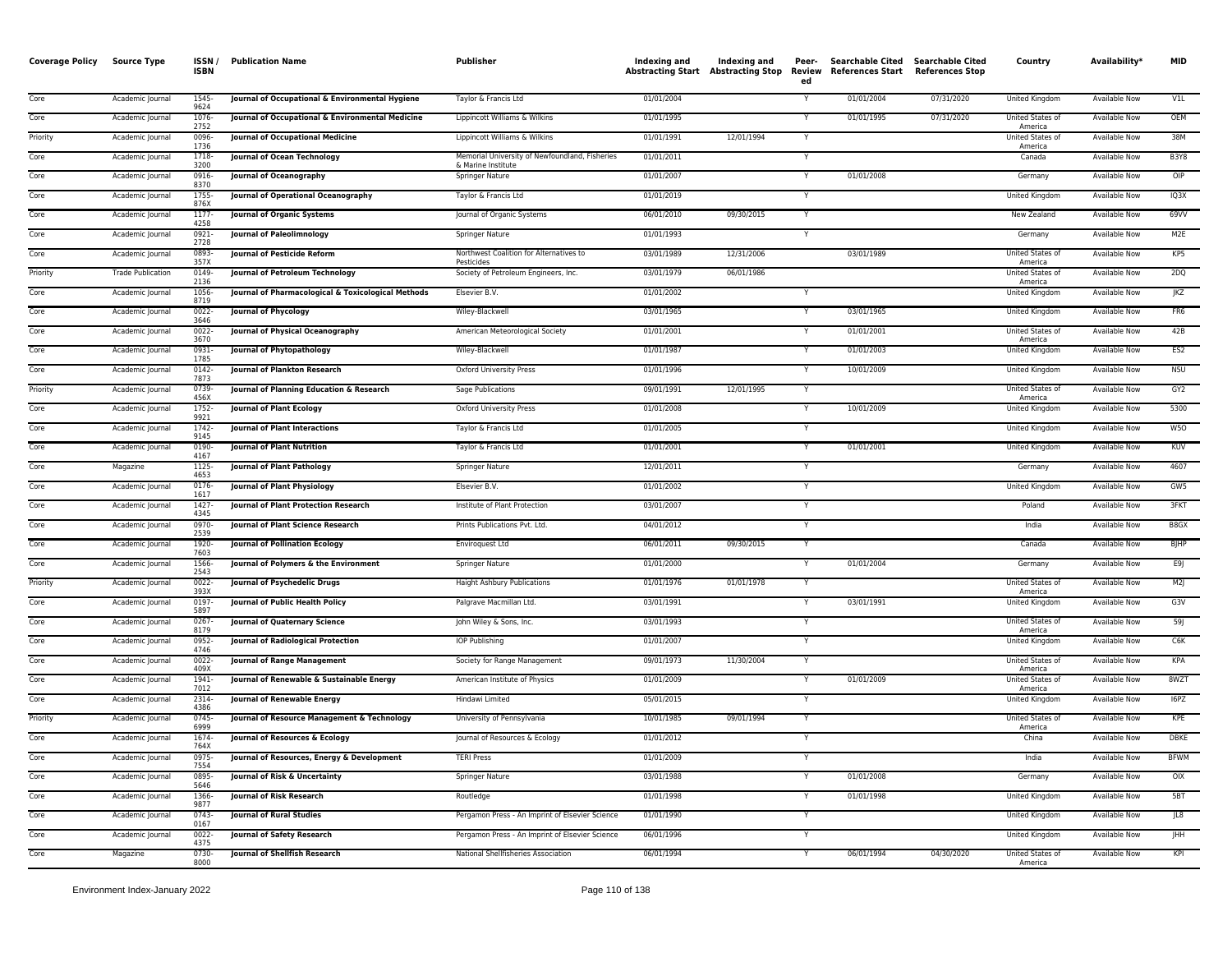| <b>Coverage Policy</b> | <b>Source Type</b>       | ISSN/<br><b>ISBN</b> | <b>Publication Name</b>                                                                                                              | <b>Publisher</b>                                                        | Indexing and | Indexing and | Peer-<br>ed | Searchable Cited Searchable Cited<br>Abstracting Start Abstracting Stop Review References Start References Stop |            | Country                            | Availability*        | <b>MID</b>       |
|------------------------|--------------------------|----------------------|--------------------------------------------------------------------------------------------------------------------------------------|-------------------------------------------------------------------------|--------------|--------------|-------------|-----------------------------------------------------------------------------------------------------------------|------------|------------------------------------|----------------------|------------------|
| Core                   | Academic Journal         | $0022 -$<br>4561     | Journal of Soil & Water Conservation                                                                                                 | Soil & Water Conservation Society                                       | 09/01/1973   |              | Y           |                                                                                                                 |            | United States of<br>America        | Available Now        | JSW              |
| Priority               | Academic Journal         | $0028 -$<br>6818     | Journal of Soil Conservation New South Wales                                                                                         | Soil Conservation Service of N.S.W.                                     | 04/01/1972   | 01/01/1989   | Y           |                                                                                                                 |            | Australia                          | Available Now        | M2N              |
| Core                   | Academic Journal         | 1058-<br>8337        | Journal of Soil Contamination                                                                                                        | Taylor & Francis Ltd                                                    | 01/01/1992   | 04/30/2000   | Y           |                                                                                                                 |            | United Kingdom                     | Available Now        | KPM              |
| Priority               | Academic Journal         | $0022 -$<br>4588     | <b>Journal of Soil Science</b>                                                                                                       | Wiley-Blackwell                                                         | 01/01/1973   | 12/01/1981   |             |                                                                                                                 |            | United Kingdom                     | Available Now        | M <sub>2</sub> P |
| Core                   | Academic Journal         | 1439-<br>0108        | Journal of Soils & Sediments: Protection, Risk<br>Assessment, & Remediation                                                          | Springer Nature                                                         | 09/01/2005   |              | Y           | 09/01/2005                                                                                                      |            | Germany                            | Available Now        | 1BWM             |
| Core                   | Academic Journal         | 2356-<br>7635        | <b>Journal of Solar Energy</b>                                                                                                       | Hindawi Limited                                                         | 05/01/2015   | 06/03/2018   |             |                                                                                                                 |            | <b>United Kingdom</b>              | <b>Available Now</b> | I6PY             |
| Core                   | Academic Journal         | 1088-<br>1697        | Journal of Solid Waste Technology & Management                                                                                       | Journal of Solid Waste Technology &<br>Management                       | 02/01/1996   |              | Y           | 02/01/1996                                                                                                      | 05/31/2020 | United States of<br>America        | <b>Available Now</b> | KPO              |
| Core                   | Academic Journal         | 1044-<br>0046        | <b>Journal of Sustainable Agriculture</b>                                                                                            | Taylor & Francis Ltd                                                    | 01/01/1990   | 12/31/2012   | Y           | 01/01/1990                                                                                                      | 12/31/2012 | <b>United Kingdom</b>              | <b>Available Now</b> | 8AJ              |
| Core                   | Academic Journal         | 1054<br>9811         | Journal of Sustainable Forestry                                                                                                      | Taylor & Francis Ltd                                                    | 01/01/1993   |              | Y           | 01/01/1993                                                                                                      |            | United Kingdom                     | <b>Available Now</b> | 8AK              |
| Core                   | Academic Journal         | 1018<br>7324         | Journal of Taiwan Fisheries Research                                                                                                 | Fisheries Research Institute, Council of<br>Agriculture, Executive Yuan | 01/01/2017   |              | Y           |                                                                                                                 |            | Taiwan                             | Available Now        | L9GO             |
| Core                   | Academic Journal         | 2212-<br>2672        | Journal of the Academy of Nutrition & Dietetics                                                                                      | Elsevier B.V.                                                           | 01/01/2012   |              |             |                                                                                                                 |            | United Kingdom                     | Available Now        | <b>DUQY</b>      |
| Core                   | Academic Journal         | 1047-<br>3289        | Journal of the Air & Waste Management Association<br>(10473289)                                                                      | Air & Waste Management Association                                      | 01/01/1990   | 12/31/1992   | Y           |                                                                                                                 |            | United States of<br>America        | <b>Available Now</b> | <b>JAW</b>       |
| Core                   | Academic Journal         | 1096-<br>2247        | Journal of the Air & Waste Management Association (Air & Air & Waste Management Association<br><b>Waste Management Association</b> ) |                                                                         | 01/01/1995   | 12/31/2011   |             | 08/01/1999                                                                                                      | 12/31/2011 | <b>United States of</b><br>America | Available Now        | 16VX             |
| Core                   | Academic Journal         | 1096-<br>2247        | Journal of the Air & Waste Management Association<br>(Taylor & Francis Ltd)                                                          | Taylor & Francis Ltd                                                    | 01/01/2012   |              |             | 01/01/2012                                                                                                      |            | United Kingdom                     | Available Now        | FI7E             |
| Core                   | Academic Journal         | $0002 -$<br>2470     | Journal of the Air Pollution Control Association                                                                                     | Air & Waste Management Association                                      | 08/01/1973   | 12/31/1986   | Y           |                                                                                                                 |            | United States of<br>America        | <b>Available Now</b> | M2R              |
| Core                   | Academic Journal         | $0002 -$<br>8223     | Journal of the American Dietetic Association                                                                                         | Elsevier B.V.                                                           | 08/01/1973   | 12/31/2011   | Y           |                                                                                                                 |            | United Kingdom                     | <b>Available Now</b> | ADA              |
| Priority               | Academic Journal         | $0002 -$<br>8991     | Journal of the American Institute of Planners                                                                                        | Routledge                                                               | 01/01/1977   | 01/01/1979   | Y           |                                                                                                                 |            | United Kingdom                     | Available Now        | M2T              |
| Core                   | Academic Journal         | 0194-<br>4363        | Journal of the American Planning Association                                                                                         | Routledge                                                               | 01/01/1979   |              |             | 01/01/2003                                                                                                      |            | United Kingdom                     | <b>Available Now</b> | APN              |
| Core                   | Magazine                 | 0003-<br>1062        | Journal of the American Society for Horticultural Science American Society for Horticultural Science                                 |                                                                         | 07/01/2003   | 09/30/2016   |             |                                                                                                                 |            | United States of<br>America        | Available Now        | QOY              |
| Core                   | Academic Journal         | 1093-<br>474X        | Journal of the American Water Resources Association                                                                                  | Wiley-Blackwell                                                         | 12/01/2002   |              |             | 12/01/2002                                                                                                      |            | United Kingdom                     | Available Now        | 2VR              |
| Core                   | Academic Journal         |                      | Journal of the American Water Works Association                                                                                      | American Water Works Association                                        | 01/01/1973   | 11/30/1979   | Y           |                                                                                                                 |            | United States of<br>America        | Available Now        | M <sub>H</sub>   |
| Core                   | Academic Journal         | $0022 -$<br>4928     | Journal of the Atmospheric Sciences                                                                                                  | American Meteorological Society                                         | 07/01/1993   |              | Y           | 07/01/1993                                                                                                      |            | <b>United States of</b><br>America | <b>Available Now</b> | <b>ATS</b>       |
| Core                   | Academic Journal         | 1304-<br>9550        | Journal of the Black Sea/Mediterranean Environment                                                                                   | Turkish Marine Research Foundation                                      | 01/01/2007   |              | Y           |                                                                                                                 |            | Turkey                             | <b>Available Now</b> | 3BUV             |
| Core                   | Academic Journal         | 0007-<br>0750        | Journal of the British Grassland Society                                                                                             | Wiley-Blackwell                                                         | 03/01/1946   | 12/31/1978   | Y           |                                                                                                                 |            | United Kingdom                     | Available Now        | M8L              |
| Core                   | Academic Journal         | 0951-<br>7359        | Journal of the Chartered Institution of Water &<br><b>Environmental Management</b>                                                   | Wiley-Blackwell                                                         | 01/01/1989   | 04/30/2004   | Y           |                                                                                                                 |            | United Kingdom                     | Available Now        | 2FV              |
| Core                   | Academic Journal         | 1743-<br>9671        | Journal of the Energy Institute (Elsevier Science)                                                                                   | Elsevier B.V                                                            | 01/01/2014   |              | Y           |                                                                                                                 |            | United Kingdom                     | Available Now        | H96B             |
| Core                   | Academic Journal         | 1743-<br>9671        | Journal of the Energy Institute (Maney Publishing)                                                                                   | Taylor & Francis Ltd                                                    | 03/01/2006   | 12/31/2013   |             |                                                                                                                 |            | United Kingdom                     | Available Now        | 1XDM             |
| Priority               | Academic Journal         | 0090-<br>3914        | Journal of the Environmental Engineering Division                                                                                    | American Society of Civil Engineers                                     | 10/01/1973   | 12/01/1982   | Y           |                                                                                                                 |            | United States of<br>America        | <b>Available Now</b> | M <sub>2</sub> U |
| Priority               | Academic Journal         | 0015<br>296X         | Journal of the Fisheries Research Board of Canada                                                                                    | Canadian Science Publishing                                             | 08/01/1973   | 12/01/1979   |             |                                                                                                                 |            | Canada                             | <b>Available Now</b> | M <sub>2</sub> V |
| Core                   | Magazine                 | 0016<br>7649         | Journal of the Geological Society                                                                                                    | Geological Society Publishing House                                     | 07/01/1996   |              |             |                                                                                                                 |            | United Kingdom                     | Available Now        | JTG              |
| Priority               | Academic Journal         | 0093-<br>6405        | Journal of the Geotechnical Engineering Division                                                                                     | American Society of Civil Engineers                                     | 01/01/1974   | 12/01/1982   | Y           |                                                                                                                 |            | <b>United States of</b><br>America | <b>Available Now</b> | M2W              |
| Core                   | Academic Journal         | 1098-<br>4321        | Journal of the IEST                                                                                                                  | Institute of Environmental Sciences &<br>Technology                     | 09/01/2004   |              | Y           | 09/01/2004                                                                                                      | 11/30/2019 | United States of<br>America        | <b>Available Now</b> | QTQ              |
| Core                   | Academic Journal         | 0144<br>2600         | Journal of the Institute of Energy                                                                                                   | Taylor & Francis Ltd                                                    | 03/01/1991   | 03/31/1998   |             |                                                                                                                 |            | United Kingdom                     | Available Now        | <b>IEN</b>       |
| Core                   | Magazine                 | 0893-<br>6188        | Journal of the Institute of Nuclear Materials Management Institute of Nuclear Materials Management                                   |                                                                         | 10/01/2009   |              |             |                                                                                                                 |            | United States of<br>America        | Available Now        | GDU              |
| Core                   | Academic Journal         | 0025-<br>3154        | Journal of the Marine Biological Association of the United Cambridge University Press<br>Kinadom                                     |                                                                         | 02/01/1990   |              |             |                                                                                                                 |            | United Kingdom                     | Available Now        | G07              |
| Priority               | <b>Trade Publication</b> | 0374-<br>356X        | Journal of the Society of Environmental Engineers                                                                                    | Professional Engineering Publishing                                     | 09/01/1973   | 06/01/1988   |             |                                                                                                                 |            | <b>United Kingdom</b>              | <b>Available Now</b> | M <sub>2</sub> Y |
| Priority               | Academic Journal         | 0044-<br>7994        | Journal of the Soil Mechanics & Foundations Division                                                                                 | American Society of Civil Engineers                                     | 01/01/1973   | 12/01/1973   | Y           |                                                                                                                 |            | United States of<br>America        | Available Now        | M30              |
| Priority               | Academic Journal         | 0569-<br>8081        | Journal of the Urban Planning & Development Division                                                                                 | American Society of Civil Engineers                                     | 09/01/1973   | 11/01/1980   | Y           |                                                                                                                 |            | United States of<br>America        | <b>Available Now</b> | M31              |
| Core                   | Academic Journal         | 0893-<br>8849        | Journal of the World Aquaculture Society                                                                                             | Wiley-Blackwell                                                         | 01/01/2006   |              |             | 01/01/2008                                                                                                      |            | <b>United Kingdom</b>              | <b>Available Now</b> | 1WQR             |
| Core                   | Academic Journal         | 0974-<br>7893        | <b>Journal of Threatened Taxa</b>                                                                                                    | Wildlife Information Liaison Development                                | 01/01/2009   |              | Y           |                                                                                                                 |            | India                              | <b>Available Now</b> | <b>BOCT</b>      |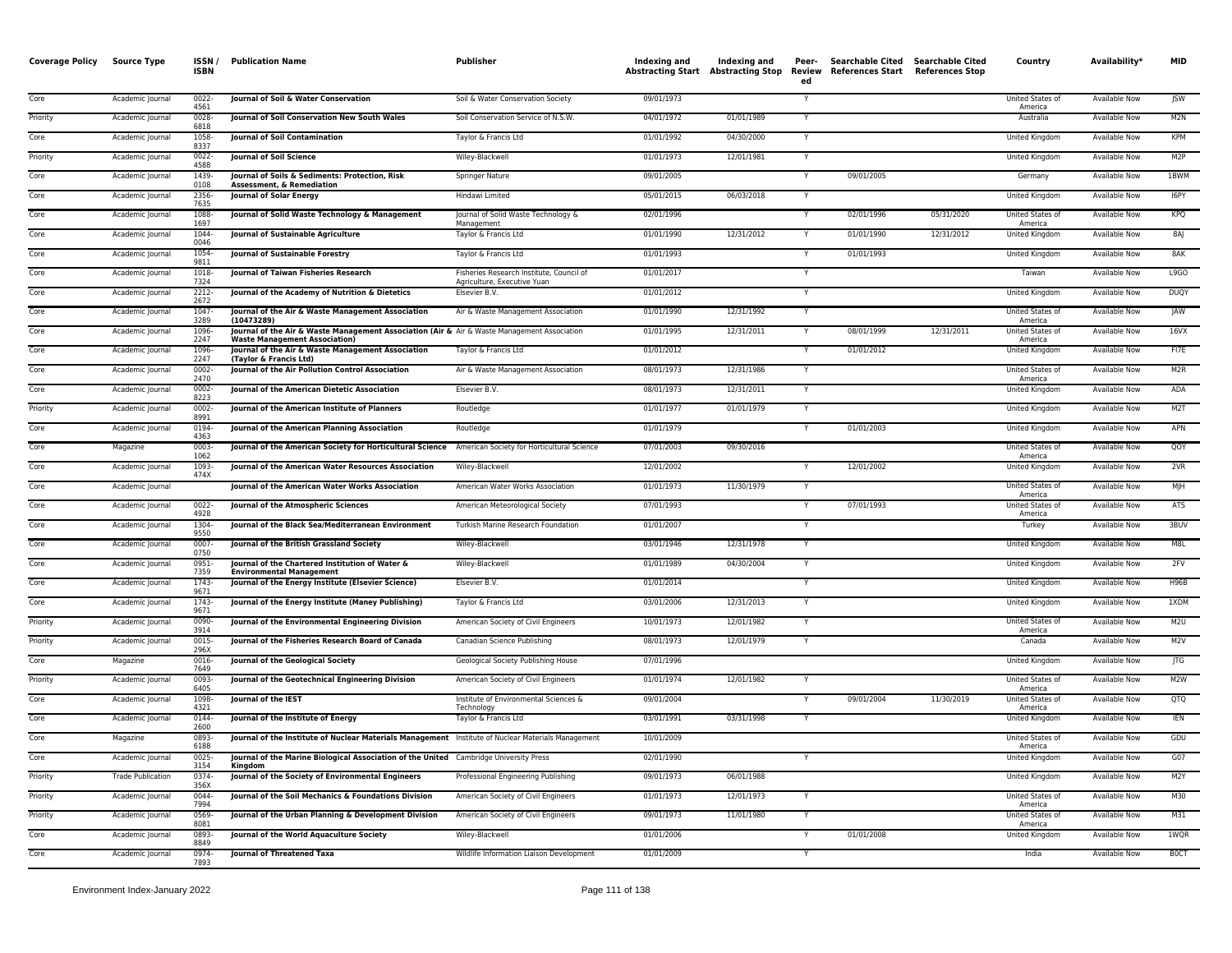| <b>Coverage Policy</b> | <b>Source Type</b>                   | ISSN/<br><b>ISBN</b> | <b>Publication Name</b>                                                                 | <b>Publisher</b>                                                  | Indexing and             | Indexing and<br>Abstracting Start Abstracting Stop | Peer-<br>ed    | Searchable Cited Searchable Cited<br>Review References Start References Stop |            | Country                          | Availability*                  | <b>MID</b>        |
|------------------------|--------------------------------------|----------------------|-----------------------------------------------------------------------------------------|-------------------------------------------------------------------|--------------------------|----------------------------------------------------|----------------|------------------------------------------------------------------------------|------------|----------------------------------|--------------------------------|-------------------|
| Priority               | Academic Journal                     | 0098-<br>4108        | Journal of Toxicology & Environmental Health                                            | Taylor & Francis Ltd                                              | 01/01/1977               | 12/31/1997                                         | Y              |                                                                              |            | United Kingdom                   | Available Now                  | KQ0               |
| Core                   | Academic Journal                     | 1528-<br>7394        | Journal of Toxicology & Environmental Health: Part A                                    | Taylor & Francis Ltd                                              | 01/01/1998               |                                                    |                | 01/01/1998                                                                   |            | <b>United Kingdom</b>            | <b>Available Now</b>           | B9Y               |
| Core                   | Academic Journal                     | 1093-<br>7404        | Journal of Toxicology & Environmental Health: Part B                                    | Taylor & Francis Ltd                                              | 01/01/1999               |                                                    | Y              | 01/01/1999                                                                   |            | <b>United Kingdom</b>            | <b>Available Now</b>           | B <sub>9Z</sub>   |
| Core                   | Academic Journal                     | $0731 -$<br>3810     | Journal of Toxicology -- Clinical Toxicology                                            | Taylor & Francis Ltd                                              | 01/01/1982               | 12/31/2004                                         | Y              | 01/01/1995                                                                   |            | United Kingdom                   | <b>Available Now</b>           | <b>TOX</b>        |
| Core                   | Academic Journal                     | $0731 -$<br>3829     | Journal of Toxicology -- Cutaneous & Ocular Toxicology                                  | Taylor & Francis Ltd                                              | 01/01/1982               | 12/31/2004                                         | Y              | 01/01/1982                                                                   |            | United Kingdom                   | Available Now                  | KQ3               |
| Core                   | Academic Journal                     | 0731<br>3837         | Journal of Toxicology -- Toxin Reviews                                                  | Taylor & Francis Ltd                                              | 02/01/2000               | 12/31/2004                                         | Y              |                                                                              |            | United Kingdom                   | <b>Available Now</b>           | GH8               |
| Core                   | Academic Journal                     | 0896-<br>548X        | Journal of Trace Elements in Experimental Medicine                                      | Wiley-Liss, Inc.                                                  | 04/01/2003               | 09/30/2004                                         | Y              |                                                                              |            | United States of<br>America      | Available Now                  | <b>OCW</b>        |
| Core                   | Academic Journal                     | 1602-<br>2297        | Journal of Transdisciplinary Environmental Studies                                      | Roskilde Universitetscenter                                       | 06/01/2011               |                                                    | Y              |                                                                              |            | Denmark                          | <b>Available Now</b>           | G2Y               |
| Core                   | Academic Journal                     | 0733-<br>947X        | Journal of Transportation Engineering                                                   | American Society of Civil Engineers                               | 01/01/1995               | 12/31/2016                                         | Y              | 01/01/1995                                                                   | 12/31/2016 | United States of<br>America      | Available Now                  | JAG               |
| Core                   | Academic Journal                     | 2473-<br>2907        | Journal of Transportation. Part A: Systems                                              | American Society of Civil Engineers                               | 01/01/2017               |                                                    | $\overline{Y}$ | 01/01/2017                                                                   | 10/31/2020 | United States of<br>America      | Available Now                  | KSCE              |
| Core                   | Academic Journal                     | 0266-<br>4674        | <b>Journal of Tropical Ecology</b>                                                      | Cambridge University Press                                        | 02/01/1993               |                                                    | Y              |                                                                              |            | United Kingdom                   | Available Now                  | G08               |
| Core                   | Academic Journal                     | 2087-<br>0469        | Journal of Tropical Forest Management / Jurnal<br>Manajemen Hutan Tropika               | Bogor Agricultural University, Department of<br>Forest Management | 06/01/2013               |                                                    |                |                                                                              |            | Indonesia                        | Available Now                  | GUO1              |
| Core                   | Academic Journal                     | $0128 -$<br>1283     | <b>Journal of Tropical Forest Science</b>                                               | Forest Research Institute of Malaysia                             | 01/01/2004               |                                                    | Y              | 01/01/2004                                                                   | 07/31/2020 | Malaysia                         | <b>Available Now</b>           | <b>TEO</b>        |
| Core                   | Academic Journal                     | 1982-<br>3932        | Journal of Urban & Environmental Engineering                                            | Journal of Urban & Environmental Engineering<br>(IUEE)            | 01/01/2010               |                                                    |                |                                                                              |            | <b>Brazil</b>                    | Available Now                  | B <sub>2</sub> NA |
| Core                   | Academic Journal                     | 1357-<br>4809        | <b>Journal of Urban Design</b>                                                          | Routledge                                                         | 06/01/1996               |                                                    | Ÿ              | 01/01/1999                                                                   |            | United Kingdom                   | <b>Available Now</b>           | <b>URD</b>        |
| Core                   | Academic Journal                     | 2058<br>5543         | Journal of Urban Ecology                                                                | <b>Oxford University Press</b>                                    | 01/01/2018               |                                                    | Y              |                                                                              |            | United Kingdom                   | Available Now                  | KIOR              |
| Core                   | Academic Journal                     | 0733-<br>9488        | Journal of Urban Planning & Development                                                 | American Society of Civil Engineers                               | 07/01/1993               |                                                    | Y              | 07/01/1993                                                                   | 09/30/2020 | United States of<br>America      | <b>Available Now</b>           | <b>UPD</b>        |
| Core                   | Academic Journal                     | 1081-<br>1710        | Journal of Vector Ecology                                                               | Society for Vector Ecology                                        | 12/01/2006               |                                                    | Y              |                                                                              |            | United States of<br>America      | Available Now                  | H5T               |
| Core                   | Academic Journal                     | 1548-<br>1689        | Journal of Vegetable Science                                                            | Taylor & Francis Ltd                                              | 01/01/2005               | 12/31/2006                                         |                |                                                                              |            | United Kingdom                   | <b>Available Now</b>           | 1YSQ              |
| Core                   | Academic Journal                     | 2356-<br>7724        | <b>Journal of Waste Management</b>                                                      | Hindawi Limited                                                   | 01/01/2015               | 11/30/2018                                         | Y              |                                                                              |            | <b>United Kingdom</b>            | Available Now                  | 16PX              |
| Core                   | Academic Journal                     | $1477-$<br>8920      | Journal of Water & Health                                                               | <b>IWA Publishing</b>                                             | 01/01/2005               |                                                    | Y              | 01/01/2005                                                                   |            | United Kingdom                   | <b>Available Now</b>           | 1BWR              |
| Core                   | Academic Journal                     | 1429-<br>7426        | Journal of Water & Land Development                                                     | Polish Academy of Sciences                                        | 08/01/2013               |                                                    | Y              |                                                                              |            | Poland                           | Available Now                  | <b>B05L</b>       |
| Core                   | Academic Journal                     | 1063-<br>455)        | Journal of Water Chemistry & Technology                                                 | Springer Nature                                                   | 01/01/2011               |                                                    | Y              |                                                                              |            | Germany                          | Available Now                  | 46MI              |
| Priority               | Academic Journa                      | $0043 -$<br>1303     | Journal of Water Pollution Control Federation                                           | Water Environment Federation                                      | 06/01/1973               | 10/01/1985                                         |                |                                                                              |            | United States of<br>America      | <b>Available Now</b>           | M36               |
| Core                   | Academic Journal                     | 0733-<br>9496        | Journal of Water Resources Planning & Management                                        | American Society of Civil Engineers                               | 01/01/1995               |                                                    | Y              | 01/01/1995                                                                   | 08/31/2020 | United States of<br>America      | Available Now                  | JUW               |
| Core                   | Academic Journal                     | 1606-<br>9935        | Journal of Water Supply: Research & Technology-AQUA                                     | IWA Publishing                                                    | 02/01/2003               | 08/31/2010                                         | Y              | 02/01/2003                                                                   |            | <b>United Kingdom</b>            | <b>Available Now</b>           | 024               |
| Core                   | Academic Journal                     | $0733 -$<br>950X     | Journal of Waterway, Port, Coastal & Ocean Engineering                                  | American Society of Civil Engineers                               | 01/01/1995               |                                                    | Y              | 01/01/1995                                                                   | 07/31/2020 | United States of<br>America      | <b>Available Now</b>           | <b>JUP</b>        |
| Core<br>Priority       | Academic Journal<br>Academic Journal | 0953-                | <b>Journal of Wetlands Ecology</b><br>Journal of Wilderness Medicine                    | Wetland Friends of Nepal<br>Chapman & Hall                        | 06/01/2009<br>01/01/1990 | 01/31/2012<br>12/01/1994                           | Y              | 06/01/2009                                                                   | 01/31/2012 | Nepal<br>United Kingdom          | Available Now<br>Available Now | 8WU2<br>M33       |
| Core                   | Academic Journal                     | 9859<br>0090-        | <b>Journal of Wildlife Diseases</b>                                                     | Wildlife Disease Association, Inc.                                | 01/01/2011               |                                                    | Y              |                                                                              |            | United States of                 | Available Now                  | M34               |
| Core                   | Academic Journal                     | 3558<br>$0022 -$     | Journal of Wildlife Management                                                          | Wiley-Blackwell                                                   | 04/01/1973               |                                                    | Y              | 04/01/1973                                                                   |            | America<br><b>United Kingdom</b> | <b>Available Now</b>           | <b>JWM</b>        |
| Core                   | Academic Journal                     | 541X<br>2356-        | <b>Journal of Wind Energy</b>                                                           | Hindawi Limited                                                   | 05/01/2015               | 11/30/2018                                         |                |                                                                              |            | <b>United Kingdom</b>            | <b>Available Now</b>           | [6P]              |
| Core                   | Academic Journal                     | 7732<br>0952-        | Journal of Zoology                                                                      | Wiley-Blackwell                                                   | 04/01/2003               |                                                    | Y              | 01/01/2008                                                                   |            | United Kingdom                   | Available Now                  | <b>7Y7</b>        |
| Core                   | Academic Journal                     | 8369<br>0003-        | Journal: American Water Works Association                                               | Wiley-Blackwell                                                   | 12/01/1979               |                                                    | Y              | 12/01/1979                                                                   |            | United Kingdom                   | Available Now                  | KNS               |
| Core                   | Report                               | 150X                 | Kestävää Elämäntapaa Edistävät Hankkeet Pohjoismaissa Nordic Council of Ministers       |                                                                   | 11/01/2011               | 11/30/2011                                         |                |                                                                              |            | Denmark                          | Available Now                  | <b>ESXS</b>       |
| Core                   | Academic Journal                     | 1961-                | Knowledge & Management of Aquatic Ecosystems                                            | <b>EDP Sciences</b>                                               | 01/01/2012               |                                                    | $\overline{Y}$ |                                                                              |            | France                           | <b>Available Now</b>           | ATRE              |
| Core                   | Book / Monograph                     | 9502                 | 97815525 Knowledge Systems & Natural Resources: Management,                             | International Development Research Centre                         | 01/01/2007               | 01/31/2007                                         |                |                                                                              |            | Canada                           | <b>Available Now</b>           | 90CP              |
| Core                   | Academic Journal                     | 03713<br>$0075 -$    | Policy & Institutions in Nepal<br>Koedoe: African Protected Area Conservation & Science | African Online Scientific Information System PTY                  | 01/01/2009               |                                                    | Y              |                                                                              |            | South Africa                     | <b>Available Now</b>           | 65N4              |
| Core                   | Report                               | 6458                 | L'Eau et l'Agriculture au Canada: Vers une Gestion                                      | LTD<br>Council of Canadian Academies                              | 01/01/2013               | 01/31/2013                                         |                |                                                                              |            | Canada                           | Available Now                  | H9W1              |
| Core                   | Academic Journal                     | 1320-                | Durable des Ressources en Eau<br>Lakes & Reservoirs: Research & Management              | Wiley-Blackwell                                                   | 03/01/1998               |                                                    |                | 03/01/1998                                                                   |            | United Kingdom                   | Available Now                  | ESA               |
|                        |                                      | 5331                 |                                                                                         |                                                                   |                          |                                                    |                |                                                                              |            |                                  |                                |                   |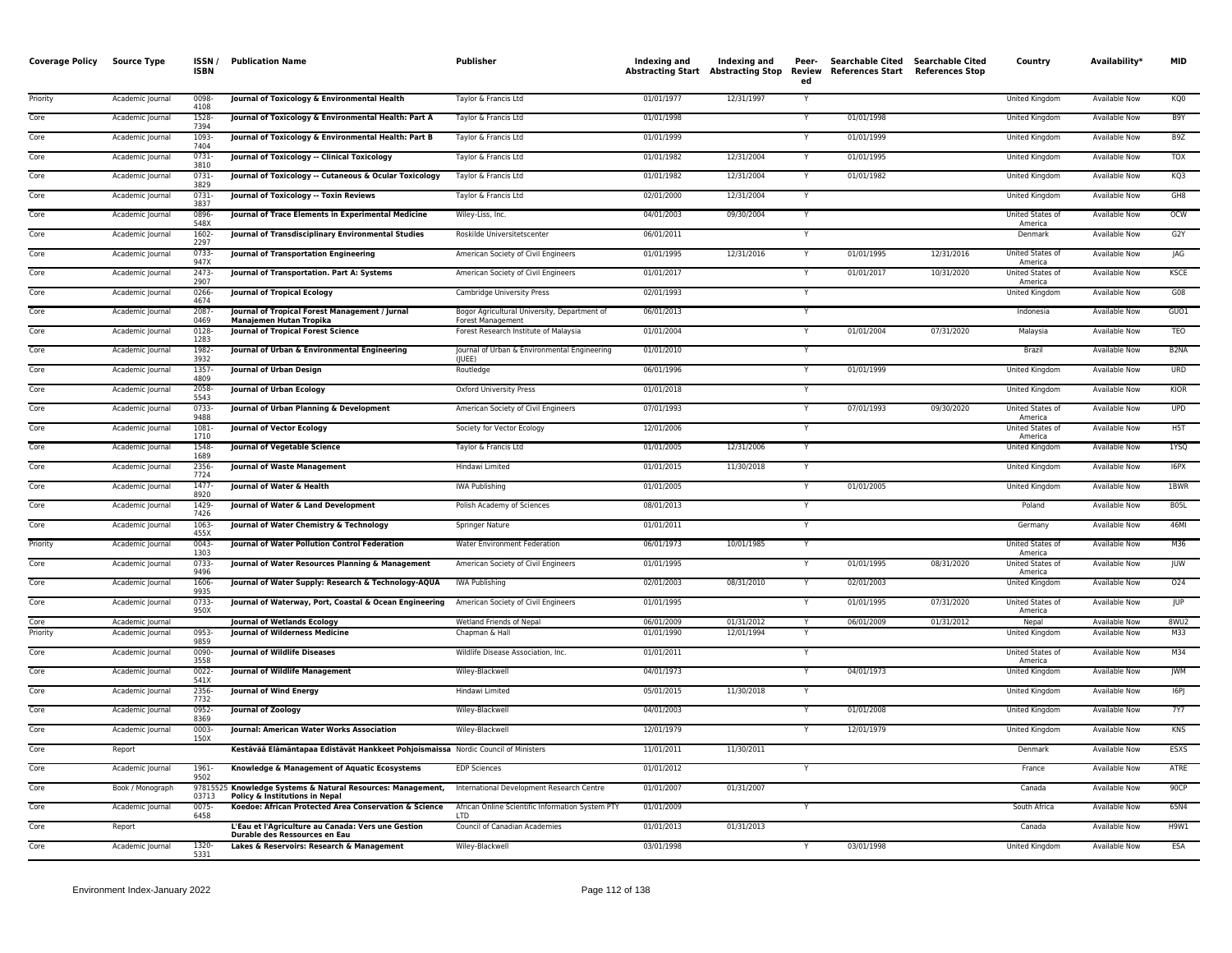| <b>Coverage Policy</b> | <b>Source Type</b>                   | ISSN/<br><b>ISBN</b> | <b>Publication Name</b>                                                                                         | Publisher                                                          | Indexing and             | Indexing and | Peer-<br>ed | Searchable Cited Searchable Cited<br>Abstracting Start Abstracting Stop Review References Start References Stop |            | Country                            | Availability*                                | <b>MID</b>                    |
|------------------------|--------------------------------------|----------------------|-----------------------------------------------------------------------------------------------------------------|--------------------------------------------------------------------|--------------------------|--------------|-------------|-----------------------------------------------------------------------------------------------------------------|------------|------------------------------------|----------------------------------------------|-------------------------------|
| Priority               | Magazine                             | $0023 -$<br>7612     | Land & Water Law Review                                                                                         | University of Wyoming, College of Law                              | 01/01/1974               | 01/01/1975   |             |                                                                                                                 |            | United States of<br>America        | <b>Available Now</b>                         | M37                           |
| Core                   | Report                               | 78884                | 97892916 Land Accounts for Europe 1990-2000                                                                     | European Environment Agency                                        | 12/01/2006               | 12/31/2006   |             |                                                                                                                 |            | Denmark                            | <b>Available Now</b>                         | 6C9D                          |
| Core                   | Academic Journal                     | 1085-<br>3278        | <b>Land Degradation &amp; Development</b>                                                                       | John Wiley & Sons, Inc.                                            | 03/01/1996               |              |             | 01/01/2006                                                                                                      |            | United States of<br>America        | <b>Available Now</b>                         | KQ7                           |
| Priority               | Magazine                             | 0898<br>5812         | Land Degradation & Rehabilitation                                                                               | John Wiley & Sons                                                  | 01/01/1990               | 12/01/1995   |             |                                                                                                                 |            | United Kingdom                     | <b>Available Now</b>                         | M3B                           |
| Core                   | Academic Journal                     | $0023 -$<br>7639     | <b>Land Economics</b>                                                                                           | University of Wisconsin Press                                      | 02/01/1965               |              |             | 02/01/1965                                                                                                      |            | United States of<br>America        | Available Now                                | LAE                           |
| Priority               | Magazine                             | 0955<br>6354         | Land Management & Environmental Law Report                                                                      | Lawtext Publishing Ltd.                                            | 05/01/1990               | 12/01/1992   |             |                                                                                                                 |            | United Kingdom                     | Available Now                                | M3D                           |
| Core                   | Magazine                             | 1093<br>1171         | Land Report (1093-1171)                                                                                         | Land Institute                                                     | 03/01/1990               | 12/01/1997   |             |                                                                                                                 |            | United States of<br>America        | <b>Available Now</b>                         | M3E                           |
| Core                   | Academic Journal                     | 2079<br>715X         | <b>Land Tenure Journal</b>                                                                                      | Food & Agriculture Organization of the United<br>Nations           | 01/01/2019               |              |             |                                                                                                                 |            | Italy                              | <b>Available Now</b>                         | FWP8                          |
| Core                   | Magazine                             | 0192-<br>8309        | Land Use & Environment Law Review                                                                               | West Information Publishing Group                                  | 01/01/1978               | 01/01/1983   |             |                                                                                                                 |            | United States of<br>America        | Available Now                                | M3G                           |
| Core                   | Academic Journal                     | 0264-<br>8377        | <b>Land Use Policy</b>                                                                                          | Pergamon Press - An Imprint of Elsevier Science                    | 01/01/1994               |              |             |                                                                                                                 |            | United Kingdom                     | Available Now                                | JM1                           |
| Core                   | Academic Journal                     | 1860<br>1871         | Landscape & Ecological Engineering                                                                              | Springer Nature                                                    | 01/01/2011               |              |             |                                                                                                                 |            | Germany                            | Available Now                                | 240W                          |
| Core                   | Academic Journal                     | 0169<br>2046         | Landscape & Urban Planning                                                                                      | <b>Elsevier Science</b>                                            | 02/01/1986               |              |             | 01/01/2006                                                                                                      |            | Netherlands                        | Available Now                                | 309                           |
| Core                   | <b>Trade Publication</b>             | 0023-<br>8031        | <b>Landscape Architecture</b>                                                                                   | American Society of Landscape Architects                           | 01/01/2004               |              |             | 01/01/2004                                                                                                      |            | United States of<br>America        | Available Now                                | M3I                           |
| Core                   | Academic Journal                     | 0921<br>2973         | <b>Landscape Ecology</b>                                                                                        | Springer Nature                                                    | 04/01/1996               |              |             | 01/01/2006                                                                                                      |            | Germany                            | Available Now                                | KQC                           |
| Core                   | Academic Journal                     | 0277<br>2426         | Landscape Journal                                                                                               | University of Wisconsin Press                                      | 03/01/1986               |              |             | 01/01/2003                                                                                                      |            | United States of<br>America        | Available Now                                | 01Y                           |
| Core                   | Academic Journal                     | 1865-<br>1542        | <b>Landscape Online</b>                                                                                         | Hochschule fur Wirtschaft und Umwelt<br>Nuertingen-Geislingen      | 11/01/2013               |              | Y           |                                                                                                                 |            | Germany                            | <b>Available Now</b>                         | B <sub>0</sub> D <sub>0</sub> |
| Priority               | Academic Journal                     | 0304<br>3924         | <b>Landscape Planning</b>                                                                                       | <b>Elsevier Science</b>                                            | 03/01/1975               | 01/01/1986   | Y           |                                                                                                                 |            | Netherlands                        | <b>Available Now</b>                         | M3K                           |
| Core                   | Book / Monograph                     | 83228                | 97818572 Landscape Planning & Environmental Impact Design                                                       | Taylor & Francis Ltd / Books                                       | 04/30/1998               | 05/30/1998   |             | 04/30/1998                                                                                                      | 05/30/1998 | United Kingdom                     | Available Now                                | 13GN                          |
| Core                   | Academic Journal                     | 0142-<br>6397        | <b>Landscape Research</b>                                                                                       | Routledge                                                          | 03/01/1981               |              |             | 11/01/1998                                                                                                      |            | United Kingdom                     | Available Now                                | 0 <sub>V</sub> 4              |
| Priority               | Magazine                             | $0023 -$<br>8023     | Landscape: A Magazine of Human Geography                                                                        | Landscape                                                          | 10/01/1975               | 01/01/1994   |             |                                                                                                                 |            | United States of<br>America        | <b>Available Now</b>                         | 2DP                           |
| Core                   | Book / Monograph                     | 02952                | 97815525 Large Mines & the Community: Socioeconomic &<br>Environmental Effects in Latin America, Canada & Spain | International Development Research Centre                          | 01/01/2001               | 01/31/2001   |             |                                                                                                                 |            | Canada                             | <b>Available Now</b>                         | 90CF                          |
| Priority               | Magazine                             | 0882-<br>1305        | <b>LBL Research Reviews</b>                                                                                     | Lawrence Berkeley National Laboratory                              | 03/01/1989               | 06/01/1993   |             |                                                                                                                 |            | <b>United States of</b><br>America | <b>Available Now</b>                         | M3M                           |
| Core                   | Academic Journal                     | 1746<br>5893         | LEAD Journal (Law, Environment & Development Journal) LEAD Journal (Law, Environment & Development              | lournal)                                                           | 04/01/2009               |              |             | 04/01/2009                                                                                                      | 01/31/2020 | Switzerland                        | Available Now                                | 786L                          |
| Core                   | Academic Journal                     | 0362-<br>9805        | <b>Legislative Studies Quarterly</b>                                                                            | Wiley-Blackwell                                                    | 02/01/1995               |              |             | 02/01/1995                                                                                                      |            | United Kingdom                     | Available Now                                | 2UE                           |
| Core                   | Academic Journal                     | 0149-<br>0400        | <b>Leisure Sciences</b>                                                                                         | Routledge                                                          | 01/01/1992               |              |             | 01/01/1998                                                                                                      |            | United Kingdom                     | Available Now                                | 1HV                           |
| Core                   | Academic Journal                     | 0536<br>1036         | Lesnoi Zhurnal                                                                                                  | Northern (Arctic) Federal University named after<br>M.V. Lomonosov | 02/01/2016               |              | Y           |                                                                                                                 |            | <b>Russian Federation</b>          | <b>Available Now</b>                         | HJOU                          |
| Core                   | Academic Journal                     | 1390<br>4280         | <b>Letras Verdes</b>                                                                                            | FLACSO - Ecuador (Facultad Latinoamericana de<br>Ciencias Sociales | 03/01/2013               |              |             |                                                                                                                 |            | Ecuador                            | Available Now                                | <b>FSXR</b>                   |
| Core                   | Academic Journal                     | 0266-<br>8254        | <b>Letters in Applied Microbiology</b>                                                                          | Wiley-Blackwell                                                    | 07/01/2001               |              | Y           | 01/01/2008                                                                                                      |            | United Kingdom                     | <b>Available Now</b>                         | JZE                           |
| Core                   | <b>Trade Publication</b>             | 2767-<br>8490        | <b>LHB: Hydroscience Journal</b>                                                                                | Taylor & Francis Ltd                                               | 01/01/2021               |              |             |                                                                                                                 |            | United Kingdom                     | <b>Available Now</b>                         | MO03                          |
| Core                   | Academic Journal                     | $0723 -$<br>6514     | Libellula                                                                                                       | Gesellschaft Deutschsprachiger Odonatologen<br>e.V.                | 12/01/2016               |              |             |                                                                                                                 |            | Germany                            | <b>Available Now</b>                         | L9FV                          |
| Core                   | Book / Monograph                     | 04451                | 97807382 Life on the Edge: Amazing Creatures Thriving in Extreme Perseus Books, LLC<br><b>Environments</b>      |                                                                    | 01/01/2001               | 01/31/2001   |             |                                                                                                                 |            | United States of<br>America        | Available Now                                | 63D7                          |
| Core                   | Academic Journal                     | 1477-<br>1535        | <b>Lighting Research &amp; Technology</b>                                                                       | Sage Publications, Ltd.                                            | 03/01/2001               |              |             |                                                                                                                 |            | United Kingdom                     | Available Now                                | 13X                           |
| Core                   | Academic Journal                     | 0075-<br>9511        | Limnologica                                                                                                     | Elsevier GmbH, Urban & Fischer Verlag                              | 01/01/2002               |              |             |                                                                                                                 |            | United Kingdom                     | Available Now                                | 1DMK                          |
| Core                   | Academic Journal                     | 1439-<br>8621        | Limnology                                                                                                       | Springer Nature                                                    | 01/01/2007               |              |             |                                                                                                                 |            | Germany                            | <b>Available Now</b>                         | O8E                           |
| Core<br>Core           | Academic Journal                     | $0024 -$<br>3590     | Limnology & Oceanography                                                                                        | John Wiley & Sons, Inc.                                            | 01/01/2003               |              |             |                                                                                                                 |            | <b>United States of</b><br>America | <b>Available Now</b>                         | 4D9<br>2WZN                   |
|                        | Academic Journal                     | 1539-<br>607X        | Limnology & Oceanography Bulletin                                                                               | Wiley-Blackwell                                                    | 05/01/2014               |              | Y           |                                                                                                                 |            | United Kingdom                     | <b>Available Now</b>                         | I FN3                         |
| Core<br>Core           | Academic Journal<br>Academic Journal | 1541                 | Limnology & Oceanography Letters<br>Limnology & Oceanography, Methods                                           | Wiley-Blackwell<br>Wiley-Blackwell                                 | 12/01/2017<br>05/01/2014 |              | Y           |                                                                                                                 |            | United Kingdom<br>United Kingdom   | <b>Available Now</b><br><b>Available Now</b> | 2WZO                          |
| Priority               | Magazine                             | 5856<br>0737-        | <b>Liquid Fuels Technology</b>                                                                                  | Taylor & Francis Ltd                                               | 01/01/1983               | 04/01/1985   |             |                                                                                                                 |            | <b>United Kingdom</b>              | <b>Available Now</b>                         | M3O                           |
| Core                   | Report                               | 7266                 | <b>Living Planet Report</b>                                                                                     | World Wildlife Fund                                                | 01/01/2010               |              |             |                                                                                                                 |            | Switzerland                        | <b>Available Now</b>                         | 8NUO                          |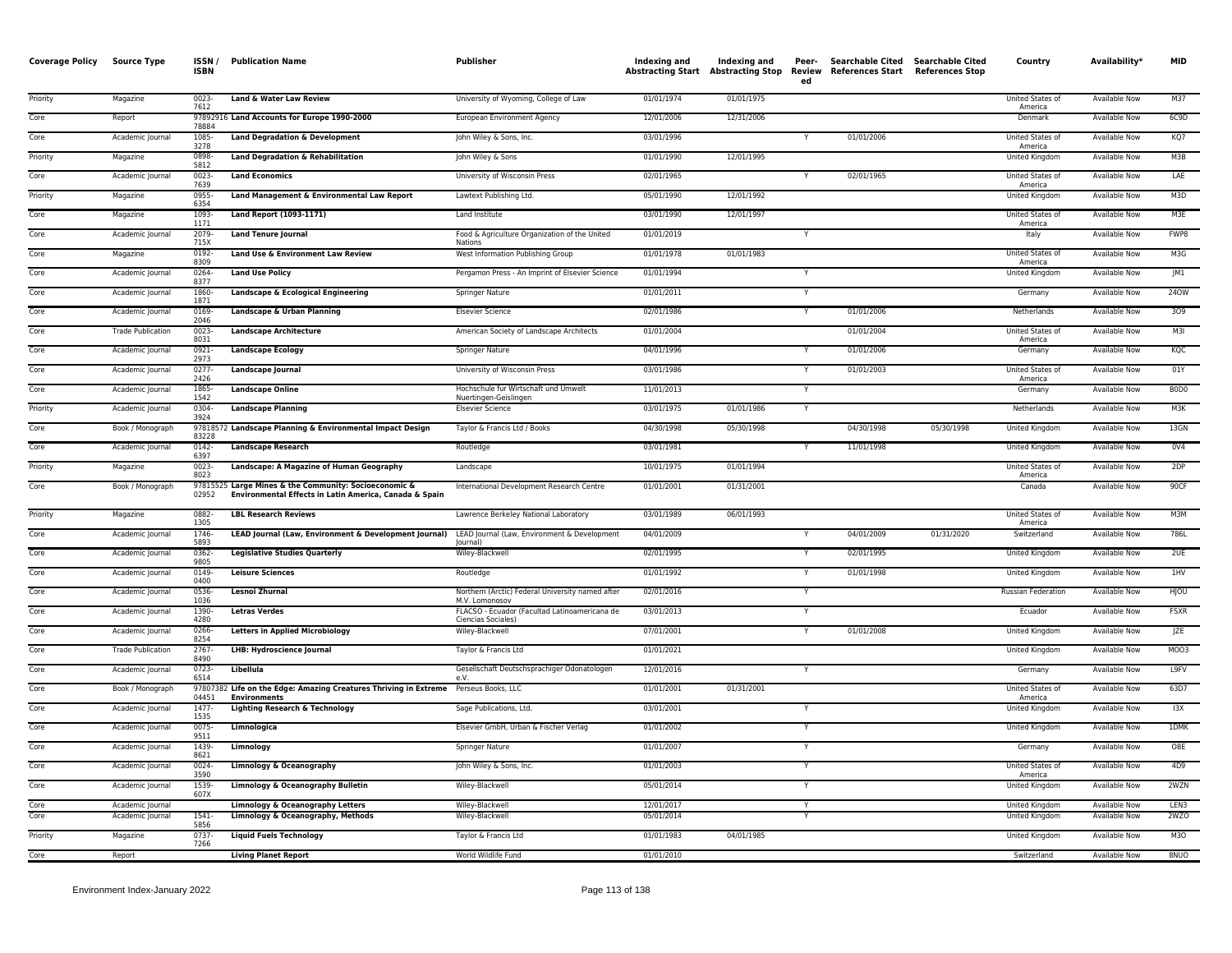| <b>Coverage Policy</b> | <b>Source Type</b>                   | ISSN,<br><b>ISBN</b> | <b>Publication Name</b>                                                                                                                                  | Publisher                                                 | Indexing and             | Indexing and | Peer-<br>ed | Searchable Cited Searchable Cited<br>Abstracting Start Abstracting Stop Review References Start References Stop |            | Country                     | Availability*                         | <b>MID</b>      |
|------------------------|--------------------------------------|----------------------|----------------------------------------------------------------------------------------------------------------------------------------------------------|-----------------------------------------------------------|--------------------------|--------------|-------------|-----------------------------------------------------------------------------------------------------------------|------------|-----------------------------|---------------------------------------|-----------------|
| Priority               | Magazine                             | $0024 -$<br>5305     | <b>Living Wilderness</b>                                                                                                                                 | <b>Wilderness Society</b>                                 | 06/01/1973               | 06/01/1982   |             |                                                                                                                 |            | United States of<br>America | Available Now                         | M3R             |
| Core                   | Book / Monograph                     | 52582                | 97809221 Living with Karst: A Fragile Foundation                                                                                                         | American Geosciences Institute                            | 01/01/2001               | 01/31/2001   |             |                                                                                                                 |            | United States of<br>America | Available Now                         | 1GUZ            |
| Core                   | Academic Journal                     | 1756-<br>8609        | <b>Living Woods</b>                                                                                                                                      | Living Woods Magazine                                     | 03/01/2009               |              |             |                                                                                                                 |            | United Kingdom              | Available Now                         | 8X8J            |
| Core                   | Book / Monograph                     | 04482                | 97815525 Local Agenda 21 Planning Guide: An Introduction to<br><b>Sustainable Development Planning</b>                                                   | International Development Research Centre                 | 01/01/1996               | 01/31/1996   |             |                                                                                                                 |            | Canada                      | <b>Available Now</b>                  | 90Cl            |
| Core                   | Academic Journal                     | 1354-<br>9839        | <b>Local Environment</b>                                                                                                                                 | Routledge                                                 | 10/01/1998               |              |             | 01/01/1999                                                                                                      |            | United Kingdom              | <b>Available Now</b>                  | <b>OUW</b>      |
| Core                   | Book / Monograph                     | 32227                | 97815860 Local Environmental Management in a North-South<br>Perspective                                                                                  | <b>IOS Press</b>                                          | 01/01/2002               | 12/31/2002   |             |                                                                                                                 |            | Netherlands                 | Available Now                         | <b>YPN</b>      |
| Core                   | Academic Journal                     | $0024 -$<br>6301     | <b>Long Range Planning</b>                                                                                                                               | Elsevier B.V.                                             | 09/01/1968               |              |             | 09/01/1968                                                                                                      |            | United Kingdom              | Available Now                         | LRP             |
| Core                   | Book / Monograph                     | 60940                | 97818516 Long-term Environmental Effects of Offshore Oil & Gas<br><b>Development</b>                                                                     | Taylor & Francis Ltd / Books                              | 03/24/1987               | 04/23/1987   |             | 03/24/1987                                                                                                      | 04/23/1987 | United Kingdom              | Available Now                         | 13GV            |
| Core                   | Book / Monograph                     | 01078                | 97815525 Lore: Capturing Traditional Environmental Knowledge                                                                                             | International Development Research Centre                 | 01/01/1992               | 01/31/1992   |             |                                                                                                                 |            | Canada                      | <b>Available Now</b>                  | 77HA            |
| Core                   | Academic Journal                     | 1091-<br>0344        | <b>Machining Science &amp; Technology</b>                                                                                                                | Taylor & Francis Ltd                                      | 03/01/2001               |              |             | 01/01/2008                                                                                                      |            | United Kingdom              | <b>Available Now</b>                  | KUY             |
| Core                   | Academic Journal                     | 1662-<br>2510        | <b>Madagascar Conservation &amp; Development</b>                                                                                                         | Journal Madagascar Wildlife Conservation                  | 12/01/2009               |              |             |                                                                                                                 |            | Canada                      | <b>Available Now</b>                  | AZ8J            |
| Core                   | Academic Journal                     | 0305-<br>1838        | <b>Mammal Review</b>                                                                                                                                     | Wiley-Blackwell                                           | 01/01/1998               |              |             | 01/01/2008                                                                                                      |            | United Kingdom              | Available Now                         | ESB             |
| Core                   | Academic Journal                     | 0076-<br>3519        | <b>Mammalian Species</b>                                                                                                                                 | Oxford University Press / USA                             | 01/01/2004               |              | Y           |                                                                                                                 |            | United States of<br>America | Available Now                         | V4R             |
| Core                   | Academic Journal                     | 0076-<br>3519        | Mammalian Species (Oxford University Press / USA)                                                                                                        | <b>Oxford University Press</b>                            | 01/01/2015               |              |             |                                                                                                                 |            | <b>United Kingdom</b>       | <b>Available Now</b>                  | HOU1            |
| Priority               | Academic Journal                     | 0025-<br>1550        | <b>Man-Environment Systems</b>                                                                                                                           | Association for the Study of Man-Environment<br>Relations | 09/01/1973               | 03/01/1982   |             |                                                                                                                 |            | United States of<br>America | Available Now                         | M3S             |
| Core                   | Academic Journal                     | 1477-<br>7835        | Management of Environmental Quality: An International<br>lournal                                                                                         | <b>Emerald Publishing Limited</b>                         | 02/01/2003               |              |             | 02/01/2003                                                                                                      | 07/31/2020 | <b>United Kingdom</b>       | <b>Available Now</b>                  | QEU             |
| Core                   | Book / Monograph                     | 64597                | 97818516 Management of Hazardous Substances in the Environment Taylor & Francis Ltd / Books                                                              |                                                           | 06/05/1990               | 07/05/1990   |             | 06/05/1990                                                                                                      | 07/05/1990 | United Kingdom              | Available Now                         | 13GU            |
| Core                   | Magazine                             | $0745 -$<br>6921     | <b>Management of World Wastes</b>                                                                                                                        | Primedia Special Interest Publications                    | 03/01/1983               | 01/01/1992   |             |                                                                                                                 |            | United States of<br>America | Available Now                         | M3U             |
| Core                   | Book / Monograph                     | 45152                | 97804151 Managing Environmental Pollution                                                                                                                | Taylor & Francis Ltd / Books                              | 11/27/1997               | 12/27/1997   |             | 11/27/1997                                                                                                      | 12/27/1997 | United Kingdom              | <b>Available Now</b>                  | 13XG            |
| Core                   | Book / Monograph                     | 00712                | 97815525 Managing Natural Resources for Sustainable Livelihoods: International Development Research Centre<br><b>Uniting Science &amp; Participation</b> |                                                           | 01/01/2003               | 01/31/2003   |             |                                                                                                                 |            | Canada                      | <b>Available Now</b>                  | 90D1            |
| Core                   | Book / Monograph                     | 01870                | 97815525 Managing Water Demand: Policies, Practices & Lessons<br>from the Middle East & North Africa Forums                                              | International Development Research Centre                 | 01/01/2005               | 01/31/2005   |             |                                                                                                                 |            | Canada                      | <b>Available Now</b>                  | 90D8            |
| Core                   | Academic Journal                     | 1942-<br>5120        | Marine & Coastal Fisheries: Dynamics, Management &<br><b>Ecosystem Science</b>                                                                           | Wiley-Blackwell                                           | 01/01/2016               |              |             |                                                                                                                 |            | United Kingdom              | <b>Available Now</b>                  | AZYR            |
| Core                   | Academic Journal                     | 1323-<br>1650        | Marine & Freshwater Research                                                                                                                             | <b>CSIRO Publishing</b>                                   | 01/01/2007               |              |             |                                                                                                                 |            | Australia                   | <b>Available Now</b>                  | 9ES             |
| Core<br>Priority       | Academic Journal<br>Academic Journal | 0091-                | Marine & Life Sciences<br>Marine Behaviour & Physiology                                                                                                  | Emrah Simsek<br>Taylor & Francis Ltd                      | 06/01/2021<br>01/01/1981 | 07/01/1992   |             |                                                                                                                 |            | Turkey<br>United Kingdom    | Available Now<br><b>Available Now</b> | MP61<br>M3W     |
| Core                   | Academic Journal                     | 181X<br>$0025 -$     | <b>Marine Biology</b>                                                                                                                                    | Springer Nature                                           | 01/01/1975               |              |             | 01/01/1975                                                                                                      |            | Germany                     | <b>Available Now</b>                  | <b>MRB</b>      |
| Core                   | Academic Journal                     | 3162<br>$1745 -$     | <b>Marine Biology Research</b>                                                                                                                           | Taylor & Francis Ltd                                      | 01/01/2005               |              |             | 01/01/2005                                                                                                      |            | United Kingdom              | <b>Available Now</b>                  | <b>16S6</b>     |
| Core                   | Academic Journal                     | 1000<br>0304         | <b>Marine Chemistry</b>                                                                                                                                  | <b>Elsevier Science</b>                                   | 01/01/1993               |              |             |                                                                                                                 |            | Netherlands                 | <b>Available Now</b>                  | 3OF             |
| Core                   | Academic Journal                     | 4203<br>1660-        | <b>Marine Drugs</b>                                                                                                                                      | <b>MDPI</b>                                               | 12/01/2009               |              | Y           |                                                                                                                 |            | Switzerland                 | Available Now                         | 1CXB            |
| Core                   | Academic Journal                     | 3397<br>0173-        | <b>Marine Ecology</b>                                                                                                                                    | Wiley-Blackwell                                           | 01/01/1981               |              |             | 01/01/1981                                                                                                      |            | United Kingdom              | Available Now                         | <b>ESD</b>      |
| Core                   | Academic Journal                     | 9565<br>$0171 -$     | <b>Marine Ecology Progress Series</b>                                                                                                                    | Inter-Research Science Publishing                         | 01/01/2009               | 12/31/2011   |             |                                                                                                                 |            | Germany                     | <b>Available Now</b>                  | 4Q3             |
| Core                   | Academic Journal                     | 8630<br>$0141 -$     | <b>Marine Environmental Research</b>                                                                                                                     | Elsevier B.V.                                             | 01/01/1984               |              |             | 01/01/2006                                                                                                      |            | <b>United Kingdom</b>       | <b>Available Now</b>                  | INO             |
| Core                   | Academic Journal                     | 1136<br>0090-        | <b>Marine Fisheries Review</b>                                                                                                                           | Superintendent of Documents                               | 01/01/1990               |              |             | 01/01/2003                                                                                                      | 04/30/2019 | United States of            | Available Now                         | <b>MFH</b>      |
| Core                   | Academic Journal                     | 1830<br>0149-        | <b>Marine Geodesy</b>                                                                                                                                    | Taylor & Francis Ltd                                      | 01/01/1999               |              |             | 01/01/1999                                                                                                      |            | America<br>United Kingdom   | Available Now                         | 4QC             |
| Core                   | Academic Journal                     | 0419<br>1064         | <b>Marine Georesources &amp; Geotechnology</b>                                                                                                           | Taylor & Francis Ltd                                      | 01/01/1999               |              |             | 01/01/1999                                                                                                      |            | United Kingdom              | Available Now                         | BAL             |
| Core                   | Academic Journal                     | 119X<br>0824-        | <b>Marine Mammal Science</b>                                                                                                                             | Wiley-Blackwell                                           | 01/01/1985               |              |             | 01/01/1985                                                                                                      |            | <b>United Kingdom</b>       | <b>Available Now</b>                  | KQE             |
| Core                   | Academic Journal                     | 0469<br>1018-        | <b>Marine Ornithology</b>                                                                                                                                | Pacific Seabird Group - Marine Ornithology                | 01/01/2009               |              | Y           |                                                                                                                 |            | Canada                      | <b>Available Now</b>                  | 1CXC            |
| Core                   | Academic Journal                     | 3337<br>0308-        | <b>Marine Policy</b>                                                                                                                                     | Pergamon Press - An Imprint of Elsevier Science           | 01/01/1979               |              |             |                                                                                                                 |            | United Kingdom              | <b>Available Now</b>                  | JNI             |
| Priority               | Magazine                             | 597X<br>0735-        | <b>Marine Policy Reports</b>                                                                                                                             | Martinus Nijhoff                                          | 01/01/1989               | 04/01/1989   |             |                                                                                                                 |            | Netherlands                 | Available Now                         | M40             |
| Core                   | Academic Journal                     | 5912<br>0025         | <b>Marine Pollution Bulletin</b>                                                                                                                         | Pergamon Press - An Imprint of Elsevier Science           | 08/01/1973               |              |             | 01/01/2006                                                                                                      | 09/30/2020 |                             | Available Now                         | JN <sub>2</sub> |
|                        |                                      | 326X                 |                                                                                                                                                          |                                                           |                          |              |             |                                                                                                                 |            | United Kingdom              |                                       |                 |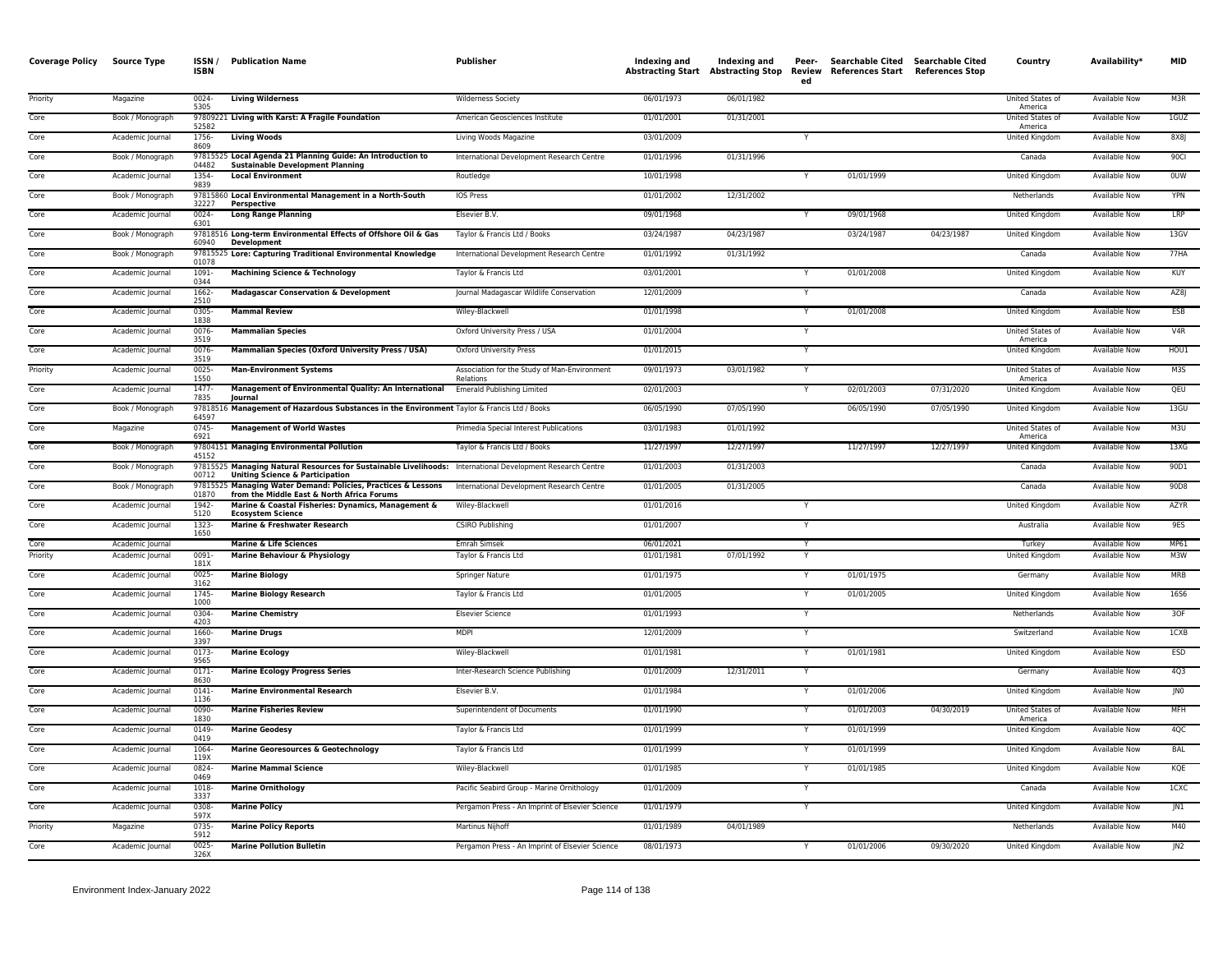| <b>Coverage Policy</b> | <b>Source Type</b> | ISSN/<br><b>ISBN</b> | <b>Publication Name</b>                                                                        | Publisher                                       | Indexing and | Indexing and | Peer-<br>ed  | Searchable Cited Searchable Cited<br>Abstracting Start Abstracting Stop Review References Start References Stop |            | Country                            | Availability*        | <b>MID</b>      |
|------------------------|--------------------|----------------------|------------------------------------------------------------------------------------------------|-------------------------------------------------|--------------|--------------|--------------|-----------------------------------------------------------------------------------------------------------------|------------|------------------------------------|----------------------|-----------------|
| Core                   | Academic Journal   | 0738-<br>1360        | <b>Marine Resource Economics</b>                                                               | University of Chicago Press                     | 01/01/1984   |              | Y            |                                                                                                                 |            | United States of<br>America        | Available Now        | M41             |
| Priority               | Magazine           |                      | <b>Marine Sanctuary</b>                                                                        | Santa Barbara Museum of Natural History         | 03/01/1993   | 09/01/1994   |              |                                                                                                                 |            | United States of<br>America        | Available Now        | MII             |
| Core                   | Magazine           | 0098<br>8383         | <b>Marine Science Communications</b>                                                           | Marcel Dekker                                   | 01/01/1976   | 05/31/1979   |              |                                                                                                                 |            | <b>United States of</b><br>America | <b>Available Now</b> | M44             |
| Core                   | Magazine           | 0025-<br>3324        | <b>Marine Technology Society Journal</b>                                                       | Marine Technology Society                       | 07/01/2007   |              |              |                                                                                                                 |            | United States of<br>America        | Available Now        | M45             |
| Core                   | Magazine           | 0839<br>7708         | <b>Marine Turtle Newsletter</b>                                                                | Marine Turtle Research Group                    | 09/01/2008   |              |              |                                                                                                                 |            | United States of<br>America        | <b>Available Now</b> | 65NG            |
| Core                   | Academic Journal   | 0308<br>8839         | <b>Maritime Policy &amp; Management</b>                                                        | Routledge                                       | 01/01/1999   |              |              | 01/01/1999                                                                                                      |            | United Kingdom                     | Available Now        | <b>BAN</b>      |
| Core                   | Book / Monograph   | 32043                | 97815860 Marketing for Sustainability                                                          | <b>IOS Press</b>                                | 01/01/2002   | 12/31/2002   |              |                                                                                                                 |            | Netherlands                        | <b>Available Now</b> | YPP             |
| Core                   | Book / Monograph   | 13820                | 97804152 Marketing, Morality & the Natural Environment                                         | Taylor & Francis Ltd / Books                    | 10/26/2000   | 11/25/2000   |              | 10/26/2000                                                                                                      | 11/25/2000 | United Kingdom                     | Available Now        | 1304            |
| Core                   | Magazine           | 1354-<br>8522        | <b>Materials Recycling Week</b>                                                                | Emap Plc                                        | 09/01/2005   | 06/14/2012   |              |                                                                                                                 |            | <b>United Kingdom</b>              | <b>Available Now</b> | 1BWS            |
| Core                   | Magazine           |                      | <b>Materials Recycling World</b>                                                               | Emap Plc                                        | 06/15/2012   | 11/30/2018   |              |                                                                                                                 |            | United Kingdom                     | <b>Available Now</b> | FY1A            |
| Core                   | Academic Journal   | $\frac{0250}{6858}$  | <b>Mazingira</b>                                                                               | Pergamon Press - An Imprint of Elsevier Science | 01/01/1978   | 01/31/1985   |              |                                                                                                                 |            | <b>United Kingdom</b>              | <b>Available Now</b> | M46             |
| Core                   | Academic Journal   | 0269-<br>283X        | <b>Medical &amp; Veterinary Entomology</b>                                                     | Wiley-Blackwell                                 | 01/01/1998   |              |              | 01/01/2008                                                                                                      |            | United Kingdom                     | Available Now        | ESE             |
| Core                   | Academic Journal   | 0300-<br>8584        | <b>Medical Microbiology &amp; Immunology</b>                                                   | Springer Nature                                 | 02/01/2003   |              |              | 01/01/2008                                                                                                      |            | Germany                            | <b>Available Now</b> | NS3             |
| Core                   | Book / Monograph   | 52704                | 97809221 Meeting Challenges with Geologic Maps                                                 | American Geosciences Institute                  | 03/01/2004   | 03/31/2004   |              |                                                                                                                 |            | United States of<br>America        | Available Now        | 1GV0            |
| Core                   | Report             |                      | Merging Currents: Transportation & Water Quality, 2000 Planning & Conservation League          |                                                 | 01/01/2000   | 01/31/2000   |              |                                                                                                                 |            | United States of<br>America        | Available Now        | 38BW            |
| Core                   | Book / Monograph   | 52513                | 97809221 Metal Mining & the Environment                                                        | American Geosciences Institute                  | 08/01/1999   | 08/31/1999   |              |                                                                                                                 |            | <b>United States of</b><br>America | <b>Available Now</b> | $1$ GV1         |
| Core                   | Academic Journal   | $0177 -$<br>7971     | Meteorology & Atmospheric Physics                                                              | Springer Nature                                 | 01/01/2003   |              |              | 01/01/2008                                                                                                      |            | Germany                            | <b>Available Now</b> | W3L             |
| Core                   | Academic Journal   | $2041 -$<br>210X     | Methods in Ecology & Evolution                                                                 | Wiley-Blackwell                                 | 03/01/2012   |              |              |                                                                                                                 |            | United Kingdom                     | <b>Available Now</b> | <b>BDCF</b>     |
| Core                   | Academic Journal   | 2375-<br>6276        | Michigan Journal of Environmental & Administrative Law University of Michigan, Law School      |                                                 | 01/01/2011   |              |              |                                                                                                                 |            | United States of<br>America        | <b>Available Now</b> | <b>BLOY</b>     |
| Core                   | Academic Journal   | 1286<br>4579         | <b>Microbes &amp; Infection</b>                                                                | Elsevier B.V.                                   | 01/01/2002   |              |              |                                                                                                                 |            | <b>United Kingdom</b>              | <b>Available Now</b> | JO7             |
| Core                   | Academic Journal   | 1076<br>6294         | Microbial Drug Resistance: Mechanism, Epidemiology, & Mary Ann Liebert, Inc.<br><b>Disease</b> |                                                 | 01/01/2007   |              |              |                                                                                                                 |            | United States of<br>America        | Available Now        | N3M             |
| Core                   | Academic Journal   | 0095-<br>3628        | <b>Microbial Ecology</b>                                                                       | Springer Nature                                 | 01/01/2000   |              |              | 01/01/2008                                                                                                      |            | Germany                            | <b>Available Now</b> | O6M             |
| Core                   | Academic Journal   | 0891<br>060X         | Microbial Ecology in Health & Disease                                                          | Taylor & Francis Ltd                            | 05/26/1998   |              |              | 05/26/1998                                                                                                      |            | United Kingdom                     | Available Now        | BB <sub>0</sub> |
| Core                   | Academic Journal   | 0882<br>4010         | <b>Microbial Pathogenesis</b>                                                                  | Academic Press                                  | 01/01/2002   |              | Y            |                                                                                                                 |            | United States of<br>America        | Available Now        | LOL             |
| Core                   | Academic Journal   | 0944-<br>5013        | <b>Microbiological Research</b>                                                                | Elsevier B.V.                                   | 01/01/2002   |              |              |                                                                                                                 |            | United Kingdom                     | Available Now        | <b>NXB</b>      |
| Core                   | Academic Journal   | 1092-<br>2172        | Microbiology & Molecular Biology Reviews                                                       | American Society for Microbiology               | 03/01/1997   | 12/01/2018   | $\mathsf{v}$ |                                                                                                                 |            | United States of<br>America        | <b>Available Now</b> | 15K             |
| Core                   | Academic Journal   | 0026<br>2617         | Microbiology (00262617)                                                                        | Springer Nature                                 | 11/01/2000   |              |              | 01/01/2008                                                                                                      |            | Germany                            | Available Now        | <b>GMC</b>      |
| Core                   | Academic Journal   | 1350-<br>0872        | Microbiology (13500872)                                                                        | Microbiology Society                            | 01/01/1994   | 06/30/2010   | Y            |                                                                                                                 |            | <b>United Kingdom</b>              | <b>Available Now</b> | N2R             |
| Core                   | Book / Monograph   | 01146                | 97815525 Migratory Fishes of South America: Biology, Fisheries &<br><b>Conservation Status</b> | International Development Research Centre       | 01/01/2004   | 01/31/2004   |              |                                                                                                                 |            | Canada                             | <b>Available Now</b> | 90CD            |
| Core                   | Academic Journal   | 1025<br>9112         | Mine Water & the Environment                                                                   | Springer Nature                                 | 01/01/2007   |              | Y            |                                                                                                                 |            | Germany                            | Available Now        | O6Q             |
| Core                   | Academic Journal   | 2191-<br>2203        | <b>Mineral Economics: Raw Materials Report</b>                                                 | Springer Nature                                 | 01/01/2011   |              | Y            |                                                                                                                 |            | Germany                            | Available Now        | <b>BEUL</b>     |
| Core                   | Academic Journal   | 0950-<br>6098        | <b>Mineral Resources Engineering</b>                                                           | World Scientific Publishing Company             | 03/01/1999   | 12/31/2002   |              |                                                                                                                 |            | Singapore                          | <b>Available Now</b> | 8KQ             |
| Core                   | Magazine           | 0026<br>4628         | <b>Mineralogical Record</b>                                                                    | Mineralogical Record Inc.                       | 01/01/1991   | 01/03/2020   |              |                                                                                                                 |            | United States of<br>America        | <b>Available Now</b> | <b>MIR</b>      |
| Core                   | Academic Journal   | 1404-<br>1049        | <b>Minerals &amp; Energy</b>                                                                   | Routledge                                       | 03/01/2000   | 12/31/2008   |              | 03/01/2000                                                                                                      | 12/31/2008 | United Kingdom                     | <b>Available Now</b> | BB <sub>3</sub> |
| Core                   | Book / Monograph   |                      | 97815525 Mining & the Environment: Case Studies From the<br>03034 Americas                     | International Development Research Centre       | 01/01/1998   | 01/31/1998   |              |                                                                                                                 |            | Canada                             | <b>Available Now</b> | 797W            |
| Priority               | Magazine           | $0026 -$<br>5160     | <b>Mining Congress Journal</b>                                                                 | American Mining Congress                        | 11/01/1972   | 12/01/1982   |              |                                                                                                                 |            | United States of<br>America        | Available Now        | M49             |
| Core                   | Book / Monograph   | 04505                | 97815525 Mining in Africa: Regulation & Development                                            | International Development Research Centre       | 01/01/2009   | 01/31/2009   |              |                                                                                                                 |            | Canada                             | Available Now        | 90C5            |
| Core                   | Academic Journal   | 1819-<br>754X        | Mires & Peat                                                                                   | Mires & Peat                                    | 01/01/2008   |              |              | 01/01/2008                                                                                                      | 01/31/2020 | Finland                            | <b>Available Now</b> | 6ML8            |
| Core                   | Magazine           | 2749<br>649X         | <b>MIT Technology Review</b>                                                                   | MIT Technology Review                           | 11/01/2012   |              |              |                                                                                                                 |            | United States of<br>America        | Available Now        | JE15            |
| Core                   | Magazine           | 1096-<br>3715        | <b>MIT's Technology Review</b>                                                                 | MIT Technology Review                           | 02/01/1997   | 04/30/1998   |              |                                                                                                                 |            | United States of<br>America        | <b>Available Now</b> | 2M1             |
|                        |                    |                      |                                                                                                |                                                 |              |              |              |                                                                                                                 |            |                                    |                      |                 |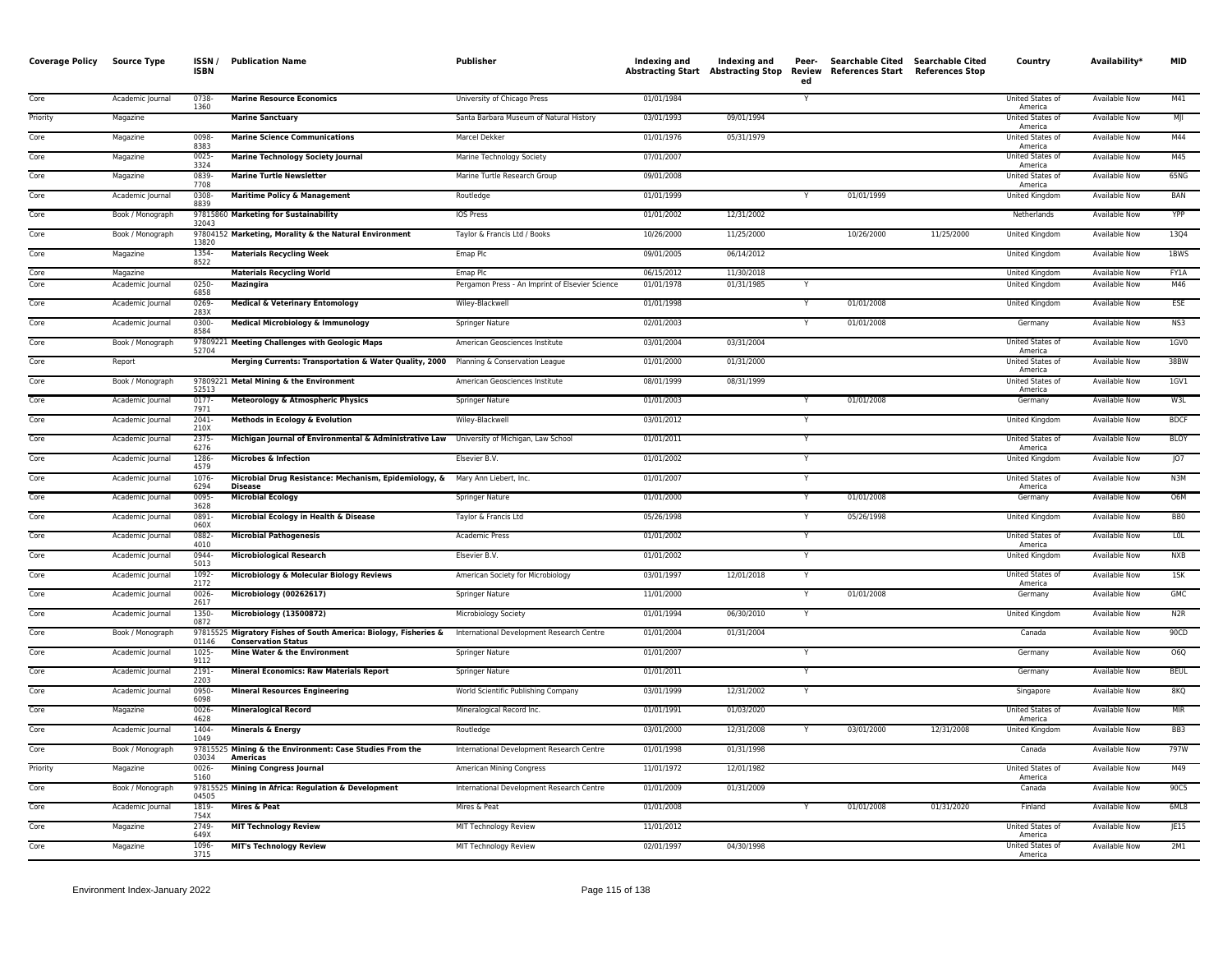| <b>Coverage Policy</b> | <b>Source Type</b>         | ISSN/<br><b>ISBN</b> | <b>Publication Name</b>                                                                              | Publisher                                                   | Indexing and<br><b>Abstracting Start</b> | Indexing and<br><b>Abstracting Stop</b> | Peer-<br>ed  | Searchable Cited Searchable Cited<br><b>Review</b> References Start | <b>References Stop</b> | Country                            | Availability*                         | <b>MID</b>       |
|------------------------|----------------------------|----------------------|------------------------------------------------------------------------------------------------------|-------------------------------------------------------------|------------------------------------------|-----------------------------------------|--------------|---------------------------------------------------------------------|------------------------|------------------------------------|---------------------------------------|------------------|
| Core                   | Academic Journal           | 1381-<br>2386        | Mitigation & Adaptation Strategies for Global Change                                                 | Springer Nature                                             | 01/01/1996                               |                                         | $\mathsf{v}$ | 01/01/2006                                                          |                        | Germany                            | <b>Available Now</b>                  | KQL              |
| Core                   | Book / Monograph           | 86176                | 97884790 Modelos Matemáticos de Sistemas Acuáticos Dinámicos                                         | Digitalia, Inc.                                             | 01/01/2002                               | 01/31/2002                              |              |                                                                     |                        | United States of<br>America        | Available Now                         | 87Q9             |
| Core                   | Book / Monograph           | 57455                | 97804150 Modern Environmentalism                                                                     | Taylor & Francis Ltd / Books                                | 01/04/1996                               | 02/03/1996                              |              | 01/04/1996                                                          | 02/03/1996             | <b>United Kingdom</b>              | <b>Available Now</b>                  | 1457             |
| Core                   | Academic Journal           | 0166-<br>6851        | <b>Molecular &amp; Biochemical Parasitology</b>                                                      | <b>Elsevier Science</b>                                     | 02/01/2002                               |                                         |              |                                                                     |                        | Netherlands                        | Available Now                         | 30Y              |
| Core                   | Academic Journal           | 0962-<br>1083        | <b>Molecular Ecology</b>                                                                             | Wiley-Blackwell                                             | 05/01/1992                               |                                         | $\mathsf{v}$ | 01/01/2003                                                          |                        | United Kingdom                     | Available Now                         | ESH              |
| Core                   | Academic Journal           | 1471-<br>8278        | <b>Molecular Ecology Notes</b>                                                                       | Wiley-Blackwell                                             | 03/01/2004                               | 12/31/2007                              | Y            |                                                                     |                        | United Kingdom                     | Available Now                         | ESK              |
| Core                   | Academic Journal           | 1755<br>098X         | <b>Molecular Ecology Resources</b>                                                                   | Wiley-Blackwell                                             | 01/01/2008                               |                                         |              | 01/01/2008                                                          |                        | United Kingdom                     | <b>Available Now</b>                  | 8Z30             |
| Core                   | Academic Journal           | 0950-<br>382X        | <b>Molecular Microbiology</b>                                                                        | Wiley-Blackwell                                             | 07/01/1987                               |                                         |              | 01/01/2008                                                          |                        | <b>United Kingdom</b>              | <b>Available Now</b>                  | ESL              |
| Core                   | Academic Journal           | $2041 -$<br>1006     | <b>Molecular Oral Microbiology</b>                                                                   | Wiley-Blackwell                                             | 01/01/2010                               |                                         |              |                                                                     |                        | <b>United Kingdom</b>              | <b>Available Now</b>                  | <b>B64Q</b>      |
| Core                   | Academic Journal           | 1674-<br>2052        | <b>Molecular Plant (Cell Press)</b>                                                                  | Cell Press                                                  | 01/01/2015                               |                                         |              |                                                                     |                        | United States of<br>America        | Available Now                         | <b>HOPI</b>      |
| Core                   | Academic Journal           | 1674-<br>2052        | Molecular Plant (Oxford University Press / USA)                                                      | <b>Oxford University Press</b>                              | 01/01/2008                               | 12/31/2014                              | Y            |                                                                     |                        | United Kingdom                     | Available Now                         | 5304             |
| Core                   | Academic Journal           | 1464<br>6722         | <b>Molecular Plant Pathology</b>                                                                     | Wiley-Blackwell                                             | 01/01/2000                               |                                         |              | 01/01/2008                                                          |                        | <b>United Kingdom</b>              | <b>Available Now</b>                  | F <sub>0</sub> Q |
| Core                   | Magazine                   | 0095<br>7356         | <b>Monthly Energy Review</b>                                                                         | Superintendent of Documents                                 | 07/01/1996                               |                                         |              |                                                                     |                        | United States of<br>America        | <b>Available Now</b>                  | <b>MTL</b>       |
| Core                   | Academic Journal           | $0027 -$<br>0644     | <b>Monthly Weather Review</b>                                                                        | American Meteorological Society                             | 01/01/1997                               |                                         |              |                                                                     |                        | United States of<br>America        | <b>Available Now</b>                  | 9LV              |
| Core                   | Magazine                   | $0027 -$<br>1284     | Mosaic                                                                                               | National Science Foundation                                 | 03/01/1974                               | 09/30/1992                              |              |                                                                     |                        | United States of<br>America        | Available Now                         | <b>MOS</b>       |
| Core                   | Academic Journal           | $0147 -$<br>6874     | <b>Moscow University Soil Science Bulletin</b>                                                       | Springer Nature                                             | 01/01/1974                               |                                         |              |                                                                     |                        | Germany                            | Available Now                         | 1CS              |
| Core                   | Magazine                   | 0027<br>1535         | <b>Mother Earth News</b>                                                                             | Ogden Publications, Inc.                                    | 01/01/1984                               |                                         |              |                                                                     |                        | United States of<br>America        | Available Now                         | MEN              |
| Core                   | Academic Journal           | 0276<br>4741         | Mountain Research & Development                                                                      | International Mountain Society                              | 01/01/2005                               |                                         |              | 01/01/2005                                                          | 11/30/2019             | Switzerland                        | <b>Available Now</b>                  | 05D              |
| Core                   | Academic Journal           | 2329<br>2229         | <b>MRS: Energy &amp; Sustainability Reviews</b>                                                      | Cambridge University Press                                  | 01/01/2019                               |                                         |              |                                                                     |                        | United Kingdom                     | Available Now                         | H081             |
| Core                   | <b>Trade Publication</b>   | 1053-<br>7899        | <b>MSW Management</b>                                                                                | <b>Endeavor Business Media</b>                              | 01/01/1993                               |                                         |              |                                                                     |                        | <b>United States of</b><br>America | <b>Available Now</b>                  | KQQ              |
| Core                   | Book / Monograph           | 01313                | 97815525 Municipal Forest Management in Latin America                                                | International Development Research Centre                   | 01/01/2004                               | 01/31/2004                              |              |                                                                     |                        | Canada                             | Available Now                         | 90CZ             |
| Core                   | Academic Journal           | $0267 -$<br>8357     | <b>Mutagenesis</b>                                                                                   | <b>Oxford University Press</b>                              | 01/01/1996                               |                                         |              | 10/01/2009                                                          |                        | United Kingdom                     | Available Now                         | N5X              |
| Core                   | Academic Journal           | 1383-<br>5718        | Mutation Research - Genetic Toxicology & Environmental Elsevier Science<br><b>Mutagenesis</b>        |                                                             | 02/15/2002                               |                                         | $\mathsf{v}$ |                                                                     |                        | Netherlands                        | Available Now                         | 3S8              |
| Core                   | Academic Journal           | 1383<br>5742         | Mutation Research/Reviews in Mutation Research                                                       | <b>Elsevier Science</b>                                     | 01/01/2002                               |                                         |              |                                                                     |                        | Netherlands                        | <b>Available Now</b>                  | 359              |
| Core                   | Academic Journal           | 0301<br>486X         | Mycopathologia                                                                                       | Springer Nature                                             | 01/01/2007                               |                                         | Y            |                                                                     |                        | Germany                            | Available Now                         | OK4              |
| Core                   | Academic Journal           | 0940-<br>6360        | Mycorrhiza                                                                                           | Springer Nature                                             | 01/01/2007                               |                                         | Y            |                                                                     |                        | Germany                            | <b>Available Now</b>                  | <b>NSW</b>       |
| Core                   | Academic Journal           | 0970-<br>695X        | <b>Mycorrhiza News</b>                                                                               | <b>TERI Press</b>                                           | 10/01/2007                               |                                         | Y            |                                                                     |                        | India                              | Available Now                         | 3LED             |
| Core                   | Magazine                   |                      | <b>National Environmental Enforcement Journal</b>                                                    | National Association of Attorneys General                   | 01/01/1995                               | 12/31/2005                              |              | 01/01/1995                                                          |                        | United States of<br>America        | Available Now                         | KQS              |
| Core                   | Magazine                   | $0027 -$<br>9358     | <b>National Geographic</b>                                                                           | National Geographic Partners LLC                            | 12/01/1959                               |                                         |              |                                                                     |                        | United States of<br>America        | <b>Available Now</b>                  | <b>NGE</b>       |
| Core                   | Magazine                   | 1044<br>6613         | <b>National Geographic Magazine</b>                                                                  | National Geographic Partners LLC                            | 01/01/1888                               | 11/30/1959                              |              |                                                                     |                        | United States of<br>America        | Available Now                         | <b>BOMW</b>      |
| Core                   | Magazine                   | $0276 -$<br>8186     | <b>National Parks</b>                                                                                | National Parks Conservation Association                     | 12/01/1980                               |                                         |              |                                                                     |                        | <b>United States of</b><br>America | Available Now‡                        | <b>NPR</b>       |
| Priority               | Magazine                   | $0027 -$<br>9870     | <b>National Parks &amp; Conservation Magazine</b>                                                    | National Parks Conservation Association                     | 08/01/1973                               | 11/01/1980                              |              |                                                                     |                        | United States of<br>America        | Available Now                         | LYP              |
| Core                   | Magazine                   | $0047 -$<br>9012     | <b>National Parks Journal</b>                                                                        | National Parks Association of New South Wales               | 01/01/1981                               | 08/01/1994                              |              |                                                                     |                        | Australia                          | Available Now                         | MJK              |
| Core                   | Magazine                   | 0164<br>0712         | <b>National Wetlands Newsletter</b>                                                                  | Environmental Law Institute                                 | 01/01/1984                               |                                         |              | 01/01/1984                                                          |                        | United States of<br>America        | Available Now                         | 4EB              |
| Core                   | Magazine                   | 1545-<br>5157        | <b>National Wildlife (World Edition)</b>                                                             | National Wildlife Federation                                | 01/01/1973                               |                                         |              |                                                                     |                        | United States of<br>America        | <b>Available Now</b>                  | <b>NWL</b>       |
| Core                   | Academic Journal           | 1330-<br>0520        | <b>Natura Croatica</b>                                                                               | Natura Croatica                                             | 06/01/2012                               |                                         | Y            |                                                                     |                        | Croatia                            | <b>Available Now</b>                  | BNY7             |
| Core                   | Academic Journal           | 1580<br>0814         | Natura Sloveniae: Revija za Terensko Biologijo / Journal of Natura Sloveniae<br><b>Field Biology</b> |                                                             | 10/01/2011                               |                                         | Y            |                                                                     |                        | Slovenia                           | <b>Available Now</b>                  | BNY8             |
| Core                   | Academic Journal           | 0885-<br>8608        | <b>Natural Areas Journal</b>                                                                         | Natural Areas Association                                   | 01/01/1985                               |                                         | Y            | 01/01/1985                                                          |                        | United States of<br>America        | Available Now                         | KQV              |
| Core<br>Core           | Report<br>Book / Monograph |                      | Natural Capital in a Nordic Contex<br>97804151 Natural Environmental Change                          | Nordic Council of Ministers<br>Taylor & Francis Ltd / Books | 06/01/2013<br>12/03/1998                 | 06/30/2013<br>01/02/1999                |              | 12/03/1998                                                          | 01/02/1999             | Denmark<br>United Kingdom          | <b>Available Now</b><br>Available Now | HE3K<br>13XX     |
|                        |                            | 39335                |                                                                                                      |                                                             |                                          |                                         |              |                                                                     |                        |                                    |                                       |                  |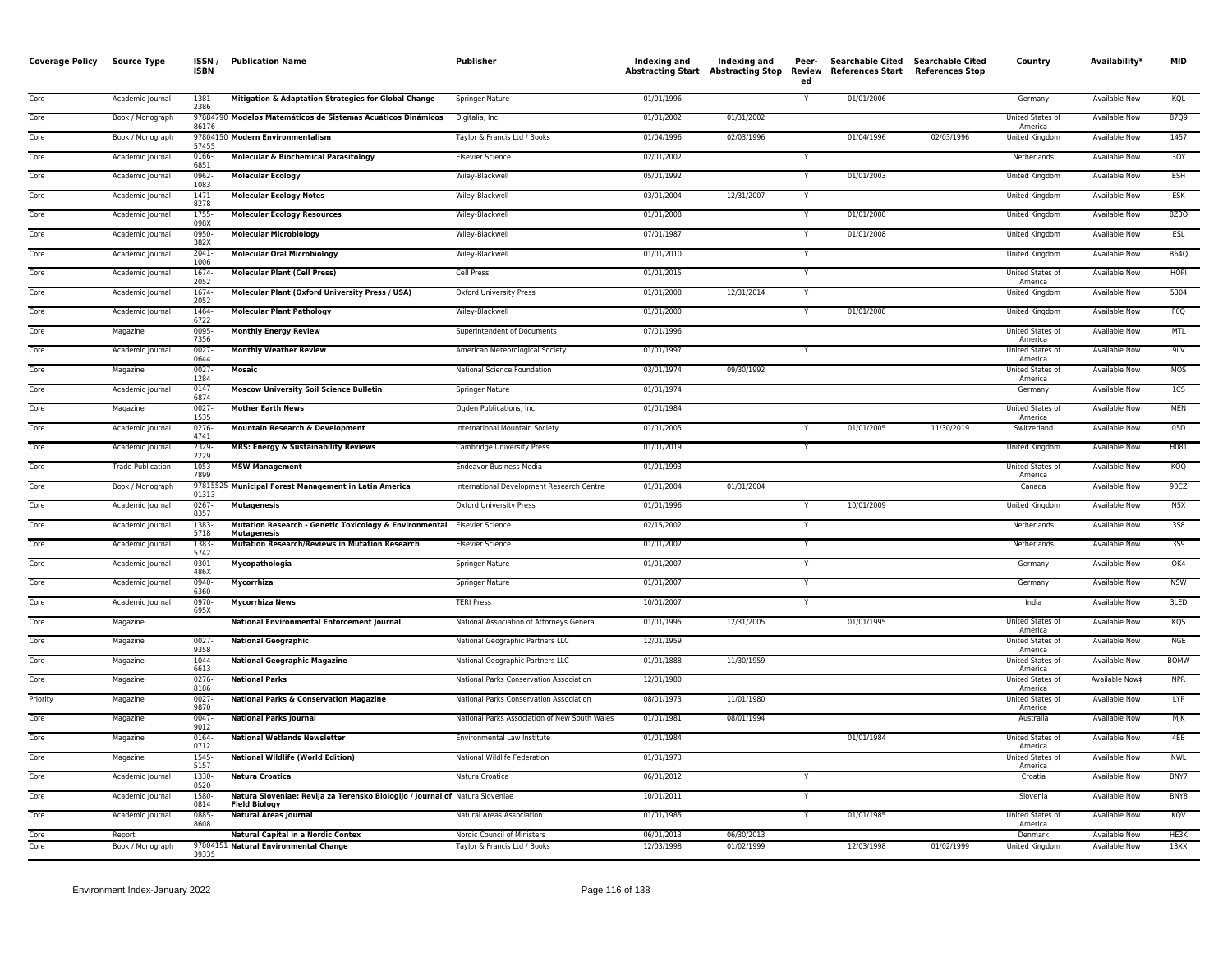| <b>Coverage Policy Source Type</b> |                  | ISSN/<br><b>ISBN</b> | <b>Publication Name</b>                                                                                         | <b>Publisher</b>                                     | Indexing and | Indexing and<br><b>Abstracting Start Abstracting Stop</b> | Peer-<br>Review<br>ed   | Searchable Cited Searchable Cited<br>References Start References Stop |            | Country                     | Availability*        | <b>MID</b>       |
|------------------------------------|------------------|----------------------|-----------------------------------------------------------------------------------------------------------------|------------------------------------------------------|--------------|-----------------------------------------------------------|-------------------------|-----------------------------------------------------------------------|------------|-----------------------------|----------------------|------------------|
| Core                               | Academic Journal | $0921 -$<br>030X     | <b>Natural Hazards</b>                                                                                          | <b>Springer Nature</b>                               | 01/01/2011   |                                                           | $\overline{\mathsf{Y}}$ |                                                                       |            | Germany                     | <b>Available Now</b> | MIL              |
| Core                               | Academic Journal | 1561-<br>8633        | Natural Hazards & Earth System Sciences                                                                         | Copernicus Gesellschaft mbH                          | 01/01/2005   |                                                           | Y                       |                                                                       |            | Germany                     | Available Now        | G8C              |
| Core                               | Academic Journal | 2195<br>9269         | Natural Hazards & Earth System Sciences Discussions                                                             | Copernicus Gesellschaft mbH                          | 02/01/2014   |                                                           |                         |                                                                       |            | Germany                     | <b>Available Now</b> | GY5G             |
| Core                               | Academic Journal | 1527<br>6988         | <b>Natural Hazards Review</b>                                                                                   | American Society of Civil Engineers                  | 02/01/2000   |                                                           | Y                       | 02/01/2000                                                            | 11/30/2020 | United States of<br>America | <b>Available Now</b> | X                |
| Core                               | Magazine         | 0028<br>0712         | <b>Natural History</b>                                                                                          | Natural History Magazine, Inc.                       | 01/01/1974   |                                                           |                         |                                                                       |            | United States of<br>America | Available Now        | NHI              |
| Core                               | Academic Journal | 2192<br>2209         | <b>Natural Products &amp; Bioprospecting</b>                                                                    | <b>Springer Nature</b>                               | 06/01/2016   |                                                           |                         |                                                                       |            | Germany                     | <b>Available Now</b> | F2H              |
| Core                               | Academic Journal | 0890<br>8575         | <b>Natural Resource Modeling</b>                                                                                | Wiley-Blackwell                                      | 03/01/1990   |                                                           | $\overline{\mathsf{Y}}$ | 03/01/1990                                                            |            | <b>United Kingdom</b>       | <b>Available Now</b> | KQY              |
| Core                               | Academic Journal | 1356<br>9228         | <b>Natural Resource Perspectives</b>                                                                            | Overseas Development Institute                       | 01/01/2004   | 12/31/2008                                                |                         | 01/01/2004                                                            |            | United Kingdom              | Available Now        | <b>UHA</b>       |
| Core                               | Magazine         | 0882<br>3812         | <b>Natural Resources &amp; Environment</b>                                                                      | American Bar Association                             | 01/01/2008   |                                                           |                         |                                                                       |            | United States of<br>America | Available Now        | D <sub>4</sub> R |
| Core                               | Academic Journal | 1069<br>5370         | <b>Natural Resources &amp; Environmental Issues</b>                                                             | Natural Resources & Environmental Issues<br>(NRFI)   | 01/01/2011   | 12/31/2013                                                | $\overline{Y}$          |                                                                       |            | United States of<br>America | <b>Available Now</b> | <b>DUKF</b>      |
| Core                               | Academic Journal | 0165-<br>0203        | <b>Natural Resources Forum</b>                                                                                  | Wiley-Blackwell                                      | 10/01/1976   |                                                           | Y                       | 02/01/2002                                                            |            | United Kingdom              | <b>Available Now</b> | <b>NRF</b>       |
| Core                               | Academic Journal | 0028-<br>0739        | <b>Natural Resources Journal</b>                                                                                | University of New Mexico School of Law               | 10/01/1972   |                                                           |                         | 10/01/1972                                                            | 07/31/2019 | United States of<br>America | Available Now        | $N$ JR           |
| Core                               | Academic Journal | 1520<br>7439         | <b>Natural Resources Research</b>                                                                               | <b>Springer Nature</b>                               | 03/01/1999   |                                                           |                         | 01/01/1999                                                            |            | Germany                     | <b>Available Now</b> | LYV              |
| Priority                           | Magazine         | 1056-<br>9014        | <b>Natural Toxins</b>                                                                                           | Wiley-Liss, Inc.                                     | 02/01/1994   | 06/01/1999                                                |                         |                                                                       |            | United States of<br>America | <b>Available Now</b> | <b>LYW</b>       |
| Core                               | Academic Journal | $0028 -$<br>0771     | Naturalist (00280771)                                                                                           | Yorkshire Naturalists Union                          | 07/01/2002   |                                                           |                         | 07/01/2002                                                            | 04/30/2020 | United Kingdom              | Available Now        | KS9              |
| Core                               | Magazine         | 1013<br>6444         | Naturalist (10136444)                                                                                           | Wildlife & Environment Society of South Africa       | 03/01/1991   | 03/31/1997                                                |                         |                                                                       |            | South Africa                | <b>Available Now</b> | <b>NAU</b>       |
| Core                               | Academic Journal | $0028 -$<br>0550     | Naturalist / Náttúrufræðingurinn                                                                                | Icelandic Natural History Society                    | 01/01/2011   | 01/31/2011                                                | Y                       |                                                                       |            | Iceland                     | <b>Available Now</b> | FY4F             |
| Core                               | Academic Journal | $0028 -$<br>0798     | <b>Naturaliste Canadien</b>                                                                                     | La Societe Provancher                                | 07/01/2019   |                                                           | Y                       |                                                                       |            | Canada                      | <b>Available Now</b> | 65G3             |
| Core                               | Academic Journal | 0028-<br>0836        | Nature                                                                                                          | Springer Nature                                      | 02/01/1989   | 11/30/2015                                                | Y                       | 01/01/2003                                                            |            | United Kingdom              | Available Now        | <b>NAE</b>       |
| Priority                           | Magazine         | 0028<br>0844         | <b>Nature &amp; Resources</b>                                                                                   | <b>UNESCO</b>                                        | 04/01/1973   | 04/01/1996                                                |                         |                                                                       |            | France                      | <b>Available Now</b> | <b>LYX</b>       |
| Core                               | Magazine         | 1324<br>2598         | <b>Nature Australia</b>                                                                                         | <b>Australian Museum</b>                             | 03/01/1995   | 12/31/2005                                                |                         |                                                                       |            | Australia                   | <b>Available Now</b> | AUI              |
| Core                               | Academic Journal | 1087-<br>0156        | <b>Nature Biotechnology</b>                                                                                     | Springer Nature                                      | 11/01/1998   | 11/30/2015                                                | Y                       |                                                                       |            | United Kingdom              | Available Now        | 4ED              |
| Core                               | Magazine         | 0374<br>9894         | <b>Nature Canada</b>                                                                                            | Canadian Nature Federation                           | 10/01/1973   | 06/30/2006                                                |                         |                                                                       |            | Canada                      | <b>Available Now</b> | <b>NAC</b>       |
| Core                               | Academic Journal | 1758-<br>678X        | <b>Nature Climate Change</b>                                                                                    | <b>Springer Nature</b>                               | 03/01/2013   | 11/30/2015                                                |                         |                                                                       |            | <b>United Kingdom</b>       | <b>Available Now</b> | <b>FICE</b>      |
| Core                               | Magazine         | 1540<br>2428         | <b>Nature Conservancy</b>                                                                                       | Nature Conservancy                                   | 06/01/2002   | 09/30/2019                                                |                         |                                                                       |            | United States of<br>America | Available Now        | M6V              |
| Core                               | Magazine         | 1540<br>241X         | <b>Nature Conservancy Magazine</b>                                                                              | Nature Conservancy                                   | 08/01/1987   | 09/01/1994                                                |                         |                                                                       |            | United States of<br>America | <b>Available Now</b> | LYY              |
| Core                               | Magazine         | 0028<br>0852         | <b>Nature Conservancy News</b>                                                                                  | Nature Conservancy                                   | 01/01/1975   | 06/01/1987                                                |                         |                                                                       |            | United States of<br>America | <b>Available Now</b> | <b>LYZ</b>       |
| Core                               | Academic Journal | 1314<br>6947         | <b>Nature Conservation</b>                                                                                      | Pensoft Publishers                                   | 01/01/2013   |                                                           | Y                       |                                                                       |            | Bulgaria                    | Available Now        | DAML             |
| Core                               | Academic Journal | 2500-<br>008X        | <b>Nature Conservation Research</b>                                                                             | Fund for Support & Development of Protected<br>Areas | 11/01/2016   |                                                           |                         |                                                                       |            | Russian Federation          | Available Now        | KTJ0             |
| Core                               | Academic Journal | 0972<br>6268         | <b>Nature Environment &amp; Pollution Technology</b>                                                            | <b>Technoscience Publications</b>                    | 03/01/2014   |                                                           | Y                       |                                                                       |            | India                       | <b>Available Now</b> | <b>FSPM</b>      |
| Core                               | Report           |                      | Nature Interpretation for Children & Young People in the Nordic Council of Ministers<br><b>Nordic Countries</b> |                                                      | 05/01/2013   | 05/31/2013                                                |                         |                                                                       |            | Denmark                     | Available Now        | HE3L             |
| Core                               | Academic Journal | $0028 -$<br>0860     | <b>Nature Study</b>                                                                                             | American Nature Study Society                        | 01/01/2002   | 01/31/2004                                                |                         |                                                                       |            | United States of<br>America | Available Now        | GIT              |
| Core                               | Book / Monograph | 27934                | 97806911 Nature: An Economic History                                                                            | <b>Princeton University Press</b>                    | 01/01/2008   | 01/31/2008                                                |                         |                                                                       |            | United States of<br>America | <b>Available Now</b> | 8W98             |
| Priority                           | Magazine         | $0250 -$<br>7072     | <b>Naturopa</b>                                                                                                 | Council of Europe                                    | 01/01/1978   | 03/01/1996                                                |                         |                                                                       |            | France                      | <b>Available Now</b> | LZ0              |
| Priority                           | Magazine         | 0099<br>1821         | <b>NCRR Bulletin</b>                                                                                            | National Center for Resource Recovery                | 03/01/1981   | 12/01/1981                                                |                         |                                                                       |            | United States of<br>America | Available Now        | LZ1              |
| Core                               | Academic Journal | $0161 -$<br>813X     | NeuroToxicology                                                                                                 | Elsevier B.V.                                        | 01/01/2002   | 03/31/2021                                                |                         |                                                                       |            | United Kingdom              | <b>Available Now</b> | KGP              |
| Core                               | Academic Journal | 0892-<br>0362        | <b>Neurotoxicology &amp; Teratology</b>                                                                         | Elsevier B.V.                                        | 01/01/2002   |                                                           | $\overline{\mathsf{Y}}$ |                                                                       |            | <b>United Kingdom</b>       | <b>Available Now</b> | IP9              |
| Priority                           | Magazine         | 0895<br>1497         | <b>New Alchemy Quarterly</b>                                                                                    | New Alchemy Institute                                | 06/01/1981   | 09/01/1990                                                |                         |                                                                       |            | United States of<br>America | Available Now        | LZ2              |
| Core                               | Magazine         | 0141-<br>6952        | <b>New Ecologist</b>                                                                                            | Resurgence Trust                                     | 12/01/1977   | 06/01/1979                                                |                         |                                                                       |            | United Kingdom              | Available Now        | LZ3              |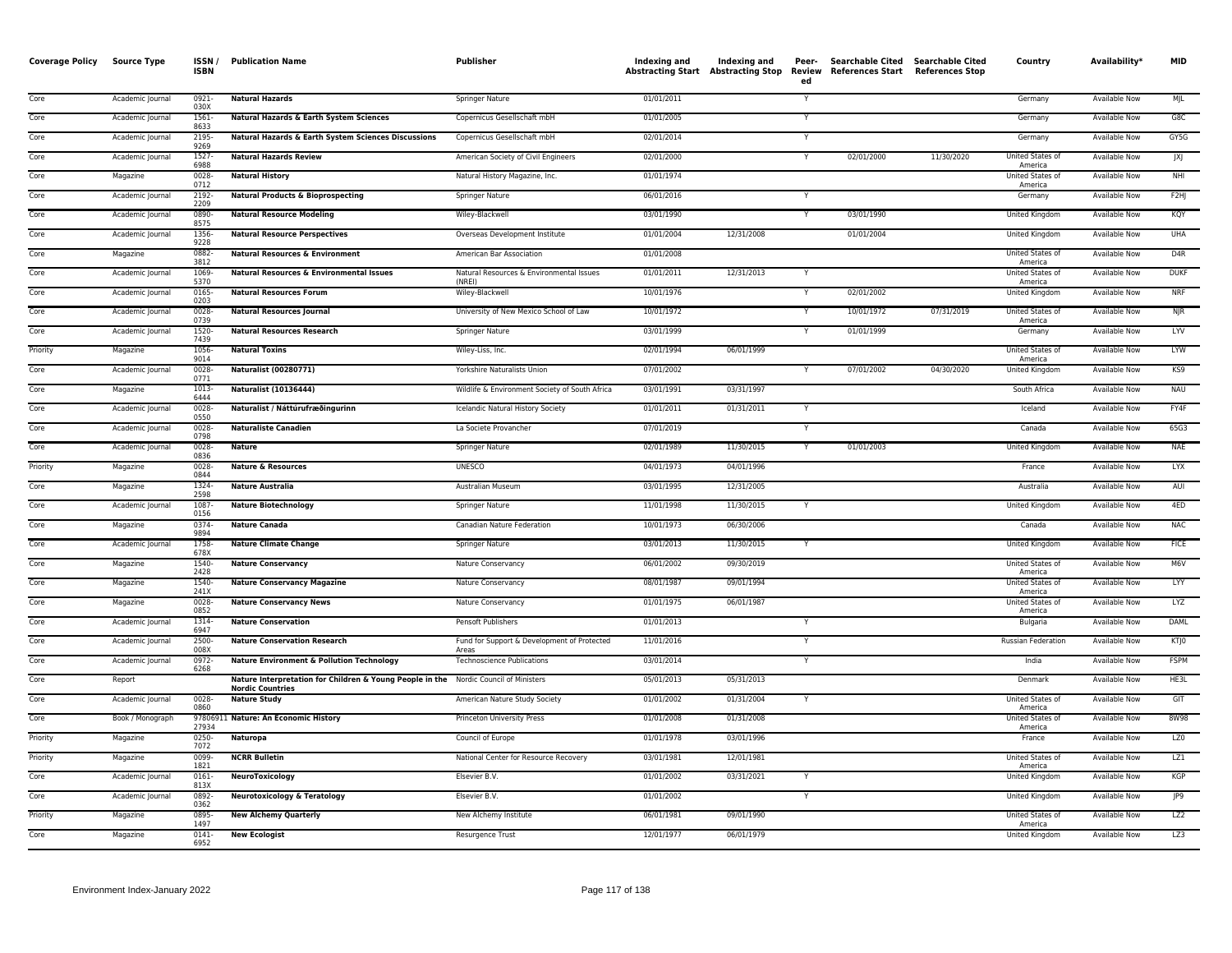| <b>Coverage Policy</b> | Source Type                                | ISSN /<br><b>ISBN</b> | <b>Publication Name</b>                                                                                                                                                                    | Publisher                                                       | Indexing and | Indexing and | Peer-<br>ed    | Abstracting Start Abstracting Stop Review References Start References Stop | Searchable Cited Searchable Cited | Country                     | Availability*        | <b>MID</b>      |
|------------------------|--------------------------------------------|-----------------------|--------------------------------------------------------------------------------------------------------------------------------------------------------------------------------------------|-----------------------------------------------------------------|--------------|--------------|----------------|----------------------------------------------------------------------------|-----------------------------------|-----------------------------|----------------------|-----------------|
| Core                   | Conference<br>Proceedings Collection 42572 |                       | 97898131 New Energy & Sustainable Development - Proceedings of World Scientific Publishing Company<br>2016 International Conference on New Energy &<br>Sustainable Development (Nesd 2016) |                                                                 | 01/01/2016   | 01/31/2016   |                |                                                                            |                                   | Singapore                   | Available Now        | LCO9            |
| Priority               | Magazine                                   | 0163-<br>0369         | <b>New Farm</b>                                                                                                                                                                            | New Farm                                                        | 07/01/1985   | 05/01/1995   |                |                                                                            |                                   | United States of<br>America | <b>Available Now</b> | LZ4             |
| Priority               | Magazine                                   | 0952-<br>1402         | <b>New Farmer &amp; Grower</b>                                                                                                                                                             | Soil Association                                                | 03/01/1990   | 06/01/1998   |                |                                                                            |                                   | <b>United Kingdom</b>       | <b>Available Now</b> | KR1             |
| Core                   | Academic Journal                           | 0169-<br>4286         | <b>New Forests</b>                                                                                                                                                                         | <b>Springer Nature</b>                                          | 01/01/1993   |              |                | 01/01/2006                                                                 |                                   | Germany                     | <b>Available Now</b> | KR <sub>2</sub> |
| Core                   | <b>Health Report</b>                       |                       | New Guidelines for Organic Products: What Do They Mean Great Neck Health Publishing<br>for You?                                                                                            |                                                                 | 05/01/2002   | 05/31/2002   |                |                                                                            |                                   | United States of<br>America | Available Now        | 195N            |
| Core                   | Book / Monograph                           | 39225                 | 97808135 New Jersey's Environments: Past, Present & Future                                                                                                                                 | <b>Rutgers University Press</b>                                 | 01/01/2006   | 01/31/2006   |                |                                                                            |                                   | United States of<br>America | Available Now        | 61IA            |
| Core                   | Academic Journal                           | 0028-<br>646X         | <b>New Phytologist</b>                                                                                                                                                                     | Wiley-Blackwell                                                 | 01/01/1970   |              |                | 01/01/1970                                                                 |                                   | United Kingdom              | Available Now        | <b>FOR</b>      |
| Core                   | Report                                     | 22829                 | 97892893 New POPs in Marine Mammals in Nordic Arctic & NE<br><b>Atlantic Areas during Three Decades</b>                                                                                    | Nordic Council of Ministers                                     | 11/01/2011   | 11/30/2011   |                |                                                                            |                                   | Denmark                     | <b>Available Now</b> | <b>EHEC</b>     |
| Core                   | Academic Journal                           | 1048-<br>2911         | New Solutions: A Journal of Environmental & Occupational Sage Publications<br><b>Health Policy</b>                                                                                         |                                                                 | 02/01/1992   |              |                | 01/01/2002                                                                 |                                   | United States of<br>America | <b>Available Now</b> | E66             |
| Core                   | Academic Journal                           | 2380-<br>6540         | <b>New Water Policy &amp; Practice</b>                                                                                                                                                     | Wiley-Blackwell                                                 | 04/01/2014   | 03/31/2018   |                |                                                                            |                                   | United Kingdom              | Available Now        | GV2M            |
| Core                   | Magazine                                   | 2157-<br>1082         | <b>New York State Conservationist</b>                                                                                                                                                      | <b>NYS Conservationist</b>                                      | 08/01/1995   |              |                |                                                                            |                                   | United States of<br>America | Available Now        | 10K             |
| Core                   | Academic Journal                           | 1061<br>8651          | New York University Environmental Law Journal                                                                                                                                              | New York University School of Law                               | 12/01/2010   |              |                |                                                                            |                                   | United States of<br>America | <b>Available Now</b> | 31PK            |
| Core                   | Academic Journal                           | 1174-<br>1538         | <b>New Zealand Journal of Environmental Law</b>                                                                                                                                            | New Zealand Journal of Environmental Law                        | 01/01/2008   |              | Y              | 01/01/2008                                                                 | 01/31/2019                        | New Zealand                 | <b>Available Now</b> | 31PM            |
| Core                   | Academic Journal                           | $0048 -$<br>0134      | New Zealand Journal of Forestry Science (New Zealand<br>Forest Research Institute Ltd (trading as Scion))                                                                                  | New Zealand Forest Research Institute Ltd<br>(trading as Scion) | 01/01/2010   | 12/31/2013   | Y              |                                                                            |                                   | New Zealand                 | <b>Available Now</b> | <b>B8N3</b>     |
| Core                   | Academic Journal                           | 0048-<br>0134         | New Zealand Journal of Forestry Science (Springer<br>Science & Business Media B.V.)                                                                                                        | New Zealand Forest Research Institute Ltd<br>(trading as Scion) | 01/01/2014   | 03/05/2019   | Y              |                                                                            |                                   | New Zealand                 | Available Now        | H7HU            |
| Core                   | Academic Journal                           | $0028 -$<br>8306      | New Zealand Journal of Geology & Geophysics                                                                                                                                                | Taylor & Francis Ltd                                            | 01/01/2006   |              |                |                                                                            |                                   | United Kingdom              | Available Now        | 1G7U            |
| Core                   | Academic Journal                           | 0028<br>8330          | New Zealand Journal of Marine & Freshwater Research                                                                                                                                        | Taylor & Francis Ltd                                            | 01/01/2006   |              |                |                                                                            |                                   | United Kingdom              | Available Now        | LZ5             |
| Priority               | Academic Journal                           | $0112 -$<br>3890      | <b>New Zealand Journal of Technology</b>                                                                                                                                                   | Royal Society of New Zealand                                    | 01/01/1985   | 03/01/1987   | Y              |                                                                            |                                   | New Zealand                 | <b>Available Now</b> | LZ6             |
| Core                   | Academic Journal                           | 0301<br>4223          | <b>New Zealand Journal of Zoology</b>                                                                                                                                                      | Taylor & Francis Ltd                                            | 01/01/2006   |              |                |                                                                            |                                   | United Kingdom              | <b>Available Now</b> | 1G9P            |
| Core                   | Magazine                                   | 0111-<br>2694         | <b>New Zealand Tree Grower</b>                                                                                                                                                             | New Zealand Farm Forestry Association                           | 05/01/2004   |              |                |                                                                            |                                   | New Zealand                 | Available Now        | V <sub>7L</sub> |
| Priority               | Magazine                                   | 0093<br>9978          | <b>Noise Control Engineering</b>                                                                                                                                                           | Institute of Noise Control Engineering of the USA               | 01/01/1979   | 03/01/1982   |                |                                                                            |                                   | United States of<br>America | Available Now        | LZ7             |
| Core                   | Academic Journal                           | 0736<br>2501          | <b>Noise Control Engineering Journal</b>                                                                                                                                                   | Institute of Noise Control Engineering of the USA               | 05/01/1982   |              | Y              |                                                                            |                                   | United States of<br>America | Available Now        | LZ8             |
| Core                   | Academic Journal                           | 1475-<br>4738         | <b>Noise Notes</b>                                                                                                                                                                         | Multi-Science Publishing Co Ltd                                 | 01/01/2002   | 06/30/2014   | $\overline{Y}$ |                                                                            |                                   | United Kingdom              | <b>Available Now</b> | N48             |
| Core                   | Academic Journal                           | 1023-<br>5809         | <b>Nonlinear Processes in Geophysics</b>                                                                                                                                                   | Copernicus Gesellschaft mbH                                     | 01/01/2005   |              |                |                                                                            |                                   | Germany                     | <b>Available Now</b> | 1CAB            |
| Core                   | Academic Journal                           | 2198-<br>5634         | <b>Nonlinear Processes in Geophysics Discussions</b>                                                                                                                                       | Copernicus Gesellschaft mbH                                     | 01/01/2015   |              | Y              |                                                                            |                                   | Germany                     | Available Now        | <b>HDAQ</b>     |
| Core                   | Academic Journal                           | 1540-<br>1421         | Nonlinearity in Biology, Toxicology & Medicine                                                                                                                                             | Sage Publications                                               | 01/01/2004   | 06/30/2005   |                |                                                                            |                                   | United States of<br>America | Available Now        | V1X             |
| Priority               | Academic Journal                           | 0961-<br>1444         | <b>Nonrenewable Resources</b>                                                                                                                                                              | Springer Nature                                                 | 03/01/1992   | 06/01/1997   | Y              |                                                                            |                                   | Germany                     | Available Now        | 40A             |
| Core                   | Report                                     | 21662                 | 97892893 Nordic Blue Parks: Nordic Perspectives on Underwater<br><b>Natural &amp; Cultural Heritage</b>                                                                                    | Nordic Council of Ministers                                     | 03/01/2011   | 03/31/2011   |                |                                                                            |                                   | Denmark                     | <b>Available Now</b> | EHEI            |
| Core                   | Academic Journal                           | 0029-<br>1277         | <b>Nordic Hydrology</b>                                                                                                                                                                    | <b>IWA Publishing</b>                                           | 01/01/2005   | 01/31/2008   |                | 01/01/2005                                                                 |                                   | United Kingdom              | <b>Available Now</b> | 1BSR            |
| Core                   | Report                                     | 22850                 | 97892893 Nordic Region: Leading in Green Growth                                                                                                                                            | Nordic Council of Ministers                                     | 11/01/2011   | 11/30/2011   |                |                                                                            |                                   | Denmark                     | Available Now        | EHEJ            |
| Core                   | Report                                     |                       | Nordic Workshop on Action Related to Short-lived Climate Nordic Council of Ministers<br><b>Forcers</b>                                                                                     |                                                                 | 02/01/2013   | 02/28/2013   |                |                                                                            |                                   | Denmark                     | Available Now        | HE3M            |
| Core                   | Academic Journal                           | 0078-<br>1304         | <b>North American Fauna</b>                                                                                                                                                                | US Fish & Wildlife Service                                      | 10/01/2012   |              |                |                                                                            |                                   | United States of<br>America | Available Now        | <b>BBLY</b>     |
| Core                   | Academic Journal                           | 1522-<br>2055         | North American Journal of Aquaculture                                                                                                                                                      | Wiley-Blackwell                                                 | 10/01/2003   |              | Y              |                                                                            |                                   | United Kingdom              | <b>Available Now</b> | QO2             |
| Core                   | Academic Journal                           | $0275 -$<br>5947      | North American Journal of Fisheries Management                                                                                                                                             | Wiley-Blackwell                                                 | 08/01/2003   |              |                |                                                                            |                                   | United Kingdom              | <b>Available Now</b> | QO4             |
| Priority               | Academic Journal                           | 0168-<br>1753         | <b>North Sea Monitor</b>                                                                                                                                                                   | John Wiley & Sons                                               | 03/01/1997   | 06/01/1998   | Y              |                                                                            |                                   | United Kingdom              | Available Now        | KR3             |
| Core                   | Academic Journal                           | 1092<br>6194          | <b>Northeastern Naturalist</b>                                                                                                                                                             | Eagle Hill Institute                                            | 03/01/2000   |              |                | 03/01/2000                                                                 |                                   | United States of<br>America | Available Now        | 3NB             |
| Core                   | <b>Trade Publication</b>                   | 1525<br>7932          | <b>Northern Woodlands Magazine</b>                                                                                                                                                         | Vermont Woodlands                                               | 03/01/2000   | 12/01/2019   |                |                                                                            |                                   | United States of<br>America | Available Now        | KR5             |
| Priority               | Magazine                                   | 0749-<br>7962         | <b>Northwest Environmental Journal</b>                                                                                                                                                     | Institute for Environmental Studies                             | 09/01/1984   | 09/01/1993   |                |                                                                            |                                   | United States of<br>America | <b>Available Now</b> | <b>LZA</b>      |
| Core                   | Report                                     |                       | Not Just Prosperity: Achieving Sustainability with<br><b>Environmental Justice</b>                                                                                                         | National Wildlife Federation                                    | 12/01/1993   | 12/31/1993   |                |                                                                            |                                   | United States of<br>America | <b>Available Now</b> | 3PSC            |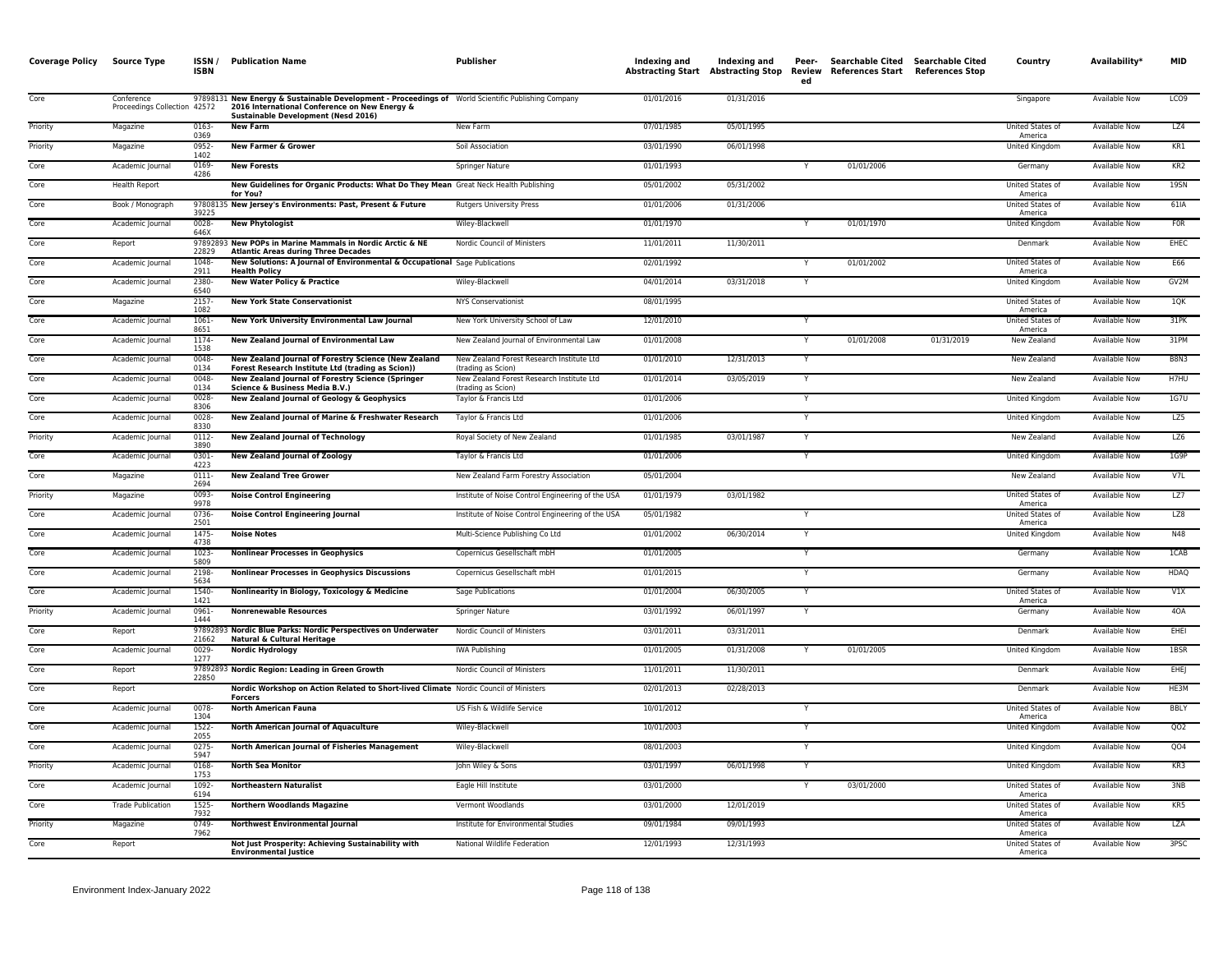| <b>Coverage Policy</b> | <b>Source Type</b>       | ISSN/<br>ISBN           | <b>Publication Name</b>                                                                                  | <b>Publisher</b>                                | Indexing and<br><b>Abstracting Start</b> | Indexing and<br><b>Abstracting Stop Review</b> | Peer-<br>ed | Searchable Cited Searchable Cited<br>References Start | <b>References Stop</b> | Country                            | Availability* | <b>MID</b>        |
|------------------------|--------------------------|-------------------------|----------------------------------------------------------------------------------------------------------|-------------------------------------------------|------------------------------------------|------------------------------------------------|-------------|-------------------------------------------------------|------------------------|------------------------------------|---------------|-------------------|
| Priority               | Magazine                 | 0194<br>1062            | <b>Not Man Apart</b>                                                                                     | Friends of the Earth                            | 12/01/1981                               | 10/01/1989                                     |             |                                                       |                        | United States of<br>America        | Available Now | <b>LZB</b>        |
| Core                   | Academic Journal         | 2059-<br>7037           | <b>NPJ Clean Water</b>                                                                                   | Springer Nature                                 | 11/15/2018                               |                                                |             |                                                       |                        | Germany                            | Available Now | LQV <sub>2</sub>  |
| Core                   | Academic Journal         | 2397<br>3722            | NPJ Climate & Atmospheric Science                                                                        | Springer Nature                                 | 12/01/2018                               |                                                |             |                                                       |                        | Germany                            | Available Now | LQV3              |
| Core                   | Magazine                 | 0191-<br>815X           | <b>Nuclear &amp; Chemical Waste Management</b>                                                           | Pergamon Press - An Imprint of Elsevier Science | 01/01/1980                               | 05/31/1988                                     |             |                                                       |                        | United Kingdom                     | Available Now | LZC               |
| Core                   | Academic Journal         | 0140-<br>4067           | <b>Nuclear Energy</b>                                                                                    | Thomas Telford Ltd                              | 02/01/1993                               | 12/31/2004                                     | Y           |                                                       |                        | United Kingdom                     | Available Now | C <sub>3</sub> D  |
| Priority               | Magazine                 | 0029<br>5507            | <b>Nuclear Engineering International</b>                                                                 | Global Trade Media Ltd.                         | 06/01/1973                               | 05/01/1985                                     |             |                                                       |                        | United Kingdom                     | Available Now | 1R5               |
| Core                   | Academic Journal         | 1745-<br>2058           | <b>Nuclear Future</b>                                                                                    | <b>British Nuclear Energy Society</b>           | 01/01/2005                               |                                                |             | 01/01/2005                                            |                        | United Kingdom                     | Available Now | 16VU              |
| Core                   | <b>Trade Publication</b> | 0892<br>2055            | <b>Nuclear Plant Journal</b>                                                                             | Presidents & Prime Ministers                    | 06/01/2001                               |                                                |             | 01/01/2003                                            |                        | United States of<br>America        | Available Now | 11Q               |
| Priority               | Magazine                 | 0029<br>5604            | <b>Nuclear Safety</b>                                                                                    | Superintendent of Documents                     | 11/01/1972                               | 01/01/1986                                     |             |                                                       |                        | <b>United States of</b><br>America | Available Now | <b>NUC</b>        |
| Priority               | Magazine                 | 0029<br>5647            | <b>Nuclear Science Journal</b>                                                                           | Atomic Energy Council of the Republic of China  | 03/01/1978                               | 08/01/1991                                     |             |                                                       |                        | Taiwan                             | Available Now | <b>LZD</b>        |
| Core                   | Academic Journal         | 1385-<br>1314           | <b>Nutrient Cycling in Agroecosystems</b>                                                                | Springer Nature                                 | 01/01/2007                               |                                                | Y           |                                                       |                        | Germany                            | Available Now | OKE               |
| Core                   | Magazine                 |                         | <b>Nutrition Reports International</b>                                                                   | Elsevier B.V                                    | 06/01/1973                               | 12/01/1989                                     |             |                                                       |                        | United Kingdom                     | Available Now | LZE               |
| Core                   | Academic Journal         | 0954<br>4224            | <b>Nutrition Research Reviews</b>                                                                        | Cambridge University Press                      | 01/01/1988                               |                                                |             |                                                       |                        | United Kingdom                     | Available Now | LZF               |
| Core                   | Academic Journal         | 0029-<br>6643           | <b>Nutrition Reviews</b>                                                                                 | <b>Oxford University Press</b>                  | 07/01/1993                               |                                                | Y           | 07/01/1993                                            |                        | United Kingdom                     | Available Now | <b>NUV</b>        |
| Priority               | Academic Journal         | 0029-<br>666X           | <b>Nutrition Today</b>                                                                                   | Lippincott Williams & Wilkins                   | 01/01/1991                               | 11/01/1991                                     |             |                                                       |                        | United States of<br>America        | Available Now | <b>NUT</b>        |
| Core                   | Academic Journal         | 1351<br>0711            | <b>Occupational &amp; Environmental Medicine</b>                                                         | <b>BMJ Publishing Group</b>                     | 01/01/1994                               | 04/04/2016                                     | Y           | 01/01/2001                                            | 02/28/2009             | United Kingdom                     | Available Now | 22H               |
| Core                   | Magazine                 | 0029<br>7909            | <b>Occupational Hazards</b>                                                                              | Endeavor Business Media                         | 07/01/1993                               | 10/31/2008                                     |             |                                                       |                        | United States of<br>America        | Available Now | OHZ               |
| Core                   | Magazine                 | 0362-<br>4064           | <b>Occupational Health &amp; Safety</b>                                                                  | 1105 Media, Inc.                                | 01/01/1993                               |                                                |             | 01/01/2003                                            | 07/31/2020             | United States of<br>America        | Available Now | OHS               |
| Core                   | Academic Journal         | 0962-<br>7480           | <b>Occupational Medicine</b>                                                                             | Oxford University Press                         | 01/01/1996                               |                                                |             | 10/01/2009                                            |                        | United Kingdom                     | Available Now | N5Z               |
| Core                   | Book / Monograph         | 97808050 Ocean<br>40845 |                                                                                                          | Lerner Publishing Group                         | 01/01/1996                               | 01/31/1996                                     |             |                                                       |                        | United States of<br>America        | Available Now | PIG               |
| Core                   | Academic Journal         | 1073-<br>8843           | Ocean & Coastal Law Journal                                                                              | Ocean & Coastal Law Journal                     | 01/01/2011                               |                                                |             |                                                       |                        | United States of<br>America        | Available Now | 31PX              |
| Core                   | Academic Journal         | 0964<br>5691            | Ocean & Coastal Management                                                                               | Elsevier B.V.                                   | 01/01/1992                               |                                                | Y           | 01/01/2006                                            |                        | <b>United Kingdom</b>              | Available Now | JN8               |
| Core                   | Academic Journal         | 1598<br>141X            | Ocean & Polar Research                                                                                   | Korea Ocean Research & Development Institute    | 09/01/2008                               |                                                | Y           |                                                       |                        | Korea, Republic of<br>(South)      | Available Now | 65G6              |
| Core                   | Magazine                 | 0951<br>8312            | Ocean & Shoreline Management                                                                             | Elsevier B.V.                                   | 01/01/1989                               | 07/31/1991                                     |             |                                                       |                        | United Kingdom                     | Available Now | LZG               |
| Core                   | Academic Journal         | 0090-<br>8320           | Ocean Development & International Law                                                                    | Routledge                                       | 07/01/1996                               |                                                | Y           | 01/01/1998                                            |                        | United Kingdom                     | Available Now | ODI               |
| Core                   | Academic Journal         | 0029-<br>8018           | <b>Ocean Engineering</b>                                                                                 | Pergamon Press - An Imprint of Elsevier Science | 05/01/2002                               |                                                | Y           |                                                       |                        | United Kingdom                     | Available Now | J <sub>N9</sub>   |
| Priority               | Magazine                 | 0029<br>8026            | <b>Ocean Industry</b>                                                                                    | Gulf Energy Information                         | 06/01/1973                               | 08/01/1981                                     |             |                                                       |                        | United States of<br>America        | Available Now | DLD               |
| Core                   | Magazine                 | 0302-<br>184X           | <b>Ocean Management</b>                                                                                  | Elsevier B.V.                                   | 04/01/1976                               | 12/01/1986                                     |             |                                                       |                        | United Kingdom                     | Available Now | <b>LZH</b>        |
| Priority               | Magazine                 |                         | <b>Ocean Physics &amp; Engineering</b>                                                                   | Marcel Dekker                                   | 01/01/1987                               | 06/01/1987                                     |             |                                                       |                        | United States of<br>America        | Available Now | LZI               |
| Core                   | Academic Journal         | 1812-<br>0784           | <b>Ocean Science</b>                                                                                     | Copernicus Gesellschaft mbH                     | 01/01/2005                               |                                                | Y           |                                                       |                        | Germany                            | Available Now | <b>ICAC</b>       |
| Priority               | Magazine                 | 0275<br>2220            | Ocean Science & Engineering                                                                              | Marcel Dekker                                   | 01/01/1981                               | 04/01/1986                                     |             |                                                       |                        | United States of<br>America        | Available Now | LZ                |
| Core                   | Academic Journal         | 1812-<br>0806           | <b>Ocean Science Discussions</b>                                                                         | Copernicus Gesellschaft mbH                     | 01/01/2005                               |                                                |             |                                                       |                        | Germany                            | Available Now | 1CAD              |
| Core                   | Report                   |                         | Ocean Science in Canada: Meeting the Challenge, Seizing Council of Canadian Academies<br>the Opportunity |                                                 | 11/01/2013                               | 11/30/2013                                     |             |                                                       |                        | Canada                             | Available Now | H <sub>9</sub> VY |
| Priority               | Magazine                 | 0164<br>632X            | <b>Ocean World</b>                                                                                       | Ocean World                                     | 01/01/1978                               | 09/01/1978                                     |             |                                                       |                        | United States of<br>America        | Available Now | <b>LZK</b>        |
| Core                   | Academic Journal         | 0191-<br>8575           | <b>Ocean Yearbook</b>                                                                                    | <b>Brill Academic Publishers</b>                | 01/01/2015                               |                                                |             |                                                       |                        | Netherlands                        | Available Now | 8HS               |
| Core                   | Magazine                 | 0078-<br>3234           | Oceanologia                                                                                              | Elsevier B.V.                                   | 01/01/2012                               |                                                | Y           |                                                       |                        | United Kingdom                     | Available Now | 1CZ3              |
| Core                   | Magazine                 | 0029<br>8174            | <b>Oceans</b>                                                                                            | Oceans                                          | 01/01/1975                               | 04/01/1989                                     |             |                                                       |                        | United States of<br>America        | Available Now | OCE               |
| Core                   | Academic Journal         | 0029                    | <b>Oceanus</b>                                                                                           | Woods Hole Oceanographic Institution            | 09/01/1975                               |                                                | Y           |                                                       |                        | United States of                   | Available Now | OCU               |
| Core                   | Academic Journal         | 8182<br>1230-           | Ochrona Srodowiska                                                                                       | Polish Sanitary Engineers Association           | 01/01/2013                               |                                                | Y           |                                                       |                        | America<br>Poland                  | Available Now | <b>FSPQ</b>       |
| Core                   | Academic Journal         | 6169<br>1230-<br>7831   | Ochrona Srodowiska i Zasobów Naturalnych                                                                 | Sciendo                                         | 02/01/2014                               |                                                | Y           |                                                       |                        | Germany                            | Available Now | GQPF              |
| Core                   | Report                   |                         | <b>ODS Waste Treatment in the Nordic Countries</b>                                                       | Nordic Council of Ministers                     | 01/01/2013                               | 01/31/2013                                     |             |                                                       |                        | Denmark                            | Available Now | HE3N              |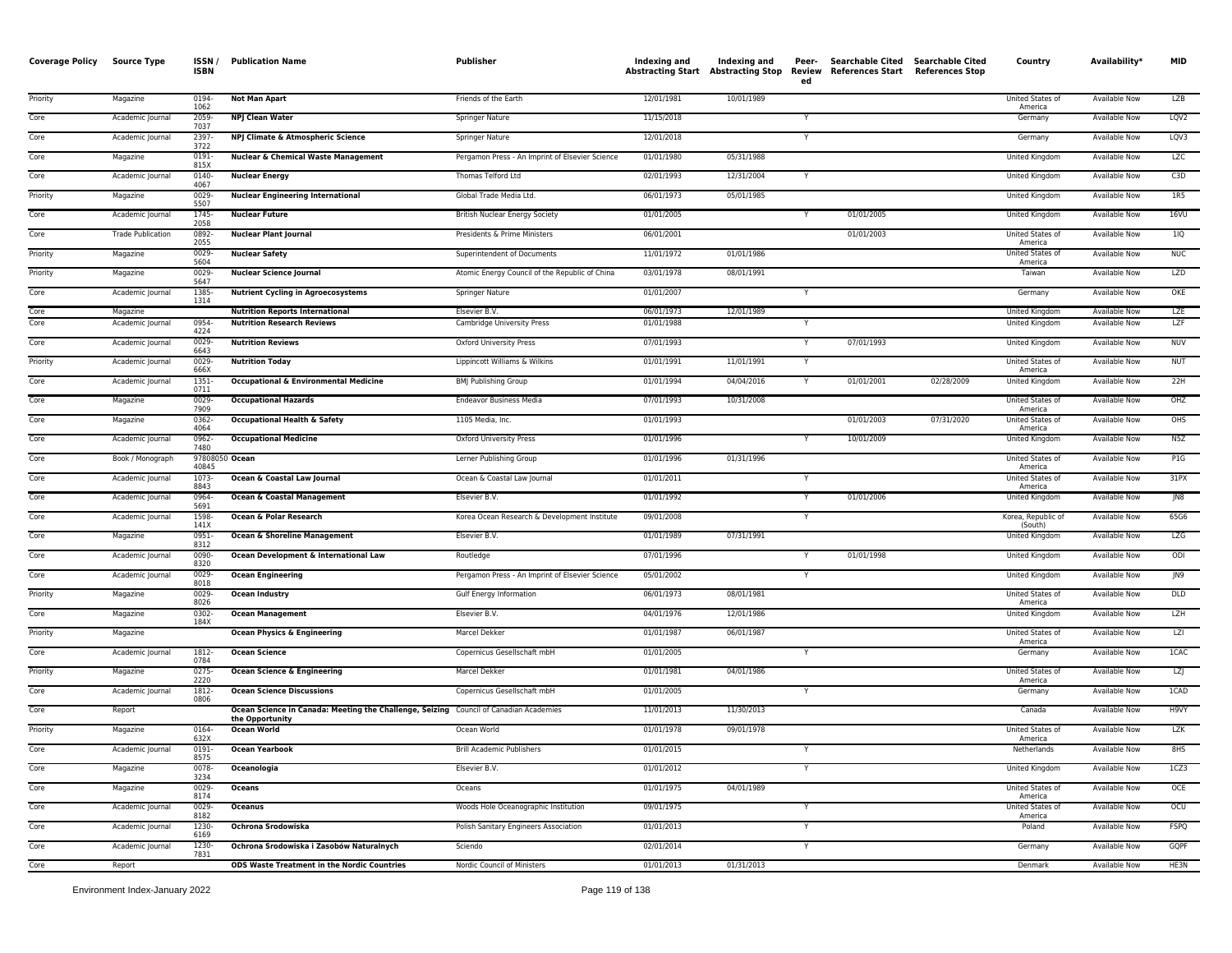| <b>Coverage Policy</b> | <b>Source Type</b>       | ISSN/<br><b>ISBN</b> | <b>Publication Name</b>                                                                                                                         | <b>Publisher</b>                                       | Indexing and | Indexing and<br>Abstracting Start Abstracting Stop Review | Peer-<br>ed | Searchable Cited Searchable Cited<br><b>References Start</b> | <b>References Stop</b> | Country                     | Availability*        | <b>MID</b>      |
|------------------------|--------------------------|----------------------|-------------------------------------------------------------------------------------------------------------------------------------------------|--------------------------------------------------------|--------------|-----------------------------------------------------------|-------------|--------------------------------------------------------------|------------------------|-----------------------------|----------------------|-----------------|
| Core                   | Working Paper            | 1997<br>0900         | <b>OECD Environment Working Papers</b>                                                                                                          | Organisation for Economic Cooperation &<br>Development | 01/01/2010   |                                                           |             |                                                              |                        | France                      | <b>Available Now</b> | <b>B3RB</b>     |
| Core                   | Academic Journal         | 0029-<br>8549        | Oecologia                                                                                                                                       | Springer Nature                                        | 01/01/2000   |                                                           |             | 01/01/2008                                                   |                        | Germany                     | Available Now        | NZ9             |
| Core                   | Book / Monograph         | 978155<br>02549      | 25 Off Course: Restoring Balance Between Canadian Society International Development Research Centre<br>& the Environment                        |                                                        | 01/01/1994   | 01/31/1994                                                |             |                                                              |                        | Canada                      | Available Now        | 90CM            |
| Core                   | <b>Trade Publication</b> | 0030<br>0608         | <b>Offshore</b>                                                                                                                                 | <b>Endeavor Business Media</b>                         | 11/01/1972   |                                                           |             | 11/01/1972                                                   |                        | United States of<br>America | Available Now        | <b>OFS</b>      |
| Core                   | Academic Journal         | 0030<br>1299         | Oikos                                                                                                                                           | Wiley-Blackwell                                        | 01/01/1949   |                                                           | Y           | 01/01/2005                                                   |                        | United Kingdom              | Available Now        | <b>HYL</b>      |
| Core                   | Academic Journal         | 0269<br>8579         | Oil & Chemical Pollution                                                                                                                        | Elsevier B.V.                                          | 01/01/1986   | 08/31/1990                                                | Y           |                                                              |                        | United Kingdom              | Available Now        | LZL             |
| Priority               | Academic Journal         | 0143<br>7127         | Oil & Petrochemical Pollution                                                                                                                   | Elsevier B.V.                                          | 01/01/1984   | 03/01/1985                                                | Y           |                                                              |                        | <b>United Kingdom</b>       | <b>Available Now</b> | <b>LZM</b>      |
| Core                   | Magazine                 | 0195<br>3524         | Oil Spill Intelligence Report                                                                                                                   | Wolters Kluwer Legal & Regulatory                      | 08/01/2003   |                                                           |             |                                                              |                        | United States of<br>America | Available Now        | QND             |
| Priority               | Magazine                 | 0264<br>0759         | Oilman                                                                                                                                          | Rogers Media Inc.                                      | 01/01/1991   | 12/01/1991                                                |             |                                                              |                        | Canada                      | Available Now        | LZN             |
| Core                   | Magazine                 | 1015<br>2423         | Ökologie & Landbau                                                                                                                              | Oekom Verlag GmbH                                      | 01/01/2014   |                                                           |             |                                                              |                        | Germany                     | Available Now        | 65OA            |
| Core                   | Magazine                 | 0930-<br>9993        | Ökologisches Wirtschaften                                                                                                                       | Oekom Verlag GmbH                                      | 02/01/2014   |                                                           |             |                                                              |                        | Germany                     | Available Now        | FXJU            |
| Core                   | Academic Journal         | 1753<br>0229         | <b>OPEC Energy Review</b>                                                                                                                       | Wiley-Blackwell                                        | 03/01/2008   |                                                           |             | 03/01/2008                                                   |                        | United Kingdom              | Available Now        | 84PD            |
| Core                   | Academic Journal         | 0277<br>0180         | <b>OPEC Review: Energy Economics &amp; Related Issues</b>                                                                                       | Wiley-Blackwell                                        | 03/01/1992   | 12/31/2007                                                |             | 01/01/2003                                                   |                        | United Kingdom              | Available Now        | 7R6             |
| Core                   | Magazine                 | 2055<br>298X         | <b>Open Quaternary</b>                                                                                                                          | <b>Ubiquity Press</b>                                  | 01/01/2017   |                                                           |             |                                                              |                        | United Kingdom              | Available Now        | LUSV            |
| Core                   | Magazine                 | 1096<br>3901         | <b>Open Spaces</b>                                                                                                                              | Open Spaces Publications Inc.                          | 06/01/2002   | 08/31/2007                                                |             |                                                              |                        | United States of<br>America | Available Now        | KR8             |
| Core                   | Academic Journal         | 0139<br>925X         | <b>Opera Corcontica</b>                                                                                                                         | Sprava Krkonosskeho Narodniho Parku                    | 01/01/2009   |                                                           |             |                                                              |                        | Czech Republic              | Available Now        | <b>B3RE</b>     |
| Priority               | Magazine                 |                      | Operculum                                                                                                                                       | Operculum                                              | 01/01/1974   | 01/01/1977                                                |             |                                                              |                        | United States of<br>America | Available Now        | <b>LZP</b>      |
| Core                   | Academic Journal         | 0149-<br>8029        | <b>Opflow Online</b>                                                                                                                            | Wiley-Blackwell                                        | 03/01/2012   |                                                           | Y           |                                                              |                        | United Kingdom              | Available Now        | 845G            |
| Core                   | Academic Journal         | 0902-<br>0055        | Oral Microbiology & Immunology                                                                                                                  | Wiley-Blackwell                                        | 11/01/1986   | 12/31/2009                                                |             | 11/01/1986                                                   |                        | United Kingdom              | Available Now        | <b>FRU</b>      |
| Core                   | Magazine                 | 1464-<br>1224        | <b>Organic Farming</b>                                                                                                                          | Soil Association                                       | 06/01/2002   |                                                           |             |                                                              |                        | United Kingdom              | Available Now        | KRA             |
| Core                   | <b>Health Report</b>     |                      | Organic Foods: to Buy or Not to Buy?                                                                                                            | Great Neck Health Publishing                           | 10/01/2004   | 10/31/2004                                                |             |                                                              |                        | United States of<br>America | Available Now        | 19SZ            |
| Priority               | Magazine                 | 0030-<br>4913        | <b>Organic Gardening &amp; Farming</b>                                                                                                          | Rodale Inc.                                            | 06/01/1973   | 06/01/1978                                                |             |                                                              |                        | United States of<br>America | Available Now        | LZQ             |
| Core                   | Academic Journal         | 0146-<br>6380        | <b>Organic Geochemistry</b>                                                                                                                     | Pergamon Press - An Imprint of Elsevier Science        | 02/01/2002   |                                                           |             |                                                              |                        | United Kingdom              | Available Now        | <b>JNK</b>      |
| Core                   | Book / Monograph         | 09624                | 97807484 Organic Pollutants: An Ecotoxicological Perspective                                                                                    | Taylor & Francis Ltd / Books                           | 04/26/2001   | 05/26/2001                                                |             | 04/26/2001                                                   | 05/26/2001             | United Kingdom              | Available Now        | 1317            |
| Core                   | Magazine                 | 1944-<br>5644        | <b>Organic Spa Magazine</b>                                                                                                                     | Organic Spa                                            | 09/01/2009   |                                                           |             |                                                              |                        | United States of<br>America | <b>Available Now</b> | 8VE1            |
| Core                   | <b>Health Report</b>     |                      | Organically Grown Food: Is it Really a Better Choice?                                                                                           | Great Neck Health Publishing                           | 05/01/2002   | 05/31/2002                                                |             |                                                              |                        | United States of<br>America | Available Now        | 19T0            |
| Core                   | Academic Journal         | 1086-<br>0266        | <b>Organization &amp; Environment</b>                                                                                                           | Sage Publications                                      | 03/01/1998   |                                                           |             | 01/01/2003                                                   |                        | United States of<br>America | Available Now        | 3FK             |
| Priority               | Academic Journal         | 0302-<br>1688        | <b>Origins of Life</b>                                                                                                                          | Springer Nature                                        | 01/01/1975   | 06/01/1994                                                |             |                                                              |                        | Germany                     | Available Now        | LZR             |
| Core                   | Academic Journal         | 0169-<br>6149        | Origins of Life & Evolution of the Biosphere                                                                                                    | Springer Nature                                        | 09/01/1994   |                                                           |             |                                                              |                        | Germany                     | Available Now        | LZS             |
| Core                   | Academic Journal         | 0259<br>191X         | Orion                                                                                                                                           | Operations Research Society of South Africa            | 01/01/1993   |                                                           |             | 01/01/1993                                                   | 07/31/2019             | South Africa                | Available Now        | ORI             |
| Core                   | Academic Journal         | 0030<br>6053         | Oryx                                                                                                                                            | Cambridge University Press                             | 10/01/1973   |                                                           | Y           | 10/01/1973                                                   |                        | United Kingdom              | Available Now        | <b>FOU</b>      |
| Core                   | Magazine                 | 2334<br>4075         | <b>Osprey Newsletter</b>                                                                                                                        | Federation of Fly Fishers a corporation of New<br>York | 01/01/2009   |                                                           |             |                                                              |                        | United States of<br>America | Available Now        | AY3J            |
| Core                   | Academic Journal         | 1991-<br>2951        | <b>Our Nature</b>                                                                                                                               | Nature Conservation & Health Care Council              | 01/01/2008   |                                                           |             | 01/01/2008                                                   |                        | Nepal                       | Available Now        | 78AH            |
| Core                   | Magazine                 | 1013-<br>7394        | <b>Our Planet</b>                                                                                                                               | United Nations Environment Programme                   | 12/01/2004   |                                                           |             |                                                              |                        | Kenya                       | Available Now        | SF <sub>5</sub> |
| Core                   | Academic Journal         | 47503                | 97806746 Our Sun                                                                                                                                | Harvard University Press                               | 06/01/1976   | 12/01/1978                                                |             |                                                              |                        | United States of<br>America | Available Now        | LZT             |
| Core                   | Magazine                 | 0883-<br>6809        | Out of Doors                                                                                                                                    | South Dakota Wildlife Federation                       | 12/01/2004   |                                                           |             |                                                              |                        | United States of<br>America | Available Now        | U49             |
| Core                   | Book / Monograph         | 24384                | 97809668 Overcoming Hurdles to IFQs in U.S. Fisheries: A Guide for PERC: Property & Environment Research Center<br><b>Federal Policy Makers</b> |                                                        | 03/01/2004   | 03/31/2004                                                |             |                                                              |                        | United States of<br>America | <b>Available Now</b> | 7195            |
| Core                   | Academic Journal         | 0191-<br>9512        | <b>Ozone: Science &amp; Engineering</b>                                                                                                         | Taylor & Francis Ltd                                   | 01/01/2002   |                                                           | Y           | 01/01/2002                                                   |                        | United Kingdom              | Available Now        | <b>1B4</b>      |
| Core                   | Academic Journal         | 1079-<br>0276        | <b>P2: Pollution Prevention Review</b>                                                                                                          | John Wiley & Sons, Inc.                                | 03/01/1999   | 03/31/2002                                                | Y           |                                                              |                        | United States of<br>America | Available Now        | 5XA             |
| Core                   | Academic Journal         | 0738-<br>6206        | <b>Pace Environmental Law Review</b>                                                                                                            | Pace Environmental Law Review                          | 12/01/2009   |                                                           | Y           |                                                              |                        | United States of<br>America | Available Now        | 31Q4            |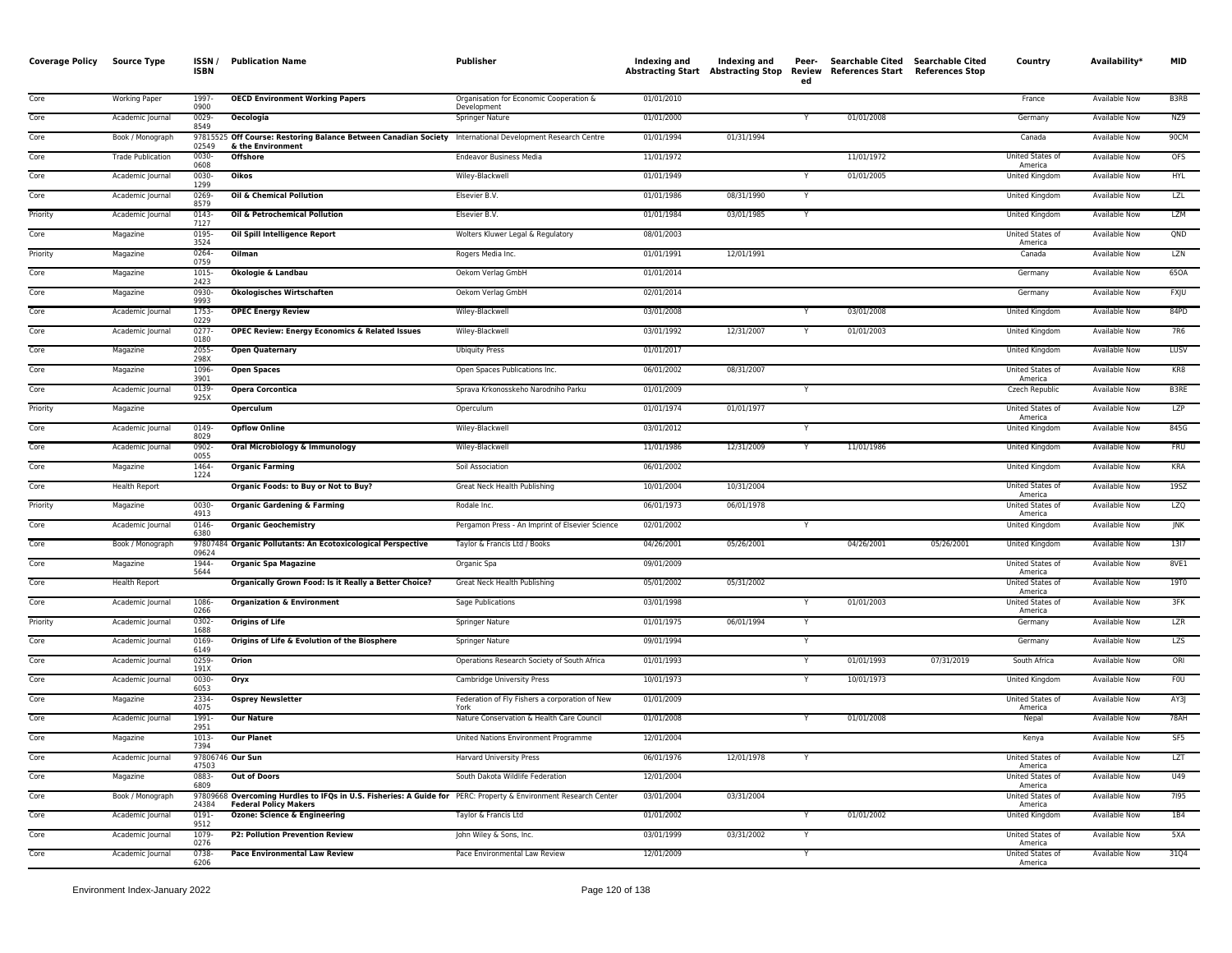| <b>Coverage Policy</b> | Source Type              | ISSN/<br><b>ISBN</b> | <b>Publication Name</b>                                                                                                                                                                                  | Publisher                                    | Indexing and | Indexing and<br><b>Abstracting Start Abstracting Stop</b> | Peer-<br>Review<br>ed | Searchable Cited Searchable Cited<br>References Start References Stop | Country                            | Availability*        | <b>MID</b>  |
|------------------------|--------------------------|----------------------|----------------------------------------------------------------------------------------------------------------------------------------------------------------------------------------------------------|----------------------------------------------|--------------|-----------------------------------------------------------|-----------------------|-----------------------------------------------------------------------|------------------------------------|----------------------|-------------|
| Core                   | Academic Journal         | 1175<br>6543         | <b>Pacific Ecologist</b>                                                                                                                                                                                 | Pacific Institute of Resource Management     | 12/01/2011   |                                                           |                       |                                                                       | New Zealand                        | <b>Available Now</b> | 96TP        |
| Core                   | Academic Journal         | 0030-<br>8870        | <b>Pacific Science</b>                                                                                                                                                                                   | University of Hawai'i                        | 01/01/2004   |                                                           |                       |                                                                       | United States of<br>America        | <b>Available Now</b> | 7ST         |
| Core                   | Academic Journal         | 1089<br>6317         | <b>Pacific Seabirds</b>                                                                                                                                                                                  | Pacific Seabird Group                        | 07/01/2018   |                                                           | Y                     |                                                                       | United States of<br>America        | <b>Available Now</b> | 925U        |
| Core                   | Magazine                 | 0894<br>3214         | Packaging Technology & Science                                                                                                                                                                           | John Wiley & Sons, Inc.                      | 01/01/1993   |                                                           |                       |                                                                       | <b>United States of</b><br>America | Available Now        | 4UM         |
| Core                   | Academic Journal         | 1746<br>5095         | Packaging, Transport, Storage & Security of Radioactive Taylor & Francis Ltd<br><b>Materials</b>                                                                                                         |                                              | 01/01/2006   | 06/30/2014                                                | Y                     |                                                                       | United Kingdom                     | Available Now        | 22QB        |
| Core                   | Academic Journal         | $1611 -$<br>2490     | Paddy & Water Environment                                                                                                                                                                                | Springer Nature                              | 01/01/2007   |                                                           | Y                     |                                                                       | Germany                            | Available Now        | S27         |
| Core                   | Academic Journal         | 0255<br>7576         | <b>Pakistan Journal of Nematology</b>                                                                                                                                                                    | Knowledge Bylanes                            | 01/01/2011   |                                                           | Y                     |                                                                       | Pakistar                           | Available Now        | BJIG        |
| Core                   | Academic Journal         | 1815-<br>1094        | Pakistan Journal of Weed Science Research                                                                                                                                                                | Weed Science Society of Pakistan             | 05/01/2010   |                                                           | $\mathsf{Y}$          |                                                                       | Pakistan                           | <b>Available Now</b> | 461A        |
| Core                   | Academic Journal         | 0030<br>9923         | <b>Pakistan Journal of Zoology</b>                                                                                                                                                                       | Zoological Society of Pakistan               | 02/01/2009   |                                                           |                       |                                                                       | Pakistan                           | Available Now        | 65MN        |
| Core                   | Academic Journal         | 0031-<br>0182        | Palaeogeography, Palaeoclimatology, Palaeoecology                                                                                                                                                        | <b>Elsevier Science</b>                      | 01/01/2002   |                                                           | Y                     |                                                                       | Netherlands                        | <b>Available Now</b> | 3RU         |
| Core                   | Academic Journal         | $2572-$<br>4525      | Paleoceanography & Paleoclimatology                                                                                                                                                                      | John Wiley & Sons, Inc.                      | 05/01/2017   |                                                           | Y                     |                                                                       | United States of<br>America        | <b>Available Now</b> | LP3L        |
| Core                   | Report                   | 79676                | 97892916 Pan-European Environment: Glimpses Into an Uncertain<br><b>Future</b>                                                                                                                           | European Environment Agency                  | 10/01/2007   | 10/31/2007                                                |                       |                                                                       | Denmark                            | <b>Available Now</b> | 6C9E        |
| Core                   | Magazine                 | 0951-<br>8819        | Panoscope                                                                                                                                                                                                | Panos London                                 | 01/01/1991   | 10/01/1994                                                |                       |                                                                       | United Kingdom                     | <b>Available Now</b> | LZU         |
| Core                   | <b>Trade Publication</b> | 1933-<br>3684        | Paper 360                                                                                                                                                                                                | <b>TAPPI</b>                                 | 08/01/2006   |                                                           |                       |                                                                       | United States of<br>America        | Available Now        | 2SHD        |
| Core                   | Magazine                 | 0735<br>9462         | <b>Park Science</b>                                                                                                                                                                                      | US Department of the Interior                | 07/01/2008   |                                                           |                       |                                                                       | United States of<br>America        | Available Now        | GIR         |
| Core                   | Magazine                 | 0031-<br>2215        | <b>Parks &amp; Recreation</b>                                                                                                                                                                            | National Recreation & Park Association       | 07/01/1993   |                                                           |                       | 07/01/1993                                                            | United States of<br>America        | Available Now        | PKR         |
| Core                   | Book / Monograph         | 01818                | 97815525 Participatory Research & Development for Sustainable<br>Agriculture & Natural Resource Management: A<br>Sourcebook - Volume 1: Understanding Participatory<br><b>Research &amp; Development</b> | International Development Research Centre    | 01/01/2005   | 01/31/2005                                                |                       |                                                                       | Canada                             | <b>Available Now</b> | 90CX        |
| Core                   | Book / Monograph         | 01825                | 97815525 Participatory Research & Development for Sustainable<br>Agriculture & Natural Resource Management: A<br>Sourcebook - Volume 2: Enabling Participatory Research<br>& Development                 | International Development Research Centre    | 01/01/2005   | 01/31/2005                                                |                       |                                                                       | Canada                             | <b>Available Now</b> | 90CW        |
| Core                   | Book / Monograph         | 01832                | 97815525 Participatory Research & Development for Sustainable<br>Agriculture & Natural Resource Management: A<br>Sourcebook - Volume 3: Doing Participatory Research &<br>Development                    | International Development Research Centre    | 01/01/2005   | 01/31/2005                                                |                       |                                                                       | Canada                             | Available Now        | 90CY        |
| Core                   | Academic Journal         | 1743-<br>8977        | <b>Particle &amp; Fibre Toxicology</b>                                                                                                                                                                   | <b>BioMed Central</b>                        | 01/01/2004   |                                                           |                       |                                                                       | United Kingdom                     | <b>Available Now</b> | 1CVK        |
| Core                   | Academic Journal         | $2041 -$<br>7136     | Pastoralism                                                                                                                                                                                              | Springer Nature                              | 03/18/2016   |                                                           |                       |                                                                       | Germany                            | Available Now        | ESIH        |
| Core                   | Academic Journal         | 2049<br>632X         | <b>Pathogens &amp; Disease</b>                                                                                                                                                                           | Oxford University Press / USA                | 01/01/2013   |                                                           | Y                     | 01/01/2013                                                            | United States of<br>America        | Available Now        | <b>FXIO</b> |
| Core                   | Report                   |                      | Paving Paradise: Sprawl's Impact on Wildlife & Wild<br><b>Places in California</b>                                                                                                                       | National Wildlife Federation                 | 02/01/2001   | 02/28/2001                                                |                       |                                                                       | United States of<br>America        | <b>Available Now</b> | 3PSD        |
| Core                   | Report                   | 22287                | 97892893 Pelagic Complex in the North East Atlantic Ocean                                                                                                                                                | Nordic Council of Ministers                  | 06/01/2011   | 06/30/2011                                                |                       |                                                                       | Denmark                            | <b>Available Now</b> | <b>EHEK</b> |
| Core                   | Academic Journal         | 2575-<br>8314        | People & Nature                                                                                                                                                                                          | Wiley-Blackwell                              | 06/01/2019   |                                                           |                       |                                                                       | United Kingdom                     | Available Now        | LXGN        |
| Core                   | Report                   |                      | People & Wildlife: A World Connected                                                                                                                                                                     | National Wildlife Federation                 | 01/01/2002   | 01/31/2002                                                |                       |                                                                       | United States of<br>America        | <b>Available Now</b> | 3PSE        |
| Core                   | Book / Monograph         | 02242                | 97815525 People, Land & Water: Participatory Development<br><b>Communication for Natural Resource Management</b>                                                                                         | International Development Research Centre    | 01/01/2006   | 01/31/2006                                                |                       |                                                                       | Canada                             | Available Now        | 90CQ        |
| Core                   | Report                   |                      | Per & Polyfluorinated Substances in the Nordic Countries Nordic Council of Ministers                                                                                                                     |                                              | 06/01/2013   | 06/30/2013                                                |                       |                                                                       | Denmark                            | Available Now        | HE30        |
| Core                   | Magazine                 | 1095-<br>3779        | <b>PERC Reports</b>                                                                                                                                                                                      | PERC: Property & Environment Research Center | 03/01/2009   |                                                           |                       |                                                                       | United States of<br>America        | Available Now        | 2WUB        |
| Core                   | Magazine                 |                      | <b>Permaculture Activist</b>                                                                                                                                                                             | Permaculture Activist                        | 03/01/1991   | 04/30/2015                                                |                       | 03/01/1991                                                            | United States of<br>America        | Available Now        | <b>LZV</b>  |
| Core                   | Magazine                 | 2377-<br>7648        | <b>Permaculture Design</b>                                                                                                                                                                               | Permaculture Activist                        | 05/01/2015   | 08/31/2019                                                |                       |                                                                       | United States of<br>America        | Available Now        | ITI9        |
| Priority               | Academic Journal         | 1037<br>8480         | Permaculture International Journal                                                                                                                                                                       | Permaculture International Limited           | 03/01/1990   | 03/01/2000                                                |                       |                                                                       | Australia                          | <b>Available Now</b> | KRE         |
| Core                   | Academic Journal         | $1045 -$<br>6740     | <b>Permafrost &amp; Periglacial Processes</b>                                                                                                                                                            | John Wiley & Sons, Inc.                      | 04/01/2012   |                                                           |                       |                                                                       | United States of<br>America        | <b>Available Now</b> | 096         |
| Core                   | Report                   |                      | Perspectives for Sustainable Development of Nordic<br>Aquaculture                                                                                                                                        | Nordic Council of Ministers                  | 05/01/2013   | 05/31/2013                                                |                       |                                                                       | Denmark                            | Available Now        | HE3P        |
| Core                   | Academic Journal         | 1433<br>8319         | Perspectives in Plant Ecology, Evolution & Systematics                                                                                                                                                   | Elsevier B.V.                                | 01/01/2002   |                                                           | $\mathsf{v}$          |                                                                       | United Kingdom                     | <b>Available Now</b> | <b>NXG</b>  |
| Core                   | Academic Journal         | 1980<br>1165         | Pesquisa em Educação Ambiental                                                                                                                                                                           | Pesquisa em Educacao Ambiental               | 03/01/2013   |                                                           | Y                     |                                                                       | Brazil                             | Available Now        | H6TA        |
| Core                   | Academic Journal         | 1526-<br>498X        | <b>Pest Management Science</b>                                                                                                                                                                           | John Wiley & Sons, Inc.                      | 01/01/2000   |                                                           |                       | 01/01/2000                                                            | United States of<br>America        | Available Now        | LZW         |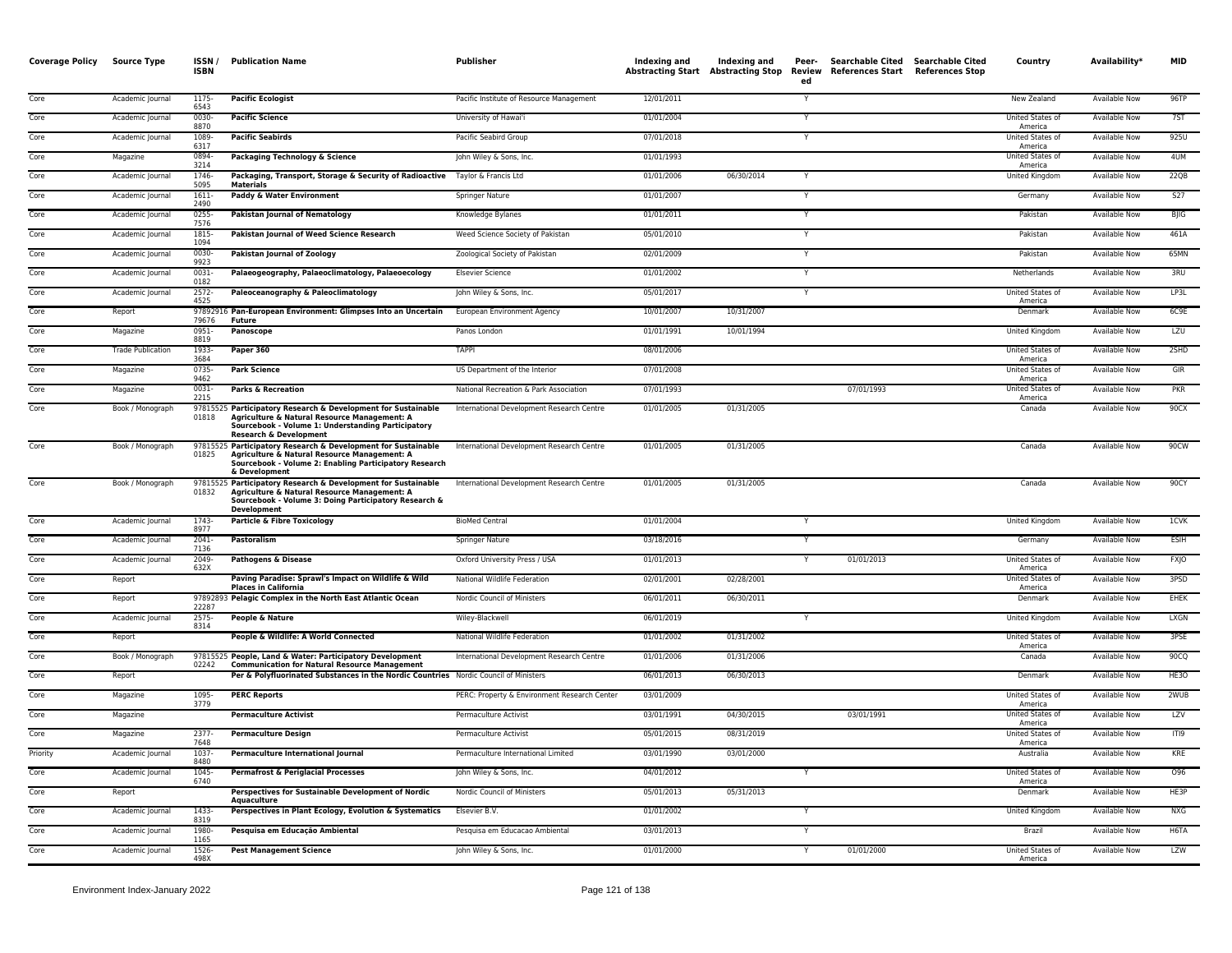| <b>Coverage Policy</b> | Source Type              | ISSN /<br><b>ISBN</b> | <b>Publication Name</b>                                                                                                 | Publisher                                                                              | Indexing and | Indexing and<br><b>Abstracting Start</b> Abstracting Stop | Peer-<br>ed  | Searchable Cited Searchable Cited<br>Review References Start References Stop |            | Country                            | Availability*        | <b>MID</b>      |
|------------------------|--------------------------|-----------------------|-------------------------------------------------------------------------------------------------------------------------|----------------------------------------------------------------------------------------|--------------|-----------------------------------------------------------|--------------|------------------------------------------------------------------------------|------------|------------------------------------|----------------------|-----------------|
| Core                   | Academic Journal         | 0048-<br>3575         | Pesticide Biochemistry & Physiology                                                                                     | Academic Press                                                                         | 01/01/2002   |                                                           | Y            |                                                                              |            | United States of<br>America        | Available Now        | L07             |
| Core                   | Book / Monograph         | 94104                 | 97815882 Pesticide Protocols                                                                                            | Springer eBooks                                                                        | 01/01/2006   | 01/31/2006                                                |              |                                                                              |            | <b>United States of</b><br>America | <b>Available Now</b> | 51YA            |
| Priority               | Academic Journal         | $0031 -$<br>613X      | <b>Pesticide Science</b>                                                                                                | John Wiley & Sons                                                                      | 02/01/1975   | 12/01/1999                                                | Y            |                                                                              |            | United Kingdom                     | <b>Available Now</b> | <b>KRG</b>      |
| Priority               | Magazine                 | 0031-<br>6148         | <b>Pesticides</b>                                                                                                       | Colour Publications Pvt, Ltd.                                                          | 04/01/1973   | 08/01/1988                                                |              |                                                                              |            | India                              | Available Now        | D37             |
| Core                   | Academic Journal         | 1820<br>3949          | Pesticides & Phytomedicine / Pesticidi i Fitomedicina                                                                   | Institute of Pesticides & Environmental<br>Protection                                  | 09/01/2012   |                                                           | Ÿ            |                                                                              |            | Serbia                             | Available Now        | FI7A            |
| Core                   | <b>Health Report</b>     |                       | <b>Pesticides in Foods: What You Should Know</b>                                                                        | Great Neck Health Publishing                                                           | 05/01/2002   | 05/31/2002                                                |              |                                                                              |            | United States of<br>America        | <b>Available Now</b> | 19T4            |
| Priority               | Magazine                 |                       | Petroculture Journal                                                                                                    | Petroculture Journal                                                                   | 01/01/1981   | 02/01/1981                                                |              |                                                                              |            | <b>United States of</b><br>America | <b>Available Now</b> | <b>LZX</b>      |
| Core                   | Book / Monograph         | 52681                 | 97809221 Petroleum & the Environment                                                                                    | American Geosciences Institute                                                         | 03/01/2003   | 03/31/2003                                                |              |                                                                              |            | United States of<br>America        | Available Now        | 1GV2            |
| Core                   | Academic Journal         | 1091-<br>6466         | Petroleum Science & Technology                                                                                          | Taylor & Francis Ltd                                                                   | 01/01/2001   |                                                           |              | 01/01/2001                                                                   |            | United Kingdom                     | <b>Available Now</b> | KV1             |
| Core                   | Magazine                 | 0031-<br>6555         | <b>Petroleum Today</b>                                                                                                  | American Petroleum Institute                                                           | 01/01/1973   | 06/01/1977                                                |              |                                                                              |            | United States of<br>America        | <b>Available Now</b> | LZY             |
| Core                   | Report                   |                       | Pharmaceuticals & Additives in Personal Care Products as Nordic Council of Ministers<br><b>Environmental Pollutants</b> |                                                                                        | 07/01/2013   | 07/31/2013                                                |              |                                                                              |            | Denmark                            | <b>Available Now</b> | HE3Q            |
| Core                   | Academic Journal         | 1053-<br>8569         | Pharmacoepidemiology & Drug Safety                                                                                      | John Wiley & Sons, Inc.                                                                | 04/01/2003   |                                                           |              |                                                                              |            | United States of<br>America        | Available Now        | 098             |
| Priority               | Magazine                 |                       | <b>Phoenix (Washington DC)</b>                                                                                          | Institute of Scrap Recycling Industries, Inc.                                          | 03/01/1990   | 09/01/1994                                                |              |                                                                              |            | United States of<br>America        | <b>Available Now</b> | MJM             |
| Priority               | Magazine                 | $0031 -$<br>837X      | <b>Phoenix Quarterly</b>                                                                                                | Institute of Scrap Recycling Industries, Inc.                                          | 01/01/1973   | 12/01/1987                                                |              |                                                                              |            | United States of<br>America        | <b>Available Now</b> | <b>LZZ</b>      |
| Core                   | Academic Journal         | 0099<br>1112          | Photogrammetric Engineering & Remote Sensing                                                                            | ASPRS: The Imaging & Geospatial Information<br>Society                                 | 06/01/1985   |                                                           |              | 06/01/1985                                                                   | 07/31/2020 | United States of<br>America        | Available Now        | 4FP             |
| Core                   | Magazine                 | 0272<br>3646          | <b>Physical Geography</b>                                                                                               | Taylor & Francis Ltd                                                                   | 01/01/2005   |                                                           |              | 01/01/2005                                                                   |            | United Kingdom                     | Available Now        | 1038            |
| Core                   | Academic Journal         | 1573-<br>160X         | Physical Oceanography (1573160X)                                                                                        | Federal State Budget Scientific Institution<br>'Marine Hydrophysical Institute of RAS' | 01/01/2021   |                                                           | Y            |                                                                              |            | Russian Federation                 | Available Now        | L4T8            |
| Core                   | Academic Journal         | 1063-<br>7788         | <b>Physics of Atomic Nuclei</b>                                                                                         | Springer Nature                                                                        | 01/01/1996   |                                                           |              | 01/01/2008                                                                   |            | Germany                            | Available Now        | 2V4             |
| Core                   | Academic Journal         | 0031-<br>9317         | <b>Physiologia Plantarum</b>                                                                                            | Wiley-Blackwell                                                                        | 01/01/1948   |                                                           | $\checkmark$ | 01/01/1948                                                                   |            | United Kingdom                     | Available Now        | FS6             |
| Core                   | Academic Journal         | 1522<br>2152          | Physiological & Biochemical Zoology                                                                                     | University of Chicago Press                                                            | 01/01/1999   |                                                           |              |                                                                              |            | United States of<br>America        | <b>Available Now</b> | EW <sub>2</sub> |
| Core                   | Academic Journal         | 0031<br>9481          | Phytopathologische Zeitschrift                                                                                          | Wiley-Blackwell                                                                        | 01/01/1929   | 12/31/1986                                                | Ÿ            | 01/01/1929                                                                   | 12/31/1986 | <b>United Kingdom</b>              | <b>Available Now</b> | M90             |
| Core                   | Academic Journal         | $0031 -$<br>949X      | Phytopathology                                                                                                          | American Phytopathological Society                                                     | 07/01/2003   |                                                           | Y            |                                                                              |            | United States of<br>America        | <b>Available Now</b> | QO6             |
| Core                   | Academic Journal         | 0031<br>9511          | Phytoprotection                                                                                                         | Society for the Protection of Plants                                                   | 01/01/1994   | 01/31/2013                                                | Y            | 01/01/1994                                                                   | 01/31/2013 | Canada                             | <b>Available Now</b> | KRI             |
| Core                   | Academic Journal         | 1195<br>2512          | <b>PICES Press</b>                                                                                                      | North Pacific Marine Science Organization                                              | 07/01/2012   |                                                           | Y            |                                                                              |            | Canada                             | <b>Available Now</b> | <b>DUKT</b>     |
| Core                   | Academic Journal         | 1198<br>273X          | <b>PICES Scientific Report</b>                                                                                          | North Pacific Marine Science Organization                                              | 08/01/2012   |                                                           |              |                                                                              |            | Canada                             | Available Now        | <b>DUKU</b>     |
| Core                   | Report                   | 1813-<br>8519         | <b>PICES Special Publications</b>                                                                                       | North Pacific Marine Science Organization                                              | 02/01/2013   |                                                           |              |                                                                              |            | Canada                             | Available Now        | DUKV            |
| Core                   | <b>Trade Publication</b> | 0032<br>0188          | Pipeline & Gas Journal                                                                                                  | Gulf Energy Information                                                                | 07/01/1993   |                                                           |              |                                                                              |            | United States of<br>America        | <b>Available Now</b> | PGJ             |
| Core                   | Magazine                 |                       | <b>Plan B Updates</b>                                                                                                   | Earth Policy Institute                                                                 | 01/01/2011   | 09/17/2014                                                |              |                                                                              |            | United States of<br>America        | <b>Available Now</b> | <b>BAQI</b>     |
| Core                   | Academic Journal         | 0032-<br>0633         | <b>Planetary &amp; Space Science</b>                                                                                    | Pergamon Press - An Imprint of Elsevier Science                                        | 01/01/2002   |                                                           |              |                                                                              |            | United Kingdom                     | Available Now        | JKE             |
| Priority               | Magazine                 |                       | Planner (Minnesota Planning & Counseling Center for<br><b>Women</b> )                                                   | Minnesota Planning & Counseling Center for<br>Women                                    | 01/01/1977   | 09/01/1981                                                |              |                                                                              |            | United States of<br>America        | <b>Available Now</b> | <b>M00</b>      |
| Core                   | <b>Trade Publication</b> | $0001 -$<br>2610      | Planning                                                                                                                | American Planning Association                                                          | 12/01/1977   |                                                           |              | 01/01/1999                                                                   |            | United States of<br>America        | <b>Available Now</b> | PLG             |
| Core                   | Academic Journal         | 1548-<br>0755         | Planning & Environmental Law                                                                                            | Routledge                                                                              | 01/01/2008   | 11/30/2014                                                |              |                                                                              |            | <b>United Kingdom</b>              | <b>Available Now</b> | 4600            |
| Priority               | Academic Journal         | 0032-<br>0714         | <b>Planning Outlook</b>                                                                                                 | Routledge                                                                              | 01/01/1985   | 01/01/1990                                                |              |                                                                              |            | United Kingdom                     | Available Now        | M <sub>01</sub> |
| Core                   | Academic Journal         | 0032<br>0781          | Plant & Cell Physiology                                                                                                 | <b>Oxford University Press</b>                                                         | 01/01/1996   |                                                           |              |                                                                              |            | United Kingdom                     | <b>Available Now</b> | N60             |
| Core                   | Academic Journal         | 0032-<br>079X         | Plant & Soil                                                                                                            | Springer Nature                                                                        | 08/01/1973   |                                                           | $\checkmark$ | 08/01/1973                                                                   |            | Germany                            | <b>Available Now</b> | KRJ             |
| Core                   | Academic Journal         | 1126<br>3504          | <b>Plant Biosystems</b>                                                                                                 | Taylor & Francis Ltd                                                                   | 03/01/2004   |                                                           |              |                                                                              |            | <b>United Kingdom</b>              | <b>Available Now</b> | V15             |
| Core                   | Academic Journal         | 1467<br>7644          | <b>Plant Biotechnology Journal</b>                                                                                      | Wiley-Blackwell                                                                        | 01/01/2003   |                                                           | Y            | 01/01/2008                                                                   |            | United Kingdom                     | Available Now        | F16             |
| Core                   | Academic Journal         | 0167<br>6857          | Plant Cell, Tissue & Organ Culture                                                                                      | <b>Springer Nature</b>                                                                 | 01/01/2007   |                                                           | Y            |                                                                              |            | Germany                            | <b>Available Now</b> | OKT             |
| Core                   | Academic Journal         | 2475<br>4455          | <b>Plant Direct</b>                                                                                                     | Wiley-Blackwell                                                                        | 09/01/2017   |                                                           | Y            |                                                                              |            | <b>United Kingdom</b>              | <b>Available Now</b> | L3KH            |
| Core                   | Academic Journal         | $0191 -$<br>2917      | <b>Plant Disease</b>                                                                                                    | American Phytopathological Society                                                     | 07/01/2003   | 02/28/2019                                                | Y            |                                                                              |            | United States of<br>America        | <b>Available Now</b> | QO7             |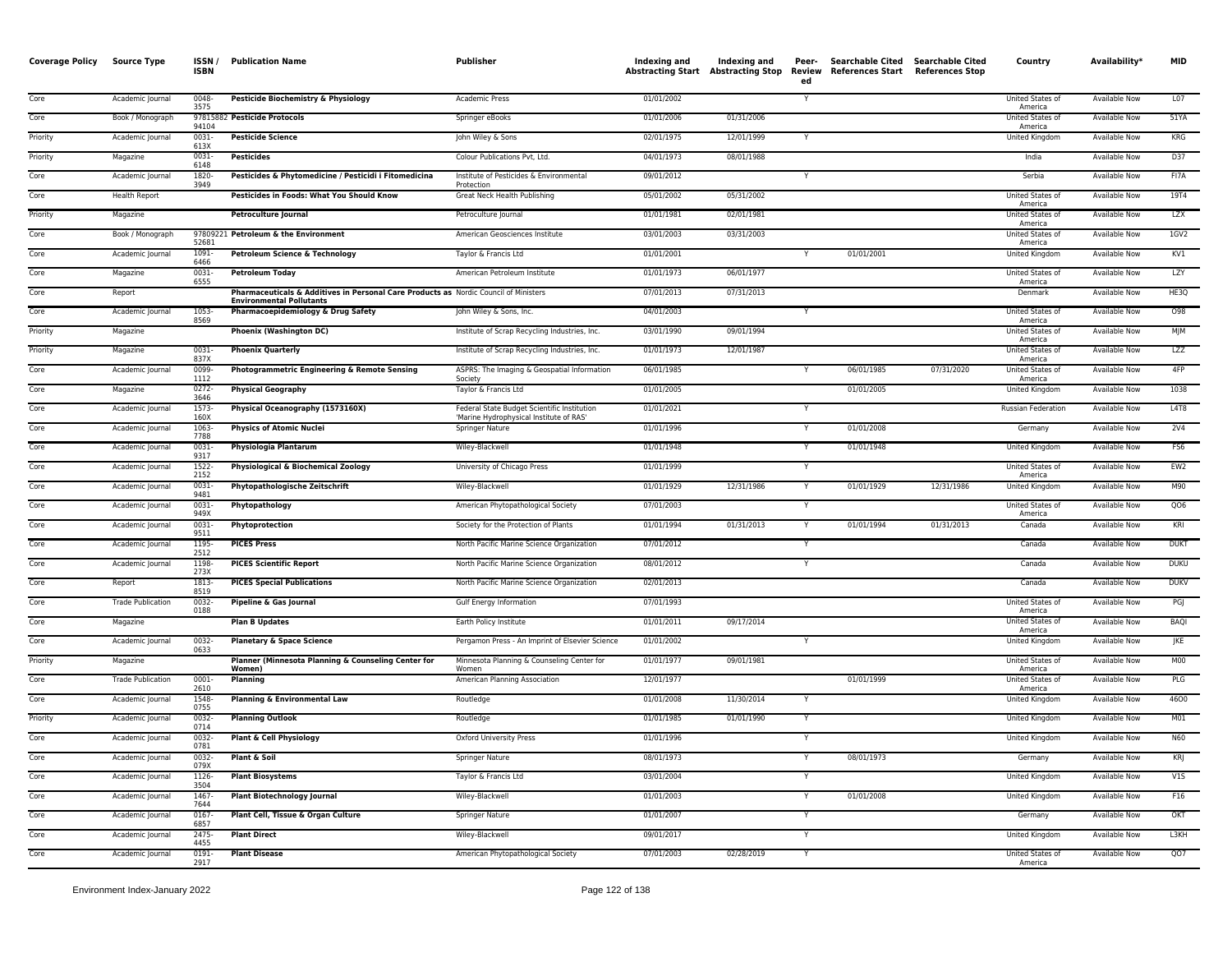| <b>Coverage Policy</b> | <b>Source Type</b>           | ISSN /<br><b>ISBN</b> | <b>Publication Name</b>                                                                                                                   | Publisher                                       | Indexing and             | Indexing and<br><b>Abstracting Start Abstracting Stop</b> | Peer-<br>Review<br>ed | Searchable Cited Searchable Cited<br>References Start References Stop |            | Country                          | Availability*                                | <b>MID</b>            |
|------------------------|------------------------------|-----------------------|-------------------------------------------------------------------------------------------------------------------------------------------|-------------------------------------------------|--------------------------|-----------------------------------------------------------|-----------------------|-----------------------------------------------------------------------|------------|----------------------------------|----------------------------------------------|-----------------------|
| Core                   | Academic Journal             | 1385<br>0237          | <b>Plant Ecology</b>                                                                                                                      | Springer Nature                                 | 01/01/2003               |                                                           |                       | 01/01/2008                                                            |            | Germany                          | <b>Available Now</b>                         | OKU                   |
| Core                   | Academic Journal             | 1755<br>0874          | <b>Plant Ecology &amp; Diversity</b>                                                                                                      | Taylor & Francis Ltd                            | 07/01/2008               |                                                           | Y                     |                                                                       |            | <b>United Kingdom</b>            | <b>Available Now</b>                         | 62BU                  |
| Core                   | Academic Journal             | $0921 -$<br>9668      | <b>Plant Foods for Human Nutrition</b>                                                                                                    | <b>Springer Nature</b>                          | 01/01/2003               |                                                           | Y                     | 03/01/2004                                                            |            | Germany                          | <b>Available Now</b>                         | KRL                   |
| Core                   | Academic Journal             | 0032<br>0862          | <b>Plant Pathology</b>                                                                                                                    | Wiley-Blackwell                                 | 03/01/1952               |                                                           |                       | 01/01/2005                                                            |            | United Kingdom                   | Available Now                                | <b>FOV</b>            |
| Core                   | Academic Journal             | 1343<br>943X          | <b>Plant Production Science</b>                                                                                                           | Taylor & Francis Ltd                            | 02/01/2016               |                                                           |                       |                                                                       |            | United Kingdom                   | Available Now                                | 1CVZ                  |
| Core                   | Academic Journal             | 0815<br>2195          | <b>Plant Protection Quarterly</b>                                                                                                         | Copyright Agency Limited                        | 07/01/2008               | 04/30/2016                                                | $\overline{Y}$        |                                                                       |            | Australia                        | <b>Available Now</b>                         | 5E47                  |
| Core                   | Magazine                     | 2632<br>8135          | <b>Plant Review</b>                                                                                                                       | Royal Horticultural Society Enterprises Limited | 01/01/2020               |                                                           |                       |                                                                       |            | United Kingdom                   | Available Now                                | MB3B                  |
| Core                   | Academic Journal             | 0140-<br>7791         | Plant, Cell & Environment                                                                                                                 | Wiley-Blackwell                                 | 03/01/1978               |                                                           |                       | 03/01/1978                                                            |            | United Kingdom                   | <b>Available Now</b>                         | ETF                   |
| Core                   | Academic Journal             | 2575-<br>6265         | <b>Plant-Environment Interactions</b>                                                                                                     | Wiley-Blackwell                                 | 01/01/2019               |                                                           | Y                     |                                                                       |            | United Kingdom                   | <b>Available Now</b>                         | M7VT                  |
| Core                   | Academic Journal             | 0032-<br>0935         | Planta                                                                                                                                    | Springer Nature                                 | 11/01/1999               |                                                           | Y                     | 11/01/1999                                                            |            | Germany                          | <b>Available Now</b>                         | O0F                   |
| Core                   | Academic Journal             | 2572-<br>2611         | Plants, People, Planet                                                                                                                    | Wiley-Blackwell                                 | 01/01/2018               |                                                           | Y                     |                                                                       |            | United Kingdom                   | <b>Available Now</b>                         | LE5R                  |
| Core                   | Academic Journal             | 2632-<br>8135         | <b>Plantsman: New Series</b>                                                                                                              | Royal Horticultural Society Enterprises Limited | 03/01/2004               | 03/31/2019                                                | Y                     |                                                                       |            | United Kingdom                   | Available Now                                | T95                   |
| Core                   | Academic Journal             | $0147 -$<br>619X      | <b>Plasmid</b>                                                                                                                            | <b>Academic Press</b>                           | 01/01/2002               |                                                           |                       |                                                                       |            | United States of<br>America      | <b>Available Now</b>                         | <b>LXG</b>            |
| Core                   | Academic Journal             |                       | <b>PLoS Climate</b>                                                                                                                       | Public Library of Science                       | 08/01/2021               |                                                           | Y                     |                                                                       |            | United States of<br>America      | Available Now                                | MP8K                  |
| Core                   | Academic Journal             |                       | <b>PLoS Sustainability &amp; Transformation</b>                                                                                           | Public Library of Science                       | 08/01/2021               |                                                           | Y                     |                                                                       |            | United States of<br>America      | Available Now                                | <b>MP86</b>           |
| Core                   | Academic Journal             |                       | <b>PLoS Water</b>                                                                                                                         | Public Library of Science                       | 08/01/2021               |                                                           | Y                     |                                                                       |            | United States of<br>America      | Available Now                                | MP93                  |
| Core                   | Academic Journal             | $0722 -$<br>4060      | <b>Polar Biology</b>                                                                                                                      | <b>Springer Nature</b>                          | 01/01/2000               |                                                           | Y                     | 01/01/2004                                                            |            | Germany                          | <b>Available Now</b>                         | 00G                   |
| Core                   | Academic Journal             | 1088-<br>937X         | <b>Polar Geography</b>                                                                                                                    | Taylor & Francis Ltd                            | 03/01/2008               |                                                           | Y                     |                                                                       |            | <b>United Kingdom</b>            | <b>Available Now</b>                         | 636C                  |
| Core                   | Academic Journal             | $0032 -$<br>2474      | <b>Polar Record</b>                                                                                                                       | Cambridge University Press                      | 05/01/1979               |                                                           |                       |                                                                       |            | <b>United Kingdom</b>            | <b>Available Now</b>                         | 18N                   |
| Core                   | Academic Journal             | 0800-<br>0395         | <b>Polar Research</b>                                                                                                                     | Open Academia                                   | 04/01/2004               |                                                           | Y                     | 01/01/2008                                                            |            | Sweden                           | Available Now                                | UEO                   |
| Core                   | Pamphlet                     |                       | <b>Policy Effectiveness Evaluation</b>                                                                                                    | European Environment Agency                     | 10/01/2005               | 10/31/2005                                                |                       |                                                                       |            | Denmark                          | <b>Available Now</b>                         | 6C9F                  |
| Priority               | Magazine                     | 0324-<br>8763         | <b>Polish Ecological Studies</b>                                                                                                          | Polska Akademia Nauk / Zaklad                   | 01/01/1978               | 05/01/1982                                                |                       |                                                                       |            | Poland                           | <b>Available Now</b>                         | M03                   |
| Core                   | Academic Journal             | 1230-<br>1485         | <b>Polish Journal of Environmental Studies</b>                                                                                            | <b>HARD Publishing Company</b>                  | 01/01/2001               |                                                           |                       |                                                                       |            | Poland                           | <b>Available Now</b>                         | <b>DSJ</b>            |
| Core                   | Academic Journal             | 1233<br>2585          | <b>Polish Maritime Research</b>                                                                                                           | Sciendo                                         | 08/01/2013               |                                                           | Y                     |                                                                       |            | Germany                          | Available Now                                | <b>B05S</b>           |
| Core                   | Academic Journal             | 0260<br>9827          | <b>Political Geography Quarterly</b>                                                                                                      | Elsevier B.V.                                   | 01/01/1985               | 10/01/1988                                                |                       |                                                                       |            | United States of<br>America      | Available Now                                | M09                   |
| Core                   | <b>Trade Publication</b>     | 0032<br>3640          | <b>Pollution Engineering</b>                                                                                                              | <b>BNP</b> Media                                | 07/01/1997               | 12/31/2010                                                |                       | 07/01/1997                                                            | 12/31/2010 | United States of<br>America      | <b>Available Now</b>                         | 171                   |
| Core                   | Magazine                     | $0032 -$<br>3659      | <b>Pollution Equipment News</b>                                                                                                           | Rimbach Publishing Company                      | 09/01/2005               |                                                           |                       |                                                                       |            | United States of<br>America      | <b>Available Now</b>                         | 1BWU                  |
| Core                   | Report                       |                       | Pollution Paralysis: State Inaction Puts Waters at Risk                                                                                   | National Wildlife Federation                    | 01/01/1997               | 01/31/1997                                                |                       |                                                                       |            | United States of<br>America      | <b>Available Now</b>                         | 3PSF                  |
| Priority               | Magazine                     | 1053-<br>4253         | <b>Pollution Prevention Review</b>                                                                                                        | John Wiley & Sons, Inc.                         | 12/01/1993               | 09/01/1994                                                |                       |                                                                       |            | United States of<br>America      | Available Now                                | M0B                   |
| Core                   | Academic Journal             | 0199-<br>0039         | <b>Population &amp; Environment</b>                                                                                                       | Springer Nature                                 | 09/01/1988               |                                                           |                       | 09/01/1988                                                            |            | Germany                          | Available Now                                | PAZ                   |
| Priority<br>Core       | Magazine<br>Academic Journal | 1438-                 | Population & Environment: Behavioral & Social Issues<br><b>Population Ecology</b>                                                         | Springer Nature<br>Wiley-Blackwell              | 03/01/1980<br>04/01/2000 | 12/01/1987                                                |                       | 04/01/2000                                                            |            | Germany<br><b>United Kingdom</b> | <b>Available Now</b><br><b>Available Now</b> | M <sub>0</sub><br>MOE |
| Core                   | Academic Journal             | 3896<br>1544-         | <b>Population Space &amp; Place</b>                                                                                                       | John Wiley & Sons, Inc.                         | 01/01/2004               |                                                           |                       | 01/01/2006                                                            |            | United States of                 | Available Now                                | 1CA3                  |
| Core                   | Academic Journal             | 8444<br>0032          | <b>Population Studies</b>                                                                                                                 | Routledge                                       | 06/01/1947               |                                                           |                       | 06/01/1947                                                            |            | America<br>United Kingdom        | Available Now                                | PPU                   |
| Core                   |                              | 4728                  | Population, Water & Wildlife: Finding a Balance                                                                                           | National Wildlife Federation                    | 01/01/2002               | 01/31/2002                                                |                       |                                                                       |            | United States of                 | <b>Available Now</b>                         | 3PSG                  |
| Core                   | Report<br>Academic Journal   |                       |                                                                                                                                           |                                                 | 03/01/2002               |                                                           | Y                     |                                                                       |            | America<br>Netherlands           |                                              | 3PA                   |
|                        |                              | $0925 -$<br>5214      | Postharvest Biology & Technology                                                                                                          | <b>Elsevier Science</b>                         |                          |                                                           |                       |                                                                       |            |                                  | Available Now                                |                       |
| Core<br>Core           | Report<br>Report             |                       | <b>Potential for Green Textile Sourcing from Tirupur</b><br>Potential Global CO2 Reductions from ICT Use: Identifying World Wildlife Fund | Nordic Council of Ministers                     | 05/01/2013<br>05/01/2008 | 05/31/2013<br>05/31/2008                                  |                       |                                                                       |            | Denmark<br>Switzerland           | <b>Available Now</b><br><b>Available Now</b> | HE3R<br>8NUW          |
|                        |                              |                       | & Assessing the Opportunities to Reduce the First Billion<br>Tonnes of CO2                                                                |                                                 |                          |                                                           |                       |                                                                       |            |                                  |                                              |                       |
| Core                   | <b>Trade Publication</b>     | 0032-<br>5929         | Power                                                                                                                                     | Access Intelligence LLC                         | 07/01/1993               |                                                           |                       |                                                                       |            | United States of<br>America      | Available Now                                | <b>PWR</b>            |
| Core                   | Academic Journal             | 1479-<br>8344         | <b>Power Engineer</b>                                                                                                                     | Institution of Engineering & Technology         | 02/01/2003               | 12/31/2007                                                |                       |                                                                       |            | United Kingdom                   | <b>Available Now</b>                         | PO <sub>1</sub>       |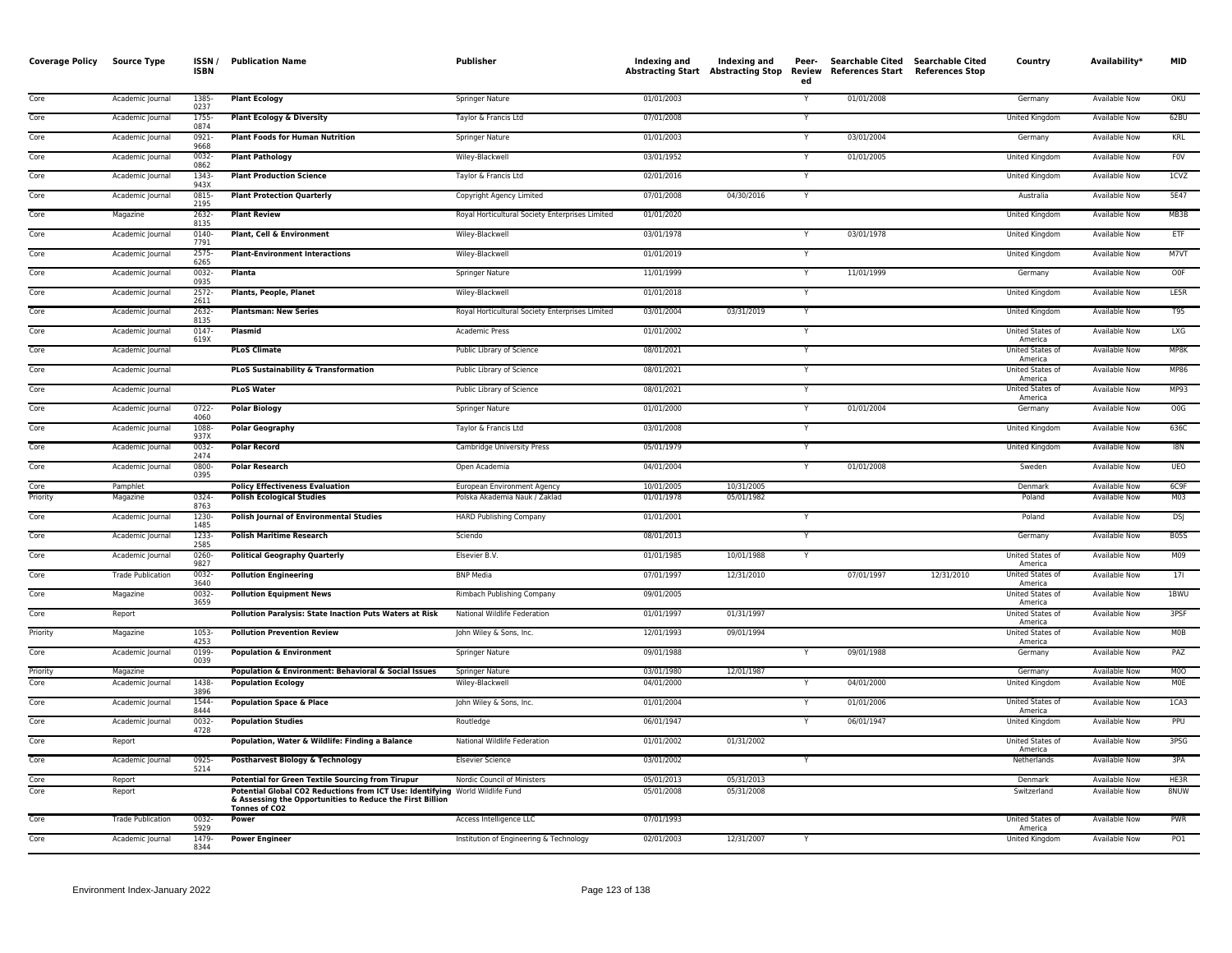| <b>Coverage Policy</b> | <b>Source Type</b>                         | ISSN/<br><b>ISBN</b> | <b>Publication Name</b>                                                                                                                                           | Publisher                                                                                              | Indexing and | Indexing and<br><b>Abstracting Start Abstracting Stop</b> | Peer-<br><b>Review</b><br>ed | Searchable Cited<br><b>References Start</b> | <b>Searchable Cited</b><br><b>References Stop</b> | Country                            | Availability*        | <b>MID</b>       |
|------------------------|--------------------------------------------|----------------------|-------------------------------------------------------------------------------------------------------------------------------------------------------------------|--------------------------------------------------------------------------------------------------------|--------------|-----------------------------------------------------------|------------------------------|---------------------------------------------|---------------------------------------------------|------------------------------------|----------------------|------------------|
| Core                   | <b>Trade Publication</b>                   | $0032 -$<br>5961     | <b>Power Engineering</b>                                                                                                                                          | Clarion Events, Inc.                                                                                   | 01/01/1995   | 06/30/2018                                                |                              |                                             |                                                   | <b>United States of</b><br>America | <b>Available Now</b> | <b>WOP</b>       |
| Core                   | Magazine                                   | $1042 -$<br>4601     | <b>Practical Homeowner</b>                                                                                                                                        | Practical Homeowner, L.P.                                                                              | 09/01/1986   | 12/31/1992                                                |                              |                                             |                                                   | <b>United States of</b><br>America | <b>Available Now</b> | PRH              |
| Core                   | Report                                     |                      | <b>Practical Methods for Assessing Private Climate Finance</b><br><b>Flows</b>                                                                                    | Nordic Council of Ministers                                                                            | 02/01/2014   | 02/28/2014                                                |                              |                                             |                                                   | Denmark                            | <b>Available Now</b> | HE3S             |
| Core                   | Academic Journal                           | 1090-<br>025X        | Practice Periodical of Hazardous, Toxic & Radioactive<br><b>Waste Management</b>                                                                                  | American Society of Civil Engineers                                                                    | 01/01/1997   | 12/31/2010                                                |                              | 01/01/1997                                  |                                                   | United States of<br>America        | Available Now        | JXN              |
| Core                   | Magazine                                   | 0317<br>6282         | <b>Prairie Forum</b>                                                                                                                                              | University of Regina, as represented by the<br>Canadian Plains Research Center                         | 04/01/1977   | 09/30/2011                                                |                              |                                             |                                                   | Canada                             | <b>Available Now</b> | 3B2E             |
| Core                   | Academic Journal                           | 1843-<br>5971        | Present Environment & Sustainable Development                                                                                                                     | Universitatea Al. I. Cuza din lasi                                                                     | 01/01/2010   |                                                           | Y                            |                                             |                                                   | Romania                            | <b>Available Now</b> | BGS1             |
| Core                   | Book / Monograph                           | 01382                | 97815525 Preserving the Dnipro River: Harmony, History &<br><b>Rehabilitation</b>                                                                                 | International Development Research Centre                                                              | 01/01/2005   | 01/31/2005                                                |                              |                                             |                                                   | Canada                             | <b>Available Now</b> | 90CC             |
| Core                   | Magazine                                   | 0032-<br>8006        | Prevention                                                                                                                                                        | Hearst Magazines, a division of Hearst<br>Communications, Inc.                                         | 01/01/1980   |                                                           |                              |                                             |                                                   | United States of<br>America        | Available Now        | PRE              |
| Core                   | Book / Monograph                           | 28399                | 97806911 Princeton Guide to Ecology                                                                                                                               | <b>Princeton University Press</b>                                                                      | 08/01/2009   | 08/31/2009                                                |                              |                                             |                                                   | <b>United States of</b><br>America | <b>Available Now</b> | AXX5             |
| Core                   | Report                                     | 78129                | 97892916 Priority Issues in the Mediterranean Environment                                                                                                         | European Environment Agency                                                                            | 03/01/2006   | 03/31/2006                                                |                              |                                             |                                                   | Denmark                            | Available Now        | 6C9G             |
| Priority               | Magazine                                   | $0707 -$<br>1922     | Probe Post: Canada's Environmental Magazine                                                                                                                       | Probe Post                                                                                             | 10/01/1982   | 12/01/1991                                                |                              |                                             |                                                   | Canada                             | Available Now        | <b>MOM</b>       |
| Core                   | Academic Journal                           |                      | <b>Problems of Environmental Biotechnology</b>                                                                                                                    | National Aviation University                                                                           | 11/01/2013   |                                                           |                              |                                             |                                                   | Ukraine                            | <b>Available Now</b> | <b>FWRV</b>      |
| Core                   | Conference<br>Proceedings Collection       |                      | Proceedings of ECOWOOD - the International Conference<br>on Environmentally-Compatible Forest Products                                                            | ECOWOOD - International Conference on<br>Environmentally-Compatible Forest Products                    | 07/01/2012   |                                                           |                              |                                             |                                                   | Portugal                           | Available Now        | EGPT             |
| Core                   | Academic Journal                           | $1741 -$<br>7597     | Proceedings of ICE: Maritime Engineering                                                                                                                          | Thomas Telford Ltd                                                                                     | 03/01/2004   |                                                           |                              |                                             |                                                   | <b>United Kingdom</b>              | <b>Available Now</b> | 1EF1             |
| Core                   | Academic Journal                           | $1472 -$<br>4561     | Proceedings of ICE: Water & Maritime Engineering                                                                                                                  | Thomas Telford Ltd                                                                                     | 03/01/2003   | 12/31/2003                                                |                              |                                             |                                                   | United Kingdom                     | <b>Available Now</b> | OMT              |
| Core                   | Academic Journal                           | $1741 -$<br>7589     | <b>Proceedings of ICE: Water Management</b>                                                                                                                       | Thomas Telford Ltd                                                                                     | 03/01/2004   |                                                           |                              |                                             |                                                   | United Kingdom                     | <b>Available Now</b> | 1EF0             |
| Priority               | Academic Journal                           | 0965-<br>0946        | Proceedings of ICE: Water, Maritime & Energy                                                                                                                      | Thomas Telford Ltd                                                                                     | 03/01/1994   | 09/01/1998                                                |                              |                                             |                                                   | United Kingdom                     | <b>Available Now</b> | M62              |
| Core                   | Conference<br>Proceedings Collection 55520 | 978981               | 3 Proceedings of the Coastal Sediments 2011, the (In 3<br><b>Volumes</b>                                                                                          | World Scientific Publishing Company                                                                    | 01/01/2011   | 01/31/2011                                                |                              |                                             |                                                   | Singapore                          | Available Now        | LCSL             |
| Core                   | Conference<br>Proceedings Collection 89960 |                      | 97898146 Proceedings of the Coastal Sediments 2015, The                                                                                                           | World Scientific Publishing Company                                                                    | 01/01/2015   | 01/31/2015                                                |                              |                                             |                                                   | Singapore                          | Available Now        | <b>LCOS</b>      |
| Core                   | Academic Journal                           | 1406<br>0914         | Proceedings of the Estonian Academy of Sciences,<br>Biology, Ecology                                                                                              | Teaduste Akadeemia Kirjastus                                                                           | 09/01/2001   | 12/31/2006                                                |                              |                                             |                                                   | Estonia                            | <b>Available Now</b> | <b>HCG</b>       |
| Core                   | Conference<br>Proceedings Collection       |                      | Proceedings of the IASTED International Conference on<br><b>Environmental Management &amp; Engineering</b>                                                        | Acta Press                                                                                             | 01/01/2014   |                                                           |                              |                                             |                                                   | Canada                             | Available Now        | B182             |
| Core                   | Conference<br>Proceedings Collection 0168  | $1051 -$             | Proceedings of the Institute of Nuclear Materials<br><b>Management Annual Meeting</b>                                                                             | Institute of Nuclear Materials Management                                                              | 01/01/2009   |                                                           |                              |                                             |                                                   | <b>United States of</b><br>America | <b>Available Now</b> | 8ZWJ             |
| Core                   | Academic Journal                           | 1930-<br>1022        | Proceedings of the Integrated Ocean Drilling Program                                                                                                              | Integrated Ocean Drilling Program                                                                      | 03/01/2011   | 12/01/2014                                                |                              |                                             |                                                   | Japan                              | Available Now        | 69V5             |
| Core                   | Conference<br>Proceedings Collection 8981  | 2199                 | Proceedings of the International Association of<br><b>Hydrological Sciences (PIAHS)</b>                                                                           | Copernicus Gesellschaft mbH                                                                            | 01/01/2014   |                                                           | Y                            |                                             |                                                   | Germany                            | Available Now        | HKYA             |
| Core                   | Conference<br>Proceedings Collection 8043  | 1091-                | Proceedings of the International Conference on Waste<br><b>Technology &amp; Management</b>                                                                        | Journal of Solid Waste Technology &<br>Management                                                      | 01/01/2007   |                                                           |                              |                                             |                                                   | United States of<br>America        | <b>Available Now</b> | 30GK             |
| Core                   | Conference<br>Proceedings Collection       |                      | Proceedings of the International Conference Timber<br><b>Bridges</b>                                                                                              | Vigmostad & Bjoerke A/S                                                                                | 01/01/2010   | 12/31/2010                                                |                              |                                             |                                                   | Norway                             | Available Now        | BKX4             |
| Core                   | Academic Journal                           | $0029 -$<br>6651     | <b>Proceedings of the Nutrition Society</b>                                                                                                                       | Cambridge University Press                                                                             | 09/01/1972   |                                                           |                              |                                             |                                                   | <b>United Kingdom</b>              | <b>Available Now</b> | 29M              |
| Core                   | Conference<br>Proceedings Collection       |                      | Proceedings of the Renewable Energy Conference                                                                                                                    | Vigmostad & Bjoerke A/S                                                                                | 01/01/2010   |                                                           |                              |                                             |                                                   | Norway                             | <b>Available Now</b> | BKX9             |
| Core                   | Conference<br>Proceedings Collection 01777 |                      | 97899585 Proceedings of the Scientific-Professional Conference<br>with International Participation on the Management of<br>Animal Waste & Sustainable Development | Academy of Sciences & Arts of Bosnia &<br>Herzegovina, Department of Natural Sciences &<br>Mathematics | 11/01/2012   | 11/30/2012                                                |                              |                                             |                                                   | Bosnia & Herzegovina               | Available Now        | FI6Y             |
| Core                   | Academic Journal                           | $0957 -$<br>5820     | Process Safety & Environmental Protection: Transactions Elsevier B.V.<br>of the Institution of Chemical Engineers Part B                                          |                                                                                                        | 01/01/2007   |                                                           |                              | 01/01/2008                                  |                                                   | United Kingdom                     | <b>Available Now</b> | 015              |
| Priority               | Magazine                                   | 0254-<br>1823        | Processing                                                                                                                                                        | <b>Pithead Press</b>                                                                                   | 10/01/1974   | 08/01/1982                                                |                              |                                             |                                                   | South Africa                       | Available Now        | M <sub>O</sub> G |
| Core                   | Report                                     |                      | Product Policies on the Environmental Performance of<br><b>Washing Machines</b>                                                                                   | Nordic Council of Ministers                                                                            | 10/01/2013   | 10/31/2013                                                |                              |                                             |                                                   | Denmark                            | Available Now        | HE3T             |
| Core                   | Magazine                                   |                      | <b>Productores de Hortalizas</b>                                                                                                                                  | Meister Media Worldwide                                                                                | 01/01/2015   | 04/30/2019                                                |                              |                                             |                                                   | United States of<br>America        | Available Now        | HE9Y             |
| Core                   | Academic Journal                           | 1844-<br>6698        | <b>ProEnvironment Promediu</b>                                                                                                                                    | <b>Bioflux SRL</b>                                                                                     | 05/01/2010   |                                                           |                              |                                             |                                                   | Romania                            | <b>Available Now</b> | B <sub>2GS</sub> |
| Core                   | Academic Journal                           | 0099<br>0027         | <b>Professional Safety</b>                                                                                                                                        | American Society of Safety Engineers                                                                   | 01/01/1995   |                                                           |                              | 01/01/2003                                  |                                                   | United States of<br>America        | <b>Available Now</b> | <b>PFS</b>       |
|                        |                                            |                      |                                                                                                                                                                   |                                                                                                        |              |                                                           |                              |                                             |                                                   |                                    |                      |                  |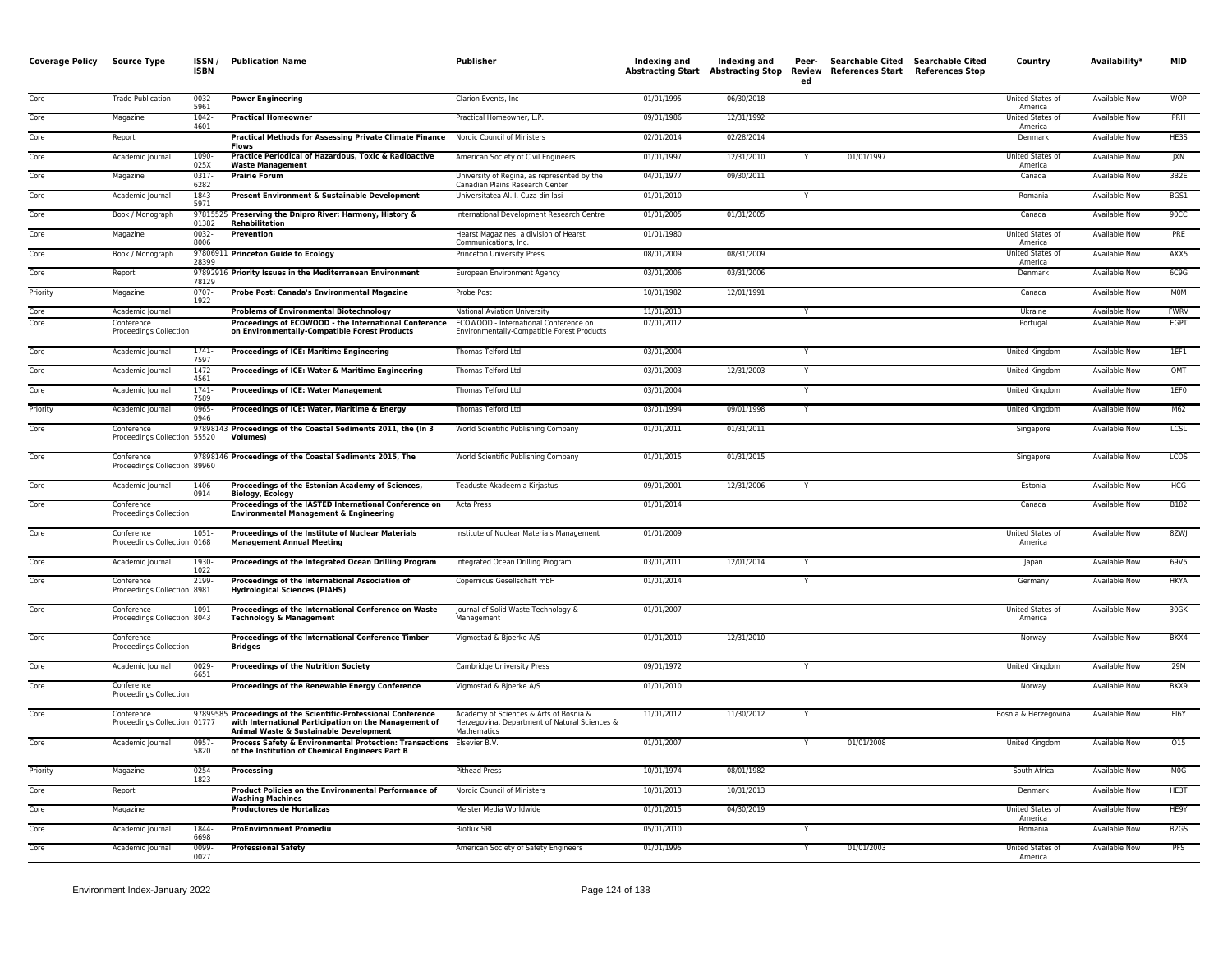| <b>Coverage Policy</b> | <b>Source Type</b>                   | ISSN/<br><b>ISBN</b> | <b>Publication Name</b>                                                                                                                             | <b>Publisher</b>                                                    | Indexing and             | Indexing and | Peer-<br>ed  | Abstracting Start Abstracting Stop Review References Start References Stop | Searchable Cited Searchable Cited | Country                            | Availability*                                | <b>MID</b>          |
|------------------------|--------------------------------------|----------------------|-----------------------------------------------------------------------------------------------------------------------------------------------------|---------------------------------------------------------------------|--------------------------|--------------|--------------|----------------------------------------------------------------------------|-----------------------------------|------------------------------------|----------------------------------------------|---------------------|
| Priority               | Magazine                             | 0033-<br>0191        | <b>Professional Sanitation Management</b>                                                                                                           | <b>Environmental Management Association</b>                         | 03/01/1974               | 02/01/1977   |              |                                                                            |                                   | <b>United States of</b><br>America | Available Now                                | <b>MOK</b>          |
| Core                   | Academic Journal                     | 1464<br>9934         | <b>Progress in Development Studies</b>                                                                                                              | Sage Publications, Ltd.                                             | 01/01/2001               |              |              | 01/01/2003                                                                 |                                   | United Kingdom                     | Available Now                                | 13Y                 |
| Core                   | Academic Journal                     | 0360-<br>1285        | Progress in Energy & Combustion Science                                                                                                             | Pergamon Press - An Imprint of Elsevier Science                     | 01/01/2002               |              |              |                                                                            |                                   | United Kingdom                     | Available Now                                | 29L                 |
| Core                   | Academic Journal                     | 0309<br>1325         | <b>Progress in Human Geography</b>                                                                                                                  | Sage Publications                                                   | 03/01/1991               |              |              | 01/01/2003                                                                 |                                   | United States of<br>America        | <b>Available Now</b>                         | 29K                 |
| Core                   | Academic Journal                     | 1476-<br>8917        | Progress in Industrial Ecology, An International Journal                                                                                            | Inderscience Enterprises Ltd.                                       | 01/01/2004               | 01/01/2018   | Y            |                                                                            |                                   | United Kingdom                     | <b>Available Now</b>                         | <b>RWB</b>          |
| Core                   | Academic Journal                     | 0149<br>1970         | <b>Progress in Nuclear Energy</b>                                                                                                                   | <b>Elsevier B.V.</b>                                                | 01/01/2002               |              | Y            |                                                                            |                                   | United Kingdom                     | Available Now                                | KHW                 |
| Core                   | Academic Journal                     | 0079<br>6611         | <b>Progress in Oceanography</b>                                                                                                                     | Pergamon Press - An Imprint of Elsevier Science                     | 01/01/1981               |              |              |                                                                            |                                   | United Kingdom                     | Available Now                                | <b>JKS</b>          |
| Core                   | Academic Journal                     | 1062-<br>7995        | <b>Progress in Photovoltaics</b>                                                                                                                    | John Wiley & Sons, Inc.                                             | 01/01/1993               |              | $\mathsf{v}$ |                                                                            |                                   | United States of<br>America        | Available Now                                | <b>KRN</b>          |
| Core                   | Academic Journal                     | 0309<br>1333         | <b>Progress in Physical Geography</b>                                                                                                               | Sage Publications, Ltd.                                             | 03/01/1991               |              |              | 03/01/1991                                                                 |                                   | United Kingdom                     | <b>Available Now</b>                         | 6VI                 |
| Core                   | Academic Journal                     | 0305<br>9006         | <b>Progress in Planning</b>                                                                                                                         | Pergamon Press - An Imprint of Elsevier Science                     | 04/01/2002               |              |              |                                                                            |                                   | United Kingdom                     | Available Now                                | 291                 |
| Core                   | Academic Journal                     | 1427<br>4337         | <b>Progress in Plant Protection</b>                                                                                                                 | Institute of Plant Protection                                       | 12/01/2013               |              | Y            |                                                                            |                                   | Poland                             | <b>Available Now</b>                         | GRAN                |
| Core                   | Magazine                             | 0306<br>6746         | <b>Progress in Water Technology</b>                                                                                                                 | Pergamon Press - An Imprint of Elsevier Science                     | 01/01/1979               | 06/30/1980   |              |                                                                            |                                   | United Kingdom                     | Available Now                                | <b>MOR</b>          |
| Core                   | Report                               | 78464                | 97892916 Progress Towards Halting the Loss of Biodiversity By 2010 European Environment Agency                                                      |                                                                     | 05/01/2006               | 05/31/2006   |              |                                                                            |                                   | Denmark                            | Available Now                                | 6C9H                |
| Priority               | Magazine                             | $0033 -$<br>0736     | Progressive                                                                                                                                         | Progressive, Inc.                                                   | 01/01/1981               | 12/01/1983   |              |                                                                            |                                   | United States of<br>America        | Available Now‡                               | <b>PRS</b>          |
| Priority               | <b>Trade Publication</b>             | 0888<br>9171         | <b>Progressive Builder</b>                                                                                                                          | Gruner & Jahr AG & Co.                                              | 08/01/1986               | 01/01/1987   |              |                                                                            |                                   | Germany                            | Available Now                                | MOT                 |
| Priority               | Academic Journal                     | 0033-<br>0779        | <b>Progressive Fish-Culturist</b>                                                                                                                   | Taylor & Francis Ltd                                                | 10/01/1972               | 04/01/1986   |              |                                                                            |                                   | <b>United Kingdom</b>              | <b>Available Now</b>                         | 2H3                 |
| Core                   | Report                               |                      | Proposals for Targets & Indicators for Waste Prevention<br>in Four Waste Streams                                                                    | Nordic Council of Ministers                                         | 06/01/2013               | 06/30/2013   |              |                                                                            |                                   | Denmark                            | <b>Available Now</b>                         | HE3U                |
| Core                   | Book / Monograph                     | 00576                | 97815525 Protecting Biodiversity: National Laws Regulating Access International Development Research Centre<br>to Genetic Resources in the Americas |                                                                     | 01/01/1999               | 01/31/1999   |              |                                                                            |                                   | Canada                             | Available Now                                | 90CG                |
| Priority               | Academic Journal                     | 1051-<br>2438        | PSR Quarterly: A Journal of Medicine & Global Survival                                                                                              | Lippincott Williams & Wilkins                                       | 03/01/1992               | 06/01/1992   |              |                                                                            |                                   | United States of<br>America        | Available Now                                | M <sub>0</sub> V    |
| Core                   | Magazine                             | 0300-<br>4880        | <b>Public Health in Europe</b>                                                                                                                      | World Health Organization                                           | 01/01/1977               | 01/01/1977   |              |                                                                            |                                   | Switzerland                        | <b>Available Now</b>                         | <b>MOW</b>          |
| Core                   | Academic Journal                     | $1093 -$<br>6858     | <b>Public Land &amp; Resources Law Review</b>                                                                                                       | Public Land & Resources Law Review                                  | 01/01/1999               |              | Y            | 01/01/2004                                                                 | 07/31/2019                        | United States of<br>America        | <b>Available Now</b>                         | <b>UEQ</b>          |
| Core<br>Core           | Academic Journal<br>Academic Journal | 0079                 | Q Open<br><b>Queensland Naturalist</b>                                                                                                              | <b>Oxford University Press</b><br>Queensland Naturalists' Club Inc. | 01/01/2020<br>06/01/2011 |              |              |                                                                            |                                   | United Kingdom<br>Australia        | <b>Available Now</b><br><b>Available Now</b> | <b>MCKQ</b><br>B8AW |
| Core                   | Magazine                             | 8843                 | Rachel's Democracy & Health News                                                                                                                    | Environmental Research Foundation                                   | 11/01/2006               | 02/28/2009   |              |                                                                            |                                   | United States of                   | Available Now                                | 1G7R                |
| Core                   | Academic Journal                     | 1618                 | <b>Radiata-English Edition</b>                                                                                                                      | Deutsche Gesellschaft fuer Herpetologie und                         | 02/01/2018               |              |              |                                                                            |                                   | America<br>Germany                 | <b>Available Now</b>                         | L94U                |
| Core                   | Academic Journal                     | 1786<br>0301         | <b>Radiation &amp; Environmental Biophysics</b>                                                                                                     | Terrarienkunde eV<br>Springer Nature                                | 01/01/2007               |              |              |                                                                            |                                   | Germany                            | <b>Available Now</b>                         | <b>OOM</b>          |
| Core                   | Magazine                             | 634X<br>0033-        | <b>Radiation Botany</b>                                                                                                                             | Pergamon Press - An Imprint of Elsevier Science                     | 04/01/1974               | 12/01/1975   |              |                                                                            |                                   | United Kingdom                     | <b>Available Now</b>                         | M10                 |
| Priority               | Magazine                             | 7560<br>$0033 -$     | <b>Radiation Effects</b>                                                                                                                            | Taylor & Francis Ltd                                                | 03/01/1972               | 08/01/1984   |              |                                                                            |                                   | United Kingdom                     | Available Now                                | M11                 |
| Core                   | Magazine                             | 7579<br>0884         | <b>Radiation Effects Letters</b>                                                                                                                    | Gordon & Breach Science Publishers                                  | 01/01/1981               | 01/01/1985   |              |                                                                            |                                   | United States of                   | Available Now                                | M15                 |
| Core                   | Academic Journal                     | 8343<br>0144         | <b>Radiation Protection Dosimetry</b>                                                                                                               | <b>Oxford University Press</b>                                      | 01/01/2005               |              |              | 01/01/2005                                                                 |                                   | America<br>United Kingdom          | Available Now                                | 1BWF                |
| Core                   | Magazine                             | 8420<br>0033-        | <b>Radiation Research</b>                                                                                                                           | Allen Press Publishing Services Inc.                                | 08/01/2011               |              |              |                                                                            |                                   | United States of                   | <b>Available Now</b>                         | 22A                 |
| Core                   | Magazine                             | 7587<br>0033         | <b>Radiation Research Reviews</b>                                                                                                                   | Elsevier B.V.                                                       | 10/01/1972               | 12/01/1973   |              |                                                                            |                                   | America<br><b>United Kingdom</b>   | <b>Available Now</b>                         | M17                 |
| Core                   | Book / Monograph                     | 7595<br>$0275 -$     | <b>Radioactive Waste Management</b>                                                                                                                 | Wiley-Liss, Inc.                                                    | 01/01/1980               | 12/31/1984   |              |                                                                            |                                   | United States of                   | Available Now                                | M19                 |
| Priority               | Magazine                             | 7273<br>1065-        | Radioactive Waste Management & Environmental                                                                                                        | Taylor & Francis Ltd                                                | 01/01/1993               | 02/01/2000   |              |                                                                            |                                   | America<br>United Kingdom          | Available Now                                | KO5                 |
| Priority               | Magazine                             | 609X<br>0739-        | Restoration<br>Radioactive Waste Management & the Nuclear Fuel Cycle Taylor & Francis Ltd                                                           |                                                                     | 01/01/1991               | 01/01/1993   |              |                                                                            |                                   | United Kingdom                     | Available Now                                | M1A                 |
| Core                   | Magazine                             | 5876<br>0739-        | Rain                                                                                                                                                | Rain Magazine                                                       | 03/01/1991               | 06/01/1994   |              |                                                                            |                                   | United States of                   | <b>Available Now</b>                         | M1C                 |
| Core                   | Magazine                             | 621X<br>$1550 -$     | Rangeland Ecology & Management                                                                                                                      | Elsevier B.V.                                                       | 01/01/2005               |              | Y            | 01/01/2005                                                                 |                                   | America<br>United Kingdom          | <b>Available Now</b>                         | 16V4                |
| Core                   | Book / Monograph                     | 7424                 | 97808133 Rangeland Ecology & Management (978-0813337999)                                                                                            | Taylor & Francis Ltd                                                | 10/01/1999               | 10/31/1999   |              |                                                                            |                                   | United Kingdom                     | <b>Available Now</b>                         | 63E7                |
| Core                   | Academic Journal                     | 37999<br>1550-       | Rangeland Ecology & Management (Elsevier Science)                                                                                                   | Elsevier B.V.                                                       | 01/01/2015               | 09/30/2015   |              | 01/01/2015                                                                 |                                   | United Kingdom                     | Available Now                                | <b>JDFE</b>         |
|                        |                                      | 7424                 |                                                                                                                                                     |                                                                     |                          |              |              |                                                                            |                                   |                                    |                                              |                     |
| Core                   | Academic Journal                     | 0190-<br>0528        | Rangelands                                                                                                                                          | Elsevier B.V.                                                       | 08/01/2005               |              |              |                                                                            |                                   | United Kingdom                     | Available Now                                | 1CAM                |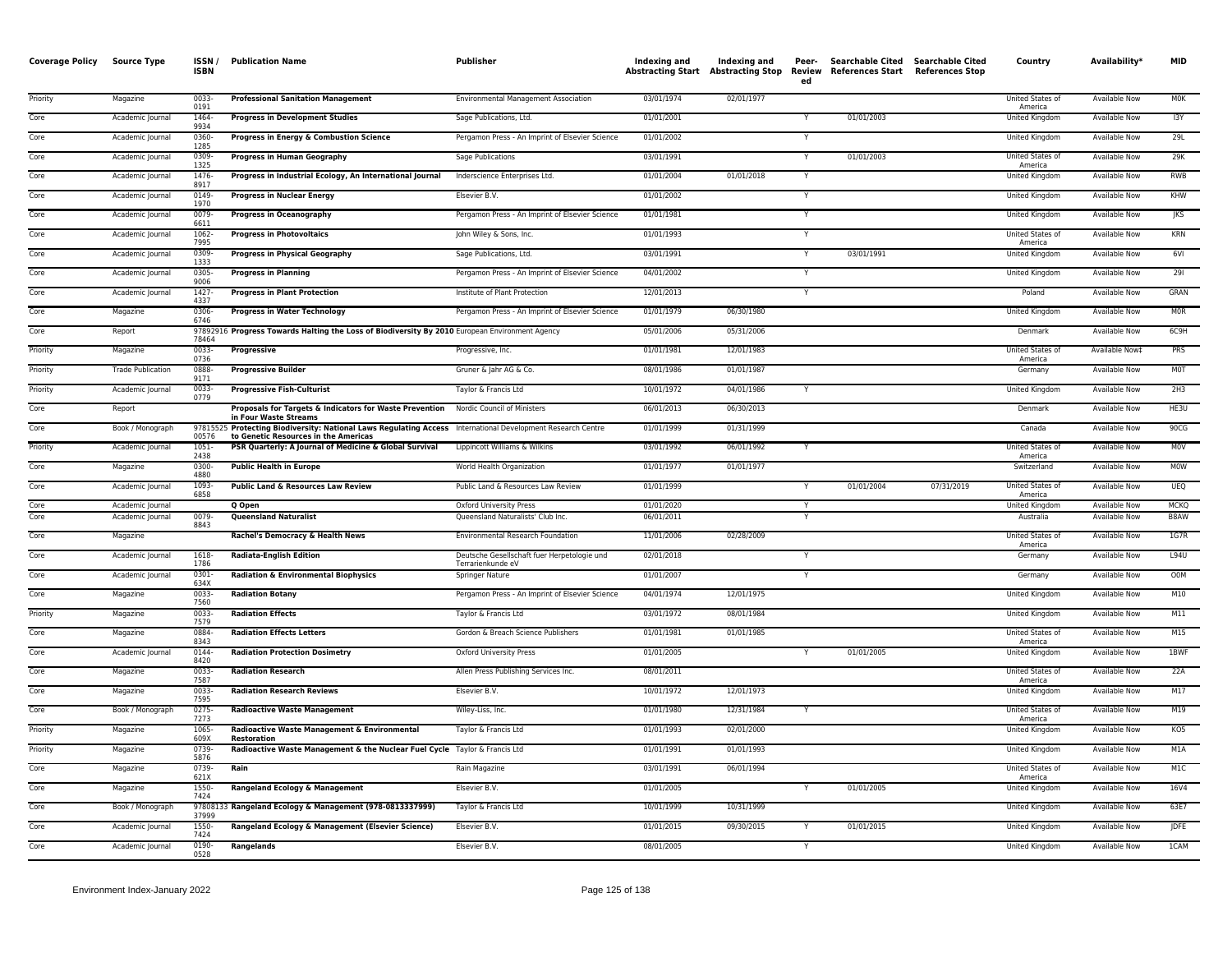| <b>Coverage Policy</b> | Source Type               | ISSN/<br><b>ISBN</b> | <b>Publication Name</b>                                                                                  | Publisher                                                    | Indexing and<br><b>Abstracting Start Abstracting Stop</b> | Indexing and | Peer-<br>Review<br>ed | Searchable Cited Searchable Cited<br>References Start References Stop |            | Country                     | Availability*        | <b>MID</b>       |
|------------------------|---------------------------|----------------------|----------------------------------------------------------------------------------------------------------|--------------------------------------------------------------|-----------------------------------------------------------|--------------|-----------------------|-----------------------------------------------------------------------|------------|-----------------------------|----------------------|------------------|
| Core                   | Academic Journal          | 0190-<br>0528        | <b>Rangelands (Elsevier Science)</b>                                                                     | Elsevier B.V.                                                | 01/01/2015                                                | 08/31/2015   | Y                     |                                                                       |            | United Kingdom              | Available Now        | <b>JDFD</b>      |
| Core                   | Magazine                  |                      | Reclaim                                                                                                  | <b>Transportation Alternatives</b>                           | 01/01/2008                                                | 03/01/2016   |                       | 01/01/2008                                                            | 03/01/2016 | United States of<br>America | Available Now        | FDEO             |
| Priority               | Academic Journal          | 0167-<br>644X        | <b>Reclamation &amp; Revegetation Research</b>                                                           | <b>Elsevier Science</b>                                      | 06/01/1982                                                | 03/01/1988   | Y                     |                                                                       |            | Netherlands                 | Available Now        | M1E              |
| Priority               | Magazine                  |                      | <b>Reclamation Era</b>                                                                                   | US Bureau of Reclamation                                     | 06/01/1973                                                | 04/01/1983   |                       |                                                                       |            | United States of<br>America | <b>Available Now</b> | M1G              |
| Core                   | Magazine                  | 0160<br>788X         | <b>Reclamation Review</b>                                                                                | Canadian Land Reclamation Association                        | 03/01/1978                                                | 04/30/1980   |                       |                                                                       |            | Canada                      | <b>Available Now</b> | M1K              |
| Core                   | Academic Journal          | 0312-<br>3162        | <b>Records of the Western Australian Museum</b>                                                          | Western Australian Museum                                    | 01/01/2010                                                |              |                       |                                                                       |            | Australia                   | <b>Available Now</b> | 69X4             |
| Cor <sub>e</sub>       | Academic Journal          | 2313<br>4321         | <b>Recycling (MDPI AG)</b>                                                                               | <b>MDPI</b>                                                  | 01/01/2020                                                |              | Y                     |                                                                       |            | Switzerland                 | <b>Available Now</b> | <b>MCIC</b>      |
| Core                   | Magazine                  | 1387-<br>8700        | <b>Recycling International</b>                                                                           | Recycling International                                      | 07/01/2005                                                |              |                       |                                                                       |            | Netherlands                 | Available Now        | 1BWW             |
| Core                   | <b>Trade Publication</b>  | 1483-<br>1791        | <b>Recycling Product News</b>                                                                            | Baum Publications Ltd.                                       | 11/01/2013                                                |              |                       |                                                                       |            | Canada                      | <b>Available Now</b> | G8YP             |
| Core                   | Magazine                  |                      | <b>Recycling Today (Municipal Market Edition)</b>                                                        | <b>GIE Media</b>                                             | 05/01/1990                                                | 10/01/1992   |                       |                                                                       |            | United States of<br>America | <b>Available Now</b> | M1M              |
| Priority               | Magazine                  | 1051-<br>1091        | <b>Recycling Today (Scrap-Processing Edition)</b>                                                        | <b>GIE Media</b>                                             | 06/01/1990                                                | 10/01/1993   |                       |                                                                       |            | United States of<br>America | Available Now        | M10              |
| Core                   | Academic Journal          | $1351 -$<br>0002     | <b>Redox Report</b>                                                                                      | Taylor & Francis Ltd                                         | 02/01/2003                                                |              | $\overline{Y}$        |                                                                       |            | <b>United Kingdom</b>       | <b>Available Now</b> | PKF              |
| Core                   | Report                    | 22539                | 97892893 Reforming Environmentally Harmful Subsidies: How to<br><b>Counteract Distributional Impacts</b> | Nordic Council of Ministers                                  | 09/01/2011                                                | 09/30/2011   |                       |                                                                       |            | Denmark                     | <b>Available Now</b> | <b>EHEL</b>      |
| Core                   | Academic Journal          | 1436<br>3798         | <b>Regional Environmental Change</b>                                                                     | <b>Springer Nature</b>                                       | 11/01/1999                                                |              |                       | 01/01/2004                                                            |            | Germany                     | <b>Available Now</b> | <b>NNX</b>       |
| Core                   | Academic Journal          | 0166<br>0462         | Regional Science & Urban Economics                                                                       | <b>Elsevier Science</b>                                      | 02/01/1975                                                |              |                       | 01/01/2003                                                            |            | Netherlands                 | Available Now        | <b>RSU</b>       |
| Priority               | Academic Journal          | 0886<br>9375         | Regulated Rivers: Research & Management                                                                  | John Wiley & Sons                                            | 01/01/1990                                                | 05/01/2001   | $\checkmark$          |                                                                       |            | United Kingdom              | Available Now        | KO7              |
| Core                   | Academic Journal          | $0273-$<br>2300      | Regulatory Toxicology & Pharmacology: RTP                                                                | <b>Academic Press</b>                                        | 01/01/2002                                                |              | Y                     |                                                                       |            | United States of<br>America | <b>Available Now</b> | 2AN              |
| Core                   | Academic Journal          | 1051<br>5658         | <b>Remediation Journal</b>                                                                               | Wiley-Blackwell                                              | 07/01/2003                                                |              |                       |                                                                       |            | United Kingdom              | Available Now        | $N$ JO           |
| Priority               | Magazine                  |                      | <b>Remediation Management</b>                                                                            | Forester Media, Inc.                                         | 01/01/1996                                                | 03/01/1997   |                       |                                                                       |            | United States of<br>America | <b>Available Now</b> | M <sub>1</sub> Q |
| Core                   | Academic Journal          | 2056-<br>3485        | Remote Sensing in Ecology & Conservation                                                                 | Wiley-Blackwell                                              | 10/01/2015                                                |              | Y                     |                                                                       |            | United Kingdom              | <b>Available Now</b> | 6Z               |
| Core                   | Academic Journal          | 2150<br>704X         | <b>Remote Sensing Letters</b>                                                                            | Taylor & Francis Ltd                                         | 01/01/2010                                                |              | Y                     |                                                                       |            | United Kingdom              | Available Now        | B7KT             |
| Core                   | Academic Journal          | 0034-<br>4257        | <b>Remote Sensing of Environment</b>                                                                     | Elsevier B.V.                                                | 01/01/1976                                                |              | Y                     |                                                                       |            | United Kingdom              | Available Now        | 2BB              |
| Core                   | Academic Journal          | 1742-<br>1705        | Renewable Agriculture & Food Systems                                                                     | Cambridge University Press                                   | 01/01/2007                                                |              | Y                     |                                                                       |            | United Kingdom              | Available Now        | W35              |
| Core                   | Academic Journal          | 2493-<br>9439        | Renewable Energy & Environmental Sustainability                                                          | <b>EDP Sciences</b>                                          | 01/01/2014                                                |              | Y                     |                                                                       |            | France                      | Available Now        | KAWO             |
| Core                   | Academic Journal          | 2356<br>8518         | Renewable Energy & Sustainable Development                                                               | Arab Academy for Science, Technology &<br>Maritime Transport | 06/01/2015                                                |              |                       |                                                                       |            | Egypt                       | <b>Available Now</b> | K38A             |
| Core                   | Academic Journal          | 1755<br>0084         | <b>Renewable Energy Focus</b>                                                                            | Elsevier B.V.                                                | 07/01/2007                                                |              | $\mathsf{Y}$          |                                                                       |            | <b>United Kingdom</b>       | <b>Available Now</b> | 845H             |
| Priority               | Magazine                  | 0827<br>2093         | <b>Renewable Energy News</b>                                                                             | Renewable Energy News                                        | 02/01/1982                                                | 02/01/1982   |                       |                                                                       |            | Canada                      | <b>Available Now</b> | M1R              |
| Core                   | Market Research<br>Report |                      | <b>Renewable Energy Report</b>                                                                           | ABS Energy Research                                          | 01/01/2004                                                | 01/31/2006   |                       |                                                                       |            | <b>United Kingdom</b>       | <b>Available Now</b> | 15L5             |
| Priority               | Magazine                  |                      | Renewable Energy Review Journal                                                                          | Regional Energy Resources Information Center<br>(RFRIC)      | 06/01/1985                                                | 12/01/1987   |                       |                                                                       |            | Thailand                    | Available Now        | M1U              |
| Core                   | Academic Journal          | 0960-<br>1481        | Renewable Energy: An International Journal                                                               | Pergamon Press - An Imprint of Elsevier Science              | 01/01/1991                                                |              |                       |                                                                       |            | United Kingdom              | <b>Available Now</b> | K1               |
| Core                   | <b>Trade Publication</b>  | 0738-<br>6532        | <b>Renewable Resources Journal</b>                                                                       | Renewable Natural Resource Foundation                        | 06/01/1985                                                |              |                       | 06/01/1985                                                            | 01/31/2020 | United States of<br>America | <b>Available Now</b> | KRB              |
| Core                   | Book / Monograph          | 75196                | 97818427 Renewables & Energy for Rural Development in Sub-<br><b>Saharan Africa</b>                      | Zed Books                                                    | 01/01/2004                                                | 01/31/2004   |                       |                                                                       |            | United Kingdom              | Available Now        | 3CHE             |
| Core                   | Report                    |                      | Report on Sierra Pacific Industries: Potential<br><b>Consequences of SPI's Forestry Practices, 2000</b>  | Planning & Conservation League                               | 08/01/2000                                                | 08/31/2000   |                       |                                                                       |            | United States of<br>America | <b>Available Now</b> | 38BU             |
| Core                   | Academic Journal          | 0890-<br>6238        | <b>Reproductive Toxicology</b>                                                                           | Pergamon Press - An Imprint of Elsevier Science              | 01/01/2002                                                |              |                       |                                                                       |            | <b>United Kingdom</b>       | <b>Available Now</b> | 2BF              |
| Core                   | Magazine                  | 0857<br>6173         | <b>RERIC International Energy Journal</b>                                                                | Regional Energy Resources Information Center<br>(RFRIC)      | 06/01/1988                                                | 12/01/1994   |                       |                                                                       |            | Thailand                    | <b>Available Now</b> | M1Y              |
| Core                   | Book / Monograph          | 978155<br>02204      | 25 Research for Development in the Dry Arab Region: The<br><b>Cactus Flower</b>                          | International Development Research Centre                    | 01/01/2006                                                | 01/31/2006   |                       |                                                                       |            | Canada                      | Available Now        | 90CT             |
| Core                   | Academic Journal          | 0923-<br>2508        | <b>Research in Microbiology</b>                                                                          | Elsevier B.V.                                                | 01/01/2002                                                |              |                       |                                                                       |            | United Kingdom              | Available Now        | 2BG              |
| Core                   | Academic Journal          | 1001<br>6929         | <b>Research of Environmental Sciences</b>                                                                | Research of Environmental Sciences Editorial<br>Board        | 01/01/2017                                                | 07/31/2020   | Y                     |                                                                       |            | China                       | <b>Available Now</b> | <b>HCLX</b>      |
| Core                   | Academic Journal          | 0922<br>6168         | <b>Research on Chemical Intermediates</b>                                                                | Springer Nature                                              | 01/01/1999                                                |              |                       |                                                                       |            | Germany                     | Available Now        | C4Z              |
| Priority               | Academic Journal          | 0034<br>5466         | <b>Researches on Population Ecology</b>                                                                  | Springer Nature                                              | 03/01/1974                                                | 12/01/1999   | $\mathsf{Y}$          |                                                                       |            | Germany                     | <b>Available Now</b> | KRF              |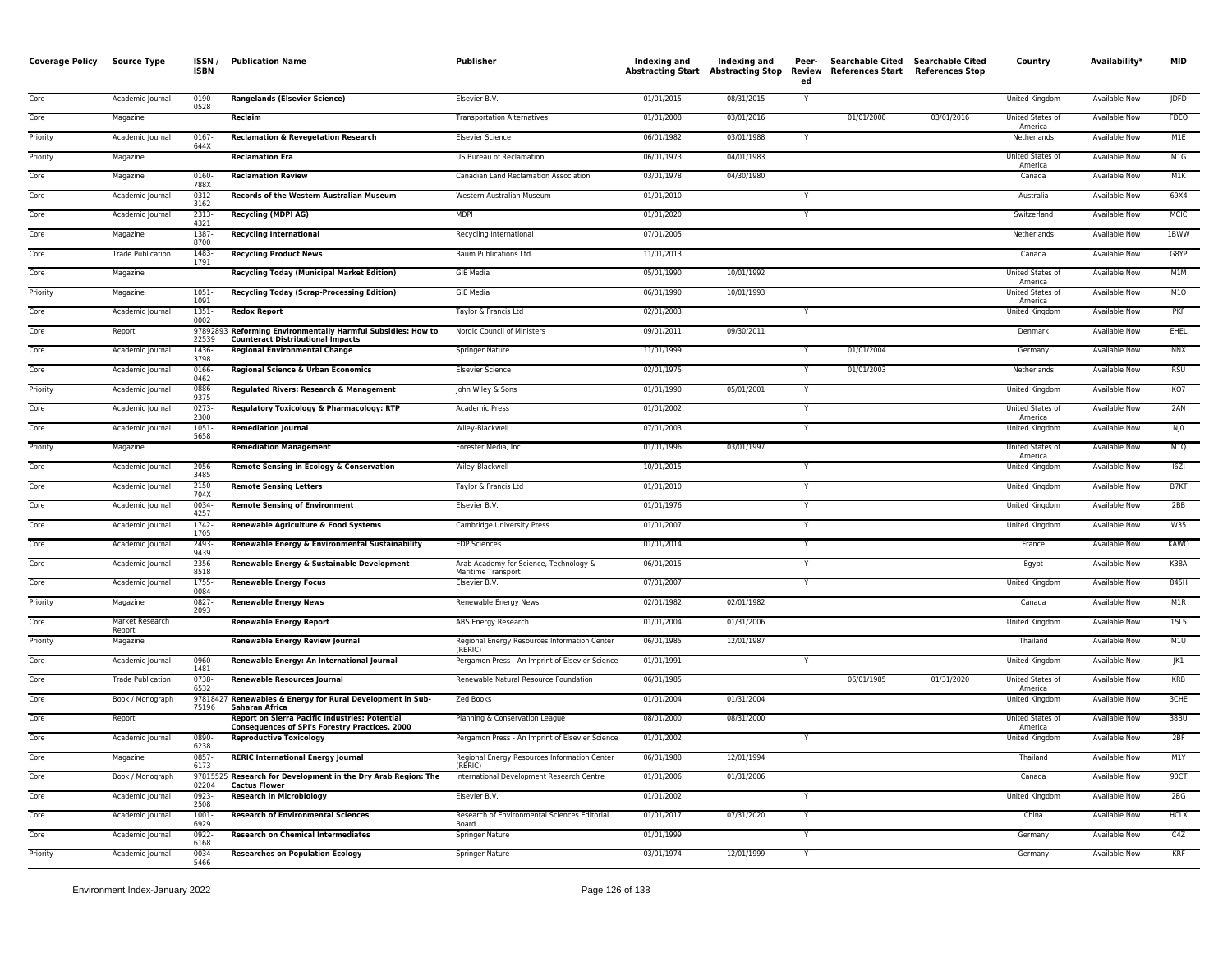| <b>Coverage Policy</b> | <b>Source Type</b>       | ISSN/<br><b>ISBN</b> | <b>Publication Name</b>                                                                                                          | Publisher                                                   | Indexing and<br><b>Abstracting Start</b> | Indexing and<br>Abstracting Stop | Peer-<br>ed  | Searchable Cited Searchable Cited<br>Review References Start References Stop |            | Country                            | Availability*        | <b>MID</b>       |
|------------------------|--------------------------|----------------------|----------------------------------------------------------------------------------------------------------------------------------|-------------------------------------------------------------|------------------------------------------|----------------------------------|--------------|------------------------------------------------------------------------------|------------|------------------------------------|----------------------|------------------|
| Priority               | Magazine                 | 0969-<br>0409        | Resource                                                                                                                         | LexisNexis                                                  | 05/01/1994                               | 09/01/1994                       |              |                                                                              |            | United States of<br>America        | Available Now        | 32L              |
| Core                   | Academic Journal         | 0928<br>7655         | <b>Resource &amp; Energy Economics</b>                                                                                           | <b>Elsevier Science</b>                                     | 03/01/1997                               |                                  |              | 01/01/2003                                                                   |            | Netherlands                        | <b>Available Now</b> | 1MG              |
| Priority               | Magazine                 | 0142<br>2391         | <b>Resource Management &amp; Optimization</b>                                                                                    | Taylor & Francis Ltd                                        | 01/01/1990                               | 01/01/1993                       |              |                                                                              |            | <b>United Kingdom</b>              | <b>Available Now</b> | M22              |
| Core                   | Magazine                 | 0304<br>3967         | <b>Resource Recovery &amp; Conservation</b>                                                                                      | Elsevier B.V.                                               | 03/01/1978                               | 01/01/1981                       |              |                                                                              |            | United Kingdom                     | Available Now        | M <sub>23</sub>  |
| Core                   | <b>Trade Publication</b> | 0744<br>4710         | <b>Resource Recycling</b>                                                                                                        | Resource Recycling                                          | 03/01/1983                               |                                  |              | 03/01/1983                                                                   | 07/31/2020 | United States of<br>America        | Available Now        | <b>KRH</b>       |
| Core                   | Magazine                 | 1076-<br>3333        | Resource: Engineering & Technology for a Sustainable<br>World                                                                    | American Society of Agricultural & Biological<br>Engineers  | 11/01/1994                               |                                  |              |                                                                              |            | United States of<br>America        | <b>Available Now</b> | AUE              |
| Core                   | <b>Trade Publication</b> | $0048 -$<br>7376     | <b>Resources</b>                                                                                                                 | Resources for the Future                                    | 09/01/1988                               | 03/31/2020                       |              |                                                                              |            | <b>United States of</b><br>America | <b>Available Now</b> | <b>KRK</b>       |
| Core                   | Magazine                 | 0166-<br>3097        | <b>Resources &amp; Conservation</b>                                                                                              | Elsevier B.V.                                               | 06/01/1981                               | 11/01/1987                       |              |                                                                              |            | United Kingdom                     | Available Now        | M25              |
| Core                   | Academic Journal         | 0921<br>3449         | Resources, Conservation & Recycling                                                                                              | <b>Elsevier Science</b>                                     | 03/01/1988                               |                                  |              | 01/01/2006                                                                   |            | Netherlands                        | <b>Available Now</b> | 3PN              |
| Core                   | Academic Journal         | 0973-<br>0516        | Resources, Energy & Development                                                                                                  | <b>TERI Press</b>                                           | 09/01/2007                               | 12/31/2008                       | Y            |                                                                              |            | India                              | <b>Available Now</b> | 3LEA             |
| Priority               | Academic Journal         | 0733<br>0707         | <b>Restoration &amp; Management Notes</b>                                                                                        | University of Wisconsin Press                               | 06/01/1985                               | 03/01/2002                       |              |                                                                              |            | United States of<br>America        | <b>Available Now</b> | MJN              |
| Core                   | Academic Journal         | 1061<br>2971         | <b>Restoration Ecology</b>                                                                                                       | Wiley-Blackwell                                             | 03/01/1993                               |                                  | Y            | 03/01/1993                                                                   |            | United Kingdom                     | Available Now        | FSB              |
| Core                   | Magazine                 |                      | <b>Restore America's Estuaries Newsletter</b>                                                                                    | Restore America's Estuaries                                 | 05/01/2010                               | 12/31/2013                       |              |                                                                              |            | United States of<br>America        | <b>Available Now</b> | 83DG             |
| Core                   | Book / Monograph         | 70272                | 97818706 Restoring the Land: Environment & Change in Post-<br><b>Apartheid South Africa</b>                                      | Panos London                                                | 01/01/1991                               | 01/31/1991                       |              |                                                                              |            | United Kingdom                     | <b>Available Now</b> | 2YTY             |
| Core                   | Magazine                 | 0034<br>5970         | Resurgence                                                                                                                       | Resurgence Trust                                            | 01/01/1990                               | 07/31/1997                       |              |                                                                              |            | United Kingdom                     | Available Now        | M <sub>2F</sub>  |
| Core                   | Magazine                 | $2051 -$<br>2287     | Resurgence & Ecologist                                                                                                           | Resurgence Trust                                            | 05/01/2012                               |                                  |              |                                                                              |            | United Kingdom                     | <b>Available Now</b> | FQ6Q             |
| Core                   | Book / Monograph         | 14866                | 97808298 Return Blessings: Ecofeminist Liturgies Renewing the<br>Earth                                                           | <b>Pilgrim Press</b>                                        | 06/01/2002                               | 06/30/2002                       |              |                                                                              |            | United States of<br>America        | Available Now        | 8OJQ             |
| Core                   | Book / Monograph         | 03638                | 97815525 Return to Resistance: Breeding Crops to Reduce Pesticide International Development Research Centre<br><b>Dependence</b> |                                                             | 01/01/1995                               | 01/31/1995                       |              |                                                                              |            | Canada                             | Available Now        | 90CL             |
| Core                   | Academic Journal         | 1058-<br>7195        | <b>Review of Agricultural Economics</b>                                                                                          | John Wiley & Sons, Inc.                                     | 01/01/2000                               | 12/31/2009                       |              | 01/01/2003                                                                   |            | United States of<br>America        | Available Now        | 7R8              |
| Core                   | Academic Journal         | 1750<br>6816         | Review of Environmental Economics & Policy                                                                                       | University of Chicago Press                                 | 01/01/2007                               |                                  |              | 10/01/2009                                                                   |            | <b>United States of</b><br>America | Available Now        | 5309             |
| Core                   | Academic Journal         | 0962-<br>8797        | Review of European Community & International<br><b>Environmental Law</b>                                                         | Wiley-Blackwell                                             | 03/01/1998                               | 07/31/2013                       | Y            | 01/01/2003                                                                   | 07/31/2013 | <b>United Kingdom</b>              | <b>Available Now</b> | 709              |
| Core                   | Academic Journal         | 2050-<br>0386        | Review of European Comparative & International<br><b>Environmental Law</b>                                                       | Wiley-Blackwell                                             | 11/01/2013                               |                                  |              | 11/01/2013                                                                   |            | <b>United Kingdom</b>              | <b>Available Now</b> | <b>FXJT</b>      |
| Core                   | Academic Journal         | 1308<br>4119         | <b>Review of Hydrobiology</b>                                                                                                    | NK Yayincilik Egitim Hizmetleri                             | 06/01/2009                               |                                  | <b>Y</b>     | 06/01/2009                                                                   | 01/31/2020 | Turkey                             | <b>Available Now</b> | 90EU             |
| Core                   | Academic Journal         | 1753<br>5123         | <b>Reviews in Aquaculture</b>                                                                                                    | Wiley-Blackwell                                             | 01/01/2008                               |                                  |              |                                                                              |            | United Kingdom                     | Available Now        | 55QN             |
| Core                   | Academic Journal         | 1569<br>1705         | Reviews in Environmental Science & Biotechnology                                                                                 | Springer Nature                                             | 03/01/2002                               |                                  | Y            | 01/01/2004                                                                   |            | Germany                            | Available Now        | <b>NMQ</b>       |
| Core                   | Academic Journal         | 0960-<br>3166        | Reviews in Fish Biology & Fisheries                                                                                              | Springer Nature                                             | 01/01/2007                               |                                  | Y            |                                                                              |            | Germany                            | Available Now        | M2H              |
| Core                   | Academic Journal         | 1064-<br>1262        | <b>Reviews in Fisheries Science</b>                                                                                              | Taylor & Francis Ltd                                        | 01/01/2001                               | 12/31/2013                       |              | 01/01/2001                                                                   | 12/31/2013 | <b>United Kingdom</b>              | <b>Available Now</b> | 1AZ              |
| Core                   | Academic Journal         | 2330<br>8249         | Reviews in Fisheries Science & Aquaculture                                                                                       | Taylor & Francis Ltd                                        | 01/01/2014                               |                                  | $\mathsf{v}$ | 01/01/2014                                                                   |            | <b>United Kingdom</b>              | <b>Available Now</b> | JF5Q             |
| Core                   | Academic Journal         | 0179<br>5953         | Reviews of Environmental Contamination & Toxicology                                                                              | Springer Nature                                             | 07/01/2003                               |                                  |              |                                                                              |            | Germany                            | Available Now        | QOT              |
| Core                   | Academic Journal         | 0048<br>7554         | <b>Reviews on Environmental Health</b>                                                                                           | De Gruyter                                                  | 01/01/1982                               |                                  | Y            |                                                                              |            | Germany                            | Available Now        | M2I              |
| Core                   | Academic Journal         | 1980-<br>993X        | Revista Ambiente e Água                                                                                                          | Revista Ambiente e Aqua                                     | 12/01/2008                               |                                  | Y            | 12/01/2008                                                                   | 07/31/2020 | Brazil                             | <b>Available Now</b> | <b>77SE</b>      |
| Core                   | Academic Journal         | 1675<br>2341         | Revista Científica Juyyaaania                                                                                                    | Universidad Autonoma Indigena de Mexico                     | 07/01/2014                               |                                  | Y            |                                                                              |            | Mexico                             | <b>Available Now</b> | HL5W             |
| Core                   | Magazine                 | 0718<br>3326         | Revista de Biologia Marina y Oceanografía                                                                                        | Universidad de Valparaiso, Facultad de Ciencias<br>del Mar  | 09/01/2008                               |                                  |              |                                                                              |            | Chile                              | Available Now        | 1G7V             |
| Core                   | Academic Journal         | 1578<br>8768         | Revista de Climatologia                                                                                                          | Revista de Climatologia                                     | 01/01/2005                               |                                  | Y            | 01/01/2005                                                                   | 01/31/2019 | Spain                              | <b>Available Now</b> | 30AC             |
| Core                   | Academic Journal         | 2316-<br>9834        | Revista de Gestão Ambiental e Sustentabilidade (GeAS)                                                                            | Revista de Gestao Ambiental e Sustentabilidade<br>/ UNINOVE | 04/01/2013                               |                                  | $\mathsf{v}$ |                                                                              |            | Brazil                             | <b>Available Now</b> | FU8P             |
| Core                   | Academic Journal         | 2145<br>6097         | Revista de Investigación Agraria y Ambiental                                                                                     | Revista de Investigacion Agraria y Ambiental                | 06/01/2010                               |                                  |              |                                                                              |            | Colombia                           | <b>Available Now</b> | FEUI             |
| Core                   | Academic Journal         | 0122-<br>5391        | Revista Luna Azul                                                                                                                | Universidad de Caldas                                       | 01/01/2011                               |                                  | Y            |                                                                              |            | Colombia                           | Available Now        | 6C9U             |
| Core                   | Academic Journal         | 2248-<br>5759        | <b>Revista Salud Bosque</b>                                                                                                      | Universidad El Bosque                                       | 01/01/2018                               |                                  | Y            |                                                                              |            | Colombia                           | <b>Available Now</b> | <b>IDHS</b>      |
| Core                   | Academic Journal         | 0992-<br>7158        | Revue des Sciences de l'Eau                                                                                                      | RSE Inc.                                                    | 01/01/1989                               |                                  | Y            |                                                                              |            | Canada                             | <b>Available Now</b> | M <sub>2</sub> K |
| Priority               | Magazine                 | 0830-<br>9590        | Revue Internationale des Sciences de l'Eau                                                                                       | Lavoisier SAS                                               | 11/01/1985                               | 03/01/1988                       |              |                                                                              |            | France                             | <b>Available Now</b> | M2L              |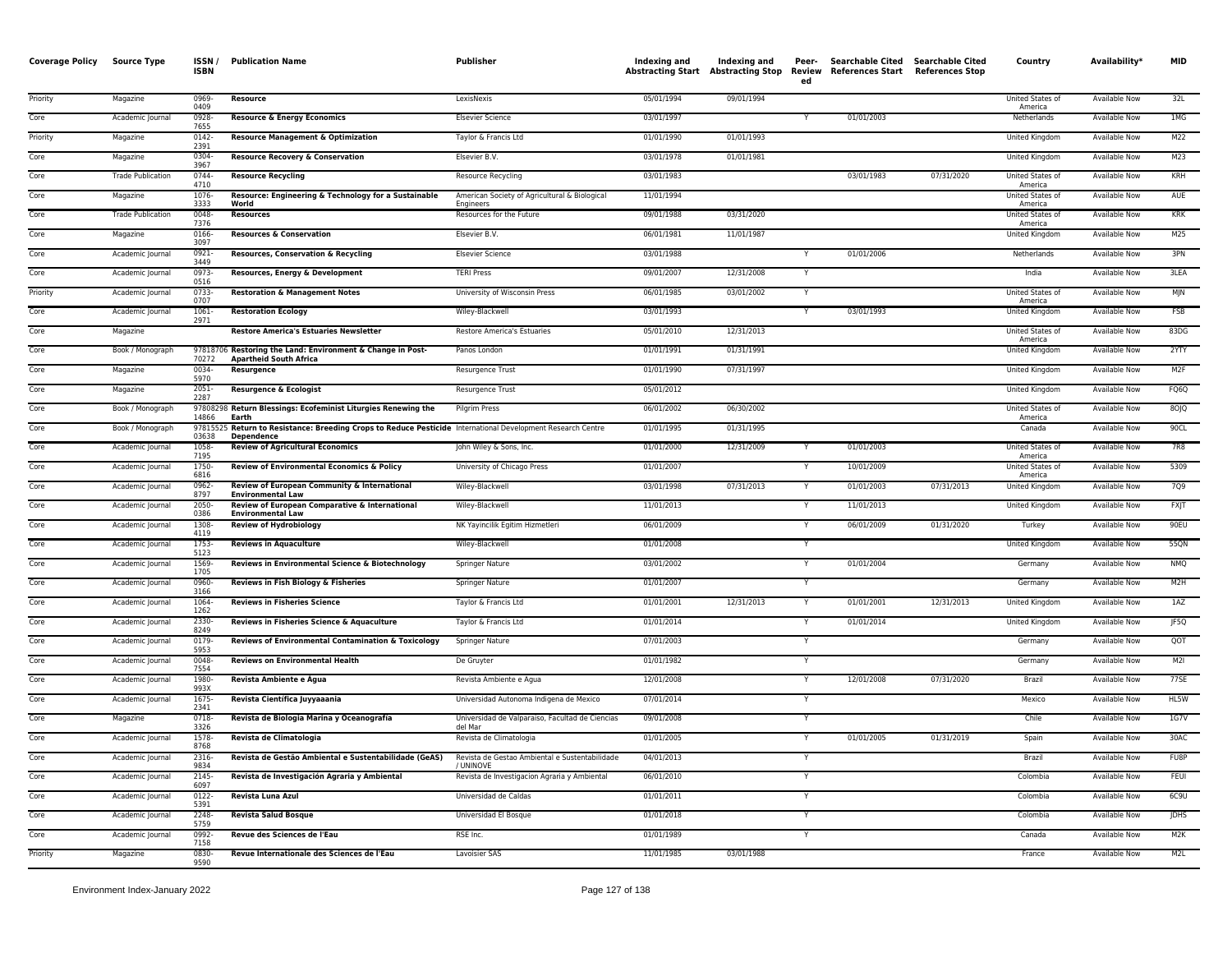| <b>Coverage Policy</b> | Source Type                | ISSN/<br><b>ISBN</b> | <b>Publication Name</b>                                                                                                               | Publisher                                                                                       | Indexing and             | Indexing and<br><b>Abstracting Start Abstracting Stop</b> | Peer-<br>Review<br>ed | Searchable Cited Searchable Cited<br>References Start References Stop |            | Country                                | Availability*                         | <b>MID</b>                    |
|------------------------|----------------------------|----------------------|---------------------------------------------------------------------------------------------------------------------------------------|-------------------------------------------------------------------------------------------------|--------------------------|-----------------------------------------------------------|-----------------------|-----------------------------------------------------------------------|------------|----------------------------------------|---------------------------------------|-------------------------------|
| Core                   | Academic Journal           | 0397<br>0299         | Revue Juridique de l'Environnement                                                                                                    | Lavoisier SAS                                                                                   | 01/01/2019               |                                                           |                       |                                                                       |            | France                                 | <b>Available Now</b>                  | <b>HAYW</b>                   |
| Core                   | Academic Journal           | 0035-<br>4902        | Rhodora                                                                                                                               | Allen Press Publishing Services Inc.                                                            | 01/01/2009               |                                                           | Y                     | 01/01/2009                                                            |            | United States of<br>America            | <b>Available Now</b>                  | 2C1                           |
| Core                   | Academic Journal           | 2386-<br>3781        | Ribagua                                                                                                                               | Taylor & Francis Ltd                                                                            | 01/01/2018               |                                                           |                       |                                                                       |            | <b>United Kingdom</b>                  | <b>Available Now</b>                  | <b>LFPK</b>                   |
| Core                   | Academic Journal           | 1672-<br>6308        | <b>Rice Science</b>                                                                                                                   | Elsevier B.V.                                                                                   | 01/01/2007               |                                                           | Y                     |                                                                       |            | United Kingdom                         | Available Now                         | 55P3                          |
| Core                   | Academic Journal           | 0307<br>8698         | <b>Ringing &amp; Migration</b>                                                                                                        | Taylor & Francis Ltd                                                                            | 09/01/2008               |                                                           |                       |                                                                       |            | United Kingdom                         | Available Now                         | 65RH                          |
| Core                   | Report                     |                      | Riparian Forest Buffers: Function & Design for Protection United States Department of Agriculture<br>& Enhancement of Water Resources |                                                                                                 | 01/01/1996               | 01/31/1996                                                |                       |                                                                       |            | United States of<br>America            | <b>Available Now</b>                  | 87KF                          |
| Core                   | Academic Journal           | 1584-<br>5273        | <b>Riscuri si Catastrofe</b>                                                                                                          | Riscuri si Catastrofe                                                                           | 01/01/2012               |                                                           |                       |                                                                       |            | Romania                                | Available Now                         | <b>FBQI</b>                   |
| Core                   | Academic Journal           | 0272-<br>4332        | Risk Analysis: An International Journal                                                                                               | Wiley-Blackwell                                                                                 | 02/01/1994               |                                                           |                       | 02/01/1994                                                            |            | United Kingdom                         | Available Now                         | 2C2                           |
| Core                   | Academic Journal           | 1357-<br>5309        | <b>Risk, Decision &amp; Policy</b>                                                                                                    | Taylor & Francis Ltd                                                                            | 01/01/2004               | 12/31/2004                                                | Y                     |                                                                       |            | <b>United Kingdom</b>                  | <b>Available Now</b>                  | 5C7                           |
| Core                   | Academic Journal           | $1073-$<br>8673      | Risk: Health Safety & Environment                                                                                                     | University of New Hampshire for the benefit of<br>the University of New Hampshire School of Law | 03/01/1994               | 04/30/2002                                                | Y                     |                                                                       |            | United States of<br>America            | <b>Available Now</b>                  | <b>KRM</b>                    |
| Priority               | Magazine                   | 1047-<br>0484        | RISK: Issues in Health & Safety                                                                                                       | University of New Hampshire for the benefit of<br>the University of New Hampshire School of Law | 01/01/1990               | 09/01/1993                                                |                       |                                                                       |            | United States of<br>America            | <b>Available Now</b>                  | M2O                           |
| Core                   | Academic Journal           | 1535<br>1459         | <b>River Research &amp; Applications</b>                                                                                              | John Wiley & Sons, Inc.                                                                         | 07/01/2012               |                                                           |                       |                                                                       |            | United States of<br>America            | <b>Available Now</b>                  | <b>MYU</b>                    |
| Core                   | Academic Journal           | 1868-<br>5749        | <b>River Systems</b>                                                                                                                  | E. Schweizerbart'sche Verlagsbuchhandlung                                                       | 01/01/2015               | 09/30/2015                                                | Y                     |                                                                       |            | Germany                                | Available Now                         | <b>FS26</b>                   |
| Core                   | Report                     |                      | Rivers at Risk: Dams & the Future of Freshwater<br><b>Ecosystems</b>                                                                  | World Wildlife Fund                                                                             | 01/01/2004               | 01/31/2004                                                |                       |                                                                       |            | Switzerland                            | Available Now                         | 8NV9                          |
| Core                   | Book / Monograph           | 21030                | 97898481 Rivers of Life: Bangladeshi Journalists Take a Critical Look Panos London<br>at the Flood Action Plan                        |                                                                                                 | 01/01/1994               | 01/31/1994                                                |                       |                                                                       |            | United Kingdom                         | Available Now                         | 2YTV                          |
| Core<br>Core           | Report<br>Academic Journal | $0035 -$             | <b>Roadmap for a Living Planet</b><br><b>Rocks &amp; Minerals</b>                                                                     | World Wildlife Fund<br>Taylor & Francis Ltd                                                     | 01/01/2008<br>01/01/1994 | 01/31/2008                                                |                       | 01/01/2008                                                            |            | Switzerland<br><b>United Kingdom</b>   | Available Now<br><b>Available Now</b> | 8NUP<br><b>ROC</b>            |
|                        |                            | 7529                 |                                                                                                                                       |                                                                                                 |                          |                                                           |                       |                                                                       |            |                                        |                                       |                               |
| Core                   | Academic Journal           | 1555<br>7332         | <b>Rocky Mountain Geology</b>                                                                                                         | Rocky Mountain Geology                                                                          | 01/01/1998               |                                                           | Y                     |                                                                       |            | <b>United States of</b><br>America     | <b>Available Now</b>                  | U27                           |
| Priority               | Magazine                   | 0195-<br>6582        | <b>Rodale's New Shelter</b>                                                                                                           | Rodale Inc.                                                                                     | 04/01/1982               | 07/01/1986                                                |                       |                                                                       |            | United States of<br>America            | <b>Available Now</b>                  | M <sub>2</sub> Q              |
| Core<br>Core           | Report<br>Book / Monograph |                      | Role of Forests in Climate Change: Nordic Experience<br>97804152 Roots of Environmental Consciousness                                 | Nordic Council of Ministers<br>Taylor & Francis Ltd / Books                                     | 08/01/2013<br>11/23/2000 | 08/31/2013<br>12/23/2000                                  |                       | 11/23/2000                                                            | 12/23/2000 | Denmark<br>United Kingdom              | Available Now<br><b>Available Now</b> | HE3V<br>13NI                  |
| Core                   | Report                     | 42592                | 97828808 Running Pure: The Importance of Forest Protected Areas World Wildlife Fund                                                   |                                                                                                 | 08/01/2003               | 08/31/2003                                                |                       |                                                                       |            | Switzerland                            | <b>Available Now</b>                  | 8NVA                          |
| Core                   | Academic Journal           | 52627<br>1067        | to Drinking Water<br><b>Russian Journal of Ecology</b>                                                                                | Springer Nature                                                                                 | 01/01/2007               |                                                           |                       |                                                                       |            | Germany                                | Available Now                         | GK8                           |
| Core                   | Academic Journal           | 4136<br>1023-        | <b>Russian Journal of Electrochemistry</b>                                                                                            | Springer Nature                                                                                 | 01/01/2007               |                                                           | Y                     |                                                                       |            | Germany                                | <b>Available Now</b>                  | 2V3                           |
| Core                   | Magazine                   | 1935<br>0891         | Safety & Health                                                                                                                       | National Safety Council                                                                         | 01/01/1994               | 10/31/2017                                                |                       |                                                                       |            | <b>United States of</b>                | <b>Available Now</b>                  | SAH                           |
| Core                   | Academic Journal           | 1797<br>0925-        | <b>Safety Science</b>                                                                                                                 | <b>Elsevier Science</b>                                                                         | 08/01/2002               |                                                           | Y                     |                                                                       |            | America<br>Netherlands                 | Available Now                         | 3PS                           |
| Core                   | Report                     | 7535                 | Saltsjöbaden V: Taking International Air Pollution Policies Nordic Council of Ministers                                               |                                                                                                 | 10/01/2013               | 10/31/2013                                                |                       |                                                                       |            | Denmark                                | Available Now                         | HE48                          |
| Core                   | Academic Journal           | 2154-                | into the Future<br>San Diego Journal of Climate & Energy Law                                                                          | University of San Diego, School of Law                                                          | 12/01/2009               |                                                           | $\mathsf{v}$          |                                                                       |            | United States of                       | Available Now                         | B <sub>2</sub> H <sub>3</sub> |
| Core                   | Magazine                   | 9028<br>1546         | San Francisco Estuary & Watershed Science                                                                                             | San Francisco Estuary & Watershed Science                                                       | 03/01/2014               |                                                           |                       |                                                                       |            | America<br>United States of            | Available Now                         | GZX                           |
| Core                   | Academic Journal           | 2366<br>1062         | <b>SAR &amp; QSAR in Environmental Research</b>                                                                                       | Online Journal<br>Taylor & Francis Ltd                                                          | 01/01/2003               |                                                           |                       | 01/01/2003                                                            |            | America<br>United Kingdom              | Available Now                         | J5M                           |
| Core                   | Academic Journal           | 936X<br>0036<br>4827 | Sarsia -- North Atlantic Marine Science                                                                                               | Taylor & Francis Ltd                                                                            | 02/01/2002               | 12/31/2004                                                | Y                     | 11/01/2002                                                            | 12/31/2004 | <b>United Kingdom</b>                  | <b>Available Now</b>                  | J5N                           |
| Core                   | Report                     |                      | Saving Streams at Their Source: Managing for Amphibian United States Forest Service                                                   |                                                                                                 | 01/01/2008               | 01/31/2008                                                |                       |                                                                       |            | United States of                       | <b>Available Now</b>                  | 83DM                          |
| Core                   | Magazine                   |                      | <b>Diversity in Headwater Forests</b><br><b>SB Business Weekly</b>                                                                    | Sustainable Life Media, Inc.                                                                    | 06/01/2013               |                                                           |                       |                                                                       |            | America<br>United States of<br>America | Available Now                         | EGBX                          |
| Core                   | Magazine                   |                      | <b>SB Innovation Weekly</b>                                                                                                           | Sustainable Life Media, Inc.                                                                    | 06/01/2013               |                                                           |                       |                                                                       |            | United States of<br>America            | <b>Available Now</b>                  | EGBY                          |
| Core                   | Academic Journal           | 0282-<br>7581        | <b>Scandinavian Journal of Forest Research</b>                                                                                        | Taylor & Francis Ltd                                                                            | 01/01/1991               |                                                           |                       | 05/01/1999                                                            |            | United Kingdom                         | <b>Available Now</b>                  | BD <sub>6</sub>               |
| Core                   | Academic Journal           | 0905-<br>7188        | Scandinavian Journal of Medicine & Science in Sports                                                                                  | Wiley-Blackwell                                                                                 | 02/01/1998               |                                                           |                       | 09/01/2005                                                            |            | <b>United Kingdom</b>                  | <b>Available Now</b>                  | 8ED                           |
| Core                   | Academic Journal           | $0036 -$<br>8075     | <b>Science</b>                                                                                                                        | American Association for the Advancement of<br>Science                                          | 12/01/1970               |                                                           |                       | 01/01/2003                                                            |            | United States of<br>America            | <b>Available Now</b>                  | SCI                           |
| Core                   | Magazine                   |                      | <b>Science et Nature</b>                                                                                                              | Science et Nature International                                                                 | 01/01/1973               | 01/01/1974                                                |                       |                                                                       |            | France                                 | <b>Available Now</b>                  | M32                           |
| Core                   | Magazine                   | 0036<br>8423         | <b>Science News</b>                                                                                                                   | Society for Science & the Public                                                                | 01/04/1975               |                                                           |                       |                                                                       |            | United States of<br>America            | Available Now                         | SCN                           |
| Core                   | Academic Journal           | 0048-<br>9697        | <b>Science of the Total Environment</b>                                                                                               | <b>Elsevier Science</b>                                                                         | 04/01/1973               | 12/31/2012                                                |                       | 01/01/2006                                                            |            | Netherlands                            | Available Now                         | 3QW                           |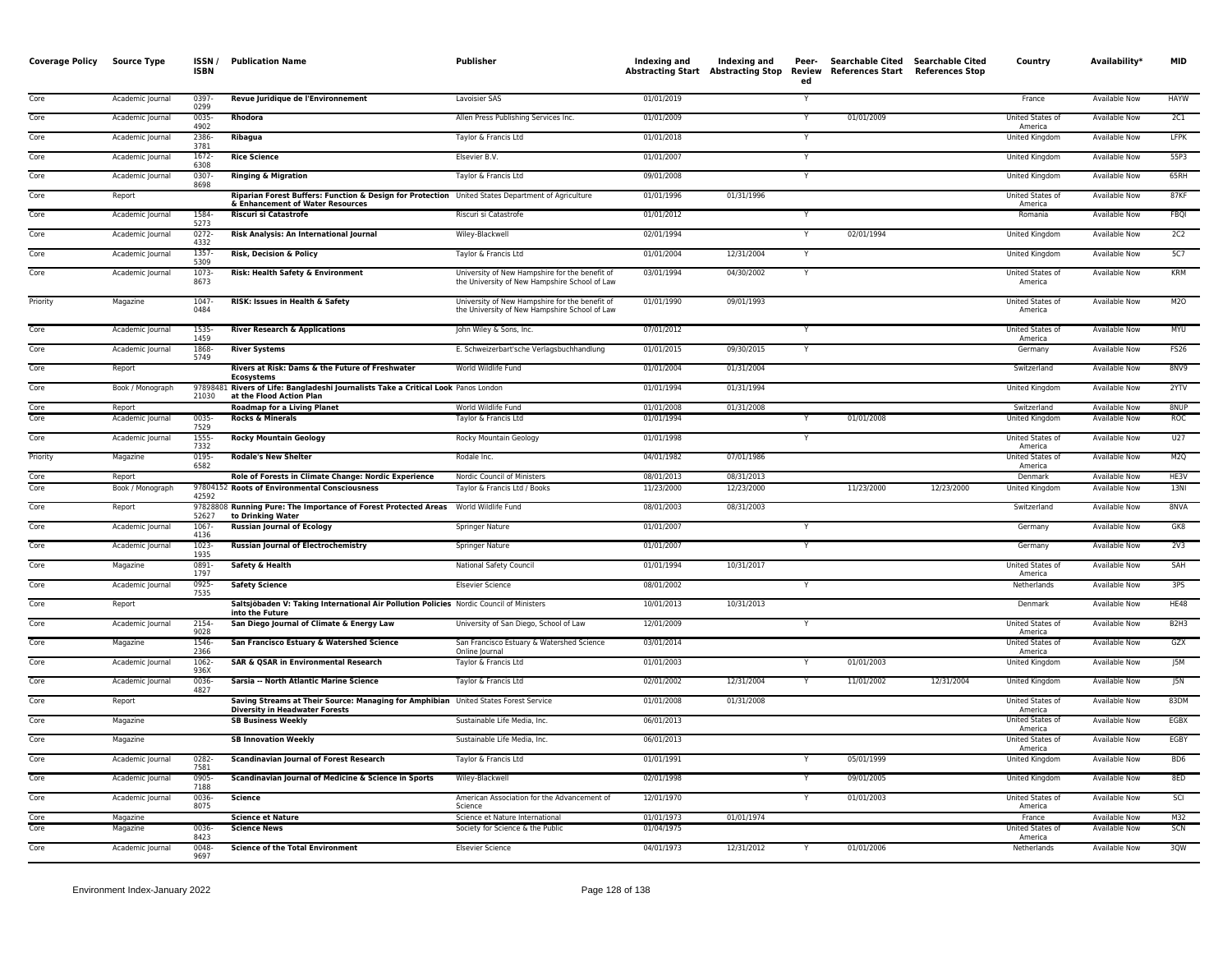| Coverage Policy Source Type |                      | ISSN/<br><b>ISBN</b> | <b>Publication Name</b>                                                                                                                                                                             | Publisher                                                                       | Indexing and | Indexing and | Peer-<br>ed | Searchable Cited Searchable Cited<br>Abstracting Start Abstracting Stop Review References Start References Stop |            | Country                            | Availability*        | <b>MID</b>       |
|-----------------------------|----------------------|----------------------|-----------------------------------------------------------------------------------------------------------------------------------------------------------------------------------------------------|---------------------------------------------------------------------------------|--------------|--------------|-------------|-----------------------------------------------------------------------------------------------------------------|------------|------------------------------------|----------------------|------------------|
| Priority                    | Magazine             | 0823-<br>0269        | Sciences & Techniques de l'Eau                                                                                                                                                                      | Reseau Environnement                                                            | 08/01/1983   | 11/01/1988   |             |                                                                                                                 |            | Canada                             | <b>Available Now</b> | M39              |
| Priority                    | Magazine             | 0298-<br>6663        | Sciences de l'Eau                                                                                                                                                                                   | Lavoisier SAS                                                                   | 01/01/1985   | 01/01/1988   |             |                                                                                                                 |            | France                             | Available Now        | M3A              |
| Core                        | Report               |                      | Sciences de la Mer au Canada: Relever le Défi, Saisir<br>l'Opportunité                                                                                                                              | Council of Canadian Academies                                                   | 11/01/2013   | 11/30/2013   |             |                                                                                                                 |            | Canada                             | <b>Available Now</b> | H9VZ             |
| Core                        | Academic Journal     | 0122-<br>1701        | Scientia et Technica                                                                                                                                                                                | Scientia et Technica                                                            | 01/01/2013   |              | Y           |                                                                                                                 |            | Colombia                           | Available Now        | <b>78FR</b>      |
| Core                        | Academic Journal     | 0304-<br>4238        | Scientia Horticulturae                                                                                                                                                                              | <b>Elsevier Science</b>                                                         | 02/14/2002   |              |             |                                                                                                                 |            | Netherlands                        | Available Now        | 3PV              |
| Core                        | Magazine             | 0036-<br>8733        | <b>Scientific American</b>                                                                                                                                                                          | Scientific American                                                             | 01/01/1955   |              |             |                                                                                                                 |            | United States of<br>America        | Available Now        | <b>SIA</b>       |
| Core                        | Academic Journal     | 1224-<br>6042        | Scientific Bulletin of the Politehnica University of<br><b>Timisoara. Transactions on Hydrotechnics / Buletinul</b><br>Stiintific al Universitatii Politehnica din Timisoara. Seria<br>Hidrotehnica | Politehnica University of Timisoara, Faculty of<br>Civil Engineering            | 01/01/2018   |              |             |                                                                                                                 |            | Romania                            | <b>Available Now</b> | <b>BKOE</b>      |
| Core                        | Academic Journal     | 1582-<br>0548        | Scientific Bulletin Series D: Mining, Mineral Processing,<br>Non-Ferrous Metallurgy, Geology & Environmental<br>Engineering                                                                         | Universitatea de Nord din Baia Mare, Facultatea<br>de Resurse Minerale si Mediu | 04/01/2012   |              |             |                                                                                                                 |            | Romania                            | <b>Available Now</b> | <b>BL28</b>      |
| Core                        | Academic Journal     | 2285-<br>6064        | <b>Scientific Papers. Series E. Land Reclamation, Earth</b><br><b>Observation &amp; Surveying, Environmental Engineering</b>                                                                        | University of Agronomical Medical Sciences &<br>Veterinary Medicine Bucharest   | 01/01/2016   |              |             |                                                                                                                 |            | Romania                            | <b>Available Now</b> | HBV7             |
| Core                        | Magazine             | 0190-<br>597X        | <b>SciQuest</b>                                                                                                                                                                                     | American Chemical Society                                                       | 04/01/1979   |              |             |                                                                                                                 |            | United States of<br>America        | <b>Available Now</b> | M3C              |
| Core                        | Magazine             | 0897-<br>2249        | <b>Sea Frontiers</b>                                                                                                                                                                                | International Oceanographic Foundation (I.O.F.)                                 | 09/01/1984   | 05/31/1996   |             |                                                                                                                 |            | United States of<br>America        | Available Now        | SEA              |
| Core                        | Magazine             | 0093<br>3651         | <b>Sea Technology</b>                                                                                                                                                                               | Compass Publications, Inc.                                                      | 07/01/2007   |              |             |                                                                                                                 |            | United States of<br>America        | <b>Available Now</b> | M3F              |
| Core                        | Magazine             | 0004-<br>9549        | Search (0004-9549)                                                                                                                                                                                  | Control Publications Pty Ltd.                                                   | 01/01/1975   | 10/31/1997   |             |                                                                                                                 |            | Australia                          | Available Now        | SRH              |
| Core                        | Academic Journal     | 0960-<br>2585        | <b>Seed Science Research</b>                                                                                                                                                                        | Cambridge University Press                                                      | 01/01/2007   |              |             |                                                                                                                 |            | United Kingdom                     | Available Now        | N8N              |
| Core                        | Report               |                      | Selected Plasticisers & Additional Sweeteners in the<br><b>Nordic Environment</b>                                                                                                                   | Nordic Council of Ministers                                                     | 02/01/2013   | 02/28/2013   |             |                                                                                                                 |            | Denmark                            | <b>Available Now</b> | HE3W             |
| Core                        | Academic Journal     | 0148-<br>5717        | <b>Sexually Transmitted Diseases</b>                                                                                                                                                                | Lippincott Williams & Wilkins                                                   | 01/01/1995   |              |             |                                                                                                                 |            | United States of<br>America        | <b>Available Now</b> | <b>STD</b>       |
| Core                        | Academic Journal     | 0037<br>4237         | Shore & Beach                                                                                                                                                                                       | American Shore & Beach Preservation<br>Association                              | 04/01/1973   |              |             |                                                                                                                 |            | United States of<br>America        | <b>Available Now</b> | M3H              |
| Core                        | Report               | 0743-<br>0604        | <b>Short-Term Energy Outlook</b>                                                                                                                                                                    | US Department of Energy, Energy Information<br>Administration                   | 10/01/2009   |              |             |                                                                                                                 |            | United States of<br>America        | Available Now        | 69VM             |
| Core                        | <b>Health Report</b> |                      | Short-Term Increases in Ozone Levels Are Associated with Great Neck Health Publishing<br><b>Increased Mortality Rates in Urban Communities Across</b><br>the US                                     |                                                                                 | 11/30/2004   | 12/31/2004   |             |                                                                                                                 |            | United States of<br>America        | Available Now        | 19M7             |
| Core                        | Report               |                      | Short-Term Response of Reptiles & Amphibians to<br>Prescribed Fire & Mechanical Fuel Reduction in a<br>Southern Appalachian Upland Hardwood Forest                                                  | United States Forest Service                                                    | 01/01/2008   | 01/31/2008   |             |                                                                                                                 |            | United States of<br>America        | <b>Available Now</b> | 83DQ             |
| Core                        | Magazine             | $0161 -$<br>7362     | <b>Sierra</b>                                                                                                                                                                                       | Sierra Club                                                                     | 01/01/1980   |              |             |                                                                                                                 |            | United States of<br>America        | <b>Available Now</b> | SIE              |
| Core                        | Magazine             | $0037 -$<br>4725     | Sierra Club Bulletin                                                                                                                                                                                | Sierra Club                                                                     | 07/01/1973   | 01/31/1978   |             |                                                                                                                 |            | United States of<br>America        | Available Now        | M3J              |
| Core                        | Book / Monograph     | 70388                | 97818706 Signposts on the Superhighway: African Environment                                                                                                                                         | Panos London                                                                    | 01/01/1998   | 01/31/1998   |             |                                                                                                                 |            | United Kingdom                     | Available Now        | 2YTC             |
| Core                        | Academic Journal     | 0129-<br>7619        | <b>Singapore Journal of Tropical Geography</b>                                                                                                                                                      | Wiley-Blackwell                                                                 | 01/01/1998   |              |             |                                                                                                                 |            | <b>United Kingdom</b>              | <b>Available Now</b> | 2E               |
| Core                        | Report               |                      | Six Easy Things the Obama Administration Can Do to Heal Earthjustice<br><b>Our Environment</b>                                                                                                      |                                                                                 | 11/12/2008   | 11/13/2008   |             |                                                                                                                 |            | United States of<br>America        | <b>Available Now</b> | 8UPZ             |
| Core                        | Report               |                      | Smart Growth & Affordable Housing: Best Practices in the Planning & Conservation League<br><b>Central Valley, 2004</b>                                                                              |                                                                                 | 01/01/2004   | 01/31/2004   |             |                                                                                                                 |            | United States of<br>America        | Available Now        | 38BR             |
| Core                        | Academic Journal     | 1684<br>4130         | <b>Smithiana Bulletin</b>                                                                                                                                                                           | South African Institute for Aquatic Biodiversity                                | 01/01/2008   | 04/30/2011   |             | 01/01/2008                                                                                                      | 04/30/2011 | South Africa                       | <b>Available Now</b> | 1D3H             |
| Priority                    | Magazine             | 0037-<br>7333        | <b>Smithsonian</b>                                                                                                                                                                                  | Smithsonian Magazine                                                            | 01/01/1974   | 12/01/1983   |             |                                                                                                                 |            | <b>United States of</b><br>America | <b>Available Now</b> | SMI              |
| Core                        | Book / Monograph     | 02181                | 97815525 Social & Gender Analysis in Natural Resource<br>Management: Learning Studies & Lessons from Asia                                                                                           | International Development Research Centre                                       | 01/01/2006   | 01/31/2006   |             |                                                                                                                 |            | Canada                             | Available Now        | 90C <sub>S</sub> |
| Core                        | Academic Journal     | 0894-<br>1920        | <b>Society &amp; Natural Resources</b>                                                                                                                                                              | Taylor & Francis Ltd                                                            | 01/01/1989   |              |             | 01/01/1999                                                                                                      |            | United Kingdom                     | Available Now        | 1HX              |
| Priority                    | Magazine             |                      | <b>Soft Energy Notes</b>                                                                                                                                                                            | Friends of the Earth                                                            | 01/01/1981   | 06/01/1983   |             |                                                                                                                 |            | United States of<br>America        | Available Now        | M3L              |
| Core                        | Academic Journal     | 2074-<br>9546        | Soil & Environment                                                                                                                                                                                  | Soil Science Society of Pakistan                                                | 06/01/2011   |              | Y           |                                                                                                                 |            | Pakistan                           | Available Now        | FDQP             |
| Core                        | Academic Journal     | 1532-<br>0383        | Soil & Sediment Contamination                                                                                                                                                                       | Taylor & Francis Ltd                                                            | 05/01/2000   |              |             | 05/01/2000                                                                                                      |            | <b>United Kingdom</b>              | <b>Available Now</b> | 1B6              |
| Core                        | Academic Journal     | 0167<br>1987         | Soil & Tillage Research                                                                                                                                                                             | <b>Elsevier Science</b>                                                         | 03/01/1981   |              |             |                                                                                                                 |            | Netherlands                        | <b>Available Now</b> | 3Q9              |
| Priority                    | Magazine             | 0038-<br>0695        | Soil & Water                                                                                                                                                                                        | Soil Conservation & Rivers Control Council of<br>New Zealand                    | 06/01/1973   | 12/01/1987   |             |                                                                                                                 |            | <b>New Zealand</b>                 | <b>Available Now</b> | M3N              |
| Core                        | Magazine             |                      | <b>Soil Association Quarterly Review</b>                                                                                                                                                            | Soil Association                                                                | 03/01/1977   | 09/01/1979   |             |                                                                                                                 |            | <b>United Kinadom</b>              | Available Now        | M3P              |
| Core                        | Academic Iournal     | 0038-<br>0717        | Soil Biology & Biochemistry                                                                                                                                                                         | Pergamon Press - An Imprint of Elsevier Science                                 | 01/01/2002   |              |             |                                                                                                                 |            | <b>United Kinadon</b>              | <b>Available Now</b> | 2E8              |
| Priority                    | Magazine             | 0038<br>0725         | <b>Soil Conservation</b>                                                                                                                                                                            | United States Department of Agriculture                                         | 08/01/1973   | 03/01/1980   |             |                                                                                                                 |            | United States of<br>America        | Available Now        | M3Q              |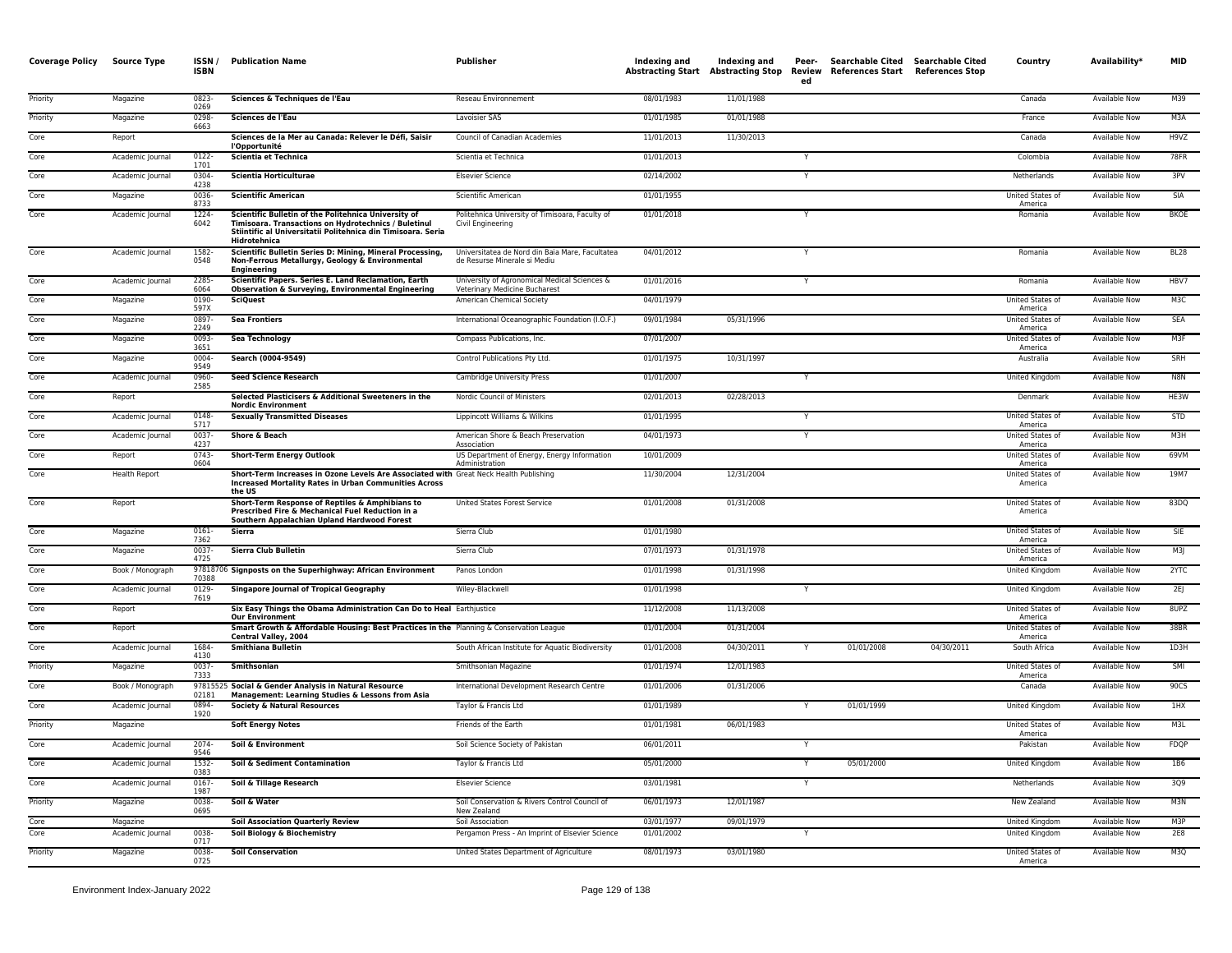| <b>Coverage Policy Source Type</b> |                                            | ISSN/<br><b>ISBN</b> | <b>Publication Name</b>                                                                                 | <b>Publisher</b>                                     | Indexing and             | Indexing and<br><b>Abstracting Start Abstracting Stop</b> | Peer-<br>Review<br>ed | <b>Searchable Cited</b><br>References Start References Stop | Searchable Cited | Country                            | Availability*                  | MID              |
|------------------------------------|--------------------------------------------|----------------------|---------------------------------------------------------------------------------------------------------|------------------------------------------------------|--------------------------|-----------------------------------------------------------|-----------------------|-------------------------------------------------------------|------------------|------------------------------------|--------------------------------|------------------|
| Core                               | Academic Journal                           | 0267<br>7261         | Soil Dynamics & Earthquake Engineering (0267-7261)                                                      | Elsevier B.V.                                        | 02/01/2002               |                                                           | Y                     |                                                             |                  | United Kingdom                     | Available Now                  | JJS              |
| Core                               | Academic Journal                           | 0038-<br>0741        | Soil Mechanics & Foundation Engineering                                                                 | Springer Nature                                      | 07/01/1973               |                                                           | Y                     | 07/01/1973                                                  |                  | Germany                            | Available Now                  | M3T              |
| Core                               | Academic Journal                           | 0038<br>0768         | Soil Science & Plant Nutrition                                                                          | Taylor & Francis Ltd                                 | 01/01/2006               |                                                           |                       | 01/01/2008                                                  |                  | United Kingdom                     | Available Now                  | 2E7              |
| Core                               | Academic Journal                           | 1569<br>187X         | <b>Soil Science Reviews</b>                                                                             | Elsevier B.V.                                        | 01/01/2002               | 12/31/2003                                                | Y                     |                                                             |                  | United Kingdom                     | <b>Available Now</b>           | RK1              |
| Core                               | Academic Journal                           | 0361<br>5995         | Soil Science Society of America Journal                                                                 | Wiley-Blackwell                                      | 01/01/1979               | 05/31/2019                                                | Y                     | 01/01/1979                                                  | 05/31/2019       | United Kingdom                     | Available Now                  | SIJ              |
| Core                               | Magazine                                   | 0038-<br>0776        | <b>Soil Science Society of America Proceedings</b>                                                      | Soil Science Society of America                      | 07/01/1973               | 11/01/1978                                                |                       |                                                             |                  | United States of<br>America        | <b>Available Now</b>           | M3V              |
| Core<br>Core                       | Magazine<br>Academic Journal               | 0266-                | Soil Sense<br>Soil Use & Management                                                                     | Wollongbar Agricultural Institute<br>Wiley-Blackwell | 01/01/1975<br>03/01/1990 | 04/30/1976                                                |                       | 01/01/2006                                                  |                  | Australia<br>United Kingdom        | Available Now<br>Available Now | M3Y<br>KOE       |
| Core                               | Book / Monograph                           | 0032                 | 97809221 Soils, Society & the Environment                                                               | American Geosciences Institute                       | 10/01/2005               | 10/31/2005                                                |                       |                                                             |                  | United States of                   | Available Now                  | 1GH <sub>6</sub> |
| Priority                           |                                            | 52742<br>0160-       | <b>Solar Age</b>                                                                                        | Solar Age                                            | 01/01/1978               | 06/01/1986                                                |                       |                                                             |                  | America<br>United States of        | <b>Available Now</b>           | M42              |
| Core                               | Magazine                                   | 8401<br>0379-        | <b>Solar Cells</b>                                                                                      | Elsevier B.V.                                        | 01/01/1981               | 12/01/1991                                                |                       |                                                             |                  | America<br>United Kingdom          | <b>Available Now</b>           | M4B              |
| Core                               | Magazine                                   | 6787                 |                                                                                                         | American Solar Energy Society                        | 01/01/2013               |                                                           |                       |                                                             |                  | United States of                   | <b>Available Now</b>           | 90EP             |
|                                    | Conference<br>Proceedings Collection       |                      | <b>SOLAR Conference Proceedings</b>                                                                     |                                                      |                          |                                                           |                       |                                                             |                  | America                            |                                |                  |
| Core                               | Academic Journal                           | 0038<br>092X         | <b>Solar Energy</b>                                                                                     | Pergamon Press - An Imprint of Elsevier Science      | 08/01/1974               |                                                           |                       |                                                             |                  | United Kingdom                     | <b>Available Now</b>           | <b>SER</b>       |
| Core                               | Academic Journal                           | 0927<br>0248         | Solar Energy Materials & Solar Cells                                                                    | <b>Elsevier Science</b>                              | 01/01/1992               |                                                           | Y                     |                                                             |                  | Netherlands                        | <b>Available Now</b>           | 3QC              |
| Priority                           | Academic Journal                           | 0195-<br>1785        | <b>Solar Law Reporter</b>                                                                               | Solar Energy Research Institute                      | 05/01/1979               | 03/01/1982                                                | Υ                     |                                                             |                  | United States of<br>America        | <b>Available Now</b>           | M4D              |
| Core                               | Academic Journal                           | 2367<br>198X         | <b>Solar RRL</b>                                                                                        | Wiley-Blackwell                                      | 11/01/2017               |                                                           | Y                     |                                                             |                  | United Kingdom                     | <b>Available Now</b>           | L34B             |
| Core                               | Magazine                                   | 0888<br>4048         | <b>Solar Times</b>                                                                                      | Cren Publishing Limited                              | 01/01/1981               | 12/01/1981                                                |                       |                                                             |                  | Canada                             | <b>Available Now</b>           | M4E              |
| Core                               | <b>Trade Publication</b>                   | 1042-<br>0630        | <b>Solar Today</b>                                                                                      | American Solar Energy Society                        | 01/01/1995               |                                                           |                       |                                                             |                  | United States of<br>America        | Available Now                  | KRO              |
| Core                               | Conference<br>Proceedings Collection 39909 |                      | 97898144 Solid State Ionics: Ionics For Sustainable World -<br>Proceedings of the 13th Asian Conference | World Scientific Publishing Company                  | 01/01/2012               | 01/31/2012                                                |                       |                                                             |                  | Singapore                          | Available Now                  | LCMN             |
| Priority                           | Magazine                                   | 1058-<br>9074        | Solid Waste & Power                                                                                     | Adams Publishing                                     | 02/01/1990               | 09/01/1993                                                |                       |                                                             |                  | United States of<br>America        | <b>Available Now</b>           | M4G              |
| Core                               | Magazine                                   | 0038<br>1128         | <b>Solid Waste Report</b>                                                                               | Jade Media Partners                                  | 02/01/2009               | 12/28/2015                                                |                       |                                                             |                  | United States of<br>America        | Available Now                  | 6DUO             |
| Priority                           | Magazine                                   | 1072<br>9550         | <b>Solid Waste Technologies</b>                                                                         | Adams Publishing                                     | 11/01/1993               | 07/01/1998                                                |                       |                                                             |                  | United States of<br>America        | <b>Available Now</b>           | KRP              |
| Priority                           | Magazine                                   | 0886<br>1579         | Solid Wastes Management (08861579)                                                                      | Communication Channels                               | 02/01/1980               | 02/01/1983                                                |                       |                                                             |                  | United States of<br>America        | Available Now                  | M4H              |
| Priority                           | Magazine                                   | 0038<br>1136         | Solid Wastes Management: Refuse Removal Journal                                                         | <b>Communication Channels</b>                        | 01/01/1974               | 01/01/1980                                                |                       |                                                             |                  | United States of<br>America        | <b>Available Now</b>           | M4M              |
| Core                               | Academic Journal                           |                      | <b>Solutions Journal</b>                                                                                | Rocky Mountain Institute                             | 11/01/2010               |                                                           |                       |                                                             |                  | United States of<br>America        | Available Now                  | B9GG             |
| Core                               | Academic Journal                           | 1537-<br>0275        | Solutions! For People, Processes & Paper                                                                | Questex Media Group                                  | 11/01/2003               | 07/31/2006                                                | Y                     |                                                             |                  | <b>United States of</b><br>America | <b>Available Now</b>           | QTZ              |
| Cor <sub>e</sub>                   | Magazine                                   | $1541 -$<br>0161     | <b>Sound &amp; Vibration</b>                                                                            | <b>Tech Science Press</b>                            | 01/01/1978               |                                                           |                       |                                                             |                  | United States of<br>America        | <b>Available Now</b>           | M <sub>4</sub> O |
| Core                               | Report                                     | 77771                | 97892916 Source Apportionment of Nitrogen & Phosphorus Inputs<br><b>Into the Aquatic Environment</b>    | European Environment Agency                          | 12/01/2005               | 12/31/2005                                                |                       |                                                             |                  | Denmark                            | Available Now                  | 6C9J             |
| Core                               | Academic Journal                           | 1012-<br>0750        | South African Journal of Geology                                                                        | Geological Society of South Africa                   | 01/01/1994               |                                                           |                       |                                                             |                  | South Africa                       | Available Now                  | $S \mid G$       |
| Core                               | Academic Journal                           | 0038<br>2353         | South African Journal of Science                                                                        | Academy of Science of South Africa                   | 02/01/1995               |                                                           | Y                     | 07/01/2005                                                  | 05/31/2020       | South Africa                       | Available Now                  | SJS              |
| Core                               | Academic Journal                           | 0379<br>4369         | South African Journal of Wildlife Research                                                              | South African Wildlife Management Association        | 06/01/1994               | 07/31/2014                                                | Υ                     |                                                             |                  | South Africa                       | <b>Available Now</b>           | SOW              |
| Core                               | Academic Journal                           | 0254<br>1858         | South African Journal of Zoology                                                                        | Zoological Society of Southern Africa                | 01/01/1994               | 12/31/1999                                                | Y                     |                                                             |                  | South Africa                       | <b>Available Now</b>           | <b>SOZ</b>       |
| Core                               | Academic Journal                           | 1528-<br>7092        | <b>Southeastern Naturalist</b>                                                                          | Eagle Hill Institute                                 | 03/01/2002               |                                                           | Y                     |                                                             |                  | United States of<br>America        | <b>Available Now</b>           | HQ2              |
| Core                               | Academic Journal                           | 2070<br>2620         | Southern Forests: A Journal of Forest Science                                                           | Taylor & Francis Ltd                                 | 07/01/2008               |                                                           |                       |                                                             |                  | United Kingdom                     | Available Now                  | 84C9             |
| Priority                           | Academic Journal                           | 0096-<br>7807        | <b>Soviet Journal of Ecology</b>                                                                        | Plenum Publishing Corporation                        | 11/01/1973               | 01/01/1986                                                | Y                     |                                                             |                  | United States of<br>America        | Available Now                  | M4R              |
| Core                               | Academic Journal                           | 0892<br>9270         | <b>Space Technology</b>                                                                                 | Elsevier B.V.                                        | 01/01/1987               | 03/31/1990                                                |                       |                                                             |                  | United Kingdom                     | Available Now                  | M4T              |
| Core                               | Academic Journal                           | $2171-$<br>1216      | <b>Spanish Journal of Rural Development</b>                                                             | Spanish Journal of Rural Development                 | 01/01/2011               | 05/02/2015                                                | Υ                     |                                                             |                  | Spain                              | <b>Available Now</b>           | <b>BEZG</b>      |
| Core                               | Academic Journal                           | 1353-<br>2561        | Spill Science & Technology Bulletin                                                                     | Pergamon Press - An Imprint of Elsevier Science      | 09/01/1994               | 12/31/2003                                                | Y                     |                                                             |                  | <b>United Kingdom</b>              | <b>Available Now</b>           | JJT              |
| Core                               | Book / Monograph                           | 16648                | 97808298 Splendor of Creation: A Biblical Ecology                                                       | <b>Pilgrim Press</b>                                 | 12/01/2005               | 12/31/2005                                                |                       |                                                             |                  | United States of<br>America        | Available Now                  | 80JA             |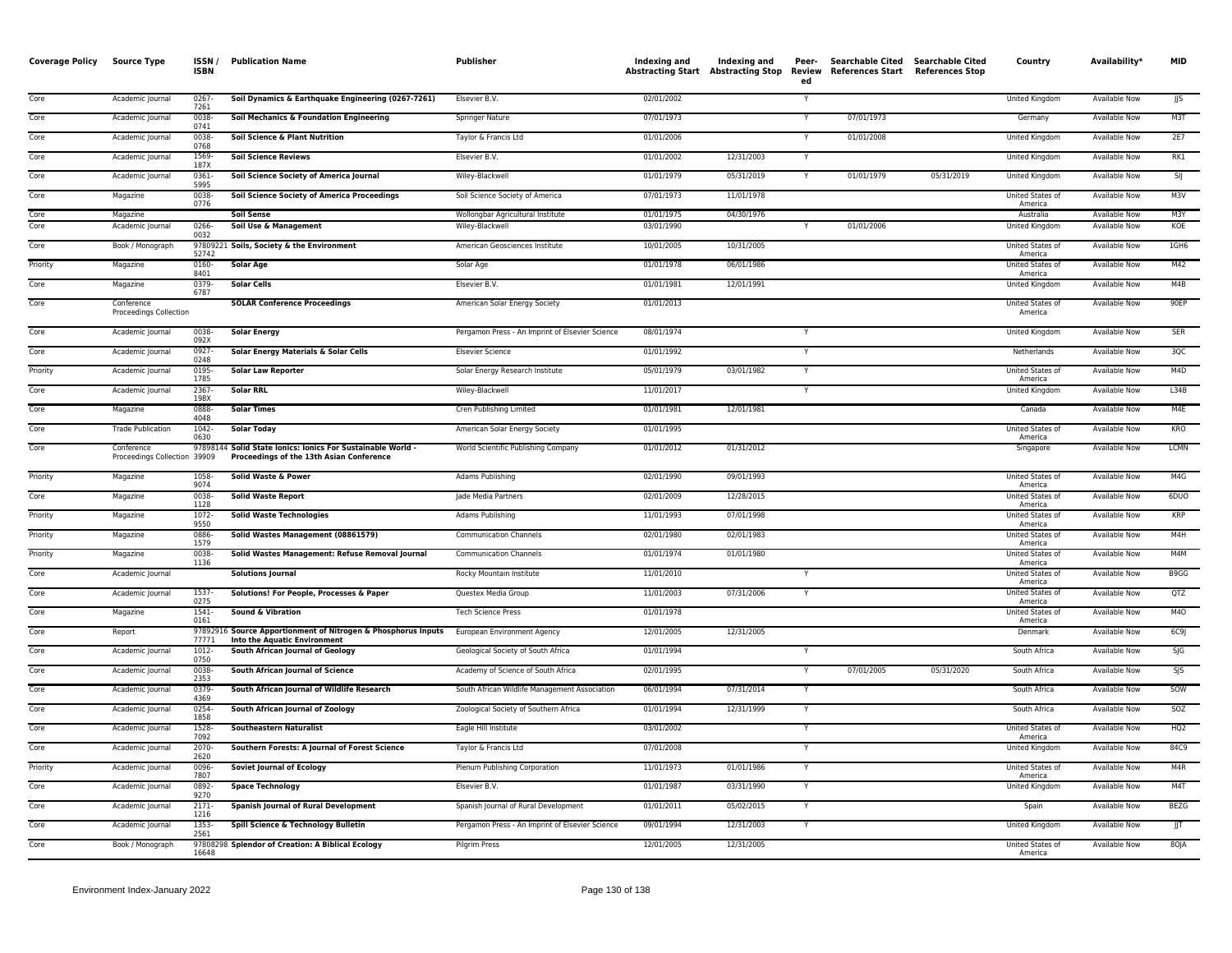| <b>Coverage Policy</b> | Source Type                                | ISSN/<br><b>ISBN</b> | <b>Publication Name</b>                                                                                                   | <b>Publisher</b>                                                                             | Indexing and             | Indexing and<br>Abstracting Start Abstracting Stop | Peer-<br>Review<br>ed | Searchable Cited Searchable Cited<br>References Start | <b>References Stop</b> | Country                     | Availability*                  | <b>MID</b>       |
|------------------------|--------------------------------------------|----------------------|---------------------------------------------------------------------------------------------------------------------------|----------------------------------------------------------------------------------------------|--------------------------|----------------------------------------------------|-----------------------|-------------------------------------------------------|------------------------|-----------------------------|--------------------------------|------------------|
| Core                   | Academic Journal                           | 0892-<br>7138        | <b>Stanford Environmental Law Journal</b>                                                                                 | Stanford Environmental Law Journal                                                           | 01/01/1993               |                                                    | Y                     | 01/01/1993                                            | 12/31/2019             | United States of<br>America | Available Now                  | KOF              |
| Priority               | Academic Journal                           | 0081<br>4326         | <b>Stanford Journal of International Studies</b>                                                                          | Stanford Journal of International Law                                                        | 03/01/1974               | 03/01/1974                                         |                       |                                                       |                        | United States of<br>America | Available Now                  | M4W              |
| Core                   | Magazine                                   | 1020-<br>5489        | State of World Fisheries & Aquaculture                                                                                    | Food & Agriculture Organization of the United<br>Nations                                     | 01/01/2010               |                                                    |                       |                                                       |                        | Italy                       | Available Now                  | BGA8             |
| Priority               | Magazine                                   | 0039<br>0771         | Staub: Reinhaltung der Luft                                                                                               | Springer Nature                                                                              | 01/01/1974               | 06/01/1982                                         |                       |                                                       |                        | Germany                     | Available Now                  | M4Z              |
| Core                   | Academic Journal                           | 1436-<br>3240        | Stochastic Environmental Research & Risk Assessment                                                                       | Springer Nature                                                                              | 05/01/2003               |                                                    | Y                     | 05/01/2003                                            |                        | Germany                     | Available Now                  | <b>NNY</b>       |
| Core                   | <b>Trade Publication</b>                   | 1531<br>0574         | Stormwater                                                                                                                | Endeavor Business Media                                                                      | 09/01/2007               |                                                    |                       |                                                       |                        | United States of<br>America | Available Now                  | 14FE             |
| Core                   | Report                                     |                      | Stormwater Pollution: Causes, Impacts & Solutions, 2003 Planning & Conservation League                                    |                                                                                              | 10/01/2003               | 10/31/2003                                         |                       |                                                       |                        | United States of<br>America | Available Now                  | 38BS             |
| Core                   | Report                                     |                      | <b>Strategic Insights Series: Frozen Assets: Securing</b><br><b>Australia's Antarctic Future</b>                          | Australian Strategic Policy Institute                                                        | 04/01/2007               | 04/30/2007                                         |                       |                                                       |                        | Australia                   | Available Now                  | 3A10             |
| Core                   | Academic Journal                           | 1048<br>5236         | Strategic Planning for Energy & the Environment                                                                           | River Publishers, Inc.                                                                       | 01/01/1991               | 02/28/2019                                         | Y                     | 01/01/2006                                            | 05/31/2011             | United States of<br>America | Available Now                  | KRQ              |
| Core                   | Academic Journal                           | 0167<br>4730         | <b>Structural Safety</b>                                                                                                  | <b>Elsevier Science</b>                                                                      | 01/01/2002               |                                                    | Y                     |                                                       |                        | Netherlands                 | Available Now                  | 3QL              |
| Core                   | Magazine                                   | 0197<br>9922         | <b>Studies in Avian Biology</b>                                                                                           | University of California Press                                                               | 06/01/1996               | 10/01/2011                                         | Y                     | 06/01/1996                                            | 10/01/2011             | United States of<br>America | Available Now                  | 63T              |
| Core                   | Academic Journal                           | 0039<br>3630         | <b>Studies in Conservation</b>                                                                                            | Taylor & Francis Ltd                                                                         | 11/01/1981               |                                                    | Y                     |                                                       |                        | United Kingdom              | Available Now                  | 10NW             |
| Core                   | Academic Journal                           | 0165<br>0521         | Studies on Neotropical Fauna & Environment                                                                                | Taylor & Francis Ltd                                                                         | 01/01/1997               |                                                    | Y                     | 01/01/1997                                            |                        | United Kingdom              | Available Now                  | EIR              |
| Priority               | Magazine                                   | 0305<br>0254         | Sun at Work in Britain                                                                                                    | Elsevier B.V.                                                                                | 01/01/1980               | 02/01/1982                                         |                       |                                                       |                        | United Kingdom              | Available Now                  | M53              |
| Core                   | Magazine                                   | 0889<br>3497         | <b>Sun Magazine</b>                                                                                                       | Sun Company                                                                                  | 09/01/1978               | 12/01/1982                                         |                       |                                                       |                        | United States of<br>America | Available Now                  | M55              |
| Priority               | Magazine                                   | 0149<br>1938         | Sunworld                                                                                                                  | Franklin Company Consultant Limited                                                          | 01/01/1980               | 04/01/1987                                         |                       |                                                       |                        | United States of<br>America | Available Now                  | M57              |
| Core                   | Academic Journal                           | 0039<br>6265         | <b>Survey Review</b>                                                                                                      | Taylor & Francis Ltd                                                                         | 12/09/2014               |                                                    | Y                     |                                                       |                        | United Kingdom              | Available Now                  | B8DL             |
| Core                   | Academic Journal                           | 0142-<br>2413        | <b>Surveys in High Energy Physics</b>                                                                                     | Taylor & Francis Ltd                                                                         | 01/01/2002               | 03/31/2006                                         |                       | 11/01/2002                                            |                        | United Kingdom              | Available Now                  | 64               |
| Core                   | Magazine                                   | 1476-<br>1572        | <b>Sustain' Magazine</b>                                                                                                  | McClelland Publishing Ltd.                                                                   | 09/01/2005               | 03/31/2012                                         |                       |                                                       |                        | United Kingdom              | Available Now                  | 1BWZ             |
| Core                   | Magazine                                   | 2692<br>2924         | <b>Sustainability &amp; Climate Change</b>                                                                                | Mary Ann Liebert, Inc.                                                                       | 01/01/2021               |                                                    |                       |                                                       |                        | United States of<br>America | Available Now                  | <b>MMON</b>      |
| Core                   | Report                                     |                      | Sustainability Certification of Nordic Tourist Destinations Nordic Council of Ministers                                   |                                                                                              | 04/01/2013               | 04/30/2013                                         |                       |                                                       |                        | Denmark                     | Available Now                  | HE3X             |
| Core                   | Academic Journal                           | 1862<br>4065         | <b>Sustainability Science</b>                                                                                             | Springer Nature                                                                              | 01/01/2011               |                                                    | Y                     |                                                       |                        | Germany                     | Available Now                  | 47DI             |
| Core                   | Magazine                                   | 1937<br>0695         | Sustainability: The Journal of Record                                                                                     | Mary Ann Liebert, Inc.                                                                       | 02/01/2008               | 12/31/2020                                         |                       |                                                       |                        | United States of<br>America | <b>Available Now</b>           | 6DRY             |
| Core                   | Academic Journal                           | 0968<br>0802         | <b>Sustainable Development</b>                                                                                            | John Wiley & Sons, Inc.                                                                      | 04/01/1995               |                                                    | Y                     | 04/01/1995                                            |                        | United States of<br>America | Available Now                  | KOH              |
| Core                   | Conference<br>Proceedings Collection 49909 |                      | 97898147 Sustainable Development - Proceedings of the 2015<br>International Conference (Icsd2015)                         | World Scientific Publishing Company                                                          | 01/01/2016               | 01/31/2016                                         |                       |                                                       |                        | Singapore                   | Available Now                  | LCNP             |
| Core                   | Book / Monograph                           | 03683                | 97815525 Sustainable Development at Risk: Ignoring the Past                                                               | International Development Research Centre                                                    | 01/01/2007               | 01/31/2007                                         |                       |                                                       |                        | Canada                      | Available Now                  | 90C3             |
| Core<br>Core           | Academic Journal<br>Academic Journal       | 2468-                | <b>Sustainable Environment Research</b><br>Sustainable Environment Research (2468-2039)                                   | Chinese Institute of Environment Engineering<br>Chinese Institute of Environment Engineering | 07/01/2010<br>01/01/2016 | 12/31/2015                                         | Y                     |                                                       |                        | Taiwan<br>Taiwan            | Available Now<br>Available Now | FSL6<br>KFTL     |
| Core                   | Academic Journal                           | 2039<br>2220         | Sustainable Technologies, Systems & Policies                                                                              | Hamad bin Khalifa University Press (HBKU                                                     | 01/01/2010               | 06/30/2012                                         | Y                     |                                                       |                        | Qatar                       | Available Now                  | <b>BL74</b>      |
| Core                   | Book / Monograph                           | 2765                 | 97809221 Sustaining Our Soils & Society                                                                                   | Press)<br>American Geosciences Institute                                                     | 03/01/1999               | 03/31/1999                                         |                       |                                                       |                        | United States of            | Available Now                  | 1GV3             |
| Core                   | Academic Journal                           | 52506<br>2652-       | <b>Swamphen: A Journal of Cultural Ecology</b>                                                                            | Swamphen: A Journal of Cultural Ecology                                                      | 01/01/2016               |                                                    | Y                     |                                                       |                        | America<br>Australia        | Available Now                  | M8FT             |
| Core                   | Book / Monograph                           | 2411                 | 97807613 Symbiosis                                                                                                        | Lerner Publishing Group                                                                      | 01/01/1998               | 01/31/1998                                         |                       |                                                       |                        | United States of            | Available Now                  | P <sub>2</sub> C |
| Core                   | Academic Journal                           | 30011<br>0723-       | <b>Systematic &amp; Applied Microbiology</b>                                                                              | Elsevier GmbH, Urban & Fischer Verlag                                                        | 01/01/2002               |                                                    | Y                     |                                                       |                        | America<br>United Kingdom   | Available Now                  | NXJ              |
| Core                   | Academic Journal                           | 2020<br>1477-        | <b>Systematics &amp; Biodiversity</b>                                                                                     | Taylor & Francis Ltd                                                                         | 01/01/2010               |                                                    | Υ                     |                                                       |                        | United Kingdom              | Available Now                  | 8012             |
| Core                   | Pamphlet                                   | 2000                 | <b>Take Control of Your Thermostat</b>                                                                                    | U.S. Department of Energy (OSTI)                                                             | 01/01/2001               | 12/31/2001                                         |                       |                                                       |                        | United States of            | Available Now                  | F7W              |
| Core                   | Book / Monograph                           | 00989                | 97815525 Taking Care of What We Have: Participatory Natural<br>Resource Management on the Caribbean Coast of<br>Nicaragua | International Development Research Centre                                                    | 01/01/2000               | 01/31/2000                                         |                       |                                                       |                        | America<br>Canada           | Available Now                  | 90D2             |
| Core                   | Conference<br>Proceedings Collection 1527  | 0082-                | <b>Tall Timbers Fire Ecology Conference Proceedings</b>                                                                   | Tall Timbers Research Station                                                                | 01/01/2010               |                                                    |                       |                                                       |                        | United States of<br>America | Available Now                  | B92R             |
| Core                   | Academic Journal                           | 0734-<br>1415        | <b>TAPPI lournal</b>                                                                                                      | Questex Media Group                                                                          | 02/01/1998               | 10/31/2001                                         | Y                     |                                                       |                        | United States of<br>America | Available Now                  | 2F <sub>0</sub>  |
| Core                   | Academic Journal                           |                      | Tappi Journal (2002)                                                                                                      | <b>TAPPI</b>                                                                                 | 06/01/2002               | 08/01/2018                                         | Y                     | 06/01/2002                                            | 08/01/2018             | United States of<br>America | Available Now                  | 1YGY             |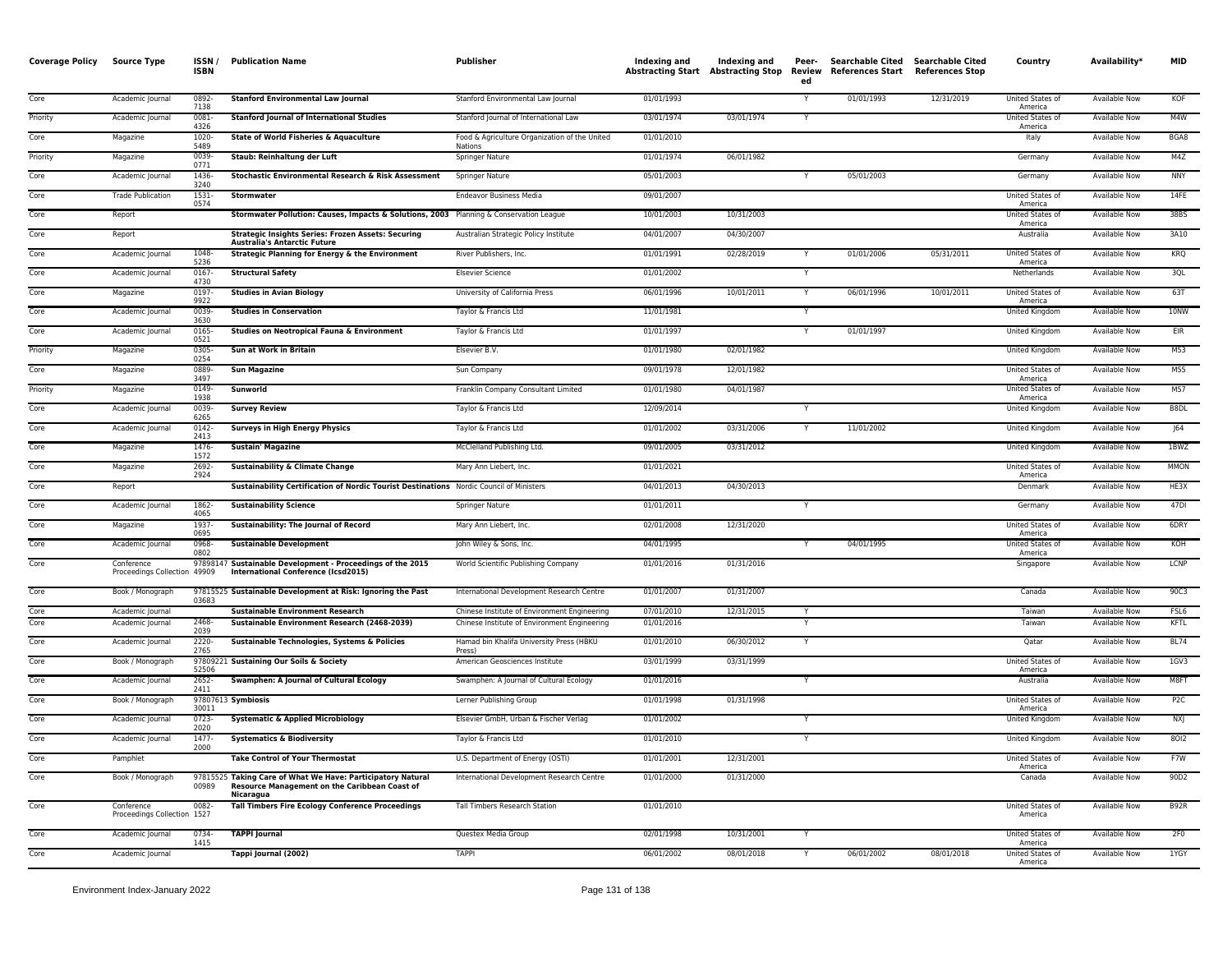| <b>Coverage Policy</b> | <b>Source Type</b>                   | ISSN/<br><b>ISBN</b> | <b>Publication Name</b>                                                                                                   | Publisher                                                    | Indexing and             | Indexing and<br>Abstracting Start Abstracting Stop Review | Peer-<br>ed | Searchable Cited Searchable Cited<br><b>References Start</b> | <b>References Stop</b> | Country                     | Availability*                         | <b>MID</b>       |
|------------------------|--------------------------------------|----------------------|---------------------------------------------------------------------------------------------------------------------------|--------------------------------------------------------------|--------------------------|-----------------------------------------------------------|-------------|--------------------------------------------------------------|------------------------|-----------------------------|---------------------------------------|------------------|
| Core                   | Book / Monograph                     | 48396                | 97804152 Target Organ Toxicity in Marine & Freshwater Teleosts<br><b>Systems: Volume 2</b>                                | Taylor & Francis Ltd / Books                                 | 05/17/2001               | 06/16/2001                                                |             | 05/17/2001                                                   | 06/16/2001             | United Kingdom              | Available Now                         | 13NO             |
| Core                   | Report                               |                      | Tax Credits for Land Conservation: A Users Guide, 2000                                                                    | Planning & Conservation League                               | 09/01/2000               | 09/30/2000                                                |             |                                                              |                        | United States of<br>America | Available Now                         | 38BT             |
| Core                   | Academic Journal                     | 0040-<br>0262        | <b>Taxon</b>                                                                                                              | Wiley-Blackwell                                              | 02/01/2003               |                                                           |             |                                                              |                        | United Kingdom              | Available Now                         | QOL              |
| Core                   | Report                               |                      | Teaching & Evaluating: Outdoor Ethics Education<br><b>Programs</b>                                                        | National Wildlife Federation                                 | 01/01/1995               | 01/31/1995                                                |             |                                                              |                        | United States of<br>America | Available Now                         | 3PSR             |
| Core                   | Magazine                             | 1099-<br>274X        | <b>Technology Review</b>                                                                                                  | MIT Technology Review                                        | 02/01/1984               | 10/30/2012                                                |             |                                                              |                        | United States of<br>America | Available Now                         | 5PP              |
| Core                   | Magazine                             | 0040-<br>1692        | <b>Technology Review (00401692)</b>                                                                                       | MIT Technology Review                                        | 07/01/1973               | 01/31/1997                                                |             |                                                              |                        | United States of<br>America | Available Now                         | TRV              |
| Core                   | Academic Journal                     | 0278-<br>7407        | <b>Tectonics</b>                                                                                                          | John Wiley & Sons, Inc.                                      | 07/01/1996               |                                                           |             |                                                              |                        | United States of<br>America | <b>Available Now</b>                  | <b>TTN</b>       |
| Core                   | Academic Journal                     | 0280<br>6495         | <b>Tellus: Series A</b>                                                                                                   | Taylor & Francis Ltd                                         | 08/01/2002               |                                                           |             | 01/01/2008                                                   |                        | United Kingdom              | Available Now                         | HYV              |
| Core                   | Report                               | 76989                | 97892916 Ten Key Transport & Environment Issues for Policy-<br>Makers                                                     | European Environment Agency                                  | 10/01/2004               | 10/31/2004                                                |             |                                                              |                        | Denmark                     | Available Now                         | 6C9M             |
| Core                   | Academic Journal                     | 0954-<br>4879        | <b>Terra Nova</b>                                                                                                         | Wiley-Blackwell                                              | 01/01/1992               |                                                           |             | 01/01/1992                                                   |                        | United Kingdom              | Available Now                         | EU5              |
| Core                   | Magazine                             | 2726-<br>8993        | <b>Territorial Challenges</b>                                                                                             | <b>Territorial Challenges</b>                                | 01/01/2019               |                                                           |             |                                                              |                        | France                      | Available Now                         | MK5R             |
| Core                   | Academic Journal                     | 0891-<br>5466        | Texas Journal of Agriculture & Natural Resources                                                                          | Agricultural Consortium of Texas                             | 01/01/2003               |                                                           |             |                                                              |                        | United States of<br>America | <b>Available Now</b>                  | 12P2             |
| Core                   | Academic Journal                     | 2160-<br>5319        | <b>Texas Water Journal</b>                                                                                                | Texas Water Journal                                          | 01/01/2016               |                                                           |             |                                                              |                        | United States of<br>America | <b>Available Now</b>                  | L1WF             |
| Core                   | Academic Journal                     | 0177-<br>798X        | <b>Theoretical &amp; Applied Climatology</b>                                                                              | Springer Nature                                              | 01/01/1991               |                                                           |             | 01/01/1991                                                   |                        | Germany                     | Available Now                         | <b>KRR</b>       |
| Core                   | Academic Journal                     | 2282-<br>2593        | <b>Theoretical Biology Forum</b>                                                                                          | Fabrizio Serra Editore                                       | 01/01/2011               | 01/31/2018                                                | Y           |                                                              |                        | Italy                       | Available Now                         | FI5N             |
| Core                   | Academic Journal                     | 1874-<br>1738        | <b>Theoretical Ecology</b>                                                                                                | Springer Nature                                              | 01/01/2011               |                                                           |             |                                                              |                        | Germany                     | Available Now                         | 47DS             |
| Core                   | Academic Journal                     | 0040-<br>5809        | <b>Theoretical Population Biology</b>                                                                                     | Academic Press                                               | 01/01/2002               |                                                           |             |                                                              |                        | United States of<br>America | Available Now                         | 215              |
| Core                   | Government Document                  |                      | Third National Report on Human Exposure to<br><b>Environmental Chemicals</b>                                              | Centers for Disease Control & Prevention (CDC)               | 01/01/2005               | 01/31/2005                                                |             |                                                              |                        | United States of<br>America | Available Now                         | 1DTC             |
| Core                   | Book / Monograph                     | 01085                | 97815525 Thirsty Cities: Urban Environments & Water Supply in<br><b>Latin America</b>                                     | International Development Research Centre                    | 01/01/1993               | 01/31/1993                                                |             |                                                              |                        | Canada                      | Available Now                         | 90D6             |
| Core                   | Book / Monograph                     | 72430                | 97818427 Thirsty Planet: Strategies for Sustainable Water<br>Management                                                   | Zed Books                                                    | 01/01/2004               | 01/31/2004                                                |             |                                                              |                        | United Kingdom              | Available Now                         | 3CHQ             |
| Core                   | Book / Monograph                     | 56304                | 97804192 Threatened Landscapes                                                                                            | Taylor & Francis Ltd / Books                                 | 08/09/2001               | 09/08/2001                                                |             | 08/09/2001                                                   |                        | United Kingdom              | Available Now                         | 13IN             |
| Core                   | Academic Journal                     | $0972 -$<br>6721     | TIDEE (TERI Information Digest on Energy & Environment) TERI Press                                                        |                                                              | 09/01/2007               |                                                           |             |                                                              |                        | India                       | Available Now                         | 3LEB             |
| Core                   | Academic Journal                     | 1603-<br>8398        | <b>Tidsskrift For Miljo</b>                                                                                               | Diøf Forlag                                                  | 12/01/2019               |                                                           |             |                                                              |                        | Denmark                     | Available Now                         | KZ93             |
| Core                   | Book / Monograph                     | 32534                | 97804151 Timescales & Environmental Change                                                                                | Taylor & Francis Ltd / Books                                 | 08/15/1996               | 09/14/1996                                                |             | 08/15/1996                                                   | 09/14/1996             | United Kingdom              | Available Now                         | 13ZF             |
| Core                   | Report                               | 22249                | 97892893 Together Alone: BASIC Countries & the Climate Change<br>Conundrum                                                | Nordic Council of Ministers                                  | 10/01/2011               | 10/31/2011                                                |             |                                                              |                        | Denmark                     | <b>Available Now</b>                  | EHEM             |
| Core                   | Report                               |                      | Toll from Coal: How Emissions from the Nation's Coal-<br>Fired Power Plants Devastate Wildlife & Threaten Human<br>Health | National Wildlife Federation                                 | 04/01/2000               | 04/30/2000                                                |             |                                                              |                        | United States of<br>America | Available Now                         | 3PSS             |
| Core                   | Magazine                             | 1102-<br>0938        | <b>Tomorrow: the Global Environment Business</b>                                                                          | Tomorrow Publishing AB                                       | 01/01/1993               | 12/31/2002                                                |             |                                                              |                        | Sweden                      | Available Now                         | <b>KRS</b>       |
| Priority               | Magazine                             |                      | <b>Tomorrow: The Global Environment Magazine</b>                                                                          | <b>Tomorrow Media</b>                                        | 01/01/1991               | 04/01/1992                                                |             |                                                              |                        | United States of<br>America | Available Now                         | M <sub>5</sub> D |
| Core                   | Academic Journal                     | 1055-<br>7571        | <b>Total Quality Environmental Management (Wiley)</b>                                                                     | John Wiley & Sons, Inc.                                      | 01/01/1994               | 12/31/1995                                                | Y           |                                                              |                        | United States of<br>America | Available Now                         | YPH              |
| Priority<br>Core       | Academic Journal<br>Book / Monograph |                      | <b>Town Planning Review</b><br>97815526 Toxic Criminology: Environment, Law & the State in                                | Liverpool University Press / Journals<br>Fernwood Publishing | 01/01/1977<br>01/01/2002 | 10/01/1994<br>01/31/2002                                  |             |                                                              |                        | United Kingdom<br>Canada    | <b>Available Now</b><br>Available Now | M5G<br>3ASS      |
| Core                   | Academic Journal                     | 60959<br>1076-       | Canada<br><b>Toxic Substance Mechanisms</b>                                                                               | Taylor & Francis Ltd                                         | 01/01/1995               | 10/31/2000                                                |             | 01/01/1995                                                   | 10/31/2000             | United Kingdom              | Available Now                         | <b>TSM</b>       |
| Priority               | Academic Journal                     | 9188<br>0199         | <b>Toxic Substances Journal</b>                                                                                           | Taylor & Francis Ltd                                         | 01/01/1990               | 04/01/1994                                                | Y           |                                                              |                        | United Kingdom              | Available Now                         | <b>TSB</b>       |
| Core                   | Academic Journal                     | 3178<br>0192-        | <b>Toxicologic Pathology</b>                                                                                              | Sage Publications                                            | 01/01/2001               |                                                           |             | 01/01/2001                                                   |                        | United States of            | Available Now                         | 211              |
| Core                   | Academic Journal                     | 6233<br>$0277 -$     | <b>Toxicological &amp; Environmental Chemistry</b>                                                                        | Taylor & Francis Ltd                                         | 01/01/2004               |                                                           |             |                                                              |                        | America<br>United Kingdom   | Available Now                         | J6C              |
| Core                   | Academic Journal                     | 2248<br>1176-        | <b>Toxicological Reviews</b>                                                                                              | Springer Nature                                              | 01/01/2003               | 12/31/2006                                                | Y           |                                                              |                        | Germany                     | Available Now                         | V83              |
| Core                   | Academic Journal                     | 2551<br>1096-        | <b>Toxicological Sciences</b>                                                                                             | Oxford University Press                                      | 01/01/1998               |                                                           | Y           | 10/01/2009                                                   |                        | United Kingdom              | Available Now                         | N63              |
| Core                   | Academic Journal                     | 6080<br>0300-        | <b>Toxicology</b>                                                                                                         | <b>Elsevier Science</b>                                      | 01/01/2002               |                                                           | Y           |                                                              |                        | Netherlands                 | Available Now                         | 3R2              |
| Core                   | Academic Journal                     | 483X<br>0041-        | <b>Toxicology &amp; Applied Pharmacology</b>                                                                              | Academic Press                                               | 01/01/2002               |                                                           |             |                                                              |                        | United States of            | Available Now                         | 210              |
| Core                   | Academic Journal                     | 008X<br>0748-        | Toxicology & Industrial Health                                                                                            | Sage Publications                                            | 01/01/1998               |                                                           | Y           | 01/01/1998                                                   |                        | America<br>United States of | Available Now                         | 2HZ              |
|                        |                                      | 2337                 |                                                                                                                           |                                                              |                          |                                                           |             |                                                              |                        | America                     |                                       |                  |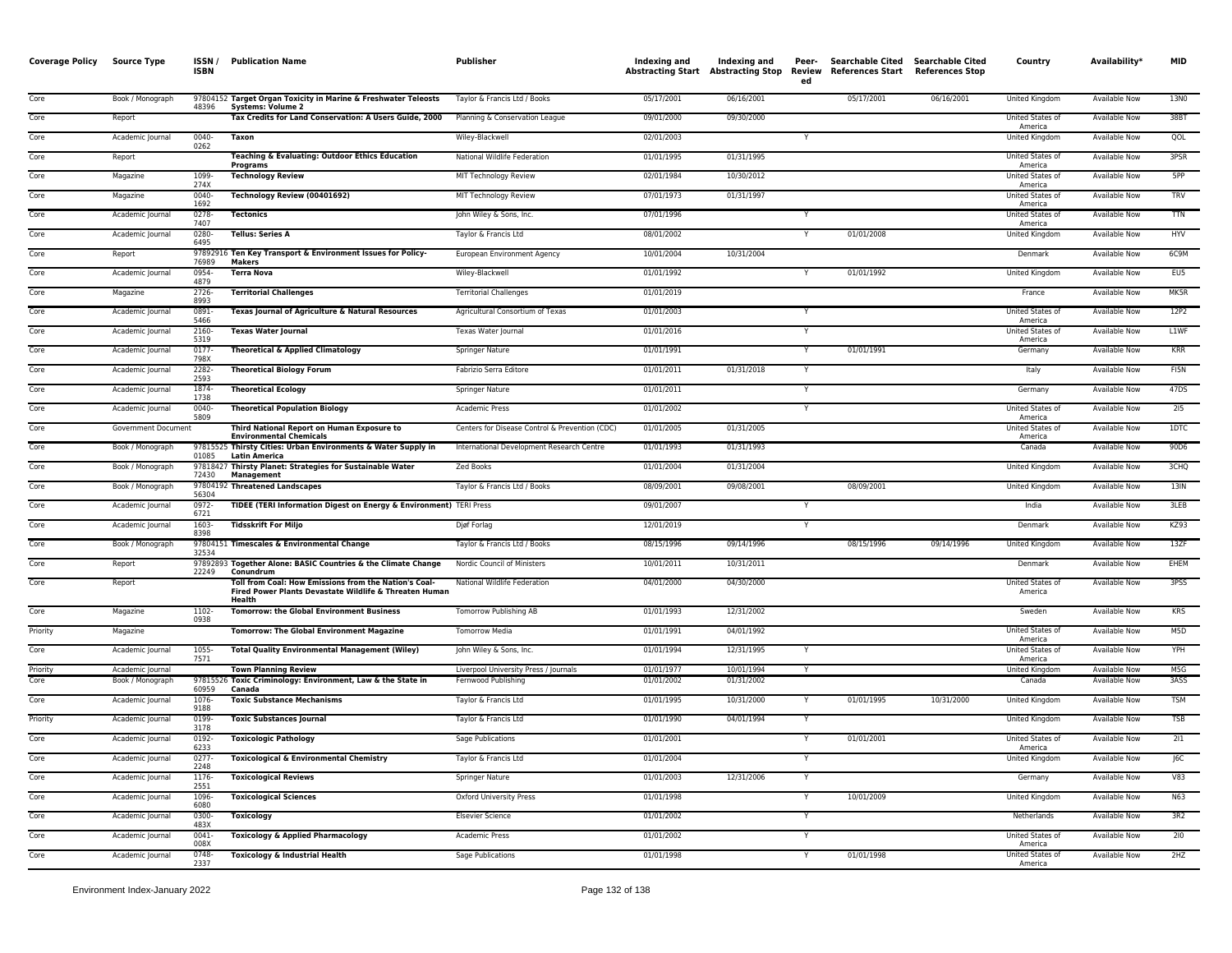| <b>Coverage Policy</b> | Source Type      | <b>ISSN</b><br><b>ISBN</b> | <b>Publication Name</b>                                                                              | Publisher                                                       | Indexing and | Indexing and | Peer-<br>ed    | Searchable Cited Searchable Cited<br>Abstracting Start Abstracting Stop Review References Start References Stop |            | Country                            | Availability*        | <b>MID</b>       |
|------------------------|------------------|----------------------------|------------------------------------------------------------------------------------------------------|-----------------------------------------------------------------|--------------|--------------|----------------|-----------------------------------------------------------------------------------------------------------------|------------|------------------------------------|----------------------|------------------|
| Core                   | Academic Journal | 0887-<br>2333              | <b>Toxicology in Vitro</b>                                                                           | Pergamon Press - An Imprint of Elsevier Science                 | 01/01/2002   |              | Y              |                                                                                                                 |            | United Kingdom                     | Available Now        | JS1              |
| Core                   | Academic Journal | 0378-<br>4274              | <b>Toxicology Letters</b>                                                                            | <b>Elsevier Science</b>                                         | 02/07/2002   |              |                |                                                                                                                 |            | Netherlands                        | Available Now        | 3R3              |
| Core                   | Academic Journal | 1537-<br>6516              | <b>Toxicology Mechanisms &amp; Methods</b>                                                           | Taylor & Francis Ltd                                            | 01/01/2002   |              | $\mathsf{v}$   | 01/01/2002                                                                                                      |            | United Kingdom                     | Available Now        | 60               |
| Core                   | Academic Journal | 0041<br>0101               | <b>Toxicon</b>                                                                                       | Pergamon Press - An Imprint of Elsevier Science                 | 01/01/2002   |              |                |                                                                                                                 |            | <b>United Kingdom</b>              | <b>Available Now</b> | 2HY              |
| Core                   | Academic Journal | 1556<br>9543               | <b>Toxin Reviews</b>                                                                                 | Taylor & Francis Ltd                                            | 02/01/2005   |              | Y              | 01/01/2008                                                                                                      |            | United Kingdom                     | Available Now        | 1GV7             |
| Core                   | Academic Journal | $0041 -$<br>0020           | <b>TPR: Town Planning Review</b>                                                                     | Liverpool University Press / Journals                           | 01/01/1995   |              | Y              | 01/01/1995                                                                                                      | 06/30/2020 | United Kingdom                     | Available Now        | 3GB              |
| Core                   | Report           |                            | Tracking Environmental Impacts in Global Product Chains Nordic Council of Ministers                  |                                                                 | 03/01/2013   | 03/31/2013   |                |                                                                                                                 |            | Denmark                            | <b>Available Now</b> | HE3Y             |
| Core                   | Report           | 07077                      | 97819304 Tracking TMDLs: A Field Guide for Evaluating Proposed<br><b>Watershed Restoration Plans</b> | National Wildlife Federation                                    | 05/01/2002   | 05/31/2002   |                |                                                                                                                 |            | United States of<br>America        | Available Now        | 3PST             |
| Core                   | Book / Monograph | 02570                      | 97815525 Traditional Ecological Knowledge: Concepts & Cases                                          | International Development Research Centre                       | 01/01/1993   | 01/31/1993   |                |                                                                                                                 |            | Canada                             | <b>Available Now</b> | 90CN             |
| Core                   | Academic Journal | 1361-<br>1682              | <b>Transactions in GIS</b>                                                                           | Wiley-Blackwell                                                 | 01/01/1999   |              |                | 01/01/2003                                                                                                      |            | United Kingdom                     | <b>Available Now</b> | 7QL              |
| Core                   | Academic Journal | 0002<br>8487               | <b>Transactions of the American Fisheries Society</b>                                                | John Wiley & Sons, Inc.                                         | 10/01/1973   |              |                |                                                                                                                 |            | United States of<br>America        | <b>Available Now</b> | 2HW              |
| Core                   | Academic Journal | $0372 -$<br>1426           | <b>Transactions of the Royal Society of South Australia</b>                                          | Taylor & Francis Ltd                                            | 01/01/2019   |              |                |                                                                                                                 |            | <b>United Kingdom</b>              | <b>Available Now</b> | HDM7             |
| Core                   | Academic Journal | 0962-<br>8819              | <b>Transgenic Research</b>                                                                           | Springer Nature                                                 | 01/01/2007   |              | Y              |                                                                                                                 |            | Germany                            | <b>Available Now</b> | <b>NLY</b>       |
| Core                   | Academic Journal | 1825<br>229X               | <b>Transitional Waters Bulletin</b>                                                                  | <b>Transitional Waters Bulletin</b>                             | 12/01/2011   |              |                |                                                                                                                 |            | Italy                              | <b>Available Now</b> | 7818             |
| Core                   | Academic Journal | $2047 -$<br>1025           | <b>Transnational Environmental Law</b>                                                               | Cambridge University Press                                      | 01/01/2019   |              | Y              |                                                                                                                 |            | United Kingdom                     | Available Now        | EV6X             |
| Core                   | Book / Monograph | 24239                      | 97804152 Transnational Environmental Policy                                                          | Taylor & Francis Ltd / Books                                    | 03/15/2001   | 04/14/2001   |                | 03/15/2001                                                                                                      | 04/14/2001 | United Kingdom                     | Available Now        | 13P1             |
| Core                   | Magazine         | 1524-<br>1912              | <b>Transportation Alternatives Magazine</b>                                                          | <b>Transportation Alternatives</b>                              | 01/01/2004   | 12/31/2007   |                | 01/01/2004                                                                                                      | 12/31/2007 | United States of<br>America        | Available Now        | V7Q              |
| Priority               | Academic Journal | 0569<br>7891               | <b>Transportation Engineering Journal of ASCE</b>                                                    | American Society of Civil Engineers                             | 02/01/1973   | 11/01/1983   |                |                                                                                                                 |            | United States of<br>America        | <b>Available Now</b> | M5               |
| Core                   | Academic Journal | 0041<br>1612               | <b>Transportation Journal (American Society of</b><br><b>Transportation &amp; Logistics Inc)</b>     | American Society of Transportation & Logistics<br>Inc           | 09/01/1961   | 12/31/2010   |                | 09/01/1961                                                                                                      |            | United States of<br>America        | Available Now        | <b>TSJ</b>       |
| Core                   | Academic Journal | $0041 -$<br>1612           | <b>Transportation Journal (Pennsylvania State University</b><br><b>Press</b>                         | Pennsylvania State University Press                             | 01/01/2011   |              | Y              |                                                                                                                 |            | United States of<br>America        | <b>Available Now</b> | EHO <sub>5</sub> |
| Core                   | Academic Journal | $0041 -$<br>1647           | <b>Transportation Research</b>                                                                       | Elsevier B.V.                                                   | 12/01/1973   | 08/31/1983   | Y              |                                                                                                                 |            | United Kingdom                     | <b>Available Now</b> | M5R              |
| Priority               | Academic Journal | 0191-<br>2607              | <b>Transportation Research Part A: General</b>                                                       | Elsevier B.V                                                    | 09/01/1983   | 11/01/1991   |                |                                                                                                                 |            | United Kingdom                     | Available Now        | <b>M50</b>       |
| Core                   | Academic Journal | 0965<br>8564               | Transportation Research Part A: Policy & Practice                                                    | Pergamon Press - An Imprint of Elsevier Science                 | 01/01/1992   |              |                |                                                                                                                 |            | United Kingdom                     | <b>Available Now</b> | <b>TSR</b>       |
| Core                   | Academic Journal | 0191-<br>2615              | <b>Transportation Research: Part B</b>                                                               | Pergamon Press - An Imprint of Elsevier Science                 | 10/01/1983   |              |                |                                                                                                                 |            | United Kingdom                     | Available Now        | TRB              |
| Core                   | Academic Journal | 0968-<br>090X              | <b>Transportation Research: Part C</b>                                                               | Pergamon Press - An Imprint of Elsevier Science                 | 03/01/1993   |              |                |                                                                                                                 |            | United Kingdom                     | Available Now        | TRC              |
| Core                   | Academic Journal | 1361<br>9209               | <b>Transportation Research: Part D</b>                                                               | Pergamon Press - An Imprint of Elsevier Science                 | 06/01/2002   |              | $\overline{Y}$ |                                                                                                                 |            | <b>United Kingdom</b>              | <b>Available Now</b> | <b>JJM</b>       |
| Core                   | Academic Journal | 1614-<br>2942              | <b>Tree Genetics &amp; Genomes</b>                                                                   | Springer Nature                                                 | 01/01/2012   |              | Y              |                                                                                                                 |            | Germany                            | <b>Available Now</b> | 47DX             |
| Core                   | Academic Journal | 0829-<br>318X              | <b>Tree Physiology</b>                                                                               | <b>Oxford University Press</b>                                  | 01/01/1996   |              | Y              |                                                                                                                 |            | United Kingdom                     | <b>Available Now</b> | O <sub>O</sub> P |
| Core                   | Book / Monograph | 44656                      | 97808135 Trees, Truffles & Beasts: How Forests Function                                              | <b>Rutgers University Press</b>                                 | 01/01/2008   | 01/31/2008   |                |                                                                                                                 |            | <b>United States of</b><br>America | Available Now        | $61$ $X$         |
| Core                   | Academic Journal | 0931-<br>1890              | <b>Trees: Structure &amp; Function</b>                                                               | Springer Nature                                                 | 01/01/2007   |              |                |                                                                                                                 |            | Germany                            | Available Now        | 2HM              |
| Core                   | Academic Journal | 0167-<br>779 <sup>c</sup>  | <b>Trends in Biotechnology</b>                                                                       | Pergamon Press - An Imprint of Elsevier Science                 | 01/01/2002   |              | Y              |                                                                                                                 |            | United Kingdom                     | Available Now        | 2HK              |
| Core                   | Academic Journal | 0169<br>5347               | <b>Trends in Ecology &amp; Evolution</b>                                                             | Elsevier B.V.                                                   | 01/01/1989   |              |                |                                                                                                                 |            | <b>United Kingdom</b>              | <b>Available Now</b> | KGT              |
| Core                   | Academic Journal | 0966<br>842X               | <b>Trends in Microbiology</b>                                                                        | Elsevier B.V.                                                   | 02/01/2002   |              |                |                                                                                                                 |            | United Kingdom                     | <b>Available Now</b> | KIF              |
| Core                   | Academic Journal | 1360-<br>1385              | <b>Trends in Plant Science</b>                                                                       | Elsevier B.V.                                                   | 01/01/2002   |              |                |                                                                                                                 |            | <b>United Kingdom</b>              | <b>Available Now</b> | K11              |
| Core                   | Magazine         | $0041 -$<br>3216           | <b>Tropical Agriculture</b>                                                                          | University of the West Indies, Faculty of Food &<br>Agriculture | 10/01/2008   |              |                |                                                                                                                 |            | Trinidad & Tobago                  | <b>Available Now</b> | 2H1              |
| Core                   | Academic Journal | 0049<br>4747               | <b>Tropical Animal Health &amp; Production</b>                                                       | Springer Nature                                                 | 01/01/2007   |              | Y              |                                                                                                                 |            | Germany                            | Available Now        | <b>NLQ</b>       |
| Core                   | Academic Journal | 0564-<br>3295              | <b>Tropical Ecology</b>                                                                              | Springer Nature                                                 | 06/01/1991   |              |                | 06/01/1991                                                                                                      | 03/31/2020 | Germany                            | <b>Available Now</b> | KRT              |
| Core                   | Book / Monograph | 16091                      | 97804151 Tropical Environments                                                                       | Taylor & Francis Ltd / Books                                    | 08/28/1997   | 09/27/1997   |                | 08/28/1997                                                                                                      | 09/27/1997 | United Kingdom                     | Available Now        | 140R             |
| Priority               | Magazine         | 0143-<br>6147              | <b>Tropical Pest Management</b>                                                                      | Taylor & Francis Ltd                                            | 01/01/1990   | 10/01/1992   |                |                                                                                                                 |            | United Kingdom                     | Available Now        | M <sub>5</sub> T |
| Core                   | Academic Journal | 0394<br>6975               | <b>Tropical Zoology</b>                                                                              | <b>PAGEPress</b>                                                | 07/30/2008   |              | $\overline{Y}$ |                                                                                                                 |            | Italy                              | <b>Available Now</b> | 65T0             |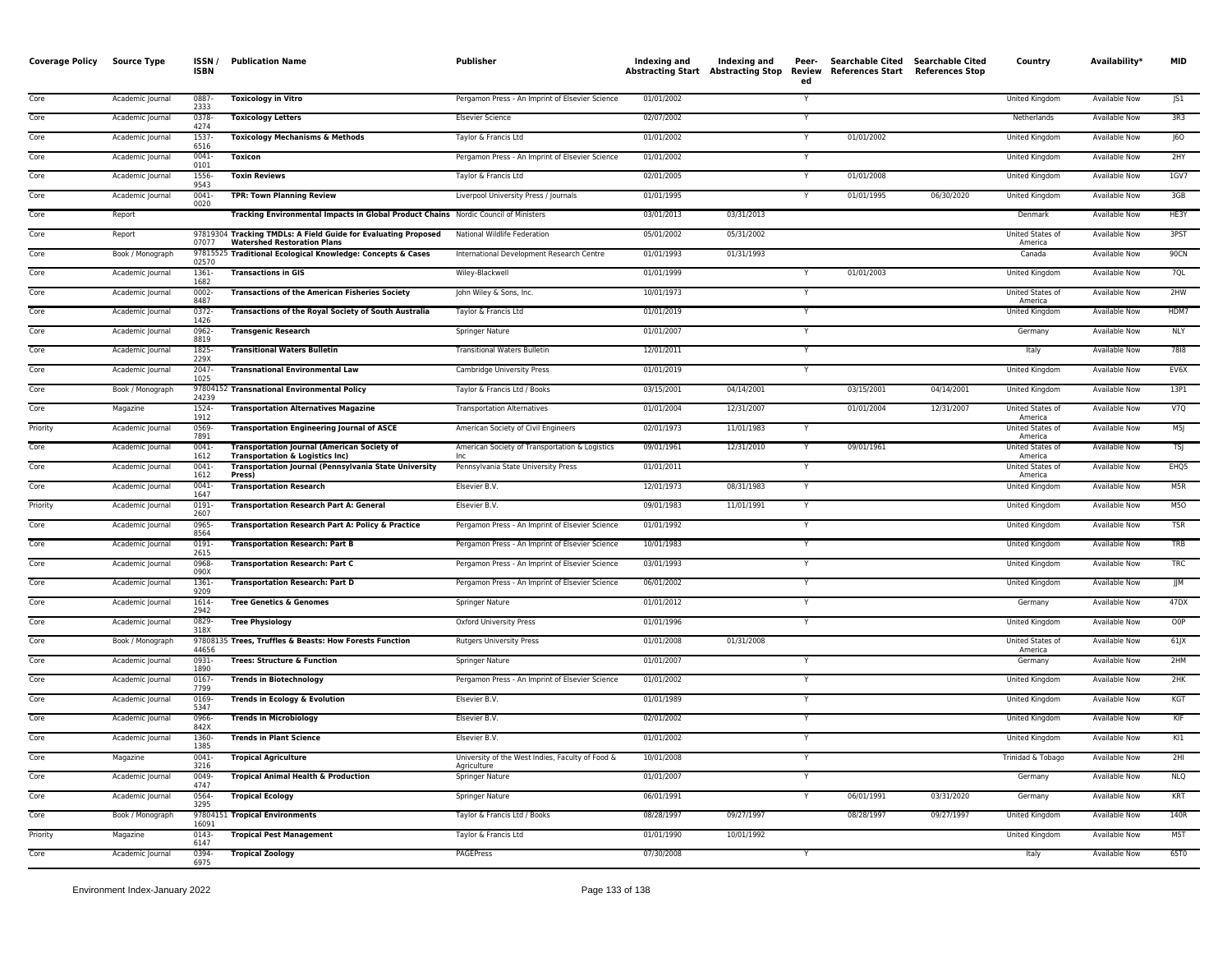| <b>Coverage Policy</b> | <b>Source Type</b> | ISSN/<br><b>ISBN</b> | <b>Publication Name</b>                                                                                                                           | Publisher                                                                                           | Indexing and | Indexing and<br><b>Abstracting Start Abstracting Stop</b> | Peer-<br>Review<br>ed | Searchable Cited Searchable Cited<br>References Start References Stop |            | Country                     | Availability*        | <b>MID</b>  |
|------------------------|--------------------|----------------------|---------------------------------------------------------------------------------------------------------------------------------------------------|-----------------------------------------------------------------------------------------------------|--------------|-----------------------------------------------------------|-----------------------|-----------------------------------------------------------------------|------------|-----------------------------|----------------------|-------------|
| Priority               | Academic Journal   | 0832-<br>6193        | <b>Trumpeter: Journal of Ecosophy</b>                                                                                                             | Trumpeter                                                                                           | 01/01/2000   |                                                           | Y                     |                                                                       |            | Canada                      | <b>Available Now</b> | 16GN        |
| Core                   | Health Report      |                      | <b>Tuberculosis</b>                                                                                                                               | Great Neck Health Publishing                                                                        | 11/30/2004   | 12/31/2004                                                |                       |                                                                       |            | United States of<br>America | <b>Available Now</b> | 1CON        |
| Core                   | Academic Journal   | 1047-<br>6857        | <b>Tulane Environmental Law Journal</b>                                                                                                           | Tulane Environmental Law Journal                                                                    | 12/01/2008   |                                                           |                       | 12/01/2008                                                            | 06/30/2020 | United States of<br>America | Available Now        | 31T4        |
| Core                   | Academic Journal   | 1300-<br>011         | Turkish Journal of Agriculture & Forestry                                                                                                         | Scientific & Technical Research Council of<br>Turkey                                                | 11/01/2002   |                                                           | Y                     |                                                                       |            | Turkey                      | Available Now        | KD4         |
| Core                   | Academic Journal   | 1300<br>0160         | Turkish Journal of Engineering & Environmental Sciences                                                                                           | Scientific & Technical Research Council of<br>Turkey                                                | 07/01/2002   | 12/01/2014                                                |                       |                                                                       |            | Turkey                      | Available Now        | <b>KDW</b>  |
| Core                   | Academic Journal   | 2458<br>9748         | Turkish Journal of Land Management / Türkiye Arazi<br>Yönetimi Deraisi                                                                            | Mersin University                                                                                   | 01/01/2021   |                                                           |                       |                                                                       |            | Turkey                      | <b>Available Now</b> | MP5T        |
| Core                   | Magazine           | 0157-<br>308>        | <b>Turning the Tide</b>                                                                                                                           | Australian Marine Conservation Society Inc.                                                         | 12/01/2007   |                                                           |                       |                                                                       |            | Australia                   | Available Now        | 25MR        |
| Core                   | Magazine           | 1526-<br>3096        | Turtle & Tortoise Newsletter                                                                                                                      | Allen Press Publishing Services Inc.                                                                | 06/01/2007   | 01/31/2011                                                |                       |                                                                       |            | United States of<br>America | Available Now        | 4UKC        |
| Core                   | Academic Journal   | 0733-<br>401X        | <b>UCLA Journal of Environmental Law &amp; Policy</b>                                                                                             | <b>UCLA Law Review</b>                                                                              | 07/01/2002   |                                                           |                       | 07/01/2002                                                            | 01/31/2020 | United States of<br>America | Available Now        | 1YD         |
| Core                   | Academic Journal   | 0041-<br>6436        | Unasylva                                                                                                                                          | Food & Agriculture Organization of the United<br><b>Nations</b>                                     | 04/01/2012   |                                                           | Y                     |                                                                       |            | Italy                       | Available Now        | 845A        |
| Core                   | Academic Journal   | 0362<br>0565         | <b>Underground Space</b>                                                                                                                          | Elsevier B.V.                                                                                       | 07/01/1980   | 04/30/1985                                                | $\mathsf{v}$          |                                                                       |            | <b>United Kingdom</b>       | <b>Available Now</b> | M5X         |
| Priority               | Magazine           | 0306-<br>3887        | Underwater Journal & Information Bulletin                                                                                                         | Time Inc. UK                                                                                        | 02/01/1973   | 12/01/1973                                                |                       |                                                                       |            | United Kingdom              | Available Now        | M61         |
| Core                   | Academic Journal   | 0041<br>6606         | <b>Underwater Naturalist</b>                                                                                                                      | American Littoral Society                                                                           | 01/01/1973   |                                                           |                       |                                                                       |            | United States of<br>America | Available Now        | KRU         |
| Core                   | Academic Journal   | 1756<br>0543         | <b>Underwater Technology</b>                                                                                                                      | Society for Underwater Technology                                                                   | 12/01/2011   |                                                           |                       |                                                                       |            | United Kingdom              | <b>Available Now</b> | B8NY        |
| Core                   | Report             |                      | Unfavorable Tide: Global Warming, Coastal Habitats &<br>Sportfishing in Florida                                                                   | National Wildlife Federation                                                                        | 06/01/2006   | 06/30/2006                                                |                       |                                                                       |            | United States of<br>America | Available Now        | 3PRR        |
| Core                   | Academic Journal   | 2249-<br>0256        | Universal Journal of Environmental Research &<br>Technology                                                                                       | <b>Euresian Publications</b>                                                                        | 06/01/2011   |                                                           |                       |                                                                       |            | India                       | <b>Available Now</b> | BN5N        |
| Core                   | Academic Journal   | 1062-<br>6212        | University of Baltimore Journal of Environmental Law                                                                                              | University of Baltimore on behalf of the<br>University of Baltimore Journal of Environmental        | 06/01/1991   | 03/31/2011                                                | Y                     | 06/01/1991                                                            | 12/31/2010 | United States of<br>America | Available Now        | KRV         |
| Core                   | Academic Journal   |                      | University of Baltimore Journal of Land & Development                                                                                             | University of Baltimore on behalf of the<br>University of Baltimore Journal of Environmental<br>Law | 04/01/2011   |                                                           | Y                     |                                                                       |            | United States of<br>America | <b>Available Now</b> | <b>BNUR</b> |
| Core                   | Magazine           | $1521 -$<br>3455     | <b>University of Denver Water Law Review</b>                                                                                                      | University of Denver Sturm College of Law                                                           | 10/01/2008   |                                                           |                       |                                                                       |            | United States of<br>America | Available Now        | 31TR        |
| Core                   | Book / Monograph   | 60113                | 97808135 Upheaval from the Abyss: Ocean Floor Mapping & the<br><b>Earth Science Revolution</b>                                                    | <b>Rutgers University Press</b>                                                                     | 01/01/2002   | 01/31/2002                                                |                       |                                                                       |            | United States of<br>America | <b>Available Now</b> | 61K2        |
| Priority               | Magazine           |                      | <b>UpRiver/DownRiver</b>                                                                                                                          | UpRiver/DownRiver                                                                                   | 11/01/1991   | 03/01/1992                                                |                       |                                                                       |            | United States of<br>America | <b>Available Now</b> | M66         |
| Core                   | Academic Journal   | 1078-<br>0874        | <b>Urban Affairs Review</b>                                                                                                                       | Sage Publications                                                                                   | 01/01/1995   |                                                           |                       | 01/01/1995                                                            |            | United States of<br>America | <b>Available Now</b> | <b>UAR</b>  |
| Core                   | Report             |                      | Urban Ecological Stewardship: Understanding the<br>Structure, Function & Network of Community-Based Urban<br><b>Land Management</b>               | United States Forest Service                                                                        | 01/01/2008   | 01/31/2008                                                |                       |                                                                       |            | United States of<br>America | Available Now        | 83DZ        |
| Priority               | Academic Journal   | 0304-<br>4009        | <b>Urban Ecology</b>                                                                                                                              | <b>Elsevier Science</b>                                                                             | 05/01/1976   | 06/01/1986                                                |                       |                                                                       |            | Netherlands                 | <b>Available Now</b> | M67         |
| Core                   | Academic Journal   | 1083<br>8155         | <b>Urban Ecosystems</b>                                                                                                                           | Springer Nature                                                                                     | 09/01/1998   |                                                           | Y                     | 01/01/2006                                                            |            | Germany                     | Available Now        | <b>KRW</b>  |
| Core                   | Academic Journal   | 1618<br>8667         | <b>Urban Forestry &amp; Urban Greening</b>                                                                                                        | Elsevier B.V.                                                                                       | 01/01/2002   |                                                           |                       |                                                                       |            | United Kingdom              | Available Now        | 131         |
| Core                   | Academic Journal   | 0042-<br>0905        | <b>Urban Lawyer</b>                                                                                                                               | American Bar Association                                                                            | 01/01/1975   |                                                           | $\mathsf{v}$          | 03/01/1975                                                            | 03/31/2019 | United States of<br>America | Available Now        | KOM         |
| Core                   | Academic Journal   | 2413-<br>8851        | <b>Urban Science</b>                                                                                                                              | <b>MDPI</b>                                                                                         | 09/01/2021   |                                                           | Y                     |                                                                       |            | Switzerland                 | <b>Available Now</b> | MR2B        |
| Core                   | Academic Journal   | 1462-<br>0758        | <b>Urban Water</b>                                                                                                                                | Taylor & Francis Ltd                                                                                | 01/01/2002   | 12/31/2002                                                | Y                     |                                                                       |            | <b>United Kingdom</b>       | <b>Available Now</b> | JJ5         |
| Core                   | Report             | 21945                | 97892893 Using Sludge on Arable Land: Effect Based Levels & Long- Nordic Council of Ministers<br>term Accumulation for Certain Organic Pollutants |                                                                                                     | 04/01/2011   | 04/30/2011                                                |                       |                                                                       |            | Denmark                     | Available Now        | EHEN        |
| Core                   | Magazine           | 1752<br>0592         | UT2                                                                                                                                               | Society for Underwater Technology                                                                   | 05/01/2012   | 04/30/2014                                                |                       |                                                                       |            | United Kingdom              | Available Now        | FXP0        |
| Core                   | Magazine           | 0042<br>1502         | <b>Utah Science</b>                                                                                                                               | <b>Utah State University</b>                                                                        | 02/01/2008   | 09/30/2016                                                |                       |                                                                       |            | United States of<br>America | <b>Available Now</b> | M6A         |
| Core                   | Academic Journal   | 0957<br>1787         | <b>Utilities Policy</b>                                                                                                                           | Pergamon Press - An Imprint of Elsevier Science                                                     | 01/01/2002   |                                                           |                       |                                                                       |            | United Kingdom              | Available Now        | J3          |
| Core                   | Academic Journal   | 0264<br>410X         | Vaccine                                                                                                                                           | Elsevier B.V.                                                                                       | 01/01/2002   |                                                           |                       |                                                                       |            | United States of<br>America | <b>Available Now</b> | 2FB         |
| Core                   | Academic Journal   |                      | Vadose Zone Journal                                                                                                                               | American Society of Agronomy                                                                        | 01/01/2004   | 02/01/2018                                                | Y                     |                                                                       |            | United States of<br>America | Available Now        | TQE         |
| Core                   | Magazine           | 0042-<br>2886        | Vatten                                                                                                                                            | Foreningen Vatten                                                                                   | 01/01/2011   |                                                           |                       |                                                                       |            | Sweden                      | Available Now        | M6H         |
| Core                   | Academic Journal   | 1200<br>670X         | <b>Vecteur Environnement</b>                                                                                                                      | Reseau Environnement                                                                                | 05/01/2015   |                                                           |                       |                                                                       |            | Canada                      | Available Now        | 1GCN        |
| Core                   | Academic Journal   | 1530-<br>3667        | <b>Vector-Borne &amp; Zoonotic Diseases</b>                                                                                                       | Mary Ann Liebert, Inc.                                                                              | 01/01/2007   |                                                           | Y                     |                                                                       |            | United States of<br>America | <b>Available Now</b> | N3Q         |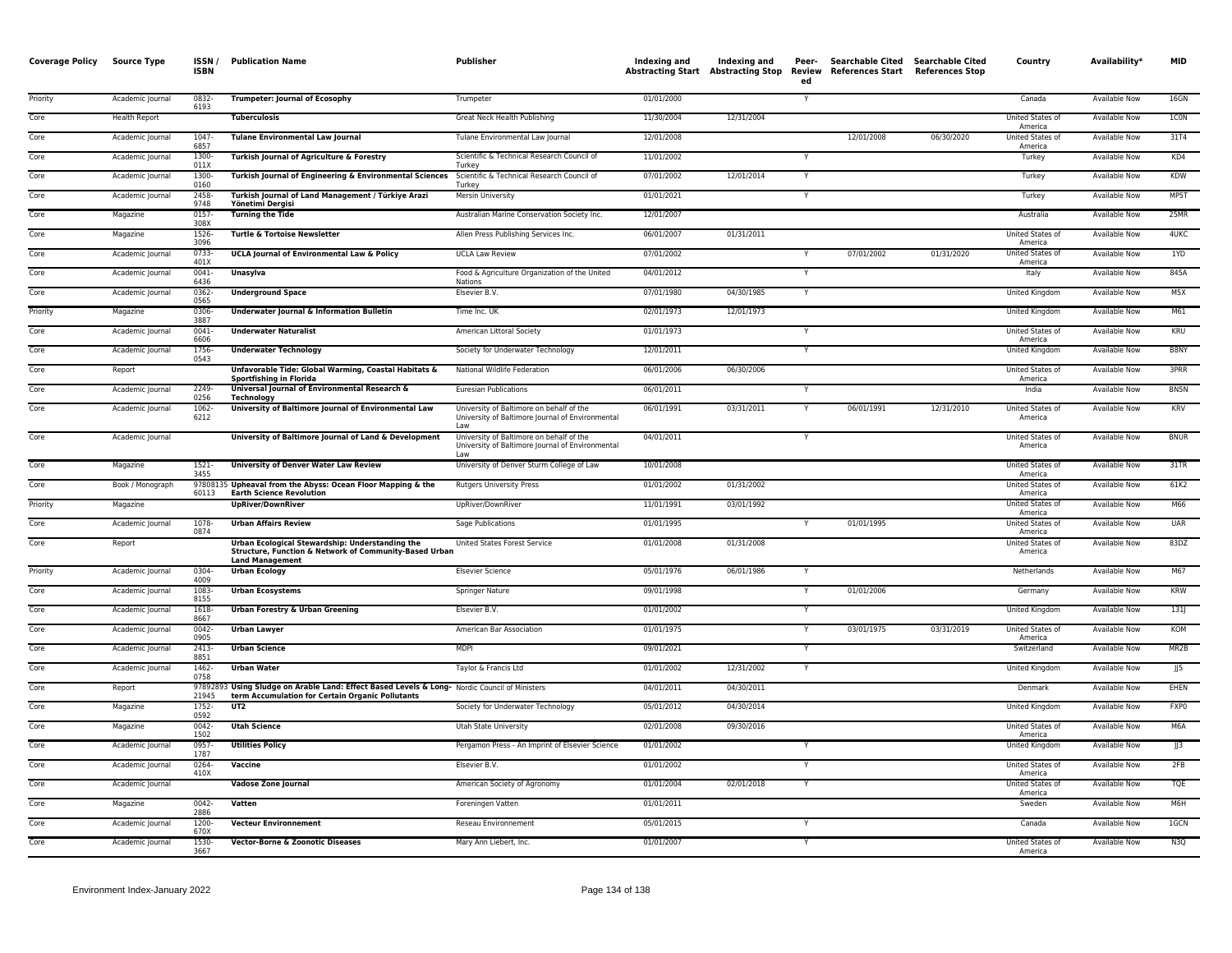| <b>Coverage Policy</b> | <b>Source Type</b>              | ISSN/<br><b>ISBN</b> | <b>Publication Name</b>                                                                             | Publisher                                                                | Indexing and             | Indexing and             | Peer-<br>ed | Searchable Cited Searchable Cited<br>Abstracting Start Abstracting Stop Review References Start References Stop |            | Country                            | Availability*                         | <b>MID</b>        |
|------------------------|---------------------------------|----------------------|-----------------------------------------------------------------------------------------------------|--------------------------------------------------------------------------|--------------------------|--------------------------|-------------|-----------------------------------------------------------------------------------------------------------------|------------|------------------------------------|---------------------------------------|-------------------|
| Core                   | Academic Journal                | 1936-<br>4253        | Vermont Journal of Environmental Law                                                                | Vermont Journal of Environmental Law                                     | 12/01/2010               |                          | Y           |                                                                                                                 |            | United States of<br>America        | Available Now                         | 83AB              |
| Core                   | Magazine                        | 1076<br>9978         | <b>Vermont Woodlands Magazine</b>                                                                   | Vermont Woodlands                                                        | 03/01/1995               | 03/31/1999               |             |                                                                                                                 |            | <b>United States of</b><br>America | <b>Available Now</b>                  | M6J               |
| Core                   | Academic Journal                | 1492-<br>8442        | <b>VertigO</b>                                                                                      | La Revue Electronique en Sciences de<br>l'Environnement VertigO          | 09/01/2005               |                          | Y           |                                                                                                                 |            | Canada                             | <b>Available Now</b>                  | HL4               |
| Core                   | Academic Journal                | 0378-<br>1135        | <b>Veterinary Microbiology</b>                                                                      | <b>Elsevier Science</b>                                                  | 02/26/2002               |                          | Y           |                                                                                                                 |            | Netherlands                        | <b>Available Now</b>                  | 3R6               |
| Core                   | Academic Journal                | $0042 -$<br>5184     | <b>Victorian Naturalist</b>                                                                         | Field Naturalists Club of Victoria                                       | 12/01/2010               |                          |             |                                                                                                                 |            | Australia                          | Available Now                         | B8DI              |
| Core                   | Academic Journal                | 2196<br>8888         | Vietnam Journal of Computer Science (World Scientific)                                              | World Scientific Publishing Company                                      | 01/01/2017               |                          | Y           |                                                                                                                 |            | Singapore                          | Available Now                         | LS37              |
| Core                   | Book / Monograph                | 09702                | 97897695 Views from the Ridge                                                                       | Media & Editorial Projects Ltd                                           | 01/01/2000               | 01/31/2000               |             |                                                                                                                 |            | Trinidad & Tobago                  | Available Now                         | 3RB7              |
| Core                   | Academic Journal                | 1045-<br>5183        | Virginia Environmental Law Journal                                                                  | Virginia Environmental Law Journal                                       | 10/01/2009               | 12/31/2016               |             | 10/01/2009                                                                                                      | 01/31/2019 | United States of<br>America        | <b>Available Now</b>                  | 12V7              |
| Core                   | Academic Journal                | 1338<br>8339         | Visegrad Journal on Bioeconomy & Sustainable<br><b>Development</b>                                  | Sciendo                                                                  | 01/01/2021               |                          |             |                                                                                                                 |            | Germany                            | Available Now                         | GQPZ              |
| Core                   | Report                          | 22393                | 97892893 Voluntary Agreements & Environmental Labelling in the<br><b>Nordic Countries</b>           | Nordic Council of Ministers                                              | 08/01/2011               | 08/31/2011               |             |                                                                                                                 |            | Denmark                            | <b>Available Now</b>                  | <b>EHEO</b>       |
| Core                   | Magazine                        |                      | <b>Washington Letter of Oceanography</b>                                                            | Compass Publications, Inc.                                               | 07/01/2008               | 06/30/2010               |             |                                                                                                                 |            | United States of<br>America        | Available Now                         | 59DQ              |
| Core                   | <b>Trade Publication</b>        | $0043 -$<br>1001     | <b>Waste Age</b>                                                                                    | Penton Media, Inc.                                                       | 09/01/1973               | 11/30/2013               |             | 09/01/1973                                                                                                      | 05/31/2011 | United States of<br>America        | Available Now                         | 5WC               |
| Core                   | Academic Journal                | 1212-<br>7779        | <b>Waste Forum</b>                                                                                  | Czech Environment Management Center (CEMC)                               | 01/01/2010               |                          |             |                                                                                                                 |            | <b>Czech Republic</b>              | <b>Available Now</b>                  | <b>B63Q</b>       |
| Core                   | Academic Journal                | 0956<br>053X         | <b>Waste Management</b>                                                                             | Pergamon Press - An Imprint of Elsevier Science                          | 01/01/1989               |                          |             | 01/01/2006                                                                                                      |            | United Kingdom                     | Available Now                         | JJ2               |
| Core                   | Academic Journal                | 0734<br>242X         | Waste Management & Research: The Journal for a<br><b>Sustainable Circular Economy</b>               | Sage Publications                                                        | 03/01/1985               |                          |             | 01/01/2006                                                                                                      |            | United Kingdom                     | <b>Available Now</b>                  | 2FU               |
| Priority               | Magazine                        |                      | <b>Waste Management Research Report</b>                                                             | SUNY-ESF                                                                 | 06/01/1990               | 03/01/1994               |             |                                                                                                                 |            | United States of<br>America        | Available Now                         | M6N               |
| Core                   | Book / Monograph                | 83675                | 97818541 Waste Management: The New Legislative Climate                                              | Thorogood Publishing Ltd.                                                | 01/01/2006               | 01/31/2006               |             |                                                                                                                 |            | United Kingdom                     | Available Now                         | 8H <sub>2</sub> L |
| Core                   | Magazine                        | 2329-<br>6976        | Waste360                                                                                            | Penton Media, Inc.                                                       | 02/21/2017               |                          |             |                                                                                                                 |            | United States of<br>America        | Available Now                         | <b>KSCF</b>       |
| Core                   | <b>Trade Publication</b>        | 2329<br>6976         | Waste360 (2329-6976)                                                                                | Penton Media, Inc.                                                       | 01/01/2014               | 11/30/2014               |             |                                                                                                                 |            | United States of<br>America        | <b>Available Now</b>                  | GY01              |
| Core                   | Conference Papers<br>Collection |                      | Waste: The Social Context (2008)                                                                    | Edmonton Waste Management Centre of<br>Excellence (EWMCE)                | 01/01/2008               | 01/31/2008               |             |                                                                                                                 |            | Canada                             | <b>Available Now</b>                  | 8P3G              |
| Core                   | Report                          | 58561                | 97819265 Water & Agriculture in Canada: Towards Sustainable<br><b>Management of Water Resources</b> | Council of Canadian Academies                                            | 02/01/2013               | 02/28/2013               |             |                                                                                                                 |            | Canada                             | <b>Available Now</b>                  | GC67              |
| Core                   | Academic Journal                | 2305<br>3488         | <b>Water &amp; Ecology</b>                                                                          | Saint Petersburg State University of<br>Architecture & Civil Engineering | 07/01/2018               |                          |             |                                                                                                                 |            | Russian Federation                 | Available Now                         | K54M              |
| Core                   | Academic Journal                | 1747-<br>6585        | <b>Water &amp; Environment Journal</b>                                                              | Wiley-Blackwell                                                          | 05/01/2004               |                          |             | 05/01/2004                                                                                                      |            | United Kingdom                     | Available Now                         | 4LB               |
| Priority               | Magazine                        |                      | <b>Water &amp; Power Era</b>                                                                        | Water & Power Era                                                        | 12/01/1981               | 12/01/1981               |             |                                                                                                                 |            | United States of<br>America        | <b>Available Now</b>                  | M4P               |
| Priority               | Magazine                        | 0043<br>1125         | <b>Water &amp; Sewage Works</b>                                                                     | Scranton Gillette Communications Inc.                                    | 06/01/1973               | 12/01/1980               |             |                                                                                                                 |            | United States of<br>America        | Available Now                         | M4Q               |
| Priority               | Magazine                        | 0043<br>1133         | <b>Water &amp; Waste Treatment</b>                                                                  | Faversham House Ltd.                                                     | 06/01/1973               | 08/01/1976               |             |                                                                                                                 |            | <b>United Kingdom</b>              | <b>Available Now</b>                  | M4S               |
| Core                   | Magazine                        | $0043 -$<br>115X     | <b>Water &amp; Wastes Engineering</b>                                                               | Scranton Gillette Communications Inc.                                    | 06/01/1973               | 11/01/1980               |             |                                                                                                                 |            | United States of<br>America        | Available Now                         | M4V               |
| Core                   | Magazine                        | 0043<br>1168         | <b>Water &amp; Water Engineering</b>                                                                | Faversham House Ltd.                                                     | 01/01/1992               | 05/01/1994               |             |                                                                                                                 |            | United Kingdom                     | Available Now                         | M4Y               |
| Core                   | Academic Journal                | 2073-<br>4441        | Water (20734441)                                                                                    | <b>MDPI</b>                                                              | 09/01/2010               |                          |             |                                                                                                                 |            | Switzerland                        | Available Now                         | <b>B74N</b>       |
| Core                   | Magazine                        | 1561<br>9508         | Water 21 Magazine of the International Water Association IWA Publishing                             |                                                                          | 01/01/2005               | 06/30/2015               |             |                                                                                                                 |            | United Kingdom                     | <b>Available Now</b>                  | 1BX0              |
| Core                   | Academic Journal                | 1965-<br>0175        | <b>Water Alternatives</b>                                                                           | Water Alternatives Association                                           | 10/01/2008               |                          | Y           |                                                                                                                 |            | France                             | Available Now                         | 837W              |
| Core                   | Magazine                        | 1922-<br>8775        | <b>Water Canada</b>                                                                                 | <b>Actual Media</b>                                                      | 01/01/2010               | 01/31/2017               |             |                                                                                                                 |            | Canada                             | <b>Available Now</b>                  | <b>BICC</b>       |
| Core                   | Magazine                        | 1934<br>8479         | <b>Water Efficiency</b>                                                                             | <b>Endeavor Business Media</b>                                           | 01/01/2009               |                          |             |                                                                                                                 |            | United States of<br>America        | Available Now                         | 59G8              |
| Core                   | Academic Journal                | 0273<br>2238         | <b>Water Engineering &amp; Management</b>                                                           | Scranton Gillette Communications Inc.                                    | 01/01/1981               | 05/31/2003               |             |                                                                                                                 |            | United States of<br>America        | Available Now                         | <b>WEM</b>        |
| Core                   | <b>Trade Publication</b>        | $1044 -$<br>9493     | <b>Water Environment &amp; Technology</b>                                                           | Water Environment Federation                                             | 01/01/1992               | 12/31/2018               |             |                                                                                                                 |            | United States of<br>America        | <b>Available Now</b>                  | KOP               |
| Core                   | Academic Journal                | 1061-<br>4303        | Water Environment Research (10614303)                                                               | Wiley-Blackwell                                                          | 01/01/2003               |                          | Y           |                                                                                                                 |            | <b>United Kingdom</b>              | <b>Available Now</b>                  | 2FZ               |
| Core<br>Core           | Magazine<br>Book / Monograph    |                      | <b>Water Figures</b><br>97899933 Water in Nepal                                                     | International Water Management Institute<br>Panos London                 | 06/01/2009<br>01/01/2001 | 07/01/2012<br>01/31/2001 |             |                                                                                                                 |            | Sri Lanka<br>United Kingdom        | <b>Available Now</b><br>Available Now | 90MC<br>2YTR      |
| Core                   | Book / Monograph                | 13113                | 97835402 Water Institutions: Policies, Performance & Prospects                                      | Springer Nature / Books                                                  | 01/01/2005               | 01/31/2005               |             |                                                                                                                 |            | Germany                            | Available Now                         | 1C4I              |
| Core                   | Academic Journal                | 38119<br>0250-       | <b>Water International</b>                                                                          | Routledge                                                                | 03/01/1980               |                          |             | 03/01/1980                                                                                                      |            | United Kingdom                     | Available Now                         | <b>KRX</b>        |
|                        |                                 | 8060                 |                                                                                                     |                                                                          |                          |                          |             |                                                                                                                 |            |                                    |                                       |                   |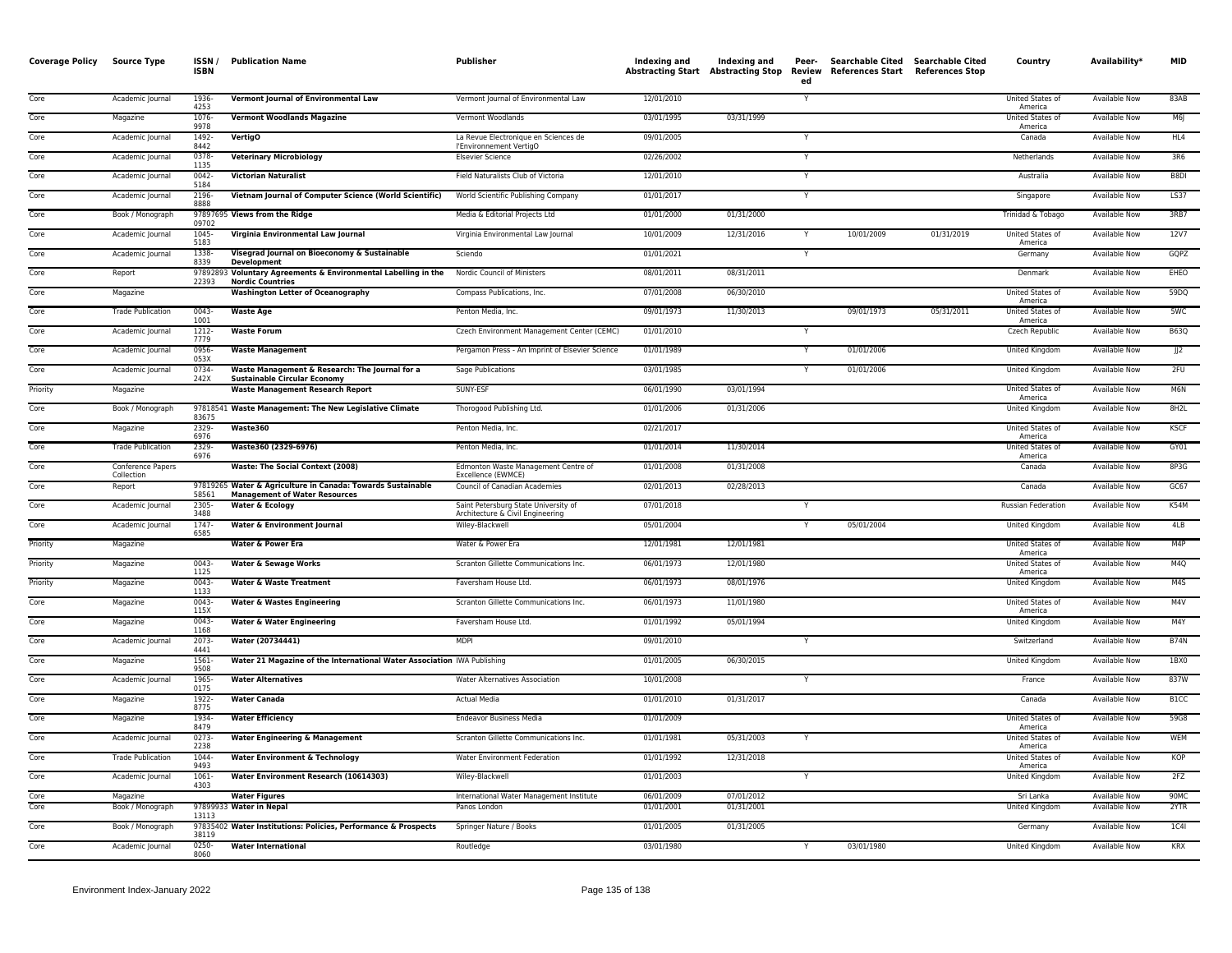| 01/01/1996<br>01/31/1996<br>90D5<br>Core<br>Book / Monograph<br>97815525 Water Management in Africa & the Middle East:<br>International Development Research Centre<br>Canada<br><b>Available Now</b><br>02891<br><b>Challenges &amp; Opportunities</b><br>International Water Management Institute<br>90MD<br>01/01/2009<br>05/31/2012<br>Sri Lanka<br>Available Now<br>Core<br>Magazine<br><b>Water Matters</b><br>Core<br>Report<br>Water Measurement Manual: A Guide to Effective Water<br>US Bureau of Reclamation<br>01/01/2001<br>01/31/2001<br>United States of<br>Available Now<br>87KH<br><b>Measurement Practices for Better Water Management</b><br>America<br>Core<br>Magazine<br>1366-<br><b>Water Policy</b><br><b>IWA Publishing</b><br>07/01/2007<br><b>United Kingdom</b><br><b>Available Now</b><br>JJ<br>7017<br>01/01/2009<br>04/30/2010<br>01/01/2009<br>90ME<br>Core<br>Academic Journal<br>1810<br><b>Water Policy Briefs</b><br>International Water Management Institute<br>Sri Lanka<br><b>Available Now</b><br>0007<br>M <sub>5</sub> C<br><b>Water Pollution Control</b><br>04/01/1973<br>02/01/1987<br>Priority<br>Magazine<br>0194<br><b>Bloomberg BNA</b><br>United States of<br>Available Now<br>0147<br>America<br>0706-<br>01/01/1981<br>01/01/1990<br>M5K<br>Core<br>Magazine<br><b>Water Quality Bulletin</b><br>National Water Research Institute<br>Canada<br>Available Now<br>8158<br>1201<br>Water Quality Research Journal of Canada (Canadian<br>Canadian Association on Water Quality<br>01/01/1990<br>12/31/2010<br>01/01/1990<br>12/31/2010<br><b>Available Now</b><br>KRZ<br>Core<br>Academic Journal<br>Canada<br>3080<br><b>Association on Water Quality)</b><br>01/31/2019<br>Core<br>Academic Journal<br>1201-<br>Water Quality Research Journal of Canada (IWA<br><b>IWA Publishing</b><br>01/01/2011<br>01/01/2011<br><b>United Kingdom</b><br><b>Available Now</b><br>HB3H<br>3080<br>Publishing)<br>Core<br>Academic Journal<br>$0043 -$<br><b>Water Research</b><br>Pergamon Press - An Imprint of Elsevier Science<br>05/01/1973<br>01/01/2006<br>United Kingdom<br><b>Available Now</b><br>2G1<br>1354<br>Core<br>11/01/2000<br>01/01/2004<br><b>N35</b><br>0097<br><b>Water Resources</b><br><b>Available Now</b><br>Academic Journal<br>Springer Nature<br>Germany<br>8078<br>0043<br>12/01/1996<br>United States of<br>M5M<br>Priority<br>Magazine<br><b>Water Resources Bulletin</b><br>American Water Resources Association<br>10/01/1984<br>Available Now<br>1370<br>America<br>Core<br>Magazine<br>1522-<br>American Water Resources Association<br>07/01/2011<br>United States of<br><b>Available Now</b><br>59G9<br><b>Water Resources Impact</b><br>3175<br>America<br>Core<br>0920<br>01/01/1992<br>01/01/2006<br>KOS<br>Academic Journal<br><b>Water Resources Management</b><br>Springer Nature<br>Germany<br>Available Now<br>4741<br>Core<br>Academic Journal<br>$0043 -$<br><b>Water Resources Research</b><br>John Wiley & Sons, Inc.<br>01/01/1998<br><b>United States of</b><br><b>Available Now</b><br>0SI<br>1397<br>America<br>Core<br>$0273-$<br><b>IWA Publishing</b><br>01/01/1981<br>08/15/2019<br>01/01/2006<br>06/18/2016<br>United Kingdom<br><b>Available Now</b><br>KOV<br>Academic Journal<br><b>Water Science &amp; Technology</b><br>1223<br>0301<br>01/01/1974<br>06/01/1974<br>0 <sub>D</sub><br>Priority<br>Magazine<br><b>Water Services</b><br>Faversham House Ltd.<br>United Kingdom<br><b>Available Now</b><br>7028<br>$0043 -$<br>02/01/1973<br>Priority<br>Magazine<br><b>Water Spectrum</b><br>Superintendent of Documents<br>03/01/1983<br>United States of<br>Available Now<br>M5Q<br>1435<br>America<br>01/01/2006<br>KS0<br>Core<br>Magazine<br>1606<br><b>Water Supply</b><br><b>IWA Publishing</b><br>01/01/2001<br>United Kingdom<br>Available Now<br>9749<br>0364<br>01/01/1980<br>05/01/1982<br>United States of<br><b>Available Now</b><br>M5W<br>Priority<br>Magazine<br><b>Water Supply &amp; Management</b><br>Waynesburg College<br>7714<br>America<br>01/01/2000<br>KS1<br>Priority<br>Academic Journal<br>0735-<br><b>Water Supply (0735-1917)</b><br><b>IWA Publishing</b><br>01/01/1990<br>United Kingdom<br>Available Now<br>1917<br>03/01/1993<br>M5Z<br><b>Water Treatment</b><br><b>Water Treatment</b><br>06/01/1995<br>China<br><b>Available Now</b><br>Priority<br>Magazine<br>97899933 Water Wisdom<br>2YTS<br>Core<br>06/01/2000<br>06/30/2000<br>Book / Monograph<br>Panos London<br>United Kingdom<br>Available Now<br>30455<br>0049-<br>06/01/1973<br>01/01/2004<br>Core<br>Academic Journal<br>Water, Air & Soil Pollution<br>Springer Nature<br>Germany<br>Available Now<br>2G2<br>6979<br>Core<br>Academic Journal<br>1567<br>Water, Air & Soil Pollution: Focus<br>Springer Nature<br>01/01/2001<br>12/31/2009<br>01/01/2004<br>Germany<br>Available Now<br>NLA<br>7230<br>Core<br>97892893 Waterbird Populations & Pressures in the Baltic Sea<br>Nordic Council of Ministers<br>11/01/2011<br>11/30/2011<br>Denmark<br><b>Available Now</b><br>EHEP<br>Report<br>22492<br>Core<br>1524-<br><b>Waterbird Society</b><br>09/01/2008<br>United States of<br>Available Now<br>46GU<br>Academic Journal<br>Waterbirds<br>Y<br>4695<br>America<br>1990-<br>11/01/2020<br>8449<br>Core<br>Magazine<br>waterHQ<br>One World<br>Lebanon<br><b>Available Now</b><br>3952<br>01/01/1997<br>Core<br><b>Waterlines</b><br>01/01/1997<br>KS2<br>0262-<br>United Kingdom<br>Available Now<br>Academic Journal<br>Practical Action Publishing<br>8104<br>01/01/2003<br>01/31/2003<br>4II<br>Core<br>Book / Monograph<br>97815908 Weather<br>Mason Crest Publishers<br>United States of<br>Available Now<br>44595<br>America<br>P30<br>Core<br>Book / Monograph<br>97807613 Weather & Climate<br>Lerner Publishing Group<br>01/01/1998<br>01/31/1998<br>United States of<br>Available Now<br>32237<br>America<br>Core<br>0882-<br>03/01/1998<br><b>2G4</b><br><b>Weather &amp; Forecasting</b><br>American Meteorological Society<br>United States of<br>Available Now<br>Academic Journal<br>8156<br>America<br>Core<br>Academic Journal<br>1948<br>American Meteorological Society<br>09/01/2009<br>09/01/2009<br>04/30/2020<br>United States of<br><b>Available Now</b><br>8VY0<br><b>Weather, Climate &amp; Society</b><br>8327<br>America<br>Core<br>$0043 -$<br>08/01/1984<br>WEW<br>Weatherwise<br>Taylor & Francis Ltd<br><b>United Kingdom</b><br><b>Available Now</b><br>Academic Journal<br>1672<br>01/01/2005<br>$0043 -$<br>03/01/1961<br><b>United Kingdom</b><br><b>Available Now</b><br>2G5<br>Core<br>Academic Journal<br><b>Weed Research</b><br>Wiley-Blackwell<br>1737<br>Welcome to the School of Trees<br>12/31/1994<br>043<br>Core<br>Pamphlet<br>Kids for a Clean Environment<br>01/01/1994<br>United States of<br>Available Now<br>America<br>1033-<br>Core<br><b>Western Fisheries</b><br>Fisheries Department of Western Australia<br>07/01/1973<br>09/01/1973<br>Australia<br><b>Available Now</b><br>M6G<br>Magazine<br>4149<br>12/01/1986<br>Priority<br>Magazine<br>0736-<br><b>Western Natural Resource Litigation Digest Commentary</b><br>Western Natural Resource Litigation Digest<br>03/01/1983<br>United States of<br><b>Available Now</b><br>M <sub>6</sub> O<br>9972<br>Commentary<br>America<br>Core<br>0735-<br>Western Water Education Foundation<br>01/01/1990<br>United States of<br><b>Available Now</b><br>KS3<br>Magazine<br><b>Western Water</b><br>5424<br>America<br>Priority<br>0363<br><b>Western Wildlands</b><br>University of Montana, School of Forestry<br>03/01/1992<br>09/01/1992<br>United States of<br>Available Now<br>M <sub>6</sub> P<br>Magazine<br>6690<br>America | <b>Coverage Policy</b> | <b>Source Type</b> | ISSN/<br><b>ISBN</b> | <b>Publication Name</b> | <b>Publisher</b> | Indexing and | Indexing and | Peer-<br>ed | Abstracting Start Abstracting Stop Review References Start References Stop | Searchable Cited Searchable Cited | Country | Availability* | <b>MID</b> |
|---------------------------------------------------------------------------------------------------------------------------------------------------------------------------------------------------------------------------------------------------------------------------------------------------------------------------------------------------------------------------------------------------------------------------------------------------------------------------------------------------------------------------------------------------------------------------------------------------------------------------------------------------------------------------------------------------------------------------------------------------------------------------------------------------------------------------------------------------------------------------------------------------------------------------------------------------------------------------------------------------------------------------------------------------------------------------------------------------------------------------------------------------------------------------------------------------------------------------------------------------------------------------------------------------------------------------------------------------------------------------------------------------------------------------------------------------------------------------------------------------------------------------------------------------------------------------------------------------------------------------------------------------------------------------------------------------------------------------------------------------------------------------------------------------------------------------------------------------------------------------------------------------------------------------------------------------------------------------------------------------------------------------------------------------------------------------------------------------------------------------------------------------------------------------------------------------------------------------------------------------------------------------------------------------------------------------------------------------------------------------------------------------------------------------------------------------------------------------------------------------------------------------------------------------------------------------------------------------------------------------------------------------------------------------------------------------------------------------------------------------------------------------------------------------------------------------------------------------------------------------------------------------------------------------------------------------------------------------------------------------------------------------------------------------------------------------------------------------------------------------------------------------------------------------------------------------------------------------------------------------------------------------------------------------------------------------------------------------------------------------------------------------------------------------------------------------------------------------------------------------------------------------------------------------------------------------------------------------------------------------------------------------------------------------------------------------------------------------------------------------------------------------------------------------------------------------------------------------------------------------------------------------------------------------------------------------------------------------------------------------------------------------------------------------------------------------------------------------------------------------------------------------------------------------------------------------------------------------------------------------------------------------------------------------------------------------------------------------------------------------------------------------------------------------------------------------------------------------------------------------------------------------------------------------------------------------------------------------------------------------------------------------------------------------------------------------------------------------------------------------------------------------------------------------------------------------------------------------------------------------------------------------------------------------------------------------------------------------------------------------------------------------------------------------------------------------------------------------------------------------------------------------------------------------------------------------------------------------------------------------------------------------------------------------------------------------------------------------------------------------------------------------------------------------------------------------------------------------------------------------------------------------------------------------------------------------------------------------------------------------------------------------------------------------------------------------------------------------------------------------------------------------------------------------------------------------------------------------------------------------------------------------------------------------------------------------------------------------------------------------------------------------------------------------------------------------------------------------------------------------------------------------------------------------------------------------------------------------------------------------------------------------------------------------------------------------------------------------------------------------------------------------------------------------------------------------------------------------------------------------------------------------------------------------------------------------------------------------------------------------------------------------------------------------------------------------------------------------------------------------------------------------------------------------------------------------------------------------------------------------------------------------------------------------------------------------------------------------------------------------------------------------------------------------------------------------------------------------------------------------------------------------------------------------------------------------------------------------------------------------------------------------------------------------------------------------------------------------------------------------------------------------------------------------------------------------------------------------------------------------------------------------------------------------------------------------------------------------------------------------------------------------------------------------------------------------------------------------------------------------------------|------------------------|--------------------|----------------------|-------------------------|------------------|--------------|--------------|-------------|----------------------------------------------------------------------------|-----------------------------------|---------|---------------|------------|
|                                                                                                                                                                                                                                                                                                                                                                                                                                                                                                                                                                                                                                                                                                                                                                                                                                                                                                                                                                                                                                                                                                                                                                                                                                                                                                                                                                                                                                                                                                                                                                                                                                                                                                                                                                                                                                                                                                                                                                                                                                                                                                                                                                                                                                                                                                                                                                                                                                                                                                                                                                                                                                                                                                                                                                                                                                                                                                                                                                                                                                                                                                                                                                                                                                                                                                                                                                                                                                                                                                                                                                                                                                                                                                                                                                                                                                                                                                                                                                                                                                                                                                                                                                                                                                                                                                                                                                                                                                                                                                                                                                                                                                                                                                                                                                                                                                                                                                                                                                                                                                                                                                                                                                                                                                                                                                                                                                                                                                                                                                                                                                                                                                                                                                                                                                                                                                                                                                                                                                                                                                                                                                                                                                                                                                                                                                                                                                                                                                                                                                                                                                                                                                                                                                                                                                                                                                                                                                                                                                                                                                                                                                                                                                                                                                                                                                                                                                                                                                                                                                                                                                                                                                                                                                                                                               |                        |                    |                      |                         |                  |              |              |             |                                                                            |                                   |         |               |            |
|                                                                                                                                                                                                                                                                                                                                                                                                                                                                                                                                                                                                                                                                                                                                                                                                                                                                                                                                                                                                                                                                                                                                                                                                                                                                                                                                                                                                                                                                                                                                                                                                                                                                                                                                                                                                                                                                                                                                                                                                                                                                                                                                                                                                                                                                                                                                                                                                                                                                                                                                                                                                                                                                                                                                                                                                                                                                                                                                                                                                                                                                                                                                                                                                                                                                                                                                                                                                                                                                                                                                                                                                                                                                                                                                                                                                                                                                                                                                                                                                                                                                                                                                                                                                                                                                                                                                                                                                                                                                                                                                                                                                                                                                                                                                                                                                                                                                                                                                                                                                                                                                                                                                                                                                                                                                                                                                                                                                                                                                                                                                                                                                                                                                                                                                                                                                                                                                                                                                                                                                                                                                                                                                                                                                                                                                                                                                                                                                                                                                                                                                                                                                                                                                                                                                                                                                                                                                                                                                                                                                                                                                                                                                                                                                                                                                                                                                                                                                                                                                                                                                                                                                                                                                                                                                                               |                        |                    |                      |                         |                  |              |              |             |                                                                            |                                   |         |               |            |
|                                                                                                                                                                                                                                                                                                                                                                                                                                                                                                                                                                                                                                                                                                                                                                                                                                                                                                                                                                                                                                                                                                                                                                                                                                                                                                                                                                                                                                                                                                                                                                                                                                                                                                                                                                                                                                                                                                                                                                                                                                                                                                                                                                                                                                                                                                                                                                                                                                                                                                                                                                                                                                                                                                                                                                                                                                                                                                                                                                                                                                                                                                                                                                                                                                                                                                                                                                                                                                                                                                                                                                                                                                                                                                                                                                                                                                                                                                                                                                                                                                                                                                                                                                                                                                                                                                                                                                                                                                                                                                                                                                                                                                                                                                                                                                                                                                                                                                                                                                                                                                                                                                                                                                                                                                                                                                                                                                                                                                                                                                                                                                                                                                                                                                                                                                                                                                                                                                                                                                                                                                                                                                                                                                                                                                                                                                                                                                                                                                                                                                                                                                                                                                                                                                                                                                                                                                                                                                                                                                                                                                                                                                                                                                                                                                                                                                                                                                                                                                                                                                                                                                                                                                                                                                                                                               |                        |                    |                      |                         |                  |              |              |             |                                                                            |                                   |         |               |            |
|                                                                                                                                                                                                                                                                                                                                                                                                                                                                                                                                                                                                                                                                                                                                                                                                                                                                                                                                                                                                                                                                                                                                                                                                                                                                                                                                                                                                                                                                                                                                                                                                                                                                                                                                                                                                                                                                                                                                                                                                                                                                                                                                                                                                                                                                                                                                                                                                                                                                                                                                                                                                                                                                                                                                                                                                                                                                                                                                                                                                                                                                                                                                                                                                                                                                                                                                                                                                                                                                                                                                                                                                                                                                                                                                                                                                                                                                                                                                                                                                                                                                                                                                                                                                                                                                                                                                                                                                                                                                                                                                                                                                                                                                                                                                                                                                                                                                                                                                                                                                                                                                                                                                                                                                                                                                                                                                                                                                                                                                                                                                                                                                                                                                                                                                                                                                                                                                                                                                                                                                                                                                                                                                                                                                                                                                                                                                                                                                                                                                                                                                                                                                                                                                                                                                                                                                                                                                                                                                                                                                                                                                                                                                                                                                                                                                                                                                                                                                                                                                                                                                                                                                                                                                                                                                                               |                        |                    |                      |                         |                  |              |              |             |                                                                            |                                   |         |               |            |
|                                                                                                                                                                                                                                                                                                                                                                                                                                                                                                                                                                                                                                                                                                                                                                                                                                                                                                                                                                                                                                                                                                                                                                                                                                                                                                                                                                                                                                                                                                                                                                                                                                                                                                                                                                                                                                                                                                                                                                                                                                                                                                                                                                                                                                                                                                                                                                                                                                                                                                                                                                                                                                                                                                                                                                                                                                                                                                                                                                                                                                                                                                                                                                                                                                                                                                                                                                                                                                                                                                                                                                                                                                                                                                                                                                                                                                                                                                                                                                                                                                                                                                                                                                                                                                                                                                                                                                                                                                                                                                                                                                                                                                                                                                                                                                                                                                                                                                                                                                                                                                                                                                                                                                                                                                                                                                                                                                                                                                                                                                                                                                                                                                                                                                                                                                                                                                                                                                                                                                                                                                                                                                                                                                                                                                                                                                                                                                                                                                                                                                                                                                                                                                                                                                                                                                                                                                                                                                                                                                                                                                                                                                                                                                                                                                                                                                                                                                                                                                                                                                                                                                                                                                                                                                                                                               |                        |                    |                      |                         |                  |              |              |             |                                                                            |                                   |         |               |            |
|                                                                                                                                                                                                                                                                                                                                                                                                                                                                                                                                                                                                                                                                                                                                                                                                                                                                                                                                                                                                                                                                                                                                                                                                                                                                                                                                                                                                                                                                                                                                                                                                                                                                                                                                                                                                                                                                                                                                                                                                                                                                                                                                                                                                                                                                                                                                                                                                                                                                                                                                                                                                                                                                                                                                                                                                                                                                                                                                                                                                                                                                                                                                                                                                                                                                                                                                                                                                                                                                                                                                                                                                                                                                                                                                                                                                                                                                                                                                                                                                                                                                                                                                                                                                                                                                                                                                                                                                                                                                                                                                                                                                                                                                                                                                                                                                                                                                                                                                                                                                                                                                                                                                                                                                                                                                                                                                                                                                                                                                                                                                                                                                                                                                                                                                                                                                                                                                                                                                                                                                                                                                                                                                                                                                                                                                                                                                                                                                                                                                                                                                                                                                                                                                                                                                                                                                                                                                                                                                                                                                                                                                                                                                                                                                                                                                                                                                                                                                                                                                                                                                                                                                                                                                                                                                                               |                        |                    |                      |                         |                  |              |              |             |                                                                            |                                   |         |               |            |
|                                                                                                                                                                                                                                                                                                                                                                                                                                                                                                                                                                                                                                                                                                                                                                                                                                                                                                                                                                                                                                                                                                                                                                                                                                                                                                                                                                                                                                                                                                                                                                                                                                                                                                                                                                                                                                                                                                                                                                                                                                                                                                                                                                                                                                                                                                                                                                                                                                                                                                                                                                                                                                                                                                                                                                                                                                                                                                                                                                                                                                                                                                                                                                                                                                                                                                                                                                                                                                                                                                                                                                                                                                                                                                                                                                                                                                                                                                                                                                                                                                                                                                                                                                                                                                                                                                                                                                                                                                                                                                                                                                                                                                                                                                                                                                                                                                                                                                                                                                                                                                                                                                                                                                                                                                                                                                                                                                                                                                                                                                                                                                                                                                                                                                                                                                                                                                                                                                                                                                                                                                                                                                                                                                                                                                                                                                                                                                                                                                                                                                                                                                                                                                                                                                                                                                                                                                                                                                                                                                                                                                                                                                                                                                                                                                                                                                                                                                                                                                                                                                                                                                                                                                                                                                                                                               |                        |                    |                      |                         |                  |              |              |             |                                                                            |                                   |         |               |            |
|                                                                                                                                                                                                                                                                                                                                                                                                                                                                                                                                                                                                                                                                                                                                                                                                                                                                                                                                                                                                                                                                                                                                                                                                                                                                                                                                                                                                                                                                                                                                                                                                                                                                                                                                                                                                                                                                                                                                                                                                                                                                                                                                                                                                                                                                                                                                                                                                                                                                                                                                                                                                                                                                                                                                                                                                                                                                                                                                                                                                                                                                                                                                                                                                                                                                                                                                                                                                                                                                                                                                                                                                                                                                                                                                                                                                                                                                                                                                                                                                                                                                                                                                                                                                                                                                                                                                                                                                                                                                                                                                                                                                                                                                                                                                                                                                                                                                                                                                                                                                                                                                                                                                                                                                                                                                                                                                                                                                                                                                                                                                                                                                                                                                                                                                                                                                                                                                                                                                                                                                                                                                                                                                                                                                                                                                                                                                                                                                                                                                                                                                                                                                                                                                                                                                                                                                                                                                                                                                                                                                                                                                                                                                                                                                                                                                                                                                                                                                                                                                                                                                                                                                                                                                                                                                                               |                        |                    |                      |                         |                  |              |              |             |                                                                            |                                   |         |               |            |
|                                                                                                                                                                                                                                                                                                                                                                                                                                                                                                                                                                                                                                                                                                                                                                                                                                                                                                                                                                                                                                                                                                                                                                                                                                                                                                                                                                                                                                                                                                                                                                                                                                                                                                                                                                                                                                                                                                                                                                                                                                                                                                                                                                                                                                                                                                                                                                                                                                                                                                                                                                                                                                                                                                                                                                                                                                                                                                                                                                                                                                                                                                                                                                                                                                                                                                                                                                                                                                                                                                                                                                                                                                                                                                                                                                                                                                                                                                                                                                                                                                                                                                                                                                                                                                                                                                                                                                                                                                                                                                                                                                                                                                                                                                                                                                                                                                                                                                                                                                                                                                                                                                                                                                                                                                                                                                                                                                                                                                                                                                                                                                                                                                                                                                                                                                                                                                                                                                                                                                                                                                                                                                                                                                                                                                                                                                                                                                                                                                                                                                                                                                                                                                                                                                                                                                                                                                                                                                                                                                                                                                                                                                                                                                                                                                                                                                                                                                                                                                                                                                                                                                                                                                                                                                                                                               |                        |                    |                      |                         |                  |              |              |             |                                                                            |                                   |         |               |            |
|                                                                                                                                                                                                                                                                                                                                                                                                                                                                                                                                                                                                                                                                                                                                                                                                                                                                                                                                                                                                                                                                                                                                                                                                                                                                                                                                                                                                                                                                                                                                                                                                                                                                                                                                                                                                                                                                                                                                                                                                                                                                                                                                                                                                                                                                                                                                                                                                                                                                                                                                                                                                                                                                                                                                                                                                                                                                                                                                                                                                                                                                                                                                                                                                                                                                                                                                                                                                                                                                                                                                                                                                                                                                                                                                                                                                                                                                                                                                                                                                                                                                                                                                                                                                                                                                                                                                                                                                                                                                                                                                                                                                                                                                                                                                                                                                                                                                                                                                                                                                                                                                                                                                                                                                                                                                                                                                                                                                                                                                                                                                                                                                                                                                                                                                                                                                                                                                                                                                                                                                                                                                                                                                                                                                                                                                                                                                                                                                                                                                                                                                                                                                                                                                                                                                                                                                                                                                                                                                                                                                                                                                                                                                                                                                                                                                                                                                                                                                                                                                                                                                                                                                                                                                                                                                                               |                        |                    |                      |                         |                  |              |              |             |                                                                            |                                   |         |               |            |
|                                                                                                                                                                                                                                                                                                                                                                                                                                                                                                                                                                                                                                                                                                                                                                                                                                                                                                                                                                                                                                                                                                                                                                                                                                                                                                                                                                                                                                                                                                                                                                                                                                                                                                                                                                                                                                                                                                                                                                                                                                                                                                                                                                                                                                                                                                                                                                                                                                                                                                                                                                                                                                                                                                                                                                                                                                                                                                                                                                                                                                                                                                                                                                                                                                                                                                                                                                                                                                                                                                                                                                                                                                                                                                                                                                                                                                                                                                                                                                                                                                                                                                                                                                                                                                                                                                                                                                                                                                                                                                                                                                                                                                                                                                                                                                                                                                                                                                                                                                                                                                                                                                                                                                                                                                                                                                                                                                                                                                                                                                                                                                                                                                                                                                                                                                                                                                                                                                                                                                                                                                                                                                                                                                                                                                                                                                                                                                                                                                                                                                                                                                                                                                                                                                                                                                                                                                                                                                                                                                                                                                                                                                                                                                                                                                                                                                                                                                                                                                                                                                                                                                                                                                                                                                                                                               |                        |                    |                      |                         |                  |              |              |             |                                                                            |                                   |         |               |            |
|                                                                                                                                                                                                                                                                                                                                                                                                                                                                                                                                                                                                                                                                                                                                                                                                                                                                                                                                                                                                                                                                                                                                                                                                                                                                                                                                                                                                                                                                                                                                                                                                                                                                                                                                                                                                                                                                                                                                                                                                                                                                                                                                                                                                                                                                                                                                                                                                                                                                                                                                                                                                                                                                                                                                                                                                                                                                                                                                                                                                                                                                                                                                                                                                                                                                                                                                                                                                                                                                                                                                                                                                                                                                                                                                                                                                                                                                                                                                                                                                                                                                                                                                                                                                                                                                                                                                                                                                                                                                                                                                                                                                                                                                                                                                                                                                                                                                                                                                                                                                                                                                                                                                                                                                                                                                                                                                                                                                                                                                                                                                                                                                                                                                                                                                                                                                                                                                                                                                                                                                                                                                                                                                                                                                                                                                                                                                                                                                                                                                                                                                                                                                                                                                                                                                                                                                                                                                                                                                                                                                                                                                                                                                                                                                                                                                                                                                                                                                                                                                                                                                                                                                                                                                                                                                                               |                        |                    |                      |                         |                  |              |              |             |                                                                            |                                   |         |               |            |
|                                                                                                                                                                                                                                                                                                                                                                                                                                                                                                                                                                                                                                                                                                                                                                                                                                                                                                                                                                                                                                                                                                                                                                                                                                                                                                                                                                                                                                                                                                                                                                                                                                                                                                                                                                                                                                                                                                                                                                                                                                                                                                                                                                                                                                                                                                                                                                                                                                                                                                                                                                                                                                                                                                                                                                                                                                                                                                                                                                                                                                                                                                                                                                                                                                                                                                                                                                                                                                                                                                                                                                                                                                                                                                                                                                                                                                                                                                                                                                                                                                                                                                                                                                                                                                                                                                                                                                                                                                                                                                                                                                                                                                                                                                                                                                                                                                                                                                                                                                                                                                                                                                                                                                                                                                                                                                                                                                                                                                                                                                                                                                                                                                                                                                                                                                                                                                                                                                                                                                                                                                                                                                                                                                                                                                                                                                                                                                                                                                                                                                                                                                                                                                                                                                                                                                                                                                                                                                                                                                                                                                                                                                                                                                                                                                                                                                                                                                                                                                                                                                                                                                                                                                                                                                                                                               |                        |                    |                      |                         |                  |              |              |             |                                                                            |                                   |         |               |            |
|                                                                                                                                                                                                                                                                                                                                                                                                                                                                                                                                                                                                                                                                                                                                                                                                                                                                                                                                                                                                                                                                                                                                                                                                                                                                                                                                                                                                                                                                                                                                                                                                                                                                                                                                                                                                                                                                                                                                                                                                                                                                                                                                                                                                                                                                                                                                                                                                                                                                                                                                                                                                                                                                                                                                                                                                                                                                                                                                                                                                                                                                                                                                                                                                                                                                                                                                                                                                                                                                                                                                                                                                                                                                                                                                                                                                                                                                                                                                                                                                                                                                                                                                                                                                                                                                                                                                                                                                                                                                                                                                                                                                                                                                                                                                                                                                                                                                                                                                                                                                                                                                                                                                                                                                                                                                                                                                                                                                                                                                                                                                                                                                                                                                                                                                                                                                                                                                                                                                                                                                                                                                                                                                                                                                                                                                                                                                                                                                                                                                                                                                                                                                                                                                                                                                                                                                                                                                                                                                                                                                                                                                                                                                                                                                                                                                                                                                                                                                                                                                                                                                                                                                                                                                                                                                                               |                        |                    |                      |                         |                  |              |              |             |                                                                            |                                   |         |               |            |
|                                                                                                                                                                                                                                                                                                                                                                                                                                                                                                                                                                                                                                                                                                                                                                                                                                                                                                                                                                                                                                                                                                                                                                                                                                                                                                                                                                                                                                                                                                                                                                                                                                                                                                                                                                                                                                                                                                                                                                                                                                                                                                                                                                                                                                                                                                                                                                                                                                                                                                                                                                                                                                                                                                                                                                                                                                                                                                                                                                                                                                                                                                                                                                                                                                                                                                                                                                                                                                                                                                                                                                                                                                                                                                                                                                                                                                                                                                                                                                                                                                                                                                                                                                                                                                                                                                                                                                                                                                                                                                                                                                                                                                                                                                                                                                                                                                                                                                                                                                                                                                                                                                                                                                                                                                                                                                                                                                                                                                                                                                                                                                                                                                                                                                                                                                                                                                                                                                                                                                                                                                                                                                                                                                                                                                                                                                                                                                                                                                                                                                                                                                                                                                                                                                                                                                                                                                                                                                                                                                                                                                                                                                                                                                                                                                                                                                                                                                                                                                                                                                                                                                                                                                                                                                                                                               |                        |                    |                      |                         |                  |              |              |             |                                                                            |                                   |         |               |            |
|                                                                                                                                                                                                                                                                                                                                                                                                                                                                                                                                                                                                                                                                                                                                                                                                                                                                                                                                                                                                                                                                                                                                                                                                                                                                                                                                                                                                                                                                                                                                                                                                                                                                                                                                                                                                                                                                                                                                                                                                                                                                                                                                                                                                                                                                                                                                                                                                                                                                                                                                                                                                                                                                                                                                                                                                                                                                                                                                                                                                                                                                                                                                                                                                                                                                                                                                                                                                                                                                                                                                                                                                                                                                                                                                                                                                                                                                                                                                                                                                                                                                                                                                                                                                                                                                                                                                                                                                                                                                                                                                                                                                                                                                                                                                                                                                                                                                                                                                                                                                                                                                                                                                                                                                                                                                                                                                                                                                                                                                                                                                                                                                                                                                                                                                                                                                                                                                                                                                                                                                                                                                                                                                                                                                                                                                                                                                                                                                                                                                                                                                                                                                                                                                                                                                                                                                                                                                                                                                                                                                                                                                                                                                                                                                                                                                                                                                                                                                                                                                                                                                                                                                                                                                                                                                                               |                        |                    |                      |                         |                  |              |              |             |                                                                            |                                   |         |               |            |
|                                                                                                                                                                                                                                                                                                                                                                                                                                                                                                                                                                                                                                                                                                                                                                                                                                                                                                                                                                                                                                                                                                                                                                                                                                                                                                                                                                                                                                                                                                                                                                                                                                                                                                                                                                                                                                                                                                                                                                                                                                                                                                                                                                                                                                                                                                                                                                                                                                                                                                                                                                                                                                                                                                                                                                                                                                                                                                                                                                                                                                                                                                                                                                                                                                                                                                                                                                                                                                                                                                                                                                                                                                                                                                                                                                                                                                                                                                                                                                                                                                                                                                                                                                                                                                                                                                                                                                                                                                                                                                                                                                                                                                                                                                                                                                                                                                                                                                                                                                                                                                                                                                                                                                                                                                                                                                                                                                                                                                                                                                                                                                                                                                                                                                                                                                                                                                                                                                                                                                                                                                                                                                                                                                                                                                                                                                                                                                                                                                                                                                                                                                                                                                                                                                                                                                                                                                                                                                                                                                                                                                                                                                                                                                                                                                                                                                                                                                                                                                                                                                                                                                                                                                                                                                                                                               |                        |                    |                      |                         |                  |              |              |             |                                                                            |                                   |         |               |            |
|                                                                                                                                                                                                                                                                                                                                                                                                                                                                                                                                                                                                                                                                                                                                                                                                                                                                                                                                                                                                                                                                                                                                                                                                                                                                                                                                                                                                                                                                                                                                                                                                                                                                                                                                                                                                                                                                                                                                                                                                                                                                                                                                                                                                                                                                                                                                                                                                                                                                                                                                                                                                                                                                                                                                                                                                                                                                                                                                                                                                                                                                                                                                                                                                                                                                                                                                                                                                                                                                                                                                                                                                                                                                                                                                                                                                                                                                                                                                                                                                                                                                                                                                                                                                                                                                                                                                                                                                                                                                                                                                                                                                                                                                                                                                                                                                                                                                                                                                                                                                                                                                                                                                                                                                                                                                                                                                                                                                                                                                                                                                                                                                                                                                                                                                                                                                                                                                                                                                                                                                                                                                                                                                                                                                                                                                                                                                                                                                                                                                                                                                                                                                                                                                                                                                                                                                                                                                                                                                                                                                                                                                                                                                                                                                                                                                                                                                                                                                                                                                                                                                                                                                                                                                                                                                                               |                        |                    |                      |                         |                  |              |              |             |                                                                            |                                   |         |               |            |
|                                                                                                                                                                                                                                                                                                                                                                                                                                                                                                                                                                                                                                                                                                                                                                                                                                                                                                                                                                                                                                                                                                                                                                                                                                                                                                                                                                                                                                                                                                                                                                                                                                                                                                                                                                                                                                                                                                                                                                                                                                                                                                                                                                                                                                                                                                                                                                                                                                                                                                                                                                                                                                                                                                                                                                                                                                                                                                                                                                                                                                                                                                                                                                                                                                                                                                                                                                                                                                                                                                                                                                                                                                                                                                                                                                                                                                                                                                                                                                                                                                                                                                                                                                                                                                                                                                                                                                                                                                                                                                                                                                                                                                                                                                                                                                                                                                                                                                                                                                                                                                                                                                                                                                                                                                                                                                                                                                                                                                                                                                                                                                                                                                                                                                                                                                                                                                                                                                                                                                                                                                                                                                                                                                                                                                                                                                                                                                                                                                                                                                                                                                                                                                                                                                                                                                                                                                                                                                                                                                                                                                                                                                                                                                                                                                                                                                                                                                                                                                                                                                                                                                                                                                                                                                                                                               |                        |                    |                      |                         |                  |              |              |             |                                                                            |                                   |         |               |            |
|                                                                                                                                                                                                                                                                                                                                                                                                                                                                                                                                                                                                                                                                                                                                                                                                                                                                                                                                                                                                                                                                                                                                                                                                                                                                                                                                                                                                                                                                                                                                                                                                                                                                                                                                                                                                                                                                                                                                                                                                                                                                                                                                                                                                                                                                                                                                                                                                                                                                                                                                                                                                                                                                                                                                                                                                                                                                                                                                                                                                                                                                                                                                                                                                                                                                                                                                                                                                                                                                                                                                                                                                                                                                                                                                                                                                                                                                                                                                                                                                                                                                                                                                                                                                                                                                                                                                                                                                                                                                                                                                                                                                                                                                                                                                                                                                                                                                                                                                                                                                                                                                                                                                                                                                                                                                                                                                                                                                                                                                                                                                                                                                                                                                                                                                                                                                                                                                                                                                                                                                                                                                                                                                                                                                                                                                                                                                                                                                                                                                                                                                                                                                                                                                                                                                                                                                                                                                                                                                                                                                                                                                                                                                                                                                                                                                                                                                                                                                                                                                                                                                                                                                                                                                                                                                                               |                        |                    |                      |                         |                  |              |              |             |                                                                            |                                   |         |               |            |
|                                                                                                                                                                                                                                                                                                                                                                                                                                                                                                                                                                                                                                                                                                                                                                                                                                                                                                                                                                                                                                                                                                                                                                                                                                                                                                                                                                                                                                                                                                                                                                                                                                                                                                                                                                                                                                                                                                                                                                                                                                                                                                                                                                                                                                                                                                                                                                                                                                                                                                                                                                                                                                                                                                                                                                                                                                                                                                                                                                                                                                                                                                                                                                                                                                                                                                                                                                                                                                                                                                                                                                                                                                                                                                                                                                                                                                                                                                                                                                                                                                                                                                                                                                                                                                                                                                                                                                                                                                                                                                                                                                                                                                                                                                                                                                                                                                                                                                                                                                                                                                                                                                                                                                                                                                                                                                                                                                                                                                                                                                                                                                                                                                                                                                                                                                                                                                                                                                                                                                                                                                                                                                                                                                                                                                                                                                                                                                                                                                                                                                                                                                                                                                                                                                                                                                                                                                                                                                                                                                                                                                                                                                                                                                                                                                                                                                                                                                                                                                                                                                                                                                                                                                                                                                                                                               |                        |                    |                      |                         |                  |              |              |             |                                                                            |                                   |         |               |            |
|                                                                                                                                                                                                                                                                                                                                                                                                                                                                                                                                                                                                                                                                                                                                                                                                                                                                                                                                                                                                                                                                                                                                                                                                                                                                                                                                                                                                                                                                                                                                                                                                                                                                                                                                                                                                                                                                                                                                                                                                                                                                                                                                                                                                                                                                                                                                                                                                                                                                                                                                                                                                                                                                                                                                                                                                                                                                                                                                                                                                                                                                                                                                                                                                                                                                                                                                                                                                                                                                                                                                                                                                                                                                                                                                                                                                                                                                                                                                                                                                                                                                                                                                                                                                                                                                                                                                                                                                                                                                                                                                                                                                                                                                                                                                                                                                                                                                                                                                                                                                                                                                                                                                                                                                                                                                                                                                                                                                                                                                                                                                                                                                                                                                                                                                                                                                                                                                                                                                                                                                                                                                                                                                                                                                                                                                                                                                                                                                                                                                                                                                                                                                                                                                                                                                                                                                                                                                                                                                                                                                                                                                                                                                                                                                                                                                                                                                                                                                                                                                                                                                                                                                                                                                                                                                                               |                        |                    |                      |                         |                  |              |              |             |                                                                            |                                   |         |               |            |
|                                                                                                                                                                                                                                                                                                                                                                                                                                                                                                                                                                                                                                                                                                                                                                                                                                                                                                                                                                                                                                                                                                                                                                                                                                                                                                                                                                                                                                                                                                                                                                                                                                                                                                                                                                                                                                                                                                                                                                                                                                                                                                                                                                                                                                                                                                                                                                                                                                                                                                                                                                                                                                                                                                                                                                                                                                                                                                                                                                                                                                                                                                                                                                                                                                                                                                                                                                                                                                                                                                                                                                                                                                                                                                                                                                                                                                                                                                                                                                                                                                                                                                                                                                                                                                                                                                                                                                                                                                                                                                                                                                                                                                                                                                                                                                                                                                                                                                                                                                                                                                                                                                                                                                                                                                                                                                                                                                                                                                                                                                                                                                                                                                                                                                                                                                                                                                                                                                                                                                                                                                                                                                                                                                                                                                                                                                                                                                                                                                                                                                                                                                                                                                                                                                                                                                                                                                                                                                                                                                                                                                                                                                                                                                                                                                                                                                                                                                                                                                                                                                                                                                                                                                                                                                                                                               |                        |                    |                      |                         |                  |              |              |             |                                                                            |                                   |         |               |            |
|                                                                                                                                                                                                                                                                                                                                                                                                                                                                                                                                                                                                                                                                                                                                                                                                                                                                                                                                                                                                                                                                                                                                                                                                                                                                                                                                                                                                                                                                                                                                                                                                                                                                                                                                                                                                                                                                                                                                                                                                                                                                                                                                                                                                                                                                                                                                                                                                                                                                                                                                                                                                                                                                                                                                                                                                                                                                                                                                                                                                                                                                                                                                                                                                                                                                                                                                                                                                                                                                                                                                                                                                                                                                                                                                                                                                                                                                                                                                                                                                                                                                                                                                                                                                                                                                                                                                                                                                                                                                                                                                                                                                                                                                                                                                                                                                                                                                                                                                                                                                                                                                                                                                                                                                                                                                                                                                                                                                                                                                                                                                                                                                                                                                                                                                                                                                                                                                                                                                                                                                                                                                                                                                                                                                                                                                                                                                                                                                                                                                                                                                                                                                                                                                                                                                                                                                                                                                                                                                                                                                                                                                                                                                                                                                                                                                                                                                                                                                                                                                                                                                                                                                                                                                                                                                                               |                        |                    |                      |                         |                  |              |              |             |                                                                            |                                   |         |               |            |
|                                                                                                                                                                                                                                                                                                                                                                                                                                                                                                                                                                                                                                                                                                                                                                                                                                                                                                                                                                                                                                                                                                                                                                                                                                                                                                                                                                                                                                                                                                                                                                                                                                                                                                                                                                                                                                                                                                                                                                                                                                                                                                                                                                                                                                                                                                                                                                                                                                                                                                                                                                                                                                                                                                                                                                                                                                                                                                                                                                                                                                                                                                                                                                                                                                                                                                                                                                                                                                                                                                                                                                                                                                                                                                                                                                                                                                                                                                                                                                                                                                                                                                                                                                                                                                                                                                                                                                                                                                                                                                                                                                                                                                                                                                                                                                                                                                                                                                                                                                                                                                                                                                                                                                                                                                                                                                                                                                                                                                                                                                                                                                                                                                                                                                                                                                                                                                                                                                                                                                                                                                                                                                                                                                                                                                                                                                                                                                                                                                                                                                                                                                                                                                                                                                                                                                                                                                                                                                                                                                                                                                                                                                                                                                                                                                                                                                                                                                                                                                                                                                                                                                                                                                                                                                                                                               |                        |                    |                      |                         |                  |              |              |             |                                                                            |                                   |         |               |            |
|                                                                                                                                                                                                                                                                                                                                                                                                                                                                                                                                                                                                                                                                                                                                                                                                                                                                                                                                                                                                                                                                                                                                                                                                                                                                                                                                                                                                                                                                                                                                                                                                                                                                                                                                                                                                                                                                                                                                                                                                                                                                                                                                                                                                                                                                                                                                                                                                                                                                                                                                                                                                                                                                                                                                                                                                                                                                                                                                                                                                                                                                                                                                                                                                                                                                                                                                                                                                                                                                                                                                                                                                                                                                                                                                                                                                                                                                                                                                                                                                                                                                                                                                                                                                                                                                                                                                                                                                                                                                                                                                                                                                                                                                                                                                                                                                                                                                                                                                                                                                                                                                                                                                                                                                                                                                                                                                                                                                                                                                                                                                                                                                                                                                                                                                                                                                                                                                                                                                                                                                                                                                                                                                                                                                                                                                                                                                                                                                                                                                                                                                                                                                                                                                                                                                                                                                                                                                                                                                                                                                                                                                                                                                                                                                                                                                                                                                                                                                                                                                                                                                                                                                                                                                                                                                                               |                        |                    |                      |                         |                  |              |              |             |                                                                            |                                   |         |               |            |
|                                                                                                                                                                                                                                                                                                                                                                                                                                                                                                                                                                                                                                                                                                                                                                                                                                                                                                                                                                                                                                                                                                                                                                                                                                                                                                                                                                                                                                                                                                                                                                                                                                                                                                                                                                                                                                                                                                                                                                                                                                                                                                                                                                                                                                                                                                                                                                                                                                                                                                                                                                                                                                                                                                                                                                                                                                                                                                                                                                                                                                                                                                                                                                                                                                                                                                                                                                                                                                                                                                                                                                                                                                                                                                                                                                                                                                                                                                                                                                                                                                                                                                                                                                                                                                                                                                                                                                                                                                                                                                                                                                                                                                                                                                                                                                                                                                                                                                                                                                                                                                                                                                                                                                                                                                                                                                                                                                                                                                                                                                                                                                                                                                                                                                                                                                                                                                                                                                                                                                                                                                                                                                                                                                                                                                                                                                                                                                                                                                                                                                                                                                                                                                                                                                                                                                                                                                                                                                                                                                                                                                                                                                                                                                                                                                                                                                                                                                                                                                                                                                                                                                                                                                                                                                                                                               |                        |                    |                      |                         |                  |              |              |             |                                                                            |                                   |         |               |            |
|                                                                                                                                                                                                                                                                                                                                                                                                                                                                                                                                                                                                                                                                                                                                                                                                                                                                                                                                                                                                                                                                                                                                                                                                                                                                                                                                                                                                                                                                                                                                                                                                                                                                                                                                                                                                                                                                                                                                                                                                                                                                                                                                                                                                                                                                                                                                                                                                                                                                                                                                                                                                                                                                                                                                                                                                                                                                                                                                                                                                                                                                                                                                                                                                                                                                                                                                                                                                                                                                                                                                                                                                                                                                                                                                                                                                                                                                                                                                                                                                                                                                                                                                                                                                                                                                                                                                                                                                                                                                                                                                                                                                                                                                                                                                                                                                                                                                                                                                                                                                                                                                                                                                                                                                                                                                                                                                                                                                                                                                                                                                                                                                                                                                                                                                                                                                                                                                                                                                                                                                                                                                                                                                                                                                                                                                                                                                                                                                                                                                                                                                                                                                                                                                                                                                                                                                                                                                                                                                                                                                                                                                                                                                                                                                                                                                                                                                                                                                                                                                                                                                                                                                                                                                                                                                                               |                        |                    |                      |                         |                  |              |              |             |                                                                            |                                   |         |               |            |
|                                                                                                                                                                                                                                                                                                                                                                                                                                                                                                                                                                                                                                                                                                                                                                                                                                                                                                                                                                                                                                                                                                                                                                                                                                                                                                                                                                                                                                                                                                                                                                                                                                                                                                                                                                                                                                                                                                                                                                                                                                                                                                                                                                                                                                                                                                                                                                                                                                                                                                                                                                                                                                                                                                                                                                                                                                                                                                                                                                                                                                                                                                                                                                                                                                                                                                                                                                                                                                                                                                                                                                                                                                                                                                                                                                                                                                                                                                                                                                                                                                                                                                                                                                                                                                                                                                                                                                                                                                                                                                                                                                                                                                                                                                                                                                                                                                                                                                                                                                                                                                                                                                                                                                                                                                                                                                                                                                                                                                                                                                                                                                                                                                                                                                                                                                                                                                                                                                                                                                                                                                                                                                                                                                                                                                                                                                                                                                                                                                                                                                                                                                                                                                                                                                                                                                                                                                                                                                                                                                                                                                                                                                                                                                                                                                                                                                                                                                                                                                                                                                                                                                                                                                                                                                                                                               |                        |                    |                      |                         |                  |              |              |             |                                                                            |                                   |         |               |            |
|                                                                                                                                                                                                                                                                                                                                                                                                                                                                                                                                                                                                                                                                                                                                                                                                                                                                                                                                                                                                                                                                                                                                                                                                                                                                                                                                                                                                                                                                                                                                                                                                                                                                                                                                                                                                                                                                                                                                                                                                                                                                                                                                                                                                                                                                                                                                                                                                                                                                                                                                                                                                                                                                                                                                                                                                                                                                                                                                                                                                                                                                                                                                                                                                                                                                                                                                                                                                                                                                                                                                                                                                                                                                                                                                                                                                                                                                                                                                                                                                                                                                                                                                                                                                                                                                                                                                                                                                                                                                                                                                                                                                                                                                                                                                                                                                                                                                                                                                                                                                                                                                                                                                                                                                                                                                                                                                                                                                                                                                                                                                                                                                                                                                                                                                                                                                                                                                                                                                                                                                                                                                                                                                                                                                                                                                                                                                                                                                                                                                                                                                                                                                                                                                                                                                                                                                                                                                                                                                                                                                                                                                                                                                                                                                                                                                                                                                                                                                                                                                                                                                                                                                                                                                                                                                                               |                        |                    |                      |                         |                  |              |              |             |                                                                            |                                   |         |               |            |
|                                                                                                                                                                                                                                                                                                                                                                                                                                                                                                                                                                                                                                                                                                                                                                                                                                                                                                                                                                                                                                                                                                                                                                                                                                                                                                                                                                                                                                                                                                                                                                                                                                                                                                                                                                                                                                                                                                                                                                                                                                                                                                                                                                                                                                                                                                                                                                                                                                                                                                                                                                                                                                                                                                                                                                                                                                                                                                                                                                                                                                                                                                                                                                                                                                                                                                                                                                                                                                                                                                                                                                                                                                                                                                                                                                                                                                                                                                                                                                                                                                                                                                                                                                                                                                                                                                                                                                                                                                                                                                                                                                                                                                                                                                                                                                                                                                                                                                                                                                                                                                                                                                                                                                                                                                                                                                                                                                                                                                                                                                                                                                                                                                                                                                                                                                                                                                                                                                                                                                                                                                                                                                                                                                                                                                                                                                                                                                                                                                                                                                                                                                                                                                                                                                                                                                                                                                                                                                                                                                                                                                                                                                                                                                                                                                                                                                                                                                                                                                                                                                                                                                                                                                                                                                                                                               |                        |                    |                      |                         |                  |              |              |             |                                                                            |                                   |         |               |            |
|                                                                                                                                                                                                                                                                                                                                                                                                                                                                                                                                                                                                                                                                                                                                                                                                                                                                                                                                                                                                                                                                                                                                                                                                                                                                                                                                                                                                                                                                                                                                                                                                                                                                                                                                                                                                                                                                                                                                                                                                                                                                                                                                                                                                                                                                                                                                                                                                                                                                                                                                                                                                                                                                                                                                                                                                                                                                                                                                                                                                                                                                                                                                                                                                                                                                                                                                                                                                                                                                                                                                                                                                                                                                                                                                                                                                                                                                                                                                                                                                                                                                                                                                                                                                                                                                                                                                                                                                                                                                                                                                                                                                                                                                                                                                                                                                                                                                                                                                                                                                                                                                                                                                                                                                                                                                                                                                                                                                                                                                                                                                                                                                                                                                                                                                                                                                                                                                                                                                                                                                                                                                                                                                                                                                                                                                                                                                                                                                                                                                                                                                                                                                                                                                                                                                                                                                                                                                                                                                                                                                                                                                                                                                                                                                                                                                                                                                                                                                                                                                                                                                                                                                                                                                                                                                                               |                        |                    |                      |                         |                  |              |              |             |                                                                            |                                   |         |               |            |
|                                                                                                                                                                                                                                                                                                                                                                                                                                                                                                                                                                                                                                                                                                                                                                                                                                                                                                                                                                                                                                                                                                                                                                                                                                                                                                                                                                                                                                                                                                                                                                                                                                                                                                                                                                                                                                                                                                                                                                                                                                                                                                                                                                                                                                                                                                                                                                                                                                                                                                                                                                                                                                                                                                                                                                                                                                                                                                                                                                                                                                                                                                                                                                                                                                                                                                                                                                                                                                                                                                                                                                                                                                                                                                                                                                                                                                                                                                                                                                                                                                                                                                                                                                                                                                                                                                                                                                                                                                                                                                                                                                                                                                                                                                                                                                                                                                                                                                                                                                                                                                                                                                                                                                                                                                                                                                                                                                                                                                                                                                                                                                                                                                                                                                                                                                                                                                                                                                                                                                                                                                                                                                                                                                                                                                                                                                                                                                                                                                                                                                                                                                                                                                                                                                                                                                                                                                                                                                                                                                                                                                                                                                                                                                                                                                                                                                                                                                                                                                                                                                                                                                                                                                                                                                                                                               |                        |                    |                      |                         |                  |              |              |             |                                                                            |                                   |         |               |            |
|                                                                                                                                                                                                                                                                                                                                                                                                                                                                                                                                                                                                                                                                                                                                                                                                                                                                                                                                                                                                                                                                                                                                                                                                                                                                                                                                                                                                                                                                                                                                                                                                                                                                                                                                                                                                                                                                                                                                                                                                                                                                                                                                                                                                                                                                                                                                                                                                                                                                                                                                                                                                                                                                                                                                                                                                                                                                                                                                                                                                                                                                                                                                                                                                                                                                                                                                                                                                                                                                                                                                                                                                                                                                                                                                                                                                                                                                                                                                                                                                                                                                                                                                                                                                                                                                                                                                                                                                                                                                                                                                                                                                                                                                                                                                                                                                                                                                                                                                                                                                                                                                                                                                                                                                                                                                                                                                                                                                                                                                                                                                                                                                                                                                                                                                                                                                                                                                                                                                                                                                                                                                                                                                                                                                                                                                                                                                                                                                                                                                                                                                                                                                                                                                                                                                                                                                                                                                                                                                                                                                                                                                                                                                                                                                                                                                                                                                                                                                                                                                                                                                                                                                                                                                                                                                                               |                        |                    |                      |                         |                  |              |              |             |                                                                            |                                   |         |               |            |
|                                                                                                                                                                                                                                                                                                                                                                                                                                                                                                                                                                                                                                                                                                                                                                                                                                                                                                                                                                                                                                                                                                                                                                                                                                                                                                                                                                                                                                                                                                                                                                                                                                                                                                                                                                                                                                                                                                                                                                                                                                                                                                                                                                                                                                                                                                                                                                                                                                                                                                                                                                                                                                                                                                                                                                                                                                                                                                                                                                                                                                                                                                                                                                                                                                                                                                                                                                                                                                                                                                                                                                                                                                                                                                                                                                                                                                                                                                                                                                                                                                                                                                                                                                                                                                                                                                                                                                                                                                                                                                                                                                                                                                                                                                                                                                                                                                                                                                                                                                                                                                                                                                                                                                                                                                                                                                                                                                                                                                                                                                                                                                                                                                                                                                                                                                                                                                                                                                                                                                                                                                                                                                                                                                                                                                                                                                                                                                                                                                                                                                                                                                                                                                                                                                                                                                                                                                                                                                                                                                                                                                                                                                                                                                                                                                                                                                                                                                                                                                                                                                                                                                                                                                                                                                                                                               |                        |                    |                      |                         |                  |              |              |             |                                                                            |                                   |         |               |            |
|                                                                                                                                                                                                                                                                                                                                                                                                                                                                                                                                                                                                                                                                                                                                                                                                                                                                                                                                                                                                                                                                                                                                                                                                                                                                                                                                                                                                                                                                                                                                                                                                                                                                                                                                                                                                                                                                                                                                                                                                                                                                                                                                                                                                                                                                                                                                                                                                                                                                                                                                                                                                                                                                                                                                                                                                                                                                                                                                                                                                                                                                                                                                                                                                                                                                                                                                                                                                                                                                                                                                                                                                                                                                                                                                                                                                                                                                                                                                                                                                                                                                                                                                                                                                                                                                                                                                                                                                                                                                                                                                                                                                                                                                                                                                                                                                                                                                                                                                                                                                                                                                                                                                                                                                                                                                                                                                                                                                                                                                                                                                                                                                                                                                                                                                                                                                                                                                                                                                                                                                                                                                                                                                                                                                                                                                                                                                                                                                                                                                                                                                                                                                                                                                                                                                                                                                                                                                                                                                                                                                                                                                                                                                                                                                                                                                                                                                                                                                                                                                                                                                                                                                                                                                                                                                                               |                        |                    |                      |                         |                  |              |              |             |                                                                            |                                   |         |               |            |
|                                                                                                                                                                                                                                                                                                                                                                                                                                                                                                                                                                                                                                                                                                                                                                                                                                                                                                                                                                                                                                                                                                                                                                                                                                                                                                                                                                                                                                                                                                                                                                                                                                                                                                                                                                                                                                                                                                                                                                                                                                                                                                                                                                                                                                                                                                                                                                                                                                                                                                                                                                                                                                                                                                                                                                                                                                                                                                                                                                                                                                                                                                                                                                                                                                                                                                                                                                                                                                                                                                                                                                                                                                                                                                                                                                                                                                                                                                                                                                                                                                                                                                                                                                                                                                                                                                                                                                                                                                                                                                                                                                                                                                                                                                                                                                                                                                                                                                                                                                                                                                                                                                                                                                                                                                                                                                                                                                                                                                                                                                                                                                                                                                                                                                                                                                                                                                                                                                                                                                                                                                                                                                                                                                                                                                                                                                                                                                                                                                                                                                                                                                                                                                                                                                                                                                                                                                                                                                                                                                                                                                                                                                                                                                                                                                                                                                                                                                                                                                                                                                                                                                                                                                                                                                                                                               |                        |                    |                      |                         |                  |              |              |             |                                                                            |                                   |         |               |            |
|                                                                                                                                                                                                                                                                                                                                                                                                                                                                                                                                                                                                                                                                                                                                                                                                                                                                                                                                                                                                                                                                                                                                                                                                                                                                                                                                                                                                                                                                                                                                                                                                                                                                                                                                                                                                                                                                                                                                                                                                                                                                                                                                                                                                                                                                                                                                                                                                                                                                                                                                                                                                                                                                                                                                                                                                                                                                                                                                                                                                                                                                                                                                                                                                                                                                                                                                                                                                                                                                                                                                                                                                                                                                                                                                                                                                                                                                                                                                                                                                                                                                                                                                                                                                                                                                                                                                                                                                                                                                                                                                                                                                                                                                                                                                                                                                                                                                                                                                                                                                                                                                                                                                                                                                                                                                                                                                                                                                                                                                                                                                                                                                                                                                                                                                                                                                                                                                                                                                                                                                                                                                                                                                                                                                                                                                                                                                                                                                                                                                                                                                                                                                                                                                                                                                                                                                                                                                                                                                                                                                                                                                                                                                                                                                                                                                                                                                                                                                                                                                                                                                                                                                                                                                                                                                                               |                        |                    |                      |                         |                  |              |              |             |                                                                            |                                   |         |               |            |
|                                                                                                                                                                                                                                                                                                                                                                                                                                                                                                                                                                                                                                                                                                                                                                                                                                                                                                                                                                                                                                                                                                                                                                                                                                                                                                                                                                                                                                                                                                                                                                                                                                                                                                                                                                                                                                                                                                                                                                                                                                                                                                                                                                                                                                                                                                                                                                                                                                                                                                                                                                                                                                                                                                                                                                                                                                                                                                                                                                                                                                                                                                                                                                                                                                                                                                                                                                                                                                                                                                                                                                                                                                                                                                                                                                                                                                                                                                                                                                                                                                                                                                                                                                                                                                                                                                                                                                                                                                                                                                                                                                                                                                                                                                                                                                                                                                                                                                                                                                                                                                                                                                                                                                                                                                                                                                                                                                                                                                                                                                                                                                                                                                                                                                                                                                                                                                                                                                                                                                                                                                                                                                                                                                                                                                                                                                                                                                                                                                                                                                                                                                                                                                                                                                                                                                                                                                                                                                                                                                                                                                                                                                                                                                                                                                                                                                                                                                                                                                                                                                                                                                                                                                                                                                                                                               |                        |                    |                      |                         |                  |              |              |             |                                                                            |                                   |         |               |            |
|                                                                                                                                                                                                                                                                                                                                                                                                                                                                                                                                                                                                                                                                                                                                                                                                                                                                                                                                                                                                                                                                                                                                                                                                                                                                                                                                                                                                                                                                                                                                                                                                                                                                                                                                                                                                                                                                                                                                                                                                                                                                                                                                                                                                                                                                                                                                                                                                                                                                                                                                                                                                                                                                                                                                                                                                                                                                                                                                                                                                                                                                                                                                                                                                                                                                                                                                                                                                                                                                                                                                                                                                                                                                                                                                                                                                                                                                                                                                                                                                                                                                                                                                                                                                                                                                                                                                                                                                                                                                                                                                                                                                                                                                                                                                                                                                                                                                                                                                                                                                                                                                                                                                                                                                                                                                                                                                                                                                                                                                                                                                                                                                                                                                                                                                                                                                                                                                                                                                                                                                                                                                                                                                                                                                                                                                                                                                                                                                                                                                                                                                                                                                                                                                                                                                                                                                                                                                                                                                                                                                                                                                                                                                                                                                                                                                                                                                                                                                                                                                                                                                                                                                                                                                                                                                                               |                        |                    |                      |                         |                  |              |              |             |                                                                            |                                   |         |               |            |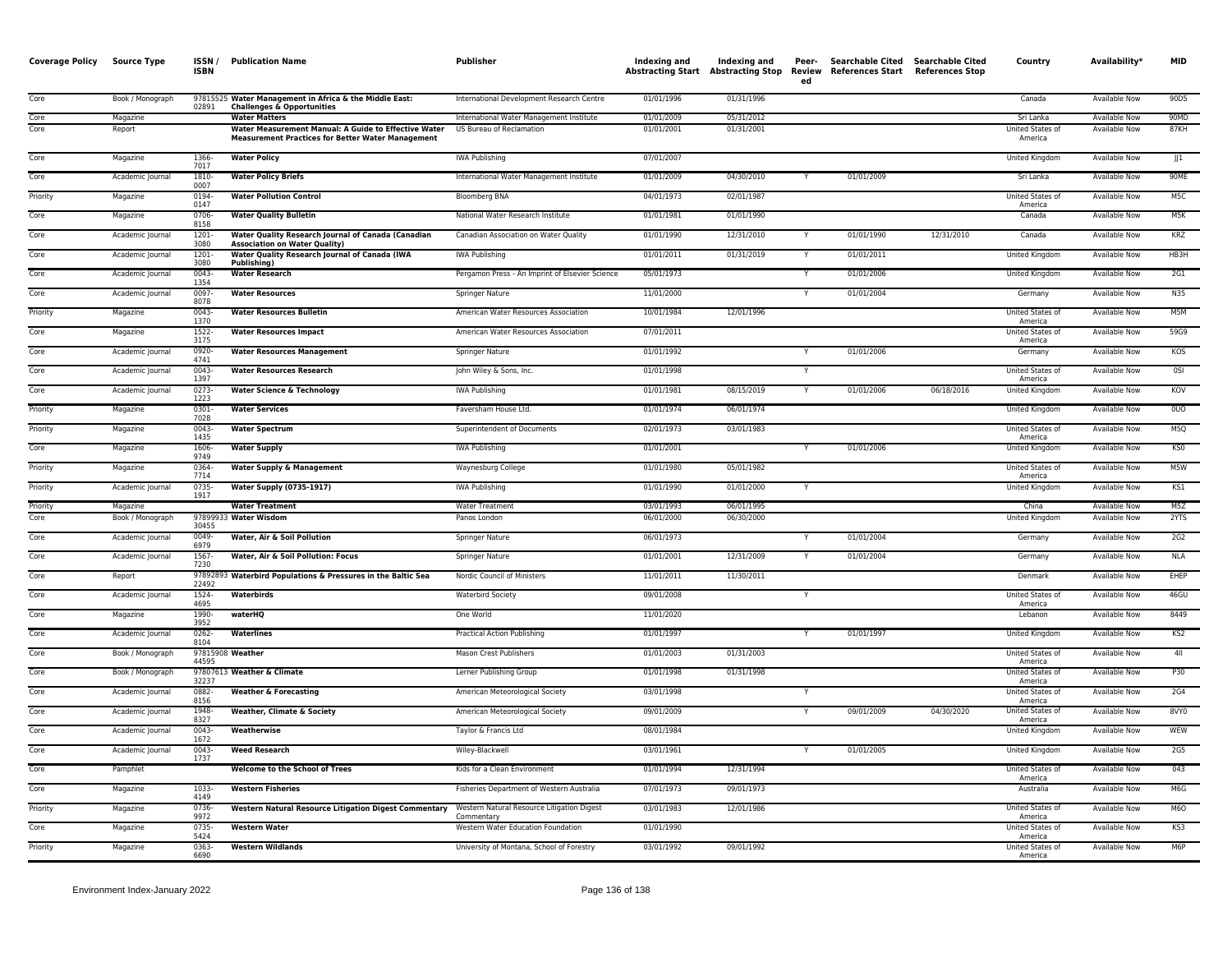| <b>Coverage Policy</b> | Source Type      | ISSN/<br><b>ISBN</b> | <b>Publication Name</b>                                                                                        | Publisher                                             | Indexing and | Indexing and<br><b>Abstracting Start Abstracting Stop</b> | Peer-<br>Review<br>ed | Searchable Cited Searchable Cited<br><b>References Start</b> | <b>References Stop</b> | Country                            | Availability*        | <b>MID</b>       |
|------------------------|------------------|----------------------|----------------------------------------------------------------------------------------------------------------|-------------------------------------------------------|--------------|-----------------------------------------------------------|-----------------------|--------------------------------------------------------------|------------------------|------------------------------------|----------------------|------------------|
| Core                   | Academic Journal | $0277-$<br>5212      | Wetlands                                                                                                       | Springer Nature                                       | 03/01/1994   |                                                           |                       | 03/01/1994                                                   |                        | Germany                            | <b>Available Now</b> | KS4              |
| Core                   | Academic Journal | $0923 -$<br>4861     | <b>Wetlands Ecology &amp; Management</b>                                                                       | Springer Nature                                       | 03/01/1995   |                                                           |                       | 01/01/2004                                                   |                        | Germany                            | <b>Available Now</b> | K <sub>5</sub>   |
| Core                   | Report           |                      | Wetlands Initiative 2007 Annual Report                                                                         | Wetlands Initiative                                   | 01/01/2008   | 01/31/2008                                                |                       |                                                              |                        | <b>United States of</b><br>America | <b>Available Now</b> | 87K7             |
| Core                   | Report           |                      | Where Has All the Water Gone?: A Citizen's Guide to<br><b>Water Conservation in Florida</b>                    | National Wildlife Federation                          | 01/01/2001   | 01/31/2001                                                |                       |                                                              |                        | <b>United States of</b><br>America | <b>Available Now</b> | 3PSV             |
| Core                   | Book / Monograph | 67198                | 97808135 Whispers in the Pines: A Naturalist in the Northeast                                                  | <b>Rutgers University Press</b>                       | 01/01/2006   | 01/31/2006                                                |                       |                                                              |                        | <b>United States of</b><br>America | <b>Available Now</b> | 61K9             |
| Priority               | Magazine         | $0042 -$<br>9694     | <b>WHO Chronicle</b>                                                                                           | World Health Organization                             | 07/01/1973   | 06/01/1986                                                |                       |                                                              |                        | Switzerland                        | Available Now        | M6Q              |
| Core                   | Book / Monograph | 70258                | 97818706 Whose Trees?: A People's View of Forestry Aid                                                         | Panos London                                          | 01/01/1991   | 01/31/1991                                                |                       |                                                              |                        | United Kingdom                     | Available Now        | 2YTZ             |
| Core                   | Magazine         | 1055-<br>1166        | <b>Wild Earth</b>                                                                                              | Wild Earth                                            | 03/01/1993   | 03/31/2001                                                |                       |                                                              |                        | United States of<br>America        | <b>Available Now</b> | 58B              |
| Core                   | Magazine         | 0736<br>6477         | Wilderness                                                                                                     | <b>Wilderness Society</b>                             | 12/01/1998   | 10/31/2009                                                |                       |                                                              |                        | United States of<br>America        | <b>Available Now</b> | 5XK              |
| Core                   | Academic Journal | 1080<br>6032         | <b>Wilderness &amp; Environmental Medicine</b>                                                                 | Elsevier B.V.                                         | 02/01/1995   | 03/31/2021                                                |                       | 02/01/1995                                                   | 03/31/2021             | United Kingdom                     | <b>Available Now</b> | KP <sub>0</sub>  |
| Core                   | Academic Journal | 1080-<br>6032        | Wilderness & Environmental Medicine (Elsevier Science)                                                         | Elsevier B.V.                                         | 01/01/2010   | 06/30/2013                                                | Y                     |                                                              |                        | United Kingdom                     | <b>Available Now</b> | BKL7             |
| Core                   | Magazine         | 1073-<br>502X        | <b>Wilderness Medicine</b>                                                                                     | <b>Wilderness Medical Society</b>                     | 06/01/2007   | 10/31/2009                                                |                       |                                                              |                        | <b>United States of</b><br>America | <b>Available Now</b> | 4UKE             |
| Core                   | Magazine         | 1073-<br>502X        | <b>Wilderness Medicine (Wilderness Medical Society)</b>                                                        | Wilderness Medical Society                            | 01/01/2010   | 10/31/2015                                                |                       |                                                              |                        | United States of<br>America        | <b>Available Now</b> | BKL8             |
| Core                   | Magazine         |                      | <b>Wildlife Action News</b>                                                                                    | National Wildlife Federation                          | 12/01/2008   | 07/31/2009                                                |                       |                                                              |                        | United States of<br>America        | Available Now        | ATXJ             |
| Core                   | Academic Journal | 1048-<br>4949        | <b>Wildlife Conservation</b>                                                                                   | Wildlife Conservation Society                         | 01/01/1992   | 05/31/2009                                                |                       |                                                              |                        | United States of<br>America        | Available Now        | <b>WCS</b>       |
| Priority               | Magazine         |                      | <b>Wildlife Journal</b>                                                                                        | Emmis Publishing, L.P. dba Indianapolis Monthly       | 05/01/1974   | 10/01/1983                                                |                       |                                                              |                        | United States of<br>America        | <b>Available Now</b> | M6R              |
| Core                   | Academic Journal | 0084<br>0173         | <b>Wildlife Monographs</b>                                                                                     | Wiley-Blackwell                                       | 01/01/1982   |                                                           |                       | 01/01/1982                                                   |                        | United Kingdom                     | Available Now        | <b>WLM</b>       |
| Core                   | Magazine         | 2573-<br>9468        | <b>Wildlife Professional (Wildlife Society)</b>                                                                | <b>Wildlife Society</b>                               | 09/01/2008   | 12/31/2014                                                |                       |                                                              |                        | <b>United States of</b><br>America | <b>Available Now</b> | <b>ATML</b>      |
| Core                   | Academic Journal | 1035<br>3712         | <b>Wildlife Research</b>                                                                                       | <b>CSIRO Publishing</b>                               | 01/01/2003   |                                                           |                       |                                                              |                        | Australia                          | <b>Available Now</b> | 9EY              |
| Core                   | Academic Journal | $0091 -$<br>7648     | <b>Wildlife Society Bulletin</b>                                                                               | Wiley-Blackwell                                       | 03/01/1974   |                                                           |                       | 03/01/1974                                                   |                        | United Kingdom                     | Available Now        | WLS              |
| Core                   | Academic Journal | 1091<br>9724         | William & Mary Environmental Law & Policy Review                                                               | William & Mary Environmental Law & Policy<br>Review   | 05/01/2009   |                                                           |                       |                                                              |                        | United States of<br>America        | <b>Available Now</b> | 31UQ             |
| Core                   | Academic Journal | 1095-<br>4244        | <b>Wind Energy</b>                                                                                             | Wiley-Blackwell                                       | 07/01/2012   |                                                           | Y                     |                                                              |                        | United Kingdom                     | Available Now        | O9P              |
| Core                   | Academic Journal | 0309<br>524X         | <b>Wind Engineering</b>                                                                                        | Sage Publications                                     | 01/01/2007   |                                                           |                       |                                                              |                        | United States of<br>America        | <b>Available Now</b> | N49              |
| Priority               | Magazine         | $0275 -$<br>4657     | <b>Wind Power Digest</b>                                                                                       | Wind Power Publishing                                 | 01/01/1984   | 01/01/1985                                                |                       |                                                              |                        | United States of<br>America        | <b>Available Now</b> | M6Z              |
| Core                   | Magazine         | 0109<br>7318         | <b>Windpower Monthly News Magazine</b>                                                                         | Haymarket Media Group Ltd                             | 01/01/1990   | 02/01/1997                                                |                       |                                                              |                        | <b>United Kingdom</b>              | <b>Available Now</b> | M71              |
| Core                   | Academic Journal | 1757<br>7780         | <b>WIREs: Climate Change</b>                                                                                   | Wiley-Blackwell                                       | 03/01/2012   |                                                           |                       |                                                              |                        | <b>United Kingdom</b>              | <b>Available Now</b> | BAEI             |
| Core                   | Academic Journal | $2041 -$<br>8396     | <b>WIREs: Energy &amp; Environment</b>                                                                         | Wiley-Blackwell                                       | 04/01/2014   |                                                           |                       |                                                              |                        | <b>United Kingdom</b>              | <b>Available Now</b> | <b>FYUO</b>      |
| Core                   | Magazine         |                      | <b>Wisconsin Renewable Quarterly</b>                                                                           | <b>RENEW Wisconsin</b>                                | 01/01/2011   |                                                           |                       |                                                              |                        | United States of<br>America        | <b>Available Now</b> | B7KY             |
| Core                   | Magazine         | 0341-<br>2679        | <b>WLB: Wasser, Luft und Betrieb</b>                                                                           | Vereinigte Fachverlage                                | 01/01/1975   | 05/01/1977                                                |                       |                                                              |                        | Germany                            | Available Now        | M6L              |
| Core                   | Magazine         | 1947<br>5306         | <b>Wood Bioenergy</b>                                                                                          | Hatton-Brown Publishers, Inc.                         | 08/01/2012   |                                                           |                       |                                                              |                        | United States of<br>America        | Available Now        | BAM7             |
| Core                   | Academic Journal | $0012 -$<br>6772     | Wood Industry / Drvna Industrija                                                                               | Drvna Industrija                                      | 03/01/2007   |                                                           | $\checkmark$          |                                                              |                        | Croatia                            | <b>Available Now</b> | 46NB             |
| Core                   | Academic Journal | 1051<br>9815         | Work                                                                                                           | IOS Press                                             | 01/01/1999   |                                                           |                       | 01/01/2003                                                   |                        | Netherlands                        | Available Now        | 3RC              |
| Core                   | Academic Journal | 0730-<br>8884        | <b>Work &amp; Occupations</b>                                                                                  | Sage Publications                                     | 02/01/1982   |                                                           |                       | 02/01/1982                                                   |                        | United States of<br>America        | Available Now        | <b>WRO</b>       |
| Core                   | Academic Journal | $0267 -$<br>8373     | <b>Work &amp; Stress</b>                                                                                       | Taylor & Francis Ltd                                  | 03/01/1999   |                                                           |                       | 03/01/1999                                                   |                        | <b>United Kingdom</b>              | <b>Available Now</b> | BE8              |
| Core                   | Book / Monograph | 09594                | 97898123 Working with Nature against Poverty: Development,<br>Resources & the Environment in Eastern Indonesia | ISEAS- Yusof Ishak Institute                          | 01/01/2009   | 01/31/2009                                                |                       |                                                              |                        | Singapore                          | <b>Available Now</b> | 95 <sub>KC</sub> |
| Core                   | Report           |                      | <b>Workshop on Assessments of National Carbon Budgets</b><br>within the Nordic Region                          | Nordic Council of Ministers                           | 08/01/2013   | 08/31/2013                                                |                       |                                                              |                        | Denmark                            | <b>Available Now</b> | HE3Z             |
| Core                   | Magazine         | $0277 -$<br>3139     | World Agricultural Supply & Demand Estimates                                                                   | Superintendent of Documents                           | 10/01/2003   |                                                           |                       |                                                              |                        | United States of<br>America        | <b>Available Now</b> | <b>RSG</b>       |
| Core                   | Magazine         | 0043-<br>8227        | <b>World Agriculture</b>                                                                                       | International Federation of Agricultural<br>Producers | 01/01/1973   | 04/30/1980                                                |                       |                                                              |                        | France                             | Available Now        | M73              |
| Priority               | Magazine         | 0043-<br>8391        | <b>World Crops</b>                                                                                             | Research Information Ltd.                             | 03/01/1973   | 05/01/1985                                                |                       |                                                              |                        | United Kingdom                     | <b>Available Now</b> | M76              |
| Priority               | Magazine         | 0309<br>7161         | <b>World Crops &amp; Livestock</b>                                                                             | Research Information Ltd.                             | 05/01/1977   | 11/01/1978                                                |                       |                                                              |                        | United Kingdom                     | <b>Available Now</b> | M78              |